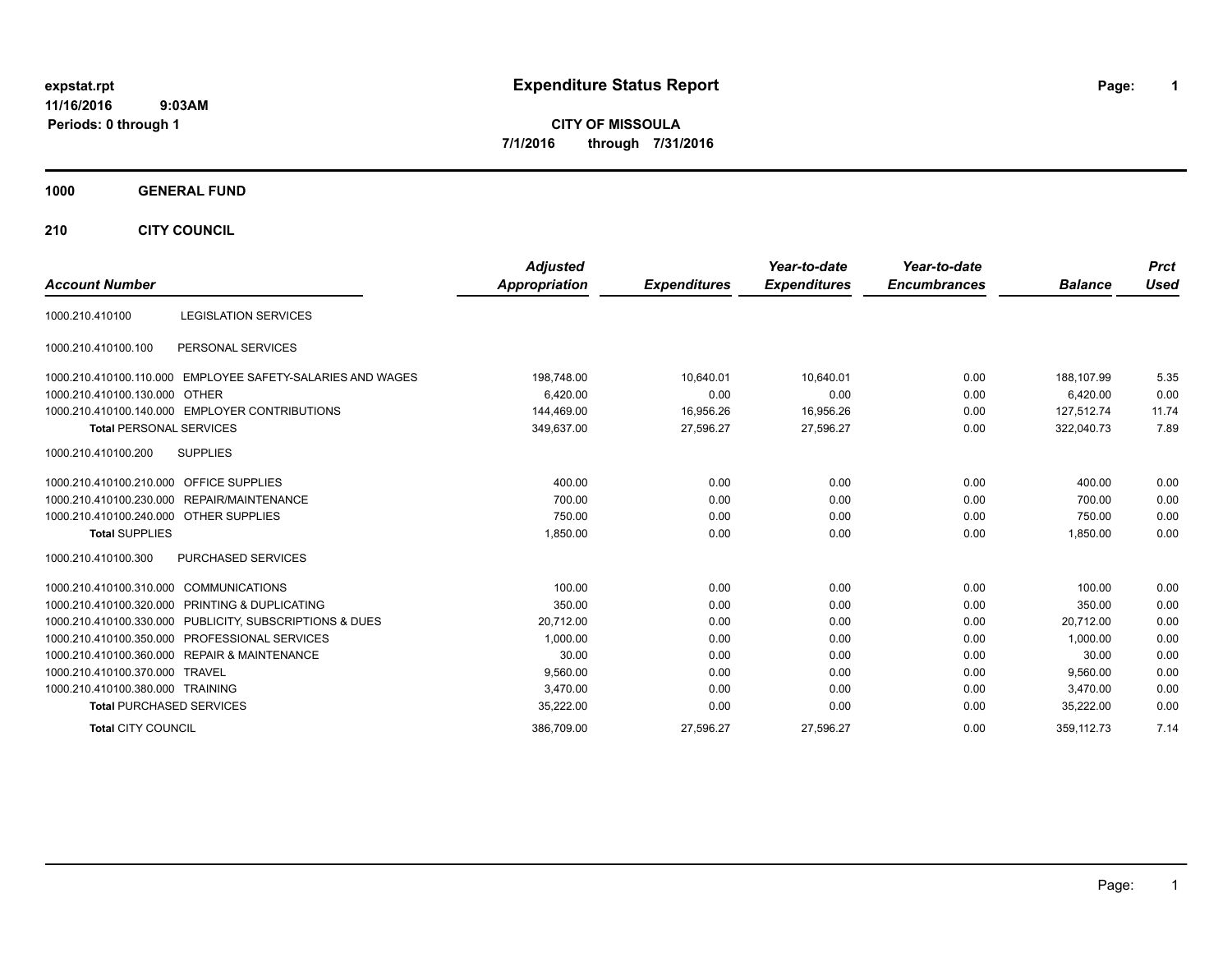**CITY OF MISSOULA 7/1/2016 through 7/31/2016**

**1000 GENERAL FUND**

**220 MAYOR**

| <b>Account Number</b>                      |                                                  | <b>Adjusted</b><br>Appropriation | <b>Expenditures</b> | Year-to-date<br><b>Expenditures</b> | Year-to-date<br><b>Encumbrances</b> | <b>Balance</b> | <b>Prct</b><br><b>Used</b> |
|--------------------------------------------|--------------------------------------------------|----------------------------------|---------------------|-------------------------------------|-------------------------------------|----------------|----------------------------|
| 1000.220.410210                            | <b>ADMINISTRATION</b>                            |                                  |                     |                                     |                                     |                |                            |
| 1000.220.410210.100                        | PERSONAL SERVICES                                |                                  |                     |                                     |                                     |                |                            |
| 1000.220.410210.110.000 SALARIES AND WAGES |                                                  | 309,096.00                       | 19,022.53           | 19,022.53                           | 0.00                                | 290,073.47     | 6.15                       |
| 1000.220.410210.120.000                    | OVERTIME/TERMINATION                             | 500.00                           | 0.00                | 0.00                                | 0.00                                | 500.00         | 0.00                       |
| 1000.220.410210.130.000                    | <b>OTHER</b>                                     | 6,600.00                         | 0.00                | 0.00                                | 0.00                                | 6,600.00       | 0.00                       |
|                                            | 1000.220.410210.140.000 EMPLOYER CONTRIBUTIONS   | 94,567.00                        | 9,474.46            | 9,474.46                            | 0.00                                | 85,092.54      | 10.02                      |
| <b>Total PERSONAL SERVICES</b>             |                                                  | 410,763.00                       | 28,496.99           | 28,496.99                           | 0.00                                | 382,266.01     | 6.94                       |
| 1000.220.410210.200                        | <b>SUPPLIES</b>                                  |                                  |                     |                                     |                                     |                |                            |
| 1000.220.410210.210.000                    | OFFICE SUPPLIES                                  | 1,004.00                         | 2.58                | 2.58                                | 0.00                                | 1,001.42       | 0.26                       |
| 1000.220.410210.220.000                    | OPERATING SUPPLIES                               | 1,120.00                         | 0.00                | 0.00                                | 0.00                                | 1,120.00       | 0.00                       |
| 1000.220.410210.230.000                    | REPAIR/MAINTENANCE                               | 100.00                           | 0.00                | 0.00                                | 0.00                                | 100.00         | 0.00                       |
| 1000.220.410210.231.000 GASOLINE           |                                                  | 107.00                           | 0.00                | 0.00                                | 0.00                                | 107.00         | 0.00                       |
| <b>Total SUPPLIES</b>                      |                                                  | 2,331.00                         | 2.58                | 2.58                                | 0.00                                | 2,328.42       | 0.11                       |
| 1000.220.410210.300                        | <b>PURCHASED SERVICES</b>                        |                                  |                     |                                     |                                     |                |                            |
| 1000.220.410210.310.000                    | <b>COMMUNICATIONS</b>                            | 890.00                           | 8.61                | 8.61                                | 0.00                                | 881.39         | 0.97                       |
| 1000.220.410210.320.000                    | PRINTING & DUPLICATING                           | 956.00                           | 0.00                | 0.00                                | 0.00                                | 956.00         | 0.00                       |
| 1000.220.410210.330.000                    | PUBLICITY, SUBSCRIPTIONS & DUES                  | 8.214.00                         | 1,057.35            | 1,057.35                            | 0.00                                | 7.156.65       | 12.87                      |
| 1000.220.410210.344.000                    | <b>TELEPHONE SERVICE</b>                         | 4,124.00                         | 0.00                | 0.00                                | 0.00                                | 4,124.00       | 0.00                       |
| 1000.220.410210.350.000                    | PROFESSIONAL SERVICES                            | 2,072.00                         | 0.00                | 0.00                                | 0.00                                | 2,072.00       | 0.00                       |
|                                            | 1000.220.410210.360.000 REPAIR & MAINTENANCE     | 605.00                           | 100.00              | 100.00                              | 0.00                                | 505.00         | 16.53                      |
| 1000.220.410210.370.000 TRAVEL             |                                                  | 2.508.00                         | 0.00                | 0.00                                | 0.00                                | 2.508.00       | 0.00                       |
| 1000.220.410210.380.000                    | <b>TRAINING</b>                                  | 1,900.00                         | 0.00                | 0.00                                | 0.00                                | 1.900.00       | 0.00                       |
|                                            | 1000.220.410210.390.000 OTHER PURCHASED SERVICES | 1,050.00                         | 0.00                | 0.00                                | 0.00                                | 1,050.00       | 0.00                       |
| <b>Total PURCHASED SERVICES</b>            |                                                  | 22,319.00                        | 1,165.96            | 1,165.96                            | 0.00                                | 21,153.04      | 5.22                       |
| <b>Total ADMINISTRATION</b>                |                                                  | 435,413.00                       | 29,665.53           | 29,665.53                           | 0.00                                | 405,747.47     | 6.81                       |

1000.220.410225 PUBLIC RELATIONS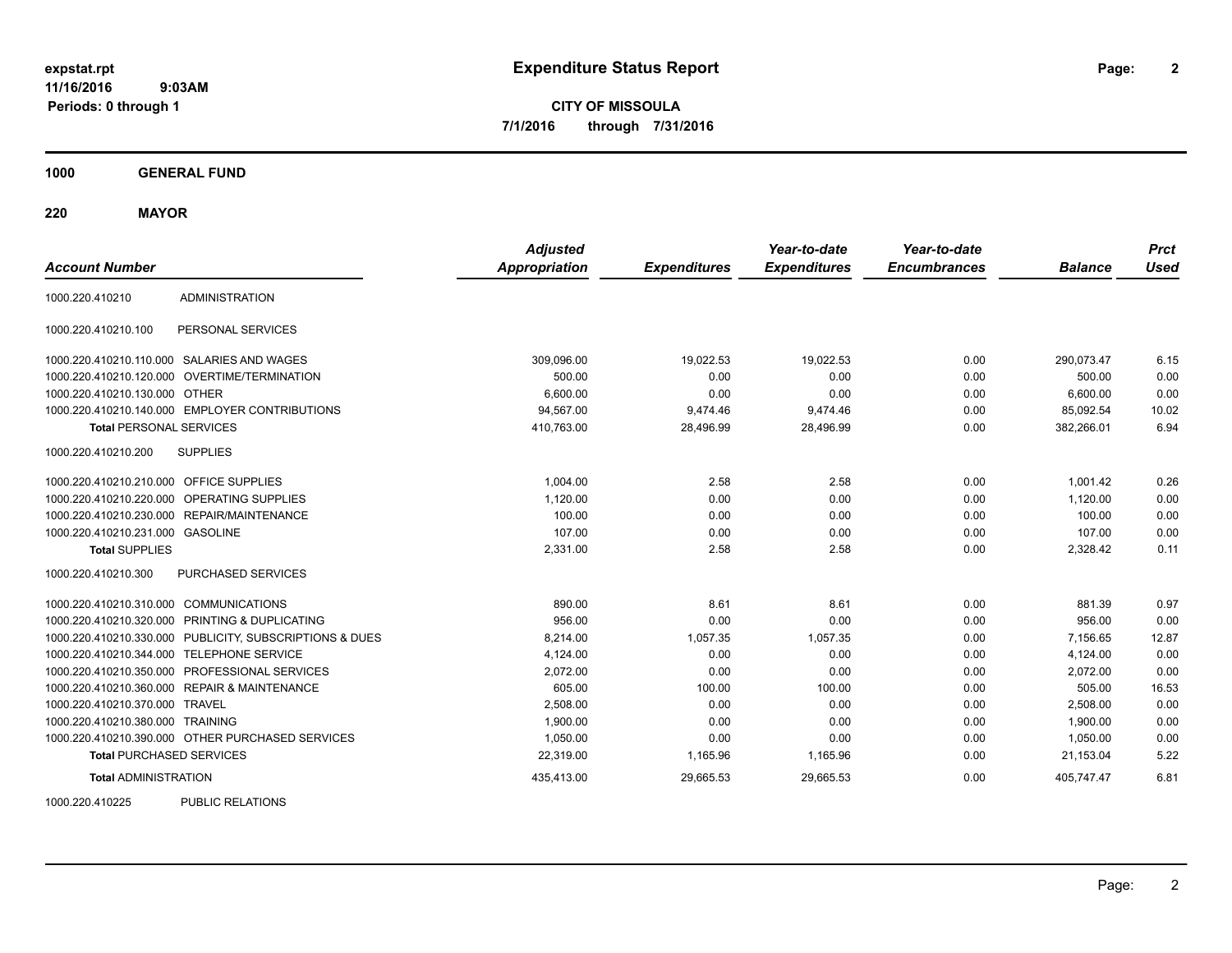**CITY OF MISSOULA 7/1/2016 through 7/31/2016**

**1000 GENERAL FUND**

**220 MAYOR**

| <b>Account Number</b>                                   | <b>Adjusted</b><br><b>Appropriation</b> | <b>Expenditures</b> | Year-to-date<br><b>Expenditures</b> | Year-to-date<br><b>Encumbrances</b> | <b>Balance</b> | <b>Prct</b><br><b>Used</b> |
|---------------------------------------------------------|-----------------------------------------|---------------------|-------------------------------------|-------------------------------------|----------------|----------------------------|
| 1000.220.410225.100<br>PERSONAL SERVICES                |                                         |                     |                                     |                                     |                |                            |
| 1000.220.410225.110.000 SALARIES AND WAGES              | 6,308.00                                | 388.15              | 388.15                              | 0.00                                | 5,919.85       | 6.15                       |
| 1000.220.410225.140.000 EMPLOYER CONTRIBUTIONS          | 1,928.00                                | 193.40              | 193.40                              | 0.00                                | 1,734.60       | 10.03                      |
| <b>Total PERSONAL SERVICES</b>                          | 8,236.00                                | 581.55              | 581.55                              | 0.00                                | 7,654.45       | 7.06                       |
| 1000.220.410225.200<br><b>SUPPLIES</b>                  |                                         |                     |                                     |                                     |                |                            |
| 1000.220.410225.240.000 OTHER SUPPLIES                  | 400.00                                  | 0.00                | 0.00                                | 0.00                                | 400.00         | 0.00                       |
| <b>Total SUPPLIES</b>                                   | 400.00                                  | 0.00                | 0.00                                | 0.00                                | 400.00         | 0.00                       |
| 1000.220.410225.300<br>PURCHASED SERVICES               |                                         |                     |                                     |                                     |                |                            |
| 1000.220.410225.330.000 PUBLICITY, SUBSCRIPTIONS & DUES | 1,982.00                                | 290.00              | 290.00                              | 0.00                                | 1,692.00       | 14.63                      |
| 1000.220.410225.390.000 OTHER PURCHASED SERVICES        | 200.00                                  | 0.00                | 0.00                                | 0.00                                | 200.00         | 0.00                       |
| <b>Total PURCHASED SERVICES</b>                         | 2,182.00                                | 290.00              | 290.00                              | 0.00                                | 1,892.00       | 13.29                      |
| <b>Total PUBLIC RELATIONS</b>                           | 10,818.00                               | 871.55              | 871.55                              | 0.00                                | 9,946.45       | 8.06                       |
| <b>ADMINISTRATION</b><br>1000.220.410250                |                                         |                     |                                     |                                     |                |                            |
| PERSONAL SERVICES<br>1000.220.410250.100                |                                         |                     |                                     |                                     |                |                            |
| 1000.220.410250.110.000 SALARIES AND WAGES              | 76,368.00                               | 4,371.23            | 4,371.23                            | 0.00                                | 71,996.77      | 5.72                       |
| 1000.220.410250.140.000 EMPLOYER CONTRIBUTIONS          | 22,059.00                               | 2,261.10            | 2,261.10                            | 0.00                                | 19,797.90      | 10.25                      |
| <b>Total PERSONAL SERVICES</b>                          | 98,427.00                               | 6,632.33            | 6,632.33                            | 0.00                                | 91,794.67      | 6.74                       |
| 1000.220.410250.300<br>PURCHASED SERVICES               |                                         |                     |                                     |                                     |                |                            |
| 1000.220.410250.320.000 PRINTING & DUPLICATING          | 2.100.00                                | 0.00                | 0.00                                | 0.00                                | 2,100.00       | 0.00                       |
| 1000.220.410250.344.000 TELEPHONE SERVICE               | 1,952.00                                | 0.00                | 0.00                                | 0.00                                | 1,952.00       | 0.00                       |
| 1000.220.410250.350.000 PROFESSIONAL SERVICES           | 1,235.00                                | 0.00                | 0.00                                | 0.00                                | 1,235.00       | 0.00                       |
| 1000.220.410250.380.000 TRAINING                        | 420.00                                  | 0.00                | 0.00                                | 0.00                                | 420.00         | 0.00                       |
| <b>Total PURCHASED SERVICES</b>                         | 5,707.00                                | 0.00                | 0.00                                | 0.00                                | 5,707.00       | 0.00                       |
| <b>Total ADMINISTRATION</b>                             | 104,134.00                              | 6,632.33            | 6,632.33                            | 0.00                                | 97.501.67      | 6.37                       |
| <b>Total MAYOR</b>                                      | 550,365.00                              | 37,169.41           | 37,169.41                           | 0.00                                | 513,195.59     | 6.75                       |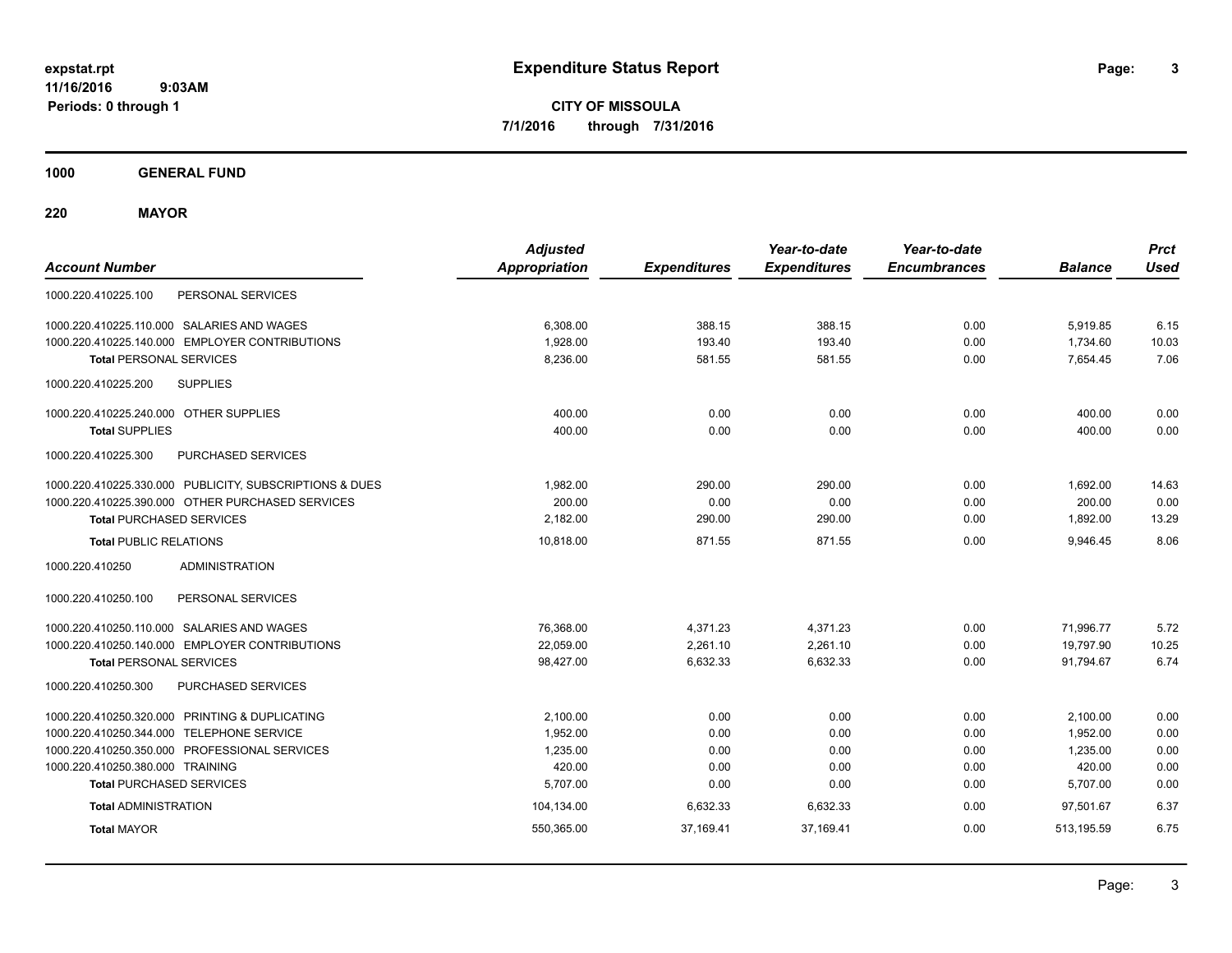**CITY OF MISSOULA 7/1/2016 through 7/31/2016**

**1000 GENERAL FUND**

## **221 HUMAN RESOURCES**

| <b>Account Number</b>                                   | <b>Adjusted</b><br><b>Appropriation</b> | <b>Expenditures</b> | Year-to-date<br><b>Expenditures</b> | Year-to-date<br><b>Encumbrances</b> | <b>Balance</b> | <b>Prct</b><br>Used |
|---------------------------------------------------------|-----------------------------------------|---------------------|-------------------------------------|-------------------------------------|----------------|---------------------|
|                                                         |                                         |                     |                                     |                                     |                |                     |
| <b>ADMINISTRATION</b><br>1000.221.410810                |                                         |                     |                                     |                                     |                |                     |
| PERSONAL SERVICES<br>1000.221.410810.100                |                                         |                     |                                     |                                     |                |                     |
| 1000.221.410810.110.000 SALARIES AND WAGES              | 95.811.00                               | 5,441.03            | 5,441.03                            | 0.00                                | 90,369.97      | 5.68                |
| 1000.221.410810.140.000 EMPLOYER CONTRIBUTIONS          | 33,311.00                               | 3,438.54            | 3,438.54                            | 0.00                                | 29,872.46      | 10.32               |
| <b>Total PERSONAL SERVICES</b>                          | 129,122.00                              | 8,879.57            | 8,879.57                            | 0.00                                | 120,242.43     | 6.88                |
| 1000.221.410810.200<br><b>SUPPLIES</b>                  |                                         |                     |                                     |                                     |                |                     |
| 1000.221.410810.210.000 OFFICE SUPPLIES                 | 1,000.00                                | 10.19               | 10.19                               | 0.00                                | 989.81         | 1.02                |
| <b>Total SUPPLIES</b>                                   | 1,000.00                                | 10.19               | 10.19                               | 0.00                                | 989.81         | 1.02                |
| 1000.221.410810.300<br><b>PURCHASED SERVICES</b>        |                                         |                     |                                     |                                     |                |                     |
| 1000.221.410810.310.000 COMMUNICATIONS                  | 450.00                                  | 23.34               | 23.34                               | 0.00                                | 426.66         | 5.19                |
| 1000.221.410810.320.000 PRINTING & DUPLICATING          | 417.00                                  | 0.00                | 0.00                                | 0.00                                | 417.00         | 0.00                |
| 1000.221.410810.330.000 PUBLICITY, SUBSCRIPTIONS & DUES | 750.00                                  | 0.00                | 0.00                                | 0.00                                | 750.00         | 0.00                |
| 1000.221.410810.344.000 TELEPHONE SERVICE               | 45.00                                   | 0.00                | 0.00                                | 0.00                                | 45.00          | 0.00                |
| 1000.221.410810.360.000 REPAIR & MAINTENANCE            | 1.260.00                                | 0.00                | 0.00                                | 0.00                                | 1.260.00       | 0.00                |
| 1000.221.410810.370.000 TRAVEL                          | 995.00                                  | 0.00                | 0.00                                | 0.00                                | 995.00         | 0.00                |
| 1000.221.410810.380.000 TRAINING                        | 1,225.00                                | 0.00                | 0.00                                | 0.00                                | 1,225.00       | 0.00                |
| <b>Total PURCHASED SERVICES</b>                         | 5,142.00                                | 23.34               | 23.34                               | 0.00                                | 5,118.66       | 0.45                |
| <b>Total ADMINISTRATION</b>                             | 135,264.00                              | 8,913.10            | 8,913.10                            | 0.00                                | 126,350.90     | 6.59                |
| <b>TRAINING</b><br>1000.221.410820                      |                                         |                     |                                     |                                     |                |                     |
| 1000.221.410820.100<br>PERSONAL SERVICES                |                                         |                     |                                     |                                     |                |                     |
| 1000.221.410820.110.000 SALARIES AND WAGES              | 4,823.00                                | 144.50              | 144.50                              | 0.00                                | 4,678.50       | 3.00                |
| 1000.221.410820.140.000 EMPLOYER CONTRIBUTIONS          | 1,732.00                                | 100.40              | 100.40                              | 0.00                                | 1,631.60       | 5.80                |
| <b>Total PERSONAL SERVICES</b>                          | 6,555.00                                | 244.90              | 244.90                              | 0.00                                | 6,310.10       | 3.74                |
| <b>SUPPLIES</b><br>1000.221.410820.200                  |                                         |                     |                                     |                                     |                |                     |

Page: 4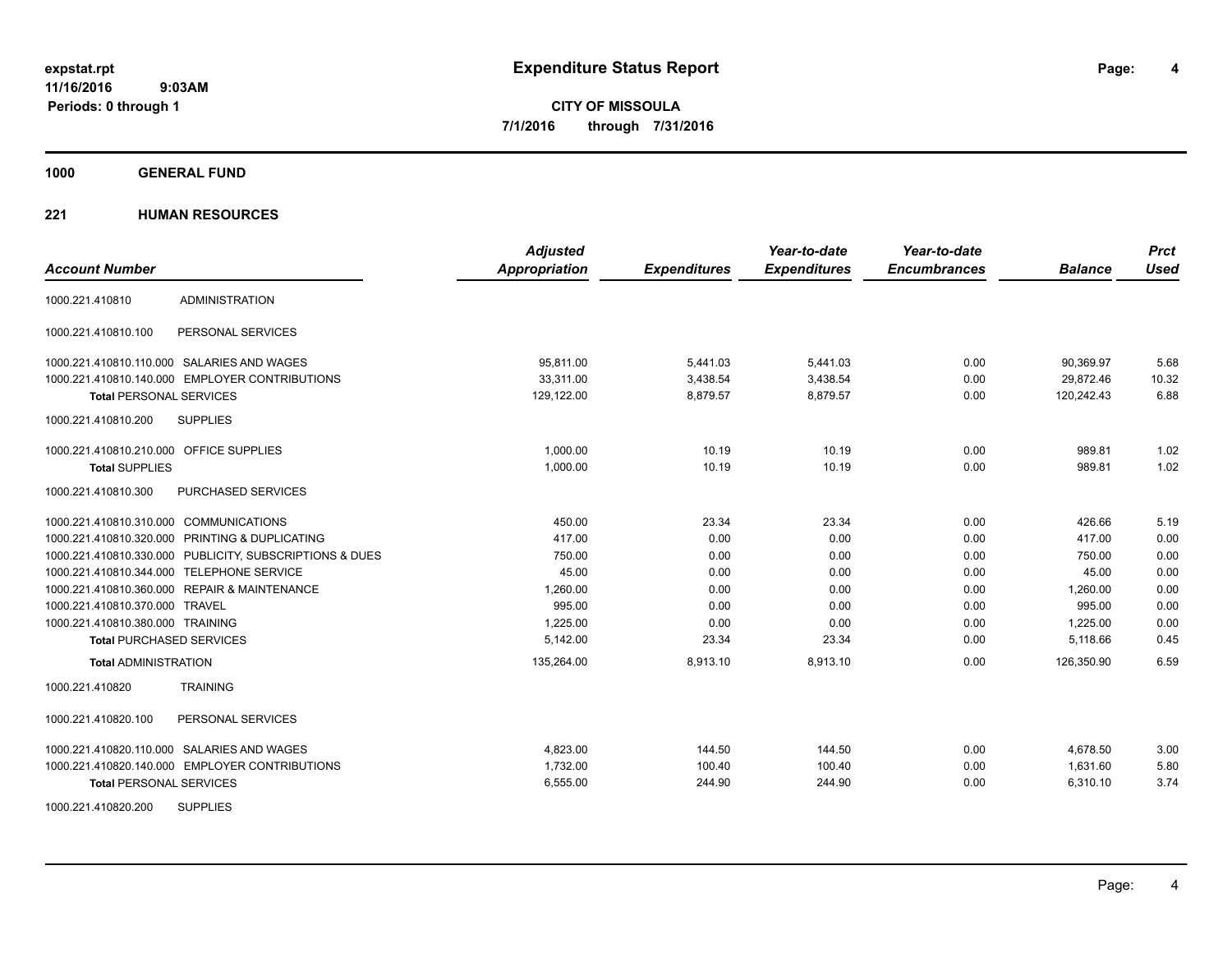## **1000 GENERAL FUND**

## **221 HUMAN RESOURCES**

|                                                         | <b>Adjusted</b>      |                     | Year-to-date        | Year-to-date        |                | <b>Prct</b> |
|---------------------------------------------------------|----------------------|---------------------|---------------------|---------------------|----------------|-------------|
| <b>Account Number</b>                                   | <b>Appropriation</b> | <b>Expenditures</b> | <b>Expenditures</b> | <b>Encumbrances</b> | <b>Balance</b> | <b>Used</b> |
| 1000.221.410820.210.000 OFFICE SUPPLIES                 | 405.00               | 0.00                | 0.00                | 0.00                | 405.00         | 0.00        |
| <b>Total SUPPLIES</b>                                   | 405.00               | 0.00                | 0.00                | 0.00                | 405.00         | 0.00        |
| PURCHASED SERVICES<br>1000.221.410820.300               |                      |                     |                     |                     |                |             |
| 1000.221.410820.320.000 PRINTING & DUPLICATING          | 500.00               | 0.00                | 0.00                | 0.00                | 500.00         | 0.00        |
| 1000.221.410820.330.000 PUBLICITY, SUBSCRIPTIONS & DUES | 26.00                | 0.00                | 0.00                | 0.00                | 26.00          | 0.00        |
| 1000.221.410820.344.000 TELEPHONE SERVICE               | 34.00                | 0.00                | 0.00                | 0.00                | 34.00          | 0.00        |
| 1000.221.410820.350.000 PROFESSIONAL SERVICES           | 2,000.00             | 0.00                | 0.00                | 0.00                | 2,000.00       | 0.00        |
| 1000.221.410820.360.000 REPAIR & MAINTENANCE            | 1,556.00             | 0.00                | 0.00                | 0.00                | 1,556.00       | 0.00        |
| 1000.221.410820.370.000 TRAVEL                          | 600.00               | 0.00                | 0.00                | 0.00                | 600.00         | 0.00        |
| 1000.221.410820.380.000 TRAINING                        | 1,250.00             | 0.00                | 0.00                | 0.00                | 1,250.00       | 0.00        |
| <b>Total PURCHASED SERVICES</b>                         | 5,966.00             | 0.00                | 0.00                | 0.00                | 5,966.00       | 0.00        |
| <b>Total TRAINING</b>                                   | 12,926.00            | 244.90              | 244.90              | 0.00                | 12.681.10      | 1.89        |
| 1000.221.410840<br><b>LABOR RELATIONS</b>               |                      |                     |                     |                     |                |             |
| 1000.221.410840.100<br>PERSONAL SERVICES                |                      |                     |                     |                     |                |             |
| 1000.221.410840.110.000 SALARIES AND WAGES              | 43,660.00            | 2,476.38            | 2,476.38            | 0.00                | 41,183.62      | 5.67        |
| 1000.221.410840.140.000 EMPLOYER CONTRIBUTIONS          | 17,824.00            | 2,032.77            | 2,032.77            | 0.00                | 15,791.23      | 11.40       |
| <b>Total PERSONAL SERVICES</b>                          | 61,484.00            | 4,509.15            | 4,509.15            | 0.00                | 56,974.85      | 7.33        |
| 1000.221.410840.200<br><b>SUPPLIES</b>                  |                      |                     |                     |                     |                |             |
| 1000.221.410840.210.000 OFFICE SUPPLIES                 | 950.00               | 0.00                | 0.00                | 0.00                | 950.00         | 0.00        |
| <b>Total SUPPLIES</b>                                   | 950.00               | 0.00                | 0.00                | 0.00                | 950.00         | 0.00        |
| 1000.221.410840.300<br>PURCHASED SERVICES               |                      |                     |                     |                     |                |             |
| 1000.221.410840.320.000 PRINTING & DUPLICATING          | 350.00               | 0.00                | 0.00                | 0.00                | 350.00         | 0.00        |
| 1000.221.410840.330.000 PUBLICITY, SUBSCRIPTIONS & DUES | 450.00               | 0.00                | 0.00                | 0.00                | 450.00         | 0.00        |
| 1000.221.410840.344.000 TELEPHONE SERVICE               | 24.00                | 0.00                | 0.00                | 0.00                | 24.00          | 0.00        |
| 1000.221.410840.360.000 REPAIR & MAINTENANCE            | 526.00               | 0.00                | 0.00                | 0.00                | 526.00         | 0.00        |
| 1000.221.410840.370.000 TRAVEL                          | 815.00               | 0.00                | 0.00                | 0.00                | 815.00         | 0.00        |
|                                                         |                      |                     |                     |                     |                |             |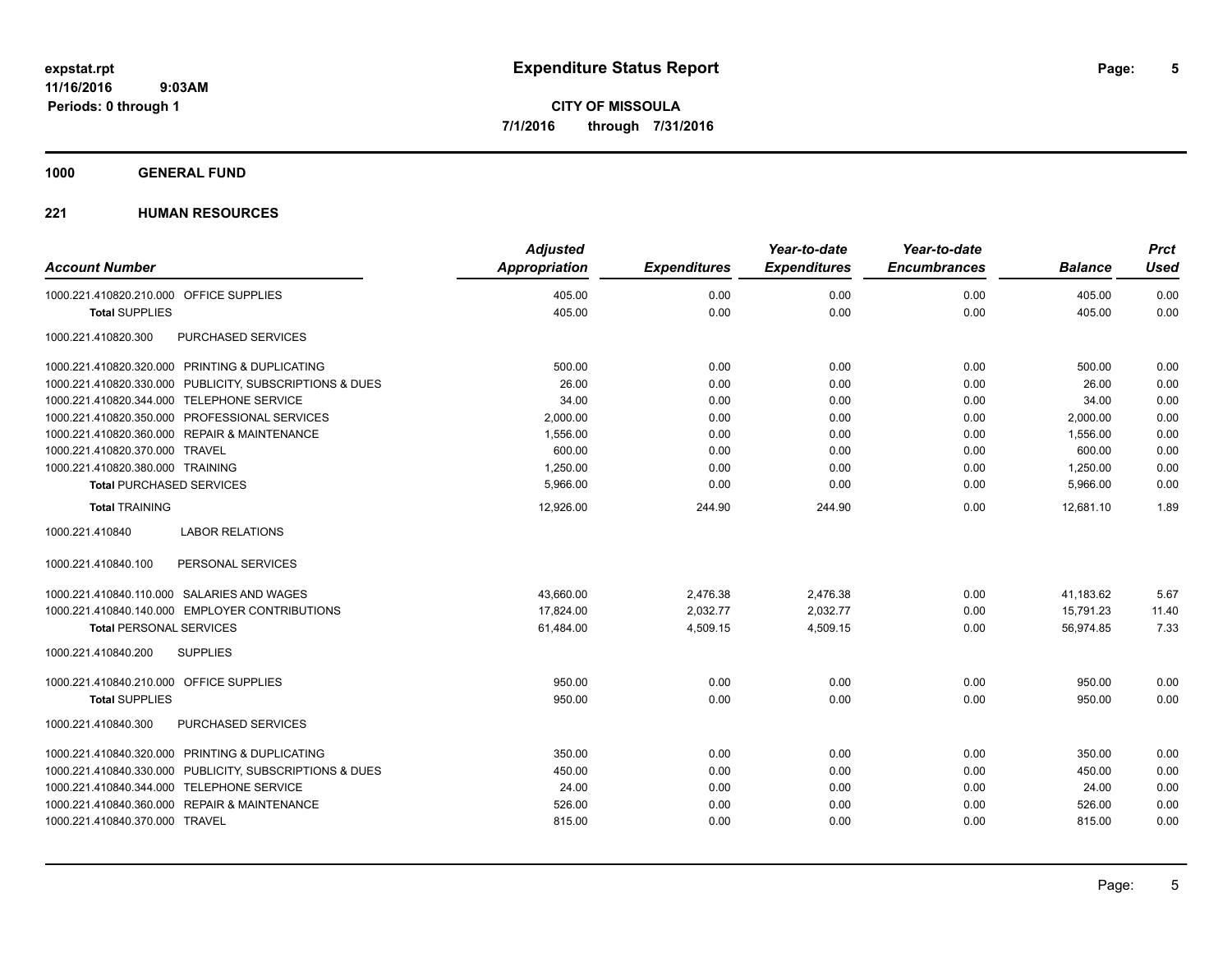**1000 GENERAL FUND**

## **221 HUMAN RESOURCES**

| <b>Account Number</b>                          | <b>Adjusted</b><br><b>Appropriation</b> | <b>Expenditures</b> | Year-to-date<br><b>Expenditures</b> | Year-to-date<br><b>Encumbrances</b> | <b>Balance</b> | <b>Prct</b><br><b>Used</b> |
|------------------------------------------------|-----------------------------------------|---------------------|-------------------------------------|-------------------------------------|----------------|----------------------------|
| 1000.221.410840.380.000 TRAINING               | 300.00                                  | 0.00                | 0.00                                | 0.00                                | 300.00         | 0.00                       |
| <b>Total PURCHASED SERVICES</b>                | 2,465.00                                | 0.00                | 0.00                                | 0.00                                | 2,465.00       | 0.00                       |
| <b>Total LABOR RELATIONS</b>                   | 64,899.00                               | 4,509.15            | 4,509.15                            | 0.00                                | 60.389.85      | 6.95                       |
| <b>EEO COMPLIANCE</b><br>1000.221.410850       |                                         |                     |                                     |                                     |                |                            |
| PERSONAL SERVICES<br>1000.221.410850.100       |                                         |                     |                                     |                                     |                |                            |
| 1000.221.410850.110.000 SALARIES AND WAGES     | 38,742.00                               | 2,445.88            | 2,445.88                            | 0.00                                | 36,296.12      | 6.31                       |
| 1000.221.410850.140.000 EMPLOYER CONTRIBUTIONS | 13,364.00                               | 1,528.49            | 1,528.49                            | 0.00                                | 11,835.51      | 11.44                      |
| <b>Total PERSONAL SERVICES</b>                 | 52,106.00                               | 3,974.37            | 3,974.37                            | 0.00                                | 48,131.63      | 7.63                       |
| <b>SUPPLIES</b><br>1000.221.410850.200         |                                         |                     |                                     |                                     |                |                            |
| <b>Total SUPPLIES</b>                          | 0.00                                    | 0.00                | 0.00                                | 0.00                                | 0.00           | 0.00                       |
| 1000.221.410850.300<br>PURCHASED SERVICES      |                                         |                     |                                     |                                     |                |                            |
| 1000.221.410850.350.000 PROFESSIONAL SERVICES  | 9,000.00                                | 0.00                | 0.00                                | 0.00                                | 9,000.00       | 0.00                       |
| <b>Total PURCHASED SERVICES</b>                | 9,000.00                                | 0.00                | 0.00                                | 0.00                                | 9,000.00       | 0.00                       |
| <b>CAPITAL OUTLAY</b><br>1000.221.410850.900   |                                         |                     |                                     |                                     |                |                            |
| <b>Total CAPITAL OUTLAY</b>                    | 0.00                                    | 0.00                | 0.00                                | 0.00                                | 0.00           | 0.00                       |
| <b>Total EEO COMPLIANCE</b>                    | 61,106.00                               | 3,974.37            | 3,974.37                            | 0.00                                | 57.131.63      | 6.50                       |
| <b>EMPLOYEE BENEFITS</b><br>1000.221.410860    |                                         |                     |                                     |                                     |                |                            |
| 1000.221.410860.100<br>PERSONAL SERVICES       |                                         |                     |                                     |                                     |                |                            |
| 1000.221.410860.110.000 SALARIES AND WAGES     | 26,202.00                               | 2,070.08            | 2,070.08                            | 0.00                                | 24,131.92      | 7.90                       |
| 1000.221.410860.140.000 EMPLOYER CONTRIBUTIONS | 8.861.00                                | 1,267.31            | 1,267.31                            | 0.00                                | 7,593.69       | 14.30                      |
| <b>Total PERSONAL SERVICES</b>                 | 35,063.00                               | 3,337.39            | 3,337.39                            | 0.00                                | 31,725.61      | 9.52                       |
| <b>SUPPLIES</b><br>1000.221.410860.200         |                                         |                     |                                     |                                     |                |                            |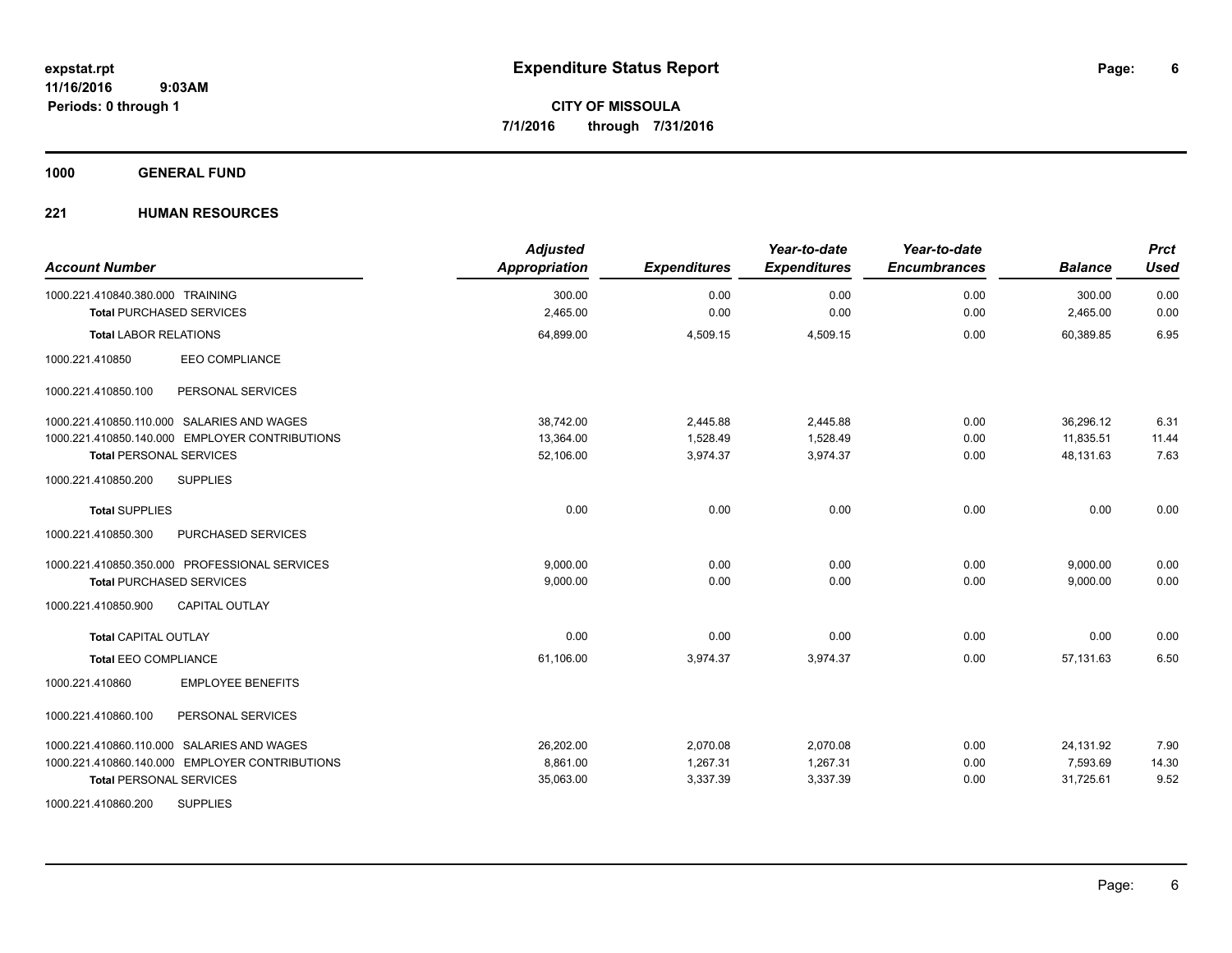**1000 GENERAL FUND**

## **221 HUMAN RESOURCES**

| <b>Account Number</b>            |                                                  | <b>Adjusted</b><br>Appropriation | <b>Expenditures</b> | Year-to-date<br><b>Expenditures</b> | Year-to-date<br><b>Encumbrances</b> | <b>Balance</b> | <b>Prct</b><br>Used |
|----------------------------------|--------------------------------------------------|----------------------------------|---------------------|-------------------------------------|-------------------------------------|----------------|---------------------|
|                                  |                                                  |                                  |                     |                                     |                                     |                |                     |
| 1000.221.410860.210.000          | <b>OFFICE SUPPLIES</b>                           | 760.00                           | 0.00                | 0.00                                | 0.00                                | 760.00         | 0.00                |
| <b>Total SUPPLIES</b>            |                                                  | 760.00                           | 0.00                | 0.00                                | 0.00                                | 760.00         | 0.00                |
| 1000.221.410860.300              | <b>PURCHASED SERVICES</b>                        |                                  |                     |                                     |                                     |                |                     |
| 1000.221.410860.320.000          | PRINTING & DUPLICATING                           | 365.00                           | 0.00                | 0.00                                | 0.00                                | 365.00         | 0.00                |
| 1000.221.410860.330.000          | PUBLICITY, SUBSCRIPTIONS & DUES                  | 865.00                           | 0.00                | 0.00                                | 0.00                                | 865.00         | 0.00                |
| 1000.221.410860.344.000          | <b>TELEPHONE SERVICE</b>                         | 87.00                            | 0.00                | 0.00                                | 0.00                                | 87.00          | 0.00                |
| 1000.221.410860.360.000          | <b>REPAIR &amp; MAINTENANCE</b>                  | 650.00                           | 0.00                | 0.00                                | 0.00                                | 650.00         | 0.00                |
| 1000.221.410860.370.000          | TRAVEL                                           | 678.00                           | 0.00                | 0.00                                | 0.00                                | 678.00         | 0.00                |
| 1000.221.410860.380.000 TRAINING |                                                  | 275.00                           | 0.00                | 0.00                                | 0.00                                | 275.00         | 0.00                |
|                                  | 1000.221.410860.390.000 OTHER PURCHASED SERVICES | 17,490.00                        | 0.00                | 0.00                                | 0.00                                | 17,490.00      | 0.00                |
| <b>Total PURCHASED SERVICES</b>  |                                                  | 20,410.00                        | 0.00                | 0.00                                | 0.00                                | 20,410.00      | 0.00                |
| <b>Total EMPLOYEE BENEFITS</b>   |                                                  | 56,233.00                        | 3,337.39            | 3,337.39                            | 0.00                                | 52,895.61      | 5.93                |
| <b>Total HUMAN RESOURCES</b>     |                                                  | 330,428.00                       | 20,978.91           | 20,978.91                           | 0.00                                | 309.449.09     | 6.35                |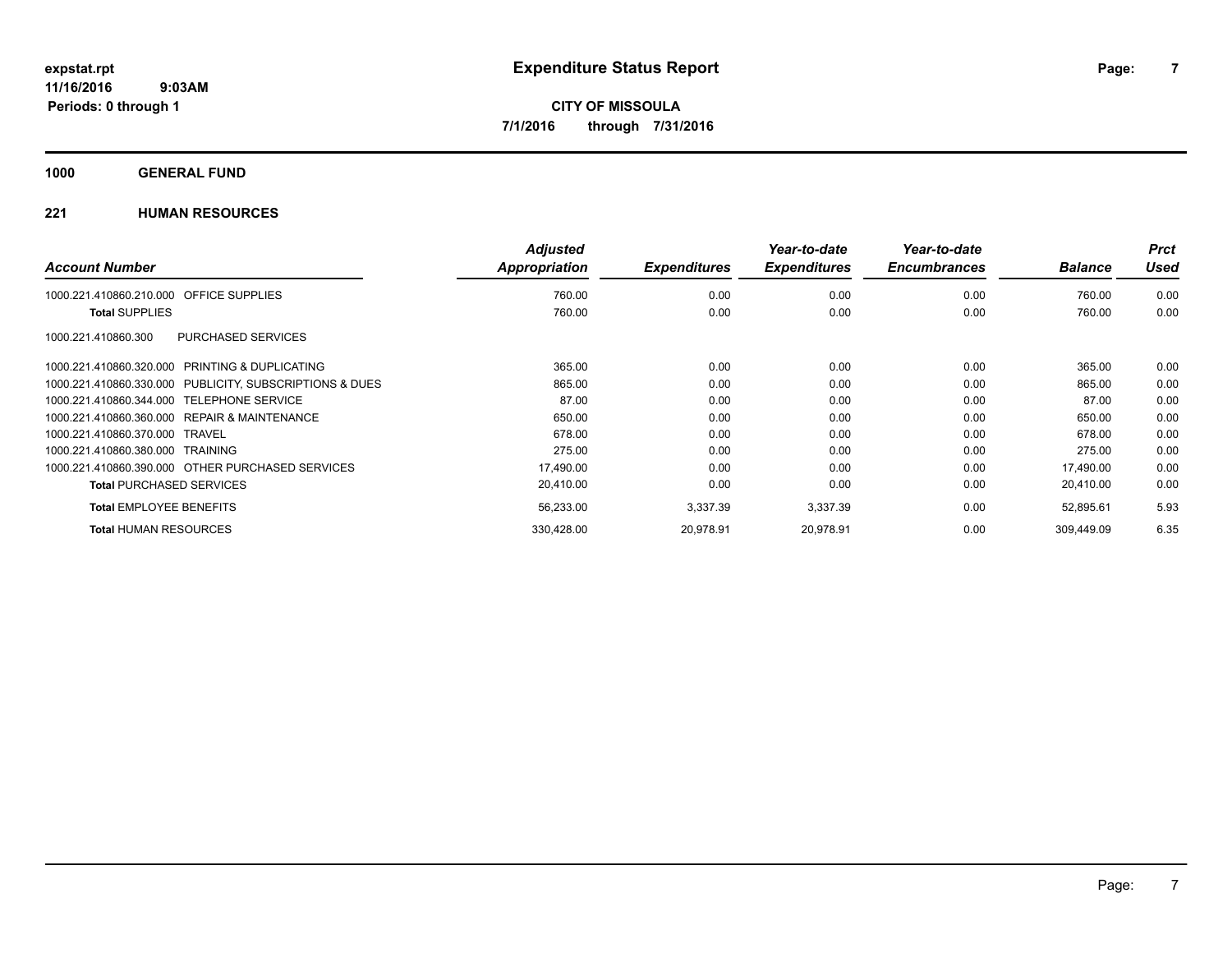**CITY OF MISSOULA 7/1/2016 through 7/31/2016**

**1000 GENERAL FUND**

| <b>Account Number</b>                                                                       | <b>Adjusted</b><br><b>Appropriation</b> | <b>Expenditures</b> | Year-to-date<br><b>Expenditures</b> | Year-to-date<br><b>Encumbrances</b> | <b>Balance</b>   | <b>Prct</b><br><b>Used</b> |
|---------------------------------------------------------------------------------------------|-----------------------------------------|---------------------|-------------------------------------|-------------------------------------|------------------|----------------------------|
| 1000.223.410101<br><b>NC-GRANT CREEK</b>                                                    |                                         |                     |                                     |                                     |                  |                            |
| 1000.223.410101.300<br>PURCHASED SERVICES                                                   |                                         |                     |                                     |                                     |                  |                            |
| 1000.223.410101.310.000 GRANT CREEK NC/COMMUNICATIONS<br><b>Total PURCHASED SERVICES</b>    | 328.00<br>328.00                        | 0.00<br>0.00        | 0.00<br>0.00                        | 0.00<br>0.00                        | 328.00<br>328.00 | 0.00<br>0.00               |
| 1000.223.410101.700<br><b>GRANTS &amp; CONTRIBUTIONS</b>                                    |                                         |                     |                                     |                                     |                  |                            |
| 1000.223.410101.700.000 GRANTS & CONTRIBUTIONS<br><b>Total GRANTS &amp; CONTRIBUTIONS</b>   | 800.00<br>800.00                        | 0.00<br>0.00        | 0.00<br>0.00                        | 0.00<br>0.00                        | 800.00<br>800.00 | 0.00<br>0.00               |
| <b>Total NC-GRANT CREEK</b>                                                                 | 1.128.00                                | 0.00                | 0.00                                | 0.00                                | 1,128.00         | 0.00                       |
| NC-UPPER RATTLESNAKE<br>1000.223.410102                                                     |                                         |                     |                                     |                                     |                  |                            |
| PURCHASED SERVICES<br>1000.223.410102.300                                                   |                                         |                     |                                     |                                     |                  |                            |
| 1000.223.410102.310.000 UPPER RATTLESNAKE/COMMUNICATIONS<br><b>Total PURCHASED SERVICES</b> | 753.00<br>753.00                        | 0.00<br>0.00        | 0.00<br>0.00                        | 0.00<br>0.00                        | 753.00<br>753.00 | 0.00<br>0.00               |
| <b>GRANTS &amp; CONTRIBUTIONS</b><br>1000.223.410102.700                                    |                                         |                     |                                     |                                     |                  |                            |
| 1000.223.410102.700.000 GRANTS & CONTRIBUTIONS<br><b>Total GRANTS &amp; CONTRIBUTIONS</b>   | 800.00<br>800.00                        | 12.00<br>12.00      | 12.00<br>12.00                      | 0.00<br>0.00                        | 788.00<br>788.00 | 1.50<br>1.50               |
| Total NC-UPPER RATTLESNAKE                                                                  | 1,553.00                                | 12.00               | 12.00                               | 0.00                                | 1,541.00         | 0.77                       |
| 1000.223.410103<br><b>NC-LOWER RATTLESNAKE</b>                                              |                                         |                     |                                     |                                     |                  |                            |
| PURCHASED SERVICES<br>1000.223.410103.300                                                   |                                         |                     |                                     |                                     |                  |                            |
| 1000.223.410103.310.000 COMMUNICATIONS<br><b>Total PURCHASED SERVICES</b>                   | 413.00<br>413.00                        | 0.00<br>0.00        | 0.00<br>0.00                        | 0.00<br>0.00                        | 413.00<br>413.00 | 0.00<br>0.00               |
| <b>GRANTS &amp; CONTRIBUTIONS</b><br>1000.223.410103.700                                    |                                         |                     |                                     |                                     |                  |                            |
| 1000.223.410103.700.000 GRANTS & CONTRIBUTIONS                                              | 800.00                                  | 0.00                | 0.00                                | 0.00                                | 800.00           | 0.00                       |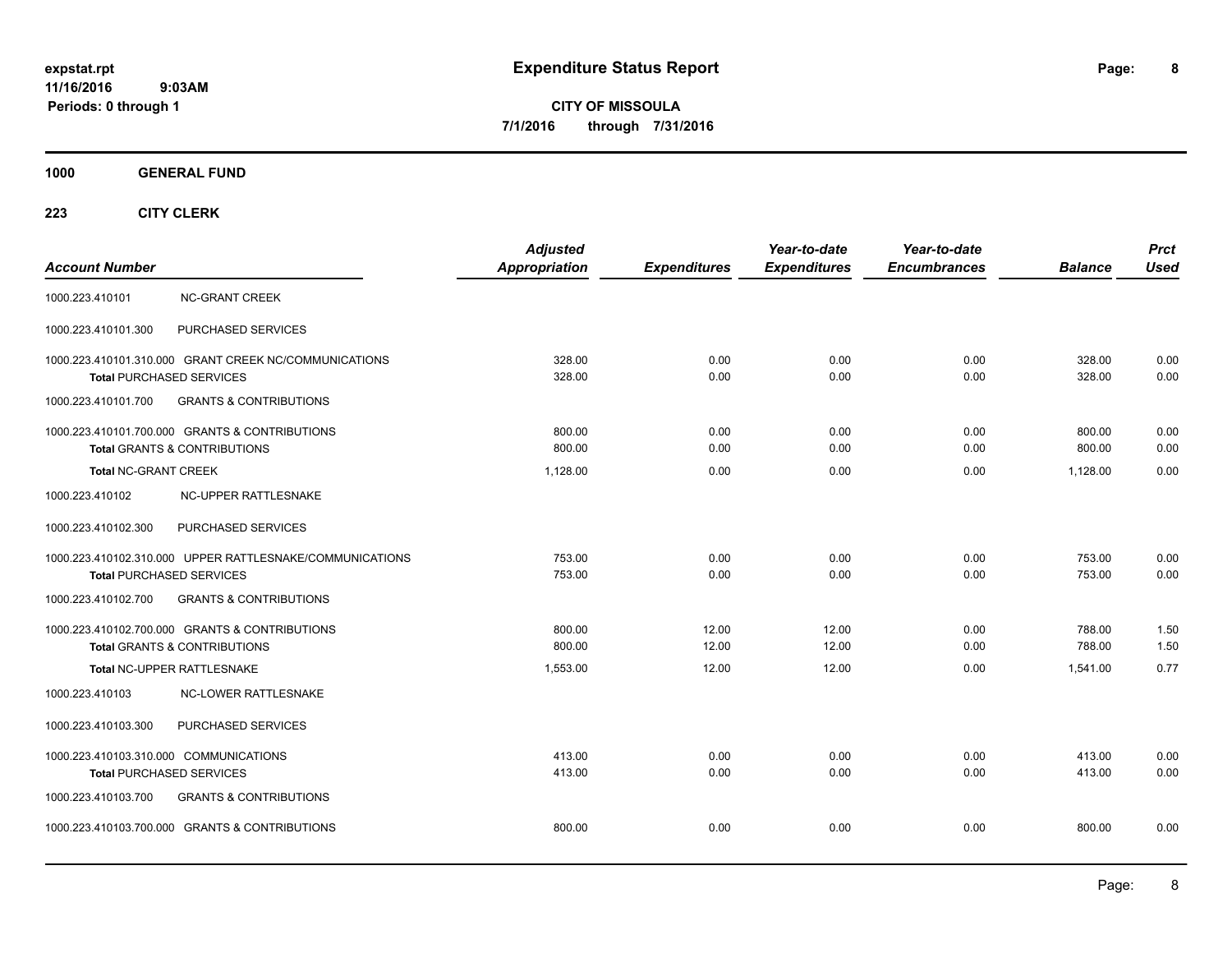**1000 GENERAL FUND**

| <b>Account Number</b>                  |                                                | <b>Adjusted</b><br><b>Appropriation</b> | <b>Expenditures</b> | Year-to-date<br><b>Expenditures</b> | Year-to-date<br><b>Encumbrances</b> | <b>Balance</b> | <b>Prct</b><br><b>Used</b> |
|----------------------------------------|------------------------------------------------|-----------------------------------------|---------------------|-------------------------------------|-------------------------------------|----------------|----------------------------|
|                                        | <b>Total GRANTS &amp; CONTRIBUTIONS</b>        | 800.00                                  | 0.00                | 0.00                                | 0.00                                | 800.00         | 0.00                       |
|                                        | Total NC-LOWER RATTLESNAKE                     | 1,213.00                                | 0.00                | 0.00                                | 0.00                                | 1,213.00       | 0.00                       |
| 1000.223.410104                        | <b>NC-NORTHSIDE</b>                            |                                         |                     |                                     |                                     |                |                            |
| 1000.223.410104.300                    | PURCHASED SERVICES                             |                                         |                     |                                     |                                     |                |                            |
| 1000.223.410104.310.000 COMMUNICATIONS |                                                | 627.00                                  | 0.00                | 0.00                                | 0.00                                | 627.00         | 0.00                       |
| <b>Total PURCHASED SERVICES</b>        |                                                | 627.00                                  | 0.00                | 0.00                                | 0.00                                | 627.00         | 0.00                       |
| 1000.223.410104.700                    | <b>GRANTS &amp; CONTRIBUTIONS</b>              |                                         |                     |                                     |                                     |                |                            |
|                                        | 1000.223.410104.700.000 GRANTS & CONTRIBUTIONS | 800.00                                  | 15.49               | 15.49                               | 0.00                                | 784.51         | 1.94                       |
|                                        | <b>Total GRANTS &amp; CONTRIBUTIONS</b>        | 800.00                                  | 15.49               | 15.49                               | 0.00                                | 784.51         | 1.94                       |
| <b>Total NC-NORTHSIDE</b>              |                                                | 1,427.00                                | 15.49               | 15.49                               | 0.00                                | 1,411.51       | 1.09                       |
| 1000.223.410105                        | NC-WESTSIDE                                    |                                         |                     |                                     |                                     |                |                            |
| 1000.223.410105.300                    | PURCHASED SERVICES                             |                                         |                     |                                     |                                     |                |                            |
| 1000.223.410105.310.000 COMMUNICATIONS |                                                | 1,183.00                                | 0.00                | 0.00                                | 0.00                                | 1,183.00       | 0.00                       |
| <b>Total PURCHASED SERVICES</b>        |                                                | 1,183.00                                | 0.00                | 0.00                                | 0.00                                | 1,183.00       | 0.00                       |
| 1000.223.410105.700                    | <b>GRANTS &amp; CONTRIBUTIONS</b>              |                                         |                     |                                     |                                     |                |                            |
|                                        | 1000.223.410105.700.000 GRANTS & CONTRIBUTIONS | 800.00                                  | 15.49               | 15.49                               | 0.00                                | 784.51         | 1.94                       |
|                                        | Total GRANTS & CONTRIBUTIONS                   | 800.00                                  | 15.49               | 15.49                               | 0.00                                | 784.51         | 1.94                       |
| <b>Total NC-WESTSIDE</b>               |                                                | 1,983.00                                | 15.49               | 15.49                               | 0.00                                | 1,967.51       | 0.78                       |
| 1000.223.410106                        | NC-HEART OF MISSOULA                           |                                         |                     |                                     |                                     |                |                            |
| 1000.223.410106.300                    | PURCHASED SERVICES                             |                                         |                     |                                     |                                     |                |                            |
| 1000.223.410106.310.000 COMMUNICATIONS |                                                | 637.00                                  | 0.00                | 0.00                                | 0.00                                | 637.00         | 0.00                       |
| <b>Total PURCHASED SERVICES</b>        |                                                | 637.00                                  | 0.00                | 0.00                                | 0.00                                | 637.00         | 0.00                       |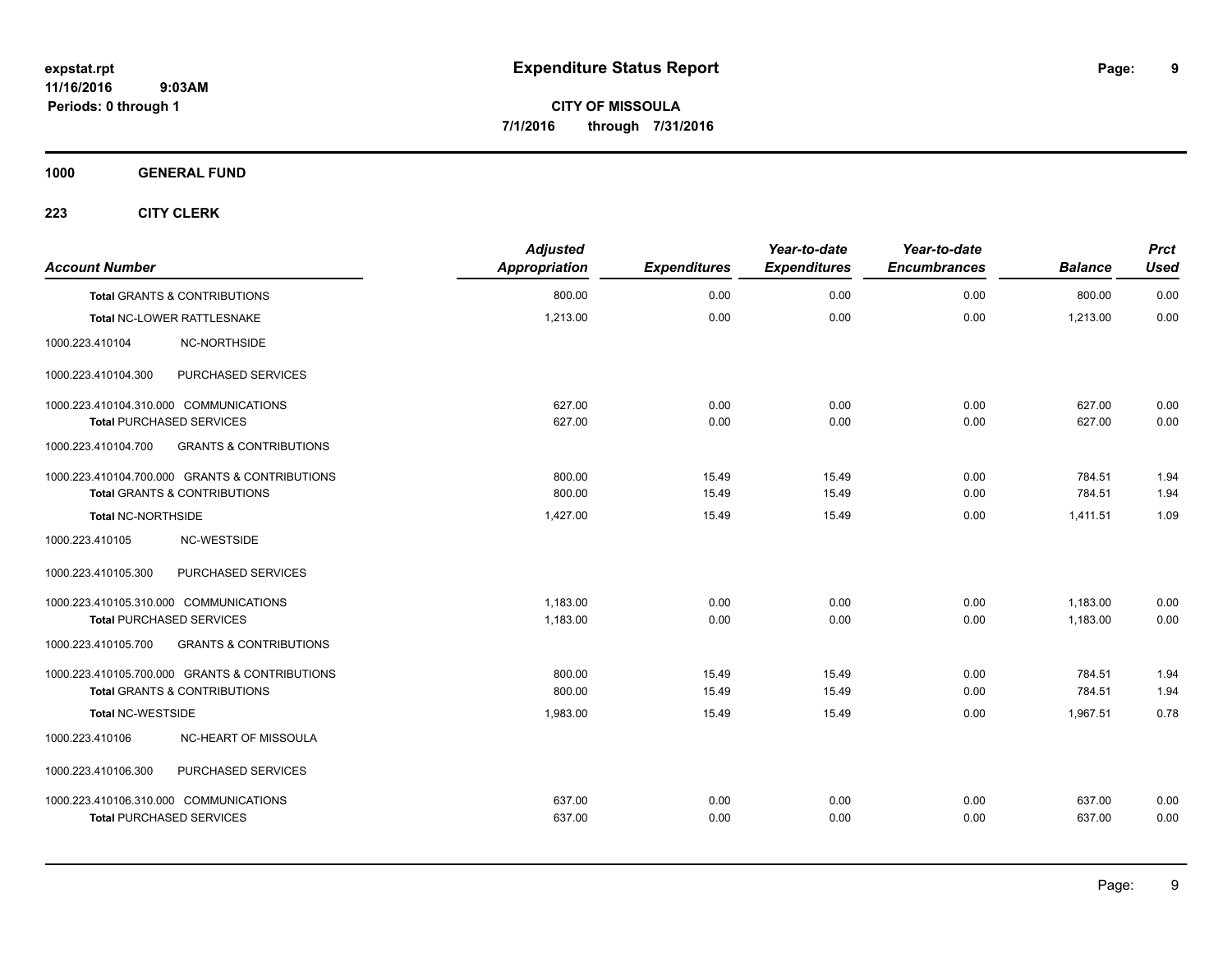**CITY OF MISSOULA 7/1/2016 through 7/31/2016**

**1000 GENERAL FUND**

**223 CITY CLERK**

| <b>Account Number</b>                                                                     | <b>Adjusted</b><br><b>Appropriation</b> | <b>Expenditures</b> | Year-to-date<br><b>Expenditures</b> | Year-to-date<br><b>Encumbrances</b> | <b>Balance</b>       | <b>Prct</b><br><b>Used</b> |
|-------------------------------------------------------------------------------------------|-----------------------------------------|---------------------|-------------------------------------|-------------------------------------|----------------------|----------------------------|
| 1000.223.410106.700<br><b>GRANTS &amp; CONTRIBUTIONS</b>                                  |                                         |                     |                                     |                                     |                      |                            |
| 1000.223.410106.700.000 GRANTS & CONTRIBUTIONS<br><b>Total GRANTS &amp; CONTRIBUTIONS</b> | 800.00<br>800.00                        | 0.00<br>0.00        | 0.00<br>0.00                        | 0.00<br>0.00                        | 800.00<br>800.00     | 0.00<br>0.00               |
| Total NC-HEART OF MISSOULA                                                                | 1,437.00                                | 0.00                | 0.00                                | 0.00                                | 1,437.00             | 0.00                       |
| 1000.223.410107<br>NC-UNIVERSITY DISTRICT                                                 |                                         |                     |                                     |                                     |                      |                            |
| PURCHASED SERVICES<br>1000.223.410107.300                                                 |                                         |                     |                                     |                                     |                      |                            |
| 1000.223.410107.310.000 COMMUNICATIONS<br><b>Total PURCHASED SERVICES</b>                 | 1.683.00<br>1,683.00                    | 0.00<br>0.00        | 0.00<br>0.00                        | 0.00<br>0.00                        | 1,683.00<br>1.683.00 | 0.00<br>0.00               |
| 1000.223.410107.700<br><b>GRANTS &amp; CONTRIBUTIONS</b>                                  |                                         |                     |                                     |                                     |                      |                            |
| 1000.223.410107.700.000 GRANTS & CONTRIBUTIONS<br><b>Total GRANTS &amp; CONTRIBUTIONS</b> | 800.00<br>800.00                        | 0.00<br>0.00        | 0.00<br>0.00                        | 0.00<br>0.00                        | 800.00<br>800.00     | 0.00<br>0.00               |
| Total NC-UNIVERSITY DISTRICT                                                              | 2,483.00                                | 0.00                | 0.00                                | 0.00                                | 2,483.00             | 0.00                       |
| NC-RIVERFRONT<br>1000.223.410108                                                          |                                         |                     |                                     |                                     |                      |                            |
| 1000.223.410108.300<br>PURCHASED SERVICES                                                 |                                         |                     |                                     |                                     |                      |                            |
| 1000.223.410108.310.000 COMMUNICATIONS<br><b>Total PURCHASED SERVICES</b>                 | 587.00<br>587.00                        | 0.00<br>0.00        | 0.00<br>0.00                        | 0.00<br>0.00                        | 587.00<br>587.00     | 0.00<br>0.00               |
| <b>GRANTS &amp; CONTRIBUTIONS</b><br>1000.223.410108.700                                  |                                         |                     |                                     |                                     |                      |                            |
| 1000.223.410108.700.000 GRANTS & CONTRIBUTIONS<br><b>Total GRANTS &amp; CONTRIBUTIONS</b> | 800.00<br>800.00                        | 13.30<br>13.30      | 13.30<br>13.30                      | 0.00<br>0.00                        | 786.70<br>786.70     | 1.66<br>1.66               |
| <b>Total NC-RIVERFRONT</b>                                                                | 1,387.00                                | 13.30               | 13.30                               | 0.00                                | 1,373.70             | 0.96                       |
| 1000.223.410109<br>NC-EMMA DICKENSON & ORCHARD HOMES                                      |                                         |                     |                                     |                                     |                      |                            |

1000.223.410109.300 PURCHASED SERVICES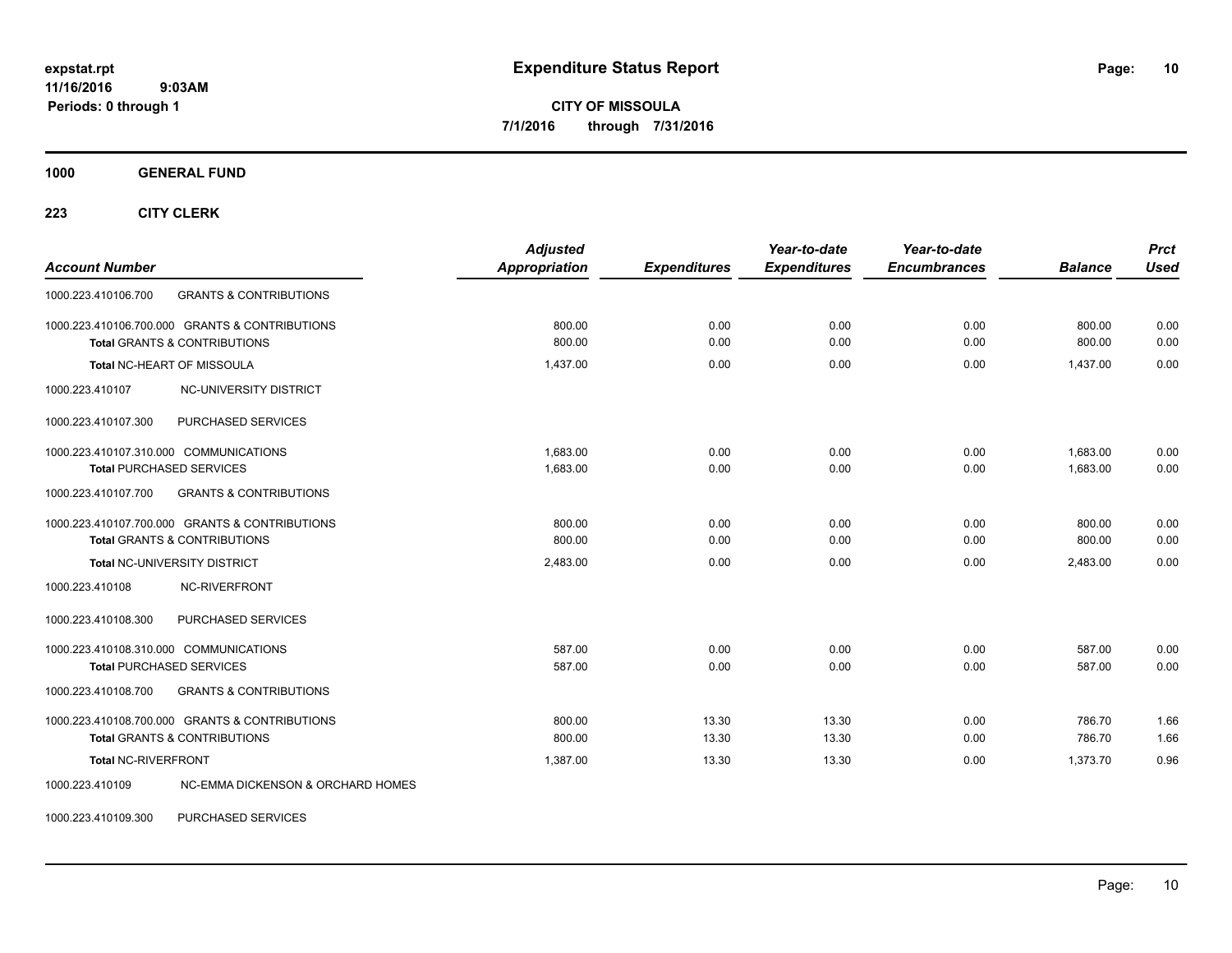**1000 GENERAL FUND**

| <b>Account Number</b>     |                                                | <b>Adjusted</b><br>Appropriation | <b>Expenditures</b> | Year-to-date<br><b>Expenditures</b> | Year-to-date<br><b>Encumbrances</b> | <b>Balance</b>   | <b>Prct</b><br>Used |
|---------------------------|------------------------------------------------|----------------------------------|---------------------|-------------------------------------|-------------------------------------|------------------|---------------------|
|                           | 1000.223.410109.310.000 COMMUNICATIONS         | 723.00<br>723.00                 | 467.78<br>467.78    | 467.78<br>467.78                    | 0.00<br>0.00                        | 255.22<br>255.22 | 64.70<br>64.70      |
|                           | <b>Total PURCHASED SERVICES</b>                |                                  |                     |                                     |                                     |                  |                     |
| 1000.223.410109.700       | <b>GRANTS &amp; CONTRIBUTIONS</b>              |                                  |                     |                                     |                                     |                  |                     |
|                           | 1000.223.410109.700.000 GRANTS & CONTRIBUTIONS | 800.00                           | 184.68              | 184.68                              | 0.00                                | 615.32           | 23.09               |
|                           | <b>Total GRANTS &amp; CONTRIBUTIONS</b>        | 800.00                           | 184.68              | 184.68                              | 0.00                                | 615.32           | 23.09               |
|                           | Total NC-EMMA DICKENSON & ORCHARD HOMES        | 1.523.00                         | 652.46              | 652.46                              | 0.00                                | 870.54           | 42.84               |
| 1000.223.410110           | NC-FRANKLIN TO FORT                            |                                  |                     |                                     |                                     |                  |                     |
| 1000.223.410110.300       | PURCHASED SERVICES                             |                                  |                     |                                     |                                     |                  |                     |
|                           | 1000.223.410110.310.000 COMMUNICATIONS         | 1.735.00                         | 57.73               | 57.73                               | 0.00                                | 1.677.27         | 3.33                |
|                           | <b>Total PURCHASED SERVICES</b>                | 1,735.00                         | 57.73               | 57.73                               | 0.00                                | 1,677.27         | 3.33                |
| 1000.223.410110.700       | <b>GRANTS &amp; CONTRIBUTIONS</b>              |                                  |                     |                                     |                                     |                  |                     |
|                           | 1000.223.410110.700.000 GRANTS & CONTRIBUTIONS | 800.00                           | 0.00                | 0.00                                | 0.00                                | 800.00           | 0.00                |
|                           | <b>Total GRANTS &amp; CONTRIBUTIONS</b>        | 800.00                           | 0.00                | 0.00                                | 0.00                                | 800.00           | 0.00                |
|                           | Total NC-FRANKLIN TO FORT                      | 2,535.00                         | 57.73               | 57.73                               | 0.00                                | 2,477.27         | 2.28                |
| 1000.223.410111           | <b>NC-ROSE PARK</b>                            |                                  |                     |                                     |                                     |                  |                     |
| 1000.223.410111.300       | PURCHASED SERVICES                             |                                  |                     |                                     |                                     |                  |                     |
|                           | 1000.223.410111.310.000 COMMUNICATIONS         | 1,081.00                         | 0.00                | 0.00                                | 0.00                                | 1,081.00         | 0.00                |
|                           | <b>Total PURCHASED SERVICES</b>                | 1,081.00                         | 0.00                | 0.00                                | 0.00                                | 1,081.00         | 0.00                |
| 1000.223.410111.700       | <b>GRANTS &amp; CONTRIBUTIONS</b>              |                                  |                     |                                     |                                     |                  |                     |
|                           | 1000.223.410111.700.000 GRANTS & CONTRIBUTIONS | 800.00                           | 0.00                | 0.00                                | 0.00                                | 800.00           | 0.00                |
|                           | <b>Total GRANTS &amp; CONTRIBUTIONS</b>        | 800.00                           | 0.00                | 0.00                                | 0.00                                | 800.00           | 0.00                |
| <b>Total NC-ROSE PARK</b> |                                                | 1,881.00                         | 0.00                | 0.00                                | 0.00                                | 1.881.00         | 0.00                |
| 1000.223.410112           | NC-FARVIEWS & PATTEE CANYON                    |                                  |                     |                                     |                                     |                  |                     |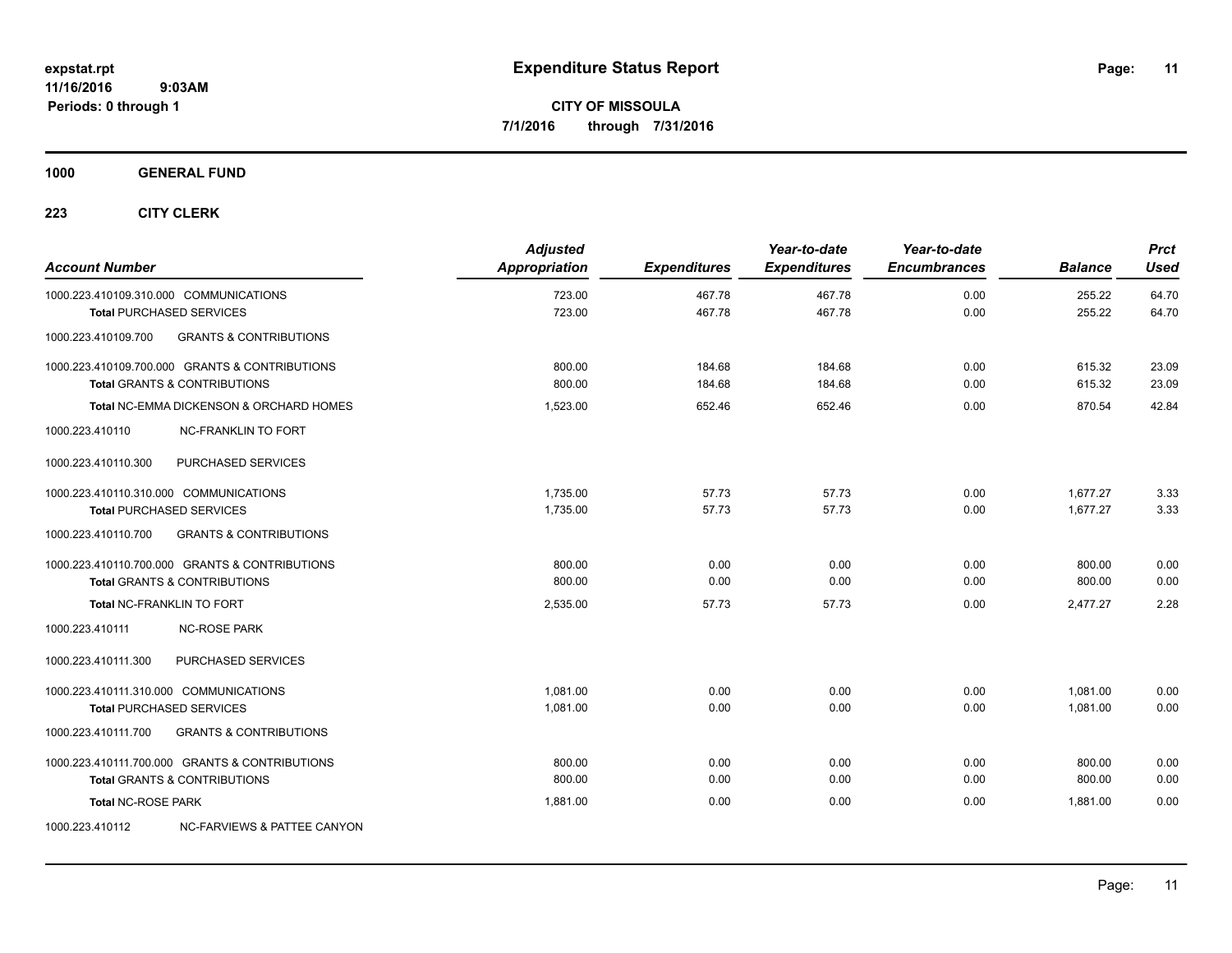**CITY OF MISSOULA 7/1/2016 through 7/31/2016**

## **1000 GENERAL FUND**

|                                                          | <b>Adjusted</b> |                     | Year-to-date        | Year-to-date        |                | <b>Prct</b> |
|----------------------------------------------------------|-----------------|---------------------|---------------------|---------------------|----------------|-------------|
| <b>Account Number</b>                                    | Appropriation   | <b>Expenditures</b> | <b>Expenditures</b> | <b>Encumbrances</b> | <b>Balance</b> | <b>Used</b> |
| PURCHASED SERVICES<br>1000.223.410112.300                |                 |                     |                     |                     |                |             |
| 1000.223.410112.310.000 COMMUNICATIONS                   | 716.00          | 0.00                | 0.00                | 0.00                | 716.00         | 0.00        |
| <b>Total PURCHASED SERVICES</b>                          | 716.00          | 0.00                | 0.00                | 0.00                | 716.00         | 0.00        |
| 1000.223.410112.700<br><b>GRANTS &amp; CONTRIBUTIONS</b> |                 |                     |                     |                     |                |             |
| 1000.223.410112.700.000 GRANTS & CONTRIBUTIONS           | 800.00          | 230.21              | 230.21              | 0.00                | 569.79         | 28.78       |
| <b>Total GRANTS &amp; CONTRIBUTIONS</b>                  | 800.00          | 230.21              | 230.21              | 0.00                | 569.79         | 28.78       |
| Total NC-FARVIEWS & PATTEE CANYON                        | 1,516.00        | 230.21              | 230.21              | 0.00                | 1.285.79       | 15.19       |
| <b>NC-SOUTHGATE &amp; TRIANGLE</b><br>1000.223.410113    |                 |                     |                     |                     |                |             |
| 1000.223.410113.300<br>PURCHASED SERVICES                |                 |                     |                     |                     |                |             |
| 1000.223.410113.310.000 COMMUNICATIONS                   | 625.00          | 0.00                | 0.00                | 0.00                | 625.00         | 0.00        |
| <b>Total PURCHASED SERVICES</b>                          | 625.00          | 0.00                | 0.00                | 0.00                | 625.00         | 0.00        |
| 1000.223.410113.700<br><b>GRANTS &amp; CONTRIBUTIONS</b> |                 |                     |                     |                     |                |             |
| 1000.223.410113.700.000 GRANTS & CONTRIBUTIONS           | 800.00          | 0.00                | 0.00                | 0.00                | 800.00         | 0.00        |
| <b>Total GRANTS &amp; CONTRIBUTIONS</b>                  | 800.00          | 0.00                | 0.00                | 0.00                | 800.00         | 0.00        |
| Total NC-SOUTHGATE & TRIANGLE                            | 1,425.00        | 0.00                | 0.00                | 0.00                | 1.425.00       | 0.00        |
| 1000.223.410114<br><b>NC-LEWIS &amp; CLARK</b>           |                 |                     |                     |                     |                |             |
| PURCHASED SERVICES<br>1000.223.410114.300                |                 |                     |                     |                     |                |             |
| 1000.223.410114.310.000 COMMUNICATIONS                   | 669.00          | 0.00                | 0.00                | 0.00                | 669.00         | 0.00        |
| <b>Total PURCHASED SERVICES</b>                          | 669.00          | 0.00                | 0.00                | 0.00                | 669.00         | 0.00        |
| <b>GRANTS &amp; CONTRIBUTIONS</b><br>1000.223.410114.700 |                 |                     |                     |                     |                |             |
| 1000.223.410114.700.000 GRANTS & CONTRIBUTIONS           | 800.00          | 0.00                | 0.00                | 0.00                | 800.00         | 0.00        |
| <b>Total GRANTS &amp; CONTRIBUTIONS</b>                  | 800.00          | 0.00                | 0.00                | 0.00                | 800.00         | 0.00        |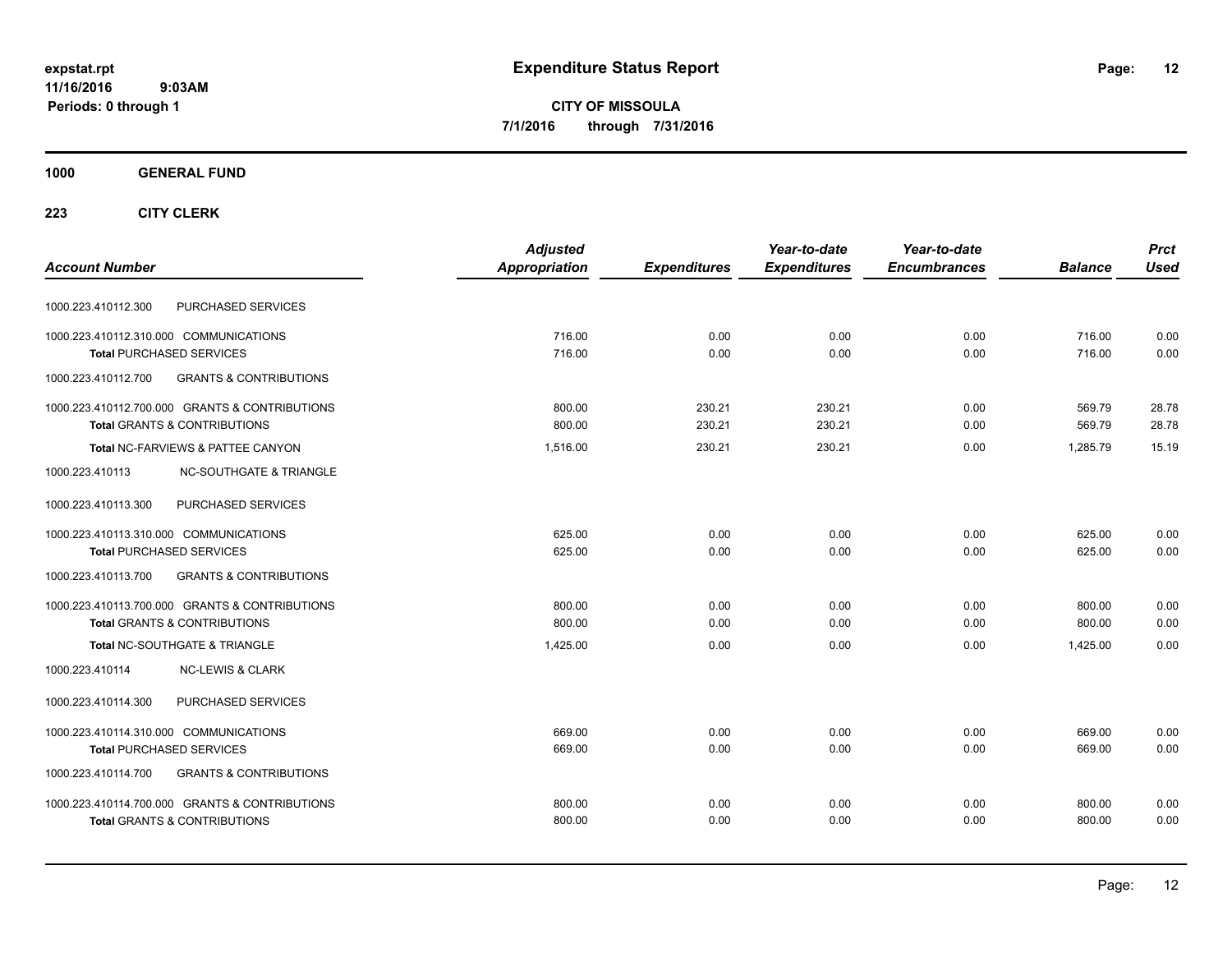**CITY OF MISSOULA 7/1/2016 through 7/31/2016**

**1000 GENERAL FUND**

| <b>Account Number</b>  |                                                | <b>Adjusted</b><br><b>Appropriation</b> | <b>Expenditures</b> | Year-to-date<br><b>Expenditures</b> | Year-to-date<br><b>Encumbrances</b> | <b>Balance</b> | Prct<br><b>Used</b> |
|------------------------|------------------------------------------------|-----------------------------------------|---------------------|-------------------------------------|-------------------------------------|----------------|---------------------|
| Total NC-LEWIS & CLARK |                                                | 1,469.00                                | 0.00                | 0.00                                | 0.00                                | 1,469.00       | 0.00                |
| 1000.223.410115        | NC-S 39TH                                      |                                         |                     |                                     |                                     |                |                     |
| 1000.223.410115.300    | PURCHASED SERVICES                             |                                         |                     |                                     |                                     |                |                     |
|                        | 1000.223.410115.310.000 COMMUNICATIONS         | 548.00                                  | 0.00                | 0.00                                | 0.00                                | 548.00         | 0.00                |
|                        | <b>Total PURCHASED SERVICES</b>                | 548.00                                  | 0.00                | 0.00                                | 0.00                                | 548.00         | 0.00                |
| 1000.223.410115.700    | <b>GRANTS &amp; CONTRIBUTIONS</b>              |                                         |                     |                                     |                                     |                |                     |
|                        | 1000.223.410115.700.000 GRANTS & CONTRIBUTIONS | 800.00                                  | 0.00                | 0.00                                | 0.00                                | 800.00         | 0.00                |
|                        | <b>Total GRANTS &amp; CONTRIBUTIONS</b>        | 800.00                                  | 0.00                | 0.00                                | 0.00                                | 800.00         | 0.00                |
| Total NC-S 39TH        |                                                | 1,348.00                                | 0.00                | 0.00                                | 0.00                                | 1,348.00       | 0.00                |
| 1000.223.410116        | NC-MOOSE CAN GULLY                             |                                         |                     |                                     |                                     |                |                     |
| 1000.223.410116.300    | PURCHASED SERVICES                             |                                         |                     |                                     |                                     |                |                     |
|                        | 1000.223.410116.310.000 COMMUNICATIONS         | 983.00                                  | 0.00                | 0.00                                | 0.00                                | 983.00         | 0.00                |
|                        | <b>Total PURCHASED SERVICES</b>                | 983.00                                  | 0.00                | 0.00                                | 0.00                                | 983.00         | 0.00                |
| 1000.223.410116.700    | <b>GRANTS &amp; CONTRIBUTIONS</b>              |                                         |                     |                                     |                                     |                |                     |
|                        | 1000.223.410116.700.000 GRANTS & CONTRIBUTIONS | 800.00                                  | 0.00                | 0.00                                | 0.00                                | 800.00         | 0.00                |
|                        | <b>Total GRANTS &amp; CONTRIBUTIONS</b>        | 800.00                                  | 0.00                | 0.00                                | 0.00                                | 800.00         | 0.00                |
|                        | Total NC-MOOSE CAN GULLY                       | 1,783.00                                | 0.00                | 0.00                                | 0.00                                | 1,783.00       | 0.00                |
| 1000.223.410117        | <b>NC-MILLER CREEK</b>                         |                                         |                     |                                     |                                     |                |                     |
| 1000.223.410117.300    | PURCHASED SERVICES                             |                                         |                     |                                     |                                     |                |                     |
|                        | 1000.223.410117.310.000 COMMUNICATIONS         | 704.00                                  | 0.00                | 0.00                                | 0.00                                | 704.00         | 0.00                |
|                        | <b>Total PURCHASED SERVICES</b>                | 704.00                                  | 0.00                | 0.00                                | 0.00                                | 704.00         | 0.00                |
| 1000.223.410117.700    | <b>GRANTS &amp; CONTRIBUTIONS</b>              |                                         |                     |                                     |                                     |                |                     |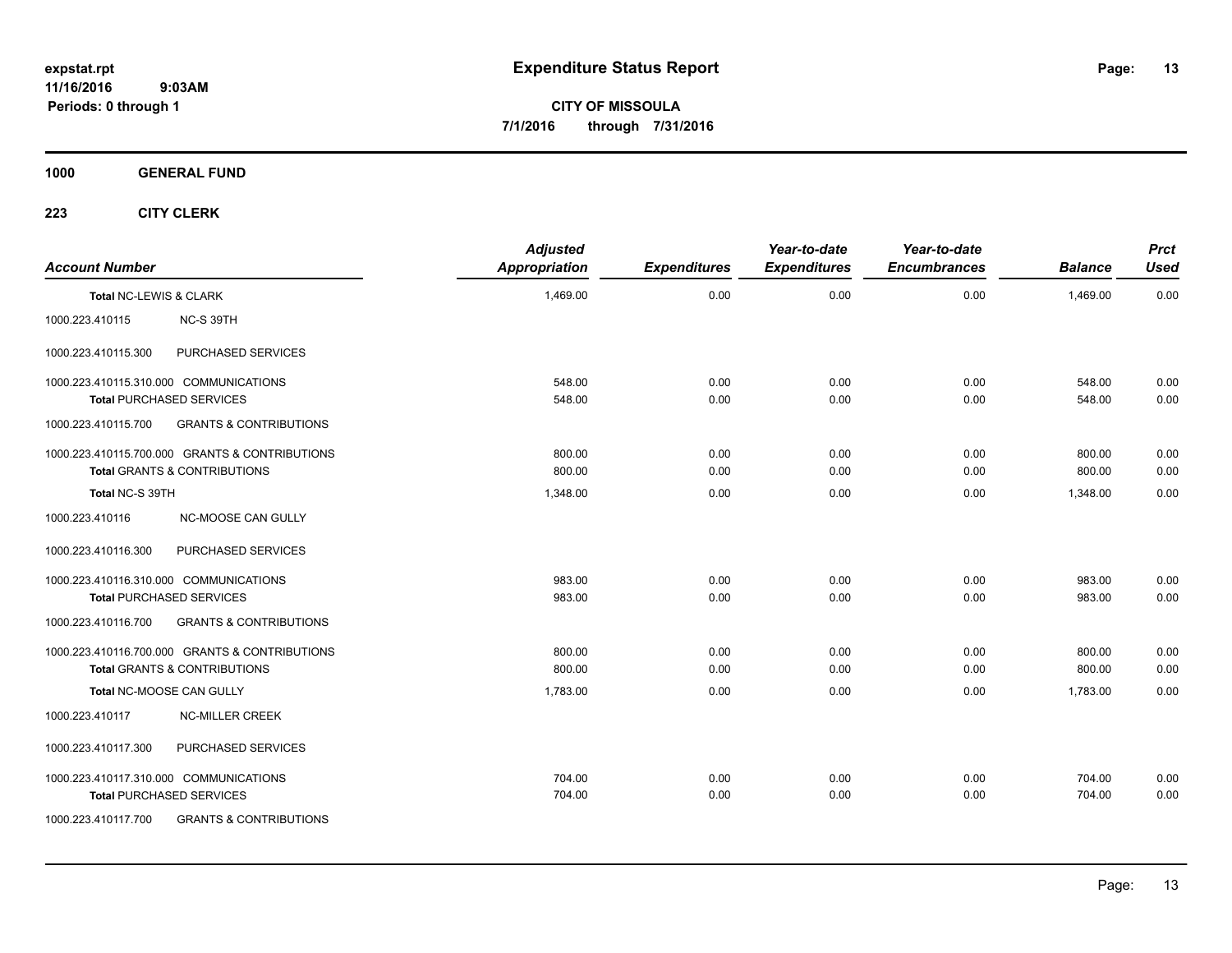**CITY OF MISSOULA 7/1/2016 through 7/31/2016**

**1000 GENERAL FUND**

| <b>Account Number</b>                                                                     | <b>Adjusted</b><br>Appropriation | <b>Expenditures</b> | Year-to-date<br><b>Expenditures</b> | Year-to-date<br><b>Encumbrances</b> | <b>Balance</b>   | <b>Prct</b><br><b>Used</b> |
|-------------------------------------------------------------------------------------------|----------------------------------|---------------------|-------------------------------------|-------------------------------------|------------------|----------------------------|
| 1000.223.410117.700.000 GRANTS & CONTRIBUTIONS<br><b>Total GRANTS &amp; CONTRIBUTIONS</b> | 800.00<br>800.00                 | 0.00<br>0.00        | 0.00<br>0.00                        | 0.00<br>0.00                        | 800.00<br>800.00 | 0.00<br>0.00               |
|                                                                                           |                                  |                     |                                     |                                     |                  |                            |
| <b>Total NC-MILLER CREEK</b>                                                              | 1,504.00                         | 0.00                | 0.00                                | 0.00                                | 1,504.00         | 0.00                       |
| <b>MULLAN ROAD NC</b><br>1000.223.410118                                                  |                                  |                     |                                     |                                     |                  |                            |
| PURCHASED SERVICES<br>1000.223.410118.300                                                 |                                  |                     |                                     |                                     |                  |                            |
| 1000.223.410118.310.000 COMMUNICATIONS                                                    | 724.00                           | 0.00                | 0.00                                | 0.00                                | 724.00           | 0.00                       |
| <b>Total PURCHASED SERVICES</b>                                                           | 724.00                           | 0.00                | 0.00                                | 0.00                                | 724.00           | 0.00                       |
| <b>GRANTS &amp; CONTRIBUTIONS</b><br>1000.223.410118.700                                  |                                  |                     |                                     |                                     |                  |                            |
| 1000.223.410118.700.000 GRANTS & CONTRIBUTIONS                                            | 800.00                           | 0.00                | 0.00                                | 0.00                                | 800.00           | 0.00                       |
| <b>Total GRANTS &amp; CONTRIBUTIONS</b>                                                   | 800.00                           | 0.00                | 0.00                                | 0.00                                | 800.00           | 0.00                       |
| Total MULLAN ROAD NC                                                                      | 1,524.00                         | 0.00                | 0.00                                | 0.00                                | 1.524.00         | 0.00                       |
| EAST MISSOULA NC<br>1000.223.410119                                                       |                                  |                     |                                     |                                     |                  |                            |
| 1000.223.410119.300<br>PURCHASED SERVICES                                                 |                                  |                     |                                     |                                     |                  |                            |
| 1000.223.410119.310.000 COMMUNICATIONS                                                    | 12.00                            | 0.00                | 0.00                                | 0.00                                | 12.00            | 0.00                       |
| <b>Total PURCHASED SERVICES</b>                                                           | 12.00                            | 0.00                | 0.00                                | 0.00                                | 12.00            | 0.00                       |
| <b>GRANTS &amp; CONTRIBUTIONS</b><br>1000.223.410119.700                                  |                                  |                     |                                     |                                     |                  |                            |
| 1000.223.410119.700.000 EAST MISSOULA NEIGHBORHOOD COUNCIL                                | 800.00                           | 0.00                | 0.00                                | 0.00                                | 800.00           | 0.00                       |
| <b>Total GRANTS &amp; CONTRIBUTIONS</b>                                                   | 800.00                           | 0.00                | 0.00                                | 0.00                                | 800.00           | 0.00                       |
| Total EAST MISSOULA NC                                                                    | 812.00                           | 0.00                | 0.00                                | 0.00                                | 812.00           | 0.00                       |
| <b>COMMUNITY FORUM/NC LIAISON</b><br>1000.223.410120                                      |                                  |                     |                                     |                                     |                  |                            |
| PURCHASED SERVICES<br>1000.223.410120.300                                                 |                                  |                     |                                     |                                     |                  |                            |
| 1000.223.410120.320.000 PRINTING & DUPLICATING                                            | 500.00                           | 0.00                | 0.00                                | 0.00                                | 500.00           | 0.00                       |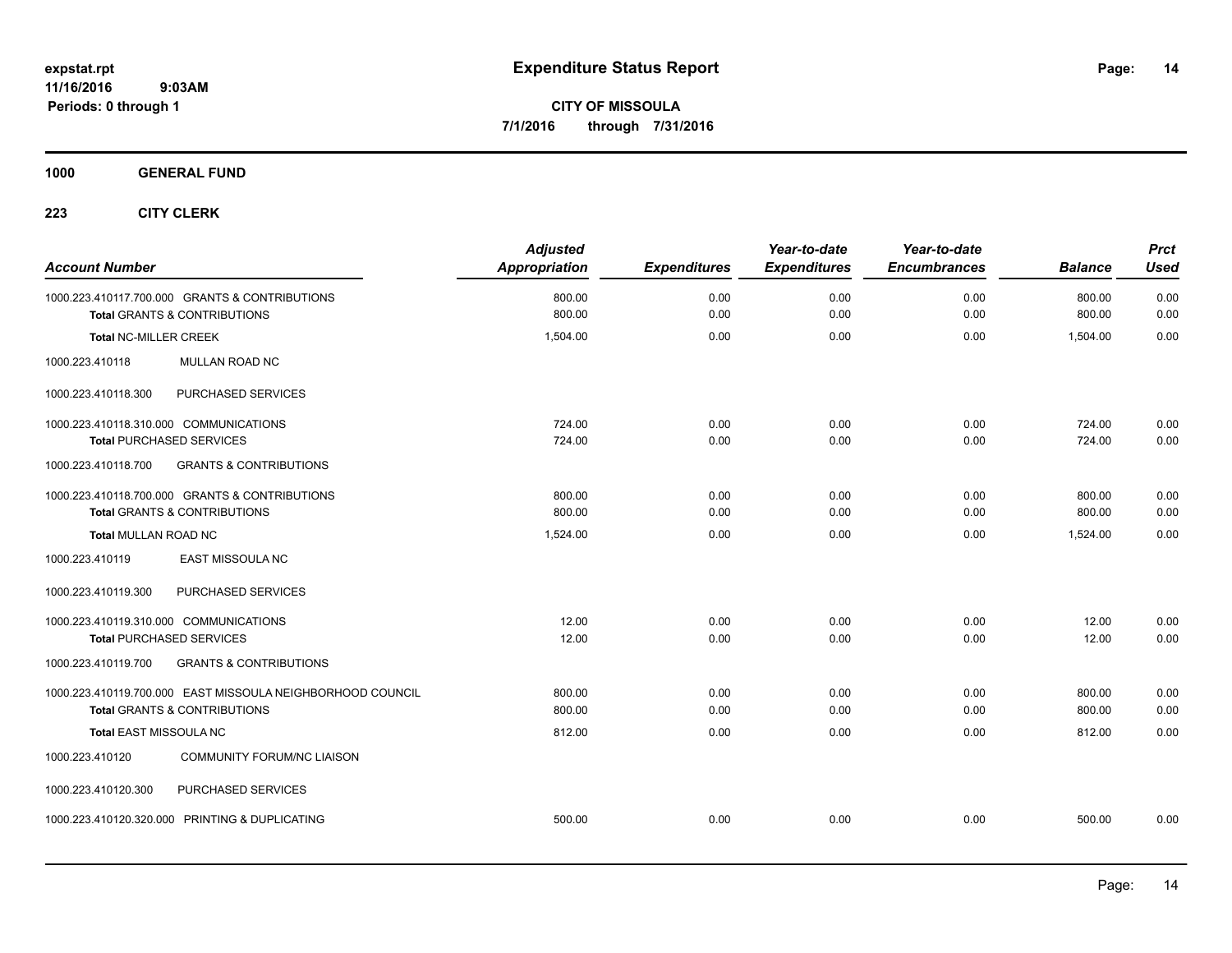**CITY OF MISSOULA 7/1/2016 through 7/31/2016**

**1000 GENERAL FUND**

| <b>Account Number</b>                                                                                 | <b>Adjusted</b><br><b>Appropriation</b> | <b>Expenditures</b>  | Year-to-date<br><b>Expenditures</b> | Year-to-date<br><b>Encumbrances</b> | <b>Balance</b>          | <b>Prct</b><br><b>Used</b> |
|-------------------------------------------------------------------------------------------------------|-----------------------------------------|----------------------|-------------------------------------|-------------------------------------|-------------------------|----------------------------|
| <b>Total PURCHASED SERVICES</b>                                                                       | 500.00                                  | 0.00                 | 0.00                                | 0.00                                | 500.00                  | 0.00                       |
| 1000.223.410120.700<br><b>GRANTS &amp; CONTRIBUTIONS</b>                                              |                                         |                      |                                     |                                     |                         |                            |
| 1000.223.410120.700.000 GRANTS & CONTRIBUTIONS                                                        | 1,700.00                                | 0.00                 | 0.00                                | 0.00                                | 1,700.00                | 0.00                       |
| 1000.223.410120.700.799 GRANTS & CONTRIBUTIONS<br><b>Total GRANTS &amp; CONTRIBUTIONS</b>             | 0.00<br>1,700.00                        | 90.45<br>90.45       | 90.45<br>90.45                      | 0.00<br>0.00                        | $-90.45$<br>1,609.55    | 0.00<br>5.32               |
| <b>Total COMMUNITY FORUM/NC LIAISON</b>                                                               | 2,200.00                                | 90.45                | 90.45                               | 0.00                                | 2,109.55                | 4.11                       |
| 1000.223.410121<br>NEIGHBORHOOD PROJECT                                                               |                                         |                      |                                     |                                     |                         |                            |
| <b>GRANTS &amp; CONTRIBUTIONS</b><br>1000.223.410121.700                                              |                                         |                      |                                     |                                     |                         |                            |
| 1000.223.410121.700.000 NEIGHBORHOOD PROJECT<br>Total NEIGHBORHOOD PROJECT                            | 21,000.00<br>21,000.00                  | 0.00<br>0.00         | 0.00<br>0.00                        | 0.00<br>0.00                        | 21,000.00<br>21,000.00  | 0.00<br>0.00               |
| 1000.223.410122<br>ORCHARD HOMES NEIGHBORHOOD COUNCIL                                                 |                                         |                      |                                     |                                     |                         |                            |
| 1000.223.410122.300<br>PURCHASED SERVICES                                                             |                                         |                      |                                     |                                     |                         |                            |
| 1000.223.410122.310.000 COMMUNICATIONS<br><b>Total PURCHASED SERVICES</b>                             | 242.00<br>242.00                        | 0.00<br>0.00         | 0.00<br>0.00                        | 0.00<br>0.00                        | 242.00<br>242.00        | 0.00<br>0.00               |
| 1000.223.410122.700<br><b>GRANTS &amp; CONTRIBUTIONS</b>                                              |                                         |                      |                                     |                                     |                         |                            |
| 1000.223.410122.700.000 ORCHARD HOMES NEIGHBORHOOD COUNCIL<br><b>Total GRANTS &amp; CONTRIBUTIONS</b> | 800.00<br>800.00                        | 0.00<br>0.00         | 0.00<br>0.00                        | 0.00<br>0.00                        | 800.00<br>800.00        | 0.00<br>0.00               |
| Total ORCHARD HOMES NEIGHBORHOOD COUNCIL                                                              | 1.042.00                                | 0.00                 | 0.00                                | 0.00                                | 1.042.00                | 0.00                       |
| 1000.223.410125<br>NEIGHBORHOOD OFFICE                                                                |                                         |                      |                                     |                                     |                         |                            |
| 1000.223.410125.100<br>PERSONAL SERVICES                                                              |                                         |                      |                                     |                                     |                         |                            |
| 1000.223.410125.110.000 SALARIES AND WAGES                                                            | 80,194.00                               | 4,580.66             | 4,580.66                            | 0.00                                | 75,613.34               | 5.71                       |
| 1000.223.410125.140.000 EMPLOYER CONTRIBUTIONS<br><b>Total PERSONAL SERVICES</b>                      | 32,160.00<br>112,354.00                 | 3,839.77<br>8,420.43 | 3,839.77<br>8,420.43                | 0.00<br>0.00                        | 28,320.23<br>103,933.57 | 11.94<br>7.49              |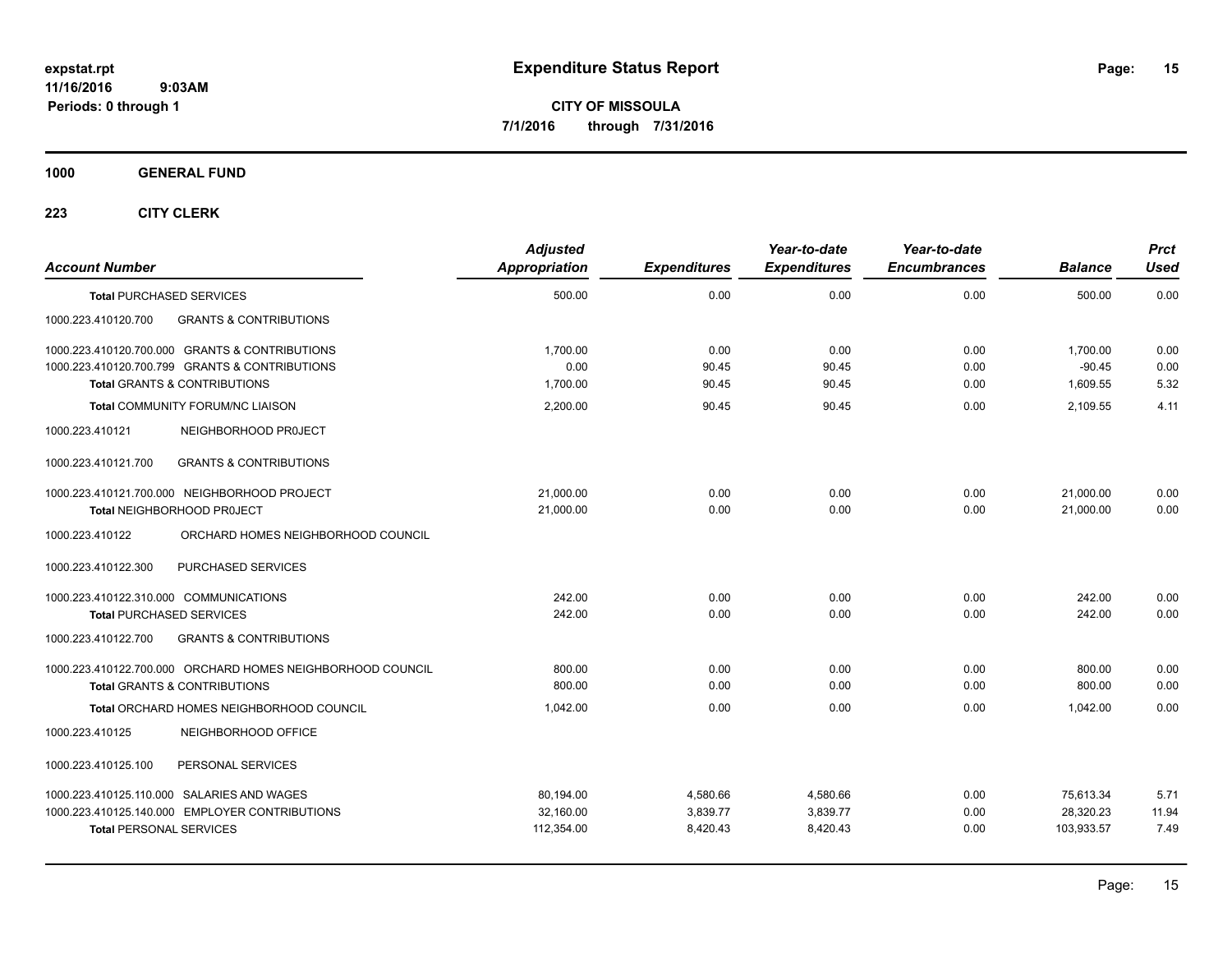**CITY OF MISSOULA 7/1/2016 through 7/31/2016**

## **1000 GENERAL FUND**

|                                                         | <b>Adjusted</b>      |                     | Year-to-date        | Year-to-date        |                | <b>Prct</b> |
|---------------------------------------------------------|----------------------|---------------------|---------------------|---------------------|----------------|-------------|
| <b>Account Number</b>                                   | <b>Appropriation</b> | <b>Expenditures</b> | <b>Expenditures</b> | <b>Encumbrances</b> | <b>Balance</b> | <b>Used</b> |
| <b>SUPPLIES</b><br>1000.223.410125.200                  |                      |                     |                     |                     |                |             |
| 1000.223.410125.210.000 OFFICE SUPPLIES                 | 210.00               | 0.00                | 0.00                | 0.00                | 210.00         | 0.00        |
| 1000.223.410125.220.000 OPERATING SUPPLIES              | 150.00               | 0.00                | 0.00                | 0.00                | 150.00         | 0.00        |
| 1000.223.410125.231.000 GASOLINE                        | 100.00               | 0.00                | 0.00                | 0.00                | 100.00         | 0.00        |
| 1000.223.410125.240.000 OTHER SUPPLIES                  | 65.00                | 0.00                | 0.00                | 0.00                | 65.00          | 0.00        |
| <b>Total SUPPLIES</b>                                   | 525.00               | 0.00                | 0.00                | 0.00                | 525.00         | 0.00        |
| PURCHASED SERVICES<br>1000.223.410125.300               |                      |                     |                     |                     |                |             |
| 1000.223.410125.310.000 COMMUNICATIONS                  | 135.00               | 7.03                | 7.03                | 0.00                | 127.97         | 5.21        |
| 1000.223.410125.320.000 PRINTING & DUPLICATING          | 100.00               | 0.00                | 0.00                | 0.00                | 100.00         | 0.00        |
| 1000.223.410125.330.000 PUBLICITY, SUBSCRIPTIONS & DUES | 200.00               | 0.00                | 0.00                | 0.00                | 200.00         | 0.00        |
| 1000.223.410125.344.000 TELEPHONE SERVICE               | 100.00               | 0.00                | 0.00                | 0.00                | 100.00         | 0.00        |
| 1000.223.410125.350.000 PROFESSIONAL SERVICES           | 3,000.00             | 0.00                | 0.00                | 0.00                | 3,000.00       | 0.00        |
| 1000.223.410125.360.000 REPAIR & MAINTENANCE            | 350.00               | 0.00                | 0.00                | 0.00                | 350.00         | 0.00        |
| 1000.223.410125.370.000 TRAVEL                          | 1,460.00             | 0.00                | 0.00                | 0.00                | 1,460.00       | 0.00        |
| 1000.223.410125.380.000 TRAINING                        | 1,550.00             | 0.00                | 0.00                | 0.00                | 1,550.00       | 0.00        |
| <b>Total PURCHASED SERVICES</b>                         | 6,895.00             | 7.03                | 7.03                | 0.00                | 6,887.97       | 0.10        |
| 1000.223.410125.900<br><b>CAPITAL OUTLAY</b>            |                      |                     |                     |                     |                |             |
| <b>Total CAPITAL OUTLAY</b>                             | 0.00                 | 0.00                | 0.00                | 0.00                | 0.00           | 0.00        |
| Total NEIGHBORHOOD OFFICE                               | 119,774.00           | 8,427.46            | 8,427.46            | 0.00                | 111,346.54     | 7.04        |
| <b>ELECTIONS</b><br>1000.223.410600                     |                      |                     |                     |                     |                |             |
| 1000.223.410600.300<br>PURCHASED SERVICES               |                      |                     |                     |                     |                |             |
| <b>Total ELECTIONS</b>                                  | 0.00                 | 0.00                | 0.00                | 0.00                | 0.00           | 0.00        |
| 1000.223.410900<br>RECORDS ADMINISTRATION               |                      |                     |                     |                     |                |             |
| PERSONAL SERVICES<br>1000.223.410900.100                |                      |                     |                     |                     |                |             |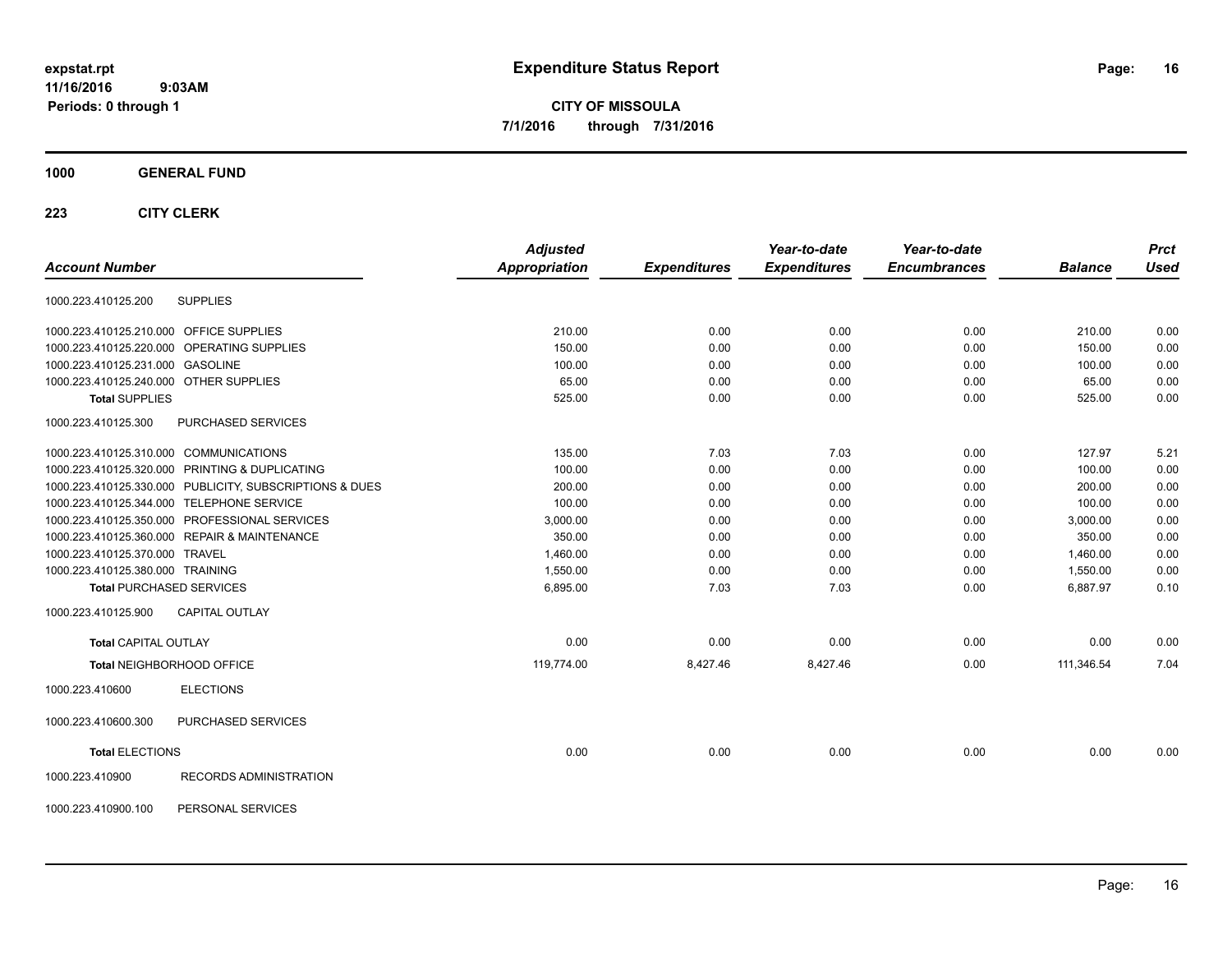**CITY OF MISSOULA 7/1/2016 through 7/31/2016**

**1000 GENERAL FUND**

| <b>Account Number</b>                   |                                                         | <b>Adjusted</b><br><b>Appropriation</b> | <b>Expenditures</b> | Year-to-date<br><b>Expenditures</b> | Year-to-date<br><b>Encumbrances</b> | <b>Balance</b> | <b>Prct</b><br><b>Used</b> |
|-----------------------------------------|---------------------------------------------------------|-----------------------------------------|---------------------|-------------------------------------|-------------------------------------|----------------|----------------------------|
|                                         | <b>Total RECORDS ADMINISTRATION</b>                     | 0.00                                    | 0.00                | 0.00                                | 0.00                                | 0.00           | 0.00                       |
| 1000.223.410910                         | <b>ADMINISTRATION</b>                                   |                                         |                     |                                     |                                     |                |                            |
| 1000.223.410910.100                     | PERSONAL SERVICES                                       |                                         |                     |                                     |                                     |                |                            |
|                                         | 1000.223.410910.110.000 SALARIES AND WAGES              | 150,101.00                              | 9,020.11            | 9,020.11                            | 0.00                                | 141,080.89     | 6.01                       |
|                                         | 1000.223.410910.140.000 EMPLOYER CONTRIBUTIONS          | 56,286.00                               | 6,316.65            | 6,316.65                            | 0.00                                | 49,969.35      | 11.22                      |
| <b>Total PERSONAL SERVICES</b>          |                                                         | 206,387.00                              | 15,336.76           | 15,336.76                           | 0.00                                | 191,050.24     | 7.43                       |
| 1000.223.410910.200                     | <b>SUPPLIES</b>                                         |                                         |                     |                                     |                                     |                |                            |
| 1000.223.410910.210.000 OFFICE SUPPLIES |                                                         | 5,091.00                                | 0.00                | 0.00                                | 0.00                                | 5,091.00       | 0.00                       |
|                                         | 1000.223.410910.220.000 OPERATING SUPPLIES              | 100.00                                  | 0.00                | 0.00                                | 0.00                                | 100.00         | 0.00                       |
| 1000.223.410910.231.000 GASOLINE        |                                                         | 150.00                                  | 0.00                | 0.00                                | 0.00                                | 150.00         | 0.00                       |
| 1000.223.410910.240.000 OTHER SUPPLIES  |                                                         | 160.00                                  | 0.00                | 0.00                                | 0.00                                | 160.00         | 0.00                       |
| <b>Total SUPPLIES</b>                   |                                                         | 5,501.00                                | 0.00                | 0.00                                | 0.00                                | 5,501.00       | 0.00                       |
| 1000.223.410910.300                     | PURCHASED SERVICES                                      |                                         |                     |                                     |                                     |                |                            |
| 1000.223.410910.310.000 COMMUNICATIONS  |                                                         | 4.446.00                                | 9,078.01            | 9,078.01                            | 0.00                                | $-4,632.01$    | 204.18                     |
|                                         | 1000.223.410910.320.000 PRINTING & DUPLICATING          | 100.00                                  | 0.00                | 0.00                                | 0.00                                | 100.00         | 0.00                       |
|                                         | 1000.223.410910.330.000 PUBLICITY, SUBSCRIPTIONS & DUES | 1,725.00                                | 231.00              | 231.00                              | 0.00                                | 1,494.00       | 13.39                      |
|                                         | 1000.223.410910.344.000 TELEPHONE SERVICE               | 100.00                                  | 0.00                | 0.00                                | 0.00                                | 100.00         | 0.00                       |
|                                         | 1000.223.410910.350.000 PROFESSIONAL SERVICES           | 17,300.00                               | 1,008.00            | 1,008.00                            | 0.00                                | 16,292.00      | 5.83                       |
|                                         | 1000.223.410910.360.000 REPAIR & MAINTENANCE            | 1,100.00                                | 100.00              | 100.00                              | 0.00                                | 1,000.00       | 9.09                       |
| 1000.223.410910.370.000 TRAVEL          |                                                         | 3,690.00                                | 0.00                | 0.00                                | 0.00                                | 3,690.00       | 0.00                       |
| 1000.223.410910.380.000 TRAINING        |                                                         | 3,070.00                                | 0.00                | 0.00                                | 0.00                                | 3,070.00       | 0.00                       |
|                                         | 1000.223.410910.390.000 OTHER PURCHASED SERVICES        | 3,500.00                                | 0.00                | 0.00                                | 0.00                                | 3,500.00       | 0.00                       |
| <b>Total PURCHASED SERVICES</b>         |                                                         | 35,031.00                               | 10,417.01           | 10,417.01                           | 0.00                                | 24,613.99      | 29.74                      |
| 1000.223.410910.500                     | <b>FIXED CHARGES</b>                                    |                                         |                     |                                     |                                     |                |                            |
| <b>Total FIXED CHARGES</b>              |                                                         | 0.00                                    | 0.00                | 0.00                                | 0.00                                | 0.00           | 0.00                       |
| 1000.223.410910.800                     | OTHER OBJECTS                                           |                                         |                     |                                     |                                     |                |                            |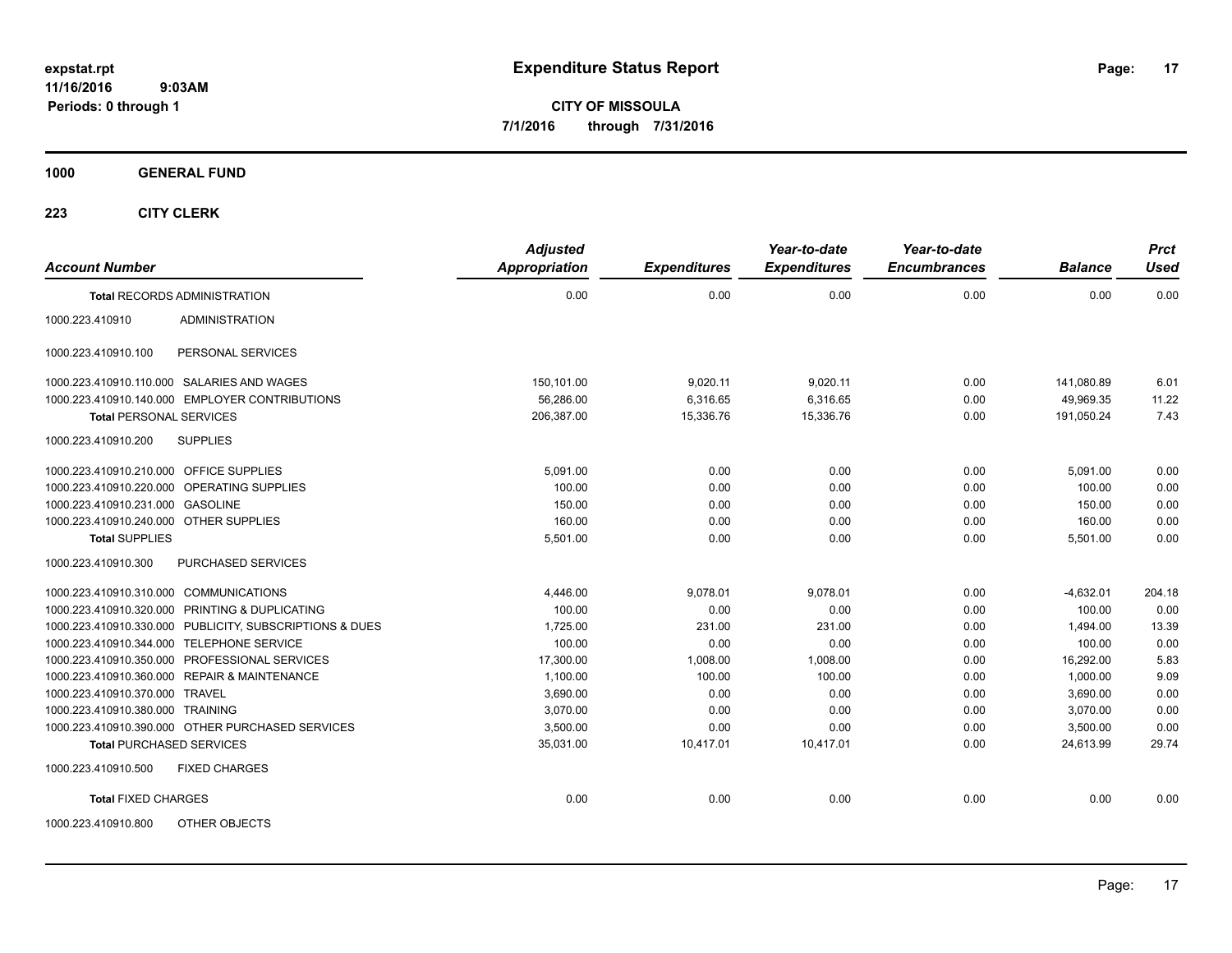**CITY OF MISSOULA 7/1/2016 through 7/31/2016**

**1000 GENERAL FUND**

| <b>Account Number</b>                                    | <b>Adjusted</b><br><b>Appropriation</b> | <b>Expenditures</b> | Year-to-date<br><b>Expenditures</b> | Year-to-date<br><b>Encumbrances</b> | <b>Balance</b> | <b>Prct</b><br><b>Used</b> |
|----------------------------------------------------------|-----------------------------------------|---------------------|-------------------------------------|-------------------------------------|----------------|----------------------------|
| <b>Total OTHER OBJECTS</b>                               | 0.00                                    | 0.00                | 0.00                                | 0.00                                | 0.00           | 0.00                       |
| <b>CAPITAL OUTLAY</b><br>1000.223.410910.900             |                                         |                     |                                     |                                     |                |                            |
| <b>Total CAPITAL OUTLAY</b>                              | 0.00                                    | 0.00                | 0.00                                | 0.00                                | 0.00           | 0.00                       |
| <b>Total ADMINISTRATION</b>                              | 246,919.00                              | 25,753.77           | 25,753.77                           | 0.00                                | 221, 165. 23   | 10.43                      |
| <b>VOLUNTEER MISSOULA</b><br>1000.223.411802             |                                         |                     |                                     |                                     |                |                            |
| <b>GRANTS &amp; CONTRIBUTIONS</b><br>1000.223.411802.700 |                                         |                     |                                     |                                     |                |                            |
| 1000.223.411802.700.000 GRANTS & CONTRIBUTIONS           | 10,000.00                               | 0.00                | 0.00                                | 0.00                                | 10,000.00      | 0.00                       |
| <b>Total VOLUNTEER MISSOULA</b>                          | 10,000.00                               | 0.00                | 0.00                                | 0.00                                | 10,000.00      | 0.00                       |
| 1000.223.411854<br>NEIGHBORHOOD AMBASSADOR               |                                         |                     |                                     |                                     |                |                            |
| <b>GRANTS &amp; CONTRIBUTIONS</b><br>1000.223.411854.700 |                                         |                     |                                     |                                     |                |                            |
| 1000.223.411854.700.000 GRANTS & CONTRIBUTIONS           | 10,000.00                               | 0.00                | 0.00                                | 0.00                                | 10,000.00      | 0.00                       |
| <b>Total NEIGHBORHOOD AMBASSADOR</b>                     | 10,000.00                               | 0.00                | 0.00                                | 0.00                                | 10,000.00      | 0.00                       |
| *** Title Not Found ***<br>1000.223.460451               |                                         |                     |                                     |                                     |                |                            |
| 1000.223.460451.700<br><b>GRANTS &amp; CONTRIBUTIONS</b> |                                         |                     |                                     |                                     |                |                            |
| 1000.223.460451.700.000 GRANTS & CONTRIBUTIONS           | 5,880.00                                | 0.00                | 0.00                                | 0.00                                | 5,880.00       | 0.00                       |
| Total *** Title Not Found ***                            | 5,880.00                                | 0.00                | 0.00                                | 0.00                                | 5,880.00       | 0.00                       |
| <b>Total CITY CLERK</b>                                  | 446,746.00                              | 35,268.36           | 35,268.36                           | 0.00                                | 411,477.64     | 7.89                       |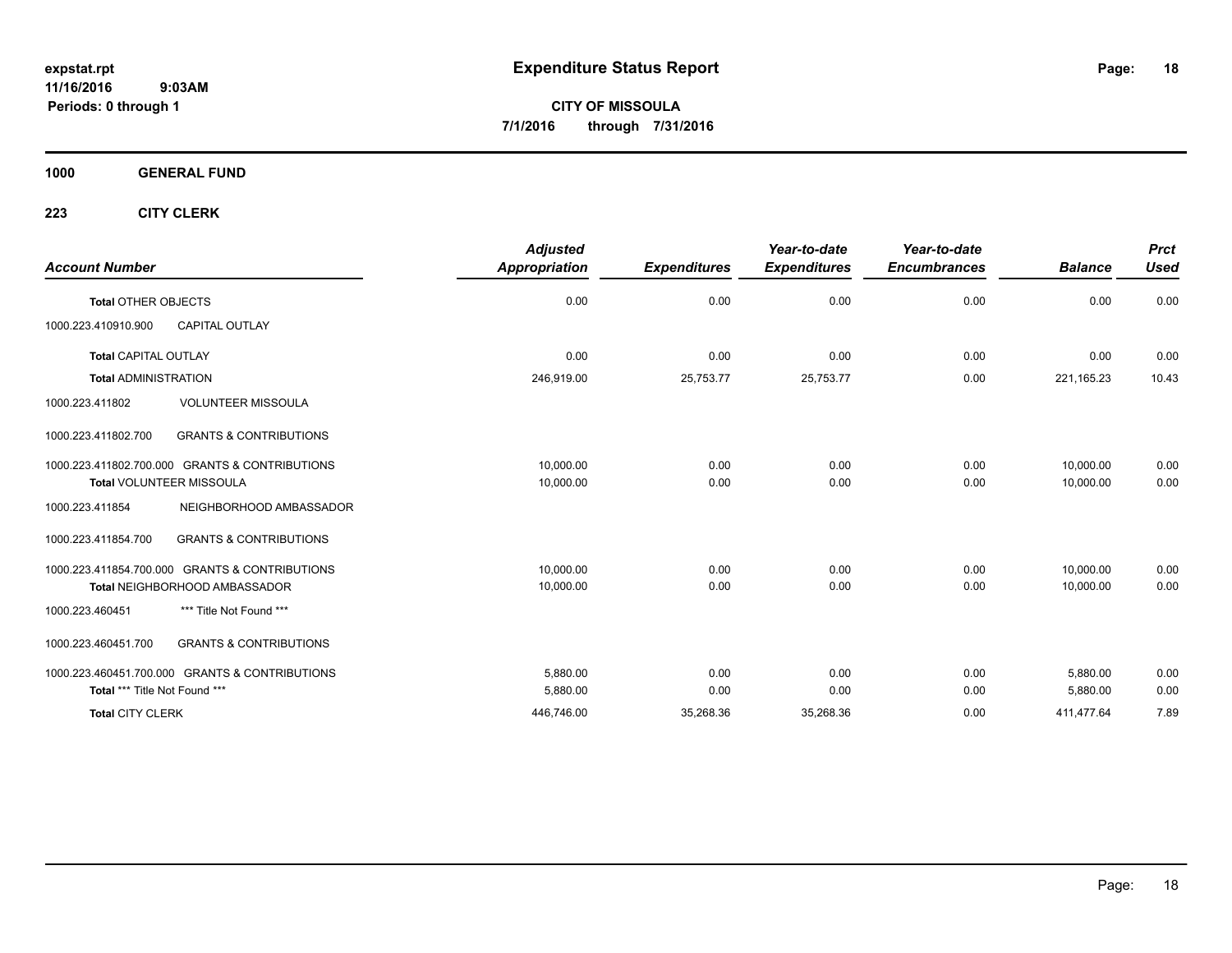**1000 GENERAL FUND**

## **224 INFORMATION SERVICES**

|                                                    | <b>Adjusted</b>      |                     | Year-to-date        | Year-to-date        |                | <b>Prct</b> |
|----------------------------------------------------|----------------------|---------------------|---------------------|---------------------|----------------|-------------|
| <b>Account Number</b>                              | <b>Appropriation</b> | <b>Expenditures</b> | <b>Expenditures</b> | <b>Encumbrances</b> | <b>Balance</b> | <b>Used</b> |
| 1000.224.410580<br><b>INFORMATION TECHNOLOGIES</b> |                      |                     |                     |                     |                |             |
| 1000.224.410580.100<br>PERSONAL SERVICES           |                      |                     |                     |                     |                |             |
| 1000.224.410580.110.000 SALARIES AND WAGES         | 344,500.00           | 20,814.74           | 20,814.74           | 0.00                | 323,685.26     | 6.04        |
| 1000.224.410580.130.000 OTHER                      | 5,400.00             | 0.00                | 0.00                | 0.00                | 5,400.00       | 0.00        |
| 1000.224.410580.140.000 EMPLOYER CONTRIBUTIONS     | 117.907.00           | 12,865.87           | 12,865.87           | 0.00                | 105.041.13     | 10.91       |
| <b>Total PERSONAL SERVICES</b>                     | 467,807.00           | 33,680.61           | 33,680.61           | 0.00                | 434,126.39     | 7.20        |
| <b>SUPPLIES</b><br>1000.224.410580.200             |                      |                     |                     |                     |                |             |
| 1000.224.410580.210.000 OFFICE SUPPLIES            | 1,735.00             | 0.00                | 0.00                | 0.00                | 1,735.00       | 0.00        |
| 1000.224.410580.220.000 OPERATING SUPPLIES         | 12,525.00            | 0.00                | 0.00                | 0.00                | 12,525.00      | 0.00        |
| 1000.224.410580.230.000 REPAIR/MAINTENANCE         | 3,000.00             | 0.00                | 0.00                | 0.00                | 3,000.00       | 0.00        |
| 1000.224.410580.231.000 GASOLINE                   | 250.00               | 0.00                | 0.00                | 0.00                | 250.00         | 0.00        |
| 1000.224.410580.240.000 OTHER SUPPLIES             | 1,900.00             | 0.00                | 0.00                | 0.00                | 1,900.00       | 0.00        |
| <b>Total SUPPLIES</b>                              | 19,410.00            | 0.00                | 0.00                | 0.00                | 19,410.00      | 0.00        |
| 1000.224.410580.300<br>PURCHASED SERVICES          |                      |                     |                     |                     |                |             |
| 1000.224.410580.310.000 COMMUNICATIONS             | 100.00               | 0.00                | 0.00                | 0.00                | 100.00         | 0.00        |
| 1000.224.410580.320.000 PRINTING & DUPLICATING     | 350.00               | 0.00                | 0.00                | 0.00                | 350.00         | 0.00        |
| 1000.224.410580.344.000 TELEPHONE SERVICE          | 129,675.00           | 7,291.78            | 7,291.78            | 0.00                | 122,383.22     | 5.62        |
| 1000.224.410580.350.000 PROFESSIONAL SERVICES      | 4,000.00             | 0.00                | 0.00                | 0.00                | 4,000.00       | 0.00        |
| 1000.224.410580.360.000 REPAIR & MAINTENANCE       | 247,649.00           | 18,924.40           | 18.924.40           | 0.00                | 228,724.60     | 7.64        |
| 1000.224.410580.370.000 TRAVEL                     | 6,809.00             | 0.00                | 0.00                | 0.00                | 6,809.00       | 0.00        |
| 1000.224.410580.380.000 TRAINING                   | 11.981.00            | 0.00                | 0.00                | 0.00                | 11.981.00      | 0.00        |
| 1000.224.410580.390.000 OTHER PURCHASED SERVICES   | 2.150.00             | 0.00                | 0.00                | 0.00                | 2.150.00       | 0.00        |
| <b>Total PURCHASED SERVICES</b>                    | 402,714.00           | 26,216.18           | 26,216.18           | 0.00                | 376,497.82     | 6.51        |
| 1000.224.410580.500<br><b>FIXED CHARGES</b>        |                      |                     |                     |                     |                |             |
| <b>Total FIXED CHARGES</b>                         | 0.00                 | 0.00                | 0.00                | 0.00                | 0.00           | 0.00        |
| <b>CAPITAL OUTLAY</b><br>1000.224.410580.900       |                      |                     |                     |                     |                |             |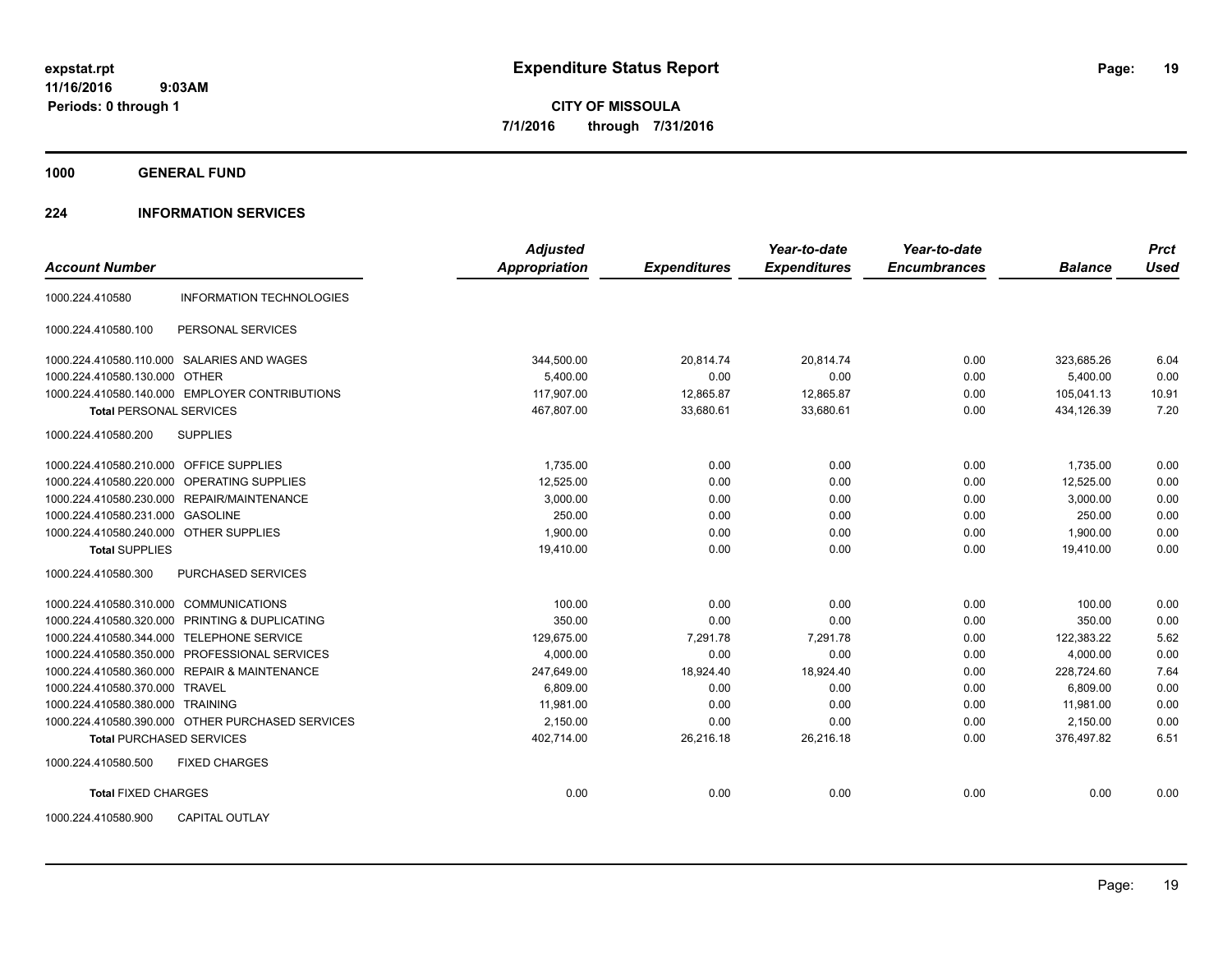**1000 GENERAL FUND**

## **224 INFORMATION SERVICES**

| <b>Account Number</b>                                      | <b>Adjusted</b><br><b>Appropriation</b> | <b>Expenditures</b> | Year-to-date<br><b>Expenditures</b> | Year-to-date<br><b>Encumbrances</b> | <b>Balance</b> | <b>Prct</b><br><b>Used</b> |
|------------------------------------------------------------|-----------------------------------------|---------------------|-------------------------------------|-------------------------------------|----------------|----------------------------|
| <b>Total CAPITAL OUTLAY</b>                                | 0.00                                    | 0.00                | 0.00                                | 0.00                                | 0.00           | 0.00                       |
| Total INFORMATION TECHNOLOGIES                             | 889,931.00                              | 59,896.79           | 59,896.79                           | 0.00                                | 830,034.21     | 6.73                       |
| GIS<br>1000.224.411060                                     |                                         |                     |                                     |                                     |                |                            |
| 1000.224.411060.100<br>PERSONAL SERVICES                   |                                         |                     |                                     |                                     |                |                            |
| 1000.224.411060.110.000 SALARIES AND WAGES                 | 102,950.00                              | 6,193.12            | 6,193.12                            | 0.00                                | 96,756.88      | 6.02                       |
| 1000.224.411060.140.000 GIS-EMPLOYER CONTRIBUTIONS         | 38,501.00                               | 4,266.84            | 4,266.84                            | 0.00                                | 34,234.16      | 11.08                      |
| <b>Total PERSONAL SERVICES</b>                             | 141,451.00                              | 10,459.96           | 10,459.96                           | 0.00                                | 130,991.04     | 7.39                       |
| <b>SUPPLIES</b><br>1000.224.411060.200                     |                                         |                     |                                     |                                     |                |                            |
| 1000.224.411060.210.000 OFFICE SUPPLIES                    | 3.500.00                                | 0.00                | 0.00                                | 0.00                                | 3,500.00       | 0.00                       |
| 1000.224.411060.220.000 OPERATING SUPPLIES                 | 684.00                                  | 0.00                | 0.00                                | 0.00                                | 684.00         | 0.00                       |
| 1000.224.411060.230.000 REPAIR/MAINTENANCE                 | 2,140.00                                | 0.00                | 0.00                                | 0.00                                | 2,140.00       | 0.00                       |
| 1000.224.411060.231.000 GASOLINE                           | 500.00                                  | 0.00                | 0.00                                | 0.00                                | 500.00         | 0.00                       |
| 1000.224.411060.240.000 OTHER SUPPLIES                     | 1,000.00                                | 0.00                | 0.00                                | 0.00                                | 1,000.00       | 0.00                       |
| <b>Total SUPPLIES</b>                                      | 7,824.00                                | 0.00                | 0.00                                | 0.00                                | 7,824.00       | 0.00                       |
| <b>PURCHASED SERVICES</b><br>1000.224.411060.300           |                                         |                     |                                     |                                     |                |                            |
| 1000.224.411060.330.000 PUBLICITY, SUBSCRIPTIONS & DUES    | 500.00                                  | 0.00                | 0.00                                | 0.00                                | 500.00         | 0.00                       |
| <b>TELEPHONE SERVICE</b><br>1000.224.411060.344.000        | 1,370.00                                | 0.00                | 0.00                                | 0.00                                | 1,370.00       | 0.00                       |
| 1000.224.411060.350.000 PROFESSIONAL SERVICES              | 380.00                                  | 0.00                | 0.00                                | 0.00                                | 380.00         | 0.00                       |
| <b>REPAIR &amp; MAINTENANCE</b><br>1000.224.411060.360.000 | 172,800.00                              | 0.00                | 0.00                                | 0.00                                | 172,800.00     | 0.00                       |
| 1000.224.411060.370.000 TRAVEL                             | 2,450.00                                | 0.00                | 0.00                                | 0.00                                | 2,450.00       | 0.00                       |
| 1000.224.411060.380.000 TRAINING                           | 2,425.00                                | 0.00                | 0.00                                | 0.00                                | 2,425.00       | 0.00                       |
| 1000.224.411060.390.000 OTHER PURCHASED SERVICES           | 1,550.00                                | 0.00                | 0.00                                | 0.00                                | 1,550.00       | 0.00                       |
| <b>Total PURCHASED SERVICES</b>                            | 181,475.00                              | 0.00                | 0.00                                | 0.00                                | 181,475.00     | 0.00                       |
| <b>Total GIS</b>                                           | 330,750.00                              | 10,459.96           | 10,459.96                           | 0.00                                | 320.290.04     | 3.16                       |
| <b>Total INFORMATION SERVICES</b>                          | 1,220,681.00                            | 70,356.75           | 70,356.75                           | 0.00                                | 1,150,324.25   | 5.76                       |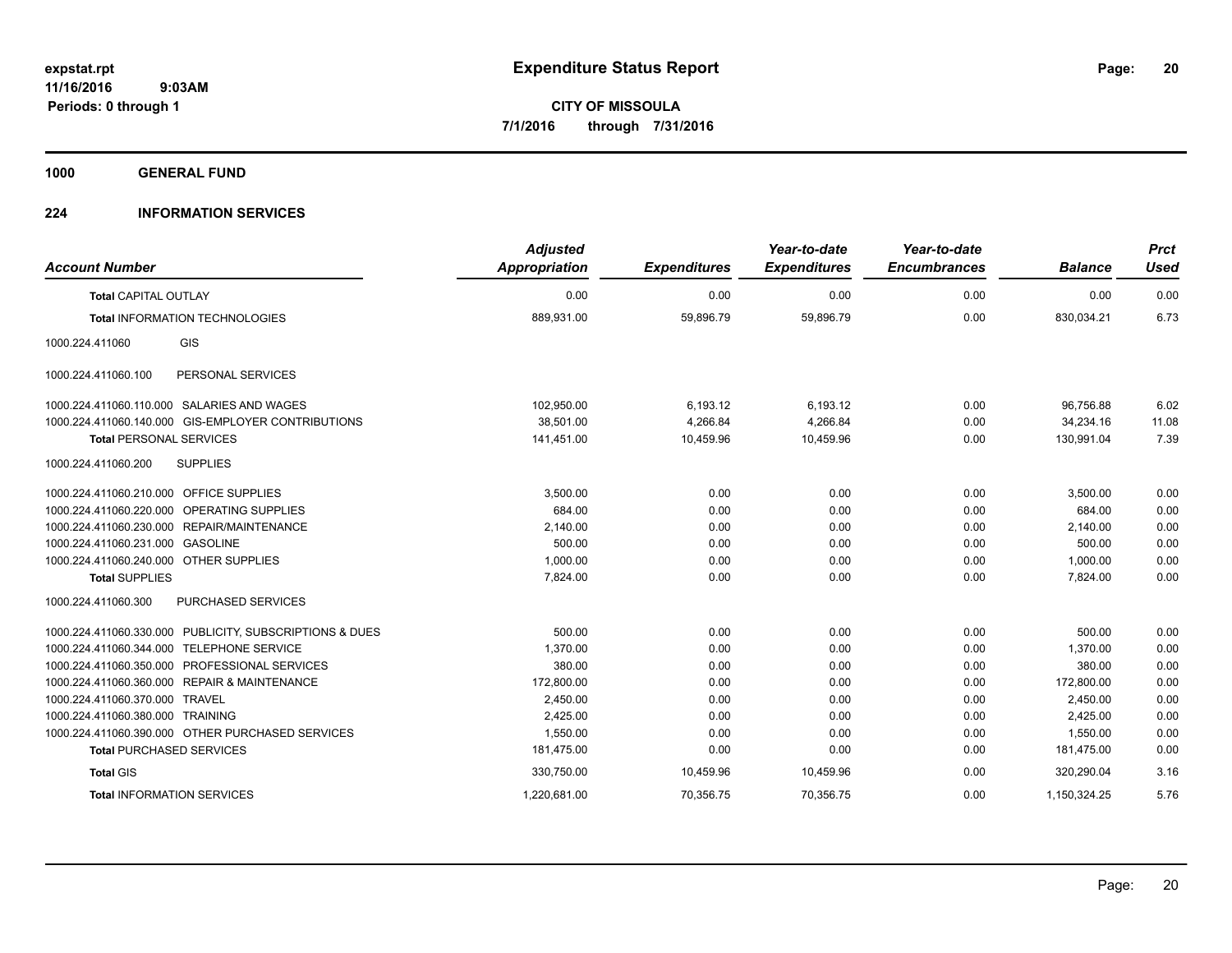**CITY OF MISSOULA 7/1/2016 through 7/31/2016**

**1000 GENERAL FUND**

**230 MUNICIPAL COURT**

| <b>Account Number</b>                                    | <b>Adjusted</b><br><b>Appropriation</b> | <b>Expenditures</b> | Year-to-date<br><b>Expenditures</b> | Year-to-date<br><b>Encumbrances</b> | <b>Balance</b> | <b>Prct</b><br>Used |
|----------------------------------------------------------|-----------------------------------------|---------------------|-------------------------------------|-------------------------------------|----------------|---------------------|
| CITY/MUNICIPAL COURT<br>1000.230.410360                  |                                         |                     |                                     |                                     |                |                     |
| PERSONAL SERVICES<br>1000.230.410360.100                 |                                         |                     |                                     |                                     |                |                     |
| 1000.230.410360.110.000 SALARIES AND WAGES               | 853,094.00                              | 45,697.76           | 45,697.76                           | 0.00                                | 807,396.24     | 5.36                |
| 1000.230.410360.120.000 OVERTIME/TERMINATION             | 10,000.00                               | 379.70              | 379.70                              | 0.00                                | 9,620.30       | 3.80                |
| 1000.230.410360.140.000 EMPLOYER CONTRIBUTIONS           | 334.107.00                              | 32,445.85           | 32,445.85                           | 0.00                                | 301.661.15     | 9.71                |
| <b>Total PERSONAL SERVICES</b>                           | 1,197,201.00                            | 78,523.31           | 78,523.31                           | 0.00                                | 1,118,677.69   | 6.56                |
| 1000.230.410360.200<br><b>SUPPLIES</b>                   |                                         |                     |                                     |                                     |                |                     |
| 1000.230.410360.210.000 OFFICE SUPPLIES                  | 6,181.00                                | 0.00                | 0.00                                | 0.00                                | 6,181.00       | 0.00                |
| <b>OPERATING SUPPLIES</b><br>1000.230.410360.220.000     | 4,972.00                                | 0.00                | 0.00                                | 0.00                                | 4,972.00       | 0.00                |
| 1000.230.410360.240.000 OTHER SUPPLIES                   | 6,496.00                                | 0.00                | 0.00                                | 0.00                                | 6,496.00       | 0.00                |
| <b>Total SUPPLIES</b>                                    | 17,649.00                               | 0.00                | 0.00                                | 0.00                                | 17,649.00      | 0.00                |
| 1000.230.410360.300<br>PURCHASED SERVICES                |                                         |                     |                                     |                                     |                |                     |
| 1000.230.410360.310.000 COMMUNICATIONS                   | 11,911.00                               | 825.53              | 825.53                              | 0.00                                | 11.085.47      | 6.93                |
| 1000.230.410360.320.000 PRINTING & DUPLICATING           | 1,187.00                                | 0.00                | 0.00                                | 0.00                                | 1,187.00       | 0.00                |
| 1000.230.410360.330.000 PUBLICITY, SUBSCRIPTIONS & DUES  | 10,196.00                               | 400.00              | 400.00                              | 0.00                                | 9,796.00       | 3.92                |
| 1000.230.410360.344.000 TELEPHONE SERVICE                | 1,584.00                                | 0.00                | 0.00                                | 0.00                                | 1,584.00       | 0.00                |
| 1000.230.410360.350.000 PROFESSIONAL SERVICES            | 188,969.00                              | 0.00                | 0.00                                | 0.00                                | 188,969.00     | 0.00                |
| 1000.230.410360.350.005 PROFESSIONAL SERVICES            | 0.00                                    | 1,034.85            | 1,034.85                            | 0.00                                | $-1,034.85$    | 0.00                |
| 1000.230.410360.360.000 REPAIR & MAINTENANCE             | 3,790.00                                | 0.00                | 0.00                                | 0.00                                | 3,790.00       | 0.00                |
| 1000.230.410360.370.000 TRAVEL                           | 5.174.00                                | 0.00                | 0.00                                | 0.00                                | 5,174.00       | 0.00                |
| 1000.230.410360.380.000 TRAINING                         | 9,000.00                                | 770.00              | 770.00                              | 0.00                                | 8,230.00       | 8.56                |
| 1000.230.410360.390.000 OTHER PURCHASED SERVICES         | 6.263.00                                | 0.00                | 0.00                                | 0.00                                | 6,263.00       | 0.00                |
| <b>Total PURCHASED SERVICES</b>                          | 238,074.00                              | 3,030.38            | 3,030.38                            | 0.00                                | 235,043.62     | 1.27                |
| 1000.230.410360.500<br><b>FIXED CHARGES</b>              |                                         |                     |                                     |                                     |                |                     |
| <b>Total FIXED CHARGES</b>                               | 0.00                                    | 0.00                | 0.00                                | 0.00                                | 0.00           | 0.00                |
| <b>GRANTS &amp; CONTRIBUTIONS</b><br>1000.230.410360.700 |                                         |                     |                                     |                                     |                |                     |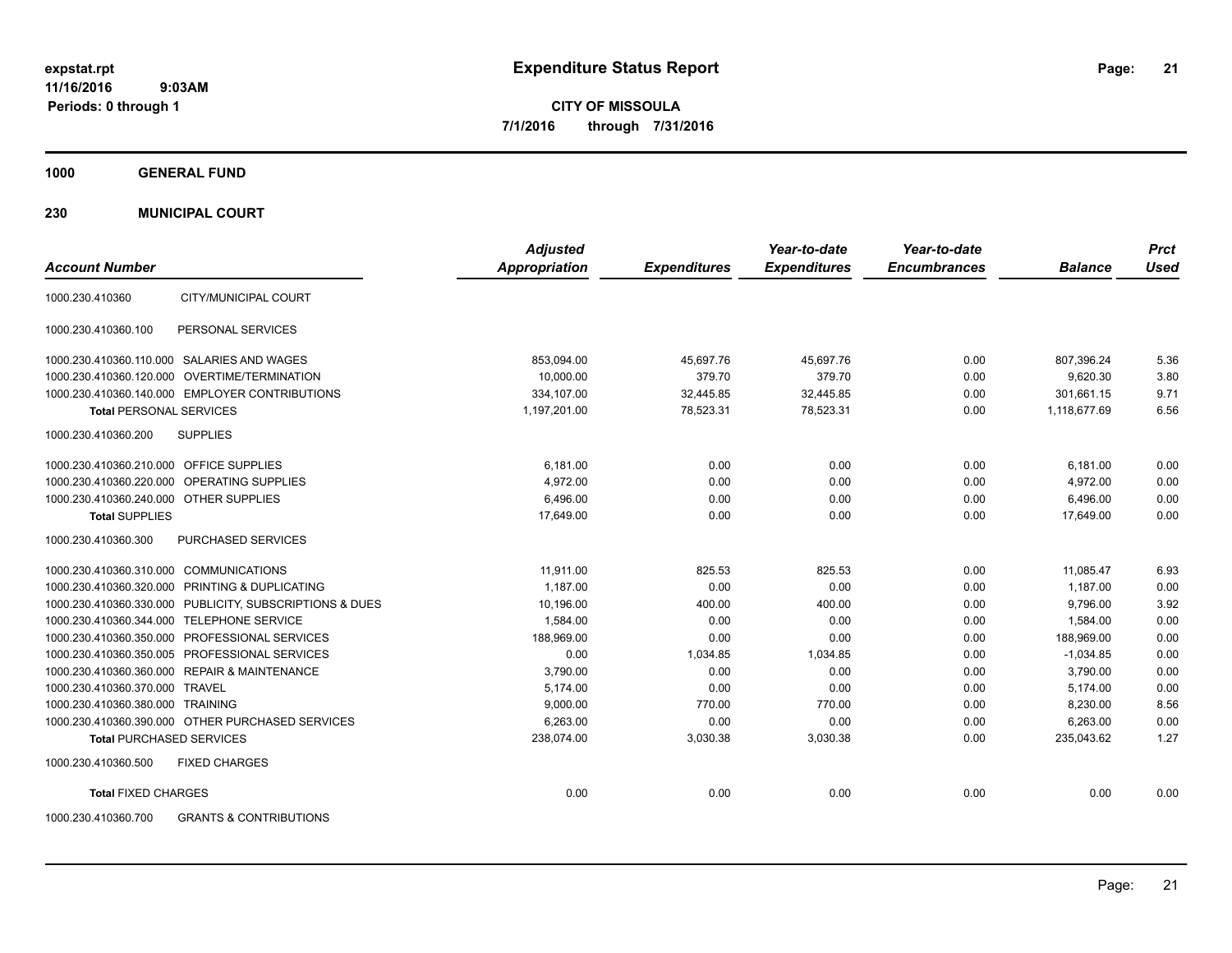**1000 GENERAL FUND**

## **230 MUNICIPAL COURT**

| <b>Account Number</b>                                              |                                   | <b>Adjusted</b><br><b>Appropriation</b> | <b>Expenditures</b> | Year-to-date<br><b>Expenditures</b> | Year-to-date<br><b>Encumbrances</b> | <b>Balance</b>       | <b>Prct</b><br>Used |
|--------------------------------------------------------------------|-----------------------------------|-----------------------------------------|---------------------|-------------------------------------|-------------------------------------|----------------------|---------------------|
| 1000.230.410360.700.000<br><b>Total GRANTS &amp; CONTRIBUTIONS</b> | <b>GRANTS &amp; CONTRIBUTIONS</b> | 2,500.00<br>2,500.00                    | 0.00<br>0.00        | 0.00<br>0.00                        | 0.00<br>0.00                        | 2,500.00<br>2,500.00 | 0.00<br>0.00        |
| 1000.230.410360.900                                                | <b>CAPITAL OUTLAY</b>             |                                         |                     |                                     |                                     |                      |                     |
| <b>Total CAPITAL OUTLAY</b>                                        |                                   | 0.00                                    | 0.00                | 0.00                                | 0.00                                | 0.00                 | 0.00                |
| <b>Total CITY/MUNICIPAL COURT</b>                                  |                                   | 1,455,424.00                            | 81,553.69           | 81,553.69                           | 0.00                                | 1,373,870.31         | 5.60                |
| 1000.230.411853                                                    | <b>MCS</b>                        |                                         |                     |                                     |                                     |                      |                     |
| 1000.230.411853.300                                                | <b>PURCHASED SERVICES</b>         |                                         |                     |                                     |                                     |                      |                     |
| 1000.230.411853.390.000                                            | MCS-OTHER PURCHASED SERVICES      | 68.400.00                               | 0.00                | 0.00                                | 0.00                                | 68,400.00            | 0.00                |
| <b>Total MCS</b>                                                   |                                   | 68,400.00                               | 0.00                | 0.00                                | 0.00                                | 68,400.00            | 0.00                |
| <b>Total MUNICIPAL COURT</b>                                       |                                   | 1,523,824.00                            | 81,553.69           | 81,553.69                           | 0.00                                | 1,442,270.31         | 5.35                |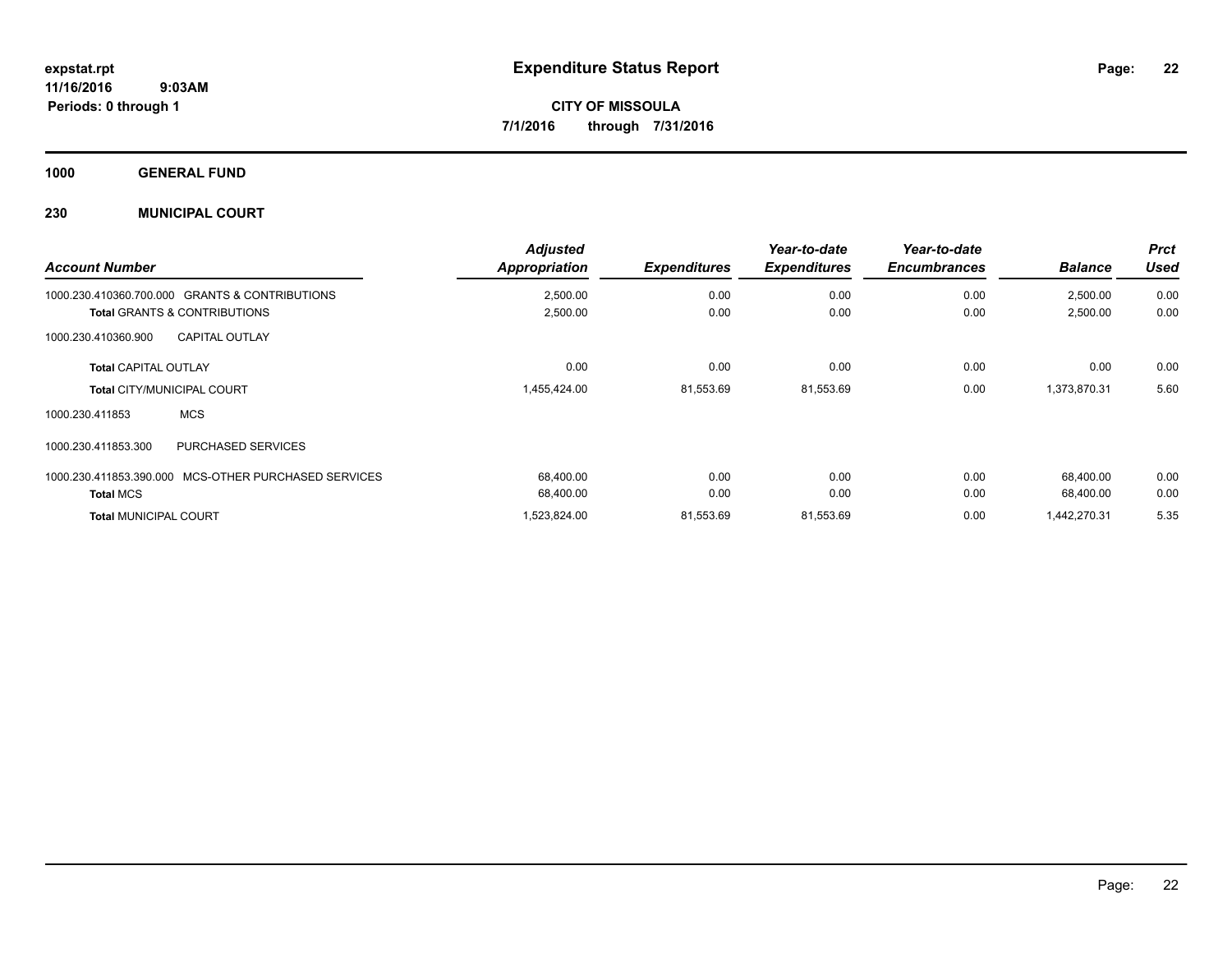**CITY OF MISSOULA 7/1/2016 through 7/31/2016**

**1000 GENERAL FUND**

| <b>Account Number</b>                                | <b>Adjusted</b><br><b>Appropriation</b> | <b>Expenditures</b> | Year-to-date<br><b>Expenditures</b> | Year-to-date<br><b>Encumbrances</b> | <b>Balance</b> | <b>Prct</b><br><b>Used</b> |
|------------------------------------------------------|-----------------------------------------|---------------------|-------------------------------------|-------------------------------------|----------------|----------------------------|
|                                                      |                                         |                     |                                     |                                     |                |                            |
| <b>BUDGETING</b><br>1000.240.410520                  |                                         |                     |                                     |                                     |                |                            |
| PERSONAL SERVICES<br>1000.240.410520.100             |                                         |                     |                                     |                                     |                |                            |
| 1000.240.410520.110.000 SALARIES AND WAGES           | 85,237.00                               | 4,803.82            | 4,803.82                            | 0.00                                | 80,433.18      | 5.64                       |
| 1000.240.410520.140.000 EMPLOYER CONTRIBUTIONS       | 29,176.00                               | 2,807.74            | 2,807.74                            | 0.00                                | 26,368.26      | 9.62                       |
| <b>Total PERSONAL SERVICES</b>                       | 114,413.00                              | 7,611.56            | 7,611.56                            | 0.00                                | 106,801.44     | 6.65                       |
| 1000.240.410520.200<br><b>SUPPLIES</b>               |                                         |                     |                                     |                                     |                |                            |
| 1000.240.410520.210.000 OFFICE SUPPLIES              | 160.00                                  | 0.00                | 0.00                                | 0.00                                | 160.00         | 0.00                       |
| 1000.240.410520.220.000 OPERATING SUPPLIES           | 285.00                                  | 0.00                | 0.00                                | 0.00                                | 285.00         | 0.00                       |
| <b>Total SUPPLIES</b>                                | 445.00                                  | 0.00                | 0.00                                | 0.00                                | 445.00         | 0.00                       |
| 1000.240.410520.300<br><b>PURCHASED SERVICES</b>     |                                         |                     |                                     |                                     |                |                            |
| 1000.240.410520.320.000 PRINTING & DUPLICATING       | 823.00                                  | 0.00                | 0.00                                | 0.00                                | 823.00         | 0.00                       |
| 1000.240.410520.350.000 PROFESSIONAL SERVICES        | 148,289.00                              | 0.00                | 0.00                                | 0.00                                | 148,289.00     | 0.00                       |
| <b>Total PURCHASED SERVICES</b>                      | 149,112.00                              | 0.00                | 0.00                                | 0.00                                | 149,112.00     | 0.00                       |
| <b>Total BUDGETING</b>                               | 263,970.00                              | 7,611.56            | 7,611.56                            | 0.00                                | 256,358.44     | 2.88                       |
| <b>TREASURY</b><br>1000.240.410540                   |                                         |                     |                                     |                                     |                |                            |
| PERSONAL SERVICES<br>1000.240.410540.100             |                                         |                     |                                     |                                     |                |                            |
| 1000.240.410540.110.000 SALARIES AND WAGES           | 266,276.00                              | 8,390.64            | 8,390.64                            | 0.00                                | 257,885.36     | 3.15                       |
| 1000.240.410540.140.000 EMPLOYER CONTRIBUTIONS       | 98,231.00                               | 6,682.97            | 6,682.97                            | 0.00                                | 91,548.03      | 6.80                       |
| <b>Total PERSONAL SERVICES</b>                       | 364,507.00                              | 15,073.61           | 15,073.61                           | 0.00                                | 349,433.39     | 4.14                       |
| 1000.240.410540.200<br><b>SUPPLIES</b>               |                                         |                     |                                     |                                     |                |                            |
| 1000.240.410540.210.000 OFFICE SUPPLIES              | 1,402.00                                | 40.00               | 40.00                               | 0.00                                | 1,362.00       | 2.85                       |
| 1000.240.410540.220.000<br><b>OPERATING SUPPLIES</b> | 303.00                                  | 151.96              | 151.96                              | 0.00                                | 151.04         | 50.15                      |
| <b>Total SUPPLIES</b>                                | 1,705.00                                | 191.96              | 191.96                              | 0.00                                | 1,513.04       | 11.26                      |
| 1000.240.410540.300<br>PURCHASED SERVICES            |                                         |                     |                                     |                                     |                |                            |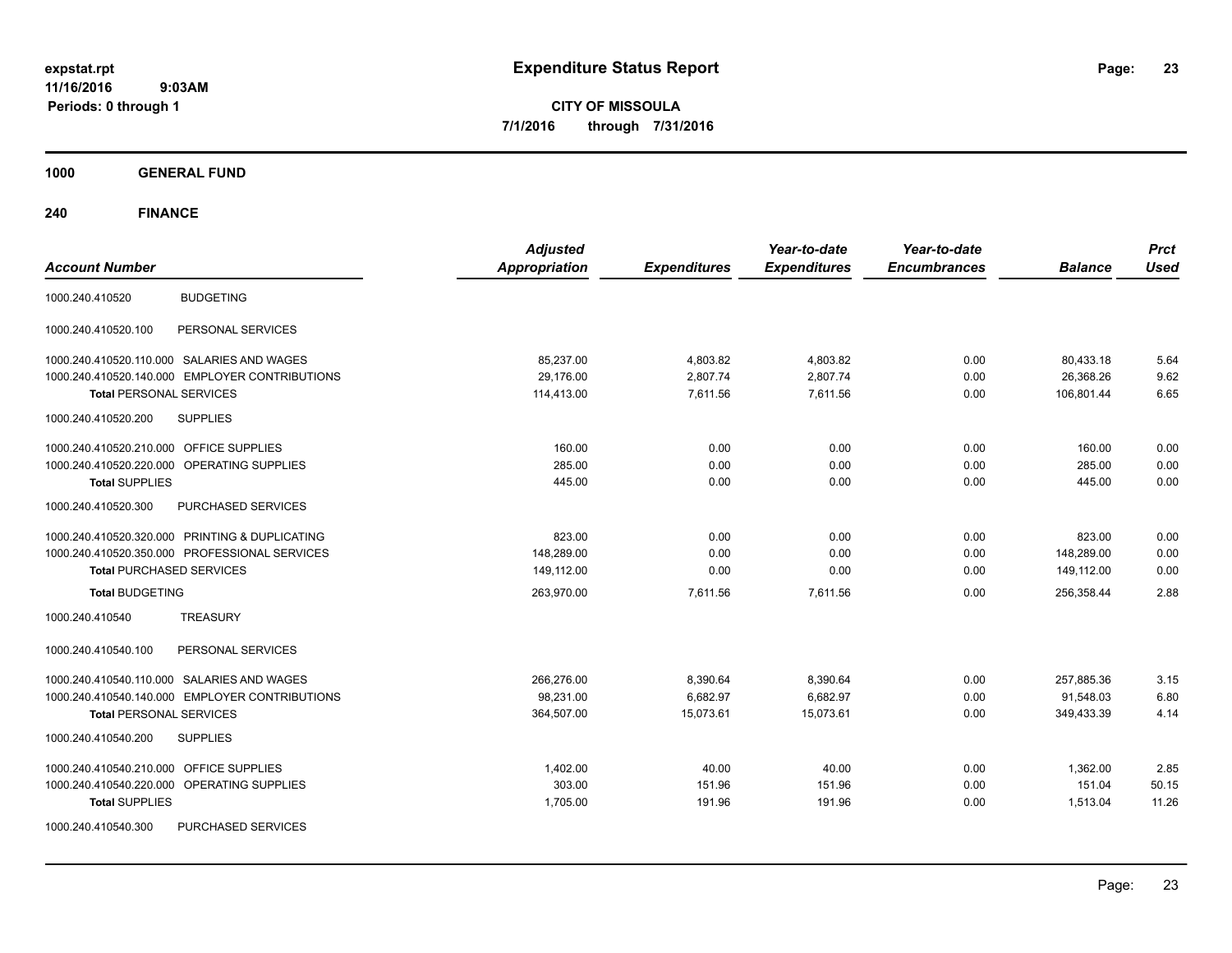**CITY OF MISSOULA 7/1/2016 through 7/31/2016**

**1000 GENERAL FUND**

| <b>Account Number</b>                                   | <b>Adjusted</b><br><b>Appropriation</b> | <b>Expenditures</b> | Year-to-date<br><b>Expenditures</b> | Year-to-date<br><b>Encumbrances</b> | <b>Balance</b> | <b>Prct</b><br><b>Used</b> |
|---------------------------------------------------------|-----------------------------------------|---------------------|-------------------------------------|-------------------------------------|----------------|----------------------------|
| 1000.240.410540.310.000 COMMUNICATIONS                  | 5,518.00                                | 541.29              | 541.29                              | 0.00                                | 4,976.71       | 9.81                       |
| 1000.240.410540.320.000 PRINTING & DUPLICATING          | 448.00                                  | 0.00                | 0.00                                | 0.00                                | 448.00         | 0.00                       |
| 1000.240.410540.330.000 PUBLICITY, SUBSCRIPTIONS & DUES | 10.00                                   | 0.00                | 0.00                                | 0.00                                | 10.00          | 0.00                       |
| 1000.240.410540.344.000 TELEPHONE SERVICE               | 25.00                                   | 0.00                | 0.00                                | 0.00                                | 25.00          | 0.00                       |
| 1000.240.410540.350.000 PROFESSIONAL SERVICES           | 11,911.00                               | 0.00                | 0.00                                | 0.00                                | 11,911.00      | 0.00                       |
| 1000.240.410540.360.000 REPAIR & MAINTENANCE            | 26.00                                   | 0.00                | 0.00                                | 0.00                                | 26.00          | 0.00                       |
| 1000.240.410540.370.000 TRAVEL                          | 4,125.00                                | 0.00                | 0.00                                | 0.00                                | 4,125.00       | 0.00                       |
| 1000.240.410540.380.000 TRAINING                        | 2.000.00                                | 0.00                | 0.00                                | 0.00                                | 2,000.00       | 0.00                       |
| <b>Total PURCHASED SERVICES</b>                         | 24.063.00                               | 541.29              | 541.29                              | 0.00                                | 23.521.71      | 2.25                       |
| <b>FIXED CHARGES</b><br>1000.240.410540.500             |                                         |                     |                                     |                                     |                |                            |
| 1000.240.410540.500.000 FIXED CHARGES                   | 500.00                                  | 0.00                | 0.00                                | 0.00                                | 500.00         | 0.00                       |
| <b>Total FIXED CHARGES</b>                              | 500.00                                  | 0.00                | 0.00                                | 0.00                                | 500.00         | 0.00                       |
| 1000.240.410540.900<br><b>CAPITAL OUTLAY</b>            |                                         |                     |                                     |                                     |                |                            |
| <b>Total CAPITAL OUTLAY</b>                             | 0.00                                    | 0.00                | 0.00                                | 0.00                                | 0.00           | 0.00                       |
| <b>Total TREASURY</b>                                   | 390.775.00                              | 15,806.86           | 15,806.86                           | 0.00                                | 374,968.14     | 4.05                       |
| <b>ACCOUNTING</b><br>1000.240.410550                    |                                         |                     |                                     |                                     |                |                            |
| 1000.240.410550.100<br>PERSONAL SERVICES                |                                         |                     |                                     |                                     |                |                            |
| 1000.240.410550.110.000 SALARIES AND WAGES              | 341,365.00                              | 24,945.66           | 24,945.66                           | 0.00                                | 316,419.34     | 7.31                       |
| 1000.240.410550.120.000 OVERTIME/TERMINATION            | 1,000.00                                | 0.00                | 0.00                                | 0.00                                | 1.000.00       | 0.00                       |
| 1000.240.410550.140.000 EMPLOYER CONTRIBUTIONS          | 134,888.00                              | 16,550.16           | 16,550.16                           | 0.00                                | 118,337.84     | 12.27                      |
| <b>Total PERSONAL SERVICES</b>                          | 477,253.00                              | 41,495.82           | 41,495.82                           | 0.00                                | 435,757.18     | 8.69                       |
| 1000.240.410550.200<br><b>SUPPLIES</b>                  |                                         |                     |                                     |                                     |                |                            |
| 1000.240.410550.210.000 OFFICE SUPPLIES                 | 2,374.00                                | 59.99               | 59.99                               | 0.00                                | 2,314.01       | 2.53                       |
| 1000.240.410550.220.000 OPERATING SUPPLIES              | 2,064.00                                | 227.94              | 227.94                              | 0.00                                | 1,836.06       | 11.04                      |
| 1000.240.410550.230.000 REPAIR/MAINTENANCE              | 300.00                                  | 0.00                | 0.00                                | 0.00                                | 300.00         | 0.00                       |
| 1000.240.410550.231.000 GASOLINE                        | 92.00                                   | 0.00                | 0.00                                | 0.00                                | 92.00          | 0.00                       |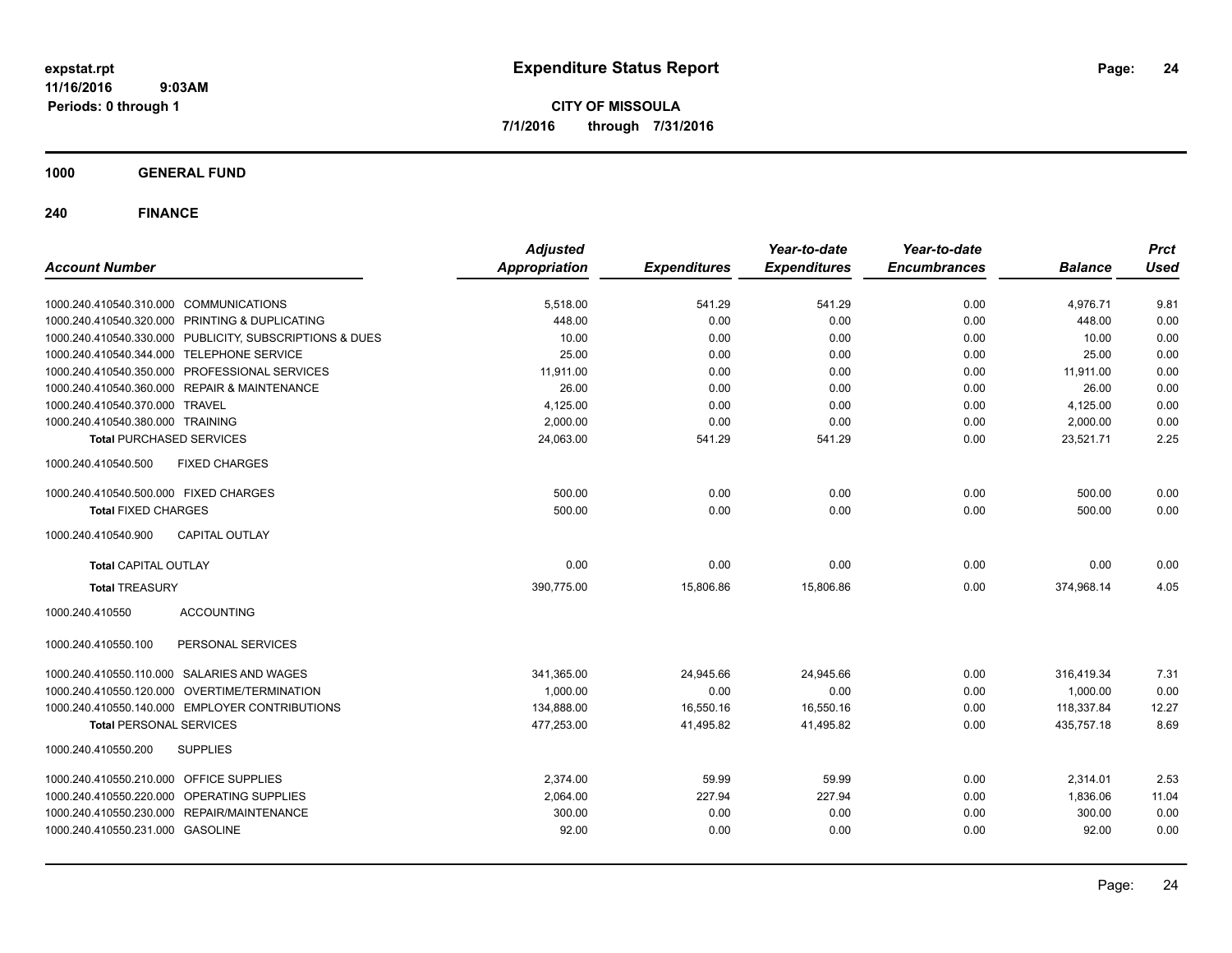**CITY OF MISSOULA 7/1/2016 through 7/31/2016**

**1000 GENERAL FUND**

| <b>Account Number</b>                                   | <b>Adjusted</b><br>Appropriation | <b>Expenditures</b> | Year-to-date<br><b>Expenditures</b> | Year-to-date<br><b>Encumbrances</b> | <b>Balance</b> | <b>Prct</b><br><b>Used</b> |
|---------------------------------------------------------|----------------------------------|---------------------|-------------------------------------|-------------------------------------|----------------|----------------------------|
| 1000.240.410550.240.000 OTHER SUPPLIES                  | 500.00                           | 0.00                | 0.00                                | 0.00                                | 500.00         | 0.00                       |
| <b>Total SUPPLIES</b>                                   | 5,330.00                         | 287.93              | 287.93                              | 0.00                                | 5,042.07       | 5.40                       |
| 1000.240.410550.300<br>PURCHASED SERVICES               |                                  |                     |                                     |                                     |                |                            |
| 1000.240.410550.310.000 COMMUNICATIONS                  | 36,270.00                        | 16,547.10           | 16,547.10                           | 0.00                                | 19,722.90      | 45.62                      |
| 1000.240.410550.320.000 PRINTING & DUPLICATING          | 2,014.00                         | 0.00                | 0.00                                | 0.00                                | 2.014.00       | 0.00                       |
| 1000.240.410550.330.000 PUBLICITY, SUBSCRIPTIONS & DUES | 3,400.00                         | 0.00                | 0.00                                | 0.00                                | 3,400.00       | 0.00                       |
| 1000.240.410550.344.000 TELEPHONE SERVICE               | 1,200.00                         | 0.00                | 0.00                                | 0.00                                | 1,200.00       | 0.00                       |
| 1000.240.410550.350.000 PROFESSIONAL SERVICES           | 144,665.00                       | 0.00                | 0.00                                | 0.00                                | 144,665.00     | 0.00                       |
| 1000.240.410550.360.000 REPAIR & MAINTENANCE            | 674.00                           | 0.00                | 0.00                                | 0.00                                | 674.00         | 0.00                       |
| 1000.240.410550.370.000 TRAVEL                          | 3,520.00                         | 0.00                | 0.00                                | 0.00                                | 3,520.00       | 0.00                       |
| 1000.240.410550.380.000 TRAINING                        | 3.805.00                         | 0.00                | 0.00                                | 0.00                                | 3.805.00       | 0.00                       |
| <b>Total PURCHASED SERVICES</b>                         | 195,548.00                       | 16,547.10           | 16,547.10                           | 0.00                                | 179,000.90     | 8.46                       |
| <b>FIXED CHARGES</b><br>1000.240.410550.500             |                                  |                     |                                     |                                     |                |                            |
| <b>Total FIXED CHARGES</b>                              | 0.00                             | 0.00                | 0.00                                | 0.00                                | 0.00           | 0.00                       |
| <b>CAPITAL OUTLAY</b><br>1000.240.410550.900            |                                  |                     |                                     |                                     |                |                            |
| Total CAPITAL OUTLAY                                    | 0.00                             | 0.00                | 0.00                                | 0.00                                | 0.00           | 0.00                       |
| <b>Total ACCOUNTING</b>                                 | 678,131.00                       | 58,330.85           | 58,330.85                           | 0.00                                | 619,800.15     | 8.60                       |
| 1000.240.410552<br><b>FINANCIAL REPORTING</b>           |                                  |                     |                                     |                                     |                |                            |
| 1000.240.410552.100<br>PERSONAL SERVICES                |                                  |                     |                                     |                                     |                |                            |
| 1000.240.410552.110.000 SALARIES AND WAGES              | 49,218.00                        | 3,018.23            | 3,018.23                            | 0.00                                | 46,199.77      | 6.13                       |
| 1000.240.410552.140.000 EMPLOYER CONTRIBUTIONS          | 17.599.00                        | 1.778.64            | 1,778.64                            | 0.00                                | 15,820.36      | 10.11                      |
| <b>Total PERSONAL SERVICES</b>                          | 66,817.00                        | 4,796.87            | 4,796.87                            | 0.00                                | 62,020.13      | 7.18                       |
| <b>SUPPLIES</b><br>1000.240.410552.200                  |                                  |                     |                                     |                                     |                |                            |
| 1000.240.410552.210.000 OFFICE SUPPLIES                 | 129.00                           | 0.00                | 0.00                                | 0.00                                | 129.00         | 0.00                       |
| 1000.240.410552.220.000 OPERATING SUPPLIES              | 390.00                           | 0.00                | 0.00                                | 0.00                                | 390.00         | 0.00                       |
|                                                         |                                  |                     |                                     |                                     |                |                            |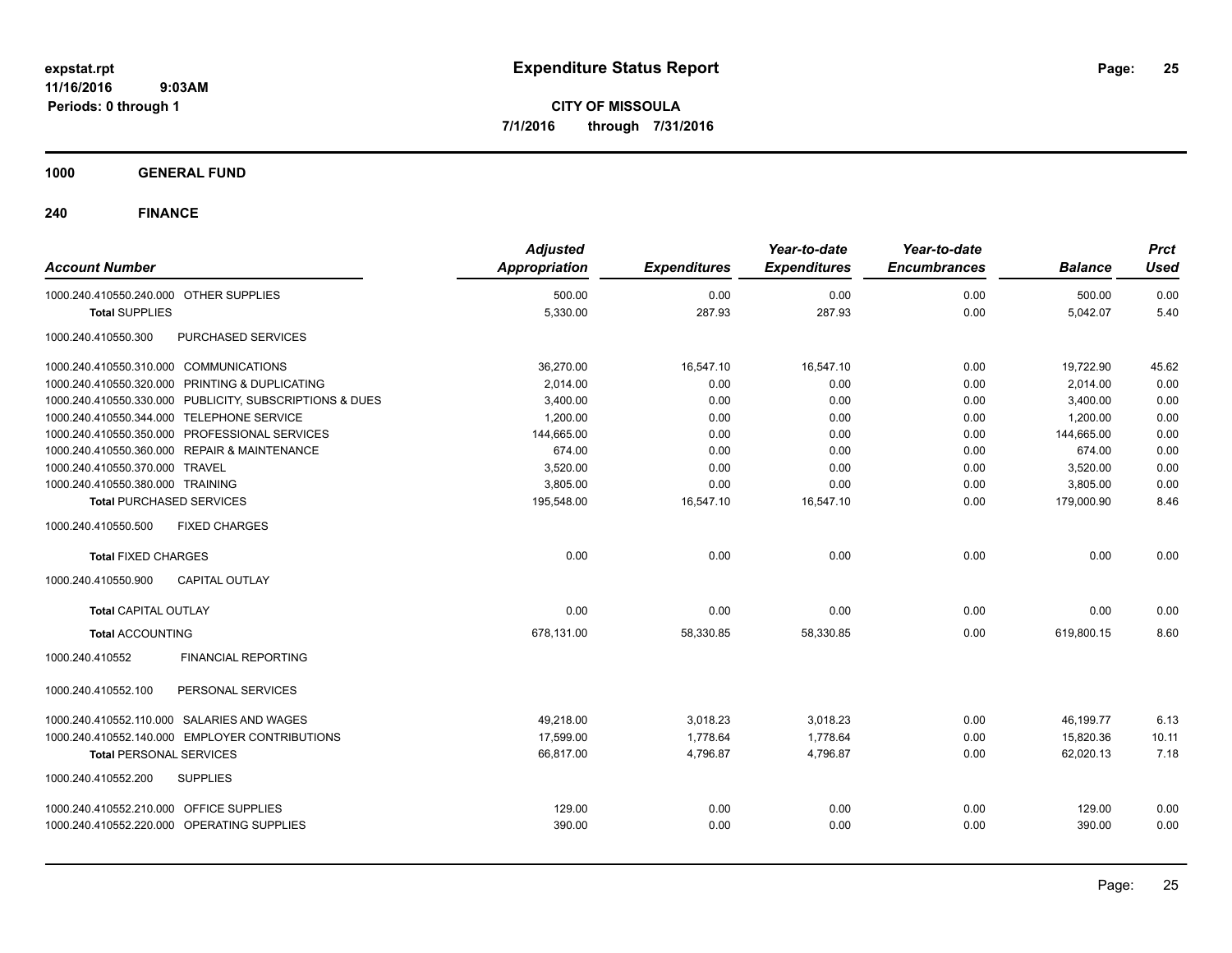**CITY OF MISSOULA 7/1/2016 through 7/31/2016**

**1000 GENERAL FUND**

| <b>Account Number</b>                          | <b>Adjusted</b><br>Appropriation | <b>Expenditures</b> | Year-to-date<br><b>Expenditures</b> | Year-to-date<br><b>Encumbrances</b> | <b>Balance</b> | <b>Prct</b><br><b>Used</b> |
|------------------------------------------------|----------------------------------|---------------------|-------------------------------------|-------------------------------------|----------------|----------------------------|
| <b>Total SUPPLIES</b>                          | 519.00                           | 0.00                | 0.00                                | 0.00                                | 519.00         | 0.00                       |
| 1000.240.410552.300<br>PURCHASED SERVICES      |                                  |                     |                                     |                                     |                |                            |
| 1000.240.410552.310.000 COMMUNICATIONS         | 321.00                           | 0.00                | 0.00                                | 0.00                                | 321.00         | 0.00                       |
| 1000.240.410552.320.000 PRINTING & DUPLICATING | 2,195.00                         | 0.00                | 0.00                                | 0.00                                | 2,195.00       | 0.00                       |
| 1000.240.410552.350.000 PROFESSIONAL SERVICES  | 10,530.00                        | 0.00                | 0.00                                | 0.00                                | 10,530.00      | 0.00                       |
| 1000.240.410552.370.000 TRAVEL                 | 600.00                           | 0.00                | 0.00                                | 0.00                                | 600.00         | 0.00                       |
| 1000.240.410552.380.000 TRAINING               | 1,525.00                         | 0.00                | 0.00                                | 0.00                                | 1,525.00       | 0.00                       |
| <b>Total PURCHASED SERVICES</b>                | 15,171.00                        | 0.00                | 0.00                                | 0.00                                | 15,171.00      | 0.00                       |
| <b>CAPITAL OUTLAY</b><br>1000.240.410552.900   |                                  |                     |                                     |                                     |                |                            |
| <b>Total CAPITAL OUTLAY</b>                    | 0.00                             | 0.00                | 0.00                                | 0.00                                | 0.00           | 0.00                       |
| <b>Total FINANCIAL REPORTING</b>               | 82,507.00                        | 4,796.87            | 4,796.87                            | 0.00                                | 77,710.13      | 5.81                       |
| <b>Total FINANCE</b>                           | 1,415,383.00                     | 86.546.14           | 86,546.14                           | 0.00                                | 1,328,836.86   | 6.11                       |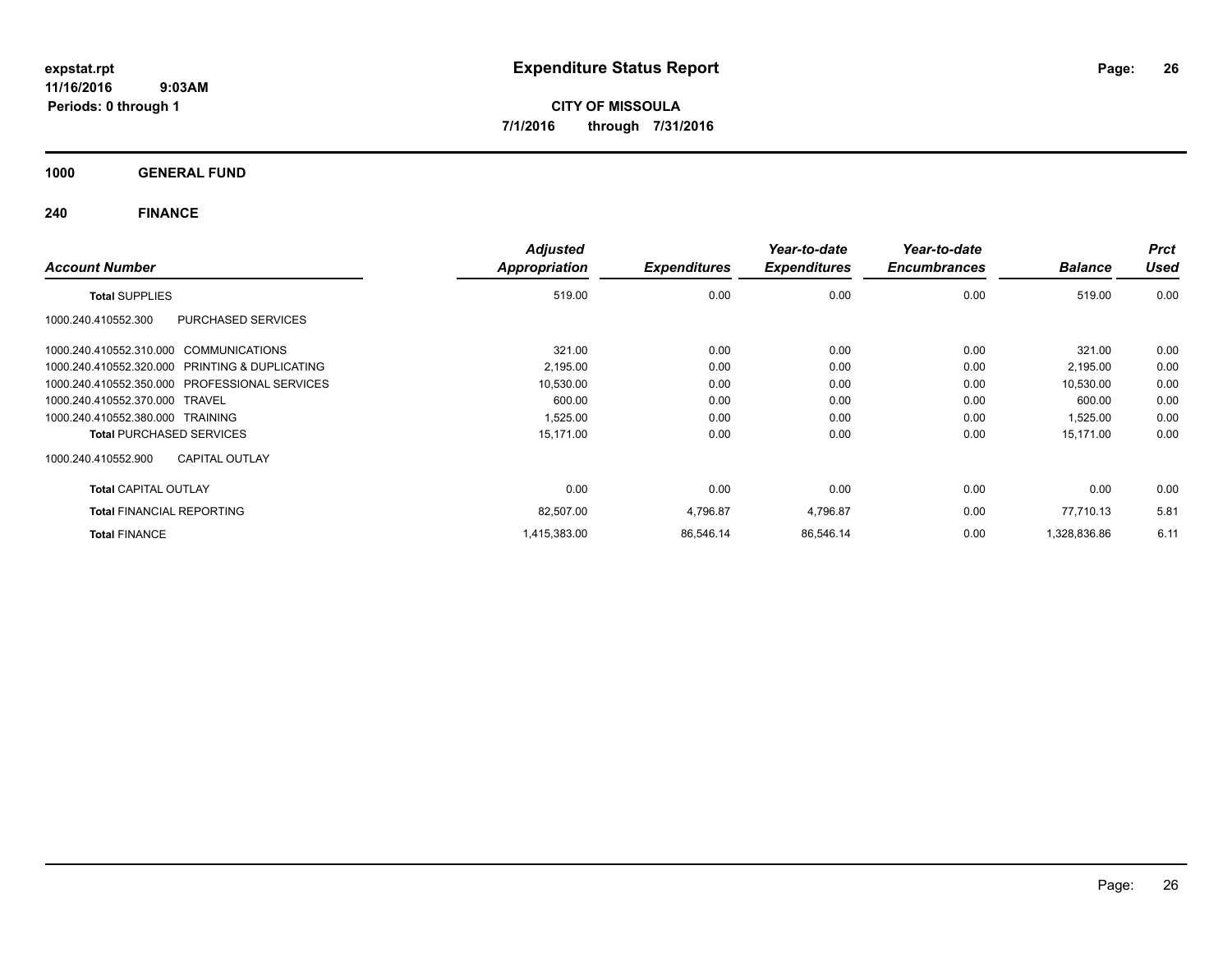**CITY OF MISSOULA 7/1/2016 through 7/31/2016**

**1000 GENERAL FUND**

### **245 CENTRALIZED SERVICES**

|                                         |                                                         | <b>Adjusted</b> |                     | Year-to-date        | Year-to-date        |                | <b>Prct</b> |
|-----------------------------------------|---------------------------------------------------------|-----------------|---------------------|---------------------|---------------------|----------------|-------------|
| <b>Account Number</b>                   |                                                         | Appropriation   | <b>Expenditures</b> | <b>Expenditures</b> | <b>Encumbrances</b> | <b>Balance</b> | <b>Used</b> |
| 1000.245.410810                         | <b>ADMINISTRATION</b>                                   |                 |                     |                     |                     |                |             |
| 1000.245.410810.100                     | PERSONAL SERVICES                                       |                 |                     |                     |                     |                |             |
| 1000.245.410810.110.000                 | CENTRALIZED SERVICES/SALARIES AND WAGES                 | 123,332.00      | 7,437.95            | 7,437.95            | 0.00                | 115,894.05     | 6.03        |
|                                         | 1000.245.410810.140.000 EMPLOYER CONTRIBUTIONS          | 34.477.00       | 3.036.71            | 3.036.71            | 0.00                | 31.440.29      | 8.81        |
| <b>Total PERSONAL SERVICES</b>          |                                                         | 157,809.00      | 10,474.66           | 10,474.66           | 0.00                | 147,334.34     | 6.64        |
| 1000.245.410810.200                     | <b>SUPPLIES</b>                                         |                 |                     |                     |                     |                |             |
| 1000.245.410810.210.000 OFFICE SUPPLIES |                                                         | 500.00          | 0.00                | 0.00                | 0.00                | 500.00         | 0.00        |
|                                         | 1000.245.410810.220.000 OPERATING SUPPLIES              | 350.00          | 0.00                | 0.00                | 0.00                | 350.00         | 0.00        |
| 1000.245.410810.231.000 GASOLINE        |                                                         | 175.00          | 0.00                | 0.00                | 0.00                | 175.00         | 0.00        |
| <b>Total SUPPLIES</b>                   |                                                         | 1,025.00        | 0.00                | 0.00                | 0.00                | 1,025.00       | 0.00        |
| 1000.245.410810.300                     | PURCHASED SERVICES                                      |                 |                     |                     |                     |                |             |
| 1000.245.410810.310.000 COMMUNICATIONS  |                                                         | 100.00          | 0.00                | 0.00                | 0.00                | 100.00         | 0.00        |
|                                         | 1000.245.410810.320.000 PRINTING & DUPLICATING          | 200.00          | 0.00                | 0.00                | 0.00                | 200.00         | 0.00        |
|                                         | 1000.245.410810.330.000 PUBLICITY, SUBSCRIPTIONS & DUES | 200.00          | 0.00                | 0.00                | 0.00                | 200.00         | 0.00        |
|                                         | 1000.245.410810.344.000 TELEPHONE SERVICE               | 500.00          | 0.00                | 0.00                | 0.00                | 500.00         | 0.00        |
|                                         | 1000.245.410810.350.000 PROFESSIONAL SERVICES           | 40,000.00       | 0.00                | 0.00                | 0.00                | 40,000.00      | 0.00        |
| 1000.245.410810.370.000 TRAVEL          |                                                         | 1,000.00        | 0.00                | 0.00                | 0.00                | 1,000.00       | 0.00        |
| 1000.245.410810.380.000 TRAINING        |                                                         | 1.500.00        | 0.00                | 0.00                | 0.00                | 1.500.00       | 0.00        |
| <b>Total PURCHASED SERVICES</b>         |                                                         | 43,500.00       | 0.00                | 0.00                | 0.00                | 43,500.00      | 0.00        |
| 1000.245.410810.700                     | <b>GRANTS &amp; CONTRIBUTIONS</b>                       |                 |                     |                     |                     |                |             |
|                                         | 1000.245.410810.700.000 GRANTS & CONTRIBUTIONS          | 5.000.00        | 0.00                | 0.00                | 0.00                | 5,000.00       | 0.00        |
|                                         | <b>Total GRANTS &amp; CONTRIBUTIONS</b>                 | 5.000.00        | 0.00                | 0.00                | 0.00                | 5,000.00       | 0.00        |
| <b>Total ADMINISTRATION</b>             |                                                         | 207,334.00      | 10,474.66           | 10,474.66           | 0.00                | 196.859.34     | 5.05        |
| 1000.245.410835                         | *** Title Not Found ***                                 |                 |                     |                     |                     |                |             |

1000.245.410835.100 PERSONAL SERVICES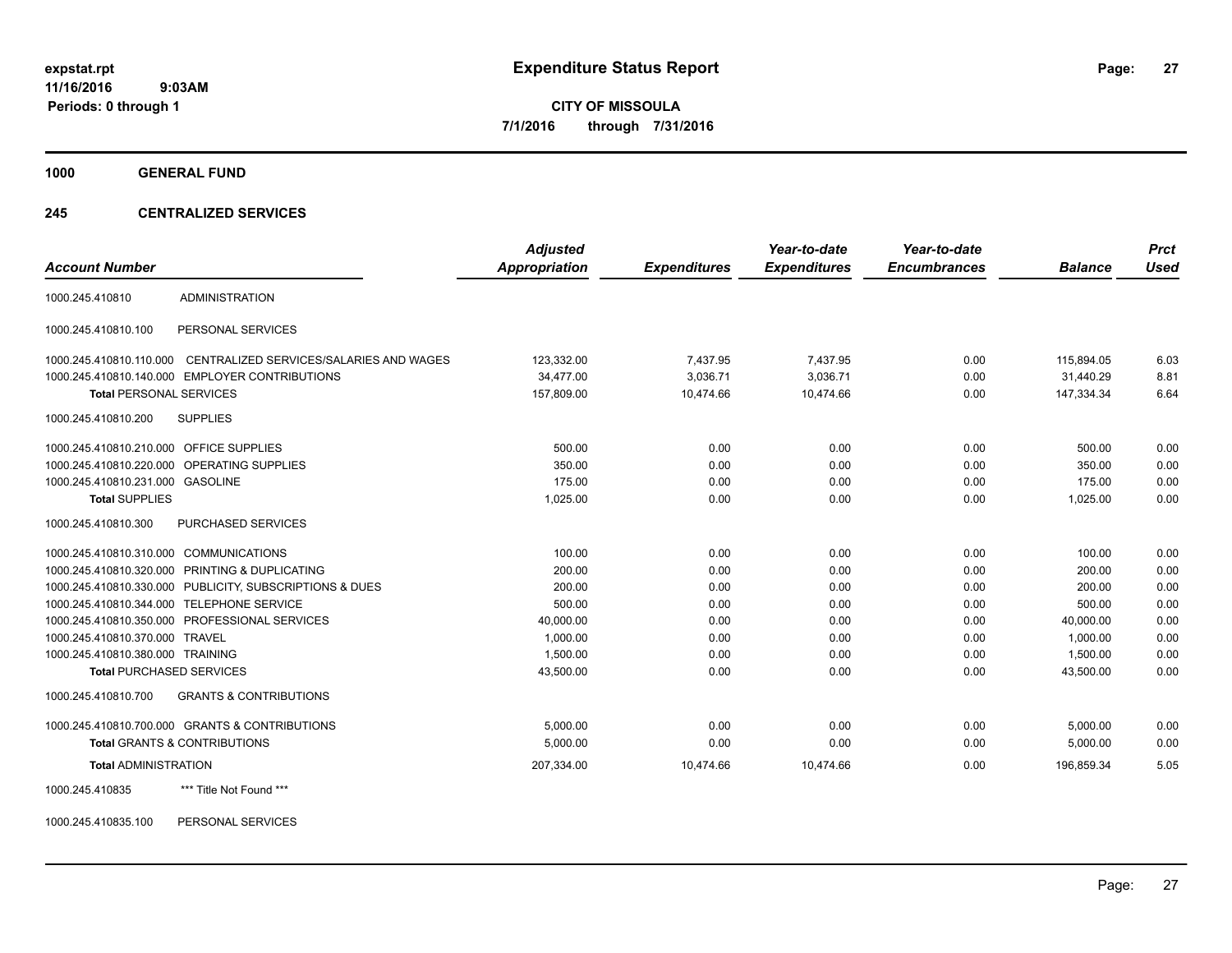**1000 GENERAL FUND**

## **245 CENTRALIZED SERVICES**

| <b>Account Number</b>                                         | <b>Adjusted</b><br><b>Appropriation</b> | <b>Expenditures</b> | Year-to-date<br><b>Expenditures</b> | Year-to-date<br><b>Encumbrances</b> | <b>Balance</b> | <b>Prct</b><br>Used |
|---------------------------------------------------------------|-----------------------------------------|---------------------|-------------------------------------|-------------------------------------|----------------|---------------------|
| 1000.245.410835.110.000 SALARIES AND WAGES                    | 66,812.00                               | 5,238.57            | 5,238.57                            | 0.00                                | 61,573.43      | 7.84                |
| 1000.245.410835.140.000 EMPLOYER CONTRIBUTIONS                | 22,895.00                               | 2,597.50            | 2,597.50                            | 0.00                                | 20,297.50      | 11.35               |
| <b>Total PERSONAL SERVICES</b>                                | 89,707.00                               | 7,836.07            | 7,836.07                            | 0.00                                | 81,870.93      | 8.74                |
| <b>SUPPLIES</b><br>1000.245.410835.200                        |                                         |                     |                                     |                                     |                |                     |
| 1000.245.410835.210.000 OFFICE SUPPLIES                       | 200.00                                  | 0.00                | 0.00                                | 0.00                                | 200.00         | 0.00                |
| 1000.245.410835.220.000 OPERATING SUPPLIES                    | 300.00                                  | 0.00                | 0.00                                | 0.00                                | 300.00         | 0.00                |
| 1000.245.410835.231.000 GASOLINE                              | 172.00                                  | 0.00                | 0.00                                | 0.00                                | 172.00         | 0.00                |
| <b>Total SUPPLIES</b>                                         | 672.00                                  | 0.00                | 0.00                                | 0.00                                | 672.00         | 0.00                |
| 1000.245.410835.300<br>PURCHASED SERVICES                     |                                         |                     |                                     |                                     |                |                     |
| 1000.245.410835.310.000 COMMUNICATIONS                        | 100.00                                  | 0.00                | 0.00                                | 0.00                                | 100.00         | 0.00                |
| 1000.245.410835.320.000 PRINTING & DUPLICATING                | 100.00                                  | 0.00                | 0.00                                | 0.00                                | 100.00         | 0.00                |
| 1000.245.410835.330.000 PUBLICITY, SUBSCRIPTIONS & DUES       | 150.00                                  | 0.00                | 0.00                                | 0.00                                | 150.00         | 0.00                |
| 1000.245.410835.344.000 TELEPHONE SERVICE                     | 145.00                                  | 0.00                | 0.00                                | 0.00                                | 145.00         | 0.00                |
| <b>Total PURCHASED SERVICES</b>                               | 495.00                                  | 0.00                | 0.00                                | 0.00                                | 495.00         | 0.00                |
| Total *** Title Not Found ***                                 | 90,874.00                               | 7,836.07            | 7,836.07                            | 0.00                                | 83,037.93      | 8.62                |
| 1000.245.411010<br>*** Title Not Found ***                    |                                         |                     |                                     |                                     |                |                     |
| 1000.245.411010.100<br>PERSONAL SERVICES                      |                                         |                     |                                     |                                     |                |                     |
| Total *** Title Not Found ***                                 | 0.00                                    | 0.00                | 0.00                                | 0.00                                | 0.00           | 0.00                |
| 1000.245.411231<br><b>ENERGY CONSERVATION</b>                 |                                         |                     |                                     |                                     |                |                     |
| 1000.245.411231.100<br>PERSONAL SERVICES                      |                                         |                     |                                     |                                     |                |                     |
| 1000.245.411231.110.000 ENERGY COORDINATOR/SALARIES AND WAGES | 52,397.00                               | 3,148.01            | 3,148.01                            | 0.00                                | 49,248.99      | 6.01                |
| 1000.245.411231.140.000 EMPLOYER CONTRIBUTIONS                | 21,027.00                               | 2,226.23            | 2,226.23                            | 0.00                                | 18,800.77      | 10.59               |
| <b>Total PERSONAL SERVICES</b>                                | 73,424.00                               | 5,374.24            | 5,374.24                            | 0.00                                | 68,049.76      | 7.32                |
| <b>SUPPLIES</b><br>1000.245.411231.200                        |                                         |                     |                                     |                                     |                |                     |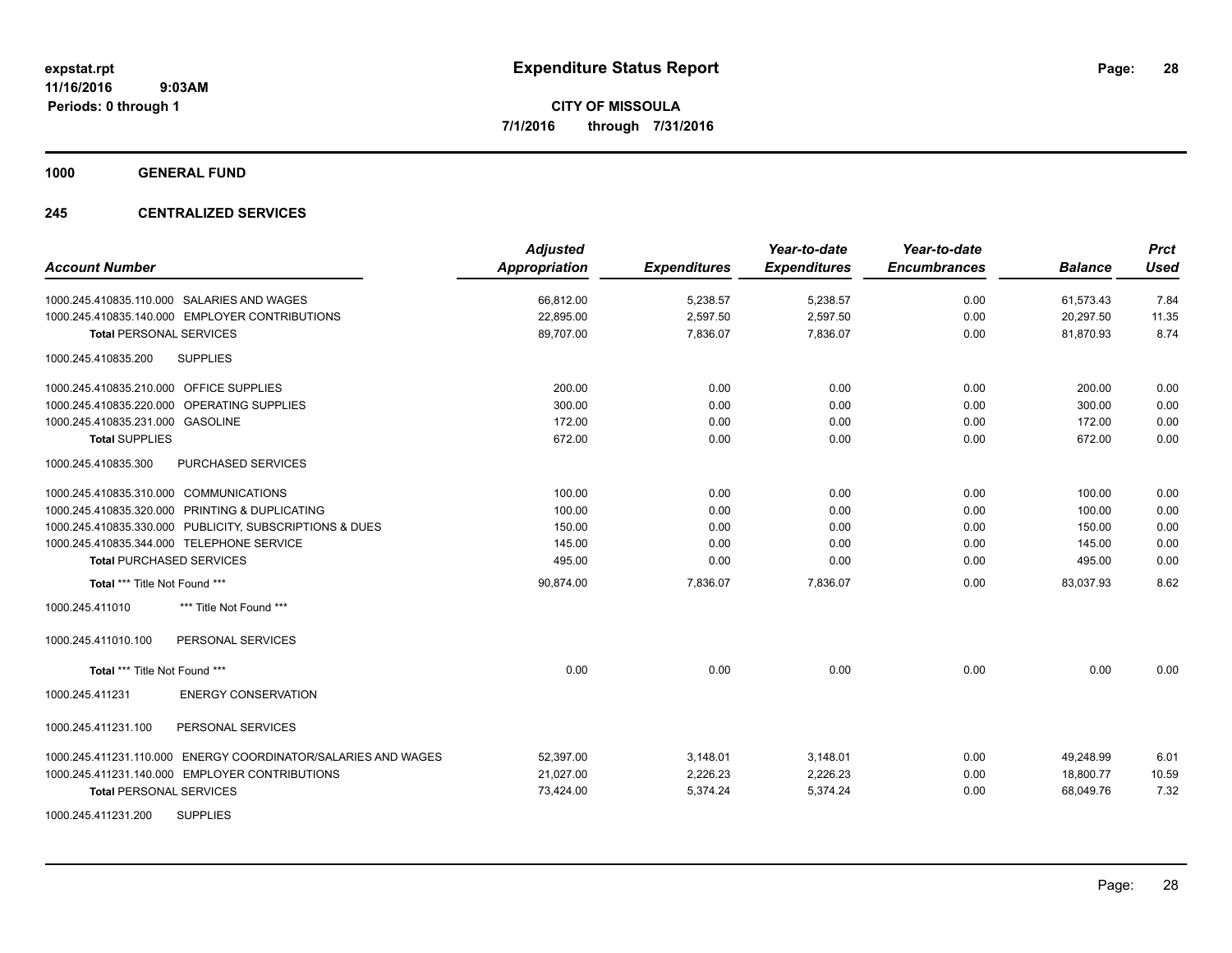**1000 GENERAL FUND**

## **245 CENTRALIZED SERVICES**

| <b>Account Number</b>                                   | <b>Adjusted</b><br>Appropriation | <b>Expenditures</b> | Year-to-date<br><b>Expenditures</b> | Year-to-date<br><b>Encumbrances</b> | <b>Balance</b> | <b>Prct</b><br><b>Used</b> |
|---------------------------------------------------------|----------------------------------|---------------------|-------------------------------------|-------------------------------------|----------------|----------------------------|
|                                                         |                                  |                     |                                     |                                     |                |                            |
| <b>OFFICE SUPPLIES</b><br>1000.245.411231.210.000       | 500.00                           | 0.00                | 0.00                                | 0.00                                | 500.00         | 0.00                       |
| 1000.245.411231.220.000 OPERATING SUPPLIES              | 350.00                           | 0.00                | 0.00                                | 0.00                                | 350.00         | 0.00                       |
| 1000.245.411231.231.000 GASOLINE                        | 175.00                           | 0.00                | 0.00                                | 0.00                                | 175.00         | 0.00                       |
| <b>Total SUPPLIES</b>                                   | 1,025.00                         | 0.00                | 0.00                                | 0.00                                | 1,025.00       | 0.00                       |
| <b>PURCHASED SERVICES</b><br>1000.245.411231.300        |                                  |                     |                                     |                                     |                |                            |
| 1000.245.411231.310.000 COMMUNICATIONS                  | 200.00                           | 0.00                | 0.00                                | 0.00                                | 200.00         | 0.00                       |
| 1000.245.411231.320.000 PRINTING & DUPLICATING          | 250.00                           | 0.00                | 0.00                                | 0.00                                | 250.00         | 0.00                       |
| 1000.245.411231.330.000 PUBLICITY, SUBSCRIPTIONS & DUES | 200.00                           | 1,150.00            | 1,150.00                            | 0.00                                | $-950.00$      | 575.00                     |
| 1000.245.411231.344.000 TELEPHONE SERVICE               | 200.00                           | 0.00                | 0.00                                | 0.00                                | 200.00         | 0.00                       |
| 1000.245.411231.350.000 PROFESSIONAL SERVICES           | 11,500.00                        | 0.00                | 0.00                                | 0.00                                | 11,500.00      | 0.00                       |
| 1000.245.411231.370.000 TRAVEL                          | 1,000.00                         | 0.00                | 0.00                                | 0.00                                | 1,000.00       | 0.00                       |
| 1000.245.411231.380.000 TRAINING                        | 1,500.00                         | 0.00                | 0.00                                | 0.00                                | 1,500.00       | 0.00                       |
| <b>Total PURCHASED SERVICES</b>                         | 14,850.00                        | 1,150.00            | 1,150.00                            | 0.00                                | 13,700.00      | 7.74                       |
| <b>Total ENERGY CONSERVATION</b>                        | 89,299.00                        | 6,524.24            | 6,524.24                            | 0.00                                | 82,774.76      | 7.31                       |
| <b>Total CENTRALIZED SERVICES</b>                       | 387,507.00                       | 24,834.97           | 24,834.97                           | 0.00                                | 362,672.03     | 6.41                       |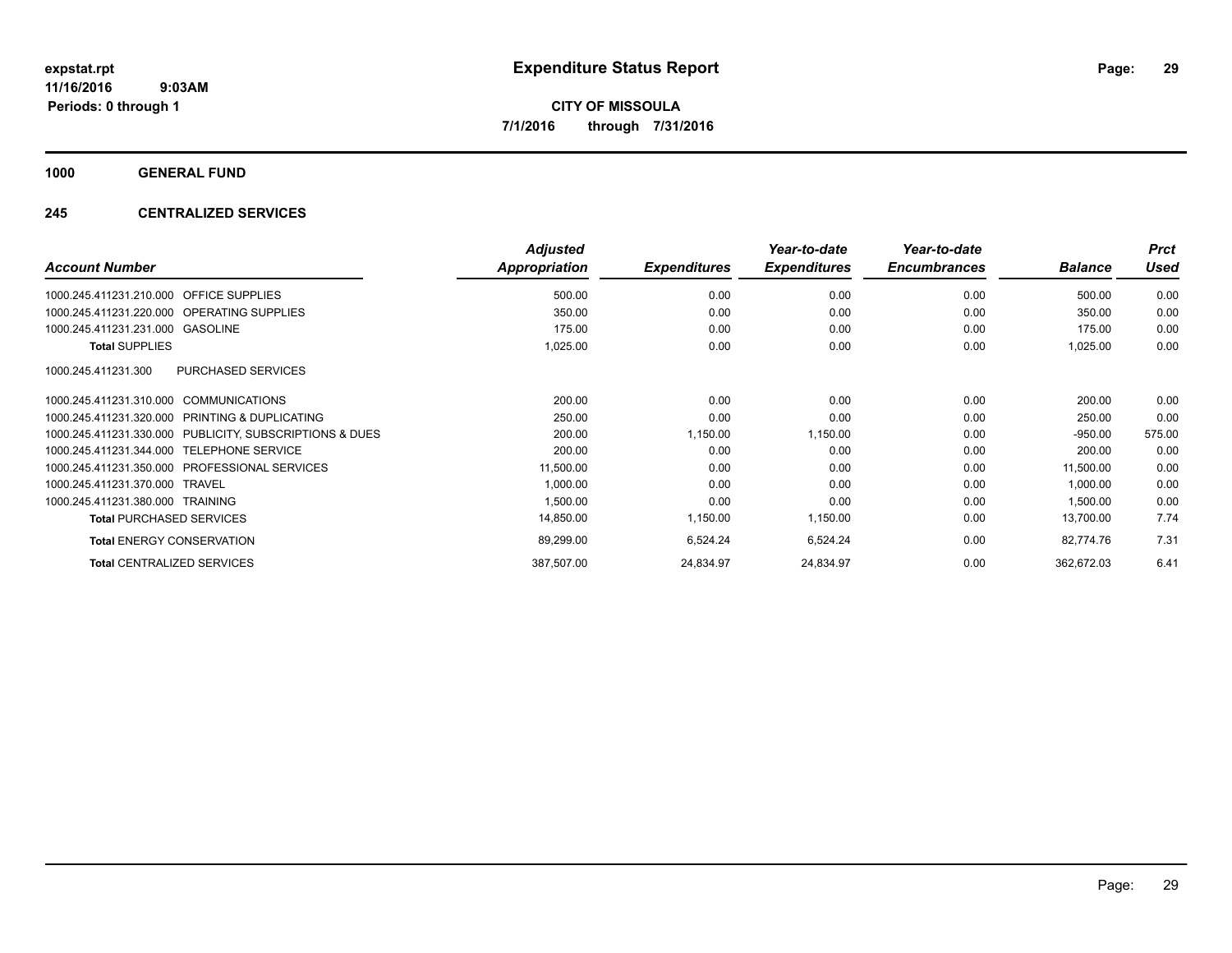**1000 GENERAL FUND**

|                                         |                                                         | <b>Adjusted</b>      |                     | Year-to-date        | Year-to-date        |                | <b>Prct</b> |
|-----------------------------------------|---------------------------------------------------------|----------------------|---------------------|---------------------|---------------------|----------------|-------------|
| <b>Account Number</b>                   |                                                         | <b>Appropriation</b> | <b>Expenditures</b> | <b>Expenditures</b> | <b>Encumbrances</b> | <b>Balance</b> | <b>Used</b> |
| 1000.250.411000                         | *** Title Not Found ***                                 |                      |                     |                     |                     |                |             |
| 1000.250.411000.700                     | <b>GRANTS &amp; CONTRIBUTIONS</b>                       |                      |                     |                     |                     |                |             |
|                                         | 1000.250.411000.700.000 MISSOULA RAVALI TMA             | 10,780.00            | 0.00                | 0.00                | 0.00                | 10,780.00      | 0.00        |
| Total *** Title Not Found ***           |                                                         | 10,780.00            | 0.00                | 0.00                | 0.00                | 10,780.00      | 0.00        |
| 1000.250.411010                         | <b>ADMINISTRATION</b>                                   |                      |                     |                     |                     |                |             |
| 1000.250.411010.100                     | PERSONAL SERVICES                                       |                      |                     |                     |                     |                |             |
|                                         | 1000.250.411010.110.000 ADMIN/SALARIES AND WAGES        | 111,905.00           | 11,366.71           | 11.366.71           | 0.00                | 100.538.29     | 10.16       |
|                                         | 1000.250.411010.120.000 ADMIN-OVERTIME/TERMINATION      | 1,155.00             | 0.00                | 0.00                | 0.00                | 1,155.00       | 0.00        |
|                                         | 1000.250.411010.140.000 ADMIN/EMPLOYER CONTRIBUTIONS    | 40,111.00            | 7,968.38            | 7,968.38            | 0.00                | 32,142.62      | 19.87       |
| <b>Total PERSONAL SERVICES</b>          |                                                         | 153,171.00           | 19,335.09           | 19,335.09           | 0.00                | 133,835.91     | 12.62       |
| 1000.250.411010.200                     | <b>SUPPLIES</b>                                         |                      |                     |                     |                     |                |             |
| 1000.250.411010.210.000 OFFICE SUPPLIES |                                                         | 7.100.00             | 44.11               | 44.11               | 0.00                | 7.055.89       | 0.62        |
|                                         | 1000.250.411010.220.000 ADMIN-OPERATING SUPPLIES        | 181.00               | 0.00                | 0.00                | 0.00                | 181.00         | 0.00        |
|                                         | 1000.250.411010.230.000 REPAIR/MAINTENANCE              | 50.00                | 0.00                | 0.00                | 0.00                | 50.00          | 0.00        |
| 1000.250.411010.231.000 GASOLINE        |                                                         | 916.00               | 0.00                | 0.00                | 0.00                | 916.00         | 0.00        |
| 1000.250.411010.240.000 OTHER SUPPLIES  |                                                         | 100.00               | 0.00                | 0.00                | 0.00                | 100.00         | 0.00        |
| <b>Total SUPPLIES</b>                   |                                                         | 8,347.00             | 44.11               | 44.11               | 0.00                | 8,302.89       | 0.53        |
| 1000.250.411010.300                     | PURCHASED SERVICES                                      |                      |                     |                     |                     |                |             |
| 1000.250.411010.310.000 COMMUNICATIONS  |                                                         | 3,343.00             | 0.00                | 0.00                | 0.00                | 3,343.00       | 0.00        |
| 1000.250.411010.310.351                 | <b>COMMUNICATIONS</b>                                   | 0.00                 | 2.41                | 2.41                | 0.00                | $-2.41$        | 0.00        |
|                                         | 1000.250.411010.320.000 PRINTING & DUPLICATING          | 1,365.00             | 0.00                | 0.00                | 0.00                | 1,365.00       | 0.00        |
|                                         | 1000.250.411010.330.000 PUBLICITY, SUBSCRIPTIONS & DUES | 1,370.00             | 0.00                | 0.00                | 0.00                | 1,370.00       | 0.00        |
| 1000.250.411010.344.000                 | <b>TELEPHONE SERVICE</b>                                | 700.00               | 0.00                | 0.00                | 0.00                | 700.00         | 0.00        |
|                                         | 1000.250.411010.350.000 PROFESSIONAL SERVICES           | 110,500.00           | 512.24              | 512.24              | 0.00                | 109,987.76     | 0.46        |
| 1000.250.411010.360.000                 | <b>REPAIR &amp; MAINTENANCE</b>                         | 650.00               | 0.00                | 0.00                | 0.00                | 650.00         | 0.00        |
| 1000.250.411010.370.000 TRAVEL          |                                                         | 1,500.00             | 0.00                | 0.00                | 0.00                | 1,500.00       | 0.00        |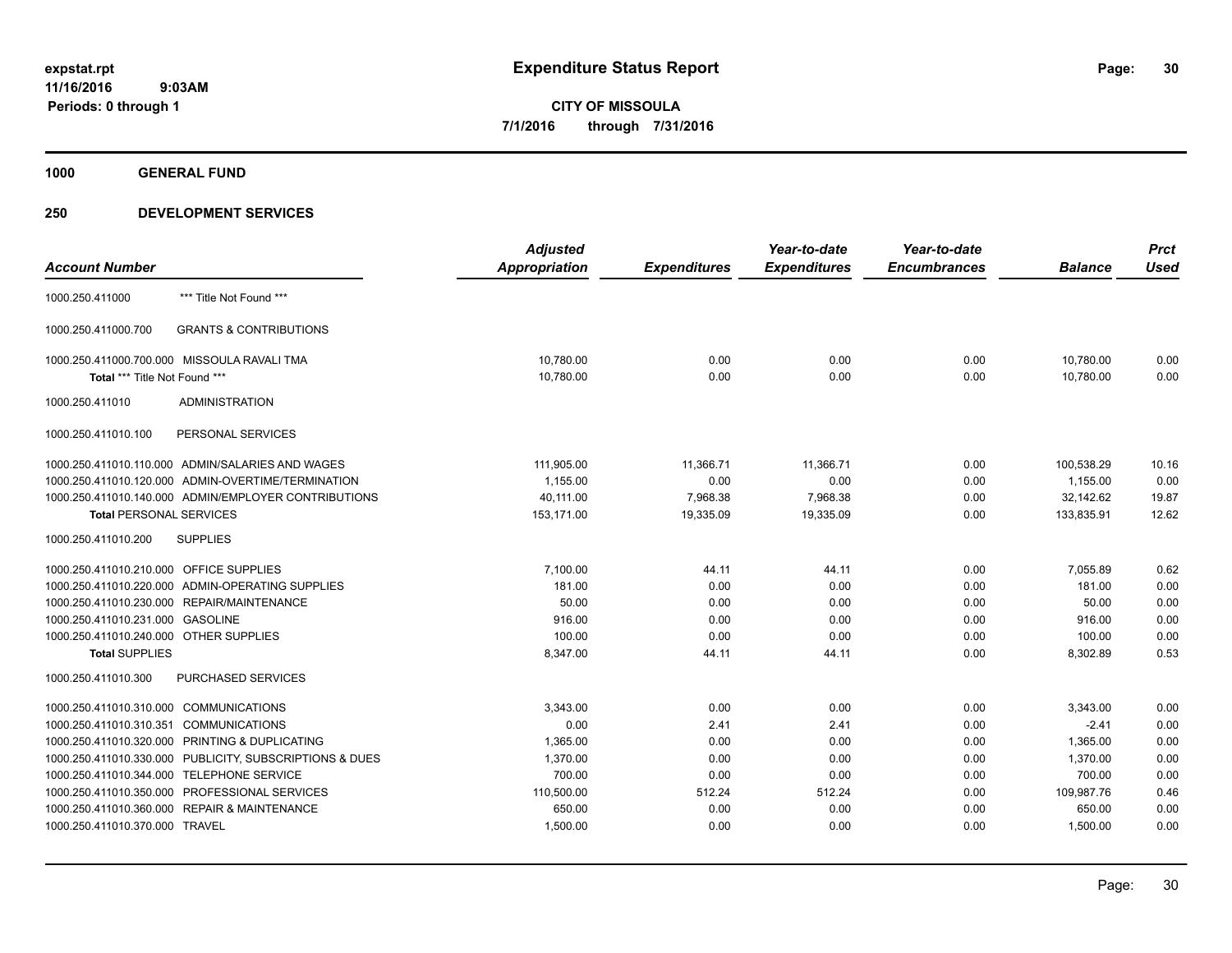**1000 GENERAL FUND**

| <b>Account Number</b>                                               |                                                                | <b>Adjusted</b><br>Appropriation | <b>Expenditures</b> | Year-to-date<br><b>Expenditures</b> | Year-to-date<br><b>Encumbrances</b> | <b>Balance</b>         | <b>Prct</b><br><b>Used</b> |
|---------------------------------------------------------------------|----------------------------------------------------------------|----------------------------------|---------------------|-------------------------------------|-------------------------------------|------------------------|----------------------------|
| 1000.250.411010.380.000 TRAINING<br><b>Total PURCHASED SERVICES</b> |                                                                | 1,300.00<br>120,728.00           | 0.00<br>514.65      | 0.00<br>514.65                      | 0.00<br>0.00                        | 1,300.00<br>120,213.35 | 0.00<br>0.43               |
|                                                                     |                                                                |                                  |                     |                                     |                                     |                        |                            |
| <b>Total ADMINISTRATION</b>                                         |                                                                | 282,246.00                       | 19,893.85           | 19,893.85                           | 0.00                                | 262,352.15             | 7.05                       |
| 1000.250.411030                                                     | <b>GRANTS &amp; COMMUNITY PROGRAM CONTRIBUTIONS</b>            |                                  |                     |                                     |                                     |                        |                            |
| 1000.250.411030.300                                                 | PURCHASED SERVICES                                             |                                  |                     |                                     |                                     |                        |                            |
|                                                                     | 1000.250.411030.390.000 GCP CONTRIBUTION                       | 169,309.00                       | 0.00                | 0.00                                | 0.00                                | 169,309.00             | 0.00                       |
|                                                                     | <b>Total GRANTS &amp; COMMUNITY PROGRAM CONTRIBUTIONS</b>      | 169,309.00                       | 0.00                | 0.00                                | 0.00                                | 169.309.00             | 0.00                       |
| 1000.250.411031                                                     | PLANNING SUBSIDY                                               |                                  |                     |                                     |                                     |                        |                            |
| 1000.250.411031.800                                                 | OTHER OBJECTS                                                  |                                  |                     |                                     |                                     |                        |                            |
| 1000.250.411031.820.000 PLANNING SUBSIDY                            |                                                                | 18,900.00                        | 0.00                | 0.00                                | 0.00                                | 18,900.00              | 0.00                       |
| <b>Total PLANNING SUBSIDY</b>                                       |                                                                | 18,900.00                        | 0.00                | 0.00                                | 0.00                                | 18,900.00              | 0.00                       |
| 1000.250.411050                                                     | <b>DEVELOPMENT &amp; PERMIT REVIEWS</b>                        |                                  |                     |                                     |                                     |                        |                            |
| 1000.250.411050.100                                                 | PERSONAL SERVICES                                              |                                  |                     |                                     |                                     |                        |                            |
|                                                                     | 1000.250.411050.110.000 DEV & PERMIT REVIEW/SALARIES AND WAGES | 700.118.00                       | 41.444.94           | 41.444.94                           | 0.00                                | 658.673.06             | 5.92                       |
|                                                                     | 1000.250.411050.120.000 OVERTIME/TERMINATION                   | 684.00                           | 0.00                | 0.00                                | 0.00                                | 684.00                 | 0.00                       |
|                                                                     | 1000.250.411050.140.000 EMPLOYER CONTRIBUTIONS                 | 236,773.00                       | 27,262.79           | 27,262.79                           | 0.00                                | 209,510.21             | 11.51                      |
| <b>Total PERSONAL SERVICES</b>                                      |                                                                | 937,575.00                       | 68,707.73           | 68,707.73                           | 0.00                                | 868,867.27             | 7.33                       |
| 1000.250.411050.200                                                 | <b>SUPPLIES</b>                                                |                                  |                     |                                     |                                     |                        |                            |
| 1000.250.411050.210.000                                             | DEV & PERMIT REVIEW-OFFICE SUPPLIES                            | 4,998.00                         | 11.85               | 11.85                               | 0.00                                | 4,986.15               | 0.24                       |
| 1000.250.411050.220.000                                             | OPERATING SUPPLIES                                             | 700.00                           | 0.00                | 0.00                                | 0.00                                | 700.00                 | 0.00                       |
|                                                                     | 1000.250.411050.230.000 REPAIR/MAINTENANCE                     | 1,300.00                         | 0.00                | 0.00                                | 0.00                                | 1,300.00               | 0.00                       |
| 1000.250.411050.231.000                                             | DEV & PERMIT REVIEW-GASOLINE                                   | 4,841.00                         | 0.00                | 0.00                                | 0.00                                | 4,841.00               | 0.00                       |
| 1000.250.411050.240.000 OTHER SUPPLIES                              |                                                                | 505.00                           | 7.74                | 7.74                                | 0.00                                | 497.26                 | 1.53                       |
| <b>Total SUPPLIES</b>                                               |                                                                | 12,344.00                        | 19.59               | 19.59                               | 0.00                                | 12,324.41              | 0.16                       |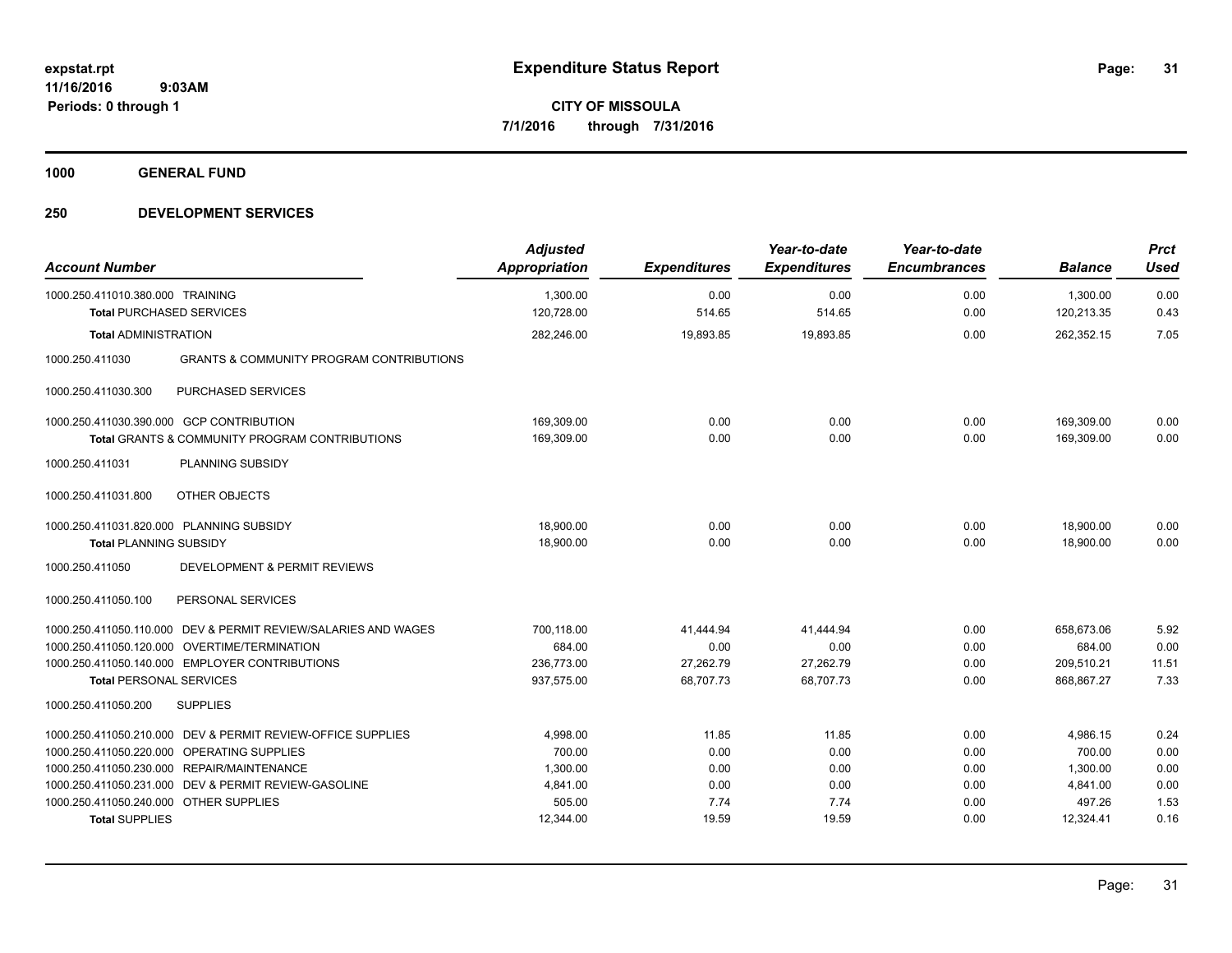**1000 GENERAL FUND**

| <b>Account Number</b>           |                                                  | <b>Adjusted</b><br><b>Appropriation</b> | <b>Expenditures</b> | Year-to-date<br><b>Expenditures</b> | Year-to-date<br><b>Encumbrances</b> | <b>Balance</b> | <b>Prct</b><br><b>Used</b> |
|---------------------------------|--------------------------------------------------|-----------------------------------------|---------------------|-------------------------------------|-------------------------------------|----------------|----------------------------|
| 1000.250.411050.300             | PURCHASED SERVICES                               |                                         |                     |                                     |                                     |                |                            |
| 1000.250.411050.310.000         | <b>COMMUNICATIONS</b>                            | 7.750.00                                | 0.00                | 0.00                                | 0.00                                | 7,750.00       | 0.00                       |
| 1000.250.411050.310.351         | <b>COMMUNICATIONS</b>                            | 0.00                                    | 781.03              | 781.03                              | 0.00                                | $-781.03$      | 0.00                       |
| 1000.250.411050.320.000         | PRINTING & DUPLICATING                           | 5,189.00                                | 0.00                | 0.00                                | 0.00                                | 5,189.00       | 0.00                       |
| 1000.250.411050.330.000         | PUBLICITY, SUBSCRIPTIONS & DUES                  | 3,980.00                                | 0.00                | 0.00                                | 0.00                                | 3,980.00       | 0.00                       |
| 1000.250.411050.344.000         | <b>TELEPHONE SERVICE</b>                         | 5,345.00                                | 0.00                | 0.00                                | 0.00                                | 5,345.00       | 0.00                       |
| 1000.250.411050.350.000         | PROFESSIONAL SERVICES                            | 24,856.00                               | 402.03              | 402.03                              | 0.00                                | 24,453.97      | 1.62                       |
| 1000.250.411050.360.000         | <b>REPAIR &amp; MAINTENANCE</b>                  | 1,275.00                                | 0.00                | 0.00                                | 0.00                                | 1,275.00       | 0.00                       |
| 1000.250.411050.370.000         | DEV & PERMIT REVIEW-TRAVEL                       | 9,373.00                                | 0.00                | 0.00                                | 0.00                                | 9,373.00       | 0.00                       |
| 1000.250.411050.380.000         | <b>TRAINING</b>                                  | 7,839.00                                | 0.00                | 0.00                                | 0.00                                | 7,839.00       | 0.00                       |
|                                 | 1000.250.411050.390.000 OTHER PURCHASED SERVICES | 400.00                                  | 0.00                | 0.00                                | 0.00                                | 400.00         | 0.00                       |
| <b>Total PURCHASED SERVICES</b> |                                                  | 66,007.00                               | 1,183.06            | 1,183.06                            | 0.00                                | 64,823.94      | 1.79                       |
|                                 | Total DEVELOPMENT & PERMIT REVIEWS               | 1,015,926.00                            | 69,910.38           | 69,910.38                           | 0.00                                | 946,015.62     | 6.88                       |
| 1000.250.411055                 | <b>CODE COMPLIANCE</b>                           |                                         |                     |                                     |                                     |                |                            |
| 1000.250.411055.100             | PERSONAL SERVICES                                |                                         |                     |                                     |                                     |                |                            |
| 1000.250.411055.110.000         | SALARIES AND WAGES                               | 0.00                                    | 1,039.77            | 1,039.77                            | 0.00                                | $-1,039.77$    | 0.00                       |
|                                 | 1000.250.411055.140.000 EMPLOYER CONTRIBUTIONS   | 0.00                                    | 4,442.05            | 4,442.05                            | 0.00                                | $-4,442.05$    | 0.00                       |
| <b>Total PERSONAL SERVICES</b>  |                                                  | 0.00                                    | 5,481.82            | 5,481.82                            | 0.00                                | $-5,481.82$    | 0.00                       |
| 1000.250.411055.300             | <b>PURCHASED SERVICES</b>                        |                                         |                     |                                     |                                     |                |                            |
| <b>Total PURCHASED SERVICES</b> |                                                  | 0.00                                    | 0.00                | 0.00                                | 0.00                                | 0.00           | 0.00                       |
| <b>Total CODE COMPLIANCE</b>    |                                                  | 0.00                                    | 5,481.82            | 5,481.82                            | 0.00                                | $-5,481.82$    | 0.00                       |
| 1000.250.411071                 | MOUNTAIN LINE SUBSIDY                            |                                         |                     |                                     |                                     |                |                            |
| 1000.250.411071.700             | <b>GRANTS &amp; CONTRIBUTIONS</b>                |                                         |                     |                                     |                                     |                |                            |
|                                 | 1000.250.411071.700.000 GRANTS & CONTRIBUTIONS   | 100,000.00                              | 0.00                | 0.00                                | 0.00                                | 100,000.00     | 0.00                       |
| Total MOUNTAIN LINE SUBSIDY     |                                                  | 100,000.00                              | 0.00                | 0.00                                | 0.00                                | 100,000.00     | 0.00                       |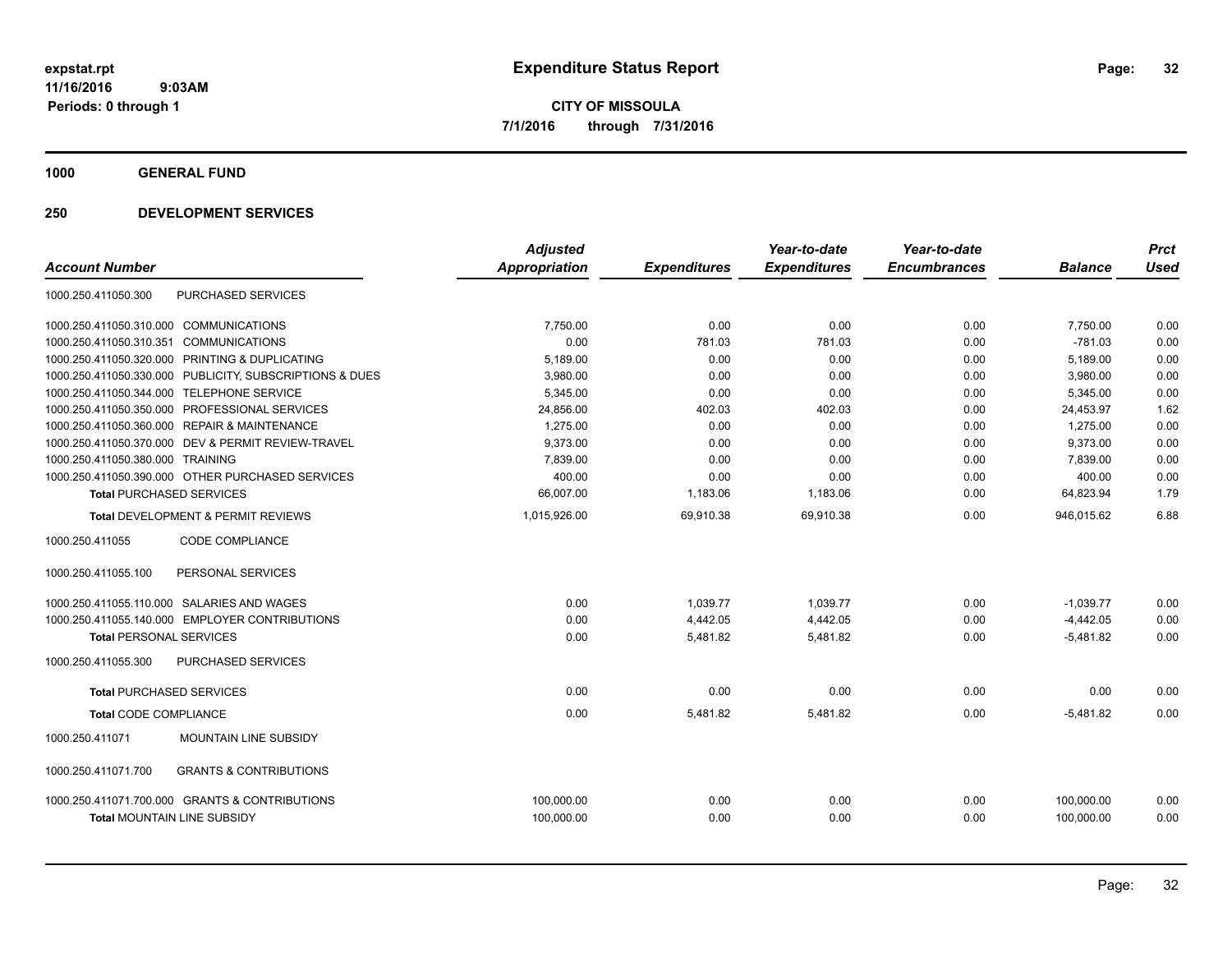**1000 GENERAL FUND**

| <b>Account Number</b>                           |                                                  | <b>Adjusted</b><br><b>Appropriation</b> | <b>Expenditures</b> | Year-to-date<br><b>Expenditures</b> | Year-to-date<br><b>Encumbrances</b> | <b>Balance</b>       | <b>Prct</b><br><b>Used</b> |
|-------------------------------------------------|--------------------------------------------------|-----------------------------------------|---------------------|-------------------------------------|-------------------------------------|----------------------|----------------------------|
| 1000.250.411080                                 | <b>MIM MDT</b>                                   |                                         |                     |                                     |                                     |                      |                            |
| 1000.250.411080.800                             | OTHER OBJECTS                                    |                                         |                     |                                     |                                     |                      |                            |
| 1000.250.411080.820.000<br><b>Total MIM MDT</b> | MIM & BIKE PED SUBSIDY                           | 9,900.00<br>9,900.00                    | 0.00<br>0.00        | 0.00<br>0.00                        | 0.00<br>0.00                        | 9,900.00<br>9,900.00 | 0.00<br>0.00               |
| 1000.250.411081                                 | <b>MIM-TRANSIT</b>                               |                                         |                     |                                     |                                     |                      |                            |
| 1000.250.411081.100                             | PERSONAL SERVICES                                |                                         |                     |                                     |                                     |                      |                            |
| <b>Total PERSONAL SERVICES</b>                  |                                                  | 0.00                                    | 0.00                | 0.00                                | 0.00                                | 0.00                 | 0.00                       |
| 1000.250.411081.200                             | <b>SUPPLIES</b>                                  |                                         |                     |                                     |                                     |                      |                            |
| <b>Total SUPPLIES</b>                           |                                                  | 0.00                                    | 0.00                | 0.00                                | 0.00                                | 0.00                 | 0.00                       |
| 1000.250.411081.300                             | PURCHASED SERVICES                               |                                         |                     |                                     |                                     |                      |                            |
|                                                 | <b>Total PURCHASED SERVICES</b>                  | 0.00                                    | 0.00                | 0.00                                | 0.00                                | 0.00                 | 0.00                       |
| 1000.250.411081.500                             | <b>FIXED CHARGES</b>                             |                                         |                     |                                     |                                     |                      |                            |
| <b>Total FIXED CHARGES</b>                      |                                                  | 0.00                                    | 0.00                | 0.00                                | 0.00                                | 0.00                 | 0.00                       |
| 1000.250.411081.700                             | <b>GRANTS &amp; CONTRIBUTIONS</b>                |                                         |                     |                                     |                                     |                      |                            |
|                                                 | Total GRANTS & CONTRIBUTIONS                     | 0.00                                    | 0.00                | 0.00                                | 0.00                                | 0.00                 | 0.00                       |
| 1000.250.411081.900                             | <b>CAPITAL OUTLAY</b>                            |                                         |                     |                                     |                                     |                      |                            |
| <b>Total MIM-TRANSIT</b>                        |                                                  | 0.00                                    | 0.00                | 0.00                                | 0.00                                | 0.00                 | 0.00                       |
| 1000.250.411084                                 | *** Title Not Found ***                          |                                         |                     |                                     |                                     |                      |                            |
| 1000.250.411084.800                             | OTHER OBJECTS                                    |                                         |                     |                                     |                                     |                      |                            |
|                                                 | 1000.250.411084.820.000 TRANSFERS TO OTHER FUNDS | 82,086.00                               | 0.00                | 0.00                                | 0.00                                | 82,086.00            | 0.00                       |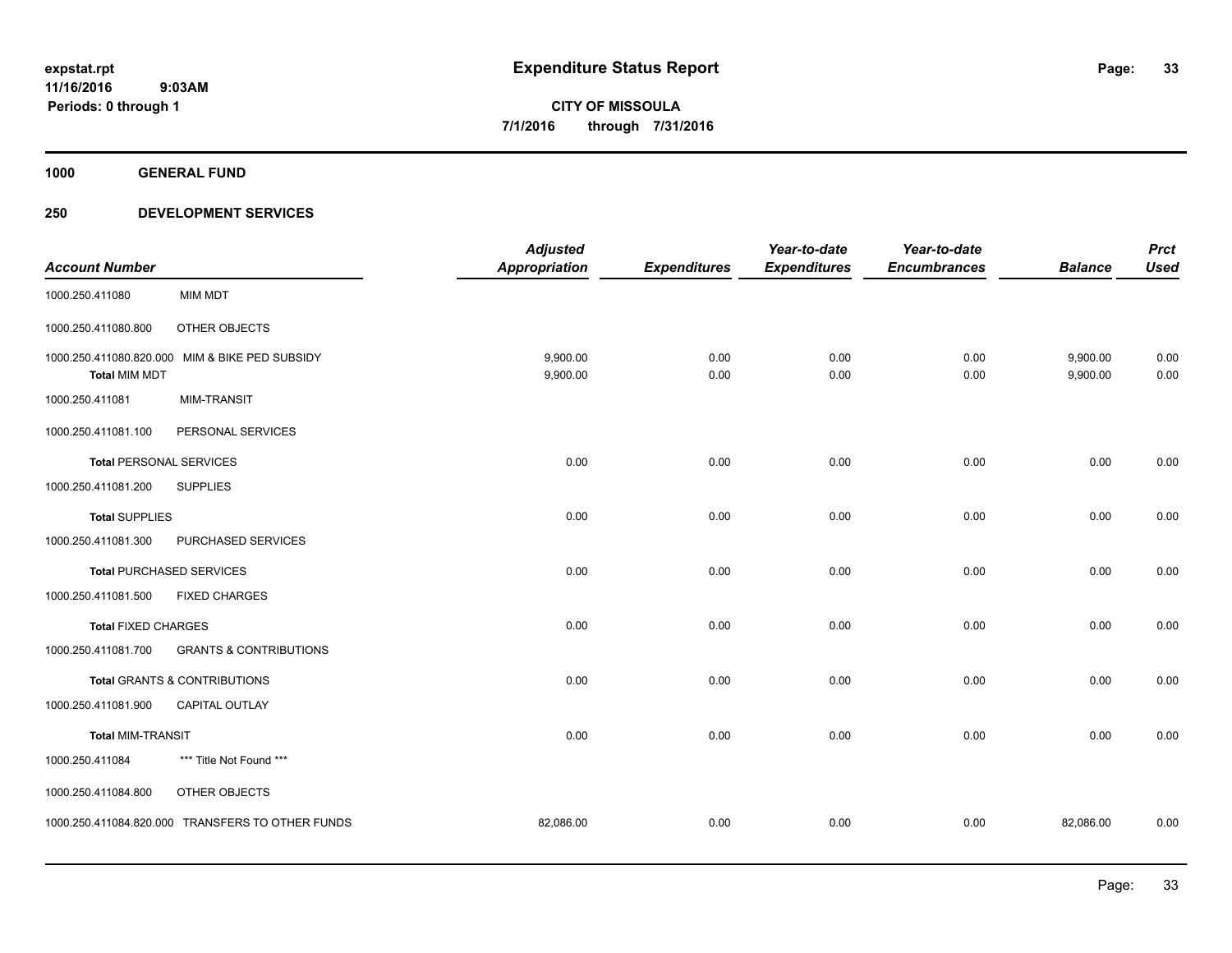**1000 GENERAL FUND**

| <b>Account Number</b>          |                              | <b>Adjusted</b><br><b>Appropriation</b> | <b>Expenditures</b> | Year-to-date<br><b>Expenditures</b> | Year-to-date<br><b>Encumbrances</b> | <b>Balance</b> | <b>Prct</b><br><b>Used</b> |
|--------------------------------|------------------------------|-----------------------------------------|---------------------|-------------------------------------|-------------------------------------|----------------|----------------------------|
| Total *** Title Not Found ***  |                              | 82,086.00                               | 0.00                | 0.00                                | 0.00                                | 82,086.00      | 0.00                       |
| 1000.250.430255                | <b>BIKE-PED PROGRAM</b>      |                                         |                     |                                     |                                     |                |                            |
| 1000.250.430255.100            | PERSONAL SERVICES            |                                         |                     |                                     |                                     |                |                            |
| <b>Total PERSONAL SERVICES</b> |                              | 0.00                                    | 0.00                | 0.00                                | 0.00                                | 0.00           | 0.00                       |
| 1000.250.430255.200            | <b>SUPPLIES</b>              |                                         |                     |                                     |                                     |                |                            |
| Total BIKE-PED PROGRAM         |                              | 0.00                                    | 0.00                | 0.00                                | 0.00                                | 0.00           | 0.00                       |
| 1000.250.430256                | SAFE ROUTES TO SCHOOLS       |                                         |                     |                                     |                                     |                |                            |
| 1000.250.430256.100            | PERSONAL SERVICES            |                                         |                     |                                     |                                     |                |                            |
| <b>Total PERSONAL SERVICES</b> |                              | 0.00                                    | 0.00                | 0.00                                | 0.00                                | 0.00           | 0.00                       |
| 1000.250.430256.300            | PURCHASED SERVICES           |                                         |                     |                                     |                                     |                |                            |
|                                | Total SAFE ROUTES TO SCHOOLS | 0.00                                    | 0.00                | 0.00                                | 0.00                                | 0.00           | 0.00                       |
| 1000.250.430262                | <b>SIDEWALKS</b>             |                                         |                     |                                     |                                     |                |                            |
| 1000.250.430262.300            | PURCHASED SERVICES           |                                         |                     |                                     |                                     |                |                            |
| <b>Total SIDEWALKS</b>         |                              | 0.00                                    | 0.00                | 0.00                                | 0.00                                | 0.00           | 0.00                       |
| 1000.250.430267                | <b>CMAQ GRANT</b>            |                                         |                     |                                     |                                     |                |                            |
| 1000.250.430267.100            | PERSONAL SERVICES            |                                         |                     |                                     |                                     |                |                            |
| <b>Total PERSONAL SERVICES</b> |                              | 0.00                                    | 0.00                | 0.00                                | 0.00                                | 0.00           | 0.00                       |
| 1000.250.430267.200            | <b>SUPPLIES</b>              |                                         |                     |                                     |                                     |                |                            |
| <b>Total SUPPLIES</b>          |                              | 0.00                                    | 0.00                | 0.00                                | 0.00                                | 0.00           | 0.00                       |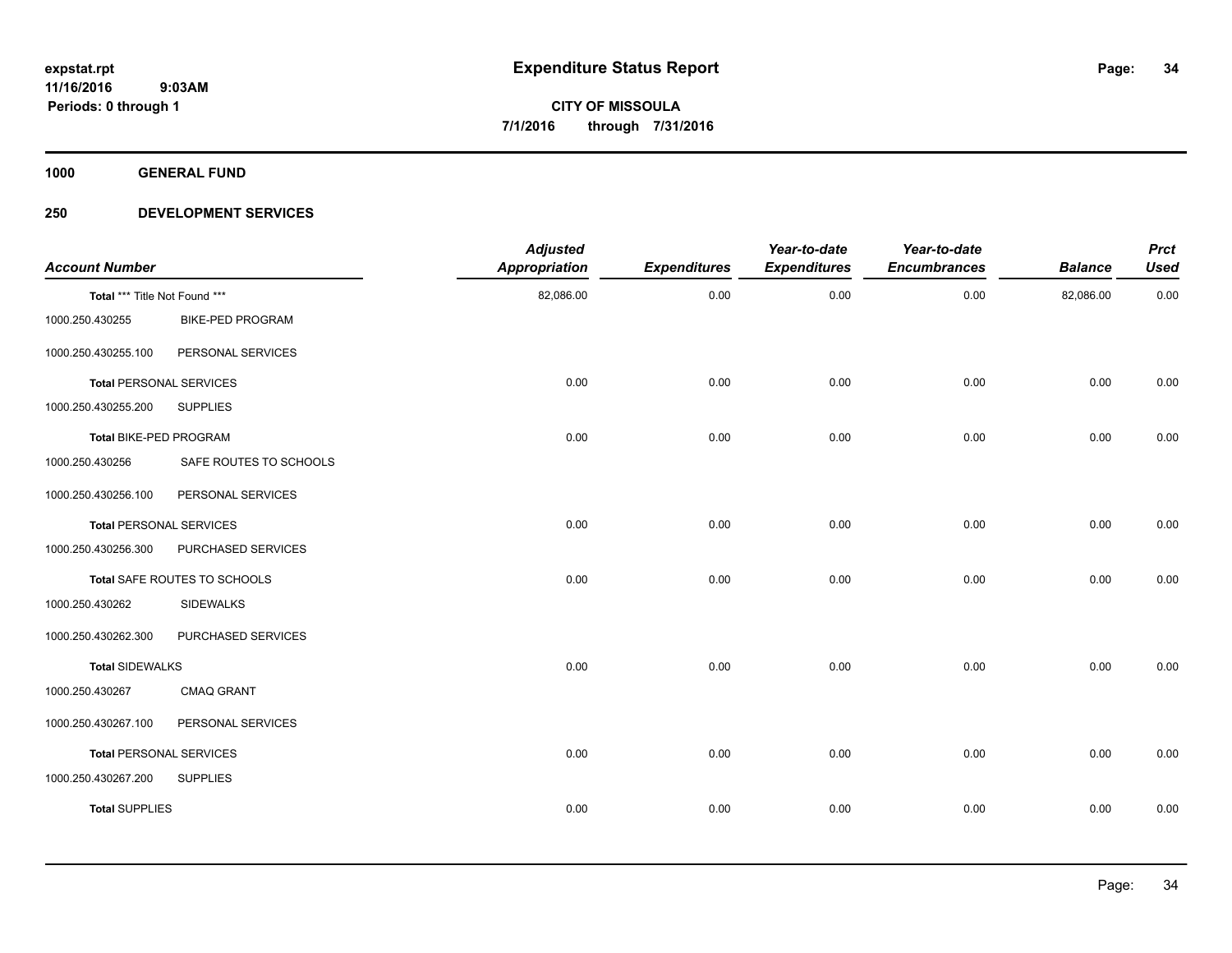**1000 GENERAL FUND**

|                                        |                                                          | <b>Adjusted</b>      |                     | Year-to-date        | Year-to-date        |                | <b>Prct</b> |
|----------------------------------------|----------------------------------------------------------|----------------------|---------------------|---------------------|---------------------|----------------|-------------|
| <b>Account Number</b>                  |                                                          | <b>Appropriation</b> | <b>Expenditures</b> | <b>Expenditures</b> | <b>Encumbrances</b> | <b>Balance</b> | <b>Used</b> |
| 1000.250.430267.300                    | PURCHASED SERVICES                                       |                      |                     |                     |                     |                |             |
|                                        | <b>Total PURCHASED SERVICES</b>                          | 0.00                 | 0.00                | 0.00                | 0.00                | 0.00           | 0.00        |
| 1000.250.430267.500                    | <b>FIXED CHARGES</b>                                     |                      |                     |                     |                     |                |             |
| <b>Total CMAQ GRANT</b>                |                                                          | 0.00                 | 0.00                | 0.00                | 0.00                | 0.00           | 0.00        |
| 1000.250.431400                        | <b>ENGINEERING</b>                                       |                      |                     |                     |                     |                |             |
| 1000.250.431400.100                    | PERSONAL SERVICES                                        |                      |                     |                     |                     |                |             |
|                                        | 1000.250.431400.110.000 ENGINEERING/SALARIES AND WAGES   | 459,224.00           | 25,989.64           | 25,989.64           | 0.00                | 433,234.36     | 5.66        |
|                                        | 1000.250.431400.120.00 OVERTIME/TERMINATION              | 2,437.00             | 0.00                | 0.00                | 0.00                | 2,437.00       | 0.00        |
|                                        | 1000.250.431400.140.000 EMPLOYER CONTRIBUTIONS           | 154,334.00           | 13,529.58           | 13,529.58           | 0.00                | 140,804.42     | 8.77        |
| <b>Total PERSONAL SERVICES</b>         |                                                          | 615,995.00           | 39,519.22           | 39,519.22           | 0.00                | 576,475.78     | 6.42        |
| 1000.250.431400.200                    | <b>SUPPLIES</b>                                          |                      |                     |                     |                     |                |             |
|                                        | 1000.250.431400.210.000 ENGINEERING-OFFICE SUPPLIES      | 1,423.00             | 66.80               | 66.80               | 0.00                | 1,356.20       | 4.69        |
|                                        | 1000.250.431400.220.000 OPERATING SUPPLIES               | 525.00               | 0.00                | 0.00                | 0.00                | 525.00         | 0.00        |
|                                        | 1000.250.431400.230.000 REPAIR/MAINTENANCE               | 1,650.00             | 0.00                | 0.00                | 0.00                | 1,650.00       | 0.00        |
|                                        | 1000.250.431400.231.000 ENGINEERING-GASOLINE             | 8.568.00             | 0.00                | 0.00                | 0.00                | 8.568.00       | 0.00        |
| 1000.250.431400.240.000 OTHER SUPPLIES |                                                          | 650.00               | 0.00                | 0.00                | 0.00                | 650.00         | 0.00        |
| <b>Total SUPPLIES</b>                  |                                                          | 12.816.00            | 66.80               | 66.80               | 0.00                | 12.749.20      | 0.52        |
| 1000.250.431400.300                    | PURCHASED SERVICES                                       |                      |                     |                     |                     |                |             |
| 1000.250.431400.310.000 COMMUNICATIONS |                                                          | 4,395.00             | 0.00                | 0.00                | 0.00                | 4,395.00       | 0.00        |
| 1000.250.431400.310.351 COMMUNICATIONS |                                                          | 0.00                 | 25.90               | 25.90               | 0.00                | $-25.90$       | 0.00        |
|                                        | 1000.250.431400.320.000 PRINTING & DUPLICATING           | 770.00               | 0.00                | 0.00                | 0.00                | 770.00         | 0.00        |
|                                        | 1000.250.431400.330.000 PUBLICITY, SUBSCRIPTIONS & DUES  | 6,025.00             | 0.00                | 0.00                | 0.00                | 6,025.00       | 0.00        |
|                                        | 1000.250.431400.344.000 TELEPHONE SERVICE                | 5,425.00             | 0.00                | 0.00                | 0.00                | 5,425.00       | 0.00        |
|                                        | 1000.250.431400.350.000 PROFESSIONAL SERVICES            | 63,580.00            | 0.00                | 0.00                | 0.00                | 63,580.00      | 0.00        |
|                                        | 1000.250.431400.360.000 ENGINEERING-REPAIR & MAINTENANCE | 730.00               | 0.00                | 0.00                | 0.00                | 730.00         | 0.00        |
|                                        | 1000.250.431400.370.000 ENGINEERING-TRAVEL               | 2,850.00             | 0.00                | 0.00                | 0.00                | 2,850.00       | 0.00        |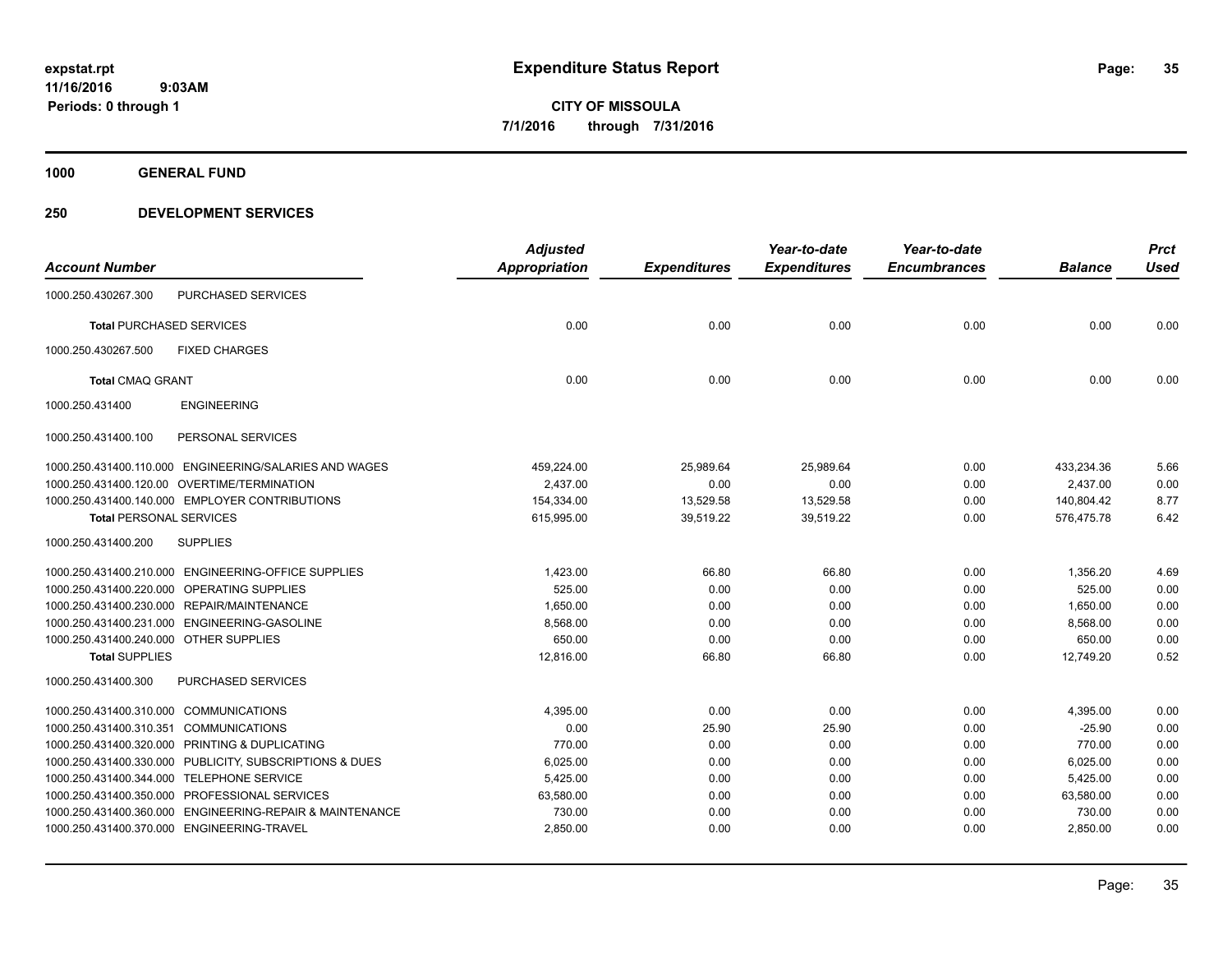**1000 GENERAL FUND**

| <b>Account Number</b>                                 | <b>Adjusted</b><br>Appropriation | <b>Expenditures</b> | Year-to-date<br><b>Expenditures</b> | Year-to-date<br><b>Encumbrances</b> | <b>Balance</b> | <b>Prct</b><br><b>Used</b> |
|-------------------------------------------------------|----------------------------------|---------------------|-------------------------------------|-------------------------------------|----------------|----------------------------|
| 1000.250.431400.380.000<br><b>TRAINING</b>            | 3,100.00                         | 0.00                | 0.00                                | 0.00                                | 3,100.00       | 0.00                       |
| 1000.250.431400.390.000 OTHER PURCHASED SERVICES      | 550.00                           | 0.00                | 0.00                                | 0.00                                | 550.00         | 0.00                       |
| <b>Total PURCHASED SERVICES</b>                       | 87,425.00                        | 25.90               | 25.90                               | 0.00                                | 87,399.10      | 0.03                       |
| <b>CAPITAL OUTLAY</b><br>1000.250.431400.900          |                                  |                     |                                     |                                     |                |                            |
| <b>Total CAPITAL OUTLAY</b>                           | 0.00                             | 0.00                | 0.00                                | 0.00                                | 0.00           | 0.00                       |
| <b>Total ENGINEERING</b>                              | 716,236.00                       | 39,611.92           | 39,611.92                           | 0.00                                | 676,624.08     | 5.53                       |
| <b>HISTORIC PRESERVATION</b><br>1000.250.460460       |                                  |                     |                                     |                                     |                |                            |
| 1000.250.460460.800<br>OTHER OBJECTS                  |                                  |                     |                                     |                                     |                |                            |
| 1000.250.460460.820.000 HISTORIC PRESERVATION SUBSIDY | 64,834.00                        | 0.00                | 0.00                                | 0.00                                | 64,834.00      | 0.00                       |
| <b>Total HISTORIC PRESERVATION</b>                    | 64,834.00                        | 0.00                | 0.00                                | 0.00                                | 64,834.00      | 0.00                       |
| <b>MERCHANT SERVICES</b><br>1000.250.510110           |                                  |                     |                                     |                                     |                |                            |
| 1000.250.510110.500<br><b>FIXED CHARGES</b>           |                                  |                     |                                     |                                     |                |                            |
| <b>Total MERCHANT SERVICES</b>                        | 0.00                             | 0.00                | 0.00                                | 0.00                                | 0.00           | 0.00                       |
| <b>Total DEVELOPMENT SERVICES</b>                     | 2,470,217.00                     | 134,897.97          | 134,897.97                          | 0.00                                | 2,335,319.03   | 5.46                       |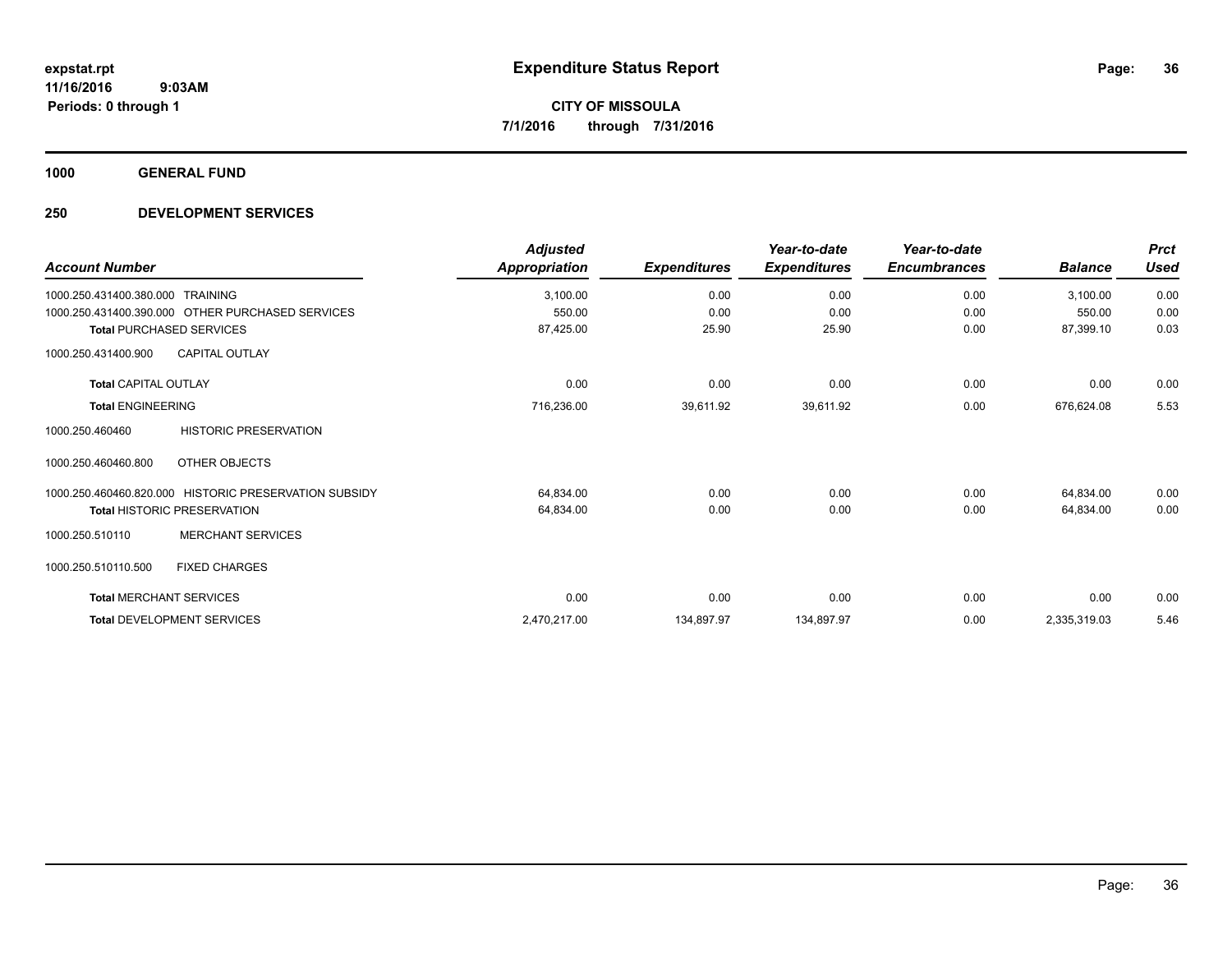**1000 GENERAL FUND**

# **255 HOUSING & COMMUNITY DEVELOPMENT**

| <b>Account Number</b>                                 |                                                                                                                 | <b>Adjusted</b><br>Appropriation | <b>Expenditures</b>            | Year-to-date<br><b>Expenditures</b> | Year-to-date<br><b>Encumbrances</b> | <b>Balance</b>                          | <b>Prct</b><br><b>Used</b> |
|-------------------------------------------------------|-----------------------------------------------------------------------------------------------------------------|----------------------------------|--------------------------------|-------------------------------------|-------------------------------------|-----------------------------------------|----------------------------|
| 1000.255.411850                                       | ECONOMIC DEVELOPMENT                                                                                            |                                  |                                |                                     |                                     |                                         |                            |
| 1000.255.411850.700                                   | <b>GRANTS &amp; CONTRIBUTIONS</b>                                                                               |                                  |                                |                                     |                                     |                                         |                            |
|                                                       | Total ECONOMIC DEVELOPMENT                                                                                      | 0.00                             | 0.00                           | 0.00                                | 0.00                                | 0.00                                    | 0.00                       |
| 1000.255.450131                                       | <b>GENERAL ASSISTANCE</b>                                                                                       |                                  |                                |                                     |                                     |                                         |                            |
| 1000.255.450131.700                                   | <b>GRANTS &amp; CONTRIBUTIONS</b>                                                                               |                                  |                                |                                     |                                     |                                         |                            |
| Total GENERAL ASSISTANCE                              |                                                                                                                 | 0.00                             | 0.00                           | 0.00                                | 0.00                                | 0.00                                    | 0.00                       |
| 1000.255.460300                                       | OTHER COMMUNITY EVENTS                                                                                          |                                  |                                |                                     |                                     |                                         |                            |
| 1000.255.460300.700                                   | <b>GRANTS &amp; CONTRIBUTIONS</b>                                                                               |                                  |                                |                                     |                                     |                                         |                            |
|                                                       | Total OTHER COMMUNITY EVENTS                                                                                    | 0.00                             | 0.00                           | 0.00                                | 0.00                                | 0.00                                    | 0.00                       |
| 1000.255.460453                                       | <b>BANDS</b>                                                                                                    |                                  |                                |                                     |                                     |                                         |                            |
| 1000.255.460453.700                                   | <b>GRANTS &amp; CONTRIBUTIONS</b>                                                                               |                                  |                                |                                     |                                     |                                         |                            |
| <b>Total BANDS</b>                                    |                                                                                                                 | 0.00                             | 0.00                           | 0.00                                | 0.00                                | 0.00                                    | 0.00                       |
| 1000.255.470210                                       | <b>ADMINISTRATION</b>                                                                                           |                                  |                                |                                     |                                     |                                         |                            |
| 1000.255.470210.100                                   | PERSONAL SERVICES                                                                                               |                                  |                                |                                     |                                     |                                         |                            |
| <b>Total PERSONAL SERVICES</b><br>1000.255.470210.200 | 1000.255.470210.110.000 SALARIES AND WAGES<br>1000.255.470210.140.000 EMPLOYER CONTRIBUTIONS<br><b>SUPPLIES</b> | 0.00<br>0.00<br>0.00             | 1,239.49<br>207.40<br>1,446.89 | 1,239.49<br>207.40<br>1,446.89      | 0.00<br>0.00<br>0.00                | $-1,239.49$<br>$-207.40$<br>$-1,446.89$ | 0.00<br>0.00<br>0.00       |
|                                                       |                                                                                                                 |                                  |                                |                                     |                                     |                                         |                            |
| <b>Total SUPPLIES</b><br>1000.255.470210.300          | PURCHASED SERVICES                                                                                              | 0.00                             | 0.00                           | 0.00                                | 0.00                                | 0.00                                    | 0.00                       |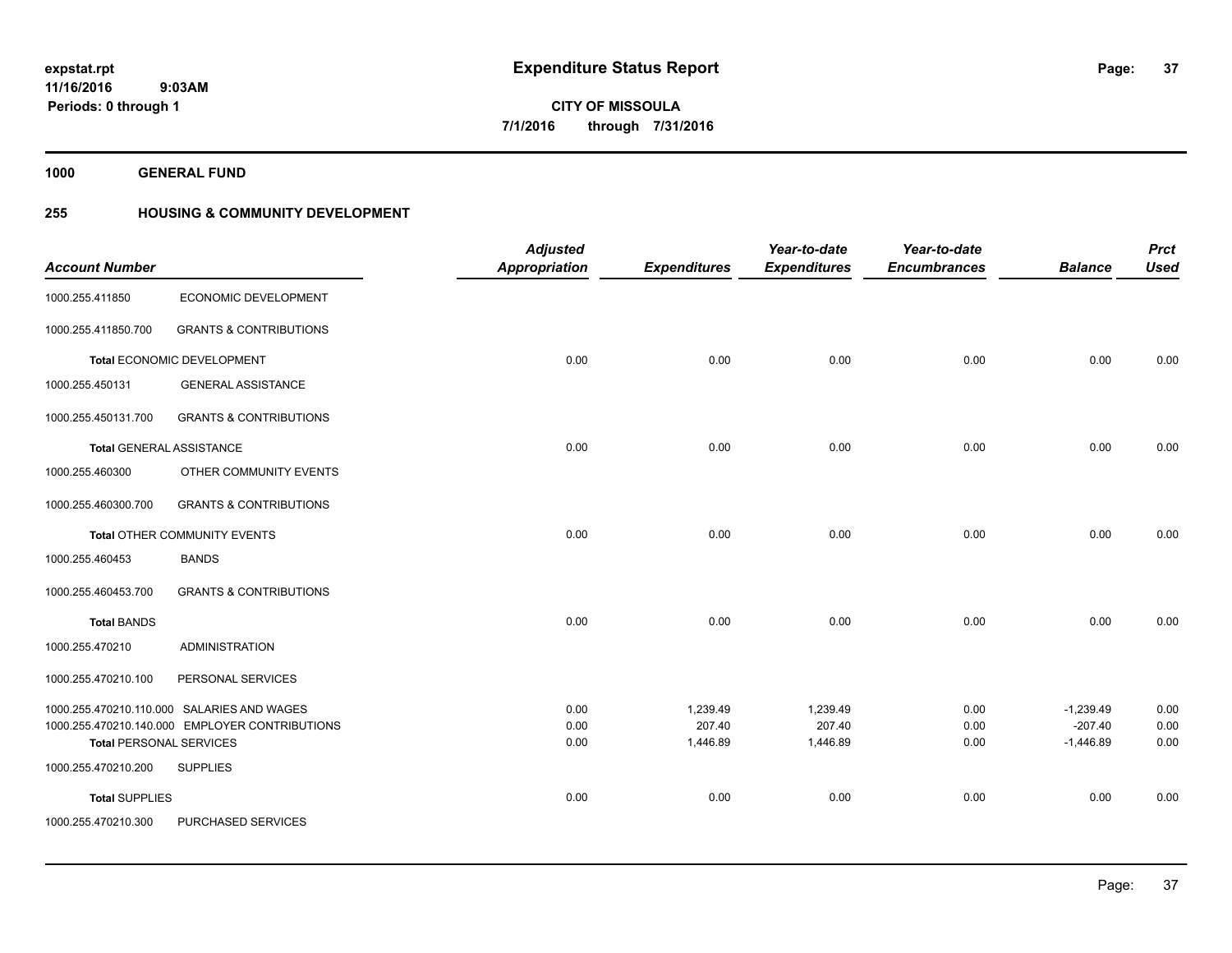**1000 GENERAL FUND**

# **255 HOUSING & COMMUNITY DEVELOPMENT**

| <b>Account Number</b>                            | <b>Adjusted</b><br>Appropriation | <b>Expenditures</b> | Year-to-date<br><b>Expenditures</b> | Year-to-date<br><b>Encumbrances</b> | <b>Balance</b> | <b>Prct</b><br><b>Used</b> |
|--------------------------------------------------|----------------------------------|---------------------|-------------------------------------|-------------------------------------|----------------|----------------------------|
| <b>Total PURCHASED SERVICES</b>                  | 0.00                             | 0.00                | 0.00                                | 0.00                                | 0.00           | 0.00                       |
| <b>FIXED CHARGES</b><br>1000.255.470210.500      |                                  |                     |                                     |                                     |                |                            |
| <b>Total FIXED CHARGES</b>                       | 0.00                             | 0.00                | 0.00                                | 0.00                                | 0.00           | 0.00                       |
| <b>Total HOUSING &amp; COMMUNITY DEVELOPMENT</b> | 0.00                             | 1.446.89            | 1.446.89                            | 0.00                                | $-1.446.89$    | 0.00                       |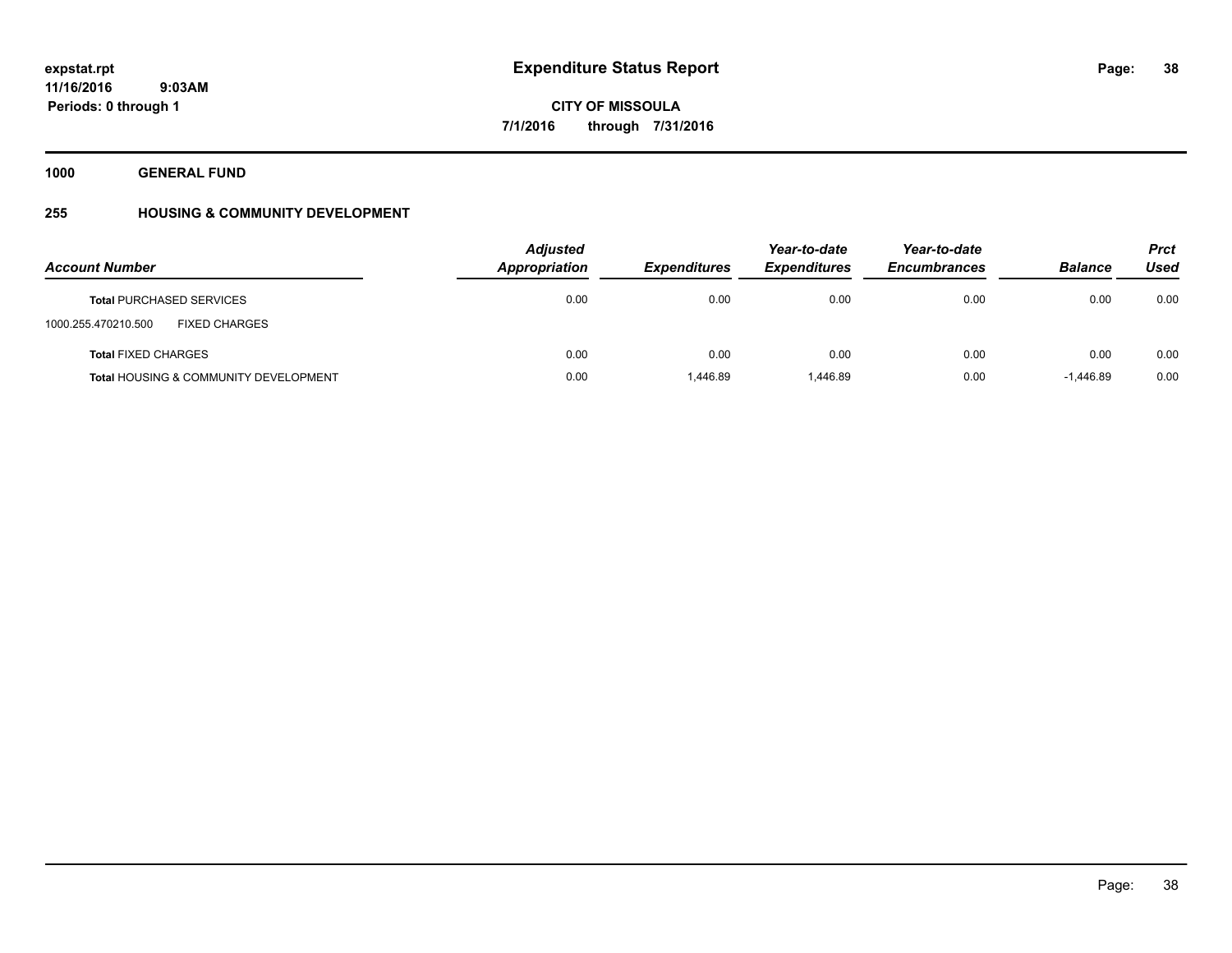**CITY OF MISSOULA 7/1/2016 through 7/31/2016**

**1000 GENERAL FUND**

**270 CITY ATTORNEY**

| <b>Account Number</b>           |                                                                                                       | <b>Adjusted</b><br><b>Appropriation</b> | <b>Expenditures</b>  | Year-to-date<br><b>Expenditures</b> | Year-to-date<br><b>Encumbrances</b> | <b>Balance</b>                     | <b>Prct</b><br><b>Used</b> |
|---------------------------------|-------------------------------------------------------------------------------------------------------|-----------------------------------------|----------------------|-------------------------------------|-------------------------------------|------------------------------------|----------------------------|
| 1000.270.410360                 | ALTERNATIVE DISPUTE RESOLUTION                                                                        |                                         |                      |                                     |                                     |                                    |                            |
| 1000.270.410360.700             | <b>GRANTS &amp; CONTRIBUTIONS</b>                                                                     |                                         |                      |                                     |                                     |                                    |                            |
|                                 | 1000.270.410360.700.000 ALTERNATIVE DISPUTE RESOLUTION<br>Total ALTERNATIVE DISPUTE RESOLUTION        | 7,200.00<br>7,200.00                    | 0.00<br>0.00         | 0.00<br>0.00                        | 0.00<br>0.00                        | 7,200.00<br>7,200.00               | 0.00<br>0.00               |
| 1000.270.410371                 | SEXUAL ASSUALT PREVENTION CAMPAIGN                                                                    |                                         |                      |                                     |                                     |                                    |                            |
| 1000.270.410371.700             | <b>GRANTS &amp; CONTRIBUTIONS</b>                                                                     |                                         |                      |                                     |                                     |                                    |                            |
|                                 | 1000.270.410371.700.000 SEXUAL ASSUAL PREVENTION CAMPAIGN<br>Total SEXUAL ASSUALT PREVENTION CAMPAIGN | 160,618.00<br>160,618.00                | 0.00<br>0.00         | 0.00<br>0.00                        | 0.00<br>0.00                        | 160,618.00<br>160.618.00           | 0.00<br>0.00               |
| 1000.270.411115                 | <b>VICTIM SERVICES</b>                                                                                |                                         |                      |                                     |                                     |                                    |                            |
| 1000.270.411115.100             | PERSONAL SERVICES                                                                                     |                                         |                      |                                     |                                     |                                    |                            |
| <b>Total PERSONAL SERVICES</b>  | 1000.270.411115.110.000 SALARIES AND WAGES<br>1000.270.411115.140.000 EMPLOYER CONTRIBUTIONS          | 17.911.00<br>5,837.00<br>23,748.00      | 0.00<br>0.00<br>0.00 | 0.00<br>0.00<br>0.00                | 0.00<br>0.00<br>0.00                | 17,911.00<br>5,837.00<br>23,748.00 | 0.00<br>0.00<br>0.00       |
| 1000.270.411115.300             | PURCHASED SERVICES                                                                                    |                                         |                      |                                     |                                     |                                    |                            |
| <b>Total PURCHASED SERVICES</b> |                                                                                                       | 0.00                                    | 0.00                 | 0.00                                | 0.00                                | 0.00                               | 0.00                       |
| 1000.270.411115.900             | CAPITAL OUTLAY                                                                                        |                                         |                      |                                     |                                     |                                    |                            |
| <b>Total CAPITAL OUTLAY</b>     |                                                                                                       | 0.00                                    | 0.00                 | 0.00                                | 0.00                                | 0.00                               | 0.00                       |
| <b>Total VICTIM SERVICES</b>    |                                                                                                       | 23,748.00                               | 0.00                 | 0.00                                | 0.00                                | 23,748.00                          | 0.00                       |
| 1000.270.411120                 | ADMINISTRATION & CIVIL LAW                                                                            |                                         |                      |                                     |                                     |                                    |                            |
| 1000.270.411120.100             | PERSONAL SERVICES                                                                                     |                                         |                      |                                     |                                     |                                    |                            |
|                                 | 1000.270.411120.110.000 SALARIES AND WAGES                                                            | 341,611.00                              | 30,081.86            | 30.081.86                           | 0.00                                | 311,529.14                         | 8.81                       |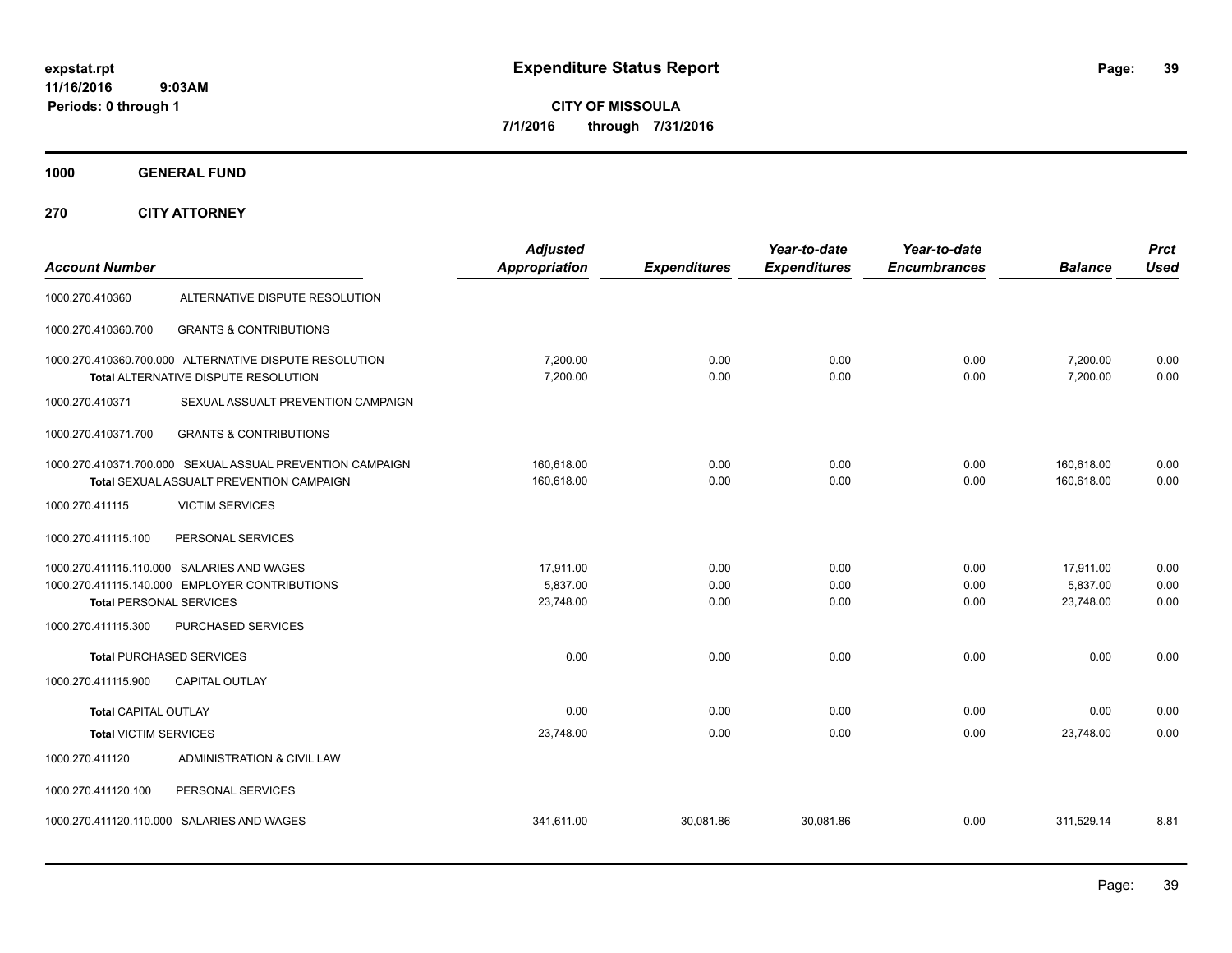**1000 GENERAL FUND**

**270 CITY ATTORNEY**

| <b>Account Number</b>                                   | <b>Adjusted</b><br>Appropriation | <b>Expenditures</b> | Year-to-date<br><b>Expenditures</b> | Year-to-date<br><b>Encumbrances</b> | <b>Balance</b> | <b>Prct</b><br><b>Used</b> |
|---------------------------------------------------------|----------------------------------|---------------------|-------------------------------------|-------------------------------------|----------------|----------------------------|
| 1000.270.411120.120.000 OVERTIME/TERMINATION            | 5,000.00                         | 386.10              | 386.10                              | 0.00                                | 4,613.90       | 7.72                       |
| 1000.270.411120.140.000 EMPLOYER CONTRIBUTIONS          | 101,401.00                       | 15.048.53           | 15,048.53                           | 0.00                                | 86.352.47      | 14.84                      |
| <b>Total PERSONAL SERVICES</b>                          | 448,012.00                       | 45,516.49           | 45,516.49                           | 0.00                                | 402,495.51     | 10.16                      |
| 1000.270.411120.200<br><b>SUPPLIES</b>                  |                                  |                     |                                     |                                     |                |                            |
| 1000.270.411120.210.000 OFFICE SUPPLIES                 | 2,959.00                         | 65.80               | 65.80                               | 0.00                                | 2,893.20       | 2.22                       |
| 1000.270.411120.220.000 OPERATING SUPPLIES              | 550.00                           | 0.00                | 0.00                                | 0.00                                | 550.00         | 0.00                       |
| 1000.270.411120.231.000 GASOLINE                        | 163.00                           | 0.00                | 0.00                                | 0.00                                | 163.00         | 0.00                       |
| <b>Total SUPPLIES</b>                                   | 3,672.00                         | 65.80               | 65.80                               | 0.00                                | 3,606.20       | 1.79                       |
| 1000.270.411120.300<br>PURCHASED SERVICES               |                                  |                     |                                     |                                     |                |                            |
| 1000.270.411120.310.000 COMMUNICATIONS                  | 500.00                           | 0.00                | 0.00                                | 0.00                                | 500.00         | 0.00                       |
| 1000.270.411120.320.000 PRINTING & DUPLICATING          | 275.00                           | 0.00                | 0.00                                | 0.00                                | 275.00         | 0.00                       |
| 1000.270.411120.330.000 PUBLICITY, SUBSCRIPTIONS & DUES | 7,605.00                         | 0.00                | 0.00                                | 0.00                                | 7,605.00       | 0.00                       |
| 1000.270.411120.344.000 TELEPHONE SERVICE               | 132.00                           | 0.00                | 0.00                                | 0.00                                | 132.00         | 0.00                       |
| 1000.270.411120.350.000 PROFESSIONAL SERVICES           | 900.00                           | 0.00                | 0.00                                | 0.00                                | 900.00         | 0.00                       |
| 1000.270.411120.360.000 REPAIR & MAINTENANCE            | 1,258.00                         | 0.00                | 0.00                                | 0.00                                | 1,258.00       | 0.00                       |
| 1000.270.411120.370.000 TRAVEL                          | 2,200.00                         | 0.00                | 0.00                                | 0.00                                | 2,200.00       | 0.00                       |
| 1000.270.411120.380.000 TRAINING                        | 3,511.00                         | 0.00                | 0.00                                | 0.00                                | 3,511.00       | 0.00                       |
| <b>Total PURCHASED SERVICES</b>                         | 16,381.00                        | 0.00                | 0.00                                | 0.00                                | 16,381.00      | 0.00                       |
| 1000.270.411120.800<br><b>OTHER OBJECTS</b>             |                                  |                     |                                     |                                     |                |                            |
| <b>Total OTHER OBJECTS</b>                              | 0.00                             | 0.00                | 0.00                                | 0.00                                | 0.00           | 0.00                       |
| 1000.270.411120.900<br><b>CAPITAL OUTLAY</b>            |                                  |                     |                                     |                                     |                |                            |
| <b>Total CAPITAL OUTLAY</b>                             | 0.00                             | 0.00                | 0.00                                | 0.00                                | 0.00           | 0.00                       |
| <b>Total ADMINISTRATION &amp; CIVIL LAW</b>             | 468,065.00                       | 45,582.29           | 45,582.29                           | 0.00                                | 422,482.71     | 9.74                       |
| 1000.270.411125<br><b>CRIMINAL LAW</b>                  |                                  |                     |                                     |                                     |                |                            |

1000.270.411125.100 PERSONAL SERVICES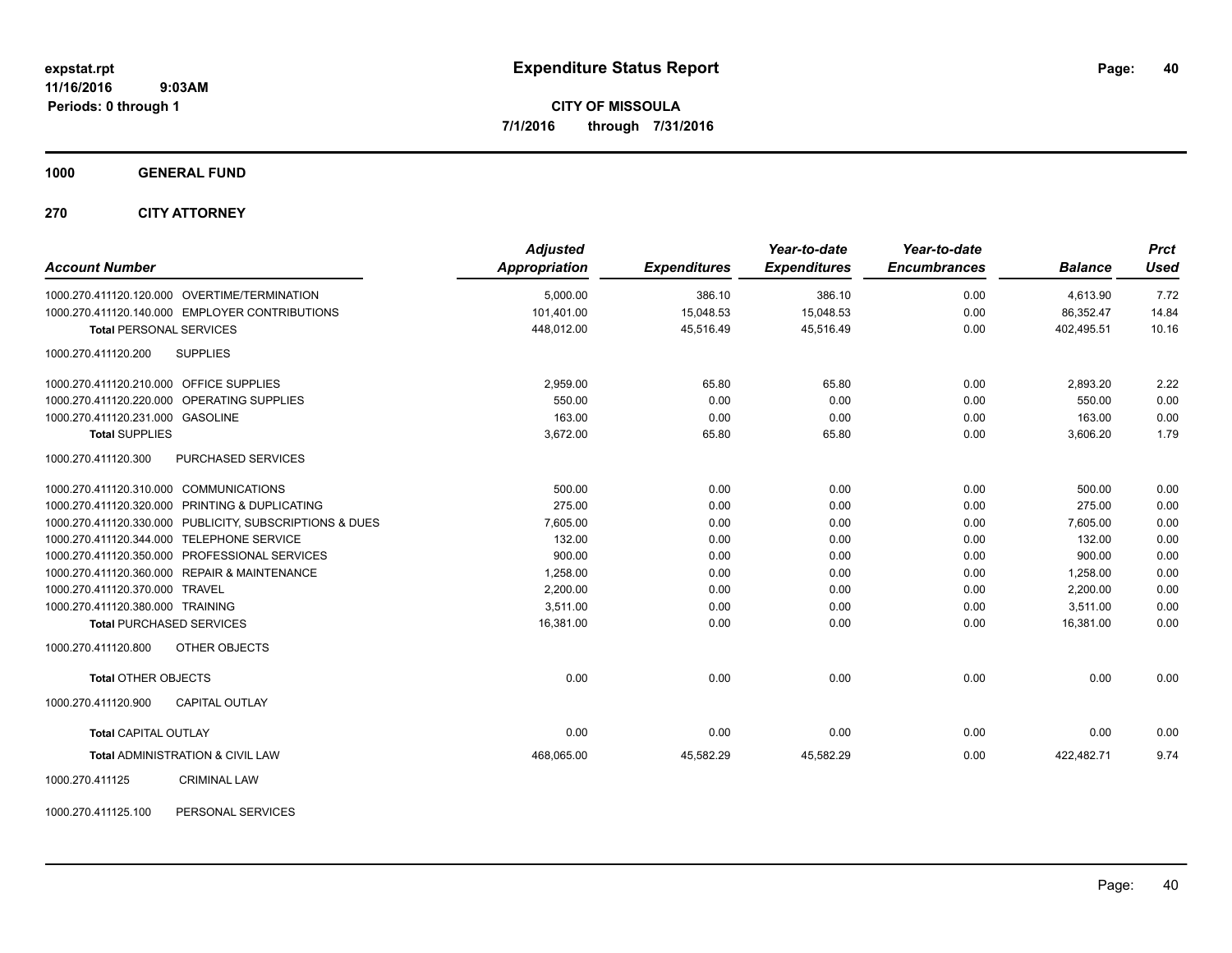**CITY OF MISSOULA 7/1/2016 through 7/31/2016**

**1000 GENERAL FUND**

**270 CITY ATTORNEY**

| <b>Account Number</b>                                   | <b>Adjusted</b><br><b>Appropriation</b> | <b>Expenditures</b> | Year-to-date<br><b>Expenditures</b> | Year-to-date<br><b>Encumbrances</b> | <b>Balance</b> | <b>Prct</b><br><b>Used</b> |
|---------------------------------------------------------|-----------------------------------------|---------------------|-------------------------------------|-------------------------------------|----------------|----------------------------|
| 1000.270.411125.110.000 SALARIES AND WAGES              | 607,744.00                              | 25,739.63           | 25,739.63                           | 0.00                                | 582,004.37     | 4.24                       |
| 1000.270.411125.120.000 OVERTIME/TERMINATION            | 0.00                                    | 42.90               | 42.90                               | 0.00                                | $-42.90$       | 0.00                       |
| 1000.270.411125.140.000 EMPLOYER CONTRIBUTIONS          | 211,044.00                              | 17,661.27           | 17,661.27                           | 0.00                                | 193,382.73     | 8.37                       |
| <b>Total PERSONAL SERVICES</b>                          | 818,788.00                              | 43,443.80           | 43,443.80                           | 0.00                                | 775,344.20     | 5.31                       |
| <b>SUPPLIES</b><br>1000.270.411125.200                  |                                         |                     |                                     |                                     |                |                            |
| 1000.270.411125.210.000 OFFICE SUPPLIES                 | 3,159.00                                | 0.00                | 0.00                                | 0.00                                | 3,159.00       | 0.00                       |
| 1000.270.411125.220.000 OPERATING SUPPLIES              | 700.00                                  | 0.00                | 0.00                                | 0.00                                | 700.00         | 0.00                       |
| 1000.270.411125.231.000 GASOLINE                        | 100.00                                  | 0.00                | 0.00                                | 0.00                                | 100.00         | 0.00                       |
| <b>Total SUPPLIES</b>                                   | 3,959.00                                | 0.00                | 0.00                                | 0.00                                | 3,959.00       | 0.00                       |
| 1000.270.411125.300<br>PURCHASED SERVICES               |                                         |                     |                                     |                                     |                |                            |
| 1000.270.411125.310.000 COMMUNICATIONS                  | 850.00                                  | 106.10              | 106.10                              | 0.00                                | 743.90         | 12.48                      |
| 1000.270.411125.320.000 PRINTING & DUPLICATING          | 275.00                                  | 0.00                | 0.00                                | 0.00                                | 275.00         | 0.00                       |
| 1000.270.411125.330.000 PUBLICITY, SUBSCRIPTIONS & DUES | 5,395.00                                | 0.00                | 0.00                                | 0.00                                | 5,395.00       | 0.00                       |
| 1000.270.411125.344.000 TELEPHONE SERVICE               | 132.00                                  | 0.00                | 0.00                                | 0.00                                | 132.00         | 0.00                       |
| 1000.270.411125.350.000 PROFESSIONAL SERVICES           | 2,350.00                                | 45.20               | 45.20                               | 0.00                                | 2,304.80       | 1.92                       |
| 1000.270.411125.360.000 REPAIR & MAINTENANCE            | 18,189.00                               | 17,977.00           | 17,977.00                           | 0.00                                | 212.00         | 98.83                      |
| 1000.270.411125.370.000 TRAVEL                          | 3,800.00                                | $-48.00$            | $-48.00$                            | 0.00                                | 3,848.00       | 1.26                       |
| 1000.270.411125.380.000 TRAINING                        | 5,489.00                                | 0.00                | 0.00                                | 0.00                                | 5,489.00       | 0.00                       |
| <b>Total PURCHASED SERVICES</b>                         | 36,480.00                               | 18,080.30           | 18,080.30                           | 0.00                                | 18,399.70      | 49.56                      |
| 1000.270.411125.500<br><b>FIXED CHARGES</b>             |                                         |                     |                                     |                                     |                |                            |
| <b>Total FIXED CHARGES</b>                              | 0.00                                    | 0.00                | 0.00                                | 0.00                                | 0.00           | 0.00                       |
| 1000.270.411125.900<br><b>CAPITAL OUTLAY</b>            |                                         |                     |                                     |                                     |                |                            |
| <b>Total CAPITAL OUTLAY</b>                             | 0.00                                    | 0.00                | 0.00                                | 0.00                                | 0.00           | 0.00                       |
| <b>Total CRIMINAL LAW</b>                               | 859,227.00                              | 61,524.10           | 61,524.10                           | 0.00                                | 797,702.90     | 7.16                       |
| <b>Total CITY ATTORNEY</b>                              | 1,518,858.00                            | 107,106.39          | 107,106.39                          | 0.00                                | 1,411,751.61   | 7.05                       |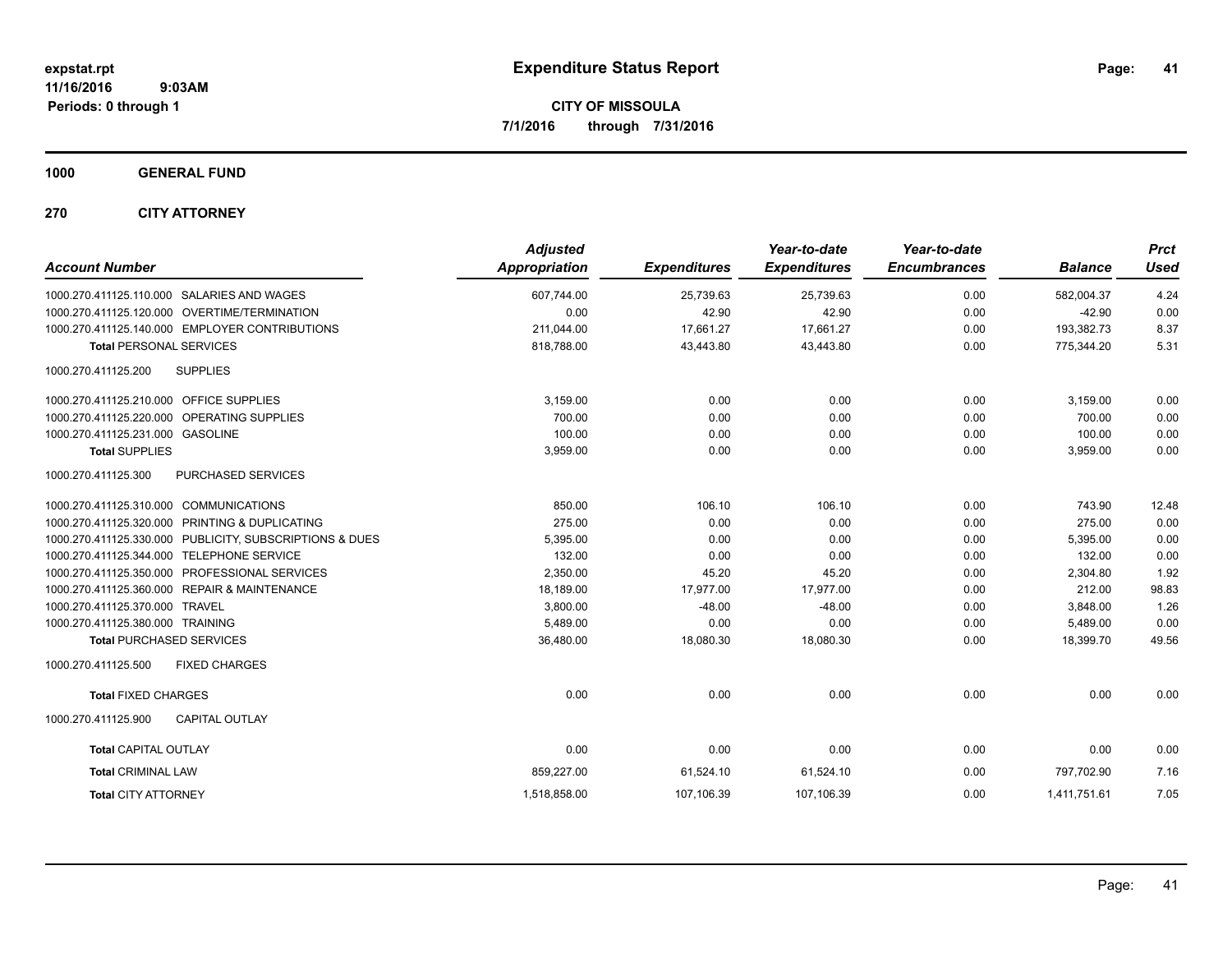**1000 GENERAL FUND**

| <b>Account Number</b>                   |                                                         | <b>Adjusted</b><br><b>Appropriation</b> | <b>Expenditures</b> | Year-to-date<br><b>Expenditures</b> | Year-to-date<br><b>Encumbrances</b> | <b>Balance</b> | <b>Prct</b><br><b>Used</b> |
|-----------------------------------------|---------------------------------------------------------|-----------------------------------------|---------------------|-------------------------------------|-------------------------------------|----------------|----------------------------|
| 1000.280.430100                         | PUBLIC WORKS ADMINISTRATION                             |                                         |                     |                                     |                                     |                |                            |
| 1000.280.430100.100                     | PERSONAL SERVICES                                       |                                         |                     |                                     |                                     |                |                            |
|                                         | 1000.280.430100.110.000 SALARIES AND WAGES              | 116,829.00                              | 9,099.67            | 9,099.67                            | 0.00                                | 107,729.33     | 7.79                       |
| 1000.280.430100.120.000                 | OVERTIME/TERMINATION                                    | 477.00                                  | 0.00                | 0.00                                | 0.00                                | 477.00         | 0.00                       |
|                                         | 1000.280.430100.140.000 EMPLOYER CONTRIBUTIONS          | 33,262.00                               | 3,314.19            | 3,314.19                            | 0.00                                | 29,947.81      | 9.96                       |
| <b>Total PERSONAL SERVICES</b>          |                                                         | 150,568.00                              | 12,413.86           | 12,413.86                           | 0.00                                | 138.154.14     | 8.24                       |
| 1000.280.430100.200                     | <b>SUPPLIES</b>                                         |                                         |                     |                                     |                                     |                |                            |
| 1000.280.430100.210.000 OFFICE SUPPLIES |                                                         | 450.00                                  | 0.00                | 0.00                                | 0.00                                | 450.00         | 0.00                       |
|                                         | 1000.280.430100.230.000 REPAIR/MAINTENANCE              | 50.00                                   | 0.00                | 0.00                                | 0.00                                | 50.00          | 0.00                       |
| 1000.280.430100.231.000 GASOLINE        |                                                         | 249.00                                  | 0.00                | 0.00                                | 0.00                                | 249.00         | 0.00                       |
| <b>Total SUPPLIES</b>                   |                                                         | 749.00                                  | 0.00                | 0.00                                | 0.00                                | 749.00         | 0.00                       |
| 1000.280.430100.300                     | <b>PURCHASED SERVICES</b>                               |                                         |                     |                                     |                                     |                |                            |
| 1000.280.430100.310.000 COMMUNICATIONS  |                                                         | 300.00                                  | 0.00                | 0.00                                | 0.00                                | 300.00         | 0.00                       |
|                                         | 1000.280.430100.320.000 PRINTING & DUPLICATING          | 200.00                                  | 0.00                | 0.00                                | 0.00                                | 200.00         | 0.00                       |
|                                         | 1000.280.430100.330.000 PUBLICITY, SUBSCRIPTIONS & DUES | 920.00                                  | 0.00                | 0.00                                | 0.00                                | 920.00         | 0.00                       |
|                                         | 1000.280.430100.344.000 TELEPHONE SERVICE               | 733.00                                  | 0.00                | 0.00                                | 0.00                                | 733.00         | 0.00                       |
|                                         | 1000.280.430100.360.000 REPAIR & MAINTENANCE            | 100.00                                  | 0.00                | 0.00                                | 0.00                                | 100.00         | 0.00                       |
| 1000.280.430100.370.000 TRAVEL          |                                                         | 700.00                                  | 0.00                | 0.00                                | 0.00                                | 700.00         | 0.00                       |
| 1000.280.430100.380.000 TRAINING        |                                                         | 800.00                                  | 0.00                | 0.00                                | 0.00                                | 800.00         | 0.00                       |
| <b>Total PURCHASED SERVICES</b>         |                                                         | 3,753.00                                | 0.00                | 0.00                                | 0.00                                | 3,753.00       | 0.00                       |
| 1000.280.430100.500                     | <b>FIXED CHARGES</b>                                    |                                         |                     |                                     |                                     |                |                            |
| <b>Total FIXED CHARGES</b>              |                                                         | 0.00                                    | 0.00                | 0.00                                | 0.00                                | 0.00           | 0.00                       |
| 1000.280.430100.800                     | OTHER OBJECTS                                           |                                         |                     |                                     |                                     |                |                            |
| <b>Total OTHER OBJECTS</b>              |                                                         | 0.00                                    | 0.00                | 0.00                                | 0.00                                | 0.00           | 0.00                       |
|                                         | <b>Total PUBLIC WORKS ADMINISTRATION</b>                | 155,070.00                              | 12,413.86           | 12,413.86                           | 0.00                                | 142,656.14     | 8.01                       |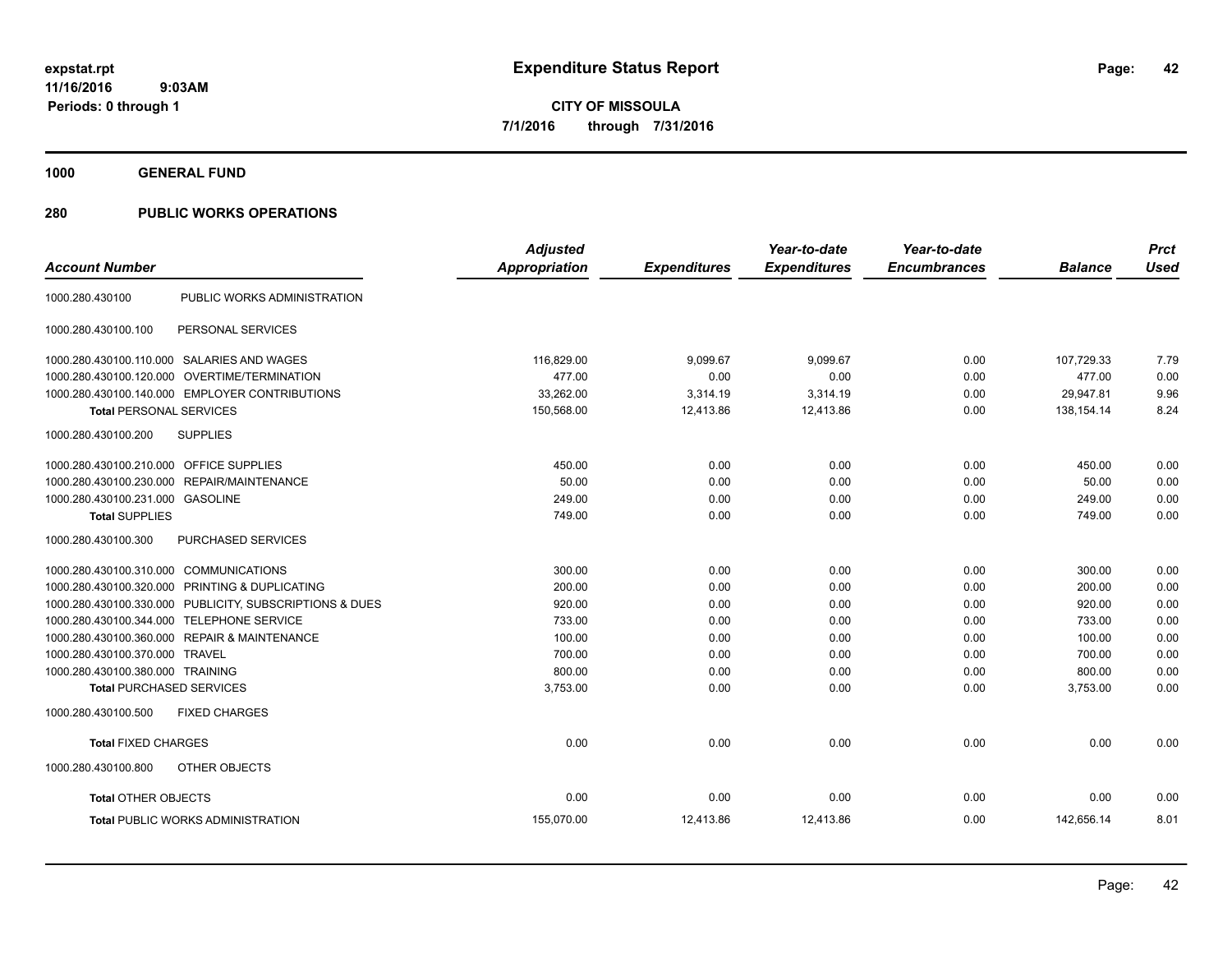**1000 GENERAL FUND**

|                                                   | <b>Adjusted</b> |                     | Year-to-date        | Year-to-date        |                | <b>Prct</b> |
|---------------------------------------------------|-----------------|---------------------|---------------------|---------------------|----------------|-------------|
| <b>Account Number</b>                             | Appropriation   | <b>Expenditures</b> | <b>Expenditures</b> | <b>Encumbrances</b> | <b>Balance</b> | Used        |
| <b>REIMBURSABLE SERVICES</b><br>1000.280.430250   |                 |                     |                     |                     |                |             |
| <b>SUPPLIES</b><br>1000.280.430250.200            |                 |                     |                     |                     |                |             |
| 1000.280.430250.230.000 REPAIR/MAINTENANCE        | 10,000.00       | 0.00                | 0.00                | 0.00                | 10,000.00      | 0.00        |
| <b>Total SUPPLIES</b>                             | 10,000.00       | 0.00                | 0.00                | 0.00                | 10,000.00      | 0.00        |
| 1000.280.430250.300<br>PURCHASED SERVICES         |                 |                     |                     |                     |                |             |
| 1000.280.430250.360.000 REPAIR & MAINTENANCE      | 10.000.00       | 0.00                | 0.00                | 0.00                | 10,000.00      | 0.00        |
| <b>Total PURCHASED SERVICES</b>                   | 10,000.00       | 0.00                | 0.00                | 0.00                | 10,000.00      | 0.00        |
| Total REIMBURSABLE SERVICES                       | 20,000.00       | 0.00                | 0.00                | 0.00                | 20,000.00      | 0.00        |
| 1000.280.430263<br><b>STREET LIGHTING</b>         |                 |                     |                     |                     |                |             |
| PERSONAL SERVICES<br>1000.280.430263.100          |                 |                     |                     |                     |                |             |
| 1000.280.430263.110.000 SALARIES AND WAGES        | 3,833.00        | 201.48              | 201.48              | 0.00                | 3,631.52       | 5.26        |
| 1000.280.430263.120.000 OVERTIME/TERMINATION      | 624.00          | 0.00                | 0.00                | 0.00                | 624.00         | 0.00        |
| 1000.280.430263.130.000 OTHER                     | 256.00          | 0.00                | 0.00                | 0.00                | 256.00         | 0.00        |
| 1000.280.430263.140.000 EMPLOYER CONTRIBUTIONS    | 2,090.00        | 134.40              | 134.40              | 0.00                | 1,955.60       | 6.43        |
| <b>Total PERSONAL SERVICES</b>                    | 6,803.00        | 335.88              | 335.88              | 0.00                | 6,467.12       | 4.94        |
| 1000.280.430263.300<br>PURCHASED SERVICES         |                 |                     |                     |                     |                |             |
| 1000.280.430263.341.000 ELECTRICITY & NATURAL GAS | 123,400.00      | 0.00                | 0.00                | 0.00                | 123,400.00     | 0.00        |
| <b>Total PURCHASED SERVICES</b>                   | 123,400.00      | 0.00                | 0.00                | 0.00                | 123.400.00     | 0.00        |
| <b>Total STREET LIGHTING</b>                      | 130,203.00      | 335.88              | 335.88              | 0.00                | 129.867.12     | 0.26        |
| 1000.280.430264<br>TRAFFIC SIGNAL MAINTENANCE     |                 |                     |                     |                     |                |             |
| 1000.280.430264.100<br>PERSONAL SERVICES          |                 |                     |                     |                     |                |             |
| 1000.280.430264.110.000 SALARIES AND WAGES        | 86,250.00       | 4,533.53            | 4,533.53            | 0.00                | 81,716.47      | 5.26        |
| 1000.280.430264.120.000 OVERTIME/TERMINATION      | 2,017.00        | 0.00                | 0.00                | 0.00                | 2,017.00       | 0.00        |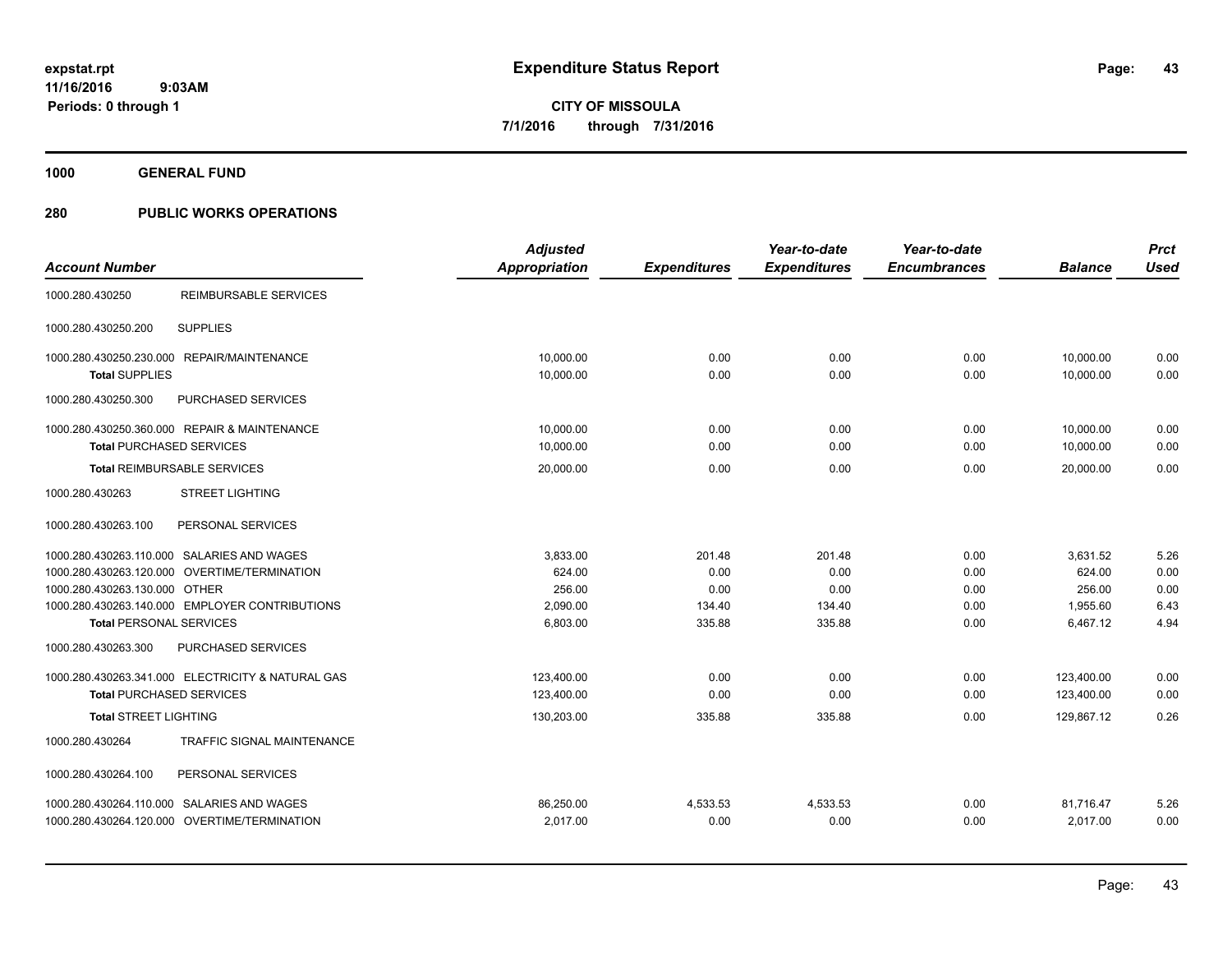**1000 GENERAL FUND**

| <b>Account Number</b>                             | <b>Adjusted</b><br>Appropriation | <b>Expenditures</b> | Year-to-date<br><b>Expenditures</b> | Year-to-date<br><b>Encumbrances</b> | <b>Balance</b> | <b>Prct</b><br><b>Used</b> |
|---------------------------------------------------|----------------------------------|---------------------|-------------------------------------|-------------------------------------|----------------|----------------------------|
| 1000.280.430264.130.000 OTHER                     | 5,758.00                         | 0.00                | 0.00                                | 0.00                                | 5,758.00       | 0.00                       |
| 1000.280.430264.140.000 EMPLOYER CONTRIBUTIONS    | 44,095.00                        | 3,024.58            | 3,024.58                            | 0.00                                | 41,070.42      | 6.86                       |
| <b>Total PERSONAL SERVICES</b>                    | 138,120.00                       | 7,558.11            | 7,558.11                            | 0.00                                | 130,561.89     | 5.47                       |
| 1000.280.430264.200<br><b>SUPPLIES</b>            |                                  |                     |                                     |                                     |                |                            |
| 1000.280.430264.210.000 OFFICE SUPPLIES           | 350.00                           | 0.00                | 0.00                                | 0.00                                | 350.00         | 0.00                       |
| 1000.280.430264.220.000 OPERATING SUPPLIES        | 235.00                           | 0.00                | 0.00                                | 0.00                                | 235.00         | 0.00                       |
| 1000.280.430264.230.000 REPAIR/MAINTENANCE        | 1,060.00                         | 0.00                | 0.00                                | 0.00                                | 1,060.00       | 0.00                       |
| 1000.280.430264.231.000 GASOLINE                  | 2,799.00                         | 0.00                | 0.00                                | 0.00                                | 2,799.00       | 0.00                       |
| 1000.280.430264.240.000 OTHER SUPPLIES            | 9.880.00                         | 92.64               | 92.64                               | 0.00                                | 9.787.36       | 0.94                       |
| <b>Total SUPPLIES</b>                             | 14,324.00                        | 92.64               | 92.64                               | 0.00                                | 14,231.36      | 0.65                       |
| 1000.280.430264.300<br><b>PURCHASED SERVICES</b>  |                                  |                     |                                     |                                     |                |                            |
| 1000.280.430264.341.000 ELECTRICITY & NATURAL GAS | 15,236.00                        | 59.85               | 59.85                               | 0.00                                | 15,176.15      | 0.39                       |
| 1000.280.430264.350.000 PROFESSIONAL SERVICES     | 200.00                           | 0.00                | 0.00                                | 0.00                                | 200.00         | 0.00                       |
| 1000.280.430264.360.000 REPAIR & MAINTENANCE      | 1,100.00                         | 0.00                | 0.00                                | 0.00                                | 1,100.00       | 0.00                       |
| 1000.280.430264.370.000 TRAVEL                    | 150.00                           | 0.00                | 0.00                                | 0.00                                | 150.00         | 0.00                       |
| 1000.280.430264.380.000 TRAINING                  | 450.00                           | 0.00                | 0.00                                | 0.00                                | 450.00         | 0.00                       |
| <b>Total PURCHASED SERVICES</b>                   | 17,136.00                        | 59.85               | 59.85                               | 0.00                                | 17,076.15      | 0.35                       |
| <b>Total TRAFFIC SIGNAL MAINTENANCE</b>           | 169,580.00                       | 7.710.60            | 7.710.60                            | 0.00                                | 161.869.40     | 4.55                       |
| <b>SIGNING &amp; STRIPING</b><br>1000.280.430265  |                                  |                     |                                     |                                     |                |                            |
| PERSONAL SERVICES<br>1000.280.430265.100          |                                  |                     |                                     |                                     |                |                            |
| 1000.280.430265.110.000 SALARIES AND WAGES        | 200,051.00                       | 13,698.37           | 13,698.37                           | 0.00                                | 186,352.63     | 6.85                       |
| 1000.280.430265.120.000 OVERTIME/TERMINATION      | 110.00                           | 0.00                | 0.00                                | 0.00                                | 110.00         | 0.00                       |
| 1000.280.430265.130.000 OTHER                     | 2,440.00                         | 21.00               | 21.00                               | 0.00                                | 2,419.00       | 0.86                       |
| 1000.280.430265.140.000 EMPLOYER CONTRIBUTIONS    | 101,110.00                       | 10,656.99           | 10,656.99                           | 0.00                                | 90,453.01      | 10.54                      |
| <b>Total PERSONAL SERVICES</b>                    | 303,711.00                       | 24,376.36           | 24,376.36                           | 0.00                                | 279,334.64     | 8.03                       |
| <b>SUPPLIES</b><br>1000.280.430265.200            |                                  |                     |                                     |                                     |                |                            |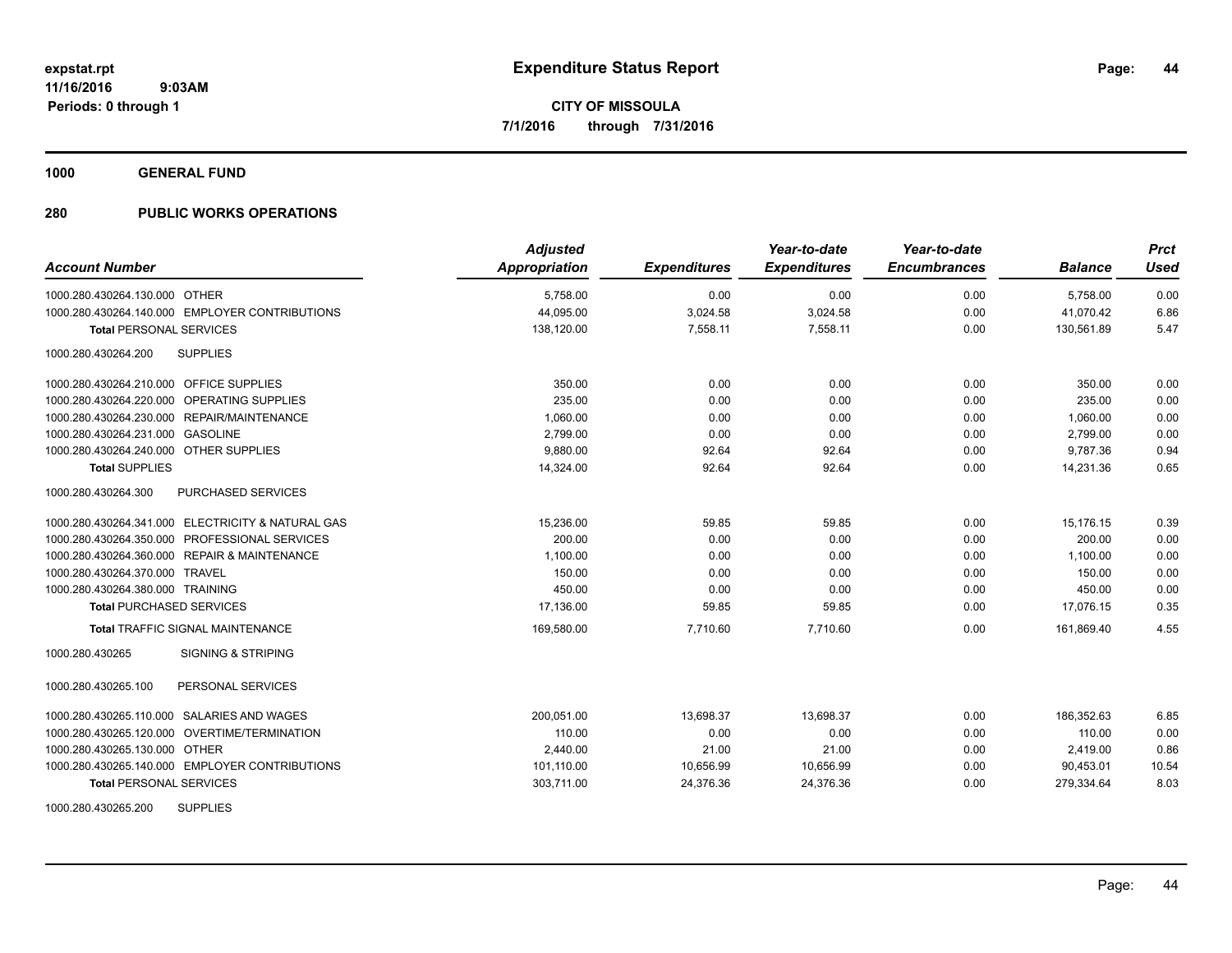**1000 GENERAL FUND**

| <b>Account Number</b>                          | <b>Adjusted</b><br>Appropriation | <b>Expenditures</b> | Year-to-date<br><b>Expenditures</b> | Year-to-date<br><b>Encumbrances</b> | <b>Balance</b> | <b>Prct</b><br><b>Used</b> |
|------------------------------------------------|----------------------------------|---------------------|-------------------------------------|-------------------------------------|----------------|----------------------------|
| 1000.280.430265.210.000 OFFICE SUPPLIES        | 350.00                           | 0.00                | 0.00                                | 0.00                                | 350.00         | 0.00                       |
| 1000.280.430265.220.000 OPERATING SUPPLIES     | 1,700.00                         | 95.94               | 95.94                               | 0.00                                | 1,604.06       | 5.64                       |
| 1000.280.430265.230.000 REPAIR/MAINTENANCE     | 40,700.00                        | 49.76               | 49.76                               | 0.00                                | 40,650.24      | 0.12                       |
| 1000.280.430265.231.000 GASOLINE               | 3,739.00                         | 0.00                | 0.00                                | 0.00                                | 3,739.00       | 0.00                       |
| 1000.280.430265.240.000 OTHER SUPPLIES         | 21,210.00                        | 0.00                | 0.00                                | 0.00                                | 21,210.00      | 0.00                       |
| <b>Total SUPPLIES</b>                          | 67,699.00                        | 145.70              | 145.70                              | 0.00                                | 67,553.30      | 0.22                       |
| PURCHASED SERVICES<br>1000.280.430265.300      |                                  |                     |                                     |                                     |                |                            |
| 1000.280.430265.344.000 TELEPHONE SERVICE      | 558.00                           | 0.00                | 0.00                                | 0.00                                | 558.00         | 0.00                       |
| 1000.280.430265.344.399 TELEPHONE SERVICE      | 0.00                             | 70.55               | 70.55                               | 0.00                                | $-70.55$       | 0.00                       |
| 1000.280.430265.345.000 GARBAGE                | 475.00                           | 15.60               | 15.60                               | 0.00                                | 459.40         | 3.28                       |
| 1000.280.430265.350.000 PROFESSIONAL SERVICES  | 457.00                           | 0.00                | 0.00                                | 0.00                                | 457.00         | 0.00                       |
| 1000.280.430265.360.000 REPAIR & MAINTENANCE   | 1,700.00                         | 0.00                | 0.00                                | 0.00                                | 1,700.00       | 0.00                       |
| 1000.280.430265.370.000 TRAVEL                 | 700.00                           | 0.00                | 0.00                                | 0.00                                | 700.00         | 0.00                       |
| 1000.280.430265.380.000 TRAINING               | 950.00                           | 0.00                | 0.00                                | 0.00                                | 950.00         | 0.00                       |
| <b>Total PURCHASED SERVICES</b>                | 4,840.00                         | 86.15               | 86.15                               | 0.00                                | 4,753.85       | 1.78                       |
| <b>CAPITAL OUTLAY</b><br>1000.280.430265.900   |                                  |                     |                                     |                                     |                |                            |
| <b>Total CAPITAL OUTLAY</b>                    | 0.00                             | 0.00                | 0.00                                | 0.00                                | 0.00           | 0.00                       |
| <b>Total SIGNING &amp; STRIPING</b>            | 376,250.00                       | 24,608.21           | 24,608.21                           | 0.00                                | 351,641.79     | 6.54                       |
| 1000.280.430270<br><b>COMMUNICATIONS</b>       |                                  |                     |                                     |                                     |                |                            |
| 1000.280.430270.100<br>PERSONAL SERVICES       |                                  |                     |                                     |                                     |                |                            |
| 1000.280.430270.110.000 SALARIES AND WAGES     | 101,583.00                       | 5,339.43            | 5,339.43                            | 0.00                                | 96,243.57      | 5.26                       |
| 1000.280.430270.120.000 OVERTIME/TERMINATION   | 440.00                           | 0.00                | 0.00                                | 0.00                                | 440.00         | 0.00                       |
| 1000.280.430270.130.000 OTHER                  | 6,782.00                         | 0.00                | 0.00                                | 0.00                                | 6,782.00       | 0.00                       |
| 1000.280.430270.140.000 EMPLOYER CONTRIBUTIONS | 51,456.00                        | 3,562.39            | 3,562.39                            | 0.00                                | 47,893.61      | 6.92                       |
| <b>Total PERSONAL SERVICES</b>                 | 160,261.00                       | 8,901.82            | 8,901.82                            | 0.00                                | 151,359.18     | 5.55                       |
| 1000.280.430270.200<br><b>SUPPLIES</b>         |                                  |                     |                                     |                                     |                |                            |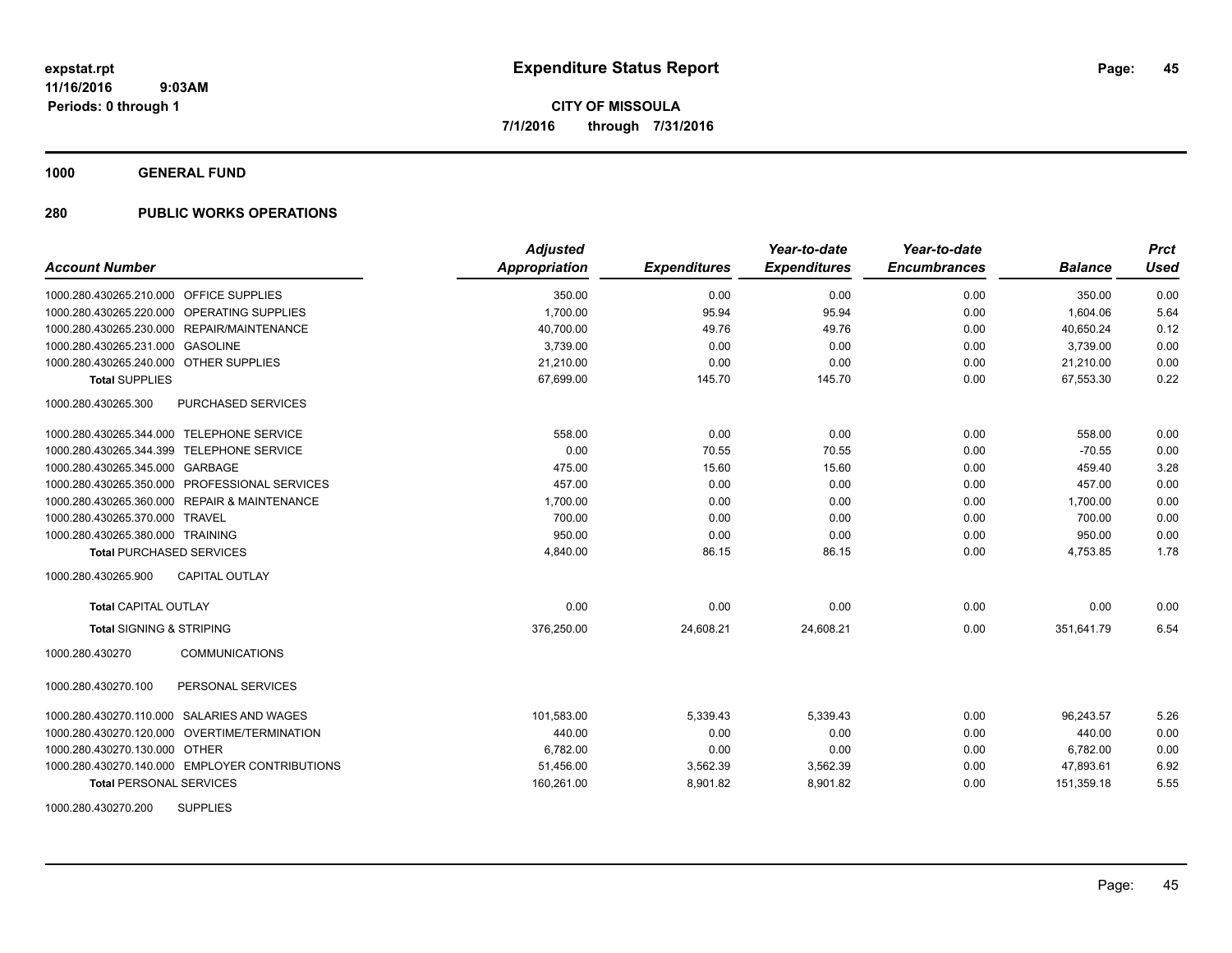**1000 GENERAL FUND**

|                                                         | <b>Adjusted</b> |                     | Year-to-date        | Year-to-date        |                | <b>Prct</b> |
|---------------------------------------------------------|-----------------|---------------------|---------------------|---------------------|----------------|-------------|
| <b>Account Number</b>                                   | Appropriation   | <b>Expenditures</b> | <b>Expenditures</b> | <b>Encumbrances</b> | <b>Balance</b> | <b>Used</b> |
| REPAIR/MAINTENANCE<br>1000.280.430270.230.000           | 8,050.00        | 0.00                | 0.00                | 0.00                | 8,050.00       | 0.00        |
| 1000.280.430270.231.000 GASOLINE                        | 2,493.00        | 0.00                | 0.00                | 0.00                | 2,493.00       | 0.00        |
| <b>Total SUPPLIES</b>                                   | 10,543.00       | 0.00                | 0.00                | 0.00                | 10,543.00      | 0.00        |
| PURCHASED SERVICES<br>1000.280.430270.300               |                 |                     |                     |                     |                |             |
| 1000.280.430270.330.000 PUBLICITY, SUBSCRIPTIONS & DUES | 180.00          | 0.00                | 0.00                | 0.00                | 180.00         | 0.00        |
| 1000.280.430270.341.000 ELECTRICITY & NATURAL GAS       | 2,573.00        | 0.00                | 0.00                | 0.00                | 2,573.00       | 0.00        |
| 1000.280.430270.344.000 TELEPHONE SERVICE               | 513.00          | 0.00                | 0.00                | 0.00                | 513.00         | 0.00        |
| 1000.280.430270.344.400 TELEPHONE SERVICE               | 0.00            | 60.50               | 60.50               | 0.00                | $-60.50$       | 0.00        |
| 1000.280.430270.350.000 PROFESSIONAL SERVICES           | 100.00          | 0.00                | 0.00                | 0.00                | 100.00         | 0.00        |
| 1000.280.430270.360.000 REPAIR & MAINTENANCE            | 3,000.00        | 0.00                | 0.00                | 0.00                | 3,000.00       | 0.00        |
| <b>Total PURCHASED SERVICES</b>                         | 6,366.00        | 60.50               | 60.50               | 0.00                | 6,305.50       | 0.95        |
| <b>Total COMMUNICATIONS</b>                             | 177,170.00      | 8,962.32            | 8,962.32            | 0.00                | 168,207.68     | 5.06        |
| <b>Total PUBLIC WORKS OPERATIONS</b>                    | 1.028.273.00    | 54,030.87           | 54,030.87           | 0.00                | 974.242.13     | 5.25        |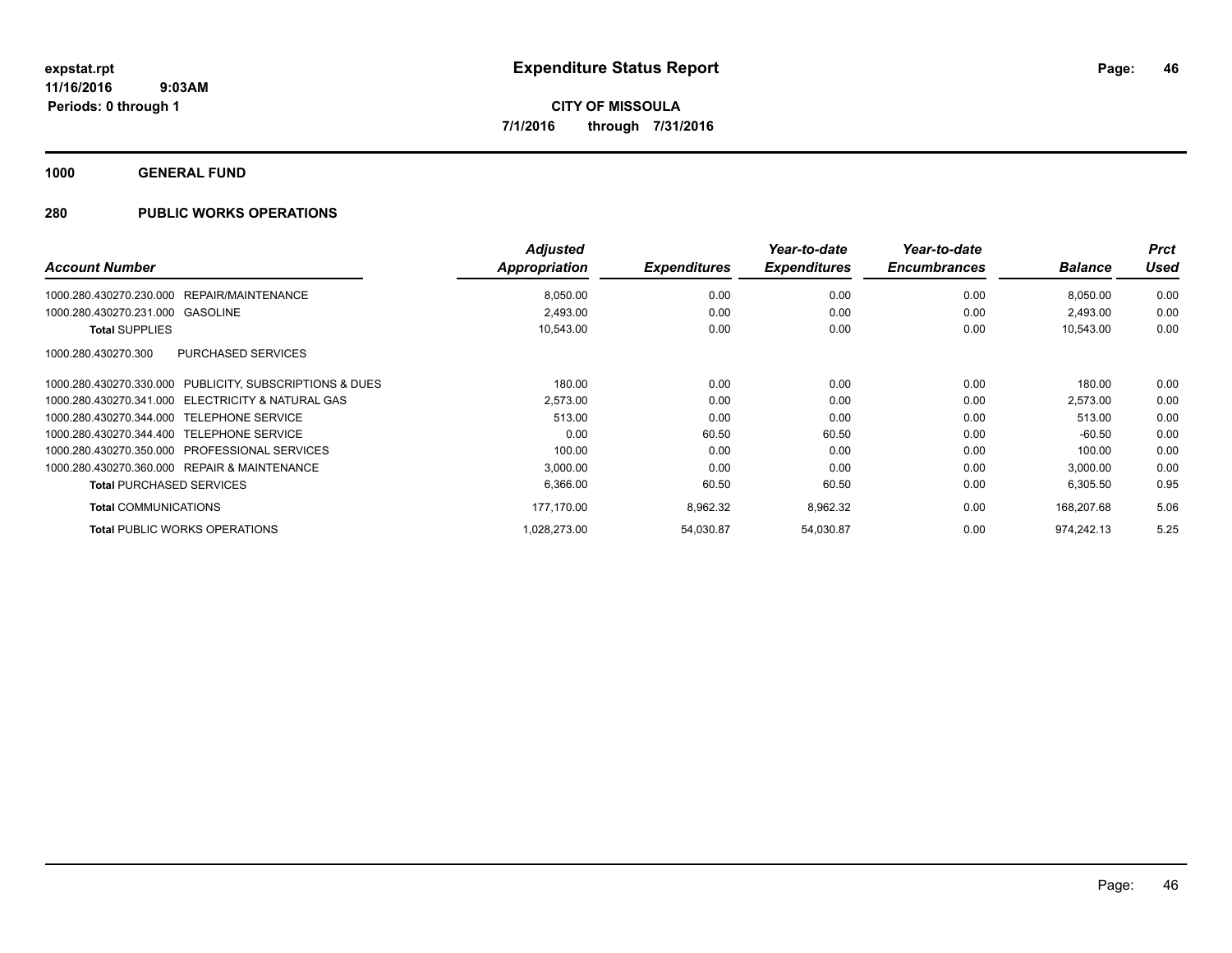**CITY OF MISSOULA 7/1/2016 through 7/31/2016**

**1000 GENERAL FUND**

| <b>Account Number</b>                   |                                                        | <b>Adjusted</b><br><b>Appropriation</b> | <b>Expenditures</b> | Year-to-date<br><b>Expenditures</b> | Year-to-date<br><b>Encumbrances</b> | <b>Balance</b> | <b>Prct</b><br><b>Used</b> |
|-----------------------------------------|--------------------------------------------------------|-----------------------------------------|---------------------|-------------------------------------|-------------------------------------|----------------|----------------------------|
| 1000.290.420110                         | <b>ADMINISTRATION</b>                                  |                                         |                     |                                     |                                     |                |                            |
| 1000.290.420110.100                     | PERSONAL SERVICES                                      |                                         |                     |                                     |                                     |                |                            |
|                                         | 1000.290.420110.110.000 SALARIES AND WAGES             | 747,373.00                              | 43,477.43           | 43,477.43                           | 0.00                                | 703,895.57     | 5.82                       |
| 1000.290.420110.115.000                 | SALARIES/HEALTH INSURANCE BENEFIT                      | 0.00                                    | 1,053.00            | 1,053.00                            | 0.00                                | $-1,053.00$    | 0.00                       |
|                                         | 1000.290.420110.120.000 OVERTIME/TERMINATION           | 9,246.00                                | 96.61               | 96.61                               | 0.00                                | 9,149.39       | 1.04                       |
|                                         | 1000.290.420110.121.000 OUTSIDE HIRE OVERTIME          | 75,000.00                               | 8,101.50            | 8,101.50                            | 0.00                                | 66.898.50      | 10.80                      |
|                                         | 1000.290.420110.123.000 CELL PHONE OVERTIME            | 60,690.00                               | 0.00                | 0.00                                | 0.00                                | 60,690.00      | 0.00                       |
| 1000.290.420110.130.000                 | OTHER                                                  | 4,994.00                                | 0.00                | 0.00                                | 0.00                                | 4,994.00       | 0.00                       |
| 1000.290.420110.133.000                 | <b>EDUCATION COMPENSATION</b>                          | 0.00                                    | 40.00               | 40.00                               | 0.00                                | $-40.00$       | 0.00                       |
| 1000.290.420110.140.000                 | <b>EMPLOYER CONTRIBUTIONS</b>                          | 432,448.00                              | 18,612.61           | 18,612.61                           | 0.00                                | 413,835.39     | 4.30                       |
|                                         | 1000.290.420110.141.000 STATE RETIREMENT CONTRIBUTIONS | 0.00                                    | 10,038.99           | 10,038.99                           | 0.00                                | $-10,038.99$   | 0.00                       |
| <b>Total PERSONAL SERVICES</b>          |                                                        | 1,329,751.00                            | 81,420.14           | 81,420.14                           | 0.00                                | 1,248,330.86   | 6.12                       |
| 1000.290.420110.200                     | <b>SUPPLIES</b>                                        |                                         |                     |                                     |                                     |                |                            |
| 1000.290.420110.210.000 OFFICE SUPPLIES |                                                        | 11,650.00                               | 100.00              | 100.00                              | 0.00                                | 11,550.00      | 0.86                       |
| 1000.290.420110.220.000                 | <b>OPERATING SUPPLIES</b>                              | 22,750.00                               | 406.42              | 406.42                              | 0.00                                | 22,343.58      | 1.79                       |
|                                         | 1000.290.420110.230.000 REPAIR/MAINTENANCE             | 900.00                                  | 0.00                | 0.00                                | 0.00                                | 900.00         | 0.00                       |
| 1000.290.420110.231.000 GASOLINE        |                                                        | 3,515.00                                | 0.00                | 0.00                                | 0.00                                | 3,515.00       | 0.00                       |
| <b>Total SUPPLIES</b>                   |                                                        | 38,815.00                               | 506.42              | 506.42                              | 0.00                                | 38.308.58      | 1.30                       |
| 1000.290.420110.300                     | <b>PURCHASED SERVICES</b>                              |                                         |                     |                                     |                                     |                |                            |
| 1000.290.420110.310.000                 | <b>COMMUNICATIONS</b>                                  | 4,712.00                                | 509.52              | 509.52                              | 0.00                                | 4.202.48       | 10.81                      |
| 1000.290.420110.320.000                 | PRINTING & DUPLICATING                                 | 500.00                                  | 0.00                | 0.00                                | 0.00                                | 500.00         | 0.00                       |
| 1000.290.420110.330.000                 | PUBLICITY, SUBSCRIPTIONS & DUES                        | 12,538.00                               | 6,938.00            | 6,938.00                            | 0.00                                | 5,600.00       | 55.34                      |
| 1000.290.420110.344.000                 | <b>TELEPHONE SERVICE</b>                               | 47,692.00                               | 0.00                | 0.00                                | 0.00                                | 47,692.00      | 0.00                       |
|                                         | 1000.290.420110.350.000 PROFESSIONAL SERVICES          | 7,920.00                                | 717.40              | 717.40                              | 0.00                                | 7,202.60       | 9.06                       |
| 1000.290.420110.360.000                 | <b>REPAIR &amp; MAINTENANCE</b>                        | 66,700.00                               | 63,414.61           | 63,414.61                           | 0.00                                | 3,285.39       | 95.07                      |
|                                         | 1000.290.420110.392.000 DONATIONS AND SALES            | 0.00                                    | $-167.00$           | $-167.00$                           | 0.00                                | 167.00         | 0.00                       |
| <b>Total PURCHASED SERVICES</b>         |                                                        | 140.062.00                              | 71.412.53           | 71.412.53                           | 0.00                                | 68.649.47      | 50.99                      |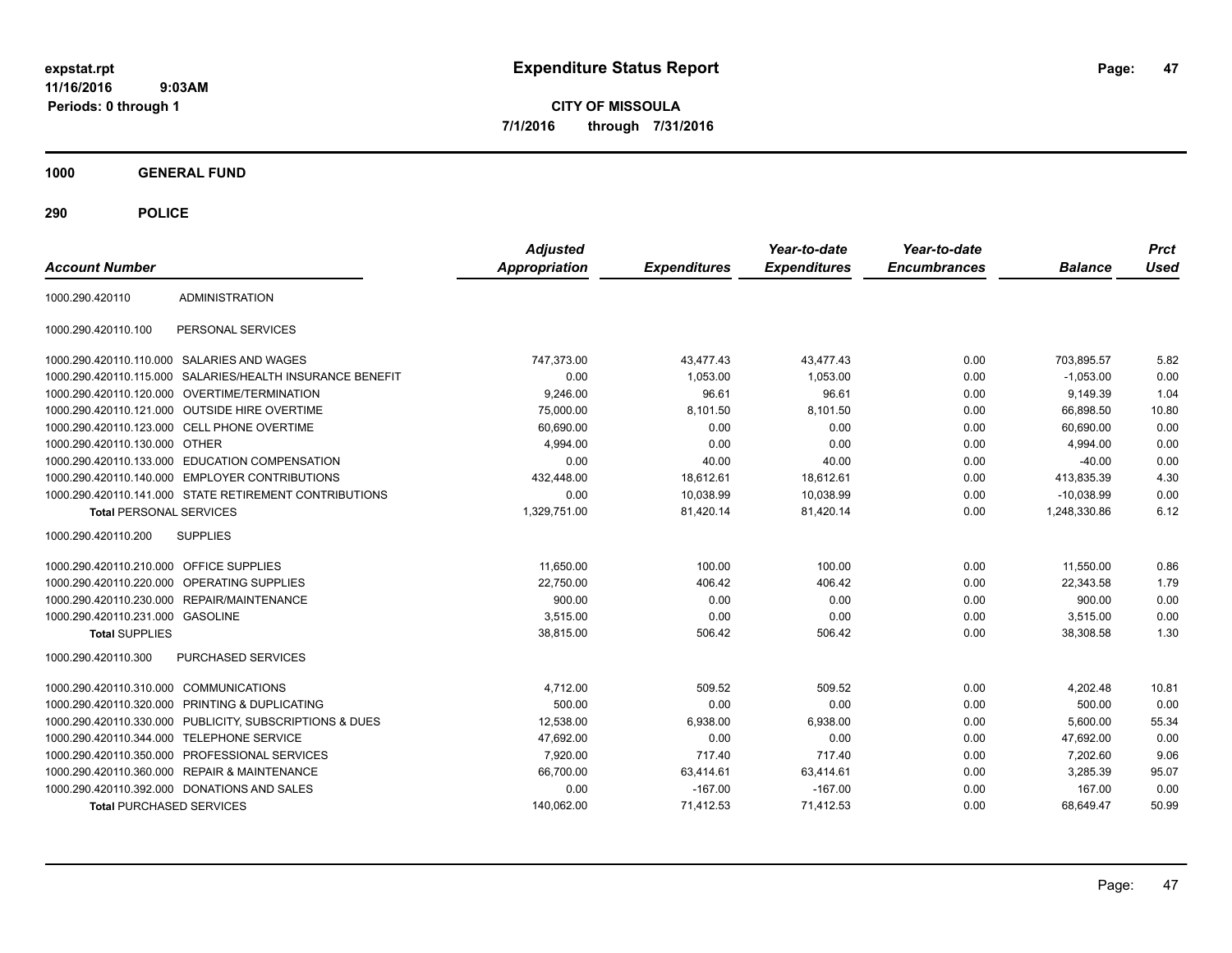**CITY OF MISSOULA 7/1/2016 through 7/31/2016**

**1000 GENERAL FUND**

| <b>Account Number</b>                   |                                                                                                          | <b>Adjusted</b><br><b>Appropriation</b> | <b>Expenditures</b>  | Year-to-date<br><b>Expenditures</b> | Year-to-date<br><b>Encumbrances</b> | <b>Balance</b>           | <b>Prct</b><br><b>Used</b> |
|-----------------------------------------|----------------------------------------------------------------------------------------------------------|-----------------------------------------|----------------------|-------------------------------------|-------------------------------------|--------------------------|----------------------------|
| 1000.290.420110.500                     | <b>FIXED CHARGES</b>                                                                                     |                                         |                      |                                     |                                     |                          |                            |
| 1000.290.420110.500.000 FIXED CHARGES   |                                                                                                          | 71,214.00                               | 11,809.94            | 11,809.94                           | 0.00                                | 59,404.06                | 16.58                      |
| <b>Total FIXED CHARGES</b>              |                                                                                                          | 71,214.00                               | 11,809.94            | 11,809.94                           | 0.00                                | 59,404.06                | 16.58                      |
| 1000.290.420110.700                     | <b>GRANTS &amp; CONTRIBUTIONS</b>                                                                        |                                         |                      |                                     |                                     |                          |                            |
|                                         | 1000.290.420110.700.000 GRANTS & CONTRIBUTIONS                                                           | 4,000.00                                | 0.00                 | 0.00                                | 0.00                                | 4,000.00                 | 0.00                       |
|                                         | <b>Total GRANTS &amp; CONTRIBUTIONS</b>                                                                  | 4,000.00                                | 0.00                 | 0.00                                | 0.00                                | 4,000.00                 | 0.00                       |
| 1000.290.420110.800                     | OTHER OBJECTS                                                                                            |                                         |                      |                                     |                                     |                          |                            |
|                                         | 1000.290.420110.820.000 TRANSFERS TO LAW ENFORCEMENT BLOCK GRANT                                         | 6.000.00                                | 0.00                 | 0.00                                | 0.00                                | 6,000.00                 | 0.00                       |
| <b>Total OTHER OBJECTS</b>              |                                                                                                          | 6.000.00                                | 0.00                 | 0.00                                | 0.00                                | 6.000.00                 | 0.00                       |
| 1000.290.420110.900                     | <b>CAPITAL OUTLAY</b>                                                                                    |                                         |                      |                                     |                                     |                          |                            |
| <b>Total CAPITAL OUTLAY</b>             |                                                                                                          | 0.00                                    | 0.00                 | 0.00                                | 0.00                                | 0.00                     | 0.00                       |
| <b>Total ADMINISTRATION</b>             |                                                                                                          | 1.589.842.00                            | 165,149.03           | 165.149.03                          | 0.00                                | 1,424,692.97             | 10.39                      |
| 1000.290.420130                         | PERSONNEL TRAINING                                                                                       |                                         |                      |                                     |                                     |                          |                            |
| 1000.290.420130.100                     | PERSONAL SERVICES                                                                                        |                                         |                      |                                     |                                     |                          |                            |
|                                         | 1000.290.420130.110.000 SALARIES AND WAGES                                                               | 70,063.00                               | 4,201.65             | 4,201.65                            | 0.00                                | 65,861.35                | 6.00                       |
| 1000.290.420130.115.000                 | SALARIES/HEALTH INSURANCE BENEFIT                                                                        | 0.00                                    | 210.60               | 210.60                              | 0.00                                | $-210.60$                | 0.00                       |
|                                         | 1000.290.420130.120.000 OVERTIME/TERMINATION                                                             | 1.168.00                                | 0.00                 | 0.00                                | 0.00                                | 1.168.00                 | 0.00                       |
| 1000.290.420130.130.000 OTHER           |                                                                                                          | 713.00                                  | 0.00                 | 0.00                                | 0.00                                | 713.00                   | 0.00                       |
|                                         | 1000.290.420130.133.000 EDUCATION COMPENSATION                                                           | 0.00                                    | 16.00                | 16.00                               | 0.00                                | $-16.00$                 | 0.00                       |
|                                         | 1000.290.420130.140.000 EMPLOYER CONTRIBUTIONS<br>1000.290.420130.141.000 STATE RETIREMENT CONTRIBUTIONS | 48,796.00<br>0.00                       | 1,137.04<br>1.643.72 | 1,137.04<br>1.643.72                | 0.00<br>0.00                        | 47,658.96<br>$-1,643.72$ | 2.33<br>0.00               |
| <b>Total PERSONAL SERVICES</b>          |                                                                                                          | 120.740.00                              | 7.209.01             | 7.209.01                            | 0.00                                | 113.530.99               | 5.97                       |
| 1000.290.420130.200                     | <b>SUPPLIES</b>                                                                                          |                                         |                      |                                     |                                     |                          |                            |
| 1000.290.420130.210.000 OFFICE SUPPLIES |                                                                                                          | 200.00                                  | 0.00                 | 0.00                                | 0.00                                | 200.00                   | 0.00                       |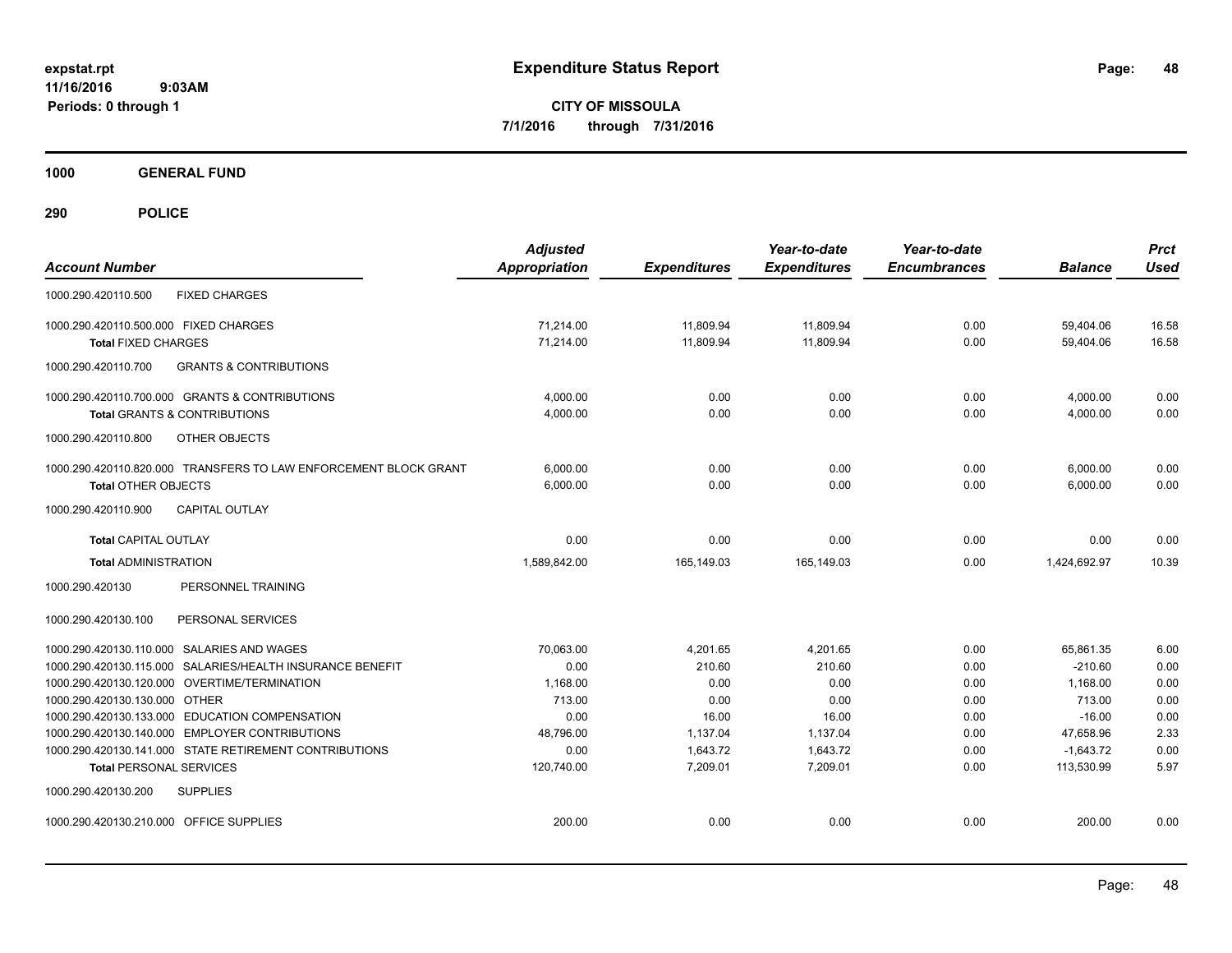**CITY OF MISSOULA 7/1/2016 through 7/31/2016**

**1000 GENERAL FUND**

| <b>Account Number</b>                                     | <b>Adjusted</b><br><b>Appropriation</b> | <b>Expenditures</b> | Year-to-date<br><b>Expenditures</b> | Year-to-date<br><b>Encumbrances</b> | <b>Balance</b> | <b>Prct</b><br><b>Used</b> |
|-----------------------------------------------------------|-----------------------------------------|---------------------|-------------------------------------|-------------------------------------|----------------|----------------------------|
| 1000.290.420130.220.000 OPERATING SUPPLIES                | 28,485.00                               | 550.00              | 550.00                              | 0.00                                | 27,935.00      | 1.93                       |
| <b>Total SUPPLIES</b>                                     | 28,685.00                               | 550.00              | 550.00                              | 0.00                                | 28,135.00      | 1.92                       |
| 1000.290.420130.300<br>PURCHASED SERVICES                 |                                         |                     |                                     |                                     |                |                            |
| 1000.290.420130.320.000 PRINTING & DUPLICATING            | 350.00                                  | 0.00                | 0.00                                | 0.00                                | 350.00         | 0.00                       |
| 1000.290.420130.360.000 REPAIR & MAINTENANCE              | 100.00                                  | 0.00                | 0.00                                | 0.00                                | 100.00         | 0.00                       |
| 1000.290.420130.370.000 TRAVEL                            | 29,500.00                               | 296.00              | 296.00                              | 0.00                                | 29,204.00      | 1.00                       |
| 1000.290.420130.380.000 TRAINING                          | 35,200.00                               | 1,090.00            | 1,090.00                            | 0.00                                | 34,110.00      | 3.10                       |
| 1000.290.420130.390.000 OTHER PURCHASED SERVICES          | 25.000.00                               | 0.00                | 0.00                                | 0.00                                | 25.000.00      | 0.00                       |
| 1000.290.420130.390.031<br>MISC TRAINING/TRAVEL EXPENSES  | 0.00                                    | 1,274.00            | 1,274.00                            | 0.00                                | $-1,274.00$    | 0.00                       |
| <b>Total PURCHASED SERVICES</b>                           | 90,150.00                               | 2,660.00            | 2,660.00                            | 0.00                                | 87,490.00      | 2.95                       |
| <b>Total PERSONNEL TRAINING</b>                           | 239,575.00                              | 10,419.01           | 10,419.01                           | 0.00                                | 229,155.99     | 4.35                       |
| 1000.290.420141<br><b>CRIMINAL INVESTIGATION</b>          |                                         |                     |                                     |                                     |                |                            |
| PERSONAL SERVICES<br>1000.290.420141.100                  |                                         |                     |                                     |                                     |                |                            |
| 1000.290.420141.110.000 SALARIES AND WAGES                | 1,291,963.00                            | 73,813.42           | 73,813.42                           | 0.00                                | 1,218,149.58   | 5.71                       |
| 1000.290.420141.115.000 SALARIES/HEALTH INSURANCE BENEFIT | 0.00                                    | 3,159.00            | 3,159.00                            | 0.00                                | $-3,159.00$    | 0.00                       |
| 1000.290.420141.120.000 OVERTIME/TERMINATION              | 50.611.00                               | 3,307.38            | 3,307.38                            | 0.00                                | 47,303.62      | 6.53                       |
| 1000.290.420141.122.000 COURT & CELL PHONE OT             | 4,129.00                                | 0.00                | 0.00                                | 0.00                                | 4,129.00       | 0.00                       |
| 1000.290.420141.130.000 OTHER                             | 10.702.00                               | 0.00                | 0.00                                | 0.00                                | 10,702.00      | 0.00                       |
| 1000.290.420141.133.000 EDUCATION COMPENSATION            | 0.00                                    | 160.00              | 160.00                              | 0.00                                | $-160.00$      | 0.00                       |
| 1000.290.420141.140.000 EMPLOYER CONTRIBUTIONS            | 858,863.00                              | 22,276.55           | 22,276.55                           | 0.00                                | 836,586.45     | 2.59                       |
| 1000.290.420141.141.000 STATE RETIREMENT CONTRIBUTIONS    | 0.00                                    | 25,936.94           | 25,936.94                           | 0.00                                | $-25,936.94$   | 0.00                       |
| <b>Total PERSONAL SERVICES</b>                            | 2,216,268.00                            | 128.653.29          | 128,653.29                          | 0.00                                | 2.087.614.71   | 5.80                       |
| 1000.290.420141.200<br><b>SUPPLIES</b>                    |                                         |                     |                                     |                                     |                |                            |
| 1000.290.420141.210.000<br><b>OFFICE SUPPLIES</b>         | 2,500.00                                | 0.00                | 0.00                                | 0.00                                | 2,500.00       | 0.00                       |
| OPERATING SUPPLIES<br>1000.290.420141.220.000             | 3,500.00                                | 0.00                | 0.00                                | 0.00                                | 3,500.00       | 0.00                       |
| 1000.290.420141.230.000 REPAIR/MAINTENANCE                | 3,900.00                                | 0.00                | 0.00                                | 0.00                                | 3,900.00       | 0.00                       |
| 1000.290.420141.231.000 GASOLINE                          | 7,744.00                                | 0.00                | 0.00                                | 0.00                                | 7,744.00       | 0.00                       |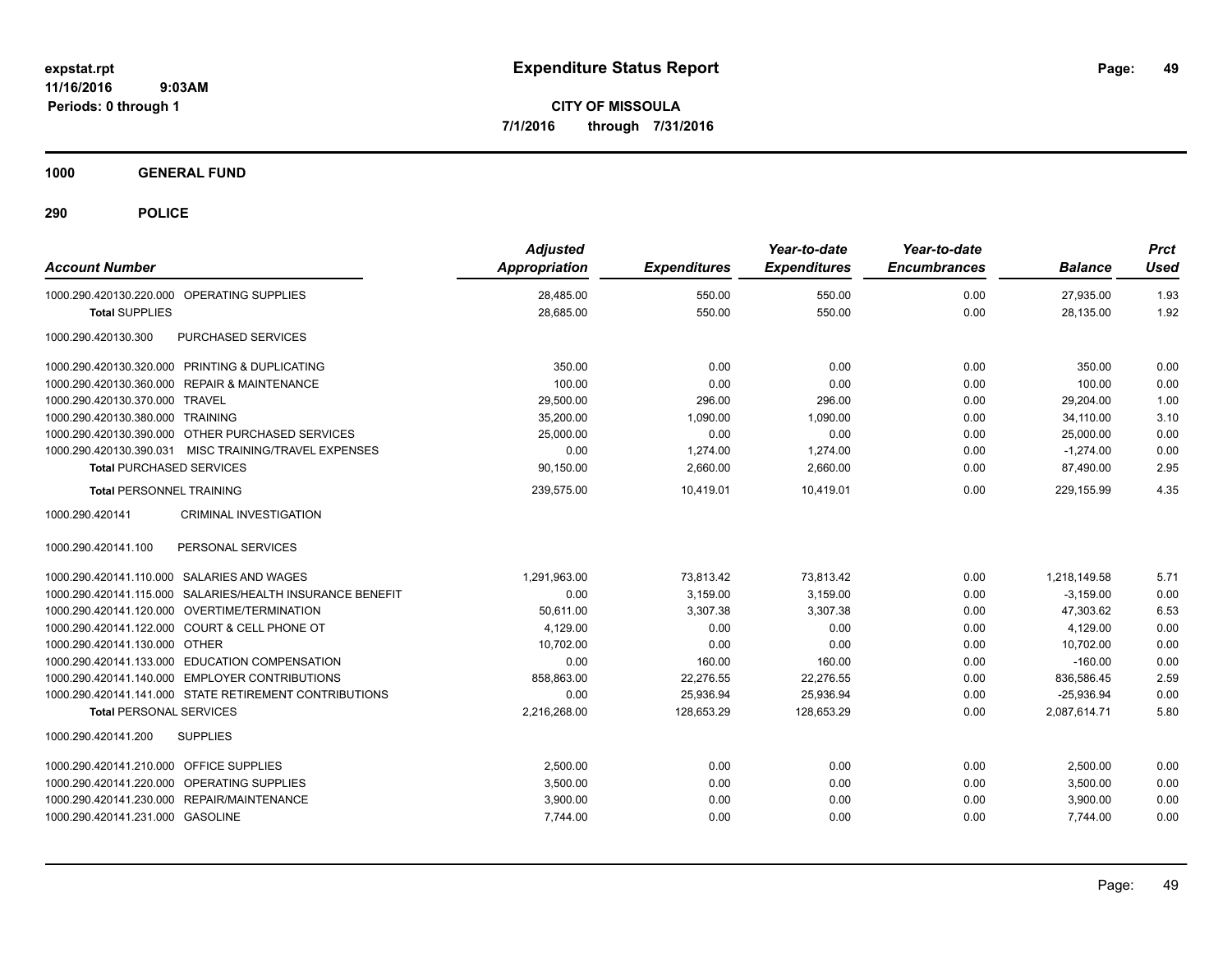**CITY OF MISSOULA 7/1/2016 through 7/31/2016**

**1000 GENERAL FUND**

| <b>Account Number</b>                                     | <b>Adjusted</b><br><b>Appropriation</b> | <b>Expenditures</b> | Year-to-date<br><b>Expenditures</b> | Year-to-date<br><b>Encumbrances</b> | <b>Balance</b> | <b>Prct</b><br><b>Used</b> |
|-----------------------------------------------------------|-----------------------------------------|---------------------|-------------------------------------|-------------------------------------|----------------|----------------------------|
| <b>Total SUPPLIES</b>                                     | 17,644.00                               | 0.00                | 0.00                                | 0.00                                | 17,644.00      | 0.00                       |
| 1000.290.420141.300<br>PURCHASED SERVICES                 |                                         |                     |                                     |                                     |                |                            |
| 1000.290.420141.310.000 COMMUNICATIONS                    | 200.00                                  | 0.00                | 0.00                                | 0.00                                | 200.00         | 0.00                       |
| 1000.290.420141.320.000 PRINTING & DUPLICATING            | 1,300.00                                | 0.00                | 0.00                                | 0.00                                | 1,300.00       | 0.00                       |
| 1000.290.420141.350.000 PROFESSIONAL SERVICES             | 2,500.00                                | 150.00              | 150.00                              | 0.00                                | 2,350.00       | 6.00                       |
| 1000.290.420141.360.000 REPAIR & MAINTENANCE              | 1,500.00                                | 0.00                | 0.00                                | 0.00                                | 1,500.00       | 0.00                       |
| <b>Total PURCHASED SERVICES</b>                           | 5,500.00                                | 150.00              | 150.00                              | 0.00                                | 5,350.00       | 2.73                       |
| 1000.290.420141.900<br><b>CAPITAL OUTLAY</b>              |                                         |                     |                                     |                                     |                |                            |
| <b>Total CAPITAL OUTLAY</b>                               | 0.00                                    | 0.00                | 0.00                                | 0.00                                | 0.00           | 0.00                       |
| <b>Total CRIMINAL INVESTIGATION</b>                       | 2,239,412.00                            | 128,803.29          | 128,803.29                          | 0.00                                | 2,110,608.71   | 5.75                       |
| 1000.290.420142<br><b>NARCOTICS</b>                       |                                         |                     |                                     |                                     |                |                            |
| 1000.290.420142.100<br>PERSONAL SERVICES                  |                                         |                     |                                     |                                     |                |                            |
| 1000.290.420142.110.000 SALARIES AND WAGES                | 287,614.00                              | 12,942.34           | 12,942.34                           | 0.00                                | 274,671.66     | 4.50                       |
| 1000.290.420142.115.000 SALARIES/HEALTH INSURANCE BENEFIT | 0.00                                    | 631.80              | 631.80                              | 0.00                                | $-631.80$      | 0.00                       |
| 1000.290.420142.120.000 OVERTIME/TERMINATION              | 5,061.00                                | 184.50              | 184.50                              | 0.00                                | 4,876.50       | 3.65                       |
| 1000.290.420142.122.000 COURT & CELL PHONE OT             | 924.00                                  | 0.00                | 0.00                                | 0.00                                | 924.00         | 0.00                       |
| 1000.290.420142.130.000 OTHER                             | 2,854.00                                | 0.00                | 0.00                                | 0.00                                | 2,854.00       | 0.00                       |
| 1000.290.420142.133.000 EDUCATION COMPENSATION            | 0.00                                    | 16.00               | 16.00                               | 0.00                                | $-16.00$       | 0.00                       |
| 1000.290.420142.140.000 EMPLOYER CONTRIBUTIONS            | 199,016.00                              | 3,504.67            | 3,504.67                            | 0.00                                | 195,511.33     | 1.76                       |
| 1000.290.420142.141.000 STATE RETIREMENT CONTRIBUTIONS    | 0.00                                    | 5,056.12            | 5,056.12                            | 0.00                                | $-5,056.12$    | 0.00                       |
| <b>Total PERSONAL SERVICES</b>                            | 495,469.00                              | 22,335.43           | 22,335.43                           | 0.00                                | 473,133.57     | 4.51                       |
| <b>SUPPLIES</b><br>1000.290.420142.200                    |                                         |                     |                                     |                                     |                |                            |
| 1000.290.420142.210.000 OFFICE SUPPLIES                   | 100.00                                  | 0.00                | 0.00                                | 0.00                                | 100.00         | 0.00                       |
| 1000.290.420142.220.000 OPERATING SUPPLIES                | 200.00                                  | 0.00                | 0.00                                | 0.00                                | 200.00         | 0.00                       |
| 1000.290.420142.230.000 REPAIR/MAINTENANCE                | 700.00                                  | 0.00                | 0.00                                | 0.00                                | 700.00         | 0.00                       |
| 1000.290.420142.231.000 GASOLINE                          | 2,674.00                                | 0.00                | 0.00                                | 0.00                                | 2,674.00       | 0.00                       |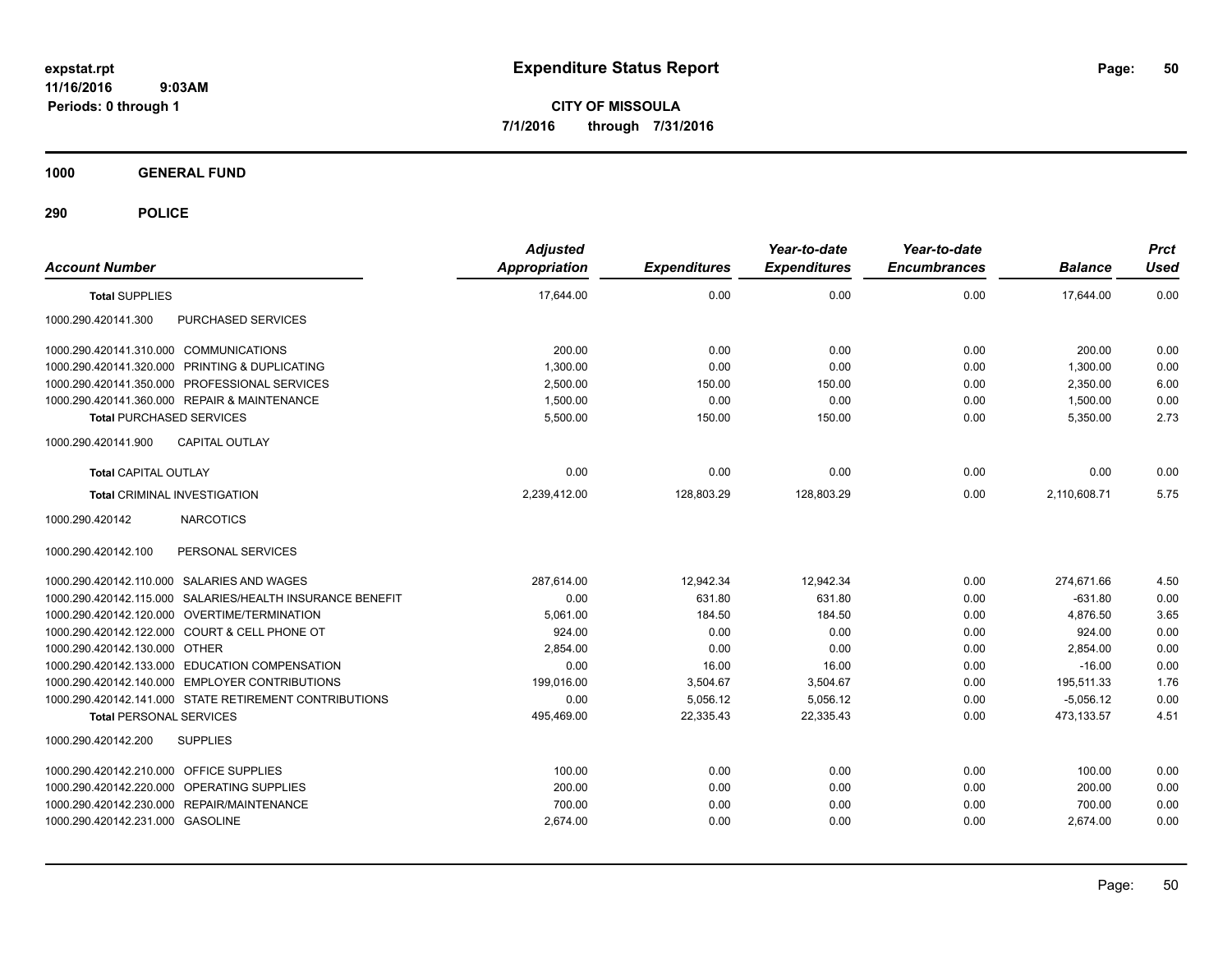**CITY OF MISSOULA 7/1/2016 through 7/31/2016**

**1000 GENERAL FUND**

| <b>Account Number</b>                                           | <b>Adjusted</b><br><b>Appropriation</b> | <b>Expenditures</b> | Year-to-date<br><b>Expenditures</b> | Year-to-date<br><b>Encumbrances</b> | <b>Balance</b> | <b>Prct</b><br>Used |
|-----------------------------------------------------------------|-----------------------------------------|---------------------|-------------------------------------|-------------------------------------|----------------|---------------------|
| <b>Total SUPPLIES</b>                                           | 3.674.00                                | 0.00                | 0.00                                | 0.00                                | 3.674.00       | 0.00                |
| 1000.290.420142.300<br>PURCHASED SERVICES                       |                                         |                     |                                     |                                     |                |                     |
| 1000.290.420142.320.000 PRINTING & DUPLICATING                  | 100.00                                  | 0.00                | 0.00                                | 0.00                                | 100.00         | 0.00                |
| 1000.290.420142.350.000 PROFESSIONAL SERVICES                   | 300.00                                  | 0.00                | 0.00                                | 0.00                                | 300.00         | 0.00                |
| 1000.290.420142.360.000 REPAIR & MAINTENANCE                    | 300.00                                  | 0.00                | 0.00                                | 0.00                                | 300.00         | 0.00                |
| <b>Total PURCHASED SERVICES</b>                                 | 700.00                                  | 0.00                | 0.00                                | 0.00                                | 700.00         | 0.00                |
| <b>Total NARCOTICS</b>                                          | 499.843.00                              | 22,335.43           | 22,335.43                           | 0.00                                | 477.507.57     | 4.47                |
| 1000.290.420143<br>REIMBURSABLE SERVICES/COMPLIANCE CHECKS      |                                         |                     |                                     |                                     |                |                     |
| 1000.290.420143.100<br>PERSONAL SERVICES                        |                                         |                     |                                     |                                     |                |                     |
| 1000.290.420143.120.000 REIMBURSABLE SVS/COMPLIANCE CHECKS      | 0.00                                    | 497.35              | 497.35                              | 0.00                                | $-497.35$      | 0.00                |
| 1000.290.420143.140.000 REIMBURSABLE SVS/EMPLOYER CONTRIBUTIONS | 0.00                                    | 34.31               | 34.31                               | 0.00                                | $-34.31$       | 0.00                |
| <b>Total PERSONAL SERVICES</b>                                  | 0.00                                    | 531.66              | 531.66                              | 0.00                                | $-531.66$      | 0.00                |
| 1000.290.420143.300<br>PURCHASED SERVICES                       |                                         |                     |                                     |                                     |                |                     |
| <b>Total PURCHASED SERVICES</b>                                 | 0.00                                    | 0.00                | 0.00                                | 0.00                                | 0.00           | 0.00                |
| Total REIMBURSABLE SERVICES/COMPLIANCE CHECKS                   | 0.00                                    | 531.66              | 531.66                              | 0.00                                | $-531.66$      | 0.00                |
| 1000.290.420150<br>TRAFFIC POLICING-UNIFORM                     |                                         |                     |                                     |                                     |                |                     |
| 1000.290.420150.100<br>PERSONAL SERVICES                        |                                         |                     |                                     |                                     |                |                     |
| 1000.290.420150.110.000 SALARIES AND WAGES                      | 4,255,923.00                            | 243,349.66          | 243,349.66                          | 0.00                                | 4,012,573.34   | 5.72                |
| 1000.290.420150.115.000 SALARIES/HEALTH INSURANCE BENEFIT       | 0.00                                    | 12,214.80           | 12,214.80                           | 0.00                                | $-12,214.80$   | 0.00                |
| 1000.290.420150.120.000 OVERTIME/TERMINATION                    | 168,267.00                              | 14,231.73           | 14,231.73                           | 0.00                                | 154,035.27     | 8.46                |
| 1000.290.420150.122.000 COURT & CELL PHONE OT                   | 13,986.00                               | 1,539.81            | 1,539.81                            | 0.00                                | 12,446.19      | 11.01               |
| 1000.290.420150.130.000 OTHER                                   | 44.948.00                               | 0.00                | 0.00                                | 0.00                                | 44,948.00      | 0.00                |
| 1000.290.420150.133.000 EDUCATION COMPENSATION                  | 0.00                                    | 696.00              | 696.00                              | 0.00                                | $-696.00$      | 0.00                |
| 1000.290.420150.140.000 EMPLOYER CONTRIBUTIONS                  | 3,021,519.00                            | 66,183.52           | 66,183.52                           | 0.00                                | 2,955,335.48   | 2.19                |
| 1000.290.420150.141.000 STATE RETIREMENT CONTRIBUTIONS          | 0.00                                    | 93.260.75           | 93.260.75                           | 0.00                                | $-93.260.75$   | 0.00                |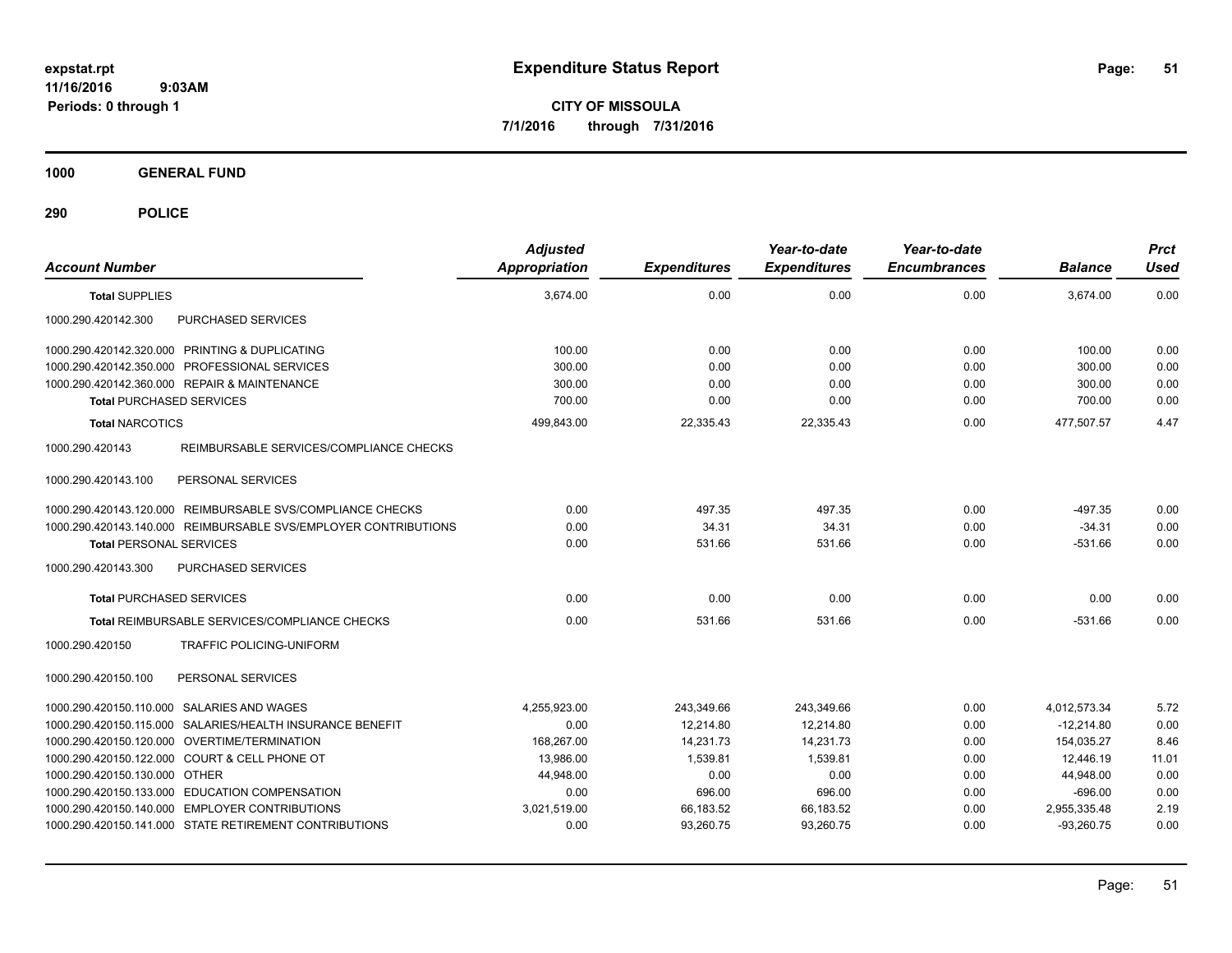**CITY OF MISSOULA 7/1/2016 through 7/31/2016**

**1000 GENERAL FUND**

| <b>Account Number</b>                                     | <b>Adjusted</b><br><b>Appropriation</b> | <b>Expenditures</b> | Year-to-date<br><b>Expenditures</b> | Year-to-date<br><b>Encumbrances</b> | <b>Balance</b> | <b>Prct</b><br><b>Used</b> |
|-----------------------------------------------------------|-----------------------------------------|---------------------|-------------------------------------|-------------------------------------|----------------|----------------------------|
| <b>Total PERSONAL SERVICES</b>                            | 7.504.643.00                            | 431.476.27          | 431.476.27                          | 0.00                                | 7.073.166.73   | 5.75                       |
| 1000.290.420150.200<br><b>SUPPLIES</b>                    |                                         |                     |                                     |                                     |                |                            |
| 1000.290.420150.210.000 OFFICE SUPPLIES                   | 2,494.00                                | 0.00                | 0.00                                | 0.00                                | 2,494.00       | 0.00                       |
| 1000.290.420150.220.000 OPERATING SUPPLIES                | 23,524.00                               | 503.99              | 503.99                              | 0.00                                | 23,020.01      | 2.14                       |
| 1000.290.420150.230.000 REPAIR/MAINTENANCE                | 35,784.00                               | $-1,416.32$         | $-1,416.32$                         | 0.00                                | 37,200.32      | 3.96                       |
| 1000.290.420150.231.000 GASOLINE                          | 145.486.00                              | 0.00                | 0.00                                | 0.00                                | 145.486.00     | 0.00                       |
| <b>Total SUPPLIES</b>                                     | 207,288.00                              | $-912.33$           | $-912.33$                           | 0.00                                | 208,200.33     | 0.00                       |
| PURCHASED SERVICES<br>1000.290.420150.300                 |                                         |                     |                                     |                                     |                |                            |
| 1000.290.420150.320.000 PRINTING & DUPLICATING            | 6.209.00                                | 0.00                | 0.00                                | 0.00                                | 6,209.00       | 0.00                       |
| 1000.290.420150.344.000 TELEPHONE SERVICE                 | 680.00                                  | 0.00                | 0.00                                | 0.00                                | 680.00         | 0.00                       |
| 1000.290.420150.350.000 PROFESSIONAL SERVICES             | 4.425.00                                | 518.96              | 518.96                              | 0.00                                | 3.906.04       | 11.73                      |
| 1000.290.420150.360.000 REPAIR & MAINTENANCE              | 15,130.00                               | 120.75              | 120.75                              | 0.00                                | 15,009.25      | 0.80                       |
| <b>Total PURCHASED SERVICES</b>                           | 26,444.00                               | 639.71              | 639.71                              | 0.00                                | 25,804.29      | 2.42                       |
| <b>CAPITAL OUTLAY</b><br>1000.290.420150.900              |                                         |                     |                                     |                                     |                |                            |
| <b>Total CAPITAL OUTLAY</b>                               | 0.00                                    | 0.00                | 0.00                                | 0.00                                | 0.00           | 0.00                       |
| <b>Total TRAFFIC POLICING-UNIFORM</b>                     | 7,738,375.00                            | 431,203.65          | 431,203.65                          | 0.00                                | 7,307,171.35   | 5.57                       |
| <b>ACCIDENT INVESTIGATION</b><br>1000.290.420151          |                                         |                     |                                     |                                     |                |                            |
| PERSONAL SERVICES<br>1000.290.420151.100                  |                                         |                     |                                     |                                     |                |                            |
| 1000.290.420151.110.000 SALARIES AND WAGES                | 557,541.00                              | 37,337.26           | 37,337.26                           | 0.00                                | 520,203.74     | 6.70                       |
| 1000.290.420151.115.000 SALARIES/HEALTH INSURANCE BENEFIT | 0.00                                    | 1.474.20            | 1.474.20                            | 0.00                                | $-1,474.20$    | 0.00                       |
| 1000.290.420151.120.000 OVERTIME/TERMINATION              | 14,599.00                               | 3,033.04            | 3,033.04                            | 0.00                                | 11,565.96      | 20.78                      |
| 1000.290.420151.122.000 COURT & CELL PHONE OT             | 1,740.00                                | 0.00                | 0.00                                | 0.00                                | 1,740.00       | 0.00                       |
| 1000.290.420151.130.000 OTHER                             | 3,567.00                                | 0.00                | 0.00                                | 0.00                                | 3,567.00       | 0.00                       |
| 1000.290.420151.133.000 EDUCATION COMPENSATION            | 0.00                                    | 64.00               | 64.00                               | 0.00                                | $-64.00$       | 0.00                       |
| 1000.290.420151.140.000 EMPLOYER CONTRIBUTIONS            | 356,036.00                              | 14,424.45           | 14,424.45                           | 0.00                                | 341,611.55     | 4.05                       |
| 1000.290.420151.141.000 STATE RETIREMENT CONTRIBUTIONS    | 0.00                                    | 14,409.06           | 14,409.06                           | 0.00                                | $-14,409.06$   | 0.00                       |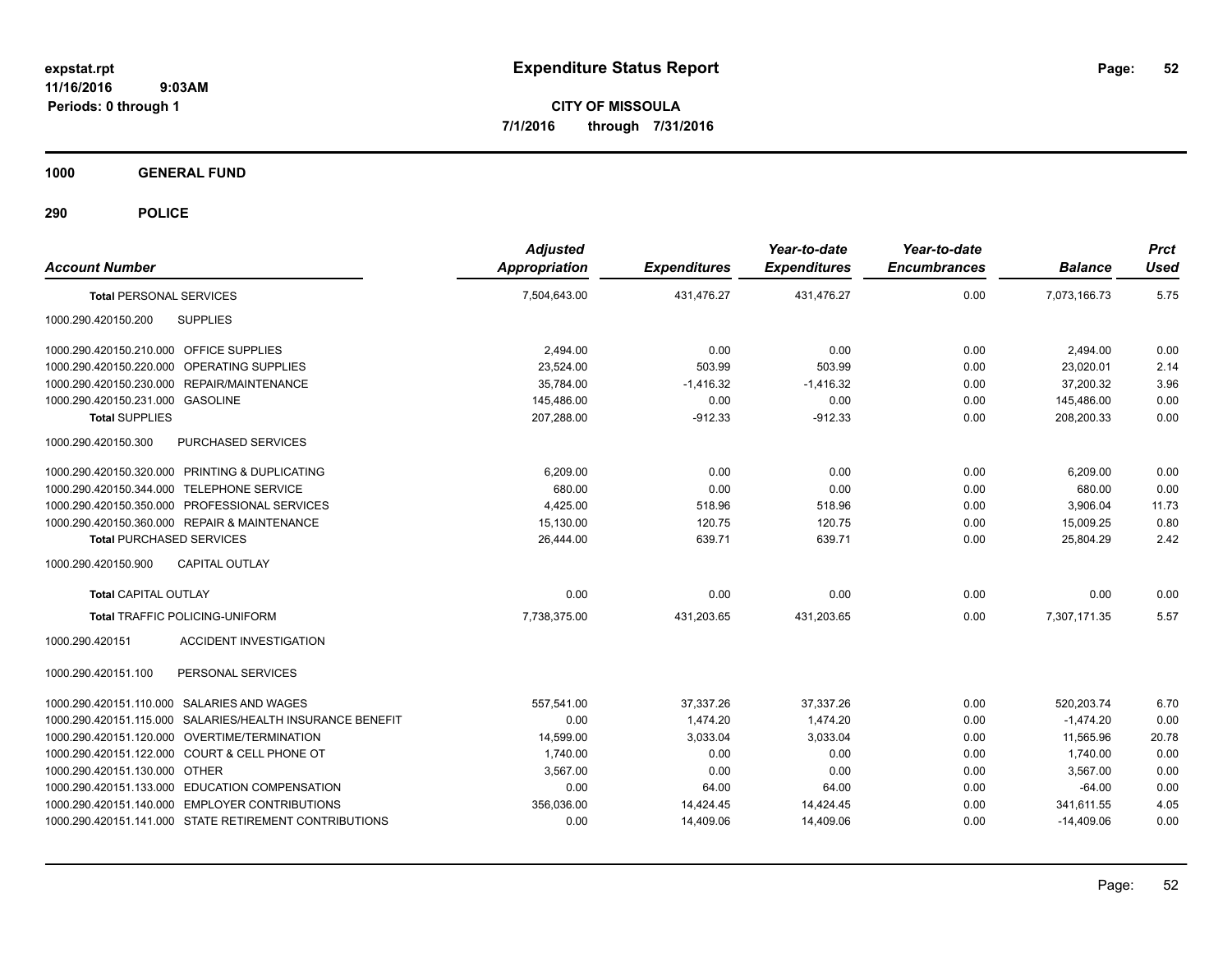**CITY OF MISSOULA 7/1/2016 through 7/31/2016**

**1000 GENERAL FUND**

| <b>Account Number</b>                                     | <b>Adjusted</b><br><b>Appropriation</b> | <b>Expenditures</b> | Year-to-date<br><b>Expenditures</b> | Year-to-date<br><b>Encumbrances</b> | <b>Balance</b> | <b>Prct</b><br><b>Used</b> |
|-----------------------------------------------------------|-----------------------------------------|---------------------|-------------------------------------|-------------------------------------|----------------|----------------------------|
| <b>Total PERSONAL SERVICES</b>                            | 933,483.00                              | 70,742.01           | 70,742.01                           | 0.00                                | 862,740.99     | 7.58                       |
| 1000.290.420151.200<br><b>SUPPLIES</b>                    |                                         |                     |                                     |                                     |                |                            |
| 1000.290.420151.210.000 OFFICE SUPPLIES                   | 200.00                                  | 0.00                | 0.00                                | 0.00                                | 200.00         | 0.00                       |
| 1000.290.420151.220.000 OPERATING SUPPLIES                | 2,966.00                                | 0.00                | 0.00                                | 0.00                                | 2,966.00       | 0.00                       |
| 1000.290.420151.230.000 REPAIR/MAINTENANCE                | 4,151.00                                | 111.95              | 111.95                              | 0.00                                | 4,039.05       | 2.70                       |
| 1000.290.420151.231.000 GASOLINE                          | 13,423.00                               | 0.00                | 0.00                                | 0.00                                | 13,423.00      | 0.00                       |
| <b>Total SUPPLIES</b>                                     | 20,740.00                               | 111.95              | 111.95                              | 0.00                                | 20,628.05      | 0.54                       |
| 1000.290.420151.300<br>PURCHASED SERVICES                 |                                         |                     |                                     |                                     |                |                            |
| 1000.290.420151.320.000 PRINTING & DUPLICATING            | 207.00                                  | 0.00                | 0.00                                | 0.00                                | 207.00         | 0.00                       |
| 1000.290.420151.350.000 PROFESSIONAL SERVICES             | 300.00                                  | 0.00                | 0.00                                | 0.00                                | 300.00         | 0.00                       |
| 1000.290.420151.360.000 REPAIR & MAINTENANCE              | 5.615.00                                | 43.00               | 43.00                               | 0.00                                | 5.572.00       | 0.77                       |
| <b>Total PURCHASED SERVICES</b>                           | 6,122.00                                | 43.00               | 43.00                               | 0.00                                | 6.079.00       | 0.70                       |
| 1000.290.420151.900<br><b>CAPITAL OUTLAY</b>              |                                         |                     |                                     |                                     |                |                            |
| <b>Total CAPITAL OUTLAY</b>                               | 0.00                                    | 0.00                | 0.00                                | 0.00                                | 0.00           | 0.00                       |
| <b>Total ACCIDENT INVESTIGATION</b>                       | 960,345.00                              | 70,896.96           | 70,896.96                           | 0.00                                | 889,448.04     | 7.38                       |
| <b>PLANS UNIT</b><br>1000.290.420152                      |                                         |                     |                                     |                                     |                |                            |
| PERSONAL SERVICES<br>1000.290.420152.100                  |                                         |                     |                                     |                                     |                |                            |
| 1000.290.420152.110.000 SALARIES AND WAGES                | 237,505.00                              | 9,962.57            | 9,962.57                            | 0.00                                | 227,542.43     | 4.19                       |
| 1000.290.420152.115.000 SALARIES/HEALTH INSURANCE BENEFIT | 0.00                                    | 421.20              | 421.20                              | 0.00                                | $-421.20$      | 0.00                       |
| 1000.290.420152.120.000 OVERTIME/TERMINATION              | 2,920.00                                | 513.05              | 513.05                              | 0.00                                | 2,406.95       | 17.57                      |
| 1000.290.420152.122.000 COURT & CELL PHONE OT             | 752.00                                  | 0.00                | 0.00                                | 0.00                                | 752.00         | 0.00                       |
| 1000.290.420152.130.000 OTHER                             | 2,140.00                                | 0.00                | 0.00                                | 0.00                                | 2,140.00       | 0.00                       |
| 1000.290.420152.140.000 EMPLOYER CONTRIBUTIONS            | 160,217.00                              | 2,559.19            | 2,559.19                            | 0.00                                | 157,657.81     | 1.60                       |
| 1000.290.420152.141.000 STATE RETIREMENT CONTRIBUTIONS    | 0.00                                    | 3,859.19            | 3,859.19                            | 0.00                                | $-3,859.19$    | 0.00                       |
| <b>Total PERSONAL SERVICES</b>                            | 403,534.00                              | 17,315.20           | 17,315.20                           | 0.00                                | 386,218.80     | 4.29                       |
| <b>SUPPLIES</b><br>1000.290.420152.200                    |                                         |                     |                                     |                                     |                |                            |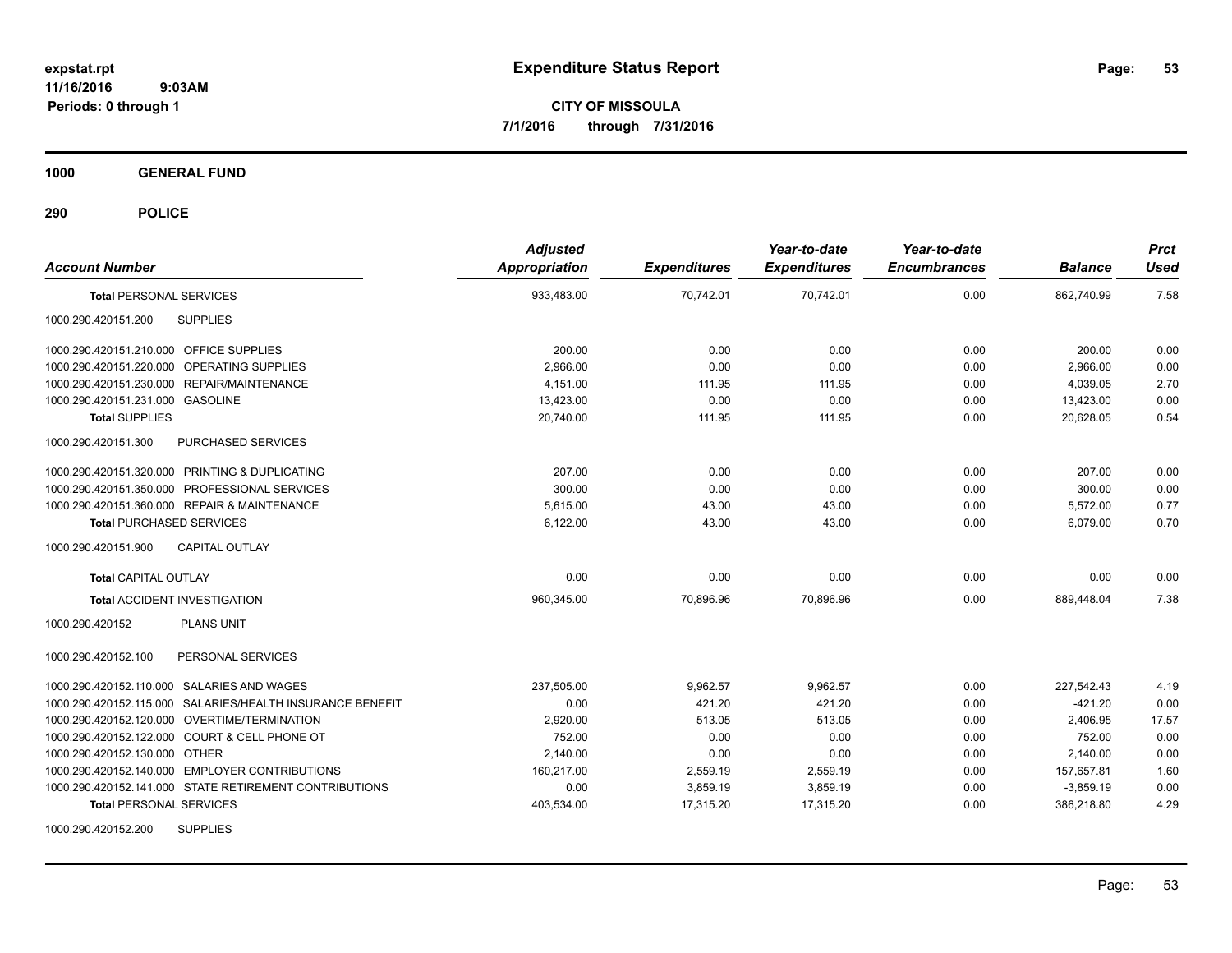**CITY OF MISSOULA 7/1/2016 through 7/31/2016**

**1000 GENERAL FUND**

| <b>Account Number</b>                                     | <b>Adjusted</b><br><b>Appropriation</b> | <b>Expenditures</b> | Year-to-date<br><b>Expenditures</b> | Year-to-date<br><b>Encumbrances</b> | <b>Balance</b> | <b>Prct</b><br><b>Used</b> |
|-----------------------------------------------------------|-----------------------------------------|---------------------|-------------------------------------|-------------------------------------|----------------|----------------------------|
| 1000.290.420152.210.000 OFFICE SUPPLIES                   | 200.00                                  | 0.00                | 0.00                                | 0.00                                | 200.00         | 0.00                       |
| OPERATING SUPPLIES<br>1000.290.420152.220.000             | 2,000.00                                | 0.00                | 0.00                                | 0.00                                | 2,000.00       | 0.00                       |
| <b>Total SUPPLIES</b>                                     | 2,200.00                                | 0.00                | 0.00                                | 0.00                                | 2,200.00       | 0.00                       |
| 1000.290.420152.300<br><b>PURCHASED SERVICES</b>          |                                         |                     |                                     |                                     |                |                            |
| 1000.290.420152.320.000 PRINTING & DUPLICATING            | 200.00                                  | 0.00                | 0.00                                | 0.00                                | 200.00         | 0.00                       |
| 1000.290.420152.350.000 PROFESSIONAL SERVICES             | 150.00                                  | 0.00                | 0.00                                | 0.00                                | 150.00         | 0.00                       |
| 1000.290.420152.360.000 REPAIR & MAINTENANCE              | 500.00                                  | 0.00                | 0.00                                | 0.00                                | 500.00         | 0.00                       |
| <b>Total PURCHASED SERVICES</b>                           | 850.00                                  | 0.00                | 0.00                                | 0.00                                | 850.00         | 0.00                       |
| <b>Total PLANS UNIT</b>                                   | 406,584.00                              | 17,315.20           | 17,315.20                           | 0.00                                | 389,268.80     | 4.26                       |
| 1000.290.420153<br><b>COMMUNITY RESOURCE</b>              |                                         |                     |                                     |                                     |                |                            |
| 1000.290.420153.100<br>PERSONAL SERVICES                  |                                         |                     |                                     |                                     |                |                            |
| 1000.290.420153.110.000 CRO/SALARIES AND WAGES            | 579,787.00                              | 35,203.75           | 35,203.75                           | 0.00                                | 544,583.25     | 6.07                       |
| 1000.290.420153.115.000 SALARIES/HEALTH INSURANCE BENEFIT | 0.00                                    | 1,474.20            | 1,474.20                            | 0.00                                | $-1,474.20$    | 0.00                       |
| 1000.290.420153.120.000 OVERTIME/TERMINATION              | 3.893.00                                | 655.62              | 655.62                              | 0.00                                | 3,237.38       | 16.84                      |
| 1000.290.420153.122.000 COURT & CELL PHONE OT             | 1,811.00                                | 0.00                | 0.00                                | 0.00                                | 1,811.00       | 0.00                       |
| 1000.290.420153.130.000 OTHER                             | 4,281.00                                | 0.00                | 0.00                                | 0.00                                | 4,281.00       | 0.00                       |
| 1000.290.420153.133.000 EDUCATION COMPENSATION            | 0.00                                    | 40.00               | 40.00                               | 0.00                                | $-40.00$       | 0.00                       |
| 1000.290.420153.140.000 EMPLOYER CONTRIBUTIONS            | 386,633.00                              | 12,346.07           | 12,346.07                           | 0.00                                | 374,286.93     | 3.19                       |
| 1000.290.420153.141.000 STATE RETIREMENT CONTRIBUTIONS    | 0.00                                    | 13,638.98           | 13,638.98                           | 0.00                                | $-13,638.98$   | 0.00                       |
| <b>Total PERSONAL SERVICES</b>                            | 976,405.00                              | 63,358.62           | 63,358.62                           | 0.00                                | 913,046.38     | 6.49                       |
| 1000.290.420153.200<br><b>SUPPLIES</b>                    |                                         |                     |                                     |                                     |                |                            |
| 1000.290.420153.210.000<br><b>OFFICE SUPPLIES</b>         | 1,340.00                                | 0.00                | 0.00                                | 0.00                                | 1,340.00       | 0.00                       |
| OPERATING SUPPLIES<br>1000.290.420153.220.000             | 3,500.00                                | 0.00                | 0.00                                | 0.00                                | 3,500.00       | 0.00                       |
| 1000.290.420153.230.000 REPAIR/MAINTENANCE                | 1,100.00                                | 0.00                | 0.00                                | 0.00                                | 1,100.00       | 0.00                       |
| 1000.290.420153.231.000 GASOLINE                          | 3,561.00                                | 0.00                | 0.00                                | 0.00                                | 3,561.00       | 0.00                       |
| <b>Total SUPPLIES</b>                                     | 9,501.00                                | 0.00                | 0.00                                | 0.00                                | 9,501.00       | 0.00                       |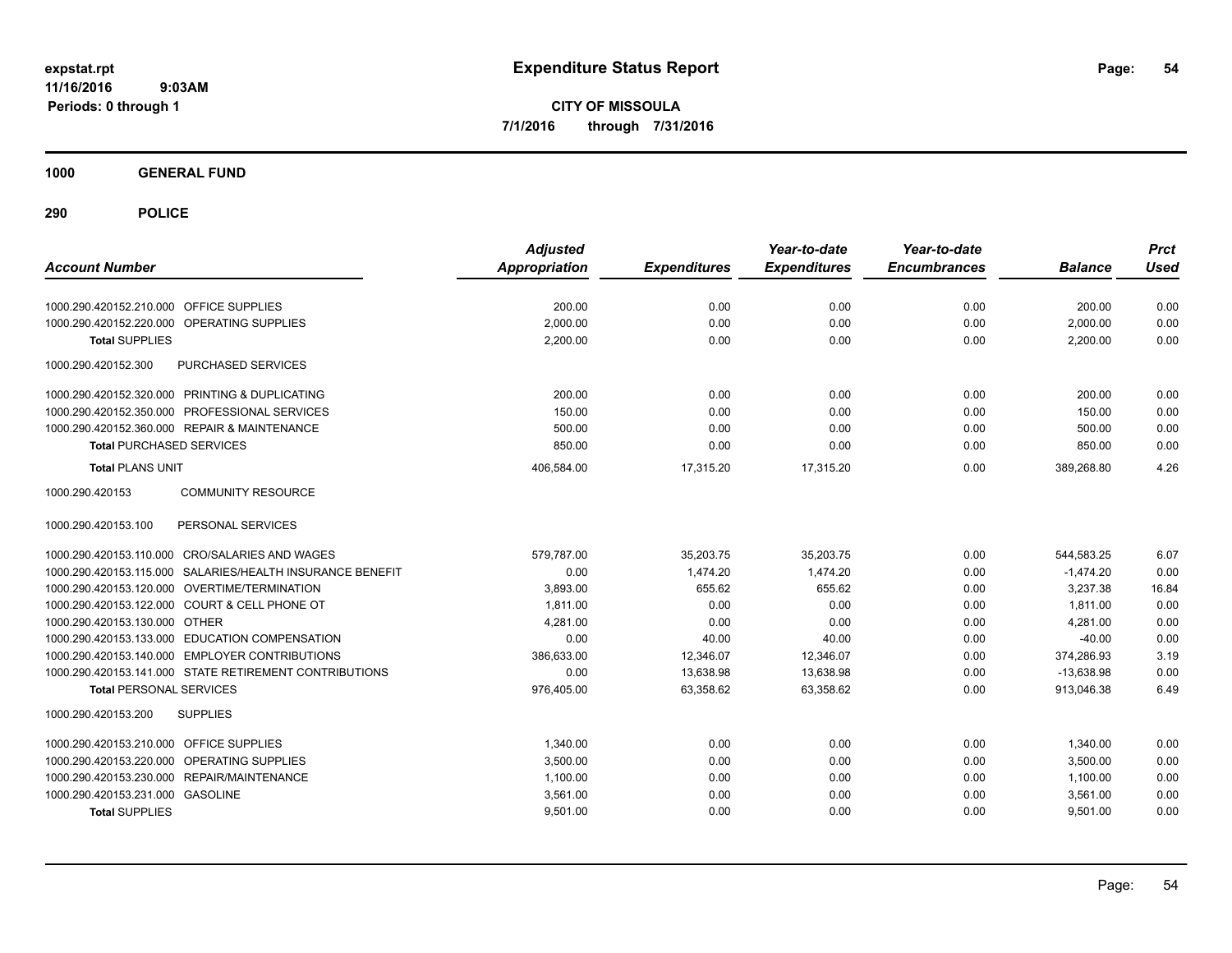**CITY OF MISSOULA 7/1/2016 through 7/31/2016**

**1000 GENERAL FUND**

| <b>Account Number</b>                                   | <b>Adjusted</b><br><b>Appropriation</b> | <b>Expenditures</b> | Year-to-date<br><b>Expenditures</b> | Year-to-date<br><b>Encumbrances</b> | <b>Balance</b> | <b>Prct</b><br><b>Used</b> |
|---------------------------------------------------------|-----------------------------------------|---------------------|-------------------------------------|-------------------------------------|----------------|----------------------------|
| PURCHASED SERVICES<br>1000.290.420153.300               |                                         |                     |                                     |                                     |                |                            |
| 1000.290.420153.320.000 PRINTING & DUPLICATING          | 580.00                                  | 0.00                | 0.00                                | 0.00                                | 580.00         | 0.00                       |
| 1000.290.420153.360.000 REPAIR & MAINTENANCE            | 500.00                                  | 0.00                | 0.00                                | 0.00                                | 500.00         | 0.00                       |
| <b>Total PURCHASED SERVICES</b>                         | 1,080.00                                | 0.00                | 0.00                                | 0.00                                | 1.080.00       | 0.00                       |
| 1000.290.420153.900<br><b>CAPITAL OUTLAY</b>            |                                         |                     |                                     |                                     |                |                            |
| <b>Total CAPITAL OUTLAY</b>                             | 0.00                                    | 0.00                | 0.00                                | 0.00                                | 0.00           | 0.00                       |
| <b>Total COMMUNITY RESOURCE</b>                         | 986.986.00                              | 63,358.62           | 63,358.62                           | 0.00                                | 923.627.38     | 6.42                       |
| ABANDONED VEHICLE PROGRAM<br>1000.290.420154            |                                         |                     |                                     |                                     |                |                            |
| PERSONAL SERVICES<br>1000.290.420154.100                |                                         |                     |                                     |                                     |                |                            |
| 1000.290.420154.110.000 SALARIES AND WAGES              | 38.119.00                               | 2,302.85            | 2,302.85                            | 0.00                                | 35.816.15      | 6.04                       |
| 1000.290.420154.120.000 OVERTIME/TERMINATION            | 973.00                                  | 12.47               | 12.47                               | 0.00                                | 960.53         | 1.28                       |
| 1000.290.420154.140.000 EMPLOYER CONTRIBUTIONS          | 16,199.00                               | 1,941.76            | 1,941.76                            | 0.00                                | 14,257.24      | 11.99                      |
| <b>Total PERSONAL SERVICES</b>                          | 55,291.00                               | 4,257.08            | 4,257.08                            | 0.00                                | 51,033.92      | 7.70                       |
| <b>SUPPLIES</b><br>1000.290.420154.200                  |                                         |                     |                                     |                                     |                |                            |
| <b>OFFICE SUPPLIES</b><br>1000.290.420154.210.000       | 240.00                                  | 0.00                | 0.00                                | 0.00                                | 240.00         | 0.00                       |
| 1000.290.420154.220.000<br>OPERATING SUPPLIES           | 400.00                                  | 0.00                | 0.00                                | 0.00                                | 400.00         | 0.00                       |
| <b>Total SUPPLIES</b>                                   | 640.00                                  | 0.00                | 0.00                                | 0.00                                | 640.00         | 0.00                       |
| 1000.290.420154.300<br><b>PURCHASED SERVICES</b>        |                                         |                     |                                     |                                     |                |                            |
| 1000.290.420154.310.000 COMMUNICATIONS                  | 2,484.00                                | 0.00                | 0.00                                | 0.00                                | 2,484.00       | 0.00                       |
| 1000.290.420154.320.000 PRINTING & DUPLICATING          | 768.00                                  | 0.00                | 0.00                                | 0.00                                | 768.00         | 0.00                       |
| 1000.290.420154.330.000 PUBLICITY, SUBSCRIPTIONS & DUES | 2,400.00                                | 0.00                | 0.00                                | 0.00                                | 2,400.00       | 0.00                       |
| 1000.290.420154.350.000 PROFESSIONAL SERVICES           | 12,429.00                               | 0.00                | 0.00                                | 0.00                                | 12,429.00      | 0.00                       |
| <b>Total PURCHASED SERVICES</b>                         | 18,081.00                               | 0.00                | 0.00                                | 0.00                                | 18,081.00      | 0.00                       |
| Total ABANDONED VEHICLE PROGRAM                         | 74.012.00                               | 4,257.08            | 4,257.08                            | 0.00                                | 69,754.92      | 5.75                       |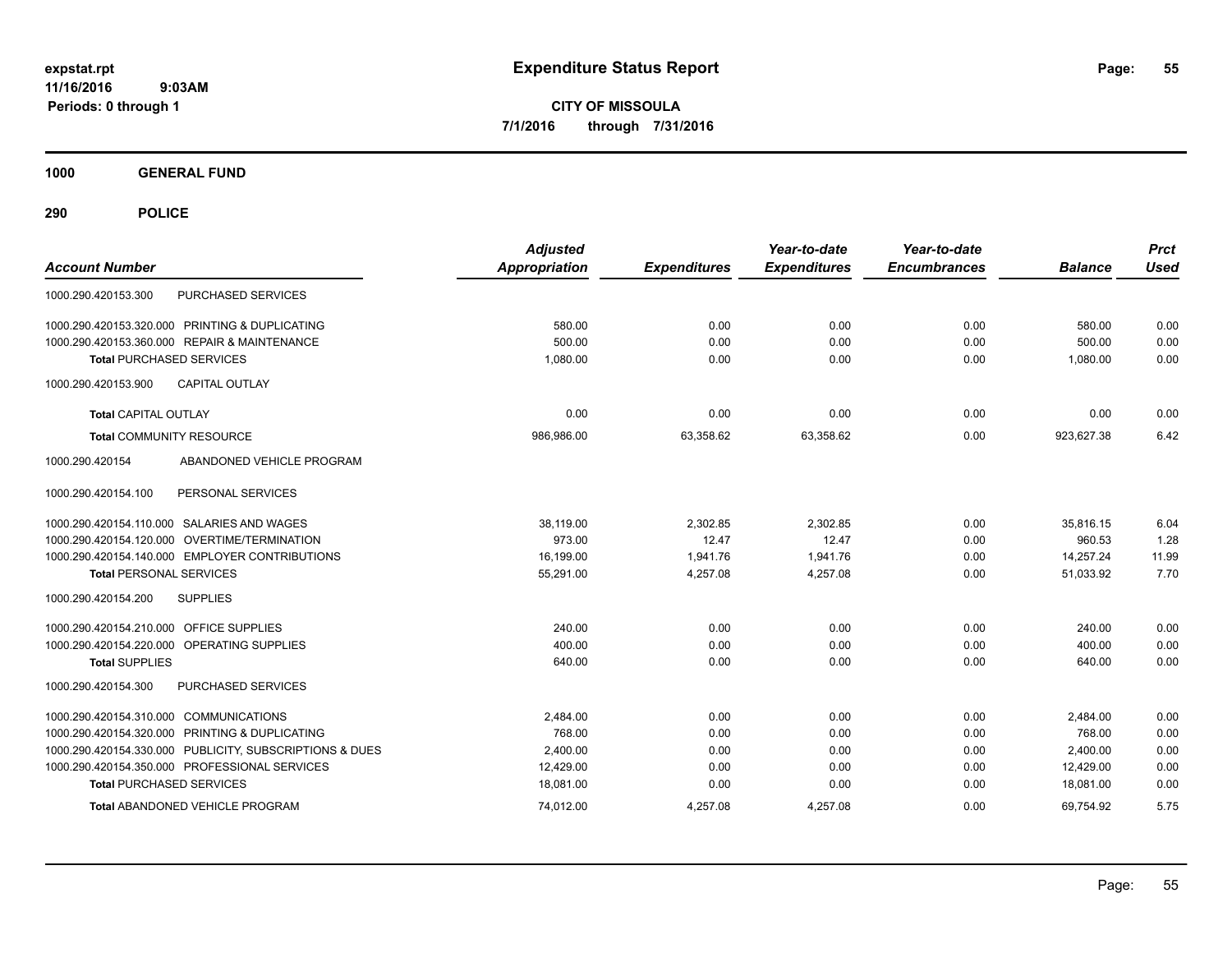**CITY OF MISSOULA 7/1/2016 through 7/31/2016**

**1000 GENERAL FUND**

| <b>Account Number</b>                          | <b>Adjusted</b><br><b>Appropriation</b> | <b>Expenditures</b> | Year-to-date<br><b>Expenditures</b> | Year-to-date<br><b>Encumbrances</b> | <b>Balance</b> | <b>Prct</b><br><b>Used</b> |
|------------------------------------------------|-----------------------------------------|---------------------|-------------------------------------|-------------------------------------|----------------|----------------------------|
| <b>COMMUNICATIONS</b><br>1000.290.420160       |                                         |                     |                                     |                                     |                |                            |
| PERSONAL SERVICES<br>1000.290.420160.100       |                                         |                     |                                     |                                     |                |                            |
| 1000.290.420160.110.000 SALARIES AND WAGES     | 257,927.00                              | 14,379.07           | 14,379.07                           | 0.00                                | 243,547.93     | 5.57                       |
| 1000.290.420160.120.000 OVERTIME/TERMINATION   | 9,733.00                                | 80.00               | 80.00                               | 0.00                                | 9,653.00       | 0.82                       |
| 1000.290.420160.140.000 EMPLOYER CONTRIBUTIONS | 102,210.00                              | 10,075.35           | 10,075.35                           | 0.00                                | 92,134.65      | 9.86                       |
| <b>Total PERSONAL SERVICES</b>                 | 369,870.00                              | 24,534.42           | 24,534.42                           | 0.00                                | 345,335.58     | 6.63                       |
| 1000.290.420160.200<br><b>SUPPLIES</b>         |                                         |                     |                                     |                                     |                |                            |
| 1000.290.420160.210.000 OFFICE SUPPLIES        | 400.00                                  | 0.00                | 0.00                                | 0.00                                | 400.00         | 0.00                       |
| 1000.290.420160.220.000 OPERATING SUPPLIES     | 800.00                                  | 20.02               | 20.02                               | 0.00                                | 779.98         | 2.50                       |
| <b>Total SUPPLIES</b>                          | 1.200.00                                | 20.02               | 20.02                               | 0.00                                | 1.179.98       | 1.67                       |
| 1000.290.420160.300<br>PURCHASED SERVICES      |                                         |                     |                                     |                                     |                |                            |
| 1000.290.420160.310.000 COMMUNICATIONS         | 14,200.00                               | 16,772.48           | 16,772.48                           | 0.00                                | $-2,572.48$    | 118.12                     |
| 1000.290.420160.320.000 PRINTING & DUPLICATING | 150.00                                  | 0.00                | 0.00                                | 0.00                                | 150.00         | 0.00                       |
| <b>Total PURCHASED SERVICES</b>                | 14,350.00                               | 16,772.48           | 16,772.48                           | 0.00                                | $-2,422.48$    | 116.88                     |
| <b>Total COMMUNICATIONS</b>                    | 385,420.00                              | 41.326.92           | 41.326.92                           | 0.00                                | 344.093.08     | 10.72                      |
| 1000.290.420170<br><b>RECORDS</b>              |                                         |                     |                                     |                                     |                |                            |
| 1000.290.420170.100<br>PERSONAL SERVICES       |                                         |                     |                                     |                                     |                |                            |
| 1000.290.420170.110.000 SALARIES AND WAGES     | 147,886.00                              | 8,821.00            | 8,821.00                            | 0.00                                | 139,065.00     | 5.96                       |
| 1000.290.420170.120.000 OVERTIME/TERMINATION   | 779.00                                  | 21.11               | 21.11                               | 0.00                                | 757.89         | 2.71                       |
| 1000.290.420170.140.000 EMPLOYER CONTRIBUTIONS | 63,593.00                               | 7,688.25            | 7,688.25                            | 0.00                                | 55,904.75      | 12.09                      |
| <b>Total PERSONAL SERVICES</b>                 | 212,258.00                              | 16,530.36           | 16,530.36                           | 0.00                                | 195,727.64     | 7.79                       |
| 1000.290.420170.200<br><b>SUPPLIES</b>         |                                         |                     |                                     |                                     |                |                            |
| 1000.290.420170.210.000 OFFICE SUPPLIES        | 800.00                                  | 0.00                | 0.00                                | 0.00                                | 800.00         | 0.00                       |
| 1000.290.420170.220.000 OPERATING SUPPLIES     | 850.00                                  | 0.00                | 0.00                                | 0.00                                | 850.00         | 0.00                       |
| <b>Total SUPPLIES</b>                          | 1,650.00                                | 0.00                | 0.00                                | 0.00                                | 1,650.00       | 0.00                       |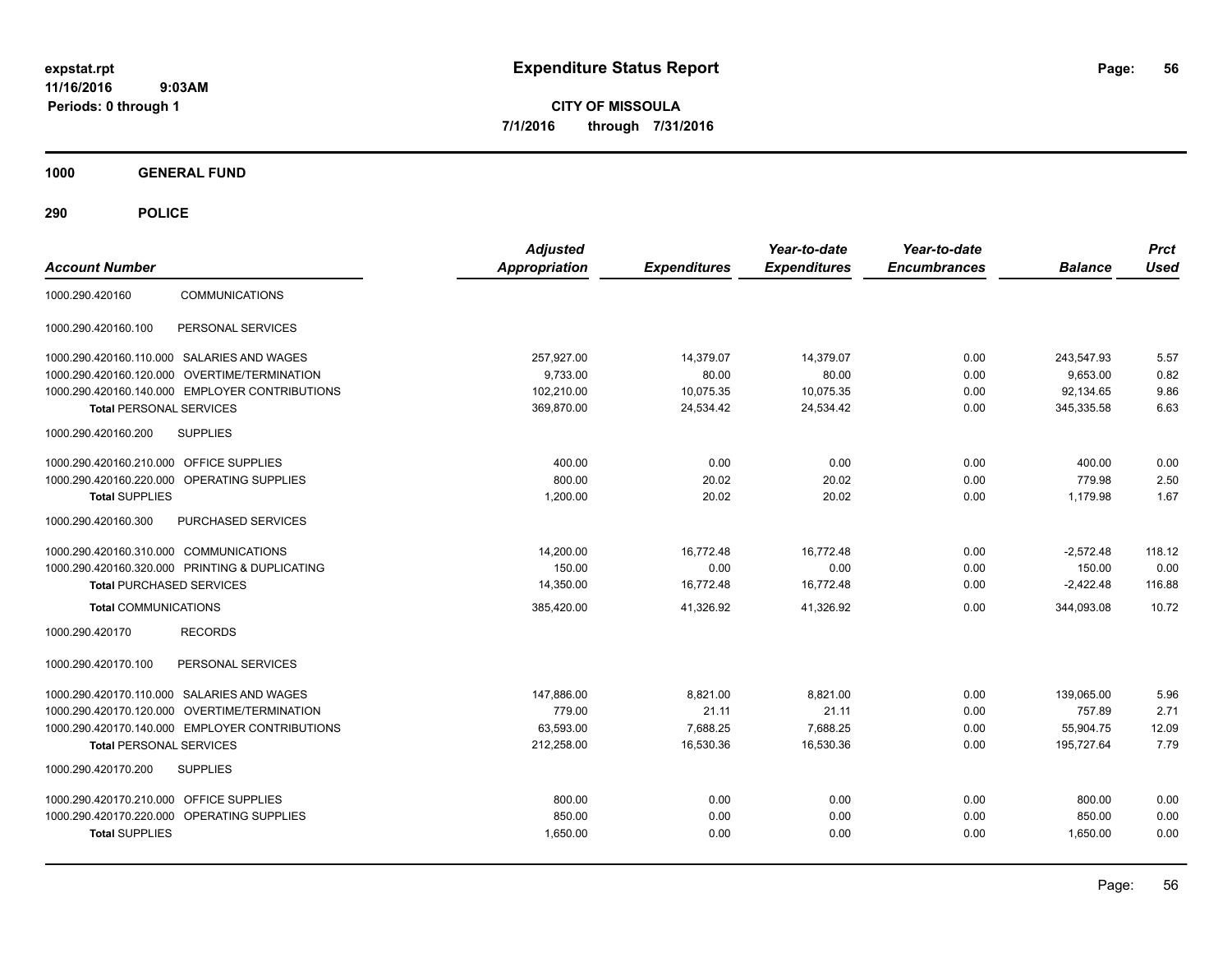**CITY OF MISSOULA 7/1/2016 through 7/31/2016**

**1000 GENERAL FUND**

| <b>Account Number</b>                          | <b>Adjusted</b><br><b>Appropriation</b> | <b>Expenditures</b> | Year-to-date<br><b>Expenditures</b> | Year-to-date<br><b>Encumbrances</b> | <b>Balance</b> | <b>Prct</b><br><b>Used</b> |
|------------------------------------------------|-----------------------------------------|---------------------|-------------------------------------|-------------------------------------|----------------|----------------------------|
| PURCHASED SERVICES<br>1000.290.420170.300      |                                         |                     |                                     |                                     |                |                            |
|                                                |                                         |                     |                                     |                                     |                |                            |
| <b>Total PURCHASED SERVICES</b>                | 0.00                                    | 0.00                | 0.00                                | 0.00                                | 0.00           | 0.00                       |
| <b>FIXED CHARGES</b><br>1000.290.420170.500    |                                         |                     |                                     |                                     |                |                            |
| <b>Total FIXED CHARGES</b>                     | 0.00                                    | 0.00                | 0.00                                | 0.00                                | 0.00           | 0.00                       |
| 1000.290.420170.900<br><b>CAPITAL OUTLAY</b>   |                                         |                     |                                     |                                     |                |                            |
| <b>Total CAPITAL OUTLAY</b>                    | 0.00                                    | 0.00                | 0.00                                | 0.00                                | 0.00           | 0.00                       |
| <b>Total RECORDS</b>                           | 213,908.00                              | 16,530.36           | 16,530.36                           | 0.00                                | 197,377.64     | 7.73                       |
| <b>EVIDENCE</b><br>1000.290.420182             |                                         |                     |                                     |                                     |                |                            |
| 1000.290.420182.100<br>PERSONAL SERVICES       |                                         |                     |                                     |                                     |                |                            |
| 1000.290.420182.110.000 SALARIES AND WAGES     | 115,324.00                              | 6,954.05            | 6,954.05                            | 0.00                                | 108,369.95     | 6.03                       |
| 1000.290.420182.120.000 OVERTIME/TERMINATION   | 2,433.00                                | 34.05               | 34.05                               | 0.00                                | 2,398.95       | 1.40                       |
| 1000.290.420182.140.000 EMPLOYER CONTRIBUTIONS | 47,691.00                               | 5,765.47            | 5,765.47                            | 0.00                                | 41,925.53      | 12.09                      |
| <b>Total PERSONAL SERVICES</b>                 | 165,448.00                              | 12,753.57           | 12,753.57                           | 0.00                                | 152,694.43     | 7.71                       |
| 1000.290.420182.200<br><b>SUPPLIES</b>         |                                         |                     |                                     |                                     |                |                            |
| 1000.290.420182.210.000 OFFICE SUPPLIES        | 800.00                                  | 0.00                | 0.00                                | 0.00                                | 800.00         | 0.00                       |
| 1000.290.420182.220.000 OPERATING SUPPLIES     | 5,800.00                                | 0.00                | 0.00                                | 0.00                                | 5,800.00       | 0.00                       |
| 1000.290.420182.230.000 REPAIR/MAINTENANCE     | 500.00                                  | 0.00                | 0.00                                | 0.00                                | 500.00         | 0.00                       |
| 1000.290.420182.231.000 GASOLINE               | 479.00                                  | 0.00                | 0.00                                | 0.00                                | 479.00         | 0.00                       |
| <b>Total SUPPLIES</b>                          | 7,579.00                                | 0.00                | 0.00                                | 0.00                                | 7,579.00       | 0.00                       |
| PURCHASED SERVICES<br>1000.290.420182.300      |                                         |                     |                                     |                                     |                |                            |
| 1000.290.420182.310.000 COMMUNICATIONS         | 300.00                                  | 0.00                | 0.00                                | 0.00                                | 300.00         | 0.00                       |
| 1000.290.420182.320.000 PRINTING & DUPLICATING | 1,000.00                                | 0.00                | 0.00                                | 0.00                                | 1,000.00       | 0.00                       |
| 1000.290.420182.350.000 PROFESSIONAL SERVICES  | 42,956.00                               | 0.00                | 0.00                                | 0.00                                | 42,956.00      | 0.00                       |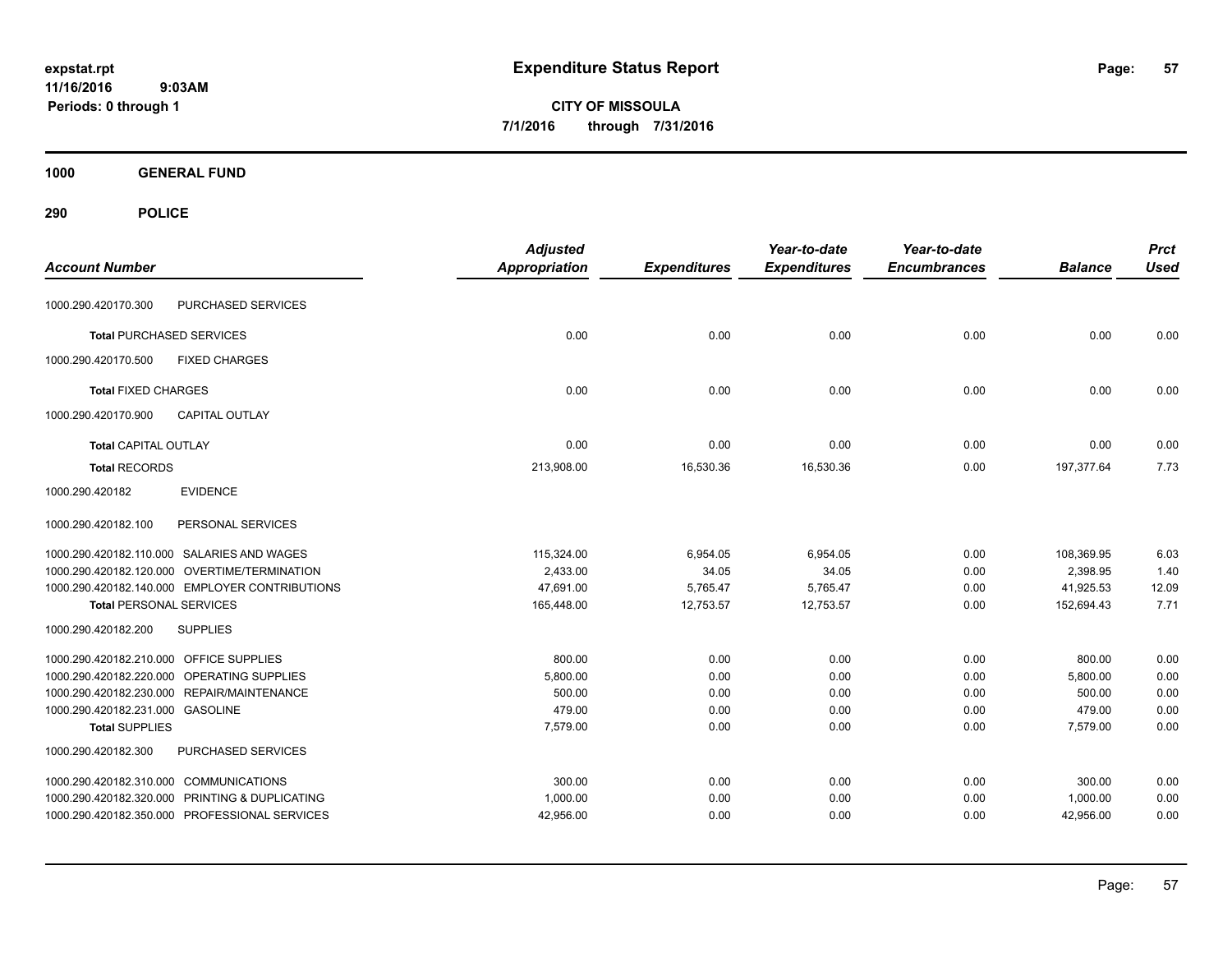**CITY OF MISSOULA 7/1/2016 through 7/31/2016**

**1000 GENERAL FUND**

| <b>Account Number</b>                 |                                               | <b>Adjusted</b><br>Appropriation | <b>Expenditures</b> | Year-to-date<br><b>Expenditures</b> | Year-to-date<br><b>Encumbrances</b> | <b>Balance</b> | <b>Prct</b><br><b>Used</b> |
|---------------------------------------|-----------------------------------------------|----------------------------------|---------------------|-------------------------------------|-------------------------------------|----------------|----------------------------|
|                                       | 1000.290.420182.360.000 REPAIR & MAINTENANCE  | 150.00                           | 0.00                | 0.00                                | 0.00                                | 150.00         | 0.00                       |
|                                       | <b>Total PURCHASED SERVICES</b>               | 44,406.00                        | 0.00                | 0.00                                | 0.00                                | 44,406.00      | 0.00                       |
| 1000.290.420182.500                   | <b>FIXED CHARGES</b>                          |                                  |                     |                                     |                                     |                |                            |
| 1000.290.420182.500.000 FIXED CHARGES |                                               | 650.00                           | 412.00              | 412.00                              | 0.00                                | 238.00         | 63.38                      |
| <b>Total FIXED CHARGES</b>            |                                               | 650.00                           | 412.00              | 412.00                              | 0.00                                | 238.00         | 63.38                      |
| <b>Total EVIDENCE</b>                 |                                               | 218,083.00                       | 13,165.57           | 13,165.57                           | 0.00                                | 204,917.43     | 6.04                       |
| 1000.290.420185                       | <b>SPECIAL TEAMS</b>                          |                                  |                     |                                     |                                     |                |                            |
| 1000.290.420185.100                   | PERSONAL SERVICES                             |                                  |                     |                                     |                                     |                |                            |
| <b>Total PERSONAL SERVICES</b>        |                                               | 0.00                             | 0.00                | 0.00                                | 0.00                                | 0.00           | 0.00                       |
| 1000.290.420185.200                   | <b>SUPPLIES</b>                               |                                  |                     |                                     |                                     |                |                            |
|                                       | 1000.290.420185.220.000 OPERATING SUPPLIES    | 19.112.00                        | 0.00                | 0.00                                | 0.00                                | 19,112.00      | 0.00                       |
|                                       | 1000.290.420185.230.000 REPAIR/MAINTENANCE    | 200.00                           | 0.00                | 0.00                                | 0.00                                | 200.00         | 0.00                       |
| 1000.290.420185.231.000 GASOLINE      |                                               | 239.00                           | 0.00                | 0.00                                | 0.00                                | 239.00         | 0.00                       |
| <b>Total SUPPLIES</b>                 |                                               | 19,551.00                        | 0.00                | 0.00                                | 0.00                                | 19,551.00      | 0.00                       |
| 1000.290.420185.300                   | PURCHASED SERVICES                            |                                  |                     |                                     |                                     |                |                            |
|                                       | 1000.290.420185.350.000 PROFESSIONAL SERVICES | 175.00                           | 0.00                | 0.00                                | 0.00                                | 175.00         | 0.00                       |
|                                       | 1000.290.420185.360.000 REPAIR & MAINTENANCE  | 350.00                           | 0.00                | 0.00                                | 0.00                                | 350.00         | 0.00                       |
|                                       | <b>Total PURCHASED SERVICES</b>               | 525.00                           | 0.00                | 0.00                                | 0.00                                | 525.00         | 0.00                       |
| <b>Total SPECIAL TEAMS</b>            |                                               | 20,076.00                        | 0.00                | 0.00                                | 0.00                                | 20,076.00      | 0.00                       |
| 1000.290.420199                       | CONTINGENCY-NEW AWARD FUNDING                 |                                  |                     |                                     |                                     |                |                            |
| 1000.290.420199.100                   | PERSONAL SERVICES                             |                                  |                     |                                     |                                     |                |                            |
| <b>Total PERSONAL SERVICES</b>        |                                               | 0.00                             | 0.00                | 0.00                                | 0.00                                | 0.00           | 0.00                       |
| 1000.290.420199.200                   | <b>SUPPLIES</b>                               |                                  |                     |                                     |                                     |                |                            |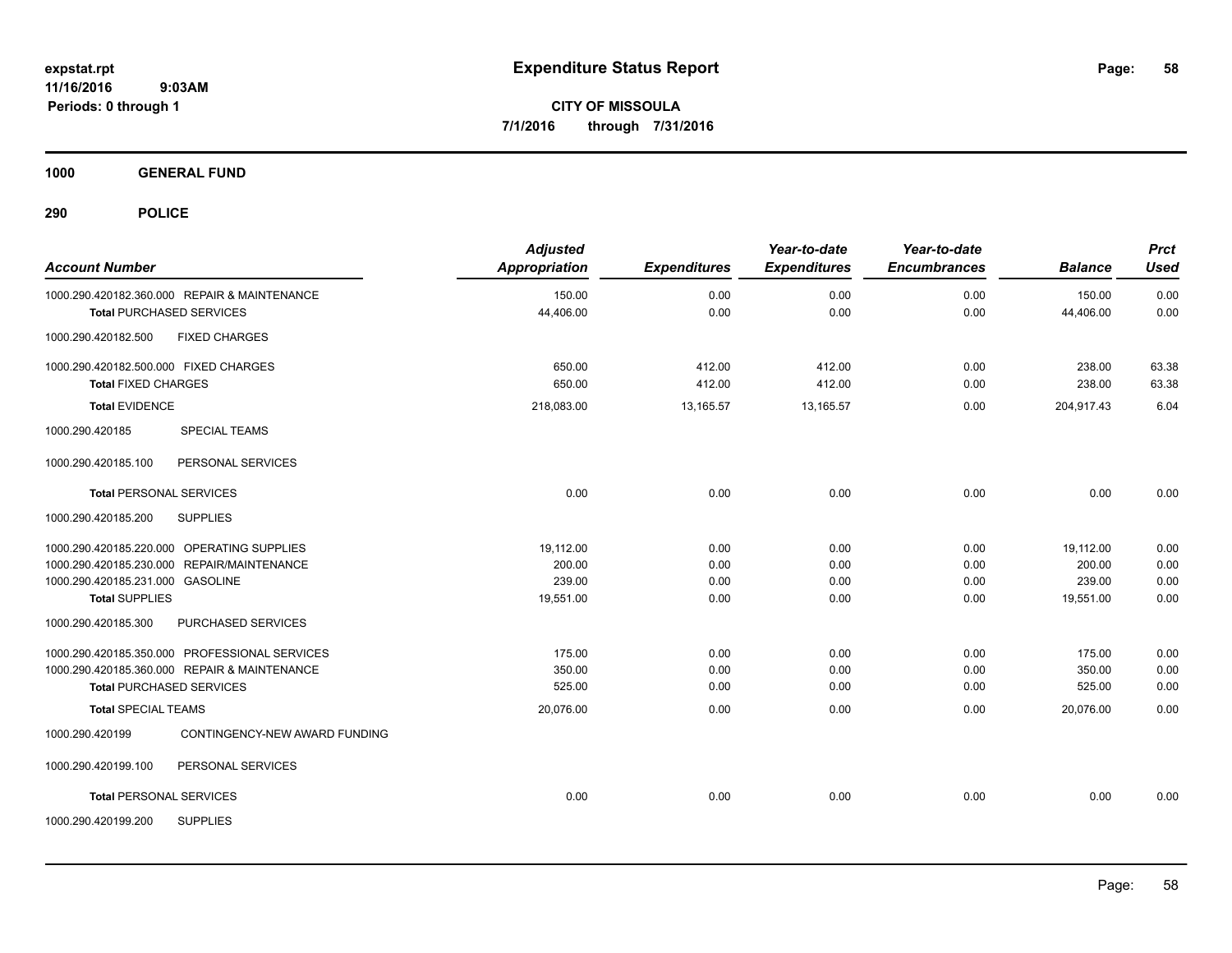**CITY OF MISSOULA 7/1/2016 through 7/31/2016**

**1000 GENERAL FUND**

| <b>Account Number</b>         |                                            | <b>Adjusted</b><br><b>Appropriation</b> | <b>Expenditures</b> | Year-to-date<br><b>Expenditures</b> | Year-to-date<br><b>Encumbrances</b> | <b>Balance</b> | <b>Prct</b><br><b>Used</b> |
|-------------------------------|--------------------------------------------|-----------------------------------------|---------------------|-------------------------------------|-------------------------------------|----------------|----------------------------|
| <b>Total SUPPLIES</b>         |                                            | 0.00                                    | 0.00                | 0.00                                | 0.00                                | 0.00           | 0.00                       |
| 1000.290.420199.300           | <b>PURCHASED SERVICES</b>                  |                                         |                     |                                     |                                     |                |                            |
|                               | <b>Total PURCHASED SERVICES</b>            | 0.00                                    | 0.00                | 0.00                                | 0.00                                | 0.00           | 0.00                       |
| 1000.290.420199.900           | <b>CAPITAL OUTLAY</b>                      |                                         |                     |                                     |                                     |                |                            |
|                               | <b>Total CONTINGENCY-NEW AWARD FUNDING</b> | 0.00                                    | 0.00                | 0.00                                | 0.00                                | 0.00           | 0.00                       |
| 1000.290.420256               | *** Title Not Found ***                    |                                         |                     |                                     |                                     |                |                            |
| 1000.290.420256.100           | PERSONAL SERVICES                          |                                         |                     |                                     |                                     |                |                            |
| Total *** Title Not Found *** |                                            | 0.00                                    | 0.00                | 0.00                                | 0.00                                | 0.00           | 0.00                       |
| <b>Total POLICE</b>           |                                            | 15,572,461.00                           | 985,292.78          | 985,292.78                          | 0.00                                | 14,587,168.22  | 6.33                       |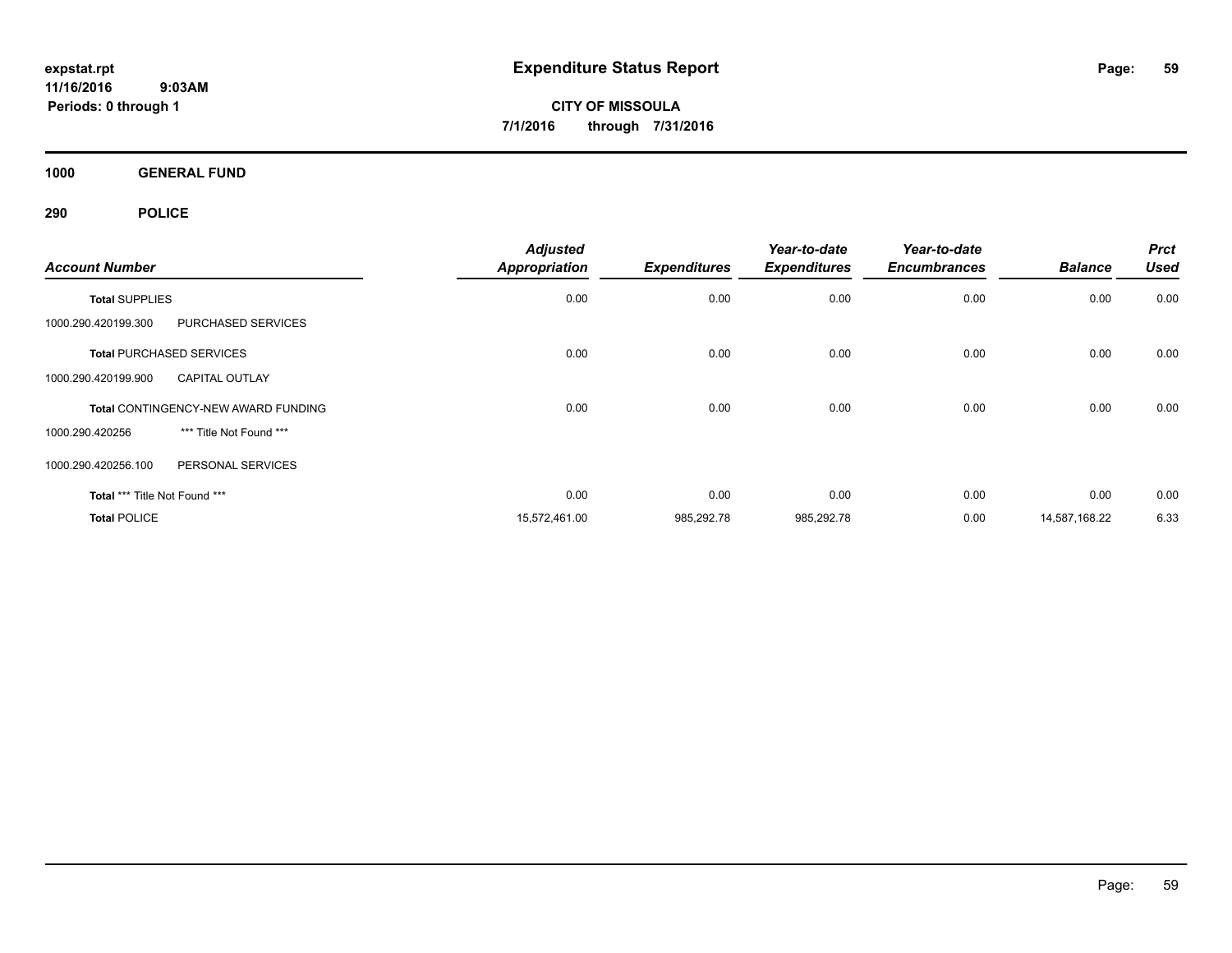**CITY OF MISSOULA 7/1/2016 through 7/31/2016**

**1000 GENERAL FUND**

| <b>Account Number</b>                   |                                                        | <b>Adjusted</b><br><b>Appropriation</b> | <b>Expenditures</b> | Year-to-date<br><b>Expenditures</b> | Year-to-date<br><b>Encumbrances</b> | <b>Balance</b> | <b>Prct</b><br><b>Used</b> |
|-----------------------------------------|--------------------------------------------------------|-----------------------------------------|---------------------|-------------------------------------|-------------------------------------|----------------|----------------------------|
| 1000.300.420410                         | <b>ADMINISTRATION</b>                                  |                                         |                     |                                     |                                     |                |                            |
| 1000.300.420410.100                     | PERSONAL SERVICES                                      |                                         |                     |                                     |                                     |                |                            |
|                                         | 1000.300.420410.110.000 SALARIES AND WAGES             | 462,190.00                              | 27,852.40           | 27,852.40                           | 0.00                                | 434,337.60     | 6.03                       |
| 1000.300.420410.115.000                 | SALARIES/HEALTH INSURANCE BENEFIT                      | 25.695.00                               | 631.80              | 631.80                              | 0.00                                | 25.063.20      | 2.46                       |
|                                         | 1000.300.420410.140.000 EMPLOYER CONTRIBUTIONS         | 125,417.00                              | 10,731.92           | 10,731.92                           | 0.00                                | 114,685.08     | 8.56                       |
|                                         | 1000.300.420410.141.000 STATE RETIREMENT CONTRIBUTIONS | 119,128.00                              | 7,220.65            | 7,220.65                            | 0.00                                | 111,907.35     | 6.06                       |
| <b>Total PERSONAL SERVICES</b>          |                                                        | 732,430.00                              | 46,436.77           | 46,436.77                           | 0.00                                | 685,993.23     | 6.34                       |
| 1000.300.420410.200                     | <b>SUPPLIES</b>                                        |                                         |                     |                                     |                                     |                |                            |
| 1000.300.420410.210.000 OFFICE SUPPLIES |                                                        | 8,471.00                                | 0.00                | 0.00                                | 0.00                                | 8,471.00       | 0.00                       |
|                                         | 1000.300.420410.220.000 OPERATING SUPPLIES             | 2,822.00                                | 0.00                | 0.00                                | 0.00                                | 2,822.00       | 0.00                       |
|                                         | 1000.300.420410.230.000 REPAIR/MAINTENANCE             | 300.00                                  | 0.00                | 0.00                                | 0.00                                | 300.00         | 0.00                       |
| 1000.300.420410.240.000 OTHER SUPPLIES  |                                                        | 593.00                                  | 0.00                | 0.00                                | 0.00                                | 593.00         | 0.00                       |
| <b>Total SUPPLIES</b>                   |                                                        | 12,186.00                               | 0.00                | 0.00                                | 0.00                                | 12,186.00      | 0.00                       |
| 1000.300.420410.300                     | <b>PURCHASED SERVICES</b>                              |                                         |                     |                                     |                                     |                |                            |
| 1000.300.420410.310.000 COMMUNICATIONS  |                                                        | 577.00                                  | 16.03               | 16.03                               | 0.00                                | 560.97         | 2.78                       |
|                                         | 1000.300.420410.320.000 PRINTING & DUPLICATING         | 240.00                                  | 0.00                | 0.00                                | 0.00                                | 240.00         | 0.00                       |
| 1000.300.420410.330.000                 | PUBLICITY, SUBSCRIPTIONS & DUES                        | 1,238.00                                | 0.00                | 0.00                                | 0.00                                | 1,238.00       | 0.00                       |
|                                         | 1000.300.420410.350.000 PROFESSIONAL SERVICES          | 192.00                                  | 192.00              | 192.00                              | 0.00                                | 0.00           | 100.00                     |
|                                         | 1000.300.420410.360.000 REPAIR & MAINTENANCE           | 12,177.00                               | 0.00                | 0.00                                | 0.00                                | 12,177.00      | 0.00                       |
| 1000.300.420410.370.000 TRAVEL          |                                                        | 4.240.00                                | 0.00                | 0.00                                | 0.00                                | 4.240.00       | 0.00                       |
| 1000.300.420410.380.000 TRAINING        |                                                        | 1,054.00                                | 0.00                | 0.00                                | 0.00                                | 1,054.00       | 0.00                       |
| <b>Total PURCHASED SERVICES</b>         |                                                        | 19,718.00                               | 208.03              | 208.03                              | 0.00                                | 19,509.97      | 1.06                       |
| 1000.300.420410.700                     | <b>GRANTS &amp; CONTRIBUTIONS</b>                      |                                         |                     |                                     |                                     |                |                            |
|                                         | 1000.300.420410.700.000 GRANTS & CONTRIBUTIONS         | 2,700.00                                | 0.00                | 0.00                                | 0.00                                | 2,700.00       | 0.00                       |
|                                         | <b>Total GRANTS &amp; CONTRIBUTIONS</b>                | 2,700.00                                | 0.00                | 0.00                                | 0.00                                | 2,700.00       | 0.00                       |
| 1000.300.420410.800                     | OTHER OBJECTS                                          |                                         |                     |                                     |                                     |                |                            |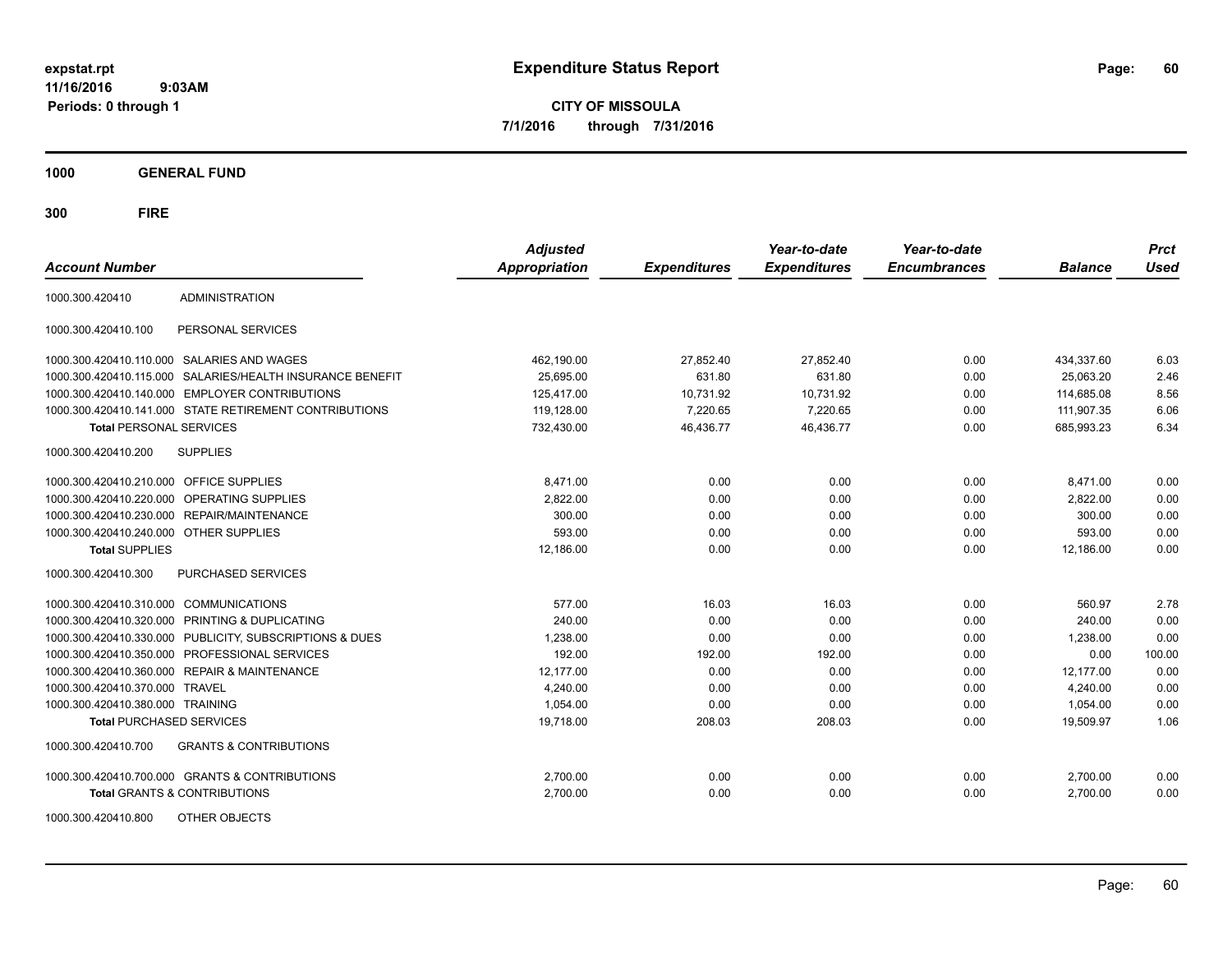**CITY OF MISSOULA 7/1/2016 through 7/31/2016**

**1000 GENERAL FUND**

| <b>Account Number</b>                             | <b>Adjusted</b><br><b>Appropriation</b> | <b>Expenditures</b> | Year-to-date<br><b>Expenditures</b> | Year-to-date<br><b>Encumbrances</b> | <b>Balance</b> | <b>Prct</b><br><b>Used</b> |
|---------------------------------------------------|-----------------------------------------|---------------------|-------------------------------------|-------------------------------------|----------------|----------------------------|
| <b>Total OTHER OBJECTS</b>                        | 0.00                                    | 0.00                | 0.00                                | 0.00                                | 0.00           | 0.00                       |
| <b>Total ADMINISTRATION</b>                       | 767,034.00                              | 46,644.80           | 46,644.80                           | 0.00                                | 720,389.20     | 6.08                       |
| <b>FACILITY</b><br>1000.300.420420                |                                         |                     |                                     |                                     |                |                            |
| PERSONAL SERVICES<br>1000.300.420420.100          |                                         |                     |                                     |                                     |                |                            |
| <b>Total PERSONAL SERVICES</b>                    | 0.00                                    | 0.00                | 0.00                                | 0.00                                | 0.00           | 0.00                       |
| 1000.300.420420.200<br><b>SUPPLIES</b>            |                                         |                     |                                     |                                     |                |                            |
| 1000.300.420420.210.000 OFFICE SUPPLIES           | 7,245.00                                | 0.00                | 0.00                                | 0.00                                | 7,245.00       | 0.00                       |
| 1000.300.420420.220.000 OPERATING SUPPLIES        | 6,448.00                                | 0.00                | 0.00                                | 0.00                                | 6,448.00       | 0.00                       |
| 1000.300.420420.230.000 REPAIR/MAINTENANCE        | 14,000.00                               | 129.97              | 129.97                              | 0.00                                | 13,870.03      | 0.93                       |
| <b>Total SUPPLIES</b>                             | 27,693.00                               | 129.97              | 129.97                              | 0.00                                | 27,563.03      | 0.47                       |
| 1000.300.420420.300<br>PURCHASED SERVICES         |                                         |                     |                                     |                                     |                |                            |
| 1000.300.420420.340.000 SEWER                     | 1.429.00                                | 549.60              | 549.60                              | 0.00                                | 879.40         | 38.46                      |
| 1000.300.420420.341.000 ELECTRICITY & NATURAL GAS | 69,567.00                               | 0.00                | 0.00                                | 0.00                                | 69,567.00      | 0.00                       |
| 1000.300.420420.343.000 WATER CHARGES             | 14,677.00                               | 0.00                | 0.00                                | 0.00                                | 14,677.00      | 0.00                       |
| 1000.300.420420.344.000 TELEPHONE SERVICE         | 19,484.00                               | 0.00                | 0.00                                | 0.00                                | 19,484.00      | 0.00                       |
| 1000.300.420420.345.000 GARBAGE                   | 5,680.00                                | 454.55              | 454.55                              | 0.00                                | 5,225.45       | 8.00                       |
| 1000.300.420420.360.000 REPAIR & MAINTENANCE      | 26,258.00                               | 1,613.93            | 1,613.93                            | 0.00                                | 24,644.07      | 6.15                       |
| <b>Total PURCHASED SERVICES</b>                   | 137,095.00                              | 2,618.08            | 2,618.08                            | 0.00                                | 134,476.92     | 1.91                       |
| 1000.300.420420.500<br><b>FIXED CHARGES</b>       |                                         |                     |                                     |                                     |                |                            |
| 1000.300.420420.500.000 FIXED CHARGES             | 226.00                                  | 0.00                | 0.00                                | 0.00                                | 226.00         | 0.00                       |
| <b>Total FIXED CHARGES</b>                        | 226.00                                  | 0.00                | 0.00                                | 0.00                                | 226.00         | 0.00                       |
| <b>Total FACILITY</b>                             | 165,014.00                              | 2,748.05            | 2,748.05                            | 0.00                                | 162,265.95     | 1.67                       |
| PERSONNEL TRAINING<br>1000.300.420430             |                                         |                     |                                     |                                     |                |                            |
| PERSONAL SERVICES<br>1000.300.420430.100          |                                         |                     |                                     |                                     |                |                            |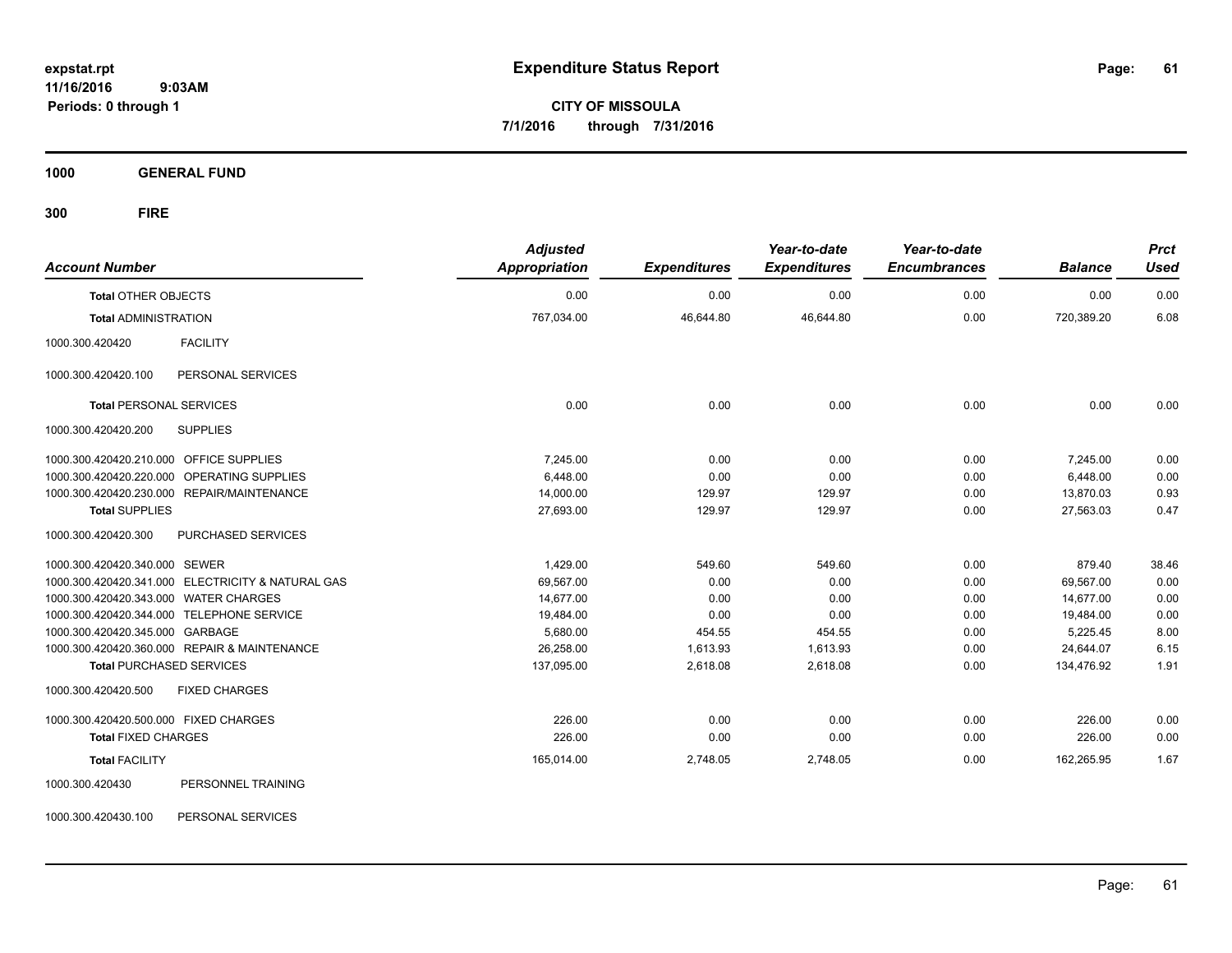**CITY OF MISSOULA 7/1/2016 through 7/31/2016**

**1000 GENERAL FUND**

| <b>Account Number</b>                                        | <b>Adjusted</b><br><b>Appropriation</b> | <b>Expenditures</b> | Year-to-date<br><b>Expenditures</b> | Year-to-date<br><b>Encumbrances</b> | <b>Balance</b> | <b>Prct</b><br><b>Used</b> |
|--------------------------------------------------------------|-----------------------------------------|---------------------|-------------------------------------|-------------------------------------|----------------|----------------------------|
| 1000.300.420430.110.000 SALARIES AND WAGES                   | 90.817.00                               | 5.717.17            | 5.717.17                            | 0.00                                | 85,099.83      | 6.30                       |
| 1000.300.420430.115.000 SALARIES/HEALTH INSURANCE BENEFIT    | 8,424.00                                | 351.00              | 351.00                              | 0.00                                | 8.073.00       | 4.17                       |
| 1000.300.420430.120.000 OVERTIME/TERMINATION                 | 5.288.00                                | 0.00                | 0.00                                | 0.00                                | 5.288.00       | 0.00                       |
| 1000.300.420430.140.000 EMPLOYER CONTRIBUTIONS               | 20,845.00                               | 1,391.56            | 1,391.56                            | 0.00                                | 19,453.44      | 6.68                       |
| 1000.300.420430.141.000 STATE RETIREMENT CONTRIBUTIONS       | 32,362.00                               | 2,475.43            | 2,475.43                            | 0.00                                | 29,886.57      | 7.65                       |
| <b>Total PERSONAL SERVICES</b>                               | 157,736.00                              | 9,935.16            | 9,935.16                            | 0.00                                | 147,800.84     | 6.30                       |
| <b>SUPPLIES</b><br>1000.300.420430.200                       |                                         |                     |                                     |                                     |                |                            |
| 1000.300.420430.210.000 OFFICE SUPPLIES                      | 96.00                                   | 0.00                | 0.00                                | 0.00                                | 96.00          | 0.00                       |
| 1000.300.420430.220.000 OPERATING SUPPLIES                   | 3,701.00                                | 0.00                | 0.00                                | 0.00                                | 3.701.00       | 0.00                       |
| 1000.300.420430.230.000 REPAIR/MAINTENANCE                   | 320.00                                  | 0.00                | 0.00                                | 0.00                                | 320.00         | 0.00                       |
| <b>Total SUPPLIES</b>                                        | 4,117.00                                | 0.00                | 0.00                                | 0.00                                | 4,117.00       | 0.00                       |
| <b>PURCHASED SERVICES</b><br>1000.300.420430.300             |                                         |                     |                                     |                                     |                |                            |
| 1000.300.420430.320.000 PRINTING & DUPLICATING               | 192.00                                  | 0.00                | 0.00                                | 0.00                                | 192.00         | 0.00                       |
| 1000.300.420430.330.000 PUBLICITY, SUBSCRIPTIONS & DUES      | 322.00                                  | 0.00                | 0.00                                | 0.00                                | 322.00         | 0.00                       |
| 1000.300.420430.370.000 TRAVEL                               | 1,148.00                                | 0.00                | 0.00                                | 0.00                                | 1,148.00       | 0.00                       |
| 1000.300.420430.380.000 TRAINING                             | 480.00                                  | 0.00                | 0.00                                | 0.00                                | 480.00         | 0.00                       |
| <b>Total PURCHASED SERVICES</b>                              | 2.142.00                                | 0.00                | 0.00                                | 0.00                                | 2.142.00       | 0.00                       |
| <b>Total PERSONNEL TRAINING</b>                              | 163,995.00                              | 9,935.16            | 9,935.16                            | 0.00                                | 154,059.84     | 6.06                       |
| <b>FIRE PREVENTION</b><br>1000.300.420440                    |                                         |                     |                                     |                                     |                |                            |
| 1000.300.420440.100<br>PERSONAL SERVICES                     |                                         |                     |                                     |                                     |                |                            |
| 1000.300.420440.110.000 SALARIES AND WAGES                   | 422,496.00                              | 26,160.90           | 26,160.90                           | 0.00                                | 396,335.10     | 6.19                       |
| SALARIES/HEALTH INSURANCE BENEFIT<br>1000.300.420440.115.000 | 42,120.00                               | 1,755.00            | 1,755.00                            | 0.00                                | 40.365.00      | 4.17                       |
| 1000.300.420440.120.000 OVERTIME/TERMINATION                 | 22.749.00                               | 520.93              | 520.93                              | 0.00                                | 22.228.07      | 2.29                       |
| 1000.300.420440.140.000 EMPLOYER CONTRIBUTIONS               | 97,835.00                               | 6,270.40            | 6,270.40                            | 0.00                                | 91,564.60      | 6.41                       |
| 1000.300.420440.141.000 STATE RETIREMENT CONTRIBUTIONS       | 151,511.00                              | 11,395.24           | 11,395.24                           | 0.00                                | 140,115.76     | 7.52                       |
| <b>Total PERSONAL SERVICES</b>                               | 736,711.00                              | 46,102.47           | 46,102.47                           | 0.00                                | 690,608.53     | 6.26                       |
| <b>SUPPLIES</b><br>1000.300.420440.200                       |                                         |                     |                                     |                                     |                |                            |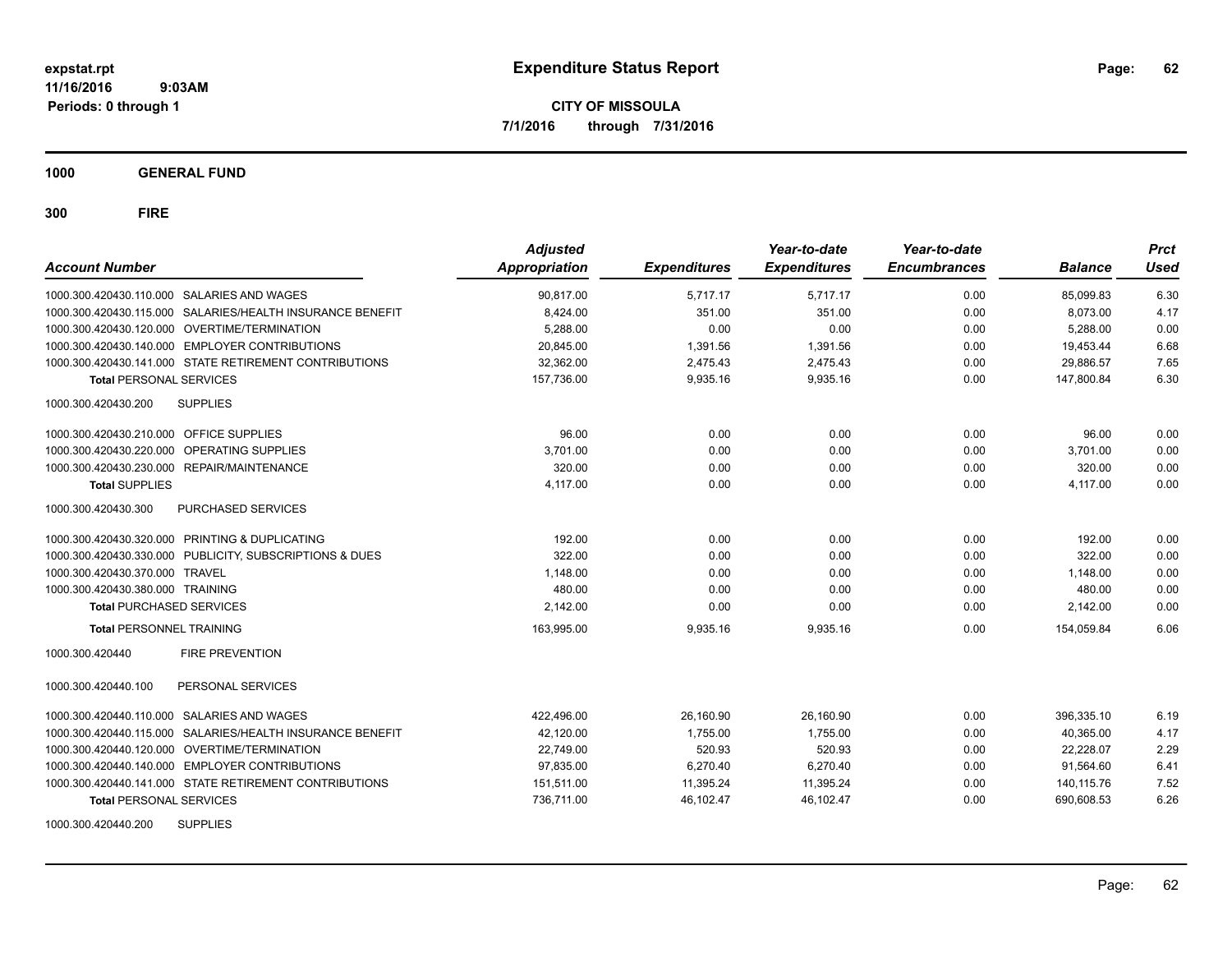**CITY OF MISSOULA 7/1/2016 through 7/31/2016**

**1000 GENERAL FUND**

| <b>Account Number</b>                   |                                                         | <b>Adjusted</b><br>Appropriation | <b>Expenditures</b> | Year-to-date<br><b>Expenditures</b> | Year-to-date<br><b>Encumbrances</b> | <b>Balance</b> | <b>Prct</b><br><b>Used</b> |
|-----------------------------------------|---------------------------------------------------------|----------------------------------|---------------------|-------------------------------------|-------------------------------------|----------------|----------------------------|
| 1000.300.420440.210.000 OFFICE SUPPLIES |                                                         | 144.00                           | 0.00                | 0.00                                | 0.00                                | 144.00         | 0.00                       |
| 1000.300.420440.220.000                 | OPERATING SUPPLIES                                      | 4,956.00                         | 0.00                | 0.00                                | 0.00                                | 4,956.00       | 0.00                       |
|                                         | 1000.300.420440.230.000 REPAIR/MAINTENANCE              | 1,540.00                         | 0.00                | 0.00                                | 0.00                                | 1,540.00       | 0.00                       |
| <b>Total SUPPLIES</b>                   |                                                         | 6,640.00                         | 0.00                | 0.00                                | 0.00                                | 6,640.00       | 0.00                       |
| 1000.300.420440.300                     | PURCHASED SERVICES                                      |                                  |                     |                                     |                                     |                |                            |
|                                         | 1000.300.420440.320.000 PRINTING & DUPLICATING          | 192.00                           | 0.00                | 0.00                                | 0.00                                | 192.00         | 0.00                       |
|                                         | 1000.300.420440.330.000 PUBLICITY, SUBSCRIPTIONS & DUES | 4,916.00                         | 1,305.00            | 1,305.00                            | 0.00                                | 3,611.00       | 26.55                      |
| 1000.300.420440.370.000 TRAVEL          |                                                         | 5,448.00                         | 0.00                | 0.00                                | 0.00                                | 5,448.00       | 0.00                       |
| 1000.300.420440.380.000 TRAINING        |                                                         | 2,506.00                         | 0.00                | 0.00                                | 0.00                                | 2,506.00       | 0.00                       |
| <b>Total PURCHASED SERVICES</b>         |                                                         | 13,062.00                        | 1,305.00            | 1,305.00                            | 0.00                                | 11,757.00      | 9.99                       |
| <b>Total FIRE PREVENTION</b>            |                                                         | 756,413.00                       | 47,407.47           | 47,407.47                           | 0.00                                | 709,005.53     | 6.27                       |
| 1000.300.420450                         | <b>FIRE GRANTS</b>                                      |                                  |                     |                                     |                                     |                |                            |
| 1000.300.420450.300                     | PURCHASED SERVICES                                      |                                  |                     |                                     |                                     |                |                            |
| <b>Total FIRE GRANTS</b>                |                                                         | 0.00                             | 0.00                | 0.00                                | 0.00                                | 0.00           | 0.00                       |
| 1000.300.420455                         | <b>EMS</b>                                              |                                  |                     |                                     |                                     |                |                            |
| 1000.300.420455.100                     | PERSONAL SERVICES                                       |                                  |                     |                                     |                                     |                |                            |
|                                         | 1000.300.420455.110.000 SALARIES AND WAGES              | 86,575.00                        | 5,520.64            | 5.520.64                            | 0.00                                | 81,054.36      | 6.38                       |
| 1000.300.420455.115.000                 | SALARIES/HEALTH INSURANCE BENEFIT                       | 8,424.00                         | 351.00              | 351.00                              | 0.00                                | 8.073.00       | 4.17                       |
|                                         | 1000.300.420455.120.000 OVERTIME/TERMINATION            | 5,132.00                         | 0.00                | 0.00                                | 0.00                                | 5,132.00       | 0.00                       |
|                                         | 1000.300.420455.140.000 EMPLOYER CONTRIBUTIONS          | 19,987.00                        | 1,313.70            | 1,313.70                            | 0.00                                | 18,673.30      | 6.57                       |
|                                         | 1000.300.420455.141.000 STATE RETIREMENT CONTRIBUTIONS  | 30,979.00                        | 2,395.84            | 2,395.84                            | 0.00                                | 28,583.16      | 7.73                       |
| <b>Total PERSONAL SERVICES</b>          |                                                         | 151,097.00                       | 9,581.18            | 9,581.18                            | 0.00                                | 141.515.82     | 6.34                       |
| 1000.300.420455.200                     | <b>SUPPLIES</b>                                         |                                  |                     |                                     |                                     |                |                            |
|                                         | 1000.300.420455.220.000 OPERATING SUPPLIES              | 18,581.00                        | 219.00              | 219.00                              | 0.00                                | 18,362.00      | 1.18                       |
|                                         | 1000.300.420455.230.000 REPAIR/MAINTENANCE              | 320.00                           | 0.00                | 0.00                                | 0.00                                | 320.00         | 0.00                       |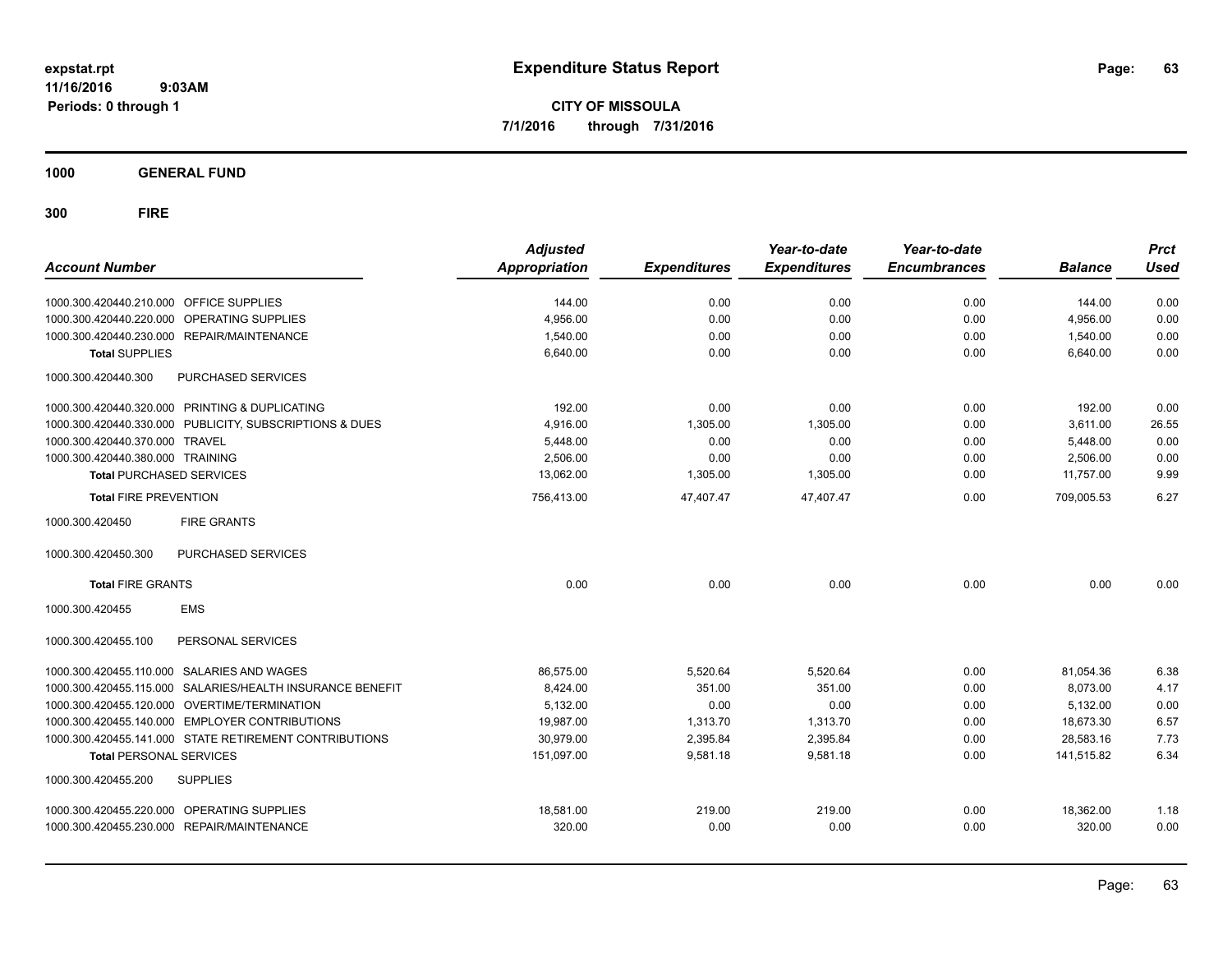**CITY OF MISSOULA 7/1/2016 through 7/31/2016**

**1000 GENERAL FUND**

| <b>Account Number</b>                      |                                                           | <b>Adjusted</b><br>Appropriation | <b>Expenditures</b> | Year-to-date<br><b>Expenditures</b> | Year-to-date<br><b>Encumbrances</b> | <b>Balance</b> | <b>Prct</b><br><b>Used</b> |
|--------------------------------------------|-----------------------------------------------------------|----------------------------------|---------------------|-------------------------------------|-------------------------------------|----------------|----------------------------|
| <b>Total SUPPLIES</b>                      |                                                           | 18,901.00                        | 219.00              | 219.00                              | 0.00                                | 18,682.00      | 1.16                       |
| 1000.300.420455.300                        | PURCHASED SERVICES                                        |                                  |                     |                                     |                                     |                |                            |
|                                            | 1000.300.420455.330.000 PUBLICITY, SUBSCRIPTIONS & DUES   | 3,984.00                         | 0.00                | 0.00                                | 0.00                                | 3,984.00       | 0.00                       |
|                                            | 1000.300.420455.350.000 PROFESSIONAL SERVICES             | 5,000.00                         | 0.00                | 0.00                                | 0.00                                | 5,000.00       | 0.00                       |
|                                            | 1000.300.420455.360.000 REPAIR & MAINTENANCE              | 4,500.00                         | 0.00                | 0.00                                | 0.00                                | 4,500.00       | 0.00                       |
| 1000.300.420455.370.000 TRAVEL             |                                                           | 1,023.00                         | 0.00                | 0.00                                | 0.00                                | 1.023.00       | 0.00                       |
| 1000.300.420455.380.000 TRAINING           |                                                           | 1,920.00                         | 0.00                | 0.00                                | 0.00                                | 1,920.00       | 0.00                       |
|                                            | 1000.300.420455.390.000 OTHER PURCHASED SERVICES          | 10.080.00                        | 0.00                | 0.00                                | 0.00                                | 10.080.00      | 0.00                       |
| <b>Total PURCHASED SERVICES</b>            |                                                           | 26,507.00                        | 0.00                | 0.00                                | 0.00                                | 26,507.00      | 0.00                       |
| <b>Total EMS</b>                           |                                                           | 196,505.00                       | 9,800.18            | 9,800.18                            | 0.00                                | 186,704.82     | 4.99                       |
| 1000.300.420460                            | <b>OPERATIONS</b>                                         |                                  |                     |                                     |                                     |                |                            |
| 1000.300.420460.100                        | PERSONAL SERVICES                                         |                                  |                     |                                     |                                     |                |                            |
| 1000.300.420460.110.000 SALARIES AND WAGES |                                                           | 5,629,678.00                     | 348,882.14          | 348,882.14                          | 0.00                                | 5,280,795.86   | 6.20                       |
|                                            | 1000.300.420460.115.000 SALARIES/HEALTH INSURANCE BENEFIT | 673.920.00                       | 27,729.00           | 27,729.00                           | 0.00                                | 646.191.00     | 4.11                       |
|                                            | 1000.300.420460.120.000 OVERTIME/TERMINATION              | 787,235.00                       | 39,567.20           | 39,567.20                           | 0.00                                | 747,667.80     | 5.03                       |
| 1000.300.420460.130.000 OTHER              |                                                           | 57.500.00                        | 0.00                | 0.00                                | 0.00                                | 57.500.00      | 0.00                       |
|                                            | 1000.300.420460.140.000 EMPLOYER CONTRIBUTIONS            | 1,384,955.00                     | 87,313.99           | 87,313.99                           | 0.00                                | 1,297,641.01   | 6.30                       |
|                                            | 1000.300.420460.141.000 STATE RETIREMENT CONTRIBUTIONS    | 2,046,640.00                     | 153.953.37          | 153.953.37                          | 0.00                                | 1.892.686.63   | 7.52                       |
| <b>Total PERSONAL SERVICES</b>             |                                                           | 10,579,928.00                    | 657,445.70          | 657,445.70                          | 0.00                                | 9,922,482.30   | 6.21                       |
| 1000.300.420460.200                        | <b>SUPPLIES</b>                                           |                                  |                     |                                     |                                     |                |                            |
| 1000.300.420460.220.000 OPERATING SUPPLIES |                                                           | 180,436.00                       | 1,294.83            | 1,294.83                            | 0.00                                | 179,141.17     | 0.72                       |
| 1000.300.420460.230.000 REPAIR/MAINTENANCE |                                                           | 41,420.00                        | 496.40              | 496.40                              | 0.00                                | 40.923.60      | 1.20                       |
| 1000.300.420460.231.000 GASOLINE           |                                                           | 61,827.00                        | 0.00                | 0.00                                | 0.00                                | 61,827.00      | 0.00                       |
| <b>Total SUPPLIES</b>                      |                                                           | 283,683.00                       | 1,791.23            | 1,791.23                            | 0.00                                | 281,891.77     | 0.63                       |
| 1000.300.420460.300                        | PURCHASED SERVICES                                        |                                  |                     |                                     |                                     |                |                            |
|                                            | 1000.300.420460.320.000 PRINTING & DUPLICATING            | 864.00                           | 0.00                | 0.00                                | 0.00                                | 864.00         | 0.00                       |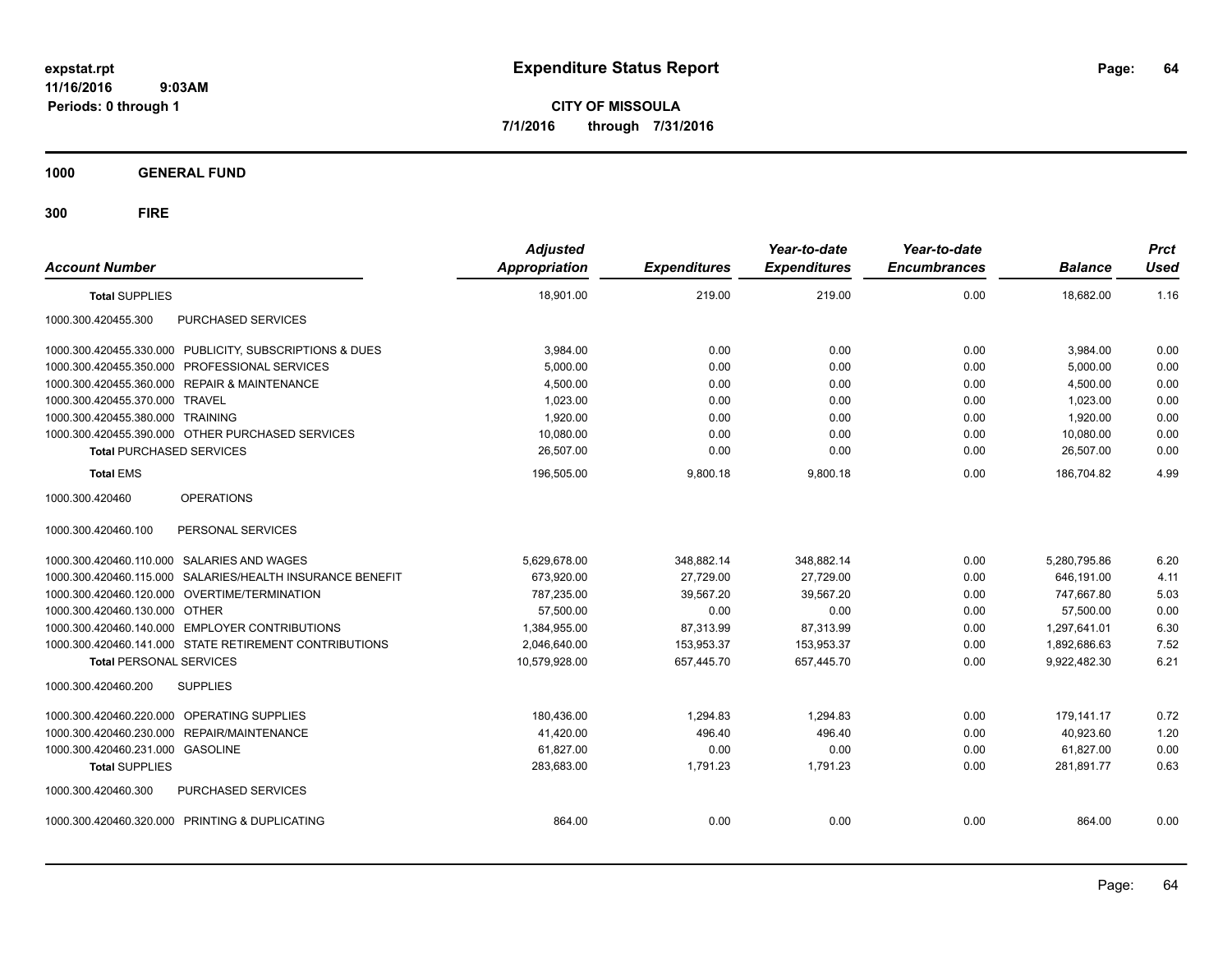**CITY OF MISSOULA 7/1/2016 through 7/31/2016**

**1000 GENERAL FUND**

| <b>Account Number</b>                                      | <b>Adjusted</b><br>Appropriation | <b>Expenditures</b> | Year-to-date<br><b>Expenditures</b> | Year-to-date<br><b>Encumbrances</b> | <b>Balance</b> | <b>Prct</b><br><b>Used</b> |
|------------------------------------------------------------|----------------------------------|---------------------|-------------------------------------|-------------------------------------|----------------|----------------------------|
| 1000.300.420460.330.000 PUBLICITY, SUBSCRIPTIONS & DUES    | 312.00                           | 0.00                | 0.00                                | 0.00                                | 312.00         | 0.00                       |
| 1000.300.420460.350.000 PROFESSIONAL SERVICES              | 19,080.00                        | 0.00                | 0.00                                | 0.00                                | 19,080.00      | 0.00                       |
| 1000.300.420460.360.000 REPAIR & MAINTENANCE               | 22,400.00                        | 0.00                | 0.00                                | 0.00                                | 22,400.00      | 0.00                       |
| 1000.300.420460.370.000 TRAVEL                             | 6.158.00                         | 0.00                | 0.00                                | 0.00                                | 6,158.00       | 0.00                       |
| 1000.300.420460.380.000 TRAINING                           | 6,556.00                         | 0.00                | 0.00                                | 0.00                                | 6,556.00       | 0.00                       |
| 1000.300.420460.390.000 OTHER PURCHASED SERVICES           | 1,500.00                         | 0.00                | 0.00                                | 0.00                                | 1,500.00       | 0.00                       |
| <b>Total PURCHASED SERVICES</b>                            | 56,870.00                        | 0.00                | 0.00                                | 0.00                                | 56,870.00      | 0.00                       |
| 1000.300.420460.900<br><b>CAPITAL OUTLAY</b>               |                                  |                     |                                     |                                     |                |                            |
| <b>Total CAPITAL OUTLAY</b>                                | 0.00                             | 0.00                | 0.00                                | 0.00                                | 0.00           | 0.00                       |
| <b>Total OPERATIONS</b>                                    | 10,920,481.00                    | 659,236.93          | 659,236.93                          | 0.00                                | 10,261,244.07  | 6.04                       |
| 1000.300.420490<br><b>MAINTENANCE</b>                      |                                  |                     |                                     |                                     |                |                            |
| 1000.300.420490.100<br>PERSONAL SERVICES                   |                                  |                     |                                     |                                     |                |                            |
| 1000.300.420490.110.000 SALARIES AND WAGES                 | 163,504.00                       | 10,205.95           | 10,205.95                           | 0.00                                | 153,298.05     | 6.24                       |
| 1000.300.420490.115.000 SALARIES/HEALTH INSURANCE BENEFIT  | 16,848.00                        | 702.00              | 702.00                              | 0.00                                | 16,146.00      | 4.17                       |
| 1000.300.420490.120.000 OVERTIME/TERMINATION               | 10,568.00                        | 425.54              | 425.54                              | 0.00                                | 10,142.46      | 4.03                       |
| 1000.300.420490.140.000 EMPLOYER CONTRIBUTIONS             | 38.024.00                        | 2.467.87            | 2.467.87                            | 0.00                                | 35.556.13      | 6.49                       |
| 1000.300.420490.141.000 STATE RETIREMENT CONTRIBUTIONS     | 58,813.00                        | 4,452.62            | 4,452.62                            | 0.00                                | 54,360.38      | 7.57                       |
| <b>Total PERSONAL SERVICES</b>                             | 287,757.00                       | 18,253.98           | 18,253.98                           | 0.00                                | 269,503.02     | 6.34                       |
| <b>SUPPLIES</b><br>1000.300.420490.200                     |                                  |                     |                                     |                                     |                |                            |
| 1000.300.420490.210.000 OFFICE SUPPLIES                    | 48.00                            | 0.00                | 0.00                                | 0.00                                | 48.00          | 0.00                       |
| 1000.300.420490.230.000<br>REPAIR/MAINTENANCE              | 3,600.00                         | 56.97               | 56.97                               | 0.00                                | 3,543.03       | 1.58                       |
| <b>Total SUPPLIES</b>                                      | 3,648.00                         | 56.97               | 56.97                               | 0.00                                | 3,591.03       | 1.56                       |
| 1000.300.420490.300<br>PURCHASED SERVICES                  |                                  |                     |                                     |                                     |                |                            |
| 1000.300.420490.330.000 PUBLICITY, SUBSCRIPTIONS & DUES    | 91.00                            | 0.00                | 0.00                                | 0.00                                | 91.00          | 0.00                       |
| <b>REPAIR &amp; MAINTENANCE</b><br>1000.300.420490.360.000 | 1,700.00                         | 0.00                | 0.00                                | 0.00                                | 1,700.00       | 0.00                       |
| 1000.300.420490.370.000 TRAVEL                             | 2,000.00                         | 0.00                | 0.00                                | 0.00                                | 2,000.00       | 0.00                       |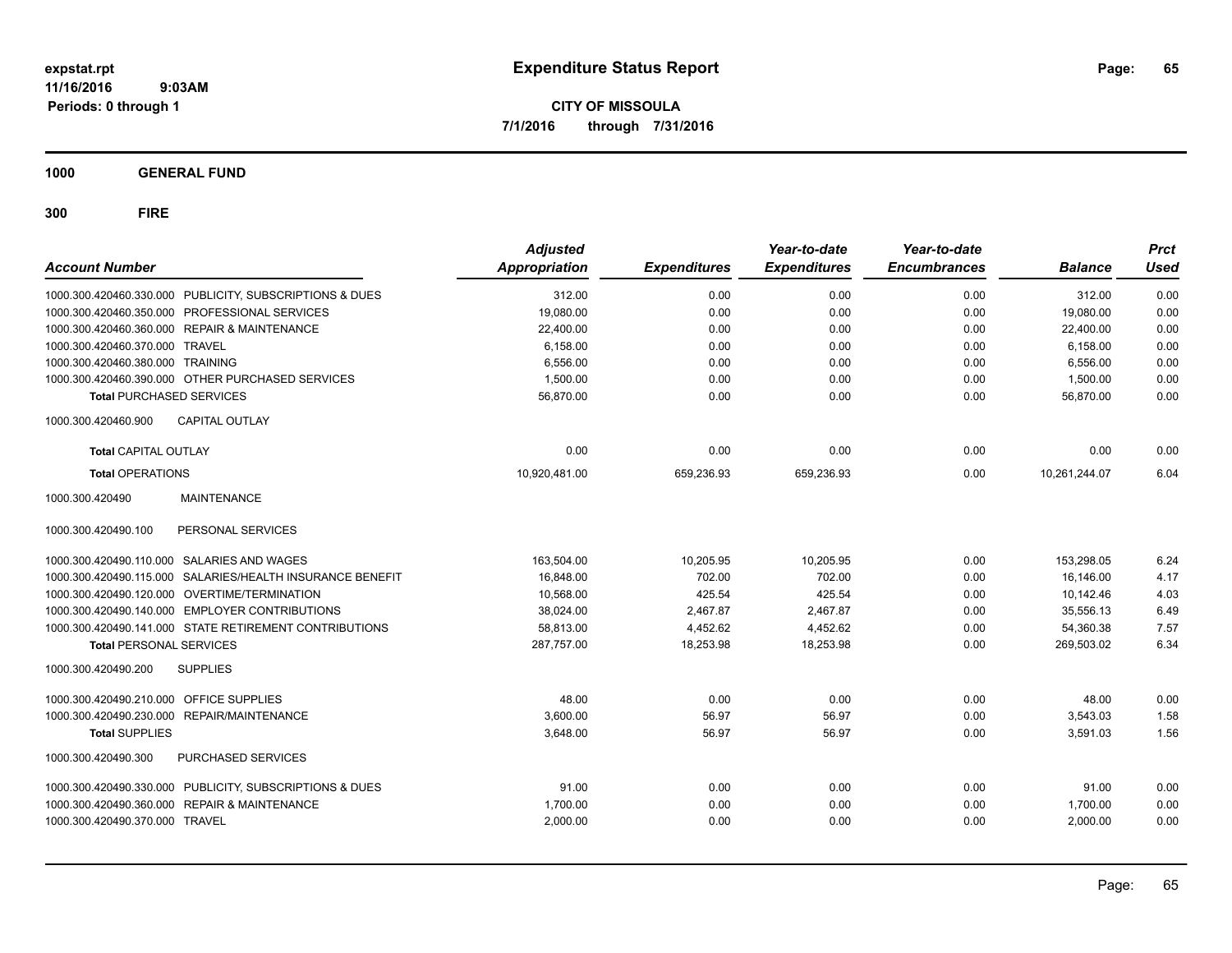**CITY OF MISSOULA 7/1/2016 through 7/31/2016**

**1000 GENERAL FUND**

| <b>Account Number</b>                                               | <b>Adjusted</b><br>Appropriation | <b>Expenditures</b> | Year-to-date<br><b>Expenditures</b> | Year-to-date<br><b>Encumbrances</b> | <b>Balance</b>       | <b>Prct</b><br>Used |
|---------------------------------------------------------------------|----------------------------------|---------------------|-------------------------------------|-------------------------------------|----------------------|---------------------|
| 1000.300.420490.380.000 TRAINING<br><b>Total PURCHASED SERVICES</b> | 1,500.00<br>5.291.00             | 0.00<br>0.00        | 0.00<br>0.00                        | 0.00<br>0.00                        | 1.500.00<br>5.291.00 | 0.00<br>0.00        |
| <b>Total MAINTENANCE</b>                                            | 296,696.00                       | 18.310.95           | 18,310.95                           | 0.00                                | 278.385.05           | 6.17                |
| <b>Total FIRE</b>                                                   | 13,266,138.00                    | 794,083.54          | 794,083.54                          | 0.00                                | 12.472.054.46        | 5.99                |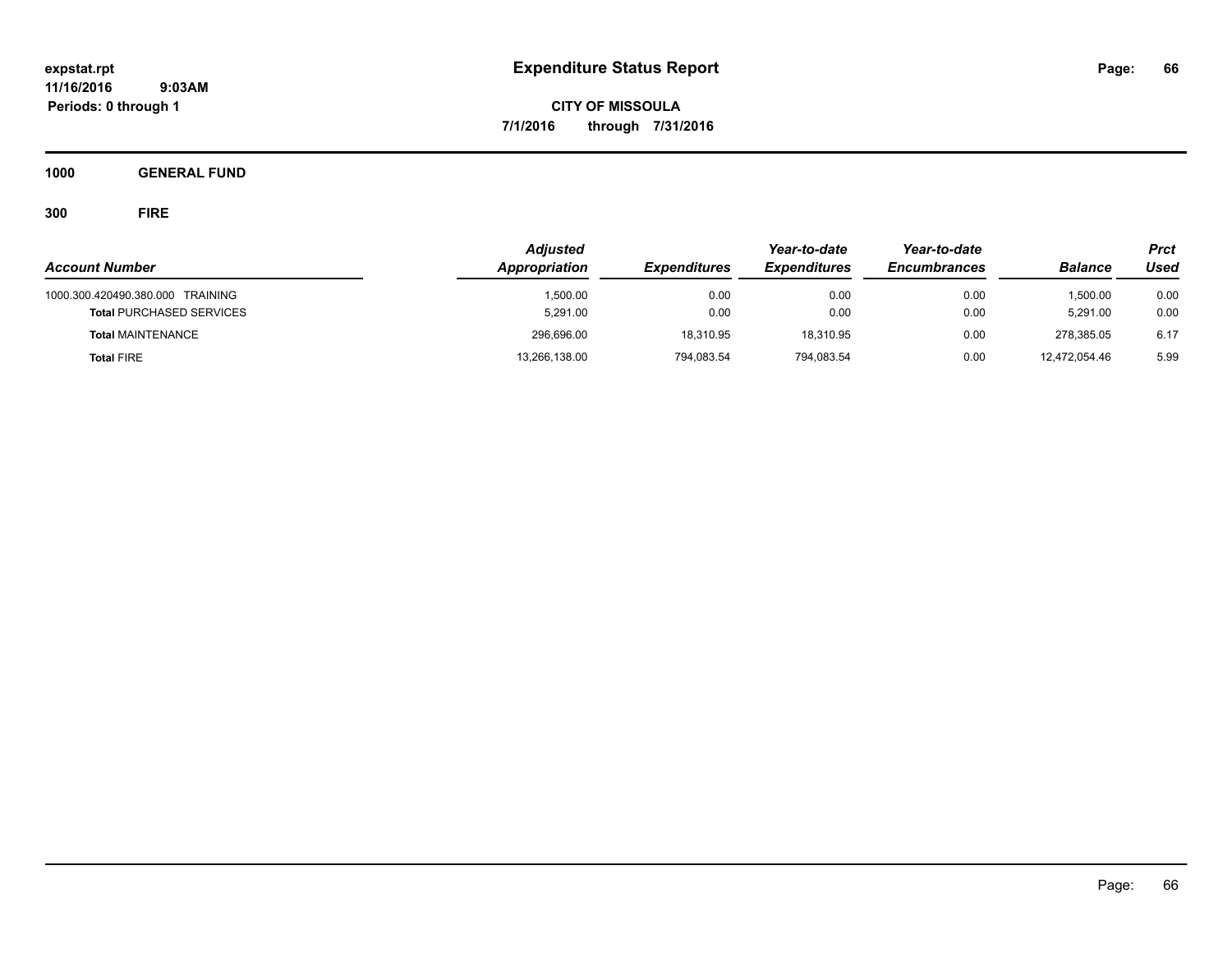**1000 GENERAL FUND**

| <b>Account Number</b>                   |                                                         | <b>Adjusted</b><br><b>Appropriation</b> | <b>Expenditures</b> | Year-to-date<br><b>Expenditures</b> | Year-to-date<br><b>Encumbrances</b> | <b>Balance</b> | <b>Prct</b><br><b>Used</b> |
|-----------------------------------------|---------------------------------------------------------|-----------------------------------------|---------------------|-------------------------------------|-------------------------------------|----------------|----------------------------|
| 1000.320.420460                         | <b>OPERATIONS</b>                                       |                                         |                     |                                     |                                     |                |                            |
| 1000.320.420460.100                     | PERSONAL SERVICES                                       |                                         |                     |                                     |                                     |                |                            |
| <b>Total OPERATIONS</b>                 |                                                         | 0.00                                    | 0.00                | 0.00                                | 0.00                                | 0.00           | 0.00                       |
| 1000.320.430210                         | <b>ADMINISTRATION</b>                                   |                                         |                     |                                     |                                     |                |                            |
| 1000.320.430210.100                     | PERSONAL SERVICES                                       |                                         |                     |                                     |                                     |                |                            |
|                                         | 1000.320.430210.110.000 SALARIES AND WAGES              | 107,914.00                              | 6,595.50            | 6,595.50                            | 0.00                                | 101,318.50     | 6.11                       |
| 1000.320.430210.130.000 OTHER           |                                                         | 0.00                                    | 20.28               | 20.28                               | 0.00                                | $-20.28$       | 0.00                       |
|                                         | 1000.320.430210.140.000 EMPLOYER CONTRIBUTIONS          | 59,685.00                               | 5,511.51            | 5,511.51                            | 0.00                                | 54,173.49      | 9.23                       |
| <b>Total PERSONAL SERVICES</b>          |                                                         | 167,599.00                              | 12,127.29           | 12,127.29                           | 0.00                                | 155,471.71     | 7.24                       |
| 1000.320.430210.200                     | <b>SUPPLIES</b>                                         |                                         |                     |                                     |                                     |                |                            |
| 1000.320.430210.210.000 OFFICE SUPPLIES |                                                         | 1,600.00                                | 0.00                | 0.00                                | 0.00                                | 1,600.00       | 0.00                       |
|                                         | 1000.320.430210.220.000 OPERATING SUPPLIES              | 8,440.00                                | 0.00                | 0.00                                | 0.00                                | 8,440.00       | 0.00                       |
| <b>Total SUPPLIES</b>                   |                                                         | 10,040.00                               | 0.00                | 0.00                                | 0.00                                | 10,040.00      | 0.00                       |
| 1000.320.430210.300                     | PURCHASED SERVICES                                      |                                         |                     |                                     |                                     |                |                            |
|                                         | 1000.320.430210.320.000 PRINTING & DUPLICATING          | 7,000.00                                | 0.00                | 0.00                                | 0.00                                | 7,000.00       | 0.00                       |
|                                         | 1000.320.430210.330.000 PUBLICITY, SUBSCRIPTIONS & DUES | 3,000.00                                | 0.00                | 0.00                                | 0.00                                | 3,000.00       | 0.00                       |
| 1000.320.430210.370.000 TRAVEL          |                                                         | 2,300.00                                | 0.00                | 0.00                                | 0.00                                | 2,300.00       | 0.00                       |
| 1000.320.430210.380.000 TRAINING        |                                                         | 1,500.00                                | 0.00                | 0.00                                | 0.00                                | 1,500.00       | 0.00                       |
|                                         | <b>Total PURCHASED SERVICES</b>                         | 13,800.00                               | 0.00                | 0.00                                | 0.00                                | 13,800.00      | 0.00                       |
| 1000.320.430210.900                     | <b>CAPITAL OUTLAY</b>                                   |                                         |                     |                                     |                                     |                |                            |
| <b>Total CAPITAL OUTLAY</b>             |                                                         | 0.00                                    | 0.00                | 0.00                                | 0.00                                | 0.00           | 0.00                       |
| <b>Total ADMINISTRATION</b>             |                                                         | 191,439.00                              | 12,127.29           | 12,127.29                           | 0.00                                | 179,311.71     | 6.33                       |
| 1000.320.430220                         | <b>FACILITY</b>                                         |                                         |                     |                                     |                                     |                |                            |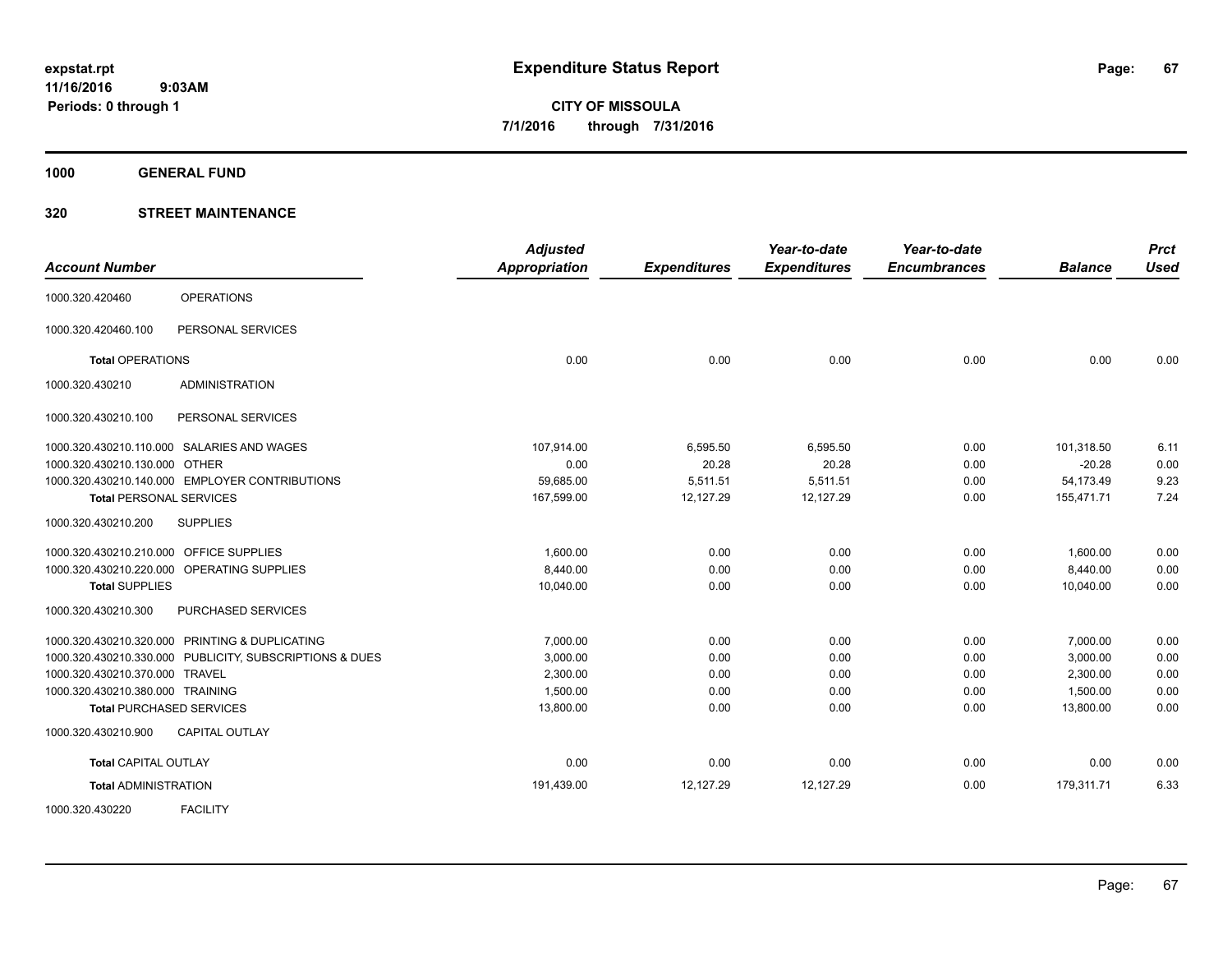**1000 GENERAL FUND**

|                                                | <b>Adjusted</b> |                     | Year-to-date        | Year-to-date        |                | <b>Prct</b> |
|------------------------------------------------|-----------------|---------------------|---------------------|---------------------|----------------|-------------|
| <b>Account Number</b>                          | Appropriation   | <b>Expenditures</b> | <b>Expenditures</b> | <b>Encumbrances</b> | <b>Balance</b> | <b>Used</b> |
| 1000.320.430220.100<br>PERSONAL SERVICES       |                 |                     |                     |                     |                |             |
| 1000.320.430220.110.000 SALARIES AND WAGES     | 49,692.00       | 3,035.38            | 3,035.38            | 0.00                | 46,656.62      | 6.11        |
| 1000.320.430220.130.000 OTHER                  | 0.00            | 9.36                | 9.36                | 0.00                | $-9.36$        | 0.00        |
| 1000.320.430220.140.000 EMPLOYER CONTRIBUTIONS | 27,484.00       | 2,536.80            | 2,536.80            | 0.00                | 24,947.20      | 9.23        |
| <b>Total PERSONAL SERVICES</b>                 | 77,176.00       | 5,581.54            | 5,581.54            | 0.00                | 71,594.46      | 7.23        |
| 1000.320.430220.200<br><b>SUPPLIES</b>         |                 |                     |                     |                     |                |             |
| 1000.320.430220.220.000 OPERATING SUPPLIES     | 8,000.00        | 68.63               | 68.63               | 0.00                | 7,931.37       | 0.86        |
| <b>Total SUPPLIES</b>                          | 8,000.00        | 68.63               | 68.63               | 0.00                | 7,931.37       | 0.86        |
| PURCHASED SERVICES<br>1000.320.430220.300      |                 |                     |                     |                     |                |             |
| 1000.320.430220.344.000 TELEPHONE SERVICE      | 7,000.00        | 0.00                | 0.00                | 0.00                | 7,000.00       | 0.00        |
| 1000.320.430220.345.000 GARBAGE                | 1,821.00        | 0.00                | 0.00                | 0.00                | 1,821.00       | 0.00        |
| 1000.320.430220.360.000 REPAIR & MAINTENANCE   | 1,650.00        | 0.00                | 0.00                | 0.00                | 1,650.00       | 0.00        |
| <b>Total PURCHASED SERVICES</b>                | 10,471.00       | 0.00                | 0.00                | 0.00                | 10,471.00      | 0.00        |
| <b>FIXED CHARGES</b><br>1000.320.430220.500    |                 |                     |                     |                     |                |             |
| 1000.320.430220.500.000 FIXED CHARGES          | 9,000.00        | 0.00                | 0.00                | 0.00                | 9,000.00       | 0.00        |
| <b>Total FIXED CHARGES</b>                     | 9.000.00        | 0.00                | 0.00                | 0.00                | 9,000.00       | 0.00        |
| <b>Total FACILITY</b>                          | 104,647.00      | 5,650.17            | 5,650.17            | 0.00                | 98,996.83      | 5.40        |
| <b>STREET RESTORATION</b><br>1000.320.430230   |                 |                     |                     |                     |                |             |
| 1000.320.430230.100<br>PERSONAL SERVICES       |                 |                     |                     |                     |                |             |
| 1000.320.430230.110.000 SALARIES AND WAGES     | 323,245.00      | 19.948.05           | 19.948.05           | 0.00                | 303.296.95     | 6.17        |
| 1000.320.430230.120.000 OVERTIME/TERMINATION   | 3,000.00        | 0.00                | 0.00                | 0.00                | 3,000.00       | 0.00        |
| 1000.320.430230.130.000 OTHER                  | 0.00            | 61.10               | 61.10               | 0.00                | $-61.10$       | 0.00        |
| 1000.320.430230.140.000 EMPLOYER CONTRIBUTIONS | 180,441.00      | 16,667.89           | 16,667.89           | 0.00                | 163,773.11     | 9.24        |
| <b>Total PERSONAL SERVICES</b>                 | 506,686.00      | 36,677.04           | 36,677.04           | 0.00                | 470,008.96     | 7.24        |
| <b>SUPPLIES</b><br>1000.320.430230.200         |                 |                     |                     |                     |                |             |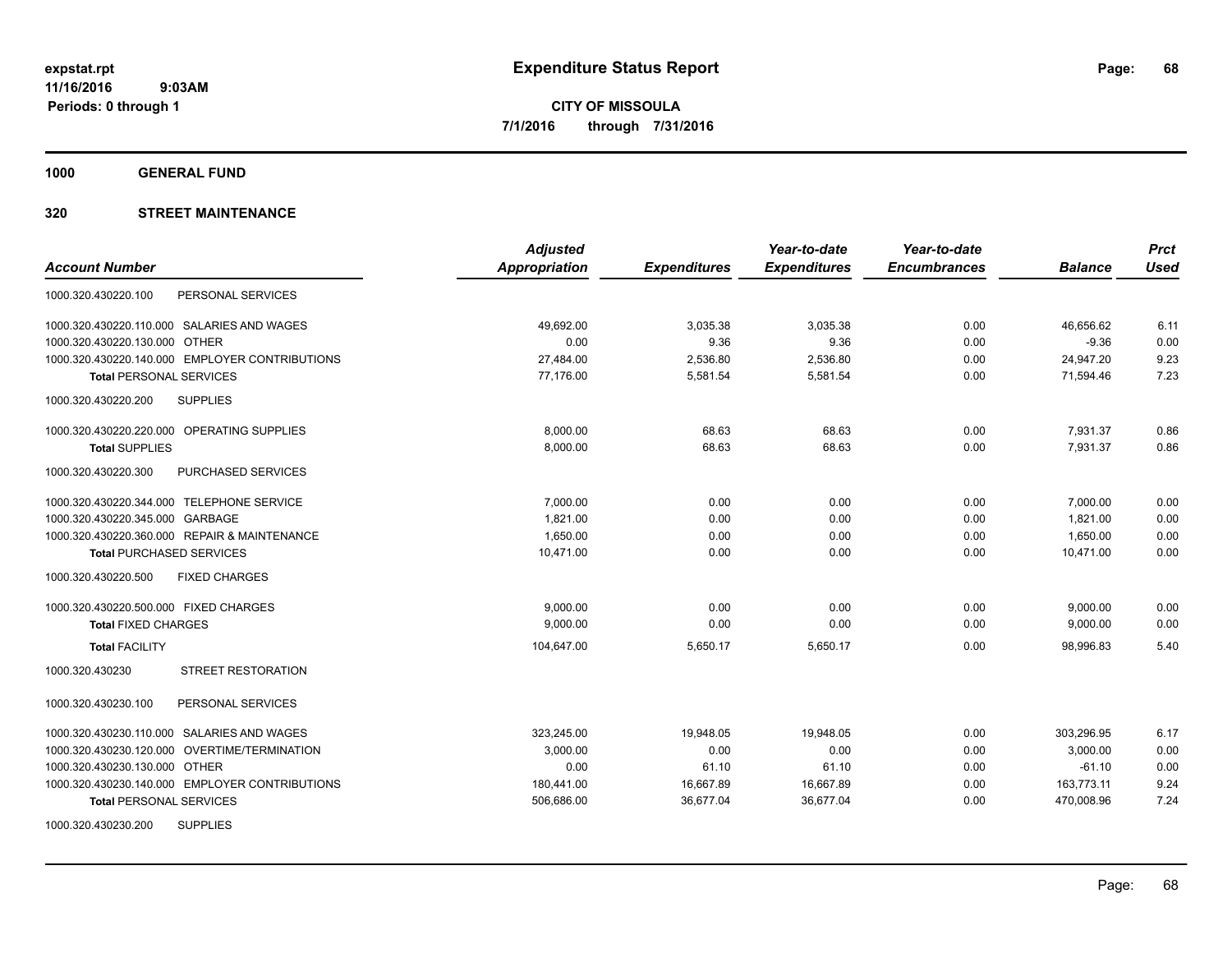**1000 GENERAL FUND**

|                                                  | <b>Adjusted</b> |                     | Year-to-date        | Year-to-date        |                | <b>Prct</b> |
|--------------------------------------------------|-----------------|---------------------|---------------------|---------------------|----------------|-------------|
| <b>Account Number</b>                            | Appropriation   | <b>Expenditures</b> | <b>Expenditures</b> | <b>Encumbrances</b> | <b>Balance</b> | <b>Used</b> |
| 1000.320.430230.220.000 OPERATING SUPPLIES       | 1,599.00        | 0.00                | 0.00                | 0.00                | 1,599.00       | 0.00        |
| 1000.320.430230.230.000<br>REPAIR/MAINTENANCE    | 25,009.00       | 1,415.00            | 1,415.00            | 0.00                | 23,594.00      | 5.66        |
| 1000.320.430230.231.000 GASOLINE                 | 74,487.00       | 0.00                | 0.00                | 0.00                | 74,487.00      | 0.00        |
| <b>Total SUPPLIES</b>                            | 101,095.00      | 1,415.00            | 1,415.00            | 0.00                | 99,680.00      | 1.40        |
| 1000.320.430230.300<br>PURCHASED SERVICES        |                 |                     |                     |                     |                |             |
| 1000.320.430230.345.000 GARBAGE                  | 5,408.00        | 0.00                | 0.00                | 0.00                | 5,408.00       | 0.00        |
| 1000.320.430230.350.000 PROFESSIONAL SERVICES    | 1.000.00        | 0.00                | 0.00                | 0.00                | 1,000.00       | 0.00        |
| 1000.320.430230.360.000 REPAIR & MAINTENANCE     | 2,000.00        | 0.00                | 0.00                | 0.00                | 2,000.00       | 0.00        |
| <b>Total PURCHASED SERVICES</b>                  | 8,408.00        | 0.00                | 0.00                | 0.00                | 8,408.00       | 0.00        |
| 1000.320.430230.400<br><b>BUILDING MATERIALS</b> |                 |                     |                     |                     |                |             |
| 1000.320.430230.400.000 BUILDING MATERIALS       | 17.598.00       | 0.00                | 0.00                | 0.00                | 17,598.00      | 0.00        |
| <b>Total BUILDING MATERIALS</b>                  | 17,598.00       | 0.00                | 0.00                | 0.00                | 17,598.00      | 0.00        |
| 1000.320.430230.500<br><b>FIXED CHARGES</b>      |                 |                     |                     |                     |                |             |
| 1000.320.430230.500.000 FIXED CHARGES            | 5,500.00        | 0.00                | 0.00                | 0.00                | 5,500.00       | 0.00        |
| <b>Total FIXED CHARGES</b>                       | 5,500.00        | 0.00                | 0.00                | 0.00                | 5,500.00       | 0.00        |
| 1000.320.430230.900<br><b>CAPITAL OUTLAY</b>     |                 |                     |                     |                     |                |             |
| <b>Total CAPITAL OUTLAY</b>                      | 0.00            | 0.00                | 0.00                | 0.00                | 0.00           | 0.00        |
| <b>Total STREET RESTORATION</b>                  | 639,287.00      | 38,092.04           | 38,092.04           | 0.00                | 601,194.96     | 5.96        |
| STREET MAINTENANCE<br>1000.320.430240            |                 |                     |                     |                     |                |             |
| 1000.320.430240.100<br>PERSONAL SERVICES         |                 |                     |                     |                     |                |             |
| 1000.320.430240.110.000 SALARIES AND WAGES       | 437,588.00      | 27,078.25           | 27,078.25           | 0.00                | 410,509.75     | 6.19        |
| 1000.320.430240.120.000 OVERTIME/TERMINATION     | 2,100.00        | 0.00                | 0.00                | 0.00                | 2,100.00       | 0.00        |
| 1000.320.430240.130.000 OTHER                    | 3,000.00        | 82.94               | 82.94               | 0.00                | 2,917.06       | 2.76        |
| 1000.320.430240.140.000 EMPLOYER CONTRIBUTIONS   | 244,844.00      | 22,625.42           | 22,625.42           | 0.00                | 222,218.58     | 9.24        |
| <b>Total PERSONAL SERVICES</b>                   | 687,532.00      | 49,786.61           | 49,786.61           | 0.00                | 637,745.39     | 7.24        |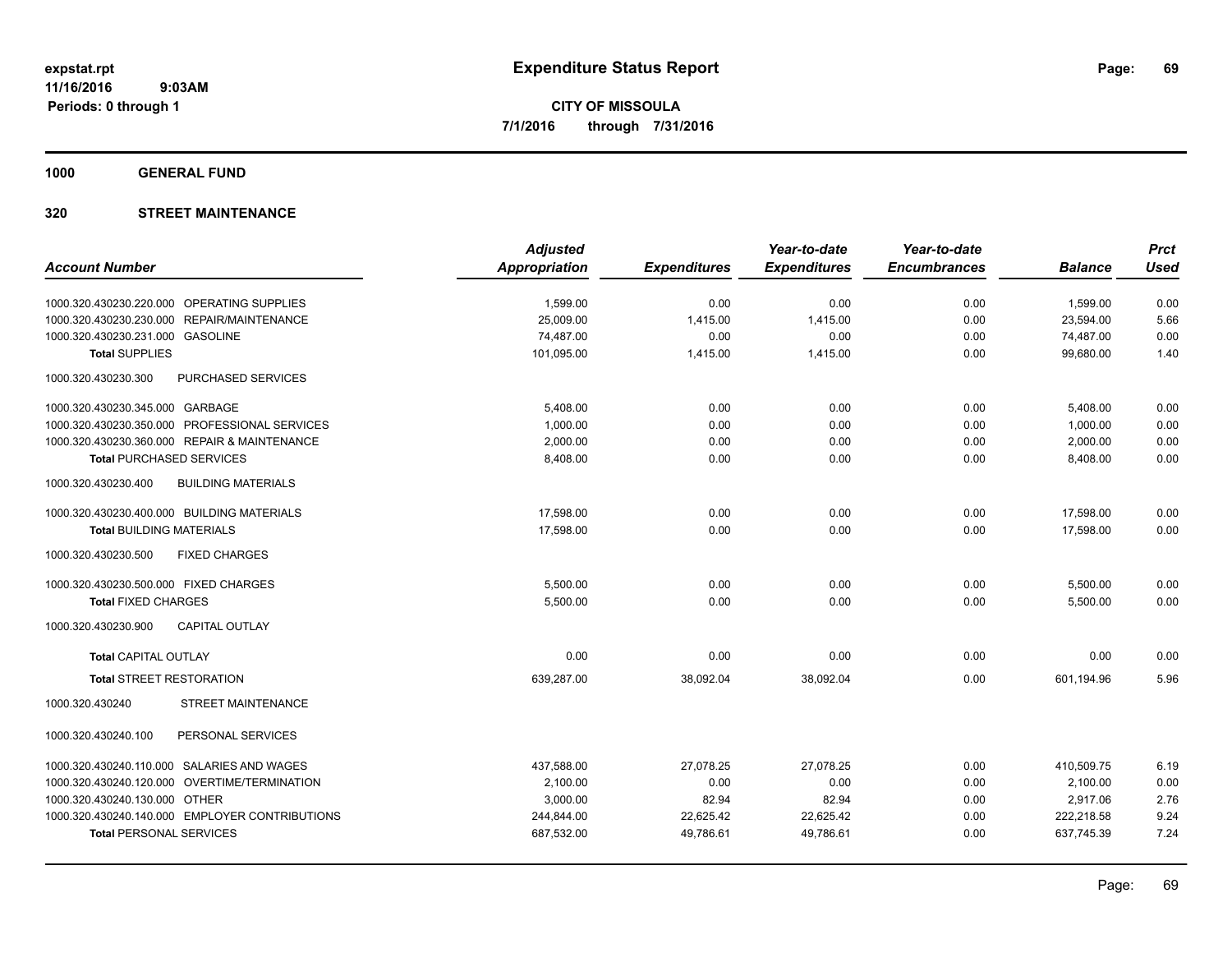**1000 GENERAL FUND**

|                                               |                           | <b>Adjusted</b>      |                     | Year-to-date        | Year-to-date        |                | <b>Prct</b> |
|-----------------------------------------------|---------------------------|----------------------|---------------------|---------------------|---------------------|----------------|-------------|
| <b>Account Number</b>                         |                           | <b>Appropriation</b> | <b>Expenditures</b> | <b>Expenditures</b> | <b>Encumbrances</b> | <b>Balance</b> | <b>Used</b> |
| <b>SUPPLIES</b><br>1000.320.430240.200        |                           |                      |                     |                     |                     |                |             |
| 1000.320.430240.220.000 OPERATING SUPPLIES    |                           | 1,599.00             | 0.00                | 0.00                | 0.00                | 1,599.00       | 0.00        |
| 1000.320.430240.230.000                       | REPAIR/MAINTENANCE        | 19.455.00            | 0.00                | 0.00                | 0.00                | 19,455.00      | 0.00        |
| 1000.320.430240.231.000 GASOLINE              |                           | 14,132.00            | 78.87               | 78.87               | 0.00                | 14,053.13      | 0.56        |
| <b>Total SUPPLIES</b>                         |                           | 35,186.00            | 78.87               | 78.87               | 0.00                | 35.107.13      | 0.22        |
| 1000.320.430240.300                           | <b>PURCHASED SERVICES</b> |                      |                     |                     |                     |                |             |
| 1000.320.430240.345.000 GARBAGE               |                           | 2,163.00             | 0.00                | 0.00                | 0.00                | 2,163.00       | 0.00        |
| 1000.320.430240.350.000 PROFESSIONAL SERVICES |                           | 2.000.00             | 0.00                | 0.00                | 0.00                | 2,000.00       | 0.00        |
| <b>Total PURCHASED SERVICES</b>               |                           | 4,163.00             | 0.00                | 0.00                | 0.00                | 4,163.00       | 0.00        |
| 1000.320.430240.400                           | <b>BUILDING MATERIALS</b> |                      |                     |                     |                     |                |             |
| 1000.320.430240.400.000 BUILDING MATERIALS    |                           | 44,665.00            | 0.00                | 0.00                | 0.00                | 44,665.00      | 0.00        |
| <b>Total BUILDING MATERIALS</b>               |                           | 44,665.00            | 0.00                | 0.00                | 0.00                | 44,665.00      | 0.00        |
| <b>FIXED CHARGES</b><br>1000.320.430240.500   |                           |                      |                     |                     |                     |                |             |
| 1000.320.430240.500.000 FIXED CHARGES         |                           | 5.000.00             | 0.00                | 0.00                | 0.00                | 5,000.00       | 0.00        |
| <b>Total FIXED CHARGES</b>                    |                           | 5,000.00             | 0.00                | 0.00                | 0.00                | 5,000.00       | 0.00        |
| 1000.320.430240.900                           | <b>CAPITAL OUTLAY</b>     |                      |                     |                     |                     |                |             |
| <b>Total CAPITAL OUTLAY</b>                   |                           | 0.00                 | 0.00                | 0.00                | 0.00                | 0.00           | 0.00        |
| <b>Total STREET MAINTENANCE</b>               |                           | 776,546.00           | 49,865.48           | 49,865.48           | 0.00                | 726,680.52     | 6.42        |
| 1000.320.430251                               | ICE & SNOW REMOVAL        |                      |                     |                     |                     |                |             |
| 1000.320.430251.100                           | PERSONAL SERVICES         |                      |                     |                     |                     |                |             |
| 1000.320.430251.110.000 SALARIES AND WAGES    |                           | 146,630.00           | 9,275.36            | 9,275.36            | 0.00                | 137,354.64     | 6.33        |
| 1000.320.430251.120.000                       | OVERTIME/TERMINATION      | 4,950.00             | 0.00                | 0.00                | 0.00                | 4,950.00       | 0.00        |
| 1000.320.430251.130.000 OTHER                 |                           | 0.00                 | 28.34               | 28.34               | 0.00                | $-28.34$       | 0.00        |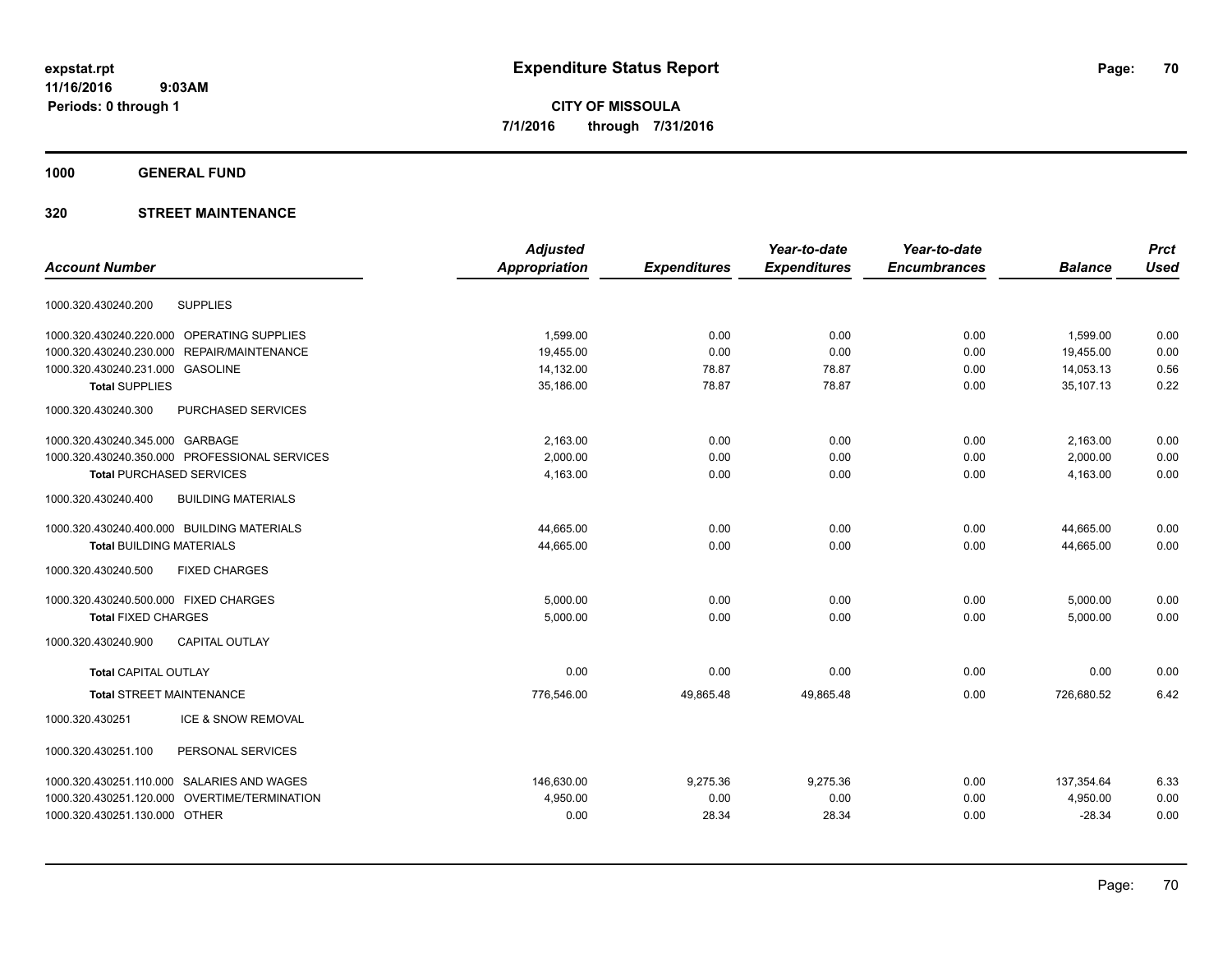**1000 GENERAL FUND**

| <b>Account Number</b>                          | <b>Adjusted</b><br>Appropriation | <b>Expenditures</b> | Year-to-date<br><b>Expenditures</b> | Year-to-date<br><b>Encumbrances</b> | <b>Balance</b> | <b>Prct</b><br><b>Used</b> |
|------------------------------------------------|----------------------------------|---------------------|-------------------------------------|-------------------------------------|----------------|----------------------------|
| 1000.320.430251.140.000 EMPLOYER CONTRIBUTIONS | 83,836.00                        | 7,749.72            | 7,749.72                            | 0.00                                | 76,086.28      | 9.24                       |
| <b>Total PERSONAL SERVICES</b>                 | 235,416.00                       | 17,053.42           | 17,053.42                           | 0.00                                | 218,362.58     | 7.24                       |
| <b>SUPPLIES</b><br>1000.320.430251.200         |                                  |                     |                                     |                                     |                |                            |
| 1000.320.430251.220.000 OPERATING SUPPLIES     | 148,548.00                       | 0.00                | 0.00                                | 0.00                                | 148,548.00     | 0.00                       |
| 1000.320.430251.230.000 REPAIR/MAINTENANCE     | 14,316.00                        | 0.00                | 0.00                                | 0.00                                | 14,316.00      | 0.00                       |
| 1000.320.430251.231.000 GASOLINE               | 86,170.00                        | 0.00                | 0.00                                | 0.00                                | 86,170.00      | 0.00                       |
| <b>Total SUPPLIES</b>                          | 249,034.00                       | 0.00                | 0.00                                | 0.00                                | 249,034.00     | 0.00                       |
| 1000.320.430251.300<br>PURCHASED SERVICES      |                                  |                     |                                     |                                     |                |                            |
| 1000.320.430251.360.000 REPAIR & MAINTENANCE   | 5,000.00                         | 0.00                | 0.00                                | 0.00                                | 5,000.00       | 0.00                       |
| <b>Total PURCHASED SERVICES</b>                | 5,000.00                         | 0.00                | 0.00                                | 0.00                                | 5,000.00       | 0.00                       |
| <b>FIXED CHARGES</b><br>1000.320.430251.500    |                                  |                     |                                     |                                     |                |                            |
| 1000.320.430251.500.000 FIXED CHARGES          | 2,000.00                         | 0.00                | 0.00                                | 0.00                                | 2,000.00       | 0.00                       |
| <b>Total FIXED CHARGES</b>                     | 2,000.00                         | 0.00                | 0.00                                | 0.00                                | 2,000.00       | 0.00                       |
| <b>CAPITAL OUTLAY</b><br>1000.320.430251.900   |                                  |                     |                                     |                                     |                |                            |
| <b>Total CAPITAL OUTLAY</b>                    | 0.00                             | 0.00                | 0.00                                | 0.00                                | 0.00           | 0.00                       |
| Total ICE & SNOW REMOVAL                       | 491,450.00                       | 17,053.42           | 17,053.42                           | 0.00                                | 474,396.58     | 3.47                       |
| <b>STREET CLEANING</b><br>1000.320.430252      |                                  |                     |                                     |                                     |                |                            |
| PERSONAL SERVICES<br>1000.320.430252.100       |                                  |                     |                                     |                                     |                |                            |
| 1000.320.430252.110.000 SALARIES AND WAGES     | 369,472.00                       | 23,080.73           | 23,080.73                           | 0.00                                | 346,391.27     | 6.25                       |
| 1000.320.430252.120.000 OVERTIME/TERMINATION   | 4,950.00                         | 0.00                | 0.00                                | 0.00                                | 4,950.00       | 0.00                       |
| 1000.320.430252.130.000 OTHER                  | 3,000.00                         | 70.72               | 70.72                               | 0.00                                | 2,929.28       | 2.36                       |
| 1000.320.430252.140.000 EMPLOYER CONTRIBUTIONS | 208,746.00                       | 19,284.92           | 19,284.92                           | 0.00                                | 189,461.08     | 9.24                       |
| <b>Total PERSONAL SERVICES</b>                 | 586,168.00                       | 42,436.37           | 42,436.37                           | 0.00                                | 543,731.63     | 7.24                       |
| <b>SUPPLIES</b><br>1000.320.430252.200         |                                  |                     |                                     |                                     |                |                            |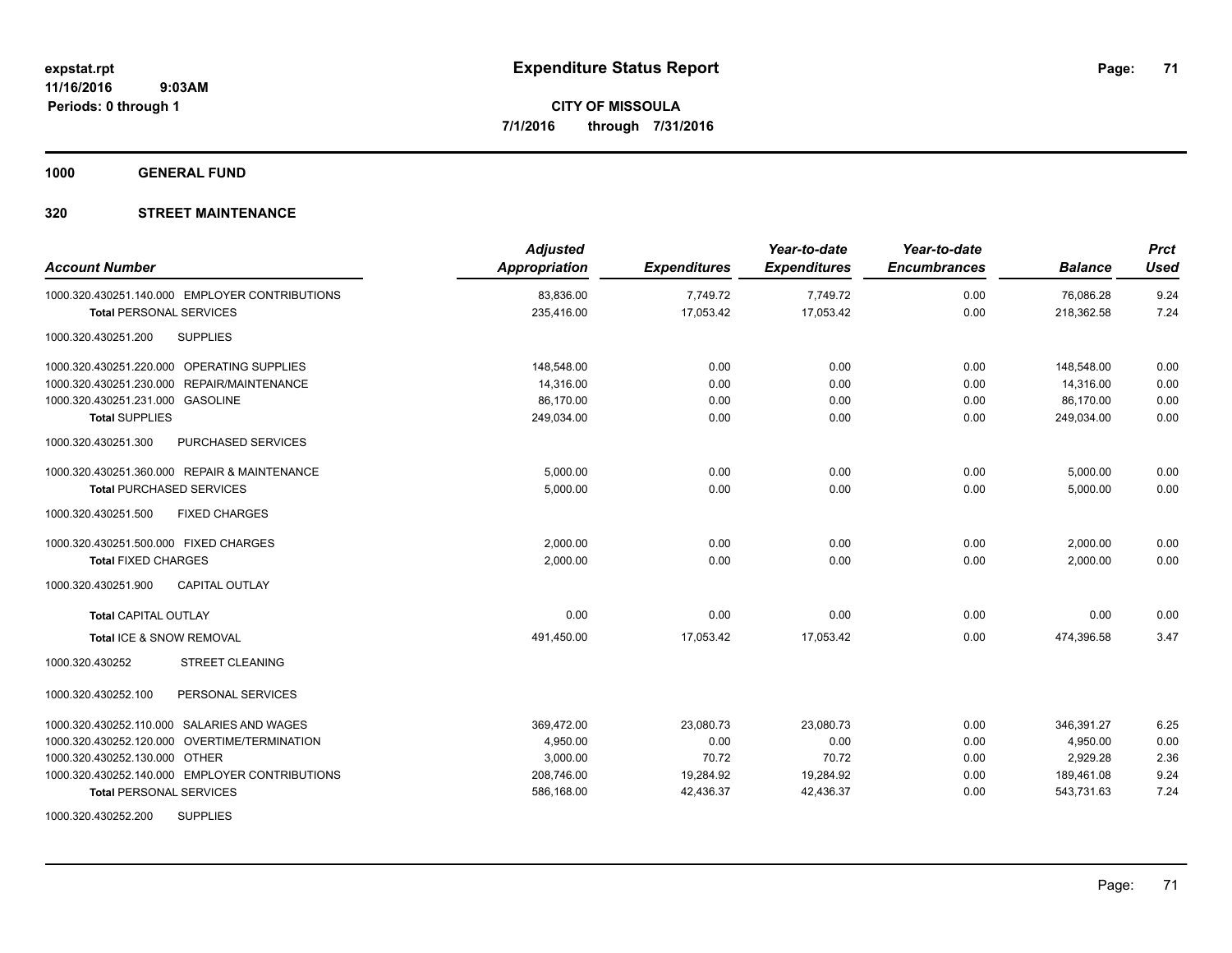**1000 GENERAL FUND**

| <b>Account Number</b>                 |                                               | <b>Adjusted</b><br><b>Appropriation</b> | <b>Expenditures</b> | Year-to-date<br><b>Expenditures</b> | Year-to-date<br><b>Encumbrances</b> | <b>Balance</b> | <b>Prct</b><br><b>Used</b> |
|---------------------------------------|-----------------------------------------------|-----------------------------------------|---------------------|-------------------------------------|-------------------------------------|----------------|----------------------------|
|                                       | 1000.320.430252.220.000 OPERATING SUPPLIES    | 2,132.00                                | 0.00                | 0.00                                | 0.00                                | 2,132.00       | 0.00                       |
|                                       | 1000.320.430252.230.000 REPAIR/MAINTENANCE    | 25,435.00                               | 0.00                | 0.00                                | 0.00                                | 25,435.00      | 0.00                       |
| 1000.320.430252.231.000 GASOLINE      |                                               | 43,814.00                               | 0.00                | 0.00                                | 0.00                                | 43,814.00      | 0.00                       |
| <b>Total SUPPLIES</b>                 |                                               | 71,381.00                               | 0.00                | 0.00                                | 0.00                                | 71,381.00      | 0.00                       |
| 1000.320.430252.300                   | PURCHASED SERVICES                            |                                         |                     |                                     |                                     |                |                            |
|                                       | 1000.320.430252.350.000 PROFESSIONAL SERVICES | 500.00                                  | 0.00                | 0.00                                | 0.00                                | 500.00         | 0.00                       |
|                                       | 1000.320.430252.360.000 REPAIR & MAINTENANCE  | 14,000.00                               | 0.00                | 0.00                                | 0.00                                | 14,000.00      | 0.00                       |
|                                       | <b>Total PURCHASED SERVICES</b>               | 14,500.00                               | 0.00                | 0.00                                | 0.00                                | 14,500.00      | 0.00                       |
| 1000.320.430252.400                   | <b>BUILDING MATERIALS</b>                     |                                         |                     |                                     |                                     |                |                            |
| <b>Total BUILDING MATERIALS</b>       |                                               | 0.00                                    | 0.00                | 0.00                                | 0.00                                | 0.00           | 0.00                       |
| 1000.320.430252.500                   | <b>FIXED CHARGES</b>                          |                                         |                     |                                     |                                     |                |                            |
| 1000.320.430252.500.000 FIXED CHARGES |                                               | 9,000.00                                | 0.00                | 0.00                                | 0.00                                | 9,000.00       | 0.00                       |
| <b>Total FIXED CHARGES</b>            |                                               | 9,000.00                                | 0.00                | 0.00                                | 0.00                                | 9,000.00       | 0.00                       |
| <b>Total STREET CLEANING</b>          |                                               | 681,049.00                              | 42,436.37           | 42,436.37                           | 0.00                                | 638,612.63     | 6.23                       |
| 1000.320.430270                       | <b>COMMUNICATIONS MAINTENANCE</b>             |                                         |                     |                                     |                                     |                |                            |
| 1000.320.430270.100                   | PERSONAL SERVICES                             |                                         |                     |                                     |                                     |                |                            |
| <b>Total PERSONAL SERVICES</b>        |                                               | 0.00                                    | 0.00                | 0.00                                | 0.00                                | 0.00           | 0.00                       |
| 1000.320.430270.200                   | <b>SUPPLIES</b>                               |                                         |                     |                                     |                                     |                |                            |
| <b>Total SUPPLIES</b>                 |                                               | 0.00                                    | 0.00                | 0.00                                | 0.00                                | 0.00           | 0.00                       |
| 1000.320.430270.900                   | <b>CAPITAL OUTLAY</b>                         |                                         |                     |                                     |                                     |                |                            |
| 1000.320.430270.930.000 IMPROVEMENTS  |                                               | 104,814.00                              | 0.00                | 0.00                                | 0.00                                | 104,814.00     | 0.00                       |
|                                       | Total COMMUNICATIONS MAINTENANCE              | 104,814.00                              | 0.00                | 0.00                                | 0.00                                | 104,814.00     | 0.00                       |
| 1000.320.490504                       | <b>DEBT SERVICE</b>                           |                                         |                     |                                     |                                     |                |                            |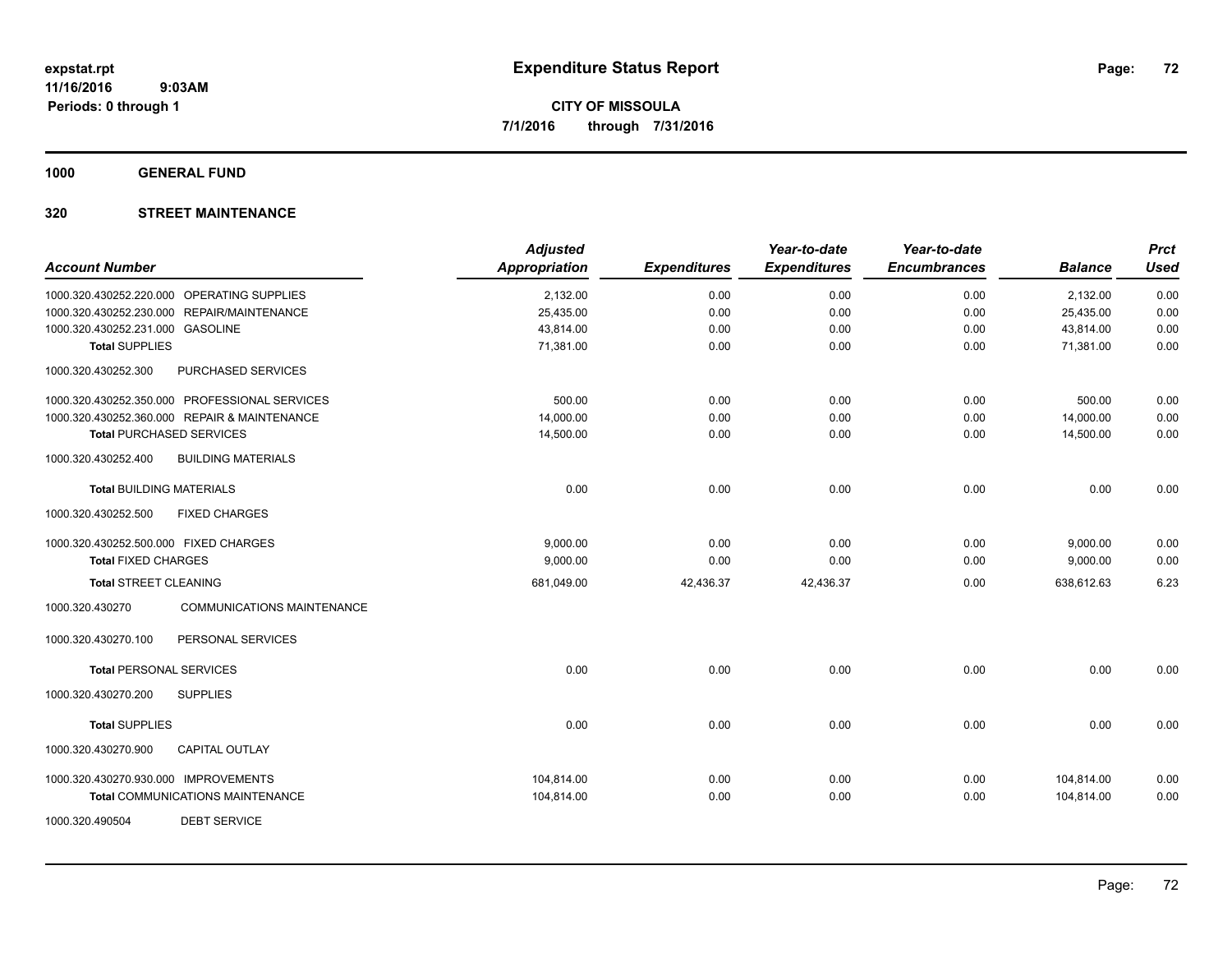**1000 GENERAL FUND**

## **320 STREET MAINTENANCE**

| <b>Account Number</b>                      | <b>Adjusted</b><br>Appropriation | <b>Expenditures</b> | Year-to-date<br><b>Expenditures</b> | Year-to-date<br><b>Encumbrances</b> | <b>Balance</b> | <b>Prct</b><br>Used |
|--------------------------------------------|----------------------------------|---------------------|-------------------------------------|-------------------------------------|----------------|---------------------|
| 1000.320.490504.600<br><b>DEBT SERVICE</b> |                                  |                     |                                     |                                     |                |                     |
| <b>Total DEBT SERVICE</b>                  | 0.00                             | 0.00                | 0.00                                | 0.00                                | 0.00           | 0.00                |
| <b>Total STREET MAINTENANCE</b>            | 2,989,232.00                     | 165.224.77          | 165.224.77                          | 0.00                                | 2,824,007.23   | 5.53                |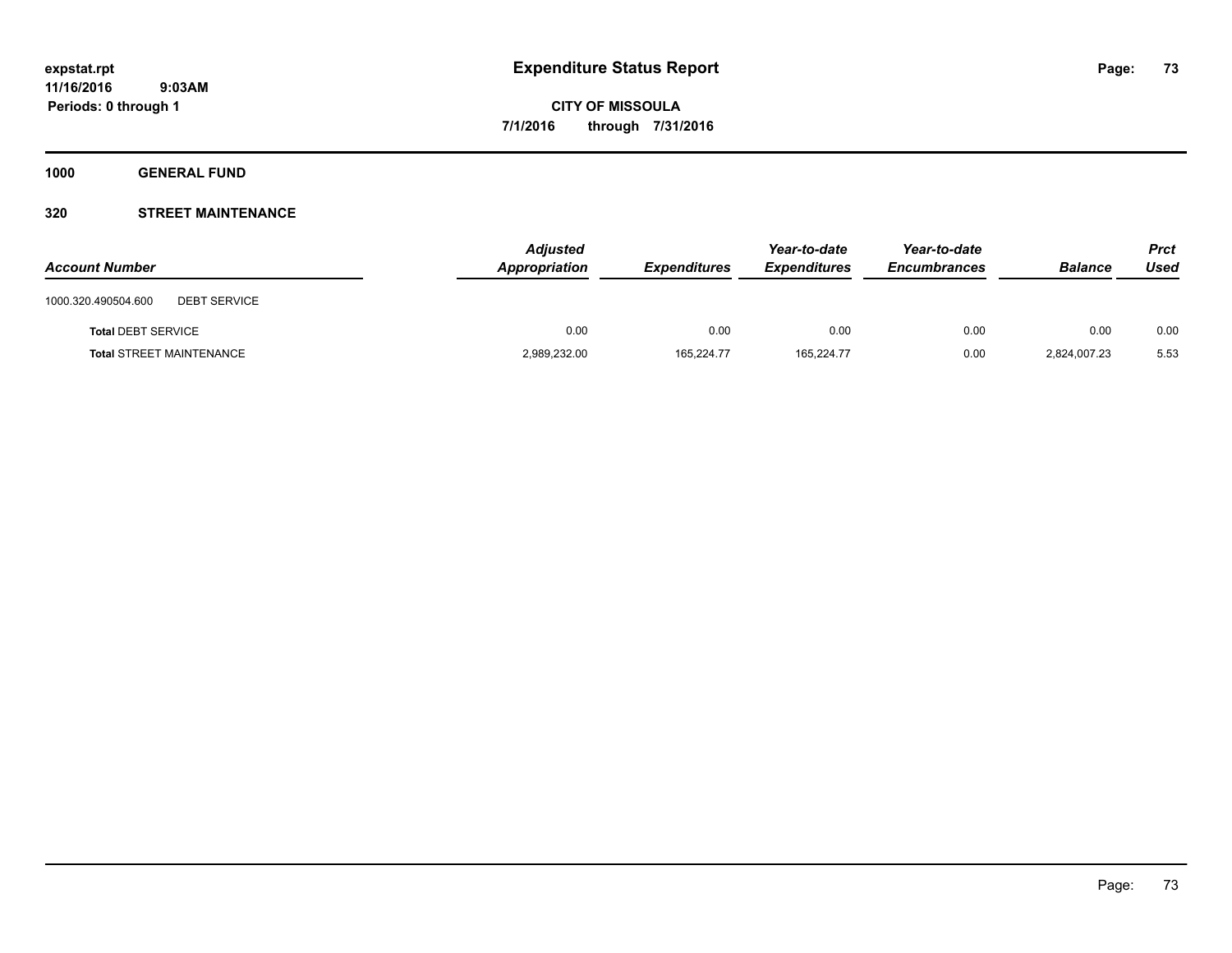**1000 GENERAL FUND**

|                                                            | <b>Adjusted</b>      |                     | Year-to-date        | Year-to-date        |                | <b>Prct</b> |
|------------------------------------------------------------|----------------------|---------------------|---------------------|---------------------|----------------|-------------|
| <b>Account Number</b>                                      | <b>Appropriation</b> | <b>Expenditures</b> | <b>Expenditures</b> | <b>Encumbrances</b> | <b>Balance</b> | <b>Used</b> |
| <b>FACILITY MAINTENANCE</b><br>1000.321.411810             |                      |                     |                     |                     |                |             |
| 1000.321.411810.100<br>PERSONAL SERVICES                   |                      |                     |                     |                     |                |             |
| 1000.321.411810.110.000 SALARIES AND WAGES                 | 52,283.00            | 2,692.23            | 2,692.23            | 0.00                | 49,590.77      | 5.15        |
| 1000.321.411810.130.000 OTHER                              | 1,040.00             | 5.92                | 5.92                | 0.00                | 1,034.08       | 0.57        |
| 1000.321.411810.140.000 EMPLOYER CONTRIBUTIONS             | 22,275.00            | 1,842.18            | 1,842.18            | 0.00                | 20,432.82      | 8.27        |
| <b>Total PERSONAL SERVICES</b>                             | 75,598.00            | 4,540.33            | 4,540.33            | 0.00                | 71.057.67      | 6.01        |
| 1000.321.411810.200<br><b>SUPPLIES</b>                     |                      |                     |                     |                     |                |             |
| 1000.321.411810.220.000 OPERATING SUPPLIES                 | 450.00               | 0.00                | 0.00                | 0.00                | 450.00         | 0.00        |
| 1000.321.411810.231.000 GASOLINE                           | 170.00               | 0.00                | 0.00                | 0.00                | 170.00         | 0.00        |
| 1000.321.411810.240.000 OTHER SUPPLIES                     | 6,070.00             | 0.00                | 0.00                | 0.00                | 6,070.00       | 0.00        |
| <b>Total SUPPLIES</b>                                      | 6,690.00             | 0.00                | 0.00                | 0.00                | 6,690.00       | 0.00        |
| 1000.321.411810.300<br><b>PURCHASED SERVICES</b>           |                      |                     |                     |                     |                |             |
| 1000.321.411810.340.000 SEWER                              | 767.00               | 0.00                | 0.00                | 0.00                | 767.00         | 0.00        |
| 1000.321.411810.341.000 ELECTRICITY & NATURAL GAS          | 26,886.00            | 0.00                | 0.00                | 0.00                | 26,886.00      | 0.00        |
| 1000.321.411810.343.000 WATER CHARGES                      | 957.00               | 0.00                | 0.00                | 0.00                | 957.00         | 0.00        |
| 1000.321.411810.360.000 REPAIR & MAINTENANCE               | 10,020.00            | 0.00                | 0.00                | 0.00                | 10,020.00      | 0.00        |
| 1000.321.411810.370.000 TRAVEL                             | 150.00               | 0.00                | 0.00                | 0.00                | 150.00         | 0.00        |
| <b>Total PURCHASED SERVICES</b>                            | 38,780.00            | 0.00                | 0.00                | 0.00                | 38,780.00      | 0.00        |
| <b>CAPITAL OUTLAY</b><br>1000.321.411810.900               |                      |                     |                     |                     |                |             |
| <b>Total CAPITAL OUTLAY</b>                                | 0.00                 | 0.00                | 0.00                | 0.00                | 0.00           | 0.00        |
| <b>Total FACILITY MAINTENANCE</b>                          | 121,068.00           | 4,540.33            | 4,540.33            | 0.00                | 116.527.67     | 3.75        |
| <b>CITY HALL UTILITIES</b><br>1000.321.430220              |                      |                     |                     |                     |                |             |
| <b>SUPPLIES</b><br>1000.321.430220.200                     |                      |                     |                     |                     |                |             |
| 1000.321.430220.240.000 CITY HALL UTILITIES/OTHER SUPPLIES | 2,340.00             | 49.53               | 49.53               | 0.00                | 2,290.47       | 2.12        |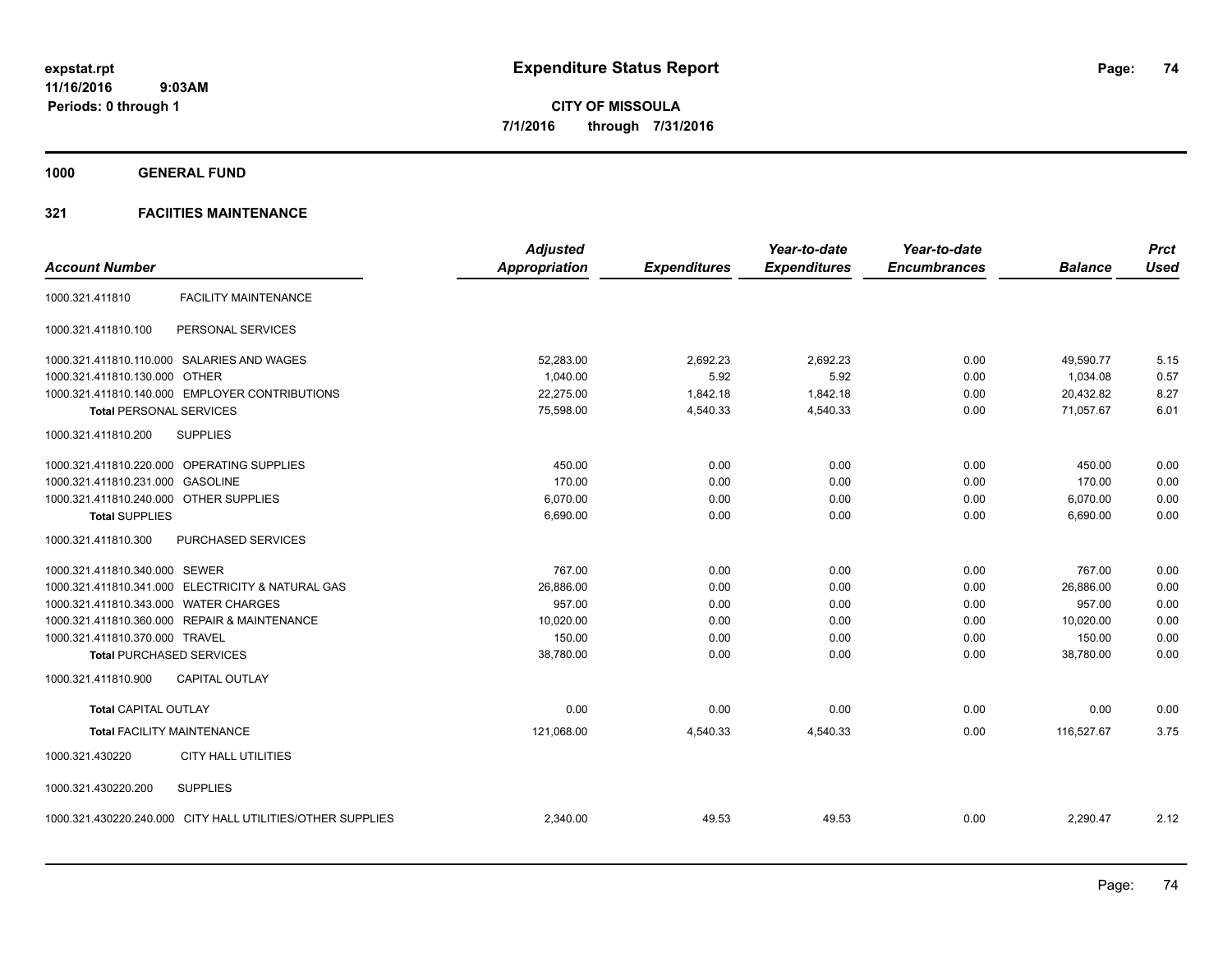**1000 GENERAL FUND**

| <b>Account Number</b>                     |                                                            | <b>Adjusted</b><br><b>Appropriation</b> | <b>Expenditures</b> | Year-to-date<br><b>Expenditures</b> | Year-to-date<br><b>Encumbrances</b> | <b>Balance</b> | <b>Prct</b><br><b>Used</b> |
|-------------------------------------------|------------------------------------------------------------|-----------------------------------------|---------------------|-------------------------------------|-------------------------------------|----------------|----------------------------|
| <b>Total SUPPLIES</b>                     |                                                            | 2,340.00                                | 49.53               | 49.53                               | 0.00                                | 2,290.47       | 2.12                       |
| 1000.321.430220.300                       | PURCHASED SERVICES                                         |                                         |                     |                                     |                                     |                |                            |
| 1000.321.430220.340.000 CITY HALL/SEWER   |                                                            | 1,269.00                                | 546.32              | 546.32                              | 0.00                                | 722.68         | 43.05                      |
|                                           | 1000.321.430220.341.000 CITYHALL/ELECTRICITY & NATURAL GAS | 82.108.00                               | 0.00                | 0.00                                | 0.00                                | 82,108.00      | 0.00                       |
|                                           | 1000.321.430220.343.000 CITYHALL/WATER CHARGES             | 7,677.00                                | 0.00                | 0.00                                | 0.00                                | 7,677.00       | 0.00                       |
|                                           | 1000.321.430220.344.000 CITYHALL/TELEPHONE SERVICE         | 637.00                                  | 0.00                | 0.00                                | 0.00                                | 637.00         | 0.00                       |
| 1000.321.430220.345.000 CITY HALL/GARBAGE |                                                            | 9,022.00                                | 463.80              | 463.80                              | 0.00                                | 8,558.20       | 5.14                       |
|                                           | 1000.321.430220.350.000 PROFESSIONAL SERVICES              | 1,720.00                                | 0.00                | 0.00                                | 0.00                                | 1,720.00       | 0.00                       |
|                                           | 1000.321.430220.360.000 CITY HALL/REPAIR & MAINTENANCE     | 170,086.00                              | 12,388.61           | 12,388.61                           | 0.00                                | 157,697.39     | 7.28                       |
| <b>Total PURCHASED SERVICES</b>           |                                                            | 272,519.00                              | 13,398.73           | 13,398.73                           | 0.00                                | 259,120.27     | 4.92                       |
| 1000.321.430220.900                       | <b>CAPITAL OUTLAY</b>                                      |                                         |                     |                                     |                                     |                |                            |
| <b>Total CAPITAL OUTLAY</b>               |                                                            | 0.00                                    | 0.00                | 0.00                                | 0.00                                | 0.00           | 0.00                       |
| <b>Total CITY HALL UTILITIES</b>          |                                                            | 274,859.00                              | 13,448.26           | 13,448.26                           | 0.00                                | 261,410.74     | 4.89                       |
| 1000.321.431310                           | <b>ADMINISTRATION</b>                                      |                                         |                     |                                     |                                     |                |                            |
| 1000.321.431310.100                       | PERSONAL SERVICES                                          |                                         |                     |                                     |                                     |                |                            |
|                                           | 1000.321.431310.110.000 SALARIES AND WAGES                 | 114,514.00                              | 6,153.83            | 6,153.83                            | 0.00                                | 108,360.17     | 5.37                       |
| 1000.321.431310.130.000 OTHER             |                                                            | 0.00                                    | 13.43               | 13.43                               | 0.00                                | $-13.43$       | 0.00                       |
|                                           | 1000.321.431310.140.000 EMPLOYER CONTRIBUTIONS             | 46.902.00                               | 4,210.87            | 4.210.87                            | 0.00                                | 42.691.13      | 8.98                       |
| <b>Total PERSONAL SERVICES</b>            |                                                            | 161,416.00                              | 10,378.13           | 10,378.13                           | 0.00                                | 151,037.87     | 6.43                       |
| 1000.321.431310.200                       | <b>SUPPLIES</b>                                            |                                         |                     |                                     |                                     |                |                            |
| 1000.321.431310.210.000 OFFICE SUPPLIES   |                                                            | 1.000.00                                | 0.00                | 0.00                                | 0.00                                | 1.000.00       | 0.00                       |
|                                           | 1000.321.431310.220.000 OPERATING SUPPLIES                 | 150.00                                  | 0.00                | 0.00                                | 0.00                                | 150.00         | 0.00                       |
| <b>Total SUPPLIES</b>                     |                                                            | 1,150.00                                | 0.00                | 0.00                                | 0.00                                | 1,150.00       | 0.00                       |
| 1000.321.431310.300                       | <b>PURCHASED SERVICES</b>                                  |                                         |                     |                                     |                                     |                |                            |
| 1000.321.431310.310.000 COMMUNICATIONS    |                                                            | 150.00                                  | 0.00                | 0.00                                | 0.00                                | 150.00         | 0.00                       |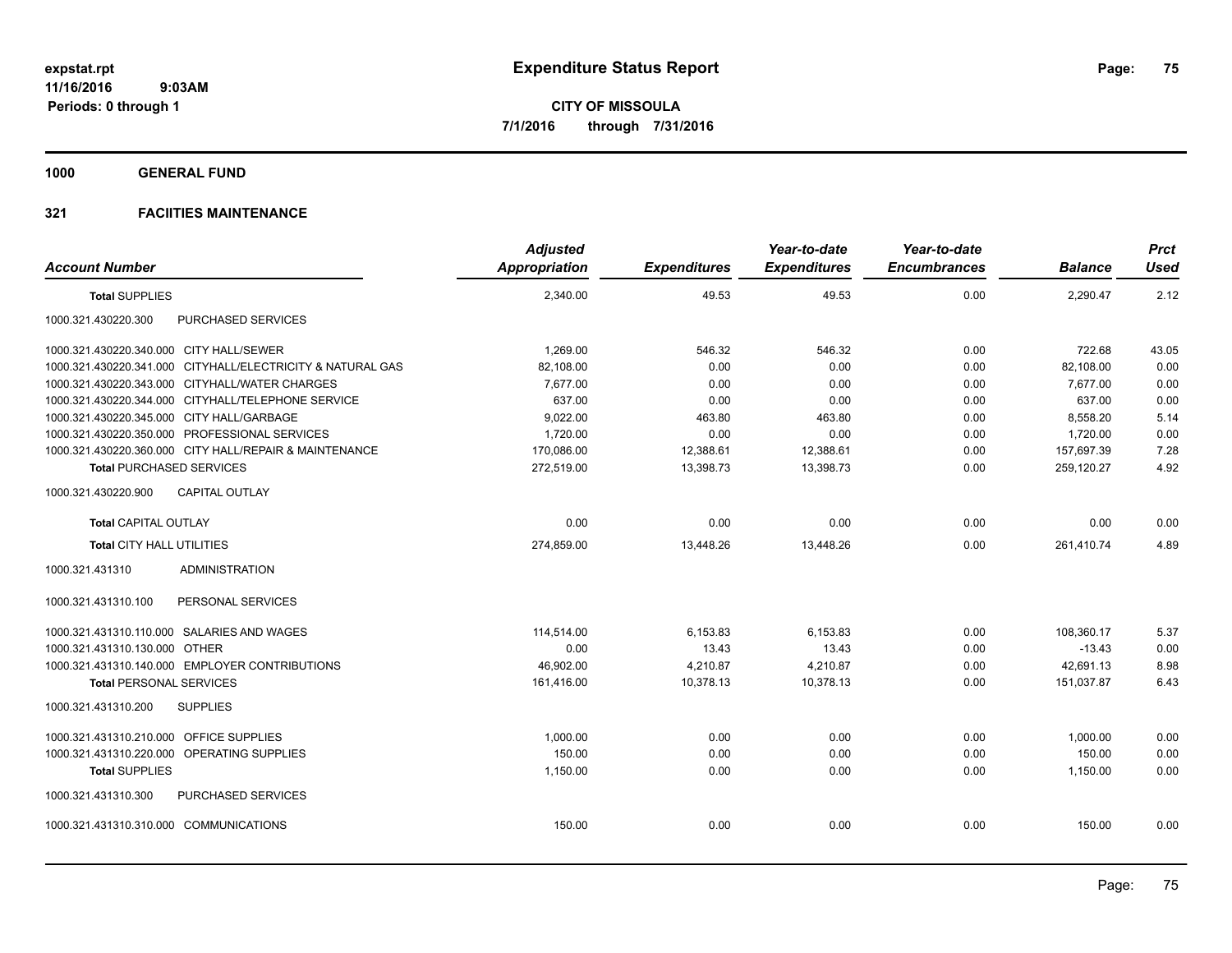**1000 GENERAL FUND**

| <b>Account Number</b>                  |                                                         | <b>Adjusted</b><br><b>Appropriation</b> | <b>Expenditures</b> | Year-to-date<br><b>Expenditures</b> | Year-to-date<br><b>Encumbrances</b> | <b>Balance</b> | <b>Prct</b><br><b>Used</b> |
|----------------------------------------|---------------------------------------------------------|-----------------------------------------|---------------------|-------------------------------------|-------------------------------------|----------------|----------------------------|
|                                        | 1000.321.431310.320.000 PRINTING & DUPLICATING          | 100.00                                  | 0.00                | 0.00                                | 0.00                                | 100.00         | 0.00                       |
|                                        | 1000.321.431310.330.000 PUBLICITY, SUBSCRIPTIONS & DUES | 230.00                                  | 0.00                | 0.00                                | 0.00                                | 230.00         | 0.00                       |
|                                        | <b>Total PURCHASED SERVICES</b>                         | 480.00                                  | 0.00                | 0.00                                | 0.00                                | 480.00         | 0.00                       |
|                                        |                                                         |                                         |                     |                                     |                                     |                |                            |
| 1000.321.431310.800                    | OTHER OBJECTS                                           |                                         |                     |                                     |                                     |                |                            |
| <b>Total OTHER OBJECTS</b>             |                                                         | 0.00                                    | 0.00                | 0.00                                | 0.00                                | 0.00           | 0.00                       |
| <b>Total ADMINISTRATION</b>            |                                                         | 163,046.00                              | 10,378.13           | 10,378.13                           | 0.00                                | 152,667.87     | 6.37                       |
| 1000.321.431330                        | <b>EQUIPMENT MAINTENANCE</b>                            |                                         |                     |                                     |                                     |                |                            |
| 1000.321.431330.100                    | PERSONAL SERVICES                                       |                                         |                     |                                     |                                     |                |                            |
|                                        | 1000.321.431330.110.000 SALARIES AND WAGES              | 483,904.00                              | 29,614.93           | 29,614.93                           | 0.00                                | 454,289.07     | 6.12                       |
|                                        | 1000.321.431330.120.000 OVERTIME/TERMINATION            | 2,000.00                                | 0.00                | 0.00                                | 0.00                                | 2,000.00       | 0.00                       |
| 1000.321.431330.130.000 OTHER          |                                                         | 1,440.00                                | 64.65               | 64.65                               | 0.00                                | 1,375.35       | 4.49                       |
|                                        | 1000.321.431330.140.000 EMPLOYER CONTRIBUTIONS          | 221,602.00                              | 20,263.55           | 20,263.55                           | 0.00                                | 201,338.45     | 9.14                       |
| <b>Total PERSONAL SERVICES</b>         |                                                         | 708,946.00                              | 49,943.13           | 49,943.13                           | 0.00                                | 659,002.87     | 7.04                       |
| 1000.321.431330.200                    | <b>SUPPLIES</b>                                         |                                         |                     |                                     |                                     |                |                            |
|                                        | 1000.321.431330.220.000 OPERATING SUPPLIES              | 17,600.00                               | 1,263.44            | 1,263.44                            | 0.00                                | 16,336.56      | 7.18                       |
|                                        | 1000.321.431330.230.000 REPAIR/MAINTENANCE              | 39,399.00                               | 398.29              | 398.29                              | 0.00                                | 39,000.71      | 1.01                       |
| 1000.321.431330.231.000 GASOLINE       |                                                         | 3,032.00                                | 0.00                | 0.00                                | 0.00                                | 3,032.00       | 0.00                       |
| 1000.321.431330.240.000 OTHER SUPPLIES |                                                         | 2.600.00                                | 0.00                | 0.00                                | 0.00                                | 2,600.00       | 0.00                       |
| <b>Total SUPPLIES</b>                  |                                                         | 62,631.00                               | 1,661.73            | 1,661.73                            | 0.00                                | 60,969.27      | 2.65                       |
| 1000.321.431330.300                    | <b>PURCHASED SERVICES</b>                               |                                         |                     |                                     |                                     |                |                            |
|                                        | 1000.321.431330.320.000 PRINTING & DUPLICATING          | 250.00                                  | 0.00                | 0.00                                | 0.00                                | 250.00         | 0.00                       |
|                                        | 1000.321.431330.350.000 PROFESSIONAL SERVICES           | 7,624.00                                | 1,500.00            | 1,500.00                            | 0.00                                | 6,124.00       | 19.67                      |
|                                        | 1000.321.431330.360.000 REPAIR & MAINTENANCE            | 15,920.00                               | 331.20              | 331.20                              | 0.00                                | 15,588.80      | 2.08                       |
| 1000.321.431330.370.000 TRAVEL         |                                                         | 900.00                                  | 0.00                | 0.00                                | 0.00                                | 900.00         | 0.00                       |
| 1000.321.431330.380.000 TRAINING       |                                                         | 850.00                                  | 0.00                | 0.00                                | 0.00                                | 850.00         | 0.00                       |
|                                        | <b>Total PURCHASED SERVICES</b>                         | 25,544.00                               | 1,831.20            | 1,831.20                            | 0.00                                | 23,712.80      | 7.17                       |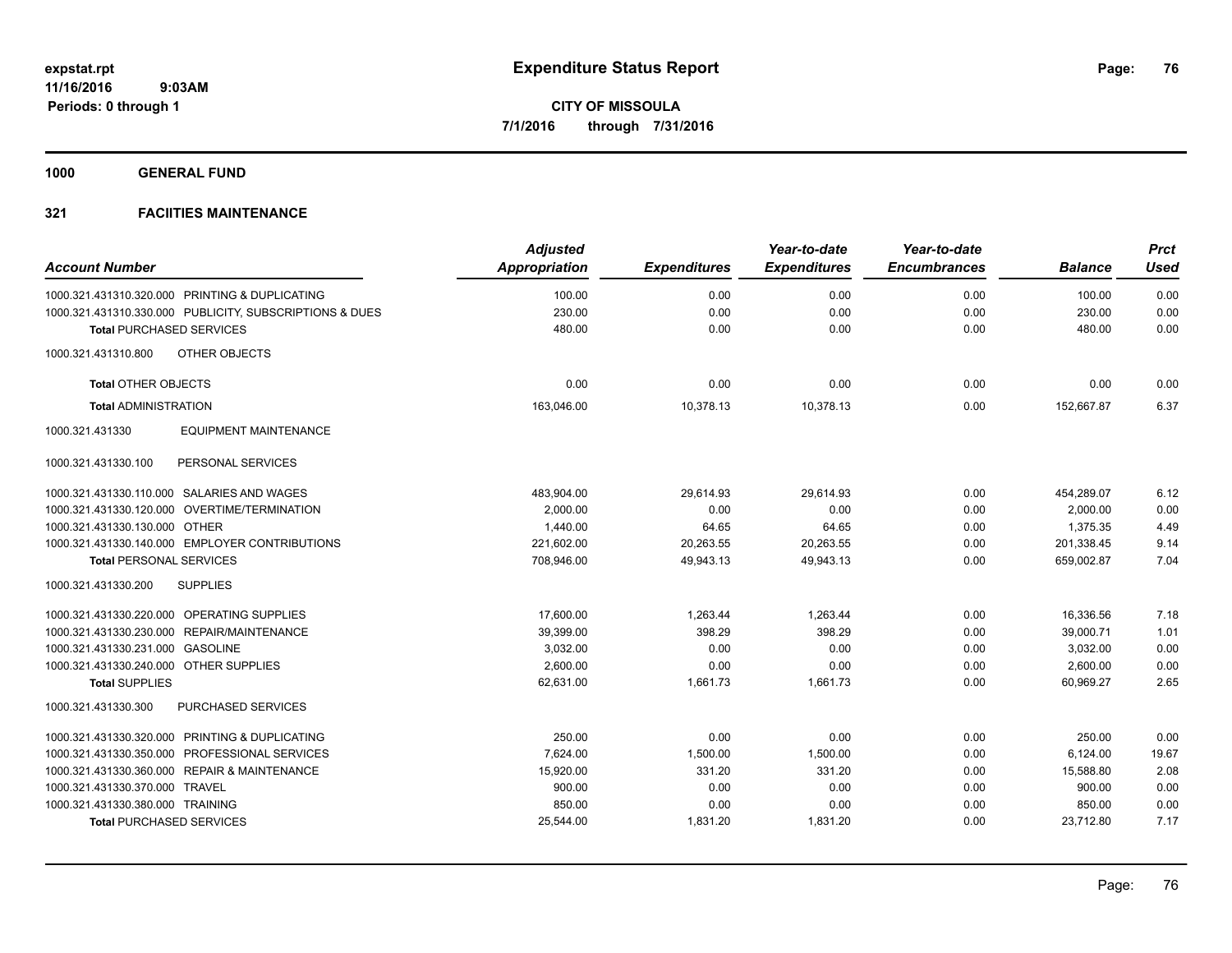**1000 GENERAL FUND**

## **321 FACIITIES MAINTENANCE**

|                                         |                                                   | <b>Adjusted</b>      |                     | Year-to-date        | Year-to-date        |                | <b>Prct</b> |
|-----------------------------------------|---------------------------------------------------|----------------------|---------------------|---------------------|---------------------|----------------|-------------|
| <b>Account Number</b>                   |                                                   | <b>Appropriation</b> | <b>Expenditures</b> | <b>Expenditures</b> | <b>Encumbrances</b> | <b>Balance</b> | <b>Used</b> |
| 1000.321.431330.900                     | <b>CAPITAL OUTLAY</b>                             |                      |                     |                     |                     |                |             |
| <b>Total CAPITAL OUTLAY</b>             |                                                   | 0.00                 | 0.00                | 0.00                | 0.00                | 0.00           | 0.00        |
|                                         | <b>Total EQUIPMENT MAINTENANCE</b>                | 797,121.00           | 53,436.06           | 53,436.06           | 0.00                | 743,684.94     | 6.70        |
| 1000.321.431350                         | <b>VEHICLE FACILITY</b>                           |                      |                     |                     |                     |                |             |
| 1000.321.431350.100                     | PERSONAL SERVICES                                 |                      |                     |                     |                     |                |             |
| <b>Total PERSONAL SERVICES</b>          |                                                   | 0.00                 | 0.00                | 0.00                | 0.00                | 0.00           | 0.00        |
| 1000.321.431350.200                     | <b>SUPPLIES</b>                                   |                      |                     |                     |                     |                |             |
| 1000.321.431350.210.000 OFFICE SUPPLIES |                                                   | 0.00                 | 3.17                | 3.17                | 0.00                | $-3.17$        | 0.00        |
|                                         | 1000.321.431350.220.000 OPERATING SUPPLIES        | 16,692.00            | 0.00                | 0.00                | 0.00                | 16,692.00      | 0.00        |
| <b>Total SUPPLIES</b>                   |                                                   | 16,692.00            | 3.17                | 3.17                | 0.00                | 16,688.83      | 0.02        |
| 1000.321.431350.300                     | PURCHASED SERVICES                                |                      |                     |                     |                     |                |             |
| 1000.321.431350.340.000 SEWER           |                                                   | 767.00               | 172.82              | 172.82              | 0.00                | 594.18         | 22.53       |
|                                         | 1000.321.431350.341.000 ELECTRICITY & NATURAL GAS | 100,439.00           | 0.00                | 0.00                | 0.00                | 100,439.00     | 0.00        |
| 1000.321.431350.343.000 WATER CHARGES   |                                                   | 3,722.00             | 0.00                | 0.00                | 0.00                | 3,722.00       | 0.00        |
|                                         | 1000.321.431350.344.000 TELEPHONE SERVICE         | 1,953.00             | 0.00                | 0.00                | 0.00                | 1,953.00       | 0.00        |
| 1000.321.431350.345.000 GARBAGE         |                                                   | 4,231.00             | 249.90              | 249.90              | 0.00                | 3,981.10       | 5.91        |
|                                         | 1000.321.431350.350.000 PROFESSIONAL SERVICES     | 5,300.00             | 0.00                | 0.00                | 0.00                | 5,300.00       | 0.00        |
|                                         | 1000.321.431350.360.000 REPAIR & MAINTENANCE      | 28,795.00            | 2,949.00            | 2,949.00            | 0.00                | 25.846.00      | 10.24       |
| <b>Total PURCHASED SERVICES</b>         |                                                   | 145,207.00           | 3,371.72            | 3,371.72            | 0.00                | 141,835.28     | 2.32        |
| 1000.321.431350.900                     | <b>CAPITAL OUTLAY</b>                             |                      |                     |                     |                     |                |             |
| <b>Total CAPITAL OUTLAY</b>             |                                                   | 0.00                 | 0.00                | 0.00                | 0.00                | 0.00           | 0.00        |
| <b>Total VEHICLE FACILITY</b>           |                                                   | 161,899.00           | 3,374.89            | 3,374.89            | 0.00                | 158,524.11     | 2.08        |
| 1000.321.460452                         | <b>ART MUSEUM</b>                                 |                      |                     |                     |                     |                |             |

1000.321.460452.200 SUPPLIES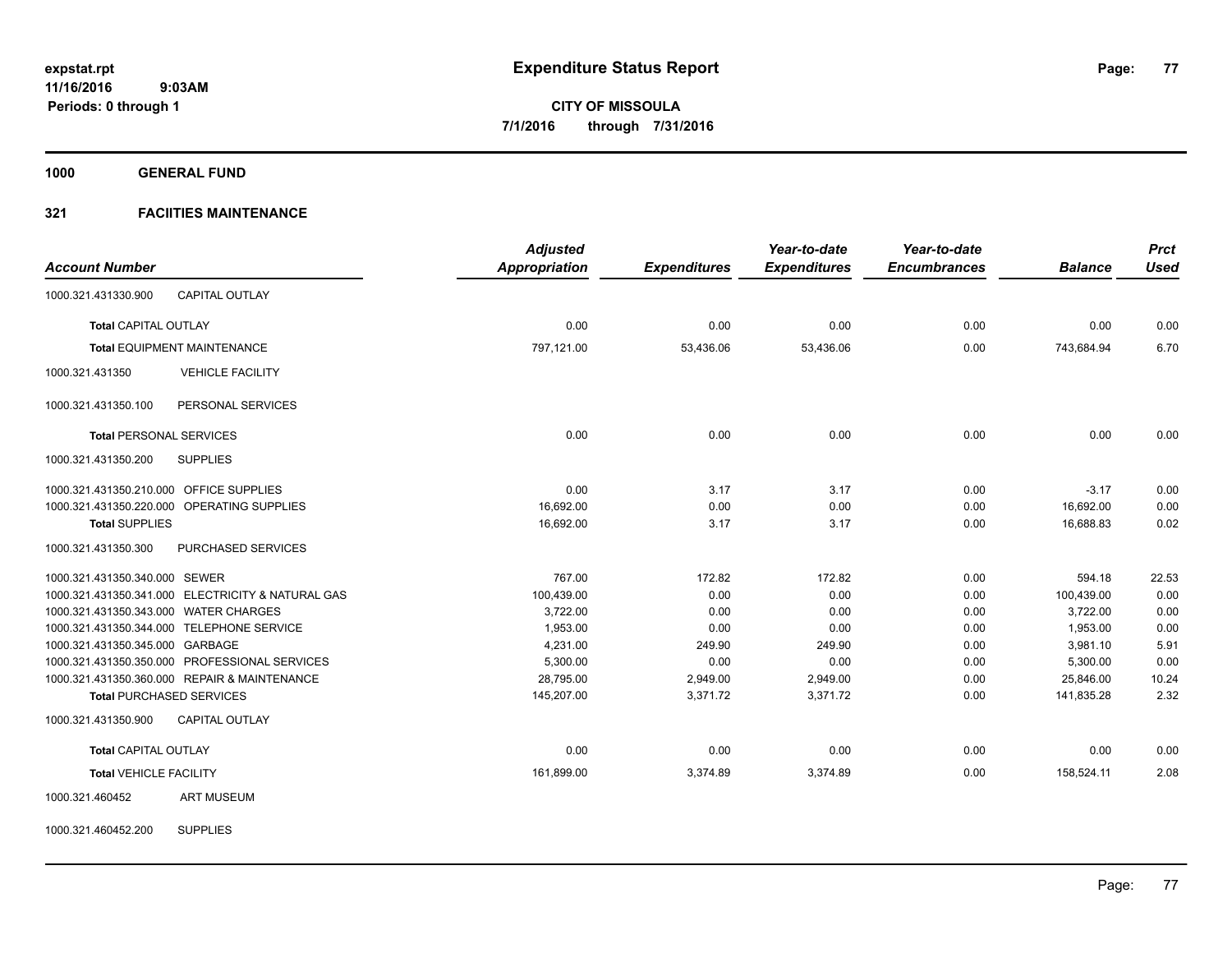**1000 GENERAL FUND**

| <b>Account Number</b>                                                              | <b>Adjusted</b><br><b>Appropriation</b> | <b>Expenditures</b> | Year-to-date<br><b>Expenditures</b> | Year-to-date<br><b>Encumbrances</b> | <b>Balance</b>         | Prct<br>Used |
|------------------------------------------------------------------------------------|-----------------------------------------|---------------------|-------------------------------------|-------------------------------------|------------------------|--------------|
| <b>Total SUPPLIES</b>                                                              | 0.00                                    | 0.00                | 0.00                                | 0.00                                | 0.00                   | 0.00         |
| <b>PURCHASED SERVICES</b><br>1000.321.460452.300                                   |                                         |                     |                                     |                                     |                        |              |
| 1000.321.460452.360.000 ART MUSEUM-REPAIR & MAINTENANCE<br><b>Total ART MUSEUM</b> | 44.525.00<br>44,525.00                  | 0.00<br>0.00        | 0.00<br>0.00                        | 0.00<br>0.00                        | 44.525.00<br>44.525.00 | 0.00<br>0.00 |
| <b>Total FACIITIES MAINTENANCE</b>                                                 | 1.562.518.00                            | 85.177.67           | 85.177.67                           | 0.00                                | 1.477.340.33           | 5.45         |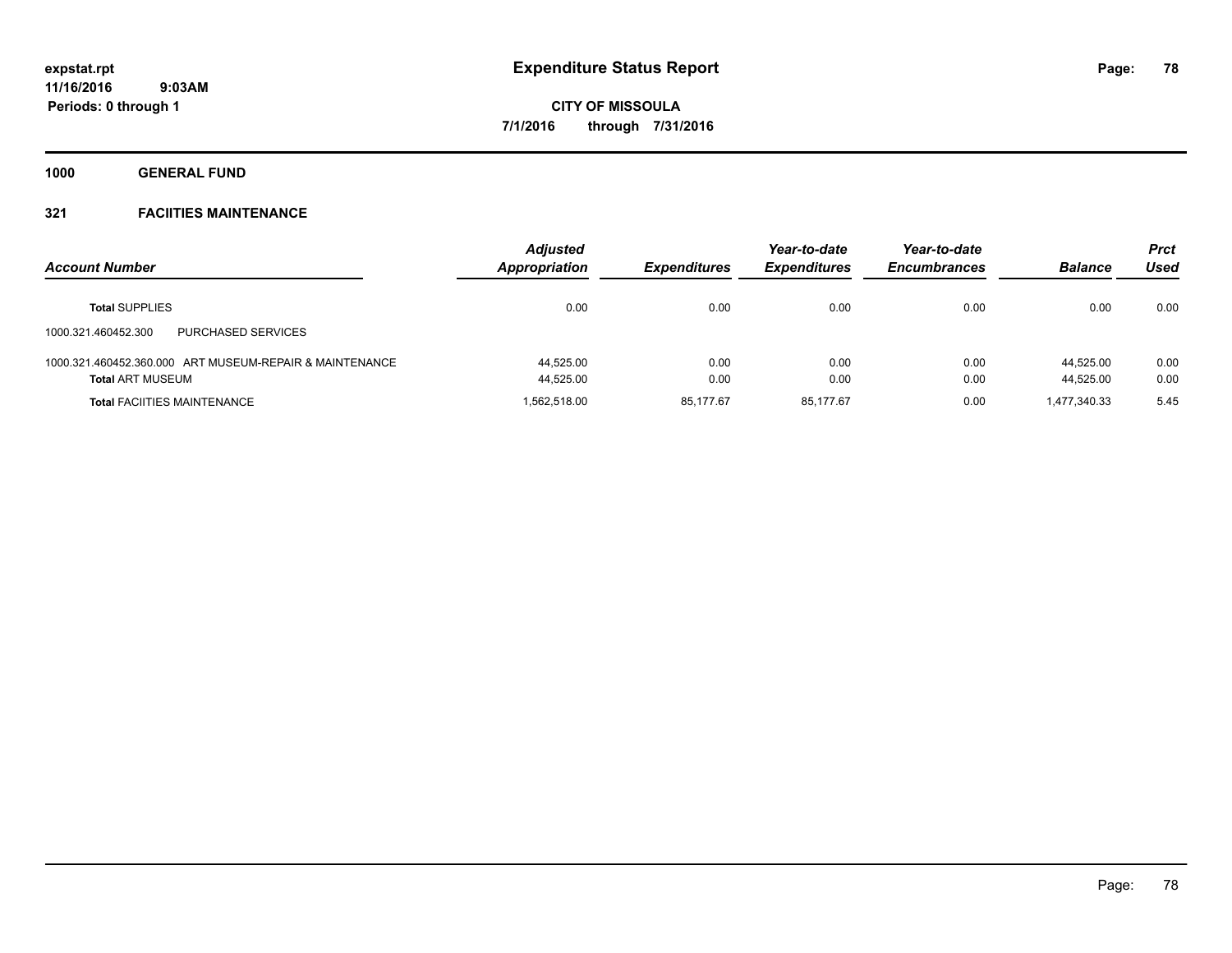**CITY OF MISSOULA 7/1/2016 through 7/31/2016**

**1000 GENERAL FUND**

**340 CEMETERY**

| <b>Account Number</b>                                   | <b>Adjusted</b><br><b>Appropriation</b> | <b>Expenditures</b> | Year-to-date<br><b>Expenditures</b> | Year-to-date<br><b>Encumbrances</b> | <b>Balance</b> | <b>Prct</b><br><b>Used</b> |
|---------------------------------------------------------|-----------------------------------------|---------------------|-------------------------------------|-------------------------------------|----------------|----------------------------|
| <b>ADMINISTRATION</b><br>1000.340.430910                |                                         |                     |                                     |                                     |                |                            |
| PERSONAL SERVICES<br>1000.340.430910.100                |                                         |                     |                                     |                                     |                |                            |
| 1000.340.430910.110.000 SALARIES AND WAGES              | 89,190.00                               | 4,748.61            | 4.748.61                            | 0.00                                | 84,441.39      | 5.32                       |
| 1000.340.430910.120.000 OVERTIME/TERMINATION            | 5.000.00                                | 0.00                | 0.00                                | 0.00                                | 5.000.00       | 0.00                       |
| 1000.340.430910.140.000 EMPLOYER CONTRIBUTIONS          | 33,066.00                               | 3,063.43            | 3,063.43                            | 0.00                                | 30,002.57      | 9.26                       |
| <b>Total PERSONAL SERVICES</b>                          | 127,256.00                              | 7,812.04            | 7,812.04                            | 0.00                                | 119,443.96     | 6.14                       |
| <b>SUPPLIES</b><br>1000.340.430910.200                  |                                         |                     |                                     |                                     |                |                            |
| 1000.340.430910.210.000 OFFICE SUPPLIES                 | 2,770.00                                | 0.00                | 0.00                                | 0.00                                | 2,770.00       | 0.00                       |
| <b>Total SUPPLIES</b>                                   | 2,770.00                                | 0.00                | 0.00                                | 0.00                                | 2,770.00       | 0.00                       |
| PURCHASED SERVICES<br>1000.340.430910.300               |                                         |                     |                                     |                                     |                |                            |
| 1000.340.430910.310.000 COMMUNICATIONS                  | 1,933.00                                | 24.77               | 24.77                               | 0.00                                | 1,908.23       | 1.28                       |
| 1000.340.430910.320.000 PRINTING & DUPLICATING          | 775.00                                  | 0.00                | 0.00                                | 0.00                                | 775.00         | 0.00                       |
| 1000.340.430910.330.000 PUBLICITY, SUBSCRIPTIONS & DUES | 813.00                                  | 0.00                | 0.00                                | 0.00                                | 813.00         | 0.00                       |
| 1000.340.430910.344.000 TELEPHONE SERVICE               | 2,100.00                                | 103.39              | 103.39                              | 0.00                                | 1,996.61       | 4.92                       |
| 1000.340.430910.350.000 PROFESSIONAL SERVICES           | 600.00                                  | 0.00                | 0.00                                | 0.00                                | 600.00         | 0.00                       |
| 1000.340.430910.360.000 REPAIR & MAINTENANCE            | 600.00                                  | 0.00                | 0.00                                | 0.00                                | 600.00         | 0.00                       |
| 1000.340.430910.370.000 TRAVEL                          | 500.00                                  | 0.00                | 0.00                                | 0.00                                | 500.00         | 0.00                       |
| 1000.340.430910.380.000 TRAINING                        | 1,006.00                                | 0.00                | 0.00                                | 0.00                                | 1,006.00       | 0.00                       |
| <b>Total PURCHASED SERVICES</b>                         | 8,327.00                                | 128.16              | 128.16                              | 0.00                                | 8,198.84       | 1.54                       |
| OTHER OBJECTS<br>1000.340.430910.800                    |                                         |                     |                                     |                                     |                |                            |
| <b>Total OTHER OBJECTS</b>                              | 0.00                                    | 0.00                | 0.00                                | 0.00                                | 0.00           | 0.00                       |
| <b>CAPITAL OUTLAY</b><br>1000.340.430910.900            |                                         |                     |                                     |                                     |                |                            |
| <b>Total CAPITAL OUTLAY</b>                             | 0.00                                    | 0.00                | 0.00                                | 0.00                                | 0.00           | 0.00                       |
| <b>Total ADMINISTRATION</b>                             | 138,353.00                              | 7,940.20            | 7,940.20                            | 0.00                                | 130,412.80     | 5.74                       |
| <b>FACILITIES</b><br>1000.340.430920                    |                                         |                     |                                     |                                     |                |                            |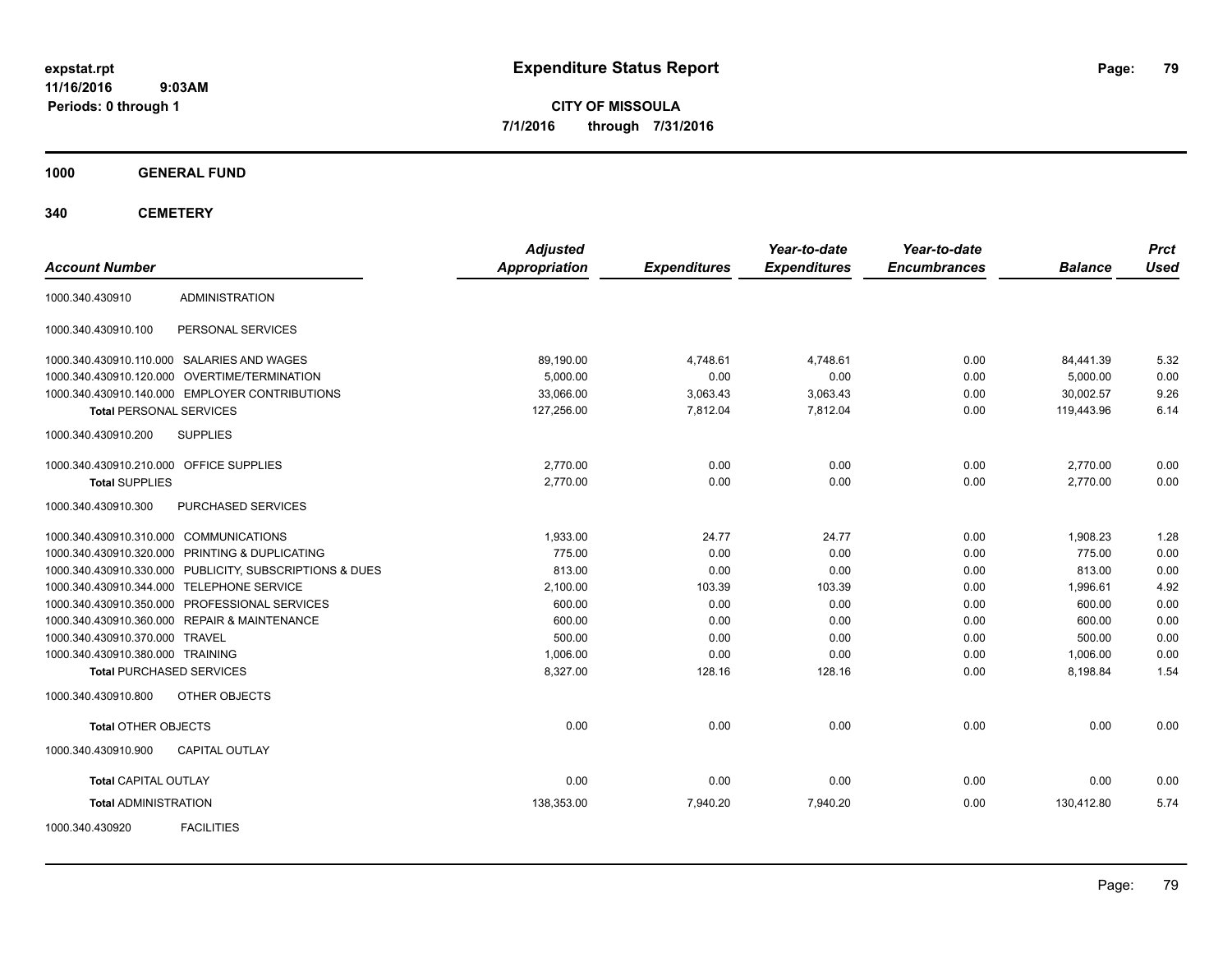**CITY OF MISSOULA 7/1/2016 through 7/31/2016**

**1000 GENERAL FUND**

**340 CEMETERY**

| <b>Account Number</b>                             | <b>Adjusted</b><br><b>Appropriation</b> | <b>Expenditures</b> | Year-to-date<br><b>Expenditures</b> | Year-to-date<br><b>Encumbrances</b> | <b>Balance</b> | <b>Prct</b><br><b>Used</b> |
|---------------------------------------------------|-----------------------------------------|---------------------|-------------------------------------|-------------------------------------|----------------|----------------------------|
|                                                   |                                         |                     |                                     |                                     |                |                            |
| PERSONAL SERVICES<br>1000.340.430920.100          |                                         |                     |                                     |                                     |                |                            |
| 1000.340.430920.110.000 SALARIES AND WAGES        | 6,738.00                                | 645.28              | 645.28                              | 0.00                                | 6,092.72       | 9.58                       |
| 1000.340.430920.140.000 EMPLOYER CONTRIBUTIONS    | 2.957.00                                | 490.00              | 490.00                              | 0.00                                | 2,467.00       | 16.57                      |
| <b>Total PERSONAL SERVICES</b>                    | 9,695.00                                | 1,135.28            | 1,135.28                            | 0.00                                | 8,559.72       | 11.71                      |
| <b>SUPPLIES</b><br>1000.340.430920.200            |                                         |                     |                                     |                                     |                |                            |
| 1000.340.430920.220.000 OPERATING SUPPLIES        | 2,050.00                                | 0.00                | 0.00                                | 0.00                                | 2,050.00       | 0.00                       |
| 1000.340.430920.230.000 REPAIR/MAINTENANCE        | 500.00                                  | 0.00                | 0.00                                | 0.00                                | 500.00         | 0.00                       |
| <b>Total SUPPLIES</b>                             | 2,550.00                                | 0.00                | 0.00                                | 0.00                                | 2,550.00       | 0.00                       |
| 1000.340.430920.300<br>PURCHASED SERVICES         |                                         |                     |                                     |                                     |                |                            |
| 1000.340.430920.341.000 ELECTRICITY & NATURAL GAS | 10.617.00                               | 0.00                | 0.00                                | 0.00                                | 10.617.00      | 0.00                       |
| 1000.340.430920.343.000 WATER CHARGES             | 1,082.00                                | 0.00                | 0.00                                | 0.00                                | 1,082.00       | 0.00                       |
| 1000.340.430920.345.000 GARBAGE                   | 984.00                                  | 81.15               | 81.15                               | 0.00                                | 902.85         | 8.25                       |
| 1000.340.430920.350.000 PROFESSIONAL SERVICES     | 400.00                                  | 0.00                | 0.00                                | 0.00                                | 400.00         | 0.00                       |
| 1000.340.430920.360.000 REPAIR & MAINTENANCE      | 2,145.00                                | 0.00                | 0.00                                | 0.00                                | 2,145.00       | 0.00                       |
| <b>Total PURCHASED SERVICES</b>                   | 15,228.00                               | 81.15               | 81.15                               | 0.00                                | 15,146.85      | 0.53                       |
| 1000.340.430920.400<br><b>BUILDING MATERIALS</b>  |                                         |                     |                                     |                                     |                |                            |
| <b>Total BUILDING MATERIALS</b>                   | 0.00                                    | 0.00                | 0.00                                | 0.00                                | 0.00           | 0.00                       |
| <b>CAPITAL OUTLAY</b><br>1000.340.430920.900      |                                         |                     |                                     |                                     |                |                            |
| <b>Total CAPITAL OUTLAY</b>                       | 0.00                                    | 0.00                | 0.00                                | 0.00                                | 0.00           | 0.00                       |
| <b>Total FACILITIES</b>                           | 27,473.00                               | 1,216.43            | 1,216.43                            | 0.00                                | 26,256.57      | 4.43                       |
| 1000.340.430930<br><b>GROUNDS MAINTENANCE</b>     |                                         |                     |                                     |                                     |                |                            |
| 1000.340.430930.100<br>PERSONAL SERVICES          |                                         |                     |                                     |                                     |                |                            |
| 1000.340.430930.110.000 SALARIES AND WAGES        | 198,640.00                              | 13,314.78           | 13,314.78                           | 0.00                                | 185,325.22     | 6.70                       |
|                                                   |                                         |                     |                                     |                                     |                |                            |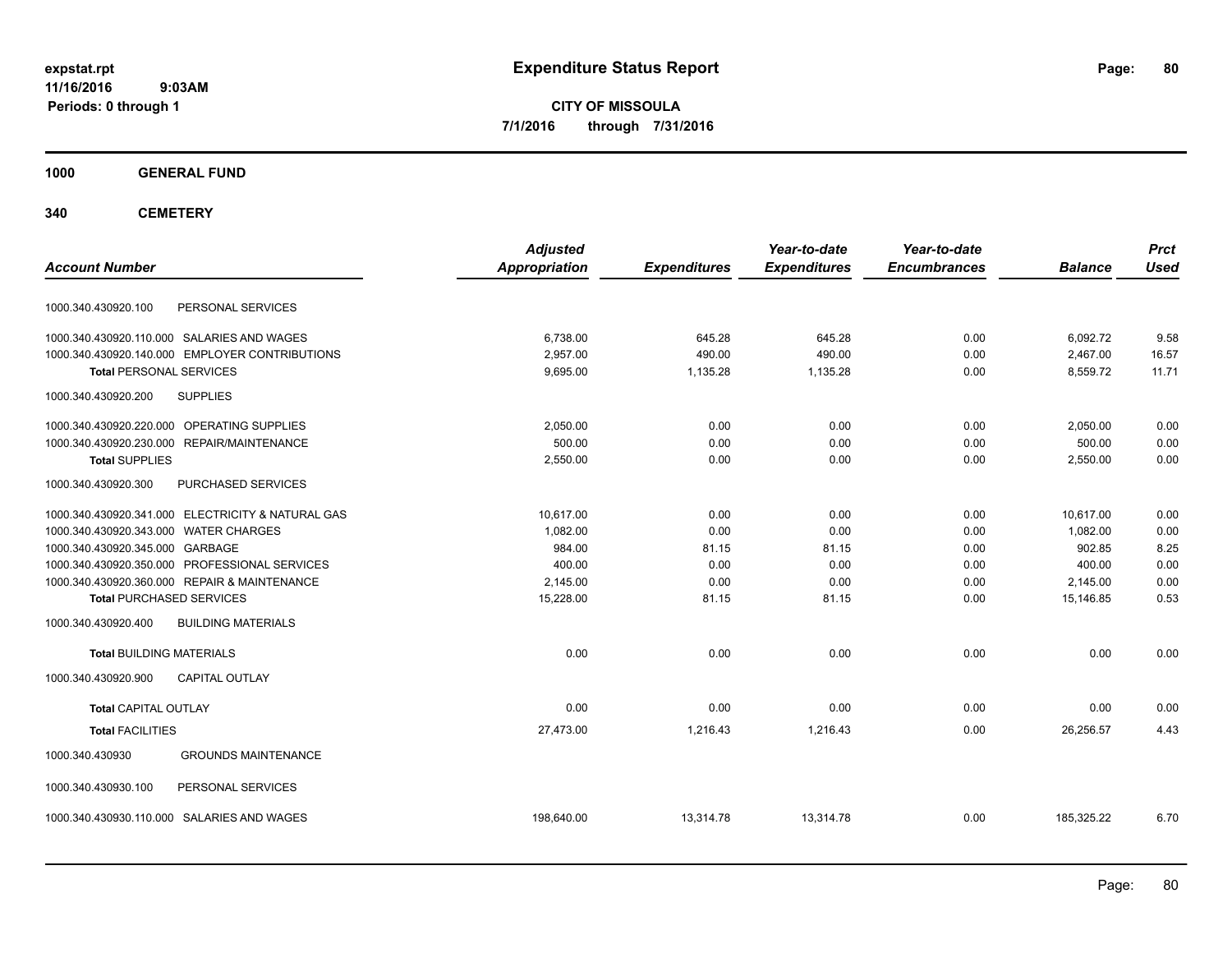**CITY OF MISSOULA 7/1/2016 through 7/31/2016**

**1000 GENERAL FUND**

**340 CEMETERY**

| <b>Account Number</b>                             | <b>Adjusted</b><br><b>Appropriation</b> | <b>Expenditures</b> | Year-to-date<br><b>Expenditures</b> | Year-to-date<br><b>Encumbrances</b> | <b>Balance</b> | <b>Prct</b><br><b>Used</b> |
|---------------------------------------------------|-----------------------------------------|---------------------|-------------------------------------|-------------------------------------|----------------|----------------------------|
| 1000.340.430930.140.000 EMPLOYER CONTRIBUTIONS    | 90,397.00                               | 10,968.47           | 10,968.47                           | 0.00                                | 79,428.53      | 12.13                      |
| <b>Total PERSONAL SERVICES</b>                    | 289,037.00                              | 24,283.25           | 24,283.25                           | 0.00                                | 264,753.75     | 8.40                       |
| 1000.340.430930.200<br><b>SUPPLIES</b>            |                                         |                     |                                     |                                     |                |                            |
| 1000.340.430930.220.000 OPERATING SUPPLIES        | 32,252.00                               | 186.27              | 186.27                              | 0.00                                | 32,065.73      | 0.58                       |
| 1000.340.430930.230.000 REPAIR/MAINTENANCE        | 19,620.00                               | 1,890.70            | 1,890.70                            | 0.00                                | 17,729.30      | 9.64                       |
| 1000.340.430930.231.000 GASOLINE                  | 14,398.00                               | 0.00                | 0.00                                | 0.00                                | 14,398.00      | 0.00                       |
| <b>Total SUPPLIES</b>                             | 66,270.00                               | 2,076.97            | 2,076.97                            | 0.00                                | 64,193.03      | 3.13                       |
| 1000.340.430930.300<br>PURCHASED SERVICES         |                                         |                     |                                     |                                     |                |                            |
| 1000.340.430930.341.000 ELECTRICITY & NATURAL GAS | 7.963.00                                | 0.00                | 0.00                                | 0.00                                | 7.963.00       | 0.00                       |
| 1000.340.430930.344.000 TELEPHONE SERVICE         | 300.00                                  | 51.37               | 51.37                               | 0.00                                | 248.63         | 17.12                      |
| 1000.340.430930.345.000 GARBAGE                   | 302.00                                  | 0.00                | 0.00                                | 0.00                                | 302.00         | 0.00                       |
| 1000.340.430930.360.000 REPAIR & MAINTENANCE      | 955.00                                  | 0.00                | 0.00                                | 0.00                                | 955.00         | 0.00                       |
| 1000.340.430930.390.000 OTHER PURCHASED SERVICES  | 3,342.00                                | 120.00              | 120.00                              | 0.00                                | 3,222.00       | 3.59                       |
| <b>Total PURCHASED SERVICES</b>                   | 12,862.00                               | 171.37              | 171.37                              | 0.00                                | 12,690.63      | 1.33                       |
| 1000.340.430930.400<br><b>BUILDING MATERIALS</b>  |                                         |                     |                                     |                                     |                |                            |
| <b>Total BUILDING MATERIALS</b>                   | 0.00                                    | 0.00                | 0.00                                | 0.00                                | 0.00           | 0.00                       |
| 1000.340.430930.500<br><b>FIXED CHARGES</b>       |                                         |                     |                                     |                                     |                |                            |
| 1000.340.430930.530.000 EQUIPMENT RENTAL          | 500.00                                  | 0.00                | 0.00                                | 0.00                                | 500.00         | 0.00                       |
| <b>Total FIXED CHARGES</b>                        | 500.00                                  | 0.00                | 0.00                                | 0.00                                | 500.00         | 0.00                       |
| 1000.340.430930.900<br><b>CAPITAL OUTLAY</b>      |                                         |                     |                                     |                                     |                |                            |
| <b>Total CAPITAL OUTLAY</b>                       | 0.00                                    | 0.00                | 0.00                                | 0.00                                | 0.00           | 0.00                       |
| <b>Total GROUNDS MAINTENANCE</b>                  | 368,669.00                              | 26,531.59           | 26,531.59                           | 0.00                                | 342,137.41     | 7.20                       |
| 1000.340.430940<br><b>BURIALS</b>                 |                                         |                     |                                     |                                     |                |                            |

1000.340.430940.100 PERSONAL SERVICES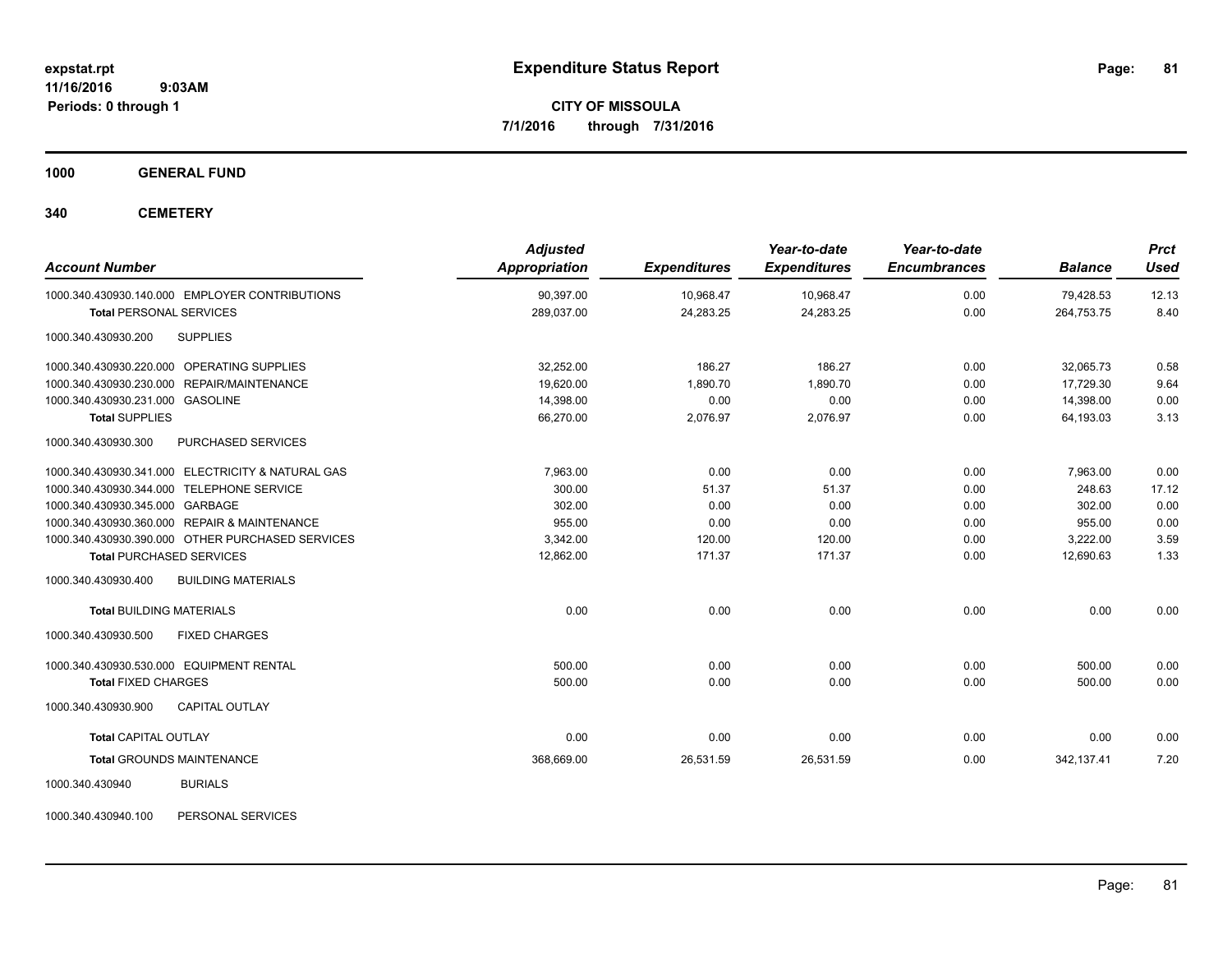**CITY OF MISSOULA 7/1/2016 through 7/31/2016**

**1000 GENERAL FUND**

**340 CEMETERY**

| <b>Account Number</b>                            | <b>Adjusted</b><br><b>Appropriation</b> | <b>Expenditures</b> | Year-to-date<br><b>Expenditures</b> | Year-to-date<br><b>Encumbrances</b> | <b>Balance</b> | <b>Prct</b><br><b>Used</b> |
|--------------------------------------------------|-----------------------------------------|---------------------|-------------------------------------|-------------------------------------|----------------|----------------------------|
| SALARIES AND WAGES<br>1000.340.430940.110.000    | 73,736.00                               | 5,273.68            | 5,273.68                            | 0.00                                | 68,462.32      | 7.15                       |
| 1000.340.430940.140.000 EMPLOYER CONTRIBUTIONS   | 32,199.00                               | 4,081.41            | 4,081.41                            | 0.00                                | 28,117.59      | 12.68                      |
| <b>Total PERSONAL SERVICES</b>                   | 105,935.00                              | 9,355.09            | 9,355.09                            | 0.00                                | 96,579.91      | 8.83                       |
| <b>SUPPLIES</b><br>1000.340.430940.200           |                                         |                     |                                     |                                     |                |                            |
| 1000.340.430940.220.000 OPERATING SUPPLIES       | 1,500.00                                | 0.00                | 0.00                                | 0.00                                | 1,500.00       | 0.00                       |
| <b>Total SUPPLIES</b>                            | 1,500.00                                | 0.00                | 0.00                                | 0.00                                | 1,500.00       | 0.00                       |
| PURCHASED SERVICES<br>1000.340.430940.300        |                                         |                     |                                     |                                     |                |                            |
| 1000.340.430940.380.000 TRAINING                 | 5.000.00                                | 0.00                | 0.00                                | 0.00                                | 5,000.00       | 0.00                       |
| <b>Total PURCHASED SERVICES</b>                  | 5,000.00                                | 0.00                | 0.00                                | 0.00                                | 5,000.00       | 0.00                       |
| 1000.340.430940.400<br><b>BUILDING MATERIALS</b> |                                         |                     |                                     |                                     |                |                            |
| <b>Total BUILDING MATERIALS</b>                  | 0.00                                    | 0.00                | 0.00                                | 0.00                                | 0.00           | 0.00                       |
| 1000.340.430940.800<br>OTHER OBJECTS             |                                         |                     |                                     |                                     |                |                            |
| 1000.340.430940.845.000 CONTINGENCY              | 8.185.00                                | 0.00                | 0.00                                | 0.00                                | 8,185.00       | 0.00                       |
| <b>Total OTHER OBJECTS</b>                       | 8,185.00                                | 0.00                | 0.00                                | 0.00                                | 8,185.00       | 0.00                       |
| <b>CAPITAL OUTLAY</b><br>1000.340.430940.900     |                                         |                     |                                     |                                     |                |                            |
| <b>Total CAPITAL OUTLAY</b>                      | 0.00                                    | 0.00                | 0.00                                | 0.00                                | 0.00           | 0.00                       |
| <b>Total BURIALS</b>                             | 120,620.00                              | 9,355.09            | 9,355.09                            | 0.00                                | 111,264.91     | 7.76                       |
| <b>Total CEMETERY</b>                            | 655,115.00                              | 45,043.31           | 45,043.31                           | 0.00                                | 610,071.69     | 6.88                       |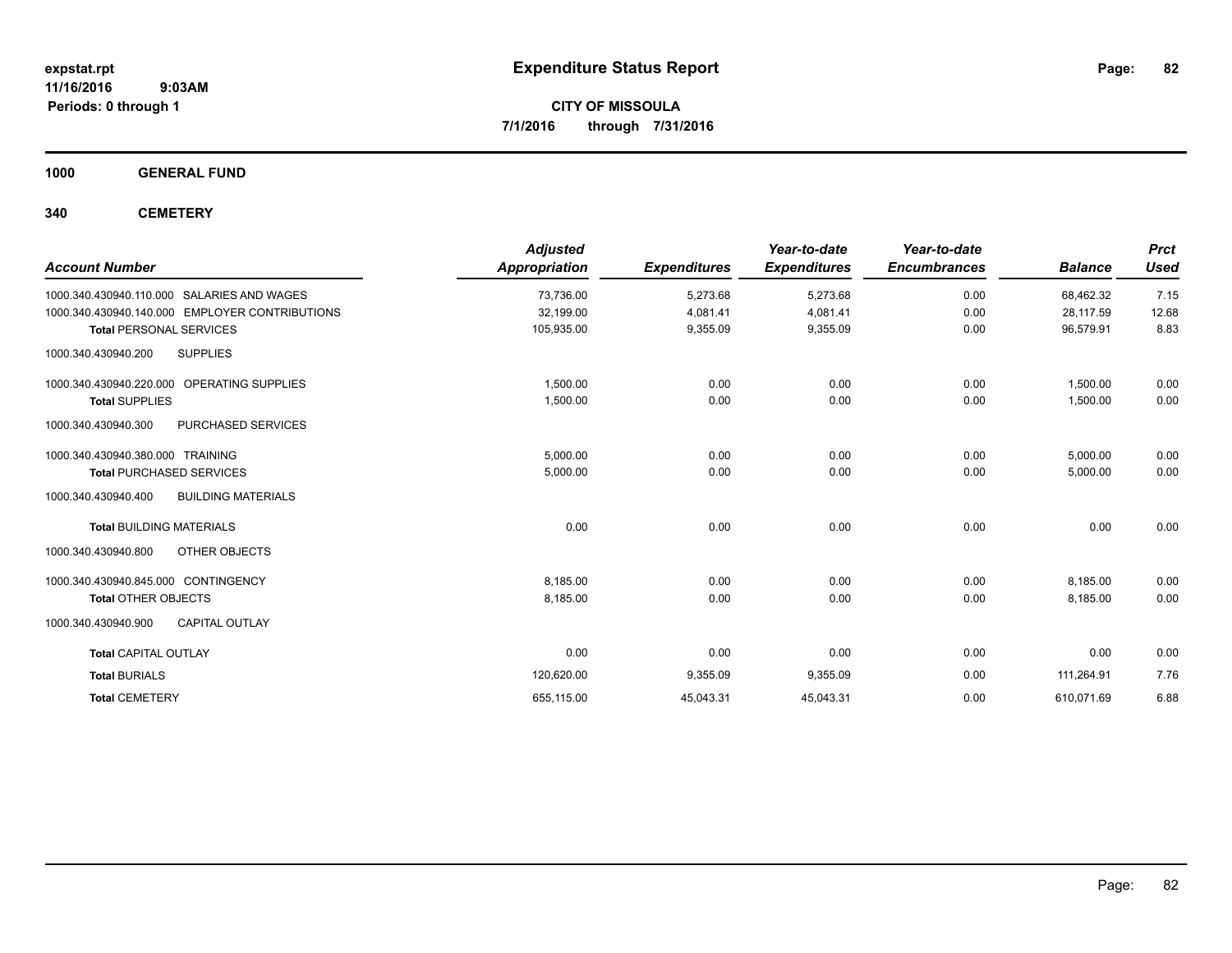**CITY OF MISSOULA 7/1/2016 through 7/31/2016**

**1000 GENERAL FUND**

| <b>Account Number</b>            |                                                         | <b>Adjusted</b><br><b>Appropriation</b> | <b>Expenditures</b> | Year-to-date<br><b>Expenditures</b> | Year-to-date<br><b>Encumbrances</b> | <b>Balance</b> | <b>Prct</b><br><b>Used</b> |
|----------------------------------|---------------------------------------------------------|-----------------------------------------|---------------------|-------------------------------------|-------------------------------------|----------------|----------------------------|
|                                  |                                                         |                                         |                     |                                     |                                     |                |                            |
| 1000.370.460410                  | PARKS & RECREATION ADMINISTRATION                       |                                         |                     |                                     |                                     |                |                            |
| 1000.370.460410.100              | PERSONAL SERVICES                                       |                                         |                     |                                     |                                     |                |                            |
|                                  | 1000.370.460410.110.000 SALARIES AND WAGES              | 261,011.00                              | 16,115.62           | 16,115.62                           | 0.00                                | 244,895.38     | 6.17                       |
| 1000.370.460410.120.000          | <b>OVERTIME/TERMINATION</b>                             | 700.00                                  | 0.00                | 0.00                                | 0.00                                | 700.00         | 0.00                       |
| 1000.370.460410.140.000          | <b>EMPLOYER CONTRIBUTIONS</b>                           | 86,105.00                               | 9,101.06            | 9,101.06                            | 0.00                                | 77,003.94      | 10.57                      |
| <b>Total PERSONAL SERVICES</b>   |                                                         | 347,816.00                              | 25,216.68           | 25,216.68                           | 0.00                                | 322,599.32     | 7.25                       |
| 1000.370.460410.200              | <b>SUPPLIES</b>                                         |                                         |                     |                                     |                                     |                |                            |
| 1000.370.460410.210.000          | <b>OFFICE SUPPLIES</b>                                  | 2,095.00                                | 24.45               | 24.45                               | 0.00                                | 2,070.55       | 1.17                       |
| 1000.370.460410.220.000          | OPERATING SUPPLIES                                      | 1,500.00                                | 0.00                | 0.00                                | 0.00                                | 1,500.00       | 0.00                       |
| <b>Total SUPPLIES</b>            |                                                         | 3,595.00                                | 24.45               | 24.45                               | 0.00                                | 3,570.55       | 0.68                       |
| 1000.370.460410.300              | PURCHASED SERVICES                                      |                                         |                     |                                     |                                     |                |                            |
| 1000.370.460410.310.000          | <b>COMMUNICATIONS</b>                                   | 3,463.00                                | 332.46              | 332.46                              | 0.00                                | 3,130.54       | 9.60                       |
|                                  | 1000.370.460410.320.000 PRINTING & DUPLICATING          | 900.00                                  | 0.00                | 0.00                                | 0.00                                | 900.00         | 0.00                       |
|                                  | 1000.370.460410.330.000 PUBLICITY, SUBSCRIPTIONS & DUES | 550.00                                  | 168.03              | 168.03                              | 0.00                                | 381.97         | 30.55                      |
| 1000.370.460410.341.000          | <b>ELECTRICITY &amp; NATURAL GAS</b>                    | 15,834.00                               | 0.00                | 0.00                                | 0.00                                | 15,834.00      | 0.00                       |
| 1000.370.460410.343.000          | <b>WATER CHARGES</b>                                    | 3,396.00                                | 0.00                | 0.00                                | 0.00                                | 3,396.00       | 0.00                       |
| 1000.370.460410.344.000          | <b>TELEPHONE SERVICE</b>                                | 1,319.00                                | 0.00                | 0.00                                | 0.00                                | 1,319.00       | 0.00                       |
| 1000.370.460410.350.000          | PROFESSIONAL SERVICES                                   | 18,725.00                               | 0.00                | 0.00                                | 0.00                                | 18,725.00      | 0.00                       |
| 1000.370.460410.360.000          | <b>REPAIR &amp; MAINTENANCE</b>                         | 4,867.00                                | 0.00                | 0.00                                | 0.00                                | 4,867.00       | 0.00                       |
| 1000.370.460410.370.000 TRAVEL   |                                                         | 350.00                                  | 0.00                | 0.00                                | 0.00                                | 350.00         | 0.00                       |
| 1000.370.460410.380.000 TRAINING |                                                         | 800.00                                  | 0.00                | 0.00                                | 0.00                                | 800.00         | 0.00                       |
| <b>Total PURCHASED SERVICES</b>  |                                                         | 50,204.00                               | 500.49              | 500.49                              | 0.00                                | 49.703.51      | 1.00                       |
| 1000.370.460410.800              | OTHER OBJECTS                                           |                                         |                     |                                     |                                     |                |                            |
|                                  | 1000.370.460410.820.000 TRANSFERS TO OTHER FUNDS        | 7,810.00                                | 0.00                | 0.00                                | 0.00                                | 7,810.00       | 0.00                       |
| <b>Total OTHER OBJECTS</b>       |                                                         | 7.810.00                                | 0.00                | 0.00                                | 0.00                                | 7,810.00       | 0.00                       |
|                                  | <b>Total PARKS &amp; RECREATION ADMINISTRATION</b>      | 409,425.00                              | 25.741.62           | 25,741.62                           | 0.00                                | 383.683.38     | 6.29                       |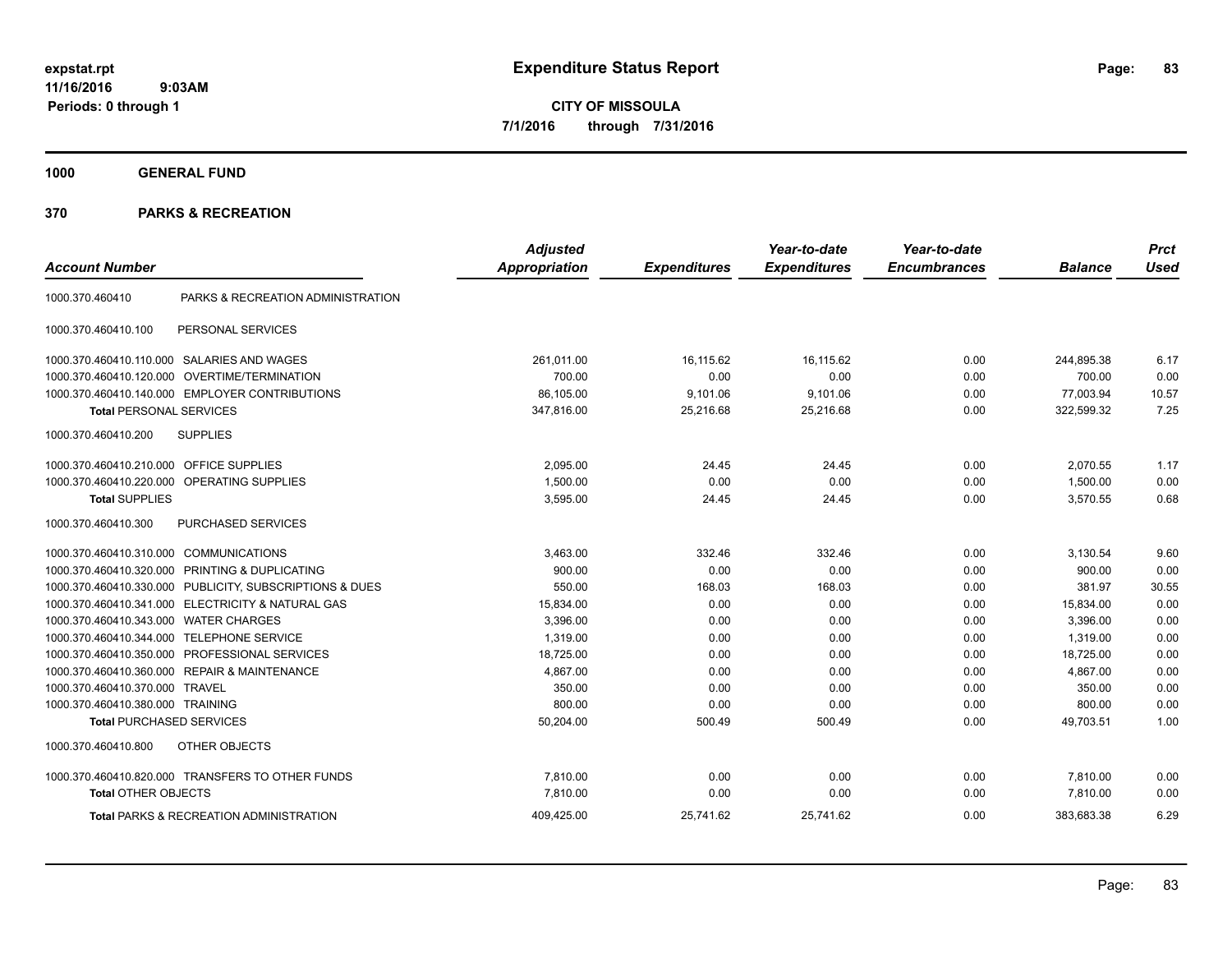**CITY OF MISSOULA 7/1/2016 through 7/31/2016**

**1000 GENERAL FUND**

| <b>Account Number</b>                                   | <b>Adjusted</b><br><b>Appropriation</b> | <b>Expenditures</b> | Year-to-date<br><b>Expenditures</b> | Year-to-date<br><b>Encumbrances</b> | <b>Balance</b> | <b>Prct</b><br><b>Used</b> |
|---------------------------------------------------------|-----------------------------------------|---------------------|-------------------------------------|-------------------------------------|----------------|----------------------------|
|                                                         |                                         |                     |                                     |                                     |                |                            |
| <b>NMT ADMIN</b><br>1000.370.460411                     |                                         |                     |                                     |                                     |                |                            |
| PERSONAL SERVICES<br>1000.370.460411.100                |                                         |                     |                                     |                                     |                |                            |
| 1000.370.460411.110.000 SALARIES AND WAGES              | 51,116.00                               | 3,075.89            | 3,075.89                            | 0.00                                | 48,040.11      | 6.02                       |
| 1000.370.460411.140.000 EMPLOYER CONTRIBUTIONS          | 17,807.00                               | 2,033.58            | 2,033.58                            | 0.00                                | 15,773.42      | 11.42                      |
| <b>Total PERSONAL SERVICES</b>                          | 68,923.00                               | 5,109.47            | 5,109.47                            | 0.00                                | 63,813.53      | 7.41                       |
| 1000.370.460411.200<br><b>SUPPLIES</b>                  |                                         |                     |                                     |                                     |                |                            |
| 1000.370.460411.210.000 OFFICE SUPPLIES                 | 300.00                                  | 0.00                | 0.00                                | 0.00                                | 300.00         | 0.00                       |
| OPERATING SUPPLIES<br>1000.370.460411.220.000           | 400.00                                  | 0.00                | 0.00                                | 0.00                                | 400.00         | 0.00                       |
| <b>Total SUPPLIES</b>                                   | 700.00                                  | 0.00                | 0.00                                | 0.00                                | 700.00         | 0.00                       |
| 1000.370.460411.300<br><b>PURCHASED SERVICES</b>        |                                         |                     |                                     |                                     |                |                            |
| 1000.370.460411.310.000 COMMUNICATIONS                  | 150.00                                  | 0.00                | 0.00                                | 0.00                                | 150.00         | 0.00                       |
| 1000.370.460411.320.000 PRINTING & DUPLICATING          | 350.00                                  | 0.00                | 0.00                                | 0.00                                | 350.00         | 0.00                       |
| 1000.370.460411.330.000 PUBLICITY, SUBSCRIPTIONS & DUES | 1,150.00                                | 0.00                | 0.00                                | 0.00                                | 1,150.00       | 0.00                       |
| 1000.370.460411.344.000 TELEPHONE SERVICE               | 795.00                                  | 0.00                | 0.00                                | 0.00                                | 795.00         | 0.00                       |
| 1000.370.460411.350.000 PROFESSIONAL SERVICES           | 1,436.00                                | 0.00                | 0.00                                | 0.00                                | 1,436.00       | 0.00                       |
| 1000.370.460411.360.000 REPAIR & MAINTENANCE            | 1,346.00                                | 0.00                | 0.00                                | 0.00                                | 1,346.00       | 0.00                       |
| 1000.370.460411.370.000 TRAVEL                          | 300.00                                  | 0.00                | 0.00                                | 0.00                                | 300.00         | 0.00                       |
| 1000.370.460411.380.000 TRAINING                        | 200.00                                  | 0.00                | 0.00                                | 0.00                                | 200.00         | 0.00                       |
| 1000.370.460411.390.000 OTHER PURCHASED SERVICES        | 8,497.00                                | 0.00                | 0.00                                | 0.00                                | 8,497.00       | 0.00                       |
| <b>Total PURCHASED SERVICES</b>                         | 14,224.00                               | 0.00                | 0.00                                | 0.00                                | 14,224.00      | 0.00                       |
| <b>Total NMT ADMIN</b>                                  | 83,847.00                               | 5,109.47            | 5,109.47                            | 0.00                                | 78.737.53      | 6.09                       |
| PARKS PROJECTS<br>1000.370.460413                       |                                         |                     |                                     |                                     |                |                            |
| 1000.370.460413.100<br>PERSONAL SERVICES                |                                         |                     |                                     |                                     |                |                            |
| 1000.370.460413.110.000 SALARIES AND WAGES              | 57.397.00                               | 3,456.28            | 3,456.28                            | 0.00                                | 53,940.72      | 6.02                       |
| 1000.370.460413.140.000 EMPLOYER CONTRIBUTIONS          | 18,864.00                               | 2,099.83            | 2,099.83                            | 0.00                                | 16,764.17      | 11.13                      |
| <b>Total PERSONAL SERVICES</b>                          | 76,261.00                               | 5,556.11            | 5,556.11                            | 0.00                                | 70,704.89      | 7.29                       |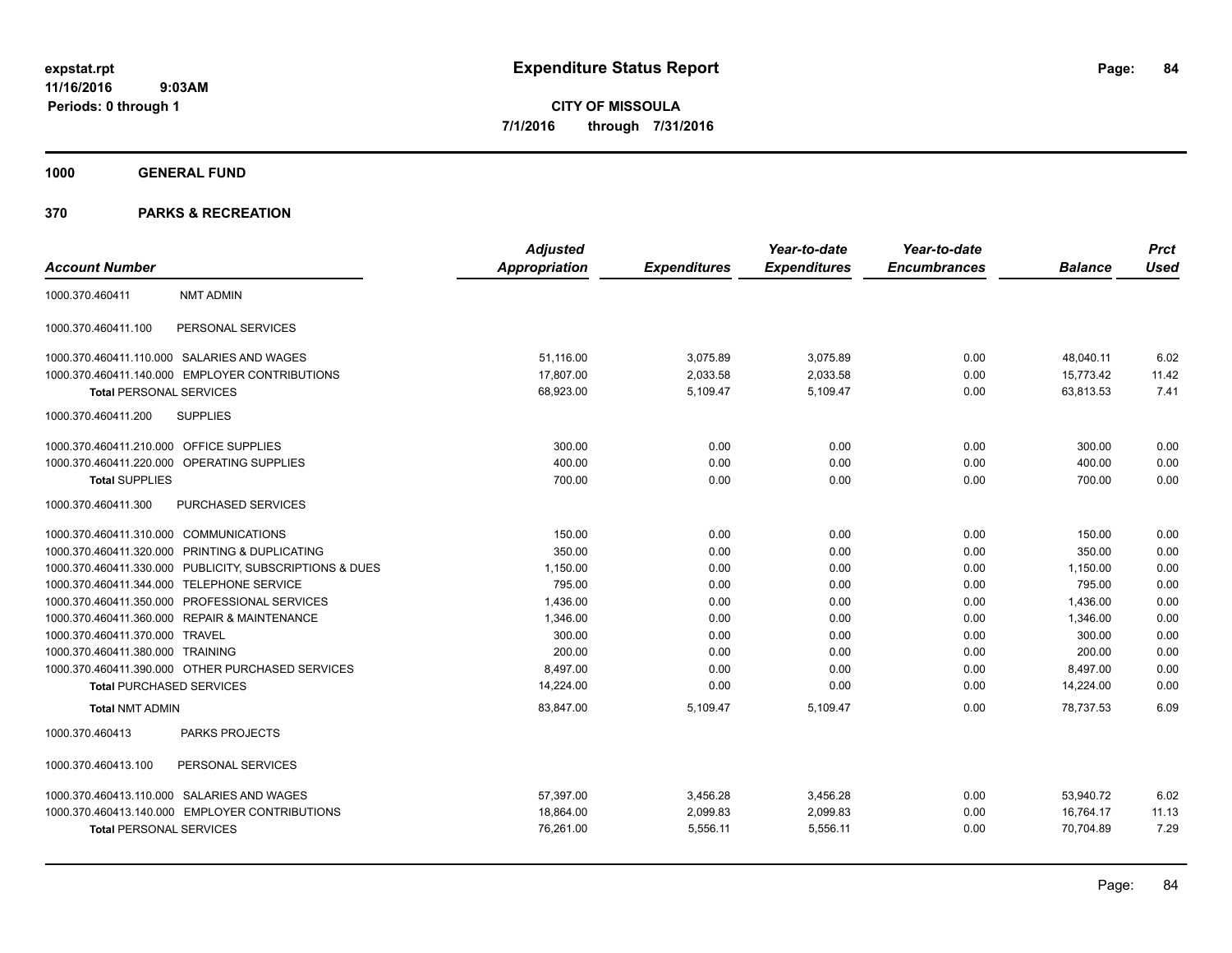**CITY OF MISSOULA 7/1/2016 through 7/31/2016**

## **1000 GENERAL FUND**

|                                                  | <b>Adjusted</b>      |                     | Year-to-date        | Year-to-date        |                | <b>Prct</b> |
|--------------------------------------------------|----------------------|---------------------|---------------------|---------------------|----------------|-------------|
| <b>Account Number</b>                            | <b>Appropriation</b> | <b>Expenditures</b> | <b>Expenditures</b> | <b>Encumbrances</b> | <b>Balance</b> | <b>Used</b> |
| <b>SUPPLIES</b><br>1000.370.460413.200           |                      |                     |                     |                     |                |             |
| 1000.370.460413.210.000 OFFICE SUPPLIES          | 100.00               | 0.00                | 0.00                | 0.00                | 100.00         | 0.00        |
| 1000.370.460413.220.000 OPERATING SUPPLIES       | 550.00               | 0.00                | 0.00                | 0.00                | 550.00         | 0.00        |
| <b>Total SUPPLIES</b>                            | 650.00               | 0.00                | 0.00                | 0.00                | 650.00         | 0.00        |
| PURCHASED SERVICES<br>1000.370.460413.300        |                      |                     |                     |                     |                |             |
| 1000.370.460413.320.000 PRINTING & DUPLICATING   | 150.00               | 0.00                | 0.00                | 0.00                | 150.00         | 0.00        |
| 1000.370.460413.344.000 TELEPHONE SERVICE        | 700.00               | 0.00                | 0.00                | 0.00                | 700.00         | 0.00        |
| 1000.370.460413.350.000 PROFESSIONAL SERVICES    | 150.00               | 0.00                | 0.00                | 0.00                | 150.00         | 0.00        |
| 1000.370.460413.360.000 REPAIR & MAINTENANCE     | 1,500.00             | 0.00                | 0.00                | 0.00                | 1,500.00       | 0.00        |
| 1000.370.460413.370.000 TRAVEL                   | 300.00               | 0.00                | 0.00                | 0.00                | 300.00         | 0.00        |
| 1000.370.460413.380.000 TRAINING                 | 200.00               | 0.00                | 0.00                | 0.00                | 200.00         | 0.00        |
| 1000.370.460413.390.000 OTHER PURCHASED SERVICES | 137.00               | 0.00                | 0.00                | 0.00                | 137.00         | 0.00        |
| <b>Total PURCHASED SERVICES</b>                  | 3,137.00             | 0.00                | 0.00                | 0.00                | 3,137.00       | 0.00        |
| <b>Total PARKS PROJECTS</b>                      | 80,048.00            | 5,556.11            | 5,556.11            | 0.00                | 74,491.89      | 6.94        |
| 1000.370.460431<br>OPEN SPACE                    |                      |                     |                     |                     |                |             |
| 1000.370.460431.100<br>PERSONAL SERVICES         |                      |                     |                     |                     |                |             |
| 1000.370.460431.110.000 SALARIES AND WAGES       | 58,088.00            | 3,497.98            | 3,497.98            | 0.00                | 54,590.02      | 6.02        |
| 1000.370.460431.140.000 EMPLOYER CONTRIBUTIONS   | 18,981.00            | 2,098.12            | 2,098.12            | 0.00                | 16,882.88      | 11.05       |
| <b>Total PERSONAL SERVICES</b>                   | 77,069.00            | 5,596.10            | 5,596.10            | 0.00                | 71,472.90      | 7.26        |
| 1000.370.460431.200<br><b>SUPPLIES</b>           |                      |                     |                     |                     |                |             |
| 1000.370.460431.210.000 OFFICE SUPPLIES          | 200.00               | 0.00                | 0.00                | 0.00                | 200.00         | 0.00        |
| 1000.370.460431.220.000 OPERATING SUPPLIES       | 300.00               | 0.00                | 0.00                | 0.00                | 300.00         | 0.00        |
| <b>Total SUPPLIES</b>                            | 500.00               | 0.00                | 0.00                | 0.00                | 500.00         | 0.00        |
| PURCHASED SERVICES<br>1000.370.460431.300        |                      |                     |                     |                     |                |             |
| 1000.370.460431.320.000 PRINTING & DUPLICATING   | 300.00               | 0.00                | 0.00                | 0.00                | 300.00         | 0.00        |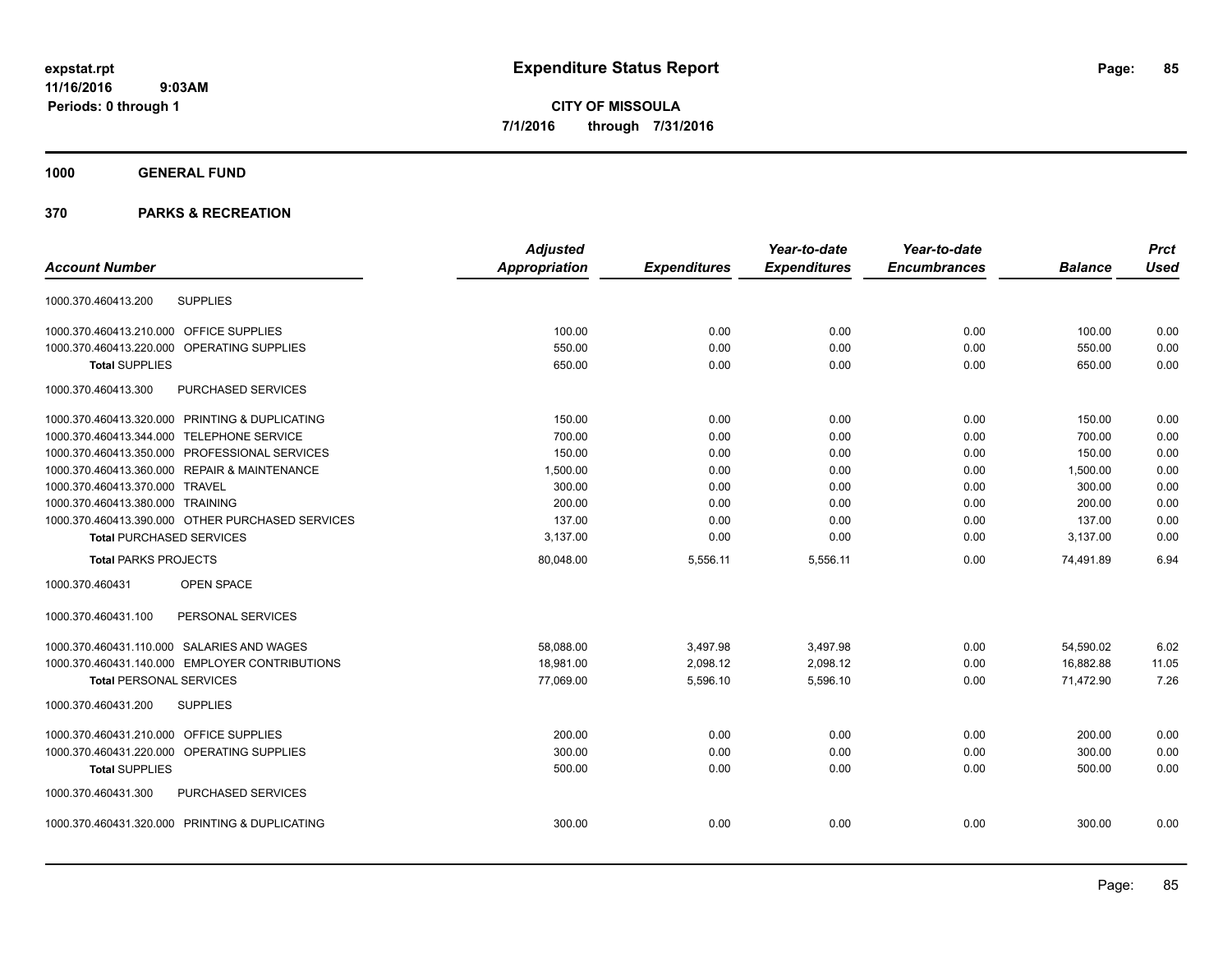**1000 GENERAL FUND**

|                                                         | <b>Adjusted</b> |                     | Year-to-date        | Year-to-date        |                | <b>Prct</b> |
|---------------------------------------------------------|-----------------|---------------------|---------------------|---------------------|----------------|-------------|
| <b>Account Number</b>                                   | Appropriation   | <b>Expenditures</b> | <b>Expenditures</b> | <b>Encumbrances</b> | <b>Balance</b> | <b>Used</b> |
| 1000.370.460431.330.000 PUBLICITY, SUBSCRIPTIONS & DUES | 400.00          | 0.00                | 0.00                | 0.00                | 400.00         | 0.00        |
| 1000.370.460431.344.000 TELEPHONE SERVICE               | 425.00          | 0.00                | 0.00                | 0.00                | 425.00         | 0.00        |
| 1000.370.460431.350.000 PROFESSIONAL SERVICES           | 2,200.00        | 0.00                | 0.00                | 0.00                | 2,200.00       | 0.00        |
| 1000.370.460431.370.000 TRAVEL                          | 300.00          | 0.00                | 0.00                | 0.00                | 300.00         | 0.00        |
| 1000.370.460431.380.000 TRAINING                        | 200.00          | 0.00                | 0.00                | 0.00                | 200.00         | 0.00        |
| <b>Total PURCHASED SERVICES</b>                         | 3,825.00        | 0.00                | 0.00                | 0.00                | 3,825.00       | 0.00        |
| <b>Total OPEN SPACE</b>                                 | 81,394.00       | 5,596.10            | 5,596.10            | 0.00                | 75,797.90      | 6.88        |
| 1000.370.460432<br>PARK ADMIN                           |                 |                     |                     |                     |                |             |
| PERSONAL SERVICES<br>1000.370.460432.100                |                 |                     |                     |                     |                |             |
| 1000.370.460432.110.000 SALARIES AND WAGES              | 97,990.00       | 5,852.33            | 5,852.33            | 0.00                | 92,137.67      | 5.97        |
| 1000.370.460432.130.000 OTHER                           | 7.880.00        | 0.00                | 0.00                | 0.00                | 7,880.00       | 0.00        |
| 1000.370.460432.140.000 EMPLOYER CONTRIBUTIONS          | 46,769.00       | 5,618.48            | 5,618.48            | 0.00                | 41,150.52      | 12.01       |
| <b>Total PERSONAL SERVICES</b>                          | 152,639.00      | 11,470.81           | 11,470.81           | 0.00                | 141,168.19     | 7.51        |
| <b>SUPPLIES</b><br>1000.370.460432.200                  |                 |                     |                     |                     |                |             |
| 1000.370.460432.210.000 OFFICE SUPPLIES                 | 1.520.00        | 0.00                | 0.00                | 0.00                | 1,520.00       | 0.00        |
| 1000.370.460432.220.000 OPERATING SUPPLIES              | 6,650.00        | 0.00                | 0.00                | 0.00                | 6,650.00       | 0.00        |
| <b>Total SUPPLIES</b>                                   | 8.170.00        | 0.00                | 0.00                | 0.00                | 8,170.00       | 0.00        |
| PURCHASED SERVICES<br>1000.370.460432.300               |                 |                     |                     |                     |                |             |
| 1000.370.460432.310.000 COMMUNICATIONS                  | 100.00          | 0.00                | 0.00                | 0.00                | 100.00         | 0.00        |
| 1000.370.460432.320.000 PRINTING & DUPLICATING          | 150.00          | 0.00                | 0.00                | 0.00                | 150.00         | 0.00        |
| 1000.370.460432.330.000 PUBLICITY, SUBSCRIPTIONS & DUES | 500.00          | 0.00                | 0.00                | 0.00                | 500.00         | 0.00        |
| 1000.370.460432.340.000 SEWER                           | 2,208.00        | 942.92              | 942.92              | 0.00                | 1.265.08       | 42.70       |
| 1000.370.460432.344.000 TELEPHONE SERVICE               | 14,429.00       | 0.00                | 0.00                | 0.00                | 14,429.00      | 0.00        |
| 1000.370.460432.350.000 PROFESSIONAL SERVICES           | 20,112.00       | 0.00                | 0.00                | 0.00                | 20,112.00      | 0.00        |
| 1000.370.460432.390.000 OTHER PURCHASED SERVICES        | 2,345.00        | 0.00                | 0.00                | 0.00                | 2,345.00       | 0.00        |
| <b>Total PURCHASED SERVICES</b>                         | 39,844.00       | 942.92              | 942.92              | 0.00                | 38,901.08      | 2.37        |
| 1000.370.460432.900<br><b>CAPITAL OUTLAY</b>            |                 |                     |                     |                     |                |             |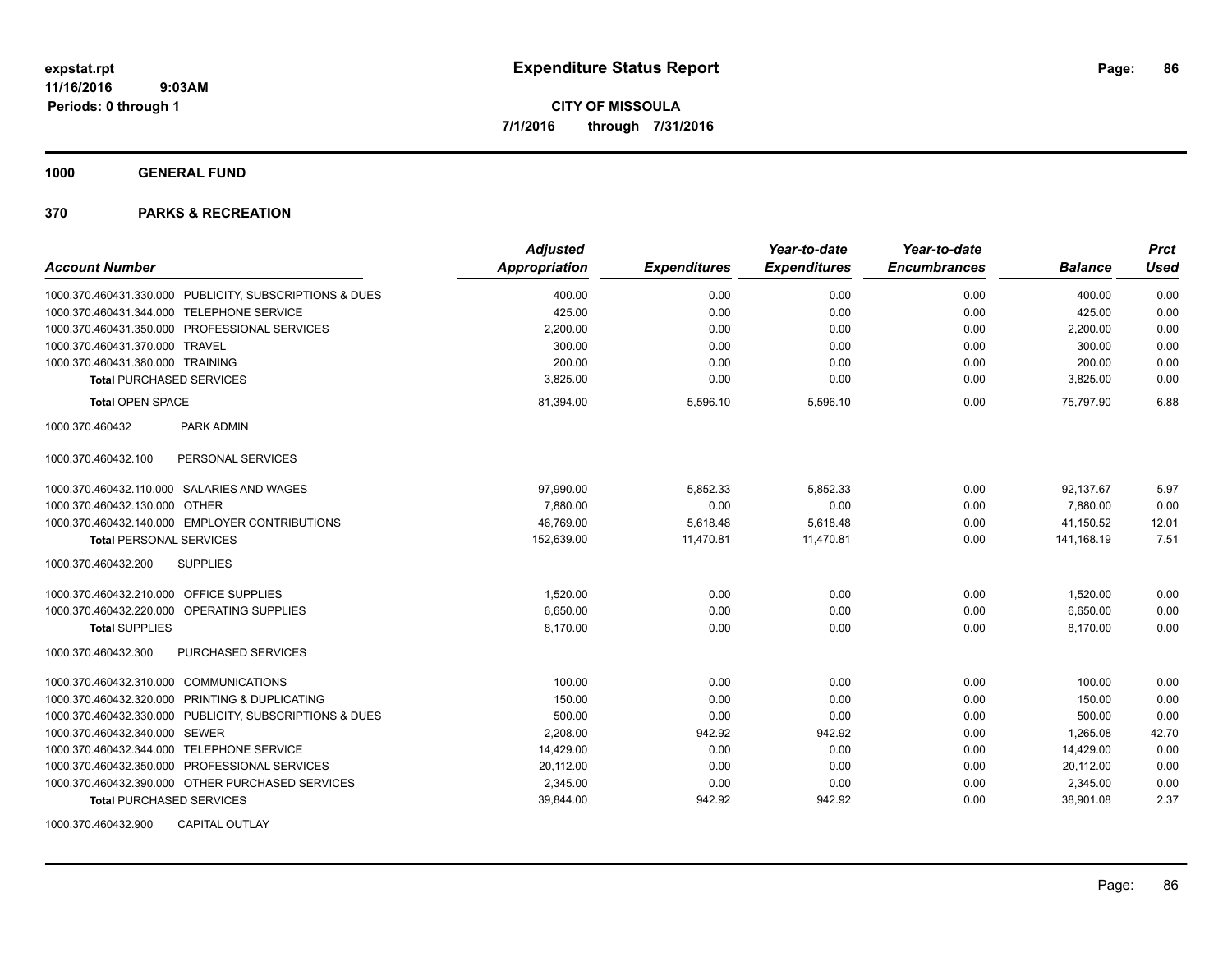**1000 GENERAL FUND**

|                                                         | <b>Adjusted</b>      |                     | Year-to-date        | Year-to-date        |                | <b>Prct</b> |
|---------------------------------------------------------|----------------------|---------------------|---------------------|---------------------|----------------|-------------|
| <b>Account Number</b>                                   | <b>Appropriation</b> | <b>Expenditures</b> | <b>Expenditures</b> | <b>Encumbrances</b> | <b>Balance</b> | <b>Used</b> |
| <b>Total CAPITAL OUTLAY</b>                             | 0.00                 | 0.00                | 0.00                | 0.00                | 0.00           | 0.00        |
| <b>Total PARK ADMIN</b>                                 | 200,653.00           | 12,413.73           | 12,413.73           | 0.00                | 188,239.27     | 6.19        |
| 1000.370.460434<br><b>GREENWAYS &amp; HORTICULTURE</b>  |                      |                     |                     |                     |                |             |
| PERSONAL SERVICES<br>1000.370.460434.100                |                      |                     |                     |                     |                |             |
| 1000.370.460434.110.000 SALARIES AND WAGES              | 149,345.00           | 7,052.21            | 7,052.21            | 0.00                | 142,292.79     | 4.72        |
| 1000.370.460434.140.000 EMPLOYER CONTRIBUTIONS          | 50,541.00            | 4,639.62            | 4,639.62            | 0.00                | 45,901.38      | 9.18        |
| <b>Total GREENWAYS &amp; HORTICULTURE</b>               | 199,886.00           | 11,691.83           | 11,691.83           | 0.00                | 188,194.17     | 5.85        |
| <b>URBAN FORESTRY</b><br>1000.370.460439                |                      |                     |                     |                     |                |             |
| PERSONAL SERVICES<br>1000.370.460439.100                |                      |                     |                     |                     |                |             |
| 1000.370.460439.110.000 SALARIES AND WAGES              | 191,744.00           | 9,599.71            | 9,599.71            | 0.00                | 182,144.29     | 5.01        |
| 1000.370.460439.120.000 OVERTIME/TERMINATION            | 1,750.00             | 0.00                | 0.00                | 0.00                | 1,750.00       | 0.00        |
| 1000.370.460439.140.000 EMPLOYER CONTRIBUTIONS          | 77,344.00            | 6,655.28            | 6,655.28            | 0.00                | 70,688.72      | 8.60        |
| <b>Total PERSONAL SERVICES</b>                          | 270,838.00           | 16,254.99           | 16,254.99           | 0.00                | 254,583.01     | 6.00        |
| <b>SUPPLIES</b><br>1000.370.460439.200                  |                      |                     |                     |                     |                |             |
| 1000.370.460439.220.000 OPERATING SUPPLIES              | 2,132.00             | 0.00                | 0.00                | 0.00                | 2,132.00       | 0.00        |
| 1000.370.460439.230.000 REPAIR/MAINTENANCE              | 581.00               | 0.00                | 0.00                | 0.00                | 581.00         | 0.00        |
| <b>Total SUPPLIES</b>                                   | 2,713.00             | 0.00                | 0.00                | 0.00                | 2,713.00       | 0.00        |
| PURCHASED SERVICES<br>1000.370.460439.300               |                      |                     |                     |                     |                |             |
| 1000.370.460439.310.000 COMMUNICATIONS                  | 145.00               | 0.00                | 0.00                | 0.00                | 145.00         | 0.00        |
| 1000.370.460439.320.000 PRINTING & DUPLICATING          | 100.00               | 0.00                | 0.00                | 0.00                | 100.00         | 0.00        |
| 1000.370.460439.330.000 PUBLICITY, SUBSCRIPTIONS & DUES | 700.00               | 0.00                | 0.00                | 0.00                | 700.00         | 0.00        |
| 1000.370.460439.350.000 PROFESSIONAL SERVICES           | 525.00               | 0.00                | 0.00                | 0.00                | 525.00         | 0.00        |
| 1000.370.460439.360.000 REPAIR & MAINTENANCE            | 22,382.00            | 0.00                | 0.00                | 0.00                | 22,382.00      | 0.00        |
| <b>Total PURCHASED SERVICES</b>                         | 23,852.00            | 0.00                | 0.00                | 0.00                | 23,852.00      | 0.00        |
| <b>Total URBAN FORESTRY</b>                             | 297,403.00           | 16,254.99           | 16,254.99           | 0.00                | 281,148.01     | 5.47        |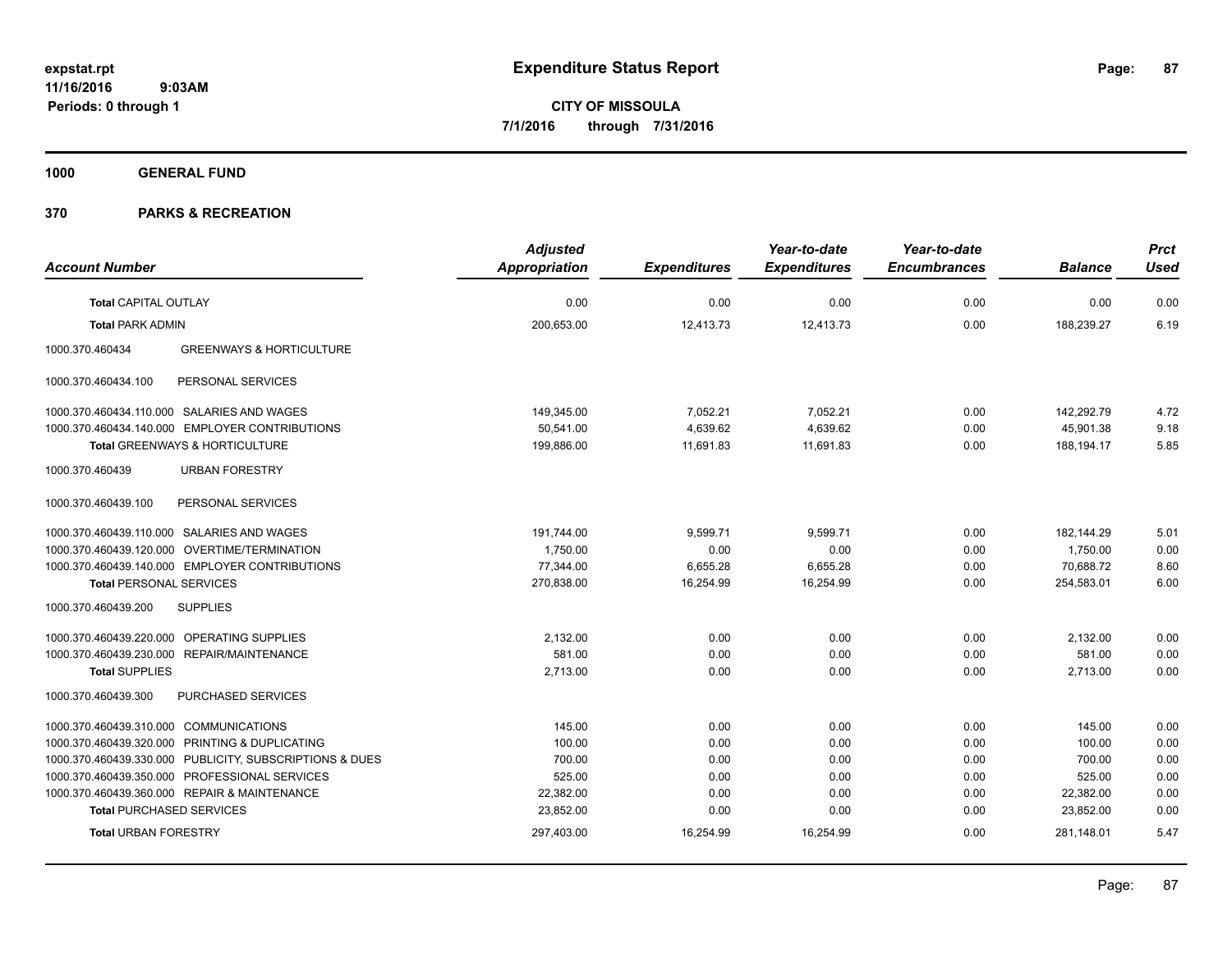**CITY OF MISSOULA 7/1/2016 through 7/31/2016**

**1000 GENERAL FUND**

#### **370 PARKS & RECREATION**

|                                         |                                                         | <b>Adjusted</b>      |                     | Year-to-date        | Year-to-date        |                | <b>Prct</b> |
|-----------------------------------------|---------------------------------------------------------|----------------------|---------------------|---------------------|---------------------|----------------|-------------|
| <b>Account Number</b>                   |                                                         | <b>Appropriation</b> | <b>Expenditures</b> | <b>Expenditures</b> | <b>Encumbrances</b> | <b>Balance</b> | <b>Used</b> |
| 1000.370.460441                         | <b>RECREATION</b>                                       |                      |                     |                     |                     |                |             |
| 1000.370.460441.100                     | PERSONAL SERVICES                                       |                      |                     |                     |                     |                |             |
|                                         | 1000.370.460441.110.000 SALARIES AND WAGES              | 135,685.00           | 8,363.61            | 8,363.61            | 0.00                | 127,321.39     | 6.16        |
|                                         | 1000.370.460441.120.000 OVERTIME/TERMINATION            | 700.00               | 0.00                | 0.00                | 0.00                | 700.00         | 0.00        |
| 1000.370.460441.130.000 OTHER           |                                                         | 4,880.00             | 0.00                | 0.00                | 0.00                | 4,880.00       | 0.00        |
|                                         | 1000.370.460441.140.000 EMPLOYER CONTRIBUTIONS          | 52,322.00            | 6,029.44            | 6,029.44            | 0.00                | 46,292.56      | 11.52       |
| <b>Total PERSONAL SERVICES</b>          |                                                         | 193,587.00           | 14,393.05           | 14,393.05           | 0.00                | 179,193.95     | 7.43        |
| 1000.370.460441.200                     | <b>SUPPLIES</b>                                         |                      |                     |                     |                     |                |             |
| 1000.370.460441.210.000 OFFICE SUPPLIES |                                                         | 300.00               | 0.00                | 0.00                | 0.00                | 300.00         | 0.00        |
| <b>Total SUPPLIES</b>                   |                                                         | 300.00               | 0.00                | 0.00                | 0.00                | 300.00         | 0.00        |
| 1000.370.460441.300                     | PURCHASED SERVICES                                      |                      |                     |                     |                     |                |             |
|                                         | 1000.370.460441.320.000 PRINTING & DUPLICATING          | 2,150.00             | 0.00                | 0.00                | 0.00                | 2,150.00       | 0.00        |
|                                         | 1000.370.460441.330.000 PUBLICITY, SUBSCRIPTIONS & DUES | 1,490.00             | 0.00                | 0.00                | 0.00                | 1,490.00       | 0.00        |
|                                         | 1000.370.460441.344.000 TELEPHONE SERVICE               | 696.00               | 0.00                | 0.00                | 0.00                | 696.00         | 0.00        |
|                                         | 1000.370.460441.350.000 PROFESSIONAL SERVICES           | 1,360.00             | 0.00                | 0.00                | 0.00                | 1.360.00       | 0.00        |
|                                         | 1000.370.460441.360.000 REPAIR & MAINTENANCE            | 1,200.00             | 0.00                | 0.00                | 0.00                | 1,200.00       | 0.00        |
| 1000.370.460441.370.000 TRAVEL          |                                                         | 1,200.00             | 0.00                | 0.00                | 0.00                | 1,200.00       | 0.00        |
| 1000.370.460441.380.000 TRAINING        |                                                         | 900.00               | 0.00                | 0.00                | 0.00                | 900.00         | 0.00        |
| <b>Total PURCHASED SERVICES</b>         |                                                         | 8,996.00             | 0.00                | 0.00                | 0.00                | 8,996.00       | 0.00        |
| 1000.370.460441.800                     | OTHER OBJECTS                                           |                      |                     |                     |                     |                |             |
|                                         | 1000.370.460441.820.000 TRANSFERS TO OTHER FUNDS        | 10,000.00            | 0.00                | 0.00                | 0.00                | 10,000.00      | 0.00        |
| <b>Total OTHER OBJECTS</b>              |                                                         | 10,000.00            | 0.00                | 0.00                | 0.00                | 10.000.00      | 0.00        |
| <b>Total RECREATION</b>                 |                                                         | 212,883.00           | 14,393.05           | 14,393.05           | 0.00                | 198,489.95     | 6.76        |
| 1000.370.460470                         | <b>RECREATION MORE</b>                                  |                      |                     |                     |                     |                |             |

1000.370.460470.100 PERSONAL SERVICES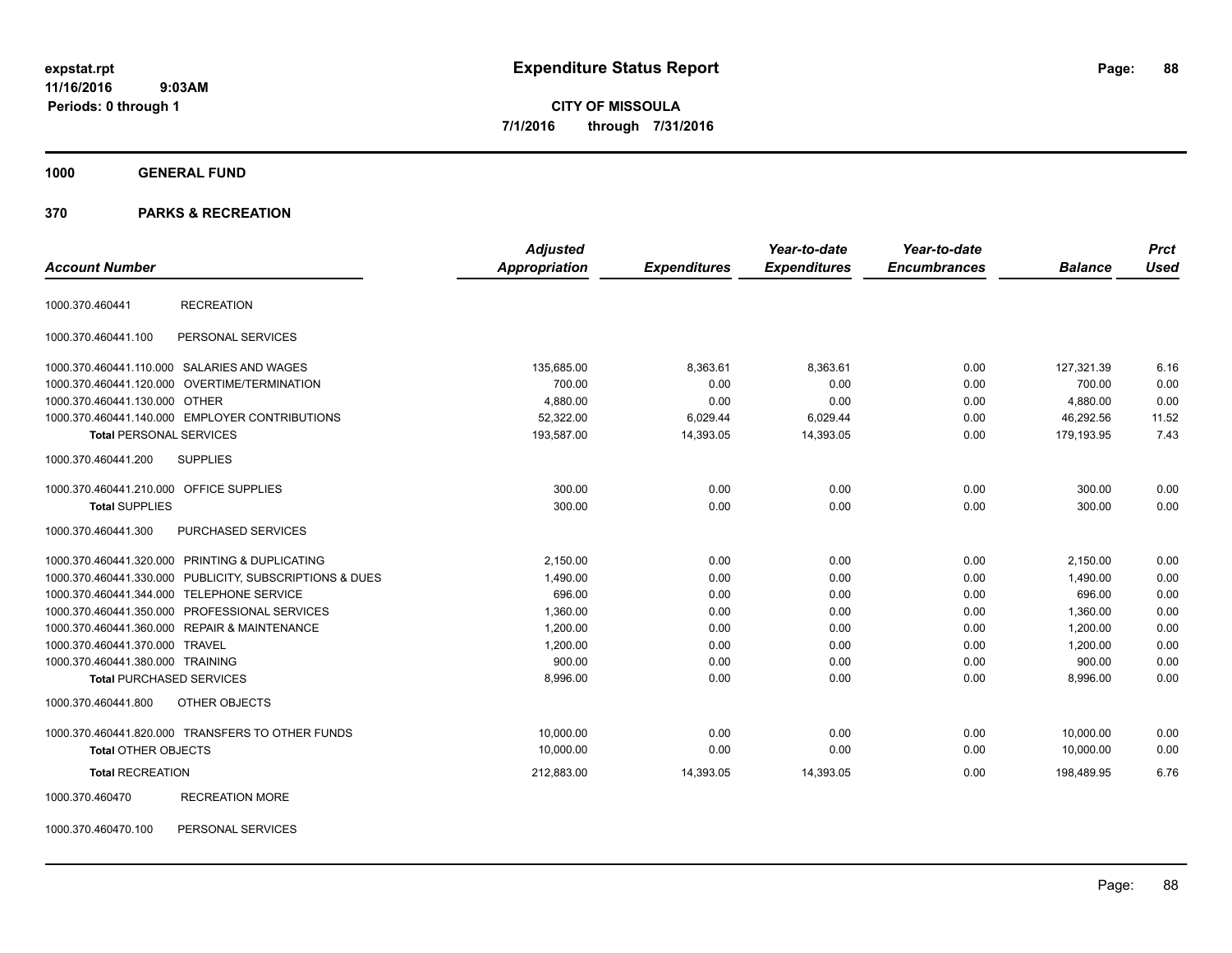**1000 GENERAL FUND**

|                                                         | <b>Adjusted</b>      |                     | Year-to-date        | Year-to-date        |                | <b>Prct</b> |
|---------------------------------------------------------|----------------------|---------------------|---------------------|---------------------|----------------|-------------|
| <b>Account Number</b>                                   | <b>Appropriation</b> | <b>Expenditures</b> | <b>Expenditures</b> | <b>Encumbrances</b> | <b>Balance</b> | <b>Used</b> |
|                                                         |                      |                     |                     |                     |                |             |
| 1000.370.460470.110.000 SALARIES AND WAGES              | 154,948.00           | 28,036.69           | 28,036.69           | 0.00                | 126,911.31     | 18.09       |
| 1000.370.460470.120.000 OVERTIME/TERMINATION            | 0.00                 | 813.09              | 813.09              | 0.00                | $-813.09$      | 0.00        |
| 1000.370.460470.140.000 EMPLOYER CONTRIBUTIONS          | 47,721.00            | 7,674.36            | 7,674.36            | 0.00                | 40,046.64      | 16.08       |
| <b>Total PERSONAL SERVICES</b>                          | 202,669.00           | 36,524.14           | 36,524.14           | 0.00                | 166,144.86     | 18.02       |
| 1000.370.460470.200<br><b>SUPPLIES</b>                  |                      |                     |                     |                     |                |             |
| 1000.370.460470.210.000 OFFICE SUPPLIES                 | 100.00               | 0.00                | 0.00                | 0.00                | 100.00         | 0.00        |
| 1000.370.460470.220.000 OPERATING SUPPLIES              | 8.567.00             | 255.79              | 255.79              | 0.00                | 8,311.21       | 2.99        |
| <b>Total SUPPLIES</b>                                   | 8.667.00             | 255.79              | 255.79              | 0.00                | 8,411.21       | 2.95        |
| 1000.370.460470.300<br>PURCHASED SERVICES               |                      |                     |                     |                     |                |             |
| 1000.370.460470.320.000 PRINTING & DUPLICATING          | 1,200.00             | 0.00                | 0.00                | 0.00                | 1,200.00       | 0.00        |
| 1000.370.460470.330.000 PUBLICITY, SUBSCRIPTIONS & DUES | 780.00               | 0.00                | 0.00                | 0.00                | 780.00         | 0.00        |
| 1000.370.460470.344.000 TELEPHONE SERVICE               | 428.00               | 0.00                | 0.00                | 0.00                | 428.00         | 0.00        |
| 1000.370.460470.390.000 OTHER PURCHASED SERVICES        | 21,372.00            | 390.00              | 390.00              | 0.00                | 20,982.00      | 1.82        |
| <b>Total PURCHASED SERVICES</b>                         | 23,780.00            | 390.00              | 390.00              | 0.00                | 23,390.00      | 1.64        |
| <b>Total RECREATION MORE</b>                            | 235,116.00           | 37,169.93           | 37,169.93           | 0.00                | 197,946.07     | 15.81       |
| <b>RECREATION ADULTS</b><br>1000.370.460471             |                      |                     |                     |                     |                |             |
| 1000.370.460471.100<br>PERSONAL SERVICES                |                      |                     |                     |                     |                |             |
| 1000.370.460471.110.000 SALARIES AND WAGES              | 110,718.00           | 8,997.47            | 8,997.47            | 0.00                | 101,720.53     | 8.13        |
| 1000.370.460471.140.000 EMPLOYER CONTRIBUTIONS          | 32,586.00            | 3,185.58            | 3,185.58            | 0.00                | 29,400.42      | 9.78        |
| <b>Total PERSONAL SERVICES</b>                          | 143,304.00           | 12,183.05           | 12.183.05           | 0.00                | 131.120.95     | 8.50        |
| 1000.370.460471.200<br><b>SUPPLIES</b>                  |                      |                     |                     |                     |                |             |
| 1000.370.460471.210.000 OFFICE SUPPLIES                 | 600.00               | 0.00                | 0.00                | 0.00                | 600.00         | 0.00        |
| 1000.370.460471.220.000 OPERATING SUPPLIES              | 8,892.00             | 0.00                | 0.00                | 0.00                | 8,892.00       | 0.00        |
| 1000.370.460471.220.147 OPERATING SUPPLIES              | 0.00                 | 1,484.58            | 1,484.58            | 0.00                | $-1,484.58$    | 0.00        |
| 1000.370.460471.220.193 OPERATING SUPPLIES              | 0.00                 | 187.50              | 187.50              | 0.00                | $-187.50$      | 0.00        |
| <b>Total SUPPLIES</b>                                   | 9,492.00             | 1,672.08            | 1,672.08            | 0.00                | 7,819.92       | 17.62       |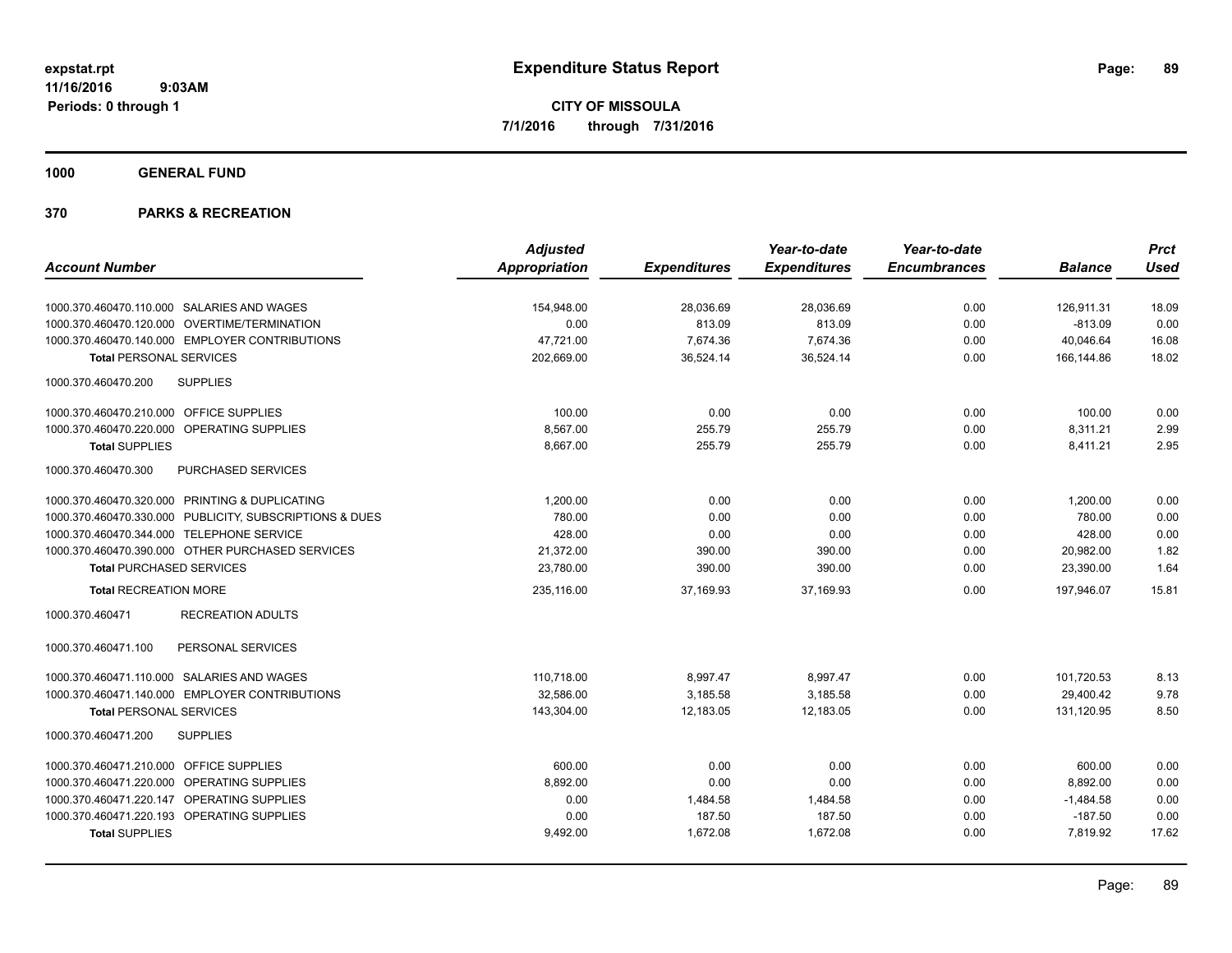**CITY OF MISSOULA 7/1/2016 through 7/31/2016**

**1000 GENERAL FUND**

| <b>Account Number</b>                                   | <b>Adjusted</b><br><b>Appropriation</b> | <b>Expenditures</b> | Year-to-date<br><b>Expenditures</b> | Year-to-date<br><b>Encumbrances</b> | <b>Balance</b> | <b>Prct</b><br><b>Used</b> |
|---------------------------------------------------------|-----------------------------------------|---------------------|-------------------------------------|-------------------------------------|----------------|----------------------------|
|                                                         |                                         |                     |                                     |                                     |                |                            |
| PURCHASED SERVICES<br>1000.370.460471.300               |                                         |                     |                                     |                                     |                |                            |
| 1000.370.460471.310.000 COMMUNICATIONS                  | 460.00                                  | 0.00                | 0.00                                | 0.00                                | 460.00         | 0.00                       |
| 1000.370.460471.320.000 PRINTING & DUPLICATING          | 1,800.00                                | 0.00                | 0.00                                | 0.00                                | 1,800.00       | 0.00                       |
| 1000.370.460471.330.000 PUBLICITY, SUBSCRIPTIONS & DUES | 1,220.00                                | 0.00                | 0.00                                | 0.00                                | 1,220.00       | 0.00                       |
| 1000.370.460471.344.000 TELEPHONE SERVICE               | 567.00                                  | 9.61                | 9.61                                | 0.00                                | 557.39         | 1.69                       |
| 1000.370.460471.390.000 OTHER PURCHASED SERVICES        | 10,000.00                               | 0.00                | 0.00                                | 0.00                                | 10,000.00      | 0.00                       |
| <b>Total PURCHASED SERVICES</b>                         | 14,047.00                               | 9.61                | 9.61                                | 0.00                                | 14,037.39      | 0.07                       |
| <b>Total RECREATION ADULTS</b>                          | 166,843.00                              | 13,864.74           | 13,864.74                           | 0.00                                | 152,978.26     | 8.31                       |
| <b>RECREATION YOUTH</b><br>1000.370.460472              |                                         |                     |                                     |                                     |                |                            |
| PERSONAL SERVICES<br>1000.370.460472.100                |                                         |                     |                                     |                                     |                |                            |
| 1000.370.460472.110.000 SALARIES AND WAGES              | 105,185.00                              | 14,560.73           | 14,560.73                           | 0.00                                | 90,624.27      | 13.84                      |
| 1000.370.460472.140.000 EMPLOYER CONTRIBUTIONS          | 26,260.00                               | 3,710.70            | 3,710.70                            | 0.00                                | 22,549.30      | 14.13                      |
| <b>Total PERSONAL SERVICES</b>                          | 131,445.00                              | 18,271.43           | 18,271.43                           | 0.00                                | 113,173.57     | 13.90                      |
| <b>SUPPLIES</b><br>1000.370.460472.200                  |                                         |                     |                                     |                                     |                |                            |
| 1000.370.460472.210.000 OFFICE SUPPLIES                 | 100.00                                  | 0.00                | 0.00                                | 0.00                                | 100.00         | 0.00                       |
| 1000.370.460472.220.000 OPERATING SUPPLIES              | 16,006.00                               | 0.00                | 0.00                                | 0.00                                | 16,006.00      | 0.00                       |
| 1000.370.460472.220.147 OPERATING SUPPLIES              | 0.00                                    | 187.50              | 187.50                              | 0.00                                | $-187.50$      | 0.00                       |
| 1000.370.460472.220.190 OPERATING SUPPLIES              | 0.00                                    | 1,145.99            | 1,145.99                            | 0.00                                | $-1,145.99$    | 0.00                       |
| 1000.370.460472.220.193 OPERATING SUPPLIES              | 0.00                                    | 821.50              | 821.50                              | 0.00                                | $-821.50$      | 0.00                       |
| <b>Total SUPPLIES</b>                                   | 16,106.00                               | 2,154.99            | 2,154.99                            | 0.00                                | 13,951.01      | 13.38                      |
| 1000.370.460472.300<br><b>PURCHASED SERVICES</b>        |                                         |                     |                                     |                                     |                |                            |
| 1000.370.460472.320.000 PRINTING & DUPLICATING          | 1,300.00                                | 0.00                | 0.00                                | 0.00                                | 1,300.00       | 0.00                       |
| 1000.370.460472.330.000 PUBLICITY, SUBSCRIPTIONS & DUES | 1,500.00                                | 0.00                | 0.00                                | 0.00                                | 1,500.00       | 0.00                       |
| 1000.370.460472.341.000 ELECTRICITY & NATURAL GAS       | 1,225.00                                | 0.00                | 0.00                                | 0.00                                | 1,225.00       | 0.00                       |
| 1000.370.460472.343.000 WATER CHARGES                   | 601.00                                  | 0.00                | 0.00                                | 0.00                                | 601.00         | 0.00                       |
| 1000.370.460472.344.000 TELEPHONE SERVICE               | 662.00                                  | 0.00                | 0.00                                | 0.00                                | 662.00         | 0.00                       |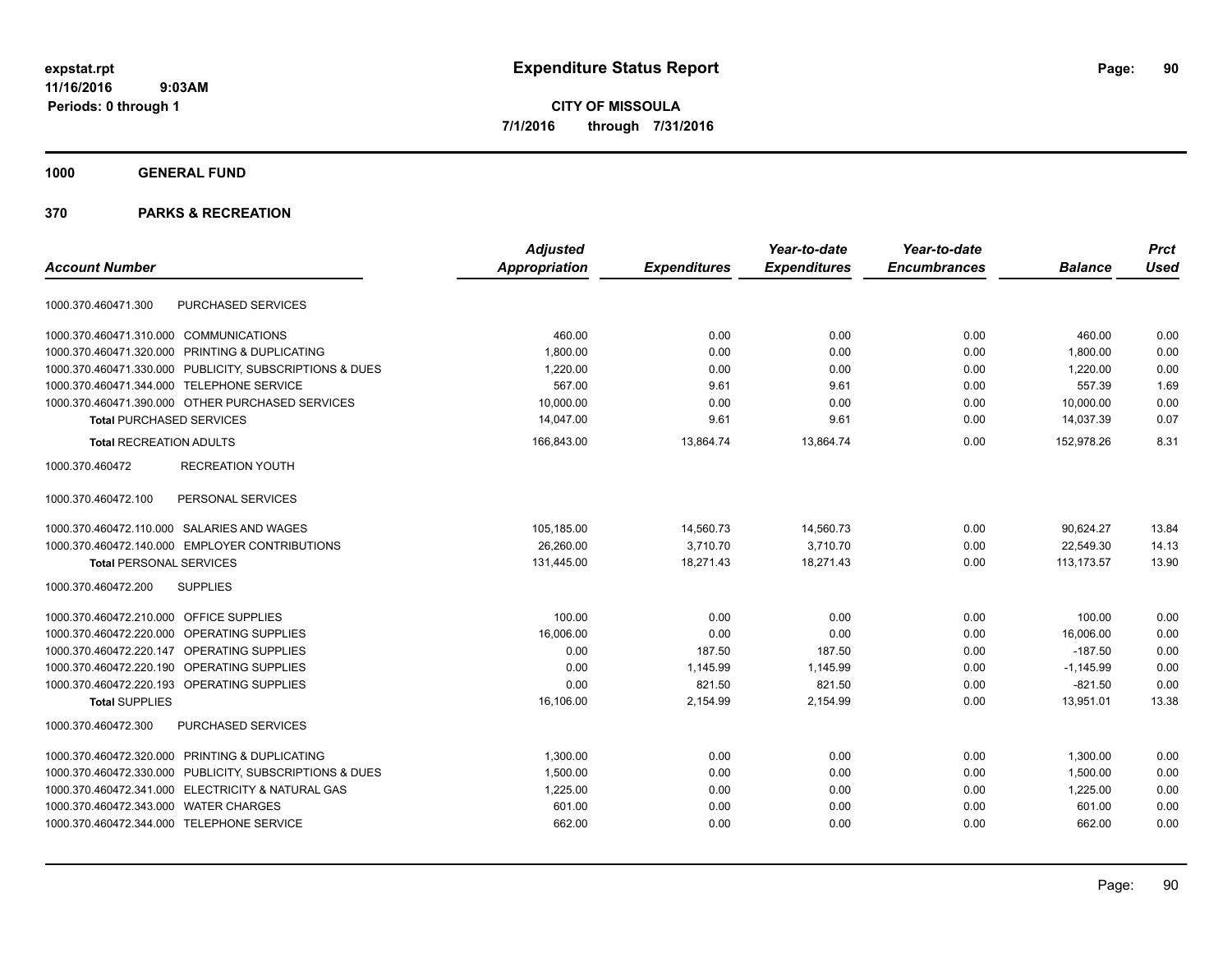**1000 GENERAL FUND**

| <b>Account Number</b>                                   | <b>Adjusted</b><br>Appropriation | <b>Expenditures</b> | Year-to-date<br><b>Expenditures</b> | Year-to-date<br><b>Encumbrances</b> | <b>Balance</b> | <b>Prct</b><br><b>Used</b> |
|---------------------------------------------------------|----------------------------------|---------------------|-------------------------------------|-------------------------------------|----------------|----------------------------|
| 1000.370.460472.345.000 GARBAGE                         | 468.00                           | 0.00                | 0.00                                | 0.00                                | 468.00         | 0.00                       |
| 1000.370.460472.350.000 PROFESSIONAL SERVICES           | 2,487.00                         | 0.00                | 0.00                                | 0.00                                | 2,487.00       | 0.00                       |
| 1000.370.460472.350.190 PROFESSIONAL SERVICES           | 0.00                             | 494.20              | 494.20                              | 0.00                                | $-494.20$      | 0.00                       |
| 1000.370.460472.390.000 OTHER PURCHASED SERVICES        | 500.00                           | 0.00                | 0.00                                | 0.00                                | 500.00         | 0.00                       |
| <b>Total PURCHASED SERVICES</b>                         | 8,743.00                         | 494.20              | 494.20                              | 0.00                                | 8,248.80       | 5.65                       |
| <b>Total RECREATION YOUTH</b>                           | 156,294.00                       | 20,920.62           | 20,920.62                           | 0.00                                | 135,373.38     | 13.39                      |
| 1000.370.460473<br><b>RECREATION SPECIAL EVENTS</b>     |                                  |                     |                                     |                                     |                |                            |
| <b>SUPPLIES</b><br>1000.370.460473.200                  |                                  |                     |                                     |                                     |                |                            |
| 1000.370.460473.220.000 OPERATING SUPPLIES              | 2,328.00                         | 0.00                | 0.00                                | 0.00                                | 2,328.00       | 0.00                       |
| <b>Total SUPPLIES</b>                                   | 2,328.00                         | 0.00                | 0.00                                | 0.00                                | 2,328.00       | 0.00                       |
| 1000.370.460473.300<br>PURCHASED SERVICES               |                                  |                     |                                     |                                     |                |                            |
| <b>Total PURCHASED SERVICES</b>                         | 0.00                             | 0.00                | 0.00                                | 0.00                                | 0.00           | 0.00                       |
| Total RECREATION SPECIAL EVENTS                         | 2,328.00                         | 0.00                | 0.00                                | 0.00                                | 2,328.00       | 0.00                       |
| 1000.370.460474<br><b>SPRAY DECKS</b>                   |                                  |                     |                                     |                                     |                |                            |
| PERSONAL SERVICES<br>1000.370.460474.100                |                                  |                     |                                     |                                     |                |                            |
| 1000.370.460474.110.000 SALARIES AND WAGES              | 8.106.00                         | 0.00                | 0.00                                | 0.00                                | 8,106.00       | 0.00                       |
| 1000.370.460474.140.000 EMPLOYER CONTRIBUTIONS          | 1,145.00                         | 0.00                | 0.00                                | 0.00                                | 1,145.00       | 0.00                       |
| <b>Total PERSONAL SERVICES</b>                          | 9,251.00                         | 0.00                | 0.00                                | 0.00                                | 9,251.00       | 0.00                       |
| 1000.370.460474.200<br><b>SUPPLIES</b>                  |                                  |                     |                                     |                                     |                |                            |
| 1000.370.460474.220.000 OPERATING SUPPLIES              | 1.535.00                         | 0.00                | 0.00                                | 0.00                                | 1,535.00       | 0.00                       |
| 1000.370.460474.230.000 REPAIR/MAINTENANCE              | 5,424.00                         | 0.00                | 0.00                                | 0.00                                | 5,424.00       | 0.00                       |
| <b>Total SUPPLIES</b>                                   | 6,959.00                         | 0.00                | 0.00                                | 0.00                                | 6,959.00       | 0.00                       |
| 1000.370.460474.300<br>PURCHASED SERVICES               |                                  |                     |                                     |                                     |                |                            |
| 1000.370.460474.330.000 PUBLICITY, SUBSCRIPTIONS & DUES | 750.00                           | 0.00                | 0.00                                | 0.00                                | 750.00         | 0.00                       |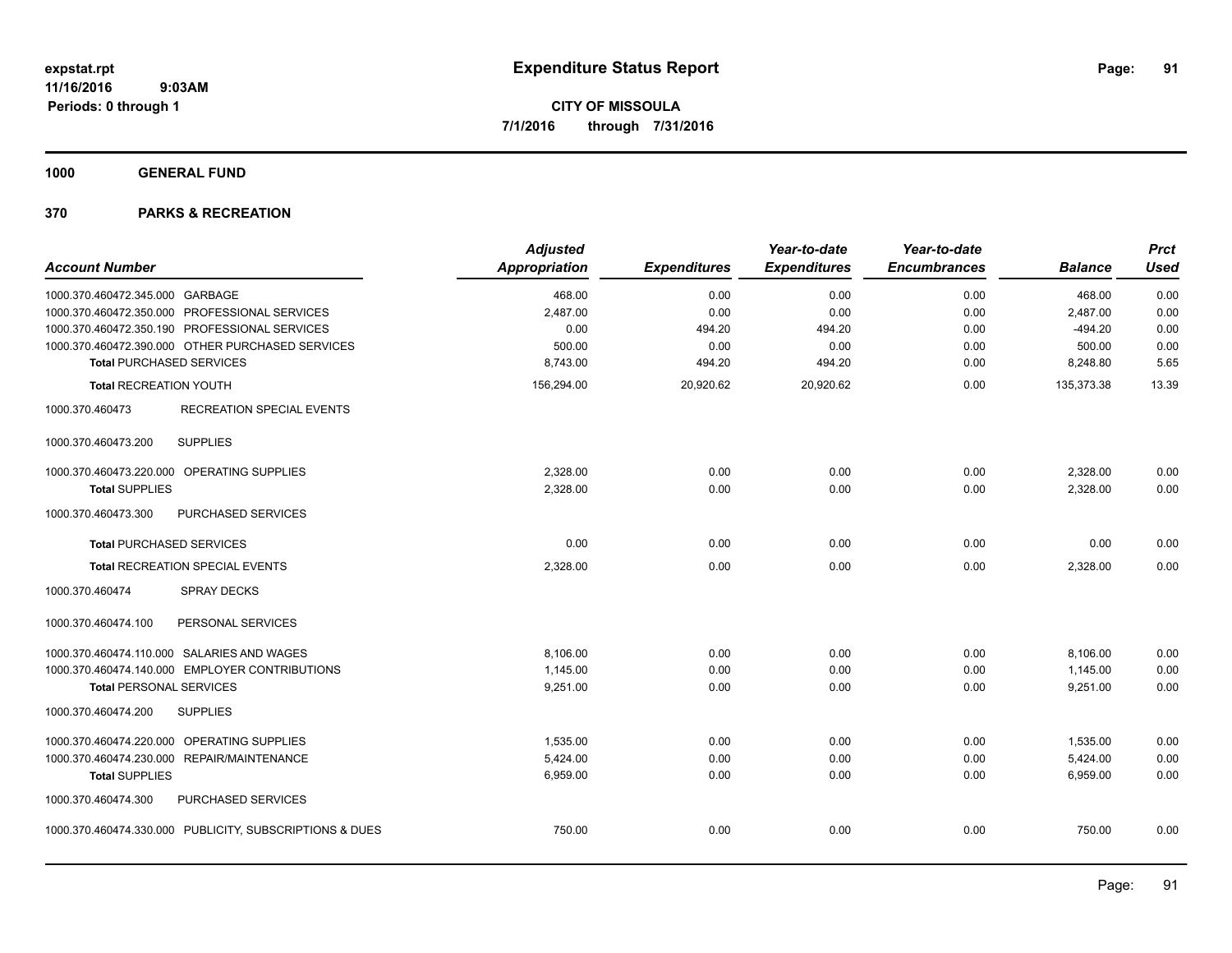**1000 GENERAL FUND**

| <b>Account Number</b>                                                           | <b>Adjusted</b><br><b>Appropriation</b> | <b>Expenditures</b> | Year-to-date<br><b>Expenditures</b> | Year-to-date<br><b>Encumbrances</b> | <b>Balance</b>       | <b>Prct</b><br><b>Used</b> |
|---------------------------------------------------------------------------------|-----------------------------------------|---------------------|-------------------------------------|-------------------------------------|----------------------|----------------------------|
| 1000.370.460474.360.000 REPAIR & MAINTENANCE<br><b>Total PURCHASED SERVICES</b> | 2,050.00<br>2,800.00                    | 0.00<br>0.00        | 0.00<br>0.00                        | 0.00<br>0.00                        | 2,050.00<br>2,800.00 | 0.00<br>0.00               |
|                                                                                 |                                         |                     |                                     |                                     |                      |                            |
| CAPITAL OUTLAY<br>1000.370.460474.900                                           |                                         |                     |                                     |                                     |                      |                            |
| <b>Total CAPITAL OUTLAY</b>                                                     | 0.00                                    | 0.00                | 0.00                                | 0.00                                | 0.00                 | 0.00                       |
| <b>Total SPRAY DECKS</b>                                                        | 19,010.00                               | 0.00                | 0.00                                | 0.00                                | 19.010.00            | 0.00                       |
| YOUTH DRUG<br>1000.370.460476                                                   |                                         |                     |                                     |                                     |                      |                            |
| 1000.370.460476.100<br>PERSONAL SERVICES                                        |                                         |                     |                                     |                                     |                      |                            |
| 1000.370.460476.110.000 SALARIES AND WAGES                                      | 9.446.00                                | 0.00                | 0.00                                | 0.00                                | 9,446.00             | 0.00                       |
| 1000.370.460476.140.000 EMPLOYER CONTRIBUTIONS                                  | 1,339.00                                | 0.00                | 0.00                                | 0.00                                | 1,339.00             | 0.00                       |
| <b>Total PERSONAL SERVICES</b>                                                  | 10,785.00                               | 0.00                | 0.00                                | 0.00                                | 10,785.00            | 0.00                       |
| 1000.370.460476.200<br><b>SUPPLIES</b>                                          |                                         |                     |                                     |                                     |                      |                            |
| 1000.370.460476.210.000 OFFICE SUPPLIES                                         | 150.00                                  | 0.00                | 0.00                                | 0.00                                | 150.00               | 0.00                       |
| 1000.370.460476.220.000 OPERATING SUPPLIES                                      | 2,200.00                                | 0.00                | 0.00                                | 0.00                                | 2,200.00             | 0.00                       |
| <b>Total SUPPLIES</b>                                                           | 2,350.00                                | 0.00                | 0.00                                | 0.00                                | 2,350.00             | 0.00                       |
| 1000.370.460476.300<br>PURCHASED SERVICES                                       |                                         |                     |                                     |                                     |                      |                            |
| 1000.370.460476.320.000 PRINTING & DUPLICATING                                  | 250.00                                  | 0.00                | 0.00                                | 0.00                                | 250.00               | 0.00                       |
| 1000.370.460476.330.000 PUBLICITY, SUBSCRIPTIONS & DUES                         | 100.00                                  | 0.00                | 0.00                                | 0.00                                | 100.00               | 0.00                       |
| 1000.370.460476.350.000 PROFESSIONAL SERVICES                                   | 1,200.00                                | 0.00                | 0.00                                | 0.00                                | 1,200.00             | 0.00                       |
| <b>Total PURCHASED SERVICES</b>                                                 | 1,550.00                                | 0.00                | 0.00                                | 0.00                                | 1,550.00             | 0.00                       |
| <b>Total YOUTH DRUG</b>                                                         | 14,685.00                               | 0.00                | 0.00                                | 0.00                                | 14.685.00            | 0.00                       |
| <b>GRILL VAN</b><br>1000.370.460477                                             |                                         |                     |                                     |                                     |                      |                            |
| <b>SUPPLIES</b><br>1000.370.460477.200                                          |                                         |                     |                                     |                                     |                      |                            |
| 1000.370.460477.220.000 OPERATING SUPPLIES                                      | 12,754.00                               | 0.00                | 0.00                                | 0.00                                | 12,754.00            | 0.00                       |
| 1000.370.460477.230.000 REPAIR/MAINTENANCE                                      | 29,102.00                               | 0.00                | 0.00                                | 0.00                                | 29,102.00            | 0.00                       |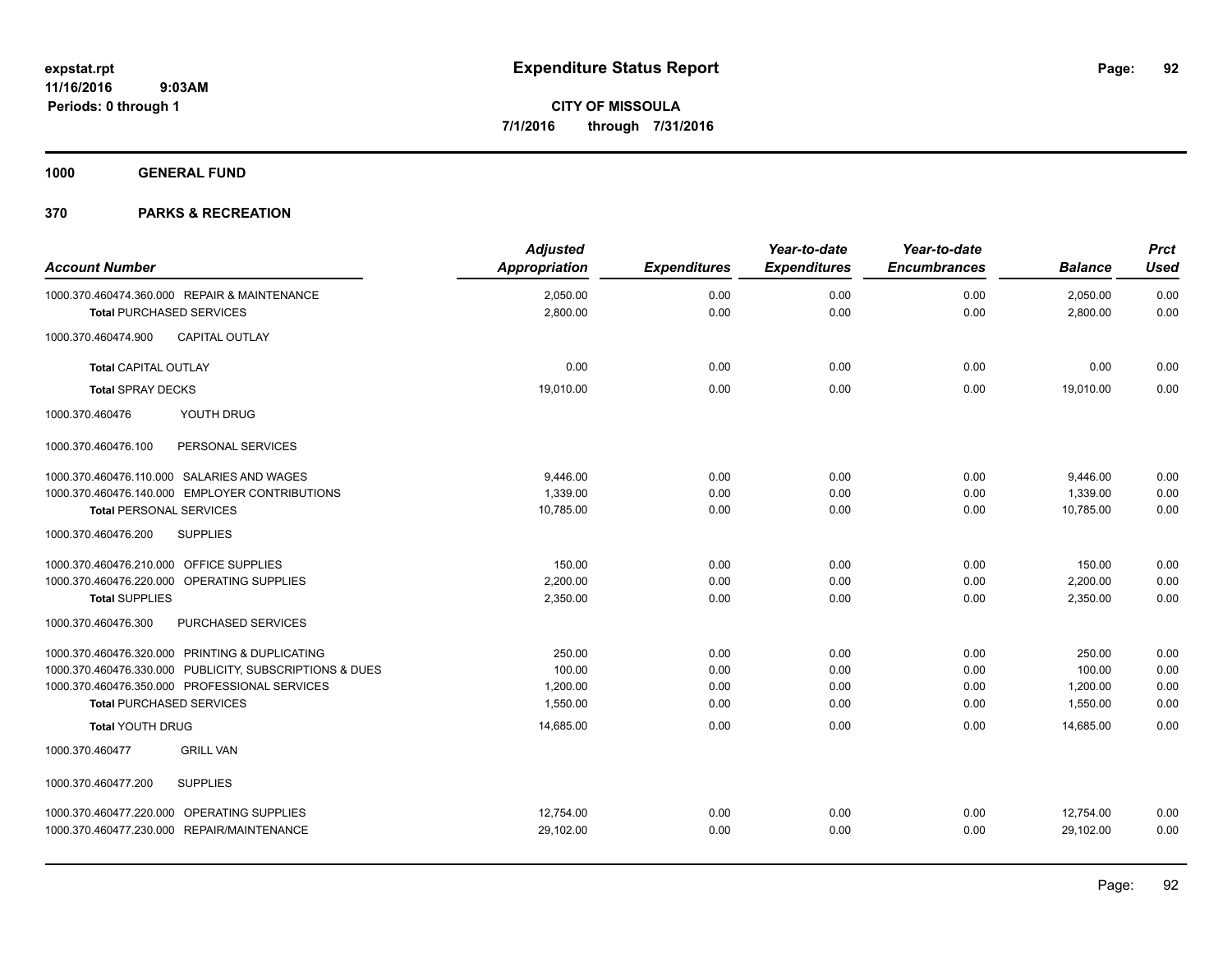**1000 GENERAL FUND**

| <b>Account Number</b>                             | <b>Adjusted</b><br><b>Appropriation</b> | <b>Expenditures</b> | Year-to-date<br><b>Expenditures</b> | Year-to-date<br><b>Encumbrances</b> | <b>Balance</b> | <b>Prct</b><br><b>Used</b> |
|---------------------------------------------------|-----------------------------------------|---------------------|-------------------------------------|-------------------------------------|----------------|----------------------------|
| <b>Total SUPPLIES</b>                             | 41,856.00                               | 0.00                | 0.00                                | 0.00                                | 41,856.00      | 0.00                       |
| PURCHASED SERVICES<br>1000.370.460477.300         |                                         |                     |                                     |                                     |                |                            |
| 1000.370.460477.350.000 PROFESSIONAL SERVICES     | 900.00                                  | 0.00                | 0.00                                | 0.00                                | 900.00         | 0.00                       |
| 1000.370.460477.360.000 REPAIR & MAINTENANCE      | 5,228.00                                | 0.00                | 0.00                                | 0.00                                | 5,228.00       | 0.00                       |
| <b>Total PURCHASED SERVICES</b>                   | 6,128.00                                | 0.00                | 0.00                                | 0.00                                | 6,128.00       | 0.00                       |
| <b>Total GRILL VAN</b>                            | 47,984.00                               | 0.00                | 0.00                                | 0.00                                | 47,984.00      | 0.00                       |
| 1000.370.460484<br><b>CONSERVATION LANDS MGMT</b> |                                         |                     |                                     |                                     |                |                            |
| PERSONAL SERVICES<br>1000.370.460484.100          |                                         |                     |                                     |                                     |                |                            |
| 1000.370.460484.110.000 SALARIES AND WAGES        | 190,912.00                              | 12,907.72           | 12,907.72                           | 0.00                                | 178,004.28     | 6.76                       |
| 1000.370.460484.120.000 OVERTIME/TERMINATION      | 1,750.00                                | 0.00                | 0.00                                | 0.00                                | 1,750.00       | 0.00                       |
| 1000.370.460484.140.000 EMPLOYER CONTRIBUTIONS    | 69,519.00                               | 8,920.18            | 8,920.18                            | 0.00                                | 60,598.82      | 12.83                      |
| <b>Total PERSONAL SERVICES</b>                    | 262,181.00                              | 21,827.90           | 21,827.90                           | 0.00                                | 240,353.10     | 8.33                       |
| <b>SUPPLIES</b><br>1000.370.460484.200            |                                         |                     |                                     |                                     |                |                            |
| 1000.370.460484.220.000 OPERATING SUPPLIES        | 6.337.00                                | 0.00                | 0.00                                | 0.00                                | 6,337.00       | 0.00                       |
| 1000.370.460484.230.000 REPAIR/MAINTENANCE        | 10,364.00                               | 0.00                | 0.00                                | 0.00                                | 10,364.00      | 0.00                       |
| <b>Total SUPPLIES</b>                             | 16,701.00                               | 0.00                | 0.00                                | 0.00                                | 16,701.00      | 0.00                       |
| PURCHASED SERVICES<br>1000.370.460484.300         |                                         |                     |                                     |                                     |                |                            |
| 1000.370.460484.350.000 PROFESSIONAL SERVICES     | 6,228.00                                | 0.00                | 0.00                                | 0.00                                | 6,228.00       | 0.00                       |
| 1000.370.460484.390.000 OTHER PURCHASED SERVICES  | 520.00                                  | 0.00                | 0.00                                | 0.00                                | 520.00         | 0.00                       |
| <b>Total PURCHASED SERVICES</b>                   | 6,748.00                                | 0.00                | 0.00                                | 0.00                                | 6,748.00       | 0.00                       |
| <b>Total CONSERVATION LANDS MGMT</b>              | 285,630.00                              | 21,827.90           | 21,827.90                           | 0.00                                | 263,802.10     | 7.64                       |
| <b>SAFETY &amp; TRAINING</b><br>1000.370.460485   |                                         |                     |                                     |                                     |                |                            |
| <b>SUPPLIES</b><br>1000.370.460485.200            |                                         |                     |                                     |                                     |                |                            |
| 1000.370.460485.220.000 OPERATING SUPPLIES        | 5,980.00                                | 0.00                | 0.00                                | 0.00                                | 5,980.00       | 0.00                       |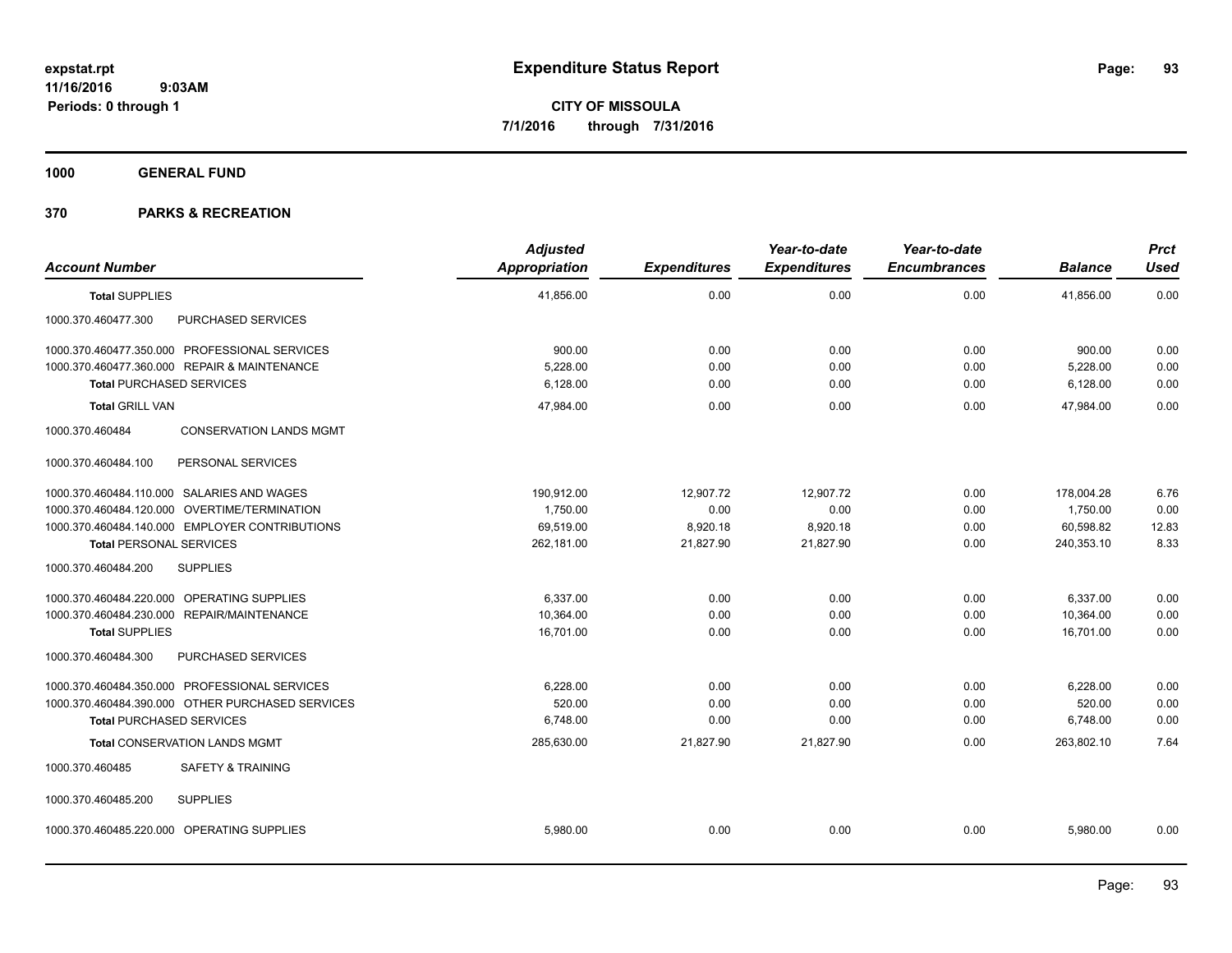**1000 GENERAL FUND**

| <b>Account Number</b>                            | <b>Adjusted</b><br>Appropriation | <b>Expenditures</b> | Year-to-date<br><b>Expenditures</b> | Year-to-date<br><b>Encumbrances</b> | <b>Balance</b> | <b>Prct</b><br><b>Used</b> |
|--------------------------------------------------|----------------------------------|---------------------|-------------------------------------|-------------------------------------|----------------|----------------------------|
| <b>Total SUPPLIES</b>                            | 5,980.00                         | 0.00                | 0.00                                | 0.00                                | 5,980.00       | 0.00                       |
| PURCHASED SERVICES<br>1000.370.460485.300        |                                  |                     |                                     |                                     |                |                            |
| 1000.370.460485.310.000 COMMUNICATIONS           | 50.00                            | 0.00                | 0.00                                | 0.00                                | 50.00          | 0.00                       |
| 1000.370.460485.320.000 PRINTING & DUPLICATING   | 50.00                            | 0.00                | 0.00                                | 0.00                                | 50.00          | 0.00                       |
| 1000.370.460485.370.000 TRAVEL                   | 3,744.00                         | 0.00                | 0.00                                | 0.00                                | 3,744.00       | 0.00                       |
| 1000.370.460485.380.000 TRAINING                 | 2,936.00                         | 0.00                | 0.00                                | 0.00                                | 2,936.00       | 0.00                       |
| <b>Total PURCHASED SERVICES</b>                  | 6,780.00                         | 0.00                | 0.00                                | 0.00                                | 6,780.00       | 0.00                       |
| <b>Total SAFETY &amp; TRAINING</b>               | 12,760.00                        | 0.00                | 0.00                                | 0.00                                | 12.760.00      | 0.00                       |
| 1000.370.460490<br><b>CURRENTS POOL EXPENSES</b> |                                  |                     |                                     |                                     |                |                            |
| <b>SUPPLIES</b><br>1000.370.460490.200           |                                  |                     |                                     |                                     |                |                            |
| Total CURRENTS POOL EXPENSES                     | 0.00                             | 0.00                | 0.00                                | 0.00                                | 0.00           | 0.00                       |
| 1000.370.460500<br>PARK MAINTENANCE CONTRACTS    |                                  |                     |                                     |                                     |                |                            |
| <b>SUPPLIES</b><br>1000.370.460500.200           |                                  |                     |                                     |                                     |                |                            |
| 1000.370.460500.220.000 OPERATING SUPPLIES       | 6,540.00                         | 0.00                | 0.00                                | 0.00                                | 6,540.00       | 0.00                       |
| 1000.370.460500.230.000 REPAIR/MAINTENANCE       | 3,939.00                         | 0.00                | 0.00                                | 0.00                                | 3,939.00       | 0.00                       |
| <b>Total SUPPLIES</b>                            | 10,479.00                        | 0.00                | 0.00                                | 0.00                                | 10,479.00      | 0.00                       |
| 1000.370.460500.300<br>PURCHASED SERVICES        |                                  |                     |                                     |                                     |                |                            |
| <b>Total PURCHASED SERVICES</b>                  | 0.00                             | 0.00                | 0.00                                | 0.00                                | 0.00           | 0.00                       |
| <b>Total PARK MAINTENANCE CONTRACTS</b>          | 10,479.00                        | 0.00                | 0.00                                | 0.00                                | 10.479.00      | 0.00                       |
| PARK MAINTENANCE ROUTINE<br>1000.370.460501      |                                  |                     |                                     |                                     |                |                            |
| 1000.370.460501.100<br>PERSONAL SERVICES         |                                  |                     |                                     |                                     |                |                            |
| 1000.370.460501.110.000 SALARIES AND WAGES       | 619,633.00                       | 52,837.73           | 52,837.73                           | 0.00                                | 566,795.27     | 8.53                       |
| 1000.370.460501.120.000 OVERTIME/TERMINATION     | 2,100.00                         | 175.93              | 175.93                              | 0.00                                | 1,924.07       | 8.38                       |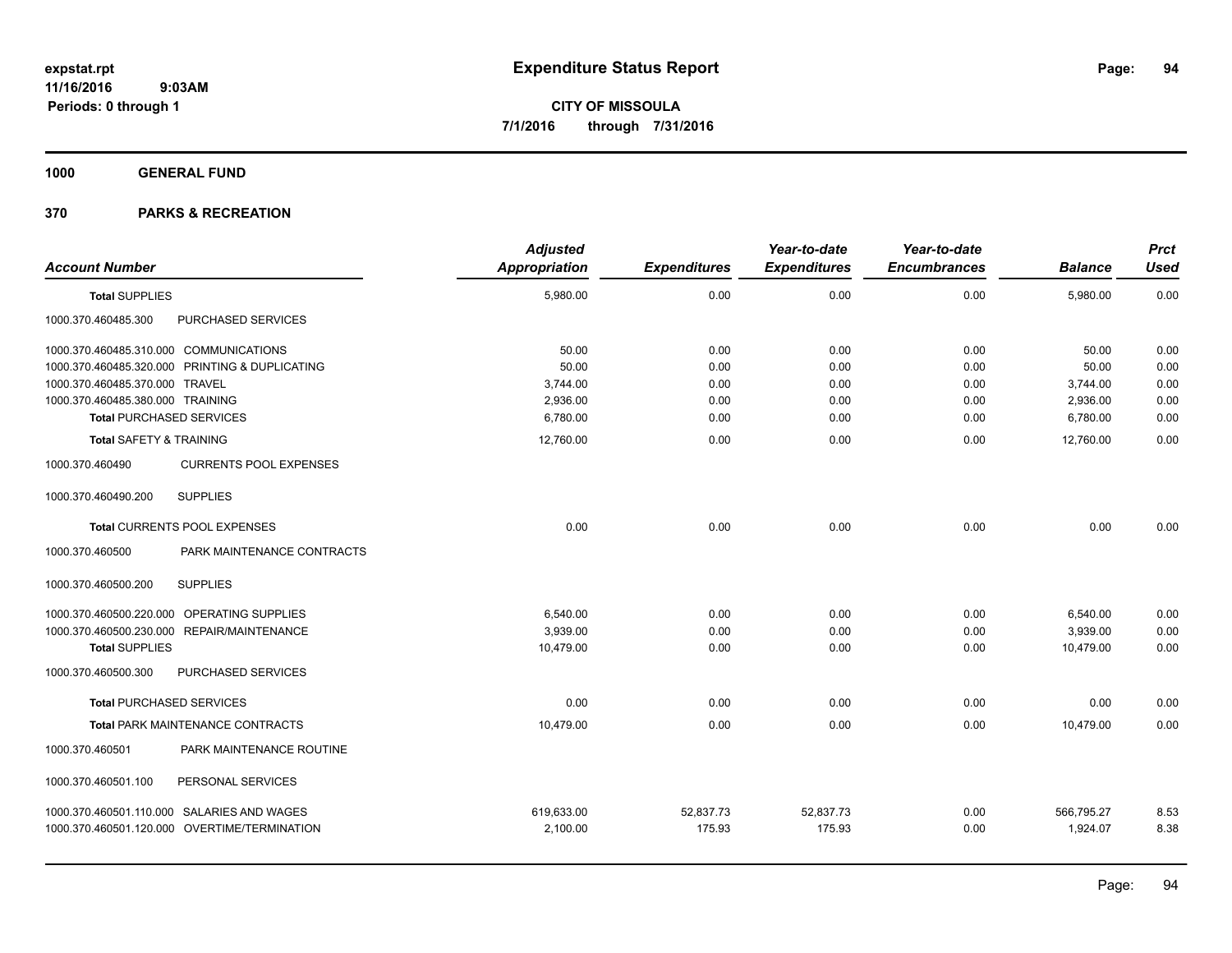**1000 GENERAL FUND**

| <b>Account Number</b>                                  | <b>Adjusted</b><br><b>Appropriation</b> | <b>Expenditures</b> | Year-to-date<br><b>Expenditures</b> | Year-to-date<br><b>Encumbrances</b> | <b>Balance</b> | <b>Prct</b><br><b>Used</b> |
|--------------------------------------------------------|-----------------------------------------|---------------------|-------------------------------------|-------------------------------------|----------------|----------------------------|
| 1000.370.460501.140.000 EMPLOYER CONTRIBUTIONS         | 227.628.00                              | 27,938.64           | 27,938.64                           | 0.00                                | 199.689.36     | 12.27                      |
| <b>Total PERSONAL SERVICES</b>                         | 849,361.00                              | 80,952.30           | 80,952.30                           | 0.00                                | 768,408.70     | 9.53                       |
| 1000.370.460501.200<br><b>SUPPLIES</b>                 |                                         |                     |                                     |                                     |                |                            |
| 1000.370.460501.220.000 OPERATING SUPPLIES             | 5,319.00                                | 0.00                | 0.00                                | 0.00                                | 5,319.00       | 0.00                       |
| 1000.370.460501.230.000 REPAIR/MAINTENANCE             | 5.275.00                                | 0.00                | 0.00                                | 0.00                                | 5,275.00       | 0.00                       |
| 1000.370.460501.231.000 GASOLINE                       | 79,836.00                               | 0.00                | 0.00                                | 0.00                                | 79,836.00      | 0.00                       |
| <b>Total SUPPLIES</b>                                  | 90,430.00                               | 0.00                | 0.00                                | 0.00                                | 90,430.00      | 0.00                       |
| PURCHASED SERVICES<br>1000.370.460501.300              |                                         |                     |                                     |                                     |                |                            |
| 1000.370.460501.341.000 ELECTRICITY & NATURAL GAS      | 92,573.00                               | 0.00                | 0.00                                | 0.00                                | 92,573.00      | 0.00                       |
| 1000.370.460501.343.000 WATER CHARGES                  | 152,803.00                              | 0.00                | 0.00                                | 0.00                                | 152,803.00     | 0.00                       |
| 1000.370.460501.345.000 GARBAGE                        | 28,946.00                               | 3,368.67            | 3,368.67                            | 0.00                                | 25,577.33      | 11.64                      |
| 1000.370.460501.350.000 PROFESSIONAL SERVICES          | 2,347.00                                | 0.00                | 0.00                                | 0.00                                | 2,347.00       | 0.00                       |
| 1000.370.460501.360.000 REPAIR & MAINTENANCE           | 3,183.00                                | 0.00                | 0.00                                | 0.00                                | 3,183.00       | 0.00                       |
| <b>Total PURCHASED SERVICES</b>                        | 279,852.00                              | 3,368.67            | 3,368.67                            | 0.00                                | 276,483.33     | 1.20                       |
| OTHER OBJECTS<br>1000.370.460501.800                   |                                         |                     |                                     |                                     |                |                            |
| <b>Total OTHER OBJECTS</b>                             | 0.00                                    | 0.00                | 0.00                                | 0.00                                | 0.00           | 0.00                       |
| <b>Total PARK MAINTENANCE ROUTINE</b>                  | 1,219,643.00                            | 84,320.97           | 84,320.97                           | 0.00                                | 1,135,322.03   | 6.91                       |
| <b>HICKORY FACILITY MAINTENANCE</b><br>1000.370.460502 |                                         |                     |                                     |                                     |                |                            |
| 1000.370.460502.100<br>PERSONAL SERVICES               |                                         |                     |                                     |                                     |                |                            |
| <b>Total PERSONAL SERVICES</b>                         | 0.00                                    | 0.00                | 0.00                                | 0.00                                | 0.00           | 0.00                       |
| 1000.370.460502.200<br><b>SUPPLIES</b>                 |                                         |                     |                                     |                                     |                |                            |
| 1000.370.460502.220.000 OPERATING SUPPLIES             | 3,200.00                                | 0.00                | 0.00                                | 0.00                                | 3,200.00       | 0.00                       |
| 1000.370.460502.230.000 REPAIR/MAINTENANCE             | 1,500.00                                | 0.00                | 0.00                                | 0.00                                | 1,500.00       | 0.00                       |
| <b>Total SUPPLIES</b>                                  | 4,700.00                                | 0.00                | 0.00                                | 0.00                                | 4,700.00       | 0.00                       |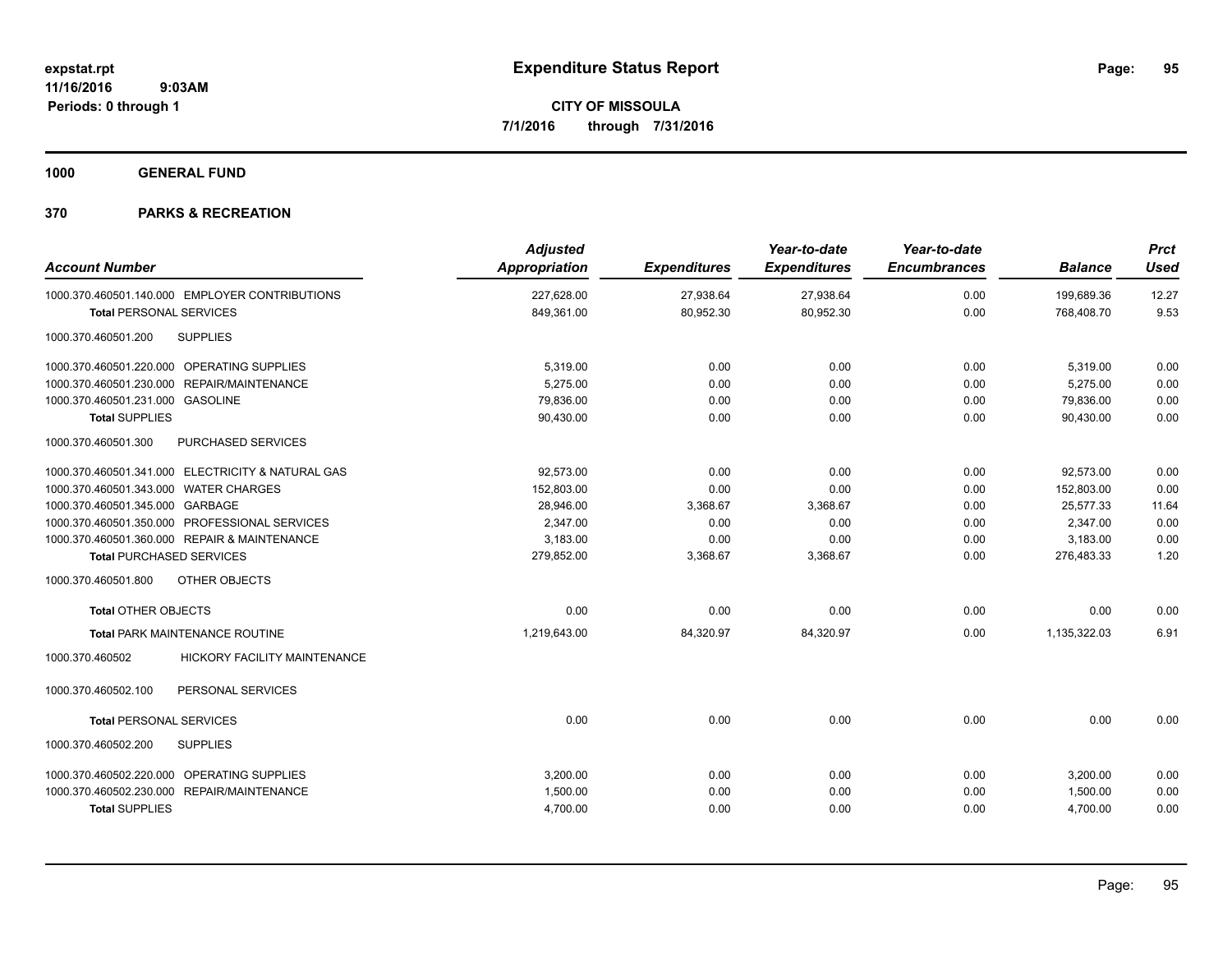**1000 GENERAL FUND**

|                                                  | <b>Adjusted</b> |                     | Year-to-date        | Year-to-date        |                | <b>Prct</b> |
|--------------------------------------------------|-----------------|---------------------|---------------------|---------------------|----------------|-------------|
| <b>Account Number</b>                            | Appropriation   | <b>Expenditures</b> | <b>Expenditures</b> | <b>Encumbrances</b> | <b>Balance</b> | <b>Used</b> |
| PURCHASED SERVICES<br>1000.370.460502.300        |                 |                     |                     |                     |                |             |
| 1000.370.460502.350.000 PROFESSIONAL SERVICES    | 3,080.00        | 0.00                | 0.00                | 0.00                | 3,080.00       | 0.00        |
| 1000.370.460502.360.000 REPAIR & MAINTENANCE     | 6,000.00        | 817.00              | 817.00              | 0.00                | 5,183.00       | 13.62       |
| <b>Total PURCHASED SERVICES</b>                  | 9,080.00        | 817.00              | 817.00              | 0.00                | 8,263.00       | 9.00        |
| Total HICKORY FACILITY MAINTENANCE               | 13,780.00       | 817.00              | 817.00              | 0.00                | 12,963.00      | 5.93        |
| SPORTS FACILITIES MAINTENANCE<br>1000.370.460503 |                 |                     |                     |                     |                |             |
| 1000.370.460503.100<br>PERSONAL SERVICES         |                 |                     |                     |                     |                |             |
| 1000.370.460503.110.000 SALARIES AND WAGES       | 35,191.00       | 3,742.58            | 3,742.58            | 0.00                | 31,448.42      | 10.64       |
| 1000.370.460503.140.000 EMPLOYER CONTRIBUTIONS   | 7,940.00        | 840.73              | 840.73              | 0.00                | 7,099.27       | 10.59       |
| <b>Total PERSONAL SERVICES</b>                   | 43,131.00       | 4,583.31            | 4,583.31            | 0.00                | 38,547.69      | 10.63       |
| 1000.370.460503.200<br><b>SUPPLIES</b>           |                 |                     |                     |                     |                |             |
| 1000.370.460503.220.000 OPERATING SUPPLIES       | 10,211.00       | 10,064.00           | 10,064.00           | 0.00                | 147.00         | 98.56       |
| 1000.370.460503.230.000<br>REPAIR/MAINTENANCE    | 12,464.00       | 0.00                | 0.00                | 0.00                | 12,464.00      | 0.00        |
| <b>Total SUPPLIES</b>                            | 22,675.00       | 10,064.00           | 10,064.00           | 0.00                | 12,611.00      | 44.38       |
| PURCHASED SERVICES<br>1000.370.460503.300        |                 |                     |                     |                     |                |             |
| <b>Total PURCHASED SERVICES</b>                  | 0.00            | 0.00                | 0.00                | 0.00                | 0.00           | 0.00        |
| Total SPORTS FACILITIES MAINTENANCE              | 65,806.00       | 14,647.31           | 14,647.31           | 0.00                | 51,158.69      | 22.26       |
| 1000.370.460504<br>PARK SPECIAL DISTRICTS        |                 |                     |                     |                     |                |             |
| PERSONAL SERVICES<br>1000.370.460504.100         |                 |                     |                     |                     |                |             |
| <b>Total PERSONAL SERVICES</b>                   | 0.00            | 0.00                | 0.00                | 0.00                | 0.00           | 0.00        |
| 1000.370.460504.200<br><b>SUPPLIES</b>           |                 |                     |                     |                     |                |             |
| <b>Total PARK SPECIAL DISTRICTS</b>              | 0.00            | 0.00                | 0.00                | 0.00                | 0.00           | 0.00        |
| <b>Total PARKS &amp; RECREATION</b>              | 3,815,897.00    | 290,325.37          | 290,325.37          | 0.00                | 3,525,571.63   | 7.61        |
|                                                  |                 |                     |                     |                     |                |             |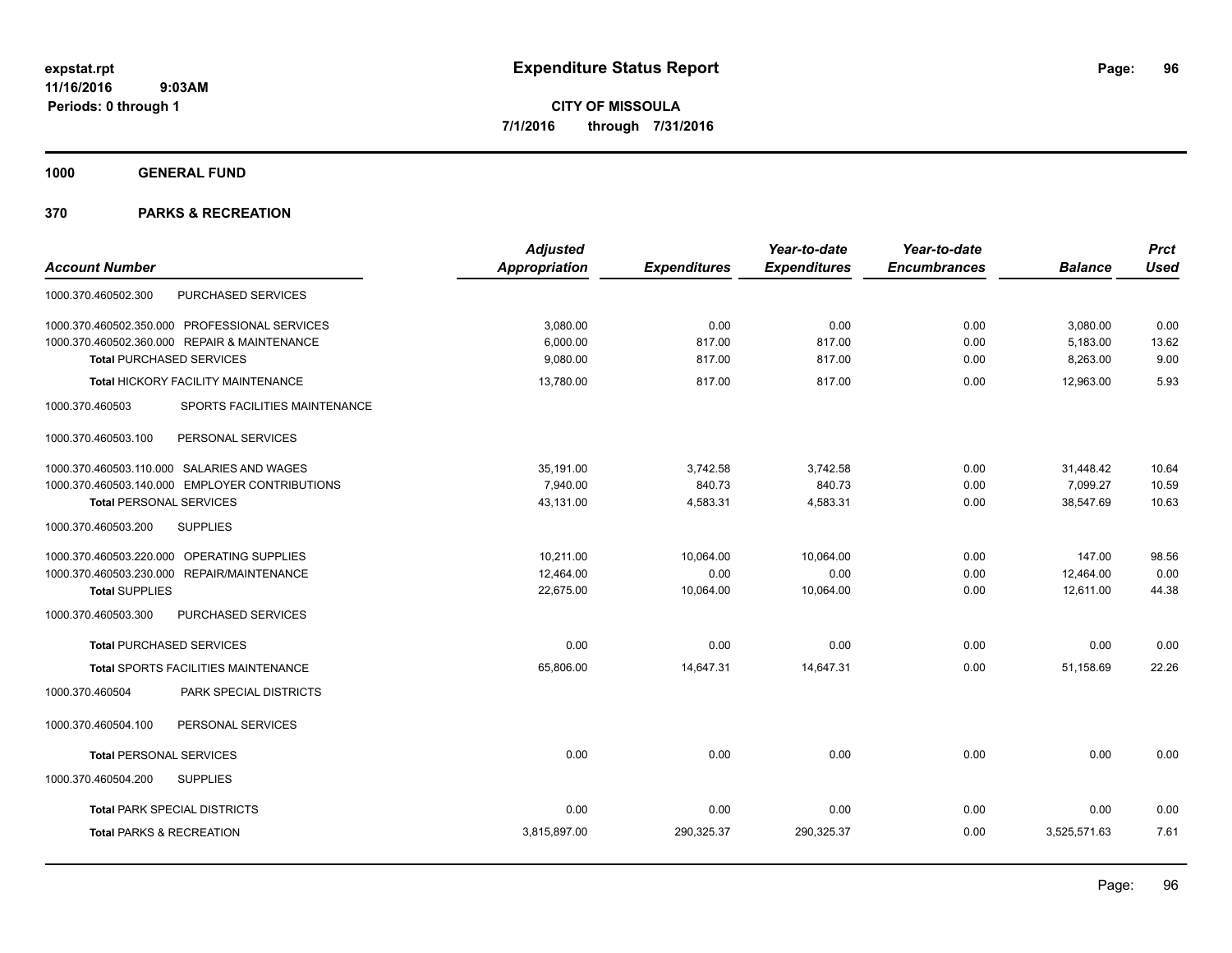**1000 GENERAL FUND**

| <b>Account Number</b>                                                                    |                                                       | <b>Adjusted</b><br>Appropriation | <b>Expenditures</b> | Year-to-date<br><b>Expenditures</b> | Year-to-date<br><b>Encumbrances</b> | <b>Balance</b>         | <b>Prct</b><br><b>Used</b> |
|------------------------------------------------------------------------------------------|-------------------------------------------------------|----------------------------------|---------------------|-------------------------------------|-------------------------------------|------------------------|----------------------------|
| 1000.390.410123                                                                          | <b>LEGISLATIVE PROGRAM</b>                            |                                  |                     |                                     |                                     |                        |                            |
| 1000.390.410123.300                                                                      | PURCHASED SERVICES                                    |                                  |                     |                                     |                                     |                        |                            |
| 1000.390.410123.350.000 LEGISLATIVE PROGRAM/PROF SVS<br><b>Total LEGISLATIVE PROGRAM</b> |                                                       | 33.000.00<br>33,000.00           | 0.00<br>0.00        | 0.00<br>0.00                        | 0.00<br>0.00                        | 33.000.00<br>33.000.00 | 0.00<br>0.00               |
| 1000.390.410550                                                                          | <b>ACCOUNTING</b>                                     |                                  |                     |                                     |                                     |                        |                            |
| 1000.390.410550.500                                                                      | <b>FIXED CHARGES</b>                                  |                                  |                     |                                     |                                     |                        |                            |
| <b>Total ACCOUNTING</b>                                                                  |                                                       | 0.00                             | 0.00                | 0.00                                | 0.00                                | 0.00                   | 0.00                       |
| 1000.390.410551                                                                          | RESERVE FOR SALARY INCREASES                          |                                  |                     |                                     |                                     |                        |                            |
| 1000.390.410551.100                                                                      | PERSONAL SERVICES                                     |                                  |                     |                                     |                                     |                        |                            |
| 1000.390.410551.110.000 SALARY RESERVE                                                   |                                                       | 223,805.00                       | 0.00                | 0.00                                | 0.00                                | 223,805.00             | 0.00                       |
| 1000.390.410551.120.000 OVERTIME/TERMINATION                                             |                                                       | $-2,730.00$                      | 0.00                | 0.00                                | 0.00                                | $-2,730.00$            | 0.00                       |
| 1000.390.410551.140.000 EMPLOYER CONTRIBUTIONS                                           |                                                       | $-46,098.00$                     | $-2.00$             | $-2.00$                             | 0.00                                | $-46.096.00$           | 0.00                       |
| Total RESERVE FOR SALARY INCREASES                                                       |                                                       | 174,977.00                       | $-2.00$             | $-2.00$                             | 0.00                                | 174,979.00             | 0.00                       |
| 1000.390.411810                                                                          | <b>TERMINATION PAY</b>                                |                                  |                     |                                     |                                     |                        |                            |
| 1000.390.411810.100                                                                      | PERSONAL SERVICES                                     |                                  |                     |                                     |                                     |                        |                            |
| 1000.390.411810.120.000 OVERTIME/TERMINATION                                             |                                                       | 25,000.00                        | 0.00                | 0.00                                | 0.00                                | 25,000.00              | 0.00                       |
| <b>Total TERMINATION PAY</b>                                                             |                                                       | 25,000.00                        | 0.00                | 0.00                                | 0.00                                | 25,000.00              | 0.00                       |
| 1000.390.411860                                                                          | SPECIAL IMPROVEMENT ASSESSMENTS                       |                                  |                     |                                     |                                     |                        |                            |
| 1000.390.411860.500                                                                      | <b>FIXED CHARGES</b>                                  |                                  |                     |                                     |                                     |                        |                            |
|                                                                                          | 1000.390.411860.500.000 SID ASSESSMENTS-FIXED CHARGES | 116,000.00                       | 0.00                | 0.00                                | 0.00                                | 116,000.00             | 0.00                       |
|                                                                                          | <b>Total SPECIAL IMPROVEMENT ASSESSMENTS</b>          | 116,000.00                       | 0.00                | 0.00                                | 0.00                                | 116,000.00             | 0.00                       |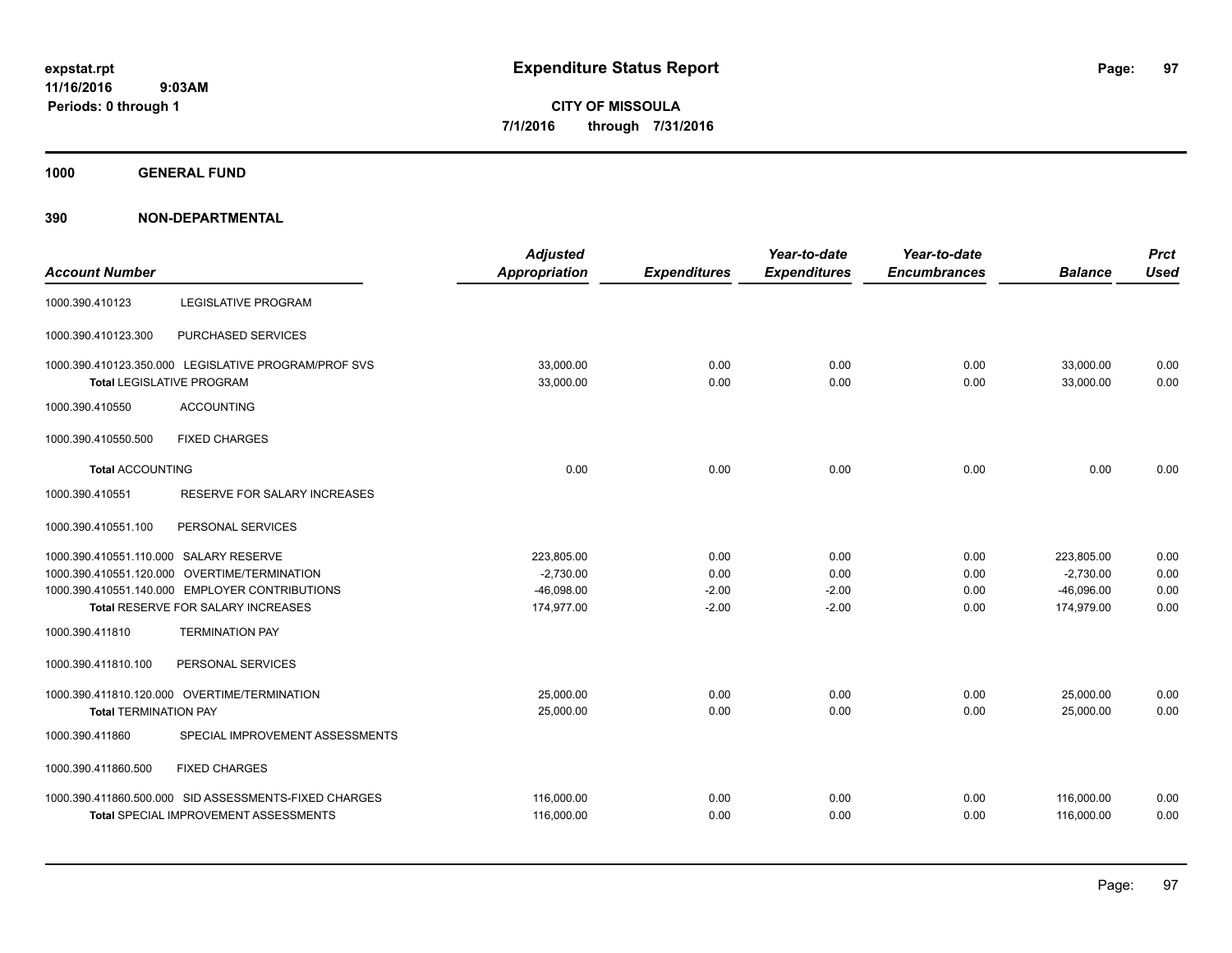**1000 GENERAL FUND**

| <b>Account Number</b>                  |                                                                                               | <b>Adjusted</b><br><b>Appropriation</b> | <b>Expenditures</b> | Year-to-date<br><b>Expenditures</b> | Year-to-date<br><b>Encumbrances</b> | <b>Balance</b>               | <b>Prct</b><br><b>Used</b> |
|----------------------------------------|-----------------------------------------------------------------------------------------------|-----------------------------------------|---------------------|-------------------------------------|-------------------------------------|------------------------------|----------------------------|
| 1000.390.420183                        | CELL PHONE EDUCATION CAMPAIGN                                                                 |                                         |                     |                                     |                                     |                              |                            |
| 1000.390.420183.200                    | <b>SUPPLIES</b>                                                                               |                                         |                     |                                     |                                     |                              |                            |
| 1000.390.420183.240.000 OTHER SUPPLIES | Total CELL PHONE EDUCATION CAMPAIGN                                                           | 65,000.00<br>65,000.00                  | 0.00<br>0.00        | 0.00<br>0.00                        | 0.00<br>0.00                        | 65.000.00<br>65,000.00       | 0.00<br>0.00               |
| 1000.390.420500                        | PROTECTIVE INSPECTIONS                                                                        |                                         |                     |                                     |                                     |                              |                            |
| 1000.390.420500.500                    | <b>FIXED CHARGES</b>                                                                          |                                         |                     |                                     |                                     |                              |                            |
|                                        | 1000.390.420500.500.000 BLDG DEPT REIMB FOR GENERAL FUND TIME<br>Total PROTECTIVE INSPECTIONS | 5,000.00<br>5,000.00                    | 0.00<br>0.00        | 0.00<br>0.00                        | 0.00<br>0.00                        | 5,000.00<br>5,000.00         | 0.00<br>0.00               |
| 1000.390.440190                        | HEALTH DEPT CONTRIBUTIONS                                                                     |                                         |                     |                                     |                                     |                              |                            |
| 1000.390.440190.700                    | <b>GRANTS &amp; CONTRIBUTIONS</b>                                                             |                                         |                     |                                     |                                     |                              |                            |
|                                        | 1000.390.440190.700.000 HEALTH DEPT CONTRIBUTIONS<br>Total HEALTH DEPT CONTRIBUTIONS          | 1.420.333.00<br>1,420,333.00            | 0.00<br>0.00        | 0.00<br>0.00                        | 0.00<br>0.00                        | 1,420,333.00<br>1,420,333.00 | 0.00<br>0.00               |
| 1000.390.440600                        | ANIMAL CONTROL SERVICES                                                                       |                                         |                     |                                     |                                     |                              |                            |
| 1000.390.440600.700                    | <b>GRANTS &amp; CONTRIBUTIONS</b>                                                             |                                         |                     |                                     |                                     |                              |                            |
|                                        | 1000.390.440600.700.000 ANIMAL CONTROL TRANSFER<br><b>Total ANIMAL CONTROL SERVICES</b>       | 334.186.00<br>334,186.00                | 0.00<br>0.00        | 0.00<br>0.00                        | 0.00<br>0.00                        | 334.186.00<br>334,186.00     | 0.00<br>0.00               |
| 1000.390.450000                        | <b>AGING SERVICES</b>                                                                         |                                         |                     |                                     |                                     |                              |                            |
| 1000.390.450000.700                    | <b>GRANTS &amp; CONTRIBUTIONS</b>                                                             |                                         |                     |                                     |                                     |                              |                            |
| <b>Total AGING SERVICES</b>            | 1000.390.450000.700.000 AGING SERVICES - GRANTS & CONTRIBUTIONS                               | 175,000.00<br>175,000.00                | 0.00<br>0.00        | 0.00<br>0.00                        | 0.00<br>0.00                        | 175,000.00<br>175,000.00     | 0.00<br>0.00               |
| 1000.390.460433                        | <b>AQUATICS SUBSIDY</b>                                                                       |                                         |                     |                                     |                                     |                              |                            |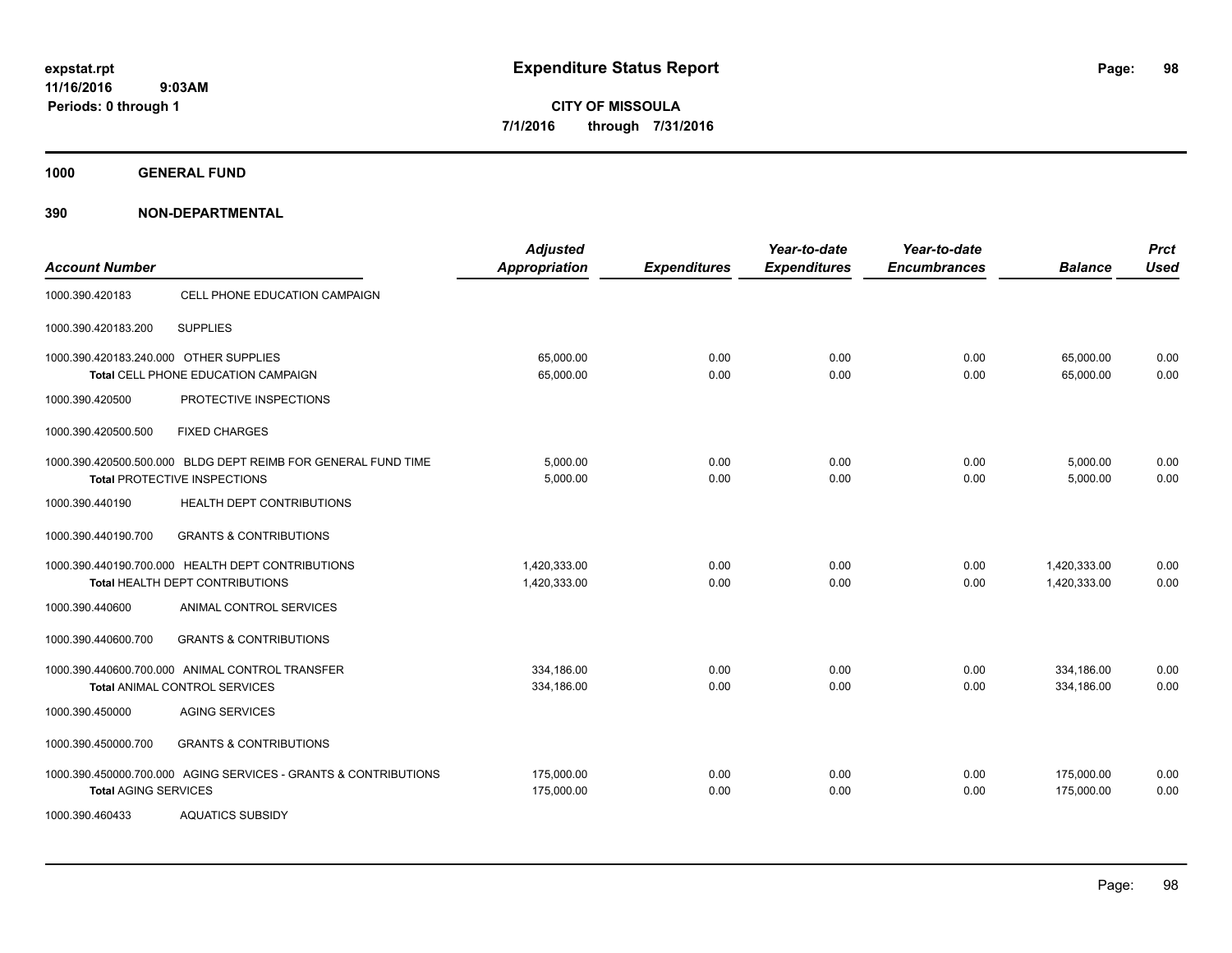**1000 GENERAL FUND**

|                               |                                                               | <b>Adjusted</b>      |                     | Year-to-date        | Year-to-date        |                | <b>Prct</b> |
|-------------------------------|---------------------------------------------------------------|----------------------|---------------------|---------------------|---------------------|----------------|-------------|
| <b>Account Number</b>         |                                                               | <b>Appropriation</b> | <b>Expenditures</b> | <b>Expenditures</b> | <b>Encumbrances</b> | <b>Balance</b> | <b>Used</b> |
| 1000.390.460433.800           | OTHER OBJECTS                                                 |                      |                     |                     |                     |                |             |
|                               | 1000.390.460433.820.000 AQUATICS SUBSIDY/TRANS TO OTHER FUNDS | 203,000.00           | 0.00                | 0.00                | 0.00                | 203,000.00     | 0.00        |
| <b>Total AQUATICS SUBSIDY</b> |                                                               | 203,000.00           | 0.00                | 0.00                | 0.00                | 203,000.00     | 0.00        |
| 1000.390.460451               | *** Title Not Found ***                                       |                      |                     |                     |                     |                |             |
| 1000.390.460451.700           | <b>GRANTS &amp; CONTRIBUTIONS</b>                             |                      |                     |                     |                     |                |             |
| Total *** Title Not Found *** |                                                               | 0.00                 | 0.00                | 0.00                | 0.00                | 0.00           | 0.00        |
| 1000.390.460455               | <b>MUSIC RIGHTS</b>                                           |                      |                     |                     |                     |                |             |
| 1000.390.460455.500           | <b>FIXED CHARGES</b>                                          |                      |                     |                     |                     |                |             |
|                               | 1000.390.460455.500.000 MUSIC RIGHTS/MUSICAL VENUES           | 1,300.00             | 669.50              | 669.50              | 0.00                | 630.50         | 51.50       |
| <b>Total MUSIC RIGHTS</b>     |                                                               | 1,300.00             | 669.50              | 669.50              | 0.00                | 630.50         | 51.50       |
| 1000.390.460460               | <b>HISTORIC PRESERVATION</b>                                  |                      |                     |                     |                     |                |             |
| 1000.390.460460.800           | OTHER OBJECTS                                                 |                      |                     |                     |                     |                |             |
|                               | <b>Total HISTORIC PRESERVATION</b>                            | 0.00                 | 0.00                | 0.00                | 0.00                | 0.00           | 0.00        |
| 1000.390.470324               | BIG SKY TRUST FUND SUPPORT                                    |                      |                     |                     |                     |                |             |
| 1000.390.470324.700           | <b>GRANTS &amp; CONTRIBUTIONS</b>                             |                      |                     |                     |                     |                |             |
|                               | Total BIG SKY TRUST FUND SUPPORT                              | 0.00                 | 0.00                | 0.00                | 0.00                | 0.00           | 0.00        |
| 1000.390.480400               | <b>REC/GREEN TAG PROGRAM</b>                                  |                      |                     |                     |                     |                |             |
| 1000.390.480400.300           | PURCHASED SERVICES                                            |                      |                     |                     |                     |                |             |
|                               | Total REC/GREEN TAG PROGRAM                                   | 0.00                 | 0.00                | 0.00                | 0.00                | 0.00           | 0.00        |
| 1000.390.490504               | OPERATING EQUIPMENT DEBT SERVICE                              |                      |                     |                     |                     |                |             |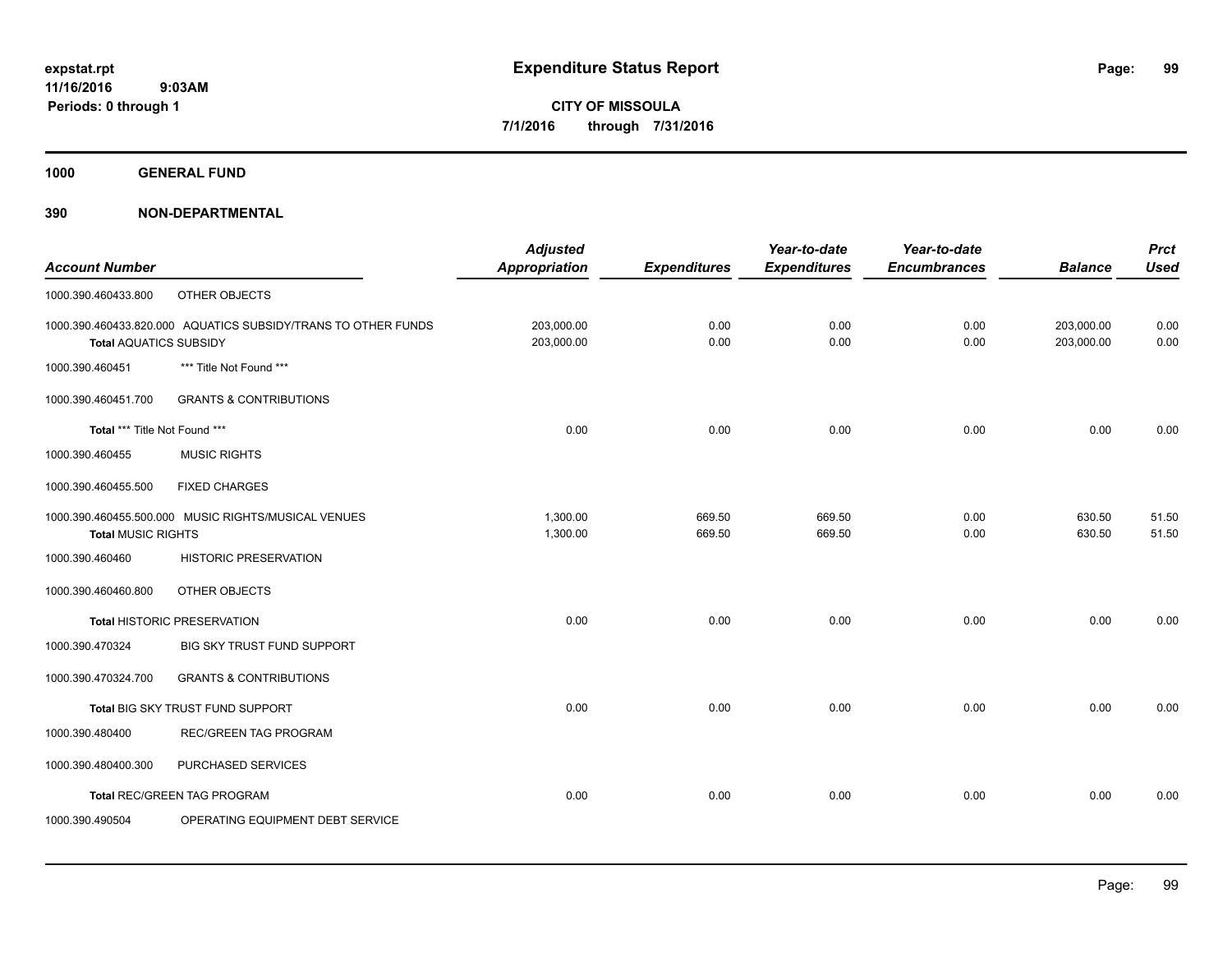**1000 GENERAL FUND**

| <b>Account Number</b>                                           | <b>Adjusted</b><br><b>Appropriation</b> | <b>Expenditures</b> | Year-to-date<br><b>Expenditures</b> | Year-to-date<br><b>Encumbrances</b> | <b>Balance</b> | <b>Prct</b><br><b>Used</b> |
|-----------------------------------------------------------------|-----------------------------------------|---------------------|-------------------------------------|-------------------------------------|----------------|----------------------------|
| <b>DEBT SERVICE</b><br>1000.390.490504.600                      |                                         |                     |                                     |                                     |                |                            |
| 1000.390.490504.610.000 OPERATING EQUIP DEBT SVS-PRINCIPAL      | 482,433.00                              | 0.00                | 0.00                                | 0.00                                | 482,433.00     | 0.00                       |
| 1000.390.490504.620.000 OPERATING EQUIP DEBT SVS-INTEREST       | 7,466.00                                | 0.00                | 0.00                                | 0.00                                | 7,466.00       | 0.00                       |
| Total OPERATING EQUIPMENT DEBT SERVICE                          | 489,899.00                              | 0.00                | 0.00                                | 0.00                                | 489,899.00     | 0.00                       |
| 1000.390.490505<br>ACCELA LOAN DEBT SERVICE                     |                                         |                     |                                     |                                     |                |                            |
| <b>DEBT SERVICE</b><br>1000.390.490505.600                      |                                         |                     |                                     |                                     |                |                            |
| 1000.390.490505.610.000 ACCELA/PRINCIPAL                        | 93,368.00                               | 46,441.23           | 46,441.23                           | 0.00                                | 46,926.77      | 49.74                      |
| 1000.390.490505.620.000 INTEREST / SERVICE FEES                 | 7,058.00                                | 3,771.78            | 3,771.78                            | 0.00                                | 3,286.22       | 53.44                      |
| Total ACCELA LOAN DEBT SERVICE                                  | 100,426.00                              | 50,213.01           | 50,213.01                           | 0.00                                | 50,212.99      | 50.00                      |
| 1000.390.510110<br><b>MERCHANT SERVICES</b>                     |                                         |                     |                                     |                                     |                |                            |
| <b>FIXED CHARGES</b><br>1000.390.510110.500                     |                                         |                     |                                     |                                     |                |                            |
| 1000.390.510110.550.000 MERCHANT SERVICE FEES                   | 29.700.00                               | 0.00                | 0.00                                | 0.00                                | 29,700.00      | 0.00                       |
| <b>Total MERCHANT SERVICES</b>                                  | 29,700.00                               | 0.00                | 0.00                                | 0.00                                | 29,700.00      | 0.00                       |
| *** Title Not Found ***<br>1000.390.510210                      |                                         |                     |                                     |                                     |                |                            |
| <b>SUPPLIES</b><br>1000.390.510210.200                          |                                         |                     |                                     |                                     |                |                            |
| Total *** Title Not Found ***                                   | 0.00                                    | 0.00                | 0.00                                | 0.00                                | 0.00           | 0.00                       |
| <b>REIMBURSABLE LOSSES</b><br>1000.390.510250                   |                                         |                     |                                     |                                     |                |                            |
| 1000.390.510250.200<br><b>SUPPLIES</b>                          |                                         |                     |                                     |                                     |                |                            |
| 1000.390.510250.230.000 REIMBURSEABLE LOSSES-REPAIR/MAINTENANCE | 50,000.00                               | 0.00                | 0.00                                | 0.00                                | 50,000.00      | 0.00                       |
| <b>Total SUPPLIES</b>                                           | 50,000.00                               | 0.00                | 0.00                                | 0.00                                | 50,000.00      | 0.00                       |
| 1000.390.510250.300<br>PURCHASED SERVICES                       |                                         |                     |                                     |                                     |                |                            |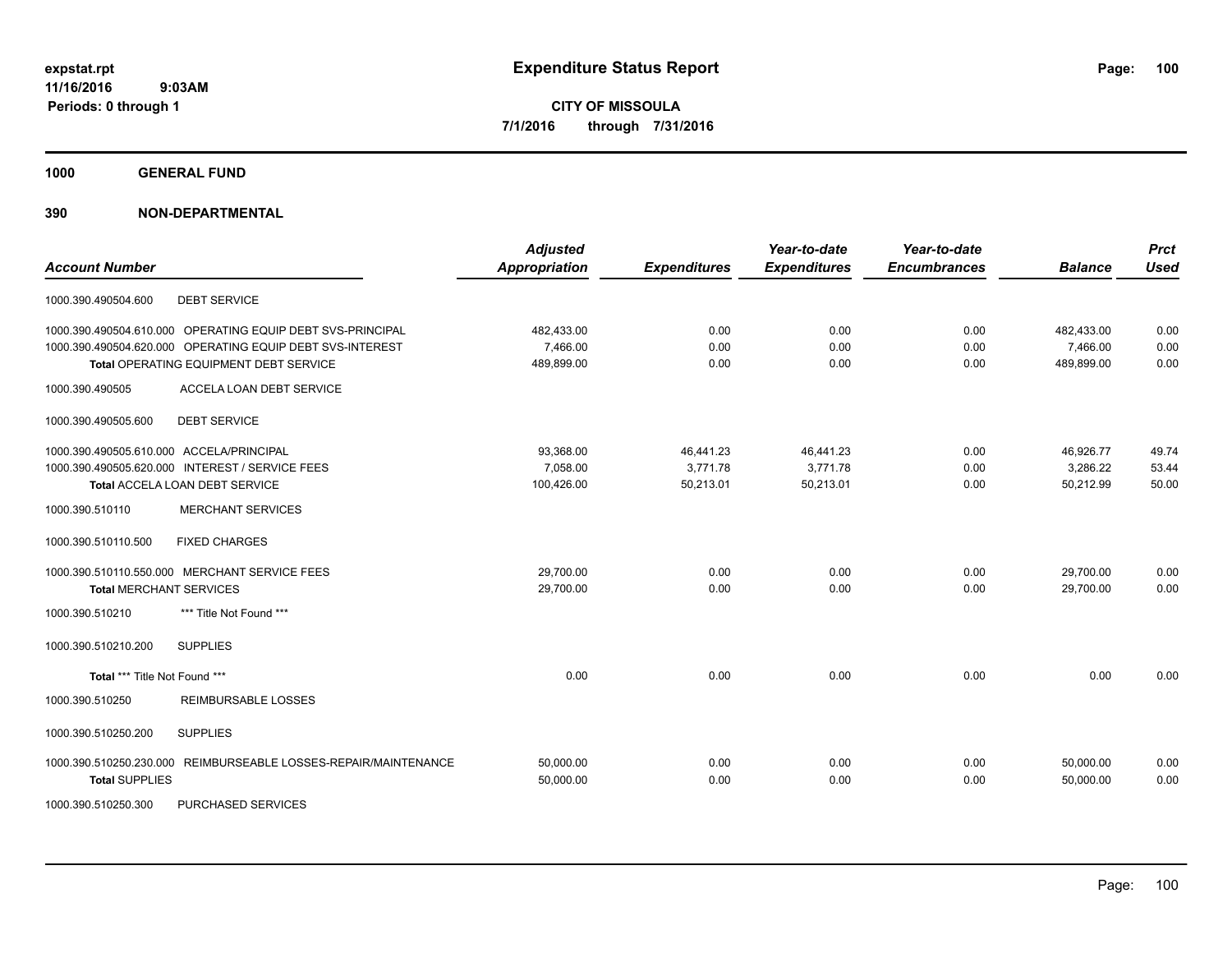**1000 GENERAL FUND**

| <b>Account Number</b>               |                                            | <b>Adjusted</b><br><b>Appropriation</b> | <b>Expenditures</b> | Year-to-date<br><b>Expenditures</b> | Year-to-date<br><b>Encumbrances</b> | <b>Balance</b> | <b>Prct</b><br><b>Used</b> |
|-------------------------------------|--------------------------------------------|-----------------------------------------|---------------------|-------------------------------------|-------------------------------------|----------------|----------------------------|
|                                     | <b>Total PURCHASED SERVICES</b>            | 0.00                                    | 0.00                | 0.00                                | 0.00                                | 0.00           | 0.00                       |
|                                     | Total REIMBURSABLE LOSSES                  | 50,000.00                               | 0.00                | 0.00                                | 0.00                                | 50,000.00      | 0.00                       |
| 1000.390.510300                     | CONTINGENCY                                |                                         |                     |                                     |                                     |                |                            |
| 1000.390.510300.300                 | PURCHASED SERVICES                         |                                         |                     |                                     |                                     |                |                            |
| 1000.390.510300.342.000 STORM WATER |                                            | 22,023.00                               | 0.00                | 0.00                                | 0.00                                | 22,023.00      | 0.00                       |
|                                     | <b>Total PURCHASED SERVICES</b>            | 22,023.00                               | 0.00                | 0.00                                | 0.00                                | 22,023.00      | 0.00                       |
| 1000.390.510300.800                 | OTHER OBJECTS                              |                                         |                     |                                     |                                     |                |                            |
| 1000.390.510300.845.000 CONTINGENCY |                                            | 78,496.00                               | 0.00                | 0.00                                | 0.00                                | 78,496.00      | 0.00                       |
| <b>Total OTHER OBJECTS</b>          |                                            | 78,496.00                               | 0.00                | 0.00                                | 0.00                                | 78,496.00      | 0.00                       |
| <b>Total CONTINGENCY</b>            |                                            | 100,519.00                              | 0.00                | 0.00                                | 0.00                                | 100,519.00     | 0.00                       |
| 1000.390.510301                     | <b>EMERGENCY RESPONSE OVERTIME</b>         |                                         |                     |                                     |                                     |                |                            |
| 1000.390.510301.800                 | OTHER OBJECTS                              |                                         |                     |                                     |                                     |                |                            |
|                                     | 1000.390.510301.845.000 EMERGENCY RESPONSE | 50,000.00                               | 0.00                | 0.00                                | 0.00                                | 50,000.00      | 0.00                       |
|                                     | Total EMERGENCY RESPONSE OVERTIME          | 50,000.00                               | 0.00                | 0.00                                | 0.00                                | 50.000.00      | 0.00                       |
| 1000.390.510303                     | <b>VEHICLE TRANSFERS</b>                   |                                         |                     |                                     |                                     |                |                            |
| 1000.390.510303.900                 | <b>CAPITAL OUTLAY</b>                      |                                         |                     |                                     |                                     |                |                            |
| <b>Total VEHICLE TRANSFERS</b>      |                                            | 0.00                                    | 0.00                | 0.00                                | 0.00                                | 0.00           | 0.00                       |
| 1000.390.510304                     | RESERVE-INSURANCE PREMIUM SAVINGS          |                                         |                     |                                     |                                     |                |                            |
| 1000.390.510304.500                 | <b>FIXED CHARGES</b>                       |                                         |                     |                                     |                                     |                |                            |
|                                     | Total RESERVE-INSURANCE PREMIUM SAVINGS    | 0.00                                    | 0.00                | 0.00                                | 0.00                                | 0.00           | 0.00                       |
| 1000.390.510305                     | <b>BASELINE CUTS/CONTINGENCY</b>           |                                         |                     |                                     |                                     |                |                            |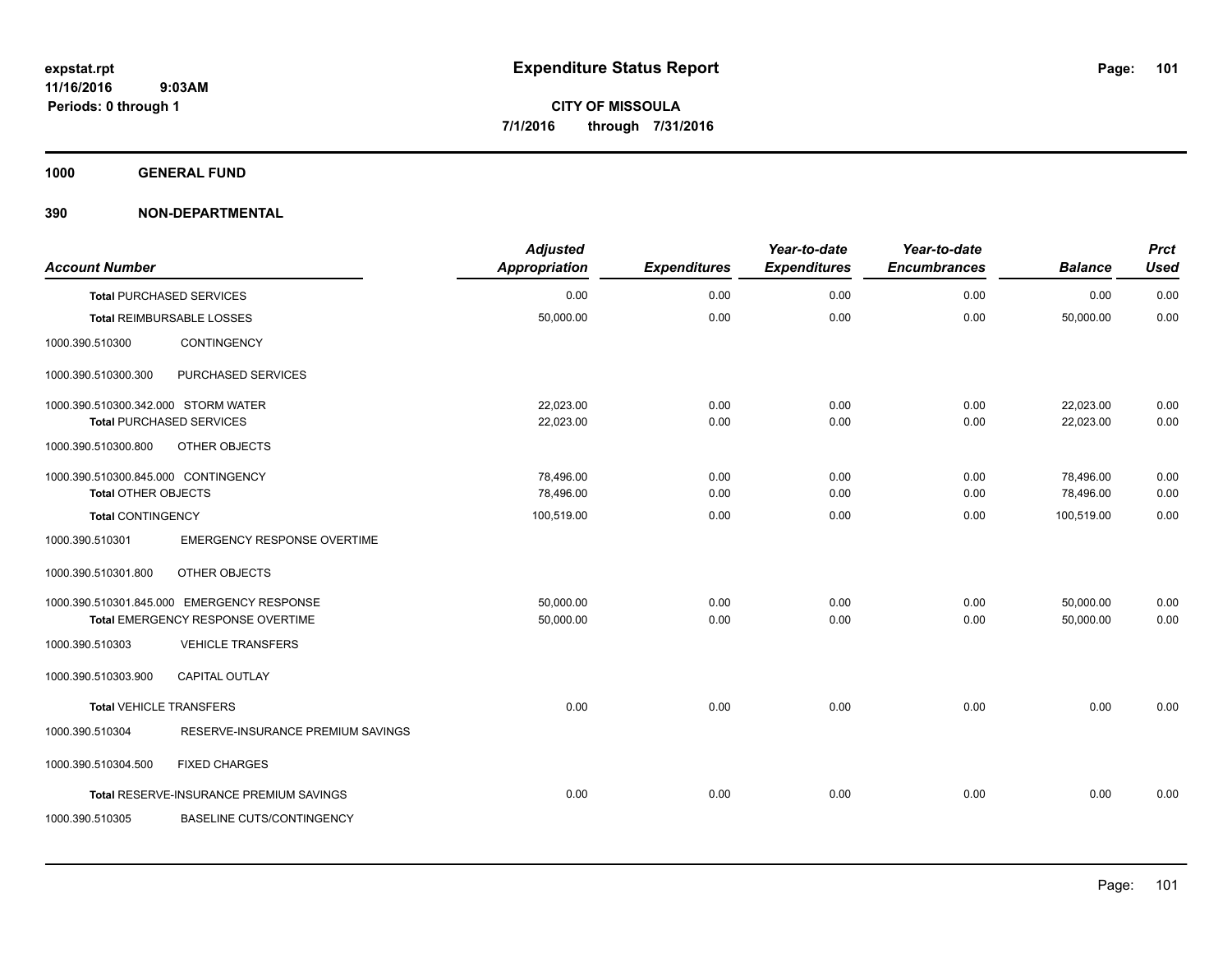**1000 GENERAL FUND**

| <b>Account Number</b>        |                                                                                                  | <b>Adjusted</b><br><b>Appropriation</b> | <b>Expenditures</b>      | Year-to-date<br><b>Expenditures</b> | Year-to-date<br><b>Encumbrances</b> | <b>Balance</b>                 | <b>Prct</b><br><b>Used</b> |
|------------------------------|--------------------------------------------------------------------------------------------------|-----------------------------------------|--------------------------|-------------------------------------|-------------------------------------|--------------------------------|----------------------------|
| 1000.390.510305.300          | PURCHASED SERVICES                                                                               |                                         |                          |                                     |                                     |                                |                            |
|                              | <b>Total PURCHASED SERVICES</b>                                                                  | 0.00                                    | 0.00                     | 0.00                                | 0.00                                | 0.00                           | 0.00                       |
| 1000.390.510305.800          | OTHER OBJECTS                                                                                    |                                         |                          |                                     |                                     |                                |                            |
|                              | Total BASELINE CUTS/CONTINGENCY                                                                  | 0.00                                    | 0.00                     | 0.00                                | 0.00                                | 0.00                           | 0.00                       |
| 1000.390.510311              | <b>BASELINE CUTS</b>                                                                             |                                         |                          |                                     |                                     |                                |                            |
| 1000.390.510311.800          | OTHER OBJECTS                                                                                    |                                         |                          |                                     |                                     |                                |                            |
| <b>Total BASELINE CUTS</b>   | 1000.390.510311.850.000 BASELINE CUTS-SALARY SAVINGS                                             | $-135,000.00$<br>$-135,000.00$          | 0.00<br>0.00             | 0.00<br>0.00                        | 0.00<br>0.00                        | $-135,000.00$<br>$-135,000.00$ | 0.00<br>0.00               |
| 1000.390.510330              | COMPREHENSIVE LIABILITY INSURANCE                                                                |                                         |                          |                                     |                                     |                                |                            |
| 1000.390.510330.500          | <b>FIXED CHARGES</b>                                                                             |                                         |                          |                                     |                                     |                                |                            |
|                              | 1000.390.510330.500.000 COMPREHENSIVE INSURANCE-FIXED<br>Total COMPREHENSIVE LIABILITY INSURANCE | 907,563.00<br>907,563.00                | 413,331.00<br>413,331.00 | 413,331.00<br>413,331.00            | 0.00<br>0.00                        | 494,232.00<br>494,232.00       | 45.54<br>45.54             |
| 1000.390.521000              | INTERFUND OPERATING TRANSFERS                                                                    |                                         |                          |                                     |                                     |                                |                            |
| 1000.390.521000.800          | OTHER OBJECTS                                                                                    |                                         |                          |                                     |                                     |                                |                            |
|                              | Total INTERFUND OPERATING TRANSFERS                                                              | 0.00                                    | 0.00                     | 0.00                                | 0.00                                | 0.00                           | 0.00                       |
| 1000.390.521001              | TRANSFER TO CIP                                                                                  |                                         |                          |                                     |                                     |                                |                            |
| 1000.390.521001.800          | OTHER OBJECTS                                                                                    |                                         |                          |                                     |                                     |                                |                            |
| <b>Total TRANSFER TO CIP</b> | 1000.390.521001.820.000 TRANSFERS TO CIP                                                         | 1,328,341.00<br>1,328,341.00            | 0.00<br>0.00             | 0.00<br>0.00                        | 0.00<br>0.00                        | 1,328,341.00<br>1,328,341.00   | 0.00<br>0.00               |
| 1000.390.521006              | HEALTH INSURANCE TRANSFER                                                                        |                                         |                          |                                     |                                     |                                |                            |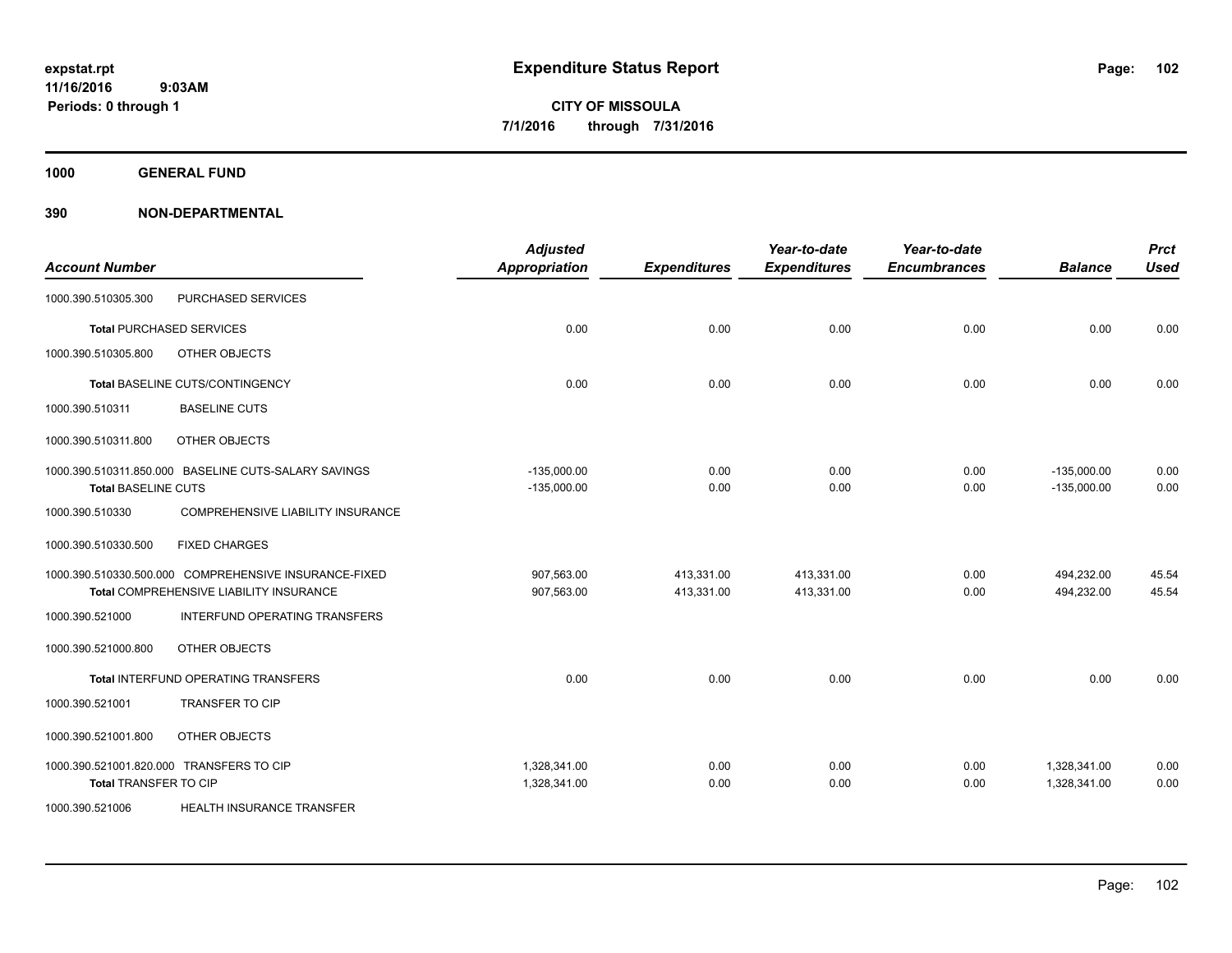**1000 GENERAL FUND**

|                                                   | <b>Adjusted</b>      |                     | Year-to-date        | Year-to-date        |                | <b>Prct</b> |
|---------------------------------------------------|----------------------|---------------------|---------------------|---------------------|----------------|-------------|
| <b>Account Number</b>                             | <b>Appropriation</b> | <b>Expenditures</b> | <b>Expenditures</b> | <b>Encumbrances</b> | <b>Balance</b> | <b>Used</b> |
| OTHER OBJECTS<br>1000.390.521006.800              |                      |                     |                     |                     |                |             |
| 1000.390.521006.820.000 HEALTH INSURANCE TRANSFER | 442.000.00           | 11.927.29           | 11.927.29           | 0.00                | 430.072.71     | 2.70        |
| <b>Total HEALTH INSURANCE TRANSFER</b>            | 442,000.00           | 11.927.29           | 11.927.29           | 0.00                | 430.072.71     | 2.70        |
| <b>Total NON-DEPARTMENTAL</b>                     | 5.916.244.00         | 476.138.80          | 476.138.80          | 0.00                | 5.440.105.20   | 8.05        |
| <b>Total GENERAL FUND</b>                         | 55,056,596.00        | 3.523.072.86        | 3.523.072.86        | 0.00                | 51.533.523.14  | 6.40        |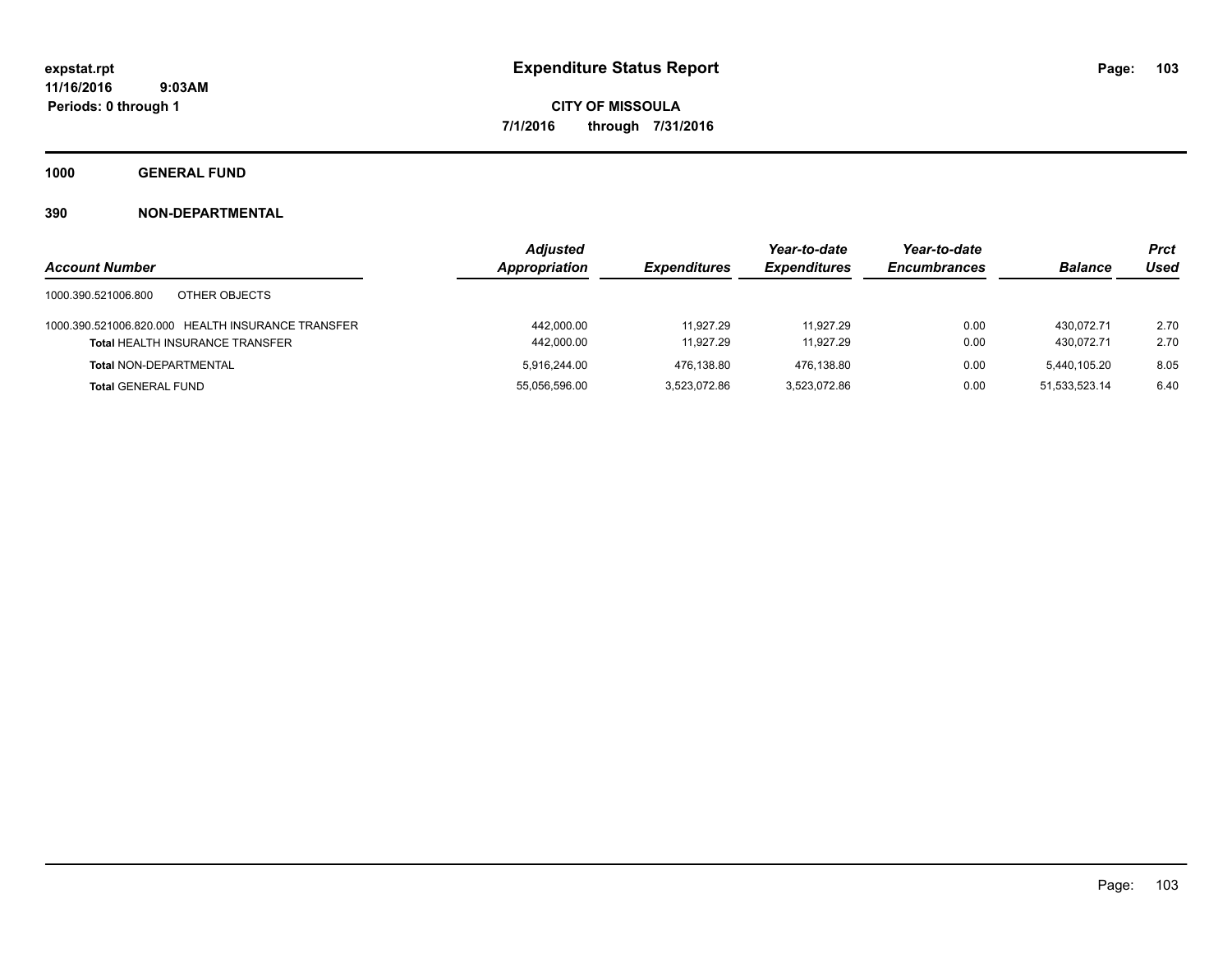## **1211 PARK ACQUISITION & DEVELOPMENT**

|                               |                                 | <b>Adjusted</b>      |                     | Year-to-date        | Year-to-date        |                | <b>Prct</b> |
|-------------------------------|---------------------------------|----------------------|---------------------|---------------------|---------------------|----------------|-------------|
| <b>Account Number</b>         |                                 | <b>Appropriation</b> | <b>Expenditures</b> | <b>Expenditures</b> | <b>Encumbrances</b> | <b>Balance</b> | <b>Used</b> |
| 1211.370.460433               | *** Title Not Found ***         |                      |                     |                     |                     |                |             |
| 1211.370.460433.200           | <b>SUPPLIES</b>                 |                      |                     |                     |                     |                |             |
| <b>Total SUPPLIES</b>         |                                 | 0.00                 | 0.00                | 0.00                | 0.00                | 0.00           | 0.00        |
| 1211.370.460433.300           | PURCHASED SERVICES              |                      |                     |                     |                     |                |             |
| Total *** Title Not Found *** |                                 | 0.00                 | 0.00                | 0.00                | 0.00                | 0.00           | 0.00        |
| 1211.370.460510               | PARK ACQUISITION & DEV          |                      |                     |                     |                     |                |             |
| 1211.370.460510.200           | <b>SUPPLIES</b>                 |                      |                     |                     |                     |                |             |
| <b>Total SUPPLIES</b>         |                                 | 0.00                 | 0.00                | 0.00                | 0.00                | 0.00           | 0.00        |
| 1211.370.460510.300           | PURCHASED SERVICES              |                      |                     |                     |                     |                |             |
|                               | <b>Total PURCHASED SERVICES</b> | 0.00                 | 0.00                | 0.00                | 0.00                | 0.00           | 0.00        |
| 1211.370.460510.800           | OTHER OBJECTS                   |                      |                     |                     |                     |                |             |
| <b>Total OTHER OBJECTS</b>    |                                 | 0.00                 | 0.00                | 0.00                | 0.00                | 0.00           | 0.00        |
| 1211.370.460510.900           | <b>CAPITAL OUTLAY</b>           |                      |                     |                     |                     |                |             |
|                               | Total PARK ACQUISITION & DEV    | 0.00                 | 0.00                | 0.00                | 0.00                | 0.00           | 0.00        |
| 1211.370.460511               | PARK ENTERPRISE                 |                      |                     |                     |                     |                |             |
| 1211.370.460511.900           | CAPITAL OUTLAY                  |                      |                     |                     |                     |                |             |
| <b>Total PARK ENTERPRISE</b>  |                                 | 0.00                 | 0.00                | 0.00                | 0.00                | 0.00           | 0.00        |
| 1211.370.510110               | <b>MERCHANT SERVICES</b>        |                      |                     |                     |                     |                |             |
| 1211.370.510110.500           | <b>FIXED CHARGES</b>            |                      |                     |                     |                     |                |             |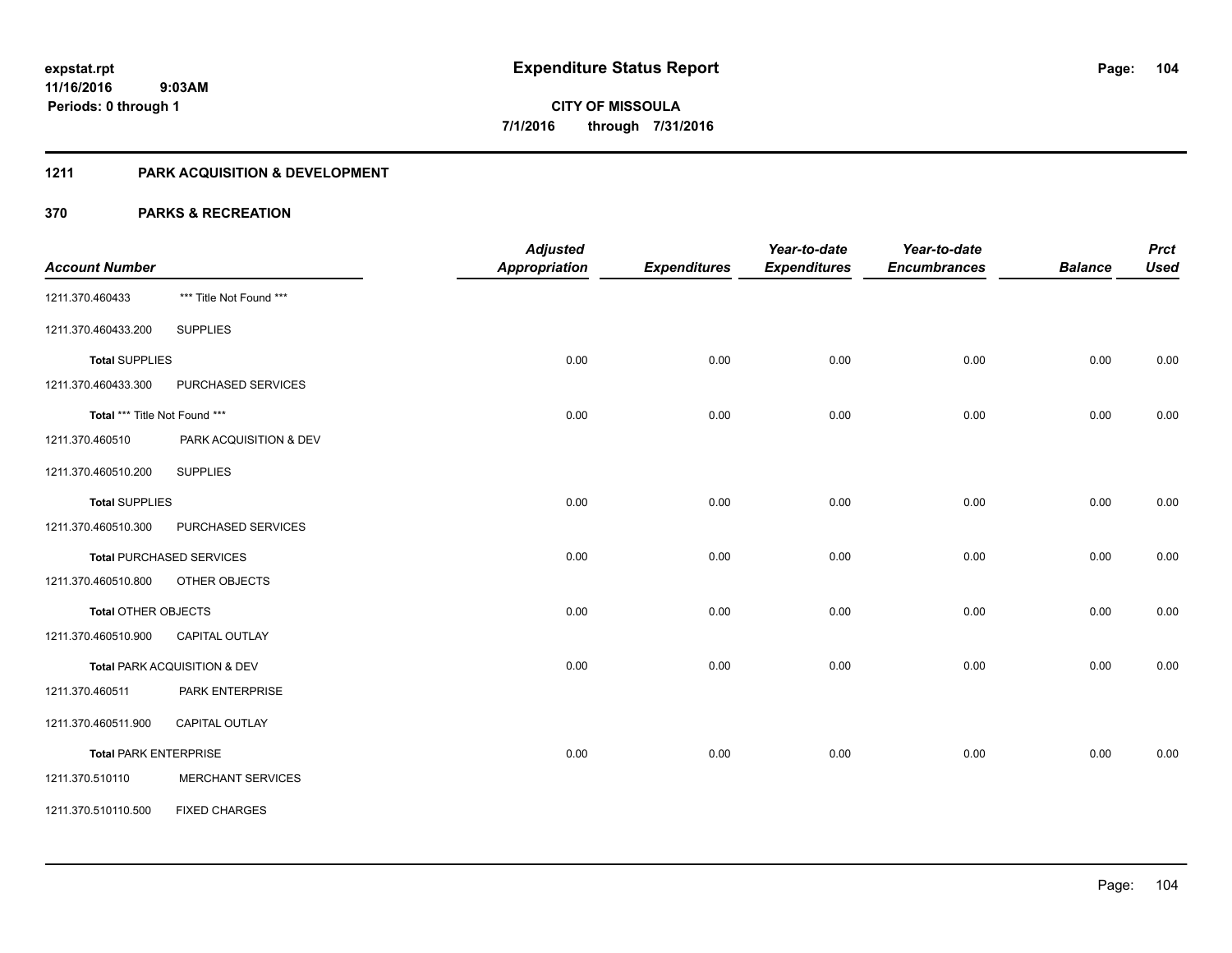# **1211 PARK ACQUISITION & DEVELOPMENT**

| <b>Account Number</b>                           | <b>Adiusted</b><br><b>Appropriation</b> | <b>Expenditures</b> | Year-to-date<br><b>Expenditures</b> | Year-to-date<br><b>Encumbrances</b> | Balance | Prct<br>Used |
|-------------------------------------------------|-----------------------------------------|---------------------|-------------------------------------|-------------------------------------|---------|--------------|
| <b>Total MERCHANT SERVICES</b>                  | 0.00                                    | 0.00                | 0.00                                | 0.00                                | 0.00    | 0.00         |
| <b>Total PARK ACQUISITION &amp; DEVELOPMENT</b> | 0.00                                    | 0.00                | 0.00                                | 0.00                                | 0.00    | 0.00         |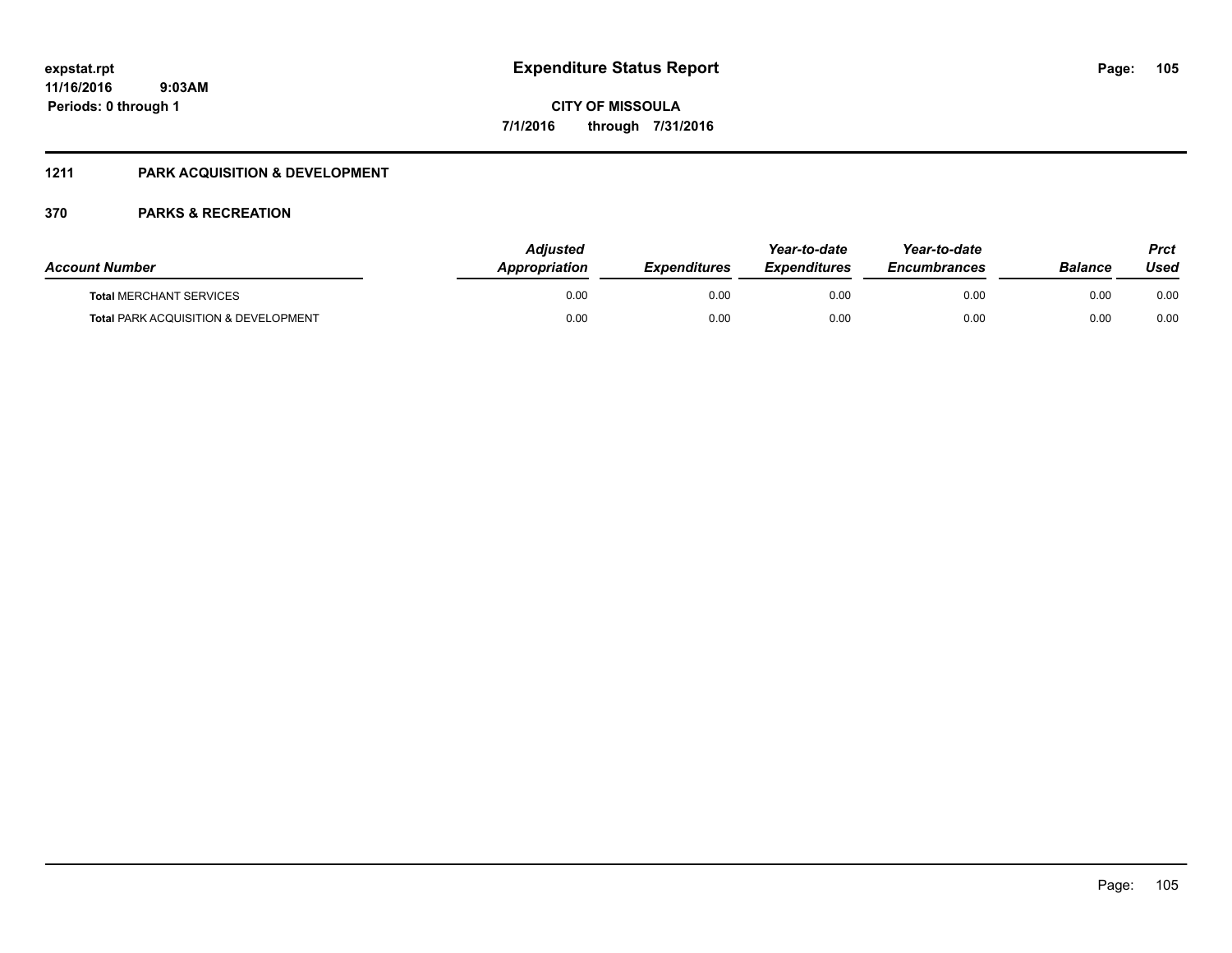#### **1212 PARK ENTERPRISE FUND**

| <b>Account Number</b> |                                        | <b>Adjusted</b><br><b>Appropriation</b> | <b>Expenditures</b> | Year-to-date<br><b>Expenditures</b> | Year-to-date<br><b>Encumbrances</b> | <b>Balance</b> | <b>Prct</b><br><b>Used</b> |
|-----------------------|----------------------------------------|-----------------------------------------|---------------------|-------------------------------------|-------------------------------------|----------------|----------------------------|
| 1212.370.460433       | SILVER SUMMIT PICNIC AREA              |                                         |                     |                                     |                                     |                |                            |
| 1212.370.460433.200   | <b>SUPPLIES</b>                        |                                         |                     |                                     |                                     |                |                            |
| <b>Total SUPPLIES</b> |                                        | 0.00                                    | 0.00                | 0.00                                | 0.00                                | 0.00           | 0.00                       |
| 1212.370.460433.300   | PURCHASED SERVICES                     |                                         |                     |                                     |                                     |                |                            |
|                       | <b>Total SILVER SUMMIT PICNIC AREA</b> | 0.00                                    | 0.00                | 0.00                                | 0.00                                | 0.00           | 0.00                       |
| 1212.370.460443       | <b>TRAINING</b>                        |                                         |                     |                                     |                                     |                |                            |
| 1212.370.460443.200   | <b>SUPPLIES</b>                        |                                         |                     |                                     |                                     |                |                            |
| <b>Total TRAINING</b> |                                        | 0.00                                    | 0.00                | 0.00                                | 0.00                                | 0.00           | 0.00                       |
| 1212.370.460510       | PARK ACQUISITION & DEV                 |                                         |                     |                                     |                                     |                |                            |
| 1212.370.460510.200   | <b>SUPPLIES</b>                        |                                         |                     |                                     |                                     |                |                            |
| <b>Total SUPPLIES</b> |                                        | 0.00                                    | 0.00                | 0.00                                | 0.00                                | 0.00           | 0.00                       |
| 1212.370.460510.300   | PURCHASED SERVICES                     |                                         |                     |                                     |                                     |                |                            |
|                       | Total PARK ACQUISITION & DEV           | 0.00                                    | 0.00                | 0.00                                | 0.00                                | 0.00           | 0.00                       |
| 1212.370.460511       | PARK ENTERPRISE                        |                                         |                     |                                     |                                     |                |                            |
| 1212.370.460511.200   | <b>SUPPLIES</b>                        |                                         |                     |                                     |                                     |                |                            |
| <b>Total SUPPLIES</b> |                                        | 0.00                                    | 0.00                | 0.00                                | 0.00                                | 0.00           | 0.00                       |
| 1212.370.460511.300   | PURCHASED SERVICES                     |                                         |                     |                                     |                                     |                |                            |
|                       | <b>Total PURCHASED SERVICES</b>        | 0.00                                    | 0.00                | 0.00                                | 0.00                                | 0.00           | 0.00                       |
| 1212.370.460511.800   | OTHER OBJECTS                          |                                         |                     |                                     |                                     |                |                            |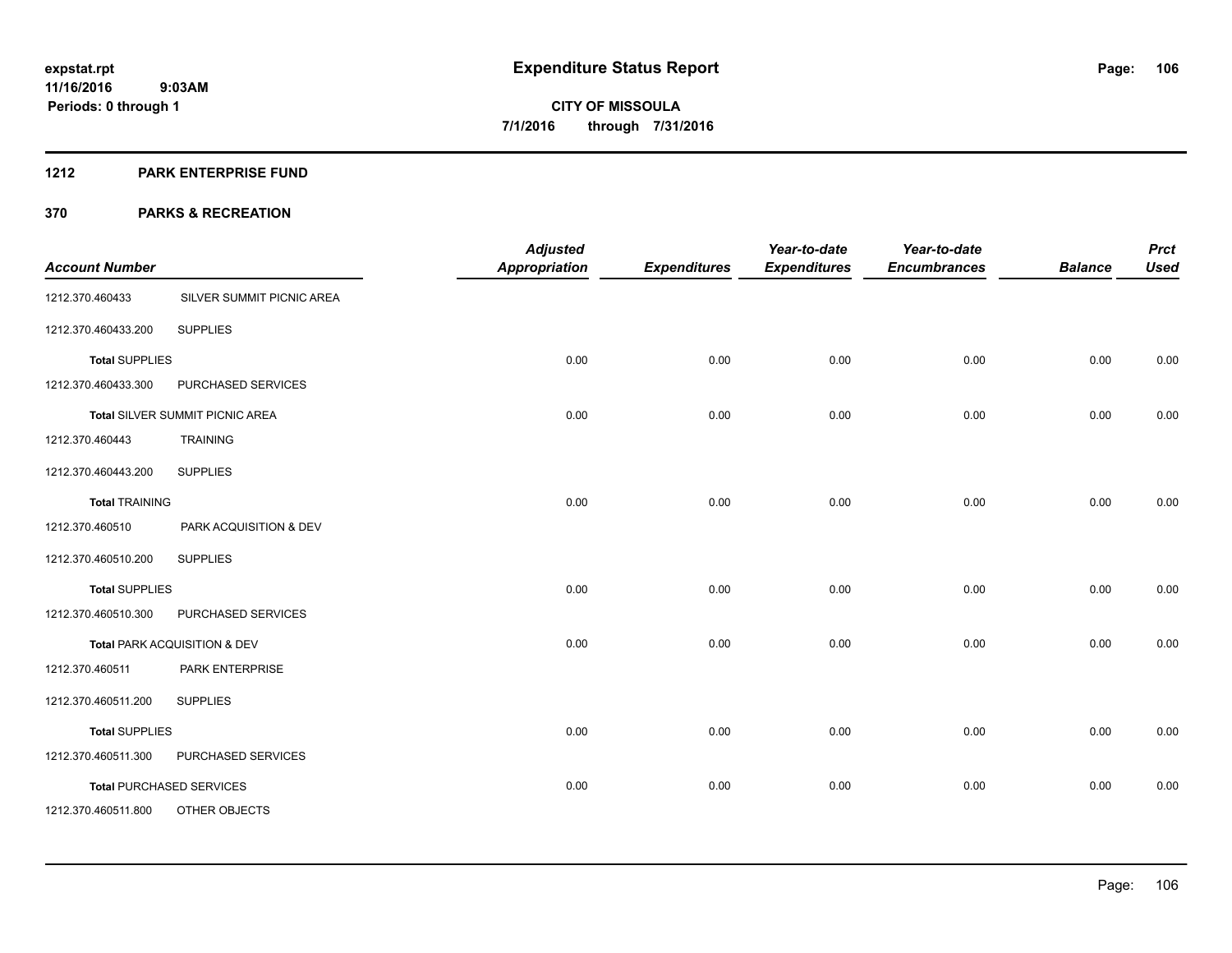#### **1212 PARK ENTERPRISE FUND**

| <b>Account Number</b>          |                                   | <b>Adjusted</b><br><b>Appropriation</b> | <b>Expenditures</b> | Year-to-date<br><b>Expenditures</b> | Year-to-date<br><b>Encumbrances</b> | <b>Balance</b> | <b>Prct</b><br><b>Used</b> |
|--------------------------------|-----------------------------------|-----------------------------------------|---------------------|-------------------------------------|-------------------------------------|----------------|----------------------------|
| <b>Total OTHER OBJECTS</b>     |                                   | 0.00                                    | 0.00                | 0.00                                | 0.00                                | 0.00           | 0.00                       |
| 1212.370.460511.900            | <b>CAPITAL OUTLAY</b>             |                                         |                     |                                     |                                     |                |                            |
| <b>Total PARK ENTERPRISE</b>   |                                   | 0.00                                    | 0.00                | 0.00                                | 0.00                                | 0.00           | 0.00                       |
| 1212.370.510110                | <b>MERCHANT SERVICES</b>          |                                         |                     |                                     |                                     |                |                            |
| 1212.370.510110.500            | <b>FIXED CHARGES</b>              |                                         |                     |                                     |                                     |                |                            |
| <b>Total MERCHANT SERVICES</b> |                                   | 0.00                                    | 0.00                | 0.00                                | 0.00                                | 0.00           | 0.00                       |
|                                | <b>Total PARK ENTERPRISE FUND</b> | 0.00                                    | 0.00                | 0.00                                | 0.00                                | 0.00           | 0.00                       |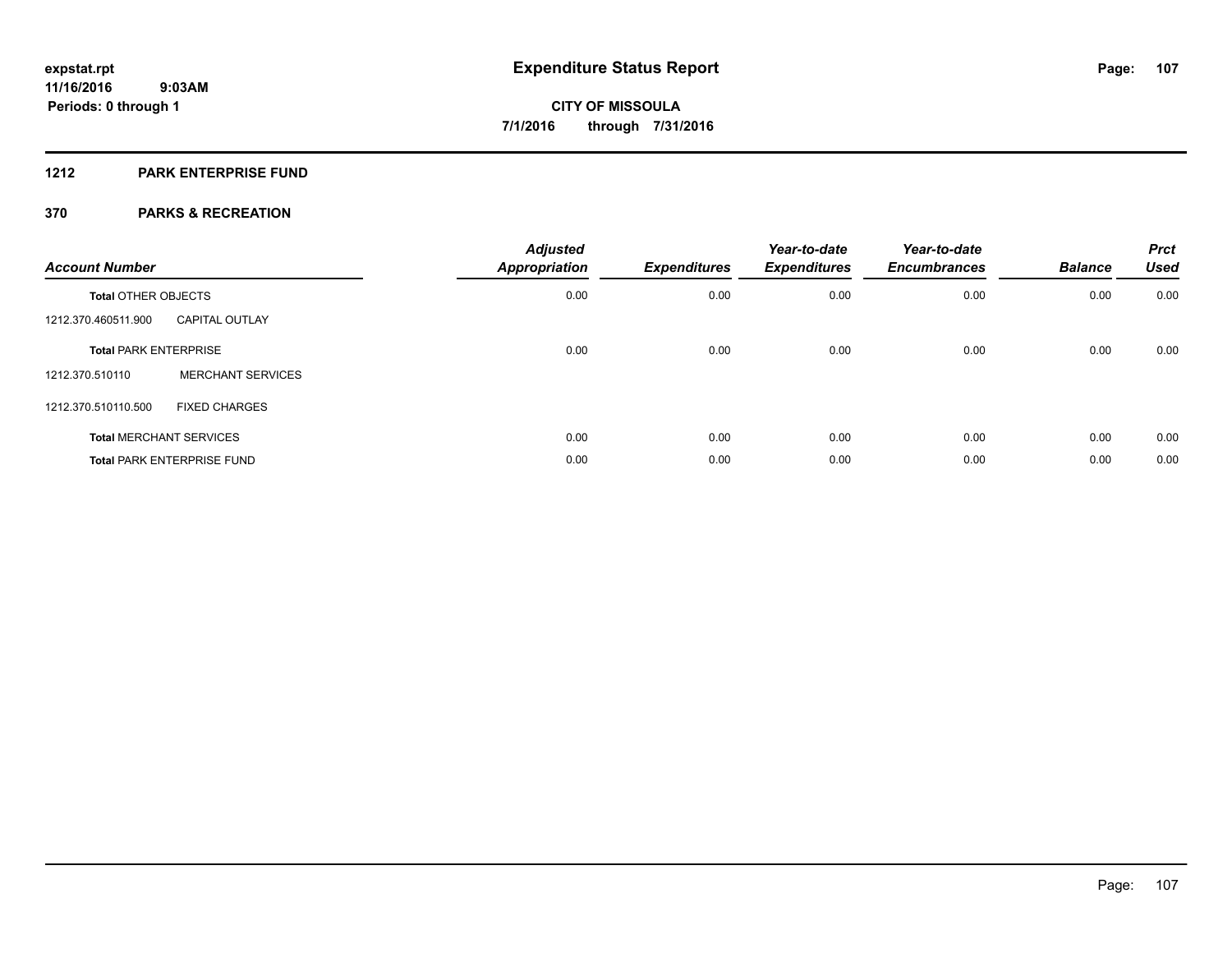# **1216 PARKS & REC TRAILS, DEV**

| <b>Account Number</b>          |                                     | <b>Adjusted</b><br><b>Appropriation</b> | <b>Expenditures</b> | Year-to-date<br><b>Expenditures</b> | Year-to-date<br><b>Encumbrances</b> | <b>Balance</b> | <b>Prct</b><br><b>Used</b> |
|--------------------------------|-------------------------------------|-----------------------------------------|---------------------|-------------------------------------|-------------------------------------|----------------|----------------------------|
| 1216.370.460403                | PARK DEVELOPMENT & EXPANSION        |                                         |                     |                                     |                                     |                |                            |
| 1216.370.460403.900            | CAPITAL OUTLAY                      |                                         |                     |                                     |                                     |                |                            |
|                                | Total PARK DEVELOPMENT & EXPANSION  | 0.00                                    | 0.00                | 0.00                                | 0.00                                | 0.00           | 0.00                       |
| 1216.370.460433                | TRAILHEAD MAPS FOR WAYFINDING       |                                         |                     |                                     |                                     |                |                            |
| 1216.370.460433.100            | PERSONAL SERVICES                   |                                         |                     |                                     |                                     |                |                            |
| <b>Total PERSONAL SERVICES</b> |                                     | 0.00                                    | 0.00                | 0.00                                | 0.00                                | 0.00           | 0.00                       |
| 1216.370.460433.200            | <b>SUPPLIES</b>                     |                                         |                     |                                     |                                     |                |                            |
| <b>Total SUPPLIES</b>          |                                     | 0.00                                    | 0.00                | 0.00                                | 0.00                                | 0.00           | 0.00                       |
| 1216.370.460433.300            | PURCHASED SERVICES                  |                                         |                     |                                     |                                     |                |                            |
|                                | Total TRAILHEAD MAPS FOR WAYFINDING | 0.00                                    | 0.00                | 0.00                                | 0.00                                | 0.00           | 0.00                       |
| 1216.370.460434                | <b>GREENWAYS &amp; HORTICULTURE</b> |                                         |                     |                                     |                                     |                |                            |
| 1216.370.460434.200            | <b>SUPPLIES</b>                     |                                         |                     |                                     |                                     |                |                            |
| <b>Total SUPPLIES</b>          |                                     | 0.00                                    | 0.00                | 0.00                                | 0.00                                | 0.00           | 0.00                       |
| 1216.370.460434.300            | PURCHASED SERVICES                  |                                         |                     |                                     |                                     |                |                            |
|                                | <b>Total PURCHASED SERVICES</b>     | 0.00                                    | 0.00                | 0.00                                | 0.00                                | 0.00           | 0.00                       |
| 1216.370.460434.800            | OTHER OBJECTS                       |                                         |                     |                                     |                                     |                |                            |
| Total OTHER OBJECTS            |                                     | 0.00                                    | 0.00                | 0.00                                | 0.00                                | 0.00           | 0.00                       |
| 1216.370.460434.900            | <b>CAPITAL OUTLAY</b>               |                                         |                     |                                     |                                     |                |                            |
|                                | Total GREENWAYS & HORTICULTURE      | 0.00                                    | 0.00                | 0.00                                | 0.00                                | 0.00           | 0.00                       |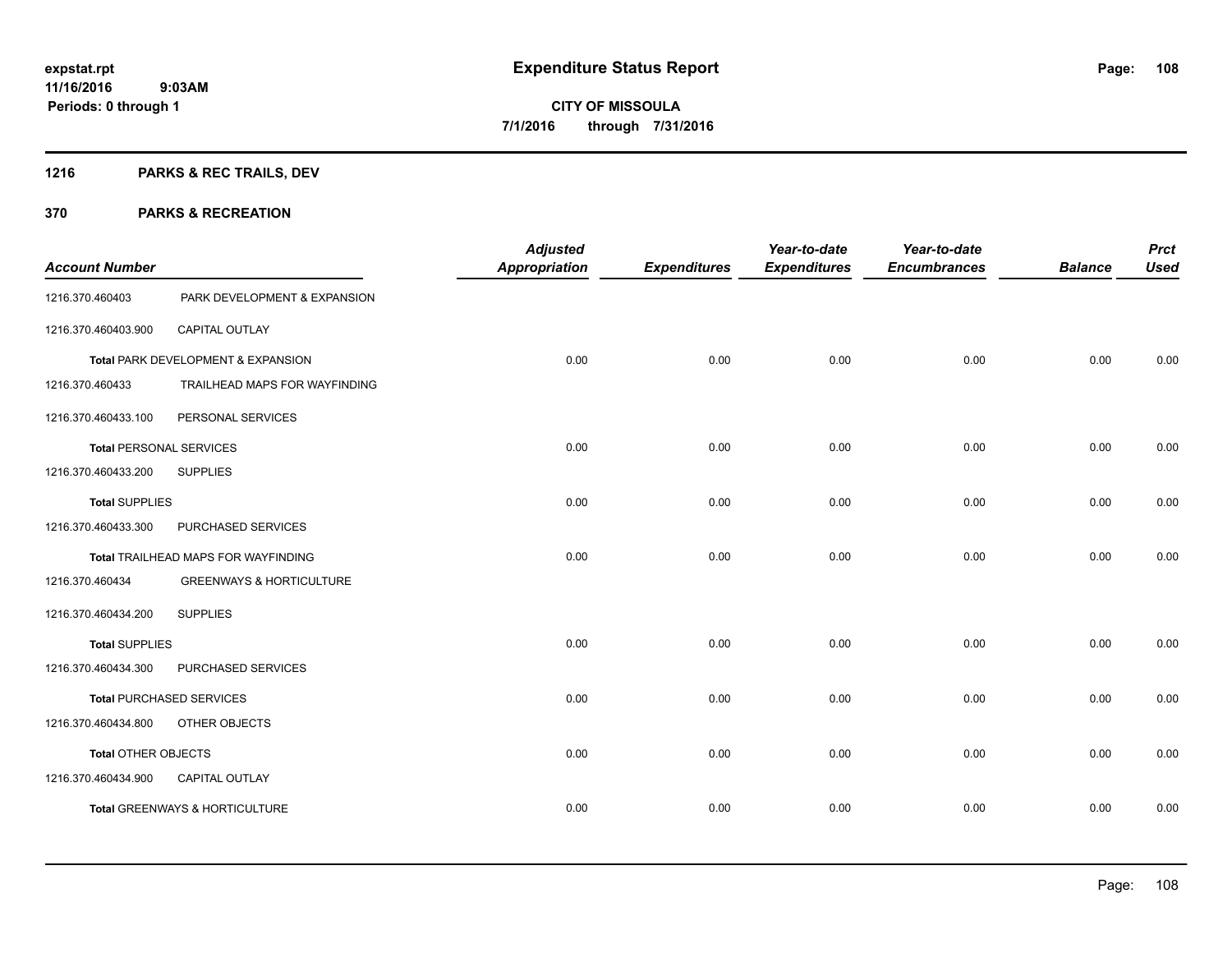# **1216 PARKS & REC TRAILS, DEV**

| <b>Account Number</b>          |                                            | <b>Adjusted</b><br><b>Appropriation</b> | <b>Expenditures</b> | Year-to-date<br><b>Expenditures</b> | Year-to-date<br><b>Encumbrances</b> | <b>Balance</b> | <b>Prct</b><br><b>Used</b> |
|--------------------------------|--------------------------------------------|-----------------------------------------|---------------------|-------------------------------------|-------------------------------------|----------------|----------------------------|
| 1216.370.460437                | TREE INVENTORY DNRC GRANT                  |                                         |                     |                                     |                                     |                |                            |
| 1216.370.460437.100            | PERSONAL SERVICES                          |                                         |                     |                                     |                                     |                |                            |
| <b>Total PERSONAL SERVICES</b> |                                            | 0.00                                    | 0.00                | 0.00                                | 0.00                                | 0.00           | 0.00                       |
| 1216.370.460437.200            | <b>SUPPLIES</b>                            |                                         |                     |                                     |                                     |                |                            |
|                                | Total TREE INVENTORY DNRC GRANT            | 0.00                                    | 0.00                | 0.00                                | 0.00                                | 0.00           | 0.00                       |
| 1216.370.460438                | MCCORMICK PARK SITE PLAN                   |                                         |                     |                                     |                                     |                |                            |
| 1216.370.460438.200            | <b>SUPPLIES</b>                            |                                         |                     |                                     |                                     |                |                            |
| <b>Total SUPPLIES</b>          |                                            | 0.00                                    | 0.00                | 0.00                                | 0.00                                | 0.00           | 0.00                       |
| 1216.370.460438.300            | PURCHASED SERVICES                         |                                         |                     |                                     |                                     |                |                            |
|                                | Total MCCORMICK PARK SITE PLAN             | 0.00                                    | 0.00                | 0.00                                | 0.00                                | 0.00           | 0.00                       |
| 1216.370.460439                | CLARK FORK RIVER ACCESS GRANT              |                                         |                     |                                     |                                     |                |                            |
| 1216.370.460439.300            | PURCHASED SERVICES                         |                                         |                     |                                     |                                     |                |                            |
|                                | <b>Total CLARK FORK RIVER ACCESS GRANT</b> | 0.00                                    | 0.00                | 0.00                                | 0.00                                | 0.00           | 0.00                       |
| 1216.370.460443                | <b>TRAINING</b>                            |                                         |                     |                                     |                                     |                |                            |
| 1216.370.460443.200            | <b>SUPPLIES</b>                            |                                         |                     |                                     |                                     |                |                            |
| <b>Total SUPPLIES</b>          |                                            | 0.00                                    | 0.00                | 0.00                                | 0.00                                | 0.00           | 0.00                       |
| 1216.370.460443.300            | PURCHASED SERVICES                         |                                         |                     |                                     |                                     |                |                            |
| <b>Total TRAINING</b>          |                                            | 0.00                                    | 0.00                | 0.00                                | 0.00                                | 0.00           | 0.00                       |
| 1216.370.460444                | <b>PLAYGROUNDS</b>                         |                                         |                     |                                     |                                     |                |                            |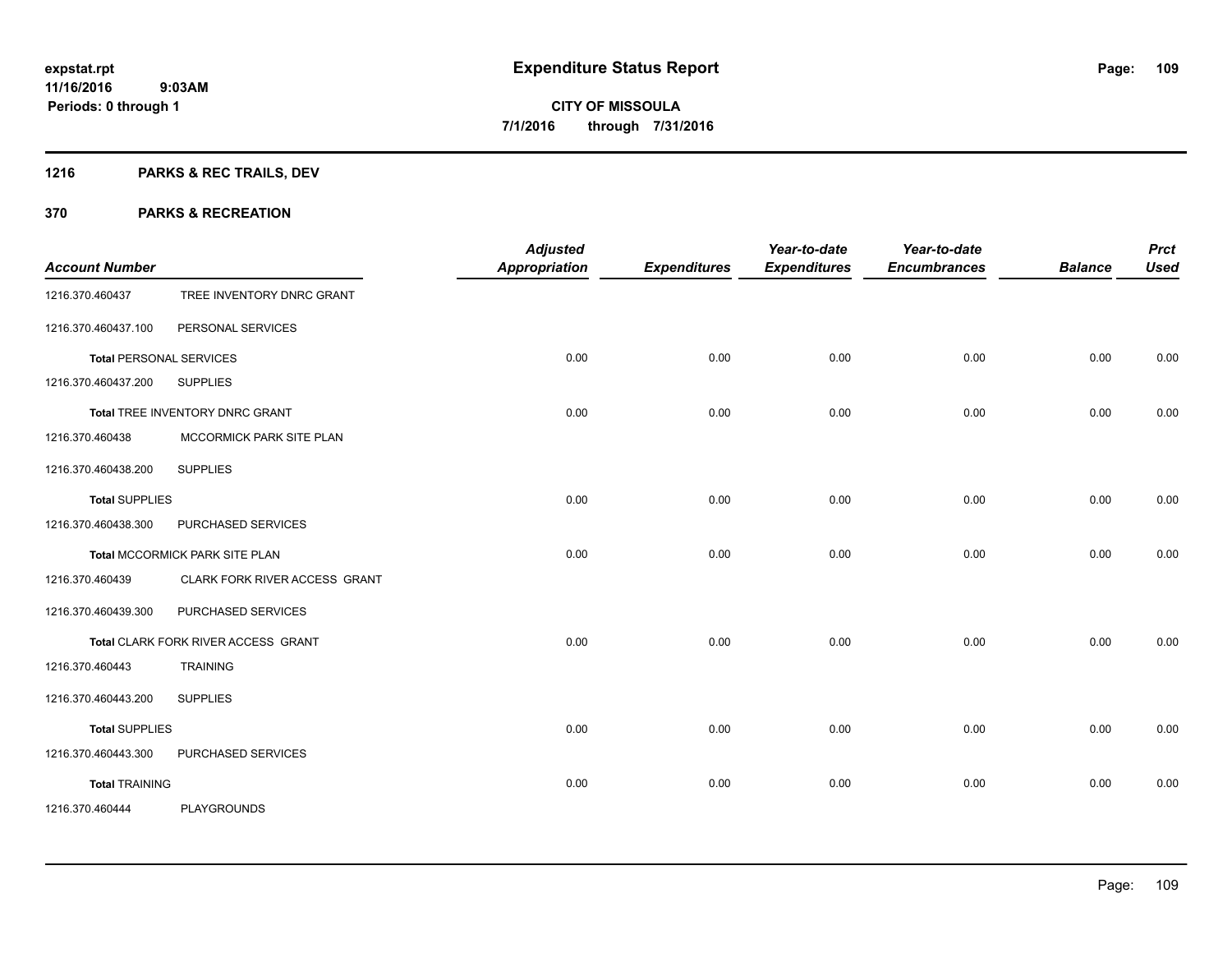# **1216 PARKS & REC TRAILS, DEV**

| <b>Account Number</b>          |                                 | <b>Adjusted</b><br><b>Appropriation</b> | <b>Expenditures</b> | Year-to-date<br><b>Expenditures</b> | Year-to-date<br><b>Encumbrances</b> | <b>Balance</b> | <b>Prct</b><br><b>Used</b> |
|--------------------------------|---------------------------------|-----------------------------------------|---------------------|-------------------------------------|-------------------------------------|----------------|----------------------------|
| 1216.370.460444.300            | PURCHASED SERVICES              |                                         |                     |                                     |                                     |                |                            |
|                                | <b>Total PURCHASED SERVICES</b> | 0.00                                    | 0.00                | 0.00                                | 0.00                                | 0.00           | 0.00                       |
| 1216.370.460444.900            | <b>CAPITAL OUTLAY</b>           |                                         |                     |                                     |                                     |                |                            |
| <b>Total PLAYGROUNDS</b>       |                                 | 0.00                                    | 0.00                | 0.00                                | 0.00                                | 0.00           | 0.00                       |
| 1216.370.460470                | <b>RECREATION MORE</b>          |                                         |                     |                                     |                                     |                |                            |
| 1216.370.460470.200            | <b>SUPPLIES</b>                 |                                         |                     |                                     |                                     |                |                            |
| <b>Total SUPPLIES</b>          |                                 | 0.00                                    | 0.00                | 0.00                                | 0.00                                | 0.00           | 0.00                       |
| 1216.370.460470.300            | PURCHASED SERVICES              |                                         |                     |                                     |                                     |                |                            |
|                                | <b>Total PURCHASED SERVICES</b> | 0.00                                    | 0.00                | 0.00                                | 0.00                                | 0.00           | 0.00                       |
| 1216.370.460470.900            | <b>CAPITAL OUTLAY</b>           |                                         |                     |                                     |                                     |                |                            |
| <b>Total RECREATION MORE</b>   |                                 | 0.00                                    | 0.00                | 0.00                                | 0.00                                | 0.00           | 0.00                       |
| 1216.370.460471                | <b>RECREATION ADULTS</b>        |                                         |                     |                                     |                                     |                |                            |
| 1216.370.460471.200            | <b>SUPPLIES</b>                 |                                         |                     |                                     |                                     |                |                            |
| <b>Total SUPPLIES</b>          |                                 | 0.00                                    | 0.00                | 0.00                                | 0.00                                | 0.00           | 0.00                       |
| 1216.370.460471.300            | PURCHASED SERVICES              |                                         |                     |                                     |                                     |                |                            |
|                                | <b>Total PURCHASED SERVICES</b> | 0.00                                    | 0.00                | 0.00                                | 0.00                                | 0.00           | 0.00                       |
| 1216.370.460471.800            | OTHER OBJECTS                   |                                         |                     |                                     |                                     |                |                            |
| <b>Total OTHER OBJECTS</b>     |                                 | 0.00                                    | 0.00                | 0.00                                | 0.00                                | 0.00           | 0.00                       |
| 1216.370.460471.900            | CAPITAL OUTLAY                  |                                         |                     |                                     |                                     |                |                            |
| <b>Total RECREATION ADULTS</b> |                                 | 0.00                                    | 0.00                | 0.00                                | 0.00                                | 0.00           | 0.00                       |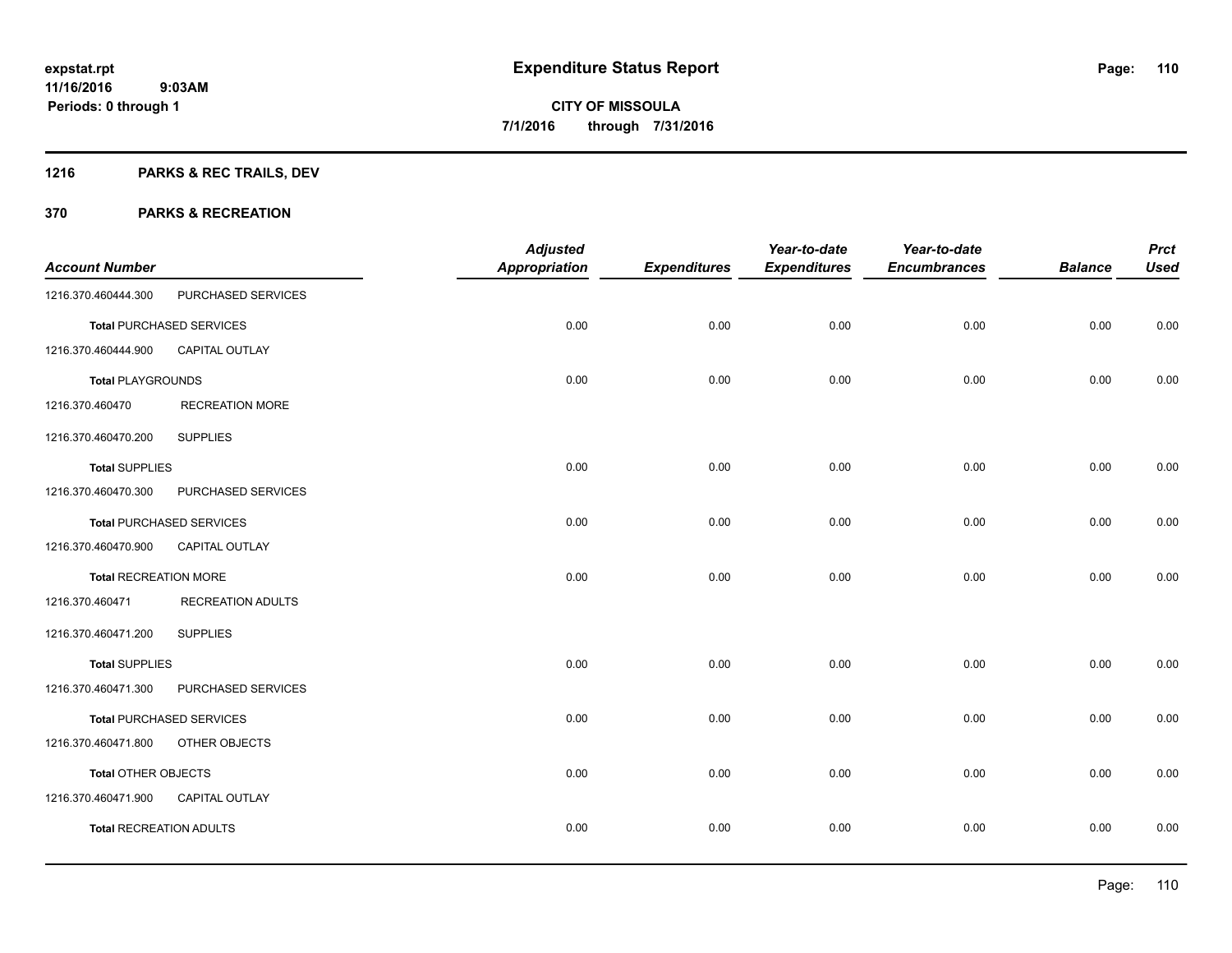# **1216 PARKS & REC TRAILS, DEV**

| <b>Account Number</b>         |                                         | <b>Adjusted</b><br><b>Appropriation</b> | <b>Expenditures</b> | Year-to-date<br><b>Expenditures</b> | Year-to-date<br><b>Encumbrances</b> | <b>Balance</b> | <b>Prct</b><br><b>Used</b> |
|-------------------------------|-----------------------------------------|-----------------------------------------|---------------------|-------------------------------------|-------------------------------------|----------------|----------------------------|
| 1216.370.460472               | <b>RECREATION YOUTH</b>                 |                                         |                     |                                     |                                     |                |                            |
| 1216.370.460472.200           | <b>SUPPLIES</b>                         |                                         |                     |                                     |                                     |                |                            |
| <b>Total SUPPLIES</b>         |                                         | 0.00                                    | 0.00                | 0.00                                | 0.00                                | 0.00           | 0.00                       |
| 1216.370.460472.300           | PURCHASED SERVICES                      |                                         |                     |                                     |                                     |                |                            |
|                               | <b>Total PURCHASED SERVICES</b>         | 0.00                                    | 0.00                | 0.00                                | 0.00                                | 0.00           | 0.00                       |
| 1216.370.460472.700           | <b>GRANTS &amp; CONTRIBUTIONS</b>       |                                         |                     |                                     |                                     |                |                            |
|                               | <b>Total GRANTS &amp; CONTRIBUTIONS</b> | 0.00                                    | 0.00                | 0.00                                | 0.00                                | 0.00           | 0.00                       |
| 1216.370.460472.800           | OTHER OBJECTS                           |                                         |                     |                                     |                                     |                |                            |
| <b>Total OTHER OBJECTS</b>    |                                         | 0.00                                    | 0.00                | 0.00                                | 0.00                                | 0.00           | 0.00                       |
| 1216.370.460472.900           | <b>CAPITAL OUTLAY</b>                   |                                         |                     |                                     |                                     |                |                            |
| <b>Total RECREATION YOUTH</b> |                                         | 0.00                                    | 0.00                | 0.00                                | 0.00                                | 0.00           | 0.00                       |
| 1216.370.460506               | <b>CARAS PARK</b>                       |                                         |                     |                                     |                                     |                |                            |
| 1216.370.460506.200           | <b>SUPPLIES</b>                         |                                         |                     |                                     |                                     |                |                            |
| <b>Total SUPPLIES</b>         |                                         | 0.00                                    | 0.00                | 0.00                                | 0.00                                | 0.00           | 0.00                       |
| 1216.370.460506.300           | PURCHASED SERVICES                      |                                         |                     |                                     |                                     |                |                            |
|                               | <b>Total PURCHASED SERVICES</b>         | 0.00                                    | 0.00                | 0.00                                | 0.00                                | 0.00           | 0.00                       |
| 1216.370.460506.900           | <b>CAPITAL OUTLAY</b>                   |                                         |                     |                                     |                                     |                |                            |
| <b>Total CARAS PARK</b>       |                                         | 0.00                                    | 0.00                | 0.00                                | 0.00                                | 0.00           | 0.00                       |
| 1216.370.460507               | <b>COMMUNITY TRAILS</b>                 |                                         |                     |                                     |                                     |                |                            |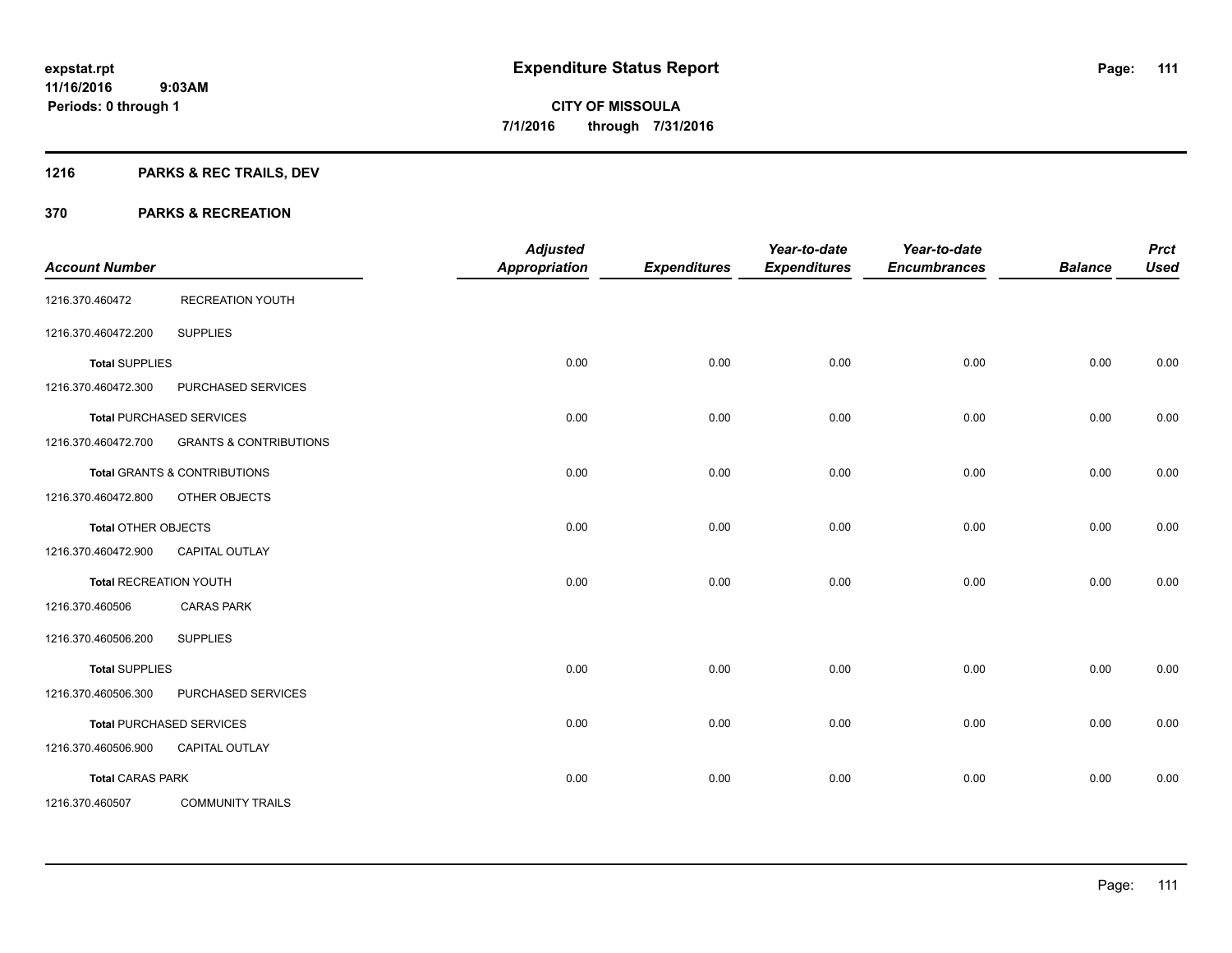# **1216 PARKS & REC TRAILS, DEV**

| <b>Account Number</b>           |                                 | <b>Adjusted</b><br><b>Appropriation</b> | <b>Expenditures</b> | Year-to-date<br><b>Expenditures</b> | Year-to-date<br><b>Encumbrances</b> | <b>Balance</b> | <b>Prct</b><br><b>Used</b> |
|---------------------------------|---------------------------------|-----------------------------------------|---------------------|-------------------------------------|-------------------------------------|----------------|----------------------------|
| 1216.370.460507.200             | <b>SUPPLIES</b>                 |                                         |                     |                                     |                                     |                |                            |
| <b>Total SUPPLIES</b>           |                                 | 0.00                                    | 0.00                | 0.00                                | 0.00                                | 0.00           | 0.00                       |
| 1216.370.460507.300             | PURCHASED SERVICES              |                                         |                     |                                     |                                     |                |                            |
|                                 | <b>Total PURCHASED SERVICES</b> | 0.00                                    | 0.00                | 0.00                                | 0.00                                | 0.00           | 0.00                       |
| 1216.370.460507.900             | <b>CAPITAL OUTLAY</b>           |                                         |                     |                                     |                                     |                |                            |
| <b>Total COMMUNITY TRAILS</b>   |                                 | 0.00                                    | 0.00                | 0.00                                | 0.00                                | 0.00           | 0.00                       |
| 1216.370.460508                 | <b>KIWANIS PARK</b>             |                                         |                     |                                     |                                     |                |                            |
| 1216.370.460508.900             | CAPITAL OUTLAY                  |                                         |                     |                                     |                                     |                |                            |
| <b>Total KIWANIS PARK</b>       |                                 | 0.00                                    | 0.00                | 0.00                                | 0.00                                | 0.00           | 0.00                       |
| 1216.370.460509                 | <b>KIM WILLIAMS TRAIL</b>       |                                         |                     |                                     |                                     |                |                            |
| 1216.370.460509.900             | CAPITAL OUTLAY                  |                                         |                     |                                     |                                     |                |                            |
| <b>Total KIM WILLIAMS TRAIL</b> |                                 | 0.00                                    | 0.00                | 0.00                                | 0.00                                | 0.00           | 0.00                       |
| 1216.370.460511                 | PARK ENTERPRISE                 |                                         |                     |                                     |                                     |                |                            |
| 1216.370.460511.200             | <b>SUPPLIES</b>                 |                                         |                     |                                     |                                     |                |                            |
| <b>Total SUPPLIES</b>           |                                 | 0.00                                    | 0.00                | 0.00                                | 0.00                                | 0.00           | 0.00                       |
| 1216.370.460511.300             | PURCHASED SERVICES              |                                         |                     |                                     |                                     |                |                            |
| <b>Total PARK ENTERPRISE</b>    |                                 | 0.00                                    | 0.00                | 0.00                                | 0.00                                | 0.00           | 0.00                       |
| 1216.370.460512                 | <b>PARK MEMORIALS</b>           |                                         |                     |                                     |                                     |                |                            |
| 1216.370.460512.200             | <b>SUPPLIES</b>                 |                                         |                     |                                     |                                     |                |                            |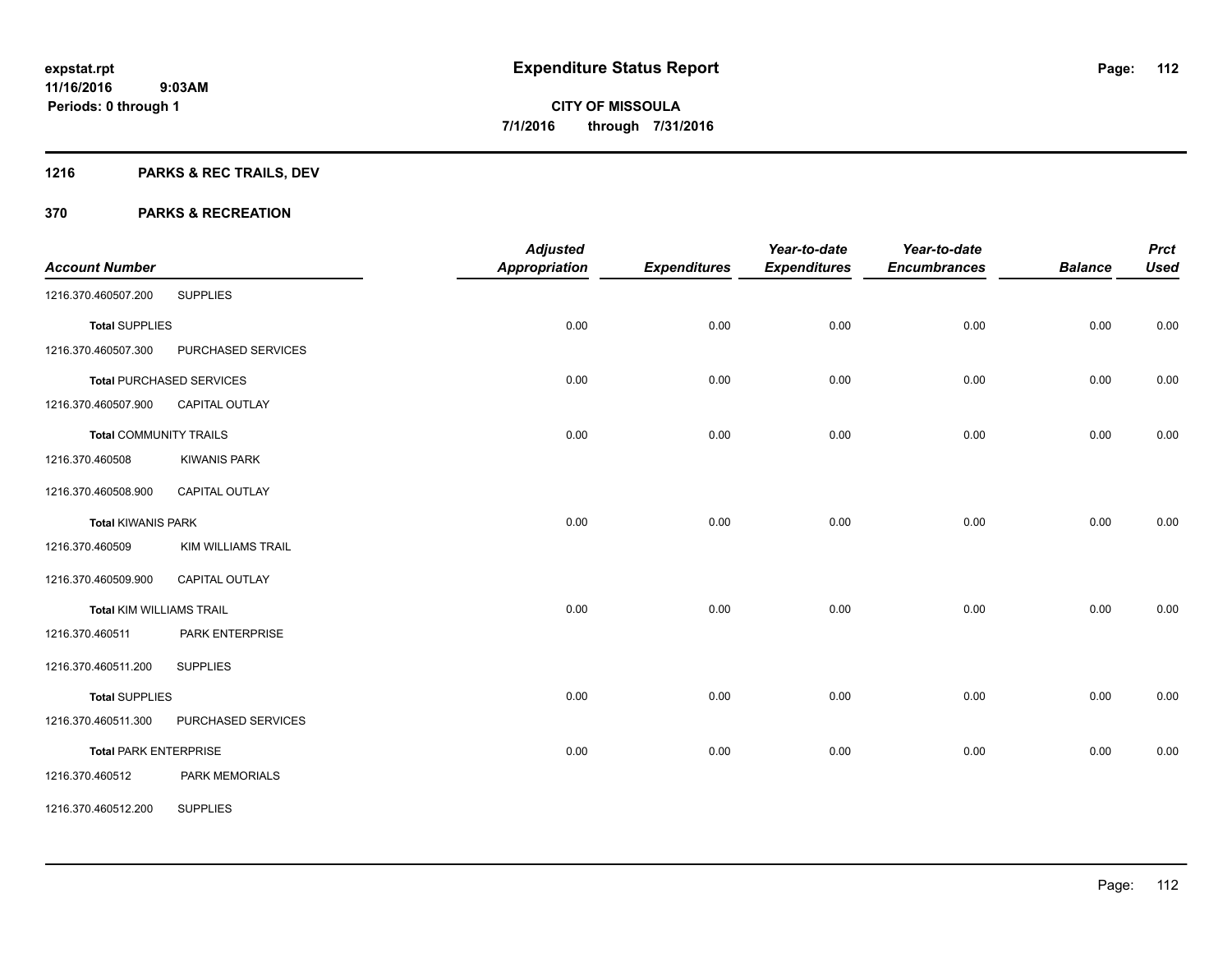# **1216 PARKS & REC TRAILS, DEV**

#### **370 PARKS & RECREATION**

| <b>Account Number</b>       |                                                          | <b>Adjusted</b><br><b>Appropriation</b> | <b>Expenditures</b> | Year-to-date<br><b>Expenditures</b> | Year-to-date<br><b>Encumbrances</b> | <b>Balance</b>         | <b>Prct</b><br><b>Used</b> |
|-----------------------------|----------------------------------------------------------|-----------------------------------------|---------------------|-------------------------------------|-------------------------------------|------------------------|----------------------------|
| <b>Total SUPPLIES</b>       |                                                          | 0.00                                    | 0.00                | 0.00                                | 0.00                                | 0.00                   | 0.00                       |
| 1216.370.460512.300         | PURCHASED SERVICES                                       |                                         |                     |                                     |                                     |                        |                            |
|                             | <b>Total PURCHASED SERVICES</b>                          | 0.00                                    | 0.00                | 0.00                                | 0.00                                | 0.00                   | 0.00                       |
| 1216.370.460512.800         | OTHER OBJECTS                                            |                                         |                     |                                     |                                     |                        |                            |
| <b>Total OTHER OBJECTS</b>  |                                                          | 0.00                                    | 0.00                | 0.00                                | 0.00                                | 0.00                   | 0.00                       |
| 1216.370.460512.900         | <b>CAPITAL OUTLAY</b>                                    |                                         |                     |                                     |                                     |                        |                            |
| <b>Total PARK MEMORIALS</b> |                                                          | 0.00                                    | 0.00                | 0.00                                | 0.00                                | 0.00                   | 0.00                       |
| 1216.370.460513             | RECREATIONAL DONATIONS SPEC EVENTS                       |                                         |                     |                                     |                                     |                        |                            |
| 1216.370.460513.200         | <b>SUPPLIES</b>                                          |                                         |                     |                                     |                                     |                        |                            |
| <b>Total SUPPLIES</b>       | 1216.370.460513.220.000 REC DONATIONS/OPERATING SUPPLIES | 0.00<br>0.00                            | 600.00<br>600.00    | 600.00<br>600.00                    | 0.00<br>0.00                        | $-600.00$<br>$-600.00$ | 0.00<br>0.00               |
| 1216.370.460513.300         | PURCHASED SERVICES                                       |                                         |                     |                                     |                                     |                        |                            |
|                             | <b>Total PURCHASED SERVICES</b>                          | 0.00                                    | 0.00                | 0.00                                | 0.00                                | 0.00                   | 0.00                       |
| 1216.370.460513.800         | OTHER OBJECTS                                            |                                         |                     |                                     |                                     |                        |                            |
| Total OTHER OBJECTS         |                                                          | 0.00                                    | 0.00                | 0.00                                | 0.00                                | 0.00                   | 0.00                       |
| 1216.370.460513.900         | <b>CAPITAL OUTLAY</b>                                    |                                         |                     |                                     |                                     |                        |                            |
| <b>Total CAPITAL OUTLAY</b> |                                                          | 0.00                                    | 0.00                | 0.00                                | 0.00                                | 0.00                   | 0.00                       |
|                             | Total RECREATIONAL DONATIONS SPEC EVENTS                 | 0.00                                    | 600.00              | 600.00                              | 0.00                                | $-600.00$              | 0.00                       |
| 1216.370.460514             | <b>URBAN FORESTRY</b>                                    |                                         |                     |                                     |                                     |                        |                            |

1216.370.460514.100 PERSONAL SERVICES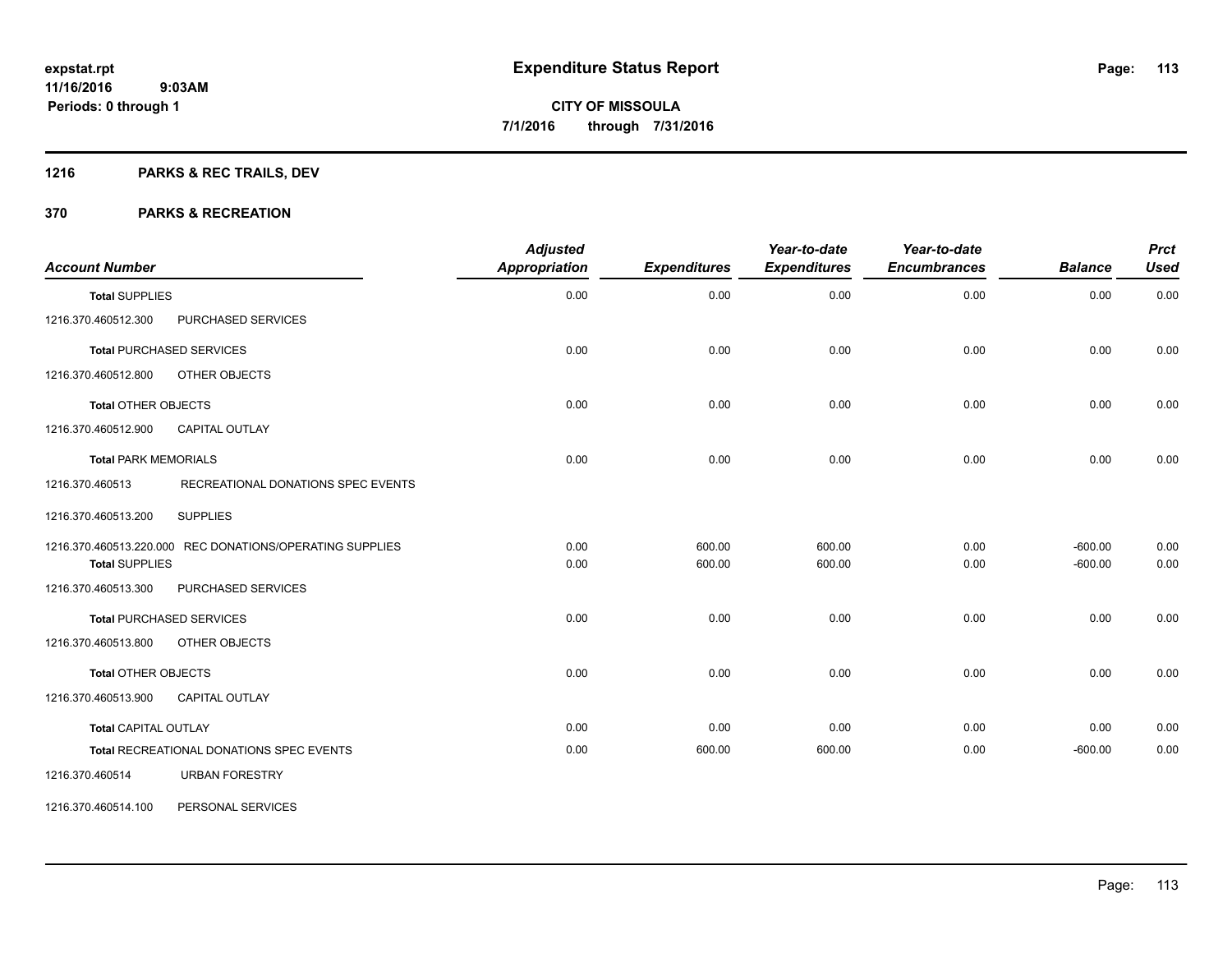# **1216 PARKS & REC TRAILS, DEV**

| <b>Account Number</b>          |                                       | <b>Adjusted</b><br><b>Appropriation</b> | <b>Expenditures</b> | Year-to-date<br><b>Expenditures</b> | Year-to-date<br><b>Encumbrances</b> | <b>Balance</b> | <b>Prct</b><br><b>Used</b> |
|--------------------------------|---------------------------------------|-----------------------------------------|---------------------|-------------------------------------|-------------------------------------|----------------|----------------------------|
| <b>Total PERSONAL SERVICES</b> |                                       | 0.00                                    | 0.00                | 0.00                                | 0.00                                | 0.00           | 0.00                       |
| 1216.370.460514.200            | <b>SUPPLIES</b>                       |                                         |                     |                                     |                                     |                |                            |
| <b>Total SUPPLIES</b>          |                                       | 0.00                                    | 0.00                | 0.00                                | 0.00                                | 0.00           | 0.00                       |
| 1216.370.460514.300            | PURCHASED SERVICES                    |                                         |                     |                                     |                                     |                |                            |
|                                | <b>Total PURCHASED SERVICES</b>       | 0.00                                    | 0.00                | 0.00                                | 0.00                                | 0.00           | 0.00                       |
| 1216.370.460514.900            | CAPITAL OUTLAY                        |                                         |                     |                                     |                                     |                |                            |
| <b>Total URBAN FORESTRY</b>    |                                       | 0.00                                    | 0.00                | 0.00                                | 0.00                                | 0.00           | 0.00                       |
| 1216.370.460516                | PARK REVOLVING                        |                                         |                     |                                     |                                     |                |                            |
| 1216.370.460516.800            | OTHER OBJECTS                         |                                         |                     |                                     |                                     |                |                            |
| <b>Total PARK REVOLVING</b>    |                                       | 0.00                                    | 0.00                | 0.00                                | 0.00                                | 0.00           | 0.00                       |
| 1216.370.460517                | OPEN SPACE PURCHASE & DONATIONS       |                                         |                     |                                     |                                     |                |                            |
| 1216.370.460517.200            | <b>SUPPLIES</b>                       |                                         |                     |                                     |                                     |                |                            |
| <b>Total SUPPLIES</b>          |                                       | 0.00                                    | 0.00                | 0.00                                | 0.00                                | 0.00           | 0.00                       |
| 1216.370.460517.300            | PURCHASED SERVICES                    |                                         |                     |                                     |                                     |                |                            |
|                                | <b>Total PURCHASED SERVICES</b>       | 0.00                                    | 0.00                | 0.00                                | 0.00                                | 0.00           | 0.00                       |
| 1216.370.460517.900            | CAPITAL OUTLAY                        |                                         |                     |                                     |                                     |                |                            |
|                                | Total OPEN SPACE PURCHASE & DONATIONS | 0.00                                    | 0.00                | 0.00                                | 0.00                                | 0.00           | 0.00                       |
| 1216.370.460518                | SILVERS LAGOON                        |                                         |                     |                                     |                                     |                |                            |
| 1216.370.460518.900            | <b>CAPITAL OUTLAY</b>                 |                                         |                     |                                     |                                     |                |                            |
| <b>Total SILVERS LAGOON</b>    |                                       | 0.00                                    | 0.00                | 0.00                                | 0.00                                | 0.00           | 0.00                       |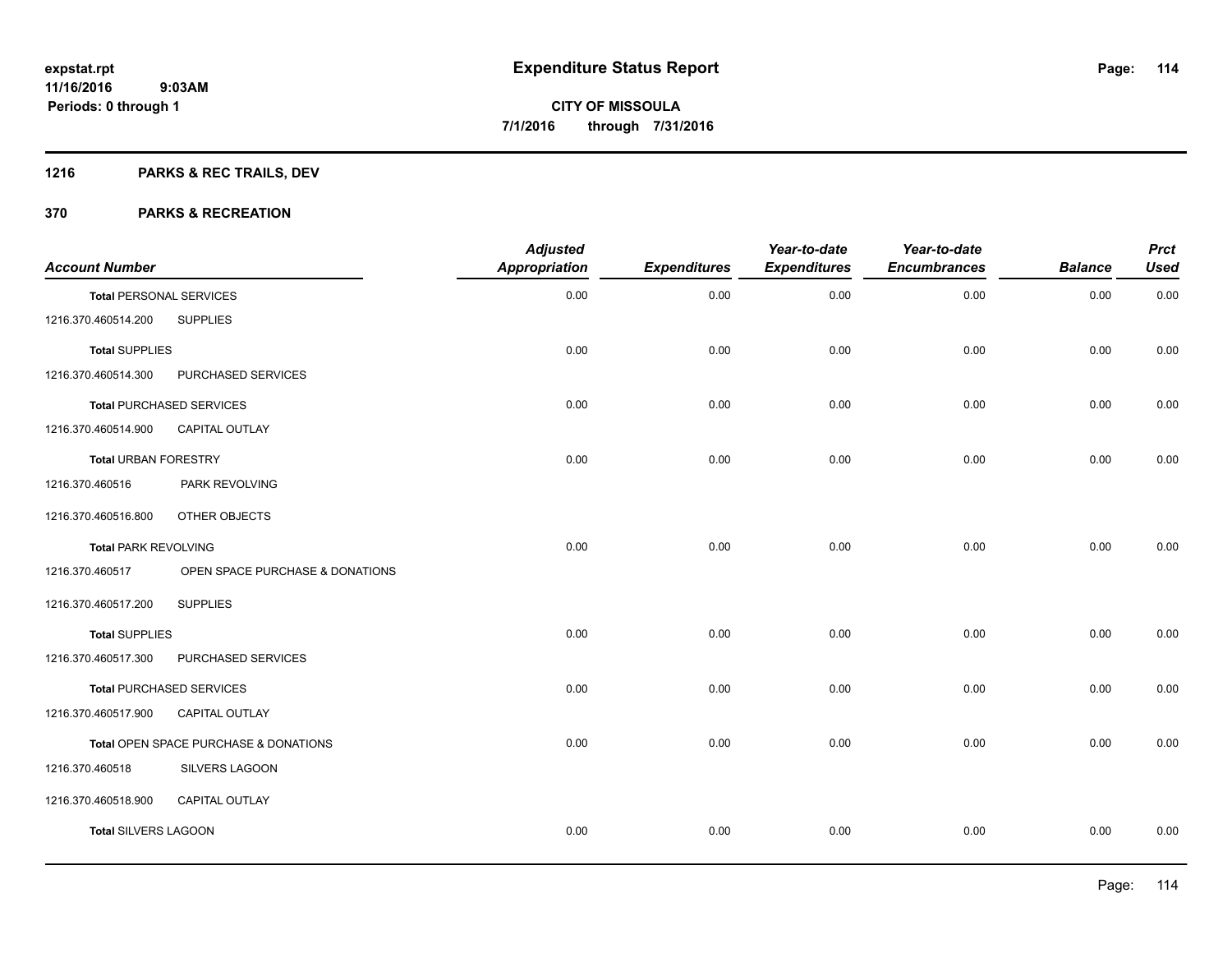# **1216 PARKS & REC TRAILS, DEV**

| <b>Account Number</b>          |                                                                 | <b>Adjusted</b><br><b>Appropriation</b> | <b>Expenditures</b> | Year-to-date<br><b>Expenditures</b> | Year-to-date<br><b>Encumbrances</b> | <b>Balance</b>           | <b>Prct</b><br><b>Used</b> |
|--------------------------------|-----------------------------------------------------------------|-----------------------------------------|---------------------|-------------------------------------|-------------------------------------|--------------------------|----------------------------|
| 1216.370.460519                | <b>AQUATICS CAPITAL</b>                                         |                                         |                     |                                     |                                     |                          |                            |
| 1216.370.460519.200            | <b>SUPPLIES</b>                                                 |                                         |                     |                                     |                                     |                          |                            |
| <b>Total SUPPLIES</b>          |                                                                 | 0.00                                    | 0.00                | 0.00                                | 0.00                                | 0.00                     | 0.00                       |
| 1216.370.460519.300            | PURCHASED SERVICES                                              |                                         |                     |                                     |                                     |                          |                            |
|                                | <b>Total PURCHASED SERVICES</b>                                 | 0.00                                    | 0.00                | 0.00                                | 0.00                                | 0.00                     | 0.00                       |
| 1216.370.460519.900            | <b>CAPITAL OUTLAY</b>                                           |                                         |                     |                                     |                                     |                          |                            |
| <b>Total AQUATICS CAPITAL</b>  |                                                                 | 0.00                                    | 0.00                | 0.00                                | 0.00                                | 0.00                     | 0.00                       |
| 1216.370.460520                | *** Title Not Found ***                                         |                                         |                     |                                     |                                     |                          |                            |
| 1216.370.460520.200            | <b>SUPPLIES</b>                                                 |                                         |                     |                                     |                                     |                          |                            |
| <b>Total SUPPLIES</b>          |                                                                 | 0.00                                    | 0.00                | 0.00                                | 0.00                                | 0.00                     | 0.00                       |
| 1216.370.460520.300            | PURCHASED SERVICES                                              |                                         |                     |                                     |                                     |                          |                            |
|                                | <b>Total PURCHASED SERVICES</b>                                 | 0.00                                    | 0.00                | 0.00                                | 0.00                                | 0.00                     | 0.00                       |
| 1216.370.460520.900            | <b>CAPITAL OUTLAY</b>                                           |                                         |                     |                                     |                                     |                          |                            |
| Total *** Title Not Found ***  |                                                                 | 0.00                                    | 0.00                | 0.00                                | 0.00                                | 0.00                     | 0.00                       |
| 1216.370.460521                | CONSERVATION LANDS DONATIONS                                    |                                         |                     |                                     |                                     |                          |                            |
| 1216.370.460521.100            | PERSONAL SERVICES                                               |                                         |                     |                                     |                                     |                          |                            |
|                                | 1216.370.460521.110.000 CONSV LANDS MGMT GRANTS                 | 0.00                                    | 3,446.28            | 3,446.28                            | 0.00                                | $-3,446.28$              | 0.00                       |
| <b>Total PERSONAL SERVICES</b> | 1216.370.460521.140.000 CONSERVATION LAND MGMT GRANT/EMP CONTRI | 0.00<br>0.00                            | 485.68<br>3,931.96  | 485.68<br>3,931.96                  | 0.00<br>0.00                        | $-485.68$<br>$-3,931.96$ | 0.00<br>0.00               |
| 1216.370.460521.200            | <b>SUPPLIES</b>                                                 |                                         |                     |                                     |                                     |                          |                            |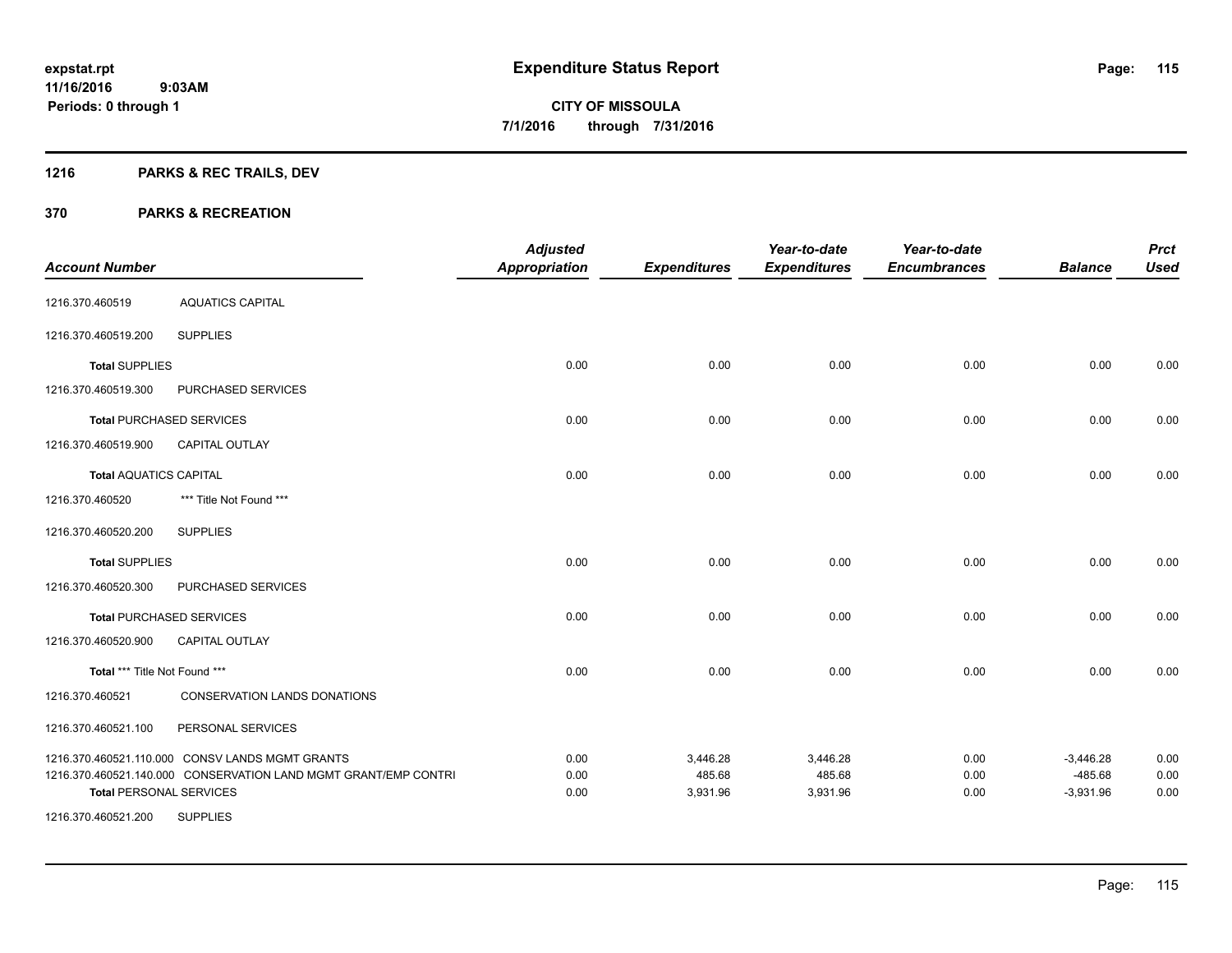# **1216 PARKS & REC TRAILS, DEV**

| <b>Account Number</b>         |                                                                                               | <b>Adjusted</b><br><b>Appropriation</b> | <b>Expenditures</b>  | Year-to-date<br><b>Expenditures</b> | Year-to-date<br><b>Encumbrances</b> | <b>Balance</b>             | <b>Prct</b><br><b>Used</b> |
|-------------------------------|-----------------------------------------------------------------------------------------------|-----------------------------------------|----------------------|-------------------------------------|-------------------------------------|----------------------------|----------------------------|
| <b>Total SUPPLIES</b>         |                                                                                               | 0.00                                    | 0.00                 | 0.00                                | 0.00                                | 0.00                       | 0.00                       |
| 1216.370.460521.300           | PURCHASED SERVICES                                                                            |                                         |                      |                                     |                                     |                            |                            |
|                               | 1216.370.460521.350.086 PROFESSIONAL SERVICES~WEED PROGRAM<br><b>Total PURCHASED SERVICES</b> | 0.00<br>0.00                            | 2,160.32<br>2,160.32 | 2,160.32<br>2,160.32                | 0.00<br>0.00                        | $-2,160.32$<br>$-2,160.32$ | 0.00<br>0.00               |
| 1216.370.460521.900           | <b>CAPITAL OUTLAY</b>                                                                         |                                         |                      |                                     |                                     |                            |                            |
| <b>Total CAPITAL OUTLAY</b>   |                                                                                               | 0.00                                    | 0.00                 | 0.00                                | 0.00                                | 0.00                       | 0.00                       |
|                               | <b>Total CONSERVATION LANDS DONATIONS</b>                                                     | 0.00                                    | 6,092.28             | 6,092.28                            | 0.00                                | $-6,092.28$                | 0.00                       |
| 1216.370.460522               | CONVERSATION LAND DONATIONS                                                                   |                                         |                      |                                     |                                     |                            |                            |
| 1216.370.460522.200           | <b>SUPPLIES</b>                                                                               |                                         |                      |                                     |                                     |                            |                            |
| <b>Total SUPPLIES</b>         |                                                                                               | 0.00                                    | 0.00                 | 0.00                                | 0.00                                | 0.00                       | 0.00                       |
| 1216.370.460522.900           | <b>CAPITAL OUTLAY</b>                                                                         |                                         |                      |                                     |                                     |                            |                            |
|                               | Total CONVERSATION LAND DONATIONS                                                             | 0.00                                    | 0.00                 | 0.00                                | 0.00                                | 0.00                       | 0.00                       |
| 1216.370.460523               | *** Title Not Found ***                                                                       |                                         |                      |                                     |                                     |                            |                            |
| 1216.370.460523.100           | PERSONAL SERVICES                                                                             |                                         |                      |                                     |                                     |                            |                            |
|                               | <b>Total PERSONAL SERVICES</b>                                                                | 0.00                                    | 0.00                 | 0.00                                | 0.00                                | 0.00                       | 0.00                       |
| 1216.370.460523.300           | PURCHASED SERVICES                                                                            |                                         |                      |                                     |                                     |                            |                            |
|                               | <b>Total PURCHASED SERVICES</b>                                                               | 0.00                                    | 0.00                 | 0.00                                | 0.00                                | 0.00                       | 0.00                       |
| 1216.370.460523.900           | <b>CAPITAL OUTLAY</b>                                                                         |                                         |                      |                                     |                                     |                            |                            |
| Total *** Title Not Found *** |                                                                                               | 0.00                                    | 0.00                 | 0.00                                | 0.00                                | 0.00                       | 0.00                       |
| 1216.370.460524               | *** Title Not Found ***                                                                       |                                         |                      |                                     |                                     |                            |                            |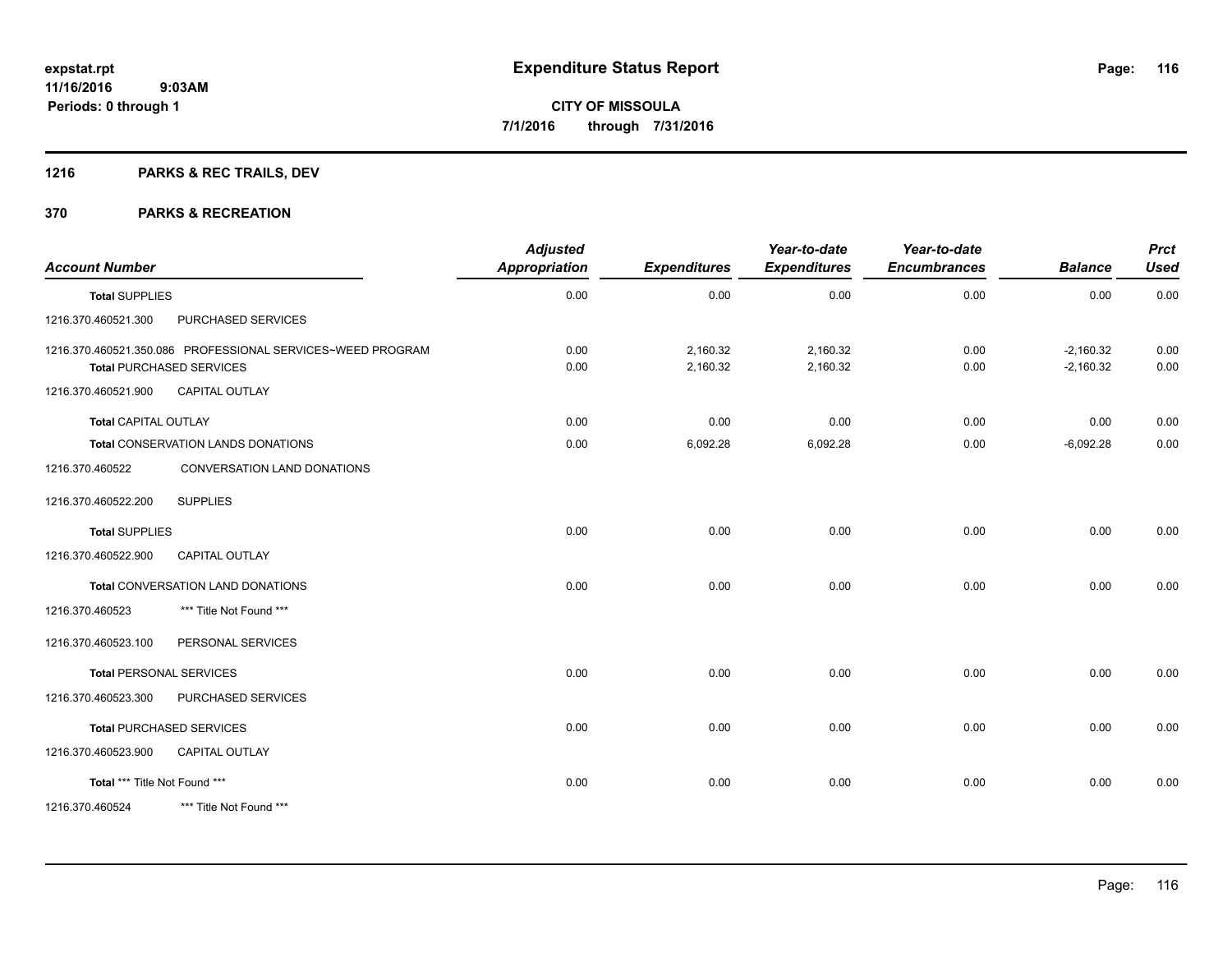# **1216 PARKS & REC TRAILS, DEV**

|                               |                                | <b>Adjusted</b>      |                     | Year-to-date        | Year-to-date        |                | <b>Prct</b> |
|-------------------------------|--------------------------------|----------------------|---------------------|---------------------|---------------------|----------------|-------------|
| <b>Account Number</b>         |                                | <b>Appropriation</b> | <b>Expenditures</b> | <b>Expenditures</b> | <b>Encumbrances</b> | <b>Balance</b> | <b>Used</b> |
| 1216.370.460524.100           | PERSONAL SERVICES              |                      |                     |                     |                     |                |             |
|                               | <b>Total PERSONAL SERVICES</b> | 0.00                 | 0.00                | 0.00                | 0.00                | 0.00           | 0.00        |
| 1216.370.460524.200           | <b>SUPPLIES</b>                |                      |                     |                     |                     |                |             |
| <b>Total SUPPLIES</b>         |                                | 0.00                 | 0.00                | 0.00                | 0.00                | 0.00           | 0.00        |
| 1216.370.460524.300           | PURCHASED SERVICES             |                      |                     |                     |                     |                |             |
| Total *** Title Not Found *** |                                | 0.00                 | 0.00                | 0.00                | 0.00                | 0.00           | 0.00        |
| 1216.370.510110               | <b>MERCHANT SERVICES</b>       |                      |                     |                     |                     |                |             |
| 1216.370.510110.500           | <b>FIXED CHARGES</b>           |                      |                     |                     |                     |                |             |
|                               | <b>Total MERCHANT SERVICES</b> | 0.00                 | 0.00                | 0.00                | 0.00                | 0.00           | 0.00        |
|                               | Total PARKS & REC TRAILS, DEV  | 0.00                 | 6,692.28            | 6,692.28            | 0.00                | $-6,692.28$    | 0.00        |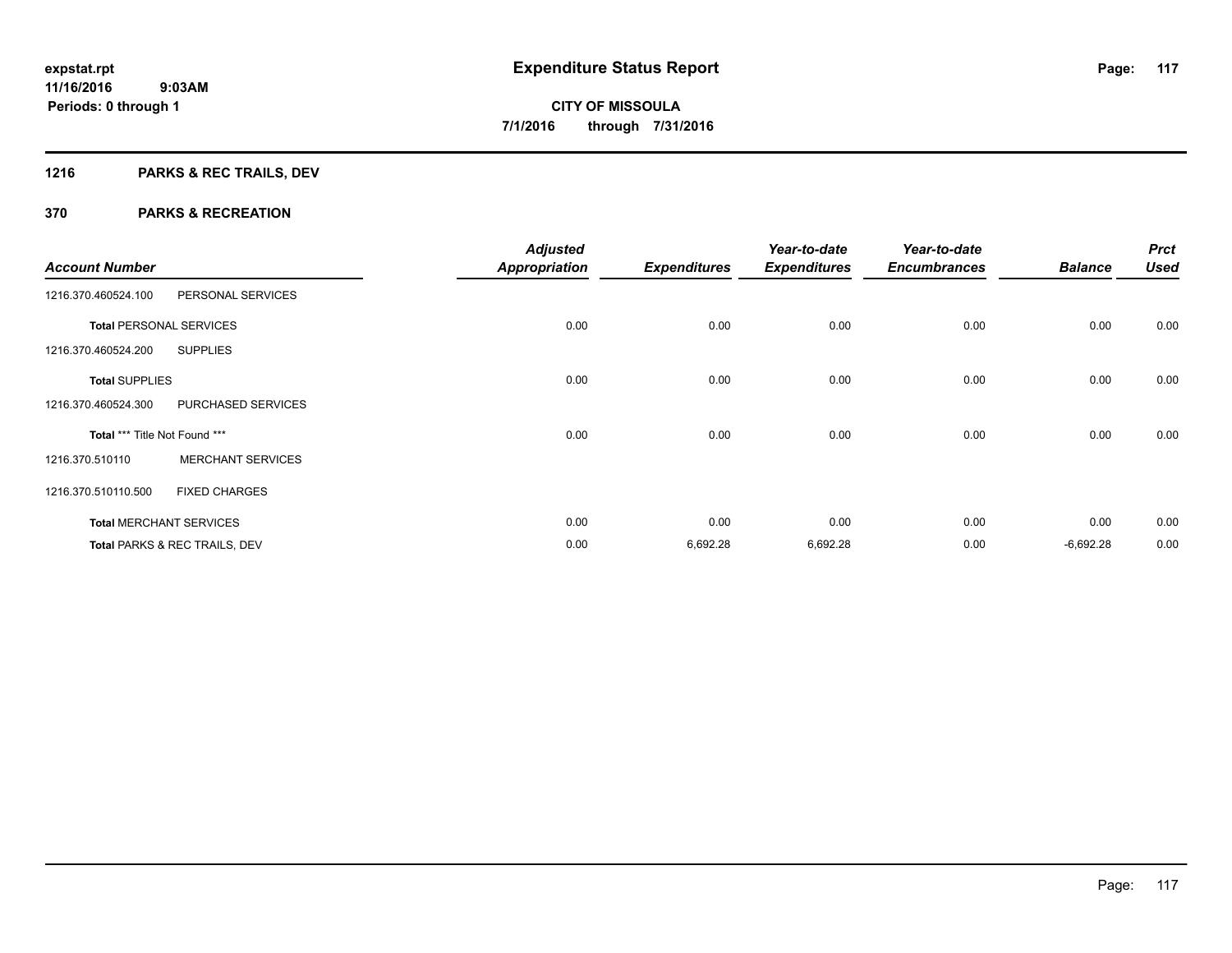# **1217 PARKS CITY LIFE GYM LEASE**

|                                |                                             | <b>Adjusted</b>      |                     | Year-to-date        | Year-to-date        |                | <b>Prct</b> |
|--------------------------------|---------------------------------------------|----------------------|---------------------|---------------------|---------------------|----------------|-------------|
| <b>Account Number</b>          |                                             | <b>Appropriation</b> | <b>Expenditures</b> | <b>Expenditures</b> | <b>Encumbrances</b> | <b>Balance</b> | <b>Used</b> |
| 1217.370.460440                | CITY LIFE GYM LEASE                         |                      |                     |                     |                     |                |             |
| 1217.370.460440.100            | PERSONAL SERVICES                           |                      |                     |                     |                     |                |             |
| <b>Total PERSONAL SERVICES</b> |                                             | 0.00                 | 0.00                | 0.00                | 0.00                | 0.00           | 0.00        |
| 1217.370.460440.200            | <b>SUPPLIES</b>                             |                      |                     |                     |                     |                |             |
| <b>Total SUPPLIES</b>          |                                             | 0.00                 | 0.00                | 0.00                | 0.00                | 0.00           | 0.00        |
| 1217.370.460440.300            | PURCHASED SERVICES                          |                      |                     |                     |                     |                |             |
|                                | <b>Total PURCHASED SERVICES</b>             | 0.00                 | 0.00                | 0.00                | 0.00                | 0.00           | 0.00        |
| 1217.370.460440.500            | <b>FIXED CHARGES</b>                        |                      |                     |                     |                     |                |             |
|                                | 1217.370.460440.500.000 LEASE/FIXED CHARGES | 0.00                 | 4,000.00            | 4,000.00            | 0.00                | $-4,000.00$    | 0.00        |
| <b>Total FIXED CHARGES</b>     |                                             | 0.00                 | 4,000.00            | 4,000.00            | 0.00                | $-4,000.00$    | 0.00        |
| 1217.370.460440.900            | <b>CAPITAL OUTLAY</b>                       |                      |                     |                     |                     |                |             |
| <b>Total CAPITAL OUTLAY</b>    |                                             | 0.00                 | 0.00                | 0.00                | 0.00                | 0.00           | 0.00        |
| Total CITY LIFE GYM LEASE      |                                             | 0.00                 | 4,000.00            | 4,000.00            | 0.00                | $-4,000.00$    | 0.00        |
| 1217.370.460471                | <b>RECREATION ADULTS</b>                    |                      |                     |                     |                     |                |             |
| 1217.370.460471.200            | <b>SUPPLIES</b>                             |                      |                     |                     |                     |                |             |
| <b>Total RECREATION ADULTS</b> |                                             | 0.00                 | 0.00                | 0.00                | 0.00                | 0.00           | 0.00        |
| 1217.370.510110                | <b>MERCHANT SERVICES</b>                    |                      |                     |                     |                     |                |             |
| 1217.370.510110.500            | <b>FIXED CHARGES</b>                        |                      |                     |                     |                     |                |             |
| <b>Total MERCHANT SERVICES</b> |                                             | 0.00                 | 0.00                | 0.00                | 0.00                | 0.00           | 0.00        |
|                                | Total PARKS CITY LIFE GYM LEASE             | 0.00                 | 4,000.00            | 4,000.00            | 0.00                | $-4,000.00$    | 0.00        |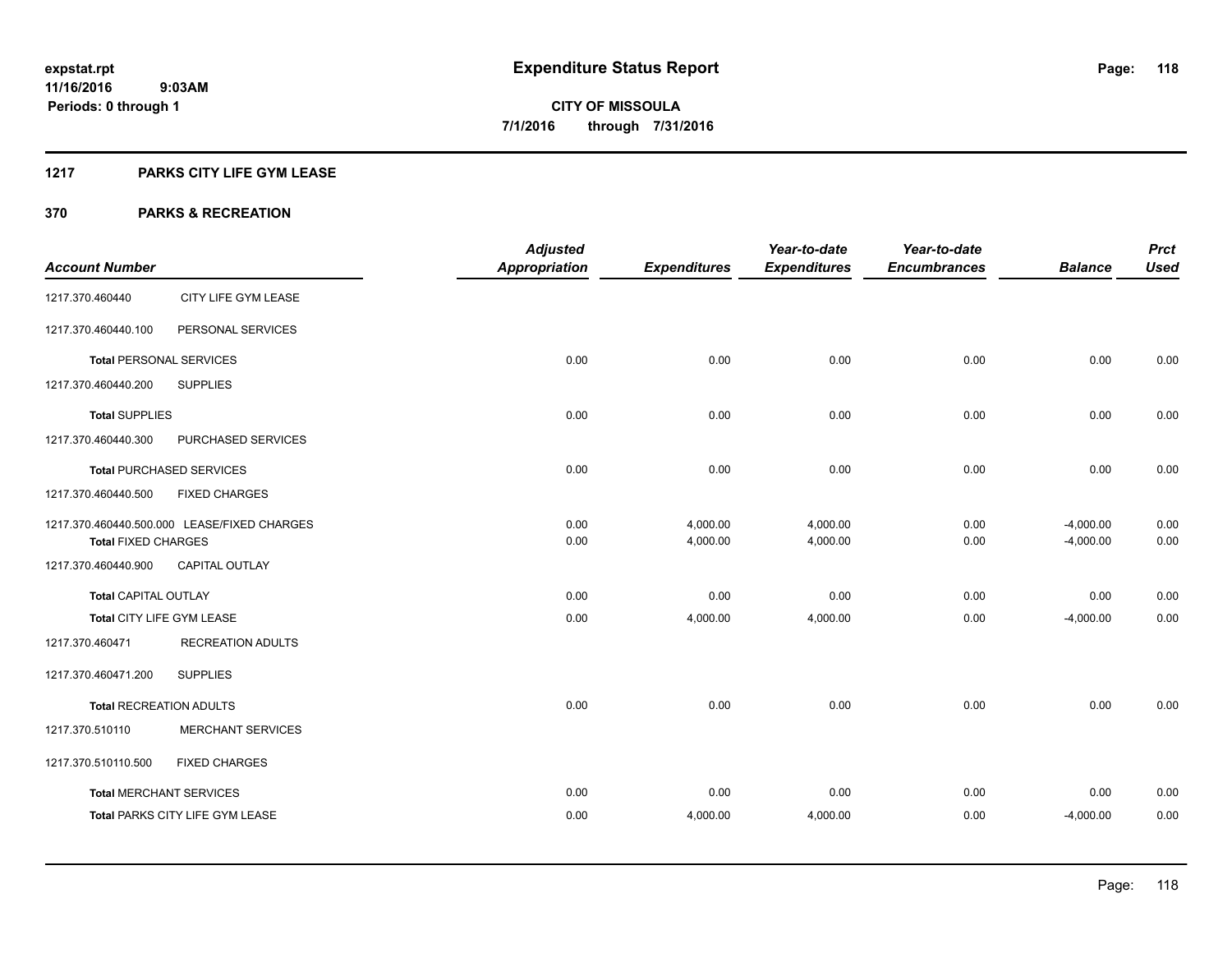# **1218 ALL ABILITIES PLAYGROUND**

| <b>Account Number</b>    |                                 | <b>Adjusted</b><br><b>Appropriation</b> | <b>Expenditures</b> | Year-to-date<br><b>Expenditures</b> | Year-to-date<br><b>Encumbrances</b> | <b>Balance</b> | <b>Prct</b><br><b>Used</b> |
|--------------------------|---------------------------------|-----------------------------------------|---------------------|-------------------------------------|-------------------------------------|----------------|----------------------------|
| 1218.370.460444          | <b>PLAYGROUNDS</b>              |                                         |                     |                                     |                                     |                |                            |
| 1218.370.460444.300      | PURCHASED SERVICES              |                                         |                     |                                     |                                     |                |                            |
|                          | <b>Total PURCHASED SERVICES</b> | 0.00                                    | 0.00                | 0.00                                | 0.00                                | 0.00           | 0.00                       |
| 1218.370.460444.900      | <b>CAPITAL OUTLAY</b>           |                                         |                     |                                     |                                     |                |                            |
| <b>Total PLAYGROUNDS</b> |                                 | 0.00                                    | 0.00                | 0.00                                | 0.00                                | 0.00           | 0.00                       |
| 1218.370.510110          | <b>MERCHANT SERVICES</b>        |                                         |                     |                                     |                                     |                |                            |
| 1218.370.510110.500      | <b>FIXED CHARGES</b>            |                                         |                     |                                     |                                     |                |                            |
|                          | <b>Total MERCHANT SERVICES</b>  | 0.00                                    | 0.00                | 0.00                                | 0.00                                | 0.00           | 0.00                       |
|                          | Total ALL ABILITIES PLAYGROUND  | 0.00                                    | 0.00                | 0.00                                | 0.00                                | 0.00           | 0.00                       |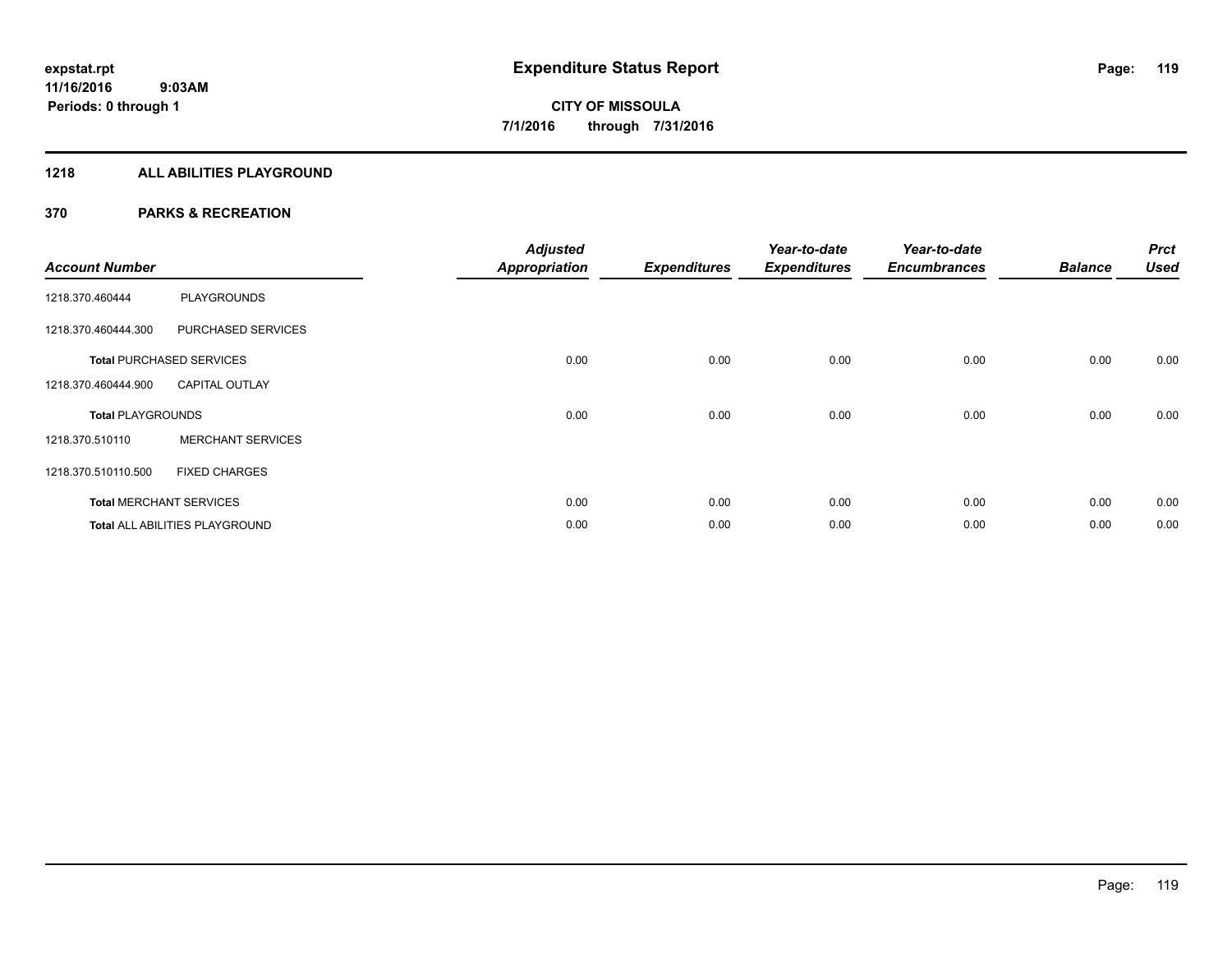# **1219 FT MISSOULA REGIONAL PARK**

|                                                | <b>Adjusted</b>      |                     | Year-to-date        | Year-to-date        |                | <b>Prct</b> |
|------------------------------------------------|----------------------|---------------------|---------------------|---------------------|----------------|-------------|
| <b>Account Number</b>                          | <b>Appropriation</b> | <b>Expenditures</b> | <b>Expenditures</b> | <b>Encumbrances</b> | <b>Balance</b> | <b>Used</b> |
| <b>CONSTRUCTION</b><br>1219.370.460401         |                      |                     |                     |                     |                |             |
| PERSONAL SERVICES<br>1219.370.460401.100       |                      |                     |                     |                     |                |             |
| 1219.370.460401.110.000 SALARIES AND WAGES     | 0.00                 | 3,137.82            | 3,137.82            | 0.00                | $-3,137.82$    | 0.00        |
| 1219.370.460401.140.000 EMPLOYER CONTRIBUTIONS | 0.00                 | 1,336.16            | 1,336.16            | 0.00                | $-1,336.16$    | 0.00        |
| <b>Total PERSONAL SERVICES</b>                 | 0.00                 | 4,473.98            | 4,473.98            | 0.00                | $-4,473.98$    | 0.00        |
| 1219.370.460401.200<br><b>SUPPLIES</b>         |                      |                     |                     |                     |                |             |
| <b>Total SUPPLIES</b>                          | 0.00                 | 0.00                | 0.00                | 0.00                | 0.00           | 0.00        |
| 1219.370.460401.300<br>PURCHASED SERVICES      |                      |                     |                     |                     |                |             |
| <b>Total PURCHASED SERVICES</b>                | 0.00                 | 0.00                | 0.00                | 0.00                | 0.00           | 0.00        |
| 1219.370.460401.900<br><b>CAPITAL OUTLAY</b>   |                      |                     |                     |                     |                |             |
| <b>Total CAPITAL OUTLAY</b>                    | 0.00                 | 0.00                | 0.00                | 0.00                | 0.00           | 0.00        |
| <b>Total CONSTRUCTION</b>                      | 0.00                 | 4,473.98            | 4,473.98            | 0.00                | $-4,473.98$    | 0.00        |
| <b>RECREATION</b><br>1219.370.460441           |                      |                     |                     |                     |                |             |
| 1219.370.460441.100<br>PERSONAL SERVICES       |                      |                     |                     |                     |                |             |
| 1219.370.460441.110.000 SALARIES AND WAGES     | 0.00                 | 2,656.35            | 2,656.35            | 0.00                | $-2,656.35$    | 0.00        |
| 1219.370.460441.140.000 EMPLOYER CONTRIBUTIONS | 0.00                 | 1,103.92            | 1,103.92            | 0.00                | $-1,103.92$    | 0.00        |
| <b>Total PERSONAL SERVICES</b>                 | 0.00                 | 3,760.27            | 3,760.27            | 0.00                | $-3,760.27$    | 0.00        |
| 1219.370.460441.200<br><b>SUPPLIES</b>         |                      |                     |                     |                     |                |             |
| <b>Total SUPPLIES</b>                          | 0.00                 | 0.00                | 0.00                | 0.00                | 0.00           | 0.00        |
| <b>Total RECREATION</b>                        | 0.00                 | 3,760.27            | 3,760.27            | 0.00                | $-3,760.27$    | 0.00        |
| <b>PLAYGROUNDS</b><br>1219.370.460444          |                      |                     |                     |                     |                |             |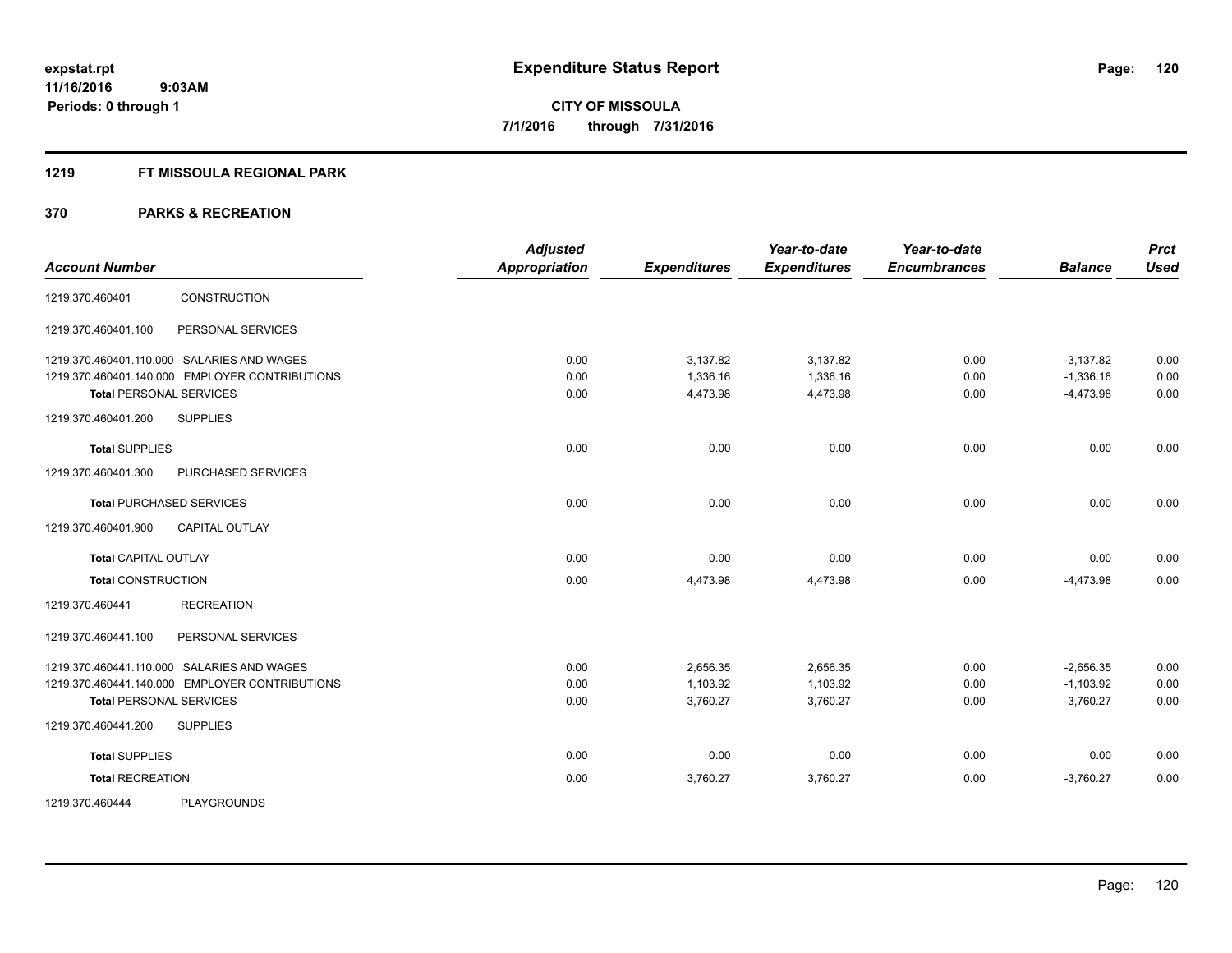# **1219 FT MISSOULA REGIONAL PARK**

| <b>Account Number</b>         |                                        | <b>Adjusted</b><br><b>Appropriation</b> | <b>Expenditures</b> | Year-to-date<br><b>Expenditures</b> | Year-to-date<br><b>Encumbrances</b> | <b>Balance</b> | <b>Prct</b><br><b>Used</b> |
|-------------------------------|----------------------------------------|-----------------------------------------|---------------------|-------------------------------------|-------------------------------------|----------------|----------------------------|
| 1219.370.460444.200           | <b>SUPPLIES</b>                        |                                         |                     |                                     |                                     |                |                            |
| <b>Total SUPPLIES</b>         |                                        | 0.00                                    | 0.00                | 0.00                                | 0.00                                | 0.00           | 0.00                       |
| 1219.370.460444.300           | PURCHASED SERVICES                     |                                         |                     |                                     |                                     |                |                            |
|                               | <b>Total PURCHASED SERVICES</b>        | 0.00                                    | 0.00                | 0.00                                | 0.00                                | 0.00           | 0.00                       |
| 1219.370.460444.900           | <b>CAPITAL OUTLAY</b>                  |                                         |                     |                                     |                                     |                |                            |
| <b>Total PLAYGROUNDS</b>      |                                        | 0.00                                    | 0.00                | 0.00                                | 0.00                                | 0.00           | 0.00                       |
| 1219.370.460501               | PARK MAINTENANCE ROUTINE               |                                         |                     |                                     |                                     |                |                            |
| 1219.370.460501.100           | PERSONAL SERVICES                      |                                         |                     |                                     |                                     |                |                            |
|                               | <b>Total PARK MAINTENANCE ROUTINE</b>  | 0.00                                    | 0.00                | 0.00                                | 0.00                                | 0.00           | 0.00                       |
| 1219.370.510110               | <b>MERCHANT SERVICES</b>               |                                         |                     |                                     |                                     |                |                            |
| 1219.370.510110.500           | <b>FIXED CHARGES</b>                   |                                         |                     |                                     |                                     |                |                            |
|                               | <b>Total MERCHANT SERVICES</b>         | 0.00                                    | 0.00                | 0.00                                | 0.00                                | 0.00           | 0.00                       |
| 1219.370.640444               | *** Title Not Found ***                |                                         |                     |                                     |                                     |                |                            |
| 1219.370.640444.200           | <b>SUPPLIES</b>                        |                                         |                     |                                     |                                     |                |                            |
| Total *** Title Not Found *** |                                        | 0.00                                    | 0.00                | 0.00                                | 0.00                                | 0.00           | 0.00                       |
|                               | <b>Total FT MISSOULA REGIONAL PARK</b> | 0.00                                    | 8,234.25            | 8,234.25                            | 0.00                                | $-8,234.25$    | 0.00                       |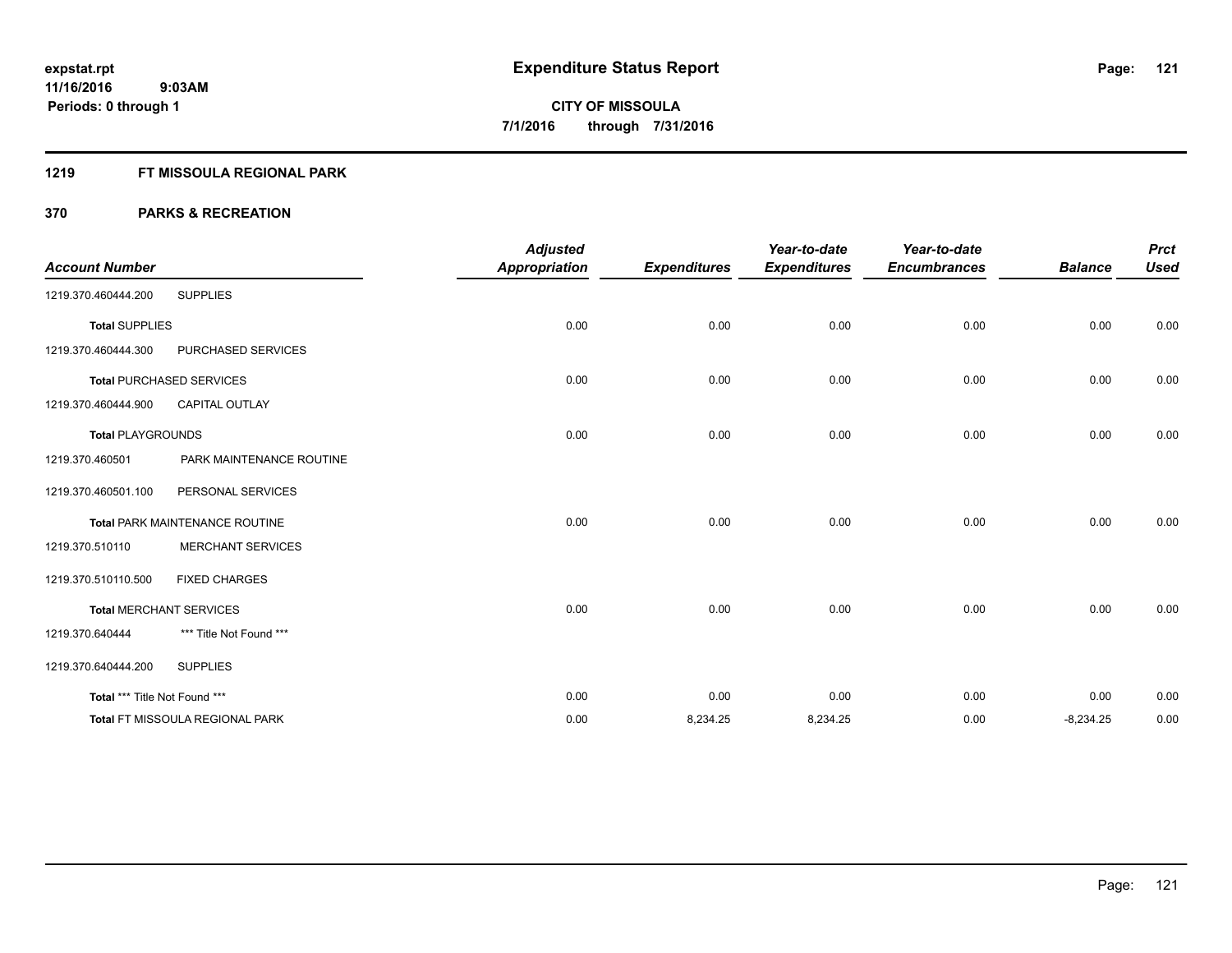**expstat.rpt Expenditure Status Report** 

**11/16/2016 9:03AM Periods: 0 through 1**

**CITY OF MISSOULA 7/1/2016 through 7/31/2016**

# **1241 CREMAIN WALL & CEMETERY DONATIONS FUND**

**340 CEMETERY**

| <b>Account Number</b>                |                                              | <b>Adjusted</b><br><b>Appropriation</b> | <b>Expenditures</b> | Year-to-date<br><b>Expenditures</b> | Year-to-date<br><b>Encumbrances</b> | <b>Balance</b> | <b>Prct</b><br><b>Used</b> |
|--------------------------------------|----------------------------------------------|-----------------------------------------|---------------------|-------------------------------------|-------------------------------------|----------------|----------------------------|
| 1241.340.430920                      | <b>FACILITIES</b>                            |                                         |                     |                                     |                                     |                |                            |
| 1241.340.430920.900                  | <b>CAPITAL OUTLAY</b>                        |                                         |                     |                                     |                                     |                |                            |
| <b>Total FACILITIES</b>              |                                              | 0.00                                    | 0.00                | 0.00                                | 0.00                                | 0.00           | 0.00                       |
| 1241.340.430921                      | <b>CEMETERY MEMORIAL</b>                     |                                         |                     |                                     |                                     |                |                            |
| 1241.340.430921.900                  | <b>CAPITAL OUTLAY</b>                        |                                         |                     |                                     |                                     |                |                            |
|                                      | <b>Total CEMETERY MEMORIAL</b>               | 0.00                                    | 0.00                | 0.00                                | 0.00                                | 0.00           | 0.00                       |
| 1241.340.430930                      | <b>GROUNDS MAINTENANCE</b>                   |                                         |                     |                                     |                                     |                |                            |
| 1241.340.430930.900                  | CAPITAL OUTLAY                               |                                         |                     |                                     |                                     |                |                            |
| 1241.340.430930.930.000 IMPROVEMENTS |                                              | 0.00                                    | 178.00              | 178.00                              | 0.00                                | $-178.00$      | 0.00                       |
|                                      | <b>Total GROUNDS MAINTENANCE</b>             | 0.00                                    | 178.00              | 178.00                              | 0.00                                | $-178.00$      | 0.00                       |
| 1241.340.510110                      | <b>MERCHANT SERVICES</b>                     |                                         |                     |                                     |                                     |                |                            |
| 1241.340.510110.500                  | <b>FIXED CHARGES</b>                         |                                         |                     |                                     |                                     |                |                            |
| <b>Total MERCHANT SERVICES</b>       |                                              | 0.00                                    | 0.00                | 0.00                                | 0.00                                | 0.00           | 0.00                       |
|                                      | Total CREMAIN WALL & CEMETERY DONATIONS FUND | 0.00                                    | 178.00              | 178.00                              | 0.00                                | $-178.00$      | 0.00                       |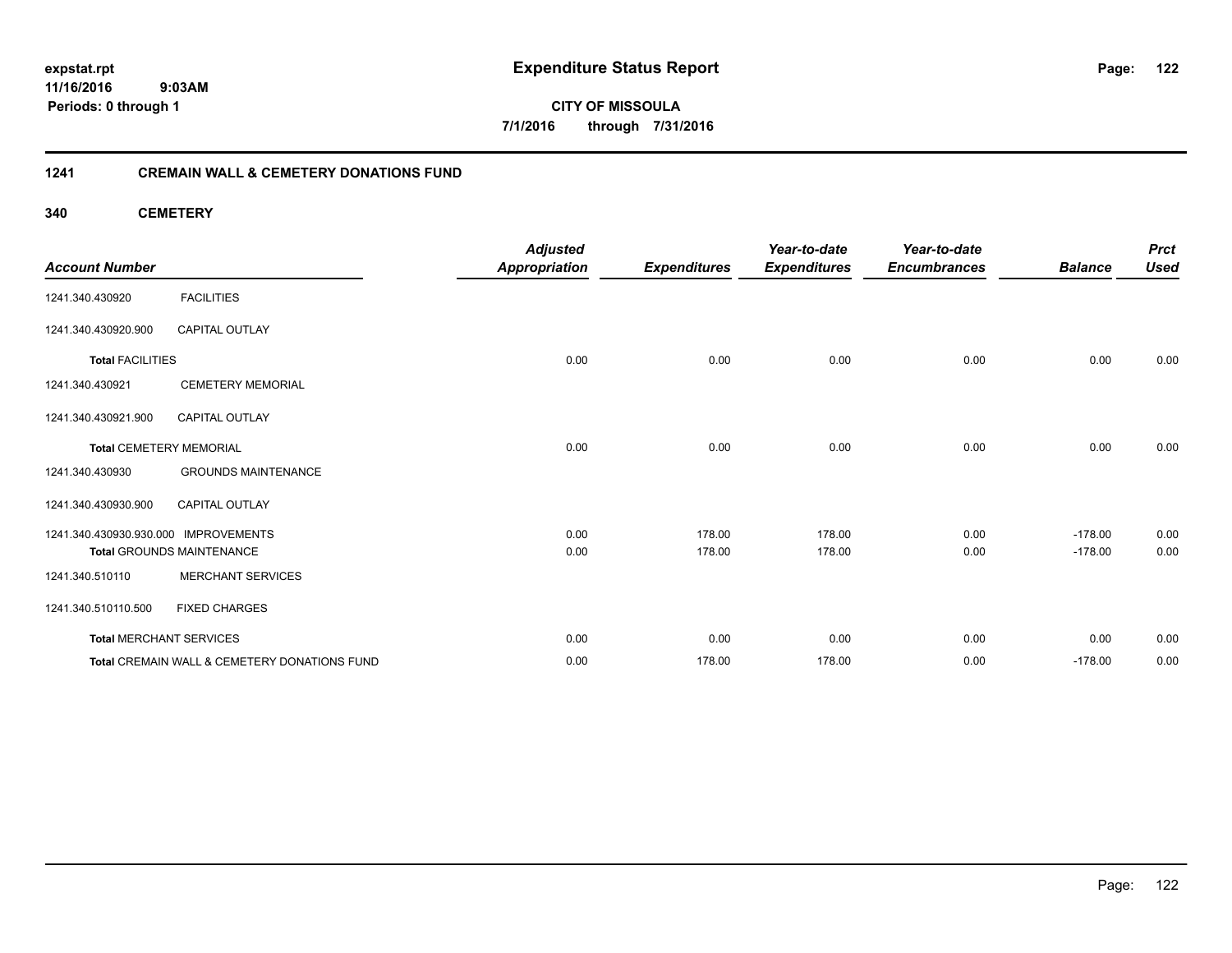# **1242 CEMETERY CARE FUND**

# **340 CEMETERY**

| <b>Account Number</b>      |                                  | <b>Adjusted</b><br><b>Appropriation</b> | <b>Expenditures</b> | Year-to-date<br><b>Expenditures</b> | Year-to-date<br><b>Encumbrances</b> | <b>Balance</b> | <b>Prct</b><br><b>Used</b> |
|----------------------------|----------------------------------|-----------------------------------------|---------------------|-------------------------------------|-------------------------------------|----------------|----------------------------|
| 1242.340.430920            | <b>FACILITIES</b>                |                                         |                     |                                     |                                     |                |                            |
| 1242.340.430920.800        | OTHER OBJECTS                    |                                         |                     |                                     |                                     |                |                            |
| <b>Total OTHER OBJECTS</b> |                                  | 0.00                                    | 0.00                | 0.00                                | 0.00                                | 0.00           | 0.00                       |
| 1242.340.430920.900        | <b>CAPITAL OUTLAY</b>            |                                         |                     |                                     |                                     |                |                            |
| <b>Total FACILITIES</b>    |                                  | 0.00                                    | 0.00                | 0.00                                | 0.00                                | 0.00           | 0.00                       |
| 1242.340.430930            | <b>GROUNDS MAINTENANCE</b>       |                                         |                     |                                     |                                     |                |                            |
| 1242.340.430930.900        | <b>CAPITAL OUTLAY</b>            |                                         |                     |                                     |                                     |                |                            |
|                            | <b>Total GROUNDS MAINTENANCE</b> | 0.00                                    | 0.00                | 0.00                                | 0.00                                | 0.00           | 0.00                       |
| 1242.340.510110            | <b>MERCHANT SERVICES</b>         |                                         |                     |                                     |                                     |                |                            |
| 1242.340.510110.500        | <b>FIXED CHARGES</b>             |                                         |                     |                                     |                                     |                |                            |
|                            | <b>Total MERCHANT SERVICES</b>   | 0.00                                    | 0.00                | 0.00                                | 0.00                                | 0.00           | 0.00                       |
|                            | <b>Total CEMETERY CARE FUND</b>  | 0.00                                    | 0.00                | 0.00                                | 0.00                                | 0.00           | 0.00                       |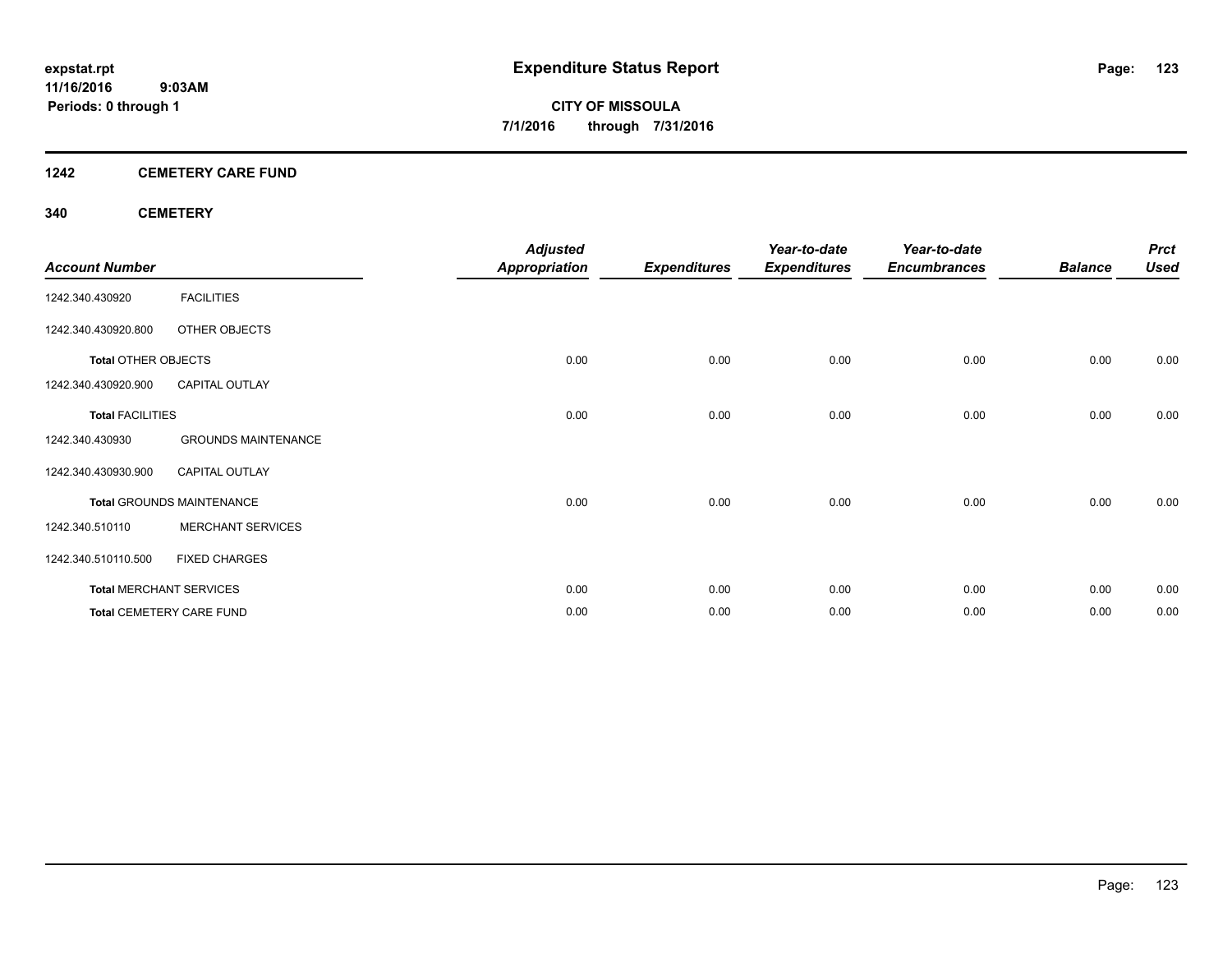# **1243 CEMETERY MEMORIAL FUND**

# **340 CEMETERY**

| <b>Account Number</b> |                                     | <b>Adjusted</b><br><b>Appropriation</b> | <b>Expenditures</b> | Year-to-date<br><b>Expenditures</b> | Year-to-date<br><b>Encumbrances</b> | <b>Balance</b> | <b>Prct</b><br><b>Used</b> |
|-----------------------|-------------------------------------|-----------------------------------------|---------------------|-------------------------------------|-------------------------------------|----------------|----------------------------|
| 1243.340.430921       | <b>CEMETERY MEMORIAL</b>            |                                         |                     |                                     |                                     |                |                            |
| 1243.340.430921.900   | <b>CAPITAL OUTLAY</b>               |                                         |                     |                                     |                                     |                |                            |
|                       | <b>Total CEMETERY MEMORIAL</b>      | 0.00                                    | 0.00                | 0.00                                | 0.00                                | 0.00           | 0.00                       |
| 1243.340.430930       | <b>GROUNDS MAINTENANCE</b>          |                                         |                     |                                     |                                     |                |                            |
| 1243.340.430930.900   | <b>CAPITAL OUTLAY</b>               |                                         |                     |                                     |                                     |                |                            |
|                       | <b>Total GROUNDS MAINTENANCE</b>    | 0.00                                    | 0.00                | 0.00                                | 0.00                                | 0.00           | 0.00                       |
| 1243.340.510110       | <b>MERCHANT SERVICES</b>            |                                         |                     |                                     |                                     |                |                            |
| 1243.340.510110.500   | <b>FIXED CHARGES</b>                |                                         |                     |                                     |                                     |                |                            |
|                       | <b>Total CEMETERY MEMORIAL FUND</b> | 0.00                                    | 0.00                | 0.00                                | 0.00                                | 0.00           | 0.00                       |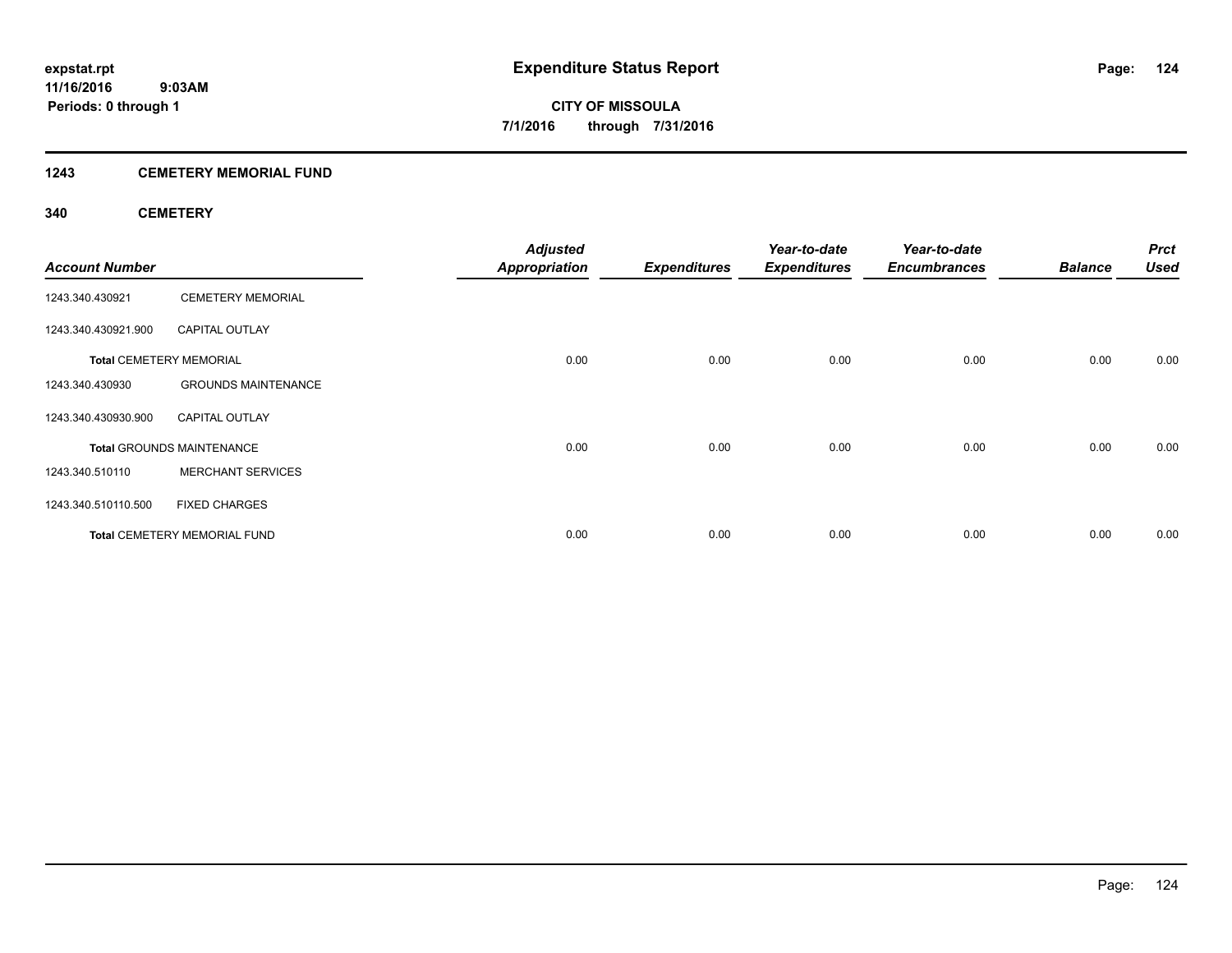# **1265 TITLE 1 PROJECTS FUND**

# **240 FINANCE**

| <b>Account Number</b>         |                                         | <b>Adjusted</b><br><b>Appropriation</b> | <b>Expenditures</b> | Year-to-date<br><b>Expenditures</b> | Year-to-date<br><b>Encumbrances</b> | <b>Balance</b> | <b>Prct</b><br><b>Used</b> |
|-------------------------------|-----------------------------------------|-----------------------------------------|---------------------|-------------------------------------|-------------------------------------|----------------|----------------------------|
| 1265.240.411850               | ECONOMIC DEVELOPMENT                    |                                         |                     |                                     |                                     |                |                            |
| 1265.240.411850.500           | <b>FIXED CHARGES</b>                    |                                         |                     |                                     |                                     |                |                            |
| <b>Total FIXED CHARGES</b>    |                                         | 0.00                                    | 0.00                | 0.00                                | 0.00                                | 0.00           | 0.00                       |
| 1265.240.411850.700           | <b>GRANTS &amp; CONTRIBUTIONS</b>       |                                         |                     |                                     |                                     |                |                            |
|                               | <b>Total GRANTS &amp; CONTRIBUTIONS</b> | 0.00                                    | 0.00                | 0.00                                | 0.00                                | 0.00           | 0.00                       |
| 1265.240.411850.800           | <b>OTHER OBJECTS</b>                    |                                         |                     |                                     |                                     |                |                            |
|                               | Total ECONOMIC DEVELOPMENT              | 0.00                                    | 0.00                | 0.00                                | 0.00                                | 0.00           | 0.00                       |
| 1265.240.440150               | *** Title Not Found ***                 |                                         |                     |                                     |                                     |                |                            |
| 1265.240.440150.800           | OTHER OBJECTS                           |                                         |                     |                                     |                                     |                |                            |
| Total *** Title Not Found *** |                                         | 0.00                                    | 0.00                | 0.00                                | 0.00                                | 0.00           | 0.00                       |
| 1265.240.470343               | MISSOULA HOUSING CORPORATION            |                                         |                     |                                     |                                     |                |                            |
| 1265.240.470343.700           | <b>GRANTS &amp; CONTRIBUTIONS</b>       |                                         |                     |                                     |                                     |                |                            |
|                               | Total MISSOULA HOUSING CORPORATION      | 0.00                                    | 0.00                | 0.00                                | 0.00                                | 0.00           | 0.00                       |
| 1265.240.510110               | <b>MERCHANT SERVICES</b>                |                                         |                     |                                     |                                     |                |                            |
| 1265.240.510110.500           | <b>FIXED CHARGES</b>                    |                                         |                     |                                     |                                     |                |                            |
|                               | Total TITLE 1 PROJECTS FUND             | 0.00                                    | 0.00                | 0.00                                | 0.00                                | 0.00           | 0.00                       |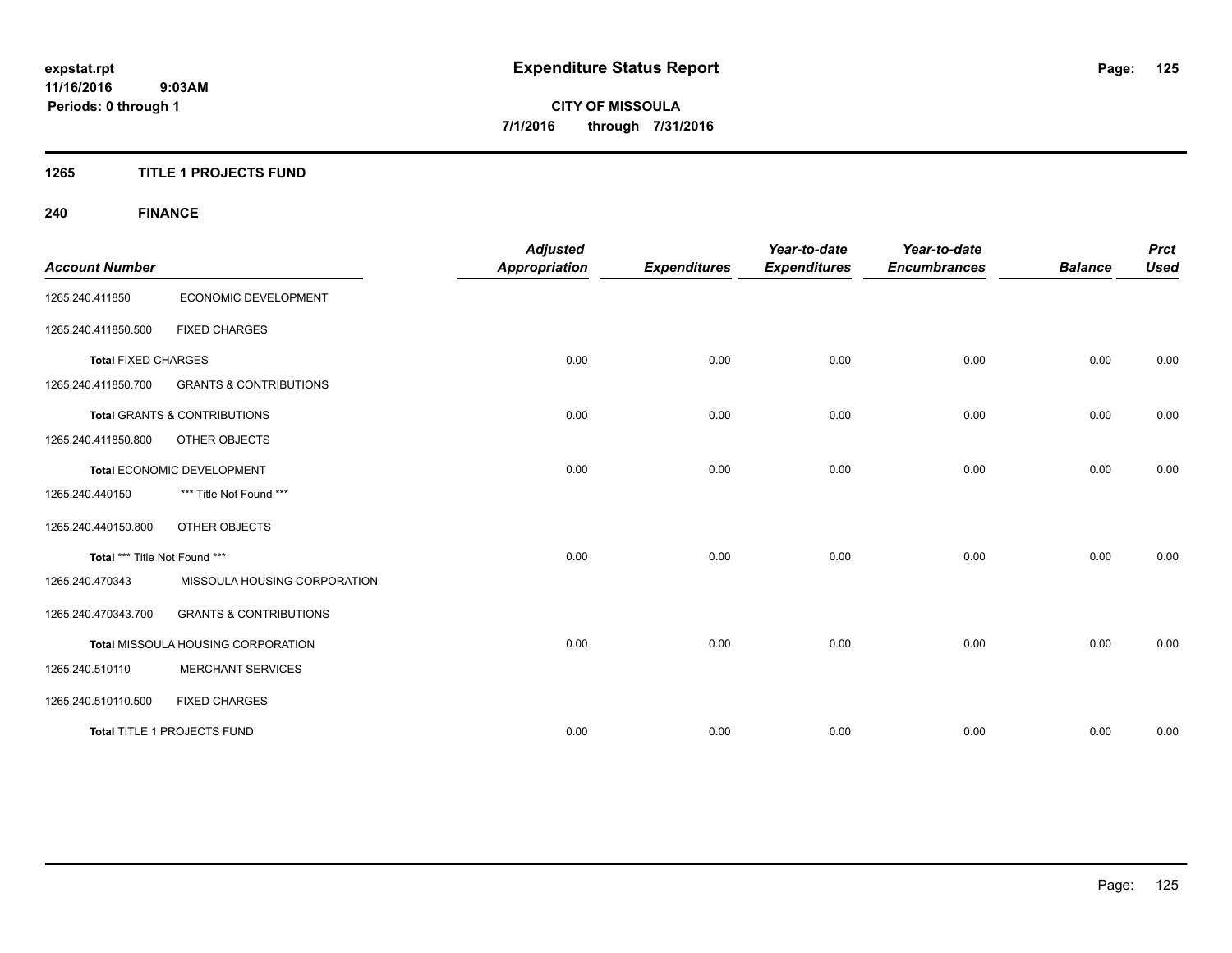**126**

**11/16/2016 9:03AM Periods: 0 through 1**

**CITY OF MISSOULA 7/1/2016 through 7/31/2016**

# **1396 PROGRAM INCOME REVOLVING LOAN PROGRAM**

| <b>Account Number</b>      |                                             | <b>Adjusted</b><br><b>Appropriation</b> | <b>Expenditures</b> | Year-to-date<br><b>Expenditures</b> | Year-to-date<br><b>Encumbrances</b> | <b>Balance</b> | <b>Prct</b><br><b>Used</b> |
|----------------------------|---------------------------------------------|-----------------------------------------|---------------------|-------------------------------------|-------------------------------------|----------------|----------------------------|
| 1396.390.470200            | <b>HOUSING REHAB</b>                        |                                         |                     |                                     |                                     |                |                            |
| 1396.390.470200.700        | <b>GRANTS &amp; CONTRIBUTIONS</b>           |                                         |                     |                                     |                                     |                |                            |
| <b>Total HOUSING REHAB</b> |                                             | 0.00                                    | 0.00                | 0.00                                | 0.00                                | 0.00           | 0.00                       |
| 1396.390.470401            | <b>WORD GRANT</b>                           |                                         |                     |                                     |                                     |                |                            |
| 1396.390.470401.300        | PURCHASED SERVICES                          |                                         |                     |                                     |                                     |                |                            |
| <b>Total WORD GRANT</b>    |                                             | 0.00                                    | 0.00                | 0.00                                | 0.00                                | 0.00           | 0.00                       |
| 1396.390.510110            | <b>MERCHANT SERVICES</b>                    |                                         |                     |                                     |                                     |                |                            |
| 1396.390.510110.500        | <b>FIXED CHARGES</b>                        |                                         |                     |                                     |                                     |                |                            |
|                            | <b>Total MERCHANT SERVICES</b>              | 0.00                                    | 0.00                | 0.00                                | 0.00                                | 0.00           | 0.00                       |
|                            | Total PROGRAM INCOME REVOLVING LOAN PROGRAM | 0.00                                    | 0.00                | 0.00                                | 0.00                                | 0.00           | 0.00                       |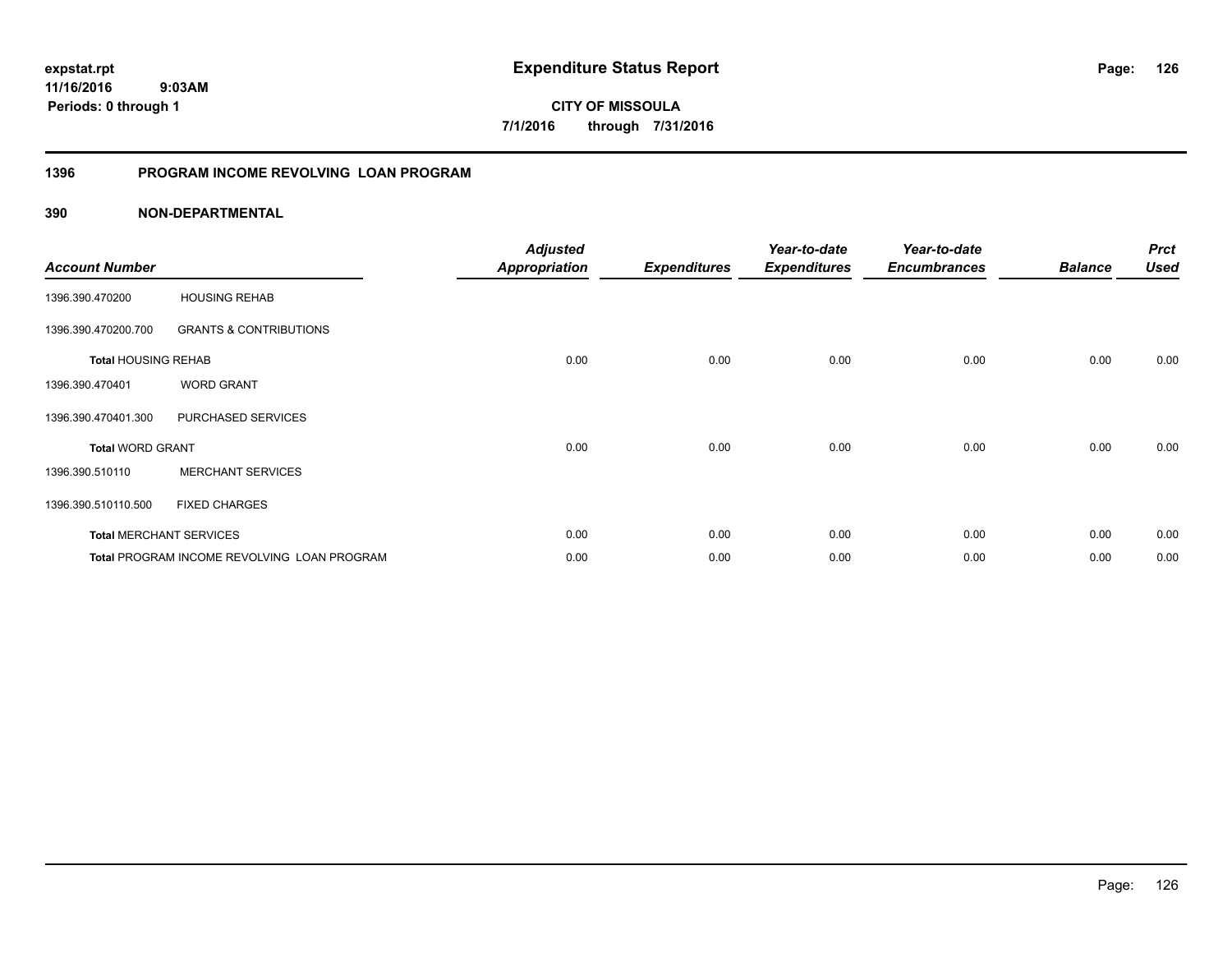# **1397 STATE HOME PROGRAM INCOME**

| <b>Account Number</b>      |                                        | <b>Adjusted</b><br><b>Appropriation</b> | <b>Expenditures</b> | Year-to-date<br><b>Expenditures</b> | Year-to-date<br><b>Encumbrances</b> | <b>Balance</b> | <b>Prct</b><br><b>Used</b> |
|----------------------------|----------------------------------------|-----------------------------------------|---------------------|-------------------------------------|-------------------------------------|----------------|----------------------------|
| 1397.390.470200            | <b>HOUSING REHAB</b>                   |                                         |                     |                                     |                                     |                |                            |
| 1397.390.470200.300        | PURCHASED SERVICES                     |                                         |                     |                                     |                                     |                |                            |
| <b>Total HOUSING REHAB</b> |                                        | 0.00                                    | 0.00                | 0.00                                | 0.00                                | 0.00           | 0.00                       |
| 1397.390.510110            | <b>MERCHANT SERVICES</b>               |                                         |                     |                                     |                                     |                |                            |
| 1397.390.510110.500        | <b>FIXED CHARGES</b>                   |                                         |                     |                                     |                                     |                |                            |
|                            | <b>Total STATE HOME PROGRAM INCOME</b> | 0.00                                    | 0.00                | 0.00                                | 0.00                                | 0.00           | 0.00                       |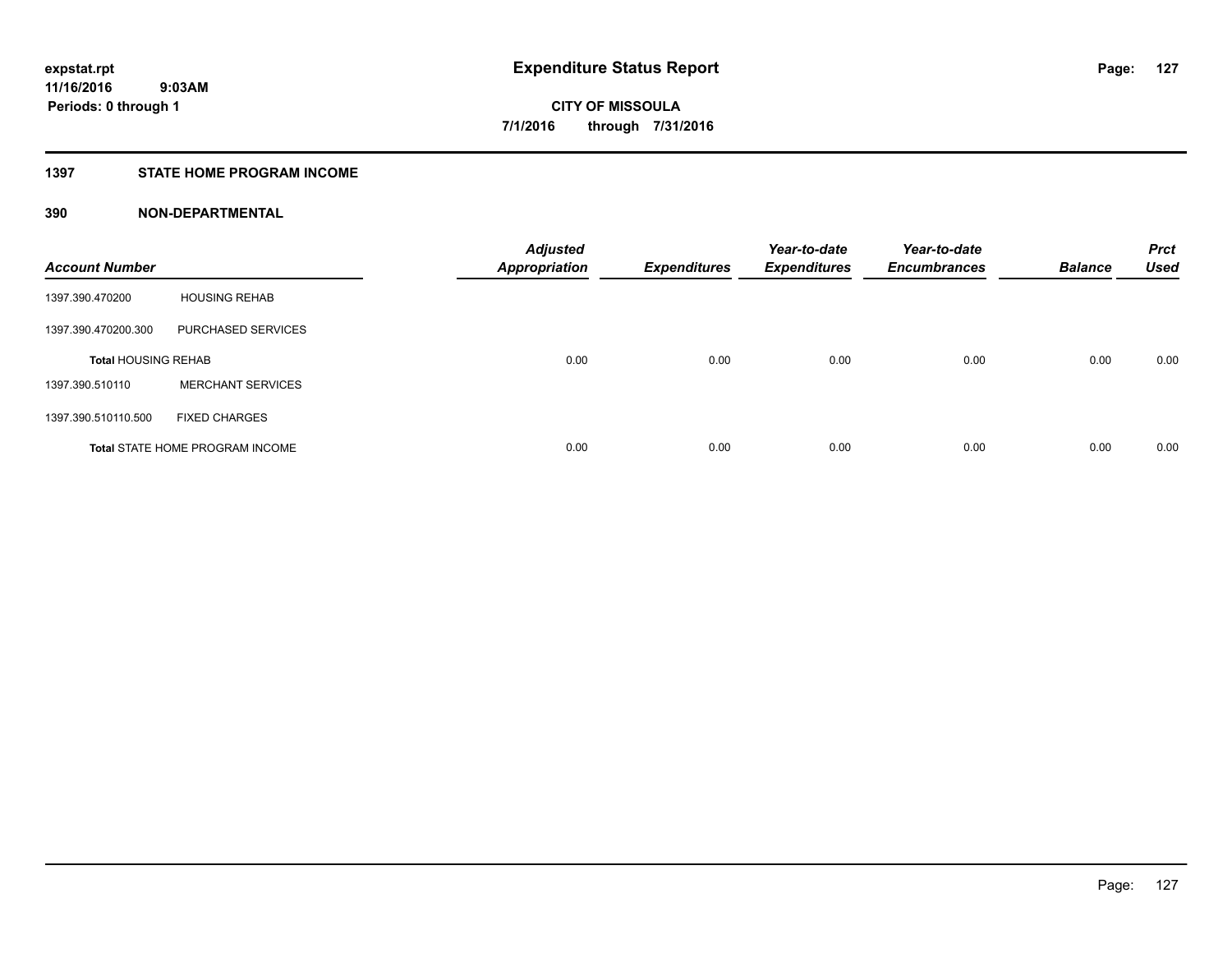**2250 PLANNING FUND**

# **250 DEVELOPMENT SERVICES**

|                                                            | <b>Adjusted</b> |                     | Year-to-date        | Year-to-date        |                | <b>Prct</b> |
|------------------------------------------------------------|-----------------|---------------------|---------------------|---------------------|----------------|-------------|
| <b>Account Number</b>                                      | Appropriation   | <b>Expenditures</b> | <b>Expenditures</b> | <b>Encumbrances</b> | <b>Balance</b> | <b>Used</b> |
| <b>PLANNING</b><br>2250.250.411030                         |                 |                     |                     |                     |                |             |
| PERSONAL SERVICES<br>2250.250.411030.100                   |                 |                     |                     |                     |                |             |
| 2250.250.411030.110.000 SALARIES AND WAGES                 | 263,697.00      | 15,762.55           | 15,762.55           | 0.00                | 247,934.45     | 5.98        |
| 2250.250.411030.140.000 EMPLOYER CONTRIBUTIONS             | 86,784.00       | 10,443.39           | 10,443.39           | 0.00                | 76,340.61      | 12.03       |
| <b>Total PERSONAL SERVICES</b>                             | 350,481.00      | 26,205.94           | 26,205.94           | 0.00                | 324,275.06     | 7.48        |
| 2250.250.411030.200<br><b>SUPPLIES</b>                     |                 |                     |                     |                     |                |             |
| 2250.250.411030.210.000 OFFICE SUPPLIES                    | 2,050.00        | 0.00                | 0.00                | 0.00                | 2,050.00       | 0.00        |
| OPERATING SUPPLIES<br>2250.250.411030.220.000              | 900.00          | 0.00                | 0.00                | 0.00                | 900.00         | 0.00        |
| <b>GASOLINE</b><br>2250.250.411030.231.000                 | 100.00          | 0.00                | 0.00                | 0.00                | 100.00         | 0.00        |
| 2250.250.411030.240.000 OTHER SUPPLIES                     | 800.00          | 0.00                | 0.00                | 0.00                | 800.00         | 0.00        |
| <b>Total SUPPLIES</b>                                      | 3,850.00        | 0.00                | 0.00                | 0.00                | 3,850.00       | 0.00        |
| <b>PURCHASED SERVICES</b><br>2250.250.411030.300           |                 |                     |                     |                     |                |             |
| 2250.250.411030.310.000<br><b>COMMUNICATIONS</b>           | 1,000.00        | 0.00                | 0.00                | 0.00                | 1,000.00       | 0.00        |
| 2250.250.411030.320.000 PRINTING & DUPLICATING             | 5,500.00        | 0.00                | 0.00                | 0.00                | 5,500.00       | 0.00        |
| PUBLICITY, SUBSCRIPTIONS & DUES<br>2250.250.411030.330.000 | 4,100.00        | 0.00                | 0.00                | 0.00                | 4,100.00       | 0.00        |
| <b>TELEPHONE SERVICE</b><br>2250.250.411030.344.000        | 125.00          | 0.00                | 0.00                | 0.00                | 125.00         | 0.00        |
| PROFESSIONAL SERVICES<br>2250.250.411030.350.000           | 50,000.00       | 0.00                | 0.00                | 0.00                | 50,000.00      | 0.00        |
| 2250.250.411030.360.000 REPAIR & MAINTENANCE               | 1,200.00        | 0.00                | 0.00                | 0.00                | 1,200.00       | 0.00        |
| 2250.250.411030.370.000 TRAVEL                             | 5,185.00        | 0.00                | 0.00                | 0.00                | 5,185.00       | 0.00        |
| 2250.250.411030.380.000 TRAINING                           | 5,200.00        | 0.00                | 0.00                | 0.00                | 5,200.00       | 0.00        |
| 2250.250.411030.390.000 OTHER PURCHASED SERVICES           | 8,000.00        | 0.00                | 0.00                | 0.00                | 8,000.00       | 0.00        |
| <b>Total PURCHASED SERVICES</b>                            | 80,310.00       | 0.00                | 0.00                | 0.00                | 80,310.00      | 0.00        |
| 2250.250.411030.500<br><b>FIXED CHARGES</b>                |                 |                     |                     |                     |                |             |
| 2250.250.411030.500.000 FIXED CHARGES                      | 24,000.00       | 0.00                | 0.00                | 0.00                | 24,000.00      | 0.00        |
| <b>Total FIXED CHARGES</b>                                 | 24,000.00       | 0.00                | 0.00                | 0.00                | 24,000.00      | 0.00        |
| OTHER OBJECTS<br>2250.250.411030.800                       |                 |                     |                     |                     |                |             |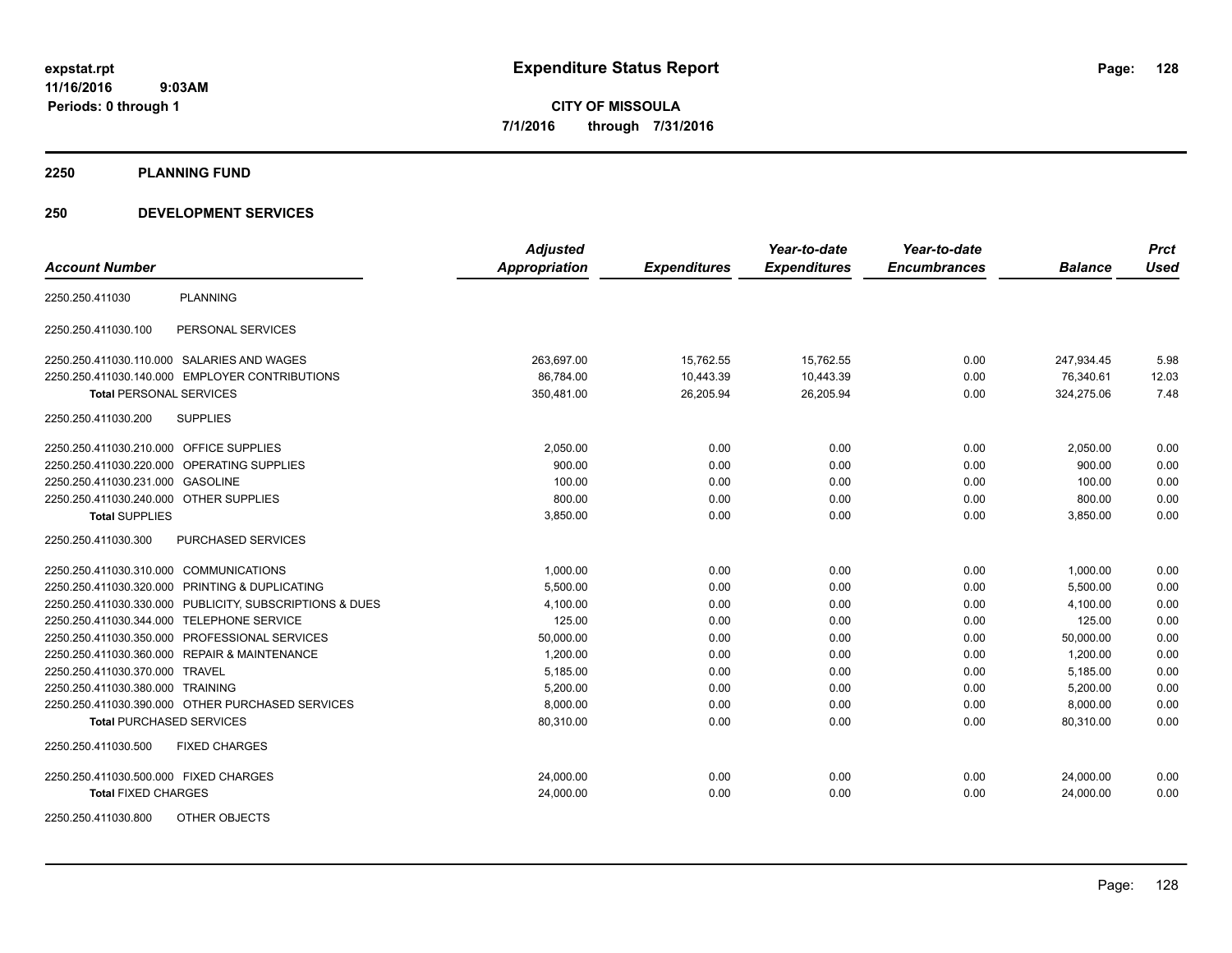**2250 PLANNING FUND**

# **250 DEVELOPMENT SERVICES**

| <b>Account Number</b>      |                                      | <b>Adjusted</b><br><b>Appropriation</b> | <b>Expenditures</b> | Year-to-date<br><b>Expenditures</b> | Year-to-date<br><b>Encumbrances</b> | <b>Balance</b> | <b>Prct</b><br><b>Used</b> |
|----------------------------|--------------------------------------|-----------------------------------------|---------------------|-------------------------------------|-------------------------------------|----------------|----------------------------|
| <b>Total OTHER OBJECTS</b> |                                      | 0.00                                    | 0.00                | 0.00                                | 0.00                                | 0.00           | 0.00                       |
| <b>Total PLANNING</b>      |                                      | 458,641.00                              | 26,205.94           | 26,205.94                           | 0.00                                | 432,435.06     | 5.71                       |
| 2250.250.411050            | DEVELOPMENT & PERMIT REVIEWS         |                                         |                     |                                     |                                     |                |                            |
| 2250.250.411050.200        | <b>SUPPLIES</b>                      |                                         |                     |                                     |                                     |                |                            |
|                            | Total DEVELOPMENT & PERMIT REVIEWS   | 0.00                                    | 0.00                | 0.00                                | 0.00                                | 0.00           | 0.00                       |
| 2250.250.430255            | <b>BIKE-PED PROGRAM</b>              |                                         |                     |                                     |                                     |                |                            |
| 2250.250.430255.300        | PURCHASED SERVICES                   |                                         |                     |                                     |                                     |                |                            |
| Total BIKE-PED PROGRAM     |                                      | 0.00                                    | 0.00                | 0.00                                | 0.00                                | 0.00           | 0.00                       |
| 2250.250.510110            | <b>MERCHANT SERVICES</b>             |                                         |                     |                                     |                                     |                |                            |
| 2250.250.510110.500        | <b>FIXED CHARGES</b>                 |                                         |                     |                                     |                                     |                |                            |
|                            | <b>Total MERCHANT SERVICES</b>       | 0.00                                    | 0.00                | 0.00                                | 0.00                                | 0.00           | 0.00                       |
| 2250.250.521000            | <b>INTERFUND OPERATING TRANSFERS</b> |                                         |                     |                                     |                                     |                |                            |
| 2250.250.521000.800        | OTHER OBJECTS                        |                                         |                     |                                     |                                     |                |                            |
|                            | Total INTERFUND OPERATING TRANSFERS  | 0.00                                    | 0.00                | 0.00                                | 0.00                                | 0.00           | 0.00                       |
| <b>Total PLANNING FUND</b> |                                      | 458,641.00                              | 26,205.94           | 26,205.94                           | 0.00                                | 432,435.06     | 5.71                       |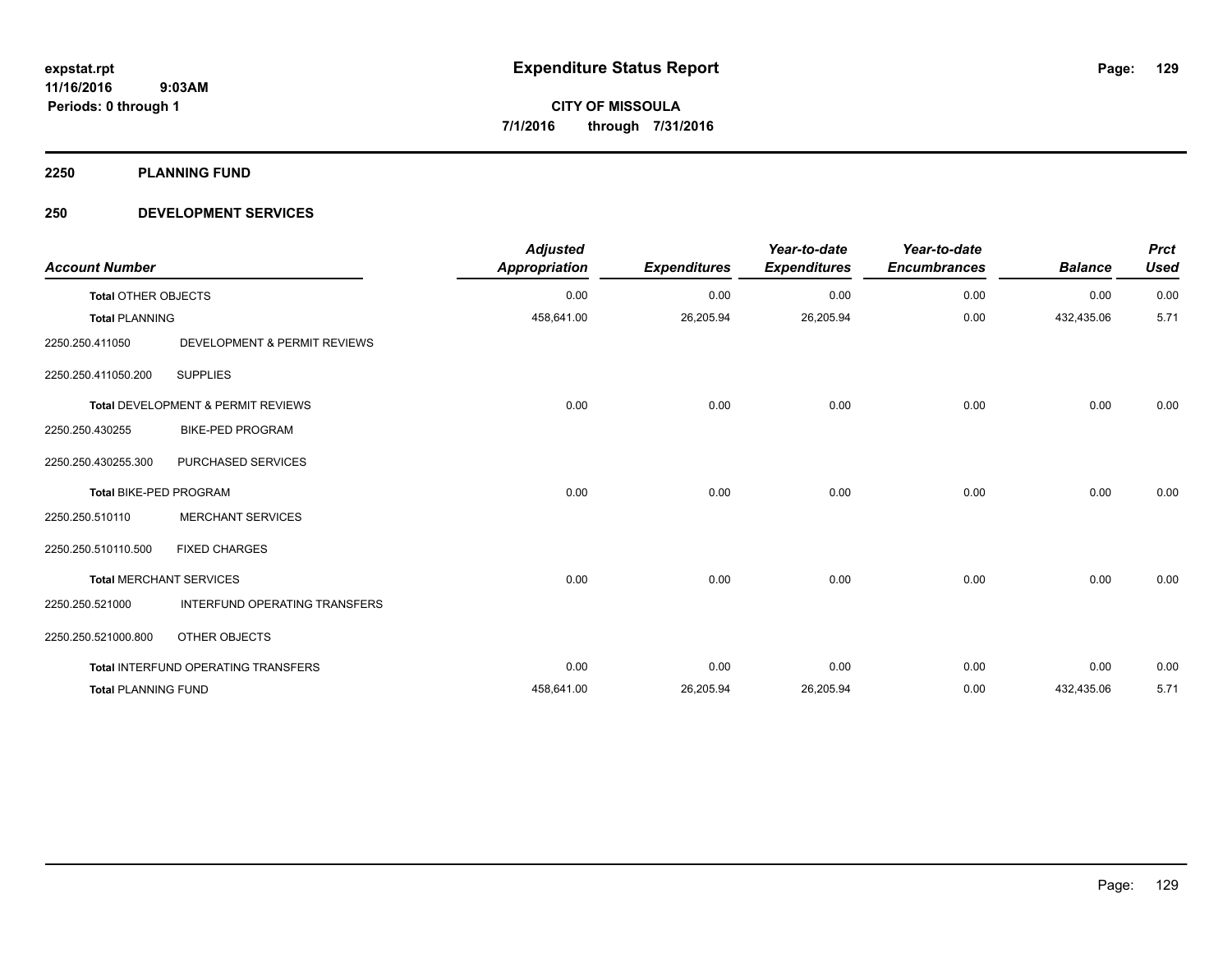#### **2310 PUBLIC SAFETY INFORMATION SYSTEMS**

# **310 BUILDING INSPECTION**

| <b>Account Number</b>       |                                                | <b>Adjusted</b><br><b>Appropriation</b> | <b>Expenditures</b> | Year-to-date<br><b>Expenditures</b> | Year-to-date<br><b>Encumbrances</b> | <b>Balance</b> | <b>Prct</b><br><b>Used</b> |
|-----------------------------|------------------------------------------------|-----------------------------------------|---------------------|-------------------------------------|-------------------------------------|----------------|----------------------------|
| 2310.310.420510             | <b>ADMINISTRATION</b>                          |                                         |                     |                                     |                                     |                |                            |
| 2310.310.420510.200         | <b>SUPPLIES</b>                                |                                         |                     |                                     |                                     |                |                            |
| <b>Total SUPPLIES</b>       |                                                | 0.00                                    | 0.00                | 0.00                                | 0.00                                | 0.00           | 0.00                       |
| 2310.310.420510.800         | OTHER OBJECTS                                  |                                         |                     |                                     |                                     |                |                            |
| <b>Total OTHER OBJECTS</b>  |                                                | 0.00                                    | 0.00                | 0.00                                | 0.00                                | 0.00           | 0.00                       |
| 2310.310.420510.900         | <b>CAPITAL OUTLAY</b>                          |                                         |                     |                                     |                                     |                |                            |
| <b>Total ADMINISTRATION</b> |                                                | 0.00                                    | 0.00                | 0.00                                | 0.00                                | 0.00           | 0.00                       |
| 2310.310.510110             | <b>MERCHANT SERVICES</b>                       |                                         |                     |                                     |                                     |                |                            |
| 2310.310.510110.500         | <b>FIXED CHARGES</b>                           |                                         |                     |                                     |                                     |                |                            |
|                             | <b>Total PUBLIC SAFETY INFORMATION SYSTEMS</b> | 0.00                                    | 0.00                | 0.00                                | 0.00                                | 0.00           | 0.00                       |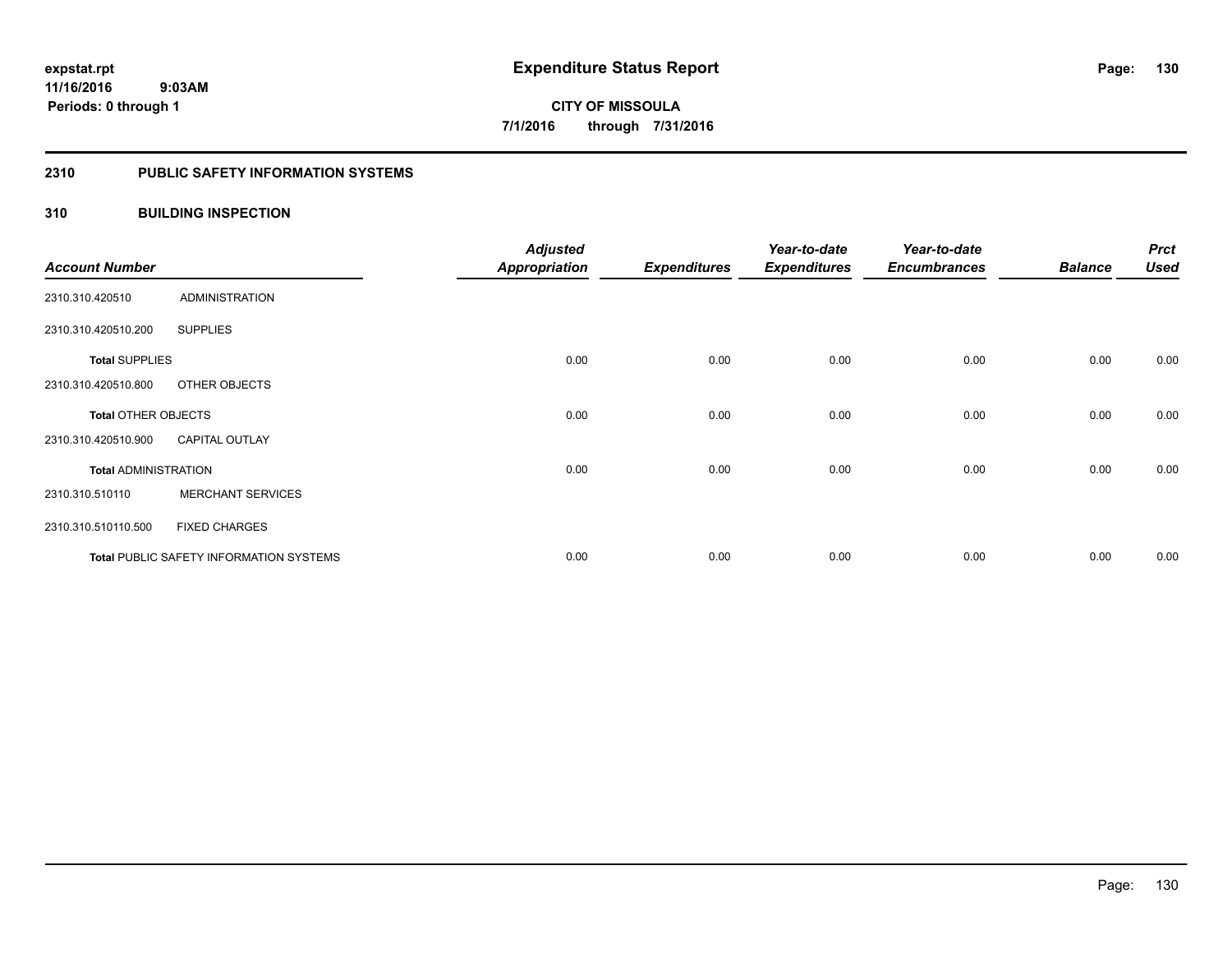# **2321 IMPACT FEE FUND**

|                        |                                                      | <b>Adjusted</b> |                     | Year-to-date        | Year-to-date        |                | <b>Prct</b> |
|------------------------|------------------------------------------------------|-----------------|---------------------|---------------------|---------------------|----------------|-------------|
| <b>Account Number</b>  |                                                      | Appropriation   | <b>Expenditures</b> | <b>Expenditures</b> | <b>Encumbrances</b> | <b>Balance</b> | <b>Used</b> |
| 2321.390.410361        | <b>IMPACT FEE STUDY</b>                              |                 |                     |                     |                     |                |             |
| 2321.390.410361.300    | PURCHASED SERVICES                                   |                 |                     |                     |                     |                |             |
| Total IMPACT FEE STUDY |                                                      | 0.00            | 0.00                | 0.00                | 0.00                | 0.00           | 0.00        |
| 2321.390.411240        | CITY HALL POLICE RESTROOMS                           |                 |                     |                     |                     |                |             |
| 2321.390.411240.900    | <b>CAPITAL OUTLAY</b>                                |                 |                     |                     |                     |                |             |
|                        | Total CITY HALL POLICE RESTROOMS                     | 0.00            | 0.00                | 0.00                | 0.00                | 0.00           | 0.00        |
| 2321.390.430230        | <b>GRANT CREEK I-90 IMPROVEMENTS</b>                 |                 |                     |                     |                     |                |             |
| 2321.390.430230.900    | CAPITAL OUTLAY                                       |                 |                     |                     |                     |                |             |
|                        | 2321.390.430230.930.000 GRANT CREEK I-90 MPROVEMENTS | 0.00            | 676.47              | 676.47              | 0.00                | $-676.47$      | 0.00        |
|                        | 2321.390.430230.930.460 GRANT CREEK TRAIL            | 0.00            | 66,970.65           | 66,970.65           | 0.00                | $-66,970.65$   | 0.00        |
|                        | Total GRANT CREEK I-90 IMPROVEMENTS                  | 0.00            | 67,647.12           | 67,647.12           | 0.00                | $-67.647.12$   | 0.00        |
| 2321.390.430247        | HILLVIEW WAY STREET IMPROVEMENTS                     |                 |                     |                     |                     |                |             |
| 2321.390.430247.900    | <b>CAPITAL OUTLAY</b>                                |                 |                     |                     |                     |                |             |
|                        | Total HILLVIEW WAY STREET IMPROVEMENTS               | 0.00            | 0.00                | 0.00                | 0.00                | 0.00           | 0.00        |
| 2321.390.430248        | <b>CREGG LN IMPROVEMENTS</b>                         |                 |                     |                     |                     |                |             |
| 2321.390.430248.900    | <b>CAPITAL OUTLAY</b>                                |                 |                     |                     |                     |                |             |
|                        | Total CREGG LN IMPROVEMENTS                          | 0.00            | 0.00                | 0.00                | 0.00                | 0.00           | 0.00        |
| 2321.390.430249        | OLD US HWY 93 IMPROVEMENTS                           |                 |                     |                     |                     |                |             |
| 2321.390.430249.900    | CAPITAL OUTLAY                                       |                 |                     |                     |                     |                |             |
|                        | Total OLD US HWY 93 IMPROVEMENTS                     | 0.00            | 0.00                | 0.00                | 0.00                | 0.00           | 0.00        |
|                        |                                                      |                 |                     |                     |                     |                |             |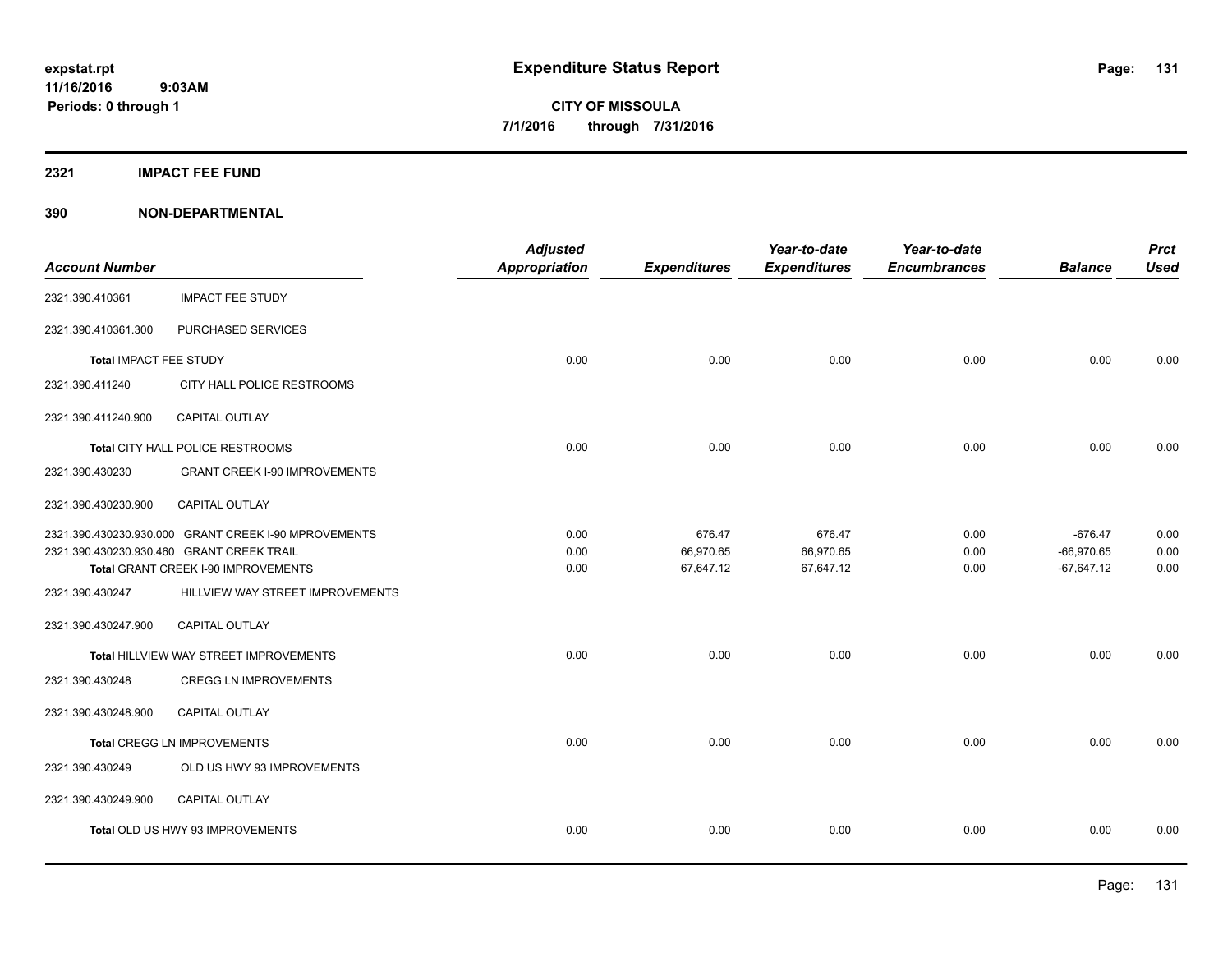# **2321 IMPACT FEE FUND**

|                       |                                          | <b>Adjusted</b>      |                     | Year-to-date        | Year-to-date        |                | <b>Prct</b> |
|-----------------------|------------------------------------------|----------------------|---------------------|---------------------|---------------------|----------------|-------------|
| <b>Account Number</b> |                                          | <b>Appropriation</b> | <b>Expenditures</b> | <b>Expenditures</b> | <b>Encumbrances</b> | <b>Balance</b> | <b>Used</b> |
| 2321.390.430255       | <b>GRANT CREEK CABLE RAIL</b>            |                      |                     |                     |                     |                |             |
| 2321.390.430255.900   | CAPITAL OUTLAY                           |                      |                     |                     |                     |                |             |
|                       | <b>Total GRANT CREEK CABLE RAIL</b>      | 0.00                 | 0.00                | 0.00                | 0.00                | 0.00           | 0.00        |
| 2321.390.430260       | TRAFFIC & PEDESTRIAN SERVICES            |                      |                     |                     |                     |                |             |
| 2321.390.430260.300   | PURCHASED SERVICES                       |                      |                     |                     |                     |                |             |
|                       | <b>Total PURCHASED SERVICES</b>          | 0.00                 | 0.00                | 0.00                | 0.00                | 0.00           | 0.00        |
| 2321.390.430260.900   | <b>CAPITAL OUTLAY</b>                    |                      |                     |                     |                     |                |             |
|                       | Total TRAFFIC & PEDESTRIAN SERVICES      | 0.00                 | 0.00                | 0.00                | 0.00                | 0.00           | 0.00        |
| 2321.390.430264       | MULLAN/GEO ELMER SIGNAL                  |                      |                     |                     |                     |                |             |
| 2321.390.430264.300   | PURCHASED SERVICES                       |                      |                     |                     |                     |                |             |
|                       | Total MULLAN/GEO ELMER SIGNAL            | 0.00                 | 0.00                | 0.00                | 0.00                | 0.00           | 0.00        |
| 2321.390.430279       | E BROADWAY IMPROV/MISSOULA COLLEGE       |                      |                     |                     |                     |                |             |
| 2321.390.430279.900   | CAPITAL OUTLAY                           |                      |                     |                     |                     |                |             |
|                       | Total E BROADWAY IMPROV/MISSOULA COLLEGE | 0.00                 | 0.00                | 0.00                | 0.00                | 0.00           | 0.00        |
| 2321.390.430280       | MILLER CR: BRIGGS TO MOCKINGBIRD         |                      |                     |                     |                     |                |             |
| 2321.390.430280.900   | CAPITAL OUTLAY                           |                      |                     |                     |                     |                |             |
|                       | Total MILLER CR: BRIGGS TO MOCKINGBIRD   | 0.00                 | 0.00                | 0.00                | 0.00                | 0.00           | 0.00        |
| 2321.390.430281       | SOUTH 3RD STREET PROJECT                 |                      |                     |                     |                     |                |             |
| 2321.390.430281.300   | PURCHASED SERVICES                       |                      |                     |                     |                     |                |             |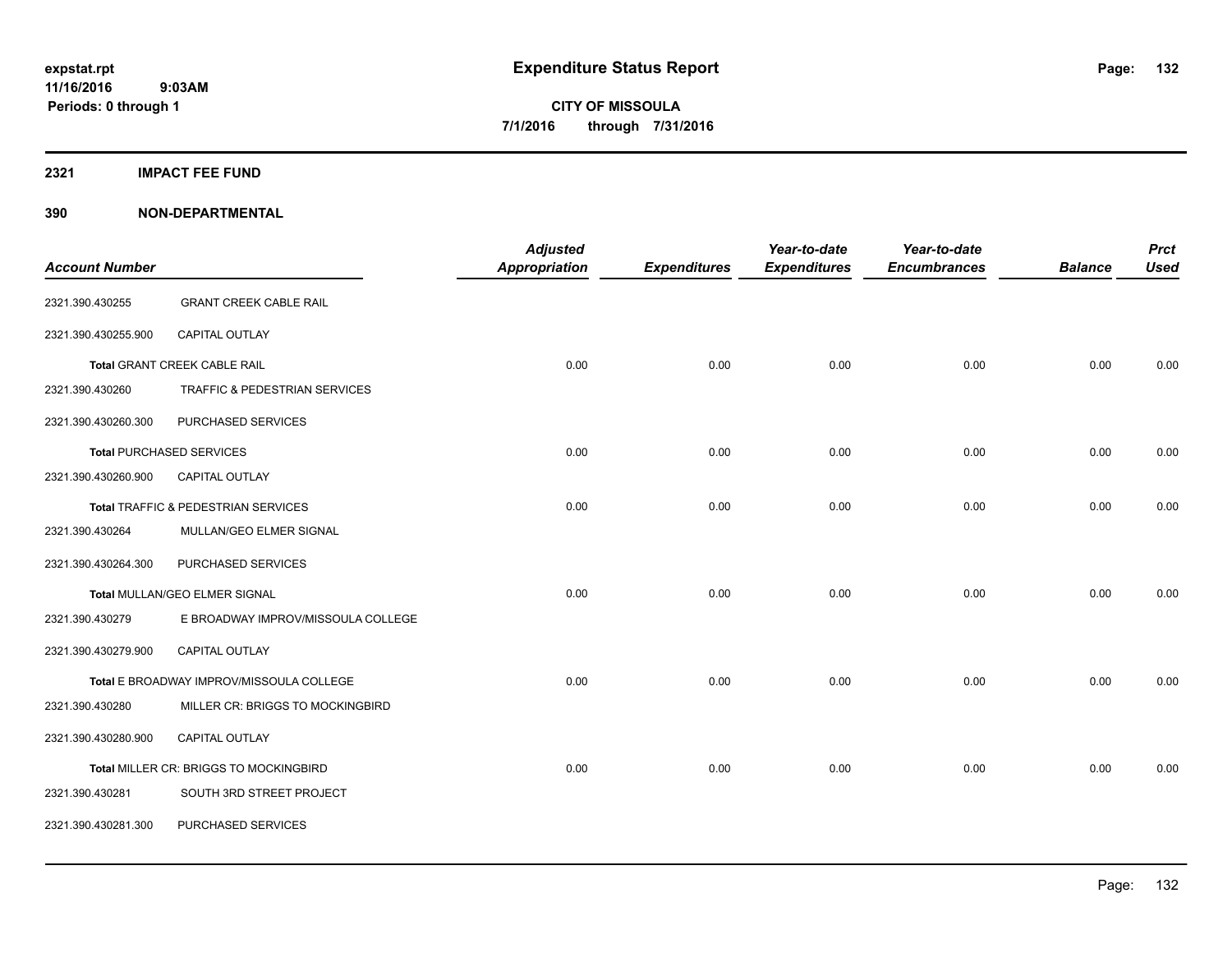# **2321 IMPACT FEE FUND**

| <b>Account Number</b>          |                                 | <b>Adjusted</b><br>Appropriation | <b>Expenditures</b> | Year-to-date<br><b>Expenditures</b> | Year-to-date<br><b>Encumbrances</b> | <b>Balance</b> | <b>Prct</b><br><b>Used</b> |
|--------------------------------|---------------------------------|----------------------------------|---------------------|-------------------------------------|-------------------------------------|----------------|----------------------------|
|                                |                                 |                                  |                     |                                     |                                     |                |                            |
|                                | <b>Total PURCHASED SERVICES</b> | 0.00                             | 0.00                | 0.00                                | 0.00                                | 0.00           | 0.00                       |
| 2321.390.430281.900            | CAPITAL OUTLAY                  |                                  |                     |                                     |                                     |                |                            |
|                                | Total SOUTH 3RD STREET PROJECT  | 0.00                             | 0.00                | 0.00                                | 0.00                                | 0.00           | 0.00                       |
| 2321.390.460305                | <b>COMMUNITY CENTER</b>         |                                  |                     |                                     |                                     |                |                            |
| 2321.390.460305.900            | CAPITAL OUTLAY                  |                                  |                     |                                     |                                     |                |                            |
| <b>Total COMMUNITY CENTER</b>  |                                 | 0.00                             | 0.00                | 0.00                                | 0.00                                | 0.00           | 0.00                       |
| 2321.390.460401                | CONSTRUCTION                    |                                  |                     |                                     |                                     |                |                            |
| 2321.390.460401.900            | CAPITAL OUTLAY                  |                                  |                     |                                     |                                     |                |                            |
| <b>Total CONSTRUCTION</b>      |                                 | 0.00                             | 0.00                | 0.00                                | 0.00                                | 0.00           | 0.00                       |
| 2321.390.460404                | <b>EATON TRAIL</b>              |                                  |                     |                                     |                                     |                |                            |
| 2321.390.460404.100            | PERSONAL SERVICES               |                                  |                     |                                     |                                     |                |                            |
| <b>Total PERSONAL SERVICES</b> |                                 | 0.00                             | 0.00                | 0.00                                | 0.00                                | 0.00           | 0.00                       |
| 2321.390.460404.300            | PURCHASED SERVICES              |                                  |                     |                                     |                                     |                |                            |
|                                | <b>Total PURCHASED SERVICES</b> | 0.00                             | 0.00                | 0.00                                | 0.00                                | 0.00           | 0.00                       |
| 2321.390.460404.900            | CAPITAL OUTLAY                  |                                  |                     |                                     |                                     |                |                            |
| <b>Total EATON TRAIL</b>       |                                 | 0.00                             | 0.00                | 0.00                                | 0.00                                | 0.00           | 0.00                       |
| 2321.390.460406                | <b>HELLGATE PARK</b>            |                                  |                     |                                     |                                     |                |                            |
| 2321.390.460406.100            | PERSONAL SERVICES               |                                  |                     |                                     |                                     |                |                            |
| <b>Total PERSONAL SERVICES</b> |                                 | 0.00                             | 0.00                | 0.00                                | 0.00                                | 0.00           | 0.00                       |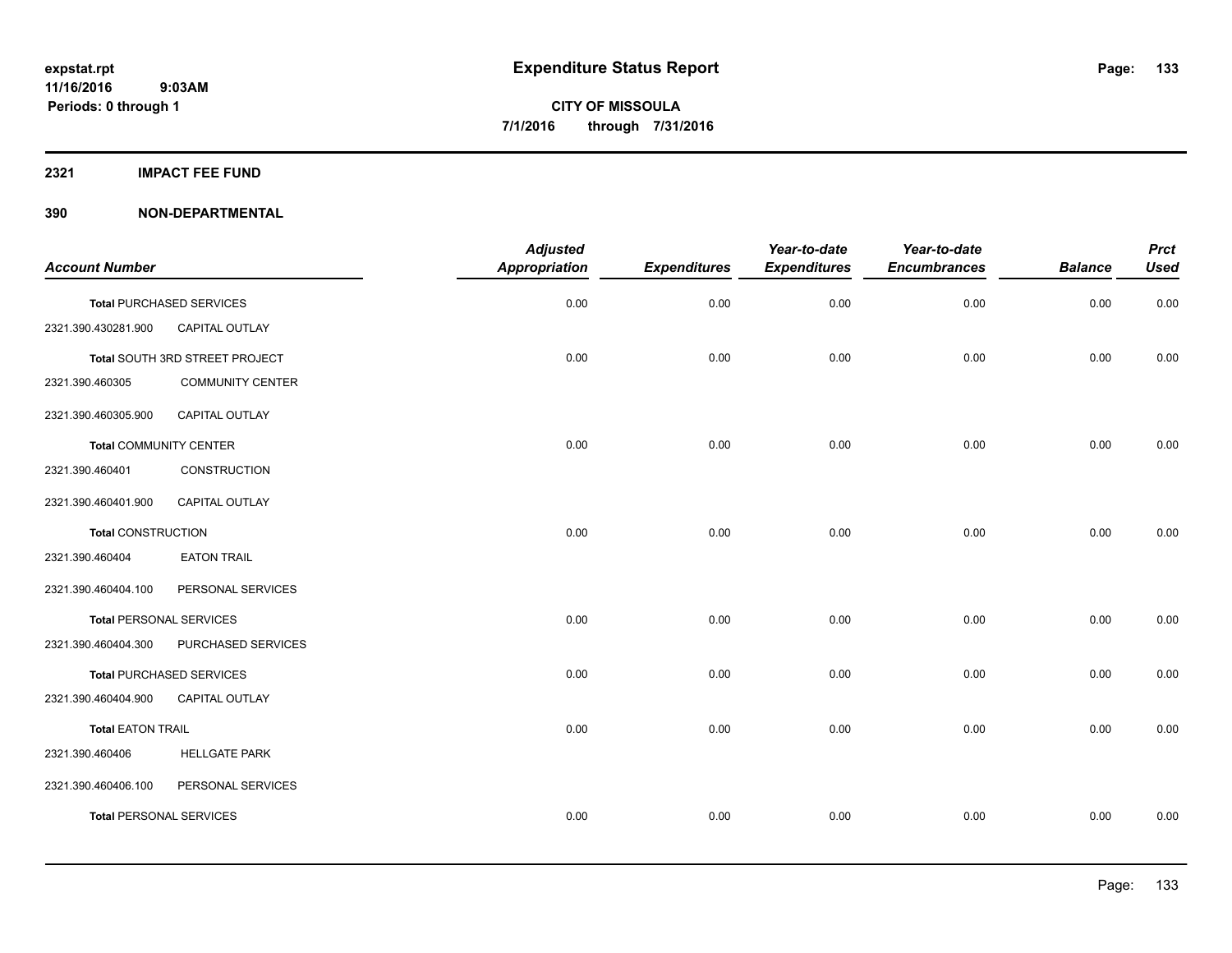# **2321 IMPACT FEE FUND**

| <b>Account Number</b>      |                                         | <b>Adjusted</b><br><b>Appropriation</b> | <b>Expenditures</b> | Year-to-date<br><b>Expenditures</b> | Year-to-date<br><b>Encumbrances</b> | <b>Balance</b> | <b>Prct</b><br><b>Used</b> |
|----------------------------|-----------------------------------------|-----------------------------------------|---------------------|-------------------------------------|-------------------------------------|----------------|----------------------------|
| 2321.390.460406.300        | PURCHASED SERVICES                      |                                         |                     |                                     |                                     |                |                            |
|                            | <b>Total PURCHASED SERVICES</b>         | 0.00                                    | 0.00                | 0.00                                | 0.00                                | 0.00           | 0.00                       |
| 2321.390.460406.900        | CAPITAL OUTLAY                          |                                         |                     |                                     |                                     |                |                            |
| <b>Total HELLGATE PARK</b> |                                         | 0.00                                    | 0.00                | 0.00                                | 0.00                                | 0.00           | 0.00                       |
| 2321.390.460408            | CONSERVATION LAND MANAGEMENT PLAN       |                                         |                     |                                     |                                     |                |                            |
| 2321.390.460408.900        | <b>CAPITAL OUTLAY</b>                   |                                         |                     |                                     |                                     |                |                            |
|                            | Total CONSERVATION LAND MANAGEMENT PLAN | 0.00                                    | 0.00                | 0.00                                | 0.00                                | 0.00           | 0.00                       |
| 2321.390.460409            | MISSOULA TO LOLO TRAIL                  |                                         |                     |                                     |                                     |                |                            |
| 2321.390.460409.800        | OTHER OBJECTS                           |                                         |                     |                                     |                                     |                |                            |
| <b>Total OTHER OBJECTS</b> |                                         | 0.00                                    | 0.00                | 0.00                                | 0.00                                | 0.00           | 0.00                       |
| 2321.390.460409.900        | <b>CAPITAL OUTLAY</b>                   |                                         |                     |                                     |                                     |                |                            |
|                            | Total MISSOULA TO LOLO TRAIL            | 0.00                                    | 0.00                | 0.00                                | 0.00                                | 0.00           | 0.00                       |
| 2321.390.460411            | <b>44 RANCH IMPROVEMENTS</b>            |                                         |                     |                                     |                                     |                |                            |
| 2321.390.460411.900        | <b>CAPITAL OUTLAY</b>                   |                                         |                     |                                     |                                     |                |                            |
|                            | Total 44 RANCH IMPROVEMENTS             | 0.00                                    | 0.00                | 0.00                                | 0.00                                | 0.00           | 0.00                       |
| 2321.390.460412            | PLEASANT VIEW PARK                      |                                         |                     |                                     |                                     |                |                            |
| 2321.390.460412.900        | CAPITAL OUTLAY                          |                                         |                     |                                     |                                     |                |                            |
|                            | <b>Total PLEASANT VIEW PARK</b>         | 0.00                                    | 0.00                | 0.00                                | 0.00                                | 0.00           | 0.00                       |
| 2321.390.460444            | <b>PLAYGROUNDS</b>                      |                                         |                     |                                     |                                     |                |                            |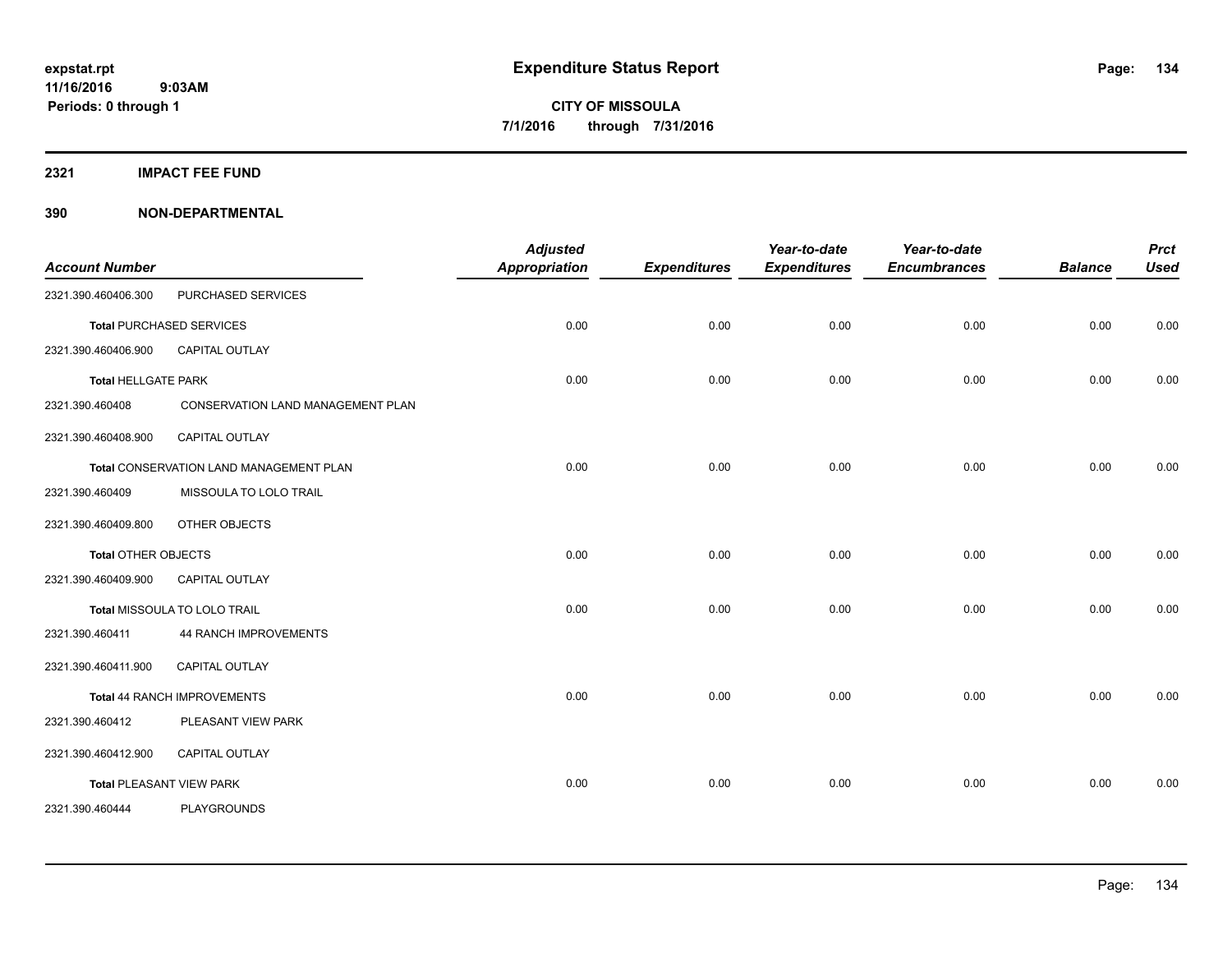**2321 IMPACT FEE FUND**

| <b>Account Number</b>      |                                | <b>Adjusted</b><br><b>Appropriation</b> | <b>Expenditures</b> | Year-to-date<br><b>Expenditures</b> | Year-to-date<br><b>Encumbrances</b> | <b>Balance</b> | <b>Prct</b><br><b>Used</b> |
|----------------------------|--------------------------------|-----------------------------------------|---------------------|-------------------------------------|-------------------------------------|----------------|----------------------------|
| 2321.390.460444.900        | <b>CAPITAL OUTLAY</b>          |                                         |                     |                                     |                                     |                |                            |
| <b>Total PLAYGROUNDS</b>   |                                | 0.00                                    | 0.00                | 0.00                                | 0.00                                | 0.00           | 0.00                       |
| 2321.390.510000            | UNALLOCATED IMPACT FEES        |                                         |                     |                                     |                                     |                |                            |
| 2321.390.510000.800        | OTHER OBJECTS                  |                                         |                     |                                     |                                     |                |                            |
| <b>Total OTHER OBJECTS</b> |                                | 0.00                                    | 0.00                | 0.00                                | 0.00                                | 0.00           | 0.00                       |
| 2321.390.510000.900        | <b>CAPITAL OUTLAY</b>          |                                         |                     |                                     |                                     |                |                            |
|                            | Total UNALLOCATED IMPACT FEES  | 0.00                                    | 0.00                | 0.00                                | 0.00                                | 0.00           | 0.00                       |
| 2321.390.510110            | <b>MERCHANT SERVICES</b>       |                                         |                     |                                     |                                     |                |                            |
| 2321.390.510110.500        | <b>FIXED CHARGES</b>           |                                         |                     |                                     |                                     |                |                            |
|                            | <b>Total MERCHANT SERVICES</b> | 0.00                                    | 0.00                | 0.00                                | 0.00                                | 0.00           | 0.00                       |
| Total IMPACT FEE FUND      |                                | 0.00                                    | 67,647.12           | 67,647.12                           | 0.00                                | $-67,647.12$   | 0.00                       |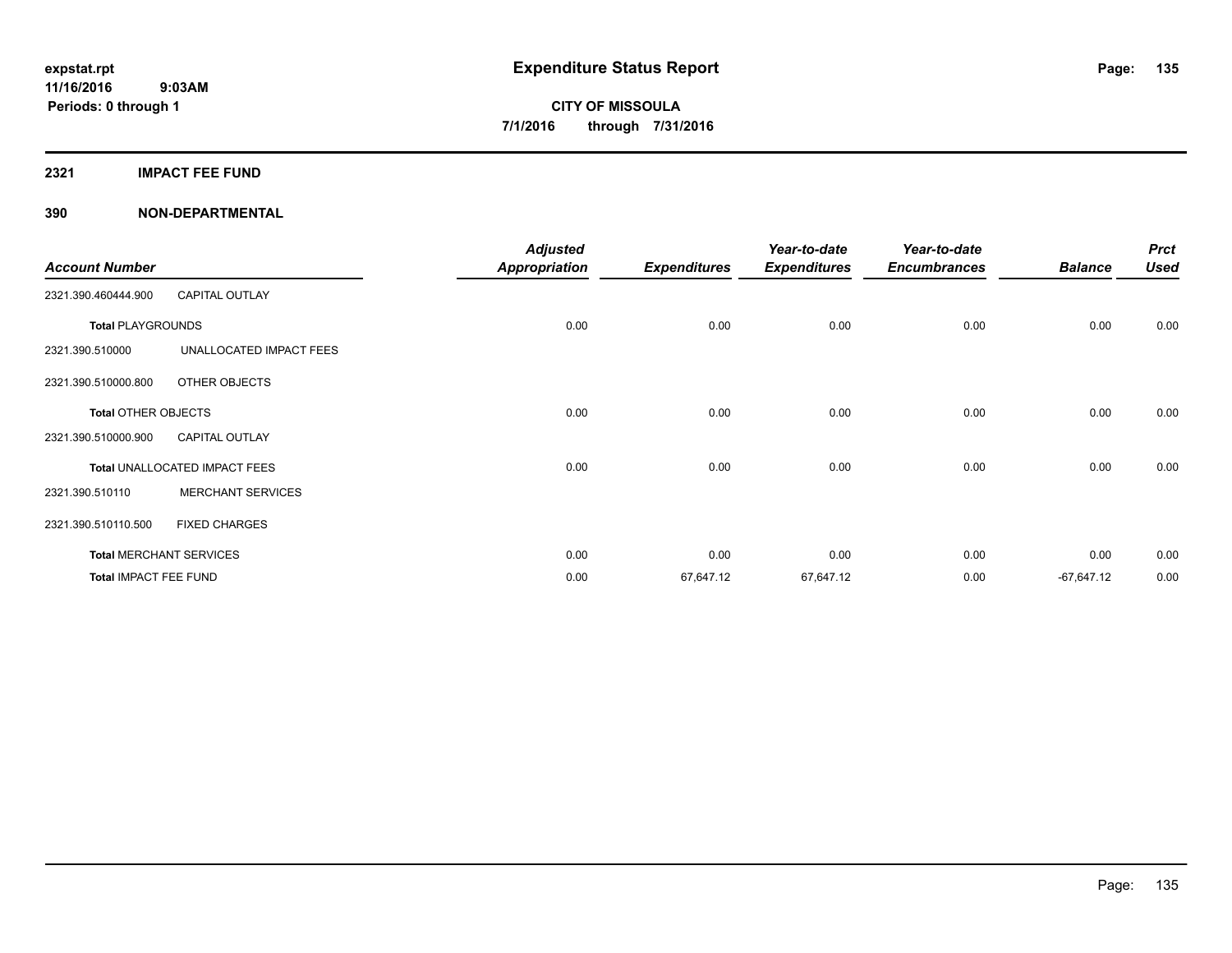# **2322 GEORGE ELMER/CATTLE DR INTERSECTION**

| <b>Account Number</b>      |                                           | <b>Adjusted</b><br><b>Appropriation</b> | <b>Expenditures</b> | Year-to-date<br><b>Expenditures</b> | Year-to-date<br><b>Encumbrances</b> | <b>Balance</b> | <b>Prct</b><br><b>Used</b> |
|----------------------------|-------------------------------------------|-----------------------------------------|---------------------|-------------------------------------|-------------------------------------|----------------|----------------------------|
|                            |                                           |                                         |                     |                                     |                                     |                |                            |
| 2322.390.510100            | SPECIAL ASSESSMENTS                       |                                         |                     |                                     |                                     |                |                            |
| 2322.390.510100.300        | PURCHASED SERVICES                        |                                         |                     |                                     |                                     |                |                            |
|                            | <b>Total PURCHASED SERVICES</b>           | 0.00                                    | 0.00                | 0.00                                | 0.00                                | 0.00           | 0.00                       |
| 2322.390.510100.800        | OTHER OBJECTS                             |                                         |                     |                                     |                                     |                |                            |
| <b>Total OTHER OBJECTS</b> |                                           | 0.00                                    | 0.00                | 0.00                                | 0.00                                | 0.00           | 0.00                       |
| 2322.390.510100.900        | <b>CAPITAL OUTLAY</b>                     |                                         |                     |                                     |                                     |                |                            |
|                            | <b>Total SPECIAL ASSESSMENTS</b>          | 0.00                                    | 0.00                | 0.00                                | 0.00                                | 0.00           | 0.00                       |
| 2322.390.510110            | <b>MERCHANT SERVICES</b>                  |                                         |                     |                                     |                                     |                |                            |
| 2322.390.510110.500        | <b>FIXED CHARGES</b>                      |                                         |                     |                                     |                                     |                |                            |
|                            | Total GEORGE ELMER/CATTLE DR INTERSECTION | 0.00                                    | 0.00                | 0.00                                | 0.00                                | 0.00           | 0.00                       |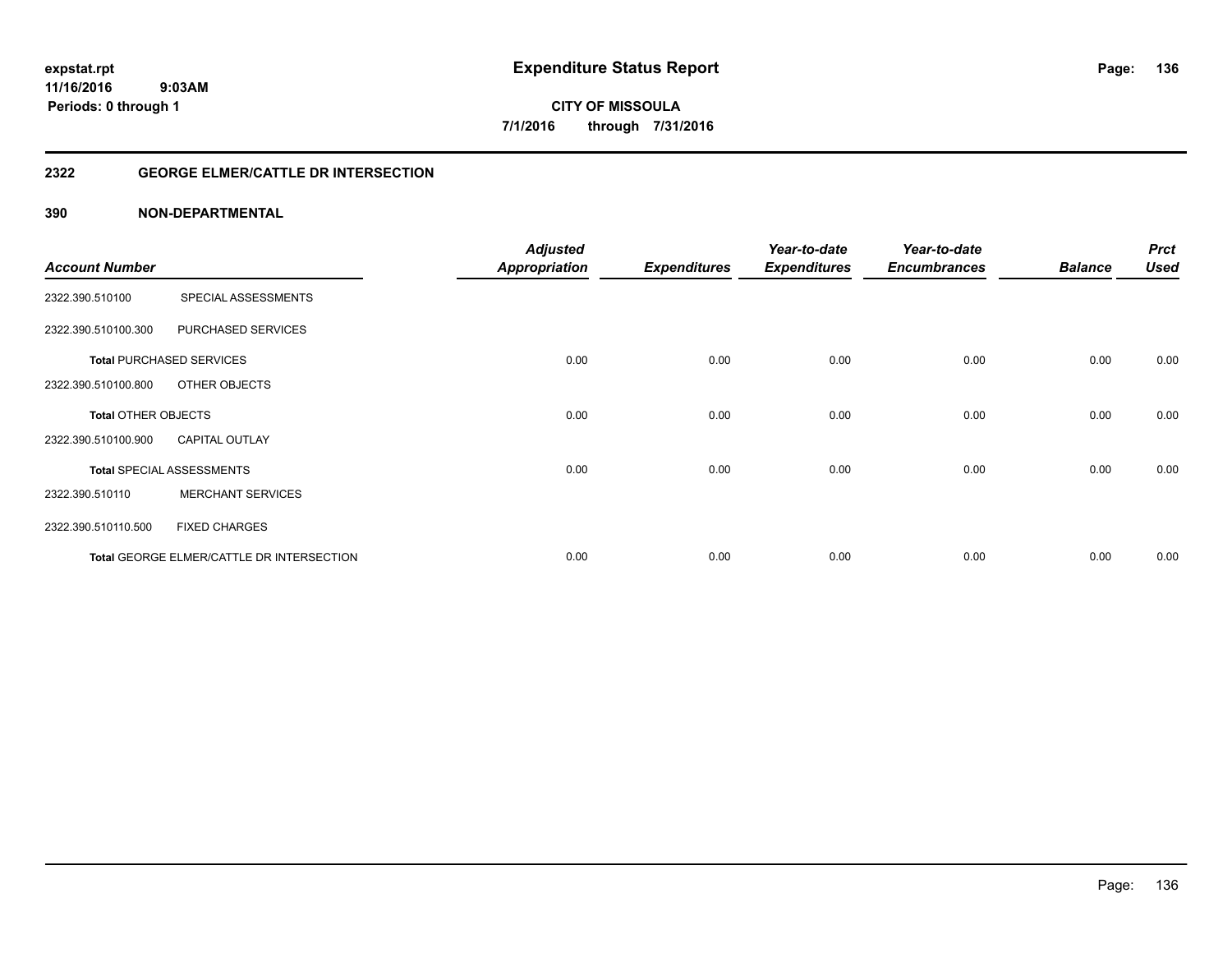**11/16/2016 9:03AM Periods: 0 through 1**

**CITY OF MISSOULA 7/1/2016 through 7/31/2016**

**2365 PUBLIC ART FUND**

# **220 MAYOR**

|                              |                                  | <b>Adjusted</b>      |                     | Year-to-date        | Year-to-date        |                | <b>Prct</b> |
|------------------------------|----------------------------------|----------------------|---------------------|---------------------|---------------------|----------------|-------------|
| <b>Account Number</b>        |                                  | <b>Appropriation</b> | <b>Expenditures</b> | <b>Expenditures</b> | <b>Encumbrances</b> | <b>Balance</b> | <b>Used</b> |
| 2365.220.460518              | PUBLIC ART PROJECTS              |                      |                     |                     |                     |                |             |
| 2365.220.460518.300          | PURCHASED SERVICES               |                      |                     |                     |                     |                |             |
|                              | <b>Total PURCHASED SERVICES</b>  | 0.00                 | 0.00                | 0.00                | 0.00                | 0.00           | 0.00        |
| 2365.220.460518.800          | OTHER OBJECTS                    |                      |                     |                     |                     |                |             |
| <b>Total OTHER OBJECTS</b>   |                                  | 0.00                 | 0.00                | 0.00                | 0.00                | 0.00           | 0.00        |
| 2365.220.460518.900          | <b>CAPITAL OUTLAY</b>            |                      |                     |                     |                     |                |             |
|                              | <b>Total PUBLIC ART PROJECTS</b> | 0.00                 | 0.00                | 0.00                | 0.00                | 0.00           | 0.00        |
| 2365.220.510110              | <b>MERCHANT SERVICES</b>         |                      |                     |                     |                     |                |             |
| 2365.220.510110.500          | <b>FIXED CHARGES</b>             |                      |                     |                     |                     |                |             |
| <b>Total FIXED CHARGES</b>   |                                  | 0.00                 | 0.00                | 0.00                | 0.00                | 0.00           | 0.00        |
| <b>Total PUBLIC ART FUND</b> |                                  | 0.00                 | 0.00                | 0.00                | 0.00                | 0.00           | 0.00        |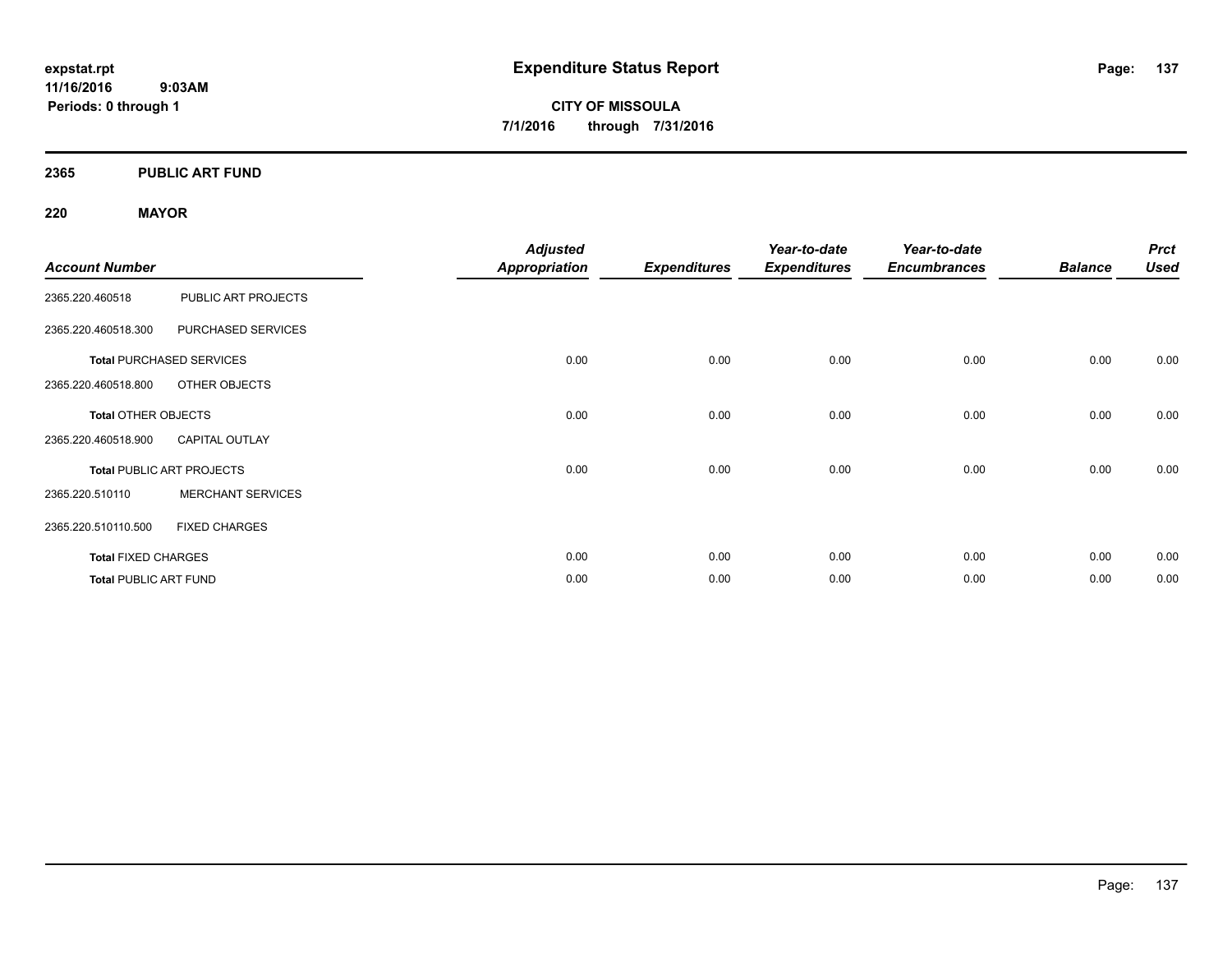# **2371 EMPLOYEE HEALTH INSURANCE LEVY FUND**

| <b>Account Number</b>          |                                            | <b>Adjusted</b><br>Appropriation | <b>Expenditures</b> | Year-to-date<br><b>Expenditures</b> | Year-to-date<br><b>Encumbrances</b> | <b>Balance</b> | <b>Prct</b><br><b>Used</b> |
|--------------------------------|--------------------------------------------|----------------------------------|---------------------|-------------------------------------|-------------------------------------|----------------|----------------------------|
| 2371.390.510110                | <b>MERCHANT SERVICES</b>                   |                                  |                     |                                     |                                     |                |                            |
| 2371.390.510110.500            | <b>FIXED CHARGES</b>                       |                                  |                     |                                     |                                     |                |                            |
| <b>Total MERCHANT SERVICES</b> |                                            | 0.00                             | 0.00                | 0.00                                | 0.00                                | 0.00           | 0.00                       |
| 2371.390.521000                | INTERFUND OPERATING TRANSFERS              |                                  |                     |                                     |                                     |                |                            |
| 2371.390.521000.800            | OTHER OBJECTS                              |                                  |                     |                                     |                                     |                |                            |
|                                | <b>Total INTERFUND OPERATING TRANSFERS</b> | 0.00                             | 0.00                | 0.00                                | 0.00                                | 0.00           | 0.00                       |
|                                | Total EMPLOYEE HEALTH INSURANCE LEVY FUND  | 0.00                             | 0.00                | 0.00                                | 0.00                                | 0.00           | 0.00                       |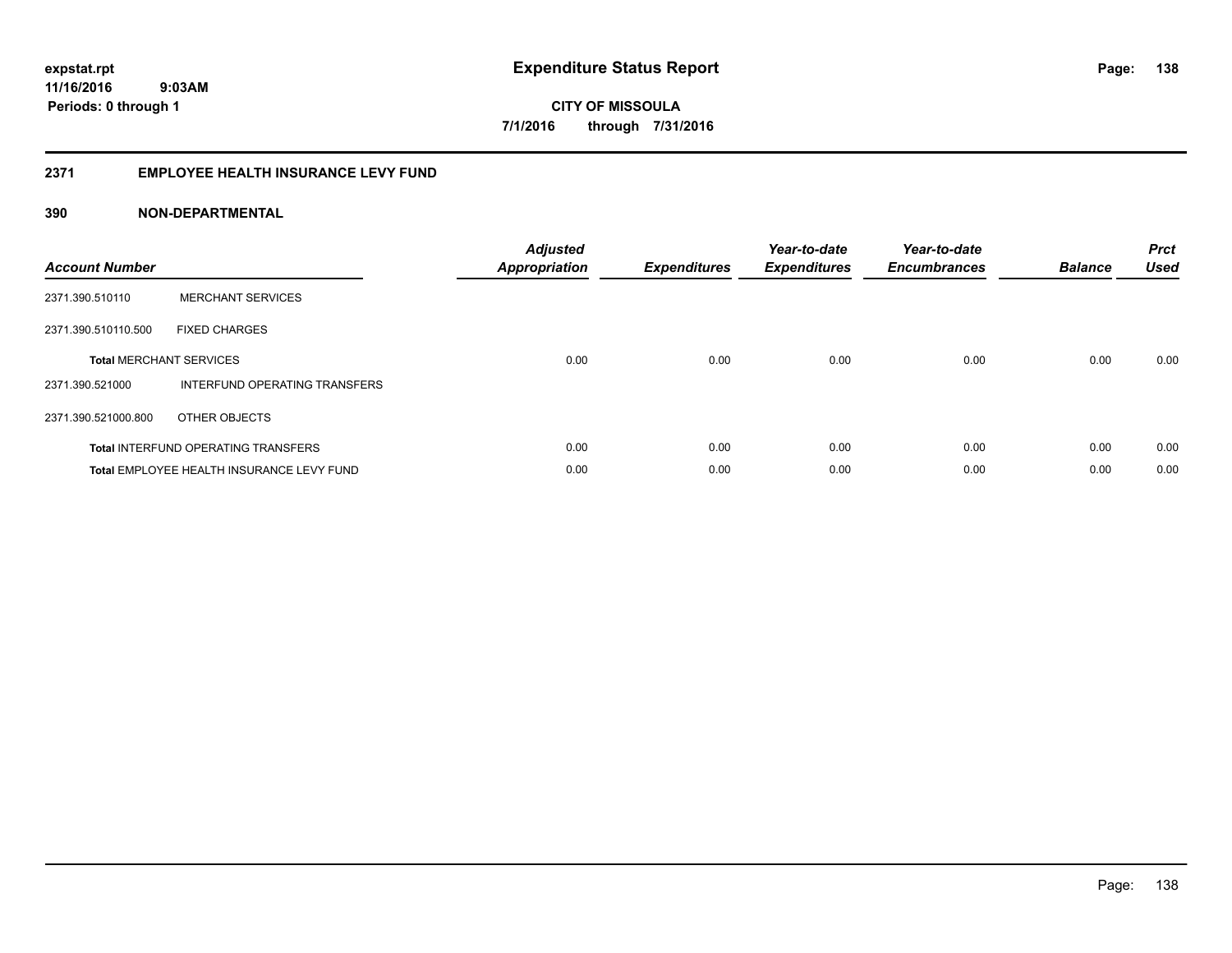# **2372 PERMISSIVE MEDICAL LEVY**

| <b>Account Number</b> |                                            | <b>Adjusted</b><br>Appropriation | <b>Expenditures</b> | Year-to-date<br><b>Expenditures</b> | Year-to-date<br><b>Encumbrances</b> | <b>Balance</b> | <b>Prct</b><br><b>Used</b> |
|-----------------------|--------------------------------------------|----------------------------------|---------------------|-------------------------------------|-------------------------------------|----------------|----------------------------|
| 2372.390.510110       | <b>MERCHANT SERVICES</b>                   |                                  |                     |                                     |                                     |                |                            |
| 2372.390.510110.500   | <b>FIXED CHARGES</b>                       |                                  |                     |                                     |                                     |                |                            |
|                       | <b>Total MERCHANT SERVICES</b>             | 0.00                             | 0.00                | 0.00                                | 0.00                                | 0.00           | 0.00                       |
| 2372.390.521000       | INTERFUND OPERATING TRANSFERS              |                                  |                     |                                     |                                     |                |                            |
| 2372.390.521000.800   | OTHER OBJECTS                              |                                  |                     |                                     |                                     |                |                            |
|                       | <b>Total INTERFUND OPERATING TRANSFERS</b> | 0.00                             | 0.00                | 0.00                                | 0.00                                | 0.00           | 0.00                       |
|                       | <b>Total PERMISSIVE MEDICAL LEVY</b>       | 0.00                             | 0.00                | 0.00                                | 0.00                                | 0.00           | 0.00                       |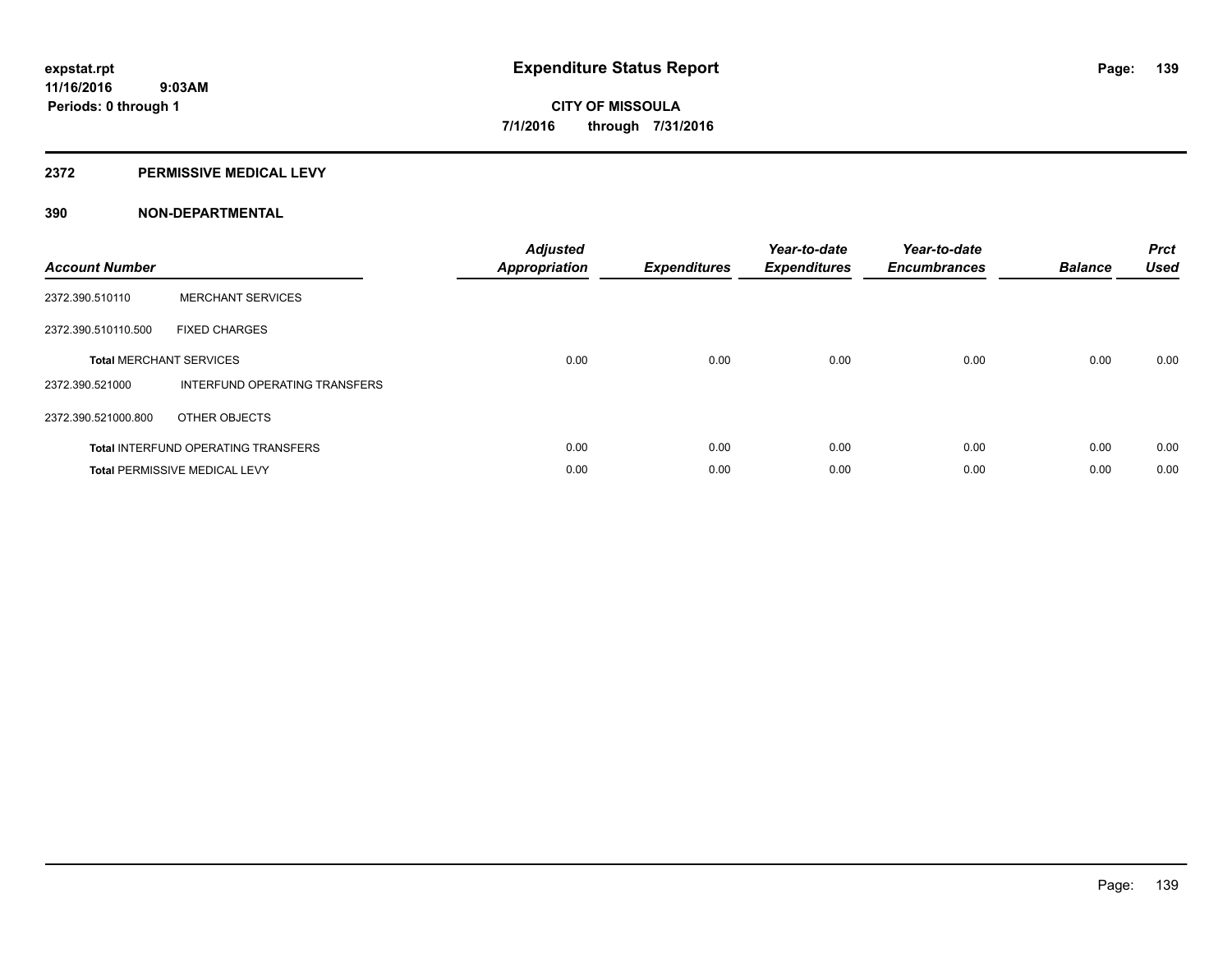# **2389 CABLE TELEVISION FRANCHISE FUND**

|                            |                                       | <b>Adjusted</b>      |                     | Year-to-date        | Year-to-date        |                | <b>Prct</b> |
|----------------------------|---------------------------------------|----------------------|---------------------|---------------------|---------------------|----------------|-------------|
| <b>Account Number</b>      |                                       | <b>Appropriation</b> | <b>Expenditures</b> | <b>Expenditures</b> | <b>Encumbrances</b> | <b>Balance</b> | <b>Used</b> |
| 2389.390.411810            | <b>CABLE TV FRANCHISE</b>             |                      |                     |                     |                     |                |             |
| 2389.390.411810.300        | PURCHASED SERVICES                    |                      |                     |                     |                     |                |             |
|                            | <b>Total PURCHASED SERVICES</b>       | 0.00                 | 0.00                | 0.00                | 0.00                | 0.00           | 0.00        |
| 2389.390.411810.700        | <b>GRANTS &amp; CONTRIBUTIONS</b>     |                      |                     |                     |                     |                |             |
|                            | Total GRANTS & CONTRIBUTIONS          | 0.00                 | 0.00                | 0.00                | 0.00                | 0.00           | 0.00        |
| 2389.390.411810.800        | OTHER OBJECTS                         |                      |                     |                     |                     |                |             |
| <b>Total OTHER OBJECTS</b> |                                       | 0.00                 | 0.00                | 0.00                | 0.00                | 0.00           | 0.00        |
| 2389.390.411810.900        | <b>CAPITAL OUTLAY</b>                 |                      |                     |                     |                     |                |             |
|                            | <b>Total CABLE TV FRANCHISE</b>       | 0.00                 | 0.00                | 0.00                | 0.00                | 0.00           | 0.00        |
| 2389.390.510110            | <b>MERCHANT SERVICES</b>              |                      |                     |                     |                     |                |             |
| 2389.390.510110.500        | <b>FIXED CHARGES</b>                  |                      |                     |                     |                     |                |             |
|                            | Total CABLE TELEVISION FRANCHISE FUND | 0.00                 | 0.00                | 0.00                | 0.00                | 0.00           | 0.00        |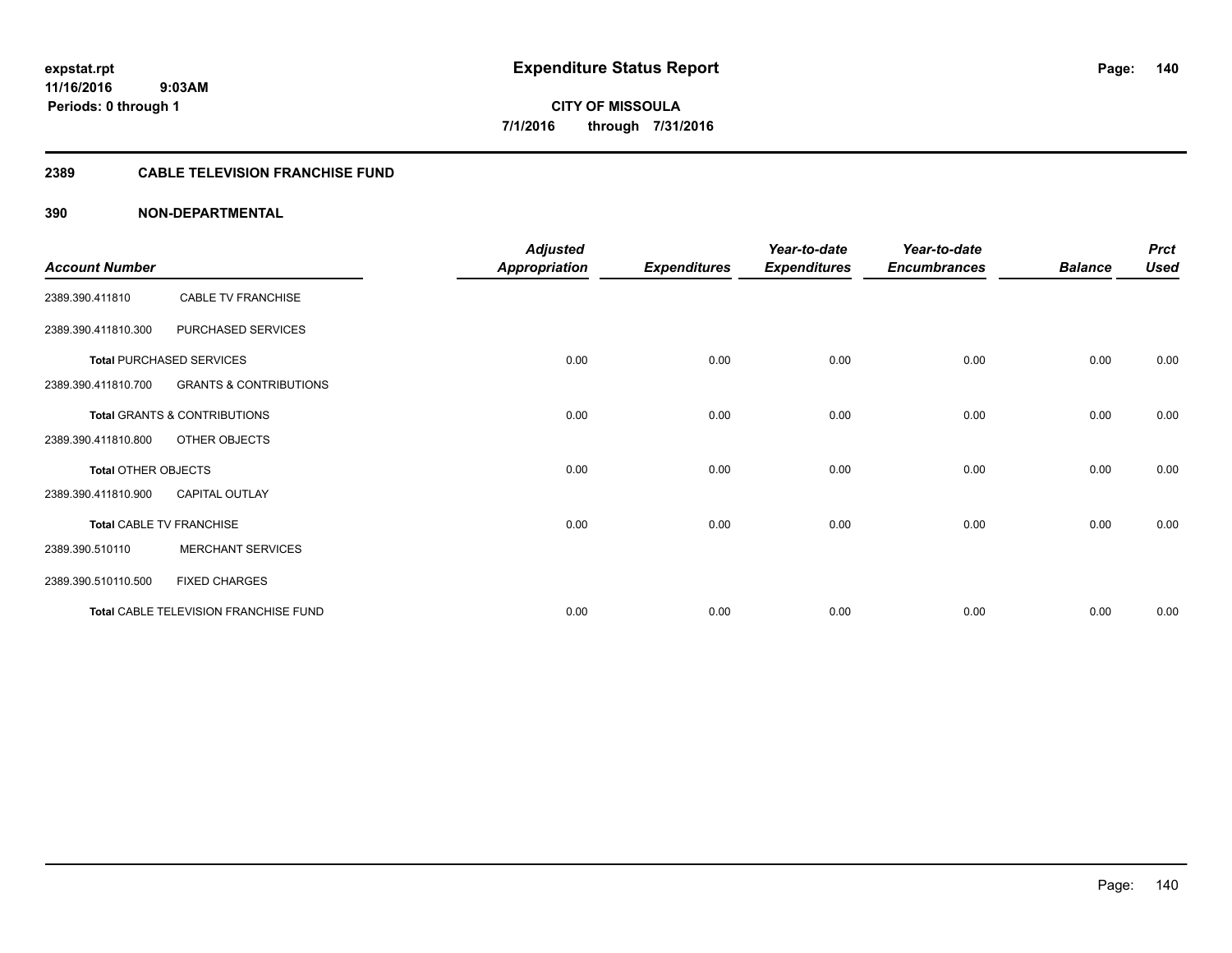# **2390 DRUG FORFEITURE FUND**

# **290 POLICE**

| <b>Account Number</b>          |                                            | <b>Adjusted</b><br><b>Appropriation</b> | <b>Expenditures</b> | Year-to-date<br><b>Expenditures</b> | Year-to-date<br><b>Encumbrances</b> | <b>Balance</b>       | <b>Prct</b><br><b>Used</b> |
|--------------------------------|--------------------------------------------|-----------------------------------------|---------------------|-------------------------------------|-------------------------------------|----------------------|----------------------------|
| 2390.290.420142                | <b>NARCOTICS</b>                           |                                         |                     |                                     |                                     |                      |                            |
| 2390.290.420142.100            | PERSONAL SERVICES                          |                                         |                     |                                     |                                     |                      |                            |
| <b>Total PERSONAL SERVICES</b> |                                            | 0.00                                    | 0.00                | 0.00                                | 0.00                                | 0.00                 | 0.00                       |
| 2390.290.420142.200            | <b>SUPPLIES</b>                            |                                         |                     |                                     |                                     |                      |                            |
| <b>Total SUPPLIES</b>          | 2390.290.420142.220.000 OPERATING SUPPLIES | 0.00<br>0.00                            | 82.98<br>82.98      | 82.98<br>82.98                      | 0.00<br>0.00                        | $-82.98$<br>$-82.98$ | 0.00<br>0.00               |
| 2390.290.420142.300            | PURCHASED SERVICES                         |                                         |                     |                                     |                                     |                      |                            |
|                                | <b>Total PURCHASED SERVICES</b>            | 0.00                                    | 0.00                | 0.00                                | 0.00                                | 0.00                 | 0.00                       |
| 2390.290.420142.500            | <b>FIXED CHARGES</b>                       |                                         |                     |                                     |                                     |                      |                            |
| <b>Total FIXED CHARGES</b>     |                                            | 0.00                                    | 0.00                | 0.00                                | 0.00                                | 0.00                 | 0.00                       |
| 2390.290.420142.700            | <b>GRANTS &amp; CONTRIBUTIONS</b>          |                                         |                     |                                     |                                     |                      |                            |
|                                | Total GRANTS & CONTRIBUTIONS               | 0.00                                    | 0.00                | 0.00                                | 0.00                                | 0.00                 | 0.00                       |
| 2390.290.420142.800            | OTHER OBJECTS                              |                                         |                     |                                     |                                     |                      |                            |
| Total OTHER OBJECTS            |                                            | 0.00                                    | 0.00                | 0.00                                | 0.00                                | 0.00                 | 0.00                       |
| 2390.290.420142.900            | CAPITAL OUTLAY                             |                                         |                     |                                     |                                     |                      |                            |
| <b>Total CAPITAL OUTLAY</b>    |                                            | 0.00                                    | 0.00                | 0.00                                | 0.00                                | 0.00                 | 0.00                       |
| <b>Total NARCOTICS</b>         |                                            | 0.00                                    | 82.98               | 82.98                               | 0.00                                | $-82.98$             | 0.00                       |
| 2390.290.510110                | <b>MERCHANT SERVICES</b>                   |                                         |                     |                                     |                                     |                      |                            |
| 2390.290.510110.500            | <b>FIXED CHARGES</b>                       |                                         |                     |                                     |                                     |                      |                            |
| <b>Total MERCHANT SERVICES</b> |                                            | 0.00                                    | 0.00                | 0.00                                | 0.00                                | 0.00                 | 0.00                       |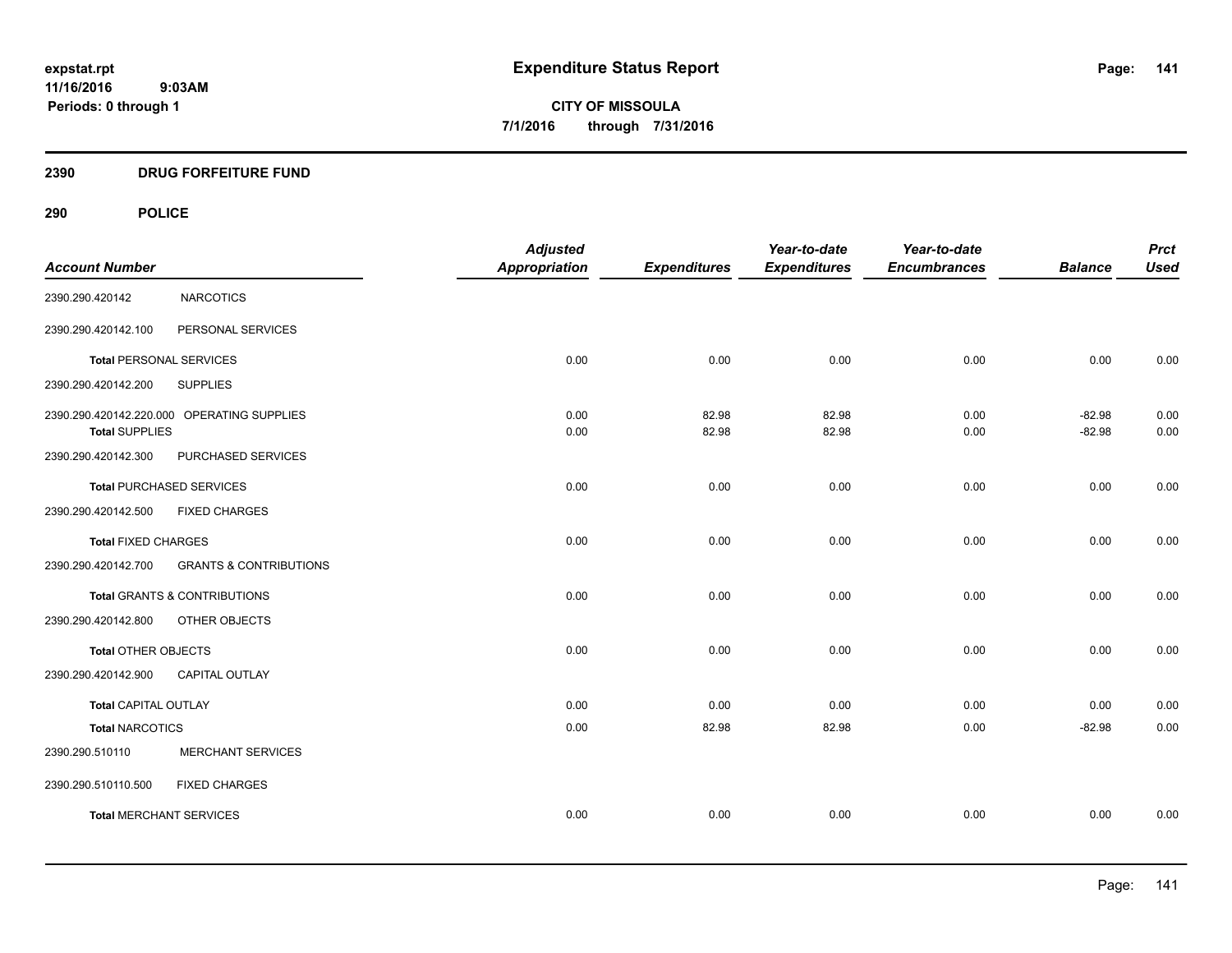**11/16/2016 9:03AM Periods: 0 through 1**

**142**

**CITY OF MISSOULA 7/1/2016 through 7/31/2016**

|      | Total DRUG FORFEITURE FUND      | 0.00 | 82.98 | 82.98 | 0.00 | -82.98 | 0.00 |
|------|---------------------------------|------|-------|-------|------|--------|------|
| 2394 | <b>BUILDING INSPECTION FUND</b> |      |       |       |      |        |      |
| 310  | <b>BUILDING INSPECTION</b>      |      |       |       |      |        |      |

| <b>Account Number</b>                   |                                                         | <b>Adjusted</b><br><b>Appropriation</b> | <b>Expenditures</b> | Year-to-date<br><b>Expenditures</b> | Year-to-date<br><b>Encumbrances</b> | <b>Balance</b> | <b>Prct</b><br><b>Used</b> |
|-----------------------------------------|---------------------------------------------------------|-----------------------------------------|---------------------|-------------------------------------|-------------------------------------|----------------|----------------------------|
| 2394.310.420500                         | PROTECTIVE INSPECTIONS                                  |                                         |                     |                                     |                                     |                |                            |
| 2394.310.420500.100                     | PERSONAL SERVICES                                       |                                         |                     |                                     |                                     |                |                            |
| 2394.310.420500.110.000                 | SALARIES AND WAGES                                      | 700,628.00                              | 36,130.55           | 36,130.55                           | 0.00                                | 664.497.45     | 5.16                       |
|                                         | 2394.310.420500.120.000 OVERTIME/TERMINATION            | 500.00                                  | 0.00                | 0.00                                | 0.00                                | 500.00         | 0.00                       |
| 2394.310.420500.130.000 OTHER           |                                                         | 19,912.00                               | 0.00                | 0.00                                | 0.00                                | 19.912.00      | 0.00                       |
|                                         | 2394.310.420500.140.000 EMPLOYER CONTRIBUTIONS          | 242,010.00                              | 21,464.99           | 21,464.99                           | 0.00                                | 220.545.01     | 8.87                       |
| <b>Total PERSONAL SERVICES</b>          |                                                         | 963,050.00                              | 57,595.54           | 57,595.54                           | 0.00                                | 905,454.46     | 5.98                       |
| 2394.310.420500.200                     | <b>SUPPLIES</b>                                         |                                         |                     |                                     |                                     |                |                            |
| 2394.310.420500.210.000 OFFICE SUPPLIES |                                                         | 2,200.00                                | 0.00                | 0.00                                | 0.00                                | 2,200.00       | 0.00                       |
| 2394.310.420500.210.300 OFFICE SUPPLIES |                                                         | 550.00                                  | 0.00                | 0.00                                | 0.00                                | 550.00         | 0.00                       |
|                                         | 2394.310.420500.230.000 REPAIR/MAINTENANCE              | 3,000.00                                | 0.00                | 0.00                                | 0.00                                | 3,000.00       | 0.00                       |
| 2394.310.420500.231.000 GASOLINE        |                                                         | 11,475.00                               | 0.00                | 0.00                                | 0.00                                | 11,475.00      | 0.00                       |
|                                         | 2394.310.420500.250.000 SUPPLIES FOR RESALE             | 500.00                                  | 0.00                | 0.00                                | 0.00                                | 500.00         | 0.00                       |
| <b>Total SUPPLIES</b>                   |                                                         | 17,725.00                               | 0.00                | 0.00                                | 0.00                                | 17,725.00      | 0.00                       |
| 2394.310.420500.300                     | <b>PURCHASED SERVICES</b>                               |                                         |                     |                                     |                                     |                |                            |
| 2394.310.420500.310.000 COMMUNICATIONS  |                                                         | 1,000.00                                | 0.00                | 0.00                                | 0.00                                | 1,000.00       | 0.00                       |
|                                         | 2394.310.420500.320.000 PRINTING & DUPLICATING          | 7.600.00                                | 0.00                | 0.00                                | 0.00                                | 7.600.00       | 0.00                       |
|                                         | 2394.310.420500.330.000 PUBLICITY, SUBSCRIPTIONS & DUES | 2,100.00                                | 0.00                | 0.00                                | 0.00                                | 2,100.00       | 0.00                       |
|                                         | 2394.310.420500.344.000 TELEPHONE SERVICE               | 13,548.00                               | 0.00                | 0.00                                | 0.00                                | 13,548.00      | 0.00                       |
|                                         | 2394.310.420500.350.000 PROFESSIONAL SERVICES           | 14,600.00                               | 0.00                | 0.00                                | 0.00                                | 14,600.00      | 0.00                       |
|                                         | 2394.310.420500.360.000 REPAIR & MAINTENANCE            | 33,378.00                               | 0.00                | 0.00                                | 0.00                                | 33,378.00      | 0.00                       |
| 2394.310.420500.370.000 TRAVEL          |                                                         | 5,025.00                                | 0.00                | 0.00                                | 0.00                                | 5,025.00       | 0.00                       |
| 2394.310.420500.380.000 TRAINING        |                                                         | 6,500.00                                | 0.00                | 0.00                                | 0.00                                | 6,500.00       | 0.00                       |
| <b>Total PURCHASED SERVICES</b>         |                                                         | 83,751.00                               | 0.00                | 0.00                                | 0.00                                | 83,751.00      | 0.00                       |
| 2394.310.420500.500                     | <b>FIXED CHARGES</b>                                    |                                         |                     |                                     |                                     |                |                            |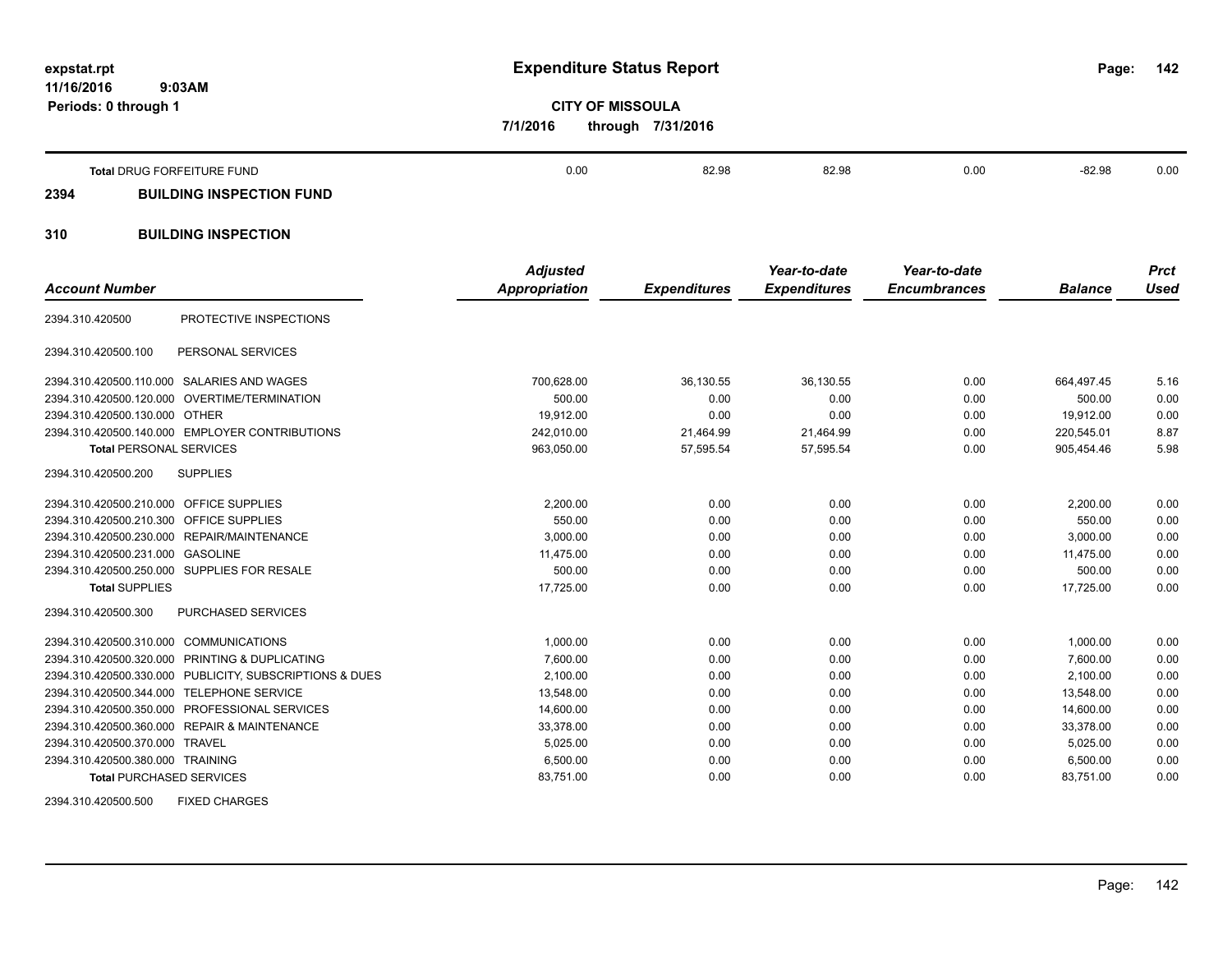#### **2394 BUILDING INSPECTION FUND**

# **310 BUILDING INSPECTION**

| <b>Account Number</b>                         | <b>Adjusted</b><br><b>Appropriation</b> | <b>Expenditures</b> | Year-to-date<br><b>Expenditures</b> | Year-to-date<br><b>Encumbrances</b> | <b>Balance</b> | <b>Prct</b><br><b>Used</b> |
|-----------------------------------------------|-----------------------------------------|---------------------|-------------------------------------|-------------------------------------|----------------|----------------------------|
| 2394.310.420500.500.000 FIXED CHARGES         | 363,860.00                              | 0.00                | 0.00                                | 0.00                                | 363,860.00     | 0.00                       |
| <b>Total FIXED CHARGES</b>                    | 363,860.00                              | 0.00                | 0.00                                | 0.00                                | 363,860.00     | 0.00                       |
| <b>DEBT SERVICE</b><br>2394.310.420500.600    |                                         |                     |                                     |                                     |                |                            |
| <b>Total DEBT SERVICE</b>                     | 0.00                                    | 0.00                | 0.00                                | 0.00                                | 0.00           | 0.00                       |
| <b>CAPITAL OUTLAY</b><br>2394.310.420500.900  |                                         |                     |                                     |                                     |                |                            |
| <b>Total CAPITAL OUTLAY</b>                   | 0.00                                    | 0.00                | 0.00                                | 0.00                                | 0.00           | 0.00                       |
| <b>Total PROTECTIVE INSPECTIONS</b>           | 1,428,386.00                            | 57,595.54           | 57,595.54                           | 0.00                                | 1,370,790.46   | 4.03                       |
| <b>MERCHANT SERVICES</b><br>2394.310.510110   |                                         |                     |                                     |                                     |                |                            |
| <b>FIXED CHARGES</b><br>2394.310.510110.500   |                                         |                     |                                     |                                     |                |                            |
| 2394.310.510110.550.000 MERCHANT SERVICE FEES | 15,400.00                               | 0.00                | 0.00                                | 0.00                                | 15,400.00      | 0.00                       |
| <b>Total MERCHANT SERVICES</b>                | 15,400.00                               | 0.00                | 0.00                                | 0.00                                | 15,400.00      | 0.00                       |
| <b>Total BUILDING INSPECTION FUND</b>         | 1,443,786.00                            | 57,595.54           | 57,595.54                           | 0.00                                | 1,386,190.46   | 3.99                       |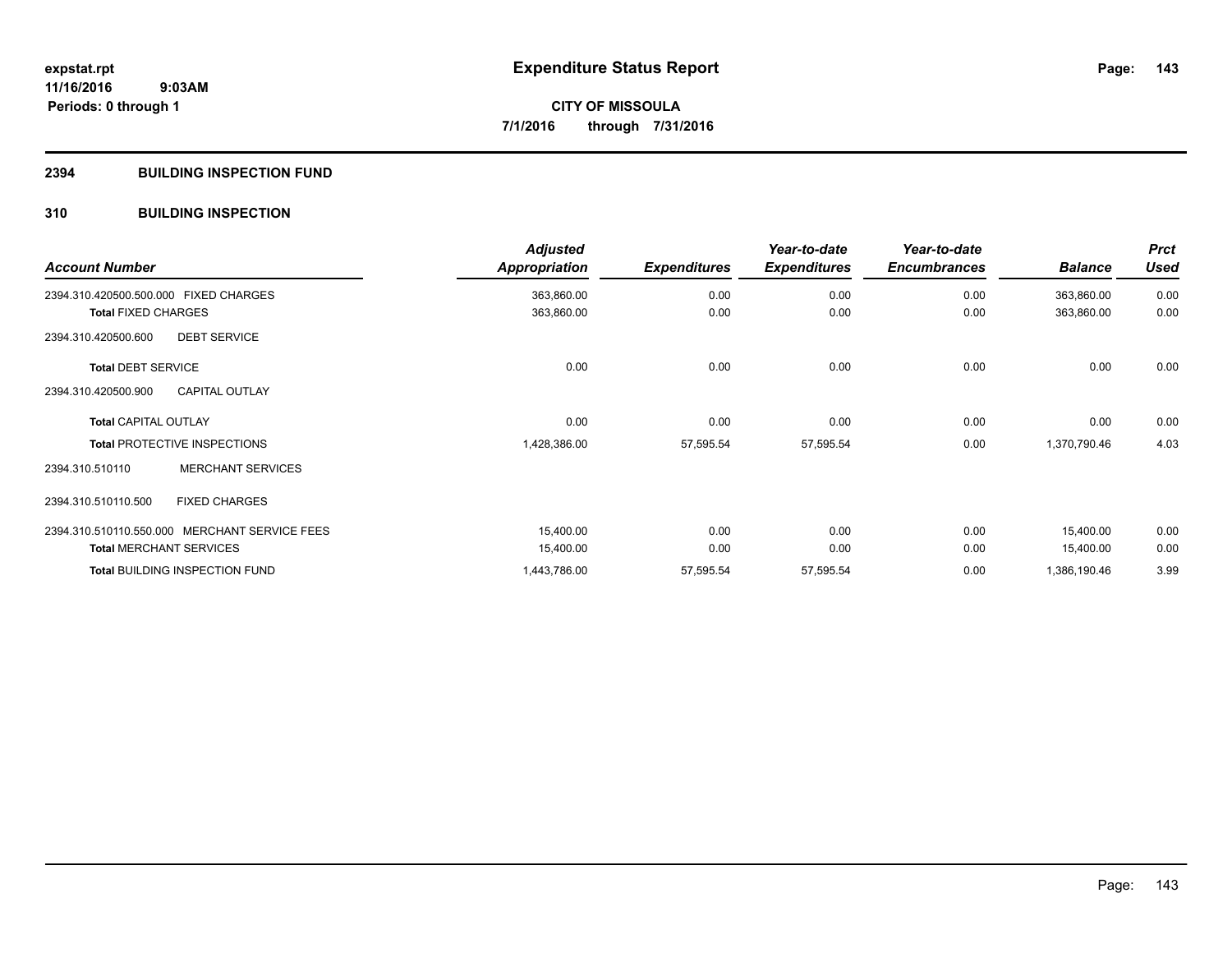**Periods: 0 through 1**

**CITY OF MISSOULA 7/1/2016 through 7/31/2016**

#### **2395 CITY GRANTS & PROGRAM INCOME FUND**

# **390 NON-DEPARTMENTAL**

 **9:03AM**

|                                 |                                   | <b>Adjusted</b>      |                     | Year-to-date        | Year-to-date        |                | <b>Prct</b> |
|---------------------------------|-----------------------------------|----------------------|---------------------|---------------------|---------------------|----------------|-------------|
| <b>Account Number</b>           |                                   | <b>Appropriation</b> | <b>Expenditures</b> | <b>Expenditures</b> | <b>Encumbrances</b> | <b>Balance</b> | <b>Used</b> |
| 2395.390.470200                 | <b>HOUSING REHAB</b>              |                      |                     |                     |                     |                |             |
| 2395.390.470200.700             | <b>GRANTS &amp; CONTRIBUTIONS</b> |                      |                     |                     |                     |                |             |
| Total GRANTS & CONTRIBUTIONS    |                                   | 0.00                 | 0.00                | 0.00                | 0.00                | 0.00           | 0.00        |
| 2395.390.470200.800             | OTHER OBJECTS                     |                      |                     |                     |                     |                |             |
| <b>Total HOUSING REHAB</b>      |                                   | 0.00                 | 0.00                | 0.00                | 0.00                | 0.00           | 0.00        |
| 2395.390.470210                 | <b>ADMINISTRATION</b>             |                      |                     |                     |                     |                |             |
| 2395.390.470210.300             | PURCHASED SERVICES                |                      |                     |                     |                     |                |             |
| <b>Total PURCHASED SERVICES</b> |                                   | 0.00                 | 0.00                | 0.00                | 0.00                | 0.00           | 0.00        |
| 2395.390.470210.800             | OTHER OBJECTS                     |                      |                     |                     |                     |                |             |
| <b>Total ADMINISTRATION</b>     |                                   | 0.00                 | 0.00                | 0.00                | 0.00                | 0.00           | 0.00        |
| 2395.390.470220                 | PROPERTY ACQUISITION              |                      |                     |                     |                     |                |             |
| 2395.390.470220.300             | PURCHASED SERVICES                |                      |                     |                     |                     |                |             |
| Total PROPERTY ACQUISITION      |                                   | 0.00                 | 0.00                | 0.00                | 0.00                | 0.00           | 0.00        |
| 2395.390.470300                 | ECONOMIC DEVELOPMENT              |                      |                     |                     |                     |                |             |
| 2395.390.470300.700             | <b>GRANTS &amp; CONTRIBUTIONS</b> |                      |                     |                     |                     |                |             |
| Total ECONOMIC DEVELOPMENT      |                                   | 0.00                 | 0.00                | 0.00                | 0.00                | 0.00           | 0.00        |
| 2395.390.510110                 | <b>MERCHANT SERVICES</b>          |                      |                     |                     |                     |                |             |
| 2395.390.510110.500             | <b>FIXED CHARGES</b>              |                      |                     |                     |                     |                |             |
| <b>Total MERCHANT SERVICES</b>  |                                   | 0.00                 | 0.00                | 0.00                | 0.00                | 0.00           | 0.00        |
|                                 |                                   |                      |                     |                     |                     |                |             |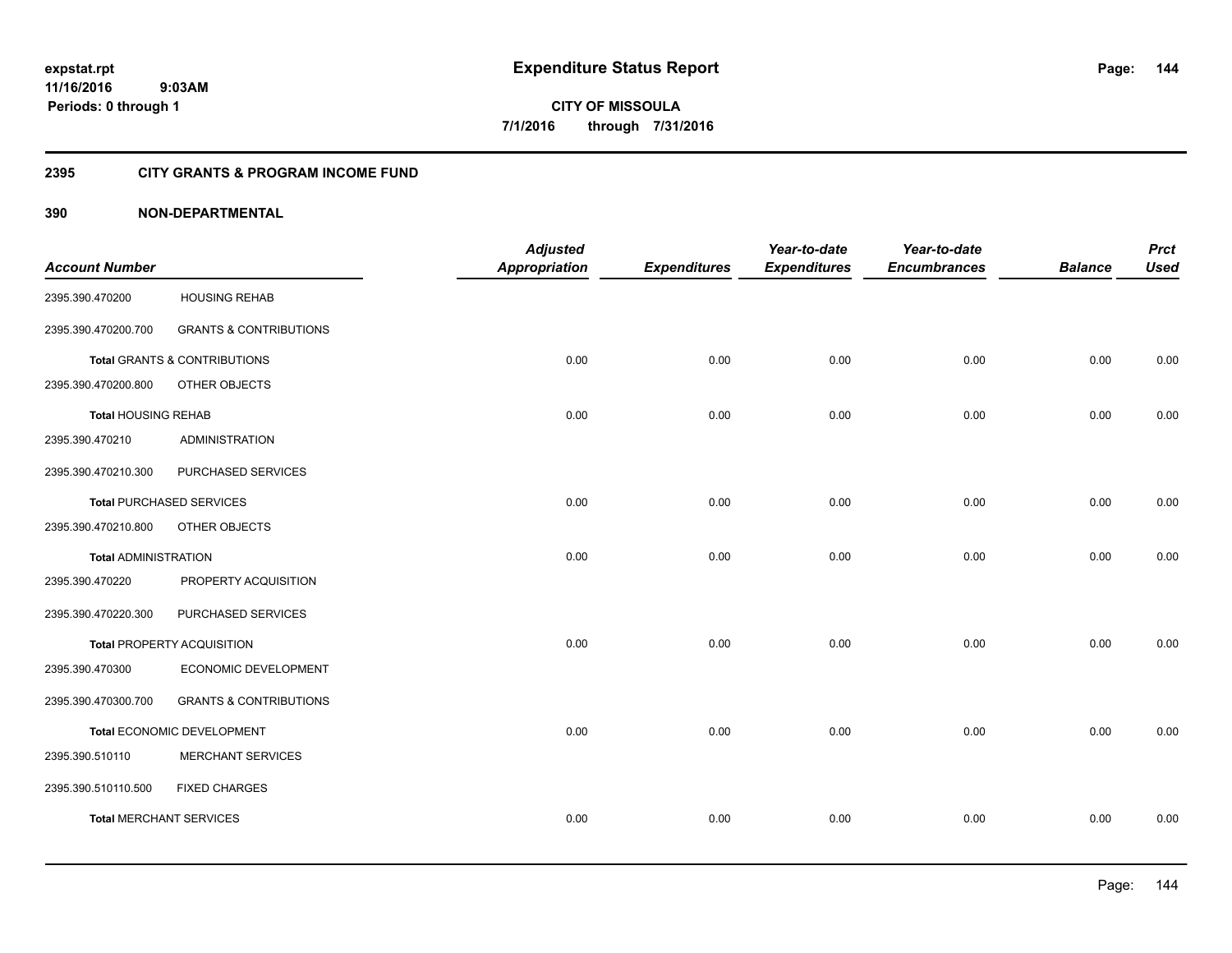| expstat.rpt                        |                                                                                         | <b>Expenditure Status Report</b>        |                     |                                     |                                     | Page:          | 145                        |
|------------------------------------|-----------------------------------------------------------------------------------------|-----------------------------------------|---------------------|-------------------------------------|-------------------------------------|----------------|----------------------------|
| 11/16/2016<br>Periods: 0 through 1 | 9:03AM                                                                                  | <b>CITY OF MISSOULA</b><br>7/1/2016     | through 7/31/2016   |                                     |                                     |                |                            |
| 2396                               | Total CITY GRANTS & PROGRAM INCOME FUND<br><b>ENERGY EFFICIENCY REVOLVING LOAN FUND</b> | 0.00                                    | 0.00                | 0.00                                | 0.00                                | 0.00           | 0.00                       |
| 390                                | <b>NON-DEPARTMENTAL</b>                                                                 |                                         |                     |                                     |                                     |                |                            |
| <b>Account Number</b>              |                                                                                         | <b>Adjusted</b><br><b>Appropriation</b> | <b>Expenditures</b> | Year-to-date<br><b>Expenditures</b> | Year-to-date<br><b>Encumbrances</b> | <b>Balance</b> | <b>Prct</b><br><b>Used</b> |
| 2396.390.510001                    | EECBG REVOLVING LOAN FUND                                                               |                                         |                     |                                     |                                     |                |                            |
| 2396.390.510001.700                | <b>GRANTS &amp; CONTRIBUTIONS</b>                                                       |                                         |                     |                                     |                                     |                |                            |
|                                    | Total ENERGY EFFICIENCY REVOLVING LOAN FUND                                             | 0.00                                    | 0.00                | 0.00                                | 0.00                                | 0.00           | 0.00                       |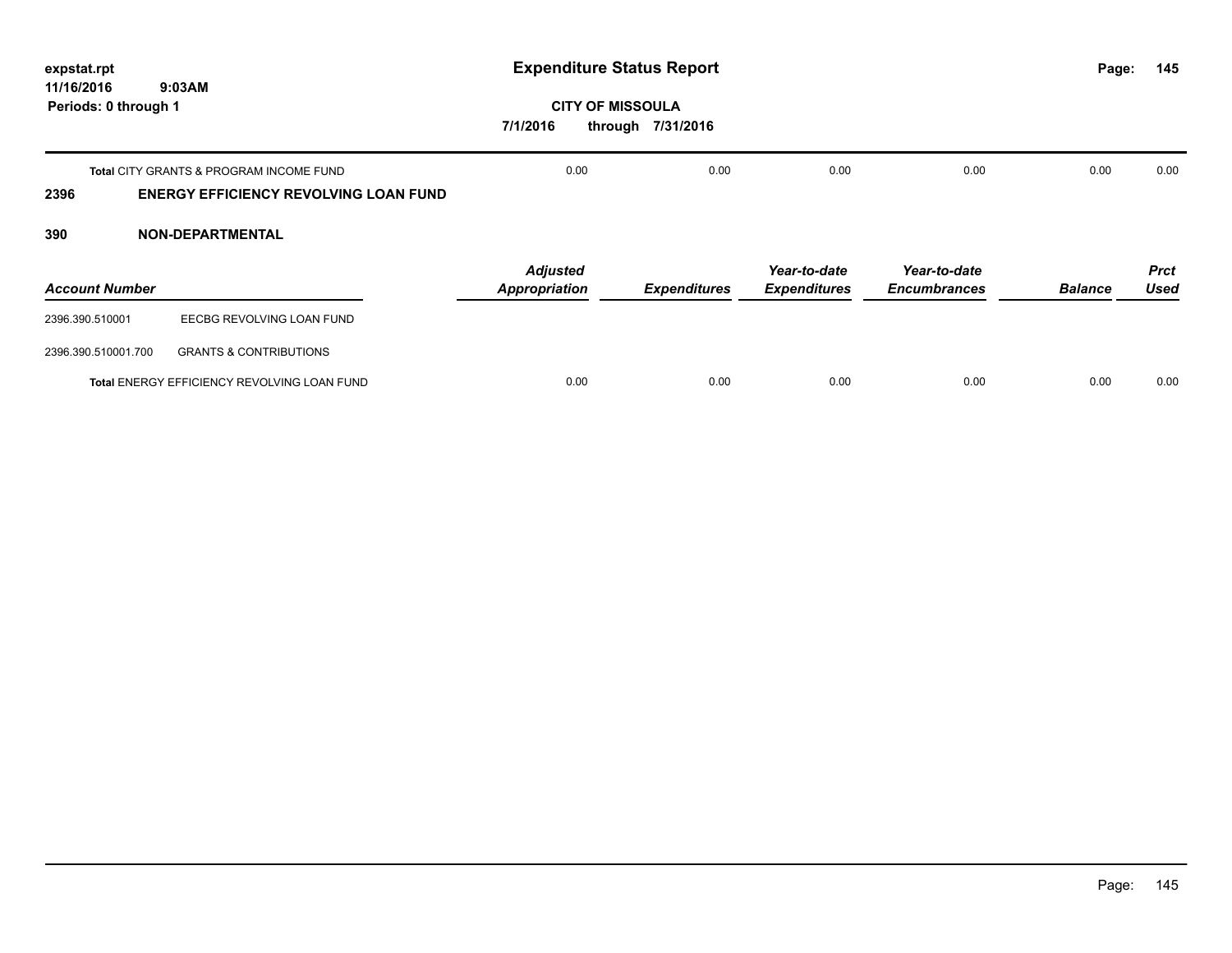**CITY OF MISSOULA 7/1/2016 through 7/31/2016**

# **2399 DANGEROUS BUILDING DEMOLITION & REPAIR F**

# **310 BUILDING INSPECTION**

| <b>Account Number</b>       |                                                           | <b>Adjusted</b><br><b>Appropriation</b> | <b>Expenditures</b> | Year-to-date<br><b>Expenditures</b> | Year-to-date<br><b>Encumbrances</b> | <b>Balance</b> | <b>Prct</b><br><b>Used</b> |
|-----------------------------|-----------------------------------------------------------|-----------------------------------------|---------------------|-------------------------------------|-------------------------------------|----------------|----------------------------|
| 2399.310.420510             | ADMINISTRATION                                            |                                         |                     |                                     |                                     |                |                            |
| 2399.310.420510.800         | OTHER OBJECTS                                             |                                         |                     |                                     |                                     |                |                            |
| <b>Total ADMINISTRATION</b> |                                                           | 0.00                                    | 0.00                | 0.00                                | 0.00                                | 0.00           | 0.00                       |
| 2399.310.510110             | <b>MERCHANT SERVICES</b>                                  |                                         |                     |                                     |                                     |                |                            |
| 2399.310.510110.500         | <b>FIXED CHARGES</b>                                      |                                         |                     |                                     |                                     |                |                            |
|                             | <b>Total DANGEROUS BUILDING DEMOLITION &amp; REPAIR F</b> | 0.00                                    | 0.00                | 0.00                                | 0.00                                | 0.00           | 0.00                       |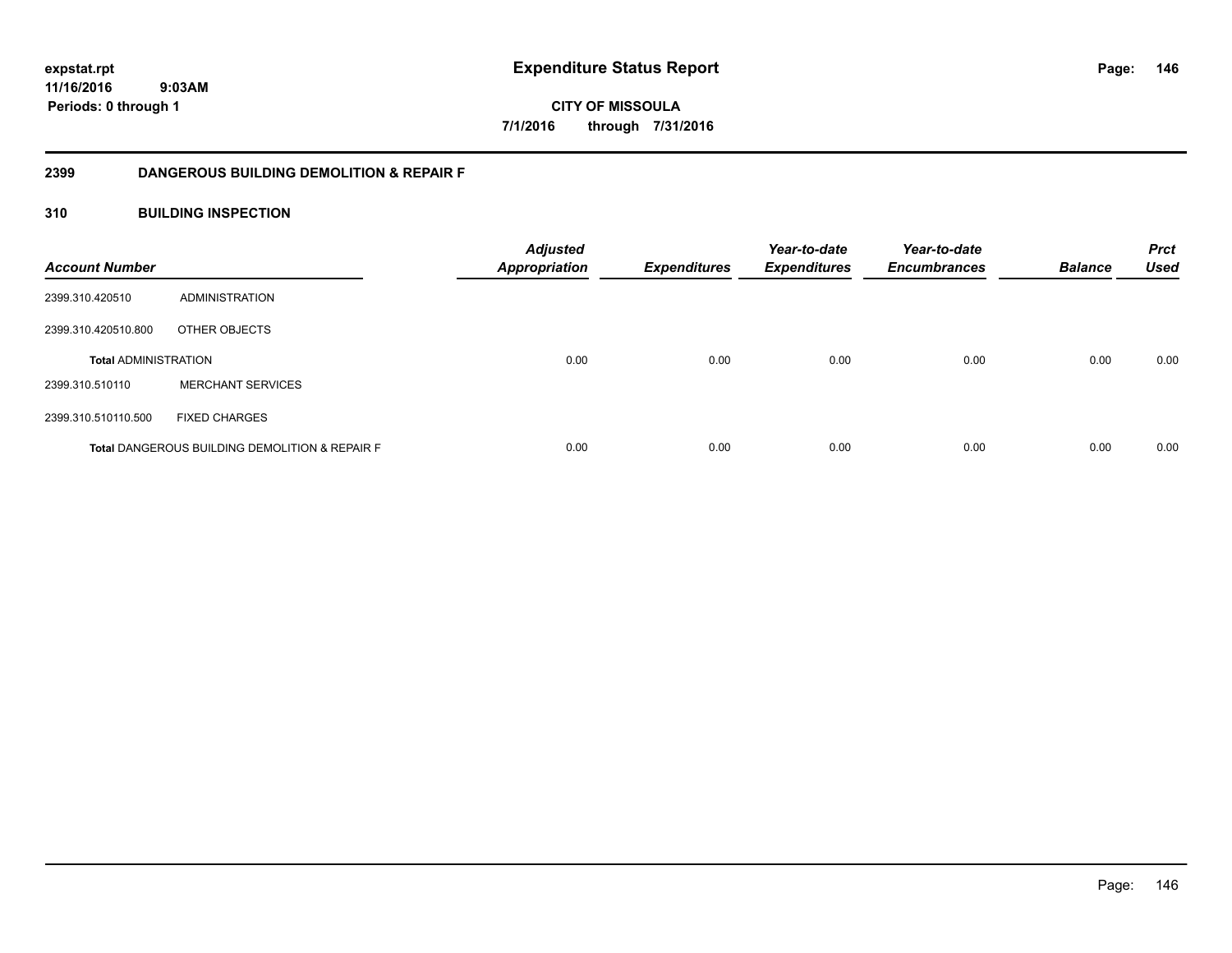**147**

**11/16/2016 9:03AM Periods: 0 through 1**

# **CITY OF MISSOULA 7/1/2016 through 7/31/2016**

#### **2400 STREET LIGHTING ASSESSMENTS FUND**

# **280 PUBLIC WORKS OPERATIONS**

| <b>Account Number</b>        |                                               | <b>Adjusted</b><br>Appropriation | <b>Expenditures</b> | Year-to-date<br><b>Expenditures</b> | Year-to-date<br><b>Encumbrances</b> | <b>Balance</b> | <b>Prct</b><br><b>Used</b> |
|------------------------------|-----------------------------------------------|----------------------------------|---------------------|-------------------------------------|-------------------------------------|----------------|----------------------------|
| 2400.280.430263              | <b>STREET LIGHTING</b>                        |                                  |                     |                                     |                                     |                |                            |
| 2400.280.430263.300          | PURCHASED SERVICES                            |                                  |                     |                                     |                                     |                |                            |
| <b>Total STREET LIGHTING</b> |                                               | 0.00                             | 0.00                | 0.00                                | 0.00                                | 0.00           | 0.00                       |
| 2400.280.510110              | <b>MERCHANT SERVICES</b>                      |                                  |                     |                                     |                                     |                |                            |
| 2400.280.510110.500          | <b>FIXED CHARGES</b>                          |                                  |                     |                                     |                                     |                |                            |
| <b>Total FIXED CHARGES</b>   |                                               | 0.00                             | 0.00                | 0.00                                | 0.00                                | 0.00           | 0.00                       |
|                              | <b>Total STREET LIGHTING ASSESSMENTS FUND</b> | 0.00                             | 0.00                | 0.00                                | 0.00                                | 0.00           | 0.00                       |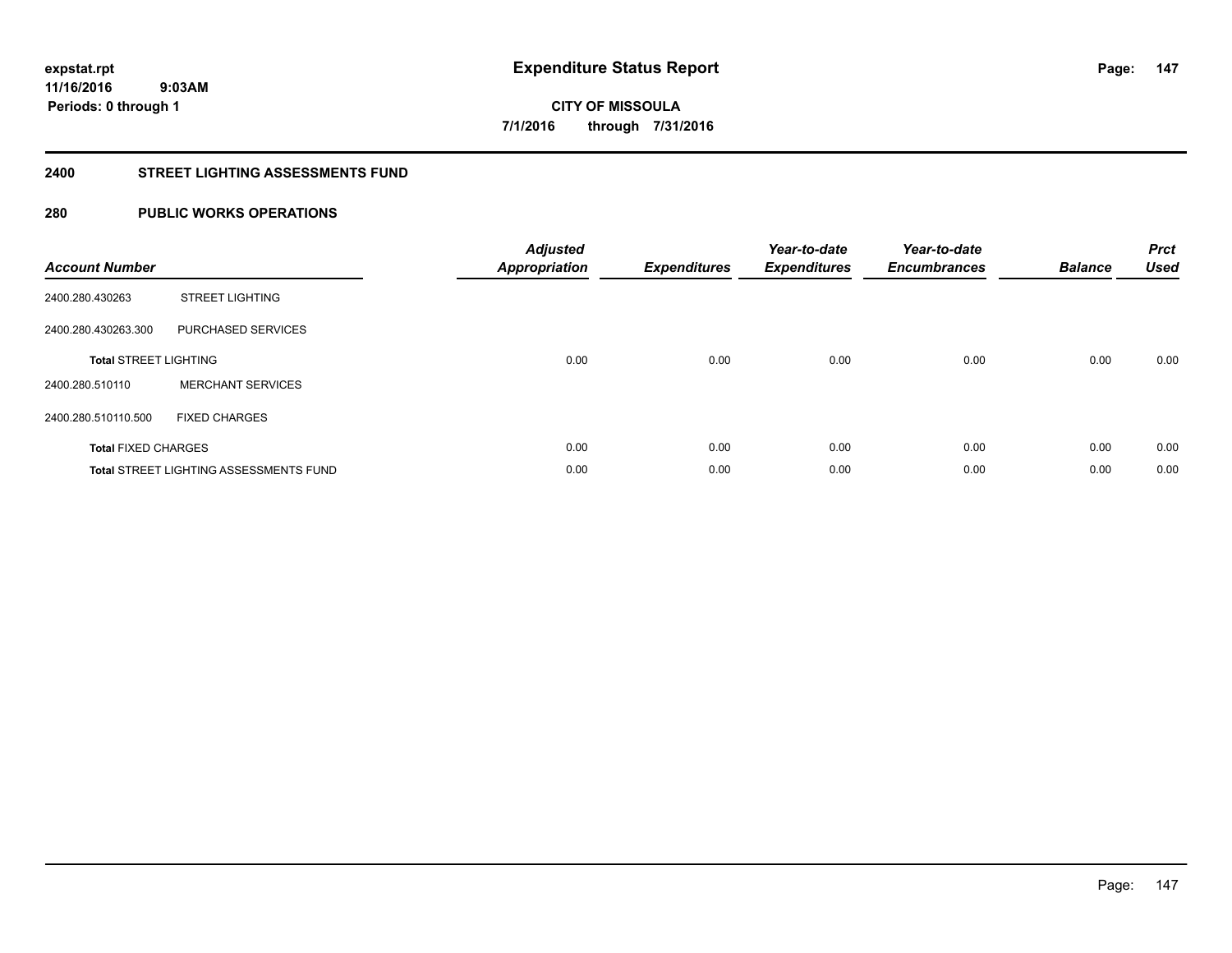**CITY OF MISSOULA 7/1/2016 through 7/31/2016**

#### **2500 STREET MAINTENANCE ASSESSMENT FUND**

# **390 NON-DEPARTMENTAL**

| <b>Account Number</b>           |                                                 | <b>Adjusted</b><br><b>Appropriation</b> | <b>Expenditures</b> | Year-to-date<br><b>Expenditures</b> | Year-to-date<br><b>Encumbrances</b> | <b>Balance</b> | <b>Prct</b><br><b>Used</b> |
|---------------------------------|-------------------------------------------------|-----------------------------------------|---------------------|-------------------------------------|-------------------------------------|----------------|----------------------------|
| 2500.390.510110                 | <b>MERCHANT SERVICES</b>                        |                                         |                     |                                     |                                     |                |                            |
| 2500.390.510110.500             | <b>FIXED CHARGES</b>                            |                                         |                     |                                     |                                     |                |                            |
| <b>Total MERCHANT SERVICES</b>  |                                                 | 0.00                                    | 0.00                | 0.00                                | 0.00                                | 0.00           | 0.00                       |
| 2500.390.521000                 | INTERFUND OPERATING TRANSFERS                   |                                         |                     |                                     |                                     |                |                            |
| 2500.390.521000.300             | PURCHASED SERVICES                              |                                         |                     |                                     |                                     |                |                            |
| 2500.390.521000.345.000 GARBAGE |                                                 | 0.00                                    | 2,011.77            | 2,011.77                            | 0.00                                | $-2,011.77$    | 0.00                       |
| <b>Total PURCHASED SERVICES</b> |                                                 | 0.00                                    | 2,011.77            | 2,011.77                            | 0.00                                | $-2,011.77$    | 0.00                       |
| 2500.390.521000.800             | OTHER OBJECTS                                   |                                         |                     |                                     |                                     |                |                            |
| <b>Total OTHER OBJECTS</b>      |                                                 | 0.00                                    | 0.00                | 0.00                                | 0.00                                | 0.00           | 0.00                       |
|                                 | <b>Total STREET MAINTENANCE ASSESSMENT FUND</b> | 0.00                                    | 2,011.77            | 2,011.77                            | 0.00                                | $-2,011.77$    | 0.00                       |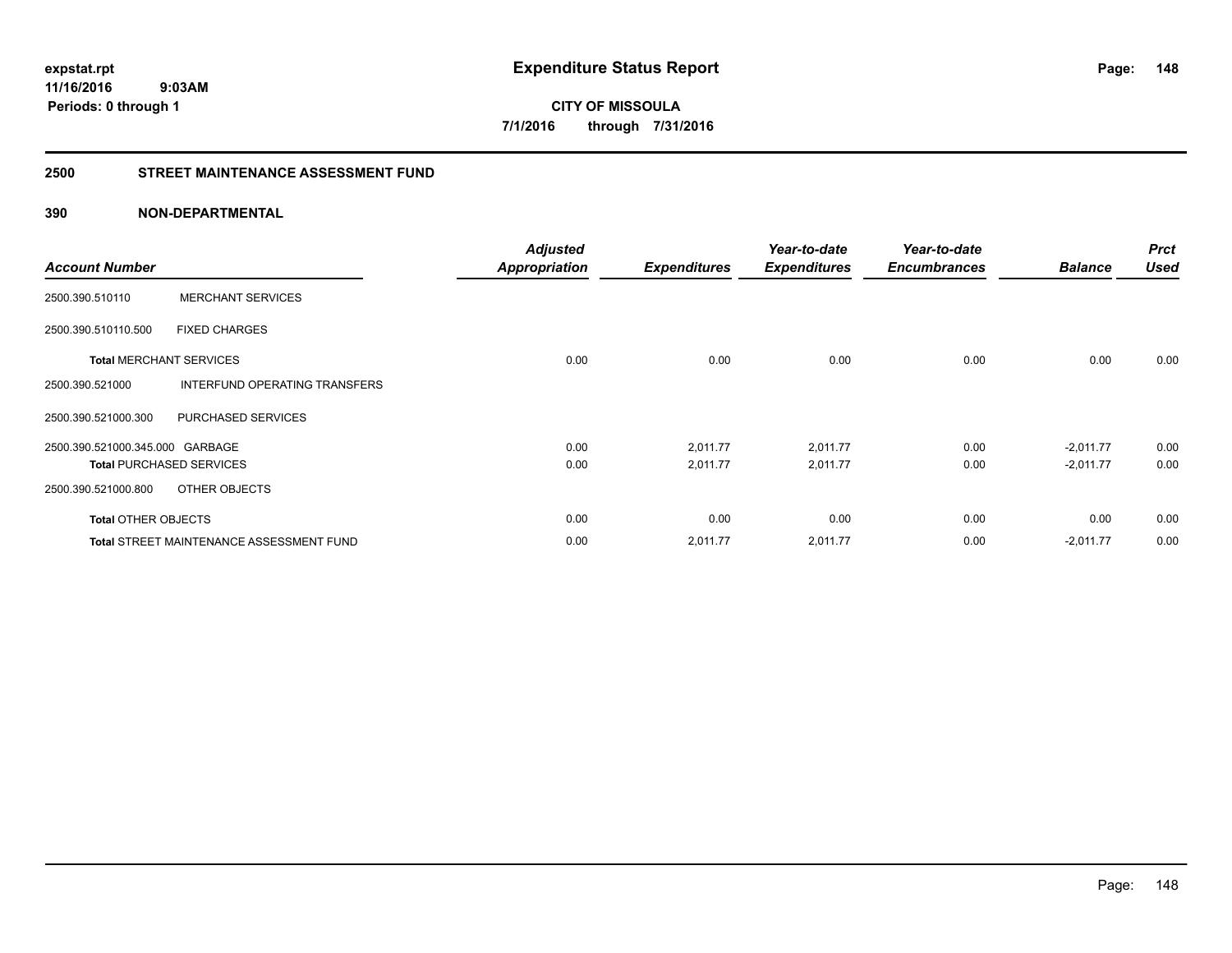**CITY OF MISSOULA 7/1/2016 through 7/31/2016**

# **2510 RUSSELL PARK MAINTENANCE ASSESSMENT FUND**

| <b>Account Number</b> |                                                       | <b>Adjusted</b><br><b>Appropriation</b> | Expenditures | Year-to-date<br><b>Expenditures</b> | Year-to-date<br><b>Encumbrances</b> | <b>Balance</b> | <b>Prct</b><br><b>Used</b> |
|-----------------------|-------------------------------------------------------|-----------------------------------------|--------------|-------------------------------------|-------------------------------------|----------------|----------------------------|
| 2510.370.460430       | <b>PARKS</b>                                          |                                         |              |                                     |                                     |                |                            |
| 2510.370.460430.800   | OTHER OBJECTS                                         |                                         |              |                                     |                                     |                |                            |
| <b>Total PARKS</b>    |                                                       | 0.00                                    | 0.00         | 0.00                                | 0.00                                | 0.00           | 0.00                       |
| 2510.370.510110       | <b>MERCHANT SERVICES</b>                              |                                         |              |                                     |                                     |                |                            |
| 2510.370.510110.500   | <b>FIXED CHARGES</b>                                  |                                         |              |                                     |                                     |                |                            |
|                       | <b>Total MERCHANT SERVICES</b>                        | 0.00                                    | 0.00         | 0.00                                | 0.00                                | 0.00           | 0.00                       |
|                       | <b>Total RUSSELL PARK MAINTENANCE ASSESSMENT FUND</b> | 0.00                                    | 0.00         | 0.00                                | 0.00                                | 0.00           | 0.00                       |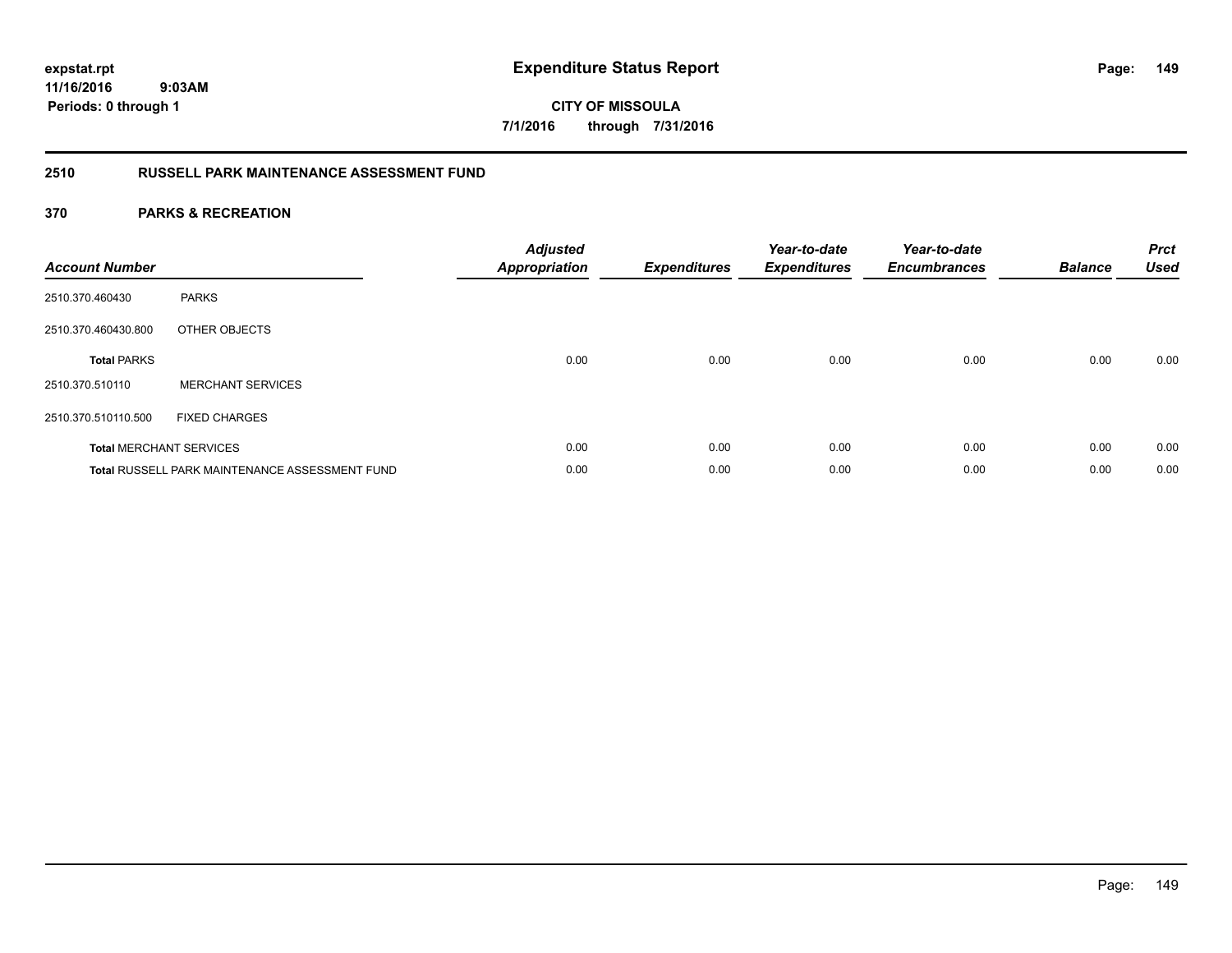**150**

**CITY OF MISSOULA 7/1/2016 through 7/31/2016**

# **2511 WILLOWWOOD PARK MAINTENANCE ASSESSMENT F**

| <b>Account Number</b>     |                                                       | <b>Adjusted</b><br><b>Appropriation</b> | <b>Expenditures</b> | Year-to-date<br><b>Expenditures</b> | Year-to-date<br><b>Encumbrances</b> | <b>Balance</b> | <b>Prct</b><br><b>Used</b> |
|---------------------------|-------------------------------------------------------|-----------------------------------------|---------------------|-------------------------------------|-------------------------------------|----------------|----------------------------|
| 2511.370.460430           | <b>PARKS</b>                                          |                                         |                     |                                     |                                     |                |                            |
| 2511.370.460430.600       | <b>DEBT SERVICE</b>                                   |                                         |                     |                                     |                                     |                |                            |
| <b>Total DEBT SERVICE</b> |                                                       | 0.00                                    | 0.00                | 0.00                                | 0.00                                | 0.00           | 0.00                       |
| 2511.370.460430.800       | OTHER OBJECTS                                         |                                         |                     |                                     |                                     |                |                            |
| <b>Total PARKS</b>        |                                                       | 0.00                                    | 0.00                | 0.00                                | 0.00                                | 0.00           | 0.00                       |
| 2511.370.510110           | <b>MERCHANT SERVICES</b>                              |                                         |                     |                                     |                                     |                |                            |
| 2511.370.510110.500       | <b>FIXED CHARGES</b>                                  |                                         |                     |                                     |                                     |                |                            |
|                           | <b>Total WILLOWWOOD PARK MAINTENANCE ASSESSMENT F</b> | 0.00                                    | 0.00                | 0.00                                | 0.00                                | 0.00           | 0.00                       |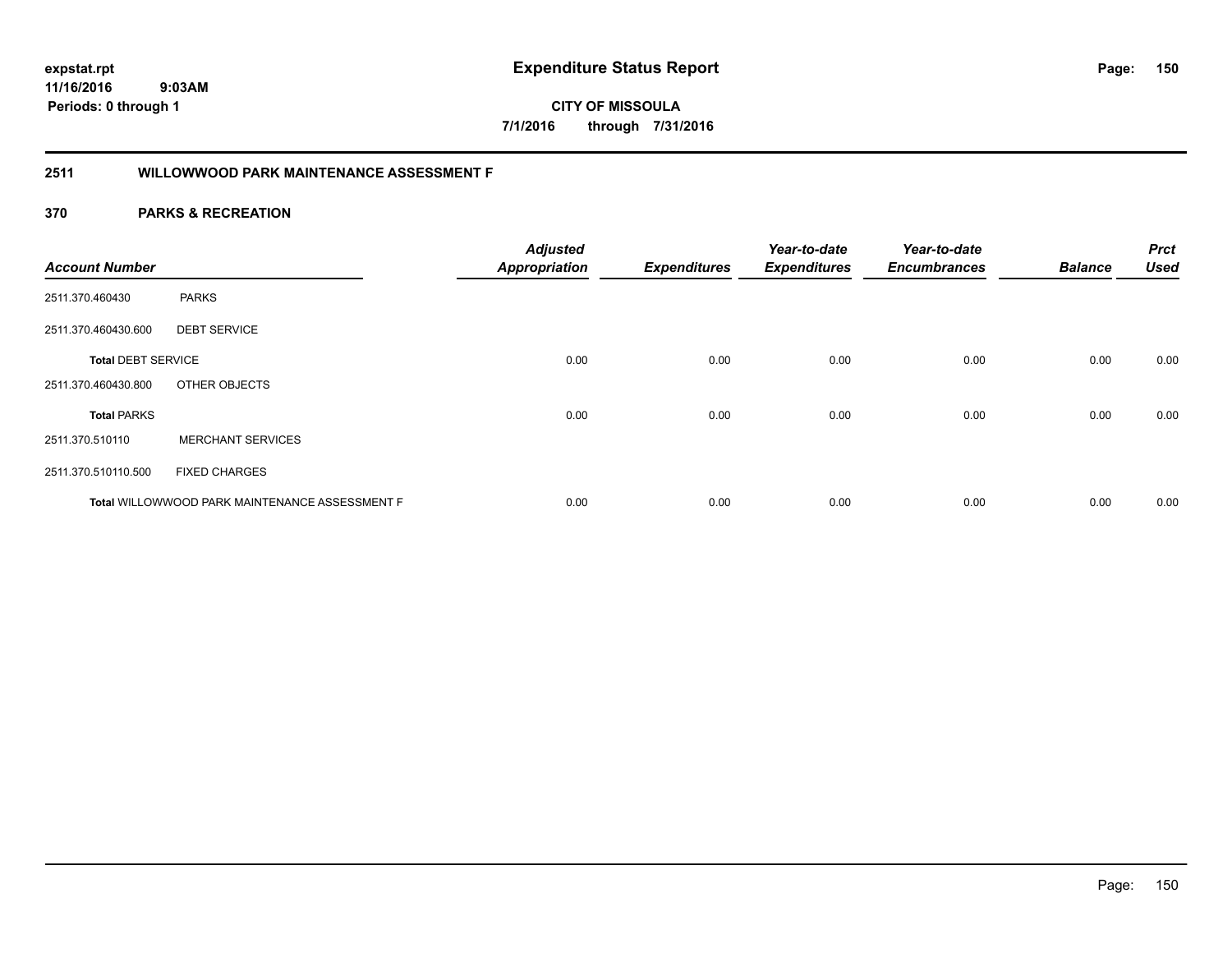#### **2512 ROAD DISTRICT #1**

| <b>Account Number</b>          |                                                                                              | <b>Adjusted</b><br><b>Appropriation</b> | <b>Expenditures</b>          | Year-to-date<br><b>Expenditures</b> | Year-to-date<br><b>Encumbrances</b> | <b>Balance</b>                        | <b>Prct</b><br><b>Used</b> |
|--------------------------------|----------------------------------------------------------------------------------------------|-----------------------------------------|------------------------------|-------------------------------------|-------------------------------------|---------------------------------------|----------------------------|
| 2512.320.430100                | PUBLIC WORKS ADMINISTRATION                                                                  |                                         |                              |                                     |                                     |                                       |                            |
| 2512.320.430100.100            | PERSONAL SERVICES                                                                            |                                         |                              |                                     |                                     |                                       |                            |
| <b>Total PERSONAL SERVICES</b> | 2512.320.430100.110.000 SALARIES AND WAGES<br>2512.320.430100.140.000 EMPLOYER CONTRIBUTIONS | 0.00<br>0.00<br>0.00                    | 994.63<br>175.40<br>1,170.03 | 994.63<br>175.40<br>1,170.03        | 0.00<br>0.00<br>0.00                | $-994.63$<br>$-175.40$<br>$-1,170.03$ | 0.00<br>0.00<br>0.00       |
| 2512.320.430100.200            | <b>SUPPLIES</b>                                                                              |                                         |                              |                                     |                                     |                                       |                            |
| <b>Total SUPPLIES</b>          |                                                                                              | 0.00                                    | 0.00                         | 0.00                                | 0.00                                | 0.00                                  | 0.00                       |
| 2512.320.430100.300            | PURCHASED SERVICES                                                                           |                                         |                              |                                     |                                     |                                       |                            |
|                                | <b>Total PURCHASED SERVICES</b>                                                              | 0.00                                    | 0.00                         | 0.00                                | 0.00                                | 0.00                                  | 0.00                       |
| 2512.320.430100.800            | OTHER OBJECTS                                                                                |                                         |                              |                                     |                                     |                                       |                            |
| <b>Total OTHER OBJECTS</b>     |                                                                                              | 0.00                                    | 0.00                         | 0.00                                | 0.00                                | 0.00                                  | 0.00                       |
|                                | <b>Total PUBLIC WORKS ADMINISTRATION</b>                                                     | 0.00                                    | 1,170.03                     | 1,170.03                            | 0.00                                | $-1,170.03$                           | 0.00                       |
| 2512.320.430220                | <b>FACILITY</b>                                                                              |                                         |                              |                                     |                                     |                                       |                            |
| 2512.320.430220.200            | <b>SUPPLIES</b>                                                                              |                                         |                              |                                     |                                     |                                       |                            |
| <b>Total SUPPLIES</b>          |                                                                                              | 0.00                                    | 0.00                         | 0.00                                | 0.00                                | 0.00                                  | 0.00                       |
| 2512.320.430220.300            | PURCHASED SERVICES                                                                           |                                         |                              |                                     |                                     |                                       |                            |
| <b>Total FACILITY</b>          |                                                                                              | 0.00                                    | 0.00                         | 0.00                                | 0.00                                | 0.00                                  | 0.00                       |
| 2512.320.430230                | STREET RESTORATION                                                                           |                                         |                              |                                     |                                     |                                       |                            |
| 2512.320.430230.200            | <b>SUPPLIES</b>                                                                              |                                         |                              |                                     |                                     |                                       |                            |
| <b>Total SUPPLIES</b>          |                                                                                              | 0.00                                    | 0.00                         | 0.00                                | 0.00                                | 0.00                                  | 0.00                       |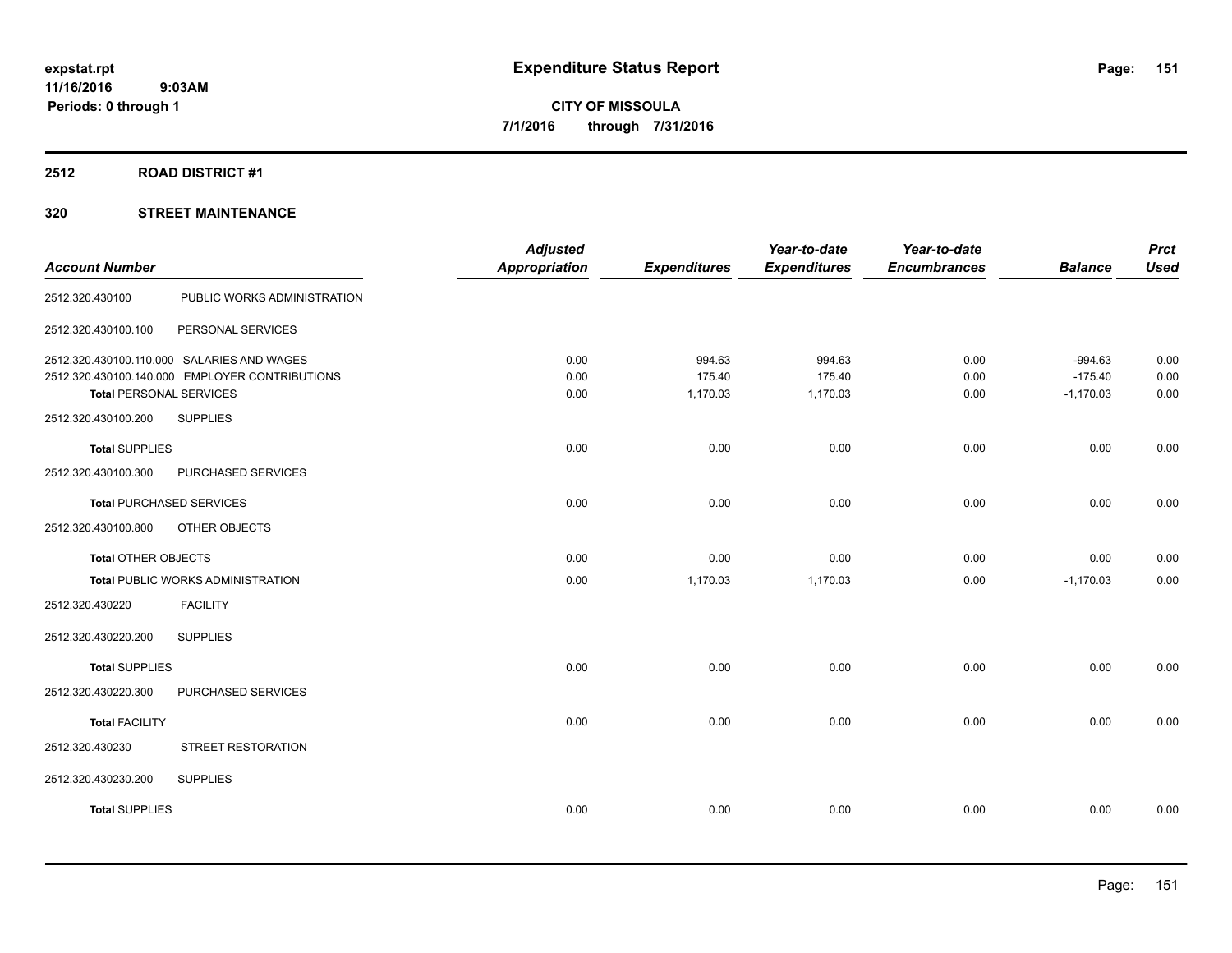# **2512 ROAD DISTRICT #1**

| <b>Account Number</b>           |                                                                               | <b>Adjusted</b><br><b>Appropriation</b> | <b>Expenditures</b>  | Year-to-date<br><b>Expenditures</b> | Year-to-date<br><b>Encumbrances</b> | <b>Balance</b>             | <b>Prct</b><br><b>Used</b> |
|---------------------------------|-------------------------------------------------------------------------------|-----------------------------------------|----------------------|-------------------------------------|-------------------------------------|----------------------------|----------------------------|
| 2512.320.430230.400             | <b>BUILDING MATERIALS</b>                                                     |                                         |                      |                                     |                                     |                            |                            |
| <b>Total BUILDING MATERIALS</b> |                                                                               | 0.00                                    | 0.00                 | 0.00                                | 0.00                                | 0.00                       | 0.00                       |
| 2512.320.430230.800             | OTHER OBJECTS                                                                 |                                         |                      |                                     |                                     |                            |                            |
| Total OTHER OBJECTS             |                                                                               | 0.00                                    | 0.00                 | 0.00                                | 0.00                                | 0.00                       | 0.00                       |
| 2512.320.430230.900             | CAPITAL OUTLAY                                                                |                                         |                      |                                     |                                     |                            |                            |
|                                 | <b>Total STREET RESTORATION</b>                                               | 0.00                                    | 0.00                 | 0.00                                | 0.00                                | 0.00                       | 0.00                       |
| 2512.320.430234                 | <b>CURB &amp; GUTTERS</b>                                                     |                                         |                      |                                     |                                     |                            |                            |
| 2512.320.430234.900             | <b>CAPITAL OUTLAY</b>                                                         |                                         |                      |                                     |                                     |                            |                            |
| Total CURB & GUTTERS            |                                                                               | 0.00                                    | 0.00                 | 0.00                                | 0.00                                | 0.00                       | 0.00                       |
| 2512.320.430240                 | <b>STREET MAINTENANCE</b>                                                     |                                         |                      |                                     |                                     |                            |                            |
| 2512.320.430240.100             | PERSONAL SERVICES                                                             |                                         |                      |                                     |                                     |                            |                            |
| <b>Total PERSONAL SERVICES</b>  |                                                                               | 0.00                                    | 0.00                 | 0.00                                | 0.00                                | 0.00                       | 0.00                       |
| 2512.320.430240.200             | <b>SUPPLIES</b>                                                               |                                         |                      |                                     |                                     |                            |                            |
| <b>Total SUPPLIES</b>           |                                                                               | 0.00                                    | 0.00                 | 0.00                                | 0.00                                | 0.00                       | 0.00                       |
| 2512.320.430240.400             | <b>BUILDING MATERIALS</b>                                                     |                                         |                      |                                     |                                     |                            |                            |
|                                 | 2512.320.430240.400.000 BUILDING MATERIALS<br><b>Total STREET MAINTENANCE</b> | 0.00<br>0.00                            | 5,046.79<br>5,046.79 | 5,046.79<br>5,046.79                | 0.00<br>0.00                        | $-5,046.79$<br>$-5,046.79$ | 0.00<br>0.00               |
| 2512.320.430247                 | TRANSFER CENTER IMPROVEMENTS                                                  |                                         |                      |                                     |                                     |                            |                            |
| 2512.320.430247.900             | CAPITAL OUTLAY                                                                |                                         |                      |                                     |                                     |                            |                            |
|                                 | Total TRANSFER CENTER IMPROVEMENTS                                            | 0.00                                    | 0.00                 | 0.00                                | 0.00                                | 0.00                       | 0.00                       |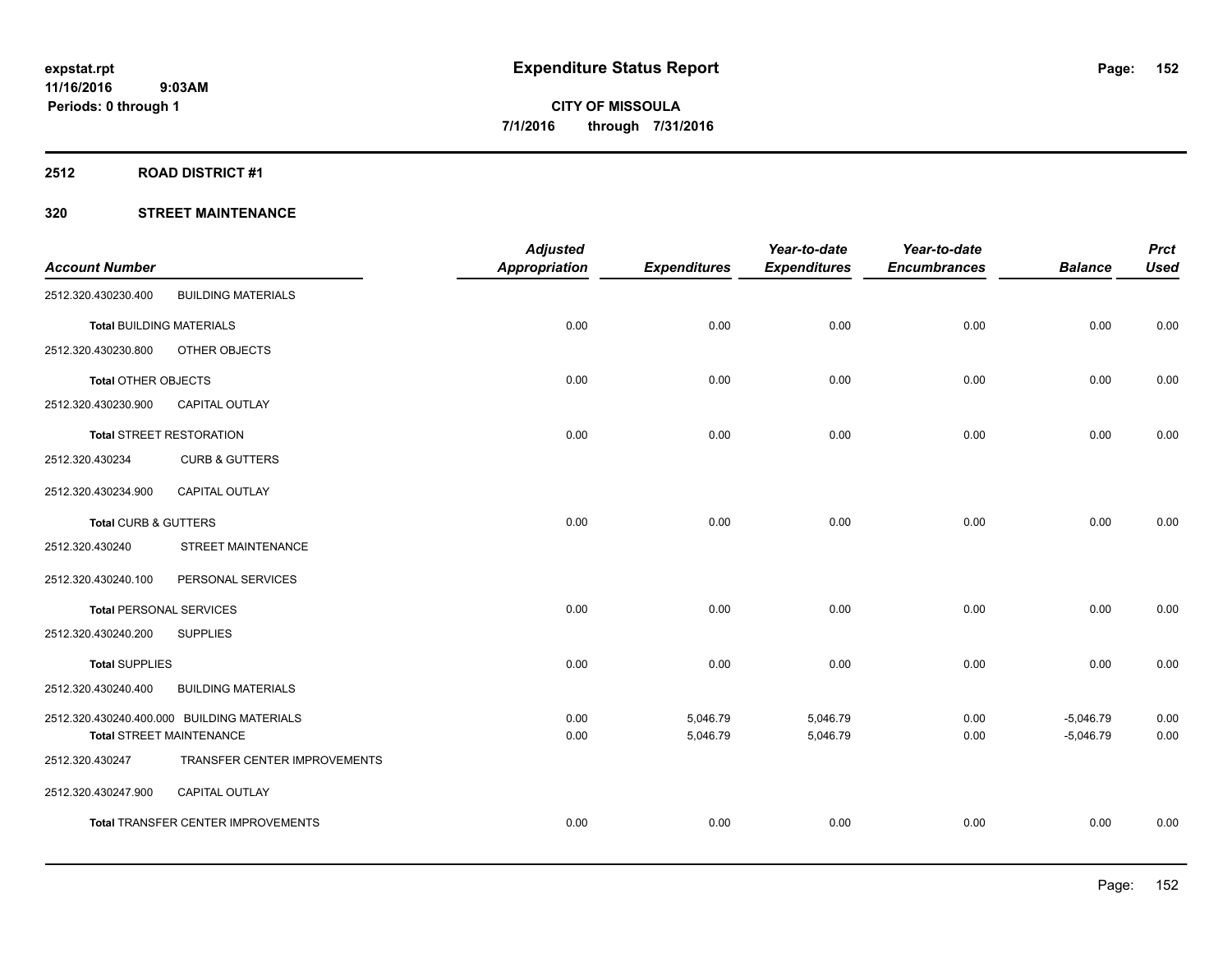#### **2512 ROAD DISTRICT #1**

| <b>Account Number</b>        |                                  | <b>Adjusted</b><br><b>Appropriation</b> | <b>Expenditures</b> | Year-to-date<br><b>Expenditures</b> | Year-to-date<br><b>Encumbrances</b> | <b>Balance</b> | <b>Prct</b><br><b>Used</b> |
|------------------------------|----------------------------------|-----------------------------------------|---------------------|-------------------------------------|-------------------------------------|----------------|----------------------------|
| 2512.320.430251              | ICE & SNOW REMOVAL               |                                         |                     |                                     |                                     |                |                            |
| 2512.320.430251.100          | PERSONAL SERVICES                |                                         |                     |                                     |                                     |                |                            |
|                              | <b>Total PERSONAL SERVICES</b>   | 0.00                                    | 0.00                | 0.00                                | 0.00                                | 0.00           | 0.00                       |
| 2512.320.430251.200          | <b>SUPPLIES</b>                  |                                         |                     |                                     |                                     |                |                            |
|                              | Total ICE & SNOW REMOVAL         | 0.00                                    | 0.00                | 0.00                                | 0.00                                | 0.00           | 0.00                       |
| 2512.320.430252              | STREET CLEANING                  |                                         |                     |                                     |                                     |                |                            |
| 2512.320.430252.200          | <b>SUPPLIES</b>                  |                                         |                     |                                     |                                     |                |                            |
| <b>Total SUPPLIES</b>        |                                  | 0.00                                    | 0.00                | 0.00                                | 0.00                                | 0.00           | 0.00                       |
| 2512.320.430252.500          | <b>FIXED CHARGES</b>             |                                         |                     |                                     |                                     |                |                            |
| <b>Total STREET CLEANING</b> |                                  | 0.00                                    | 0.00                | 0.00                                | 0.00                                | 0.00           | 0.00                       |
| 2512.320.430262              | <b>SIDEWALKS</b>                 |                                         |                     |                                     |                                     |                |                            |
| 2512.320.430262.300          | PURCHASED SERVICES               |                                         |                     |                                     |                                     |                |                            |
|                              | <b>Total PURCHASED SERVICES</b>  | 0.00                                    | 0.00                | 0.00                                | 0.00                                | 0.00           | 0.00                       |
| 2512.320.430262.900          | <b>CAPITAL OUTLAY</b>            |                                         |                     |                                     |                                     |                |                            |
| <b>Total SIDEWALKS</b>       |                                  | 0.00                                    | 0.00                | 0.00                                | 0.00                                | 0.00           | 0.00                       |
| 2512.320.430264              | TRAFFIC SIGNAL MAINTENANCE       |                                         |                     |                                     |                                     |                |                            |
| 2512.320.430264.900          | CAPITAL OUTLAY                   |                                         |                     |                                     |                                     |                |                            |
|                              | Total TRAFFIC SIGNAL MAINTENANCE | 0.00                                    | 0.00                | 0.00                                | 0.00                                | 0.00           | 0.00                       |
| 2512.320.430265              | <b>SIGNING &amp; STRIPING</b>    |                                         |                     |                                     |                                     |                |                            |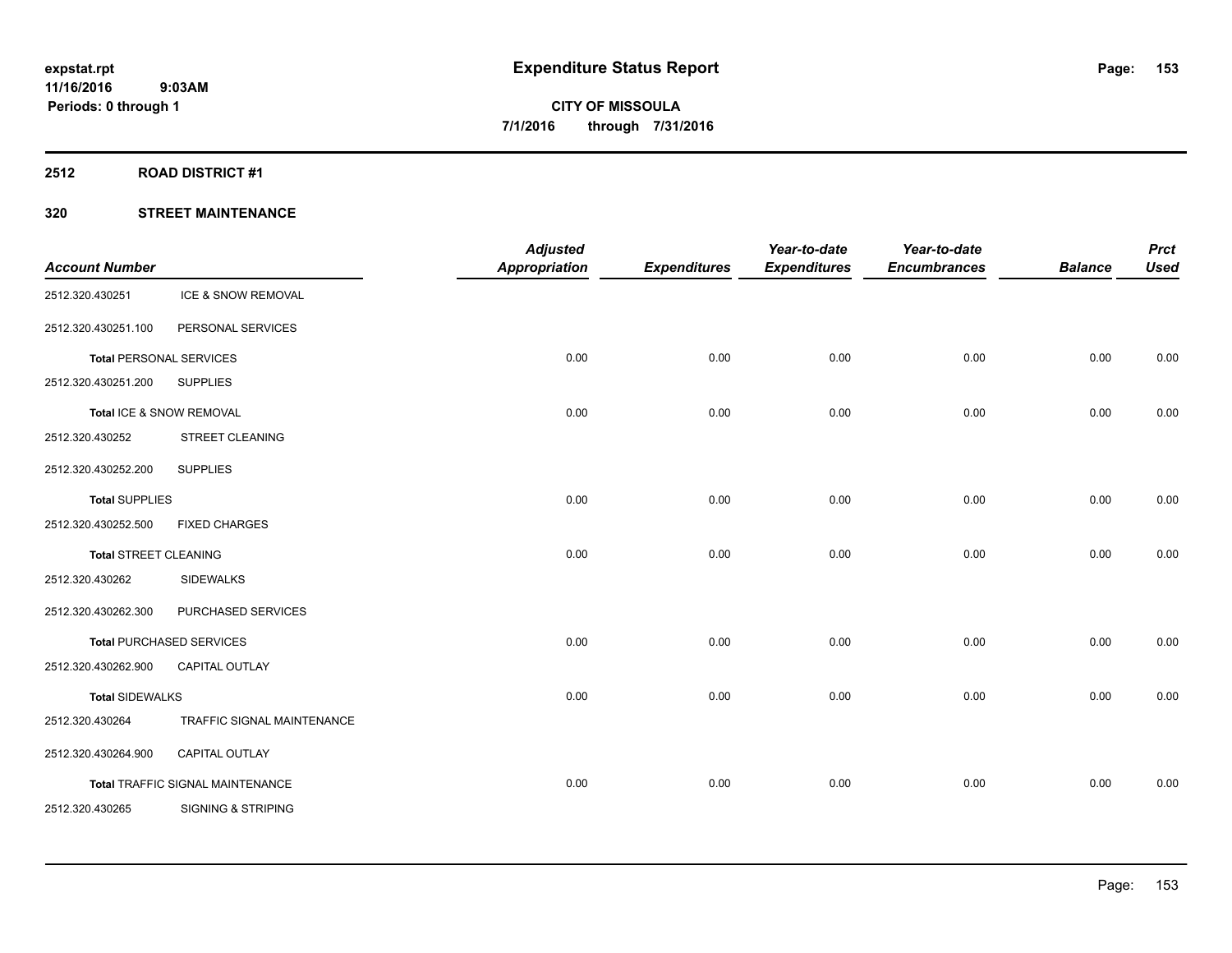# **2512 ROAD DISTRICT #1**

| <b>Account Number</b>               |                                         | <b>Adjusted</b><br><b>Appropriation</b> | <b>Expenditures</b> | Year-to-date<br><b>Expenditures</b> | Year-to-date<br><b>Encumbrances</b> | <b>Balance</b> | <b>Prct</b><br><b>Used</b> |
|-------------------------------------|-----------------------------------------|-----------------------------------------|---------------------|-------------------------------------|-------------------------------------|----------------|----------------------------|
| 2512.320.430265.200                 | <b>SUPPLIES</b>                         |                                         |                     |                                     |                                     |                |                            |
|                                     |                                         |                                         |                     |                                     |                                     |                |                            |
| <b>Total SIGNING &amp; STRIPING</b> |                                         | 0.00                                    | 0.00                | 0.00                                | 0.00                                | 0.00           | 0.00                       |
| 2512.320.430270                     | <b>COMMUNICATIONS MAINTENANCE</b>       |                                         |                     |                                     |                                     |                |                            |
| 2512.320.430270.100                 | PERSONAL SERVICES                       |                                         |                     |                                     |                                     |                |                            |
| <b>Total PERSONAL SERVICES</b>      |                                         | 0.00                                    | 0.00                | 0.00                                | 0.00                                | 0.00           | 0.00                       |
| 2512.320.430270.900                 | <b>CAPITAL OUTLAY</b>                   |                                         |                     |                                     |                                     |                |                            |
|                                     | <b>Total COMMUNICATIONS MAINTENANCE</b> | 0.00                                    | 0.00                | 0.00                                | 0.00                                | 0.00           | 0.00                       |
| 2512.320.431200                     | FLOOD CONTROL                           |                                         |                     |                                     |                                     |                |                            |
| 2512.320.431200.100                 | PERSONAL SERVICES                       |                                         |                     |                                     |                                     |                |                            |
|                                     | <b>Total PERSONAL SERVICES</b>          | 0.00                                    | 0.00                | 0.00                                | 0.00                                | 0.00           | 0.00                       |
| 2512.320.431200.200                 | <b>SUPPLIES</b>                         |                                         |                     |                                     |                                     |                |                            |
| <b>Total SUPPLIES</b>               |                                         | 0.00                                    | 0.00                | 0.00                                | 0.00                                | 0.00           | 0.00                       |
| 2512.320.431200.300                 | PURCHASED SERVICES                      |                                         |                     |                                     |                                     |                |                            |
|                                     | <b>Total PURCHASED SERVICES</b>         | 0.00                                    | 0.00                | 0.00                                | 0.00                                | 0.00           | 0.00                       |
| 2512.320.431200.900                 | <b>CAPITAL OUTLAY</b>                   |                                         |                     |                                     |                                     |                |                            |
| Total FLOOD CONTROL                 |                                         | 0.00                                    | 0.00                | 0.00                                | 0.00                                | 0.00           | 0.00                       |
| 2512.320.460434                     | <b>GREENWAYS &amp; HORTICULTURE</b>     |                                         |                     |                                     |                                     |                |                            |
| 2512.320.460434.200                 | <b>SUPPLIES</b>                         |                                         |                     |                                     |                                     |                |                            |
|                                     | Total GREENWAYS & HORTICULTURE          | 0.00                                    | 0.00                | 0.00                                | 0.00                                | 0.00           | 0.00                       |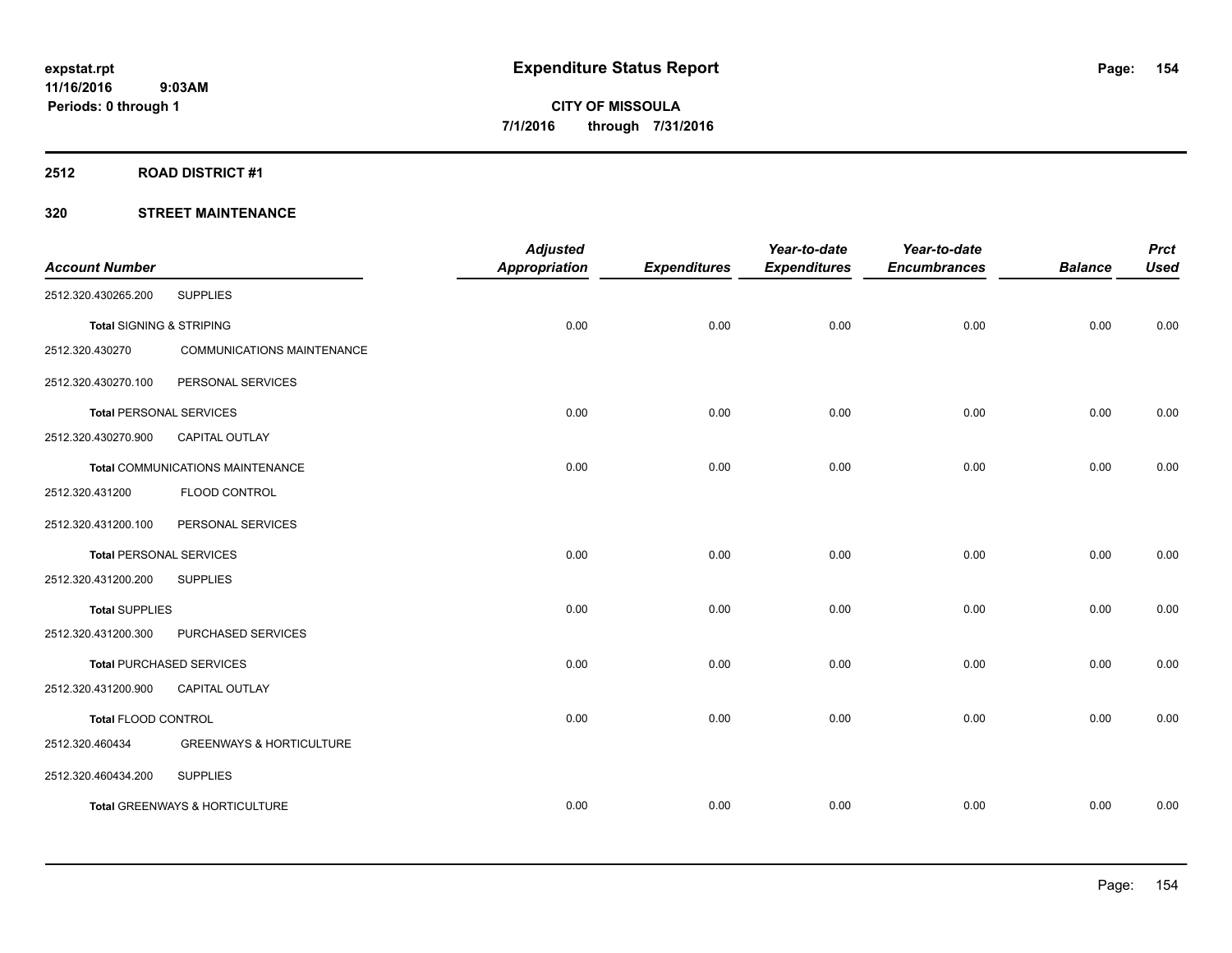#### **2512 ROAD DISTRICT #1**

| <b>Account Number</b>     |                                 | <b>Adjusted</b><br><b>Appropriation</b> | <b>Expenditures</b> | Year-to-date<br><b>Expenditures</b> | Year-to-date<br><b>Encumbrances</b> | <b>Balance</b> | <b>Prct</b><br><b>Used</b> |
|---------------------------|---------------------------------|-----------------------------------------|---------------------|-------------------------------------|-------------------------------------|----------------|----------------------------|
| 2512.320.490504           | <b>DEBT SERVICE</b>             |                                         |                     |                                     |                                     |                |                            |
| 2512.320.490504.600       | <b>DEBT SERVICE</b>             |                                         |                     |                                     |                                     |                |                            |
| <b>Total DEBT SERVICE</b> |                                 | 0.00                                    | 0.00                | 0.00                                | 0.00                                | 0.00           | 0.00                       |
| 2512.320.510110           | <b>MERCHANT SERVICES</b>        |                                         |                     |                                     |                                     |                |                            |
| 2512.320.510110.500       | <b>FIXED CHARGES</b>            |                                         |                     |                                     |                                     |                |                            |
|                           | <b>Total MERCHANT SERVICES</b>  | 0.00                                    | 0.00                | 0.00                                | 0.00                                | 0.00           | 0.00                       |
|                           | <b>Total STREET MAINTENANCE</b> | 0.00                                    | 6,216.82            | 6,216.82                            | 0.00                                | $-6,216.82$    | 0.00                       |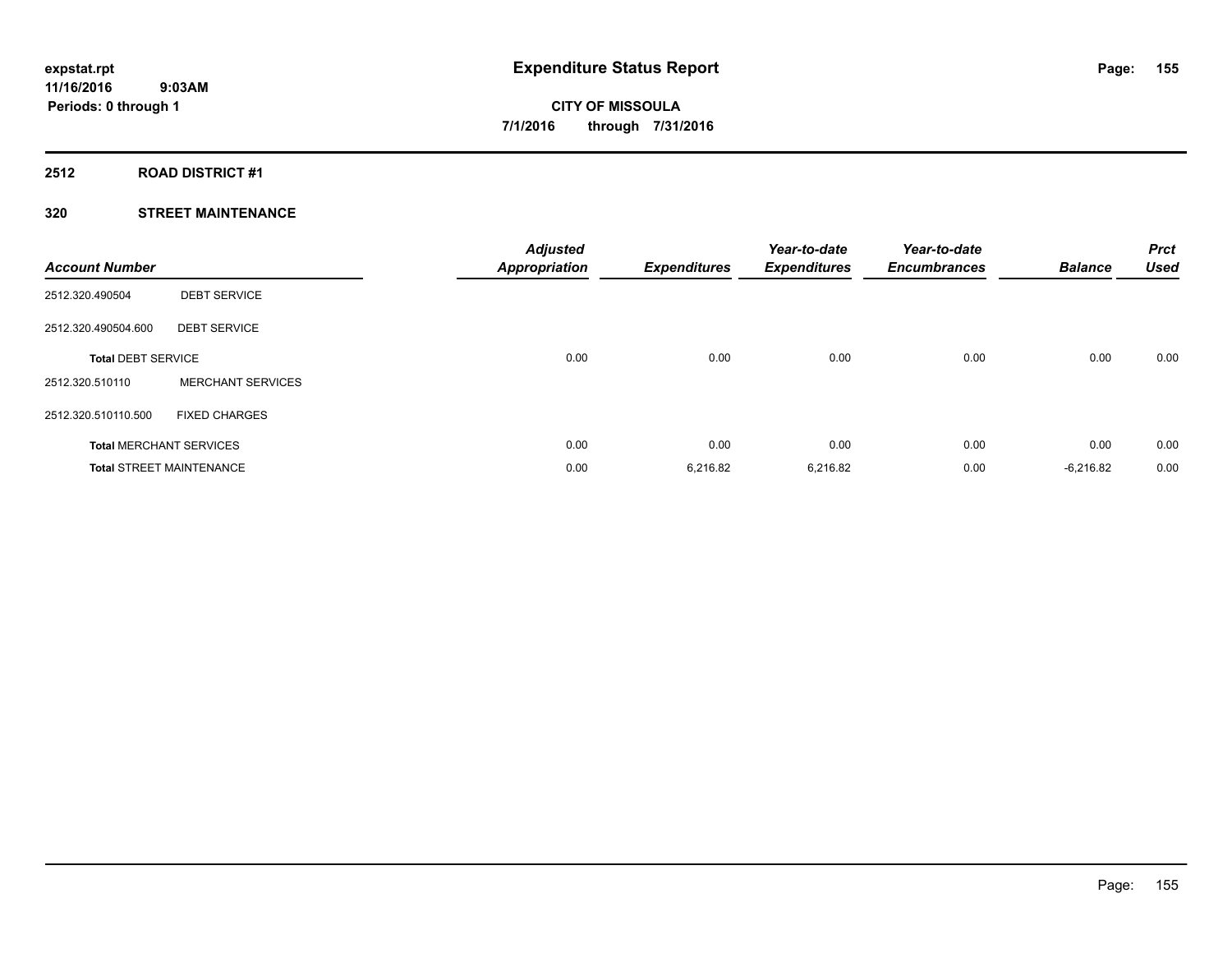# **2512 ROAD DISTRICT #1**

# **390 NON-DEPARTMENTAL**

| <b>Account Number</b>         |                              | <b>Adjusted</b><br><b>Appropriation</b> | <b>Expenditures</b> | Year-to-date<br><b>Expenditures</b> | Year-to-date<br><b>Encumbrances</b> | <b>Balance</b> | <b>Prct</b><br>Used |
|-------------------------------|------------------------------|-----------------------------------------|---------------------|-------------------------------------|-------------------------------------|----------------|---------------------|
| 2512.390.510200               | <b>JUDGMENT &amp; LOSSES</b> |                                         |                     |                                     |                                     |                |                     |
| 2512.390.510200.500           | <b>FIXED CHARGES</b>         |                                         |                     |                                     |                                     |                |                     |
| <b>Total NON-DEPARTMENTAL</b> |                              | 0.00                                    | 0.00                | 0.00                                | 0.00                                | 0.00           | 0.00                |
| <b>Total ROAD DISTRICT #1</b> |                              | 0.00                                    | 6.216.82            | 6.216.82                            | 0.00                                | $-6.216.82$    | 0.00                |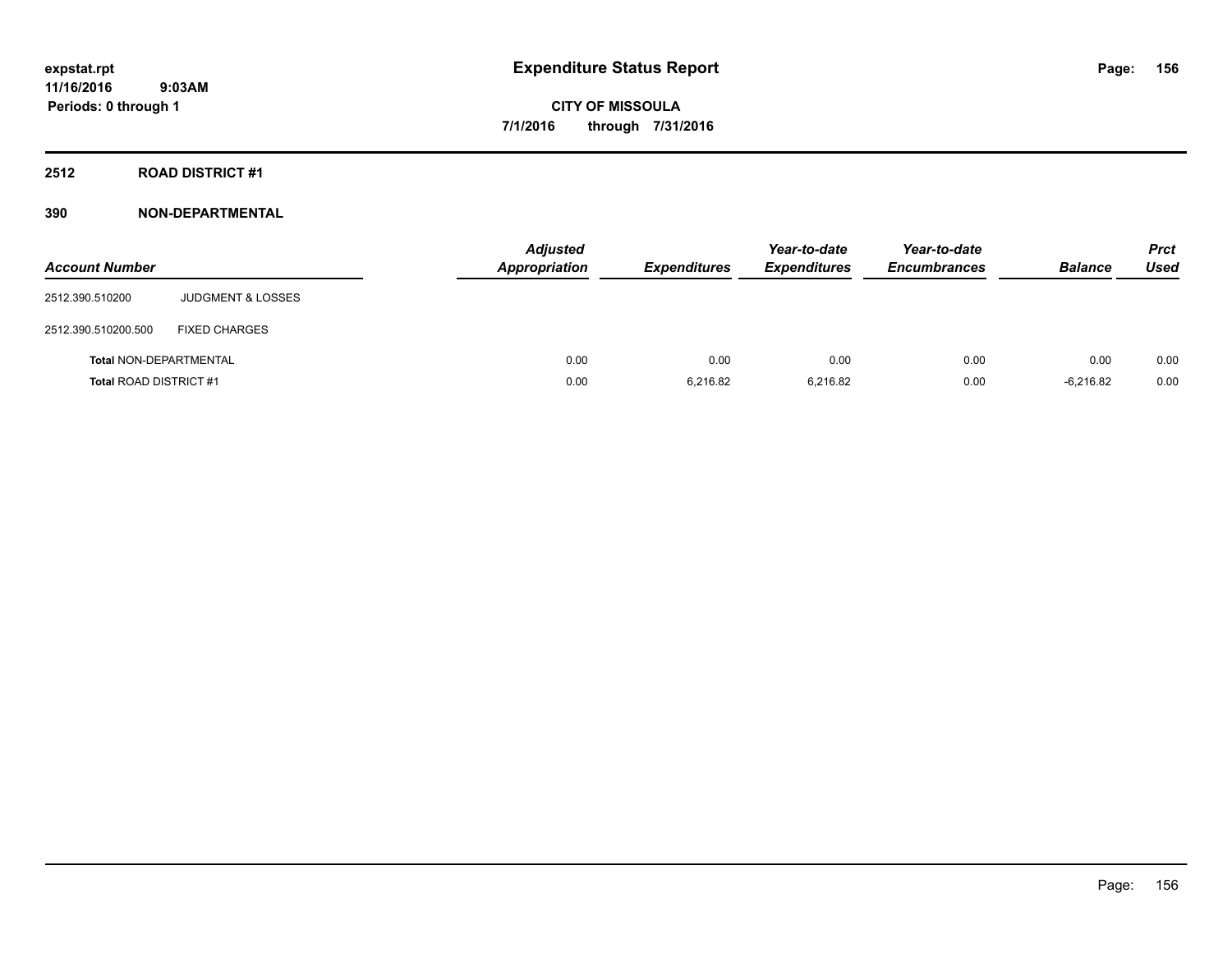# **2513 PARK DISTRICT #1**

|                                |                                                             | <b>Adjusted</b>      |                     | Year-to-date        | Year-to-date        |                | <b>Prct</b> |
|--------------------------------|-------------------------------------------------------------|----------------------|---------------------|---------------------|---------------------|----------------|-------------|
| <b>Account Number</b>          |                                                             | <b>Appropriation</b> | <b>Expenditures</b> | <b>Expenditures</b> | <b>Encumbrances</b> | <b>Balance</b> | <b>Used</b> |
| 2513.370.460400                | RENOVATE REPLACE IMPROV                                     |                      |                     |                     |                     |                |             |
| 2513.370.460400.300            | PURCHASED SERVICES                                          |                      |                     |                     |                     |                |             |
|                                | <b>Total PURCHASED SERVICES</b>                             | 0.00                 | 0.00                | 0.00                | 0.00                | 0.00           | 0.00        |
| 2513.370.460400.900            | <b>CAPITAL OUTLAY</b>                                       |                      |                     |                     |                     |                |             |
|                                | Total RENOVATE REPLACE IMPROV                               | 0.00                 | 0.00                | 0.00                | 0.00                | 0.00           | 0.00        |
| 2513.370.460432                | PARK ADMIN                                                  |                      |                     |                     |                     |                |             |
| 2513.370.460432.100            | PERSONAL SERVICES                                           |                      |                     |                     |                     |                |             |
| <b>Total PERSONAL SERVICES</b> |                                                             | 0.00                 | 0.00                | 0.00                | 0.00                | 0.00           | 0.00        |
| 2513.370.460432.200            | <b>SUPPLIES</b>                                             |                      |                     |                     |                     |                |             |
| <b>Total SUPPLIES</b>          |                                                             | 0.00                 | 0.00                | 0.00                | 0.00                | 0.00           | 0.00        |
| 2513.370.460432.300            | PURCHASED SERVICES                                          |                      |                     |                     |                     |                |             |
|                                | 2513.370.460432.350.000 PROFESSIONAL SERVICES               | 0.00                 | 896.00              | 896.00              | 0.00                | $-896.00$      | 0.00        |
| 2513.370.460432.600            | <b>Total PURCHASED SERVICES</b><br><b>DEBT SERVICE</b>      | 0.00                 | 896.00              | 896.00              | 0.00                | $-896.00$      | 0.00        |
|                                |                                                             |                      |                     |                     |                     |                |             |
| <b>Total DEBT SERVICE</b>      |                                                             | 0.00                 | 0.00                | 0.00                | 0.00                | 0.00           | 0.00        |
| <b>Total PARK ADMIN</b>        |                                                             | 0.00                 | 896.00              | 896.00              | 0.00                | $-896.00$      | 0.00        |
| 2513.370.460434                | <b>GREENWAYS &amp; HORTICULTURE</b>                         |                      |                     |                     |                     |                |             |
| 2513.370.460434.100            | PERSONAL SERVICES                                           |                      |                     |                     |                     |                |             |
|                                | 2513.370.460434.110.000 GREENWAYS & HORTCULTURE             | 0.00                 | 3,237.53            | 3,237.53            | 0.00                | $-3,237.53$    | 0.00        |
|                                | 2513.370.460434.140.000 GREENWAYS & HORTICLTURE-EMPL CONTRI | 0.00                 | 3,526.71            | 3,526.71            | 0.00                | $-3,526.71$    | 0.00        |
| <b>Total PERSONAL SERVICES</b> |                                                             | 0.00                 | 6,764.24            | 6,764.24            | 0.00                | $-6,764.24$    | 0.00        |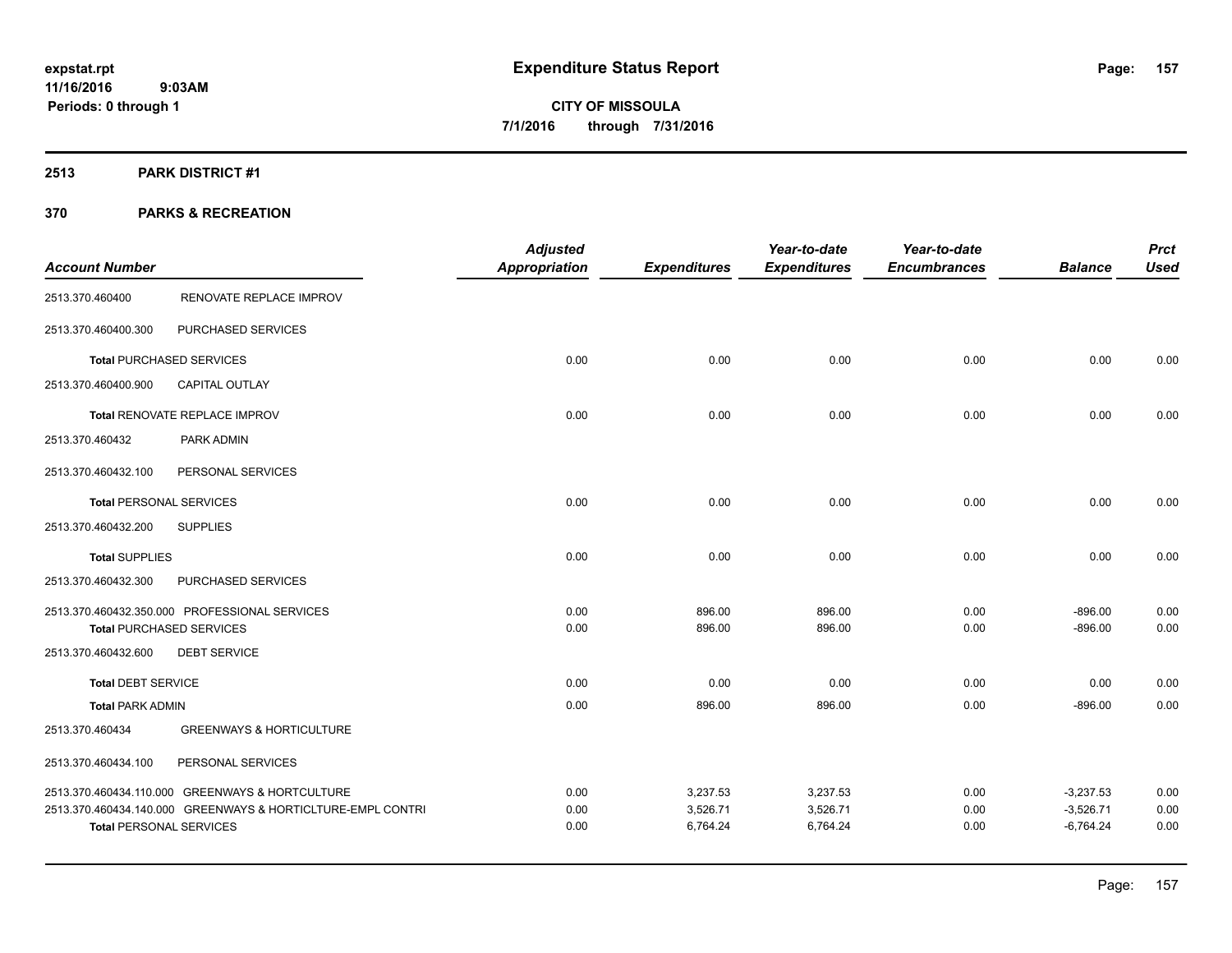# **2513 PARK DISTRICT #1**

|                                                | <b>Adjusted</b>      |                     | Year-to-date        | Year-to-date        |                | <b>Prct</b> |
|------------------------------------------------|----------------------|---------------------|---------------------|---------------------|----------------|-------------|
| <b>Account Number</b>                          | <b>Appropriation</b> | <b>Expenditures</b> | <b>Expenditures</b> | <b>Encumbrances</b> | <b>Balance</b> | <b>Used</b> |
| <b>SUPPLIES</b><br>2513.370.460434.200         |                      |                     |                     |                     |                |             |
| 2513.370.460434.220.000 OPERATING SUPPLIES     | 0.00                 | 555.78              | 555.78              | 0.00                | $-555.78$      | 0.00        |
| <b>Total SUPPLIES</b>                          | 0.00                 | 555.78              | 555.78              | 0.00                | $-555.78$      | 0.00        |
| 2513.370.460434.300<br>PURCHASED SERVICES      |                      |                     |                     |                     |                |             |
| 2513.370.460434.350.000 PROFESSIONAL SERVICES  | 0.00                 | 384.50              | 384.50              | 0.00                | $-384.50$      | 0.00        |
| 2513.370.460434.360.000 REPAIR & MAINTENANCE   | 0.00                 | 302.60              | 302.60              | 0.00                | $-302.60$      | 0.00        |
| <b>Total PURCHASED SERVICES</b>                | 0.00                 | 687.10              | 687.10              | 0.00                | $-687.10$      | 0.00        |
| Total GREENWAYS & HORTICULTURE                 | 0.00                 | 8,007.12            | 8,007.12            | 0.00                | $-8,007.12$    | 0.00        |
| 2513.370.460439<br><b>URBAN FORESTRY</b>       |                      |                     |                     |                     |                |             |
| PERSONAL SERVICES<br>2513.370.460439.100       |                      |                     |                     |                     |                |             |
| 2513.370.460439.110.000 SALARIES AND WAGES     | 0.00                 | 3,754.86            | 3,754.86            | 0.00                | $-3,754.86$    | 0.00        |
| 2513.370.460439.140.000 EMPLOYER CONTRIBUTIONS | 0.00                 | 2,833.19            | 2,833.19            | 0.00                | $-2,833.19$    | 0.00        |
| <b>Total PERSONAL SERVICES</b>                 | 0.00                 | 6,588.05            | 6,588.05            | 0.00                | $-6,588.05$    | 0.00        |
| <b>SUPPLIES</b><br>2513.370.460439.200         |                      |                     |                     |                     |                |             |
| 2513.370.460439.220.000 OPERATING SUPPLIES     | 0.00                 | 9.99                | 9.99                | 0.00                | $-9.99$        | 0.00        |
| 2513.370.460439.230.000<br>REPAIR/MAINTENANCE  | 0.00                 | 19.98               | 19.98               | 0.00                | $-19.98$       | 0.00        |
| <b>Total SUPPLIES</b>                          | 0.00                 | 29.97               | 29.97               | 0.00                | $-29.97$       | 0.00        |
| 2513.370.460439.300<br>PURCHASED SERVICES      |                      |                     |                     |                     |                |             |
| <b>Total PURCHASED SERVICES</b>                | 0.00                 | 0.00                | 0.00                | 0.00                | 0.00           | 0.00        |
| <b>Total URBAN FORESTRY</b>                    | 0.00                 | 6,618.02            | 6,618.02            | 0.00                | $-6,618.02$    | 0.00        |
| <b>RECREATION MORE</b><br>2513.370.460470      |                      |                     |                     |                     |                |             |
| PERSONAL SERVICES<br>2513.370.460470.100       |                      |                     |                     |                     |                |             |
| <b>Total PERSONAL SERVICES</b>                 | 0.00                 | 0.00                | 0.00                | 0.00                | 0.00           | 0.00        |
|                                                |                      |                     |                     |                     |                |             |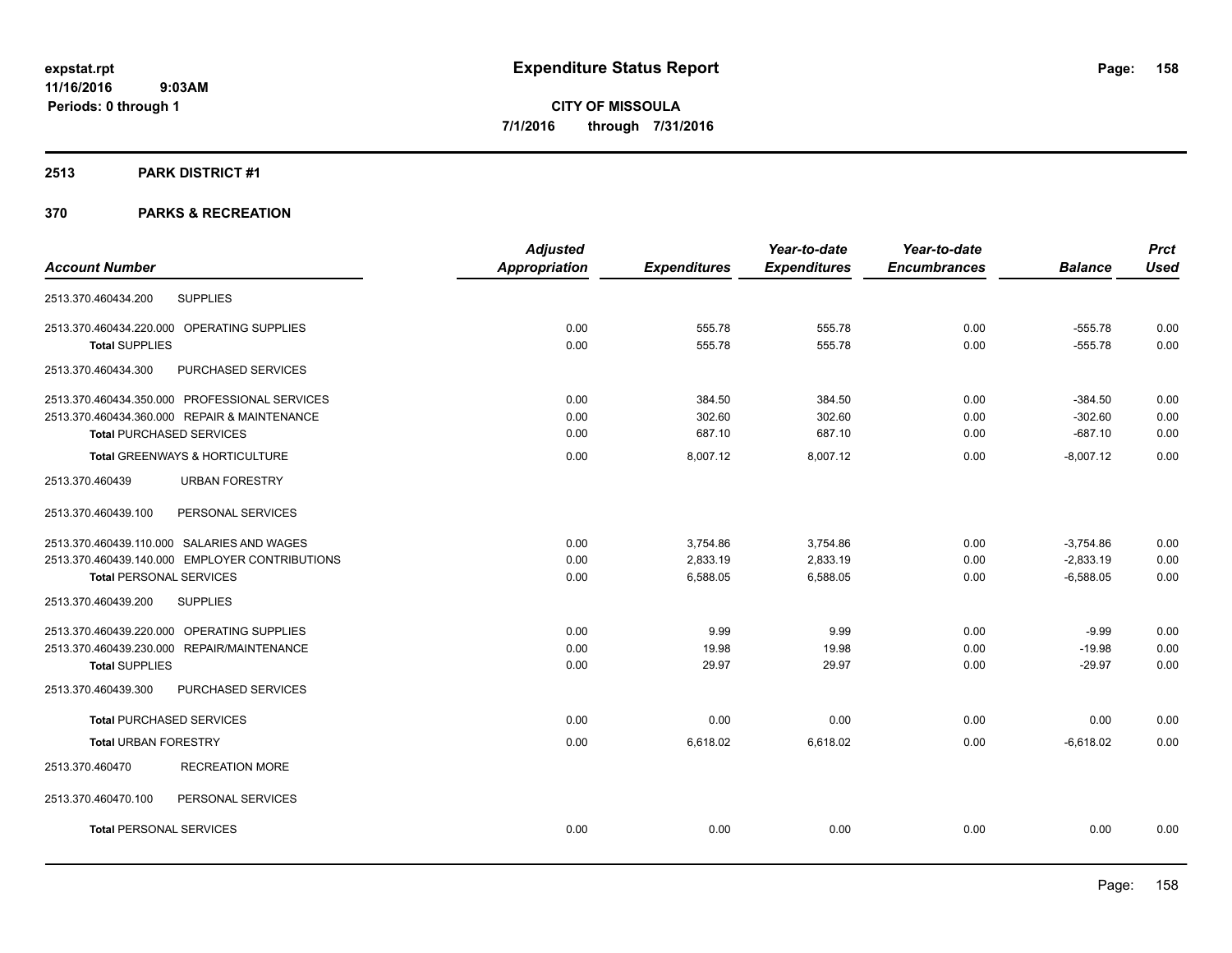# **2513 PARK DISTRICT #1**

| <b>Account Number</b>          |                                                              | <b>Adjusted</b><br><b>Appropriation</b> | <b>Expenditures</b> | Year-to-date<br><b>Expenditures</b> | Year-to-date<br><b>Encumbrances</b> | <b>Balance</b> | <b>Prct</b><br><b>Used</b> |
|--------------------------------|--------------------------------------------------------------|-----------------------------------------|---------------------|-------------------------------------|-------------------------------------|----------------|----------------------------|
| 2513.370.460470.200            | <b>SUPPLIES</b>                                              |                                         |                     |                                     |                                     |                |                            |
|                                |                                                              |                                         |                     |                                     |                                     |                |                            |
| <b>Total SUPPLIES</b>          |                                                              | 0.00                                    | 0.00                | 0.00                                | 0.00                                | 0.00           | 0.00                       |
| 2513.370.460470.300            | PURCHASED SERVICES                                           |                                         |                     |                                     |                                     |                |                            |
| <b>Total RECREATION MORE</b>   |                                                              | 0.00                                    | 0.00                | 0.00                                | 0.00                                | 0.00           | 0.00                       |
| 2513.370.460474                | SPRAY DECKS                                                  |                                         |                     |                                     |                                     |                |                            |
| 2513.370.460474.200            | <b>SUPPLIES</b>                                              |                                         |                     |                                     |                                     |                |                            |
| <b>Total SUPPLIES</b>          |                                                              | 0.00                                    | 0.00                | 0.00                                | 0.00                                | 0.00           | 0.00                       |
| 2513.370.460474.300            | PURCHASED SERVICES                                           |                                         |                     |                                     |                                     |                |                            |
| <b>Total SPRAY DECKS</b>       |                                                              | 0.00                                    | 0.00                | 0.00                                | 0.00                                | 0.00           | 0.00                       |
| 2513.370.460477                | <b>GRILL VAN</b>                                             |                                         |                     |                                     |                                     |                |                            |
| 2513.370.460477.200            | <b>SUPPLIES</b>                                              |                                         |                     |                                     |                                     |                |                            |
| <b>Total SUPPLIES</b>          |                                                              | 0.00                                    | 0.00                | 0.00                                | 0.00                                | 0.00           | 0.00                       |
| 2513.370.460477.300            | PURCHASED SERVICES                                           |                                         |                     |                                     |                                     |                |                            |
| <b>Total GRILL VAN</b>         |                                                              | 0.00                                    | 0.00                | 0.00                                | 0.00                                | 0.00           | 0.00                       |
| 2513.370.460484                | <b>CONSERVATION LANDS MGMT</b>                               |                                         |                     |                                     |                                     |                |                            |
| 2513.370.460484.100            | PERSONAL SERVICES                                            |                                         |                     |                                     |                                     |                |                            |
|                                | 2513.370.460484.110.000 CONSRVTN LAND MGMT/WAGES             | 0.00                                    | 4,403.79            | 4,403.79                            | 0.00                                | $-4,403.79$    | 0.00                       |
|                                | 2513.370.460484.140.000 CONSRVTN LAND MGMT/EMP CONTRIBUTIONS | 0.00                                    | 1,365.99            | 1,365.99                            | 0.00                                | $-1,365.99$    | 0.00                       |
| <b>Total PERSONAL SERVICES</b> |                                                              | 0.00                                    | 5,769.78            | 5,769.78                            | 0.00                                | $-5,769.78$    | 0.00                       |
| 2513.370.460484.200            | <b>SUPPLIES</b>                                              |                                         |                     |                                     |                                     |                |                            |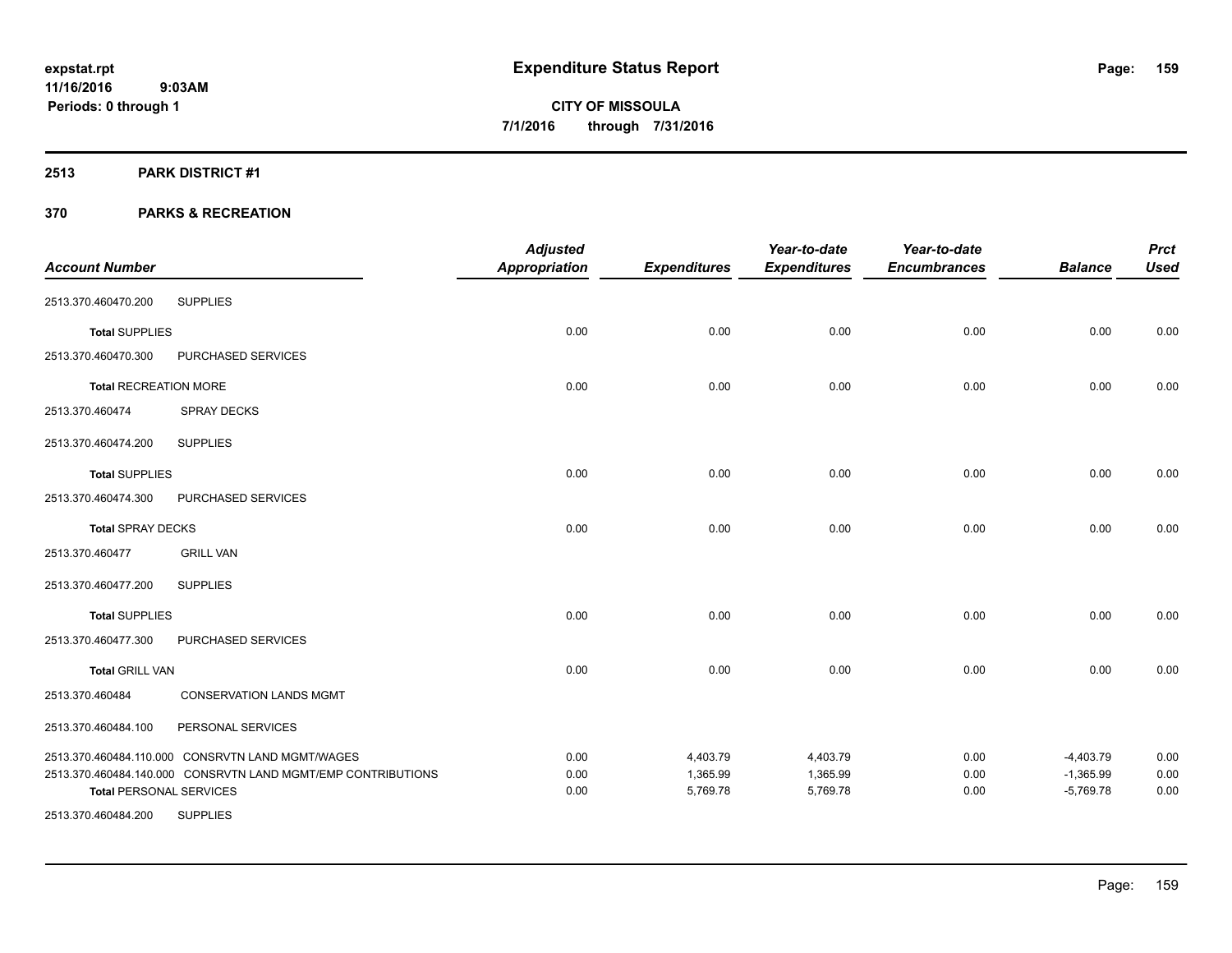# **2513 PARK DISTRICT #1**

| <b>Account Number</b>                                               | <b>Adjusted</b><br><b>Appropriation</b> | <b>Expenditures</b> | Year-to-date<br><b>Expenditures</b> | Year-to-date<br><b>Encumbrances</b> | <b>Balance</b>         | <b>Prct</b><br><b>Used</b> |
|---------------------------------------------------------------------|-----------------------------------------|---------------------|-------------------------------------|-------------------------------------|------------------------|----------------------------|
| 2513.370.460484.220.000 OPERATING SUPPLIES<br><b>Total SUPPLIES</b> | 0.00<br>0.00                            | 231.99<br>231.99    | 231.99<br>231.99                    | 0.00<br>0.00                        | $-231.99$<br>$-231.99$ | 0.00<br>0.00               |
| 2513.370.460484.300<br>PURCHASED SERVICES                           |                                         |                     |                                     |                                     |                        |                            |
| 2513.370.460484.350.000 PROFESSIONAL SERVICES                       | 0.00                                    | 514.46              | 514.46                              | 0.00                                | $-514.46$              | 0.00                       |
| <b>Total PURCHASED SERVICES</b>                                     | 0.00                                    | 514.46              | 514.46                              | 0.00                                | $-514.46$              | 0.00                       |
| <b>Total CONSERVATION LANDS MGMT</b>                                | 0.00                                    | 6,516.23            | 6,516.23                            | 0.00                                | $-6,516.23$            | 0.00                       |
| 2513.370.460485<br><b>SAFETY &amp; TRAINING</b>                     |                                         |                     |                                     |                                     |                        |                            |
| PERSONAL SERVICES<br>2513.370.460485.100                            |                                         |                     |                                     |                                     |                        |                            |
| <b>Total PERSONAL SERVICES</b>                                      | 0.00                                    | 0.00                | 0.00                                | 0.00                                | 0.00                   | 0.00                       |
| PURCHASED SERVICES<br>2513.370.460485.300                           |                                         |                     |                                     |                                     |                        |                            |
| <b>Total SAFETY &amp; TRAINING</b>                                  | 0.00                                    | 0.00                | 0.00                                | 0.00                                | 0.00                   | 0.00                       |
| PARK MAINTENANCE ROUTINE<br>2513.370.460501                         |                                         |                     |                                     |                                     |                        |                            |
| 2513.370.460501.100<br>PERSONAL SERVICES                            |                                         |                     |                                     |                                     |                        |                            |
| 2513.370.460501.110.000 PARK MAINT ROUTINE/SALARIES AND WAGES       | 0.00                                    | 883.14              | 883.14                              | 0.00                                | $-883.14$              | 0.00                       |
| 2513.370.460501.140.000 PARK MAINT ROUTINE/WAGES                    | 0.00                                    | 124.46              | 124.46                              | 0.00                                | $-124.46$              | 0.00                       |
| <b>Total PERSONAL SERVICES</b>                                      | 0.00                                    | 1,007.60            | 1,007.60                            | 0.00                                | $-1,007.60$            | 0.00                       |
| 2513.370.460501.200<br><b>SUPPLIES</b>                              |                                         |                     |                                     |                                     |                        |                            |
| 2513.370.460501.220.000 OPERATING SUPPLIES                          | 0.00                                    | 8,804.95            | 8,804.95                            | 0.00                                | $-8,804.95$            | 0.00                       |
| 2513.370.460501.230.000 REPAIR/MAINTENANCE                          | 0.00                                    | 1,306.90            | 1,306.90                            | 0.00                                | $-1,306.90$            | 0.00                       |
| <b>Total SUPPLIES</b>                                               | 0.00                                    | 10,111.85           | 10,111.85                           | 0.00                                | $-10.111.85$           | 0.00                       |
| 2513.370.460501.300<br>PURCHASED SERVICES                           |                                         |                     |                                     |                                     |                        |                            |
| 2513.370.460501.345.000 GARBAGE                                     | 0.00                                    | 228.61              | 228.61                              | 0.00                                | $-228.61$              | 0.00                       |
| 2513.370.460501.350.000 PROFESSIONAL SERVICES                       | 0.00                                    | 241.56              | 241.56                              | 0.00                                | $-241.56$              | 0.00                       |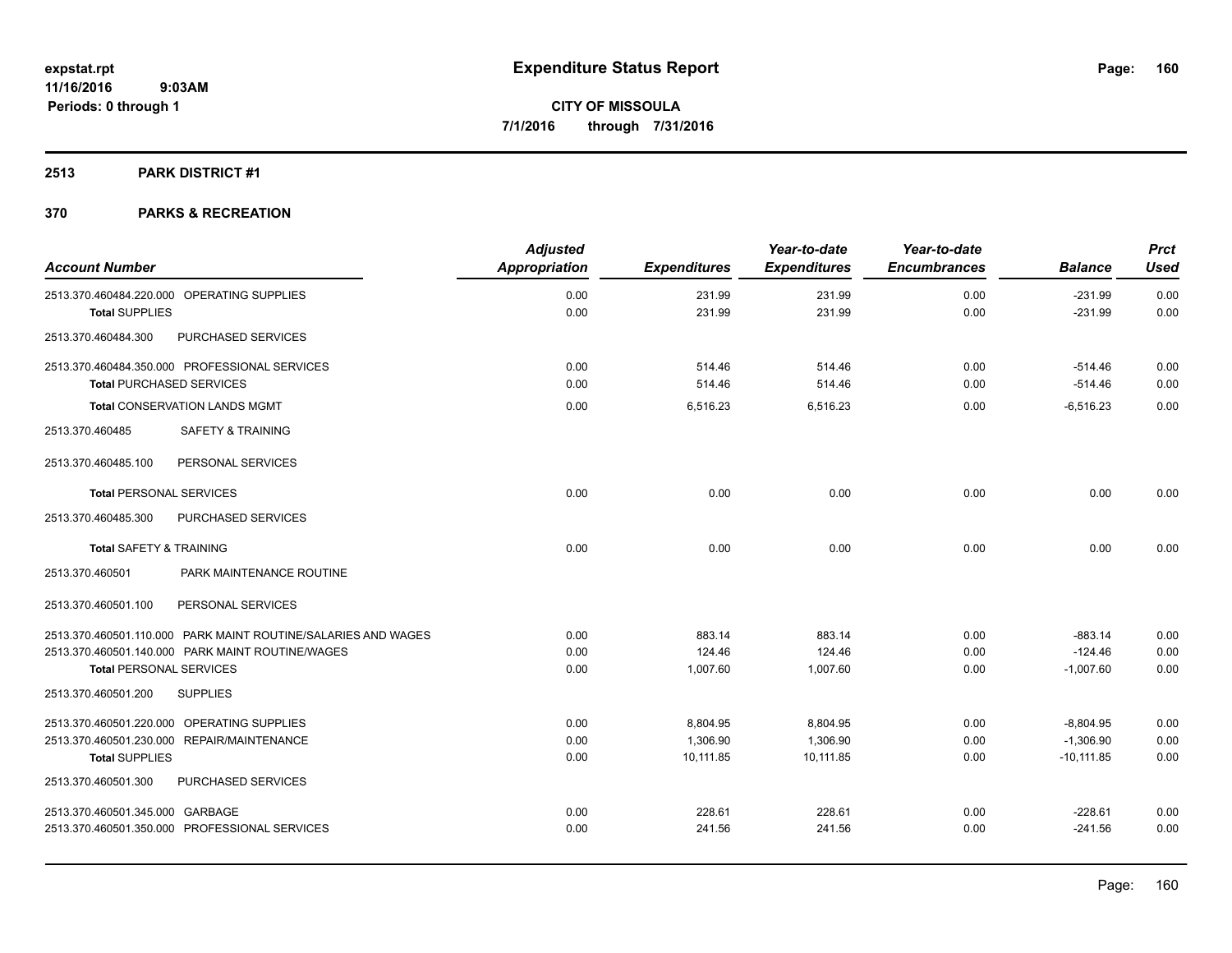# **2513 PARK DISTRICT #1**

| <b>Account Number</b>         |                                                                                 | <b>Adjusted</b><br><b>Appropriation</b> | <b>Expenditures</b>  | Year-to-date<br><b>Expenditures</b> | Year-to-date<br><b>Encumbrances</b> | <b>Balance</b>             | <b>Prct</b><br><b>Used</b> |
|-------------------------------|---------------------------------------------------------------------------------|-----------------------------------------|----------------------|-------------------------------------|-------------------------------------|----------------------------|----------------------------|
|                               | 2513.370.460501.360.000 REPAIR & MAINTENANCE<br><b>Total PURCHASED SERVICES</b> | 0.00<br>0.00                            | 2,675.00<br>3,145.17 | 2,675.00<br>3,145.17                | 0.00<br>0.00                        | $-2,675.00$<br>$-3,145.17$ | 0.00<br>0.00               |
|                               | Total PARK MAINTENANCE ROUTINE                                                  | 0.00                                    | 14,264.62            | 14,264.62                           | 0.00                                | $-14,264.62$               | 0.00                       |
| 2513.370.460503               | SPORTS FACILITIES MAINTENANCE                                                   |                                         |                      |                                     |                                     |                            |                            |
| 2513.370.460503.200           | <b>SUPPLIES</b>                                                                 |                                         |                      |                                     |                                     |                            |                            |
|                               | Total SPORTS FACILITIES MAINTENANCE                                             | 0.00                                    | 0.00                 | 0.00                                | 0.00                                | 0.00                       | 0.00                       |
| 2513.370.460506               | <b>CARAS PARK IMPROVEMENTS</b>                                                  |                                         |                      |                                     |                                     |                            |                            |
| 2513.370.460506.900           | <b>CAPITAL OUTLAY</b>                                                           |                                         |                      |                                     |                                     |                            |                            |
|                               | <b>Total CARAS PARK IMPROVEMENTS</b>                                            | 0.00                                    | 0.00                 | 0.00                                | 0.00                                | 0.00                       | 0.00                       |
| 2513.370.490504               | <b>DEBT SERVICE</b>                                                             |                                         |                      |                                     |                                     |                            |                            |
| 2513.370.490504.600           | <b>DEBT SERVICE</b>                                                             |                                         |                      |                                     |                                     |                            |                            |
| <b>Total DEBT SERVICE</b>     |                                                                                 | 0.00                                    | 0.00                 | 0.00                                | 0.00                                | 0.00                       | 0.00                       |
| 2513.370.510110               | <b>MERCHANT SERVICES</b>                                                        |                                         |                      |                                     |                                     |                            |                            |
| 2513.370.510110.500           | <b>FIXED CHARGES</b>                                                            |                                         |                      |                                     |                                     |                            |                            |
|                               | <b>Total MERCHANT SERVICES</b>                                                  | 0.00                                    | 0.00                 | 0.00                                | 0.00                                | 0.00                       | 0.00                       |
| <b>Total PARK DISTRICT #1</b> |                                                                                 | 0.00                                    | 36,301.99            | 36,301.99                           | 0.00                                | $-36,301.99$               | 0.00                       |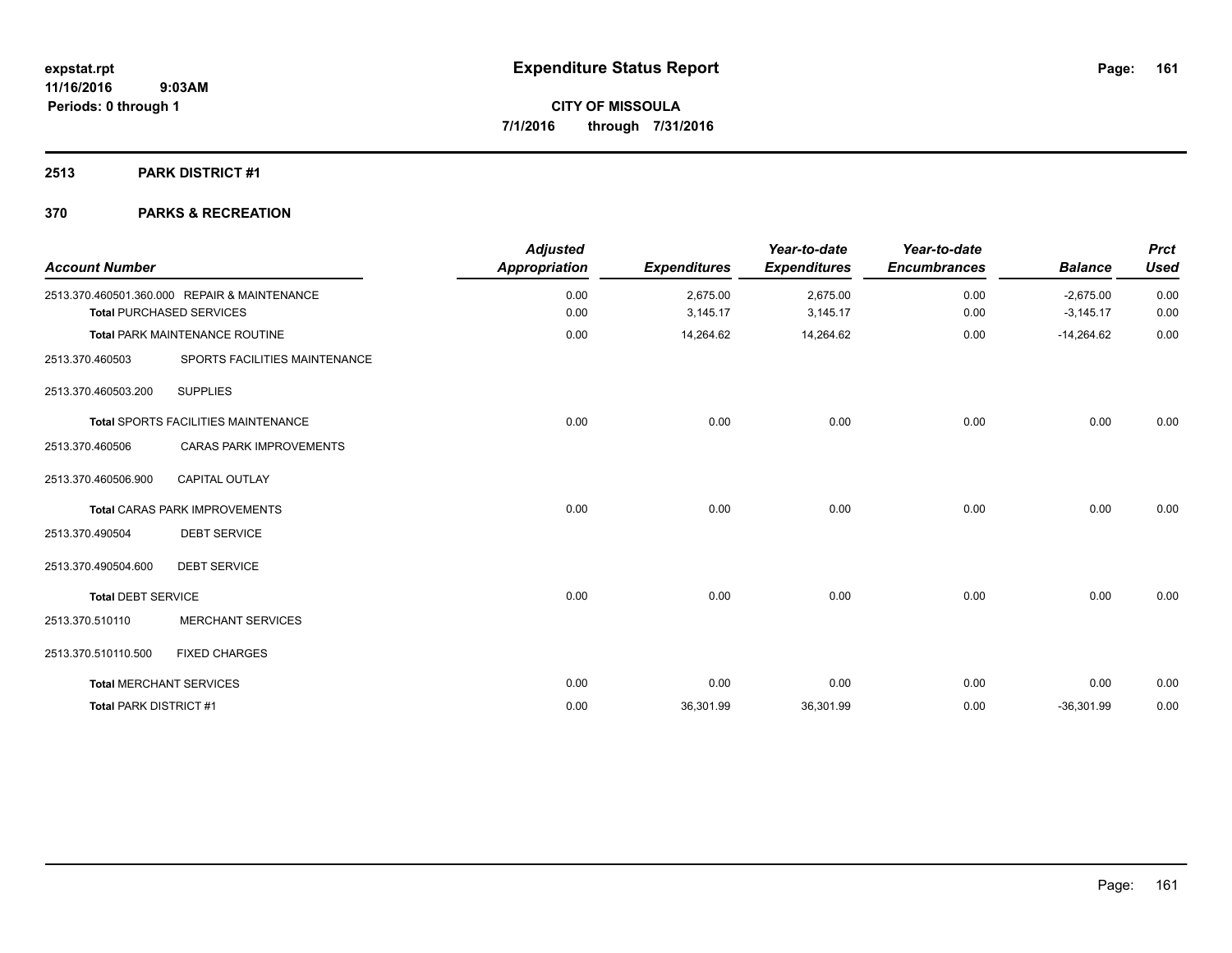# **2514 PUBLIC SAFETY & JUSTICE DISTRICT**

# **297 PUBLIC SAFETY/JUSTICE**

| <b>Account Number</b>      |                                                   | <b>Adjusted</b><br><b>Appropriation</b> | <b>Expenditures</b> | Year-to-date<br><b>Expenditures</b> | Year-to-date<br><b>Encumbrances</b> | <b>Balance</b> | <b>Prct</b><br><b>Used</b> |
|----------------------------|---------------------------------------------------|-----------------------------------------|---------------------|-------------------------------------|-------------------------------------|----------------|----------------------------|
| 2514.297.420000            | <b>PUBLIC SAFETY</b>                              |                                         |                     |                                     |                                     |                |                            |
| 2514.297.420000.300        | <b>PURCHASED SERVICES</b>                         |                                         |                     |                                     |                                     |                |                            |
| <b>Total PUBLIC SAFETY</b> |                                                   | 0.00                                    | 0.00                | 0.00                                | 0.00                                | 0.00           | 0.00                       |
| 2514.297.510110            | <b>MERCHANT SERVICES</b>                          |                                         |                     |                                     |                                     |                |                            |
| 2514.297.510110.500        | <b>FIXED CHARGES</b>                              |                                         |                     |                                     |                                     |                |                            |
|                            | <b>Total PUBLIC SAFETY &amp; JUSTICE DISTRICT</b> | 0.00                                    | 0.00                | 0.00                                | 0.00                                | 0.00           | 0.00                       |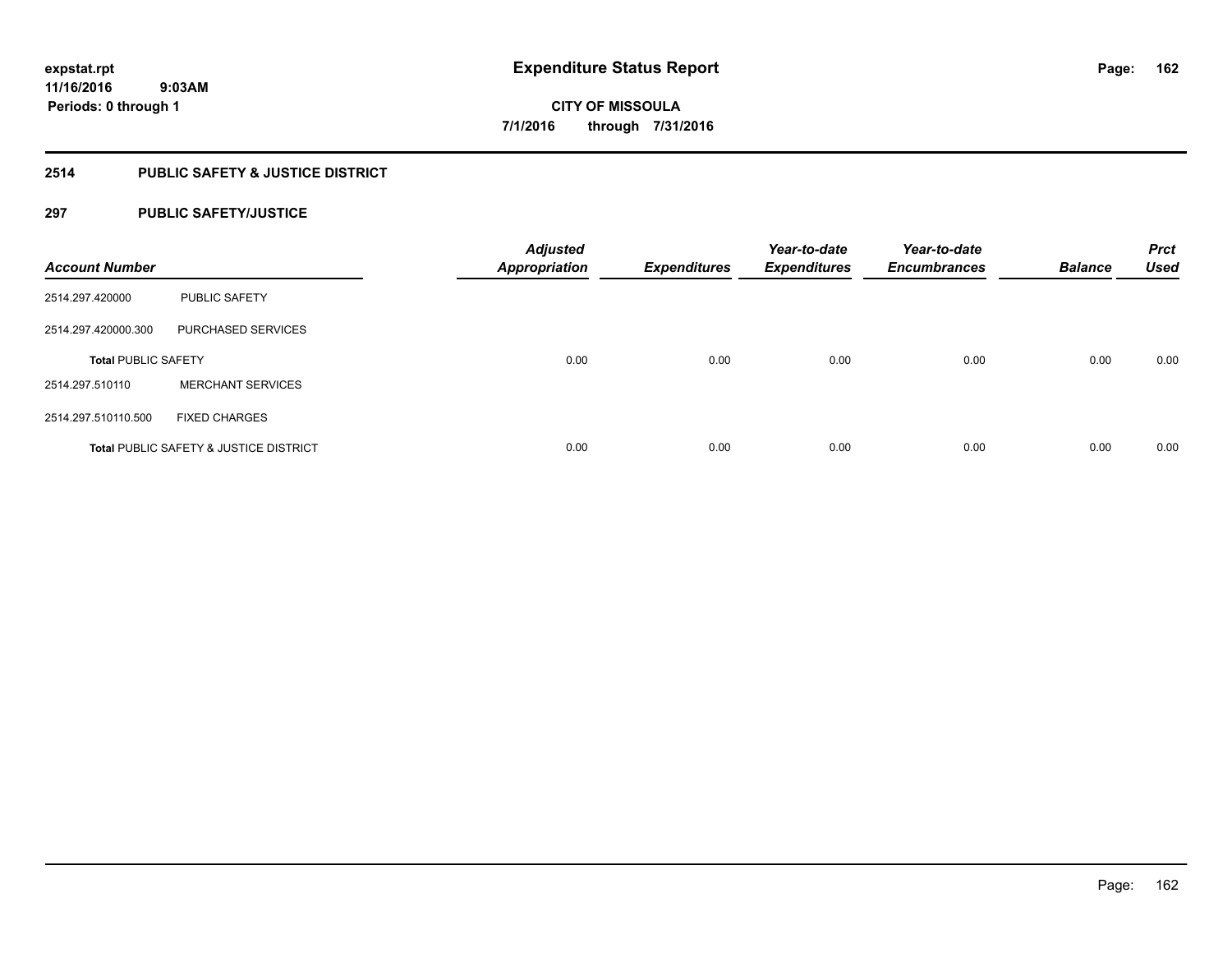# **2820 STATE GAS TAX FUND**

# **280 PUBLIC WORKS OPERATIONS**

|                                      |                                 | <b>Adjusted</b>      |                     | Year-to-date        | Year-to-date        |                | <b>Prct</b> |
|--------------------------------------|---------------------------------|----------------------|---------------------|---------------------|---------------------|----------------|-------------|
| <b>Account Number</b>                |                                 | <b>Appropriation</b> | <b>Expenditures</b> | <b>Expenditures</b> | <b>Encumbrances</b> | <b>Balance</b> | <b>Used</b> |
| 2820.280.430230                      | <b>STREET RESTORATION</b>       |                      |                     |                     |                     |                |             |
| 2820.280.430230.300                  | PURCHASED SERVICES              |                      |                     |                     |                     |                |             |
|                                      | <b>Total PURCHASED SERVICES</b> | 0.00                 | 0.00                | 0.00                | 0.00                | 0.00           | 0.00        |
| 2820.280.430230.500                  | <b>FIXED CHARGES</b>            |                      |                     |                     |                     |                |             |
| <b>Total FIXED CHARGES</b>           |                                 | 0.00                 | 0.00                | 0.00                | 0.00                | 0.00           | 0.00        |
| 2820.280.430230.800                  | OTHER OBJECTS                   |                      |                     |                     |                     |                |             |
| <b>Total OTHER OBJECTS</b>           |                                 | 0.00                 | 0.00                | 0.00                | 0.00                | 0.00           | 0.00        |
| 2820.280.430230.900                  | <b>CAPITAL OUTLAY</b>           |                      |                     |                     |                     |                |             |
| 2820.280.430230.930.000 IMPROVEMENTS |                                 | 0.00                 | 2,767.00            | 2,767.00            | 0.00                | $-2,767.00$    | 0.00        |
|                                      | <b>Total STREET RESTORATION</b> | 0.00                 | 2,767.00            | 2,767.00            | 0.00                | $-2,767.00$    | 0.00        |
| 2820.280.510110                      | <b>MERCHANT SERVICES</b>        |                      |                     |                     |                     |                |             |
| 2820.280.510110.500                  | <b>FIXED CHARGES</b>            |                      |                     |                     |                     |                |             |
| <b>Total FIXED CHARGES</b>           |                                 | 0.00                 | 0.00                | 0.00                | 0.00                | 0.00           | 0.00        |
|                                      | <b>Total MERCHANT SERVICES</b>  | 0.00                 | 0.00                | 0.00                | 0.00                | 0.00           | 0.00        |
|                                      | <b>Total STATE GAS TAX FUND</b> | 0.00                 | 2,767.00            | 2,767.00            | 0.00                | $-2,767.00$    | 0.00        |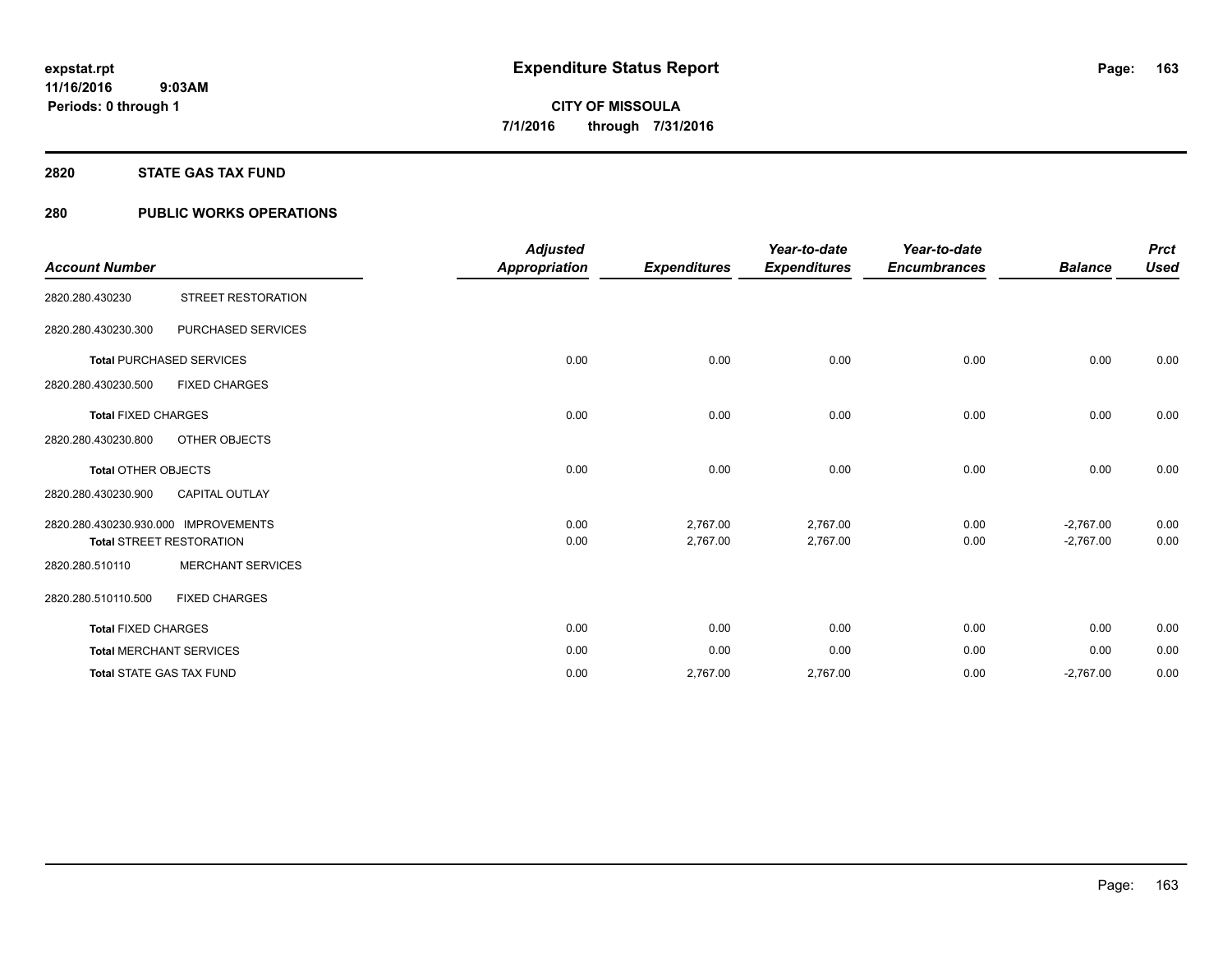#### **2917 CRIME VICTIM SURCHARGE**

# **390 NON-DEPARTMENTAL**

| <b>Account Number</b> |                                     | Adjusted<br><b>Appropriation</b> | <b>Expenditures</b> | Year-to-date<br><b>Expenditures</b> | Year-to-date<br><b>Encumbrances</b> | <b>Balance</b> | <b>Prct</b><br><b>Used</b> |
|-----------------------|-------------------------------------|----------------------------------|---------------------|-------------------------------------|-------------------------------------|----------------|----------------------------|
| 2917.390.510110       | <b>MERCHANT SERVICES</b>            |                                  |                     |                                     |                                     |                |                            |
| 2917.390.510110.500   | <b>FIXED CHARGES</b>                |                                  |                     |                                     |                                     |                |                            |
|                       | <b>Total CRIME VICTIM SURCHARGE</b> | 0.00                             | 0.00                | 0.00                                | 0.00                                | 0.00           | 0.00                       |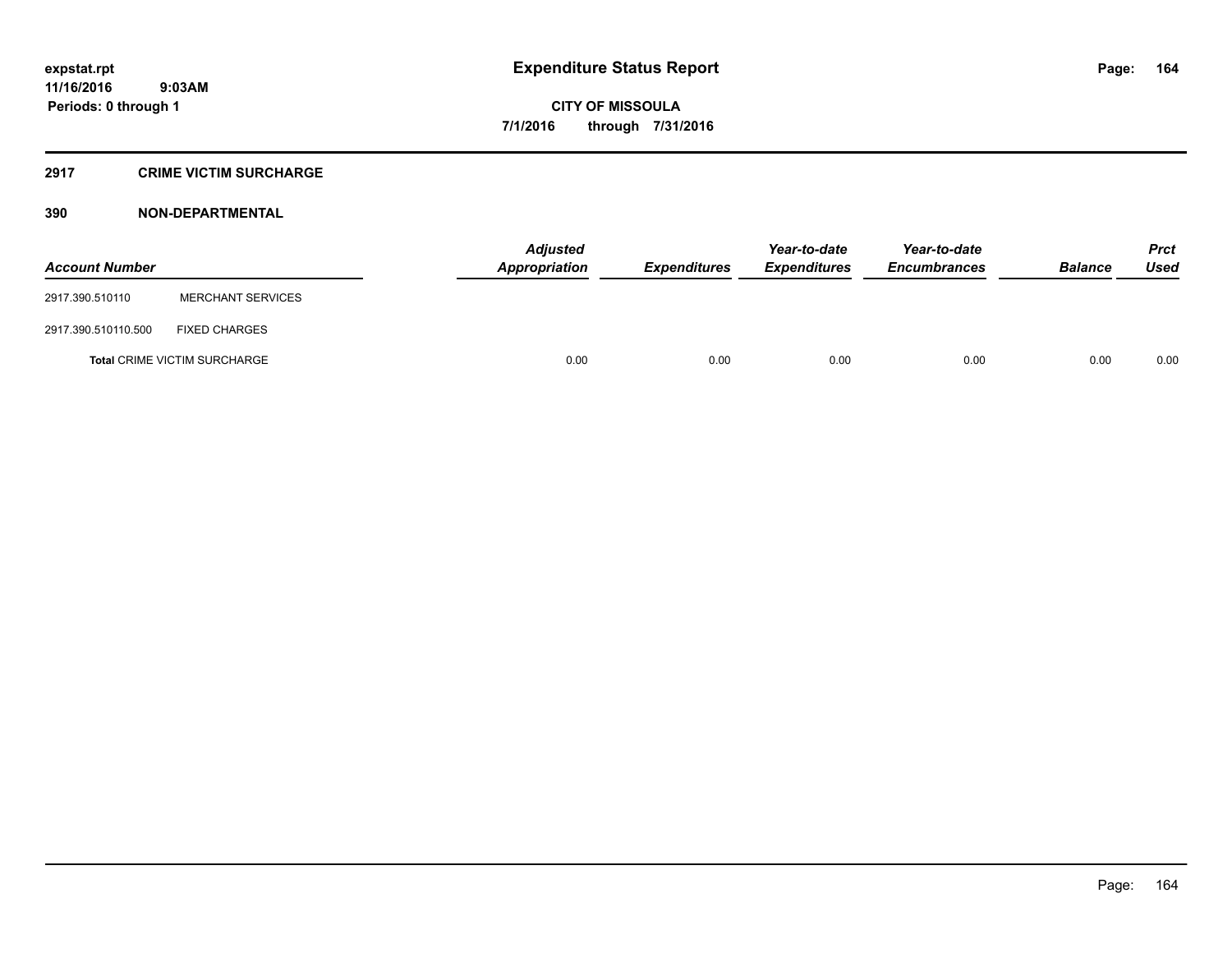**CITY OF MISSOULA 7/1/2016 through 7/31/2016**

# **2918 LAW ENFORCEMENT BLOCK GRANT FUND**

| <b>Account Number</b> |                                   | <b>Adjusted</b><br>Appropriation | <b>Expenditures</b> | Year-to-date<br><b>Expenditures</b> | Year-to-date<br><b>Encumbrances</b> | <b>Balance</b> | <b>Prct</b><br><b>Used</b> |
|-----------------------|-----------------------------------|----------------------------------|---------------------|-------------------------------------|-------------------------------------|----------------|----------------------------|
| 2918.290.420170       | <b>JAG VIII GRANT</b>             |                                  |                     |                                     |                                     |                |                            |
| 2918.290.420170.200   | <b>SUPPLIES</b>                   |                                  |                     |                                     |                                     |                |                            |
| <b>Total SUPPLIES</b> |                                   | 0.00                             | 0.00                | 0.00                                | 0.00                                | 0.00           | 0.00                       |
| 2918.290.420170.300   | PURCHASED SERVICES                |                                  |                     |                                     |                                     |                |                            |
|                       | <b>Total PURCHASED SERVICES</b>   | 0.00                             | 0.00                | 0.00                                | 0.00                                | 0.00           | 0.00                       |
| 2918.290.420170.900   | CAPITAL OUTLAY                    |                                  |                     |                                     |                                     |                |                            |
| Total JAG VIII GRANT  |                                   | 0.00                             | 0.00                | 0.00                                | 0.00                                | 0.00           | 0.00                       |
| 2918.290.420171       | <b>JAG IX GRANT</b>               |                                  |                     |                                     |                                     |                |                            |
| 2918.290.420171.200   | <b>SUPPLIES</b>                   |                                  |                     |                                     |                                     |                |                            |
| <b>Total SUPPLIES</b> |                                   | 0.00                             | 0.00                | 0.00                                | 0.00                                | 0.00           | 0.00                       |
| 2918.290.420171.300   | PURCHASED SERVICES                |                                  |                     |                                     |                                     |                |                            |
|                       | <b>Total PURCHASED SERVICES</b>   | 0.00                             | 0.00                | 0.00                                | 0.00                                | 0.00           | 0.00                       |
| 2918.290.420171.700   | <b>GRANTS &amp; CONTRIBUTIONS</b> |                                  |                     |                                     |                                     |                |                            |
| Total JAG IX GRANT    |                                   | 0.00                             | 0.00                | 0.00                                | 0.00                                | 0.00           | 0.00                       |
| 2918.290.420172       | <b>JAG XII</b>                    |                                  |                     |                                     |                                     |                |                            |
| 2918.290.420172.300   | PURCHASED SERVICES                |                                  |                     |                                     |                                     |                |                            |
|                       | <b>Total PURCHASED SERVICES</b>   | 0.00                             | 0.00                | 0.00                                | 0.00                                | 0.00           | 0.00                       |
| 2918.290.420172.900   | CAPITAL OUTLAY                    |                                  |                     |                                     |                                     |                |                            |
| <b>Total JAG XII</b>  |                                   | 0.00                             | 0.00                | 0.00                                | 0.00                                | 0.00           | 0.00                       |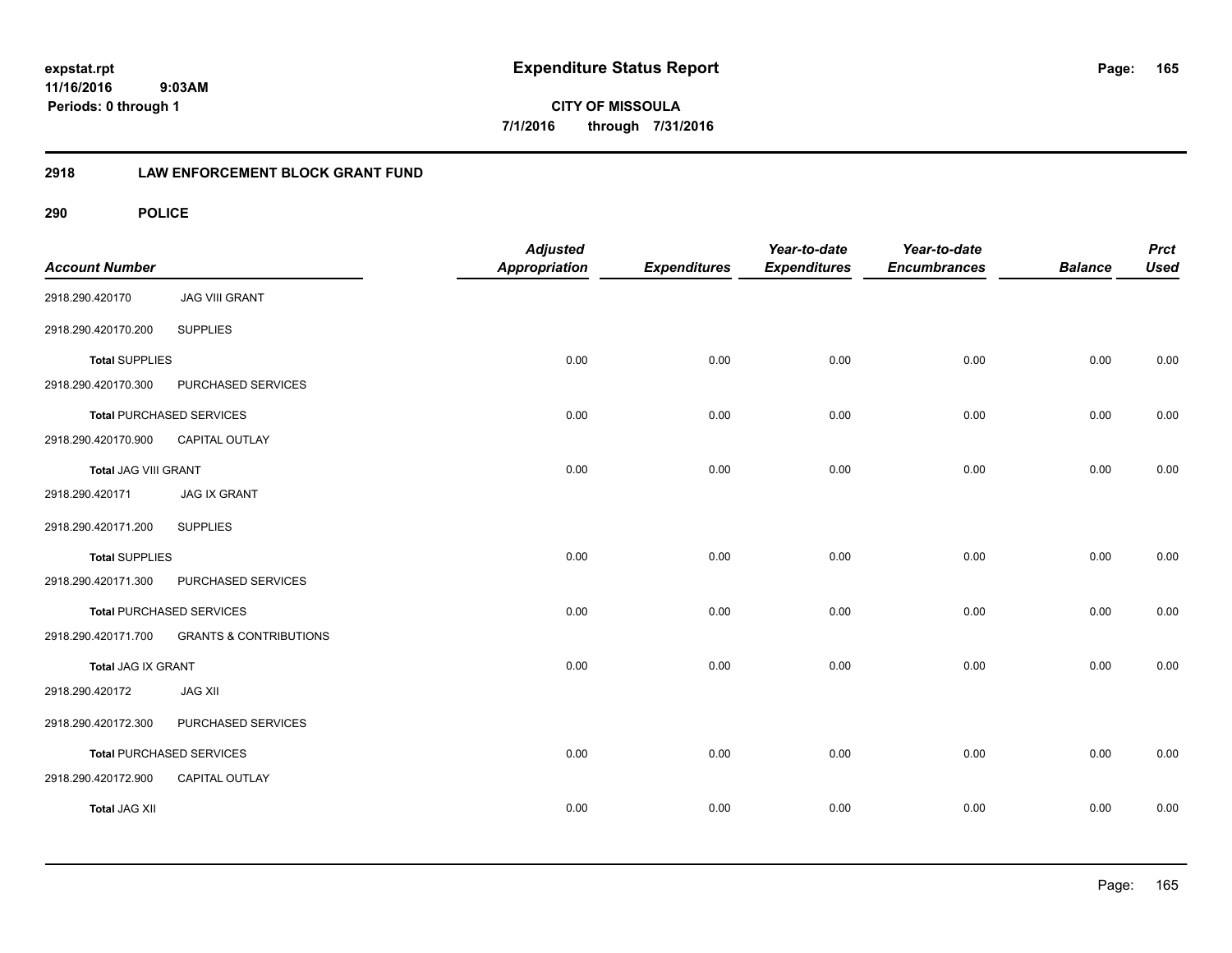**CITY OF MISSOULA 7/1/2016 through 7/31/2016**

# **2918 LAW ENFORCEMENT BLOCK GRANT FUND**

| <b>Account Number</b> |                                   | <b>Adjusted</b><br><b>Appropriation</b> | <b>Expenditures</b> | Year-to-date<br><b>Expenditures</b> | Year-to-date<br><b>Encumbrances</b> | <b>Balance</b> | <b>Prct</b><br><b>Used</b> |
|-----------------------|-----------------------------------|-----------------------------------------|---------------------|-------------------------------------|-------------------------------------|----------------|----------------------------|
| 2918.290.420173       | <b>JAG XI</b>                     |                                         |                     |                                     |                                     |                |                            |
| 2918.290.420173.200   | <b>SUPPLIES</b>                   |                                         |                     |                                     |                                     |                |                            |
| <b>Total SUPPLIES</b> |                                   | 0.00                                    | 0.00                | 0.00                                | 0.00                                | 0.00           | 0.00                       |
| 2918.290.420173.300   | PURCHASED SERVICES                |                                         |                     |                                     |                                     |                |                            |
|                       | <b>Total PURCHASED SERVICES</b>   | 0.00                                    | 0.00                | 0.00                                | 0.00                                | 0.00           | 0.00                       |
| 2918.290.420173.700   | <b>GRANTS &amp; CONTRIBUTIONS</b> |                                         |                     |                                     |                                     |                |                            |
|                       | Total GRANTS & CONTRIBUTIONS      | 0.00                                    | 0.00                | 0.00                                | 0.00                                | 0.00           | 0.00                       |
| 2918.290.420173.900   | <b>CAPITAL OUTLAY</b>             |                                         |                     |                                     |                                     |                |                            |
| <b>Total JAG XI</b>   |                                   | 0.00                                    | 0.00                | 0.00                                | 0.00                                | 0.00           | 0.00                       |
| 2918.290.420174       | <b>JAG V GRANT</b>                |                                         |                     |                                     |                                     |                |                            |
| 2918.290.420174.200   | <b>SUPPLIES</b>                   |                                         |                     |                                     |                                     |                |                            |
| <b>Total SUPPLIES</b> |                                   | 0.00                                    | 0.00                | 0.00                                | 0.00                                | 0.00           | 0.00                       |
| 2918.290.420174.300   | PURCHASED SERVICES                |                                         |                     |                                     |                                     |                |                            |
|                       | <b>Total PURCHASED SERVICES</b>   | 0.00                                    | 0.00                | 0.00                                | 0.00                                | 0.00           | 0.00                       |
| 2918.290.420174.700   | <b>GRANTS &amp; CONTRIBUTIONS</b> |                                         |                     |                                     |                                     |                |                            |
|                       | Total GRANTS & CONTRIBUTIONS      | 0.00                                    | 0.00                | 0.00                                | 0.00                                | 0.00           | 0.00                       |
| 2918.290.420174.900   | CAPITAL OUTLAY                    |                                         |                     |                                     |                                     |                |                            |
| Total JAG V GRANT     |                                   | 0.00                                    | 0.00                | 0.00                                | 0.00                                | 0.00           | 0.00                       |
| 2918.290.420175       | <b>JAG X GRANT</b>                |                                         |                     |                                     |                                     |                |                            |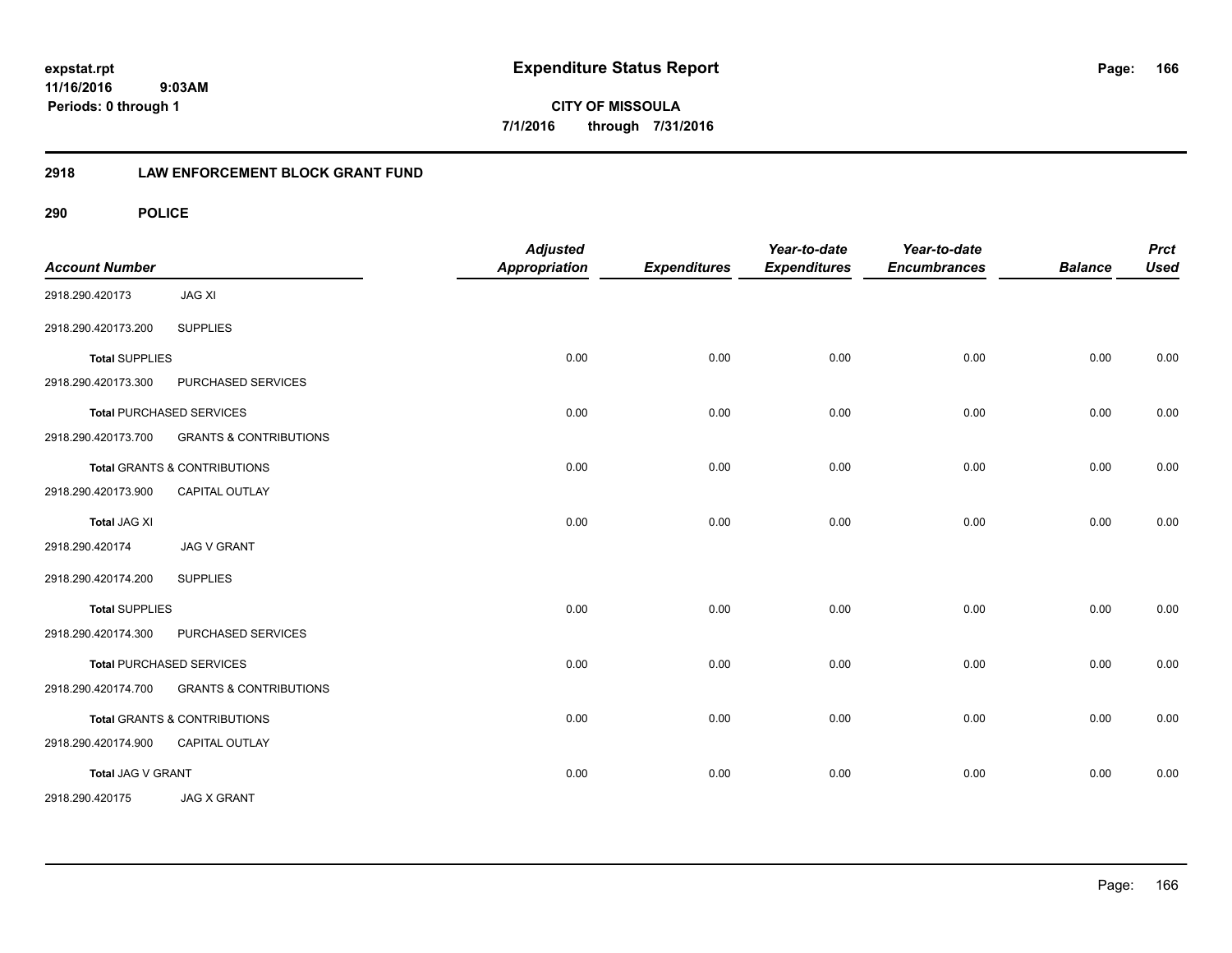**CITY OF MISSOULA 7/1/2016 through 7/31/2016**

# **2918 LAW ENFORCEMENT BLOCK GRANT FUND**

| <b>Account Number</b>       |                                         | <b>Adjusted</b><br><b>Appropriation</b> | <b>Expenditures</b> | Year-to-date<br><b>Expenditures</b> | Year-to-date<br><b>Encumbrances</b> | <b>Balance</b> | <b>Prct</b><br><b>Used</b> |
|-----------------------------|-----------------------------------------|-----------------------------------------|---------------------|-------------------------------------|-------------------------------------|----------------|----------------------------|
| 2918.290.420175.200         | <b>SUPPLIES</b>                         |                                         |                     |                                     |                                     |                |                            |
| <b>Total SUPPLIES</b>       |                                         | 0.00                                    | 0.00                | 0.00                                | 0.00                                | 0.00           | 0.00                       |
| 2918.290.420175.300         | PURCHASED SERVICES                      |                                         |                     |                                     |                                     |                |                            |
| Total JAG X GRANT           |                                         | 0.00                                    | 0.00                | 0.00                                | 0.00                                | 0.00           | 0.00                       |
| 2918.290.420176             | <b>JAG VII GRANT</b>                    |                                         |                     |                                     |                                     |                |                            |
| 2918.290.420176.100         | PERSONAL SERVICES                       |                                         |                     |                                     |                                     |                |                            |
|                             | <b>Total PERSONAL SERVICES</b>          | 0.00                                    | 0.00                | 0.00                                | 0.00                                | 0.00           | 0.00                       |
| 2918.290.420176.200         | <b>SUPPLIES</b>                         |                                         |                     |                                     |                                     |                |                            |
| <b>Total SUPPLIES</b>       |                                         | 0.00                                    | 0.00                | 0.00                                | 0.00                                | 0.00           | 0.00                       |
| 2918.290.420176.300         | PURCHASED SERVICES                      |                                         |                     |                                     |                                     |                |                            |
|                             | <b>Total PURCHASED SERVICES</b>         | 0.00                                    | 0.00                | 0.00                                | 0.00                                | 0.00           | 0.00                       |
| 2918.290.420176.700         | <b>GRANTS &amp; CONTRIBUTIONS</b>       |                                         |                     |                                     |                                     |                |                            |
|                             | <b>Total GRANTS &amp; CONTRIBUTIONS</b> | 0.00                                    | 0.00                | 0.00                                | 0.00                                | 0.00           | 0.00                       |
| 2918.290.420176.900         | CAPITAL OUTLAY                          |                                         |                     |                                     |                                     |                |                            |
| Total JAG VII GRANT         |                                         | 0.00                                    | 0.00                | 0.00                                | 0.00                                | 0.00           | 0.00                       |
| 2918.290.420177             | <b>SMART POLICING</b>                   |                                         |                     |                                     |                                     |                |                            |
| 2918.290.420177.700         | <b>GRANTS &amp; CONTRIBUTIONS</b>       |                                         |                     |                                     |                                     |                |                            |
| <b>Total SMART POLICING</b> |                                         | 0.00                                    | 0.00                | 0.00                                | 0.00                                | 0.00           | 0.00                       |
| 2918.290.420178             | COPS HIRING FY2011                      |                                         |                     |                                     |                                     |                |                            |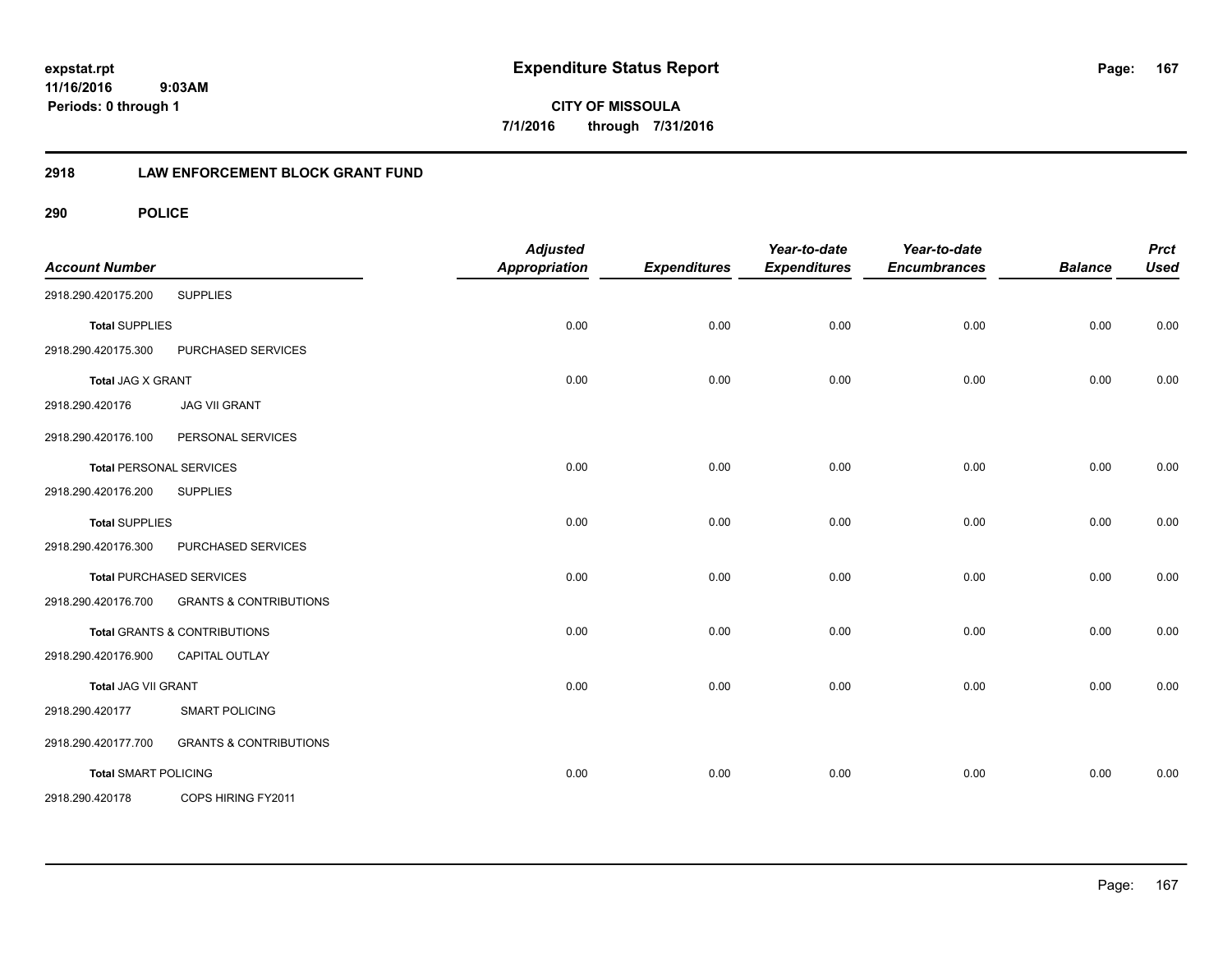**CITY OF MISSOULA 7/1/2016 through 7/31/2016**

# **2918 LAW ENFORCEMENT BLOCK GRANT FUND**

| <b>Account Number</b>          |                                   | <b>Adjusted</b><br><b>Appropriation</b> | <b>Expenditures</b> | Year-to-date<br><b>Expenditures</b> | Year-to-date<br><b>Encumbrances</b> | <b>Balance</b> | <b>Prct</b><br><b>Used</b> |
|--------------------------------|-----------------------------------|-----------------------------------------|---------------------|-------------------------------------|-------------------------------------|----------------|----------------------------|
| 2918.290.420178.100            | PERSONAL SERVICES                 |                                         |                     |                                     |                                     |                |                            |
| <b>Total PERSONAL SERVICES</b> |                                   | 0.00                                    | 0.00                | 0.00                                | 0.00                                | 0.00           | 0.00                       |
| 2918.290.420178.200            | <b>SUPPLIES</b>                   |                                         |                     |                                     |                                     |                |                            |
| <b>Total SUPPLIES</b>          |                                   | 0.00                                    | 0.00                | 0.00                                | 0.00                                | 0.00           | 0.00                       |
| 2918.290.420178.300            | PURCHASED SERVICES                |                                         |                     |                                     |                                     |                |                            |
|                                | <b>Total PURCHASED SERVICES</b>   | 0.00                                    | 0.00                | 0.00                                | 0.00                                | 0.00           | 0.00                       |
| 2918.290.420178.900            | <b>CAPITAL OUTLAY</b>             |                                         |                     |                                     |                                     |                |                            |
| Total COPS HIRING FY2011       |                                   | 0.00                                    | 0.00                | 0.00                                | 0.00                                | 0.00           | 0.00                       |
| 2918.290.420179                | FY14 COPS HIRING GRANT            |                                         |                     |                                     |                                     |                |                            |
| 2918.290.420179.100            | PERSONAL SERVICES                 |                                         |                     |                                     |                                     |                |                            |
|                                | Total FY14 COPS HIRING GRANT      | 0.00                                    | 0.00                | 0.00                                | 0.00                                | 0.00           | 0.00                       |
| 2918.290.420190                | LAW ENFORCEMENT BLOCK GRANT       |                                         |                     |                                     |                                     |                |                            |
| 2918.290.420190.900            | <b>CAPITAL OUTLAY</b>             |                                         |                     |                                     |                                     |                |                            |
|                                | Total LAW ENFORCEMENT BLOCK GRANT | 0.00                                    | 0.00                | 0.00                                | 0.00                                | 0.00           | 0.00                       |
| 2918.290.510110                | <b>MERCHANT SERVICES</b>          |                                         |                     |                                     |                                     |                |                            |
| 2918.290.510110.500            | <b>FIXED CHARGES</b>              |                                         |                     |                                     |                                     |                |                            |
| <b>Total POLICE</b>            |                                   | 0.00                                    | 0.00                | 0.00                                | 0.00                                | 0.00           | 0.00                       |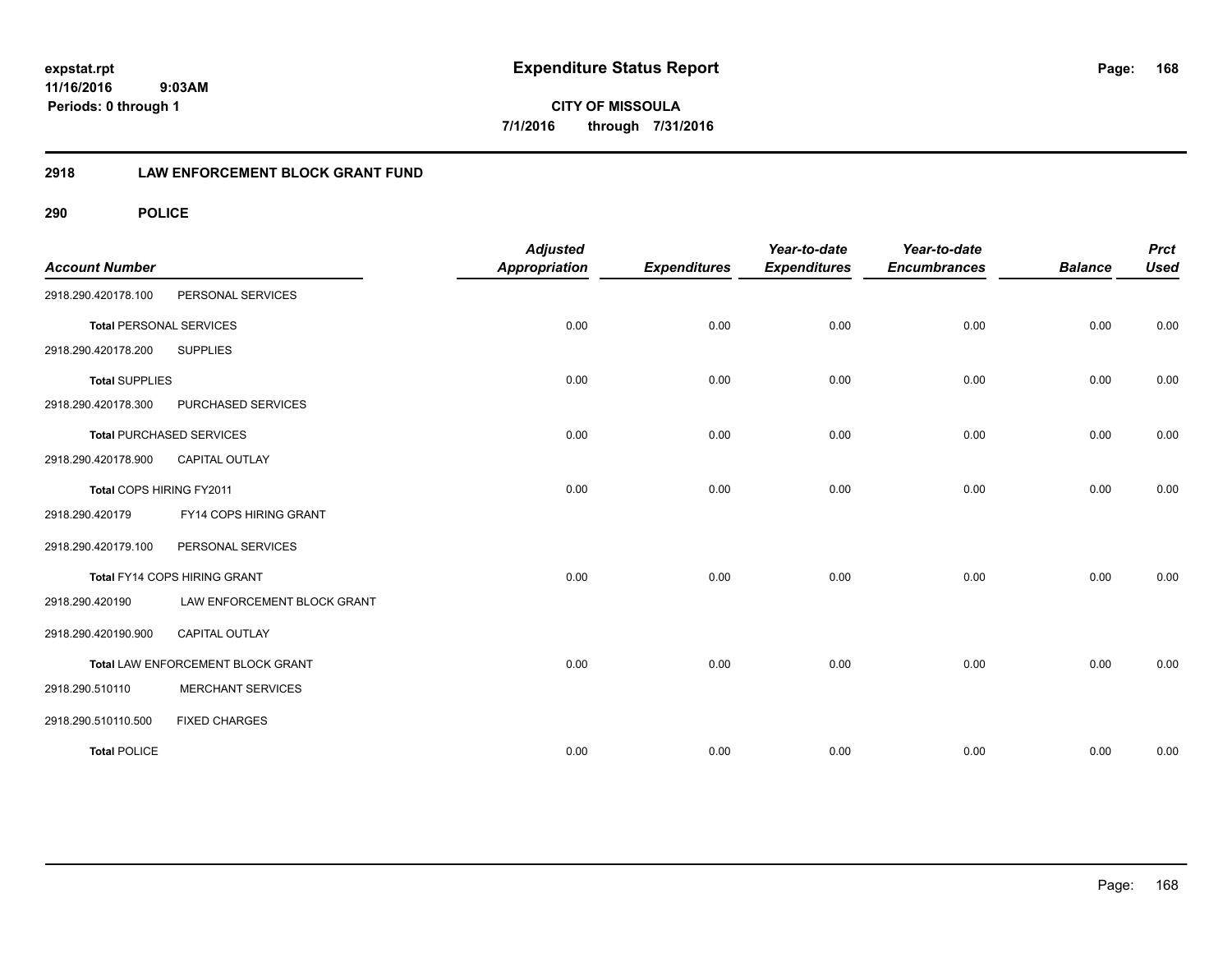**169**

**11/16/2016 9:03AM Periods: 0 through 1**

**CITY OF MISSOULA 7/1/2016 through 7/31/2016**

# **2918 LAW ENFORCEMENT BLOCK GRANT FUND**

# **390 NON-DEPARTMENTAL**

| <b>Account Number</b> |                                        | <b>Adjusted</b><br><b>Appropriation</b> | <b>Expenditures</b> | Year-to-date<br><b>Expenditures</b> | Year-to-date<br><b>Encumbrances</b> | <b>Balance</b> | <b>Prct</b><br><b>Used</b> |
|-----------------------|----------------------------------------|-----------------------------------------|---------------------|-------------------------------------|-------------------------------------|----------------|----------------------------|
| 2918.390.420172       | <b>JAG XII</b>                         |                                         |                     |                                     |                                     |                |                            |
| 2918.390.420172.300   | PURCHASED SERVICES                     |                                         |                     |                                     |                                     |                |                            |
| <b>Total JAG XII</b>  |                                        | 0.00                                    | 0.00                | 0.00                                | 0.00                                | 0.00           | 0.00                       |
| 2918.390.420191       | COPS TECHNOLOGY                        |                                         |                     |                                     |                                     |                |                            |
| 2918.390.420191.500   | <b>FIXED CHARGES</b>                   |                                         |                     |                                     |                                     |                |                            |
| Total COPS TECHNOLOGY |                                        | 0.00                                    | 0.00                | 0.00                                | 0.00                                | 0.00           | 0.00                       |
| 2918.390.510110       | <b>MERCHANT SERVICES</b>               |                                         |                     |                                     |                                     |                |                            |
| 2918.390.510110.500   | <b>FIXED CHARGES</b>                   |                                         |                     |                                     |                                     |                |                            |
|                       | Total LAW ENFORCEMENT BLOCK GRANT FUND | 0.00                                    | 0.00                | 0.00                                | 0.00                                | 0.00           | 0.00                       |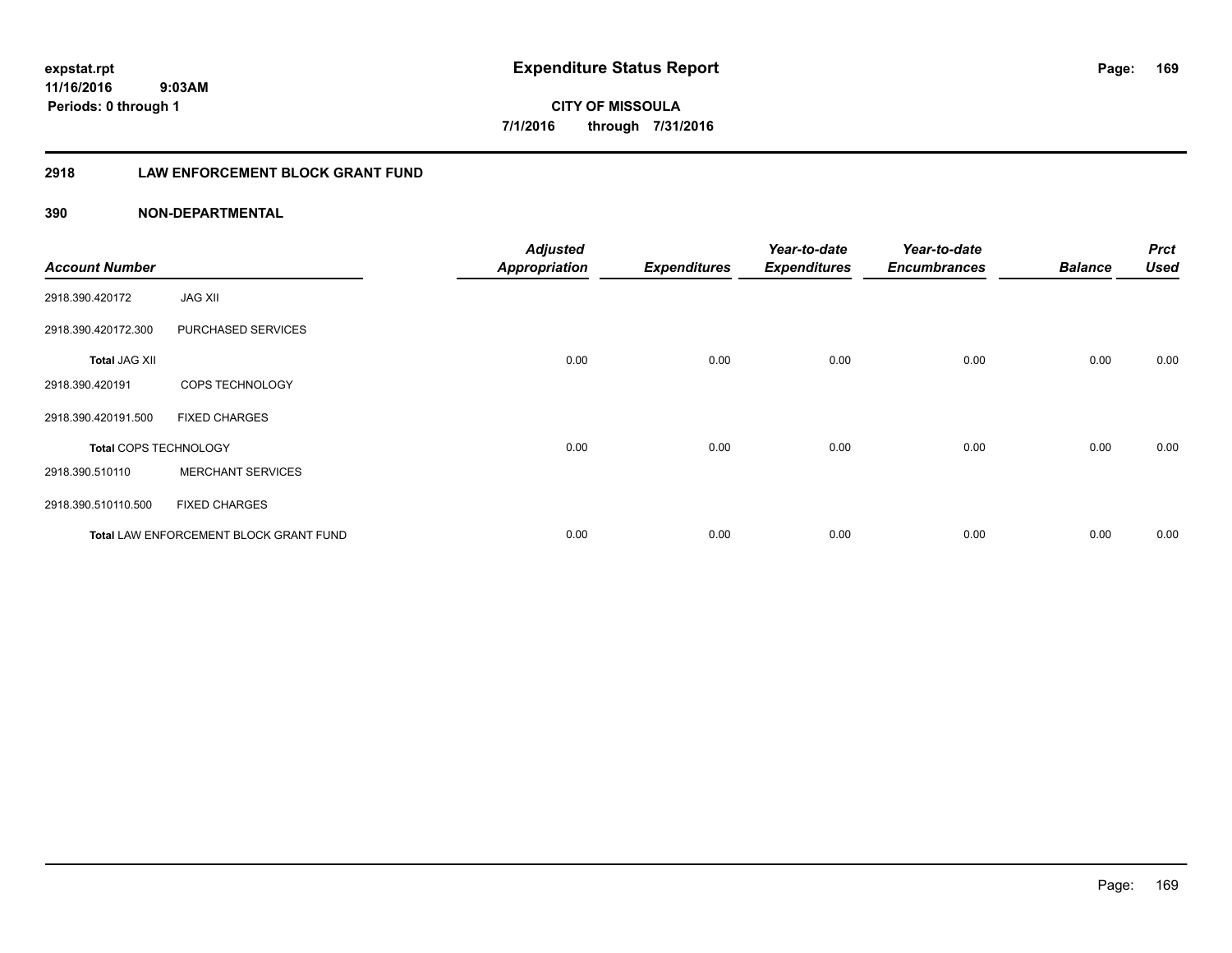**CITY OF MISSOULA 7/1/2016 through 7/31/2016**

**2919 HIDTA FUND**

| <b>Account Number</b>                         |                                   | <b>Adjusted</b><br><b>Appropriation</b> | <b>Expenditures</b> | Year-to-date<br><b>Expenditures</b> | Year-to-date<br><b>Encumbrances</b> | <b>Balance</b> | <b>Prct</b><br><b>Used</b> |
|-----------------------------------------------|-----------------------------------|-----------------------------------------|---------------------|-------------------------------------|-------------------------------------|----------------|----------------------------|
| 2919.290.420142                               | <b>HIDTA STATE FORFEITURES</b>    |                                         |                     |                                     |                                     |                |                            |
| 2919.290.420142.100                           | PERSONAL SERVICES                 |                                         |                     |                                     |                                     |                |                            |
| <b>Total PERSONAL SERVICES</b>                |                                   | 0.00                                    | 0.00                | 0.00                                | 0.00                                | 0.00           | 0.00                       |
| 2919.290.420142.200                           | <b>SUPPLIES</b>                   |                                         |                     |                                     |                                     |                |                            |
| <b>Total SUPPLIES</b>                         |                                   | 0.00                                    | 0.00                | 0.00                                | 0.00                                | 0.00           | 0.00                       |
| 2919.290.420142.300                           | PURCHASED SERVICES                |                                         |                     |                                     |                                     |                |                            |
| 2919.290.420142.350.000 PROFESSIONAL SERVICES |                                   | 0.00                                    | 67.50               | 67.50                               | 0.00                                | $-67.50$       | 0.00                       |
| <b>Total PURCHASED SERVICES</b>               |                                   | 0.00                                    | 67.50               | 67.50                               | 0.00                                | $-67.50$       | 0.00                       |
| 2919.290.420142.500                           | <b>FIXED CHARGES</b>              |                                         |                     |                                     |                                     |                |                            |
| 2919.290.420142.500.000 FIXED CHARGES         |                                   | 0.00                                    | 3,439.74            | 3,439.74                            | 0.00                                | $-3,439.74$    | 0.00                       |
| <b>Total FIXED CHARGES</b>                    |                                   | 0.00                                    | 3,439.74            | 3,439.74                            | 0.00                                | $-3,439.74$    | 0.00                       |
| 2919.290.420142.700                           | <b>GRANTS &amp; CONTRIBUTIONS</b> |                                         |                     |                                     |                                     |                |                            |
| <b>Total GRANTS &amp; CONTRIBUTIONS</b>       |                                   | 0.00                                    | 0.00                | 0.00                                | 0.00                                | 0.00           | 0.00                       |
| 2919.290.420142.900                           | CAPITAL OUTLAY                    |                                         |                     |                                     |                                     |                |                            |
| <b>Total CAPITAL OUTLAY</b>                   |                                   | 0.00                                    | 0.00                | 0.00                                | 0.00                                | 0.00           | 0.00                       |
| Total HIDTA STATE FORFEITURES                 |                                   | 0.00                                    | 3,507.24            | 3,507.24                            | 0.00                                | $-3,507.24$    | 0.00                       |
| 2919.290.510110                               | <b>MERCHANT SERVICES</b>          |                                         |                     |                                     |                                     |                |                            |
| 2919.290.510110.500                           | <b>FIXED CHARGES</b>              |                                         |                     |                                     |                                     |                |                            |
| <b>Total MERCHANT SERVICES</b>                |                                   | 0.00                                    | 0.00                | 0.00                                | 0.00                                | 0.00           | 0.00                       |
| <b>Total HIDTA FUND</b>                       |                                   | 0.00                                    | 3,507.24            | 3,507.24                            | 0.00                                | $-3,507.24$    | 0.00                       |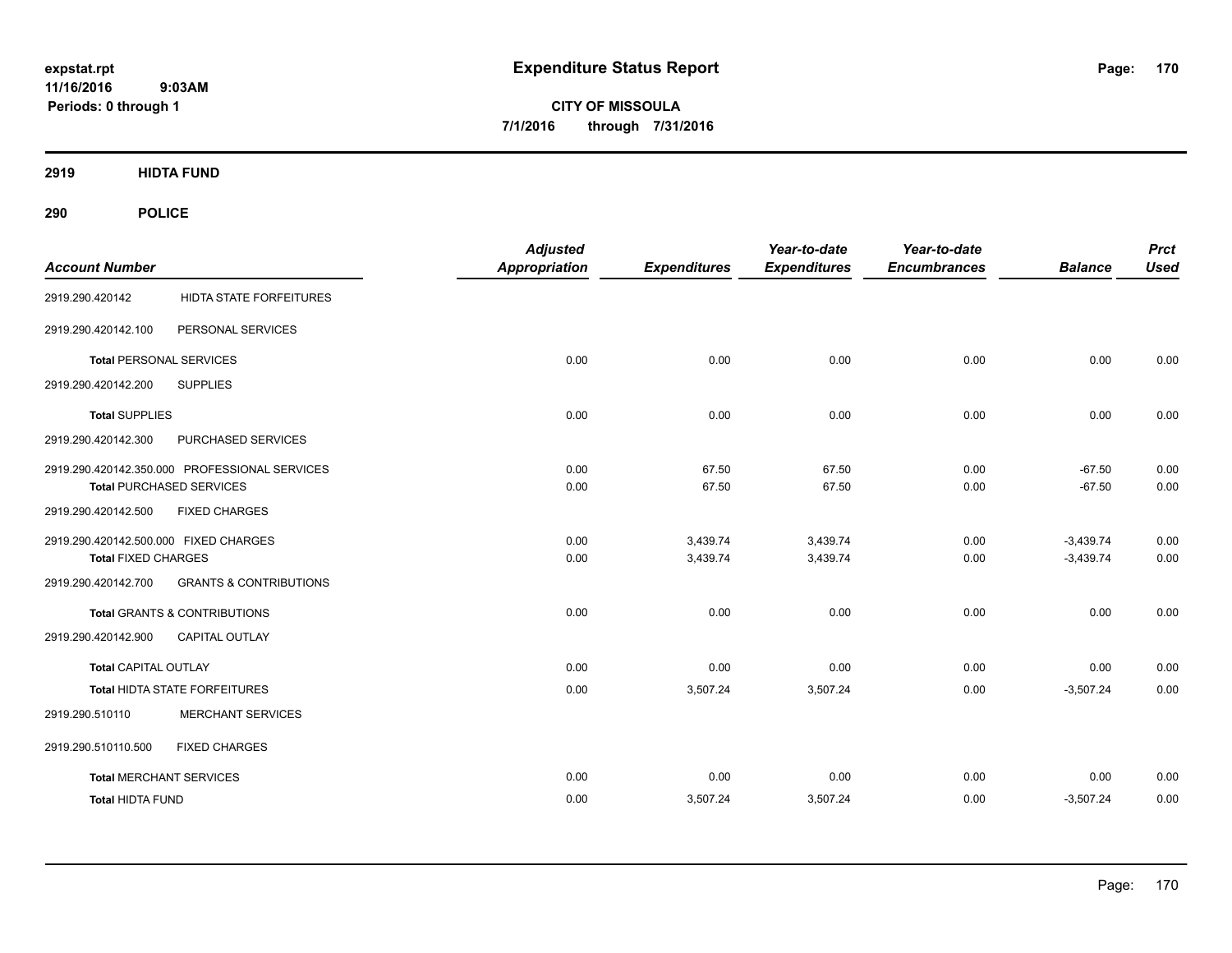# **2939 CDBG PROGRAM INCOME ACCOUNT**

| <b>Account Number</b> |                                                  | <b>Adjusted</b><br><b>Appropriation</b> | <b>Expenditures</b> | Year-to-date<br><b>Expenditures</b> | Year-to-date<br><b>Encumbrances</b> | <b>Balance</b> | <b>Prct</b><br><b>Used</b> |
|-----------------------|--------------------------------------------------|-----------------------------------------|---------------------|-------------------------------------|-------------------------------------|----------------|----------------------------|
| 2939.400.470000       | <b>HOUSING &amp; COMMUNITY DEVELOPMENT</b>       |                                         |                     |                                     |                                     |                |                            |
| 2939.400.470000.300   | PURCHASED SERVICES                               |                                         |                     |                                     |                                     |                |                            |
|                       | <b>Total PURCHASED SERVICES</b>                  | 0.00                                    | 0.00                | 0.00                                | 0.00                                | 0.00           | 0.00                       |
| 2939.400.470000.800   | OTHER OBJECTS                                    |                                         |                     |                                     |                                     |                |                            |
|                       | <b>Total HOUSING &amp; COMMUNITY DEVELOPMENT</b> | 0.00                                    | 0.00                | 0.00                                | 0.00                                | 0.00           | 0.00                       |
| 2939.400.510110       | <b>MERCHANT SERVICES</b>                         |                                         |                     |                                     |                                     |                |                            |
| 2939.400.510110.500   | <b>FIXED CHARGES</b>                             |                                         |                     |                                     |                                     |                |                            |
|                       | <b>Total MERCHANT SERVICES</b>                   | 0.00                                    | 0.00                | 0.00                                | 0.00                                | 0.00           | 0.00                       |
|                       | <b>Total CDBG PROGRAM INCOME ACCOUNT</b>         | 0.00                                    | 0.00                | 0.00                                | 0.00                                | 0.00           | 0.00                       |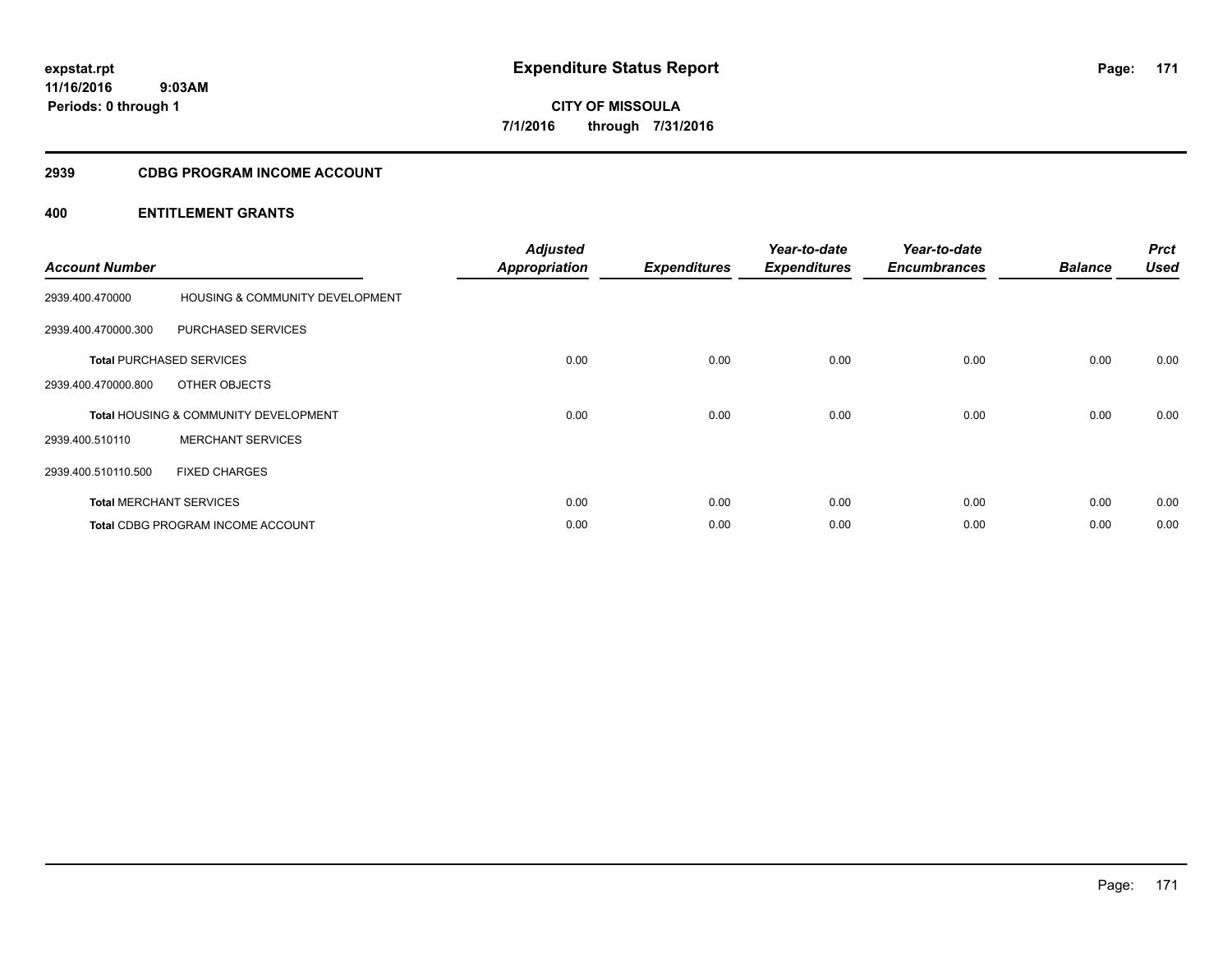**Periods: 0 through 1**

**CITY OF MISSOULA 7/1/2016 through 7/31/2016**

**2940 CDBG FUND**

# **400 ENTITLEMENT GRANTS**

 **9:03AM**

| <b>Account Number</b>           |                                       | <b>Adjusted</b><br><b>Appropriation</b> | <b>Expenditures</b> | Year-to-date<br><b>Expenditures</b> | Year-to-date<br><b>Encumbrances</b> | <b>Balance</b> | <b>Prct</b><br><b>Used</b> |
|---------------------------------|---------------------------------------|-----------------------------------------|---------------------|-------------------------------------|-------------------------------------|----------------|----------------------------|
| 2940.400.470000                 | HOUSING & COMMUNITY DEVELOPMENT       |                                         |                     |                                     |                                     |                |                            |
| 2940.400.470000.700             | <b>GRANTS &amp; CONTRIBUTIONS</b>     |                                         |                     |                                     |                                     |                |                            |
|                                 | Total HOUSING & COMMUNITY DEVELOPMENT | 0.00                                    | 0.00                | 0.00                                | 0.00                                | 0.00           | 0.00                       |
| 2940.400.470001                 | FAIR HOUSING STUDY                    |                                         |                     |                                     |                                     |                |                            |
| 2940.400.470001.700             | <b>GRANTS &amp; CONTRIBUTIONS</b>     |                                         |                     |                                     |                                     |                |                            |
| <b>Total FAIR HOUSING STUDY</b> |                                       | 0.00                                    | 0.00                | 0.00                                | 0.00                                | 0.00           | 0.00                       |
| 2940.400.470291                 | <b>YWCA</b>                           |                                         |                     |                                     |                                     |                |                            |
| 2940.400.470291.700             | <b>GRANTS &amp; CONTRIBUTIONS</b>     |                                         |                     |                                     |                                     |                |                            |
| <b>Total YWCA</b>               |                                       | 0.00                                    | 0.00                | 0.00                                | 0.00                                | 0.00           | 0.00                       |
| 2940.400.470292                 | FY12 homeWORD                         |                                         |                     |                                     |                                     |                |                            |
| 2940.400.470292.700             | <b>GRANTS &amp; CONTRIBUTIONS</b>     |                                         |                     |                                     |                                     |                |                            |
| Total FY12 homeWORD             |                                       | 0.00                                    | 0.00                | 0.00                                | 0.00                                | 0.00           | 0.00                       |
| 2940.400.470293                 | MISSOULA FOOD BANK                    |                                         |                     |                                     |                                     |                |                            |
| 2940.400.470293.700             | <b>GRANTS &amp; CONTRIBUTIONS</b>     |                                         |                     |                                     |                                     |                |                            |
|                                 | Total MISSOULA FOOD BANK              | 0.00                                    | 0.00                | 0.00                                | 0.00                                | 0.00           | 0.00                       |
| 2940.400.470294                 | FY12 WORD                             |                                         |                     |                                     |                                     |                |                            |
| 2940.400.470294.700             | <b>GRANTS &amp; CONTRIBUTIONS</b>     |                                         |                     |                                     |                                     |                |                            |
| Total FY12 WORD                 |                                       | 0.00                                    | 0.00                | 0.00                                | 0.00                                | 0.00           | 0.00                       |
| 2940.400.470296                 | MISSOULA AGING SERVICES               |                                         |                     |                                     |                                     |                |                            |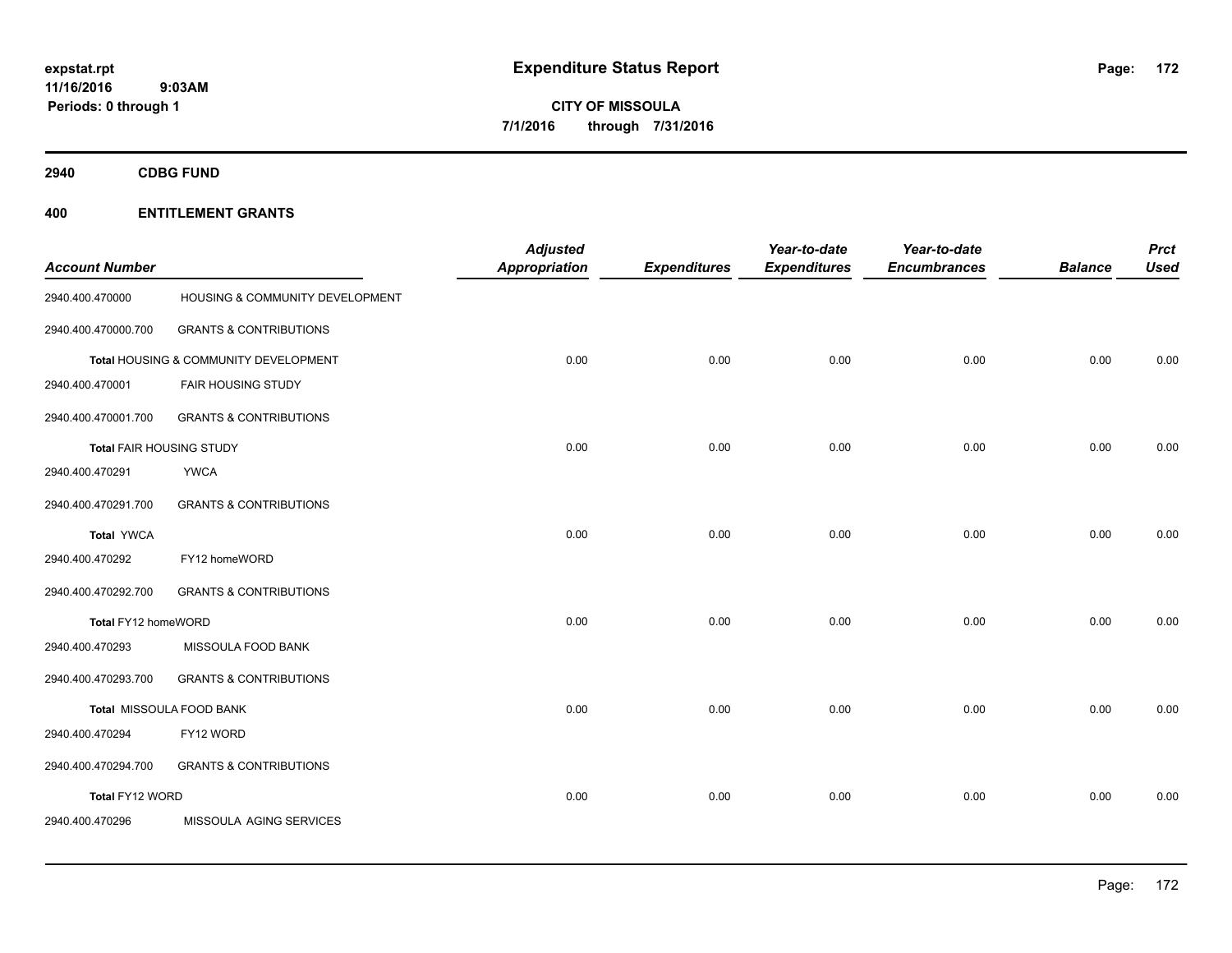**Periods: 0 through 1**

**CITY OF MISSOULA 7/1/2016 through 7/31/2016**

**2940 CDBG FUND**

# **400 ENTITLEMENT GRANTS**

 **9:03AM**

|                       |                                       | <b>Adjusted</b>      |                     | Year-to-date        | Year-to-date        |                | <b>Prct</b> |
|-----------------------|---------------------------------------|----------------------|---------------------|---------------------|---------------------|----------------|-------------|
| <b>Account Number</b> |                                       | <b>Appropriation</b> | <b>Expenditures</b> | <b>Expenditures</b> | <b>Encumbrances</b> | <b>Balance</b> | <b>Used</b> |
| 2940.400.470296.700   | <b>GRANTS &amp; CONTRIBUTIONS</b>     |                      |                     |                     |                     |                |             |
|                       | Total MISSOULA AGING SERVICES         | 0.00                 | 0.00                | 0.00                | 0.00                | 0.00           | 0.00        |
| 2940.400.470298       | FY12 RAMP                             |                      |                     |                     |                     |                |             |
| 2940.400.470298.700   | <b>GRANTS &amp; CONTRIBUTIONS</b>     |                      |                     |                     |                     |                |             |
| Total FY12 RAMP       |                                       | 0.00                 | 0.00                | 0.00                | 0.00                | 0.00           | 0.00        |
| 2940.400.470313       | MISSOULA SENIOR CENTER                |                      |                     |                     |                     |                |             |
| 2940.400.470313.700   | <b>GRANTS &amp; CONTRIBUTIONS</b>     |                      |                     |                     |                     |                |             |
|                       | <b>Total MISSOULA SENIOR CENTER</b>   | 0.00                 | 0.00                | 0.00                | 0.00                | 0.00           | 0.00        |
| 2940.400.470315       | MISSOULA PARKS & REC                  |                      |                     |                     |                     |                |             |
| 2940.400.470315.700   | <b>GRANTS &amp; CONTRIBUTIONS</b>     |                      |                     |                     |                     |                |             |
|                       | Total GRANTS & CONTRIBUTIONS          | 0.00                 | 0.00                | 0.00                | 0.00                | 0.00           | 0.00        |
| 2940.400.470315.800   | <b>OTHER OBJECTS</b>                  |                      |                     |                     |                     |                |             |
|                       | Total MISSOULA PARKS & REC            | 0.00                 | 0.00                | 0.00                | 0.00                | 0.00           | 0.00        |
| 2940.400.470318       | FY12 POVERELLO FACILITY REPAIRS       |                      |                     |                     |                     |                |             |
| 2940.400.470318.700   | <b>GRANTS &amp; CONTRIBUTIONS</b>     |                      |                     |                     |                     |                |             |
|                       | Total FY12 POVERELLO FACILITY REPAIRS | 0.00                 | 0.00                | 0.00                | 0.00                | 0.00           | 0.00        |
| 2940.400.470335       | <b>GRANT &amp; COMMUNITY PROGRAMS</b> |                      |                     |                     |                     |                |             |
| 2940.400.470335.300   | PURCHASED SERVICES                    |                      |                     |                     |                     |                |             |
|                       | Total GRANT & COMMUNITY PROGRAMS      | 0.00                 | 0.00                | 0.00                | 0.00                | 0.00           | 0.00        |
|                       |                                       |                      |                     |                     |                     |                |             |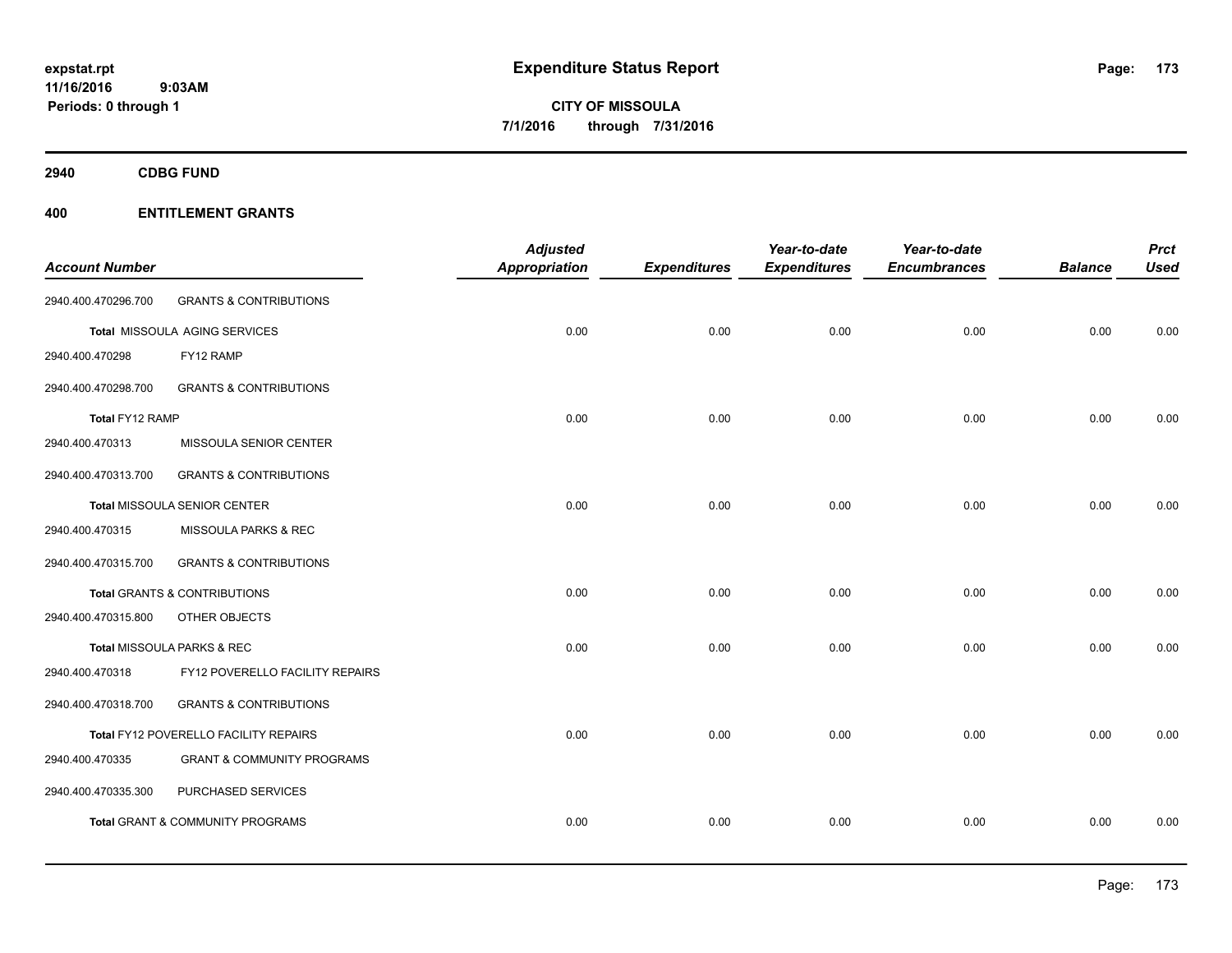**CITY OF MISSOULA 7/1/2016 through 7/31/2016**

**2940 CDBG FUND**

| <b>Account Number</b> |                                         | <b>Adjusted</b><br><b>Appropriation</b> | <b>Expenditures</b> | Year-to-date<br><b>Expenditures</b> | Year-to-date<br><b>Encumbrances</b> | <b>Balance</b> | <b>Prct</b><br><b>Used</b> |
|-----------------------|-----------------------------------------|-----------------------------------------|---------------------|-------------------------------------|-------------------------------------|----------------|----------------------------|
| 2940.400.470372       | WESTERN MT MENTAL HEALTH CENTER         |                                         |                     |                                     |                                     |                |                            |
| 2940.400.470372.700   | <b>GRANTS &amp; CONTRIBUTIONS</b>       |                                         |                     |                                     |                                     |                |                            |
|                       | Total WESTERN MT MENTAL HEALTH CENTER   | 0.00                                    | 0.00                | 0.00                                | 0.00                                | 0.00           | 0.00                       |
| 2940.400.470397       | FY12 GARDEN CITY HARVEST                |                                         |                     |                                     |                                     |                |                            |
| 2940.400.470397.700   | <b>GRANTS &amp; CONTRIBUTIONS</b>       |                                         |                     |                                     |                                     |                |                            |
|                       | Total FY12 GARDEN CITY HARVEST          | 0.00                                    | 0.00                | 0.00                                | 0.00                                | 0.00           | 0.00                       |
| 2940.400.470403       | FY12 PARKS & RECREATION GRANTS          |                                         |                     |                                     |                                     |                |                            |
| 2940.400.470403.700   | <b>GRANTS &amp; CONTRIBUTIONS</b>       |                                         |                     |                                     |                                     |                |                            |
|                       | Total FY12 PARKS & RECREATION GRANTS    | 0.00                                    | 0.00                | 0.00                                | 0.00                                | 0.00           | 0.00                       |
| 2940.400.470409       | NMCDC FRONT STREET                      |                                         |                     |                                     |                                     |                |                            |
| 2940.400.470409.700   | <b>GRANTS &amp; CONTRIBUTIONS</b>       |                                         |                     |                                     |                                     |                |                            |
|                       | <b>Total NMCDC FRONT STREET</b>         | 0.00                                    | 0.00                | 0.00                                | 0.00                                | 0.00           | 0.00                       |
| 2940.400.470439       | FY16 HOMEWORD SWEETGRASS                |                                         |                     |                                     |                                     |                |                            |
| 2940.400.470439.700   | <b>GRANTS &amp; CONTRIBUTIONS</b>       |                                         |                     |                                     |                                     |                |                            |
|                       | Total FY16 HOMEWORD SWEETGRASS          | 0.00                                    | 0.00                | 0.00                                | 0.00                                | 0.00           | 0.00                       |
| 2940.400.470440       | FY10 DIST XI HRS/RESIDENCES REHAB       |                                         |                     |                                     |                                     |                |                            |
| 2940.400.470440.700   | <b>GRANTS &amp; CONTRIBUTIONS</b>       |                                         |                     |                                     |                                     |                |                            |
|                       | Total FY10 DIST XI HRS/RESIDENCES REHAB | 0.00                                    | 0.00                | 0.00                                | 0.00                                | 0.00           | 0.00                       |
| 2940.400.510110       | <b>MERCHANT SERVICES</b>                |                                         |                     |                                     |                                     |                |                            |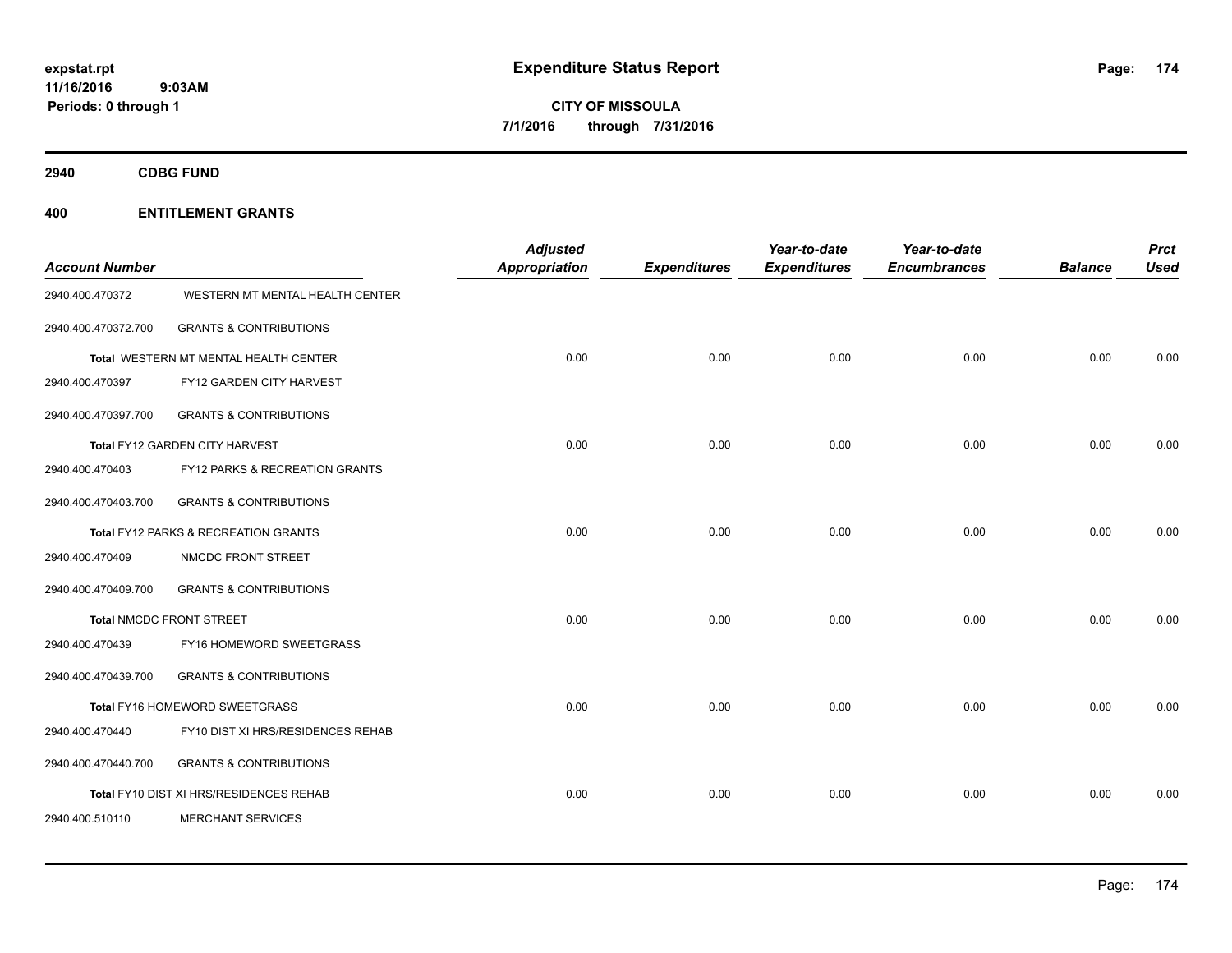**2940 CDBG FUND**

| <b>Account Number</b>          |                                            | <b>Adjusted</b><br><b>Appropriation</b> | <b>Expenditures</b> | Year-to-date<br><b>Expenditures</b> | Year-to-date<br><b>Encumbrances</b> | <b>Balance</b> | <b>Prct</b><br><b>Used</b> |
|--------------------------------|--------------------------------------------|-----------------------------------------|---------------------|-------------------------------------|-------------------------------------|----------------|----------------------------|
| 2940.400.510110.500            | <b>FIXED CHARGES</b>                       |                                         |                     |                                     |                                     |                |                            |
| <b>Total MERCHANT SERVICES</b> |                                            | 0.00                                    | 0.00                | 0.00                                | 0.00                                | 0.00           | 0.00                       |
| 2940.400.521000                | INTERFUND OPERATING TRANSFERS              |                                         |                     |                                     |                                     |                |                            |
| 2940.400.521000.800            | OTHER OBJECTS                              |                                         |                     |                                     |                                     |                |                            |
|                                | <b>Total INTERFUND OPERATING TRANSFERS</b> | 0.00                                    | 0.00                | 0.00                                | 0.00                                | 0.00           | 0.00                       |
| <b>Total CDBG FUND</b>         |                                            | 0.00                                    | 0.00                | 0.00                                | 0.00                                | 0.00           | 0.00                       |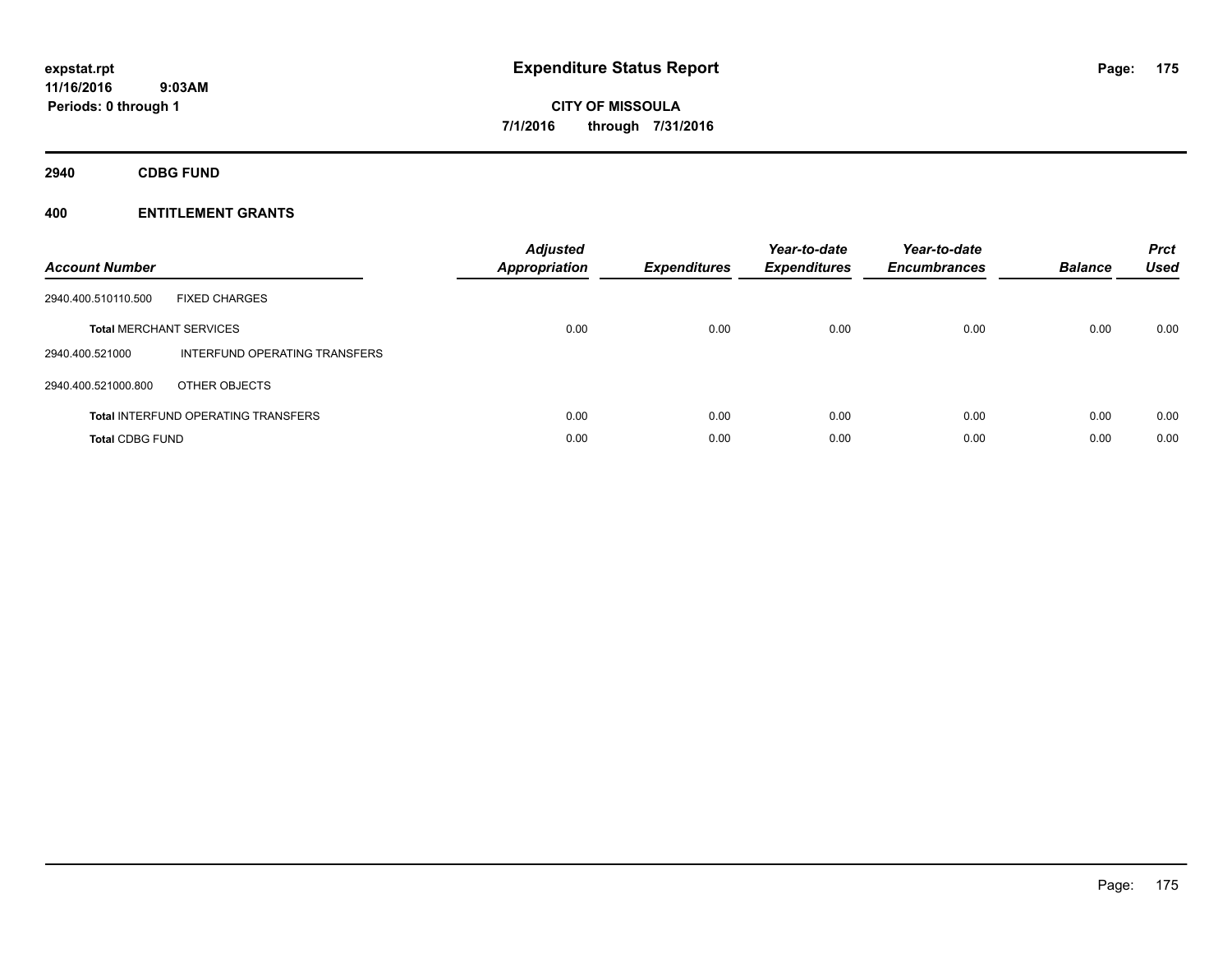**2941 HOME FUND**

|                        |                                       | <b>Adjusted</b>      |                     | Year-to-date        | Year-to-date        |                | <b>Prct</b> |
|------------------------|---------------------------------------|----------------------|---------------------|---------------------|---------------------|----------------|-------------|
| <b>Account Number</b>  |                                       | <b>Appropriation</b> | <b>Expenditures</b> | <b>Expenditures</b> | <b>Encumbrances</b> | <b>Balance</b> | <b>Used</b> |
| 2941.400.470335        | <b>GRANT &amp; COMMUNITY PROGRAMS</b> |                      |                     |                     |                     |                |             |
| 2941.400.470335.300    | PURCHASED SERVICES                    |                      |                     |                     |                     |                |             |
|                        | <b>Total PURCHASED SERVICES</b>       | 0.00                 | 0.00                | 0.00                | 0.00                | 0.00           | 0.00        |
| 2941.400.470335.800    | OTHER OBJECTS                         |                      |                     |                     |                     |                |             |
|                        | Total GRANT & COMMUNITY PROGRAMS      | 0.00                 | 0.00                | 0.00                | 0.00                | 0.00           | 0.00        |
| 2941.400.470385        | FY16 DISTRICT XI HRC TBRA             |                      |                     |                     |                     |                |             |
| 2941.400.470385.700    | <b>GRANTS &amp; CONTRIBUTIONS</b>     |                      |                     |                     |                     |                |             |
|                        | Total FY16 DISTRICT XI HRC TBRA       | 0.00                 | 0.00                | 0.00                | 0.00                | 0.00           | 0.00        |
| 2941.400.470405        | HOME PROGRAM INCOME                   |                      |                     |                     |                     |                |             |
| 2941.400.470405.700    | <b>GRANTS &amp; CONTRIBUTIONS</b>     |                      |                     |                     |                     |                |             |
|                        | Total HOME PROGRAM INCOME             | 0.00                 | 0.00                | 0.00                | 0.00                | 0.00           | 0.00        |
| 2941.400.470407        | FY12 DIST XI HRC                      |                      |                     |                     |                     |                |             |
| 2941.400.470407.700    | <b>GRANTS &amp; CONTRIBUTIONS</b>     |                      |                     |                     |                     |                |             |
| Total FY12 DIST XI HRC |                                       | 0.00                 | 0.00                | 0.00                | 0.00                | 0.00           | 0.00        |
| 2941.400.470439        | HOMEWORD SWEETGRASS                   |                      |                     |                     |                     |                |             |
| 2941.400.470439.700    | <b>GRANTS &amp; CONTRIBUTIONS</b>     |                      |                     |                     |                     |                |             |
|                        | Total HOMEWORD SWEETGRASS             | 0.00                 | 0.00                | 0.00                | 0.00                | 0.00           | 0.00        |
| 2941.400.470500        | <b>HOME GRANTS</b>                    |                      |                     |                     |                     |                |             |
| 2941.400.470500.700    | <b>GRANTS &amp; CONTRIBUTIONS</b>     |                      |                     |                     |                     |                |             |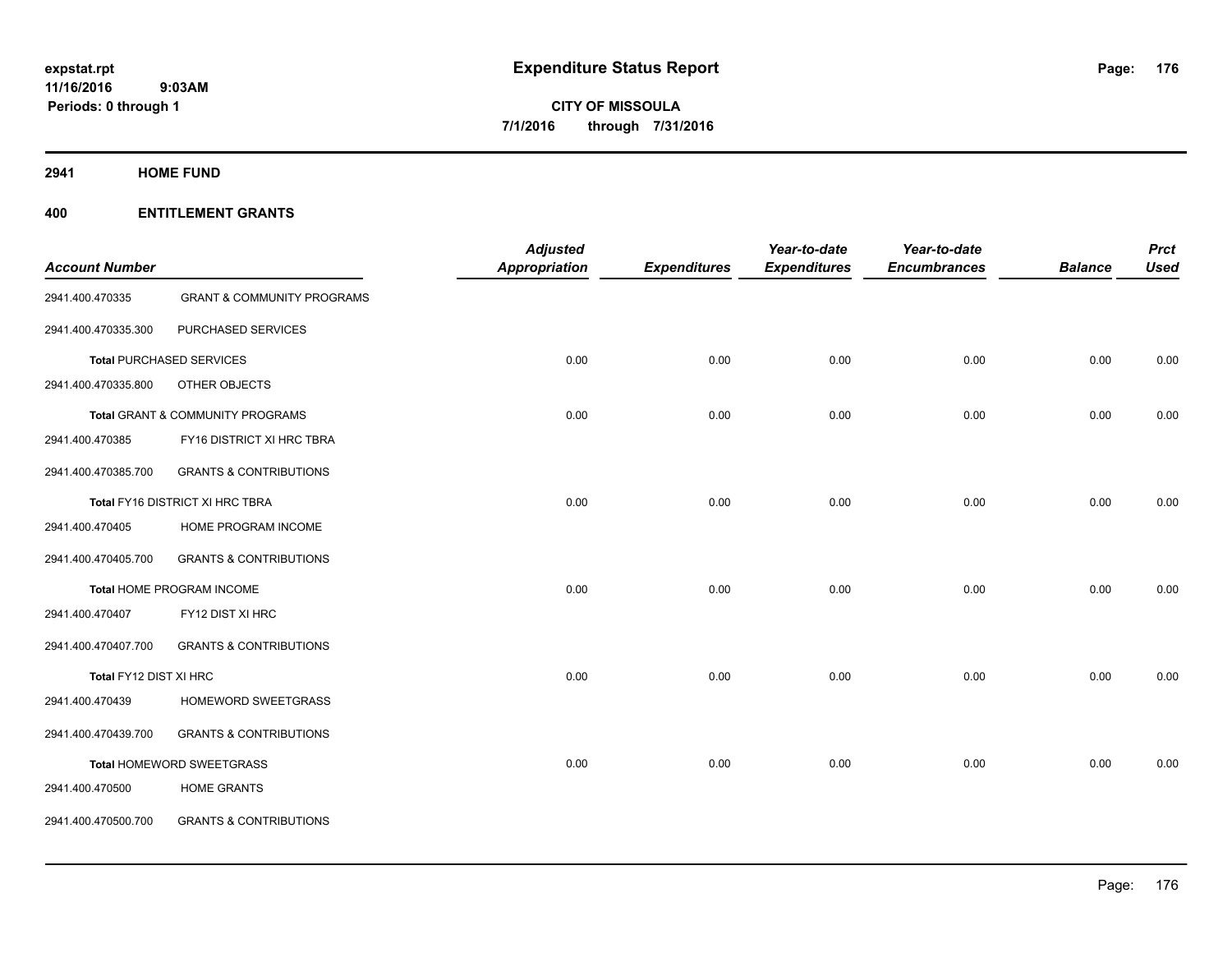**2941 HOME FUND**

| <b>Account Number</b>    |                                   | <b>Adjusted</b><br>Appropriation | <b>Expenditures</b> | Year-to-date<br><b>Expenditures</b> | Year-to-date<br><b>Encumbrances</b> | <b>Balance</b> | <b>Prct</b><br><b>Used</b> |
|--------------------------|-----------------------------------|----------------------------------|---------------------|-------------------------------------|-------------------------------------|----------------|----------------------------|
| <b>Total HOME GRANTS</b> |                                   | 0.00                             | 0.00                | 0.00                                | 0.00                                | 0.00           | 0.00                       |
| 2941.400.470520          | FY16 WORD TBRA                    |                                  |                     |                                     |                                     |                |                            |
| 2941.400.470520.700      | <b>GRANTS &amp; CONTRIBUTIONS</b> |                                  |                     |                                     |                                     |                |                            |
| Total FY16 WORD TBRA     |                                   | 0.00                             | 0.00                | 0.00                                | 0.00                                | 0.00           | 0.00                       |
| 2941.400.510110          | <b>MERCHANT SERVICES</b>          |                                  |                     |                                     |                                     |                |                            |
| 2941.400.510110.500      | <b>FIXED CHARGES</b>              |                                  |                     |                                     |                                     |                |                            |
|                          | <b>Total MERCHANT SERVICES</b>    | 0.00                             | 0.00                | 0.00                                | 0.00                                | 0.00           | 0.00                       |
| 2941.400.521000          | INTERFUND OPERATING TRANSFERS     |                                  |                     |                                     |                                     |                |                            |
| 2941.400.521000.800      | OTHER OBJECTS                     |                                  |                     |                                     |                                     |                |                            |
| <b>Total HOME FUND</b>   |                                   | 0.00                             | 0.00                | 0.00                                | 0.00                                | 0.00           | 0.00                       |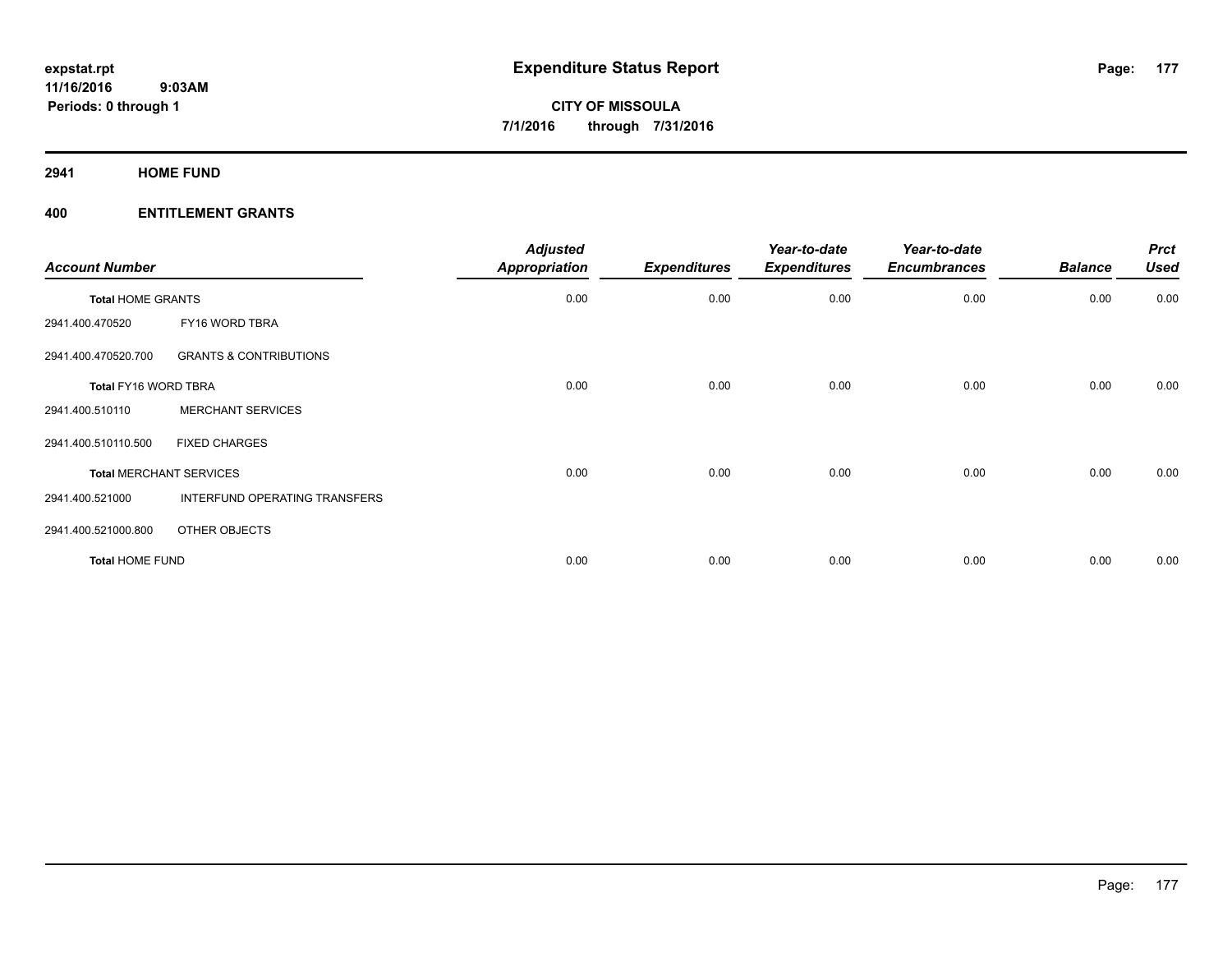#### **2955 TRANSPORTATION**

# **250 DEVELOPMENT SERVICES**

|                                                          | <b>Adjusted</b>      |                     | Year-to-date        | Year-to-date        |                | <b>Prct</b> |
|----------------------------------------------------------|----------------------|---------------------|---------------------|---------------------|----------------|-------------|
| <b>Account Number</b>                                    | <b>Appropriation</b> | <b>Expenditures</b> | <b>Expenditures</b> | <b>Encumbrances</b> | <b>Balance</b> | <b>Used</b> |
| <b>TRANSPORTATION</b><br>2955.250.411070                 |                      |                     |                     |                     |                |             |
| PERSONAL SERVICES<br>2955.250.411070.100                 |                      |                     |                     |                     |                |             |
| 2955.250.411070.110.000 SALARIES AND WAGES               | 252,822.00           | 14,921.59           | 14,921.59           | 0.00                | 237,900.41     | 5.90        |
| 2955.250.411070.140.000 EMPLOYER CONTRIBUTIONS           | 82,726.00            | 9,285.22            | 9,285.22            | 0.00                | 73,440.78      | 11.22       |
| <b>Total PERSONAL SERVICES</b>                           | 335,548.00           | 24,206.81           | 24,206.81           | 0.00                | 311,341.19     | 7.21        |
| 2955.250.411070.200<br><b>SUPPLIES</b>                   |                      |                     |                     |                     |                |             |
| 2955.250.411070.210.000 OFFICE SUPPLIES                  | 6,000.00             | 0.00                | 0.00                | 0.00                | 6,000.00       | 0.00        |
| 2955.250.411070.220.000 OPERATING SUPPLIES               | 1,300.00             | 0.00                | 0.00                | 0.00                | 1,300.00       | 0.00        |
| 2955.250.411070.240.000 OTHER SUPPLIES                   | 360.00               | 0.00                | 0.00                | 0.00                | 360.00         | 0.00        |
| <b>Total SUPPLIES</b>                                    | 7,660.00             | 0.00                | 0.00                | 0.00                | 7.660.00       | 0.00        |
| PURCHASED SERVICES<br>2955.250.411070.300                |                      |                     |                     |                     |                |             |
| 2955.250.411070.310.000 COMMUNICATIONS                   | 500.00               | 0.00                | 0.00                | 0.00                | 500.00         | 0.00        |
| 2955.250.411070.320.000 PRINTING & DUPLICATING           | 5,000.00             | 0.00                | 0.00                | 0.00                | 5,000.00       | 0.00        |
| 2955.250.411070.330.000 PUBLICITY, SUBSCRIPTIONS & DUES  | 3,000.00             | 0.00                | 0.00                | 0.00                | 3,000.00       | 0.00        |
| 2955.250.411070.344.000 TELEPHONE SERVICE                | 500.00               | 0.00                | 0.00                | 0.00                | 500.00         | 0.00        |
| 2955.250.411070.350.000 PROFESSIONAL SERVICES            | 50,000.00            | 0.00                | 0.00                | 0.00                | 50,000.00      | 0.00        |
| 2955.250.411070.360.000 REPAIR & MAINTENANCE             | 8,900.00             | 0.00                | 0.00                | 0.00                | 8,900.00       | 0.00        |
| 2955.250.411070.370.000 TRAVEL                           | 9,000.00             | 0.00                | 0.00                | 0.00                | 9,000.00       | 0.00        |
| 2955.250.411070.380.000 TRAINING                         | 5,500.00             | 0.00                | 0.00                | 0.00                | 5,500.00       | 0.00        |
| <b>Total PURCHASED SERVICES</b>                          | 82,400.00            | 0.00                | 0.00                | 0.00                | 82,400.00      | 0.00        |
| <b>FIXED CHARGES</b><br>2955.250.411070.500              |                      |                     |                     |                     |                |             |
| 2955.250.411070.500.000 FIXED CHARGES                    | 24,000.00            | 0.00                | 0.00                | 0.00                | 24,000.00      | 0.00        |
| <b>Total FIXED CHARGES</b>                               | 24,000.00            | 0.00                | 0.00                | 0.00                | 24,000.00      | 0.00        |
| <b>GRANTS &amp; CONTRIBUTIONS</b><br>2955.250.411070.700 |                      |                     |                     |                     |                |             |
| 2955.250.411070.700.000 GRANTS & CONTRIBUTIONS           | 144,228.00           | 0.00                | 0.00                | 0.00                | 144,228.00     | 0.00        |
| <b>Total GRANTS &amp; CONTRIBUTIONS</b>                  | 144,228.00           | 0.00                | 0.00                | 0.00                | 144,228.00     | 0.00        |
|                                                          |                      |                     |                     |                     |                |             |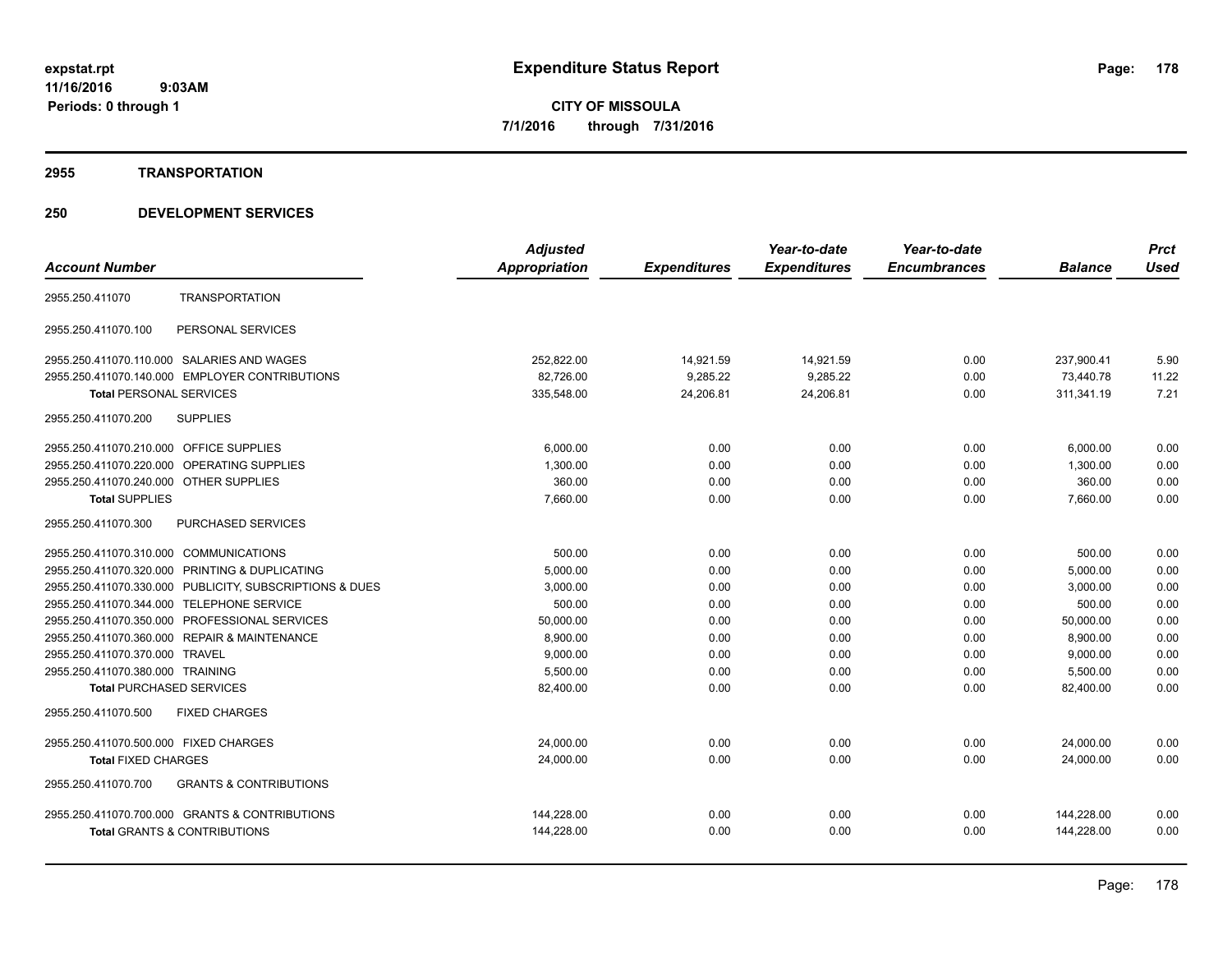#### **2955 TRANSPORTATION**

# **250 DEVELOPMENT SERVICES**

|                                                         | <b>Adjusted</b> |                     | Year-to-date        | Year-to-date        |                | <b>Prct</b> |
|---------------------------------------------------------|-----------------|---------------------|---------------------|---------------------|----------------|-------------|
| <b>Account Number</b>                                   | Appropriation   | <b>Expenditures</b> | <b>Expenditures</b> | <b>Encumbrances</b> | <b>Balance</b> | <b>Used</b> |
| OTHER OBJECTS<br>2955.250.411070.800                    |                 |                     |                     |                     |                |             |
| 2955.250.411070.845.000 CONTINGENCY                     | 223,369.00      | 0.00                | 0.00                | 0.00                | 223,369.00     | 0.00        |
| Total OTHER OBJECTS                                     | 223.369.00      | 0.00                | 0.00                | 0.00                | 223.369.00     | 0.00        |
| <b>Total TRANSPORTATION</b>                             | 817,205.00      | 24,206.81           | 24,206.81           | 0.00                | 792.998.19     | 2.96        |
| 2955.250.411080<br><b>MIM MDT</b>                       |                 |                     |                     |                     |                |             |
| PERSONAL SERVICES<br>2955.250.411080.100                |                 |                     |                     |                     |                |             |
| 2955.250.411080.110.000 CMAQ/MIM-SALARIES AND WAGES     | 165.006.00      | 6,124.75            | 6.124.75            | 0.00                | 158,881.25     | 3.71        |
| OVERTIME/TERMINATION<br>2955.250.411080.120.000         | 0.00            | 969.58              | 969.58              | 0.00                | $-969.58$      | 0.00        |
| 2955.250.411080.140.000 EMPLOYER CONTRIBUTIONS          | 67.441.00       | 4.286.23            | 4.286.23            | 0.00                | 63.154.77      | 6.36        |
| <b>Total PERSONAL SERVICES</b>                          | 232,447.00      | 11,380.56           | 11,380.56           | 0.00                | 221,066.44     | 4.90        |
| 2955.250.411080.200<br><b>SUPPLIES</b>                  |                 |                     |                     |                     |                |             |
| 2955.250.411080.210.000 OFFICE SUPPLIES                 | 1.000.00        | 50.53               | 50.53               | 0.00                | 949.47         | 5.05        |
| 2955.250.411080.220.000 OPERATING SUPPLIES              | 35,000.00       | 0.00                | 0.00                | 0.00                | 35,000.00      | 0.00        |
| <b>Total SUPPLIES</b>                                   | 36,000.00       | 50.53               | 50.53               | 0.00                | 35,949.47      | 0.14        |
| <b>PURCHASED SERVICES</b><br>2955.250.411080.300        |                 |                     |                     |                     |                |             |
| 2955.250.411080.310.000 COMMUNICATIONS                  | 1,200.00        | 0.00                | 0.00                | 0.00                | 1,200.00       | 0.00        |
| 2955.250.411080.320.000 PRINTING & DUPLICATING          | 5.000.00        | 0.00                | 0.00                | 0.00                | 5.000.00       | 0.00        |
| 2955.250.411080.330.000 PUBLICITY, SUBSCRIPTIONS & DUES | 25,000.00       | 0.00                | 0.00                | 0.00                | 25,000.00      | 0.00        |
| 2955.250.411080.344.000 TELEPHONE SERVICE               | 50.00           | 0.00                | 0.00                | 0.00                | 50.00          | 0.00        |
| 2955.250.411080.350.000 PROFESSIONAL SERVICES           | 14,207.00       | 532.44              | 532.44              | 0.00                | 13,674.56      | 3.75        |
| 2955.250.411080.370.000 TRAVEL                          | 3,000.00        | 0.00                | 0.00                | 0.00                | 3,000.00       | 0.00        |
| 2955.250.411080.380.000 TRAINING                        | 5,000.00        | 0.00                | 0.00                | 0.00                | 5,000.00       | 0.00        |
| 2955.250.411080.390.000 OTHER PURCHASED SERVICES        | 20,000.00       | 0.00                | 0.00                | 0.00                | 20,000.00      | 0.00        |
| <b>Total PURCHASED SERVICES</b>                         | 73,457.00       | 532.44              | 532.44              | 0.00                | 72,924.56      | 0.72        |

2955.250.411080.500 FIXED CHARGES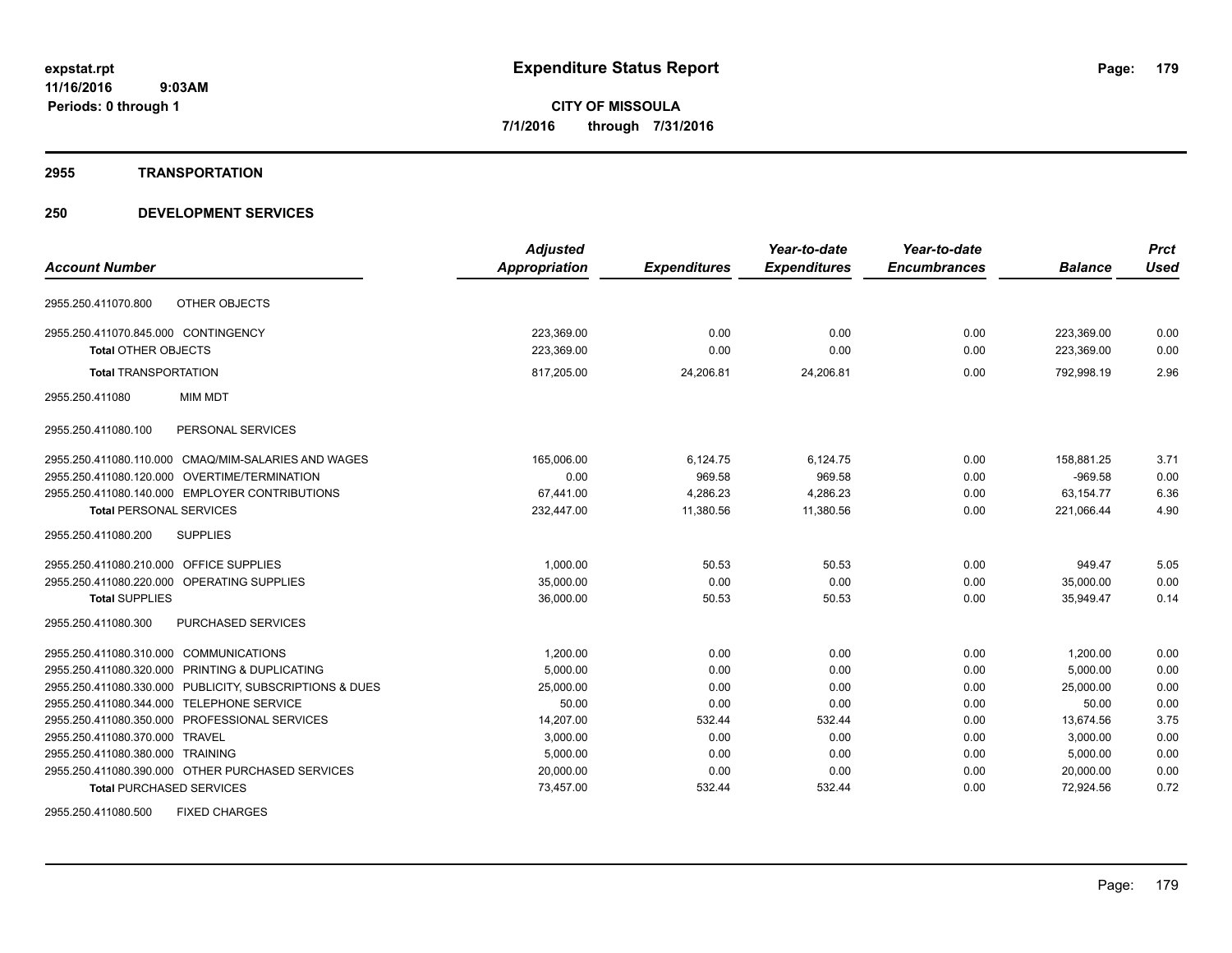#### **2955 TRANSPORTATION**

# **250 DEVELOPMENT SERVICES**

| <b>Account Number</b>                                    | <b>Adjusted</b><br>Appropriation | <b>Expenditures</b> | Year-to-date<br><b>Expenditures</b> | Year-to-date<br><b>Encumbrances</b> | <b>Balance</b> | <b>Prct</b><br><b>Used</b> |
|----------------------------------------------------------|----------------------------------|---------------------|-------------------------------------|-------------------------------------|----------------|----------------------------|
| 2955.250.411080.500.000 FIXED CHARGES                    | 10,000.00                        | 0.00                | 0.00                                | 0.00                                | 10,000.00      | 0.00                       |
| <b>Total FIXED CHARGES</b>                               | 10,000.00                        | 0.00                | 0.00                                | 0.00                                | 10,000.00      | 0.00                       |
| 2955.250.411080.700<br><b>GRANTS &amp; CONTRIBUTIONS</b> |                                  |                     |                                     |                                     |                |                            |
| 2955.250.411080.700.000 GRANTS & CONTRIBUTIONS           | 2,500.00                         | 0.00                | 0.00                                | 0.00                                | 2,500.00       | 0.00                       |
| <b>Total GRANTS &amp; CONTRIBUTIONS</b>                  | 2,500.00                         | 0.00                | 0.00                                | 0.00                                | 2,500.00       | 0.00                       |
| OTHER OBJECTS<br>2955.250.411080.800                     |                                  |                     |                                     |                                     |                |                            |
| <b>Total OTHER OBJECTS</b>                               | 0.00                             | 0.00                | 0.00                                | 0.00                                | 0.00           | 0.00                       |
| <b>Total MIM MDT</b>                                     | 354,404.00                       | 11,963.53           | 11,963.53                           | 0.00                                | 342,440.47     | 3.38                       |
| <b>BIKE-PED PROGRAM</b><br>2955.250.430255               |                                  |                     |                                     |                                     |                |                            |
| 2955.250.430255.100<br>PERSONAL SERVICES                 |                                  |                     |                                     |                                     |                |                            |
| 2955.250.430255.110.000 SALARIES AND WAGES               | 49,884.00                        | 3,003.36            | 3,003.36                            | 0.00                                | 46,880.64      | 6.02                       |
| 2955.250.430255.140.000 EMPLOYER CONTRIBUTIONS           | 17,600.00                        | 2,033.43            | 2,033.43                            | 0.00                                | 15,566.57      | 11.55                      |
| <b>Total PERSONAL SERVICES</b>                           | 67,484.00                        | 5,036.79            | 5,036.79                            | 0.00                                | 62.447.21      | 7.46                       |
| 2955.250.430255.200<br><b>SUPPLIES</b>                   |                                  |                     |                                     |                                     |                |                            |
| 2955.250.430255.210.000 OFFICE SUPPLIES                  | 1,000.00                         | 0.00                | 0.00                                | 0.00                                | 1,000.00       | 0.00                       |
| <b>Total SUPPLIES</b>                                    | 1,000.00                         | 0.00                | 0.00                                | 0.00                                | 1,000.00       | 0.00                       |
| PURCHASED SERVICES<br>2955.250.430255.300                |                                  |                     |                                     |                                     |                |                            |
| 2955.250.430255.310.000 COMMUNICATIONS                   | 0.00                             | 4.77                | 4.77                                | 0.00                                | $-4.77$        | 0.00                       |
| 2955.250.430255.320.000 PRINTING & DUPLICATING           | 125.00                           | 0.00                | 0.00                                | 0.00                                | 125.00         | 0.00                       |
| 2955.250.430255.330.000 PUBLICITY, SUBSCRIPTIONS & DUES  | 395.00                           | 0.00                | 0.00                                | 0.00                                | 395.00         | 0.00                       |
| 2955.250.430255.344.000 TELEPHONE SERVICE                | 29.00                            | 0.00                | 0.00                                | 0.00                                | 29.00          | 0.00                       |
| 2955.250.430255.350.000 PROFESSIONAL SERVICES            | 4,004.00                         | 0.00                | 0.00                                | 0.00                                | 4,004.00       | 0.00                       |
| 2955.250.430255.370.000 TRAVEL                           | 1,200.00                         | 0.00                | 0.00                                | 0.00                                | 1,200.00       | 0.00                       |
| 2955.250.430255.380.000 TRAINING                         | 800.00                           | 0.00                | 0.00                                | 0.00                                | 800.00         | 0.00                       |
| 2955.250.430255.390.000 OTHER PURCHASED SERVICES         | 4,500.00                         | 0.00                | 0.00                                | 0.00                                | 4,500.00       | 0.00                       |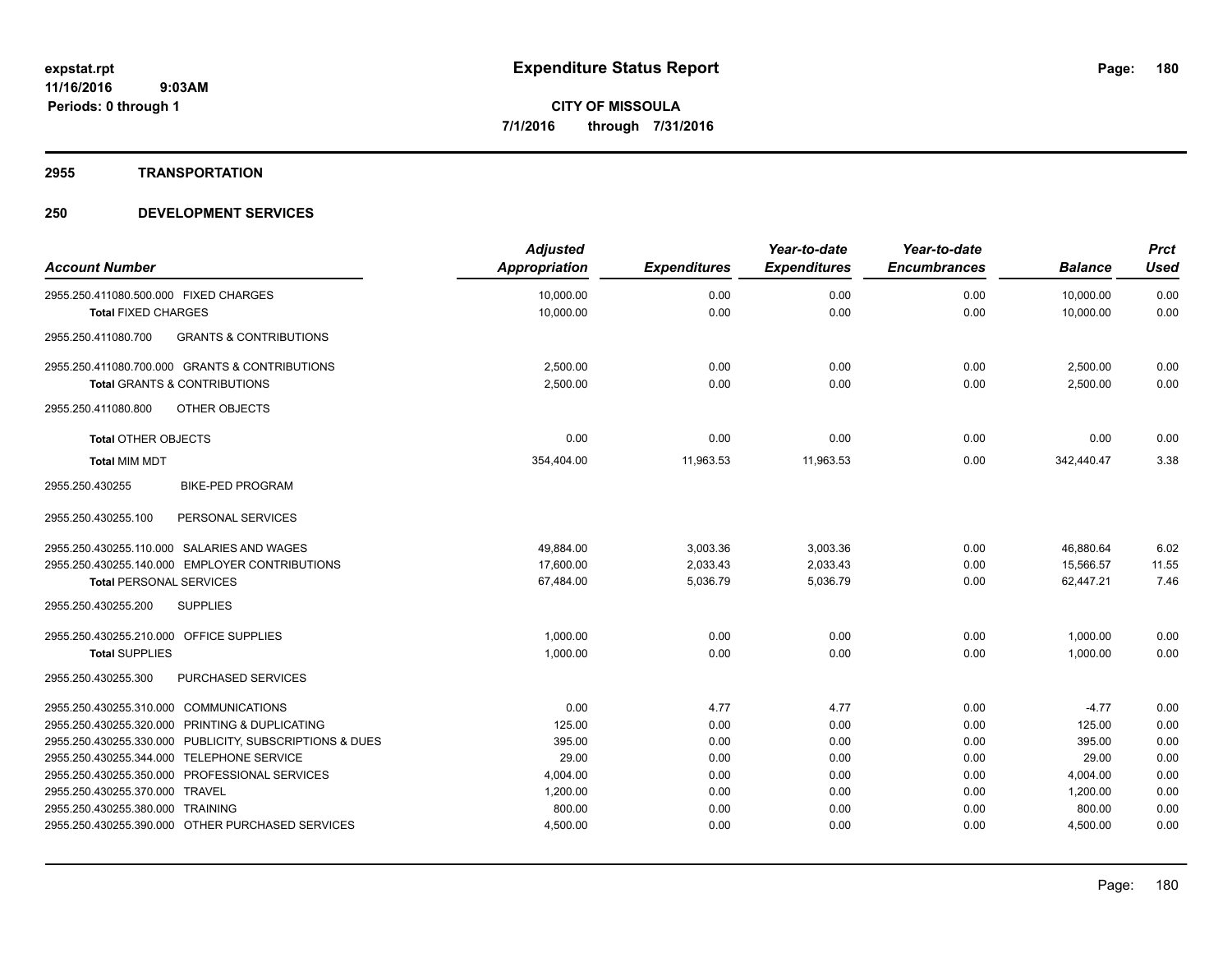#### **2955 TRANSPORTATION**

#### **250 DEVELOPMENT SERVICES**

| <b>Account Number</b>                                               |                                      | <b>Adjusted</b><br>Appropriation | <b>Expenditures</b> | Year-to-date<br><b>Expenditures</b> | Year-to-date<br><b>Encumbrances</b> | <b>Balance</b>       | <b>Prct</b><br><b>Used</b> |
|---------------------------------------------------------------------|--------------------------------------|----------------------------------|---------------------|-------------------------------------|-------------------------------------|----------------------|----------------------------|
|                                                                     | <b>Total PURCHASED SERVICES</b>      | 11,053.00                        | 4.77                | 4.77                                | 0.00                                | 11,048.23            | 0.04                       |
| 2955.250.430255.500                                                 | <b>FIXED CHARGES</b>                 |                                  |                     |                                     |                                     |                      |                            |
| 2955.250.430255.500.000 FIXED CHARGES<br><b>Total FIXED CHARGES</b> |                                      | 4,592.00<br>4,592.00             | 0.00<br>0.00        | 0.00<br>0.00                        | 0.00<br>0.00                        | 4,592.00<br>4,592.00 | 0.00<br>0.00               |
| 2955.250.430255.900                                                 | <b>CAPITAL OUTLAY</b>                |                                  |                     |                                     |                                     |                      |                            |
| <b>Total CAPITAL OUTLAY</b>                                         |                                      | 0.00                             | 0.00                | 0.00                                | 0.00                                | 0.00                 | 0.00                       |
| Total BIKE-PED PROGRAM                                              |                                      | 84,129.00                        | 5,041.56            | 5,041.56                            | 0.00                                | 79,087.44            | 5.99                       |
| 2955.250.430257                                                     | <b>BICYCLE COMMUTER NETWORK</b>      |                                  |                     |                                     |                                     |                      |                            |
| 2955.250.430257.200                                                 | <b>SUPPLIES</b>                      |                                  |                     |                                     |                                     |                      |                            |
| <b>Total SUPPLIES</b>                                               |                                      | 0.00                             | 0.00                | 0.00                                | 0.00                                | 0.00                 | 0.00                       |
| 2955.250.430257.900                                                 | <b>CAPITAL OUTLAY</b>                |                                  |                     |                                     |                                     |                      |                            |
|                                                                     | Total BICYCLE COMMUTER NETWORK       | 0.00                             | 0.00                | 0.00                                | 0.00                                | 0.00                 | 0.00                       |
| 2955.250.430267                                                     | CMAQ GRANT                           |                                  |                     |                                     |                                     |                      |                            |
| 2955.250.430267.200                                                 | <b>SUPPLIES</b>                      |                                  |                     |                                     |                                     |                      |                            |
| <b>Total CMAQ GRANT</b>                                             |                                      | 0.00                             | 0.00                | 0.00                                | 0.00                                | 0.00                 | 0.00                       |
| 2955.250.510110                                                     | <b>MERCHANT SERVICES</b>             |                                  |                     |                                     |                                     |                      |                            |
| 2955.250.510110.500                                                 | <b>FIXED CHARGES</b>                 |                                  |                     |                                     |                                     |                      |                            |
|                                                                     | <b>Total MERCHANT SERVICES</b>       | 0.00                             | 0.00                | 0.00                                | 0.00                                | 0.00                 | 0.00                       |
| 2955.250.521000                                                     | <b>INTERFUND OPERATING TRANSFERS</b> |                                  |                     |                                     |                                     |                      |                            |
| 2955.250.521000.800                                                 | OTHER OBJECTS                        |                                  |                     |                                     |                                     |                      |                            |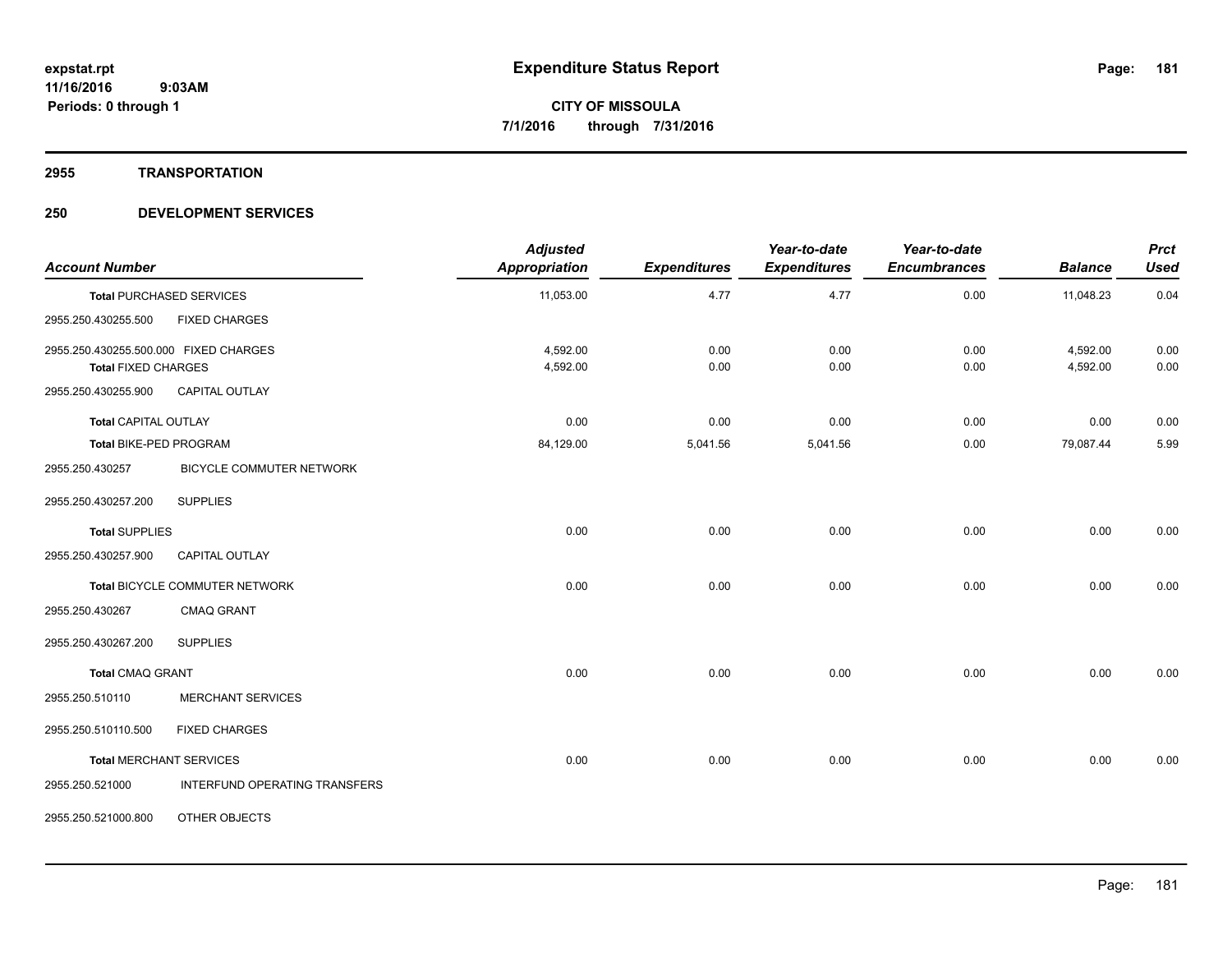#### **2955 TRANSPORTATION**

#### **250 DEVELOPMENT SERVICES**

| <b>Account Number</b>                      | Adiusted<br>Appropriation | <b>Expenditures</b> | Year-to-date<br><b>Expenditures</b> | Year-to-date<br><i><b>Encumbrances</b></i> | Balance      | Prct<br>Used |
|--------------------------------------------|---------------------------|---------------------|-------------------------------------|--------------------------------------------|--------------|--------------|
| <b>Total INTERFUND OPERATING TRANSFERS</b> | 0.00                      | 0.00                | 0.00                                | 0.00                                       | 0.00         | 0.00         |
| <b>Total TRANSPORTATION</b>                | .255,738.00               | 41,211.90           | 41,211.90                           | 0.00                                       | 1,214,526.10 | 3.28         |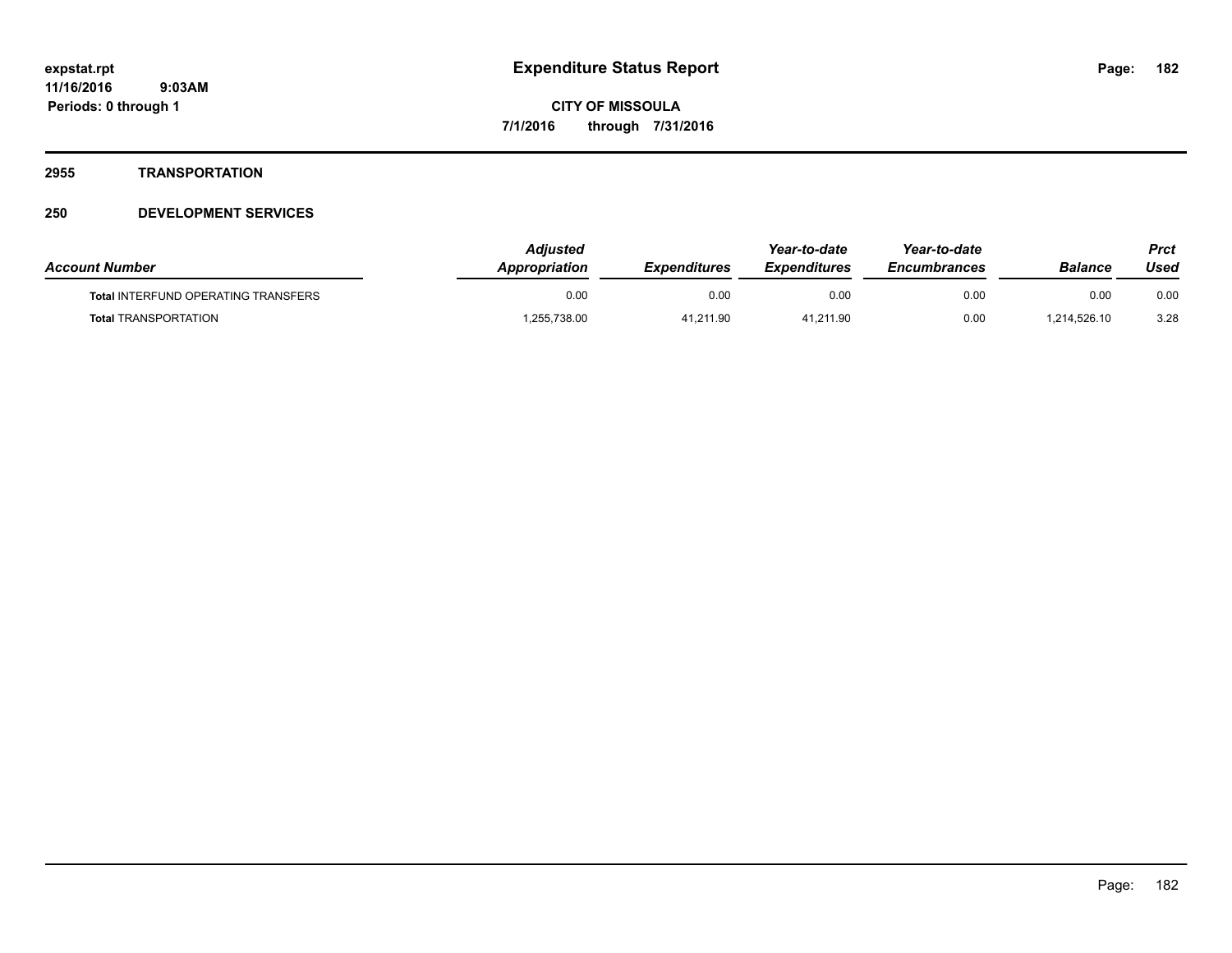### **2987 FEDERAL TRANSPORTATION FUND**

#### **370 PARKS & RECREATION**

| <b>Account Number</b>               |                          | <b>Adjusted</b><br><b>Appropriation</b> | <b>Expenditures</b> | Year-to-date<br><b>Expenditures</b> | Year-to-date<br><b>Encumbrances</b> | <b>Balance</b> | <b>Prct</b><br><b>Used</b> |
|-------------------------------------|--------------------------|-----------------------------------------|---------------------|-------------------------------------|-------------------------------------|----------------|----------------------------|
| 2987.370.430258                     | *** Title Not Found ***  |                                         |                     |                                     |                                     |                |                            |
| 2987.370.430258.100                 | PERSONAL SERVICES        |                                         |                     |                                     |                                     |                |                            |
| Total *** Title Not Found ***       |                          | 0.00                                    | 0.00                | 0.00                                | 0.00                                | 0.00           | 0.00                       |
| 2987.370.510110                     | <b>MERCHANT SERVICES</b> |                                         |                     |                                     |                                     |                |                            |
| 2987.370.510110.500                 | <b>FIXED CHARGES</b>     |                                         |                     |                                     |                                     |                |                            |
| <b>Total PARKS &amp; RECREATION</b> |                          | 0.00                                    | 0.00                | 0.00                                | 0.00                                | 0.00           | 0.00                       |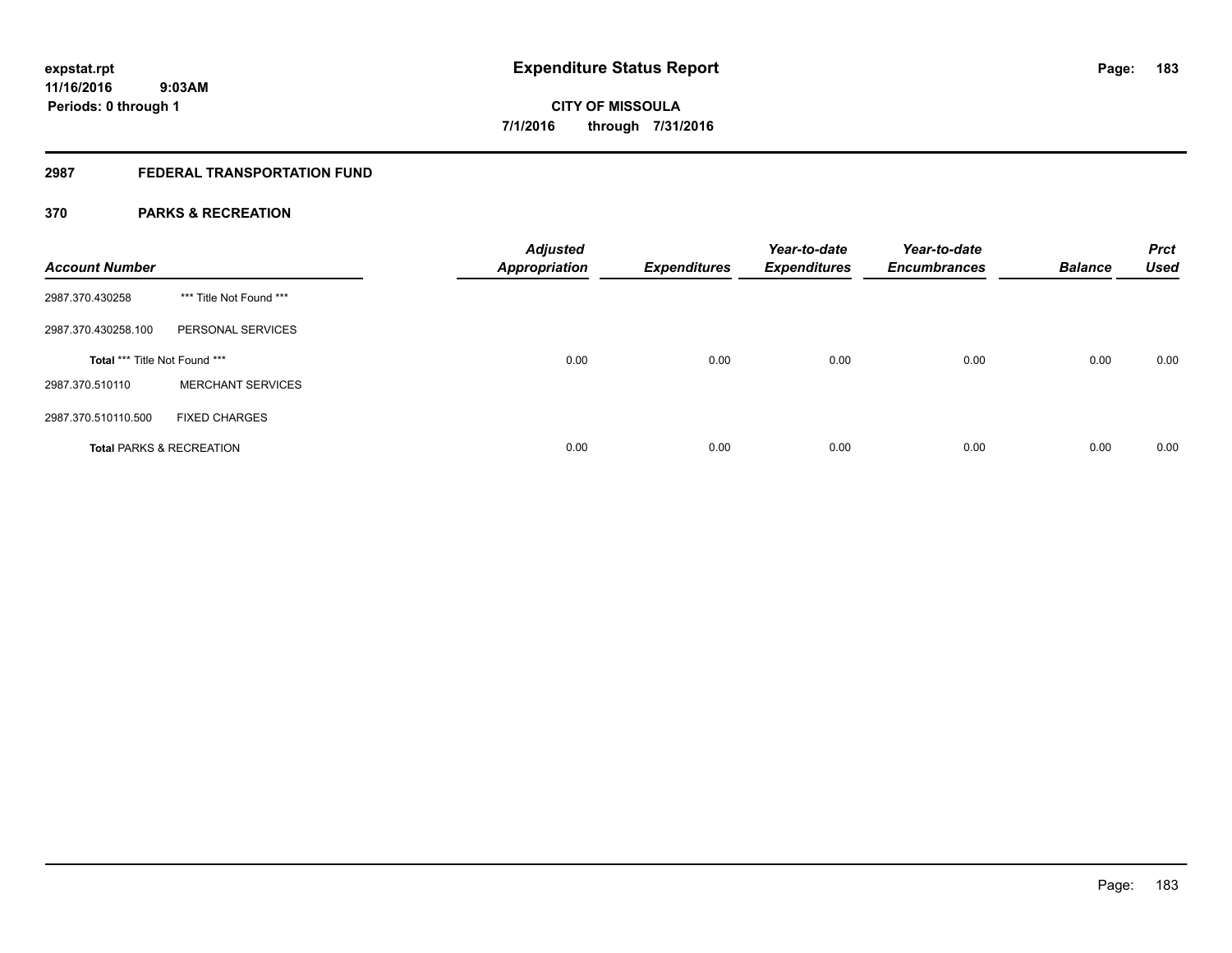#### **2987 FEDERAL TRANSPORTATION FUND**

|                                |                                        | <b>Adjusted</b> |                     | Year-to-date        | Year-to-date        |                | <b>Prct</b> |
|--------------------------------|----------------------------------------|-----------------|---------------------|---------------------|---------------------|----------------|-------------|
| <b>Account Number</b>          |                                        | Appropriation   | <b>Expenditures</b> | <b>Expenditures</b> | <b>Encumbrances</b> | <b>Balance</b> | <b>Used</b> |
| 2987.390.430233                | *** Title Not Found ***                |                 |                     |                     |                     |                |             |
| 2987.390.430233.900            | CAPITAL OUTLAY                         |                 |                     |                     |                     |                |             |
| Total *** Title Not Found ***  |                                        | 0.00            | 0.00                | 0.00                | 0.00                | 0.00           | 0.00        |
| 2987.390.430256                | SAFE ROUTES TO SCHOOLS                 |                 |                     |                     |                     |                |             |
| 2987.390.430256.900            | CAPITAL OUTLAY                         |                 |                     |                     |                     |                |             |
|                                | Total SAFE ROUTES TO SCHOOLS           | 0.00            | 0.00                | 0.00                | 0.00                | 0.00           | 0.00        |
| 2987.390.430257                | BICYCLE COMMUTER NETWORK               |                 |                     |                     |                     |                |             |
| 2987.390.430257.900            | <b>CAPITAL OUTLAY</b>                  |                 |                     |                     |                     |                |             |
|                                | Total BICYCLE COMMUTER NETWORK         | 0.00            | 0.00                | 0.00                | 0.00                | 0.00           | 0.00        |
| 2987.390.430258                | <b>GRANT CREEK TRAIL BCN</b>           |                 |                     |                     |                     |                |             |
| 2987.390.430258.100            | PERSONAL SERVICES                      |                 |                     |                     |                     |                |             |
| <b>Total PERSONAL SERVICES</b> |                                        | 0.00            | 0.00                | 0.00                | 0.00                | 0.00           | 0.00        |
| 2987.390.430258.900            | <b>CAPITAL OUTLAY</b>                  |                 |                     |                     |                     |                |             |
|                                | Total GRANT CREEK TRAIL BCN            | 0.00            | 0.00                | 0.00                | 0.00                | 0.00           | 0.00        |
| 2987.390.430259                | RTLSNK CR/BRDWAY CROSSING              |                 |                     |                     |                     |                |             |
| 2987.390.430259.900            | CAPITAL OUTLAY                         |                 |                     |                     |                     |                |             |
|                                | <b>Total RTLSNK CR/BRDWAY CROSSING</b> | 0.00            | 0.00                | 0.00                | 0.00                | 0.00           | 0.00        |
| 2987.390.430262                | MASTER SIDEWALK PLAN                   |                 |                     |                     |                     |                |             |
| 2987.390.430262.900            | CAPITAL OUTLAY                         |                 |                     |                     |                     |                |             |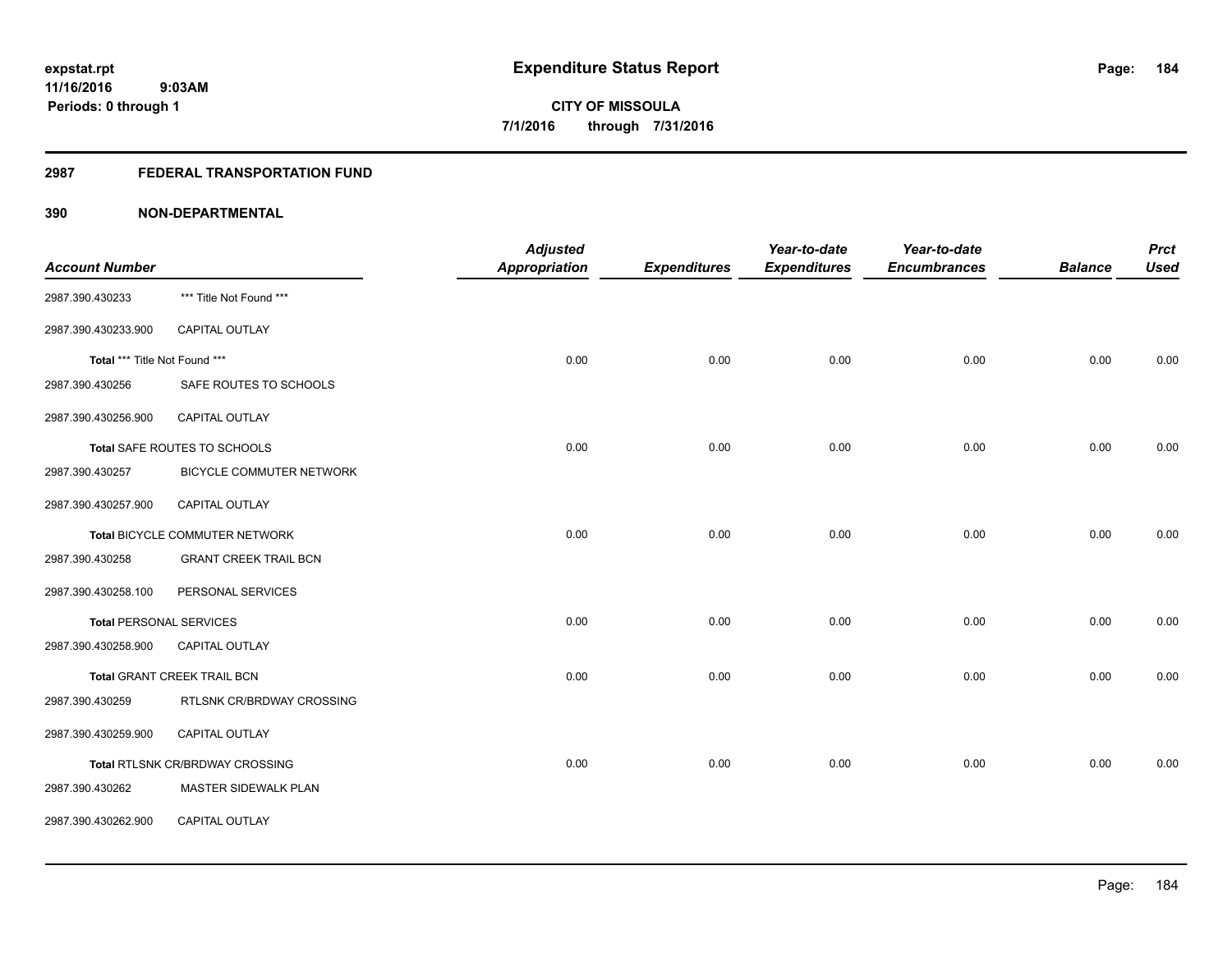#### **2987 FEDERAL TRANSPORTATION FUND**

| <b>Account Number</b>      |                                            | <b>Adjusted</b><br><b>Appropriation</b> | <b>Expenditures</b> | Year-to-date<br><b>Expenditures</b> | Year-to-date<br><b>Encumbrances</b> | <b>Balance</b> | <b>Prct</b><br><b>Used</b> |
|----------------------------|--------------------------------------------|-----------------------------------------|---------------------|-------------------------------------|-------------------------------------|----------------|----------------------------|
|                            | <b>Total MASTER SIDEWALK PLAN</b>          | 0.00                                    | 0.00                | 0.00                                | 0.00                                | 0.00           | 0.00                       |
| 2987.390.430271            | HIGGINS HILL/BECKWITH RECONSTRUCTION       |                                         |                     |                                     |                                     |                |                            |
| 2987.390.430271.900        | CAPITAL OUTLAY                             |                                         |                     |                                     |                                     |                |                            |
|                            | Total HIGGINS HILL/BECKWITH RECONSTRUCTION | 0.00                                    | 0.00                | 0.00                                | 0.00                                | 0.00           | 0.00                       |
| 2987.390.430272            | SIGNALIZATION                              |                                         |                     |                                     |                                     |                |                            |
| 2987.390.430272.900        | CAPITAL OUTLAY                             |                                         |                     |                                     |                                     |                |                            |
| <b>Total SIGNALIZATION</b> |                                            | 0.00                                    | 0.00                | 0.00                                | 0.00                                | 0.00           | 0.00                       |
| 2987.390.430276            | RUSSELL S 3RD IMPROVEMENTS                 |                                         |                     |                                     |                                     |                |                            |
| 2987.390.430276.900        | <b>CAPITAL OUTLAY</b>                      |                                         |                     |                                     |                                     |                |                            |
|                            | Total RUSSELL S 3RD IMPROVEMENTS           | 0.00                                    | 0.00                | 0.00                                | 0.00                                | 0.00           | 0.00                       |
| 2987.390.430278            | LOLO ST-BRIDGE TO DUNCAN S/C               |                                         |                     |                                     |                                     |                |                            |
| 2987.390.430278.900        | CAPITAL OUTLAY                             |                                         |                     |                                     |                                     |                |                            |
|                            | Total LOLO ST-BRIDGE TO DUNCAN S/C         | 0.00                                    | 0.00                | 0.00                                | 0.00                                | 0.00           | 0.00                       |
| 2987.390.430279            | E BROADWAY IMPROV/MISSOULA COLLEGE         |                                         |                     |                                     |                                     |                |                            |
| 2987.390.430279.900        | <b>CAPITAL OUTLAY</b>                      |                                         |                     |                                     |                                     |                |                            |
|                            | Total E BROADWAY IMPROV/MISSOULA COLLEGE   | 0.00                                    | 0.00                | 0.00                                | 0.00                                | 0.00           | 0.00                       |
| 2987.390.460405            | PLAYFAIR PARK - MINOR IMPROVEMENTS         |                                         |                     |                                     |                                     |                |                            |
| 2987.390.460405.900        | CAPITAL OUTLAY                             |                                         |                     |                                     |                                     |                |                            |
|                            | Total PLAYFAIR PARK - MINOR IMPROVEMENTS   | 0.00                                    | 0.00                | 0.00                                | 0.00                                | 0.00           | 0.00                       |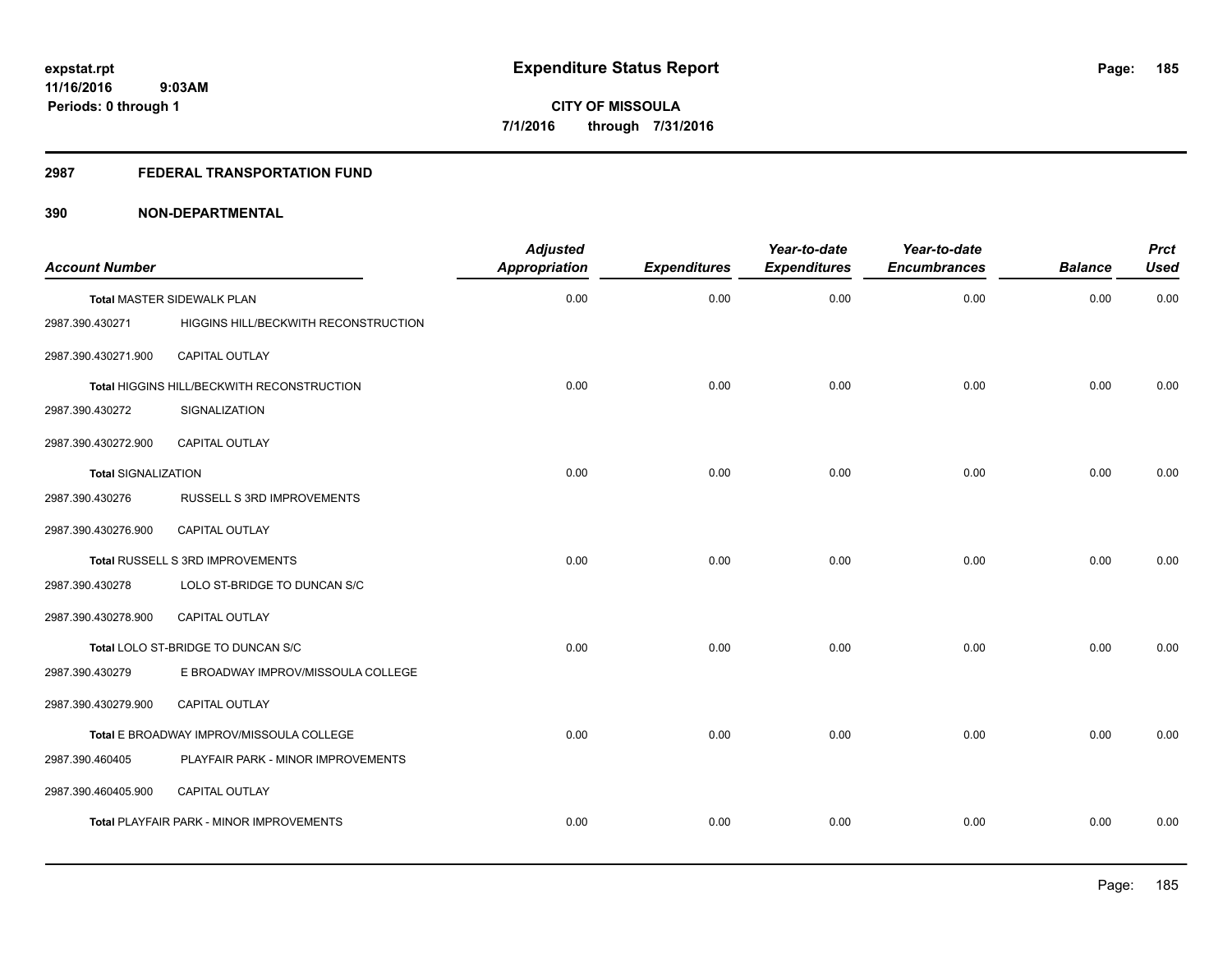#### **2987 FEDERAL TRANSPORTATION FUND**

| <b>Account Number</b>           |                                   | <b>Adjusted</b><br><b>Appropriation</b> | <b>Expenditures</b> | Year-to-date<br><b>Expenditures</b> | Year-to-date<br><b>Encumbrances</b> | <b>Balance</b> | <b>Prct</b><br><b>Used</b> |
|---------------------------------|-----------------------------------|-----------------------------------------|---------------------|-------------------------------------|-------------------------------------|----------------|----------------------------|
| 2987.390.460415                 | SOUTH HILLS TRAIL SYSTEM          |                                         |                     |                                     |                                     |                |                            |
| 2987.390.460415.900             | <b>CAPITAL OUTLAY</b>             |                                         |                     |                                     |                                     |                |                            |
|                                 | Total SOUTH HILLS TRAIL SYSTEM    | 0.00                                    | 0.00                | 0.00                                | 0.00                                | 0.00           | 0.00                       |
| 2987.390.460435                 | SILVER PARK MILL SITE             |                                         |                     |                                     |                                     |                |                            |
| 2987.390.460435.900             | <b>CAPITAL OUTLAY</b>             |                                         |                     |                                     |                                     |                |                            |
|                                 | Total SILVER PARK MILL SITE       | 0.00                                    | 0.00                | 0.00                                | 0.00                                | 0.00           | 0.00                       |
| 2987.390.460509                 | <b>KIM WILLIAMS TRAIL</b>         |                                         |                     |                                     |                                     |                |                            |
| 2987.390.460509.900             | <b>CAPITAL OUTLAY</b>             |                                         |                     |                                     |                                     |                |                            |
| <b>Total KIM WILLIAMS TRAIL</b> |                                   | 0.00                                    | 0.00                | 0.00                                | 0.00                                | 0.00           | 0.00                       |
| 2987.390.510000                 | <b>MISCELLANEOUS</b>              |                                         |                     |                                     |                                     |                |                            |
| 2987.390.510000.800             | OTHER OBJECTS                     |                                         |                     |                                     |                                     |                |                            |
| <b>Total MISCELLANEOUS</b>      |                                   | 0.00                                    | 0.00                | 0.00                                | 0.00                                | 0.00           | 0.00                       |
| 2987.390.510110                 | <b>MERCHANT SERVICES</b>          |                                         |                     |                                     |                                     |                |                            |
| 2987.390.510110.500             | <b>FIXED CHARGES</b>              |                                         |                     |                                     |                                     |                |                            |
|                                 | Total FEDERAL TRANSPORTATION FUND | 0.00                                    | 0.00                | 0.00                                | 0.00                                | 0.00           | 0.00                       |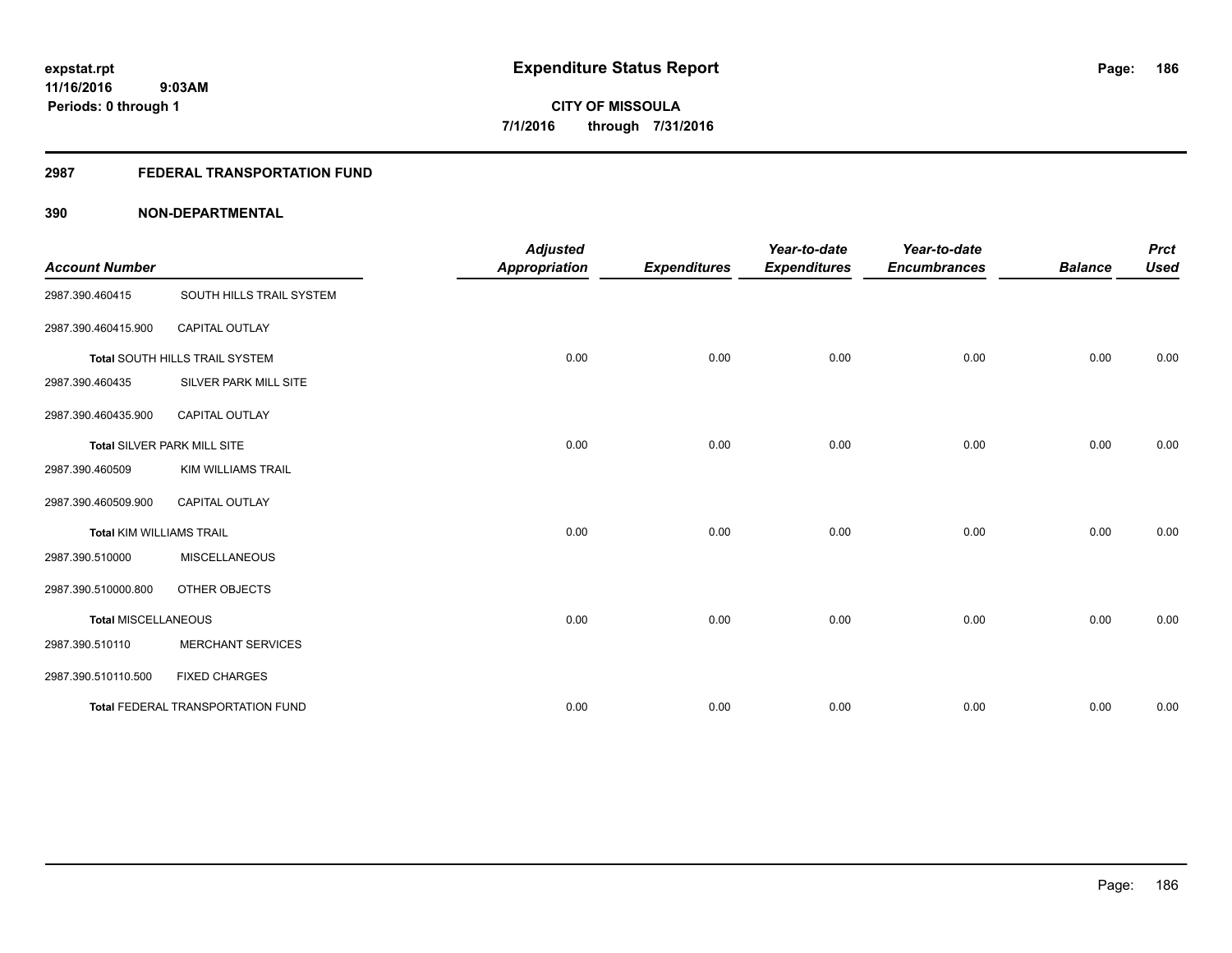#### **2988 GRANTS & DONATIONS FUND**

#### **223 CITY CLERK**

| <b>Account Number</b>      |                          | <b>Adjusted</b><br><b>Appropriation</b> | <b>Expenditures</b> | Year-to-date<br><b>Expenditures</b> | Year-to-date<br><b>Encumbrances</b> | <b>Balance</b> | <b>Prct</b><br><b>Used</b> |
|----------------------------|--------------------------|-----------------------------------------|---------------------|-------------------------------------|-------------------------------------|----------------|----------------------------|
| 2988.223.420000            | PUBLIC SAFETY            |                                         |                     |                                     |                                     |                |                            |
| 2988.223.420000.200        | <b>SUPPLIES</b>          |                                         |                     |                                     |                                     |                |                            |
| <b>Total PUBLIC SAFETY</b> |                          | 0.00                                    | 0.00                | 0.00                                | 0.00                                | 0.00           | 0.00                       |
| 2988.223.510110            | <b>MERCHANT SERVICES</b> |                                         |                     |                                     |                                     |                |                            |
| 2988.223.510110.500        | <b>FIXED CHARGES</b>     |                                         |                     |                                     |                                     |                |                            |
| <b>Total CITY CLERK</b>    |                          | 0.00                                    | 0.00                | 0.00                                | 0.00                                | 0.00           | 0.00                       |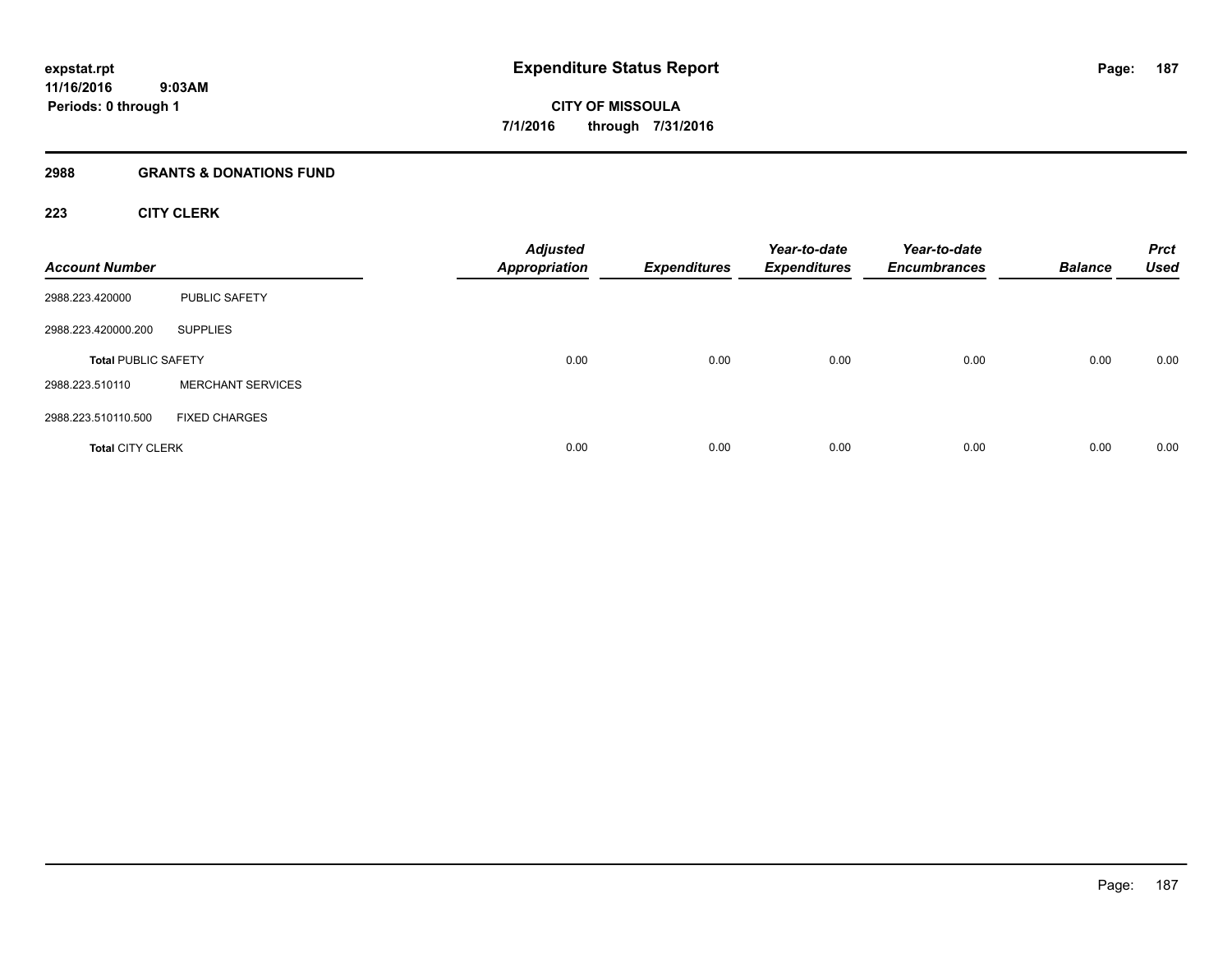#### **2988 GRANTS & DONATIONS FUND**

#### **270 CITY ATTORNEY**

| <b>Account Number</b>      |                                | <b>Adjusted</b><br><b>Appropriation</b> | <b>Expenditures</b> | Year-to-date<br><b>Expenditures</b> | Year-to-date<br><b>Encumbrances</b> | <b>Balance</b> | <b>Prct</b><br>Used |
|----------------------------|--------------------------------|-----------------------------------------|---------------------|-------------------------------------|-------------------------------------|----------------|---------------------|
| 2988.270.411121            | DV ACCOUNTABILITY GRANT        |                                         |                     |                                     |                                     |                |                     |
| 2988.270.411121.100        | PERSONAL SERVICES              |                                         |                     |                                     |                                     |                |                     |
|                            | <b>Total PERSONAL SERVICES</b> | 0.00                                    | 0.00                | 0.00                                | 0.00                                | 0.00           | 0.00                |
| 2988.270.411121.300        | PURCHASED SERVICES             |                                         |                     |                                     |                                     |                |                     |
| <b>Total CITY ATTORNEY</b> |                                | 0.00                                    | 0.00                | 0.00                                | 0.00                                | 0.00           | 0.00                |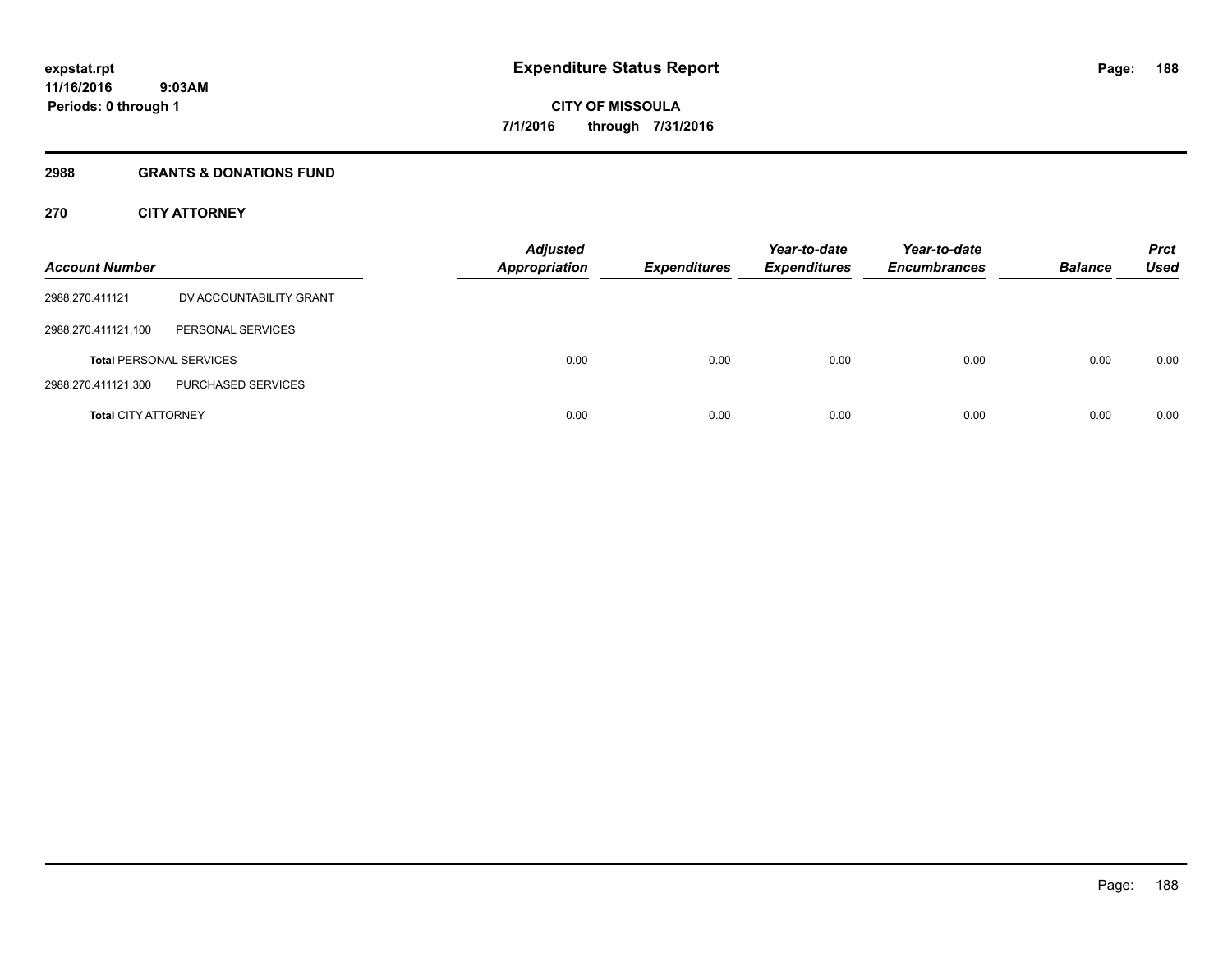#### **2988 GRANTS & DONATIONS FUND**

| <b>Account Number</b>          |                             | <b>Adjusted</b><br><b>Appropriation</b> | <b>Expenditures</b> | Year-to-date<br><b>Expenditures</b> | Year-to-date<br><b>Encumbrances</b> | <b>Balance</b> | <b>Prct</b><br><b>Used</b> |
|--------------------------------|-----------------------------|-----------------------------------------|---------------------|-------------------------------------|-------------------------------------|----------------|----------------------------|
| 2988.290.420161                | <b>ICAC GOOGLE</b>          |                                         |                     |                                     |                                     |                |                            |
| 2988.290.420161.100            | PERSONAL SERVICES           |                                         |                     |                                     |                                     |                |                            |
| <b>Total PERSONAL SERVICES</b> |                             | 0.00                                    | 0.00                | 0.00                                | 0.00                                | 0.00           | 0.00                       |
| 2988.290.420161.900            | CAPITAL OUTLAY              |                                         |                     |                                     |                                     |                |                            |
| Total ICAC GOOGLE              |                             | 0.00                                    | 0.00                | 0.00                                | 0.00                                | 0.00           | 0.00                       |
| 2988.290.420186                | FY15 HITDA                  |                                         |                     |                                     |                                     |                |                            |
| 2988.290.420186.200            | <b>SUPPLIES</b>             |                                         |                     |                                     |                                     |                |                            |
| <b>Total SUPPLIES</b>          |                             | 0.00                                    | 0.00                | 0.00                                | 0.00                                | 0.00           | 0.00                       |
| 2988.290.420186.300            | PURCHASED SERVICES          |                                         |                     |                                     |                                     |                |                            |
| Total FY15 HITDA               |                             | 0.00                                    | 0.00                | 0.00                                | 0.00                                | 0.00           | 0.00                       |
| 2988.290.420190                | LAW ENFORCEMENT BLOCK GRANT |                                         |                     |                                     |                                     |                |                            |
| 2988.290.420190.100            | PERSONAL SERVICES           |                                         |                     |                                     |                                     |                |                            |
| <b>Total POLICE</b>            |                             | 0.00                                    | 0.00                | 0.00                                | 0.00                                | 0.00           | 0.00                       |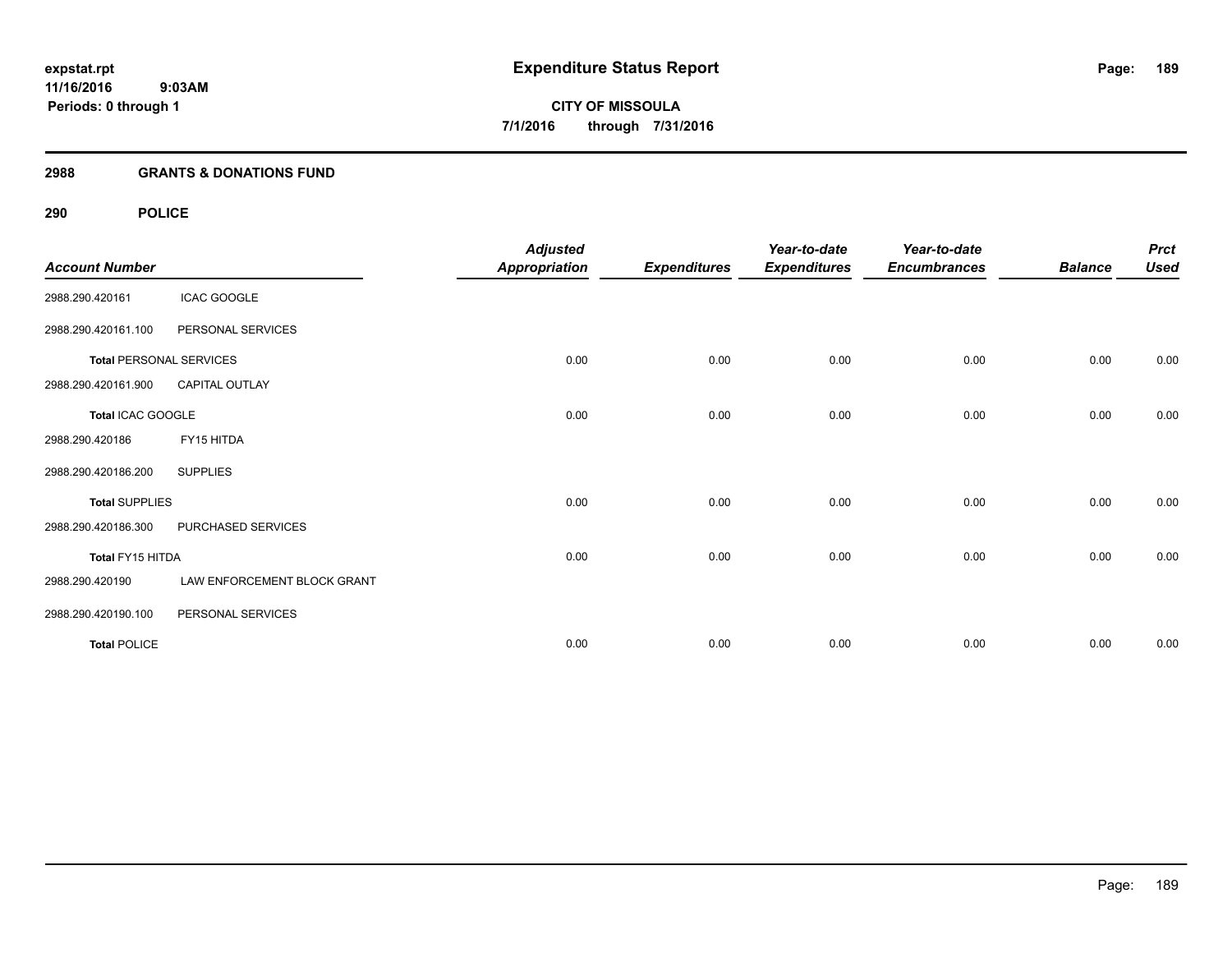#### **2988 GRANTS & DONATIONS FUND**

**300 FIRE**

| <b>Account Number</b>  |                         | <b>Adjusted</b><br><b>Appropriation</b> | <b>Expenditures</b> | Year-to-date<br><b>Expenditures</b> | Year-to-date<br><b>Encumbrances</b> | <b>Balance</b> | <b>Prct</b><br><b>Used</b> |
|------------------------|-------------------------|-----------------------------------------|---------------------|-------------------------------------|-------------------------------------|----------------|----------------------------|
| 2988.300.420731        | <b>AFG GRANT</b>        |                                         |                     |                                     |                                     |                |                            |
| 2988.300.420731.900    | <b>CAPITAL OUTLAY</b>   |                                         |                     |                                     |                                     |                |                            |
| <b>Total AFG GRANT</b> |                         | 0.00                                    | 0.00                | 0.00                                | 0.00                                | 0.00           | 0.00                       |
| 2988.300.720731        | *** Title Not Found *** |                                         |                     |                                     |                                     |                |                            |
| 2988.300.720731.900    | <b>CAPITAL OUTLAY</b>   |                                         |                     |                                     |                                     |                |                            |
| <b>Total FIRE</b>      |                         | 0.00                                    | 0.00                | 0.00                                | 0.00                                | 0.00           | 0.00                       |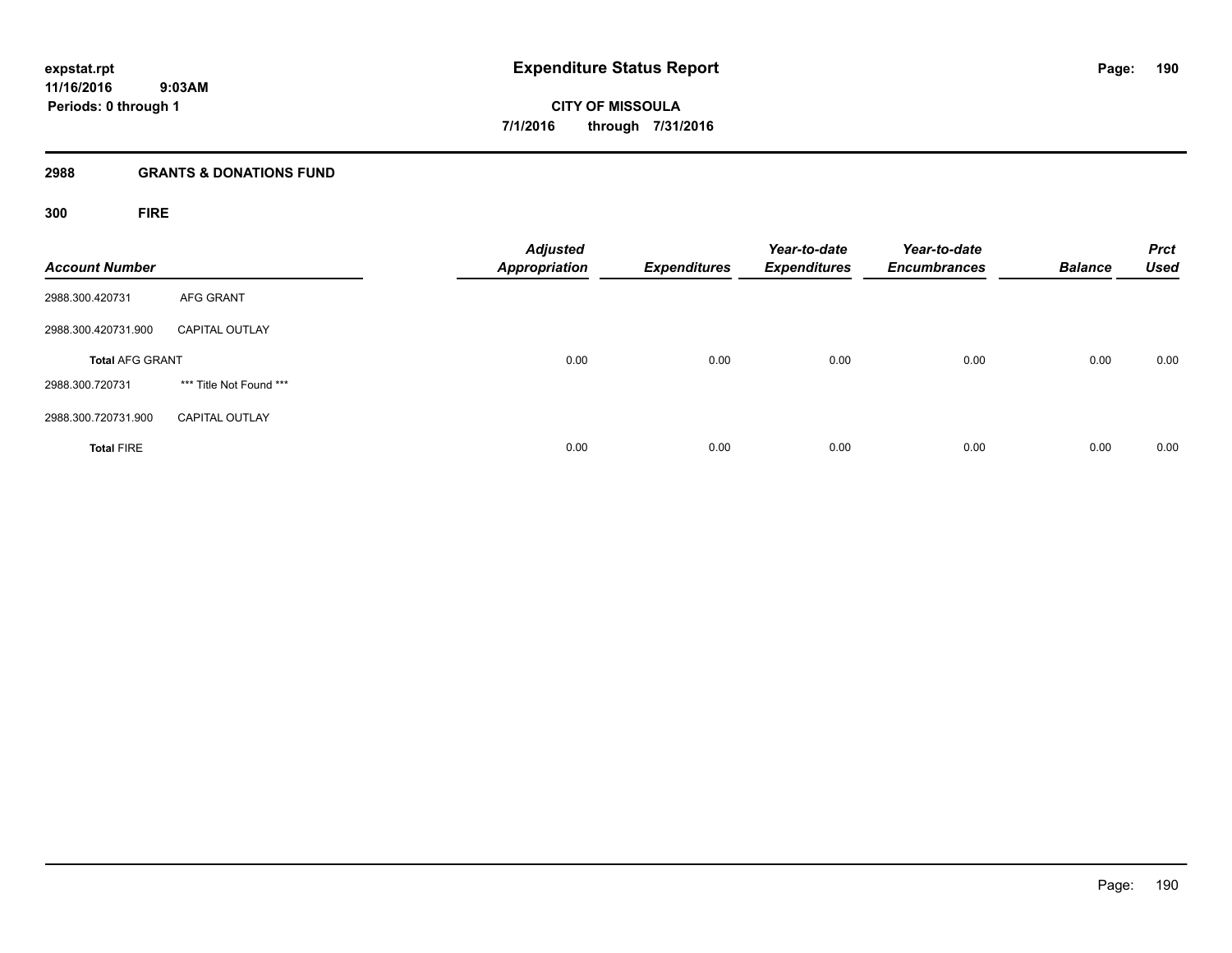#### **2988 GRANTS & DONATIONS FUND**

| <b>Account Number</b>    |                                      | <b>Adjusted</b><br><b>Appropriation</b> | <b>Expenditures</b> | Year-to-date<br><b>Expenditures</b> | Year-to-date<br><b>Encumbrances</b> | <b>Balance</b> | <b>Prct</b><br><b>Used</b> |
|--------------------------|--------------------------------------|-----------------------------------------|---------------------|-------------------------------------|-------------------------------------|----------------|----------------------------|
| 2988.390.410105          | WAPIKIYA HOMEOWNERS ASSN GRANT       |                                         |                     |                                     |                                     |                |                            |
| 2988.390.410105.200      | <b>SUPPLIES</b>                      |                                         |                     |                                     |                                     |                |                            |
|                          | Total WAPIKIYA HOMEOWNERS ASSN GRANT | 0.00                                    | 0.00                | 0.00                                | 0.00                                | 0.00           | 0.00                       |
| 2988.390.420000          | <b>MISC GRANTS</b>                   |                                         |                     |                                     |                                     |                |                            |
| 2988.390.420000.700      | <b>GRANTS &amp; CONTRIBUTIONS</b>    |                                         |                     |                                     |                                     |                |                            |
|                          | Total GRANTS & CONTRIBUTIONS         | 0.00                                    | 0.00                | 0.00                                | 0.00                                | 0.00           | 0.00                       |
| 2988.390.420000.800      | OTHER OBJECTS                        |                                         |                     |                                     |                                     |                |                            |
| <b>Total MISC GRANTS</b> |                                      | 0.00                                    | 0.00                | 0.00                                | 0.00                                | 0.00           | 0.00                       |
| 2988.390.420110          | COPS TECHNOLOGY GRANT(D0J)           |                                         |                     |                                     |                                     |                |                            |
| 2988.390.420110.900      | CAPITAL OUTLAY                       |                                         |                     |                                     |                                     |                |                            |
|                          | Total COPS TECHNOLOGY GRANT(D0J)     | 0.00                                    | 0.00                | 0.00                                | 0.00                                | 0.00           | 0.00                       |
| 2988.390.420112          | COPS TECH GRANT X2 \$750,000         |                                         |                     |                                     |                                     |                |                            |
| 2988.390.420112.300      | PURCHASED SERVICES                   |                                         |                     |                                     |                                     |                |                            |
|                          | <b>Total PURCHASED SERVICES</b>      | 0.00                                    | 0.00                | 0.00                                | 0.00                                | 0.00           | 0.00                       |
| 2988.390.420112.900      | <b>CAPITAL OUTLAY</b>                |                                         |                     |                                     |                                     |                |                            |
|                          | Total COPS TECH GRANT X2 \$750,000   | 0.00                                    | 0.00                | 0.00                                | 0.00                                | 0.00           | 0.00                       |
| 2988.390.420143          | ANTI-GRAFFITI PROJECT                |                                         |                     |                                     |                                     |                |                            |
| 2988.390.420143.200      | <b>SUPPLIES</b>                      |                                         |                     |                                     |                                     |                |                            |
|                          | Total ANTI-GRAFFITI PROJECT          | 0.00                                    | 0.00                | 0.00                                | 0.00                                | 0.00           | 0.00                       |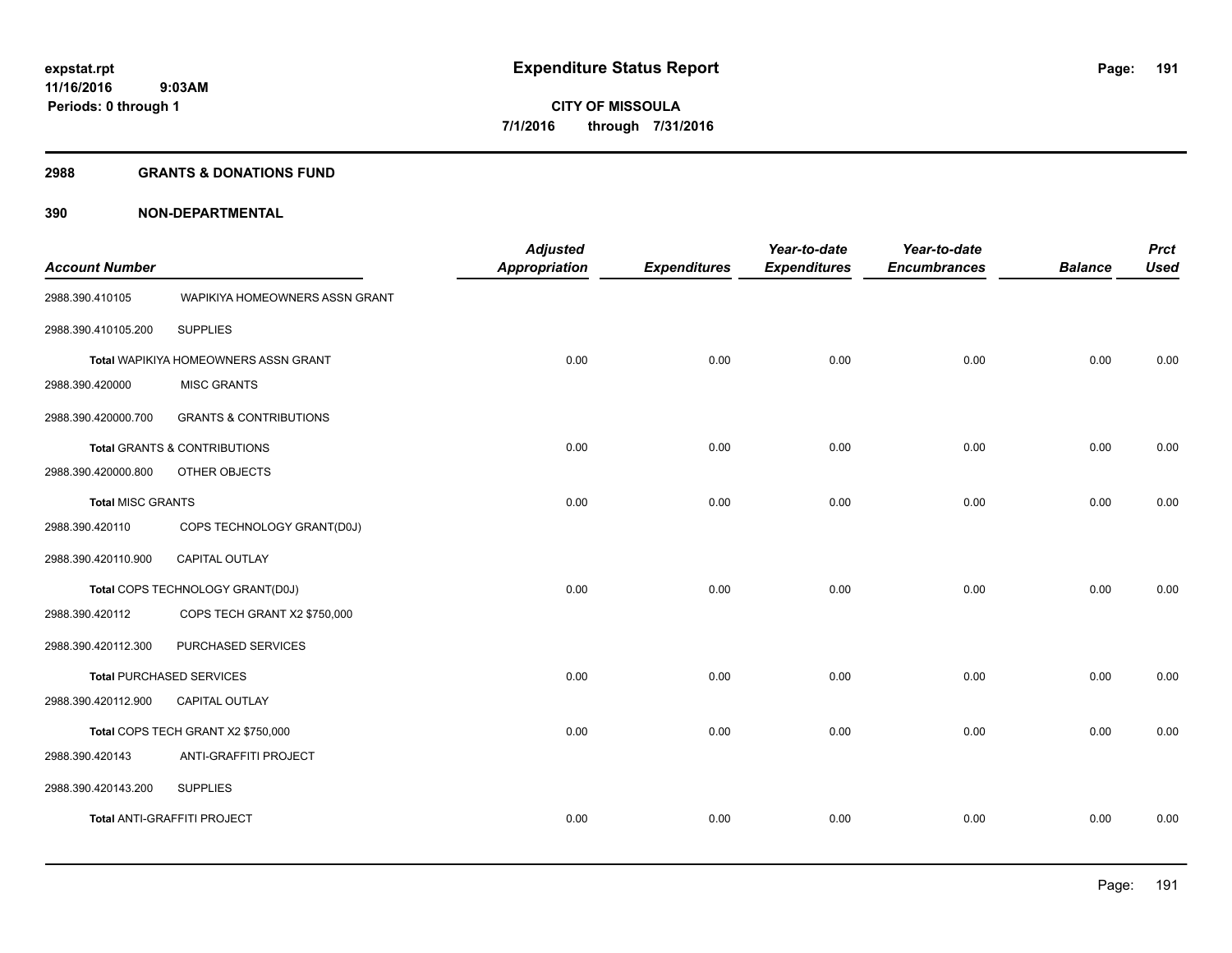#### **2988 GRANTS & DONATIONS FUND**

| <b>Account Number</b>          |                                       | <b>Adjusted</b><br><b>Appropriation</b> | <b>Expenditures</b> | Year-to-date<br><b>Expenditures</b> | Year-to-date<br><b>Encumbrances</b> | <b>Balance</b> | <b>Prct</b><br><b>Used</b> |
|--------------------------------|---------------------------------------|-----------------------------------------|---------------------|-------------------------------------|-------------------------------------|----------------|----------------------------|
| 2988.390.420144                | BIAS CRIME CONTROL CAMPAIGN           |                                         |                     |                                     |                                     |                |                            |
| 2988.390.420144.300            | PURCHASED SERVICES                    |                                         |                     |                                     |                                     |                |                            |
|                                | Total BIAS CRIME CONTROL CAMPAIGN     | 0.00                                    | 0.00                | 0.00                                | 0.00                                | 0.00           | 0.00                       |
| 2988.390.420145                | FY10 UNDERAGE DRINKING                |                                         |                     |                                     |                                     |                |                            |
| 2988.390.420145.100            | PERSONAL SERVICES                     |                                         |                     |                                     |                                     |                |                            |
|                                | <b>Total PERSONAL SERVICES</b>        | 0.00                                    | 0.00                | 0.00                                | 0.00                                | 0.00           | 0.00                       |
| 2988.390.420145.300            | PURCHASED SERVICES                    |                                         |                     |                                     |                                     |                |                            |
|                                | Total FY10 UNDERAGE DRINKING          | 0.00                                    | 0.00                | 0.00                                | 0.00                                | 0.00           | 0.00                       |
| 2988.390.420150                | TRAFFIC POLICING-UNIFORM              |                                         |                     |                                     |                                     |                |                            |
| 2988.390.420150.900            | <b>CAPITAL OUTLAY</b>                 |                                         |                     |                                     |                                     |                |                            |
|                                | <b>Total TRAFFIC POLICING-UNIFORM</b> | 0.00                                    | 0.00                | 0.00                                | 0.00                                | 0.00           | 0.00                       |
| 2988.390.420160                | FY09 POLICE ICAC FEDERAL GRANT        |                                         |                     |                                     |                                     |                |                            |
| 2988.390.420160.100            | PERSONAL SERVICES                     |                                         |                     |                                     |                                     |                |                            |
| <b>Total PERSONAL SERVICES</b> |                                       | 0.00                                    | 0.00                | 0.00                                | 0.00                                | 0.00           | 0.00                       |
| 2988.390.420160.200            | <b>SUPPLIES</b>                       |                                         |                     |                                     |                                     |                |                            |
| <b>Total SUPPLIES</b>          |                                       | 0.00                                    | 0.00                | 0.00                                | 0.00                                | 0.00           | 0.00                       |
| 2988.390.420160.300            | PURCHASED SERVICES                    |                                         |                     |                                     |                                     |                |                            |
|                                | <b>Total PURCHASED SERVICES</b>       | 0.00                                    | 0.00                | 0.00                                | 0.00                                | 0.00           | 0.00                       |
| 2988.390.420160.400            | <b>BUILDING MATERIALS</b>             |                                         |                     |                                     |                                     |                |                            |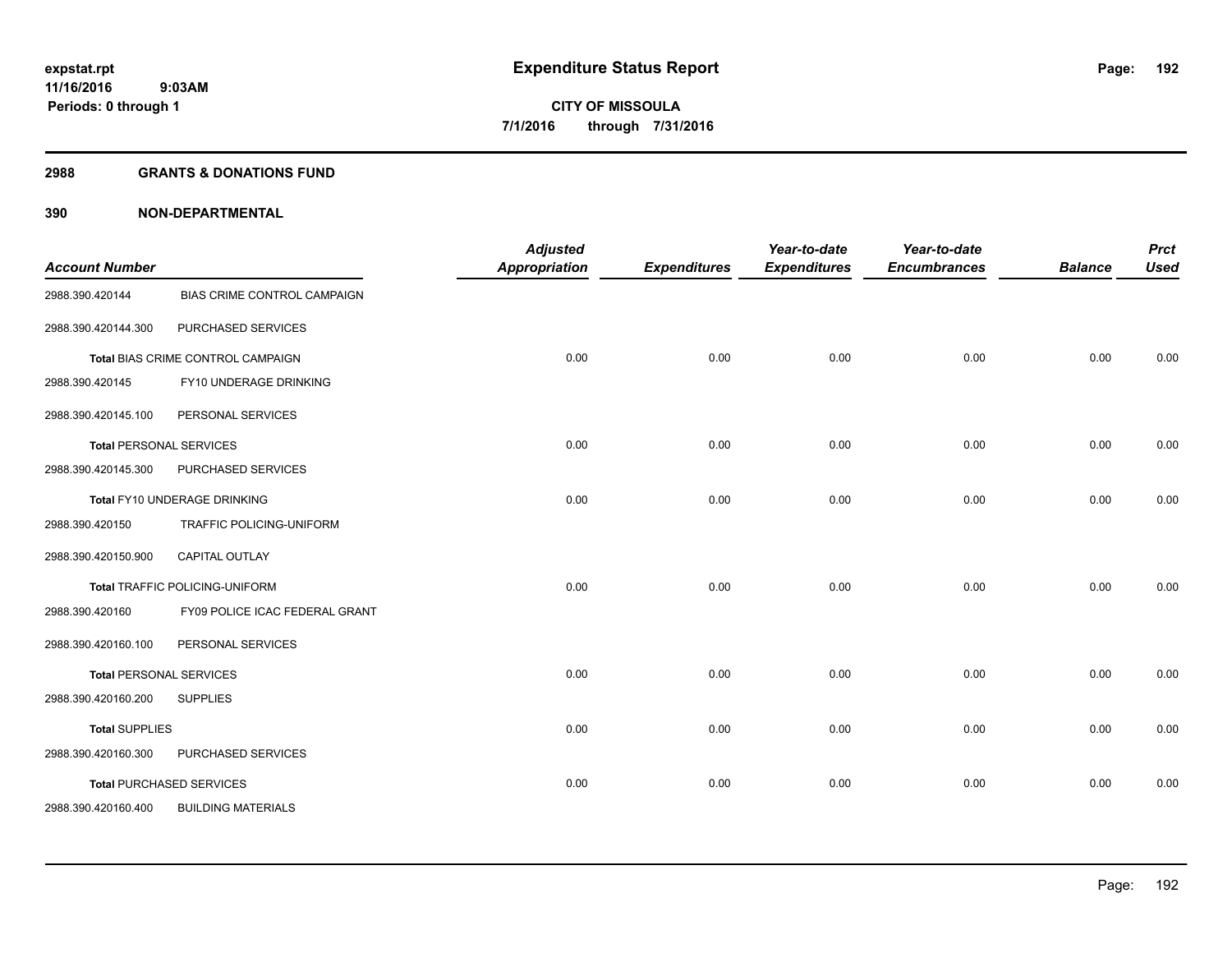#### **2988 GRANTS & DONATIONS FUND**

| <b>Account Number</b>                                     | <b>Adjusted</b><br>Appropriation | <b>Expenditures</b> | Year-to-date<br><b>Expenditures</b> | Year-to-date<br><b>Encumbrances</b> | <b>Balance</b> | <b>Prct</b><br><b>Used</b> |
|-----------------------------------------------------------|----------------------------------|---------------------|-------------------------------------|-------------------------------------|----------------|----------------------------|
| <b>Total BUILDING MATERIALS</b>                           | 0.00                             | 0.00                | 0.00                                | 0.00                                | 0.00           | 0.00                       |
| 2988.390.420160.500<br><b>FIXED CHARGES</b>               |                                  |                     |                                     |                                     |                |                            |
| <b>Total FIXED CHARGES</b>                                | 0.00                             | 0.00                | 0.00                                | 0.00                                | 0.00           | 0.00                       |
| 2988.390.420160.800<br>OTHER OBJECTS                      |                                  |                     |                                     |                                     |                |                            |
| <b>Total OTHER OBJECTS</b>                                | 0.00                             | 0.00                | 0.00                                | 0.00                                | 0.00           | 0.00                       |
| 2988.390.420160.900<br><b>CAPITAL OUTLAY</b>              |                                  |                     |                                     |                                     |                |                            |
| Total FY09 POLICE ICAC FEDERAL GRANT                      | 0.00                             | 0.00                | 0.00                                | 0.00                                | 0.00           | 0.00                       |
| FY09 POLICE TRAINING SIMULATOR GRANT<br>2988.390.420161   |                                  |                     |                                     |                                     |                |                            |
| PERSONAL SERVICES<br>2988.390.420161.100                  |                                  |                     |                                     |                                     |                |                            |
| 2988.390.420161.110.000 ICAC GOOGLE-SALARIES AND WAGES    | 0.00                             | 4,260.60            | 4,260.60                            | 0.00                                | $-4,260.60$    | 0.00                       |
| 2988.390.420161.115.000 SALARIES/HEALTH INSURANCE BENEFIT | 0.00                             | 210.60              | 210.60                              | 0.00                                | $-210.60$      | 0.00                       |
| 2988.390.420161.140.000 EMPLOYER CONTRIBUTIONS            | 0.00                             | 1,155.83            | 1,155.83                            | 0.00                                | $-1,155.83$    | 0.00                       |
| <b>Total PERSONAL SERVICES</b>                            | 0.00                             | 5,627.03            | 5,627.03                            | 0.00                                | $-5,627.03$    | 0.00                       |
| 2988.390.420161.200<br><b>SUPPLIES</b>                    |                                  |                     |                                     |                                     |                |                            |
| <b>Total SUPPLIES</b>                                     | 0.00                             | 0.00                | 0.00                                | 0.00                                | 0.00           | 0.00                       |
| <b>Total FY09 POLICE TRAINING SIMULATOR GRANT</b>         | 0.00                             | 5,627.03            | 5,627.03                            | 0.00                                | $-5,627.03$    | 0.00                       |
| 2988.390.420180<br><b>BULLETPROOF VEST PROGRAM</b>        |                                  |                     |                                     |                                     |                |                            |
| 2988.390.420180.200<br><b>SUPPLIES</b>                    |                                  |                     |                                     |                                     |                |                            |
| Total BULLETPROOF VEST PROGRAM                            | 0.00                             | 0.00                | 0.00                                | 0.00                                | 0.00           | 0.00                       |
| FY16 HIDTA<br>2988.390.420181                             |                                  |                     |                                     |                                     |                |                            |
| PERSONAL SERVICES<br>2988.390.420181.100                  |                                  |                     |                                     |                                     |                |                            |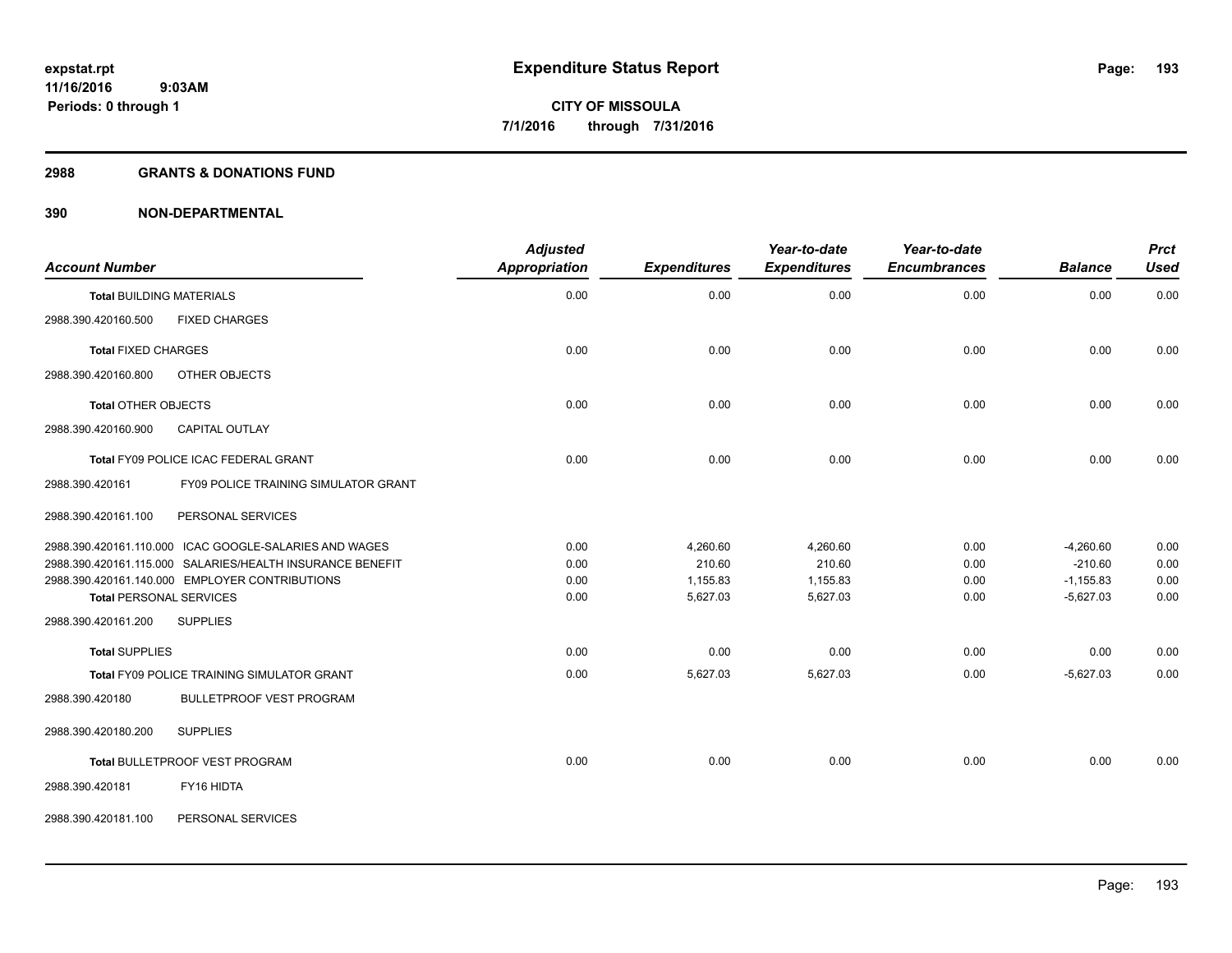#### **2988 GRANTS & DONATIONS FUND**

|                                |                                                           | <b>Adjusted</b>      |                     | Year-to-date        | Year-to-date        |                | <b>Prct</b> |
|--------------------------------|-----------------------------------------------------------|----------------------|---------------------|---------------------|---------------------|----------------|-------------|
| <b>Account Number</b>          |                                                           | <b>Appropriation</b> | <b>Expenditures</b> | <b>Expenditures</b> | <b>Encumbrances</b> | <b>Balance</b> | <b>Used</b> |
|                                | 2988.390.420181.120.000 FY12 HIDTA-OVERTIME/TERMINATION   | 0.00                 | 282.33              | 282.33              | 0.00                | $-282.33$      | 0.00        |
|                                | 2988.390.420181.140.000 FY12 HIDTA-EMPLOYER CONTRIBUTIONS | 0.00                 | 19.14               | 19.14               | 0.00                | $-19.14$       | 0.00        |
| <b>Total PERSONAL SERVICES</b> |                                                           | 0.00                 | 301.47              | 301.47              | 0.00                | $-301.47$      | 0.00        |
| 2988.390.420181.200            | <b>SUPPLIES</b>                                           |                      |                     |                     |                     |                |             |
| <b>Total SUPPLIES</b>          |                                                           | 0.00                 | 0.00                | 0.00                | 0.00                | 0.00           | 0.00        |
| 2988.390.420181.300            | PURCHASED SERVICES                                        |                      |                     |                     |                     |                |             |
|                                | 2988.390.420181.350.000 FY12 HIDTA-PROFESSIONAL SERVICES  | 0.00                 | 51.00               | 51.00               | 0.00                | $-51.00$       | 0.00        |
|                                | <b>Total PURCHASED SERVICES</b>                           | 0.00                 | 51.00               | 51.00               | 0.00                | $-51.00$       | 0.00        |
| 2988.390.420181.500            | <b>FIXED CHARGES</b>                                      |                      |                     |                     |                     |                |             |
|                                | 2988.390.420181.500.000 FACILITY LEASE-FIXED CHARGES      | 0.00                 | 5,669.70            | 5,669.70            | 0.00                | $-5,669.70$    | 0.00        |
| <b>Total FIXED CHARGES</b>     |                                                           | 0.00                 | 5,669.70            | 5,669.70            | 0.00                | $-5,669.70$    | 0.00        |
| 2988.390.420181.900            | <b>CAPITAL OUTLAY</b>                                     |                      |                     |                     |                     |                |             |
| <b>Total CAPITAL OUTLAY</b>    |                                                           | 0.00                 | 0.00                | 0.00                | 0.00                | 0.00           | 0.00        |
| Total FY16 HIDTA               |                                                           | 0.00                 | 6,022.17            | 6,022.17            | 0.00                | $-6,022.17$    | 0.00        |
| 2988.390.420184                | <b>DUI TASK FORCE GRANT</b>                               |                      |                     |                     |                     |                |             |
| 2988.390.420184.100            | PERSONAL SERVICES                                         |                      |                     |                     |                     |                |             |
| <b>Total PERSONAL SERVICES</b> |                                                           | 0.00                 | 0.00                | 0.00                | 0.00                | 0.00           | 0.00        |
| 2988.390.420184.200            | <b>SUPPLIES</b>                                           |                      |                     |                     |                     |                |             |
|                                | Total DUI TASK FORCE GRANT                                | 0.00                 | 0.00                | 0.00                | 0.00                | 0.00           | 0.00        |
| 2988.390.420185                | DUI - COPS IN SHOPS                                       |                      |                     |                     |                     |                |             |
| 2988.390.420185.100            | PERSONAL SERVICES                                         |                      |                     |                     |                     |                |             |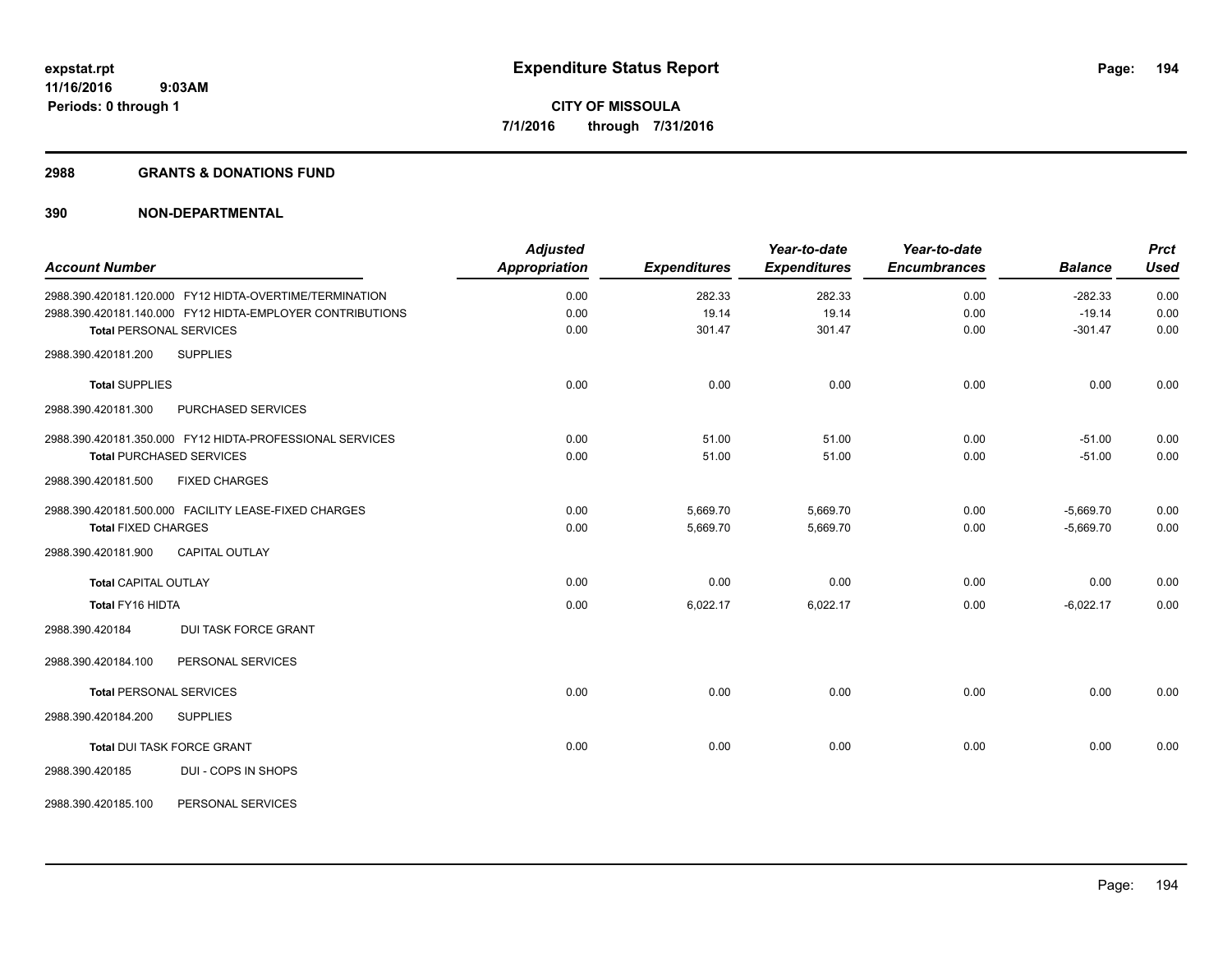#### **2988 GRANTS & DONATIONS FUND**

| <b>Account Number</b>          |                                                              | <b>Adjusted</b><br><b>Appropriation</b> | <b>Expenditures</b> | Year-to-date<br><b>Expenditures</b> | Year-to-date<br><b>Encumbrances</b> | <b>Balance</b>        | <b>Prct</b><br><b>Used</b> |
|--------------------------------|--------------------------------------------------------------|-----------------------------------------|---------------------|-------------------------------------|-------------------------------------|-----------------------|----------------------------|
| <b>Total PERSONAL SERVICES</b> |                                                              | 0.00                                    | 0.00                | 0.00                                | 0.00                                | 0.00                  | 0.00                       |
| 2988.390.420185.200            | <b>SUPPLIES</b>                                              |                                         |                     |                                     |                                     |                       |                            |
| Total DUI - COPS IN SHOPS      |                                                              | 0.00                                    | 0.00                | 0.00                                | 0.00                                | 0.00                  | 0.00                       |
| 2988.390.420186                | FY15 HITDA                                                   |                                         |                     |                                     |                                     |                       |                            |
| 2988.390.420186.100            | PERSONAL SERVICES                                            |                                         |                     |                                     |                                     |                       |                            |
| <b>Total PERSONAL SERVICES</b> |                                                              | 0.00                                    | 0.00                | 0.00                                | 0.00                                | 0.00                  | 0.00                       |
| 2988.390.420186.200            | <b>SUPPLIES</b>                                              |                                         |                     |                                     |                                     |                       |                            |
| <b>Total SUPPLIES</b>          |                                                              | 0.00                                    | 0.00                | 0.00                                | 0.00                                | 0.00                  | 0.00                       |
| 2988.390.420186.300            | PURCHASED SERVICES                                           |                                         |                     |                                     |                                     |                       |                            |
|                                | <b>Total PURCHASED SERVICES</b>                              | 0.00                                    | 0.00                | 0.00                                | 0.00                                | 0.00                  | 0.00                       |
| 2988.390.420186.500            | <b>FIXED CHARGES</b>                                         |                                         |                     |                                     |                                     |                       |                            |
| Total FY15 HITDA               |                                                              | 0.00                                    | 0.00                | 0.00                                | 0.00                                | 0.00                  | 0.00                       |
| 2988.390.420190                | STATE OT SEAT BELT GRANT                                     |                                         |                     |                                     |                                     |                       |                            |
| 2988.390.420190.100            | PERSONAL SERVICES                                            |                                         |                     |                                     |                                     |                       |                            |
|                                | 2988.390.420190.120.000 OVERTIME/TERMINATION - MDOT/SEATBELT | 0.00                                    | 393.49              | 393.49                              | 0.00                                | $-393.49$             | 0.00                       |
| <b>Total PERSONAL SERVICES</b> | 2988.390.420190.140.000 EMPLOYER CONTRIBUTIONS-MDOT/SEATBELT | 0.00<br>0.00                            | 25.64<br>419.13     | 25.64<br>419.13                     | 0.00<br>0.00                        | $-25.64$<br>$-419.13$ | 0.00<br>0.00               |
| 2988.390.420190.200            | <b>SUPPLIES</b>                                              |                                         |                     |                                     |                                     |                       |                            |
| <b>Total SUPPLIES</b>          |                                                              | 0.00                                    | 0.00                | 0.00                                | 0.00                                | 0.00                  | 0.00                       |
| 2988.390.420190.300            | PURCHASED SERVICES                                           |                                         |                     |                                     |                                     |                       |                            |
|                                | <b>Total PURCHASED SERVICES</b>                              | 0.00                                    | 0.00                | 0.00                                | 0.00                                | 0.00                  | 0.00                       |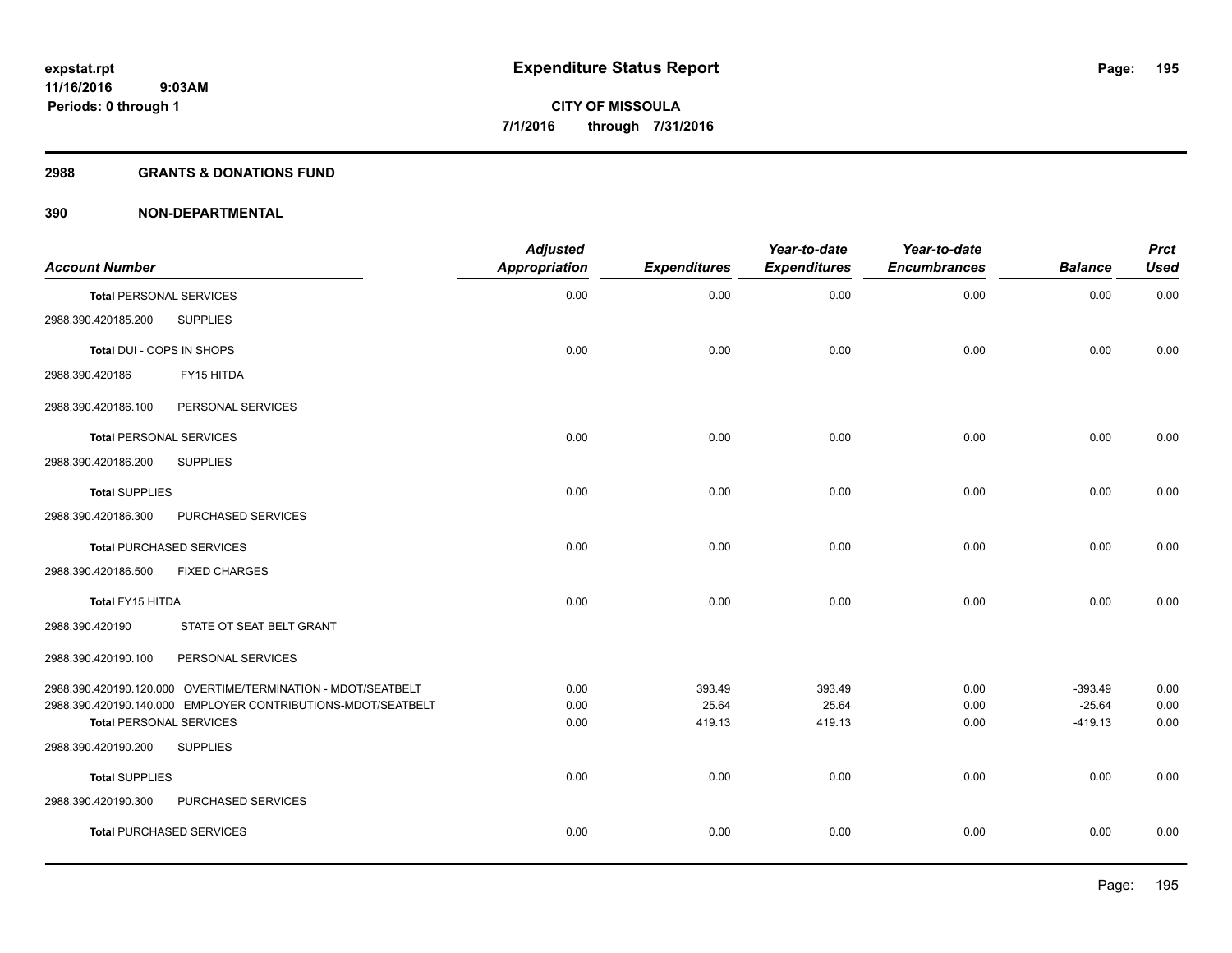#### **2988 GRANTS & DONATIONS FUND**

|                                      | <b>Appropriation</b>           | <b>Expenditures</b> | Year-to-date<br><b>Expenditures</b> | Year-to-date<br><b>Encumbrances</b> | <b>Balance</b> | <b>Prct</b><br><b>Used</b> |
|--------------------------------------|--------------------------------|---------------------|-------------------------------------|-------------------------------------|----------------|----------------------------|
|                                      |                                |                     |                                     |                                     |                |                            |
|                                      |                                |                     |                                     |                                     |                | 0.00                       |
| HIDTA INITIATIVE                     |                                |                     |                                     |                                     |                |                            |
| PERSONAL SERVICES                    |                                |                     |                                     |                                     |                |                            |
| <b>Total HIDTA INITIATIVE</b>        | 0.00                           | 0.00                | 0.00                                | 0.00                                | 0.00           | 0.00                       |
| UNDERAGE DRINKING GRANT              |                                |                     |                                     |                                     |                |                            |
| PERSONAL SERVICES                    |                                |                     |                                     |                                     |                |                            |
| Total UNDERAGE DRINKING GRANT        | 0.00                           | 0.00                | 0.00                                | 0.00                                | 0.00           | 0.00                       |
| FY13 HIDTA                           |                                |                     |                                     |                                     |                |                            |
| PERSONAL SERVICES                    |                                |                     |                                     |                                     |                |                            |
| <b>Total PERSONAL SERVICES</b>       | 0.00                           | 0.00                | 0.00                                | 0.00                                | 0.00           | 0.00                       |
| <b>SUPPLIES</b>                      |                                |                     |                                     |                                     |                |                            |
| <b>Total SUPPLIES</b>                | 0.00                           | 0.00                | 0.00                                | 0.00                                | 0.00           | 0.00                       |
| PURCHASED SERVICES                   |                                |                     |                                     |                                     |                |                            |
| <b>Total PURCHASED SERVICES</b>      | 0.00                           | 0.00                | 0.00                                | 0.00                                | 0.00           | 0.00                       |
| <b>FIXED CHARGES</b>                 |                                |                     |                                     |                                     |                |                            |
| Total FY13 HIDTA                     | 0.00                           | 0.00                | 0.00                                | 0.00                                | 0.00           | 0.00                       |
| UNDERAGE DRINKING GRANT              |                                |                     |                                     |                                     |                |                            |
| PERSONAL SERVICES                    |                                |                     |                                     |                                     |                |                            |
| <b>Total UNDERAGE DRINKING GRANT</b> | 0.00                           | 0.00                | 0.00                                | 0.00                                | 0.00           | 0.00                       |
|                                      | Total STATE OT SEAT BELT GRANT | 0.00                | 419.13                              | 419.13                              | 0.00           | $-419.13$                  |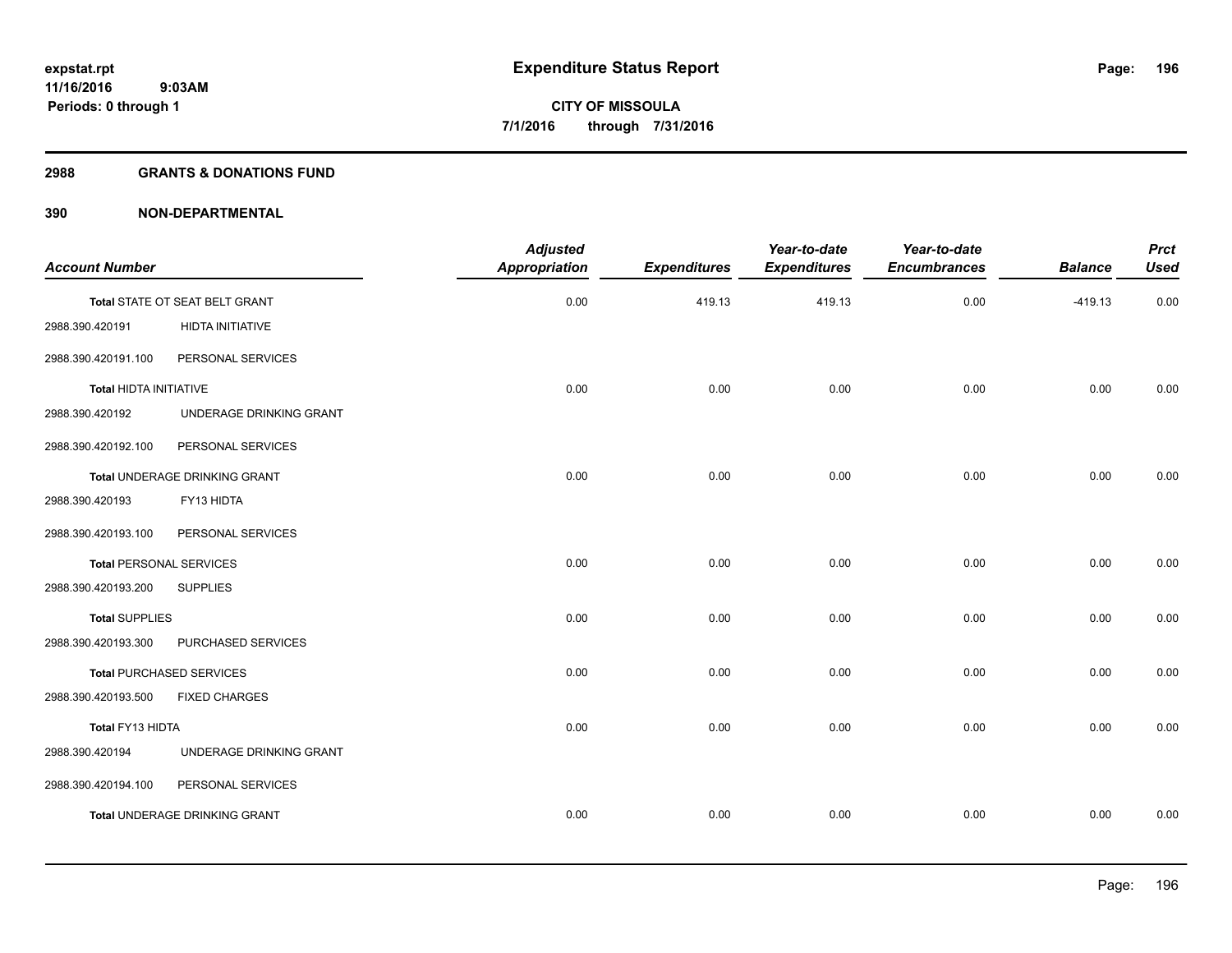#### **2988 GRANTS & DONATIONS FUND**

|                                |                                 | <b>Adjusted</b>      |                     | Year-to-date        | Year-to-date        |                | <b>Prct</b> |
|--------------------------------|---------------------------------|----------------------|---------------------|---------------------|---------------------|----------------|-------------|
| <b>Account Number</b>          |                                 | <b>Appropriation</b> | <b>Expenditures</b> | <b>Expenditures</b> | <b>Encumbrances</b> | <b>Balance</b> | <b>Used</b> |
| 2988.390.420195                | FY09 HIDTA                      |                      |                     |                     |                     |                |             |
| 2988.390.420195.100            | PERSONAL SERVICES               |                      |                     |                     |                     |                |             |
| <b>Total PERSONAL SERVICES</b> |                                 | 0.00                 | 0.00                | 0.00                | 0.00                | 0.00           | 0.00        |
| 2988.390.420195.200            | <b>SUPPLIES</b>                 |                      |                     |                     |                     |                |             |
| <b>Total SUPPLIES</b>          |                                 | 0.00                 | 0.00                | 0.00                | 0.00                | 0.00           | 0.00        |
| 2988.390.420195.300            | PURCHASED SERVICES              |                      |                     |                     |                     |                |             |
|                                | <b>Total PURCHASED SERVICES</b> | 0.00                 | 0.00                | 0.00                | 0.00                | 0.00           | 0.00        |
| 2988.390.420195.500            | <b>FIXED CHARGES</b>            |                      |                     |                     |                     |                |             |
| Total FY09 HIDTA               |                                 | 0.00                 | 0.00                | 0.00                | 0.00                | 0.00           | 0.00        |
| 2988.390.420196                | <b>HIDTA 2010</b>               |                      |                     |                     |                     |                |             |
| 2988.390.420196.100            | PERSONAL SERVICES               |                      |                     |                     |                     |                |             |
| <b>Total PERSONAL SERVICES</b> |                                 | 0.00                 | 0.00                | 0.00                | 0.00                | 0.00           | 0.00        |
| 2988.390.420196.200            | <b>SUPPLIES</b>                 |                      |                     |                     |                     |                |             |
| <b>Total SUPPLIES</b>          |                                 | 0.00                 | 0.00                | 0.00                | 0.00                | 0.00           | 0.00        |
| 2988.390.420196.300            | PURCHASED SERVICES              |                      |                     |                     |                     |                |             |
|                                | <b>Total PURCHASED SERVICES</b> | 0.00                 | 0.00                | 0.00                | 0.00                | 0.00           | 0.00        |
| 2988.390.420196.500            | <b>FIXED CHARGES</b>            |                      |                     |                     |                     |                |             |
| <b>Total FIXED CHARGES</b>     |                                 | 0.00                 | 0.00                | 0.00                | 0.00                | 0.00           | 0.00        |
| 2988.390.420196.900            | CAPITAL OUTLAY                  |                      |                     |                     |                     |                |             |
| Total HIDTA 2010               |                                 | 0.00                 | 0.00                | 0.00                | 0.00                | 0.00           | 0.00        |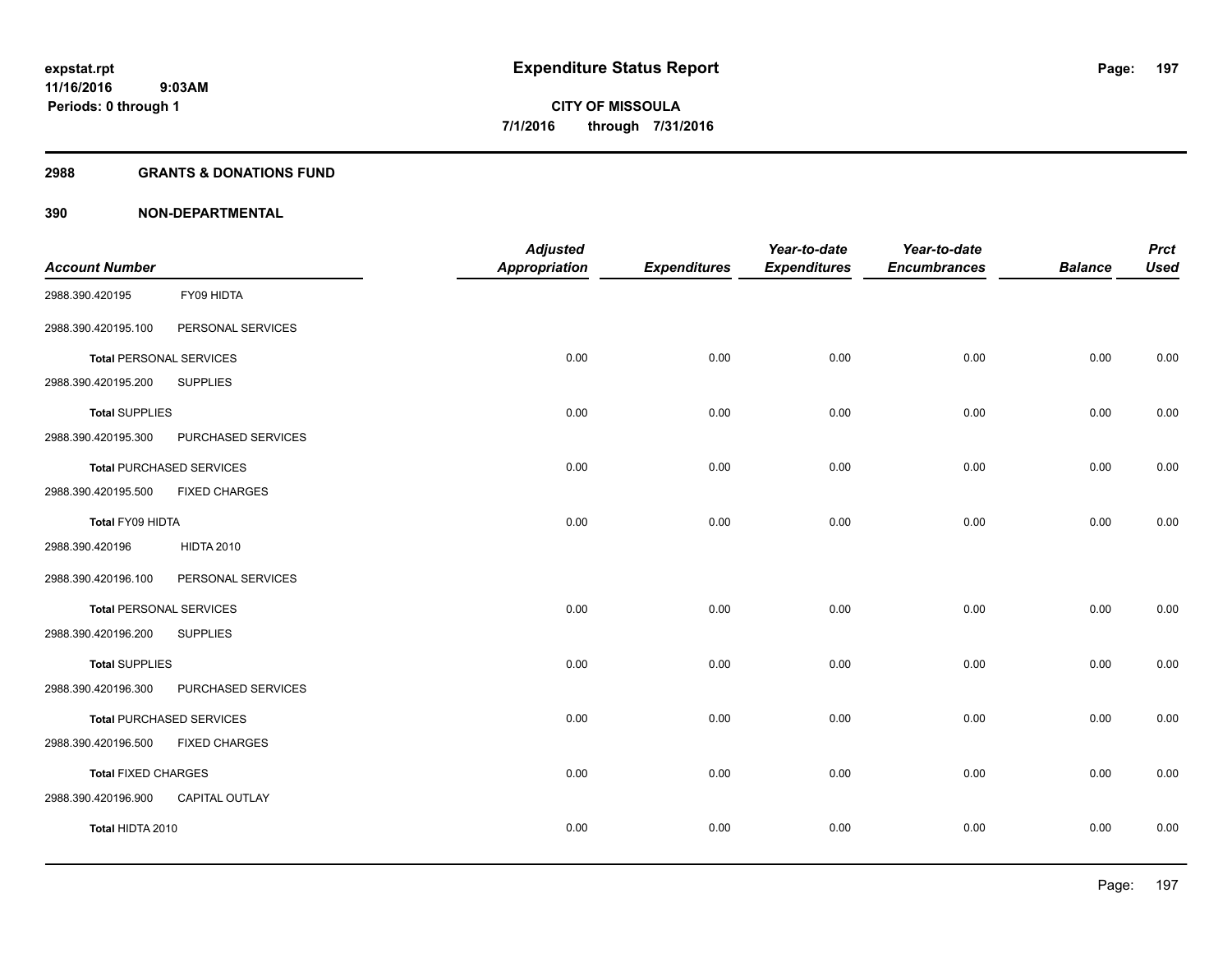#### **2988 GRANTS & DONATIONS FUND**

| <b>Account Number</b>       |                                   | <b>Adjusted</b><br><b>Appropriation</b> | <b>Expenditures</b> | Year-to-date<br><b>Expenditures</b> | Year-to-date<br><b>Encumbrances</b> | <b>Balance</b> | <b>Prct</b><br><b>Used</b> |
|-----------------------------|-----------------------------------|-----------------------------------------|---------------------|-------------------------------------|-------------------------------------|----------------|----------------------------|
| 2988.390.420432             | <b>FIRE EXPLORERS</b>             |                                         |                     |                                     |                                     |                |                            |
| 2988.390.420432.700         | <b>GRANTS &amp; CONTRIBUTIONS</b> |                                         |                     |                                     |                                     |                |                            |
| <b>Total FIRE EXPLORERS</b> |                                   | 0.00                                    | 0.00                | 0.00                                | 0.00                                | 0.00           | 0.00                       |
| 2988.390.420433             | <b>COMBAT CHALLENGE</b>           |                                         |                     |                                     |                                     |                |                            |
| 2988.390.420433.200         | <b>SUPPLIES</b>                   |                                         |                     |                                     |                                     |                |                            |
| <b>Total SUPPLIES</b>       |                                   | 0.00                                    | 0.00                | 0.00                                | 0.00                                | 0.00           | 0.00                       |
| 2988.390.420433.300         | PURCHASED SERVICES                |                                         |                     |                                     |                                     |                |                            |
|                             | <b>Total PURCHASED SERVICES</b>   | 0.00                                    | 0.00                | 0.00                                | 0.00                                | 0.00           | 0.00                       |
| 2988.390.420433.700         | <b>GRANTS &amp; CONTRIBUTIONS</b> |                                         |                     |                                     |                                     |                |                            |
| Total COMBAT CHALLENGE      |                                   | 0.00                                    | 0.00                | 0.00                                | 0.00                                | 0.00           | 0.00                       |
| 2988.390.430100             | <b>GREEN BLOCKS PILOT PROJECT</b> |                                         |                     |                                     |                                     |                |                            |
| 2988.390.430100.300         | PURCHASED SERVICES                |                                         |                     |                                     |                                     |                |                            |
|                             | <b>Total PURCHASED SERVICES</b>   | 0.00                                    | 0.00                | 0.00                                | 0.00                                | 0.00           | 0.00                       |
| 2988.390.430100.700         | <b>GRANTS &amp; CONTRIBUTIONS</b> |                                         |                     |                                     |                                     |                |                            |
|                             | Total GREEN BLOCKS PILOT PROJECT  | 0.00                                    | 0.00                | 0.00                                | 0.00                                | 0.00           | 0.00                       |
| 2988.390.430230             | STREET RESTORATION                |                                         |                     |                                     |                                     |                |                            |
| 2988.390.430230.900         | CAPITAL OUTLAY                    |                                         |                     |                                     |                                     |                |                            |
|                             | <b>Total STREET RESTORATION</b>   | 0.00                                    | 0.00                | 0.00                                | 0.00                                | 0.00           | 0.00                       |
| 2988.390.430243             | SCHILLING ST FOOT BRIDGE          |                                         |                     |                                     |                                     |                |                            |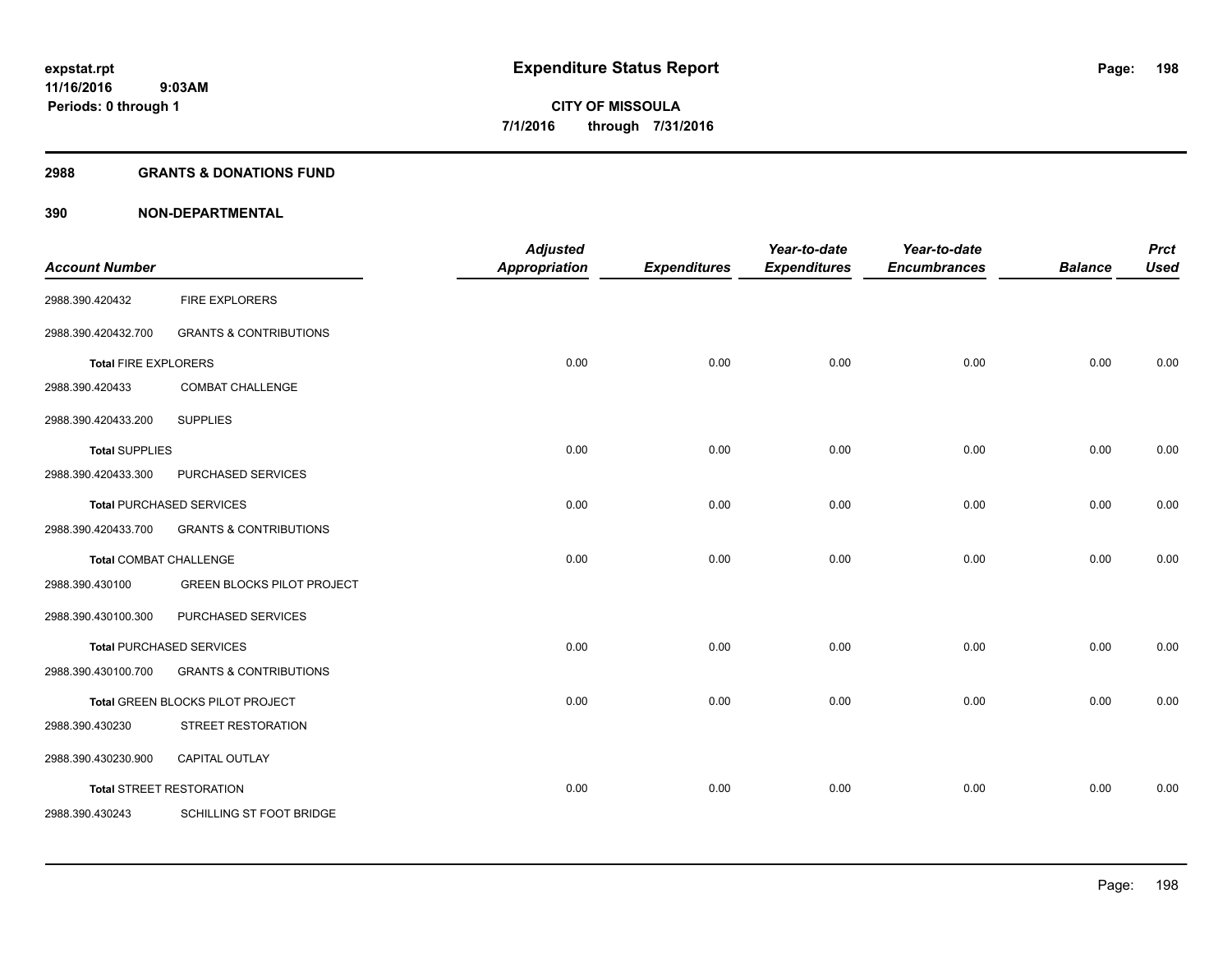#### **2988 GRANTS & DONATIONS FUND**

| <b>Account Number</b>         |                                         | <b>Adjusted</b><br><b>Appropriation</b> | <b>Expenditures</b> | Year-to-date<br><b>Expenditures</b> | Year-to-date<br><b>Encumbrances</b> | <b>Balance</b> | <b>Prct</b><br><b>Used</b> |
|-------------------------------|-----------------------------------------|-----------------------------------------|---------------------|-------------------------------------|-------------------------------------|----------------|----------------------------|
| 2988.390.430243.200           | <b>SUPPLIES</b>                         |                                         |                     |                                     |                                     |                |                            |
|                               | Total SCHILLING ST FOOT BRIDGE          | 0.00                                    | 0.00                | 0.00                                | 0.00                                | 0.00           | 0.00                       |
| 2988.390.430300               | <b>EECBG</b>                            |                                         |                     |                                     |                                     |                |                            |
| 2988.390.430300.300           | PURCHASED SERVICES                      |                                         |                     |                                     |                                     |                |                            |
| <b>Total EECBG</b>            |                                         | 0.00                                    | 0.00                | 0.00                                | 0.00                                | 0.00           | 0.00                       |
| 2988.390.470404               | <b>BROWNFIELDS CLEANUP RLF</b>          |                                         |                     |                                     |                                     |                |                            |
| 2988.390.470404.700           | <b>GRANTS &amp; CONTRIBUTIONS</b>       |                                         |                     |                                     |                                     |                |                            |
|                               | <b>Total GRANTS &amp; CONTRIBUTIONS</b> | 0.00                                    | 0.00                | 0.00                                | 0.00                                | 0.00           | 0.00                       |
| 2988.390.470404.800           | OTHER OBJECTS                           |                                         |                     |                                     |                                     |                |                            |
|                               | Total BROWNFIELDS CLEANUP RLF           | 0.00                                    | 0.00                | 0.00                                | 0.00                                | 0.00           | 0.00                       |
| 2988.390.470405               | <b>BROWNFIELDS ASSESSMENT</b>           |                                         |                     |                                     |                                     |                |                            |
| 2988.390.470405.700           | <b>GRANTS &amp; CONTRIBUTIONS</b>       |                                         |                     |                                     |                                     |                |                            |
|                               | <b>Total GRANTS &amp; CONTRIBUTIONS</b> | 0.00                                    | 0.00                | 0.00                                | 0.00                                | 0.00           | 0.00                       |
| 2988.390.470405.800           | OTHER OBJECTS                           |                                         |                     |                                     |                                     |                |                            |
|                               | Total BROWNFIELDS ASSESSMENT            | 0.00                                    | 0.00                | 0.00                                | 0.00                                | 0.00           | 0.00                       |
| <b>Total NON-DEPARTMENTAL</b> |                                         | 0.00                                    | 12,068.33           | 12,068.33                           | 0.00                                | $-12,068.33$   | 0.00                       |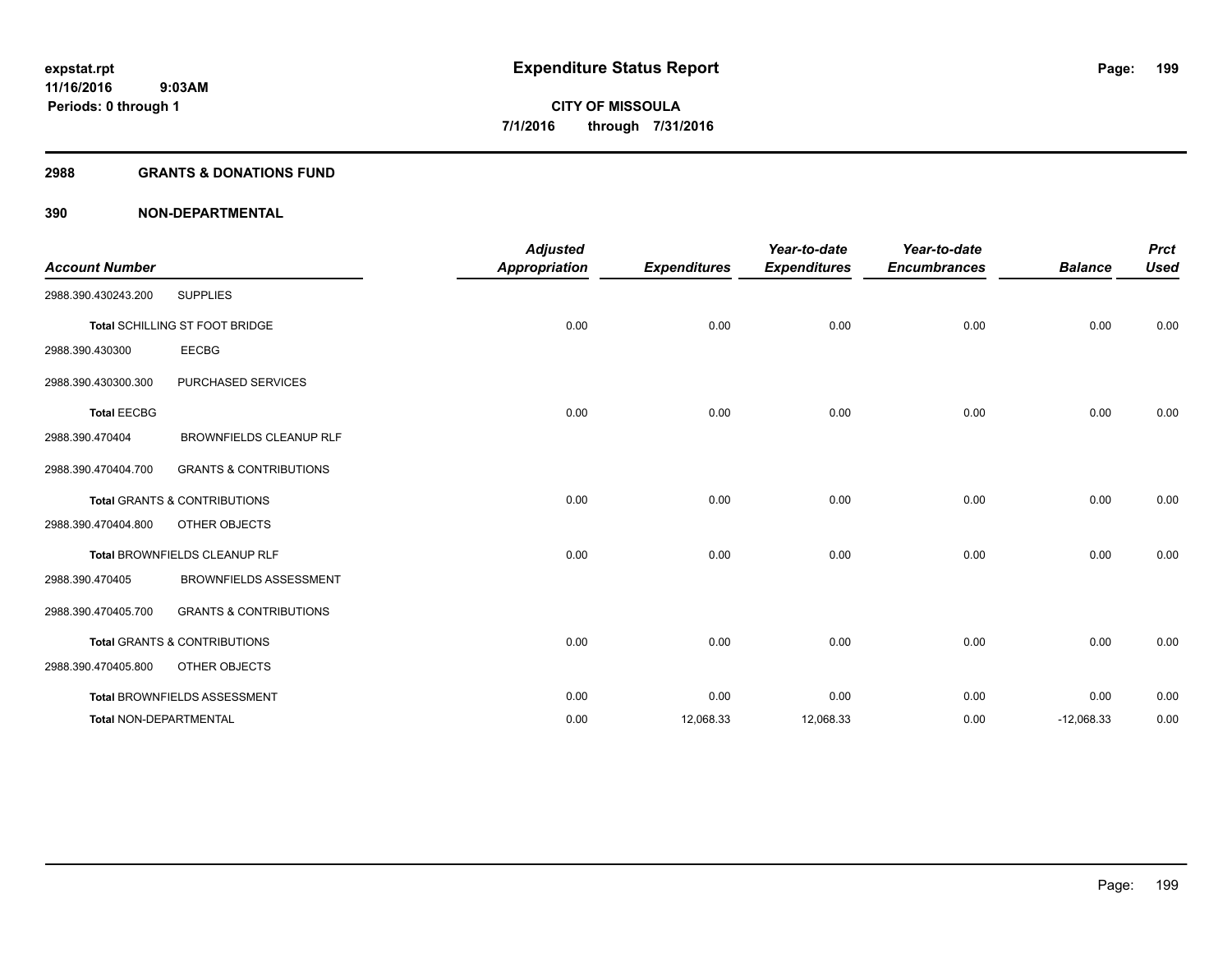#### **2988 GRANTS & DONATIONS FUND**

## **400 ENTITLEMENT GRANTS**

| <b>Account Number</b> |                                          | <b>Adjusted</b><br><b>Appropriation</b> | <b>Expenditures</b> | Year-to-date<br><b>Expenditures</b> | Year-to-date<br><b>Encumbrances</b> | <b>Balance</b> | <b>Prct</b><br>Used |
|-----------------------|------------------------------------------|-----------------------------------------|---------------------|-------------------------------------|-------------------------------------|----------------|---------------------|
| 2988.400.470322       | RIVERTOP RENEWABLES/BSTFG                |                                         |                     |                                     |                                     |                |                     |
| 2988.400.470322.700   | <b>GRANTS &amp; CONTRIBUTIONS</b>        |                                         |                     |                                     |                                     |                |                     |
|                       | <b>Total ENTITLEMENT GRANTS</b>          | 0.00                                    | 0.00                | 0.00                                | 0.00                                | 0.00           | 0.00                |
|                       | <b>Total GRANTS &amp; DONATIONS FUND</b> | 0.00                                    | 12,068.33           | 12.068.33                           | 0.00                                | $-12.068.33$   | 0.00                |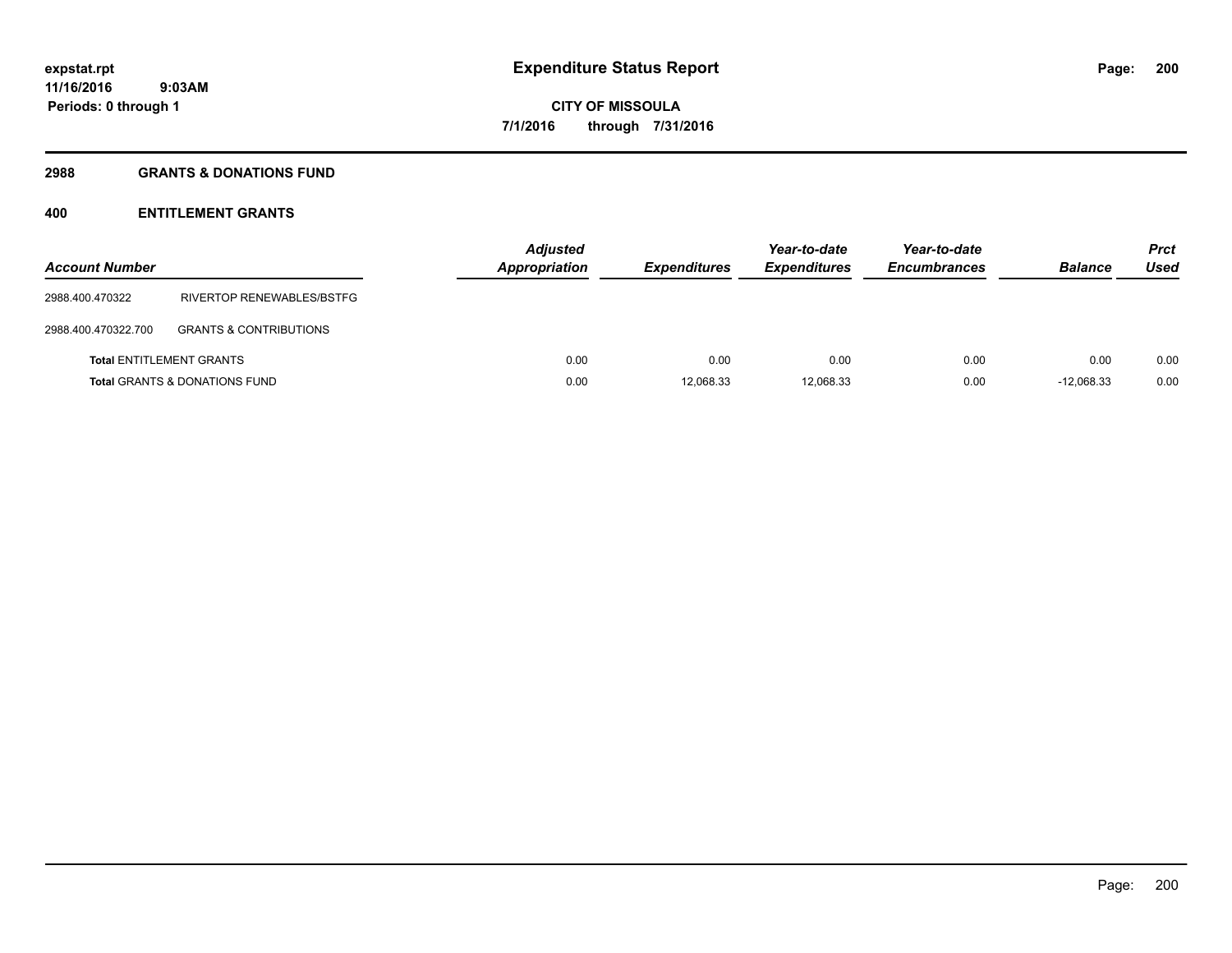#### **2989 POLICE GRANTS & DONATIONS**

| <b>Account Number</b>            |                                    | <b>Adjusted</b><br><b>Appropriation</b> | <b>Expenditures</b> | Year-to-date<br><b>Expenditures</b> | Year-to-date<br><b>Encumbrances</b> | <b>Balance</b> | <b>Prct</b><br><b>Used</b> |
|----------------------------------|------------------------------------|-----------------------------------------|---------------------|-------------------------------------|-------------------------------------|----------------|----------------------------|
|                                  |                                    |                                         |                     |                                     |                                     |                |                            |
| 2989.290.420000                  | PUBLIC SAFETY                      |                                         |                     |                                     |                                     |                |                            |
| 2989.290.420000.700              | <b>GRANTS &amp; CONTRIBUTIONS</b>  |                                         |                     |                                     |                                     |                |                            |
| <b>Total PUBLIC SAFETY</b>       |                                    | 0.00                                    | 0.00                | 0.00                                | 0.00                                | 0.00           | 0.00                       |
| 2989.290.420143                  | ANTI-GRAFFITI                      |                                         |                     |                                     |                                     |                |                            |
| 2989.290.420143.200              | <b>SUPPLIES</b>                    |                                         |                     |                                     |                                     |                |                            |
| <b>Total ANTI-GRAFFITI</b>       |                                    | 0.00                                    | 0.00                | 0.00                                | 0.00                                | 0.00           | 0.00                       |
| 2989.290.420144                  | <b>BIAS CRIME CAMPAIGN</b>         |                                         |                     |                                     |                                     |                |                            |
| 2989.290.420144.300              | PURCHASED SERVICES                 |                                         |                     |                                     |                                     |                |                            |
| <b>Total BIAS CRIME CAMPAIGN</b> |                                    | 0.00                                    | 0.00                | 0.00                                | 0.00                                | 0.00           | 0.00                       |
| 2989.290.420150                  | STATE EQUIPMENT GRANT              |                                         |                     |                                     |                                     |                |                            |
| 2989.290.420150.200              | <b>SUPPLIES</b>                    |                                         |                     |                                     |                                     |                |                            |
|                                  | <b>Total STATE EQUIPMENT GRANT</b> | 0.00                                    | 0.00                | 0.00                                | 0.00                                | 0.00           | 0.00                       |
| 2989.290.420160                  | <b>ICAC</b>                        |                                         |                     |                                     |                                     |                |                            |
| 2989.290.420160.100              | PERSONAL SERVICES                  |                                         |                     |                                     |                                     |                |                            |
| <b>Total PERSONAL SERVICES</b>   |                                    | 0.00                                    | 0.00                | 0.00                                | 0.00                                | 0.00           | 0.00                       |
| 2989.290.420160.300              | PURCHASED SERVICES                 |                                         |                     |                                     |                                     |                |                            |
| <b>Total ICAC</b>                |                                    | 0.00                                    | 0.00                | 0.00                                | 0.00                                | 0.00           | 0.00                       |
| 2989.290.420161                  | <b>ICAC GOOGLE</b>                 |                                         |                     |                                     |                                     |                |                            |
| 2989.290.420161.100              | PERSONAL SERVICES                  |                                         |                     |                                     |                                     |                |                            |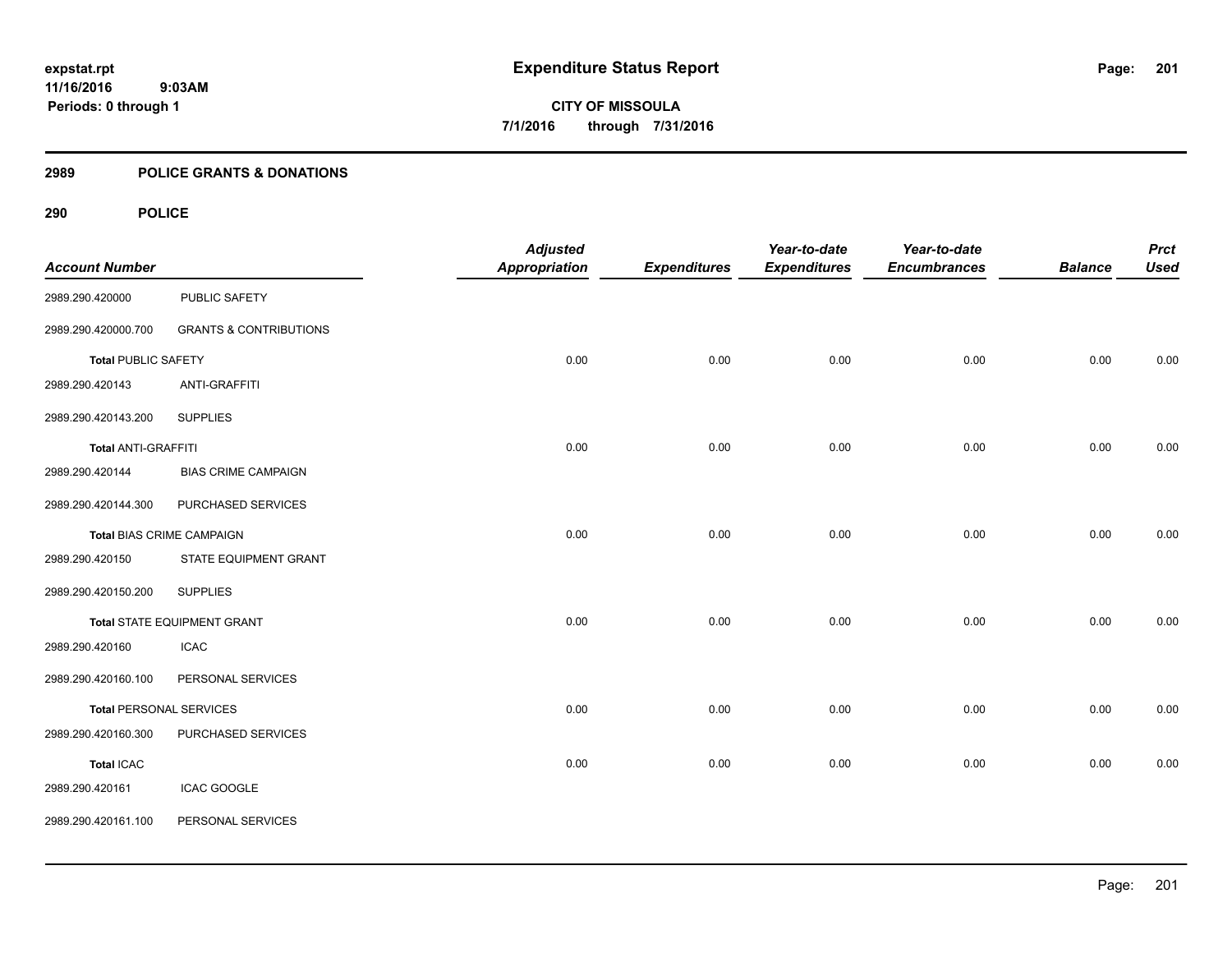**11/16/2016 9:03AM Periods: 0 through 1**

**CITY OF MISSOULA 7/1/2016 through 7/31/2016**

#### **2989 POLICE GRANTS & DONATIONS**

|                                       |                                                | <b>Adjusted</b>      |                     | Year-to-date        | Year-to-date        |                | <b>Prct</b> |
|---------------------------------------|------------------------------------------------|----------------------|---------------------|---------------------|---------------------|----------------|-------------|
| <b>Account Number</b>                 |                                                | <b>Appropriation</b> | <b>Expenditures</b> | <b>Expenditures</b> | <b>Encumbrances</b> | <b>Balance</b> | <b>Used</b> |
| <b>Total ICAC GOOGLE</b>              |                                                | 0.00                 | 0.00                | 0.00                | 0.00                | 0.00           | 0.00        |
| 2989.290.420180                       | <b>BULLETPROOF VEST PROGRAM</b>                |                      |                     |                     |                     |                |             |
| 2989.290.420180.200                   | <b>SUPPLIES</b>                                |                      |                     |                     |                     |                |             |
|                                       | Total BULLETPROOF VEST PROGRAM                 | 0.00                 | 0.00                | 0.00                | 0.00                | 0.00           | 0.00        |
| 2989.290.420181                       | 2016 HIDTA                                     |                      |                     |                     |                     |                |             |
| 2989.290.420181.100                   | PERSONAL SERVICES                              |                      |                     |                     |                     |                |             |
|                                       | 2989.290.420181.120.000 OVERTIME/TERMINATION   | 0.00                 | 109.75              | 109.75              | 0.00                | $-109.75$      | 0.00        |
|                                       | 2989.290.420181.140.000 EMPLOYER CONTRIBUTIONS | 0.00                 | 7.70                | 7.70                | 0.00                | $-7.70$        | 0.00        |
| <b>Total PERSONAL SERVICES</b>        |                                                | 0.00                 | 117.45              | 117.45              | 0.00                | $-117.45$      | 0.00        |
| 2989.290.420181.200                   | <b>SUPPLIES</b>                                |                      |                     |                     |                     |                |             |
| <b>Total SUPPLIES</b>                 |                                                | 0.00                 | 0.00                | 0.00                | 0.00                | 0.00           | 0.00        |
| 2989.290.420181.300                   | PURCHASED SERVICES                             |                      |                     |                     |                     |                |             |
| <b>Total PURCHASED SERVICES</b>       |                                                | 0.00                 | 0.00                | 0.00                | 0.00                | 0.00           | 0.00        |
| 2989.290.420181.500                   | <b>FIXED CHARGES</b>                           |                      |                     |                     |                     |                |             |
| 2989.290.420181.500.000 FIXED CHARGES |                                                | 0.00                 | 5,669.70            | 5,669.70            | 0.00                | $-5,669.70$    | 0.00        |
| <b>Total FIXED CHARGES</b>            |                                                | 0.00                 | 5,669.70            | 5,669.70            | 0.00                | $-5,669.70$    | 0.00        |
| Total 2016 HIDTA                      |                                                | 0.00                 | 5,787.15            | 5,787.15            | 0.00                | $-5,787.15$    | 0.00        |
| 2989.290.420184                       | <b>DUI TASK FORCES</b>                         |                      |                     |                     |                     |                |             |
| 2989.290.420184.100                   | PERSONAL SERVICES                              |                      |                     |                     |                     |                |             |
| <b>Total DUI TASK FORCES</b>          |                                                | 0.00                 | 0.00                | 0.00                | 0.00                | 0.00           | 0.00        |
| 2989.290.420190                       | STATE OT SEAT BELT GRANT                       |                      |                     |                     |                     |                |             |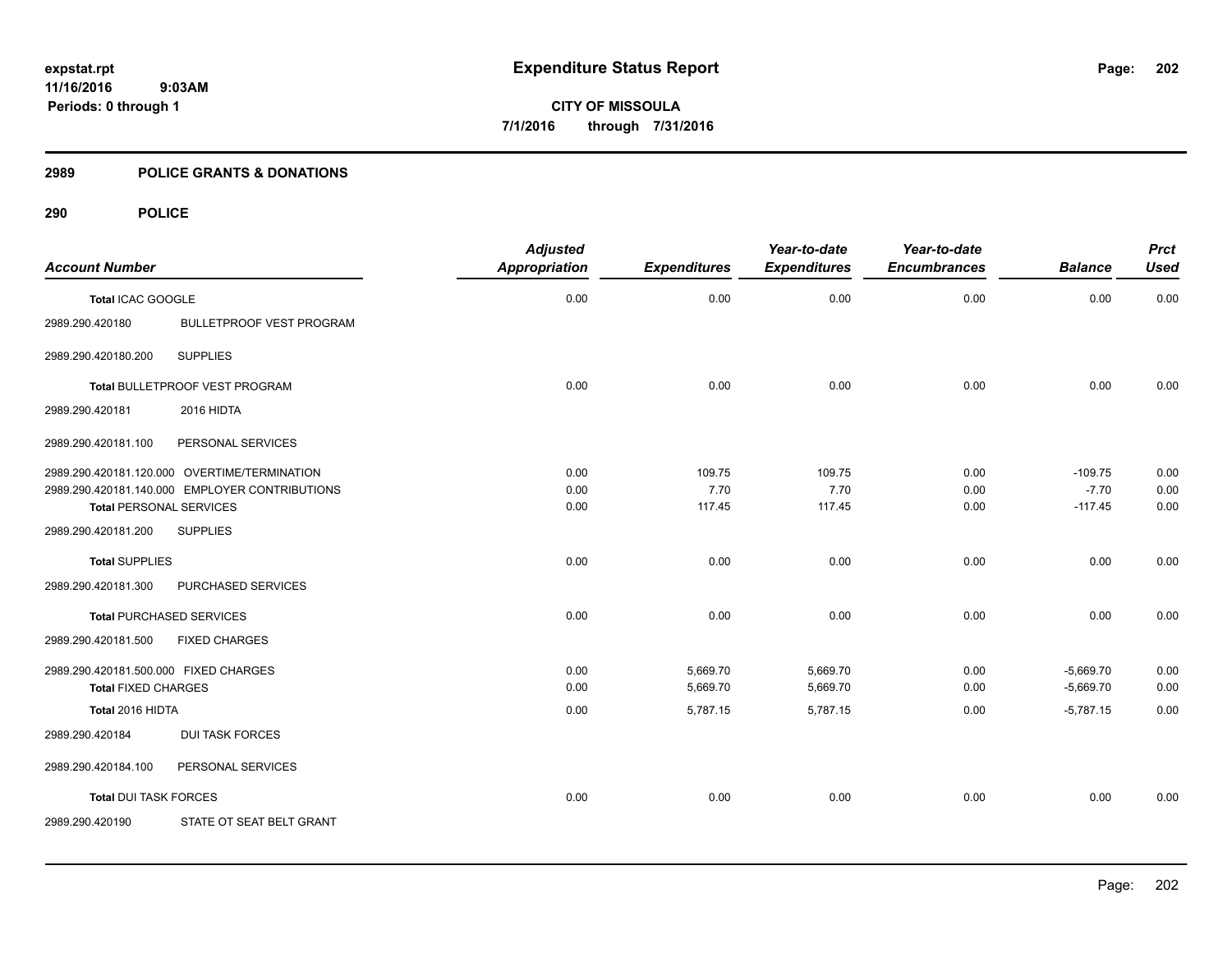**11/16/2016 9:03AM Periods: 0 through 1**

**CITY OF MISSOULA 7/1/2016 through 7/31/2016**

#### **2989 POLICE GRANTS & DONATIONS**

| <b>Account Number</b>          |                                                | <b>Adjusted</b><br><b>Appropriation</b> | <b>Expenditures</b> | Year-to-date<br><b>Expenditures</b> | Year-to-date<br><b>Encumbrances</b> | <b>Balance</b> | <b>Prct</b><br><b>Used</b> |
|--------------------------------|------------------------------------------------|-----------------------------------------|---------------------|-------------------------------------|-------------------------------------|----------------|----------------------------|
| 2989.290.420190.100            | PERSONAL SERVICES                              |                                         |                     |                                     |                                     |                |                            |
|                                | 2989.290.420190.110.113 SALARIES AND WAGES     | 0.00                                    | 248.53              | 248.53                              | 0.00                                | $-248.53$      | 0.00                       |
|                                | 2989.290.420190.120.000 OVERTIME/TERMINATION   | 0.00                                    | 1,765.66            | 1,765.66                            | 0.00                                | $-1,765.66$    | 0.00                       |
|                                | 2989.290.420190.140.000 EMPLOYER CONTRIBUTIONS | 0.00                                    | 136.13              | 136.13                              | 0.00                                | $-136.13$      | 0.00                       |
| <b>Total PERSONAL SERVICES</b> |                                                | 0.00                                    | 2,150.32            | 2,150.32                            | 0.00                                | $-2,150.32$    | 0.00                       |
| 2989.290.420190.300            | PURCHASED SERVICES                             |                                         |                     |                                     |                                     |                |                            |
|                                | <b>Total PURCHASED SERVICES</b>                | 0.00                                    | 0.00                | 0.00                                | 0.00                                | 0.00           | 0.00                       |
|                                | Total STATE OT SEAT BELT GRANT                 | 0.00                                    | 2,150.32            | 2,150.32                            | 0.00                                | $-2,150.32$    | 0.00                       |
| 2989.290.420195                | 2017 HIDTA                                     |                                         |                     |                                     |                                     |                |                            |
| 2989.290.420195.100            | PERSONAL SERVICES                              |                                         |                     |                                     |                                     |                |                            |
| <b>Total PERSONAL SERVICES</b> |                                                | 0.00                                    | 0.00                | 0.00                                | 0.00                                | 0.00           | 0.00                       |
| 2989.290.420195.200            | <b>SUPPLIES</b>                                |                                         |                     |                                     |                                     |                |                            |
| <b>Total SUPPLIES</b>          |                                                | 0.00                                    | 0.00                | 0.00                                | 0.00                                | 0.00           | 0.00                       |
| 2989.290.420195.300            | PURCHASED SERVICES                             |                                         |                     |                                     |                                     |                |                            |
|                                | <b>Total PURCHASED SERVICES</b>                | 0.00                                    | 0.00                | 0.00                                | 0.00                                | 0.00           | 0.00                       |
| 2989.290.420195.500            | <b>FIXED CHARGES</b>                           |                                         |                     |                                     |                                     |                |                            |
| Total 2017 HIDTA               |                                                | 0.00                                    | 0.00                | 0.00                                | 0.00                                | 0.00           | 0.00                       |
|                                | <b>Total POLICE GRANTS &amp; DONATIONS</b>     | 0.00                                    | 7,937.47            | 7,937.47                            | 0.00                                | $-7,937.47$    | 0.00                       |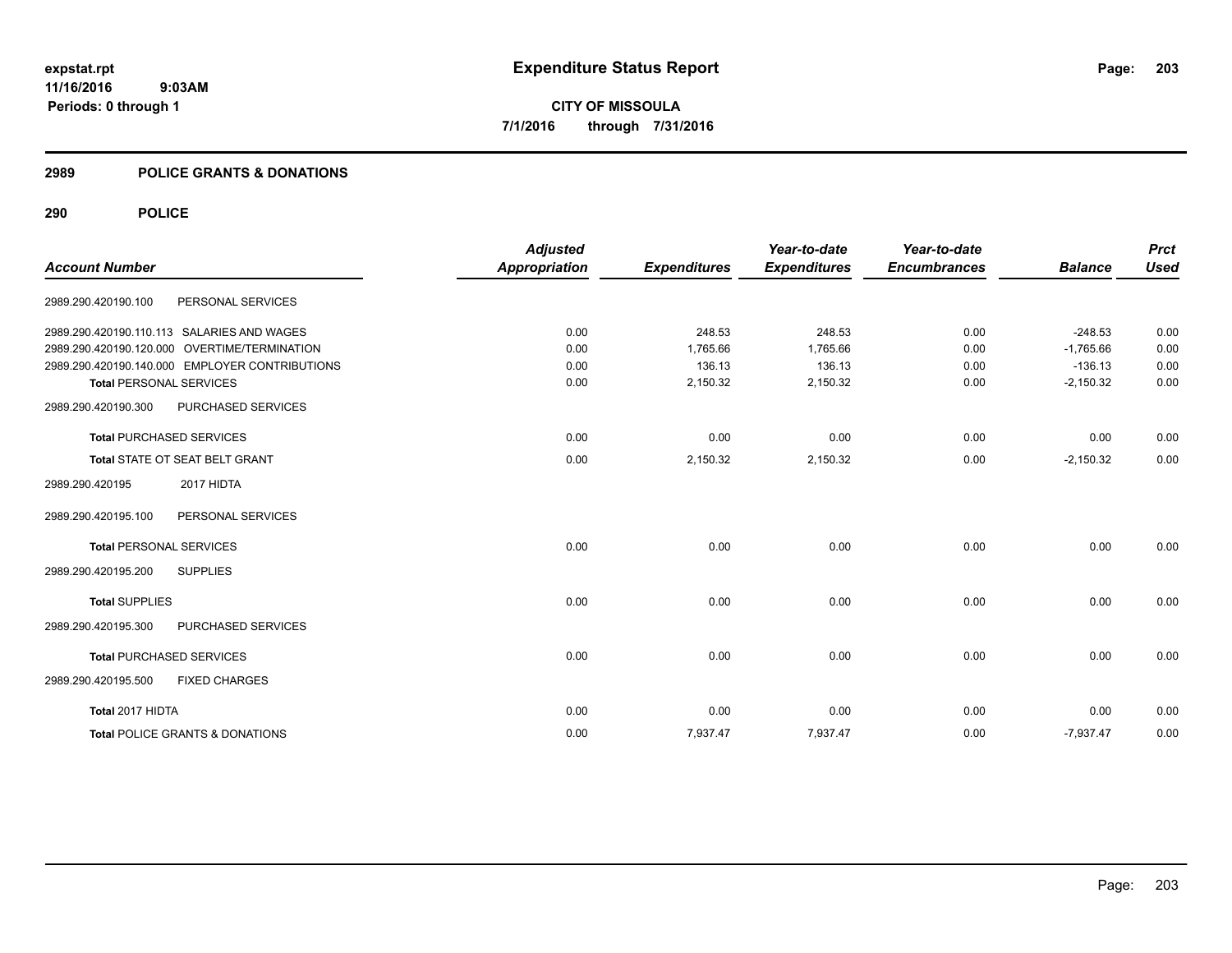#### **3000 SID REVOLVING FUND**

| <b>Account Number</b>           |                                            | <b>Adjusted</b><br><b>Appropriation</b> | <b>Expenditures</b> | Year-to-date<br><b>Expenditures</b> | Year-to-date<br><b>Encumbrances</b> | <b>Balance</b> | <b>Prct</b><br><b>Used</b> |
|---------------------------------|--------------------------------------------|-----------------------------------------|---------------------|-------------------------------------|-------------------------------------|----------------|----------------------------|
| 3000.390.510110                 | <b>MERCHANT SERVICES</b>                   |                                         |                     |                                     |                                     |                |                            |
| 3000.390.510110.500             | <b>FIXED CHARGES</b>                       |                                         |                     |                                     |                                     |                |                            |
|                                 | <b>Total MERCHANT SERVICES</b>             | 0.00                                    | 0.00                | 0.00                                | 0.00                                | 0.00           | 0.00                       |
| 3000.390.521000                 | INTERFUND OPERATING TRANSFERS              |                                         |                     |                                     |                                     |                |                            |
| 3000.390.521000.800             | OTHER OBJECTS                              |                                         |                     |                                     |                                     |                |                            |
|                                 | <b>Total INTERFUND OPERATING TRANSFERS</b> | 0.00                                    | 0.00                | 0.00                                | 0.00                                | 0.00           | 0.00                       |
| <b>Total SID REVOLVING FUND</b> |                                            | 0.00                                    | 0.00                | 0.00                                | 0.00                                | 0.00           | 0.00                       |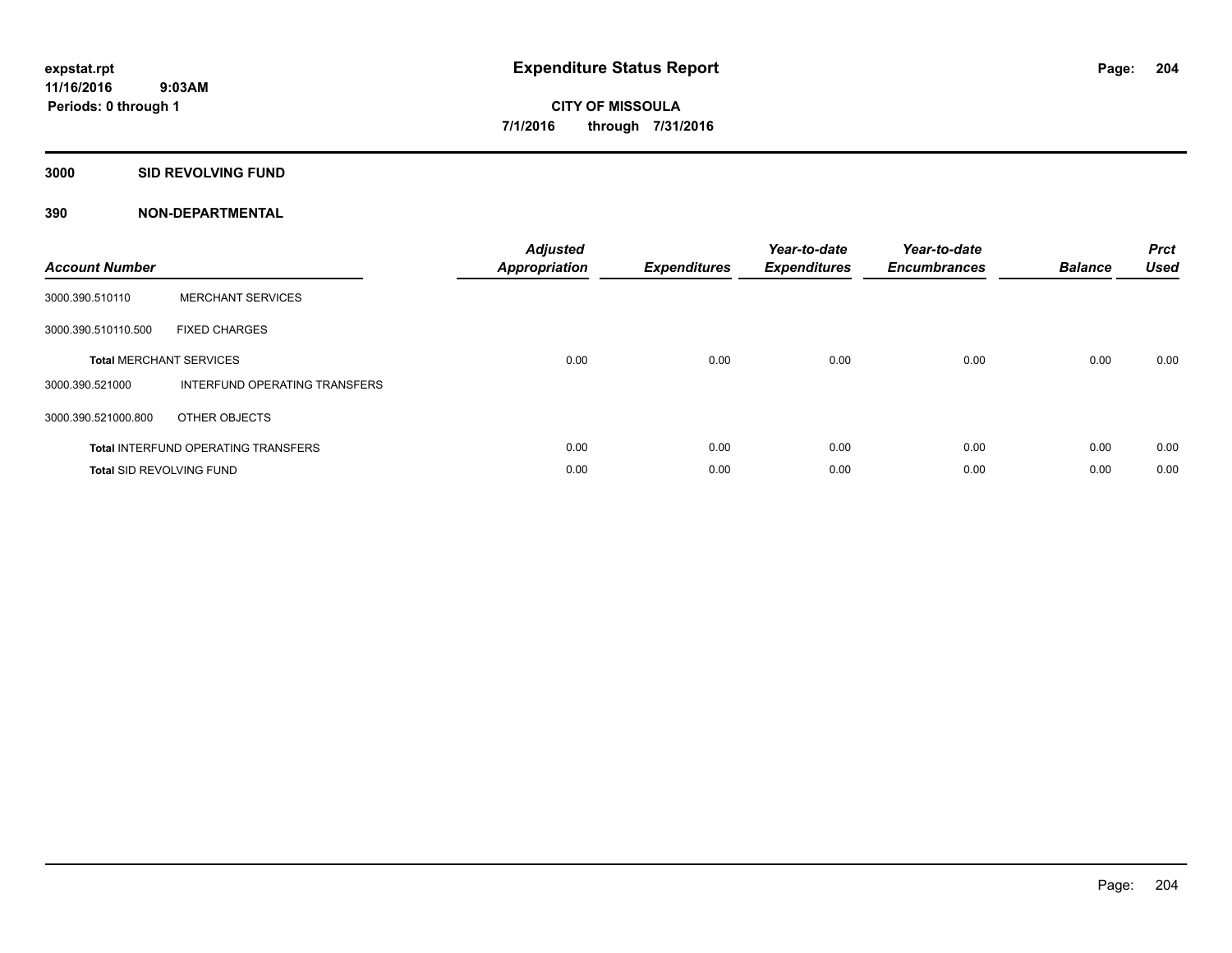**11/16/2016 9:03AM Periods: 0 through 1**

**CITY OF MISSOULA 7/1/2016 through 7/31/2016**

**3005 SID REBATES**

| <b>Account Number</b>    |                          | <b>Adjusted</b><br>Appropriation | Expenditures | Year-to-date<br><b>Expenditures</b> | Year-to-date<br><b>Encumbrances</b> | <b>Balance</b> | <b>Prct</b><br>Used |
|--------------------------|--------------------------|----------------------------------|--------------|-------------------------------------|-------------------------------------|----------------|---------------------|
| 3005.390.510110          | <b>MERCHANT SERVICES</b> |                                  |              |                                     |                                     |                |                     |
| 3005.390.510110.500      | <b>FIXED CHARGES</b>     |                                  |              |                                     |                                     |                |                     |
| <b>Total SID REBATES</b> |                          | 0.00                             | 0.00         | 0.00                                | 0.00                                | 0.00           | 0.00                |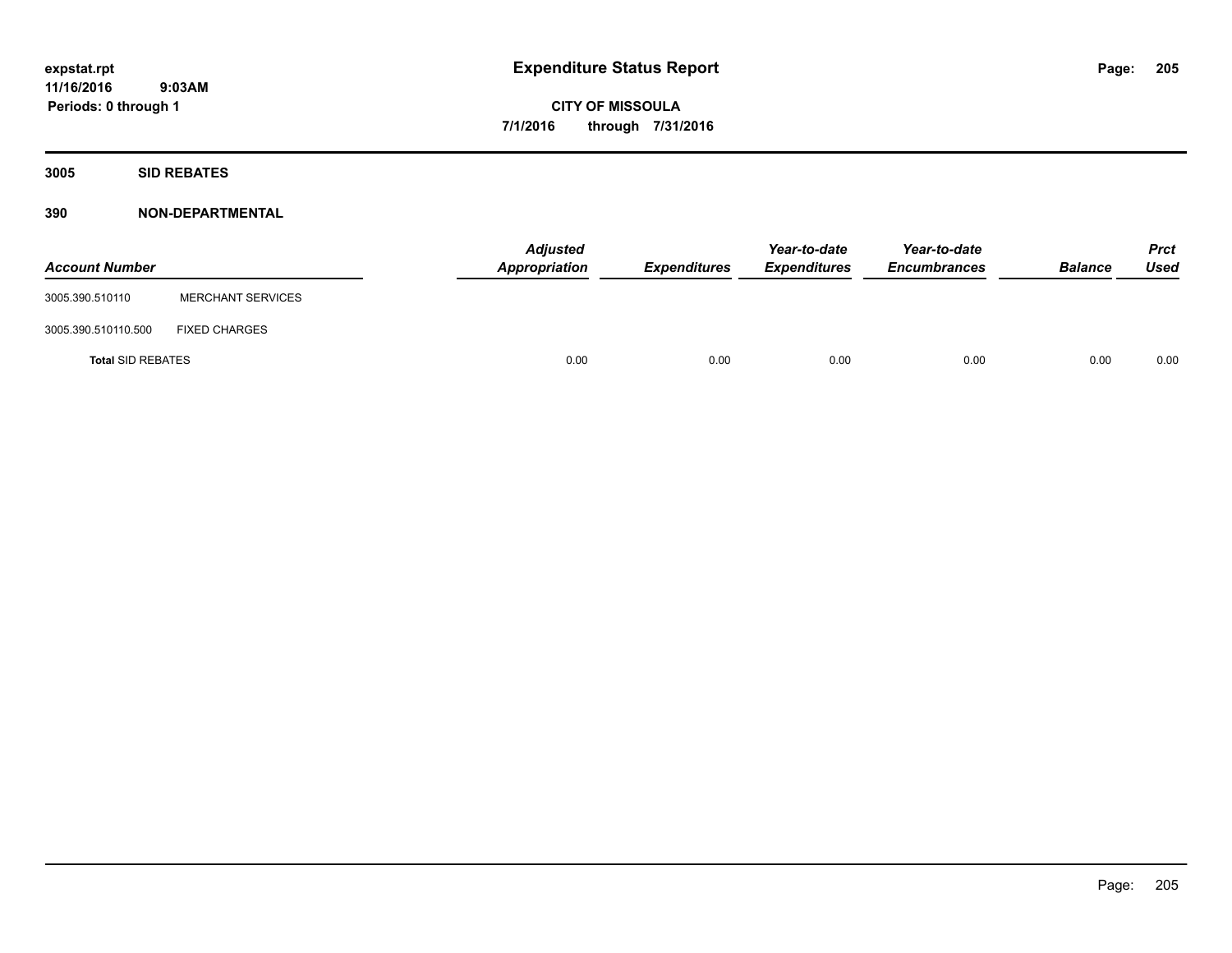**206**

**11/16/2016 9:03AM Periods: 0 through 1**

**CITY OF MISSOULA 7/1/2016 through 7/31/2016**

## **3065 1998 PUBLIC SAFETY G O BONDS FUND**

**000 \*\*\* Title Not Found \*\*\***

| <b>Account Number</b>         |                         | <b>Adjusted</b><br>Appropriation | <b>Expenditures</b> | Year-to-date<br><b>Expenditures</b> | Year-to-date<br><b>Encumbrances</b> | <b>Balance</b> | <b>Prct</b><br>Used |
|-------------------------------|-------------------------|----------------------------------|---------------------|-------------------------------------|-------------------------------------|----------------|---------------------|
| 3065.000.520100               | *** Title Not Found *** |                                  |                     |                                     |                                     |                |                     |
| 3065.000.520100.800           | OTHER OBJECTS           |                                  |                     |                                     |                                     |                |                     |
| Total *** Title Not Found *** |                         | 0.00                             | 0.00                | 0.00                                | 0.00                                | 0.00           | 0.00                |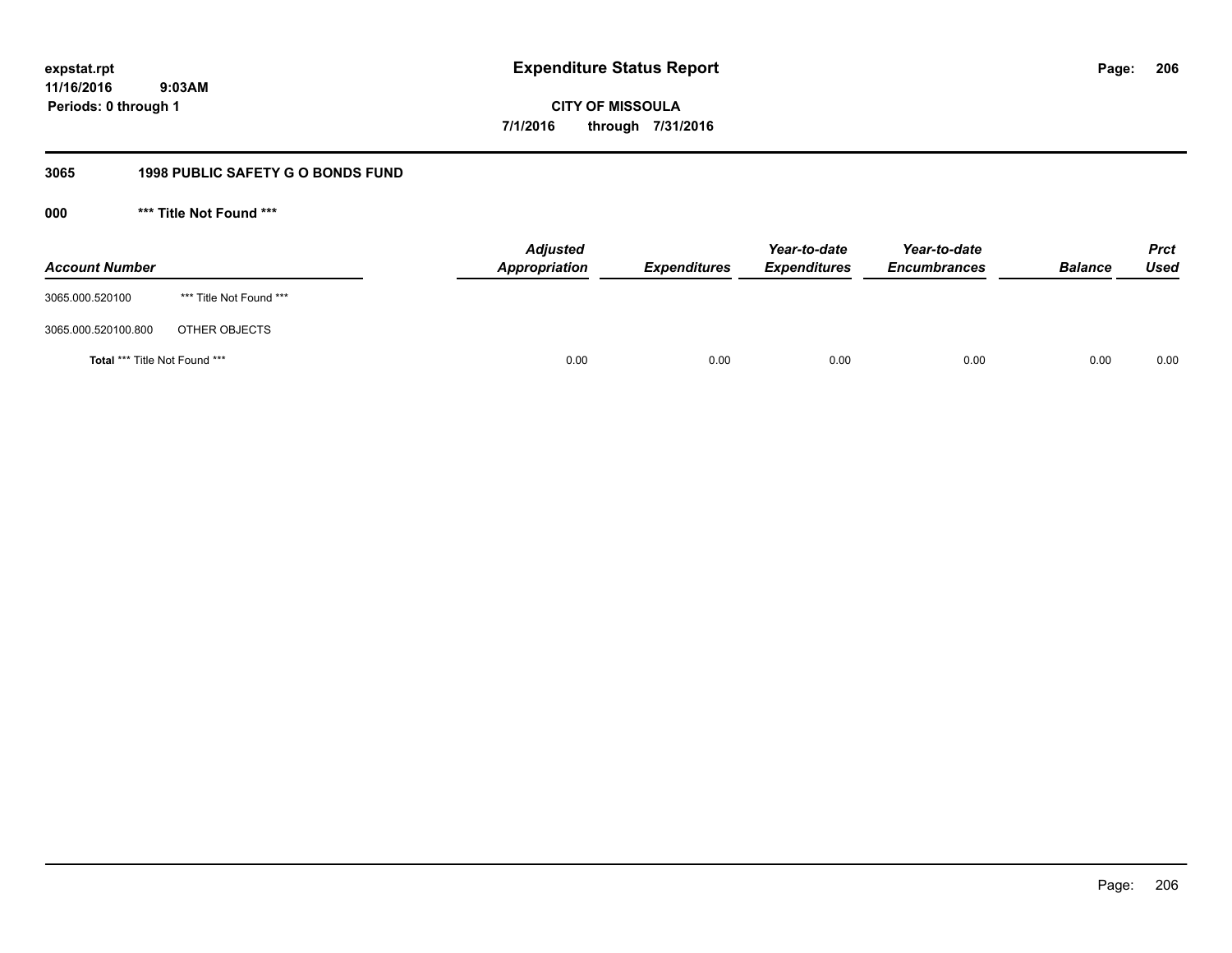**207**

**11/16/2016 9:03AM Periods: 0 through 1**

**CITY OF MISSOULA 7/1/2016 through 7/31/2016**

## **3065 1998 PUBLIC SAFETY G O BONDS FUND**

| <b>Account Number</b>          |                                         | <b>Adjusted</b><br>Appropriation | <b>Expenditures</b> | Year-to-date<br><b>Expenditures</b> | Year-to-date<br><b>Encumbrances</b> | <b>Balance</b> | <b>Prct</b><br>Used |
|--------------------------------|-----------------------------------------|----------------------------------|---------------------|-------------------------------------|-------------------------------------|----------------|---------------------|
| 3065.390.510110                | <b>MERCHANT SERVICES</b>                |                                  |                     |                                     |                                     |                |                     |
| 3065.390.510110.500            | <b>FIXED CHARGES</b>                    |                                  |                     |                                     |                                     |                |                     |
| <b>Total MERCHANT SERVICES</b> |                                         | 0.00                             | 0.00                | 0.00                                | 0.00                                | 0.00           | 0.00                |
|                                | Total 1998 PUBLIC SAFETY G O BONDS FUND | 0.00                             | 0.00                | 0.00                                | 0.00                                | 0.00           | 0.00                |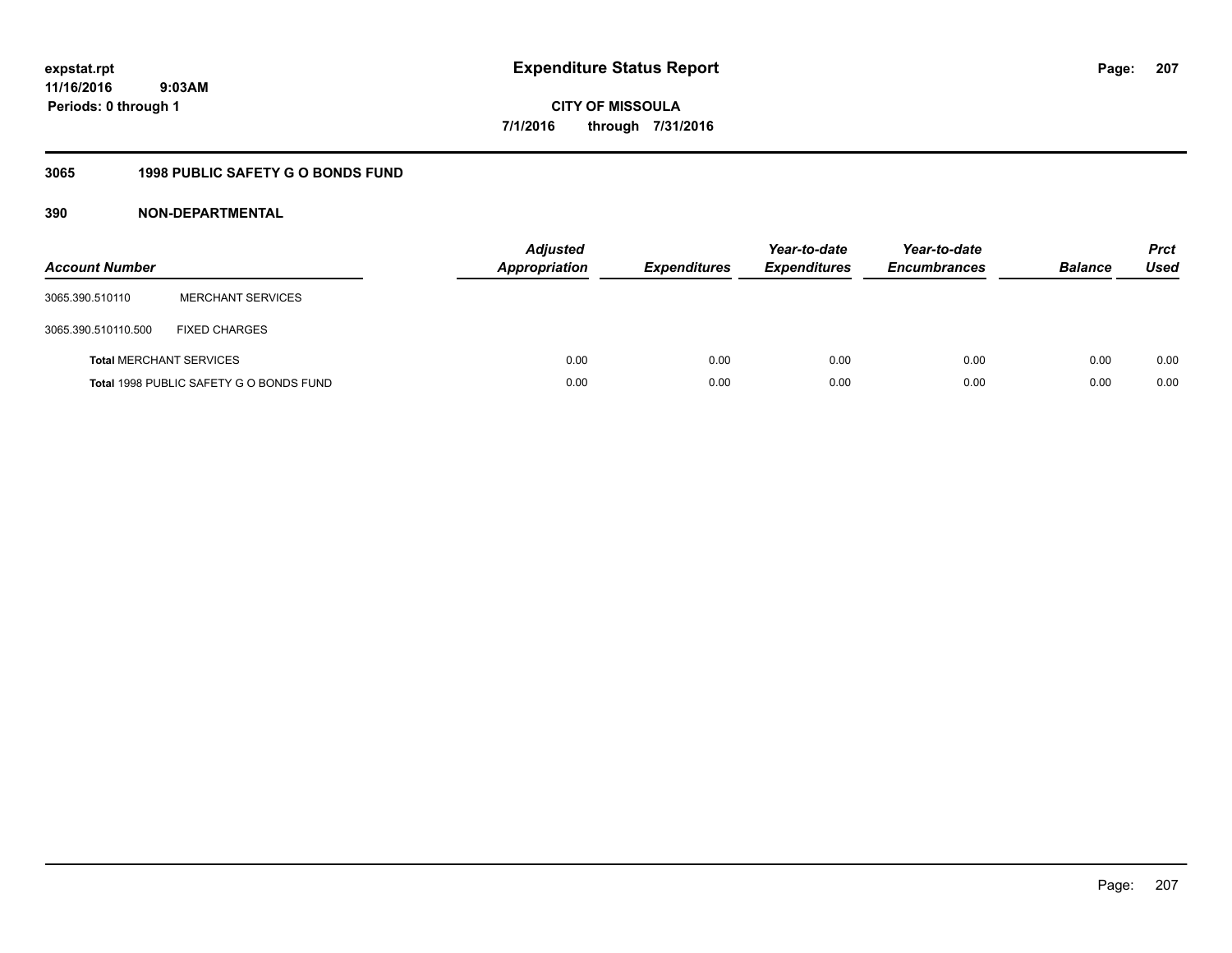#### **3070 1996 OPEN SPACE GO BONDS**

| <b>Account Number</b> |                                | <b>Adjusted</b><br><b>Appropriation</b> | <b>Expenditures</b> | Year-to-date<br><b>Expenditures</b> | Year-to-date<br><b>Encumbrances</b> | <b>Balance</b> | <b>Prct</b><br><b>Used</b> |
|-----------------------|--------------------------------|-----------------------------------------|---------------------|-------------------------------------|-------------------------------------|----------------|----------------------------|
| 3070.390.490100       | <b>GO BONDS</b>                |                                         |                     |                                     |                                     |                |                            |
| 3070.390.490100.800   | OTHER OBJECTS                  |                                         |                     |                                     |                                     |                |                            |
| <b>Total GO BONDS</b> |                                | 0.00                                    | 0.00                | 0.00                                | 0.00                                | 0.00           | 0.00                       |
| 3070.390.510110       | <b>MERCHANT SERVICES</b>       |                                         |                     |                                     |                                     |                |                            |
| 3070.390.510110.500   | <b>FIXED CHARGES</b>           |                                         |                     |                                     |                                     |                |                            |
|                       | <b>Total MERCHANT SERVICES</b> | 0.00                                    | 0.00                | 0.00                                | 0.00                                | 0.00           | 0.00                       |
|                       | Total 1996 OPEN SPACE GO BONDS | 0.00                                    | 0.00                | 0.00                                | 0.00                                | 0.00           | 0.00                       |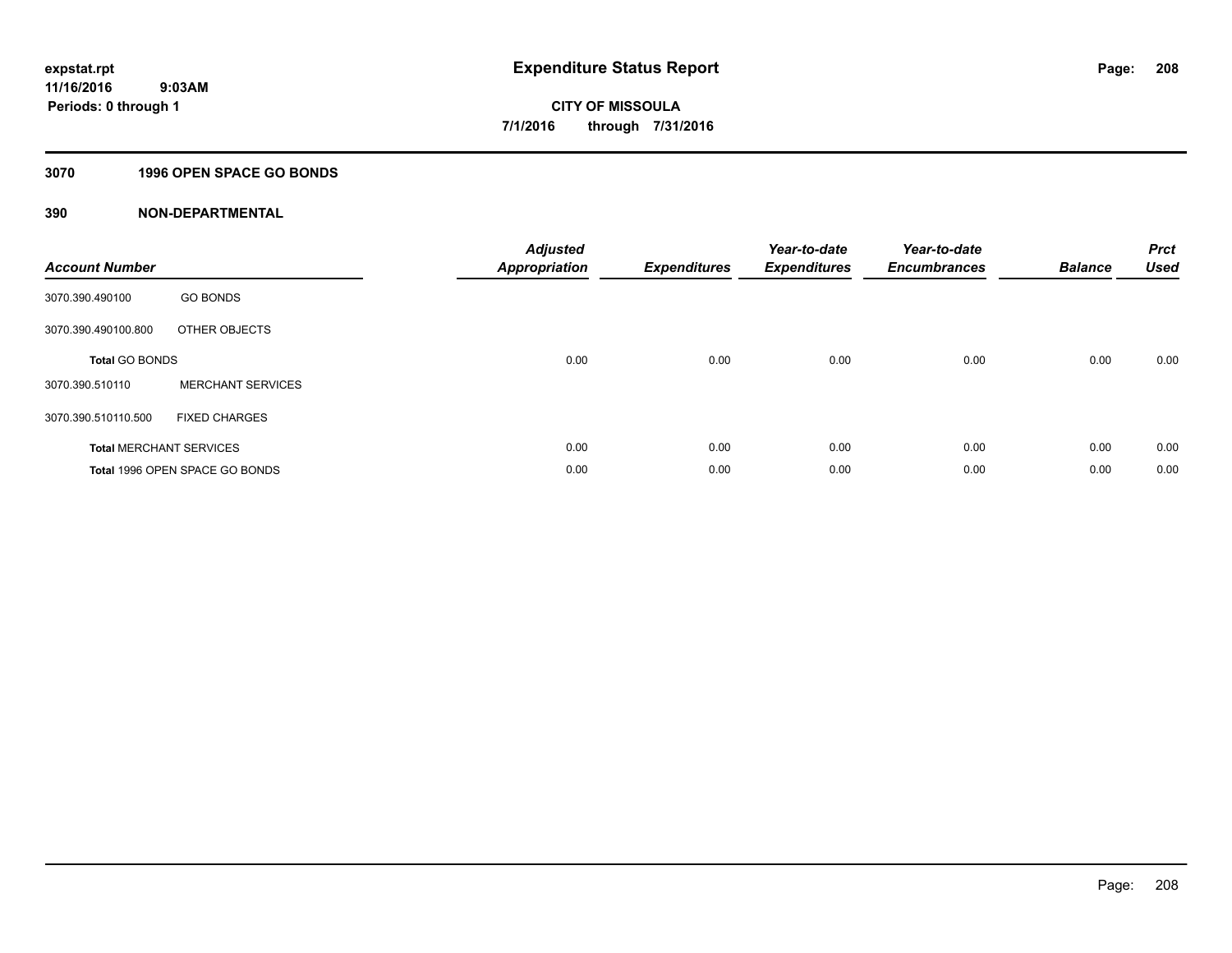### **3075 1997 OPEN SPACE G O BOND FUND**

| <b>Account Number</b> |                                     | <b>Adjusted</b><br><b>Appropriation</b> | <b>Expenditures</b> | Year-to-date<br><b>Expenditures</b> | Year-to-date<br><b>Encumbrances</b> | <b>Balance</b> | <b>Prct</b><br><b>Used</b> |
|-----------------------|-------------------------------------|-----------------------------------------|---------------------|-------------------------------------|-------------------------------------|----------------|----------------------------|
| 3075.390.490100       | <b>GO BONDS</b>                     |                                         |                     |                                     |                                     |                |                            |
| 3075.390.490100.800   | OTHER OBJECTS                       |                                         |                     |                                     |                                     |                |                            |
| <b>Total GO BONDS</b> |                                     | 0.00                                    | 0.00                | 0.00                                | 0.00                                | 0.00           | 0.00                       |
| 3075.390.510110       | <b>MERCHANT SERVICES</b>            |                                         |                     |                                     |                                     |                |                            |
| 3075.390.510110.500   | <b>FIXED CHARGES</b>                |                                         |                     |                                     |                                     |                |                            |
|                       | <b>Total MERCHANT SERVICES</b>      | 0.00                                    | 0.00                | 0.00                                | 0.00                                | 0.00           | 0.00                       |
|                       | Total 1997 OPEN SPACE G O BOND FUND | 0.00                                    | 0.00                | 0.00                                | 0.00                                | 0.00           | 0.00                       |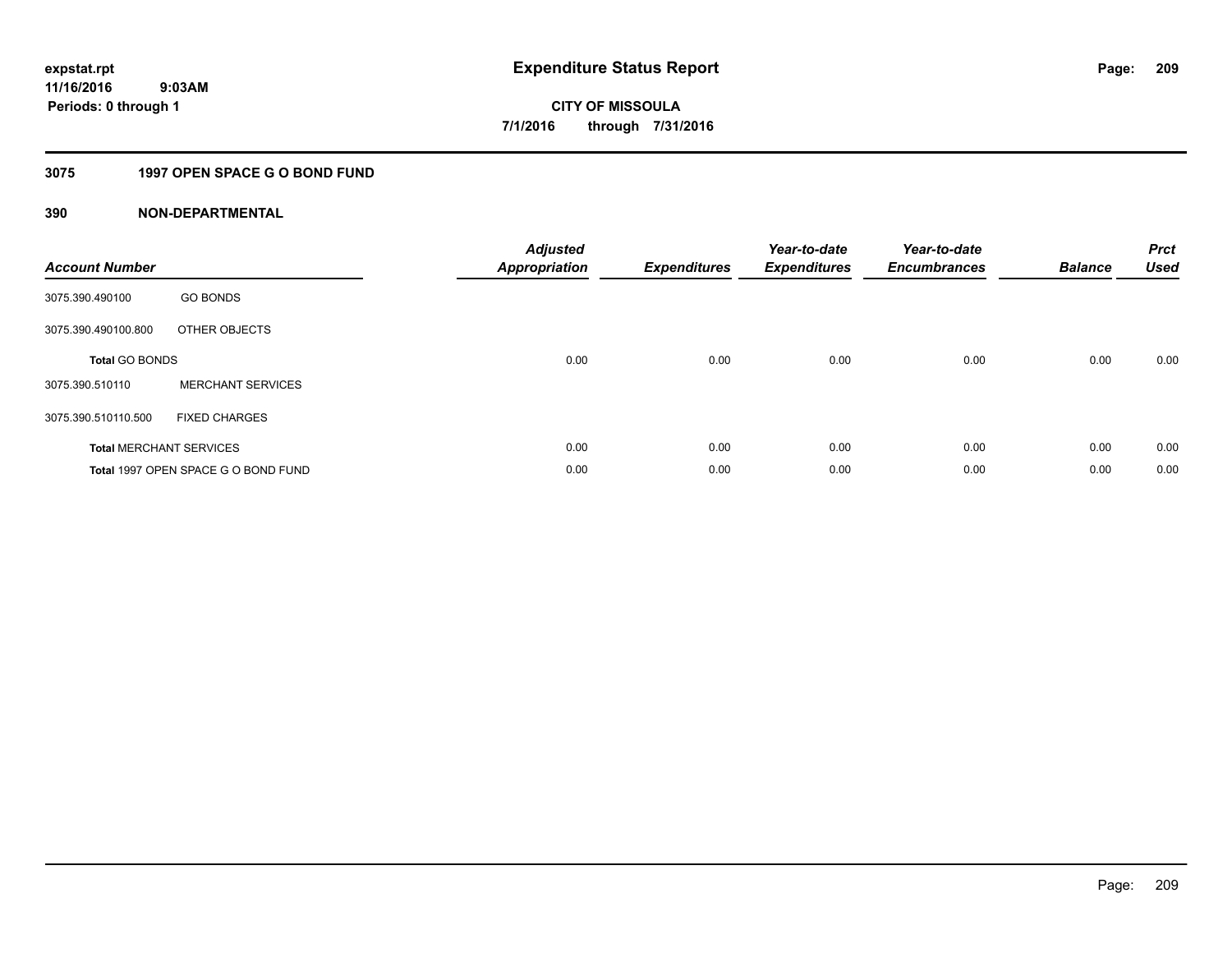# **11/16/2016**

**210**

 **9:03AM Periods: 0 through 1**

# **CITY OF MISSOULA 7/1/2016 through 7/31/2016**

#### **3080 1994 FIRE EQUIP/CITY HALLS REFUND BOND F**

| <b>Account Number</b>     |                                                | <b>Adjusted</b><br><b>Appropriation</b> | <b>Expenditures</b> | Year-to-date<br><b>Expenditures</b> | Year-to-date<br><b>Encumbrances</b> | <b>Balance</b> | <b>Prct</b><br><b>Used</b> |
|---------------------------|------------------------------------------------|-----------------------------------------|---------------------|-------------------------------------|-------------------------------------|----------------|----------------------------|
| 3080.390.490100           | <b>GO BONDS</b>                                |                                         |                     |                                     |                                     |                |                            |
| 3080.390.490100.600       | <b>DEBT SERVICE</b>                            |                                         |                     |                                     |                                     |                |                            |
| <b>Total DEBT SERVICE</b> |                                                | 0.00                                    | 0.00                | 0.00                                | 0.00                                | 0.00           | 0.00                       |
| 3080.390.490100.800       | OTHER OBJECTS                                  |                                         |                     |                                     |                                     |                |                            |
| <b>Total GO BONDS</b>     |                                                | 0.00                                    | 0.00                | 0.00                                | 0.00                                | 0.00           | 0.00                       |
| 3080.390.510110           | <b>MERCHANT SERVICES</b>                       |                                         |                     |                                     |                                     |                |                            |
| 3080.390.510110.500       | <b>FIXED CHARGES</b>                           |                                         |                     |                                     |                                     |                |                            |
|                           | <b>Total MERCHANT SERVICES</b>                 | 0.00                                    | 0.00                | 0.00                                | 0.00                                | 0.00           | 0.00                       |
|                           | Total 1994 FIRE EQUIP/CITY HALLS REFUND BOND F | 0.00                                    | 0.00                | 0.00                                | 0.00                                | 0.00           | 0.00                       |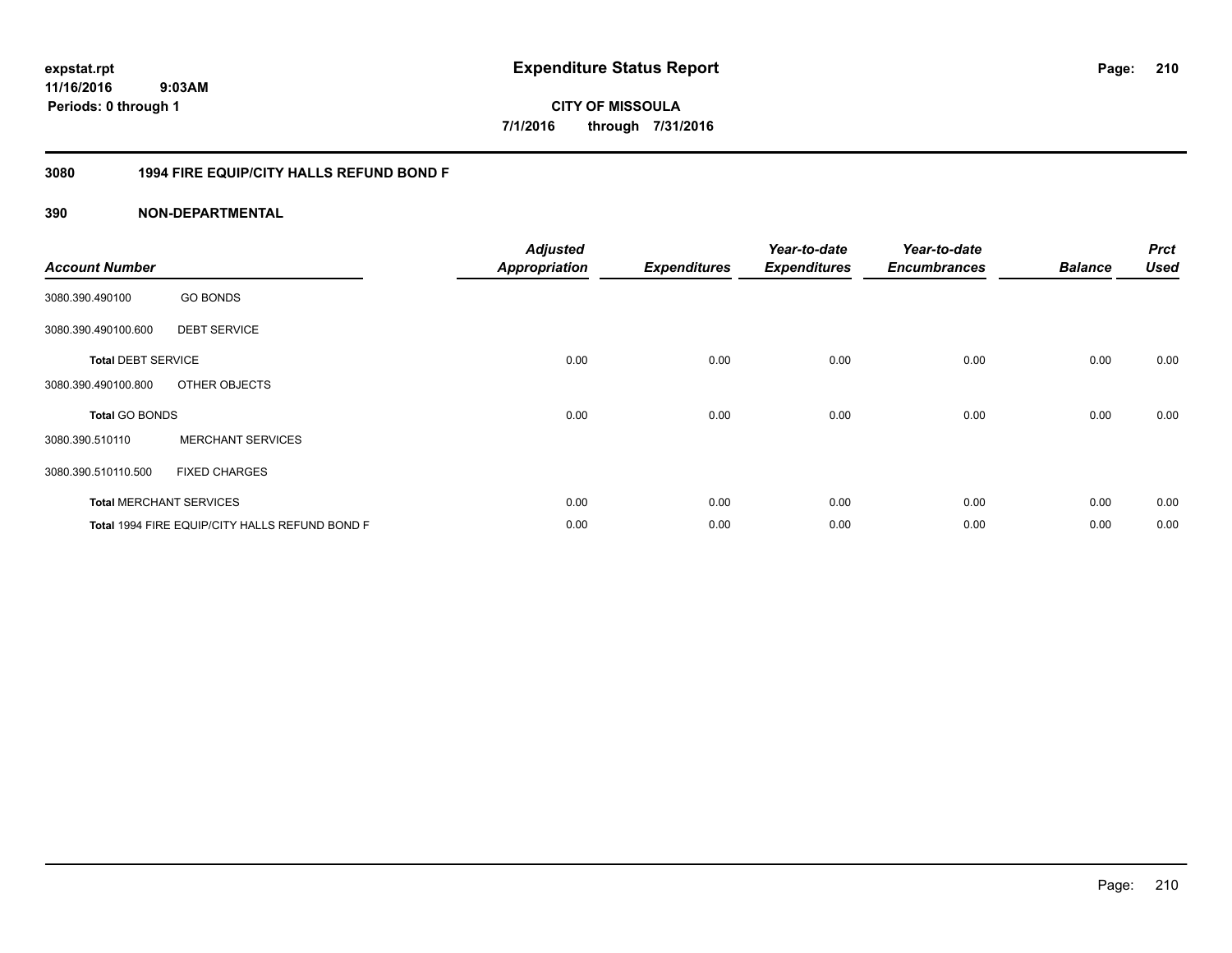## **3085 1993 FIRE STATION G O BOND FUND**

| <b>Account Number</b> |                                       | <b>Adjusted</b><br><b>Appropriation</b> | <b>Expenditures</b> | Year-to-date<br><b>Expenditures</b> | Year-to-date<br><b>Encumbrances</b> | <b>Balance</b> | <b>Prct</b><br><b>Used</b> |
|-----------------------|---------------------------------------|-----------------------------------------|---------------------|-------------------------------------|-------------------------------------|----------------|----------------------------|
| 3085.390.490100       | <b>GO BONDS</b>                       |                                         |                     |                                     |                                     |                |                            |
| 3085.390.490100.800   | OTHER OBJECTS                         |                                         |                     |                                     |                                     |                |                            |
| <b>Total GO BONDS</b> |                                       | 0.00                                    | 0.00                | 0.00                                | 0.00                                | 0.00           | 0.00                       |
| 3085.390.510110       | <b>MERCHANT SERVICES</b>              |                                         |                     |                                     |                                     |                |                            |
| 3085.390.510110.500   | <b>FIXED CHARGES</b>                  |                                         |                     |                                     |                                     |                |                            |
|                       | <b>Total MERCHANT SERVICES</b>        | 0.00                                    | 0.00                | 0.00                                | 0.00                                | 0.00           | 0.00                       |
|                       | Total 1993 FIRE STATION G O BOND FUND | 0.00                                    | 0.00                | 0.00                                | 0.00                                | 0.00           | 0.00                       |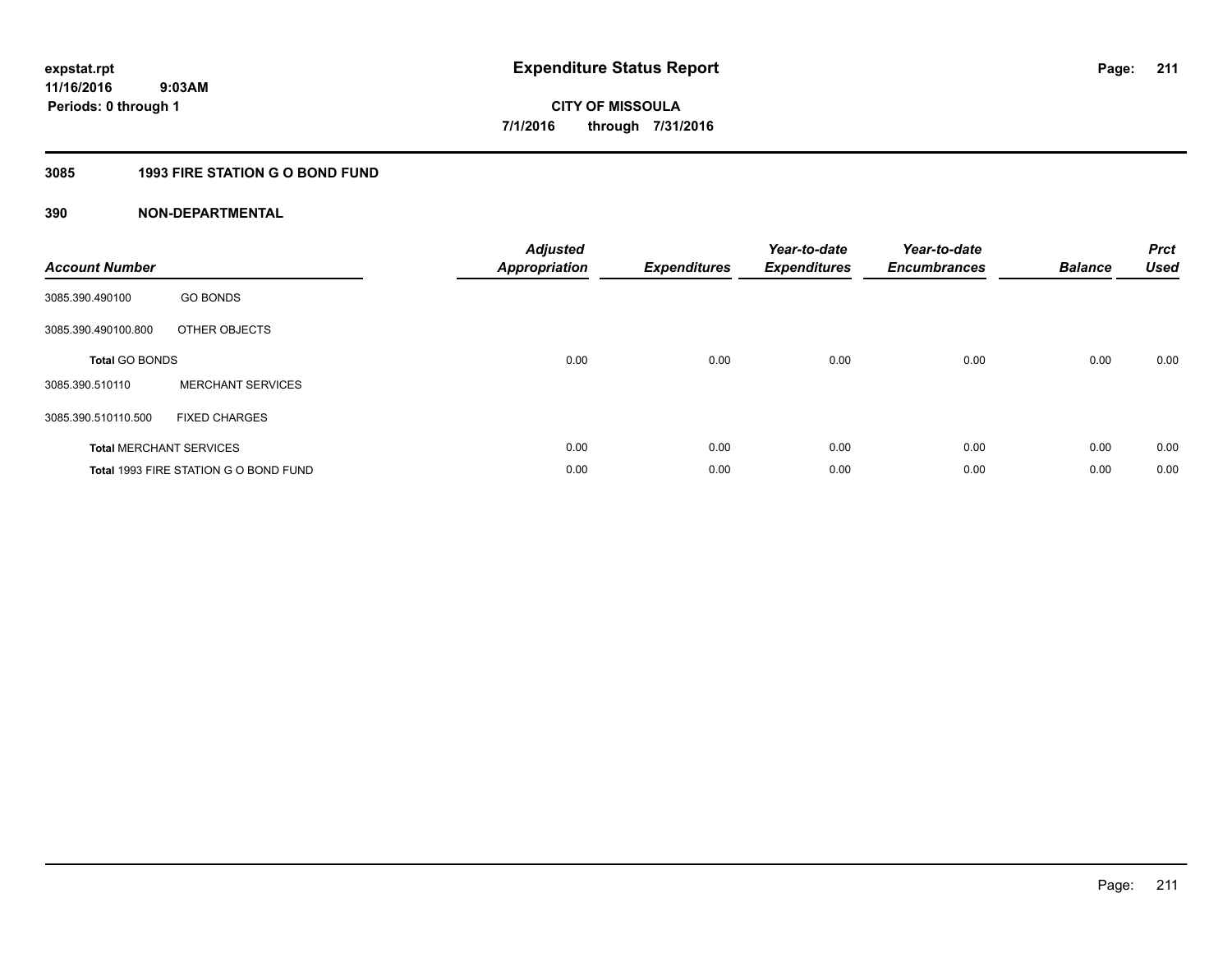#### **3090 2004 AQUATICS BOND**

| <b>Account Number</b>     |                                | <b>Adjusted</b><br><b>Appropriation</b> | <b>Expenditures</b> | Year-to-date<br><b>Expenditures</b> | Year-to-date<br><b>Encumbrances</b> | <b>Balance</b> | <b>Prct</b><br><b>Used</b> |
|---------------------------|--------------------------------|-----------------------------------------|---------------------|-------------------------------------|-------------------------------------|----------------|----------------------------|
| 3090.390.490100           | <b>GO BONDS</b>                |                                         |                     |                                     |                                     |                |                            |
| 3090.390.490100.600       | <b>DEBT SERVICE</b>            |                                         |                     |                                     |                                     |                |                            |
| <b>Total DEBT SERVICE</b> |                                | 0.00                                    | 0.00                | 0.00                                | 0.00                                | 0.00           | 0.00                       |
| 3090.390.490100.800       | OTHER OBJECTS                  |                                         |                     |                                     |                                     |                |                            |
| <b>Total GO BONDS</b>     |                                | 0.00                                    | 0.00                | 0.00                                | 0.00                                | 0.00           | 0.00                       |
| 3090.390.510110           | <b>MERCHANT SERVICES</b>       |                                         |                     |                                     |                                     |                |                            |
| 3090.390.510110.500       | <b>FIXED CHARGES</b>           |                                         |                     |                                     |                                     |                |                            |
|                           | <b>Total MERCHANT SERVICES</b> | 0.00                                    | 0.00                | 0.00                                | 0.00                                | 0.00           | 0.00                       |
| Total 2004 AQUATICS BOND  |                                | 0.00                                    | 0.00                | 0.00                                | 0.00                                | 0.00           | 0.00                       |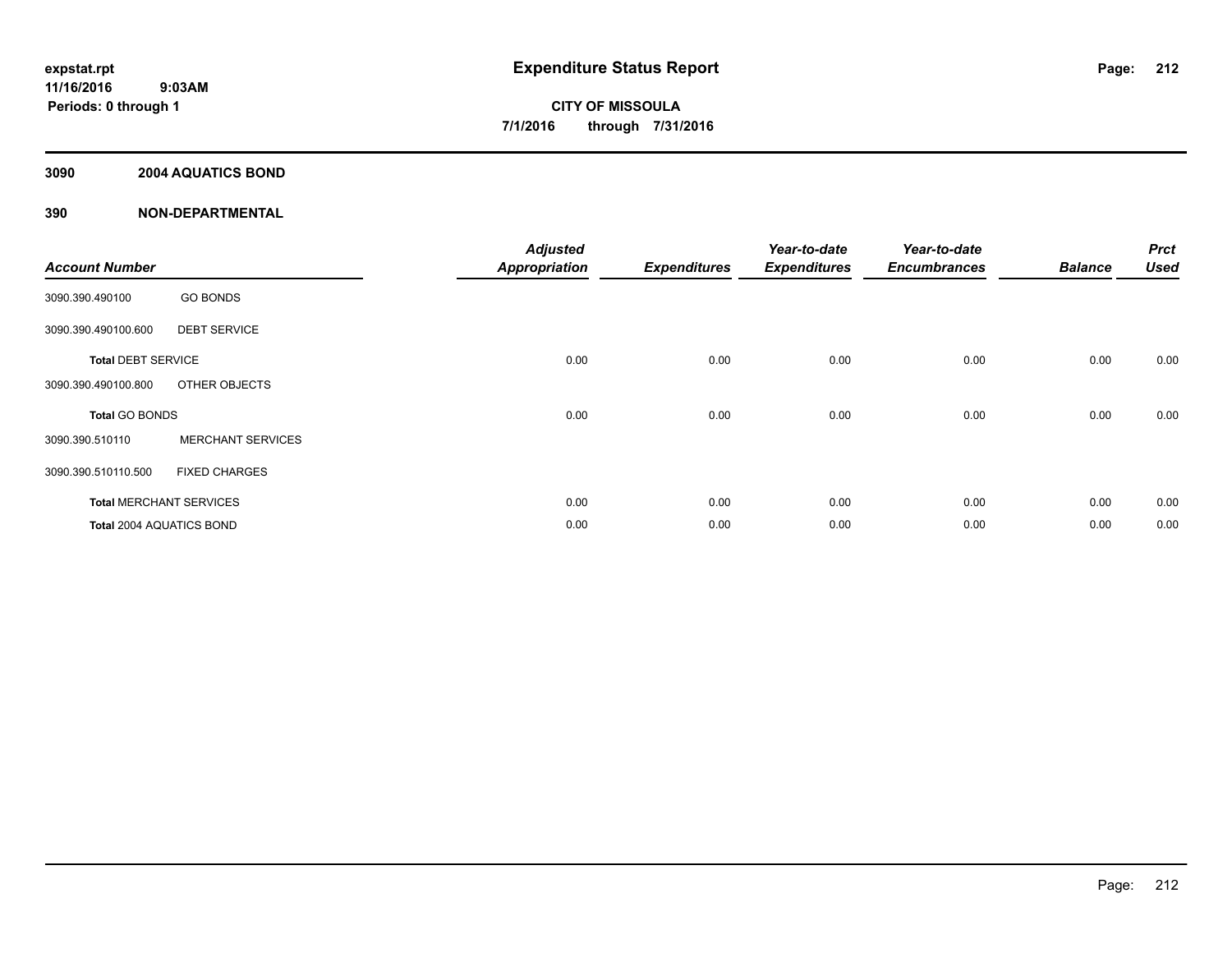## **11/16/2016 9:03AM Periods: 0 through 1**

**213**

**CITY OF MISSOULA 7/1/2016 through 7/31/2016**

#### **3091 SERIES 2012A AQUATICS REFUNDING BOND**

| <b>Account Number</b>     |                                            | <b>Adjusted</b><br><b>Appropriation</b> | <b>Expenditures</b> | Year-to-date<br><b>Expenditures</b> | Year-to-date<br><b>Encumbrances</b> | <b>Balance</b> | <b>Prct</b><br><b>Used</b> |
|---------------------------|--------------------------------------------|-----------------------------------------|---------------------|-------------------------------------|-------------------------------------|----------------|----------------------------|
| 3091.390.490100           | <b>GO BONDS</b>                            |                                         |                     |                                     |                                     |                |                            |
| 3091.390.490100.600       | <b>DEBT SERVICE</b>                        |                                         |                     |                                     |                                     |                |                            |
| <b>Total DEBT SERVICE</b> |                                            | 0.00                                    | 0.00                | 0.00                                | 0.00                                | 0.00           | 0.00                       |
| 3091.390.490100.800       | OTHER OBJECTS                              |                                         |                     |                                     |                                     |                |                            |
| <b>Total GO BONDS</b>     |                                            | 0.00                                    | 0.00                | 0.00                                | 0.00                                | 0.00           | 0.00                       |
| 3091.390.510110           | <b>MERCHANT SERVICES</b>                   |                                         |                     |                                     |                                     |                |                            |
| 3091.390.510110.500       | <b>FIXED CHARGES</b>                       |                                         |                     |                                     |                                     |                |                            |
|                           | <b>Total MERCHANT SERVICES</b>             | 0.00                                    | 0.00                | 0.00                                | 0.00                                | 0.00           | 0.00                       |
|                           | Total SERIES 2012A AQUATICS REFUNDING BOND | 0.00                                    | 0.00                | 0.00                                | 0.00                                | 0.00           | 0.00                       |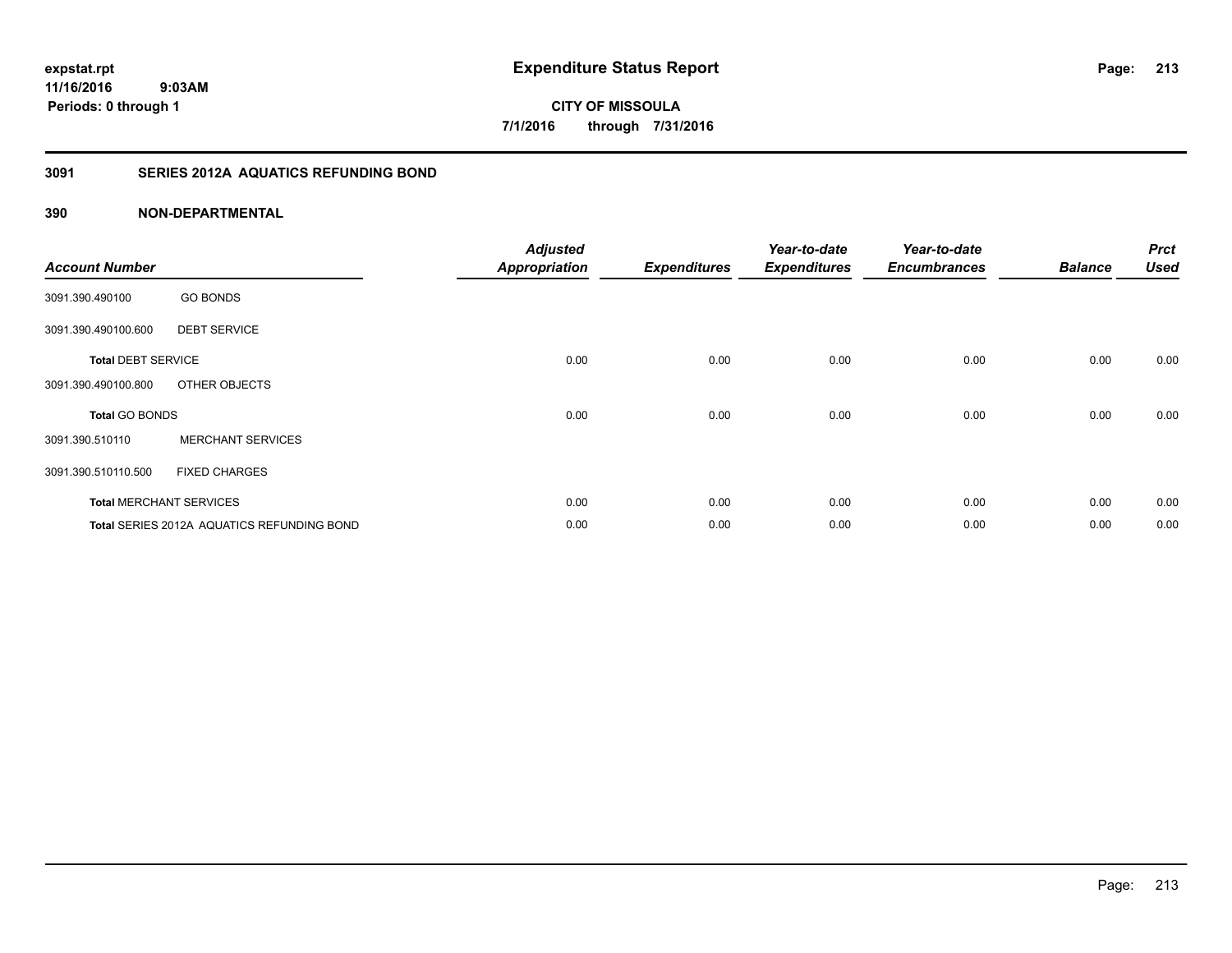### **3092 Series 2013A GO REFUNDING BONDS**

| <b>Account Number</b> |                                            | <b>Adjusted</b><br><b>Appropriation</b> | <b>Expenditures</b> | Year-to-date<br><b>Expenditures</b> | Year-to-date<br><b>Encumbrances</b> | <b>Balance</b> | <b>Prct</b><br><b>Used</b> |
|-----------------------|--------------------------------------------|-----------------------------------------|---------------------|-------------------------------------|-------------------------------------|----------------|----------------------------|
| 3092.390.490100       | <b>GO BONDS</b>                            |                                         |                     |                                     |                                     |                |                            |
| 3092.390.490100.600   | <b>DEBT SERVICE</b>                        |                                         |                     |                                     |                                     |                |                            |
| <b>Total GO BONDS</b> |                                            | 0.00                                    | 0.00                | 0.00                                | 0.00                                | 0.00           | 0.00                       |
| 3092.390.510110       | <b>MERCHANT SERVICES</b>                   |                                         |                     |                                     |                                     |                |                            |
| 3092.390.510110.500   | <b>FIXED CHARGES</b>                       |                                         |                     |                                     |                                     |                |                            |
|                       | <b>Total MERCHANT SERVICES</b>             | 0.00                                    | 0.00                | 0.00                                | 0.00                                | 0.00           | 0.00                       |
| 3092.390.521000       | <b>INTERFUND OPERATING TRANSFERS</b>       |                                         |                     |                                     |                                     |                |                            |
| 3092.390.521000.800   | OTHER OBJECTS                              |                                         |                     |                                     |                                     |                |                            |
|                       | <b>Total INTERFUND OPERATING TRANSFERS</b> | 0.00                                    | 0.00                | 0.00                                | 0.00                                | 0.00           | 0.00                       |
|                       | Total Series 2013A GO REFUNDING BONDS      | 0.00                                    | 0.00                | 0.00                                | 0.00                                | 0.00           | 0.00                       |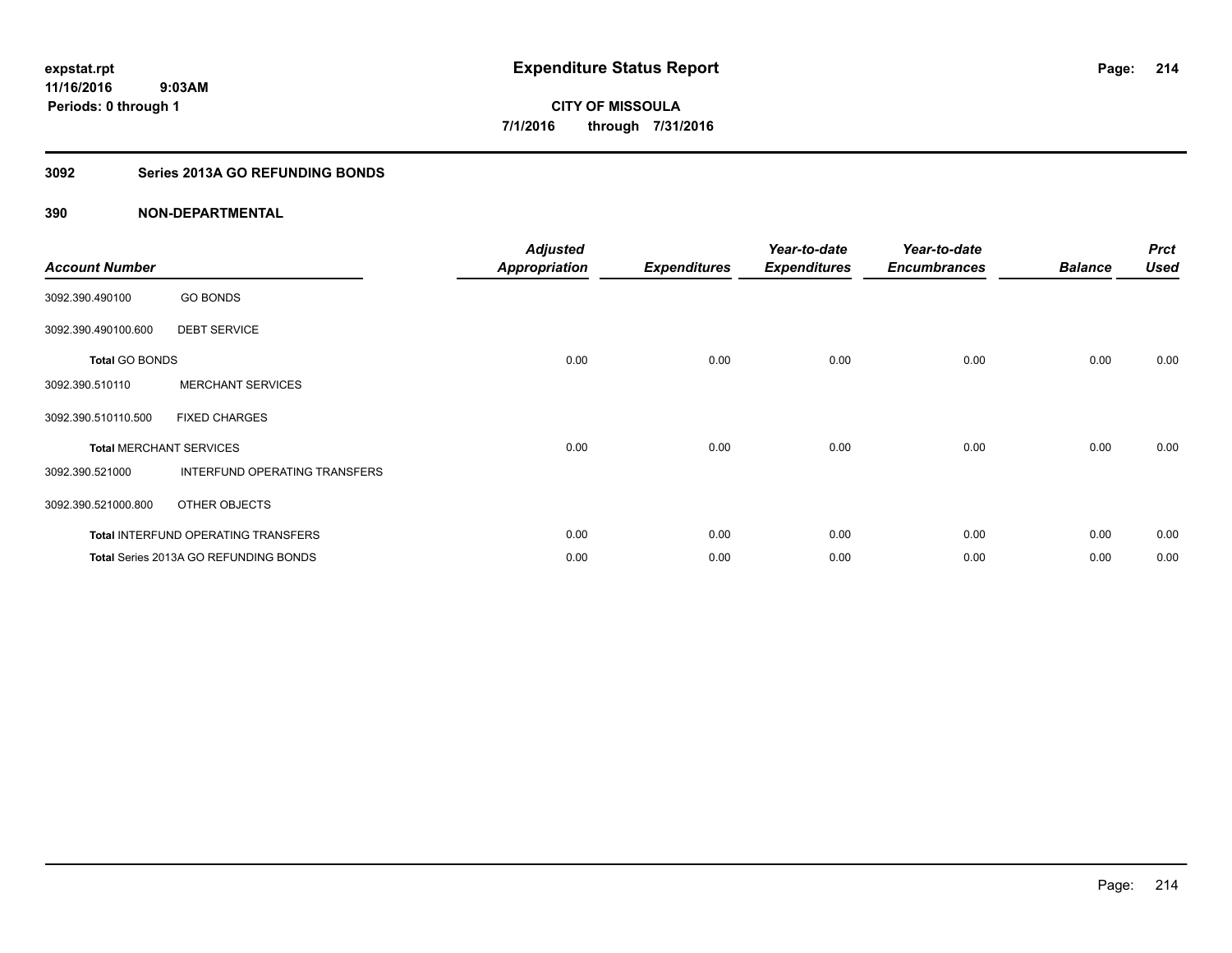**215**

**11/16/2016 9:03AM Periods: 0 through 1**

**CITY OF MISSOULA 7/1/2016 through 7/31/2016**

#### **3095 2004 REFUNDING BONDS DEBT SERVICE**

| <b>Account Number</b> |                                                | Adjusted<br><b>Appropriation</b> | <b>Expenditures</b> | Year-to-date<br><b>Expenditures</b> | Year-to-date<br><b>Encumbrances</b> | <b>Balance</b> | <b>Prct</b><br><b>Used</b> |
|-----------------------|------------------------------------------------|----------------------------------|---------------------|-------------------------------------|-------------------------------------|----------------|----------------------------|
| 3095.390.490100       | <b>GO BONDS</b>                                |                                  |                     |                                     |                                     |                |                            |
| 3095.390.490100.600   | <b>DEBT SERVICE</b>                            |                                  |                     |                                     |                                     |                |                            |
| <b>Total GO BONDS</b> |                                                | 0.00                             | 0.00                | 0.00                                | 0.00                                | 0.00           | 0.00                       |
| 3095.390.510110       | <b>MERCHANT SERVICES</b>                       |                                  |                     |                                     |                                     |                |                            |
| 3095.390.510110.500   | <b>FIXED CHARGES</b>                           |                                  |                     |                                     |                                     |                |                            |
|                       | <b>Total MERCHANT SERVICES</b>                 | 0.00                             | 0.00                | 0.00                                | 0.00                                | 0.00           | 0.00                       |
|                       | <b>Total 2004 REFUNDING BONDS DEBT SERVICE</b> | 0.00                             | 0.00                | 0.00                                | 0.00                                | 0.00           | 0.00                       |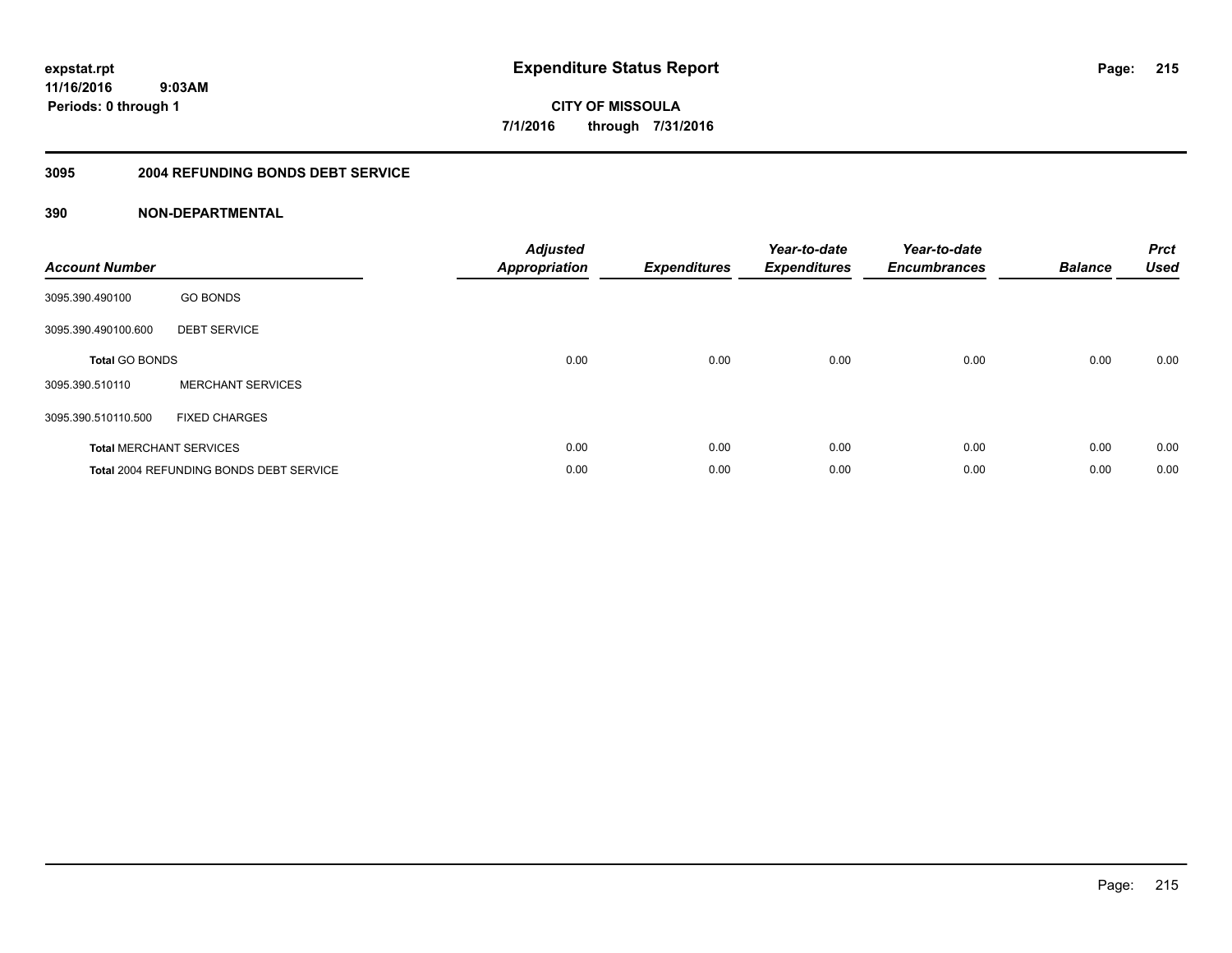#### **3096 NEW FIRE STATION GO BOND**

| <b>Account Number</b>     |                                       | <b>Adjusted</b><br><b>Appropriation</b> | <b>Expenditures</b> | Year-to-date<br><b>Expenditures</b> | Year-to-date<br><b>Encumbrances</b> | <b>Balance</b> | <b>Prct</b><br><b>Used</b> |
|---------------------------|---------------------------------------|-----------------------------------------|---------------------|-------------------------------------|-------------------------------------|----------------|----------------------------|
| 3096.390.490100           | <b>GO BONDS</b>                       |                                         |                     |                                     |                                     |                |                            |
| 3096.390.490100.600       | <b>DEBT SERVICE</b>                   |                                         |                     |                                     |                                     |                |                            |
| <b>Total DEBT SERVICE</b> |                                       | 0.00                                    | 0.00                | 0.00                                | 0.00                                | 0.00           | 0.00                       |
| 3096.390.490100.800       | OTHER OBJECTS                         |                                         |                     |                                     |                                     |                |                            |
| <b>Total GO BONDS</b>     |                                       | 0.00                                    | 0.00                | 0.00                                | 0.00                                | 0.00           | 0.00                       |
| 3096.390.510110           | <b>MERCHANT SERVICES</b>              |                                         |                     |                                     |                                     |                |                            |
| 3096.390.510110.500       | <b>FIXED CHARGES</b>                  |                                         |                     |                                     |                                     |                |                            |
|                           | <b>Total MERCHANT SERVICES</b>        | 0.00                                    | 0.00                | 0.00                                | 0.00                                | 0.00           | 0.00                       |
|                           | <b>Total NEW FIRE STATION GO BOND</b> | 0.00                                    | 0.00                | 0.00                                | 0.00                                | 0.00           | 0.00                       |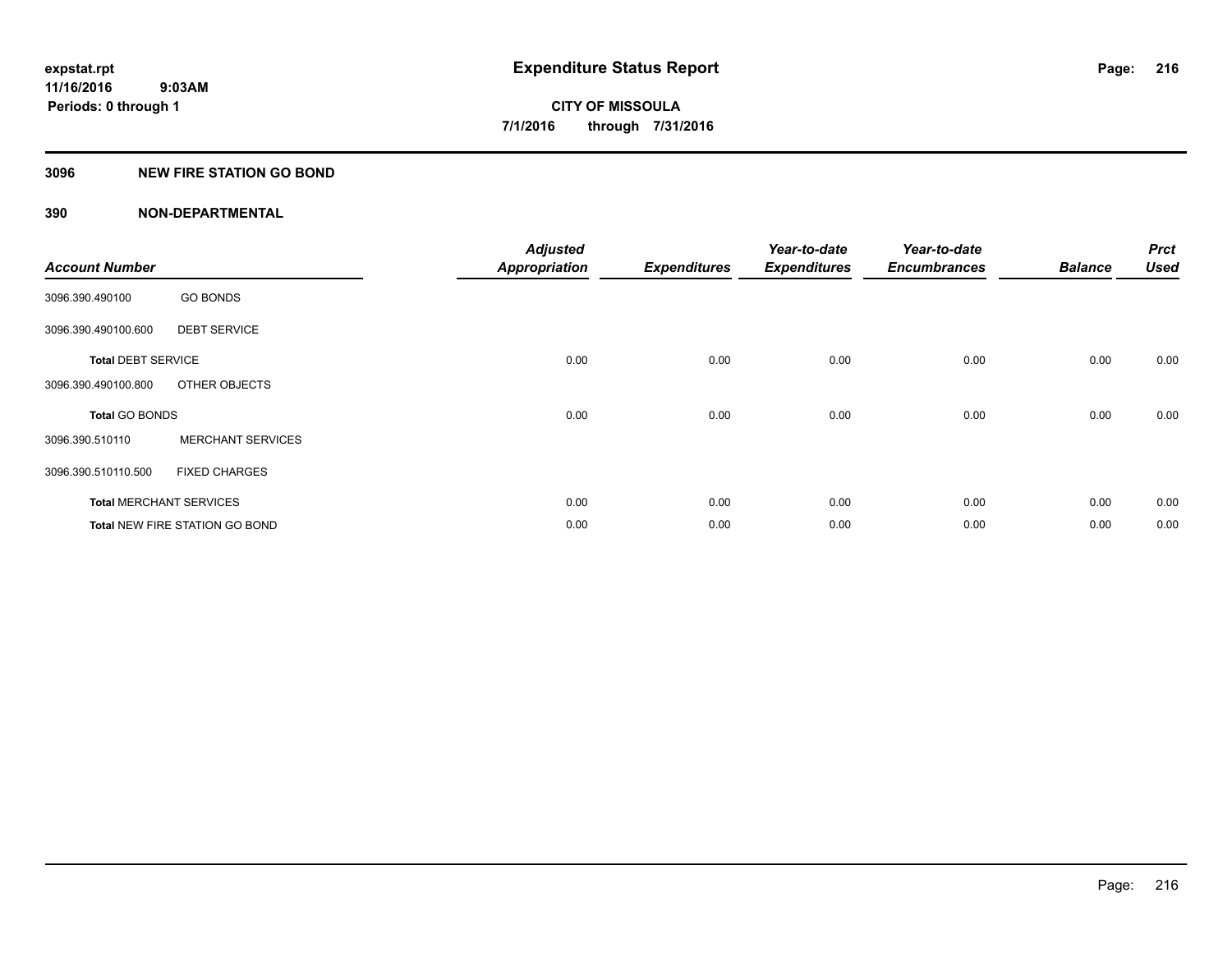### **3097 2007 REFUNDING BONDS**

| <b>Account Number</b>      |                                | <b>Adjusted</b><br><b>Appropriation</b> | <b>Expenditures</b> | Year-to-date<br><b>Expenditures</b> | Year-to-date<br><b>Encumbrances</b> | <b>Balance</b> | <b>Prct</b><br><b>Used</b> |
|----------------------------|--------------------------------|-----------------------------------------|---------------------|-------------------------------------|-------------------------------------|----------------|----------------------------|
| 3097.390.490100            | <b>GO BONDS</b>                |                                         |                     |                                     |                                     |                |                            |
| 3097.390.490100.600        | <b>DEBT SERVICE</b>            |                                         |                     |                                     |                                     |                |                            |
| <b>Total GO BONDS</b>      |                                | 0.00                                    | 0.00                | 0.00                                | 0.00                                | 0.00           | 0.00                       |
| 3097.390.490500            | <b>DEBT PAYMENTS</b>           |                                         |                     |                                     |                                     |                |                            |
| 3097.390.490500.500        | <b>FIXED CHARGES</b>           |                                         |                     |                                     |                                     |                |                            |
| <b>Total DEBT PAYMENTS</b> |                                | 0.00                                    | 0.00                | 0.00                                | 0.00                                | 0.00           | 0.00                       |
| 3097.390.510110            | <b>MERCHANT SERVICES</b>       |                                         |                     |                                     |                                     |                |                            |
| 3097.390.510110.500        | <b>FIXED CHARGES</b>           |                                         |                     |                                     |                                     |                |                            |
|                            | <b>Total MERCHANT SERVICES</b> | 0.00                                    | 0.00                | 0.00                                | 0.00                                | 0.00           | 0.00                       |
|                            | Total 2007 REFUNDING BONDS     | 0.00                                    | 0.00                | 0.00                                | 0.00                                | 0.00           | 0.00                       |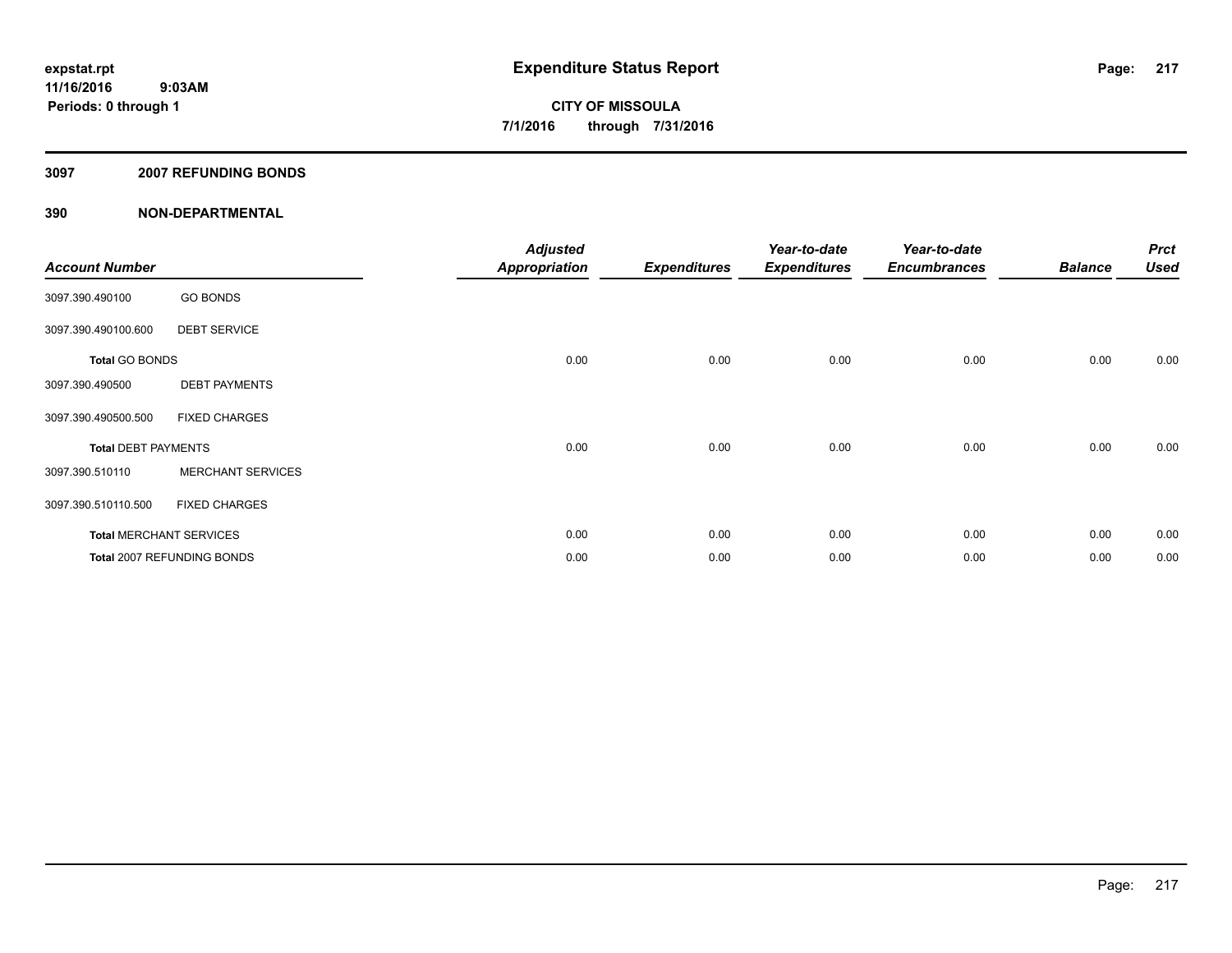## **3100 SIDEWALK & CURB WARRANTS FUND**

| <b>Account Number</b> |                                                | <b>Adjusted</b><br><b>Appropriation</b> | <b>Expenditures</b> | Year-to-date<br><b>Expenditures</b> | Year-to-date<br><b>Encumbrances</b> | <b>Balance</b> | <b>Prct</b><br><b>Used</b> |
|-----------------------|------------------------------------------------|-----------------------------------------|---------------------|-------------------------------------|-------------------------------------|----------------|----------------------------|
| 3100.390.490300       | SPECIAL IMPROVEMENTS BONDS                     |                                         |                     |                                     |                                     |                |                            |
| 3100.390.490300.600   | <b>DEBT SERVICE</b>                            |                                         |                     |                                     |                                     |                |                            |
|                       | <b>Total SPECIAL IMPROVEMENTS BONDS</b>        | 0.00                                    | 0.00                | 0.00                                | 0.00                                | 0.00           | 0.00                       |
| 3100.390.510110       | <b>MERCHANT SERVICES</b>                       |                                         |                     |                                     |                                     |                |                            |
| 3100.390.510110.500   | <b>FIXED CHARGES</b>                           |                                         |                     |                                     |                                     |                |                            |
|                       | <b>Total MERCHANT SERVICES</b>                 | 0.00                                    | 0.00                | 0.00                                | 0.00                                | 0.00           | 0.00                       |
| 3100.390.521000       | INTERFUND OPERATING TRANSFERS                  |                                         |                     |                                     |                                     |                |                            |
| 3100.390.521000.800   | OTHER OBJECTS                                  |                                         |                     |                                     |                                     |                |                            |
|                       | <b>Total INTERFUND OPERATING TRANSFERS</b>     | 0.00                                    | 0.00                | 0.00                                | 0.00                                | 0.00           | 0.00                       |
|                       | <b>Total SIDEWALK &amp; CURB WARRANTS FUND</b> | 0.00                                    | 0.00                | 0.00                                | 0.00                                | 0.00           | 0.00                       |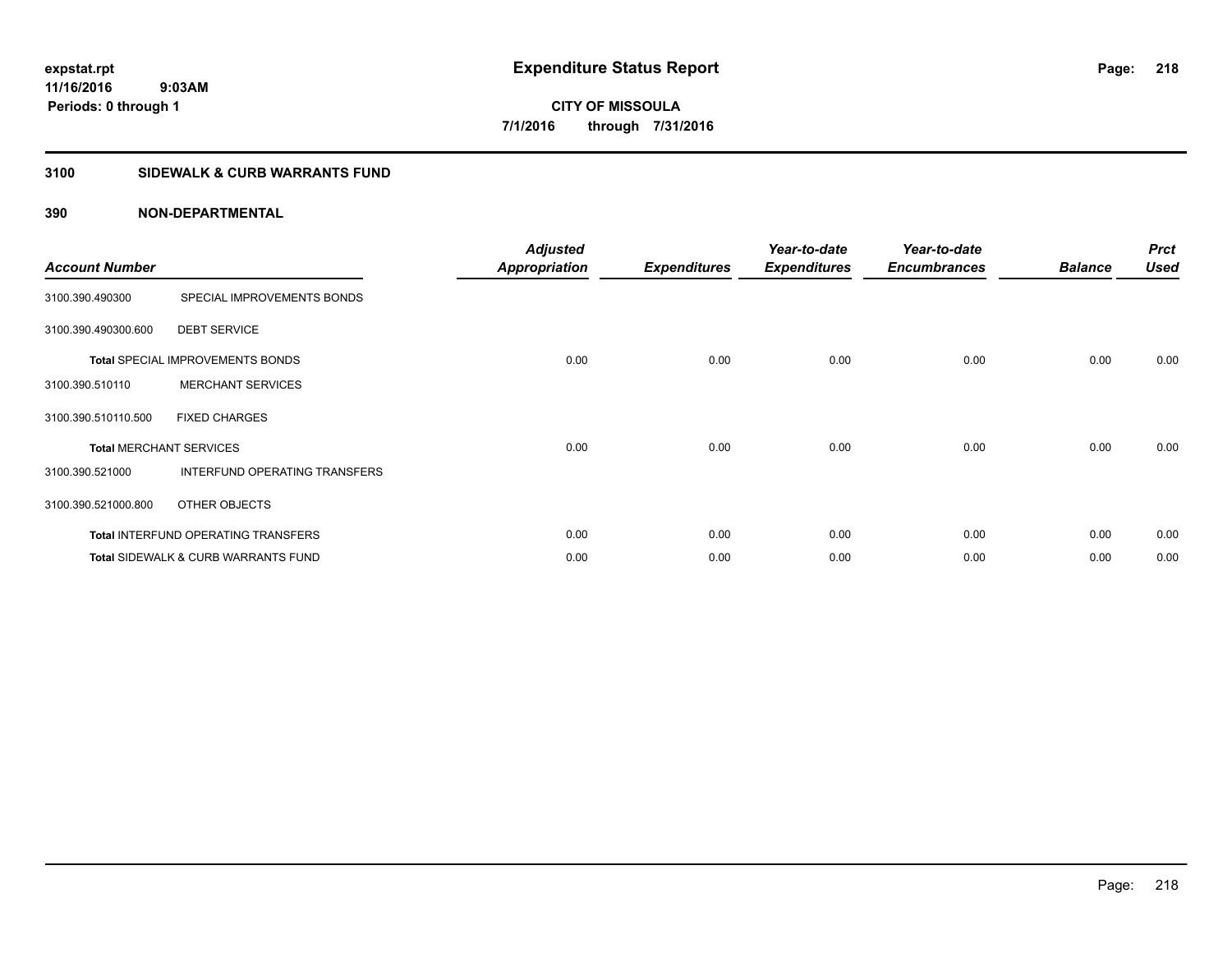**11/16/2016 9:03AM Periods: 0 through 1**

**CITY OF MISSOULA 7/1/2016 through 7/31/2016**

## **3200 FY99 SIDEWALK & CURB DEBT SERVICE FUND**

| <b>Account Number</b>     |                                              | <b>Adjusted</b><br><b>Appropriation</b> | <b>Expenditures</b> | Year-to-date<br><b>Expenditures</b> | Year-to-date<br><b>Encumbrances</b> | <b>Balance</b> | <b>Prct</b><br><b>Used</b> |
|---------------------------|----------------------------------------------|-----------------------------------------|---------------------|-------------------------------------|-------------------------------------|----------------|----------------------------|
| 3200.390.490300           | SPECIAL IMPROVEMENTS BONDS                   |                                         |                     |                                     |                                     |                |                            |
| 3200.390.490300.600       | <b>DEBT SERVICE</b>                          |                                         |                     |                                     |                                     |                |                            |
|                           | Total SPECIAL IMPROVEMENTS BONDS             | 0.00                                    | 0.00                | 0.00                                | 0.00                                | 0.00           | 0.00                       |
| 3200.390.510100           | SPECIAL ASSESSMENTS                          |                                         |                     |                                     |                                     |                |                            |
| 3200.390.510100.600       | <b>DEBT SERVICE</b>                          |                                         |                     |                                     |                                     |                |                            |
| <b>Total DEBT SERVICE</b> |                                              | 0.00                                    | 0.00                | 0.00                                | 0.00                                | 0.00           | 0.00                       |
| 3200.390.510100.800       | OTHER OBJECTS                                |                                         |                     |                                     |                                     |                |                            |
|                           | <b>Total SPECIAL ASSESSMENTS</b>             | 0.00                                    | 0.00                | 0.00                                | 0.00                                | 0.00           | 0.00                       |
| 3200.390.510110           | <b>MERCHANT SERVICES</b>                     |                                         |                     |                                     |                                     |                |                            |
| 3200.390.510110.500       | <b>FIXED CHARGES</b>                         |                                         |                     |                                     |                                     |                |                            |
|                           | <b>Total MERCHANT SERVICES</b>               | 0.00                                    | 0.00                | 0.00                                | 0.00                                | 0.00           | 0.00                       |
|                           | Total FY99 SIDEWALK & CURB DEBT SERVICE FUND | 0.00                                    | 0.00                | 0.00                                | 0.00                                | 0.00           | 0.00                       |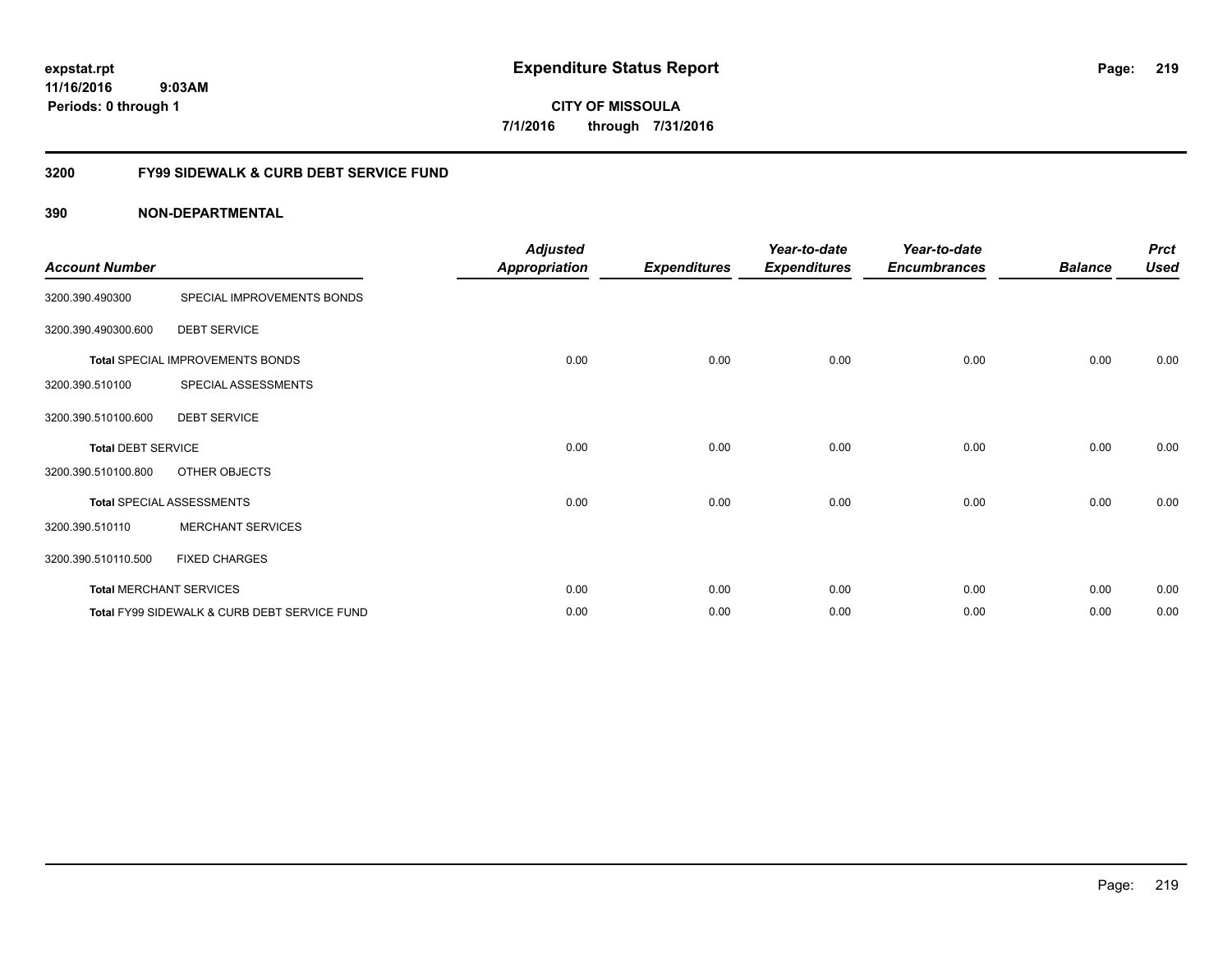**11/16/2016 9:03AM Periods: 0 through 1**

**CITY OF MISSOULA 7/1/2016 through 7/31/2016**

## **3300 FY00 SIDEWALK & CURB DEBT SERVICE FUND**

| <b>Account Number</b> |                                              | <b>Adjusted</b><br>Appropriation | <b>Expenditures</b> | Year-to-date<br><b>Expenditures</b> | Year-to-date<br><b>Encumbrances</b> | <b>Balance</b> | <b>Prct</b><br><b>Used</b> |
|-----------------------|----------------------------------------------|----------------------------------|---------------------|-------------------------------------|-------------------------------------|----------------|----------------------------|
| 3300.390.510100       | SPECIAL ASSESSMENTS                          |                                  |                     |                                     |                                     |                |                            |
| 3300.390.510100.600   | <b>DEBT SERVICE</b>                          |                                  |                     |                                     |                                     |                |                            |
|                       | <b>Total SPECIAL ASSESSMENTS</b>             | 0.00                             | 0.00                | 0.00                                | 0.00                                | 0.00           | 0.00                       |
| 3300.390.510110       | <b>MERCHANT SERVICES</b>                     |                                  |                     |                                     |                                     |                |                            |
| 3300.390.510110.500   | <b>FIXED CHARGES</b>                         |                                  |                     |                                     |                                     |                |                            |
|                       | <b>Total MERCHANT SERVICES</b>               | 0.00                             | 0.00                | 0.00                                | 0.00                                | 0.00           | 0.00                       |
|                       | Total FY00 SIDEWALK & CURB DEBT SERVICE FUND | 0.00                             | 0.00                | 0.00                                | 0.00                                | 0.00           | 0.00                       |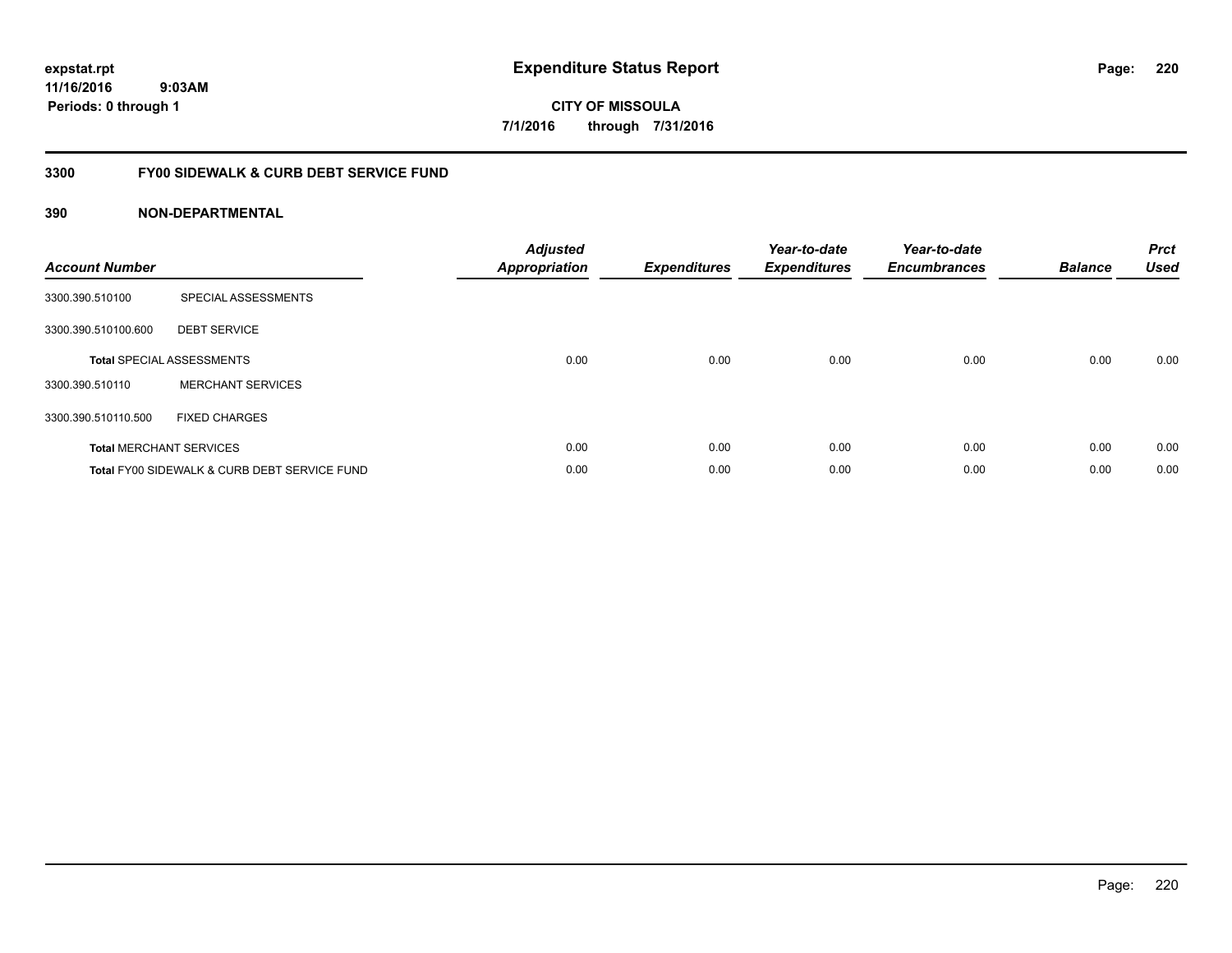**3305 JUDGMENT LEVIES**

| <b>Account Number</b>        |                           | <b>Adjusted</b><br><b>Appropriation</b> | <b>Expenditures</b> | Year-to-date<br><b>Expenditures</b> | Year-to-date<br><b>Encumbrances</b> | <b>Balance</b> | <b>Prct</b><br><b>Used</b> |
|------------------------------|---------------------------|-----------------------------------------|---------------------|-------------------------------------|-------------------------------------|----------------|----------------------------|
| 3305.390.490550              | <b>JUDGMENT LEVY DEBT</b> |                                         |                     |                                     |                                     |                |                            |
| 3305.390.490550.600          | <b>DEBT SERVICE</b>       |                                         |                     |                                     |                                     |                |                            |
| <b>Total DEBT SERVICE</b>    |                           | 0.00                                    | 0.00                | 0.00                                | 0.00                                | 0.00           | 0.00                       |
| 3305.390.490550.800          | OTHER OBJECTS             |                                         |                     |                                     |                                     |                |                            |
| <b>Total JUDGMENT LEVIES</b> |                           | 0.00                                    | 0.00                | 0.00                                | 0.00                                | 0.00           | 0.00                       |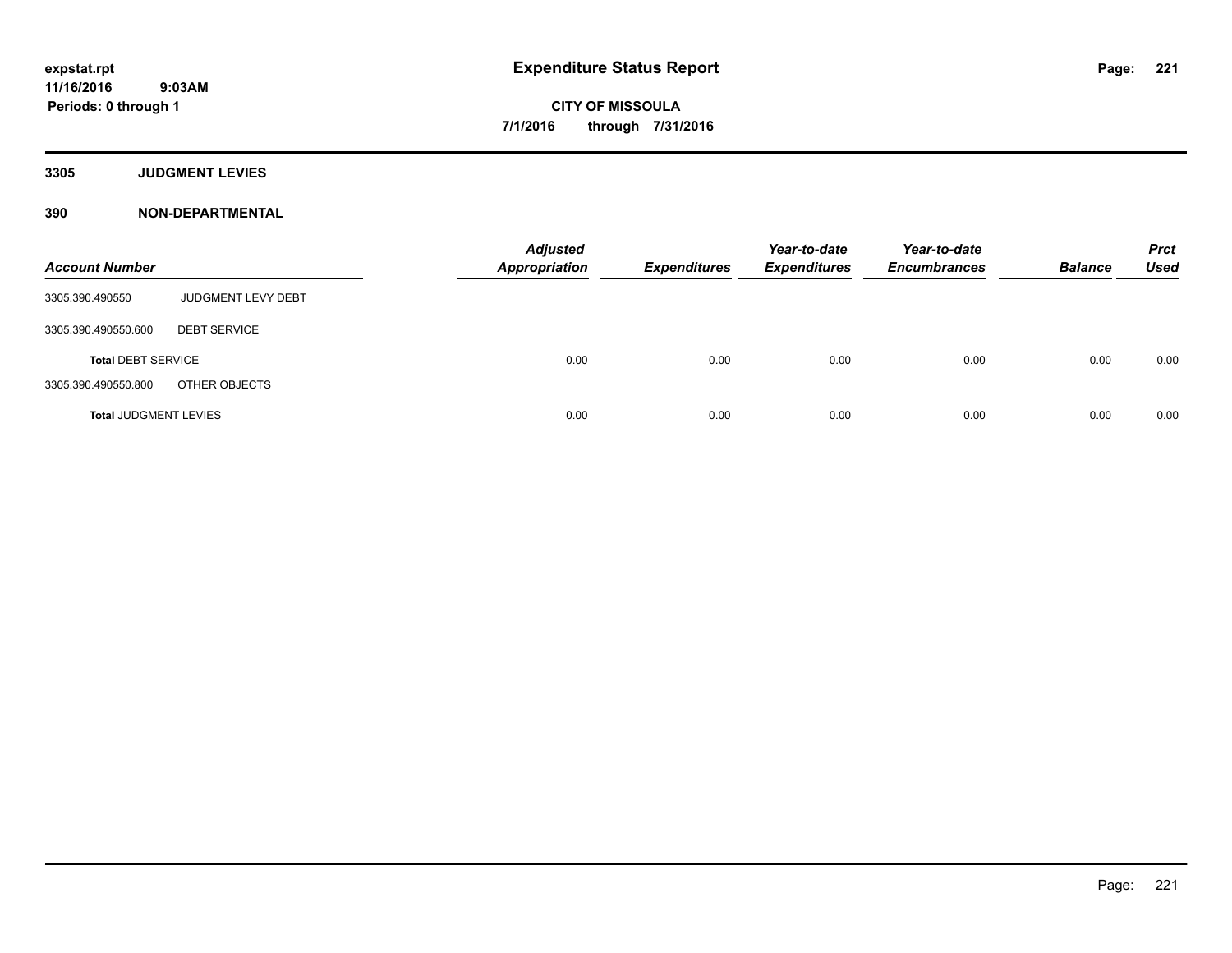**222**

**11/16/2016 9:03AM Periods: 0 through 1**

**CITY OF MISSOULA 7/1/2016 through 7/31/2016**

## **3400 FY01 SIDEWALK & CURB DEBT SERVICE FUND**

| <b>Account Number</b>         |                         | <b>Adjusted</b><br>Appropriation | <b>Expenditures</b> | Year-to-date<br><b>Expenditures</b> | Year-to-date<br><b>Encumbrances</b> | <b>Balance</b> | <b>Prct</b><br>Used |
|-------------------------------|-------------------------|----------------------------------|---------------------|-------------------------------------|-------------------------------------|----------------|---------------------|
| 3400.000.520100               | *** Title Not Found *** |                                  |                     |                                     |                                     |                |                     |
| 3400.000.520100.800           | OTHER OBJECTS           |                                  |                     |                                     |                                     |                |                     |
| Total *** Title Not Found *** |                         | 0.00                             | 0.00                | 0.00                                | 0.00                                | 0.00           | 0.00                |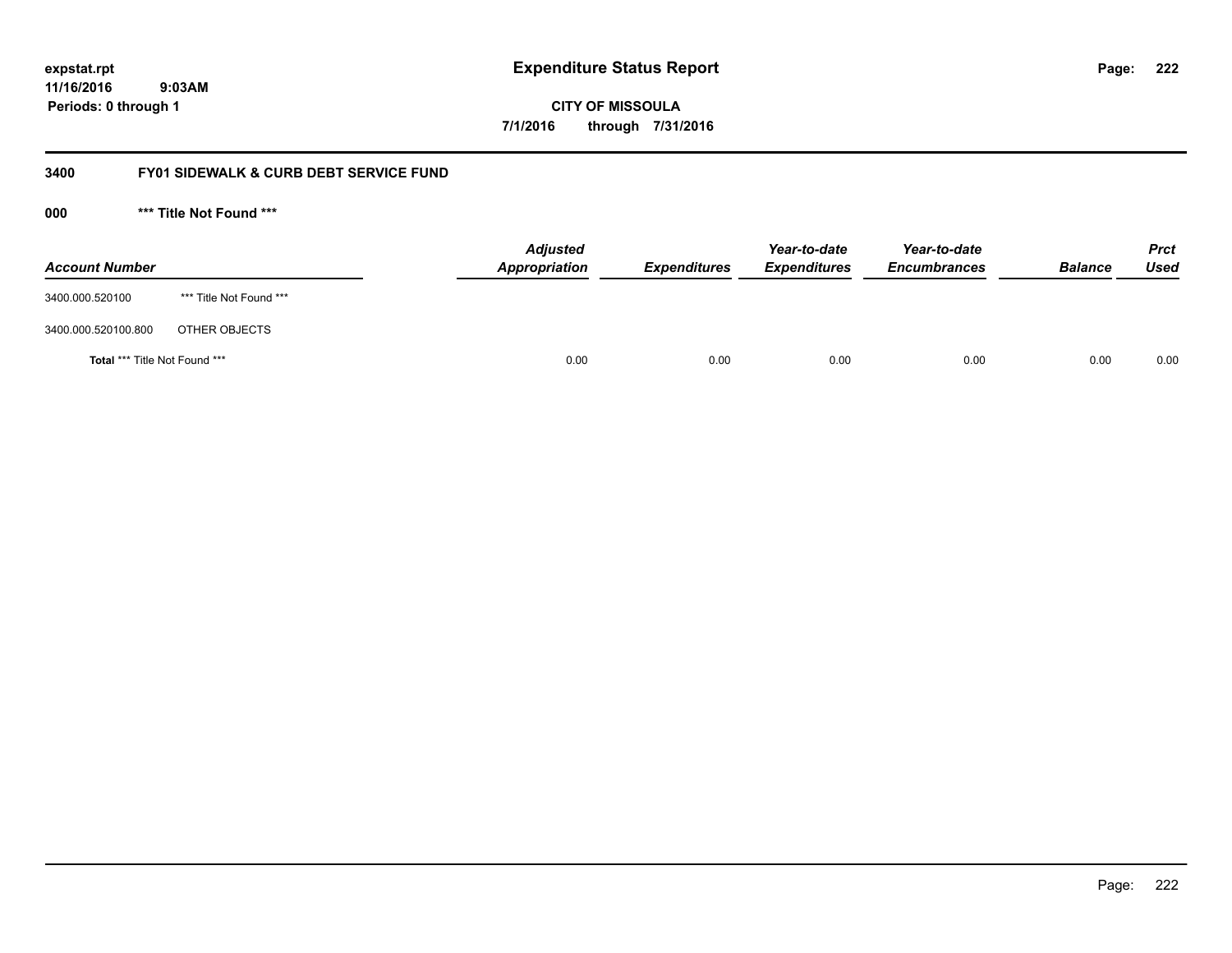**11/16/2016 9:03AM Periods: 0 through 1**

**CITY OF MISSOULA 7/1/2016 through 7/31/2016**

## **3400 FY01 SIDEWALK & CURB DEBT SERVICE FUND**

| <b>Account Number</b>     |                                              | <b>Adjusted</b><br><b>Appropriation</b> | <b>Expenditures</b> | Year-to-date<br><b>Expenditures</b> | Year-to-date<br><b>Encumbrances</b> | <b>Balance</b> | <b>Prct</b><br><b>Used</b> |
|---------------------------|----------------------------------------------|-----------------------------------------|---------------------|-------------------------------------|-------------------------------------|----------------|----------------------------|
|                           |                                              |                                         |                     |                                     |                                     |                |                            |
| 3400.390.510100           | SPECIAL ASSESSMENTS                          |                                         |                     |                                     |                                     |                |                            |
| 3400.390.510100.600       | <b>DEBT SERVICE</b>                          |                                         |                     |                                     |                                     |                |                            |
| <b>Total DEBT SERVICE</b> |                                              | 0.00                                    | 0.00                | 0.00                                | 0.00                                | 0.00           | 0.00                       |
| 3400.390.510100.800       | OTHER OBJECTS                                |                                         |                     |                                     |                                     |                |                            |
|                           | <b>Total SPECIAL ASSESSMENTS</b>             | 0.00                                    | 0.00                | 0.00                                | 0.00                                | 0.00           | 0.00                       |
| 3400.390.510110           | <b>MERCHANT SERVICES</b>                     |                                         |                     |                                     |                                     |                |                            |
| 3400.390.510110.500       | <b>FIXED CHARGES</b>                         |                                         |                     |                                     |                                     |                |                            |
|                           | Total FY01 SIDEWALK & CURB DEBT SERVICE FUND | 0.00                                    | 0.00                | 0.00                                | 0.00                                | 0.00           | 0.00                       |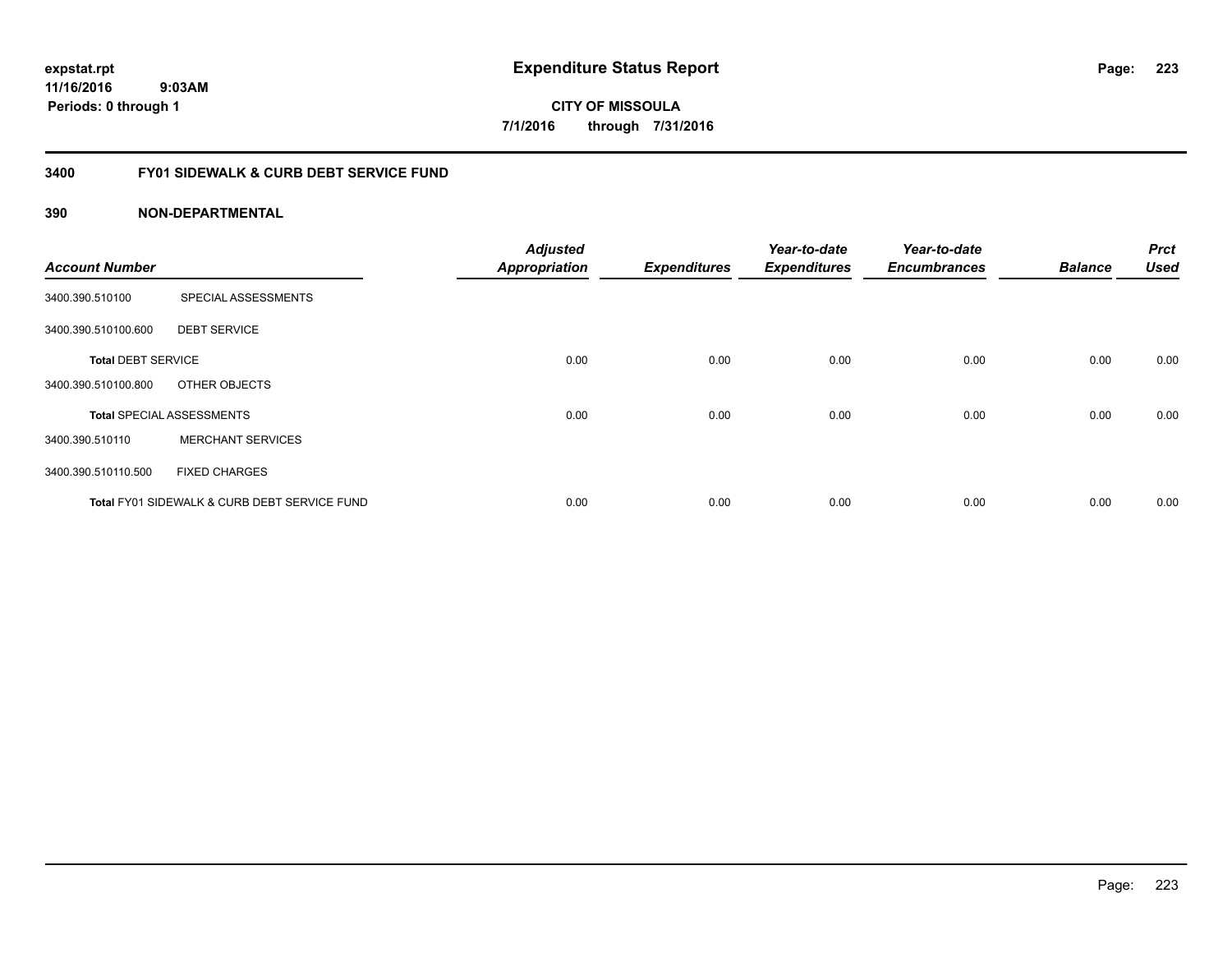**224**

**11/16/2016 9:03AM Periods: 0 through 1**

**CITY OF MISSOULA 7/1/2016 through 7/31/2016**

## **3410 FY02 SIDEWALK & CURB DEBT SERVICE FUND**

| <b>Account Number</b>         |                         | <b>Adjusted</b><br>Appropriation | <b>Expenditures</b> | Year-to-date<br><b>Expenditures</b> | Year-to-date<br><b>Encumbrances</b> | <b>Balance</b> | <b>Prct</b><br>Used |
|-------------------------------|-------------------------|----------------------------------|---------------------|-------------------------------------|-------------------------------------|----------------|---------------------|
| 3410.000.520100               | *** Title Not Found *** |                                  |                     |                                     |                                     |                |                     |
| 3410.000.520100.800           | OTHER OBJECTS           |                                  |                     |                                     |                                     |                |                     |
| Total *** Title Not Found *** |                         | 0.00                             | 0.00                | 0.00                                | 0.00                                | 0.00           | 0.00                |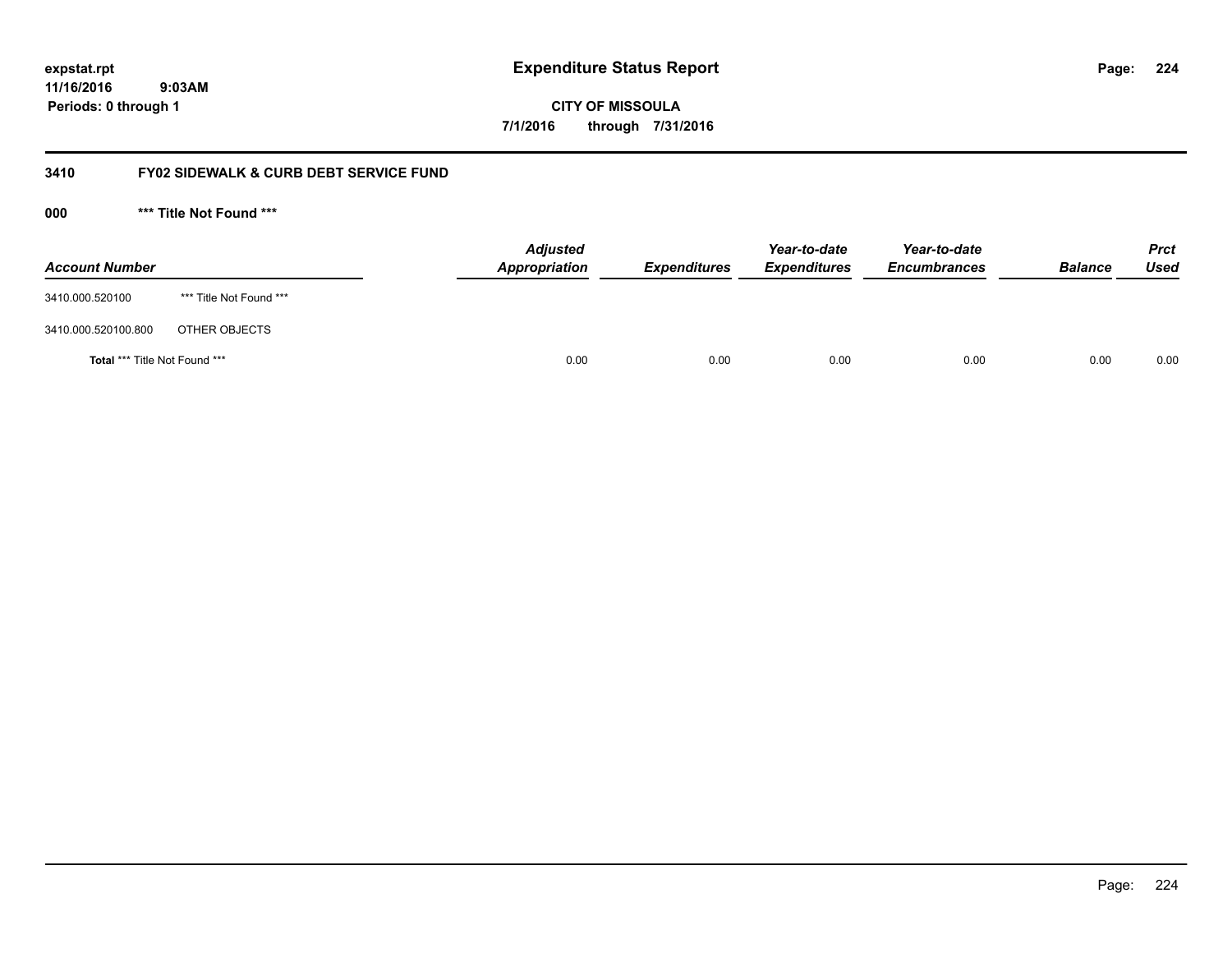**11/16/2016 9:03AM Periods: 0 through 1**

**CITY OF MISSOULA 7/1/2016 through 7/31/2016**

## **3410 FY02 SIDEWALK & CURB DEBT SERVICE FUND**

| <b>Account Number</b> |                                              | <b>Adjusted</b><br>Appropriation | <b>Expenditures</b> | Year-to-date<br><b>Expenditures</b> | Year-to-date<br><b>Encumbrances</b> | <b>Balance</b> | <b>Prct</b><br><b>Used</b> |
|-----------------------|----------------------------------------------|----------------------------------|---------------------|-------------------------------------|-------------------------------------|----------------|----------------------------|
| 3410.390.510100       | SPECIAL ASSESSMENTS                          |                                  |                     |                                     |                                     |                |                            |
| 3410.390.510100.600   | <b>DEBT SERVICE</b>                          |                                  |                     |                                     |                                     |                |                            |
|                       | <b>Total SPECIAL ASSESSMENTS</b>             | 0.00                             | 0.00                | 0.00                                | 0.00                                | 0.00           | 0.00                       |
| 3410.390.510110       | <b>MERCHANT SERVICES</b>                     |                                  |                     |                                     |                                     |                |                            |
| 3410.390.510110.500   | <b>FIXED CHARGES</b>                         |                                  |                     |                                     |                                     |                |                            |
|                       | <b>Total MERCHANT SERVICES</b>               | 0.00                             | 0.00                | 0.00                                | 0.00                                | 0.00           | 0.00                       |
|                       | Total FY02 SIDEWALK & CURB DEBT SERVICE FUND | 0.00                             | 0.00                | 0.00                                | 0.00                                | 0.00           | 0.00                       |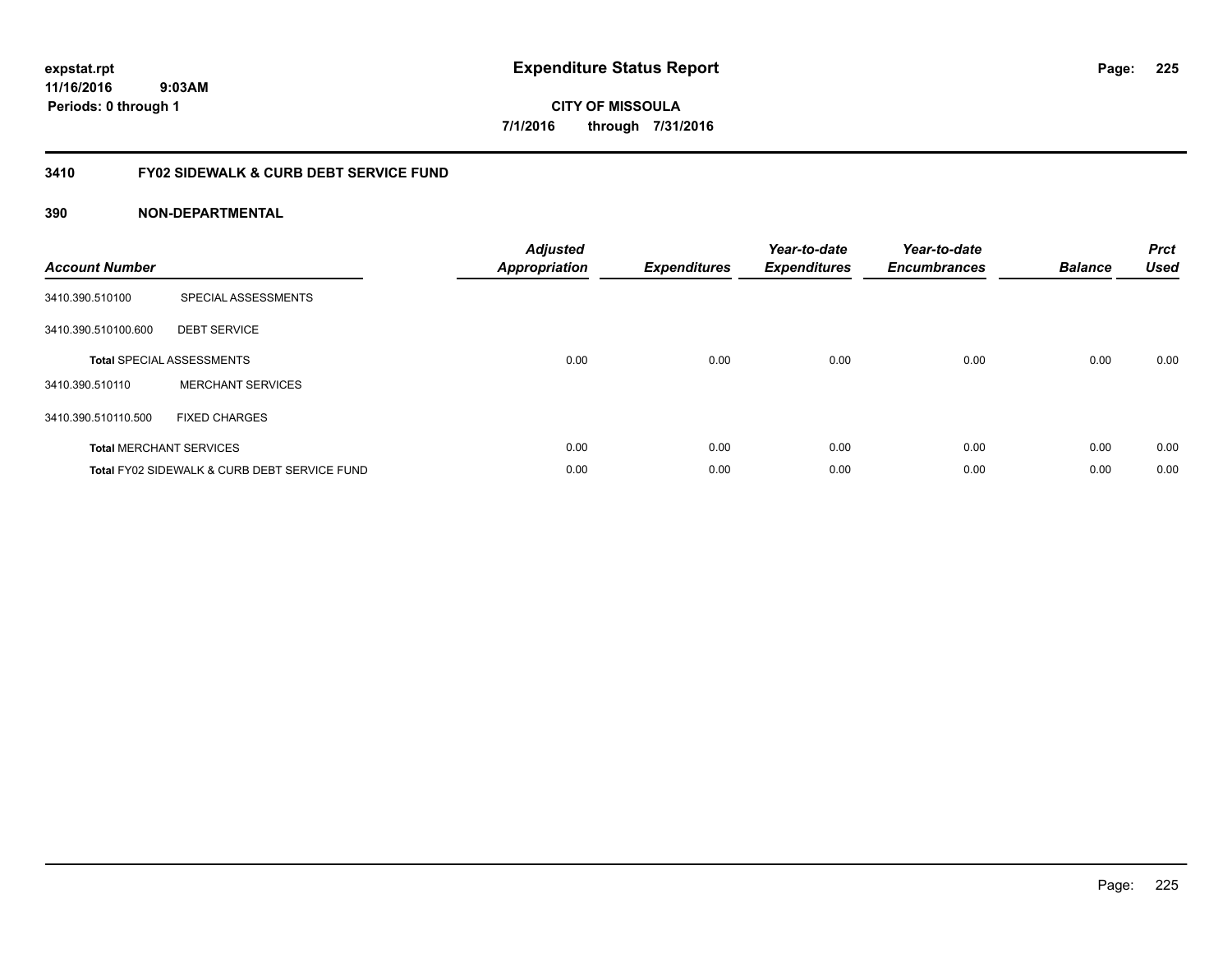**11/16/2016 9:03AM Periods: 0 through 1**

**CITY OF MISSOULA 7/1/2016 through 7/31/2016**

## **3420 FY03 SIDEWALK & CURB DEBT SERVICE**

| <b>Account Number</b> |                                                                                     | <b>Adjusted</b><br><b>Appropriation</b> | <b>Expenditures</b> | Year-to-date<br><b>Expenditures</b> | Year-to-date<br><b>Encumbrances</b> | <b>Balance</b>         | <b>Prct</b><br><b>Used</b> |
|-----------------------|-------------------------------------------------------------------------------------|-----------------------------------------|---------------------|-------------------------------------|-------------------------------------|------------------------|----------------------------|
| 3420.390.510100       | SPECIAL ASSESSMENTS                                                                 |                                         |                     |                                     |                                     |                        |                            |
| 3420.390.510100.600   | <b>DEBT SERVICE</b>                                                                 |                                         |                     |                                     |                                     |                        |                            |
|                       | 3420.390.510100.620.000 INTEREST / SERVICE FEES<br><b>Total SPECIAL ASSESSMENTS</b> | 0.00<br>0.00                            | 350.00<br>350.00    | 350.00<br>350.00                    | 0.00<br>0.00                        | $-350.00$<br>$-350.00$ | 0.00<br>0.00               |
| 3420.390.510110       | <b>MERCHANT SERVICES</b>                                                            |                                         |                     |                                     |                                     |                        |                            |
| 3420.390.510110.500   | <b>FIXED CHARGES</b>                                                                |                                         |                     |                                     |                                     |                        |                            |
|                       | <b>Total MERCHANT SERVICES</b>                                                      | 0.00                                    | 0.00                | 0.00                                | 0.00                                | 0.00                   | 0.00                       |
|                       | Total FY03 SIDEWALK & CURB DEBT SERVICE                                             | 0.00                                    | 350.00              | 350.00                              | 0.00                                | $-350.00$              | 0.00                       |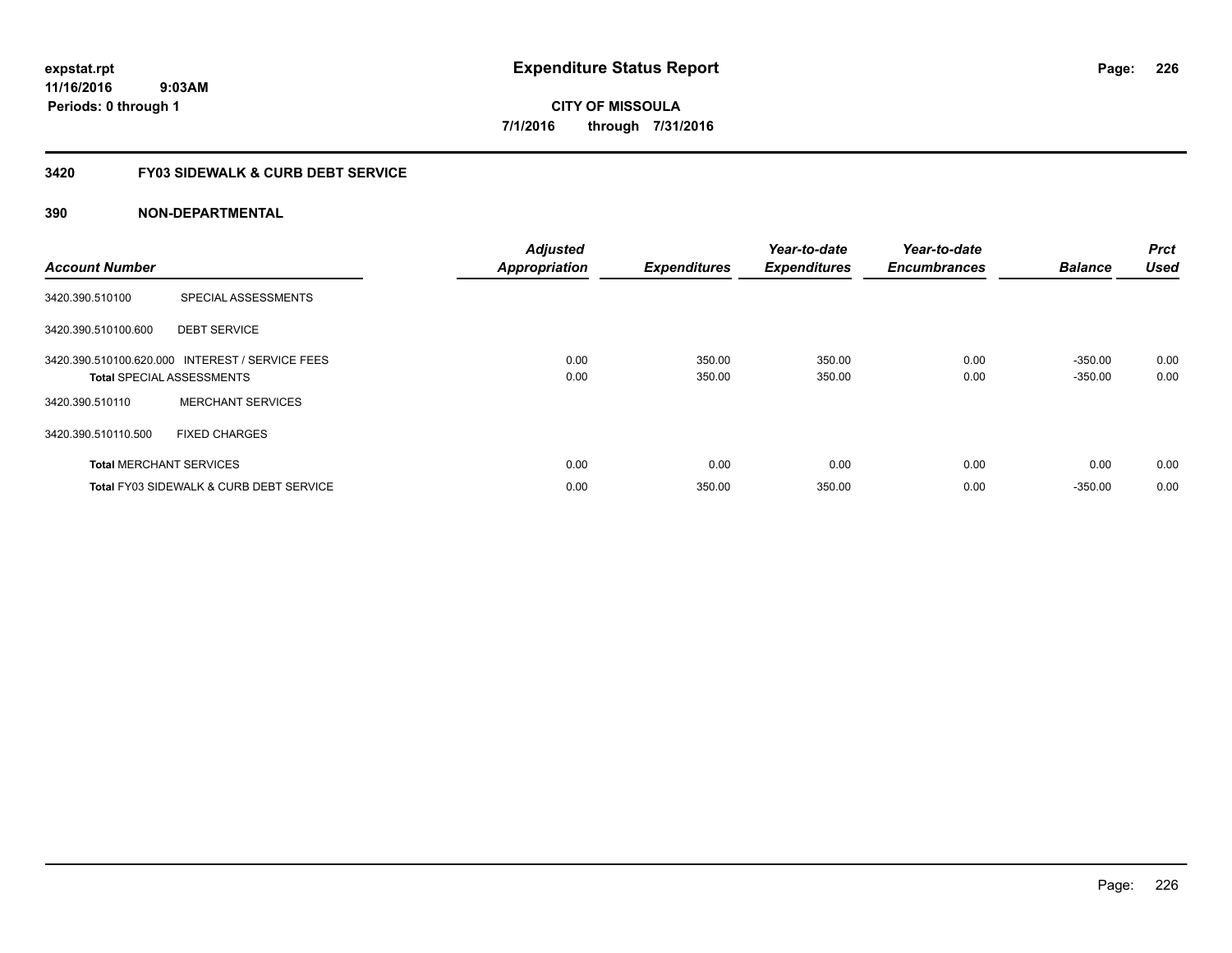## **3430 FY04 SIDEWALK CURB DEBT SERVICE**

| <b>Account Number</b> |                                              | <b>Adjusted</b><br><b>Appropriation</b> | <b>Expenditures</b> | Year-to-date<br><b>Expenditures</b> | Year-to-date<br><b>Encumbrances</b> | <b>Balance</b> | <b>Prct</b><br><b>Used</b> |
|-----------------------|----------------------------------------------|-----------------------------------------|---------------------|-------------------------------------|-------------------------------------|----------------|----------------------------|
| 3430.390.510100       | SPECIAL ASSESSMENTS                          |                                         |                     |                                     |                                     |                |                            |
| 3430.390.510100.600   | <b>DEBT SERVICE</b>                          |                                         |                     |                                     |                                     |                |                            |
|                       | <b>Total SPECIAL ASSESSMENTS</b>             | 0.00                                    | 0.00                | 0.00                                | 0.00                                | 0.00           | 0.00                       |
| 3430.390.510110       | <b>MERCHANT SERVICES</b>                     |                                         |                     |                                     |                                     |                |                            |
| 3430.390.510110.500   | <b>FIXED CHARGES</b>                         |                                         |                     |                                     |                                     |                |                            |
|                       | <b>Total MERCHANT SERVICES</b>               | 0.00                                    | 0.00                | 0.00                                | 0.00                                | 0.00           | 0.00                       |
|                       | <b>Total FY04 SIDEWALK CURB DEBT SERVICE</b> | 0.00                                    | 0.00                | 0.00                                | 0.00                                | 0.00           | 0.00                       |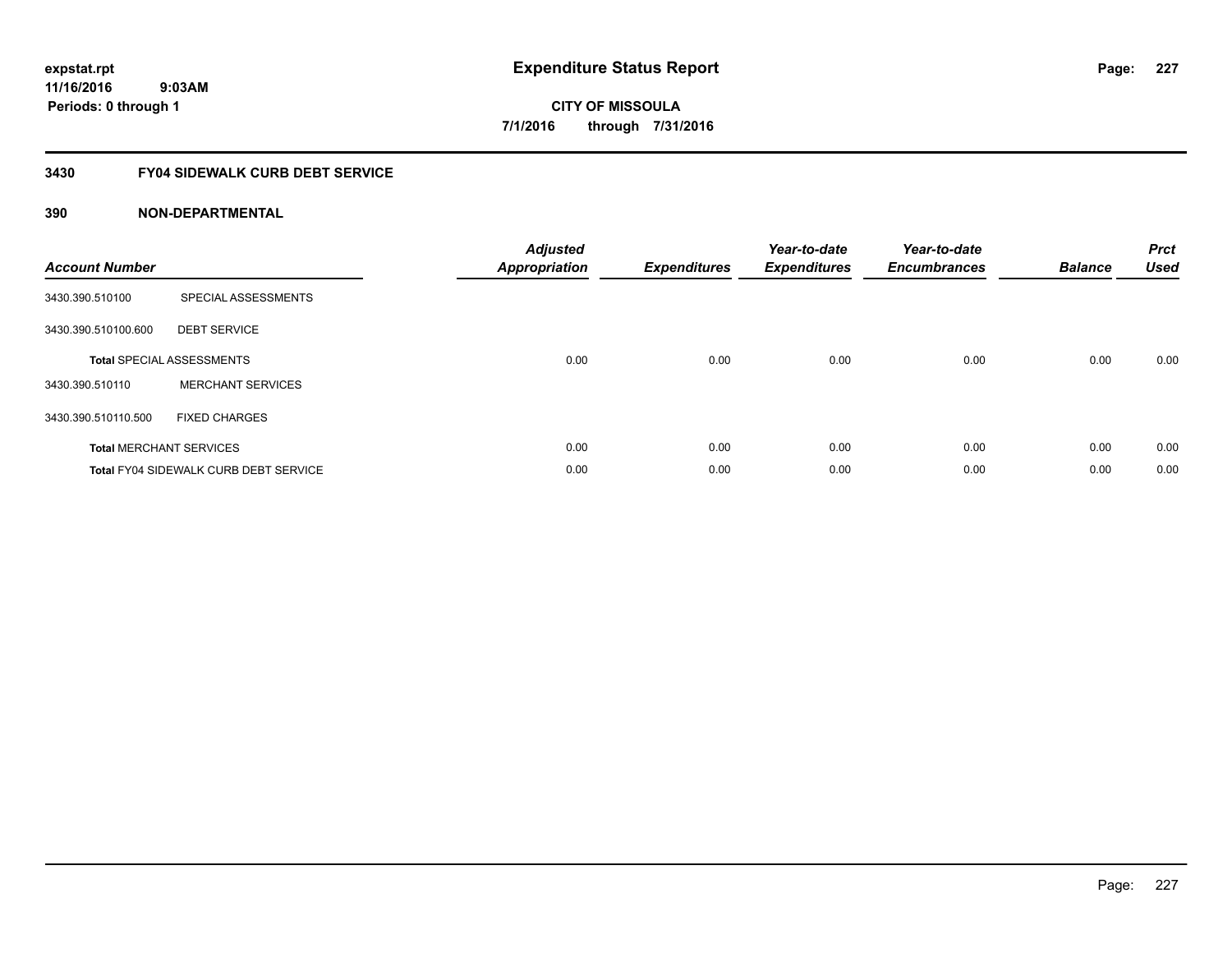### **3440 FY 05 SIDEWALK AND CURB**

| <b>Account Number</b> |                                      | <b>Adjusted</b><br>Appropriation | <b>Expenditures</b> | Year-to-date<br><b>Expenditures</b> | Year-to-date<br><b>Encumbrances</b> | <b>Balance</b> | <b>Prct</b><br><b>Used</b> |
|-----------------------|--------------------------------------|----------------------------------|---------------------|-------------------------------------|-------------------------------------|----------------|----------------------------|
| 3440.390.510100       | SPECIAL ASSESSMENTS                  |                                  |                     |                                     |                                     |                |                            |
| 3440.390.510100.600   | <b>DEBT SERVICE</b>                  |                                  |                     |                                     |                                     |                |                            |
|                       | <b>Total SPECIAL ASSESSMENTS</b>     | 0.00                             | 0.00                | 0.00                                | 0.00                                | 0.00           | 0.00                       |
| 3440.390.510110       | <b>MERCHANT SERVICES</b>             |                                  |                     |                                     |                                     |                |                            |
| 3440.390.510110.500   | <b>FIXED CHARGES</b>                 |                                  |                     |                                     |                                     |                |                            |
|                       | <b>Total MERCHANT SERVICES</b>       | 0.00                             | 0.00                | 0.00                                | 0.00                                | 0.00           | 0.00                       |
|                       | <b>Total FY 05 SIDEWALK AND CURB</b> | 0.00                             | 0.00                | 0.00                                | 0.00                                | 0.00           | 0.00                       |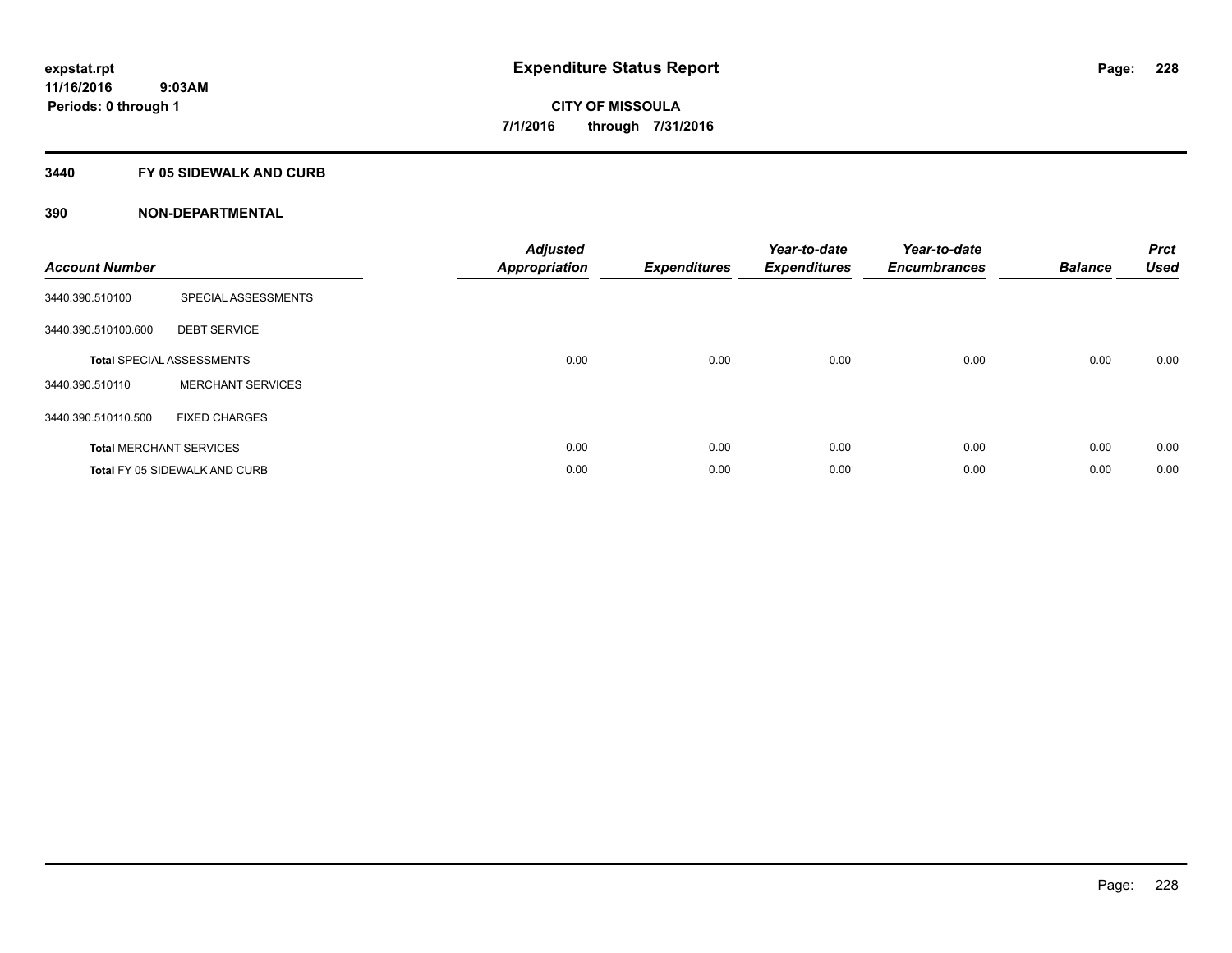## **3450 FY 06 SIDEWALK AND CURB**

| <b>Account Number</b> |                                      | <b>Adjusted</b><br>Appropriation | <b>Expenditures</b> | Year-to-date<br><b>Expenditures</b> | Year-to-date<br><b>Encumbrances</b> | <b>Balance</b> | <b>Prct</b><br><b>Used</b> |
|-----------------------|--------------------------------------|----------------------------------|---------------------|-------------------------------------|-------------------------------------|----------------|----------------------------|
| 3450.390.510100       | SPECIAL ASSESSMENTS                  |                                  |                     |                                     |                                     |                |                            |
| 3450.390.510100.600   | <b>DEBT SERVICE</b>                  |                                  |                     |                                     |                                     |                |                            |
|                       | <b>Total SPECIAL ASSESSMENTS</b>     | 0.00                             | 0.00                | 0.00                                | 0.00                                | 0.00           | 0.00                       |
| 3450.390.510110       | <b>MERCHANT SERVICES</b>             |                                  |                     |                                     |                                     |                |                            |
| 3450.390.510110.500   | <b>FIXED CHARGES</b>                 |                                  |                     |                                     |                                     |                |                            |
|                       | <b>Total MERCHANT SERVICES</b>       | 0.00                             | 0.00                | 0.00                                | 0.00                                | 0.00           | 0.00                       |
|                       | <b>Total FY 06 SIDEWALK AND CURB</b> | 0.00                             | 0.00                | 0.00                                | 0.00                                | 0.00           | 0.00                       |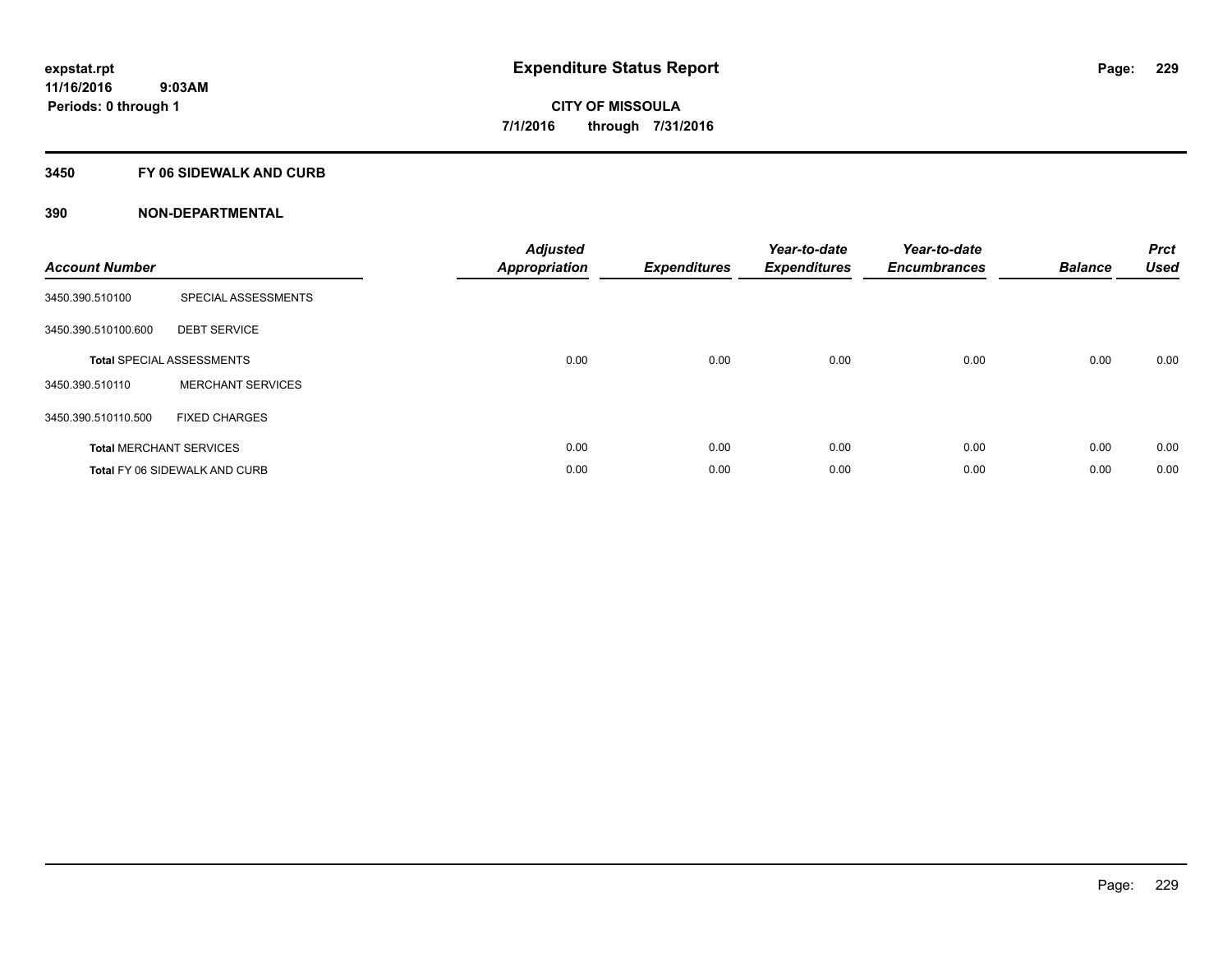## **3460 FY07 SIDEWALK AND CURB DEBT**

| <b>Account Number</b>      |                                          | <b>Adjusted</b><br><b>Appropriation</b> | <b>Expenditures</b> | Year-to-date<br><b>Expenditures</b> | Year-to-date<br><b>Encumbrances</b> | <b>Balance</b> | <b>Prct</b><br><b>Used</b> |
|----------------------------|------------------------------------------|-----------------------------------------|---------------------|-------------------------------------|-------------------------------------|----------------|----------------------------|
| 3460.390.510100            | SPECIAL ASSESSMENTS                      |                                         |                     |                                     |                                     |                |                            |
| 3460.390.510100.600        | <b>DEBT SERVICE</b>                      |                                         |                     |                                     |                                     |                |                            |
|                            | <b>Total SPECIAL ASSESSMENTS</b>         | 0.00                                    | 0.00                | 0.00                                | 0.00                                | 0.00           | 0.00                       |
| 3460.390.510110            | <b>MERCHANT SERVICES</b>                 |                                         |                     |                                     |                                     |                |                            |
| 3460.390.510110.500        | <b>FIXED CHARGES</b>                     |                                         |                     |                                     |                                     |                |                            |
| <b>Total FIXED CHARGES</b> |                                          | 0.00                                    | 0.00                | 0.00                                | 0.00                                | 0.00           | 0.00                       |
|                            | <b>Total FY07 SIDEWALK AND CURB DEBT</b> | 0.00                                    | 0.00                | 0.00                                | 0.00                                | 0.00           | 0.00                       |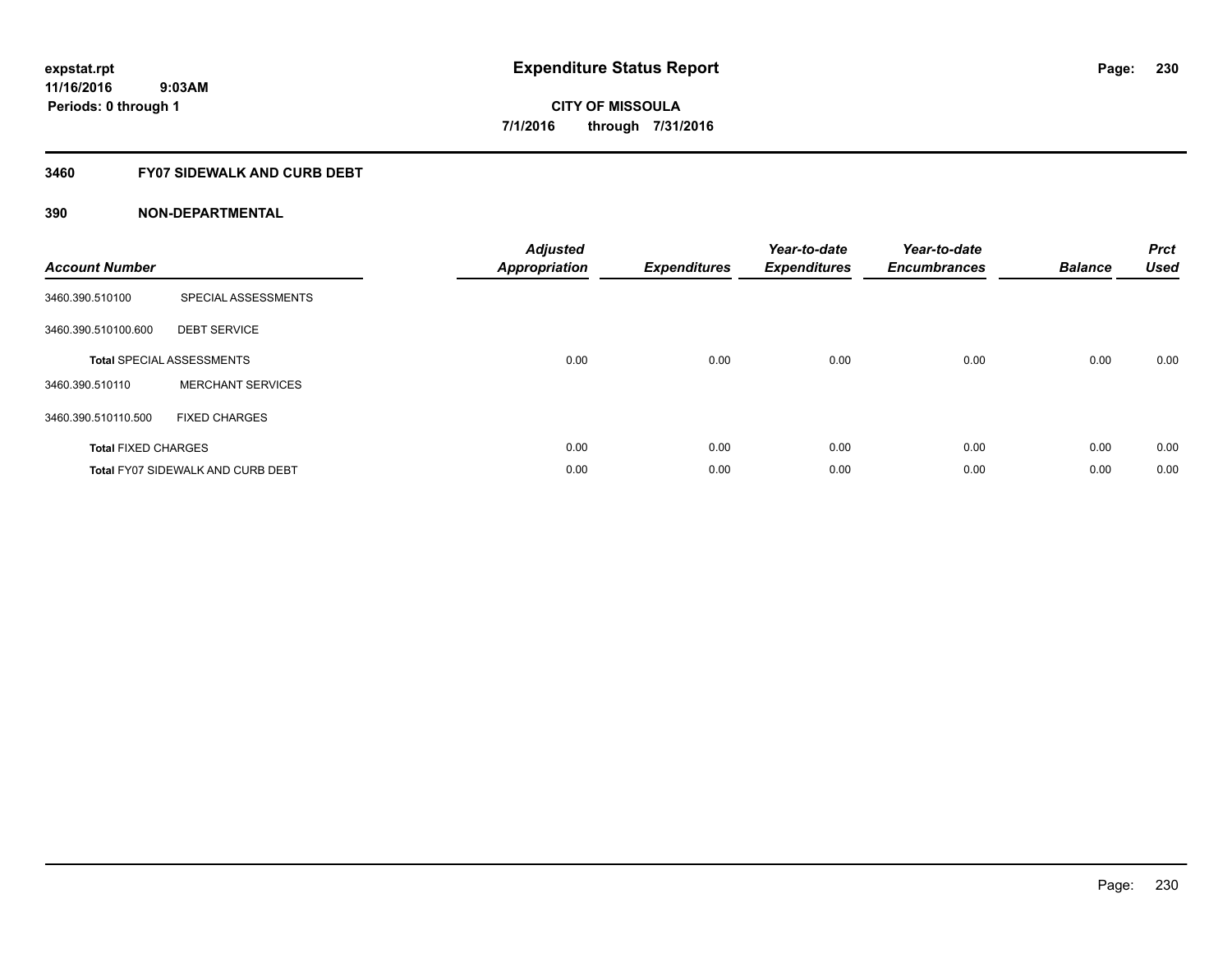## **3461 SERIES 2008A SIDEWALK AND CURB**

## **280 PUBLIC WORKS OPERATIONS**

| <b>Account Number</b>          |                                      | <b>Adjusted</b><br><b>Appropriation</b> | <b>Expenditures</b> | Year-to-date<br><b>Expenditures</b> | Year-to-date<br><b>Encumbrances</b> | <b>Balance</b> | <b>Prct</b><br><b>Used</b> |
|--------------------------------|--------------------------------------|-----------------------------------------|---------------------|-------------------------------------|-------------------------------------|----------------|----------------------------|
| 3461.280.510110                | <b>MERCHANT SERVICES</b>             |                                         |                     |                                     |                                     |                |                            |
| 3461.280.510110.500            | <b>FIXED CHARGES</b>                 |                                         |                     |                                     |                                     |                |                            |
| <b>Total MERCHANT SERVICES</b> |                                      | 0.00                                    | 0.00                | 0.00                                | 0.00                                | 0.00           | 0.00                       |
| 3461.280.521000                | INTERFUND OPERATING TRANSFERS        |                                         |                     |                                     |                                     |                |                            |
| 3461.280.521000.800            | OTHER OBJECTS                        |                                         |                     |                                     |                                     |                |                            |
|                                | <b>Total PUBLIC WORKS OPERATIONS</b> | 0.00                                    | 0.00                | 0.00                                | 0.00                                | 0.00           | 0.00                       |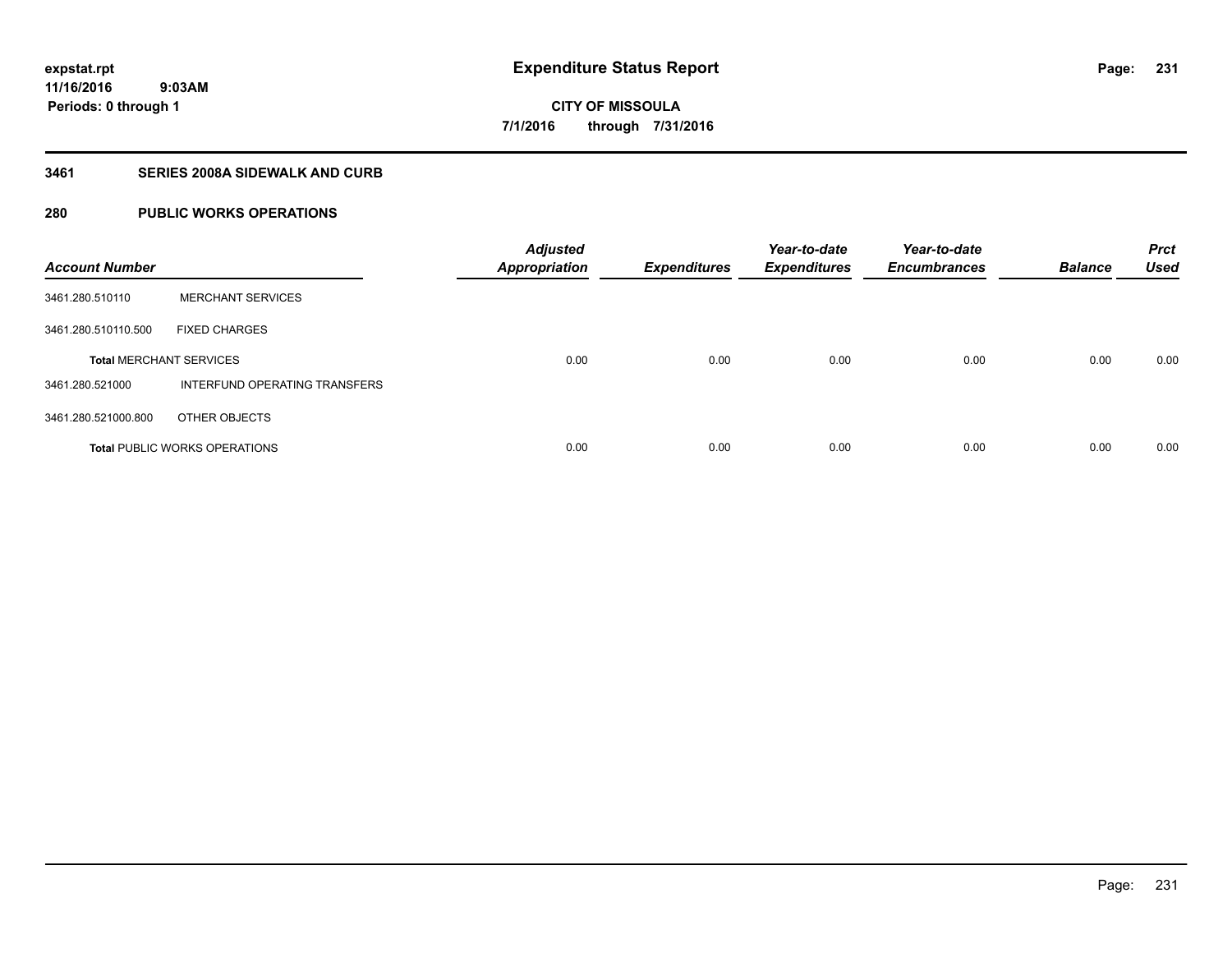## **3461 SERIES 2008A SIDEWALK AND CURB**

| <b>Account Number</b>          |                                            | <b>Adjusted</b><br><b>Appropriation</b> | <b>Expenditures</b> | Year-to-date<br><b>Expenditures</b> | Year-to-date<br><b>Encumbrances</b> | <b>Balance</b> | <b>Prct</b><br><b>Used</b> |
|--------------------------------|--------------------------------------------|-----------------------------------------|---------------------|-------------------------------------|-------------------------------------|----------------|----------------------------|
| 3461.390.510100                | SPECIAL ASSESSMENTS                        |                                         |                     |                                     |                                     |                |                            |
| 3461.390.510100.600            | <b>DEBT SERVICE</b>                        |                                         |                     |                                     |                                     |                |                            |
|                                | <b>Total SPECIAL ASSESSMENTS</b>           | 0.00                                    | 0.00                | 0.00                                | 0.00                                | 0.00           | 0.00                       |
| 3461.390.510110                | <b>MERCHANT SERVICES</b>                   |                                         |                     |                                     |                                     |                |                            |
| 3461.390.510110.500            | <b>FIXED CHARGES</b>                       |                                         |                     |                                     |                                     |                |                            |
| <b>Total MERCHANT SERVICES</b> |                                            | 0.00                                    | 0.00                | 0.00                                | 0.00                                | 0.00           | 0.00                       |
| 3461.390.521000                | INTERFUND OPERATING TRANSFERS              |                                         |                     |                                     |                                     |                |                            |
| 3461.390.521000.800            | OTHER OBJECTS                              |                                         |                     |                                     |                                     |                |                            |
|                                | <b>Total INTERFUND OPERATING TRANSFERS</b> | 0.00                                    | 0.00                | 0.00                                | 0.00                                | 0.00           | 0.00                       |
|                                | Total SERIES 2008A SIDEWALK AND CURB       | 0.00                                    | 0.00                | 0.00                                | 0.00                                | 0.00           | 0.00                       |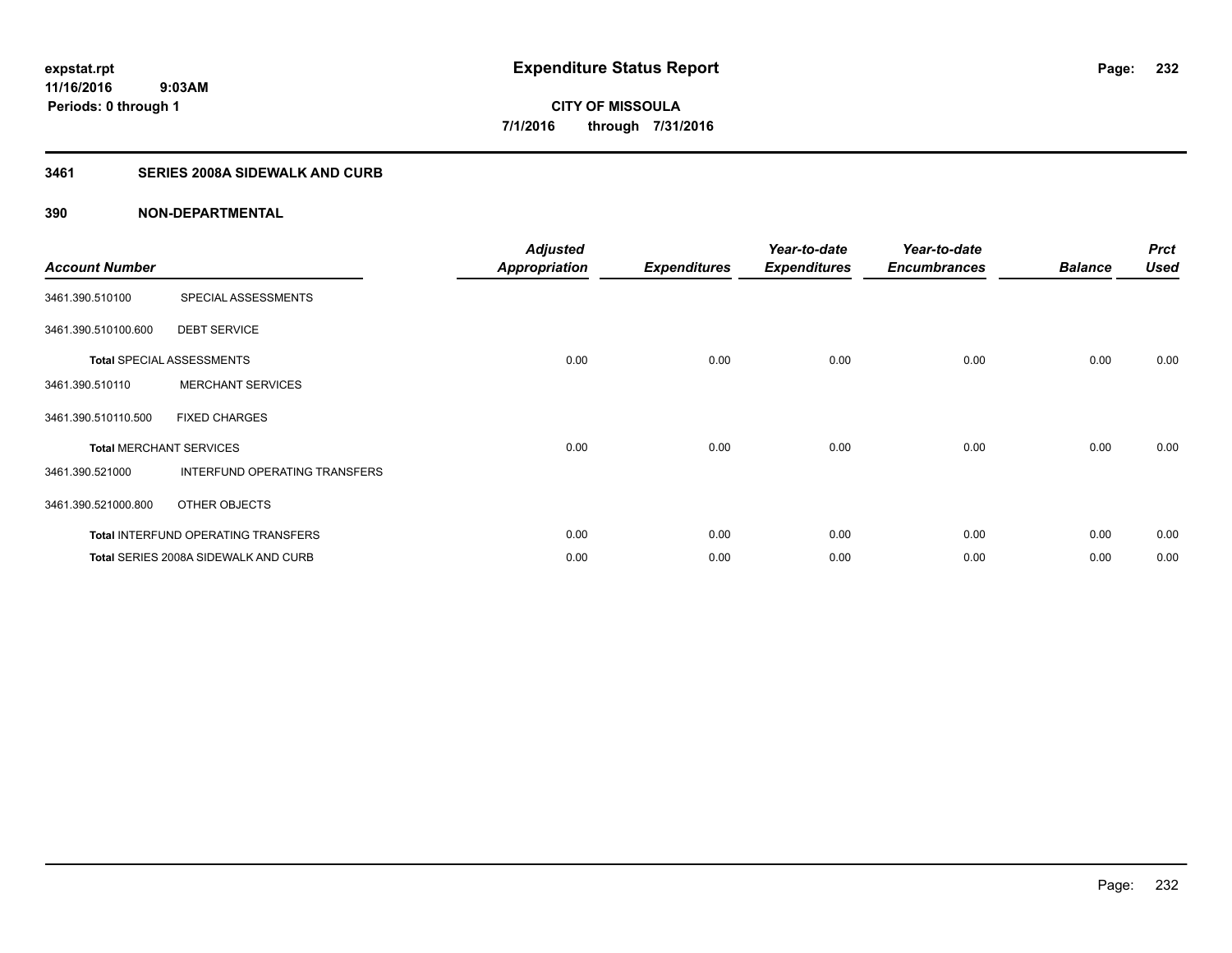### **3462 SERIES 2009 SIDEWALK AND CURB**

| <b>Account Number</b> |                                            | <b>Adjusted</b><br>Appropriation | <b>Expenditures</b> | Year-to-date<br><b>Expenditures</b> | Year-to-date<br><b>Encumbrances</b> | <b>Balance</b> | <b>Prct</b><br><b>Used</b> |
|-----------------------|--------------------------------------------|----------------------------------|---------------------|-------------------------------------|-------------------------------------|----------------|----------------------------|
| 3462.390.510100       | SPECIAL ASSESSMENTS                        |                                  |                     |                                     |                                     |                |                            |
| 3462.390.510100.600   | <b>DEBT SERVICE</b>                        |                                  |                     |                                     |                                     |                |                            |
|                       | <b>Total SPECIAL ASSESSMENTS</b>           | 0.00                             | 0.00                | 0.00                                | 0.00                                | 0.00           | 0.00                       |
| 3462.390.510110       | <b>MERCHANT SERVICES</b>                   |                                  |                     |                                     |                                     |                |                            |
| 3462.390.510110.500   | <b>FIXED CHARGES</b>                       |                                  |                     |                                     |                                     |                |                            |
|                       | <b>Total MERCHANT SERVICES</b>             | 0.00                             | 0.00                | 0.00                                | 0.00                                | 0.00           | 0.00                       |
| 3462.390.521000       | INTERFUND OPERATING TRANSFERS              |                                  |                     |                                     |                                     |                |                            |
| 3462.390.521000.800   | OTHER OBJECTS                              |                                  |                     |                                     |                                     |                |                            |
|                       | <b>Total INTERFUND OPERATING TRANSFERS</b> | 0.00                             | 0.00                | 0.00                                | 0.00                                | 0.00           | 0.00                       |
|                       | Total SERIES 2009 SIDEWALK AND CURB        | 0.00                             | 0.00                | 0.00                                | 0.00                                | 0.00           | 0.00                       |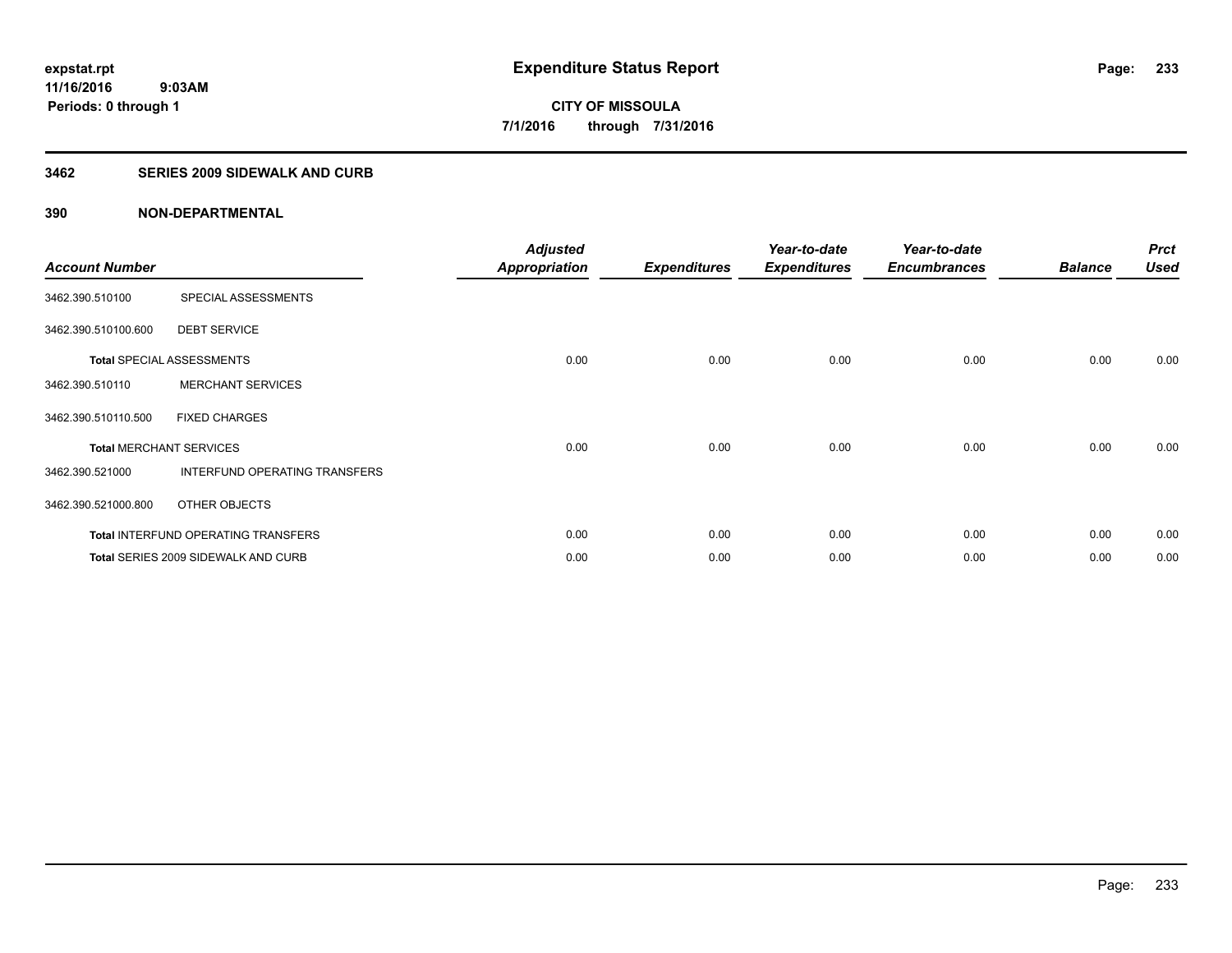## **3463 SERIES 2010 SIDEWALK AND CURB**

| <b>Account Number</b> |                                     | <b>Adjusted</b><br>Appropriation | <b>Expenditures</b> | Year-to-date<br><b>Expenditures</b> | Year-to-date<br><b>Encumbrances</b> | <b>Balance</b> | <b>Prct</b><br><b>Used</b> |
|-----------------------|-------------------------------------|----------------------------------|---------------------|-------------------------------------|-------------------------------------|----------------|----------------------------|
| 3463.390.510100       | SPECIAL ASSESSMENTS                 |                                  |                     |                                     |                                     |                |                            |
| 3463.390.510100.600   | <b>DEBT SERVICE</b>                 |                                  |                     |                                     |                                     |                |                            |
|                       | <b>Total SPECIAL ASSESSMENTS</b>    | 0.00                             | 0.00                | 0.00                                | 0.00                                | 0.00           | 0.00                       |
| 3463.390.510110       | <b>MERCHANT SERVICES</b>            |                                  |                     |                                     |                                     |                |                            |
| 3463.390.510110.500   | <b>FIXED CHARGES</b>                |                                  |                     |                                     |                                     |                |                            |
|                       | <b>Total MERCHANT SERVICES</b>      | 0.00                             | 0.00                | 0.00                                | 0.00                                | 0.00           | 0.00                       |
|                       | Total SERIES 2010 SIDEWALK AND CURB | 0.00                             | 0.00                | 0.00                                | 0.00                                | 0.00           | 0.00                       |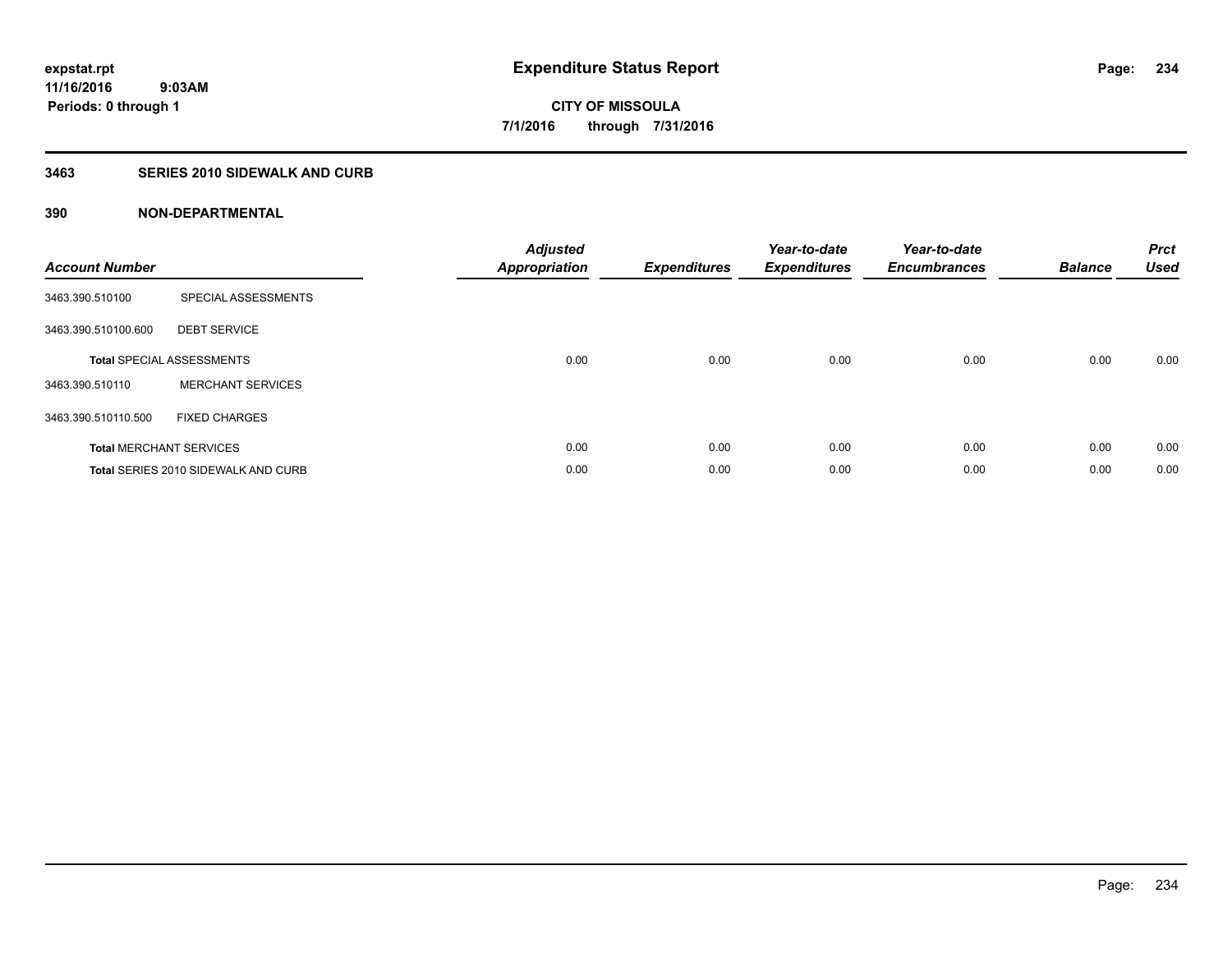### **3464 FY12 S/C DEBT SERVICE**

| <b>Account Number</b> |                                  | <b>Adjusted</b><br><b>Appropriation</b> | <b>Expenditures</b> | Year-to-date<br><b>Expenditures</b> | Year-to-date<br><b>Encumbrances</b> | <b>Balance</b> | <b>Prct</b><br><b>Used</b> |
|-----------------------|----------------------------------|-----------------------------------------|---------------------|-------------------------------------|-------------------------------------|----------------|----------------------------|
| 3464.390.510100       | SPECIAL ASSESSMENTS              |                                         |                     |                                     |                                     |                |                            |
| 3464.390.510100.600   | <b>DEBT SERVICE</b>              |                                         |                     |                                     |                                     |                |                            |
|                       | <b>Total SPECIAL ASSESSMENTS</b> | 0.00                                    | 0.00                | 0.00                                | 0.00                                | 0.00           | 0.00                       |
| 3464.390.510110       | <b>MERCHANT SERVICES</b>         |                                         |                     |                                     |                                     |                |                            |
| 3464.390.510110.500   | <b>FIXED CHARGES</b>             |                                         |                     |                                     |                                     |                |                            |
|                       | <b>Total MERCHANT SERVICES</b>   | 0.00                                    | 0.00                | 0.00                                | 0.00                                | 0.00           | 0.00                       |
|                       | Total FY12 S/C DEBT SERVICE      | 0.00                                    | 0.00                | 0.00                                | 0.00                                | 0.00           | 0.00                       |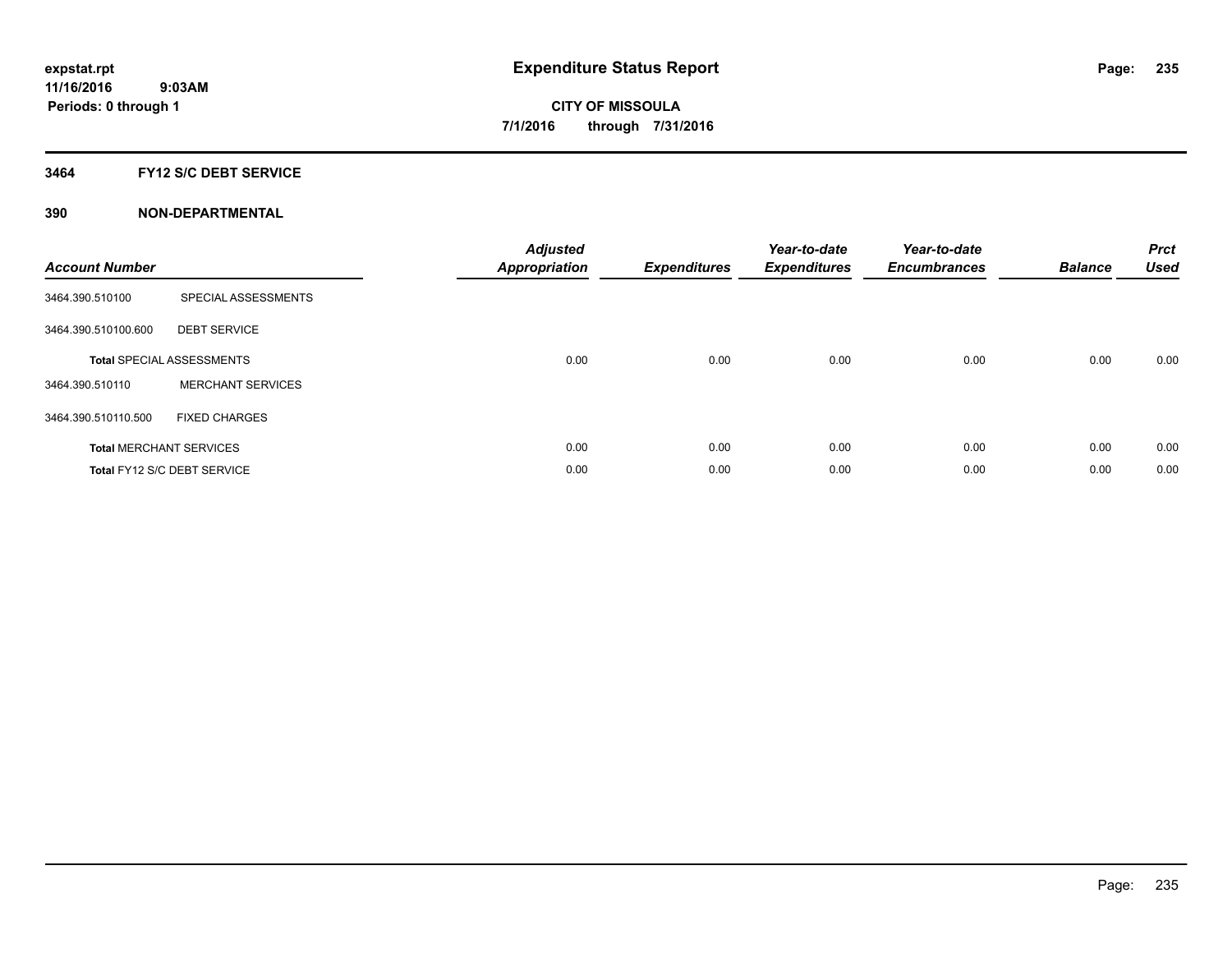# **3465 FY13 SIDEWALK/CURB DEBT SERVICE**

| <b>Account Number</b> |                                              | <b>Adjusted</b><br>Appropriation | <b>Expenditures</b> | Year-to-date<br><b>Expenditures</b> | Year-to-date<br><b>Encumbrances</b> | <b>Balance</b> | <b>Prct</b><br><b>Used</b> |
|-----------------------|----------------------------------------------|----------------------------------|---------------------|-------------------------------------|-------------------------------------|----------------|----------------------------|
| 3465.390.510100       | SPECIAL ASSESSMENTS                          |                                  |                     |                                     |                                     |                |                            |
| 3465.390.510100.600   | <b>DEBT SERVICE</b>                          |                                  |                     |                                     |                                     |                |                            |
|                       | <b>Total SPECIAL ASSESSMENTS</b>             | 0.00                             | 0.00                | 0.00                                | 0.00                                | 0.00           | 0.00                       |
| 3465.390.510110       | <b>MERCHANT SERVICES</b>                     |                                  |                     |                                     |                                     |                |                            |
| 3465.390.510110.500   | <b>FIXED CHARGES</b>                         |                                  |                     |                                     |                                     |                |                            |
|                       | <b>Total MERCHANT SERVICES</b>               | 0.00                             | 0.00                | 0.00                                | 0.00                                | 0.00           | 0.00                       |
|                       | <b>Total FY13 SIDEWALK/CURB DEBT SERVICE</b> | 0.00                             | 0.00                | 0.00                                | 0.00                                | 0.00           | 0.00                       |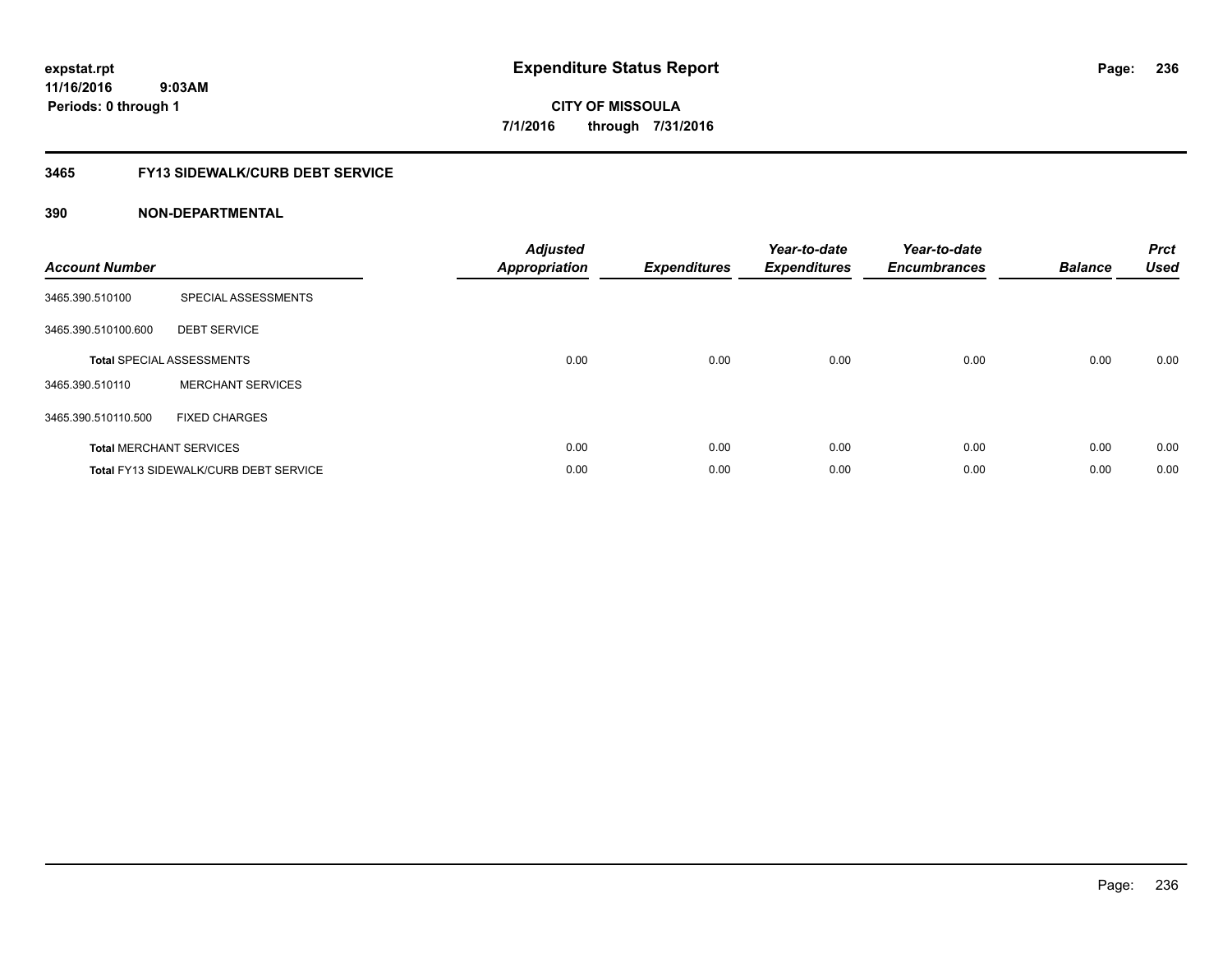## **3466 FY15 SIDEWALK/CURB DEBT SERVICE**

| <b>Account Number</b> |                                              | <b>Adjusted</b><br><b>Appropriation</b> | <b>Expenditures</b> | Year-to-date<br><b>Expenditures</b> | Year-to-date<br><b>Encumbrances</b> | <b>Balance</b> | <b>Prct</b><br><b>Used</b> |
|-----------------------|----------------------------------------------|-----------------------------------------|---------------------|-------------------------------------|-------------------------------------|----------------|----------------------------|
| 3466.390.510100       | SPECIAL ASSESSMENTS                          |                                         |                     |                                     |                                     |                |                            |
| 3466.390.510100.300   | PURCHASED SERVICES                           |                                         |                     |                                     |                                     |                |                            |
|                       | <b>Total PURCHASED SERVICES</b>              | 0.00                                    | 0.00                | 0.00                                | 0.00                                | 0.00           | 0.00                       |
| 3466.390.510100.600   | <b>DEBT SERVICE</b>                          |                                         |                     |                                     |                                     |                |                            |
|                       | <b>Total SPECIAL ASSESSMENTS</b>             | 0.00                                    | 0.00                | 0.00                                | 0.00                                | 0.00           | 0.00                       |
| 3466.390.510110       | <b>MERCHANT SERVICES</b>                     |                                         |                     |                                     |                                     |                |                            |
| 3466.390.510110.500   | <b>FIXED CHARGES</b>                         |                                         |                     |                                     |                                     |                |                            |
|                       | <b>Total MERCHANT SERVICES</b>               | 0.00                                    | 0.00                | 0.00                                | 0.00                                | 0.00           | 0.00                       |
|                       | <b>Total FY15 SIDEWALK/CURB DEBT SERVICE</b> | 0.00                                    | 0.00                | 0.00                                | 0.00                                | 0.00           | 0.00                       |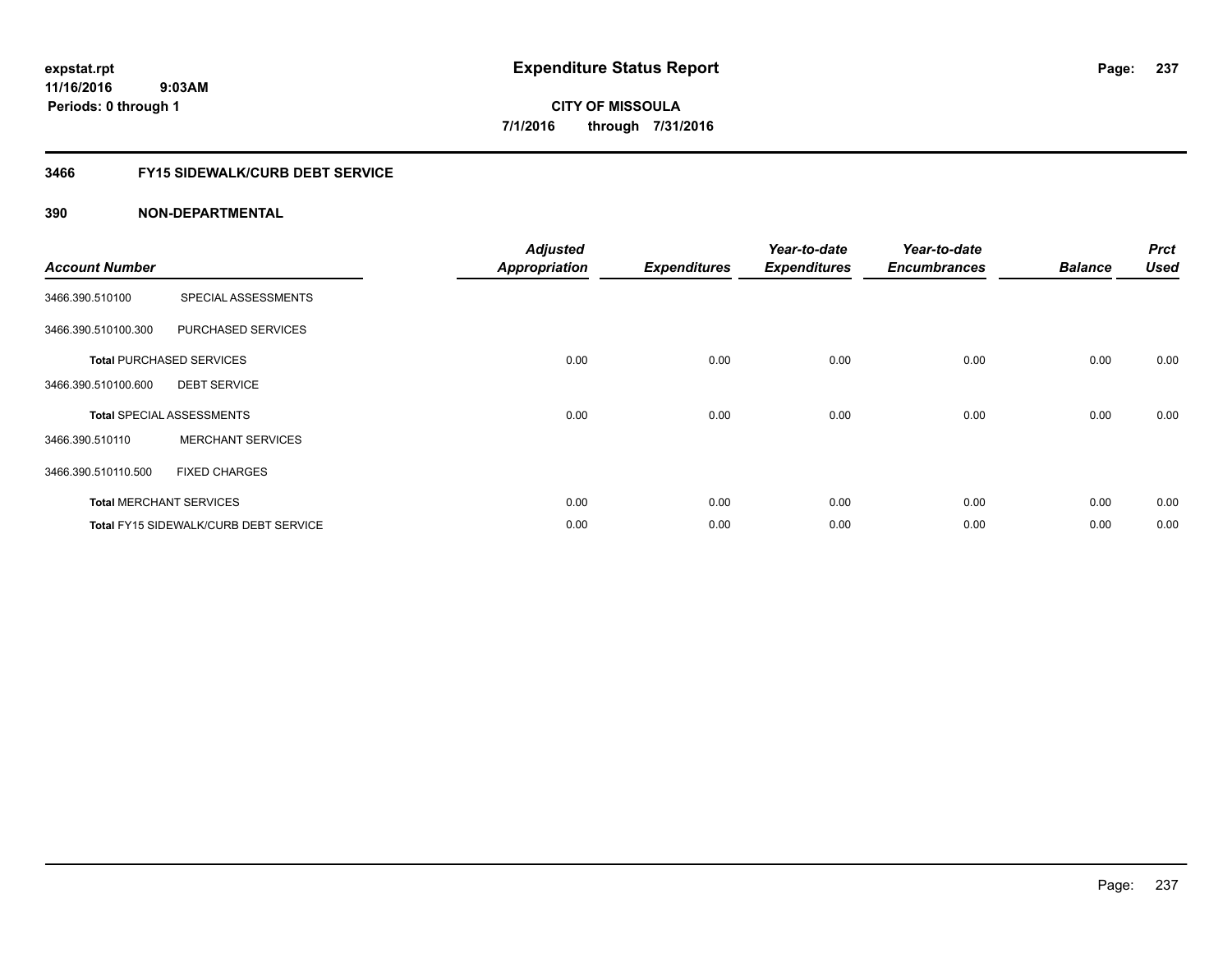## **3467 FY16 SIDEWALK/CURB DEBT SERVICE**

| <b>Account Number</b>      |                                       | <b>Adjusted</b><br><b>Appropriation</b> | <b>Expenditures</b> | Year-to-date<br><b>Expenditures</b> | Year-to-date<br><b>Encumbrances</b> | <b>Balance</b> | <b>Prct</b><br><b>Used</b> |
|----------------------------|---------------------------------------|-----------------------------------------|---------------------|-------------------------------------|-------------------------------------|----------------|----------------------------|
| 3467.390.510000            | <b>MISCELLANEOUS</b>                  |                                         |                     |                                     |                                     |                |                            |
| 3467.390.510000.600        | <b>DEBT SERVICE</b>                   |                                         |                     |                                     |                                     |                |                            |
| <b>Total MISCELLANEOUS</b> |                                       | 0.00                                    | 0.00                | 0.00                                | 0.00                                | 0.00           | 0.00                       |
| 3467.390.510100            | SPECIAL ASSESSMENTS                   |                                         |                     |                                     |                                     |                |                            |
| 3467.390.510100.300        | PURCHASED SERVICES                    |                                         |                     |                                     |                                     |                |                            |
|                            | <b>Total PURCHASED SERVICES</b>       | 0.00                                    | 0.00                | 0.00                                | 0.00                                | 0.00           | 0.00                       |
| 3467.390.510100.600        | <b>DEBT SERVICE</b>                   |                                         |                     |                                     |                                     |                |                            |
|                            | Total SPECIAL ASSESSMENTS             | 0.00                                    | 0.00                | 0.00                                | 0.00                                | 0.00           | 0.00                       |
| 3467.390.510110            | <b>MERCHANT SERVICES</b>              |                                         |                     |                                     |                                     |                |                            |
| 3467.390.510110.500        | <b>FIXED CHARGES</b>                  |                                         |                     |                                     |                                     |                |                            |
|                            | <b>Total MERCHANT SERVICES</b>        | 0.00                                    | 0.00                | 0.00                                | 0.00                                | 0.00           | 0.00                       |
|                            | Total FY16 SIDEWALK/CURB DEBT SERVICE | 0.00                                    | 0.00                | 0.00                                | 0.00                                | 0.00           | 0.00                       |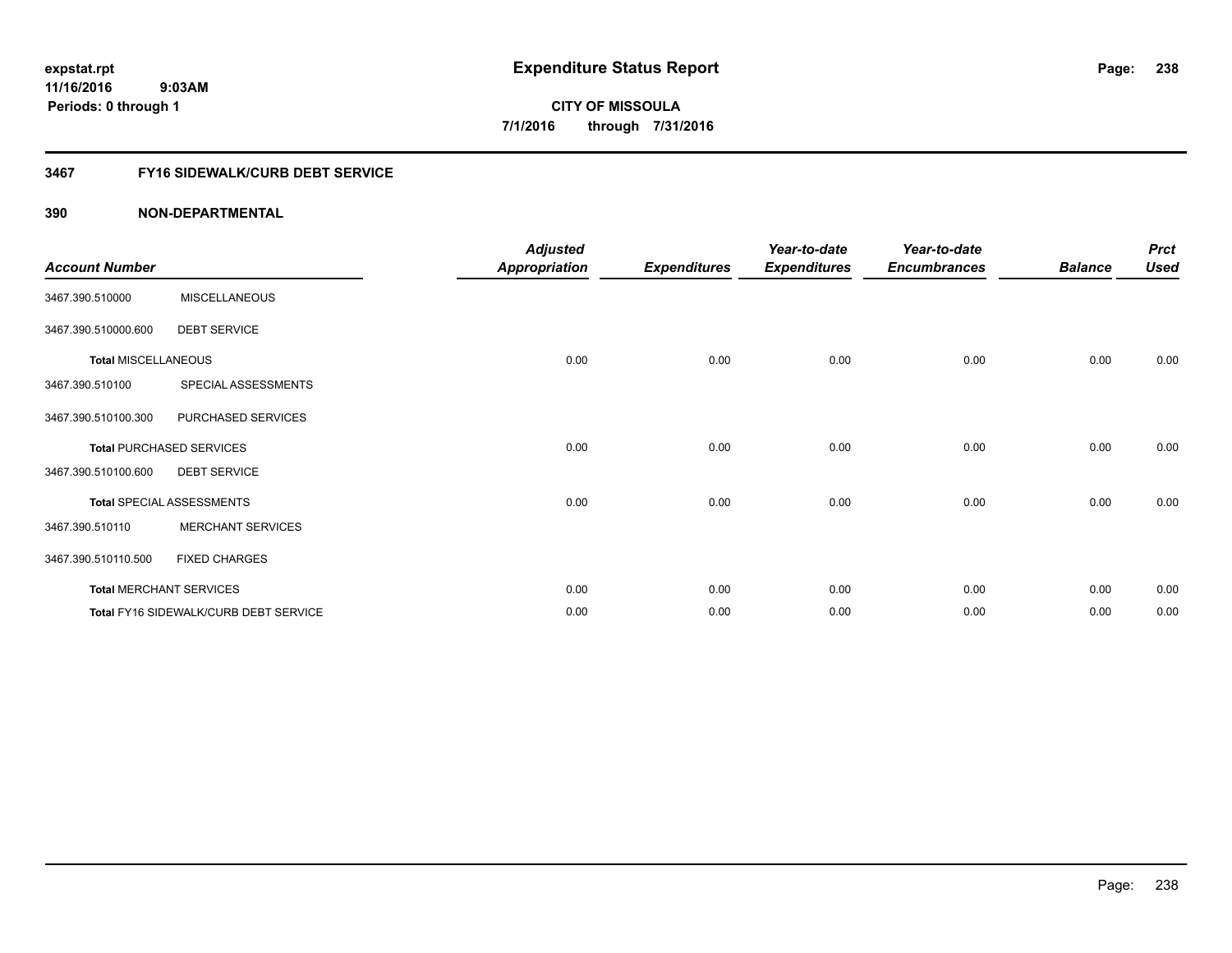## **3491 SID 491 DEBT SERVICE FUND**

| <b>Account Number</b> |                                 | <b>Adjusted</b><br><b>Appropriation</b> | <b>Expenditures</b> | Year-to-date<br><b>Expenditures</b> | Year-to-date<br><b>Encumbrances</b> | <b>Balance</b> | <b>Prct</b><br><b>Used</b> |
|-----------------------|---------------------------------|-----------------------------------------|---------------------|-------------------------------------|-------------------------------------|----------------|----------------------------|
| 3491.390.510100       | SPECIAL ASSESSMENTS             |                                         |                     |                                     |                                     |                |                            |
| 3491.390.510100.600   | <b>DEBT SERVICE</b>             |                                         |                     |                                     |                                     |                |                            |
|                       | Total SID 491 DEBT SERVICE FUND | 0.00                                    | 0.00                | 0.00                                | 0.00                                | 0.00           | 0.00                       |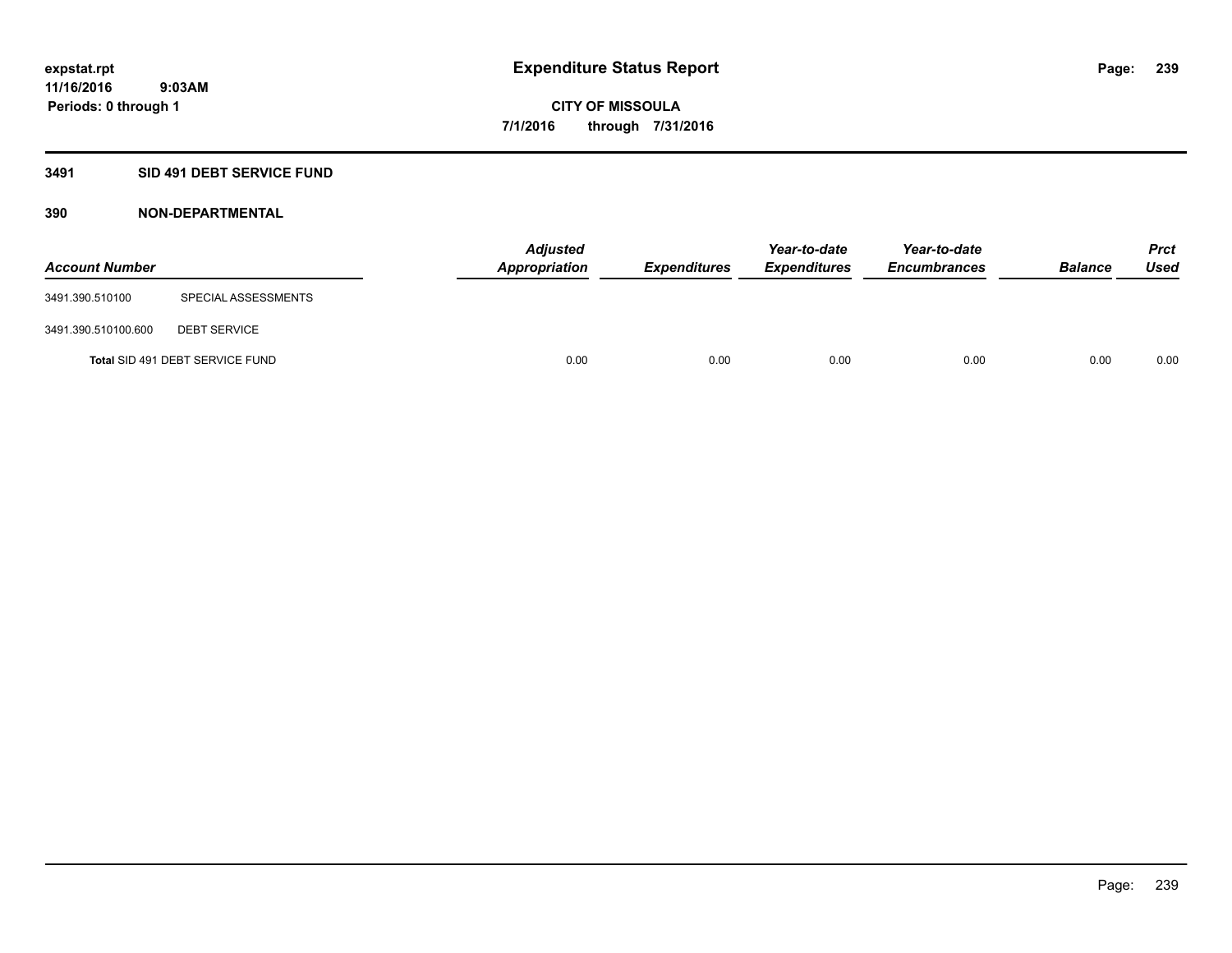#### **3495 SID 495 DEBT SERVICE FUND**

| <b>Account Number</b>                |                         | <b>Adjusted</b><br>Appropriation | <b>Expenditures</b> | Year-to-date<br><b>Expenditures</b> | Year-to-date<br><b>Encumbrances</b> | <b>Balance</b> | <b>Prct</b><br>Used |
|--------------------------------------|-------------------------|----------------------------------|---------------------|-------------------------------------|-------------------------------------|----------------|---------------------|
| 3495.000.520100                      | *** Title Not Found *** |                                  |                     |                                     |                                     |                |                     |
| 3495.000.520100.800                  | OTHER OBJECTS           |                                  |                     |                                     |                                     |                |                     |
| <b>Total *** Title Not Found ***</b> |                         | 0.00                             | 0.00                | 0.00                                | 0.00                                | 0.00           | 0.00                |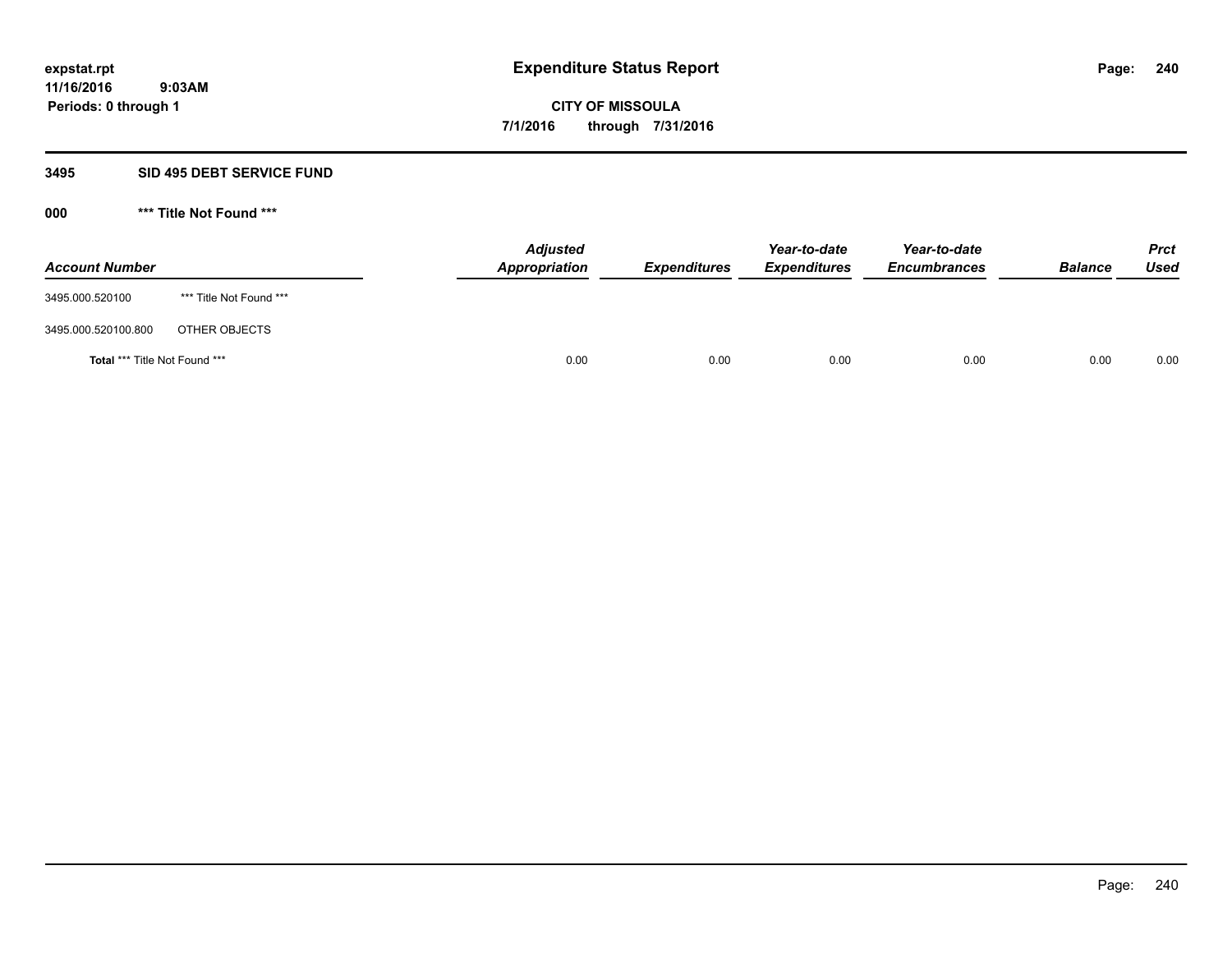#### **3495 SID 495 DEBT SERVICE FUND**

| <b>Account Number</b> |                                  | <b>Adjusted</b><br><b>Appropriation</b> | <b>Expenditures</b> | Year-to-date<br><b>Expenditures</b> | Year-to-date<br><b>Encumbrances</b> | <b>Balance</b> | <b>Prct</b><br><b>Used</b> |
|-----------------------|----------------------------------|-----------------------------------------|---------------------|-------------------------------------|-------------------------------------|----------------|----------------------------|
| 3495.390.510100       | SPECIAL ASSESSMENTS              |                                         |                     |                                     |                                     |                |                            |
| 3495.390.510100.800   | OTHER OBJECTS                    |                                         |                     |                                     |                                     |                |                            |
|                       | <b>Total SPECIAL ASSESSMENTS</b> | 0.00                                    | 0.00                | 0.00                                | 0.00                                | 0.00           | 0.00                       |
| 3495.390.510110       | <b>MERCHANT SERVICES</b>         |                                         |                     |                                     |                                     |                |                            |
| 3495.390.510110.500   | <b>FIXED CHARGES</b>             |                                         |                     |                                     |                                     |                |                            |
|                       | Total SID 495 DEBT SERVICE FUND  | 0.00                                    | 0.00                | 0.00                                | 0.00                                | 0.00           | 0.00                       |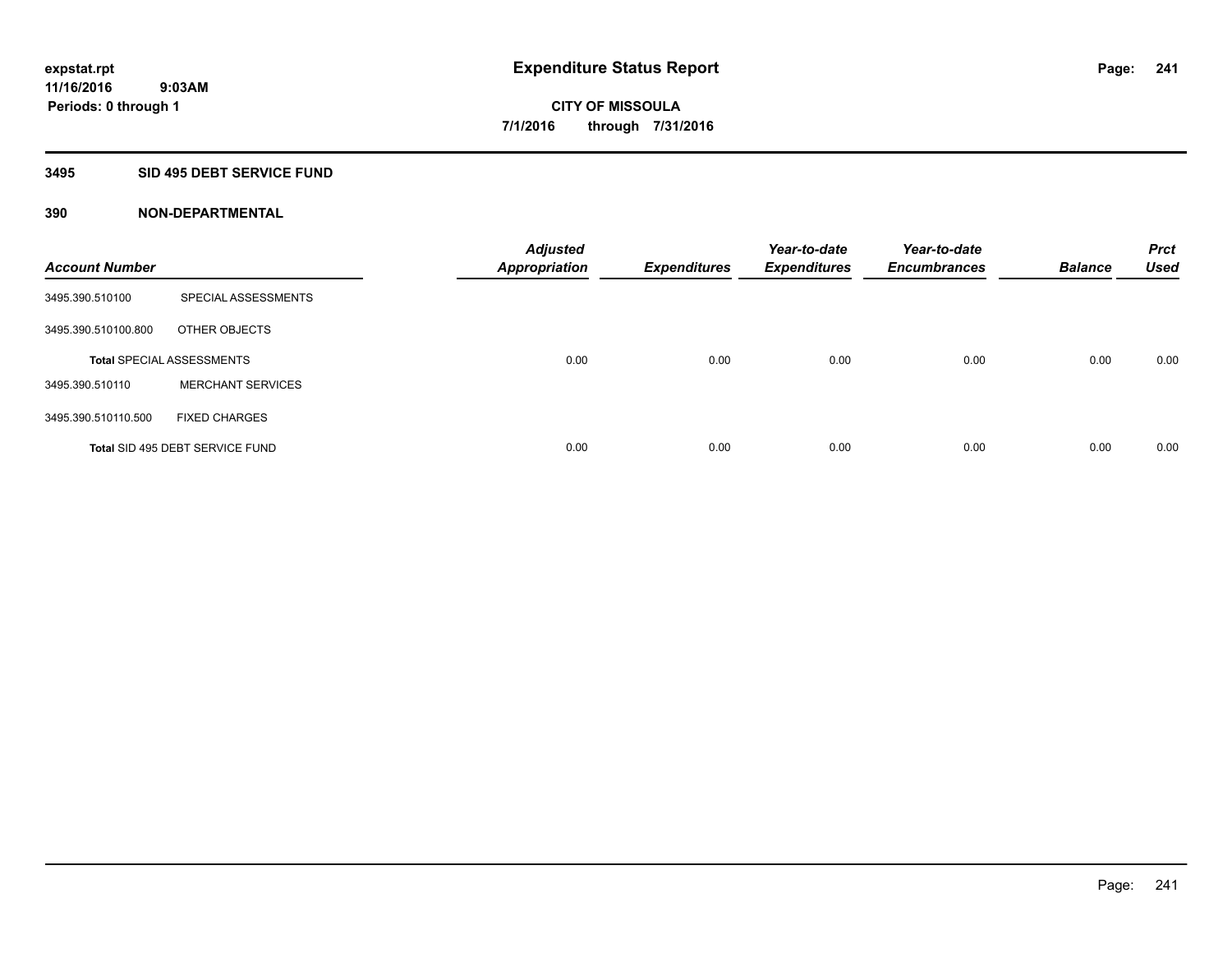#### **3497 SID 497 DEBT SERVICE FUND**

| <b>Account Number</b>                |                         | <b>Adjusted</b><br>Appropriation | <b>Expenditures</b> | Year-to-date<br><b>Expenditures</b> | Year-to-date<br><b>Encumbrances</b> | <b>Balance</b> | <b>Prct</b><br>Used |
|--------------------------------------|-------------------------|----------------------------------|---------------------|-------------------------------------|-------------------------------------|----------------|---------------------|
| 3497.000.520100                      | *** Title Not Found *** |                                  |                     |                                     |                                     |                |                     |
| 3497.000.520100.800                  | OTHER OBJECTS           |                                  |                     |                                     |                                     |                |                     |
| <b>Total *** Title Not Found ***</b> |                         | 0.00                             | 0.00                | 0.00                                | 0.00                                | 0.00           | 0.00                |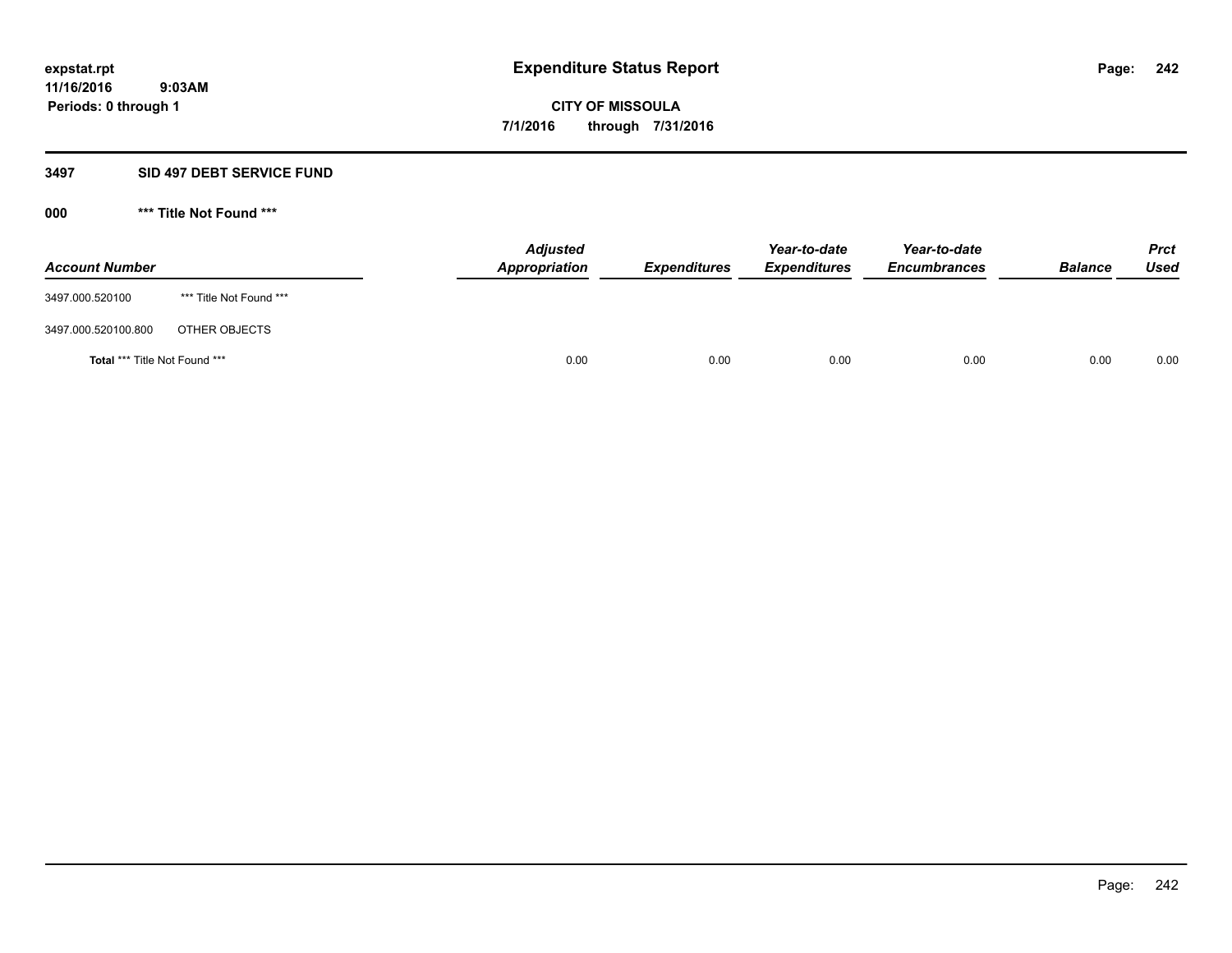#### **3497 SID 497 DEBT SERVICE FUND**

|                            |                                  | <b>Adjusted</b> |                     | Year-to-date        | Year-to-date        |                | <b>Prct</b> |
|----------------------------|----------------------------------|-----------------|---------------------|---------------------|---------------------|----------------|-------------|
| <b>Account Number</b>      |                                  | Appropriation   | <b>Expenditures</b> | <b>Expenditures</b> | <b>Encumbrances</b> | <b>Balance</b> | <b>Used</b> |
| 3497.390.510000            | <b>MISCELLANEOUS</b>             |                 |                     |                     |                     |                |             |
| 3497.390.510000.800        | OTHER OBJECTS                    |                 |                     |                     |                     |                |             |
| <b>Total MISCELLANEOUS</b> |                                  | 0.00            | 0.00                | 0.00                | 0.00                | 0.00           | 0.00        |
| 3497.390.510100            | SPECIAL ASSESSMENTS              |                 |                     |                     |                     |                |             |
| 3497.390.510100.600        | <b>DEBT SERVICE</b>              |                 |                     |                     |                     |                |             |
| <b>Total DEBT SERVICE</b>  |                                  | 0.00            | 0.00                | 0.00                | 0.00                | 0.00           | 0.00        |
| 3497.390.510100.800        | OTHER OBJECTS                    |                 |                     |                     |                     |                |             |
|                            | <b>Total SPECIAL ASSESSMENTS</b> | 0.00            | 0.00                | 0.00                | 0.00                | 0.00           | 0.00        |
| 3497.390.510110            | <b>MERCHANT SERVICES</b>         |                 |                     |                     |                     |                |             |
| 3497.390.510110.500        | <b>FIXED CHARGES</b>             |                 |                     |                     |                     |                |             |
|                            | Total SID 497 DEBT SERVICE FUND  | 0.00            | 0.00                | 0.00                | 0.00                | 0.00           | 0.00        |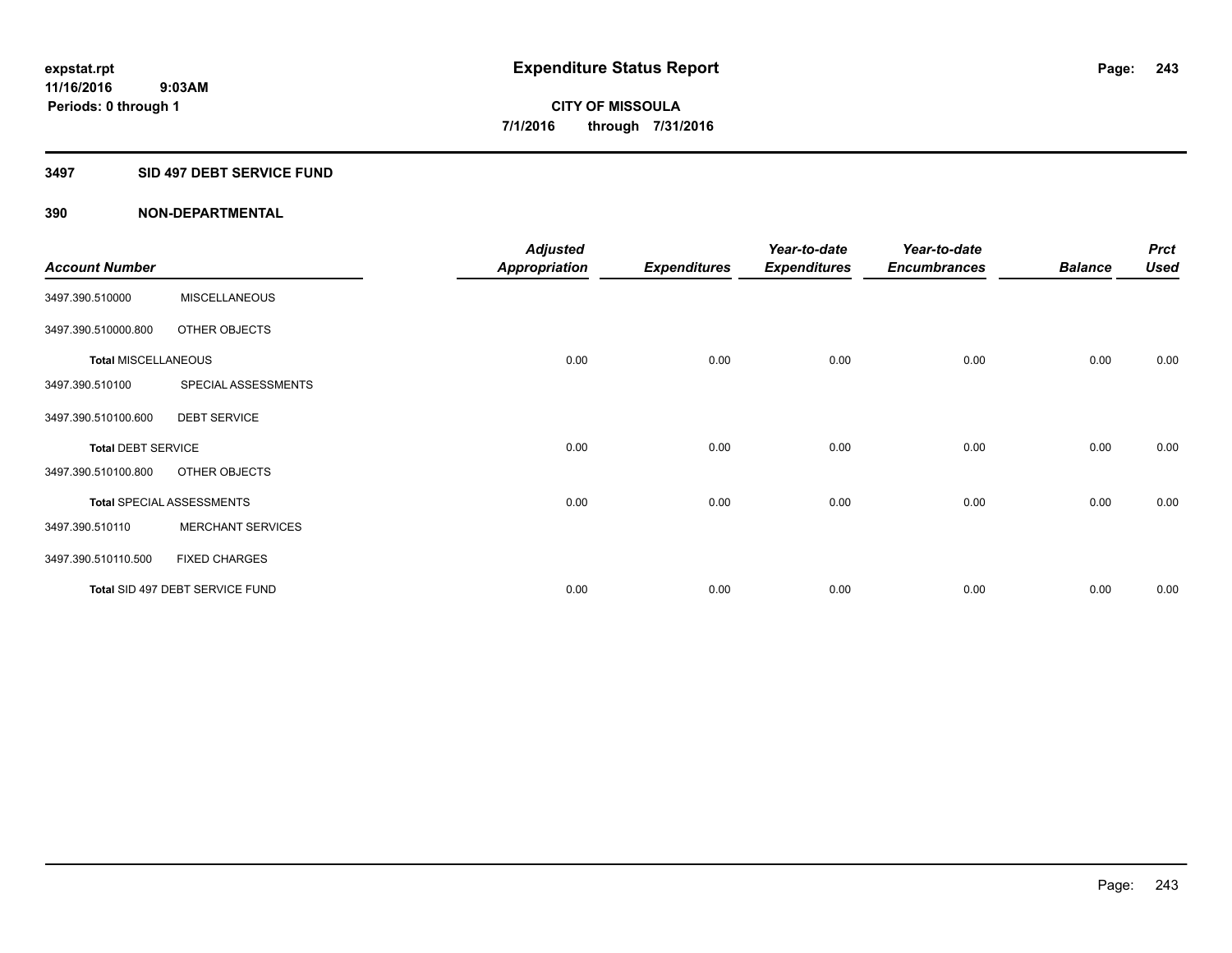#### **3498 SID 498 DEBT SERVICE FUND**

| <b>Account Number</b>                |                         | <b>Adjusted</b><br>Appropriation | <b>Expenditures</b> | Year-to-date<br><b>Expenditures</b> | Year-to-date<br><b>Encumbrances</b> | <b>Balance</b> | <b>Prct</b><br>Used |
|--------------------------------------|-------------------------|----------------------------------|---------------------|-------------------------------------|-------------------------------------|----------------|---------------------|
| 3498.000.520100                      | *** Title Not Found *** |                                  |                     |                                     |                                     |                |                     |
| 3498.000.520100.800                  | OTHER OBJECTS           |                                  |                     |                                     |                                     |                |                     |
| <b>Total *** Title Not Found ***</b> |                         | 0.00                             | 0.00                | 0.00                                | 0.00                                | 0.00           | 0.00                |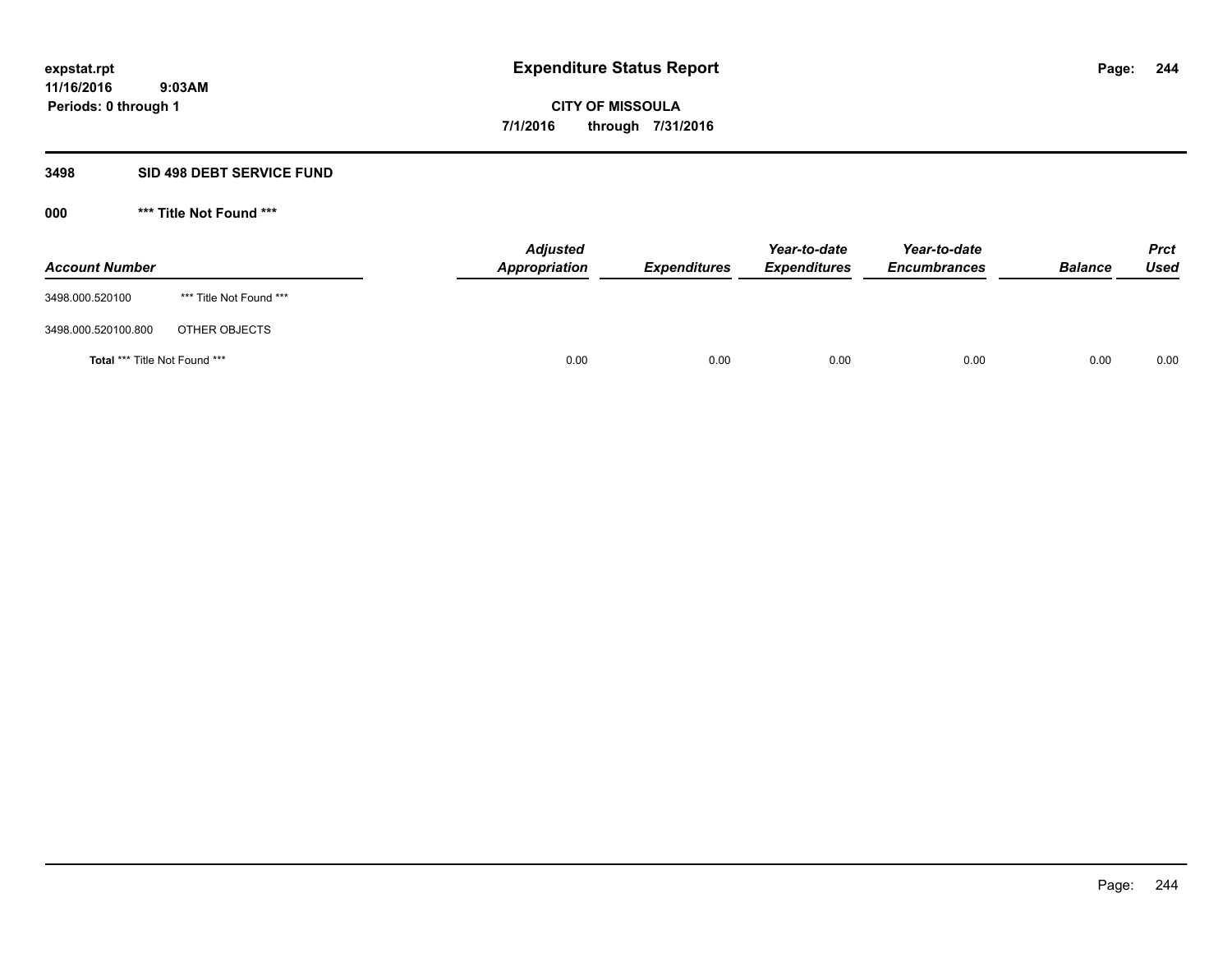### **3498 SID 498 DEBT SERVICE FUND**

| <b>Account Number</b> |                                  | <b>Adjusted</b><br>Appropriation | <b>Expenditures</b> | Year-to-date<br><b>Expenditures</b> | Year-to-date<br><b>Encumbrances</b> | <b>Balance</b> | <b>Prct</b><br><b>Used</b> |
|-----------------------|----------------------------------|----------------------------------|---------------------|-------------------------------------|-------------------------------------|----------------|----------------------------|
| 3498.390.510100       | SPECIAL ASSESSMENTS              |                                  |                     |                                     |                                     |                |                            |
| 3498.390.510100.600   | <b>DEBT SERVICE</b>              |                                  |                     |                                     |                                     |                |                            |
|                       | <b>Total SPECIAL ASSESSMENTS</b> | 0.00                             | 0.00                | 0.00                                | 0.00                                | 0.00           | 0.00                       |
| 3498.390.510110       | <b>MERCHANT SERVICES</b>         |                                  |                     |                                     |                                     |                |                            |
| 3498.390.510110.500   | <b>FIXED CHARGES</b>             |                                  |                     |                                     |                                     |                |                            |
|                       | <b>Total MERCHANT SERVICES</b>   | 0.00                             | 0.00                | 0.00                                | 0.00                                | 0.00           | 0.00                       |
|                       | Total SID 498 DEBT SERVICE FUND  | 0.00                             | 0.00                | 0.00                                | 0.00                                | 0.00           | 0.00                       |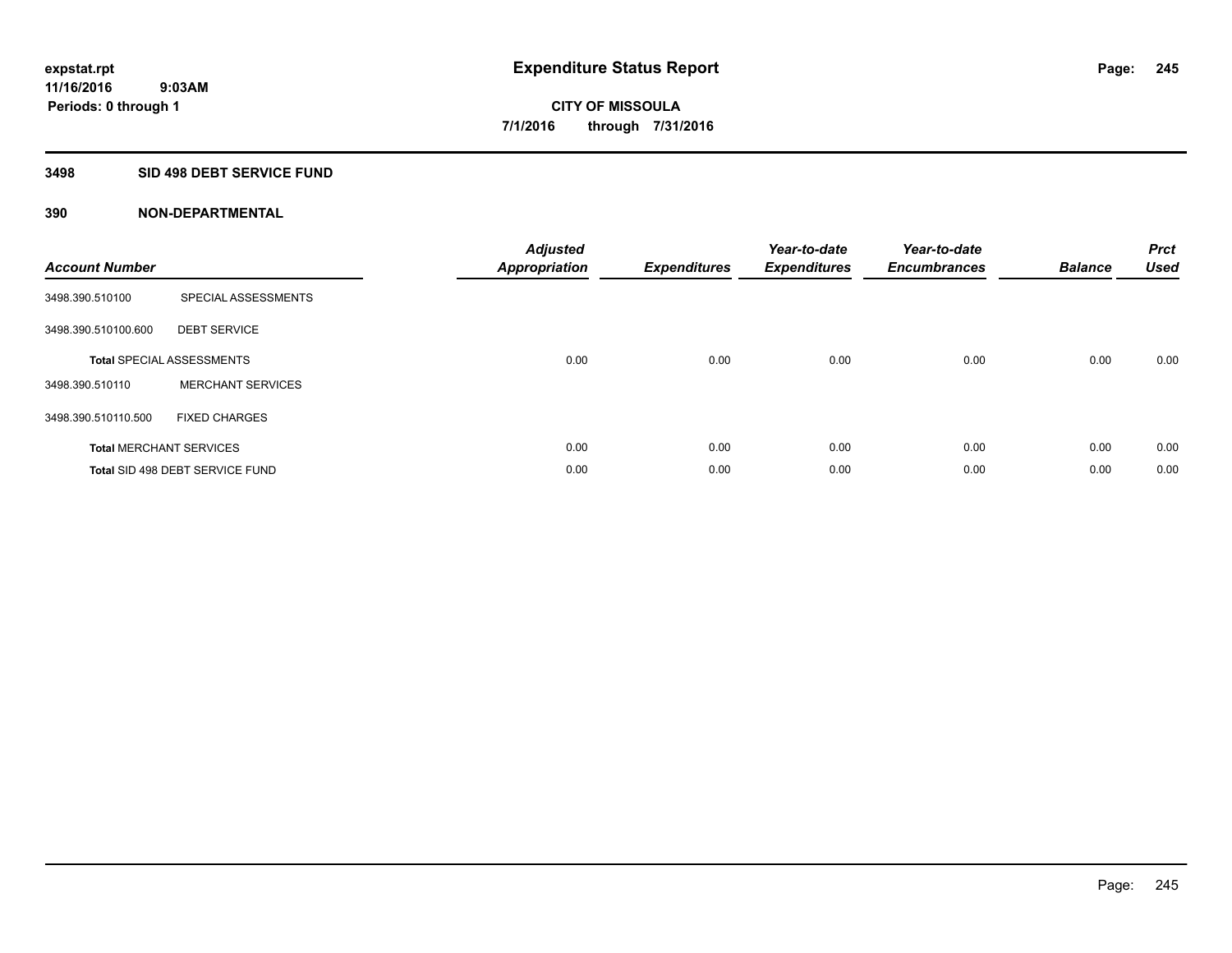### **3500 SID 500 DEBT SERVICE FUND**

| <b>Account Number</b>     |                                 | <b>Adjusted</b><br><b>Appropriation</b> | <b>Expenditures</b> | Year-to-date<br><b>Expenditures</b> | Year-to-date<br><b>Encumbrances</b> | <b>Balance</b> | <b>Prct</b><br><b>Used</b> |
|---------------------------|---------------------------------|-----------------------------------------|---------------------|-------------------------------------|-------------------------------------|----------------|----------------------------|
| 3500.390.510100           | SPECIAL ASSESSMENTS             |                                         |                     |                                     |                                     |                |                            |
| 3500.390.510100.600       | <b>DEBT SERVICE</b>             |                                         |                     |                                     |                                     |                |                            |
| <b>Total DEBT SERVICE</b> |                                 | 0.00                                    | 0.00                | 0.00                                | 0.00                                | 0.00           | 0.00                       |
| 3500.390.510100.800       | OTHER OBJECTS                   |                                         |                     |                                     |                                     |                |                            |
|                           | Total SID 500 DEBT SERVICE FUND | 0.00                                    | 0.00                | 0.00                                | 0.00                                | 0.00           | 0.00                       |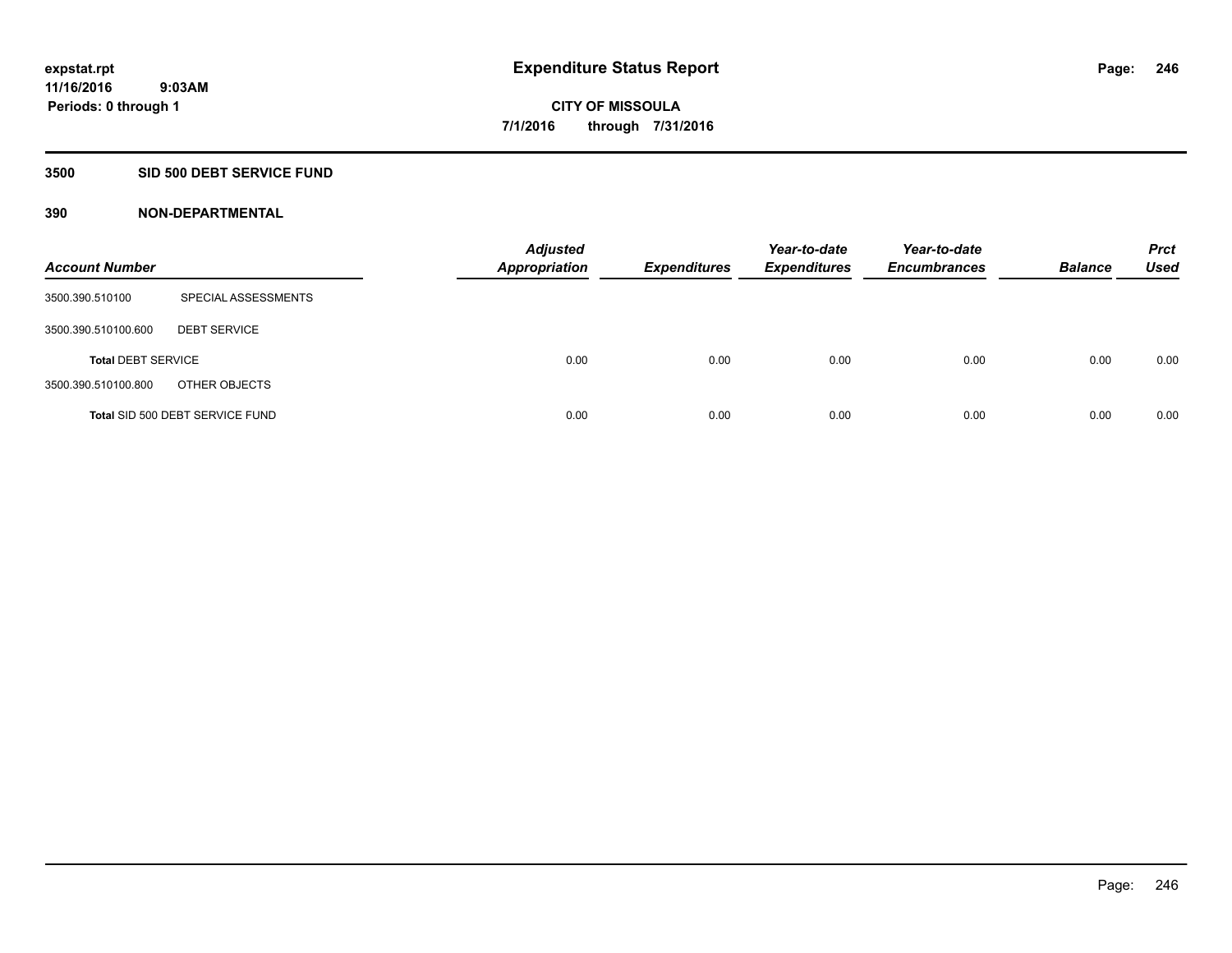#### **3501 SID 501 DEBT SERVICE FUND**

| <b>Account Number</b>                |                         | <b>Adjusted</b><br>Appropriation | <b>Expenditures</b> | Year-to-date<br><b>Expenditures</b> | Year-to-date<br><b>Encumbrances</b> | <b>Balance</b> | <b>Prct</b><br><b>Used</b> |
|--------------------------------------|-------------------------|----------------------------------|---------------------|-------------------------------------|-------------------------------------|----------------|----------------------------|
| 3501.000.520100                      | *** Title Not Found *** |                                  |                     |                                     |                                     |                |                            |
| 3501.000.520100.800                  | OTHER OBJECTS           |                                  |                     |                                     |                                     |                |                            |
| <b>Total *** Title Not Found ***</b> |                         | 0.00                             | 0.00                | 0.00                                | 0.00                                | 0.00           | 0.00                       |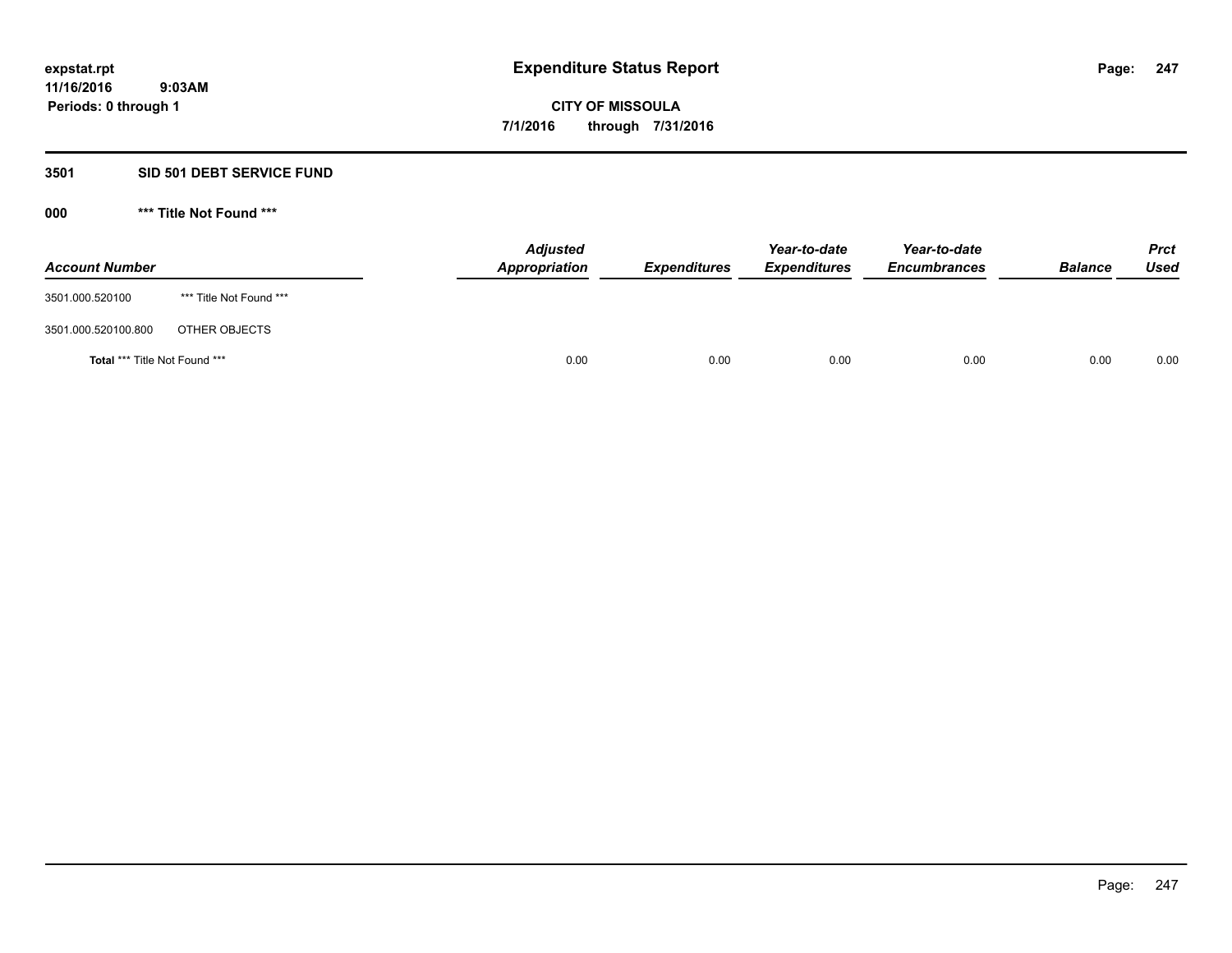#### **3501 SID 501 DEBT SERVICE FUND**

| <b>Account Number</b> |                                  | <b>Adjusted</b><br>Appropriation | <b>Expenditures</b> | Year-to-date<br><b>Expenditures</b> | Year-to-date<br><b>Encumbrances</b> | <b>Balance</b> | <b>Prct</b><br><b>Used</b> |
|-----------------------|----------------------------------|----------------------------------|---------------------|-------------------------------------|-------------------------------------|----------------|----------------------------|
| 3501.390.510100       | SPECIAL ASSESSMENTS              |                                  |                     |                                     |                                     |                |                            |
| 3501.390.510100.600   | <b>DEBT SERVICE</b>              |                                  |                     |                                     |                                     |                |                            |
|                       | <b>Total SPECIAL ASSESSMENTS</b> | 0.00                             | 0.00                | 0.00                                | 0.00                                | 0.00           | 0.00                       |
| 3501.390.510110       | <b>MERCHANT SERVICES</b>         |                                  |                     |                                     |                                     |                |                            |
| 3501.390.510110.500   | <b>FIXED CHARGES</b>             |                                  |                     |                                     |                                     |                |                            |
|                       | Total SID 501 DEBT SERVICE FUND  | 0.00                             | 0.00                | 0.00                                | 0.00                                | 0.00           | 0.00                       |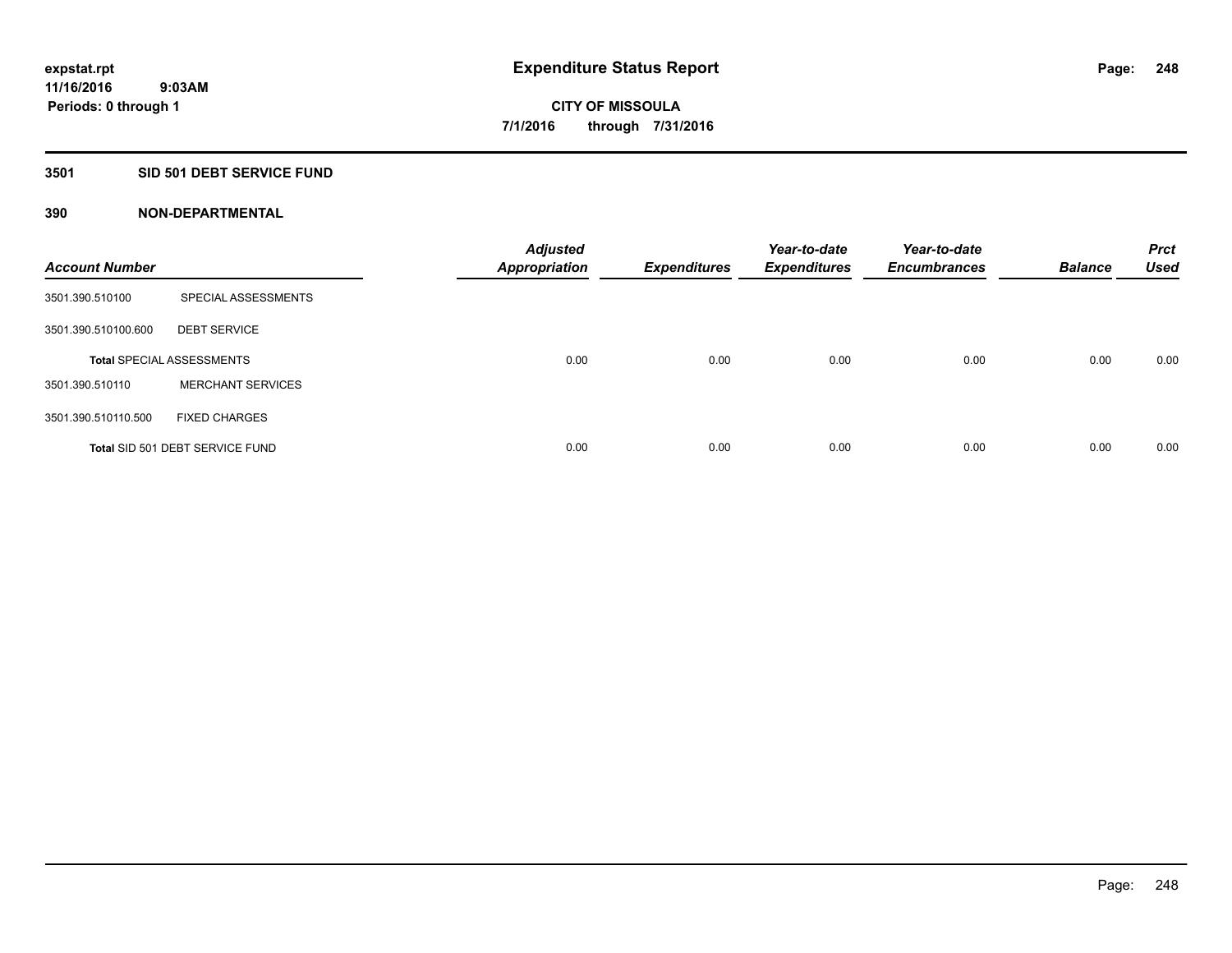#### **3503 SID 503 DEBT SERVICE FUND**

| <b>Account Number</b>                |                         | <b>Adjusted</b><br>Appropriation | <b>Expenditures</b> | Year-to-date<br><b>Expenditures</b> | Year-to-date<br><b>Encumbrances</b> | <b>Balance</b> | <b>Prct</b><br><b>Used</b> |
|--------------------------------------|-------------------------|----------------------------------|---------------------|-------------------------------------|-------------------------------------|----------------|----------------------------|
| 3503.000.520100                      | *** Title Not Found *** |                                  |                     |                                     |                                     |                |                            |
| 3503.000.520100.800                  | OTHER OBJECTS           |                                  |                     |                                     |                                     |                |                            |
| <b>Total *** Title Not Found ***</b> |                         | 0.00                             | 0.00                | 0.00                                | 0.00                                | 0.00           | 0.00                       |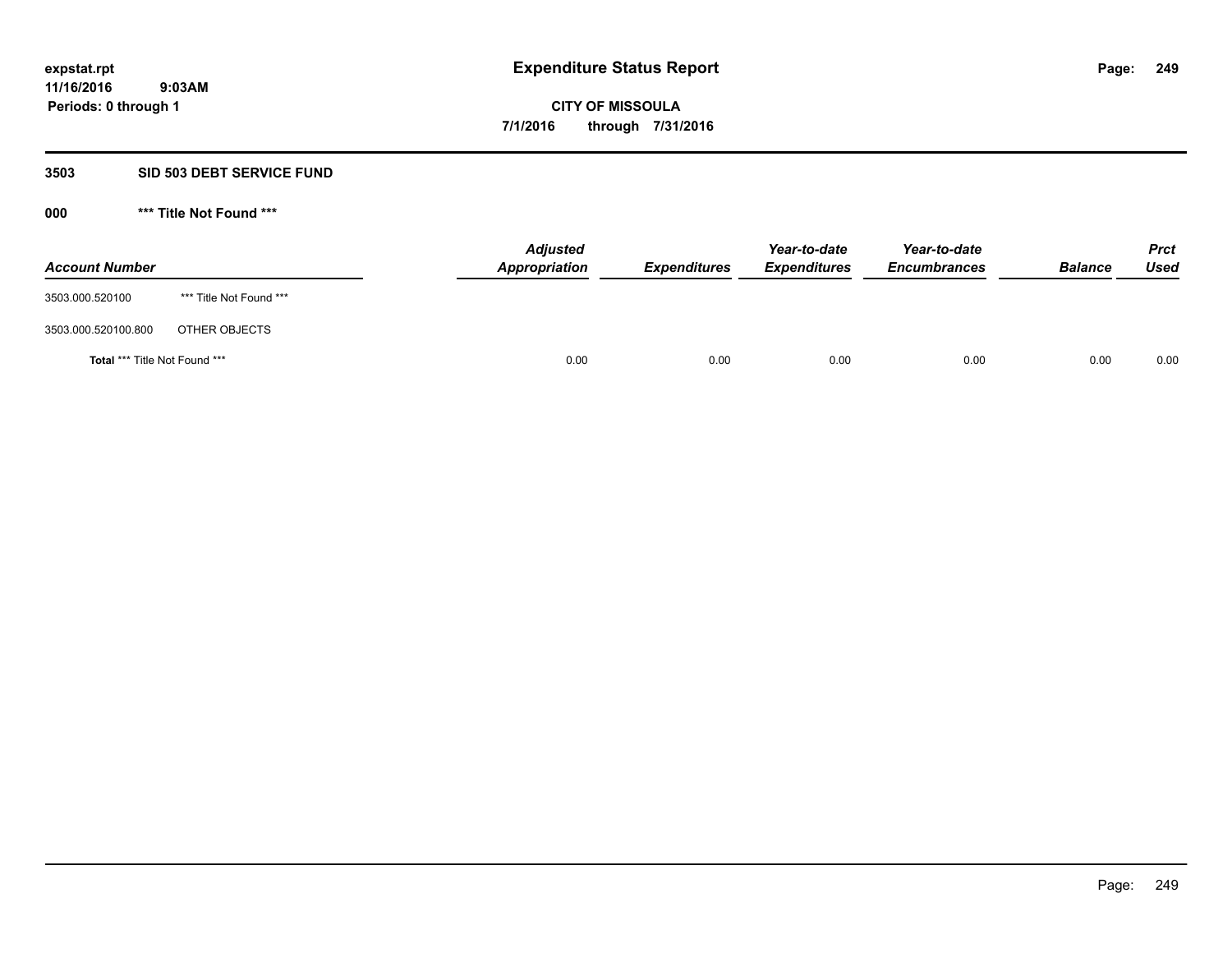## **3503 SID 503 DEBT SERVICE FUND**

| <b>Account Number</b> |                                  | <b>Adjusted</b><br><b>Appropriation</b> | <b>Expenditures</b> | Year-to-date<br><b>Expenditures</b> | Year-to-date<br><b>Encumbrances</b> | <b>Balance</b> | <b>Prct</b><br><b>Used</b> |
|-----------------------|----------------------------------|-----------------------------------------|---------------------|-------------------------------------|-------------------------------------|----------------|----------------------------|
| 3503.390.510100       | SPECIAL ASSESSMENTS              |                                         |                     |                                     |                                     |                |                            |
| 3503.390.510100.600   | <b>DEBT SERVICE</b>              |                                         |                     |                                     |                                     |                |                            |
|                       | <b>Total SPECIAL ASSESSMENTS</b> | 0.00                                    | 0.00                | 0.00                                | 0.00                                | 0.00           | 0.00                       |
| 3503.390.510110       | <b>MERCHANT SERVICES</b>         |                                         |                     |                                     |                                     |                |                            |
| 3503.390.510110.500   | <b>FIXED CHARGES</b>             |                                         |                     |                                     |                                     |                |                            |
|                       | Total SID 503 DEBT SERVICE FUND  | 0.00                                    | 0.00                | 0.00                                | 0.00                                | 0.00           | 0.00                       |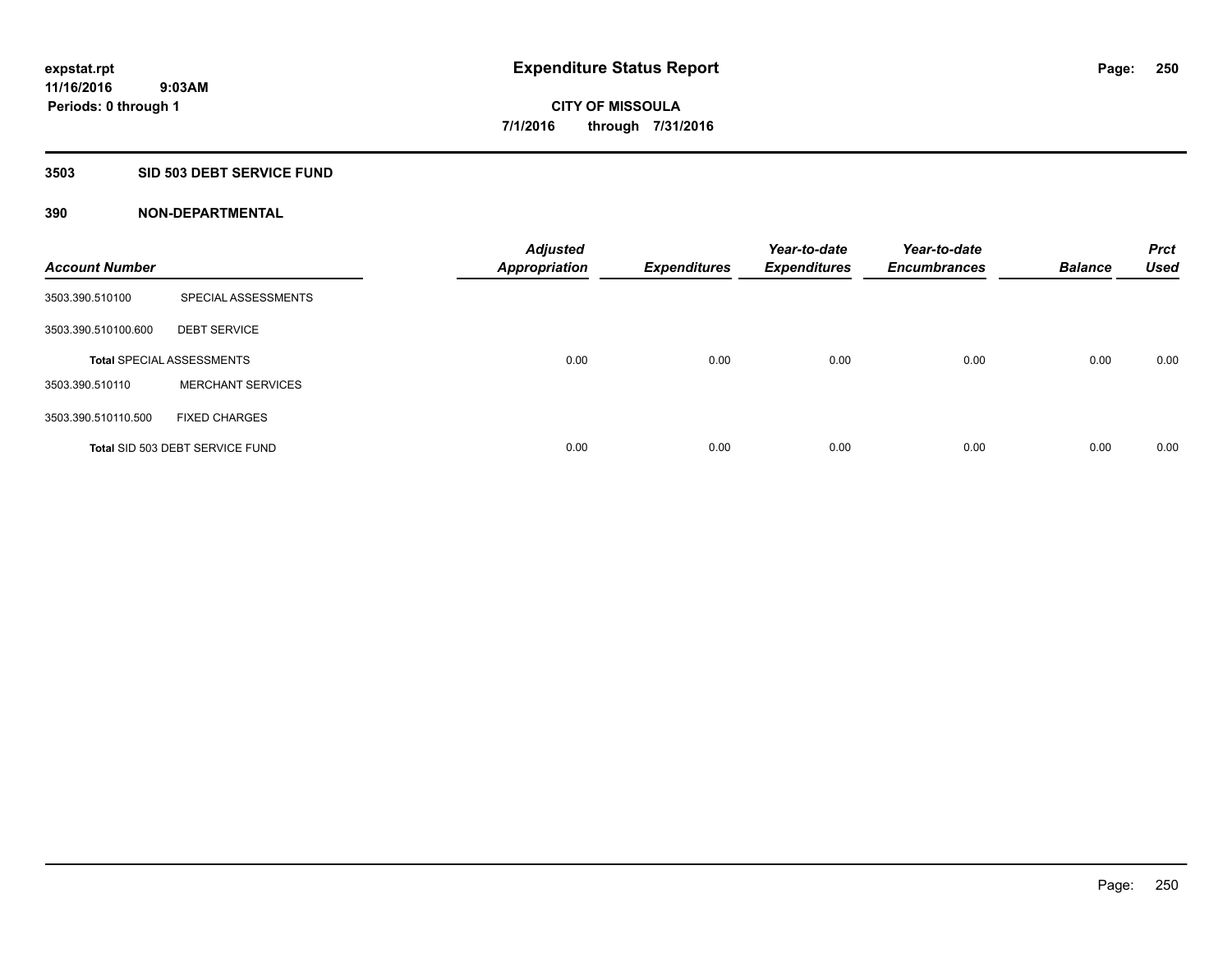#### **3505 SID 505 DEBT SERVICE FUND**

| <b>Account Number</b>         |                         | <b>Adjusted</b><br>Appropriation | <b>Expenditures</b> | Year-to-date<br><b>Expenditures</b> | Year-to-date<br><b>Encumbrances</b> | <b>Balance</b> | <b>Prct</b><br><b>Used</b> |
|-------------------------------|-------------------------|----------------------------------|---------------------|-------------------------------------|-------------------------------------|----------------|----------------------------|
| 3505.000.520100               | *** Title Not Found *** |                                  |                     |                                     |                                     |                |                            |
| 3505.000.520100.800           | OTHER OBJECTS           |                                  |                     |                                     |                                     |                |                            |
| Total *** Title Not Found *** |                         | 0.00                             | 0.00                | 0.00                                | 0.00                                | 0.00           | 0.00                       |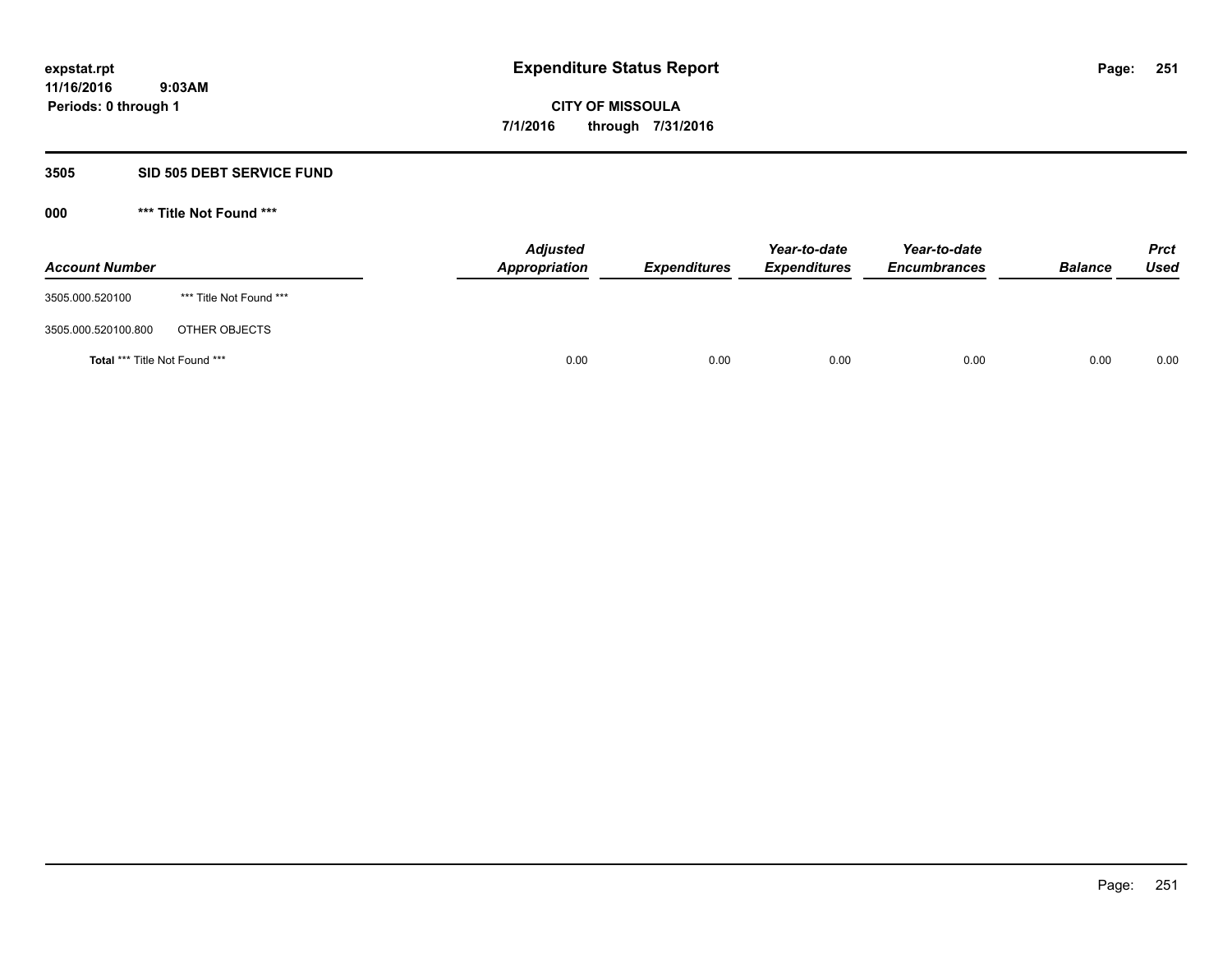### **3505 SID 505 DEBT SERVICE FUND**

| <b>Account Number</b> |                                  | <b>Adjusted</b><br><b>Appropriation</b> | <b>Expenditures</b> | Year-to-date<br><b>Expenditures</b> | Year-to-date<br><b>Encumbrances</b> | <b>Balance</b> | <b>Prct</b><br><b>Used</b> |
|-----------------------|----------------------------------|-----------------------------------------|---------------------|-------------------------------------|-------------------------------------|----------------|----------------------------|
| 3505.390.510100       | SPECIAL ASSESSMENTS              |                                         |                     |                                     |                                     |                |                            |
| 3505.390.510100.600   | <b>DEBT SERVICE</b>              |                                         |                     |                                     |                                     |                |                            |
|                       | <b>Total SPECIAL ASSESSMENTS</b> | 0.00                                    | 0.00                | 0.00                                | 0.00                                | 0.00           | 0.00                       |
| 3505.390.510110       | <b>MERCHANT SERVICES</b>         |                                         |                     |                                     |                                     |                |                            |
| 3505.390.510110.500   | <b>FIXED CHARGES</b>             |                                         |                     |                                     |                                     |                |                            |
|                       | Total SID 505 DEBT SERVICE FUND  | 0.00                                    | 0.00                | 0.00                                | 0.00                                | 0.00           | 0.00                       |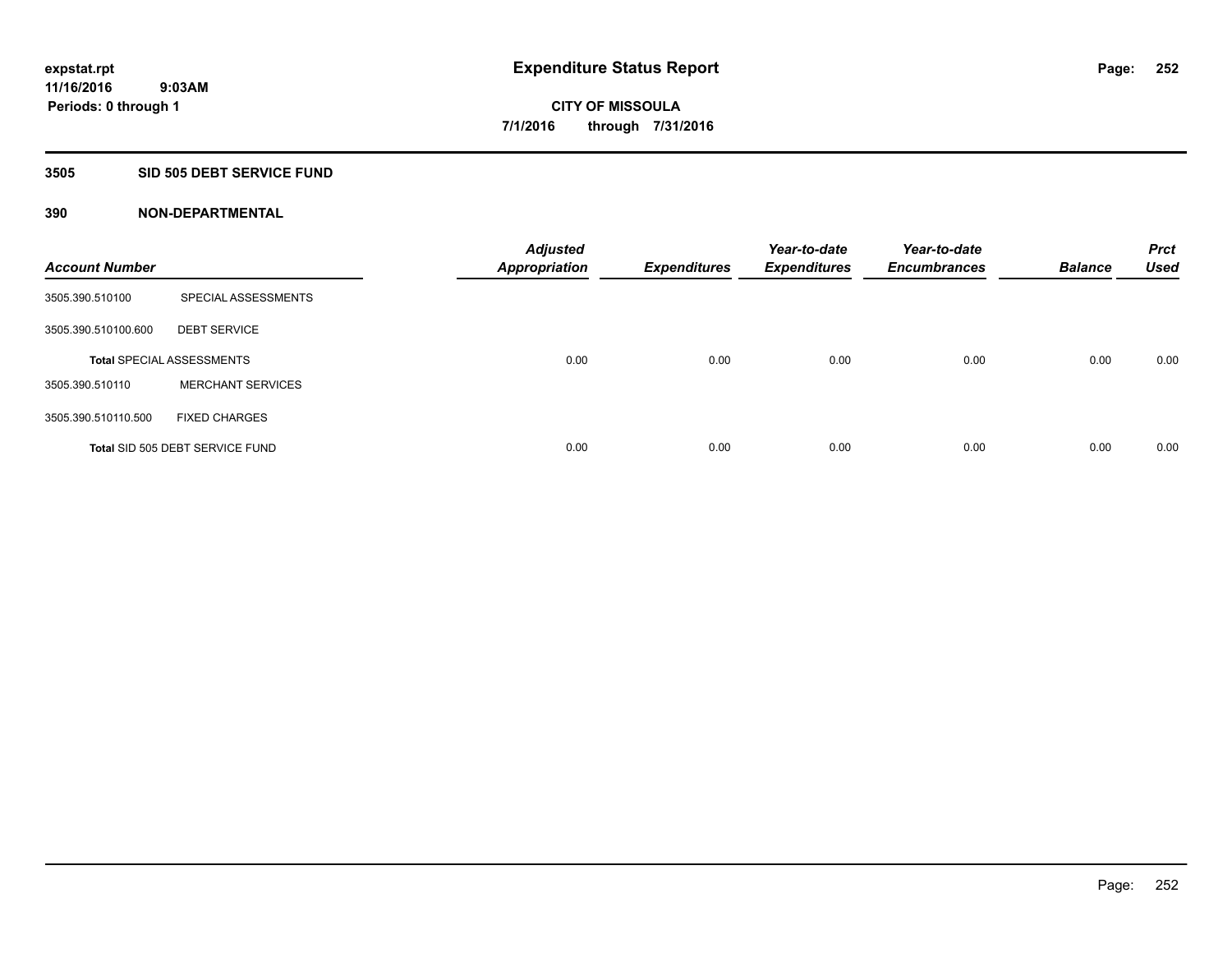#### **3506 SID 506 DEBT SERVICE FUND**

| <b>Account Number</b>                |                         | <b>Adjusted</b><br>Appropriation | <b>Expenditures</b> | Year-to-date<br><b>Expenditures</b> | Year-to-date<br><b>Encumbrances</b> | <b>Balance</b> | <b>Prct</b><br><b>Used</b> |
|--------------------------------------|-------------------------|----------------------------------|---------------------|-------------------------------------|-------------------------------------|----------------|----------------------------|
| 3506.000.520100                      | *** Title Not Found *** |                                  |                     |                                     |                                     |                |                            |
| 3506.000.520100.800                  | OTHER OBJECTS           |                                  |                     |                                     |                                     |                |                            |
| <b>Total *** Title Not Found ***</b> |                         | 0.00                             | 0.00                | 0.00                                | 0.00                                | 0.00           | 0.00                       |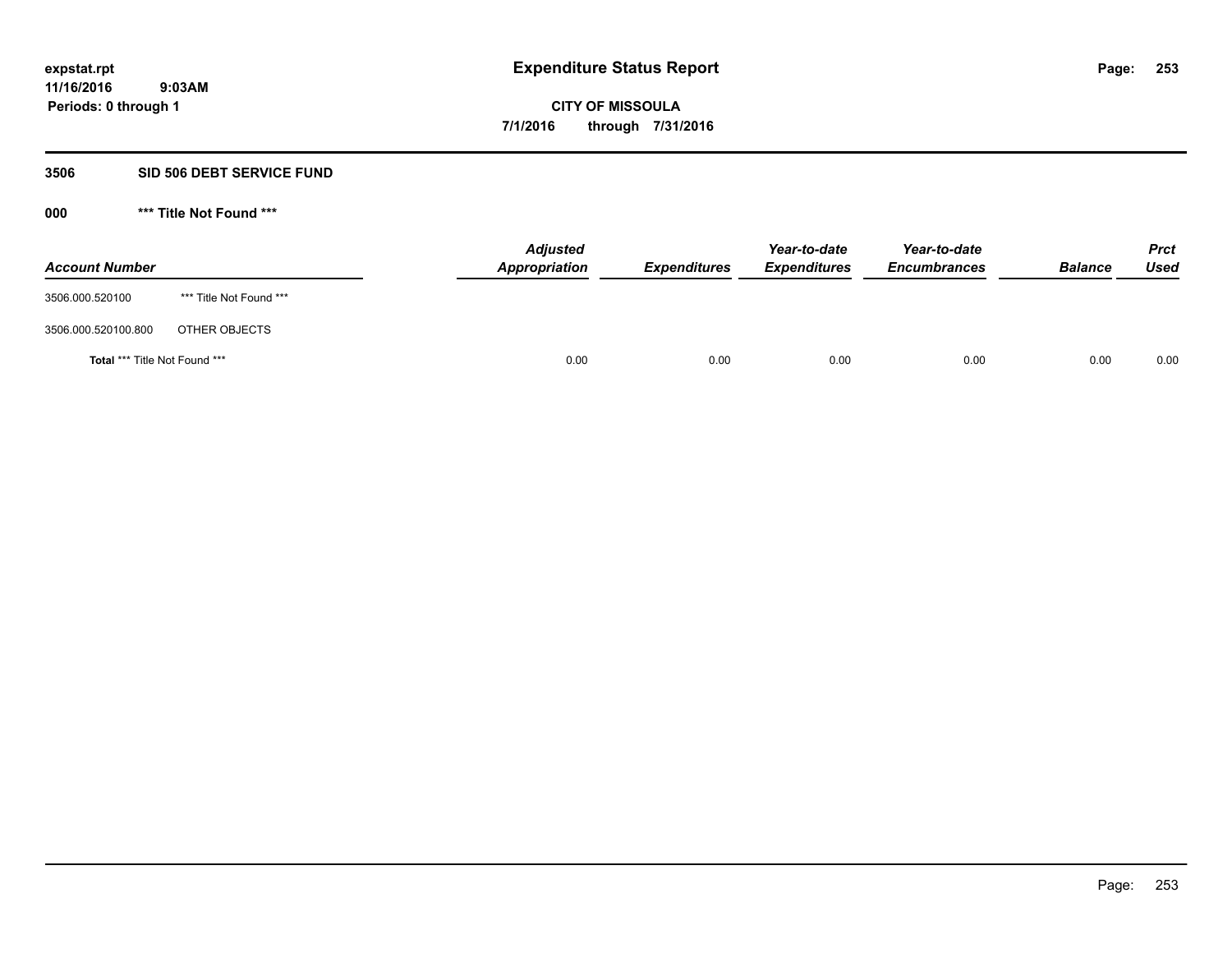### **3506 SID 506 DEBT SERVICE FUND**

| <b>Account Number</b> |                                  | <b>Adjusted</b><br>Appropriation | <b>Expenditures</b> | Year-to-date<br><b>Expenditures</b> | Year-to-date<br><b>Encumbrances</b> | <b>Balance</b> | <b>Prct</b><br><b>Used</b> |
|-----------------------|----------------------------------|----------------------------------|---------------------|-------------------------------------|-------------------------------------|----------------|----------------------------|
| 3506.390.510100       | SPECIAL ASSESSMENTS              |                                  |                     |                                     |                                     |                |                            |
| 3506.390.510100.600   | <b>DEBT SERVICE</b>              |                                  |                     |                                     |                                     |                |                            |
|                       | <b>Total SPECIAL ASSESSMENTS</b> | 0.00                             | 0.00                | 0.00                                | 0.00                                | 0.00           | 0.00                       |
| 3506.390.510110       | <b>MERCHANT SERVICES</b>         |                                  |                     |                                     |                                     |                |                            |
| 3506.390.510110.500   | <b>FIXED CHARGES</b>             |                                  |                     |                                     |                                     |                |                            |
|                       | Total SID 506 DEBT SERVICE FUND  | 0.00                             | 0.00                | 0.00                                | 0.00                                | 0.00           | 0.00                       |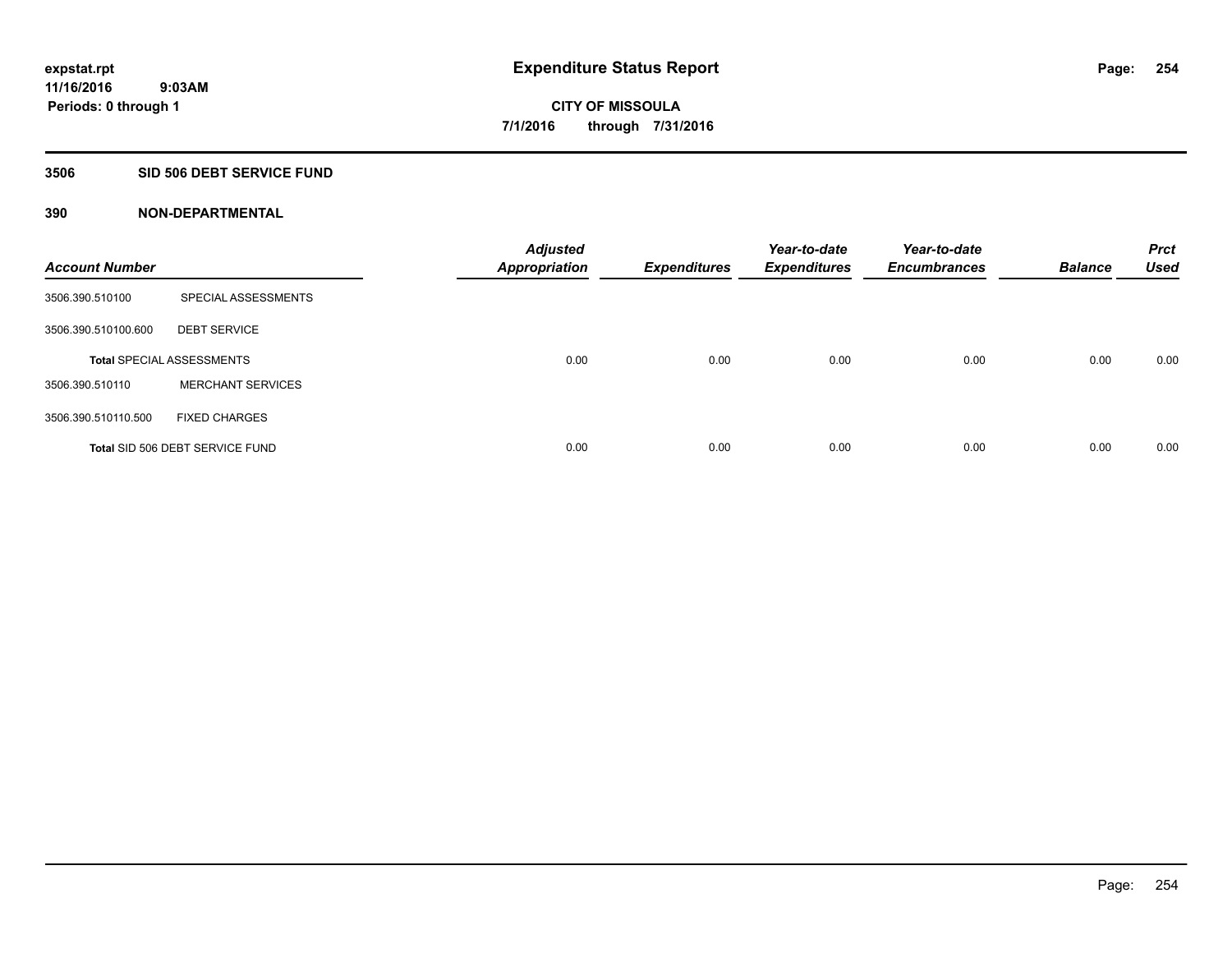#### **3507 SID 507 DEBT SERVICE FUND**

| <b>Account Number</b>                |                         | <b>Adjusted</b><br><b>Appropriation</b> | <b>Expenditures</b> | Year-to-date<br><b>Expenditures</b> | Year-to-date<br><b>Encumbrances</b> | <b>Balance</b> | <b>Prct</b><br><b>Used</b> |
|--------------------------------------|-------------------------|-----------------------------------------|---------------------|-------------------------------------|-------------------------------------|----------------|----------------------------|
| 3507.000.520100                      | *** Title Not Found *** |                                         |                     |                                     |                                     |                |                            |
| 3507.000.520100.800                  | OTHER OBJECTS           |                                         |                     |                                     |                                     |                |                            |
| <b>Total *** Title Not Found ***</b> |                         | 0.00                                    | 0.00                | 0.00                                | 0.00                                | 0.00           | 0.00                       |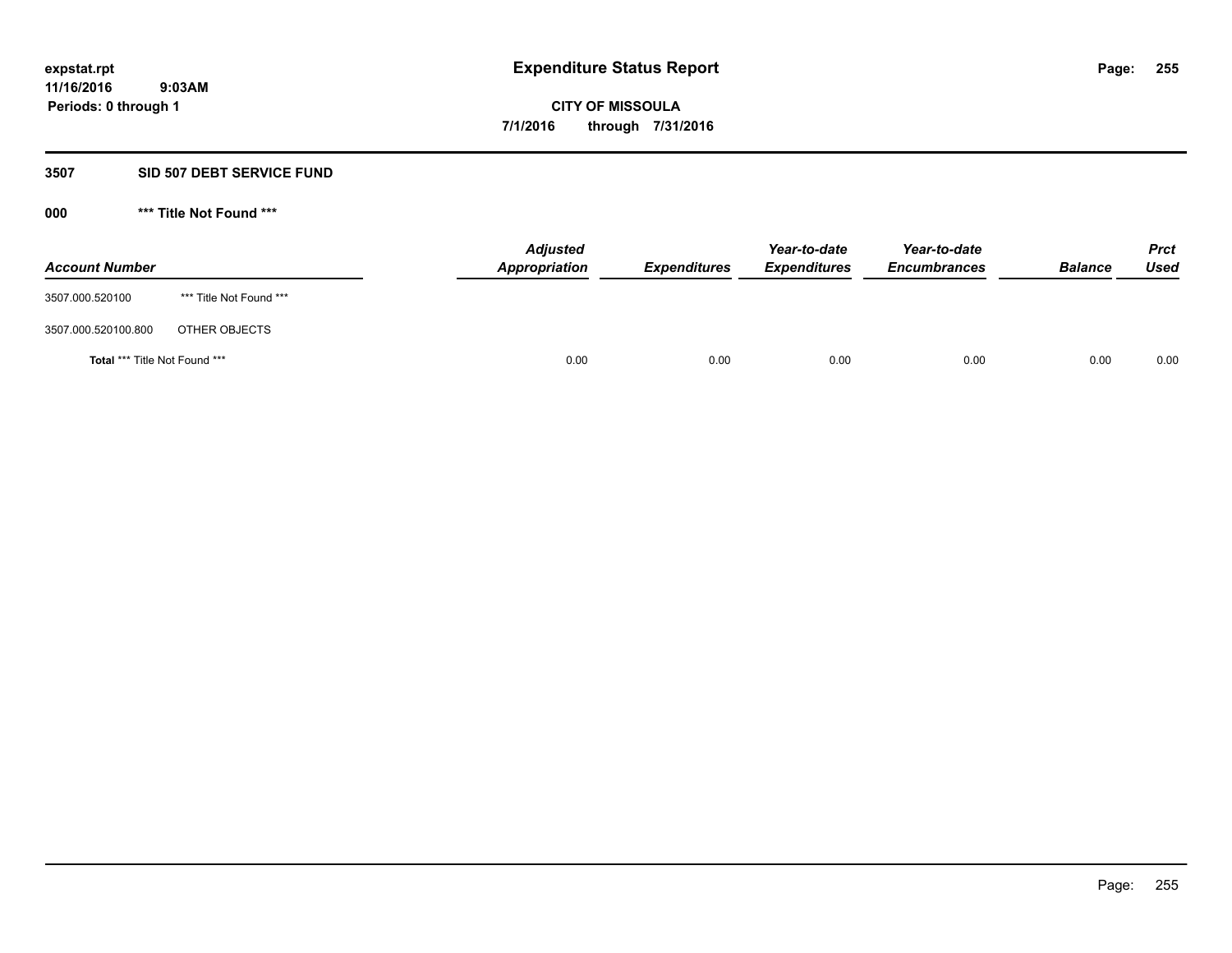#### **3507 SID 507 DEBT SERVICE FUND**

| <b>Account Number</b> |                                 | <b>Adjusted</b><br>Appropriation | <b>Expenditures</b> | Year-to-date<br><b>Expenditures</b> | Year-to-date<br><b>Encumbrances</b> | <b>Balance</b> | <b>Prct</b><br><b>Used</b> |
|-----------------------|---------------------------------|----------------------------------|---------------------|-------------------------------------|-------------------------------------|----------------|----------------------------|
| 3507.390.510110       | <b>MERCHANT SERVICES</b>        |                                  |                     |                                     |                                     |                |                            |
| 3507.390.510110.500   | <b>FIXED CHARGES</b>            |                                  |                     |                                     |                                     |                |                            |
|                       | Total SID 507 DEBT SERVICE FUND | 0.00                             | 0.00                | 0.00                                | 0.00                                | 0.00           | 0.00                       |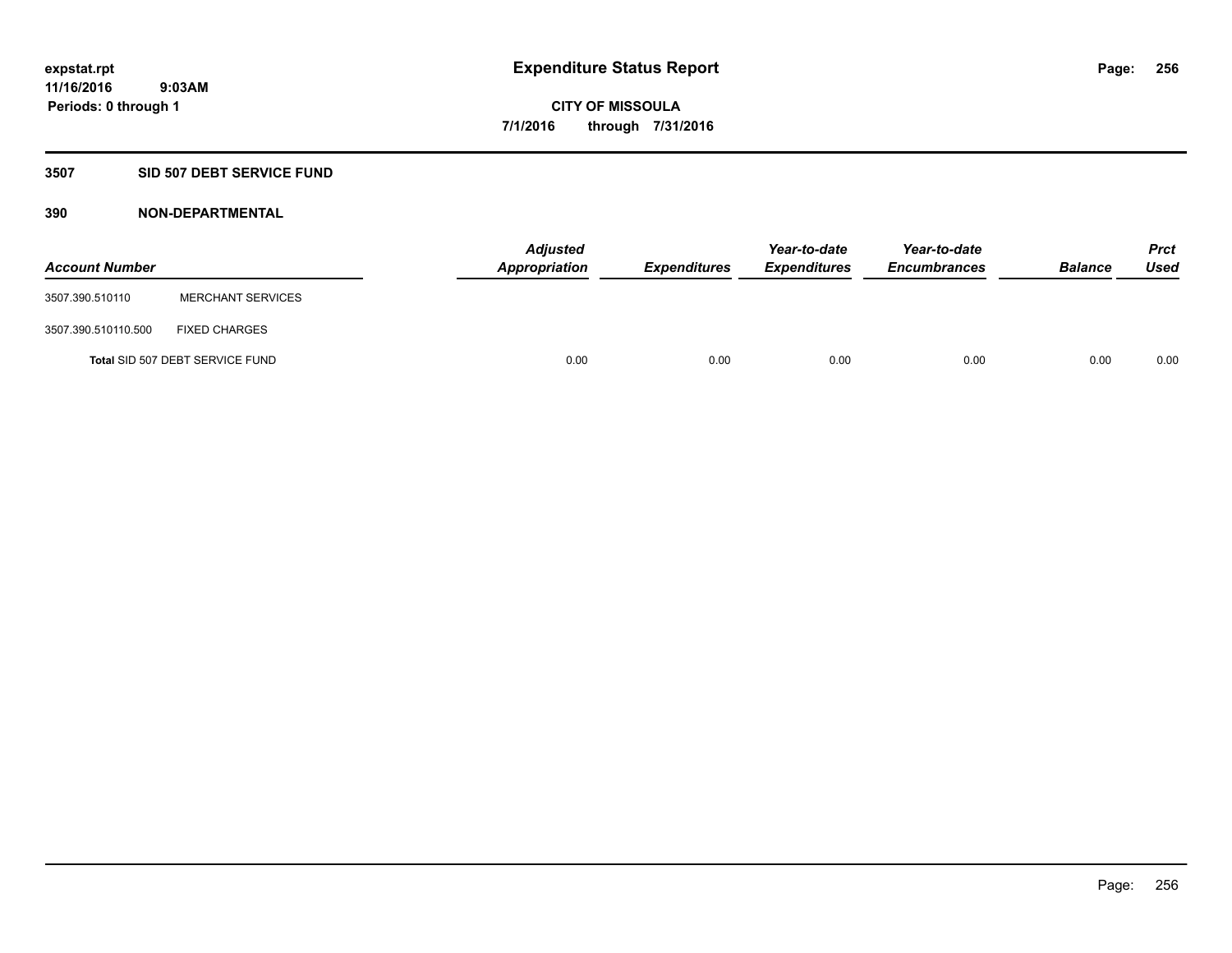#### **3508 SID 508 DEBT SERVICE FUND**

| <b>Account Number</b>                |                         | <b>Adjusted</b><br>Appropriation | <b>Expenditures</b> | Year-to-date<br><b>Expenditures</b> | Year-to-date<br><b>Encumbrances</b> | <b>Balance</b> | <b>Prct</b><br><b>Used</b> |
|--------------------------------------|-------------------------|----------------------------------|---------------------|-------------------------------------|-------------------------------------|----------------|----------------------------|
| 3508.000.520100                      | *** Title Not Found *** |                                  |                     |                                     |                                     |                |                            |
| 3508.000.520100.800                  | OTHER OBJECTS           |                                  |                     |                                     |                                     |                |                            |
| <b>Total *** Title Not Found ***</b> |                         | 0.00                             | 0.00                | 0.00                                | 0.00                                | 0.00           | 0.00                       |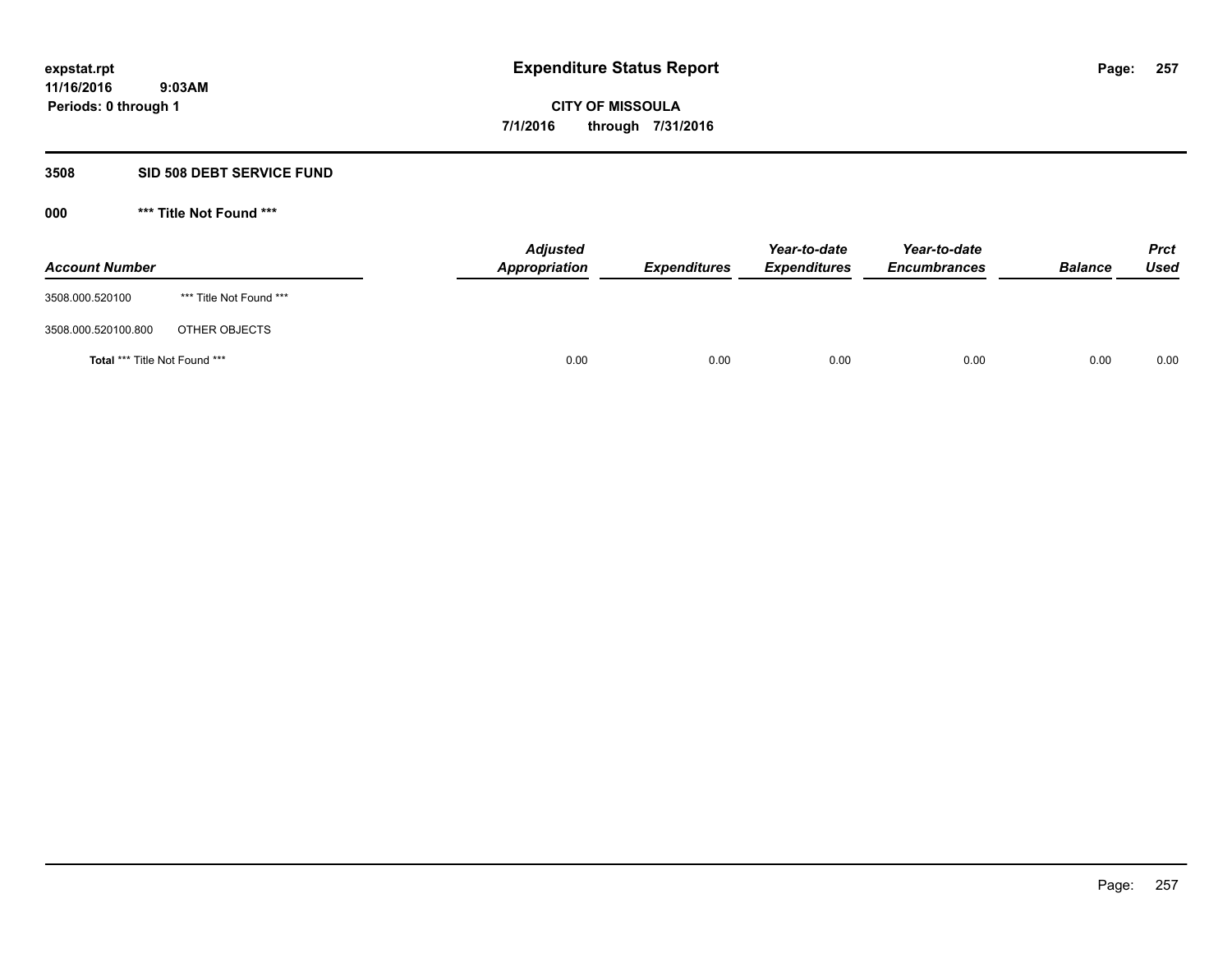### **3508 SID 508 DEBT SERVICE FUND**

| <b>Account Number</b> |                                 | <b>Adjusted</b><br>Appropriation | <b>Expenditures</b> | Year-to-date<br><b>Expenditures</b> | Year-to-date<br><b>Encumbrances</b> | <b>Balance</b> | <b>Prct</b><br><b>Used</b> |
|-----------------------|---------------------------------|----------------------------------|---------------------|-------------------------------------|-------------------------------------|----------------|----------------------------|
| 3508.390.510110       | <b>MERCHANT SERVICES</b>        |                                  |                     |                                     |                                     |                |                            |
| 3508.390.510110.500   | <b>FIXED CHARGES</b>            |                                  |                     |                                     |                                     |                |                            |
|                       | Total SID 508 DEBT SERVICE FUND | 0.00                             | 0.00                | 0.00                                | 0.00                                | 0.00           | 0.00                       |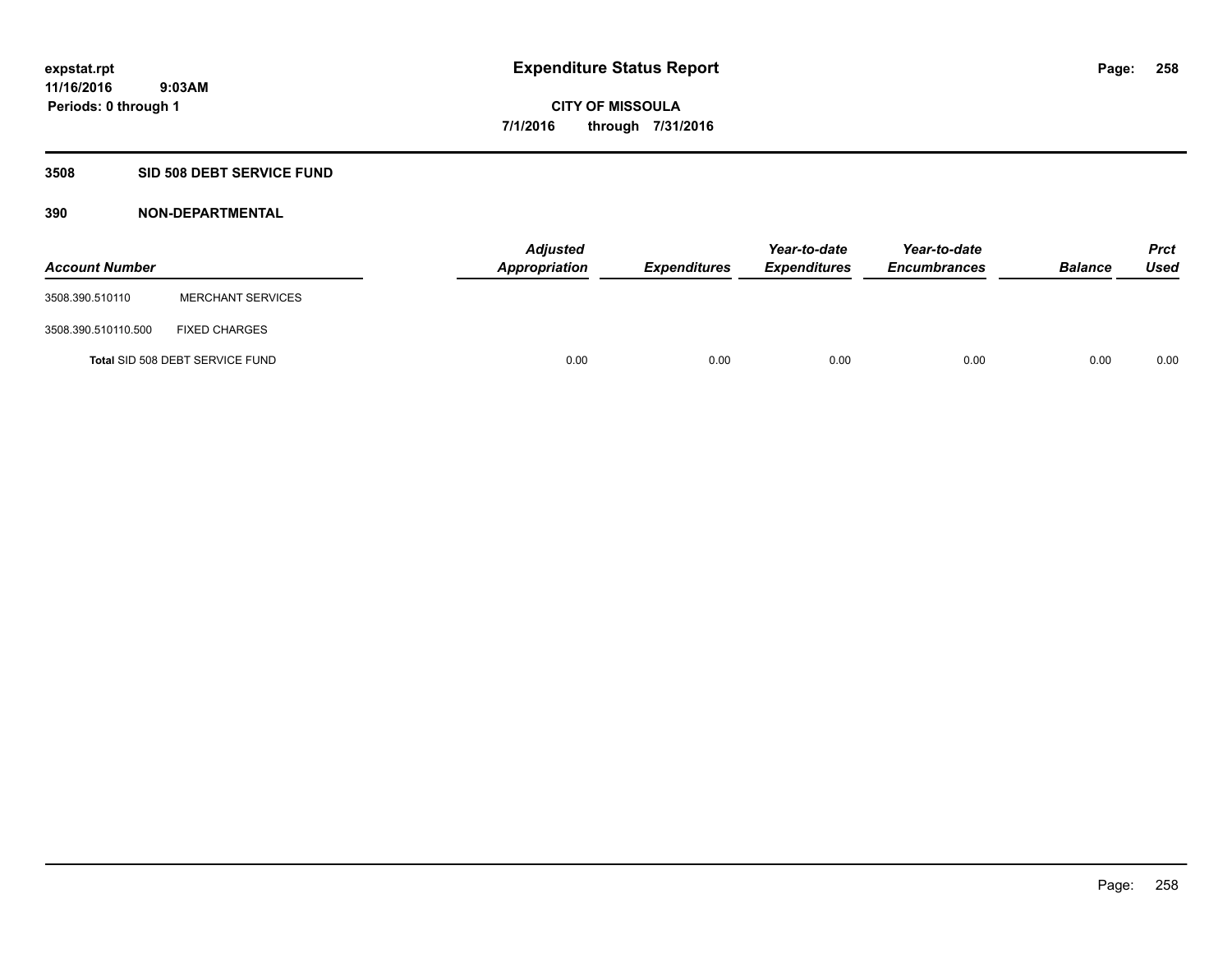## **3510 SID 510 DEBT SERVICE FUND**

| <b>Account Number</b>                |                         | <b>Adjusted</b><br><b>Appropriation</b> | <b>Expenditures</b> | Year-to-date<br><b>Expenditures</b> | Year-to-date<br><b>Encumbrances</b> | <b>Balance</b> | <b>Prct</b><br><b>Used</b> |
|--------------------------------------|-------------------------|-----------------------------------------|---------------------|-------------------------------------|-------------------------------------|----------------|----------------------------|
| 3510.000.520100                      | *** Title Not Found *** |                                         |                     |                                     |                                     |                |                            |
| 3510.000.520100.800                  | OTHER OBJECTS           |                                         |                     |                                     |                                     |                |                            |
| <b>Total *** Title Not Found ***</b> |                         | 0.00                                    | 0.00                | 0.00                                | 0.00                                | 0.00           | 0.00                       |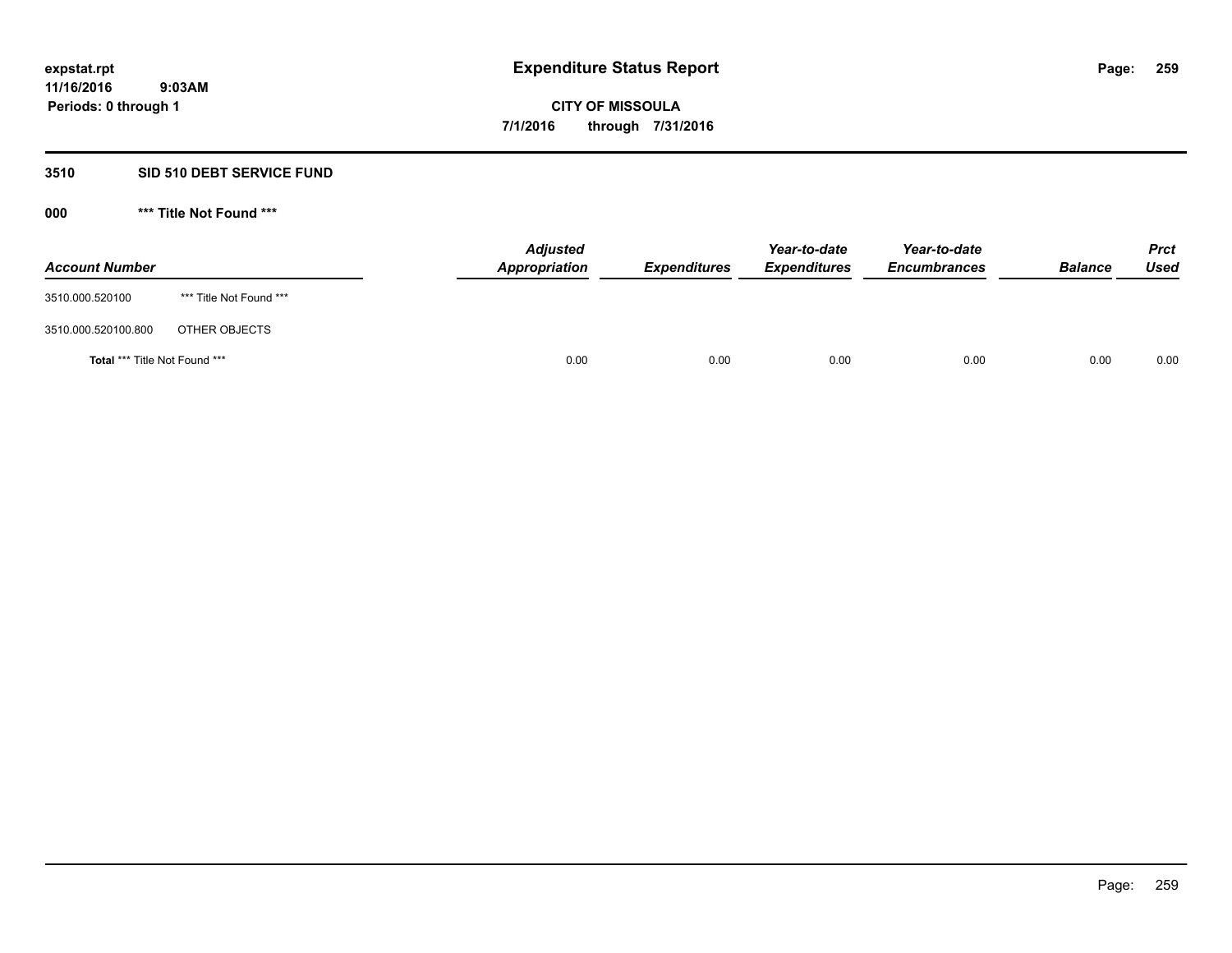### **3510 SID 510 DEBT SERVICE FUND**

| <b>Account Number</b> |                                  | <b>Adjusted</b><br><b>Appropriation</b> | <b>Expenditures</b> | Year-to-date<br><b>Expenditures</b> | Year-to-date<br><b>Encumbrances</b> | <b>Balance</b> | <b>Prct</b><br><b>Used</b> |
|-----------------------|----------------------------------|-----------------------------------------|---------------------|-------------------------------------|-------------------------------------|----------------|----------------------------|
| 3510.390.510100       | SPECIAL ASSESSMENTS              |                                         |                     |                                     |                                     |                |                            |
| 3510.390.510100.600   | <b>DEBT SERVICE</b>              |                                         |                     |                                     |                                     |                |                            |
|                       | <b>Total SPECIAL ASSESSMENTS</b> | 0.00                                    | 0.00                | 0.00                                | 0.00                                | 0.00           | 0.00                       |
| 3510.390.510110       | <b>MERCHANT SERVICES</b>         |                                         |                     |                                     |                                     |                |                            |
| 3510.390.510110.500   | <b>FIXED CHARGES</b>             |                                         |                     |                                     |                                     |                |                            |
|                       | Total SID 510 DEBT SERVICE FUND  | 0.00                                    | 0.00                | 0.00                                | 0.00                                | 0.00           | 0.00                       |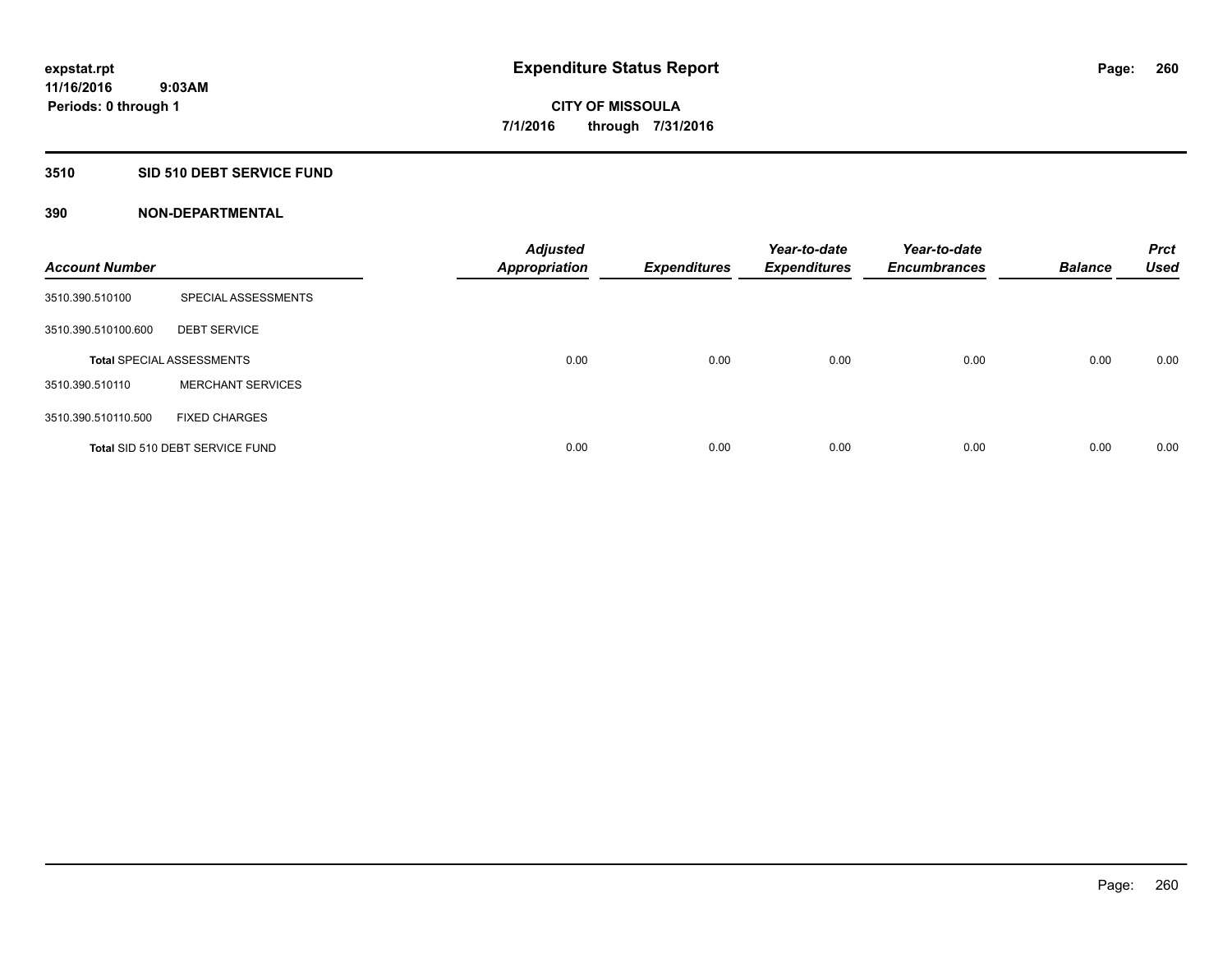## **3511 SID 511 DEBT SERVICE FUND**

| <b>Account Number</b>                |                         | <b>Adjusted</b><br>Appropriation | <b>Expenditures</b> | Year-to-date<br><b>Expenditures</b> | Year-to-date<br><b>Encumbrances</b> | <b>Balance</b> | <b>Prct</b><br><b>Used</b> |
|--------------------------------------|-------------------------|----------------------------------|---------------------|-------------------------------------|-------------------------------------|----------------|----------------------------|
| 3511.000.520100                      | *** Title Not Found *** |                                  |                     |                                     |                                     |                |                            |
| 3511.000.520100.800                  | OTHER OBJECTS           |                                  |                     |                                     |                                     |                |                            |
| <b>Total *** Title Not Found ***</b> |                         | 0.00                             | 0.00                | 0.00                                | 0.00                                | 0.00           | 0.00                       |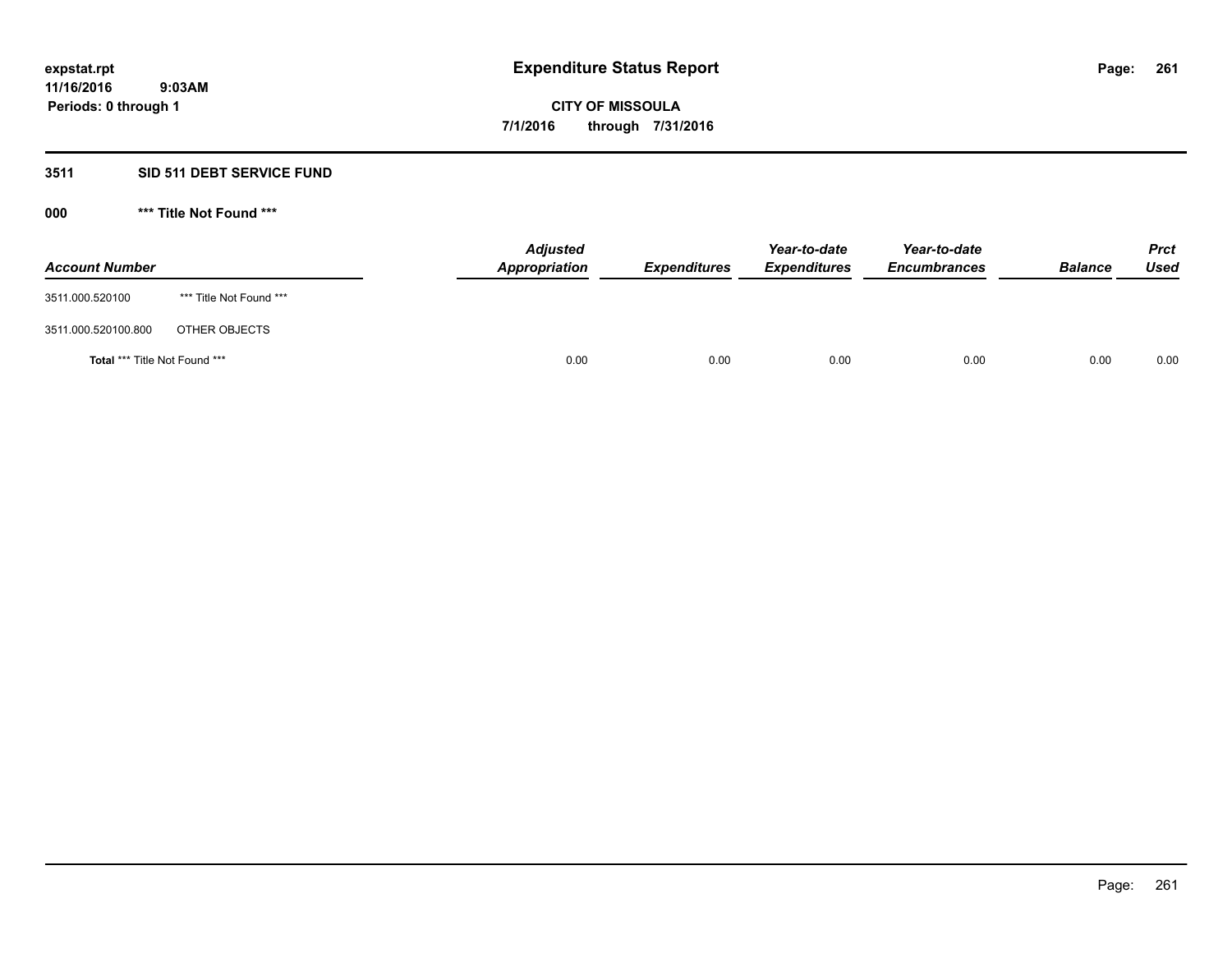# **3511 SID 511 DEBT SERVICE FUND**

| <b>Account Number</b> |                                  | <b>Adjusted</b><br>Appropriation | <b>Expenditures</b> | Year-to-date<br><b>Expenditures</b> | Year-to-date<br><b>Encumbrances</b> | <b>Balance</b> | <b>Prct</b><br><b>Used</b> |
|-----------------------|----------------------------------|----------------------------------|---------------------|-------------------------------------|-------------------------------------|----------------|----------------------------|
| 3511.390.510100       | SPECIAL ASSESSMENTS              |                                  |                     |                                     |                                     |                |                            |
| 3511.390.510100.600   | <b>DEBT SERVICE</b>              |                                  |                     |                                     |                                     |                |                            |
|                       | <b>Total SPECIAL ASSESSMENTS</b> | 0.00                             | 0.00                | 0.00                                | 0.00                                | 0.00           | 0.00                       |
| 3511.390.510110       | <b>MERCHANT SERVICES</b>         |                                  |                     |                                     |                                     |                |                            |
| 3511.390.510110.500   | <b>FIXED CHARGES</b>             |                                  |                     |                                     |                                     |                |                            |
|                       | <b>Total MERCHANT SERVICES</b>   | 0.00                             | 0.00                | 0.00                                | 0.00                                | 0.00           | 0.00                       |
|                       | Total SID 511 DEBT SERVICE FUND  | 0.00                             | 0.00                | 0.00                                | 0.00                                | 0.00           | 0.00                       |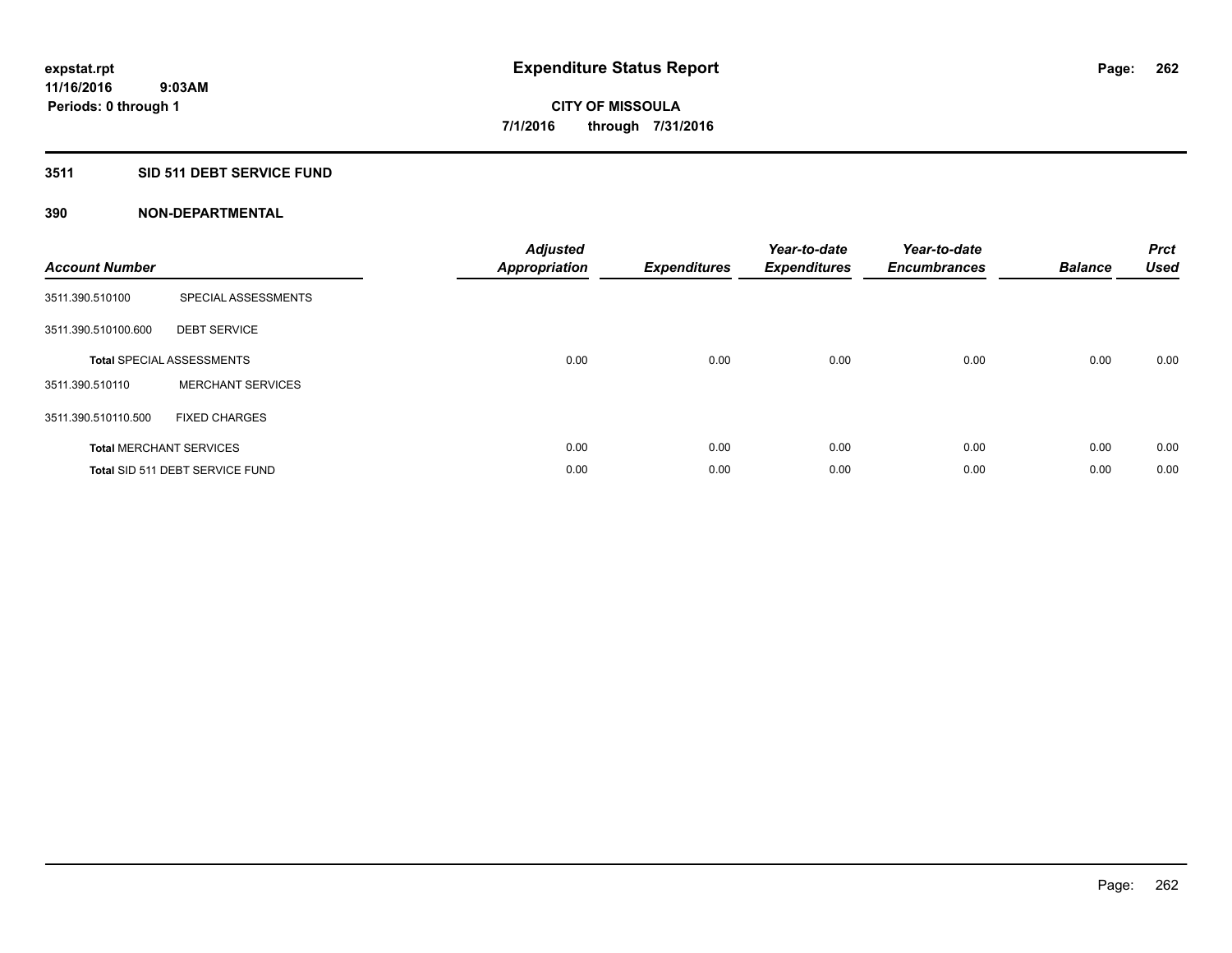# **3512 SID 512 DEBT SERVICE FUND**

| <b>Account Number</b>      |                                  | <b>Adjusted</b><br>Appropriation | <b>Expenditures</b> | Year-to-date<br><b>Expenditures</b> | Year-to-date<br><b>Encumbrances</b> | <b>Balance</b> | <b>Prct</b><br><b>Used</b> |
|----------------------------|----------------------------------|----------------------------------|---------------------|-------------------------------------|-------------------------------------|----------------|----------------------------|
| 3512.390.510100            | SPECIAL ASSESSMENTS              |                                  |                     |                                     |                                     |                |                            |
| 3512.390.510100.600        | <b>DEBT SERVICE</b>              |                                  |                     |                                     |                                     |                |                            |
|                            | <b>Total SPECIAL ASSESSMENTS</b> | 0.00                             | 0.00                | 0.00                                | 0.00                                | 0.00           | 0.00                       |
| 3512.390.510110            | <b>MERCHANT SERVICES</b>         |                                  |                     |                                     |                                     |                |                            |
| 3512.390.510110.500        | <b>FIXED CHARGES</b>             |                                  |                     |                                     |                                     |                |                            |
| <b>Total FIXED CHARGES</b> |                                  | 0.00                             | 0.00                | 0.00                                | 0.00                                | 0.00           | 0.00                       |
|                            | Total SID 512 DEBT SERVICE FUND  | 0.00                             | 0.00                | 0.00                                | 0.00                                | 0.00           | 0.00                       |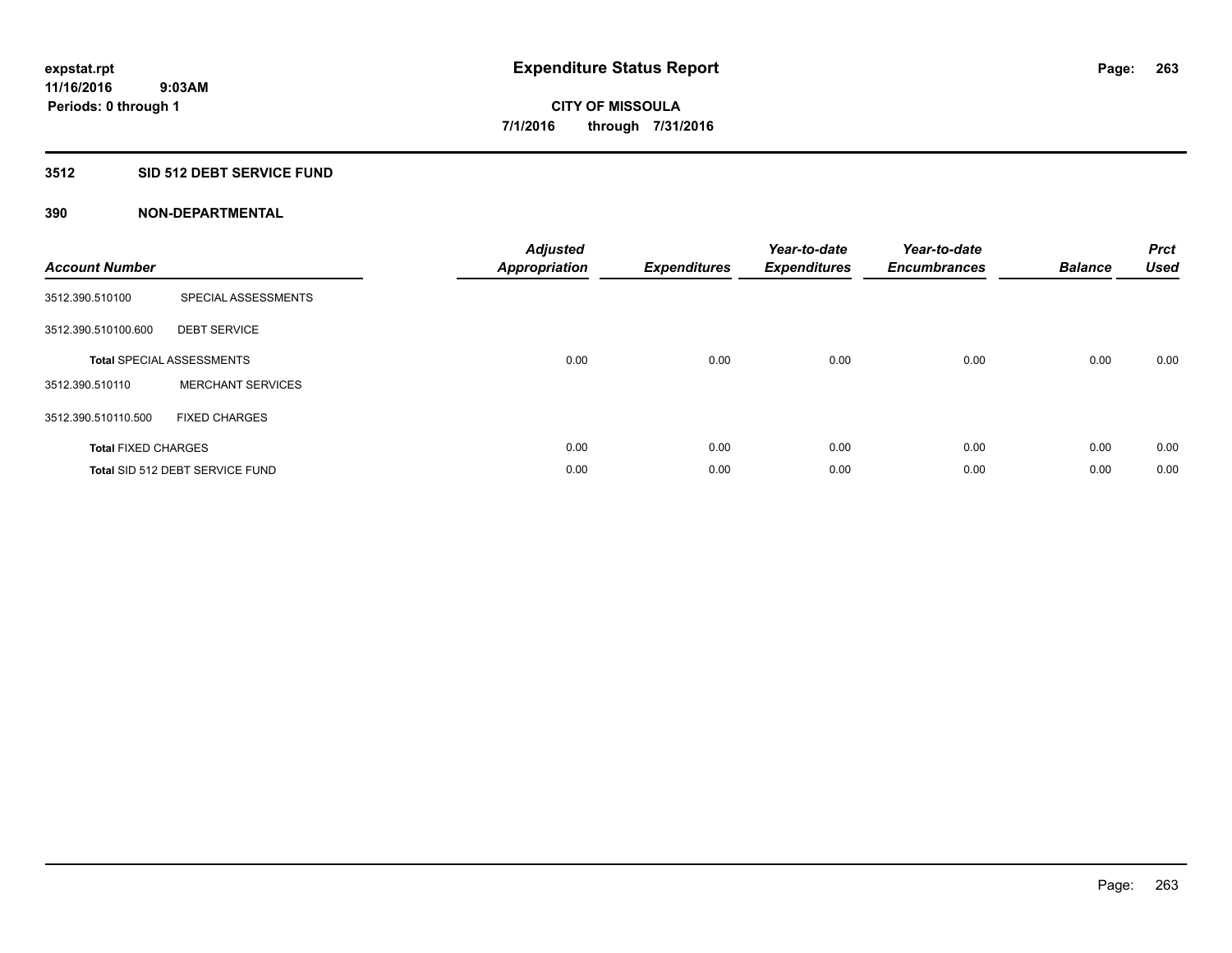#### **3513 SID 513 DEBT SERVICE FUND**

# **280 PUBLIC WORKS OPERATIONS**

| <b>Account Number</b>          |                                      | <b>Adjusted</b><br><b>Appropriation</b> | <b>Expenditures</b> | Year-to-date<br><b>Expenditures</b> | Year-to-date<br><b>Encumbrances</b> | <b>Balance</b> | <b>Prct</b><br><b>Used</b> |
|--------------------------------|--------------------------------------|-----------------------------------------|---------------------|-------------------------------------|-------------------------------------|----------------|----------------------------|
| 3513.280.510110                | <b>MERCHANT SERVICES</b>             |                                         |                     |                                     |                                     |                |                            |
| 3513.280.510110.500            | <b>FIXED CHARGES</b>                 |                                         |                     |                                     |                                     |                |                            |
| <b>Total MERCHANT SERVICES</b> |                                      | 0.00                                    | 0.00                | 0.00                                | 0.00                                | 0.00           | 0.00                       |
| 3513.280.521000                | INTERFUND OPERATING TRANSFERS        |                                         |                     |                                     |                                     |                |                            |
| 3513.280.521000.800            | OTHER OBJECTS                        |                                         |                     |                                     |                                     |                |                            |
|                                | <b>Total PUBLIC WORKS OPERATIONS</b> | 0.00                                    | 0.00                | 0.00                                | 0.00                                | 0.00           | 0.00                       |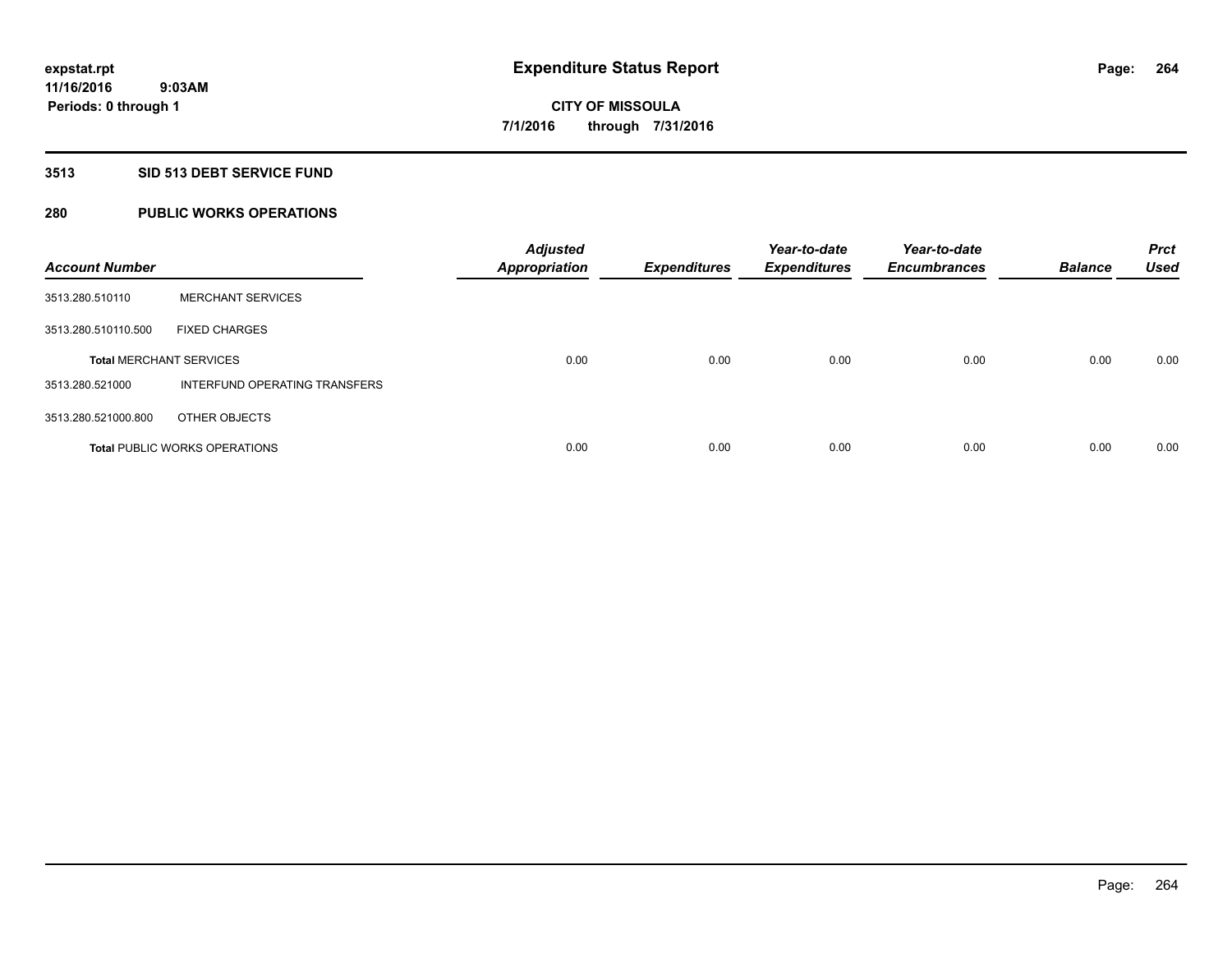#### **3513 SID 513 DEBT SERVICE FUND**

|                                |                                  | <b>Adjusted</b>      |                     | Year-to-date        | Year-to-date        |                | <b>Prct</b> |
|--------------------------------|----------------------------------|----------------------|---------------------|---------------------|---------------------|----------------|-------------|
| <b>Account Number</b>          |                                  | <b>Appropriation</b> | <b>Expenditures</b> | <b>Expenditures</b> | <b>Encumbrances</b> | <b>Balance</b> | <b>Used</b> |
| 3513.390.510100                | SPECIAL ASSESSMENTS              |                      |                     |                     |                     |                |             |
| 3513.390.510100.600            | <b>DEBT SERVICE</b>              |                      |                     |                     |                     |                |             |
| <b>Total DEBT SERVICE</b>      |                                  | 0.00                 | 0.00                | 0.00                | 0.00                | 0.00           | 0.00        |
| 3513.390.510100.800            | OTHER OBJECTS                    |                      |                     |                     |                     |                |             |
|                                | <b>Total SPECIAL ASSESSMENTS</b> | 0.00                 | 0.00                | 0.00                | 0.00                | 0.00           | 0.00        |
| 3513.390.510110                | <b>MERCHANT SERVICES</b>         |                      |                     |                     |                     |                |             |
| 3513.390.510110.500            | <b>FIXED CHARGES</b>             |                      |                     |                     |                     |                |             |
| <b>Total MERCHANT SERVICES</b> |                                  | 0.00                 | 0.00                | 0.00                | 0.00                | 0.00           | 0.00        |
| 3513.390.521000                | INTERFUND OPERATING TRANSFERS    |                      |                     |                     |                     |                |             |
| 3513.390.521000.800            | OTHER OBJECTS                    |                      |                     |                     |                     |                |             |
|                                | Total SID 513 DEBT SERVICE FUND  | 0.00                 | 0.00                | 0.00                | 0.00                | 0.00           | 0.00        |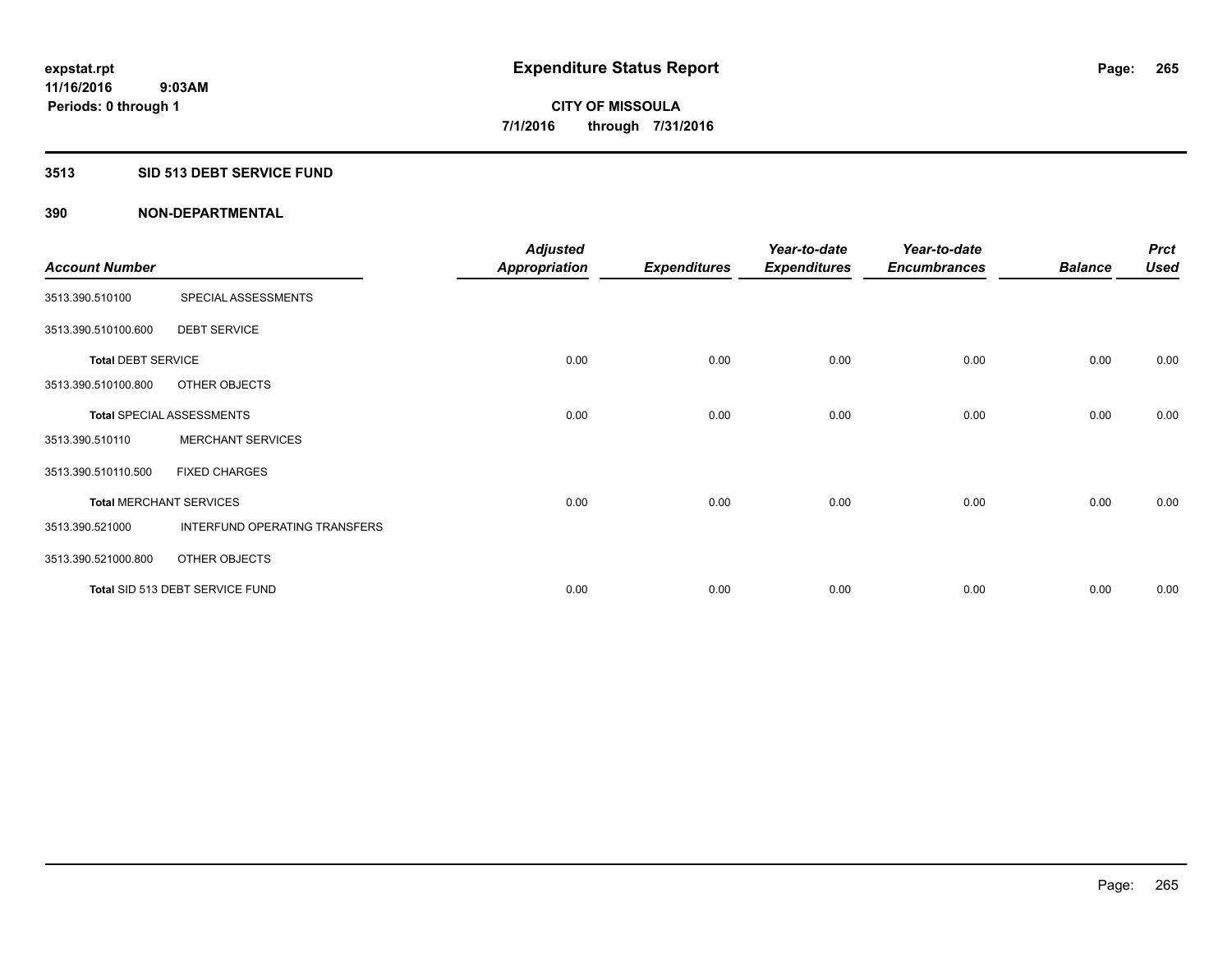#### **3514 SID 514 DEBT SERVICE FUND**

| <b>Account Number</b>                |                         | <b>Adjusted</b><br><b>Appropriation</b> | <b>Expenditures</b> | Year-to-date<br><b>Expenditures</b> | Year-to-date<br><b>Encumbrances</b> | <b>Balance</b> | <b>Prct</b><br><b>Used</b> |
|--------------------------------------|-------------------------|-----------------------------------------|---------------------|-------------------------------------|-------------------------------------|----------------|----------------------------|
| 3514.000.520100                      | *** Title Not Found *** |                                         |                     |                                     |                                     |                |                            |
| 3514.000.520100.800                  | OTHER OBJECTS           |                                         |                     |                                     |                                     |                |                            |
| <b>Total *** Title Not Found ***</b> |                         | 0.00                                    | 0.00                | 0.00                                | 0.00                                | 0.00           | 0.00                       |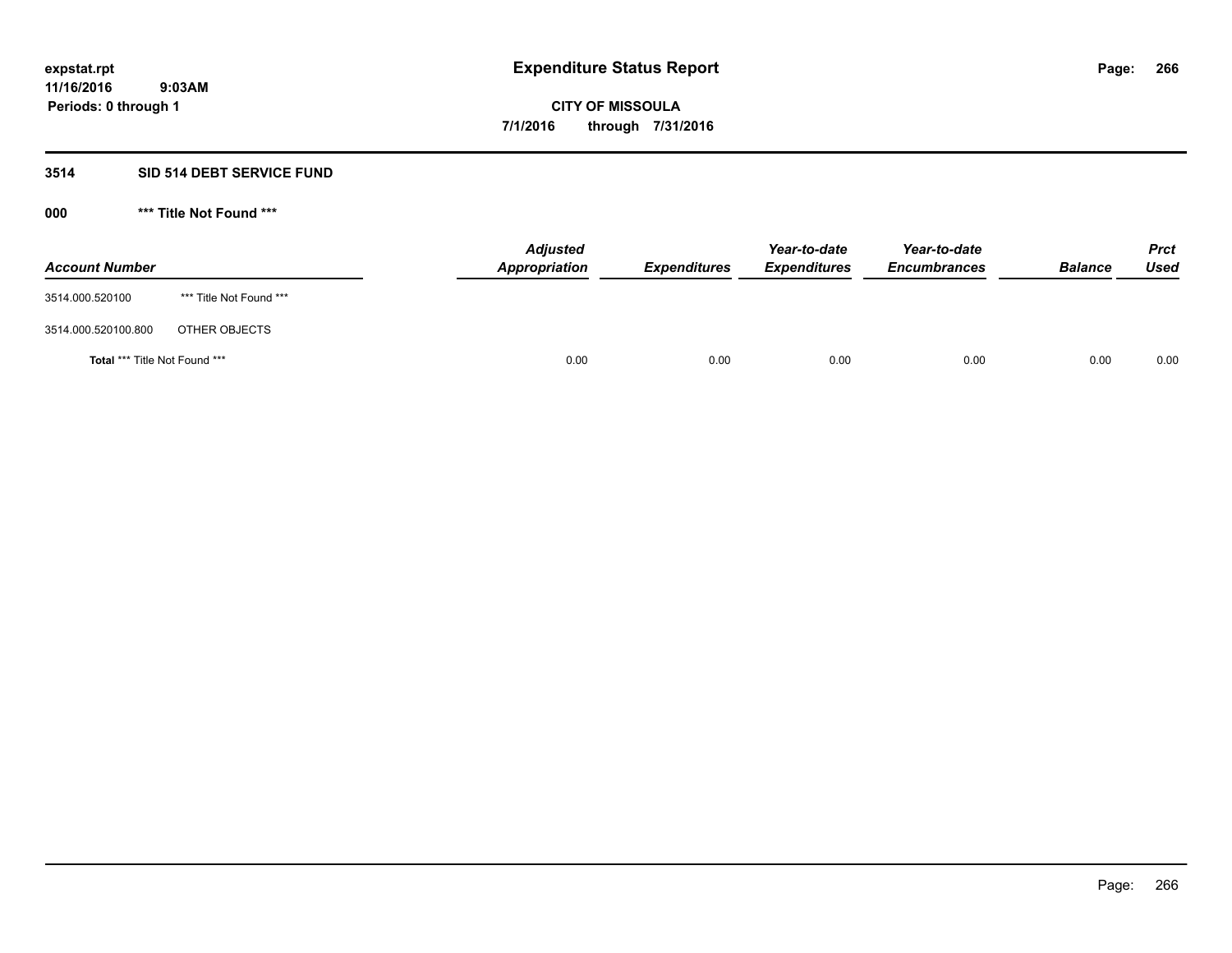## **3514 SID 514 DEBT SERVICE FUND**

| <b>Account Number</b> |                                  | <b>Adjusted</b><br>Appropriation | <b>Expenditures</b> | Year-to-date<br><b>Expenditures</b> | Year-to-date<br><b>Encumbrances</b> | <b>Balance</b> | <b>Prct</b><br><b>Used</b> |
|-----------------------|----------------------------------|----------------------------------|---------------------|-------------------------------------|-------------------------------------|----------------|----------------------------|
| 3514.390.510100       | SPECIAL ASSESSMENTS              |                                  |                     |                                     |                                     |                |                            |
| 3514.390.510100.600   | <b>DEBT SERVICE</b>              |                                  |                     |                                     |                                     |                |                            |
|                       | <b>Total SPECIAL ASSESSMENTS</b> | 0.00                             | 0.00                | 0.00                                | 0.00                                | 0.00           | 0.00                       |
| 3514.390.510110       | <b>MERCHANT SERVICES</b>         |                                  |                     |                                     |                                     |                |                            |
| 3514.390.510110.500   | <b>FIXED CHARGES</b>             |                                  |                     |                                     |                                     |                |                            |
|                       | <b>Total MERCHANT SERVICES</b>   | 0.00                             | 0.00                | 0.00                                | 0.00                                | 0.00           | 0.00                       |
|                       | Total SID 514 DEBT SERVICE FUND  | 0.00                             | 0.00                | 0.00                                | 0.00                                | 0.00           | 0.00                       |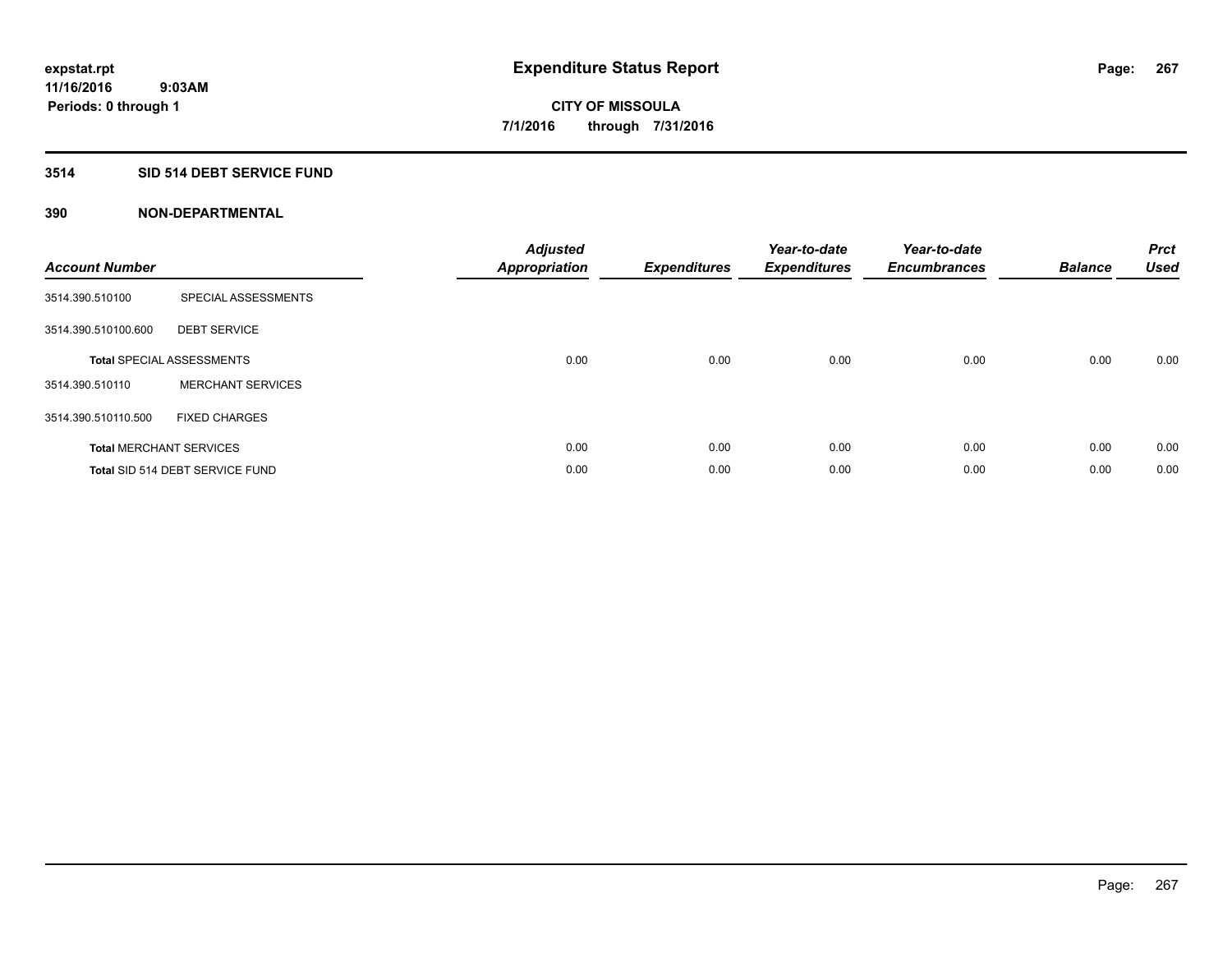#### **3515 SID 515 DEBT SERVICE FUND**

|                           |                                  | <b>Adjusted</b>      |                     | Year-to-date        | Year-to-date        |                | <b>Prct</b> |
|---------------------------|----------------------------------|----------------------|---------------------|---------------------|---------------------|----------------|-------------|
| <b>Account Number</b>     |                                  | <b>Appropriation</b> | <b>Expenditures</b> | <b>Expenditures</b> | <b>Encumbrances</b> | <b>Balance</b> | <b>Used</b> |
| 3515.390.510100           | SPECIAL ASSESSMENTS              |                      |                     |                     |                     |                |             |
| 3515.390.510100.600       | <b>DEBT SERVICE</b>              |                      |                     |                     |                     |                |             |
| <b>Total DEBT SERVICE</b> |                                  | 0.00                 | 0.00                | 0.00                | 0.00                | 0.00           | 0.00        |
| 3515.390.510100.800       | OTHER OBJECTS                    |                      |                     |                     |                     |                |             |
|                           | <b>Total SPECIAL ASSESSMENTS</b> | 0.00                 | 0.00                | 0.00                | 0.00                | 0.00           | 0.00        |
| 3515.390.510110           | <b>MERCHANT SERVICES</b>         |                      |                     |                     |                     |                |             |
| 3515.390.510110.500       | <b>FIXED CHARGES</b>             |                      |                     |                     |                     |                |             |
|                           | Total SID 515 DEBT SERVICE FUND  | 0.00                 | 0.00                | 0.00                | 0.00                | 0.00           | 0.00        |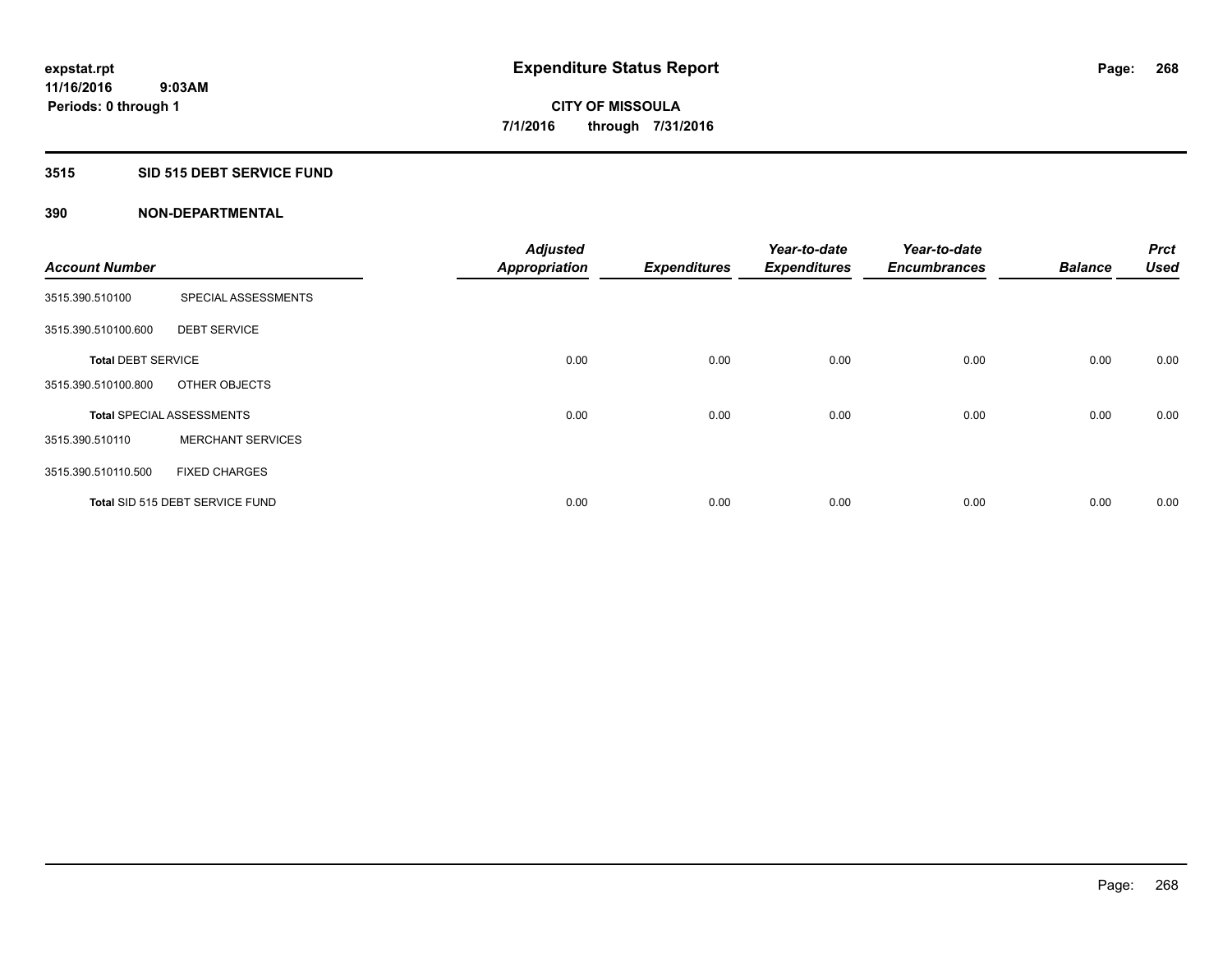### **3517 SID 517 DEBT SERVICE FUND**

| <b>Account Number</b>                |                         | <b>Adjusted</b><br><b>Appropriation</b> | <b>Expenditures</b> | Year-to-date<br><b>Expenditures</b> | Year-to-date<br><b>Encumbrances</b> | <b>Balance</b> | <b>Prct</b><br><b>Used</b> |
|--------------------------------------|-------------------------|-----------------------------------------|---------------------|-------------------------------------|-------------------------------------|----------------|----------------------------|
| 3517.000.520100                      | *** Title Not Found *** |                                         |                     |                                     |                                     |                |                            |
| 3517.000.520100.800                  | OTHER OBJECTS           |                                         |                     |                                     |                                     |                |                            |
| <b>Total *** Title Not Found ***</b> |                         | 0.00                                    | 0.00                | 0.00                                | 0.00                                | 0.00           | 0.00                       |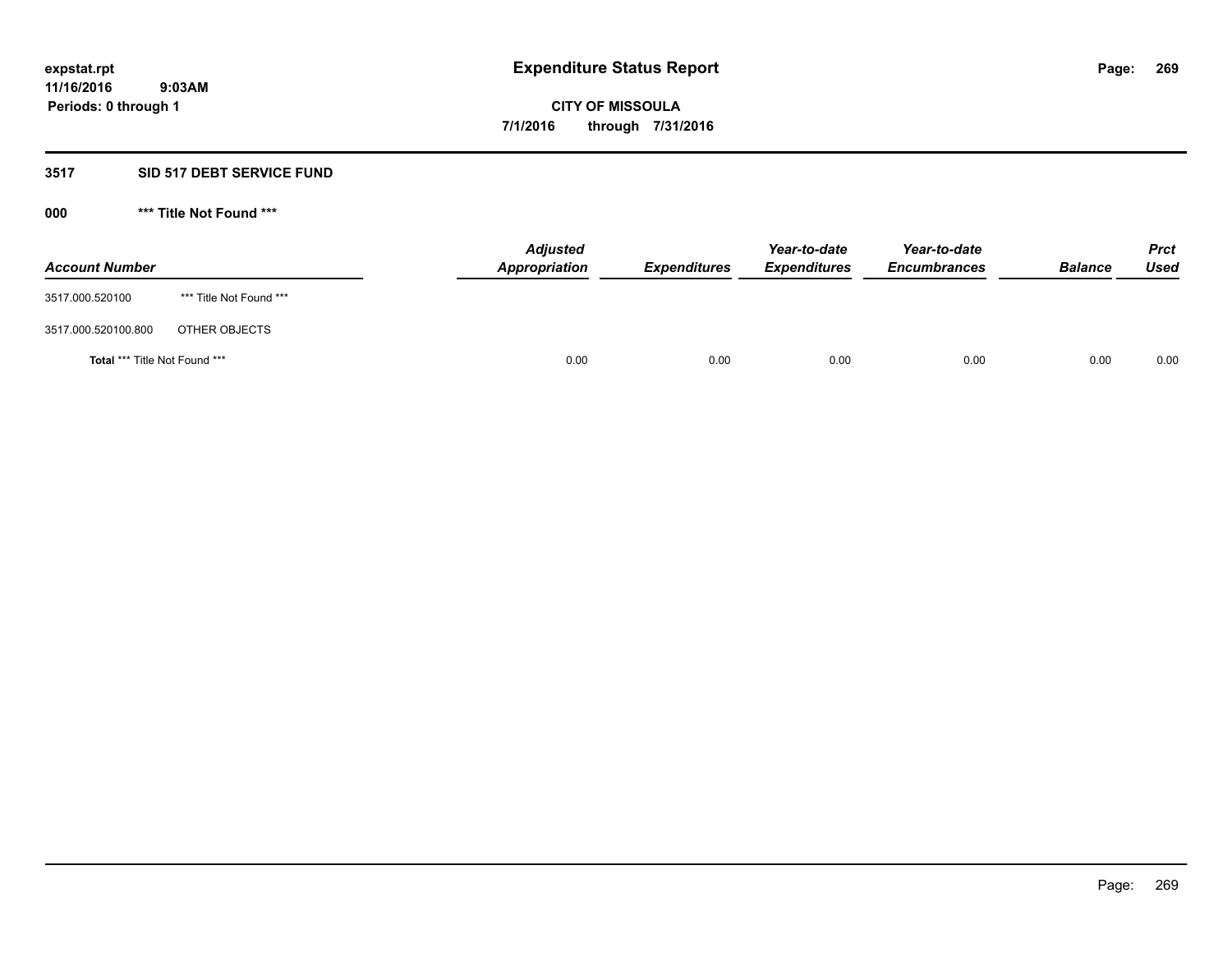### **3517 SID 517 DEBT SERVICE FUND**

| <b>Account Number</b> |                                  | <b>Adjusted</b><br><b>Appropriation</b> | <b>Expenditures</b> | Year-to-date<br><b>Expenditures</b> | Year-to-date<br><b>Encumbrances</b> | <b>Balance</b> | <b>Prct</b><br><b>Used</b> |
|-----------------------|----------------------------------|-----------------------------------------|---------------------|-------------------------------------|-------------------------------------|----------------|----------------------------|
| 3517.390.510100       | SPECIAL ASSESSMENTS              |                                         |                     |                                     |                                     |                |                            |
| 3517.390.510100.600   | <b>DEBT SERVICE</b>              |                                         |                     |                                     |                                     |                |                            |
|                       | <b>Total SPECIAL ASSESSMENTS</b> | 0.00                                    | 0.00                | 0.00                                | 0.00                                | 0.00           | 0.00                       |
| 3517.390.510110       | <b>MERCHANT SERVICES</b>         |                                         |                     |                                     |                                     |                |                            |
| 3517.390.510110.500   | <b>FIXED CHARGES</b>             |                                         |                     |                                     |                                     |                |                            |
|                       | Total SID 517 DEBT SERVICE FUND  | 0.00                                    | 0.00                | 0.00                                | 0.00                                | 0.00           | 0.00                       |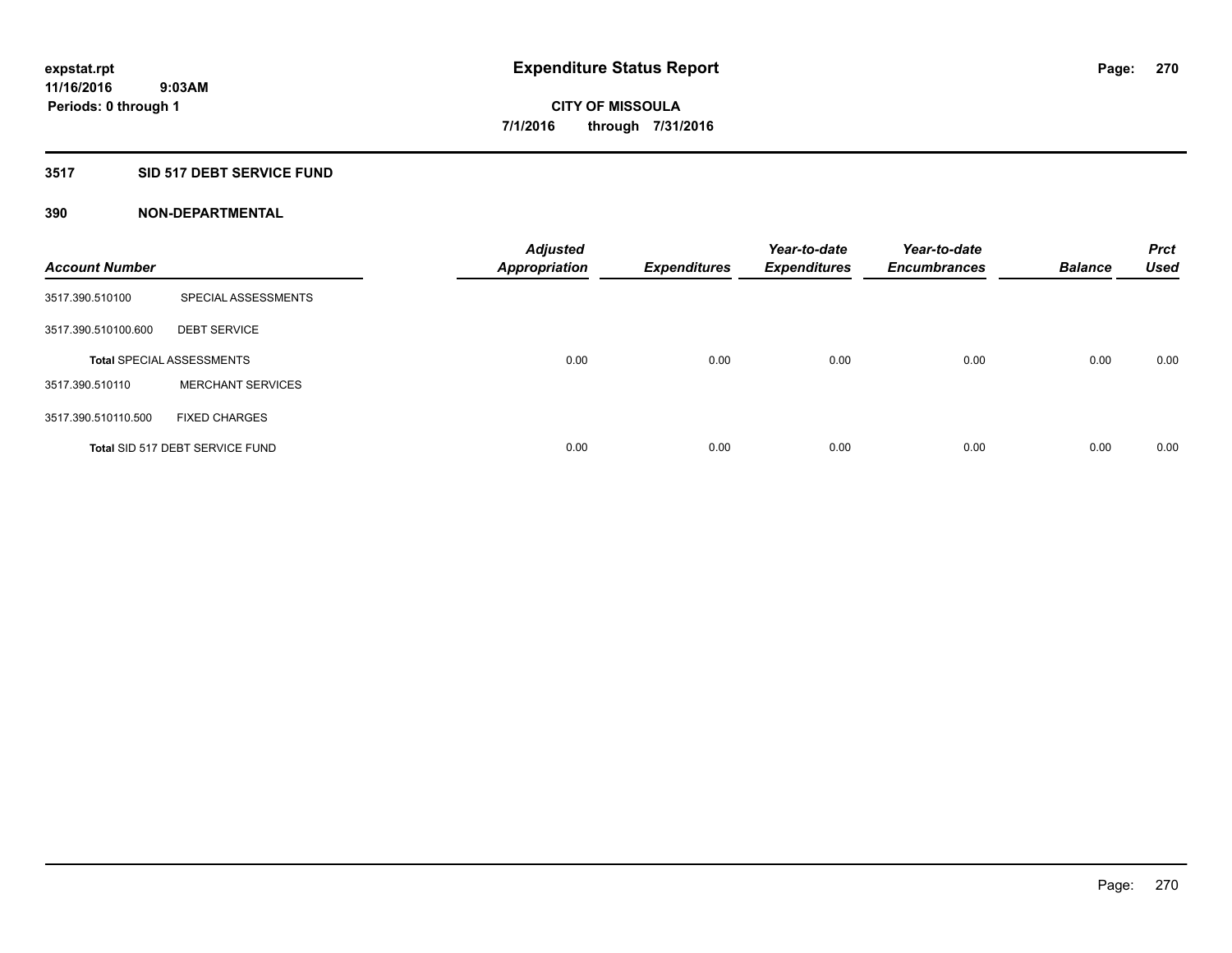## **3518 SID 518 DEBT SERVICE FUND**

| <b>Account Number</b>                |                         | <b>Adjusted</b><br>Appropriation | <b>Expenditures</b> | Year-to-date<br><b>Expenditures</b> | Year-to-date<br><b>Encumbrances</b> | <b>Balance</b> | <b>Prct</b><br><b>Used</b> |
|--------------------------------------|-------------------------|----------------------------------|---------------------|-------------------------------------|-------------------------------------|----------------|----------------------------|
| 3518.000.520100                      | *** Title Not Found *** |                                  |                     |                                     |                                     |                |                            |
| 3518.000.520100.800                  | OTHER OBJECTS           |                                  |                     |                                     |                                     |                |                            |
| <b>Total *** Title Not Found ***</b> |                         | 0.00                             | 0.00                | 0.00                                | 0.00                                | 0.00           | 0.00                       |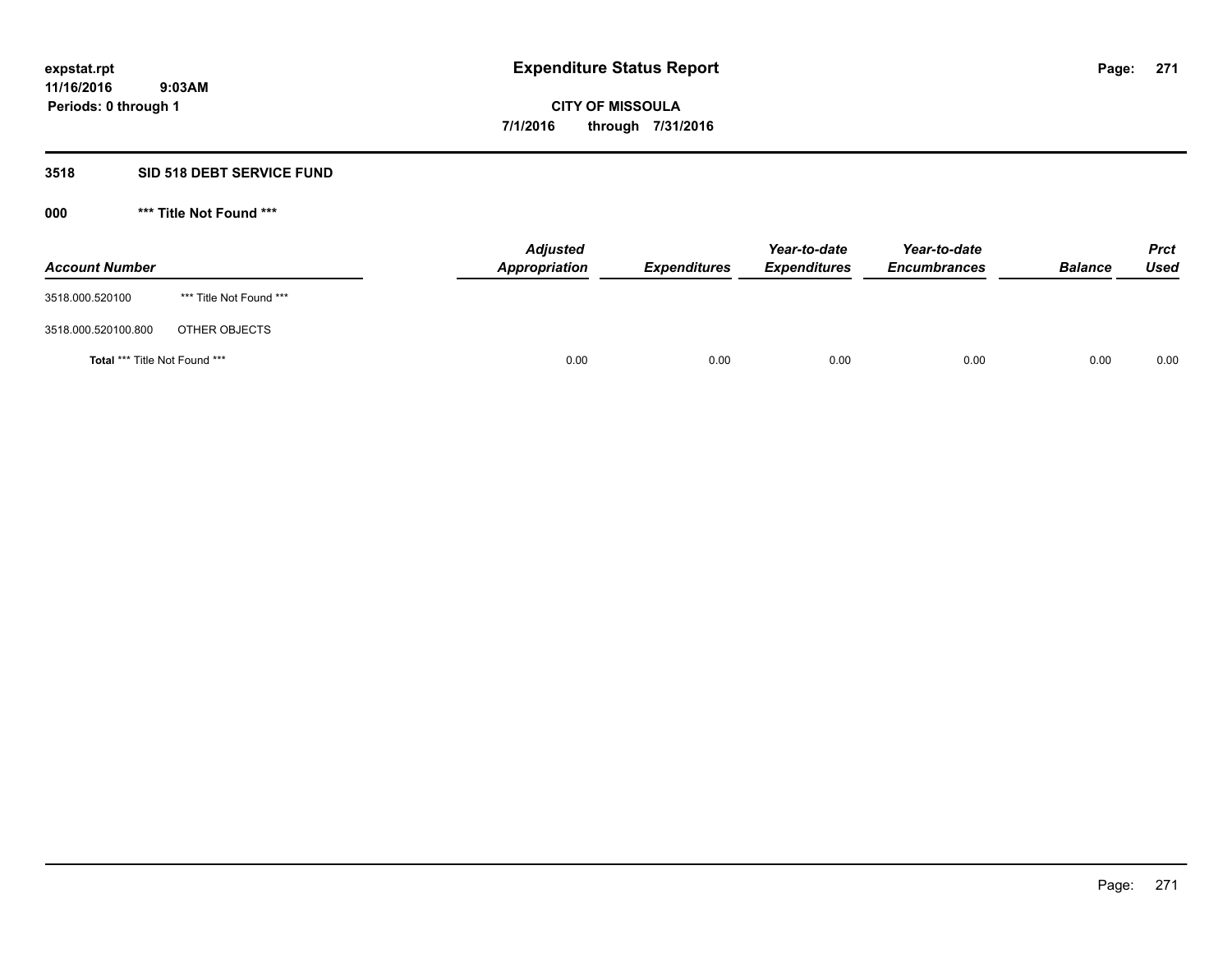#### **3518 SID 518 DEBT SERVICE FUND**

| <b>Account Number</b>          |                                            | <b>Adjusted</b><br><b>Appropriation</b> | <b>Expenditures</b> | Year-to-date<br><b>Expenditures</b> | Year-to-date<br><b>Encumbrances</b> | <b>Balance</b> | <b>Prct</b><br><b>Used</b> |
|--------------------------------|--------------------------------------------|-----------------------------------------|---------------------|-------------------------------------|-------------------------------------|----------------|----------------------------|
| 3518.390.510100                | SPECIAL ASSESSMENTS                        |                                         |                     |                                     |                                     |                |                            |
| 3518.390.510100.600            | <b>DEBT SERVICE</b>                        |                                         |                     |                                     |                                     |                |                            |
|                                | <b>Total SPECIAL ASSESSMENTS</b>           | 0.00                                    | 0.00                | 0.00                                | 0.00                                | 0.00           | 0.00                       |
| 3518.390.510110                | <b>MERCHANT SERVICES</b>                   |                                         |                     |                                     |                                     |                |                            |
| 3518.390.510110.500            | <b>FIXED CHARGES</b>                       |                                         |                     |                                     |                                     |                |                            |
| <b>Total MERCHANT SERVICES</b> |                                            | 0.00                                    | 0.00                | 0.00                                | 0.00                                | 0.00           | 0.00                       |
| 3518.390.521000                | INTERFUND OPERATING TRANSFERS              |                                         |                     |                                     |                                     |                |                            |
| 3518.390.521000.800            | OTHER OBJECTS                              |                                         |                     |                                     |                                     |                |                            |
|                                | <b>Total INTERFUND OPERATING TRANSFERS</b> | 0.00                                    | 0.00                | 0.00                                | 0.00                                | 0.00           | 0.00                       |
|                                | Total SID 518 DEBT SERVICE FUND            | 0.00                                    | 0.00                | 0.00                                | 0.00                                | 0.00           | 0.00                       |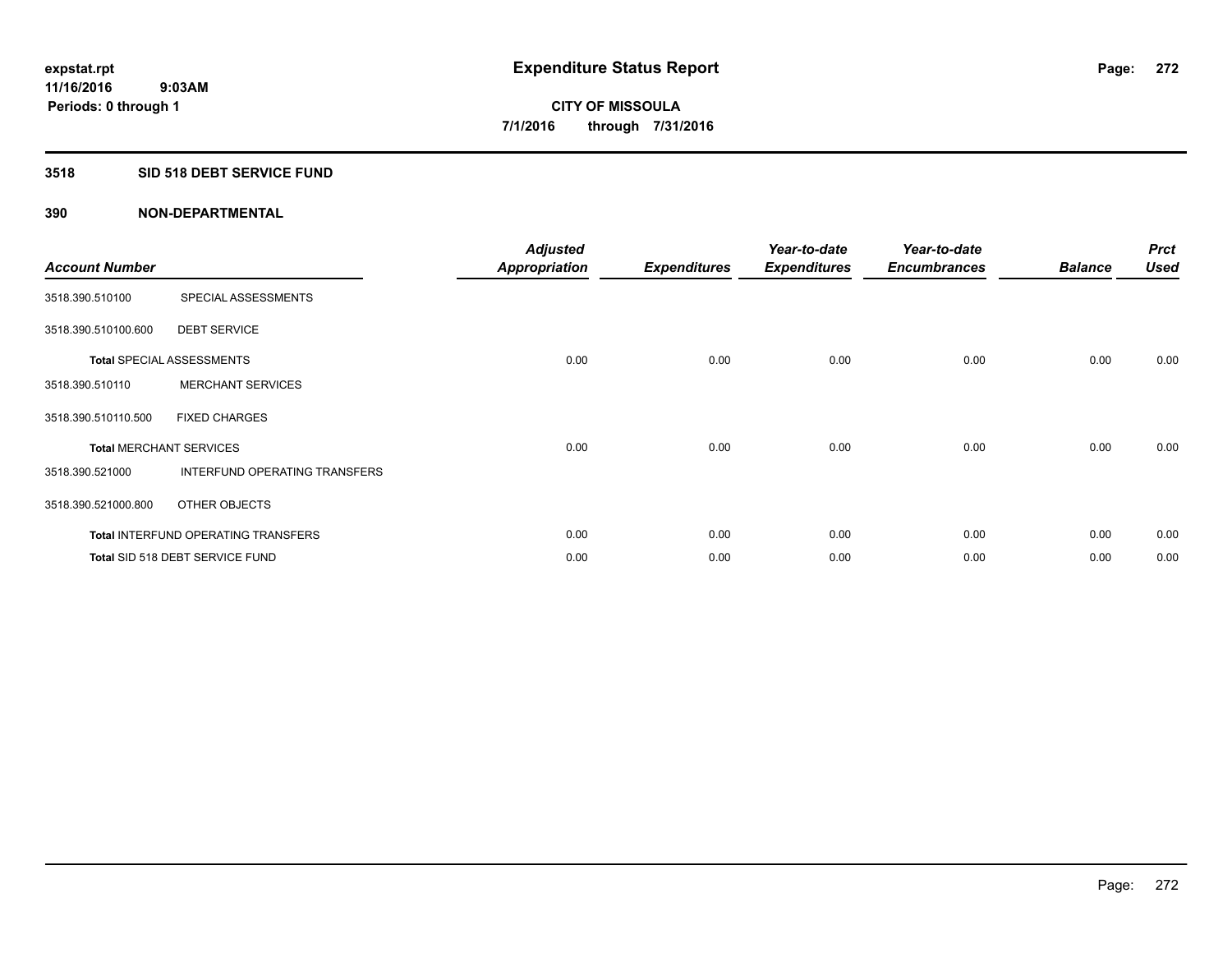#### **3519 SID 519 DEBT SERVICE FUND**

| <b>Account Number</b> |                                            | <b>Adjusted</b><br>Appropriation | <b>Expenditures</b> | Year-to-date<br><b>Expenditures</b> | Year-to-date<br><b>Encumbrances</b> | <b>Balance</b> | <b>Prct</b><br><b>Used</b> |
|-----------------------|--------------------------------------------|----------------------------------|---------------------|-------------------------------------|-------------------------------------|----------------|----------------------------|
| 3519.390.510100       | SPECIAL ASSESSMENTS                        |                                  |                     |                                     |                                     |                |                            |
| 3519.390.510100.600   | <b>DEBT SERVICE</b>                        |                                  |                     |                                     |                                     |                |                            |
|                       | <b>Total SPECIAL ASSESSMENTS</b>           | 0.00                             | 0.00                | 0.00                                | 0.00                                | 0.00           | 0.00                       |
| 3519.390.510110       | <b>MERCHANT SERVICES</b>                   |                                  |                     |                                     |                                     |                |                            |
| 3519.390.510110.500   | <b>FIXED CHARGES</b>                       |                                  |                     |                                     |                                     |                |                            |
|                       | <b>Total MERCHANT SERVICES</b>             | 0.00                             | 0.00                | 0.00                                | 0.00                                | 0.00           | 0.00                       |
| 3519.390.521000       | <b>INTERFUND OPERATING TRANSFERS</b>       |                                  |                     |                                     |                                     |                |                            |
| 3519.390.521000.800   | OTHER OBJECTS                              |                                  |                     |                                     |                                     |                |                            |
|                       | <b>Total INTERFUND OPERATING TRANSFERS</b> | 0.00                             | 0.00                | 0.00                                | 0.00                                | 0.00           | 0.00                       |
|                       | Total SID 519 DEBT SERVICE FUND            | 0.00                             | 0.00                | 0.00                                | 0.00                                | 0.00           | 0.00                       |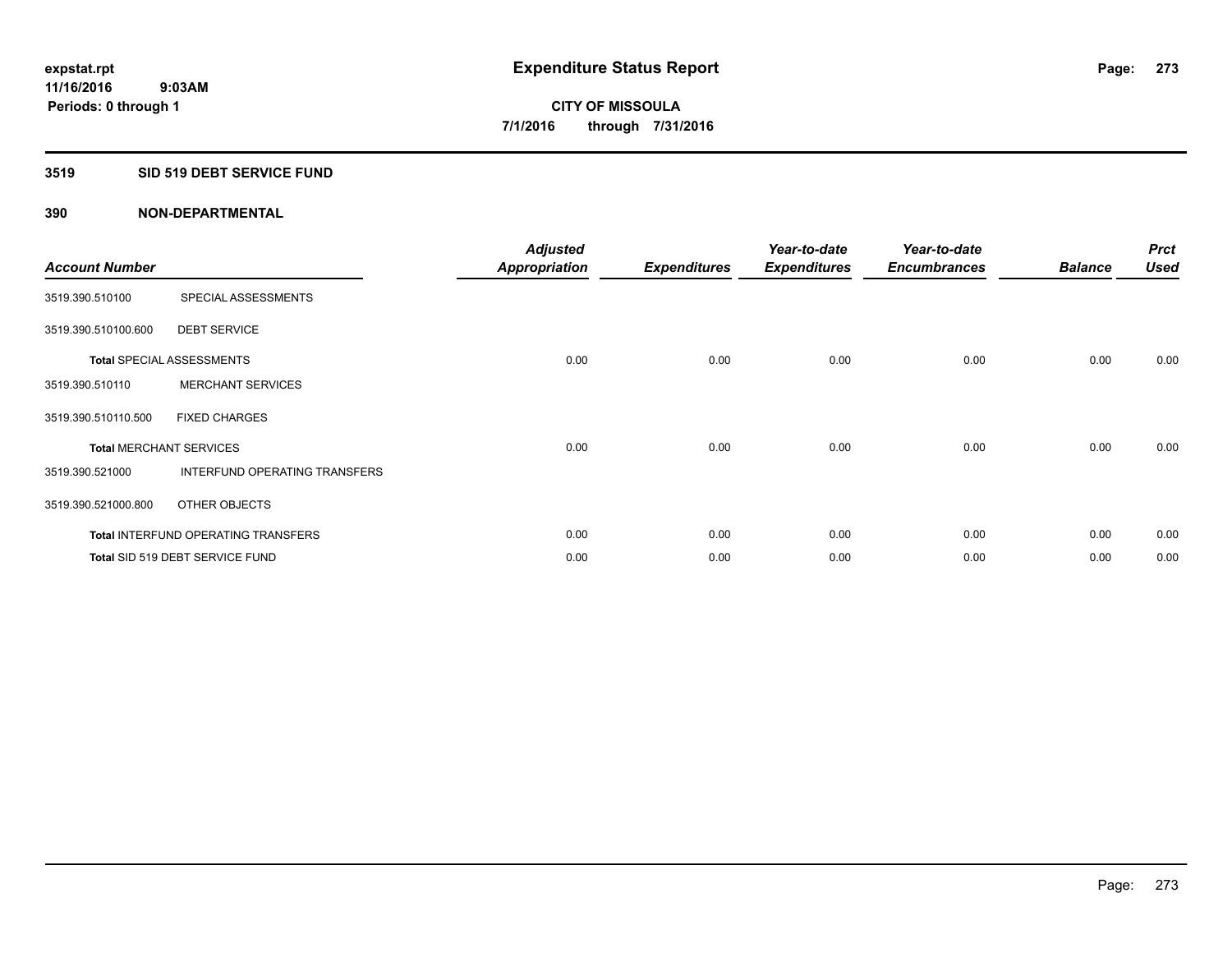## **3520 SID 520 DEBT SERVICE FUND**

| <b>Account Number</b> |                                  | <b>Adjusted</b><br><b>Appropriation</b> | <b>Expenditures</b> | Year-to-date<br><b>Expenditures</b> | Year-to-date<br><b>Encumbrances</b> | <b>Balance</b> | <b>Prct</b><br><b>Used</b> |
|-----------------------|----------------------------------|-----------------------------------------|---------------------|-------------------------------------|-------------------------------------|----------------|----------------------------|
| 3520.390.510100       | SPECIAL ASSESSMENTS              |                                         |                     |                                     |                                     |                |                            |
| 3520.390.510100.600   | <b>DEBT SERVICE</b>              |                                         |                     |                                     |                                     |                |                            |
|                       | <b>Total SPECIAL ASSESSMENTS</b> | 0.00                                    | 0.00                | 0.00                                | 0.00                                | 0.00           | 0.00                       |
| 3520.390.510110       | <b>MERCHANT SERVICES</b>         |                                         |                     |                                     |                                     |                |                            |
| 3520.390.510110.500   | <b>FIXED CHARGES</b>             |                                         |                     |                                     |                                     |                |                            |
|                       | <b>Total MERCHANT SERVICES</b>   | 0.00                                    | 0.00                | 0.00                                | 0.00                                | 0.00           | 0.00                       |
|                       | Total SID 520 DEBT SERVICE FUND  | 0.00                                    | 0.00                | 0.00                                | 0.00                                | 0.00           | 0.00                       |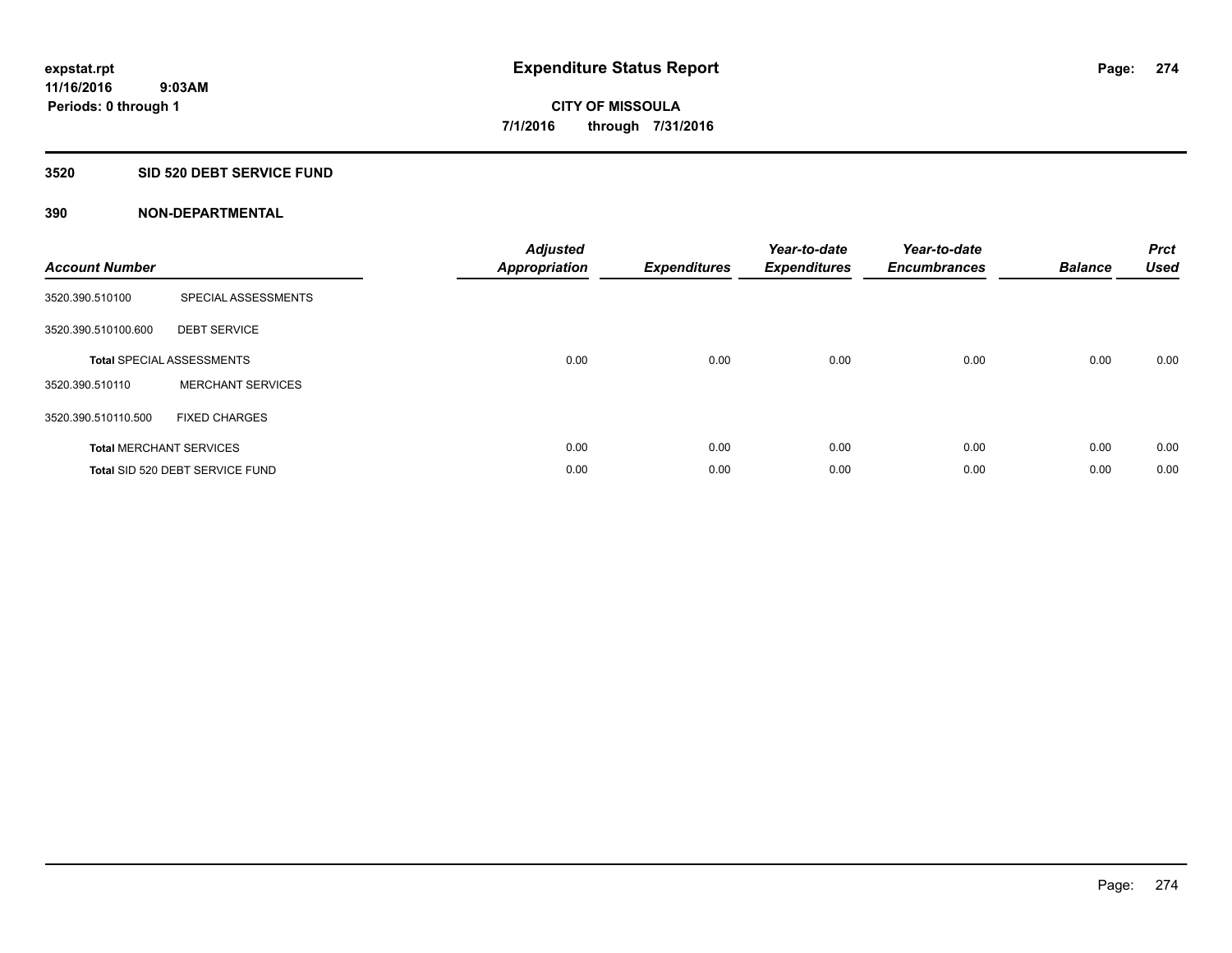### **3521 SID 521 DEBT SERVICE FUND**

| <b>Account Number</b> |                                  | <b>Adjusted</b><br><b>Appropriation</b> | <b>Expenditures</b> | Year-to-date<br><b>Expenditures</b> | Year-to-date<br><b>Encumbrances</b> | <b>Balance</b> | <b>Prct</b><br><b>Used</b> |
|-----------------------|----------------------------------|-----------------------------------------|---------------------|-------------------------------------|-------------------------------------|----------------|----------------------------|
| 3521.390.510100       | SPECIAL ASSESSMENTS              |                                         |                     |                                     |                                     |                |                            |
| 3521.390.510100.600   | <b>DEBT SERVICE</b>              |                                         |                     |                                     |                                     |                |                            |
|                       | <b>Total SPECIAL ASSESSMENTS</b> | 0.00                                    | 0.00                | 0.00                                | 0.00                                | 0.00           | 0.00                       |
| 3521.390.510110       | <b>MERCHANT SERVICES</b>         |                                         |                     |                                     |                                     |                |                            |
| 3521.390.510110.500   | <b>FIXED CHARGES</b>             |                                         |                     |                                     |                                     |                |                            |
|                       | <b>Total MERCHANT SERVICES</b>   | 0.00                                    | 0.00                | 0.00                                | 0.00                                | 0.00           | 0.00                       |
|                       | Total SID 521 DEBT SERVICE FUND  | 0.00                                    | 0.00                | 0.00                                | 0.00                                | 0.00           | 0.00                       |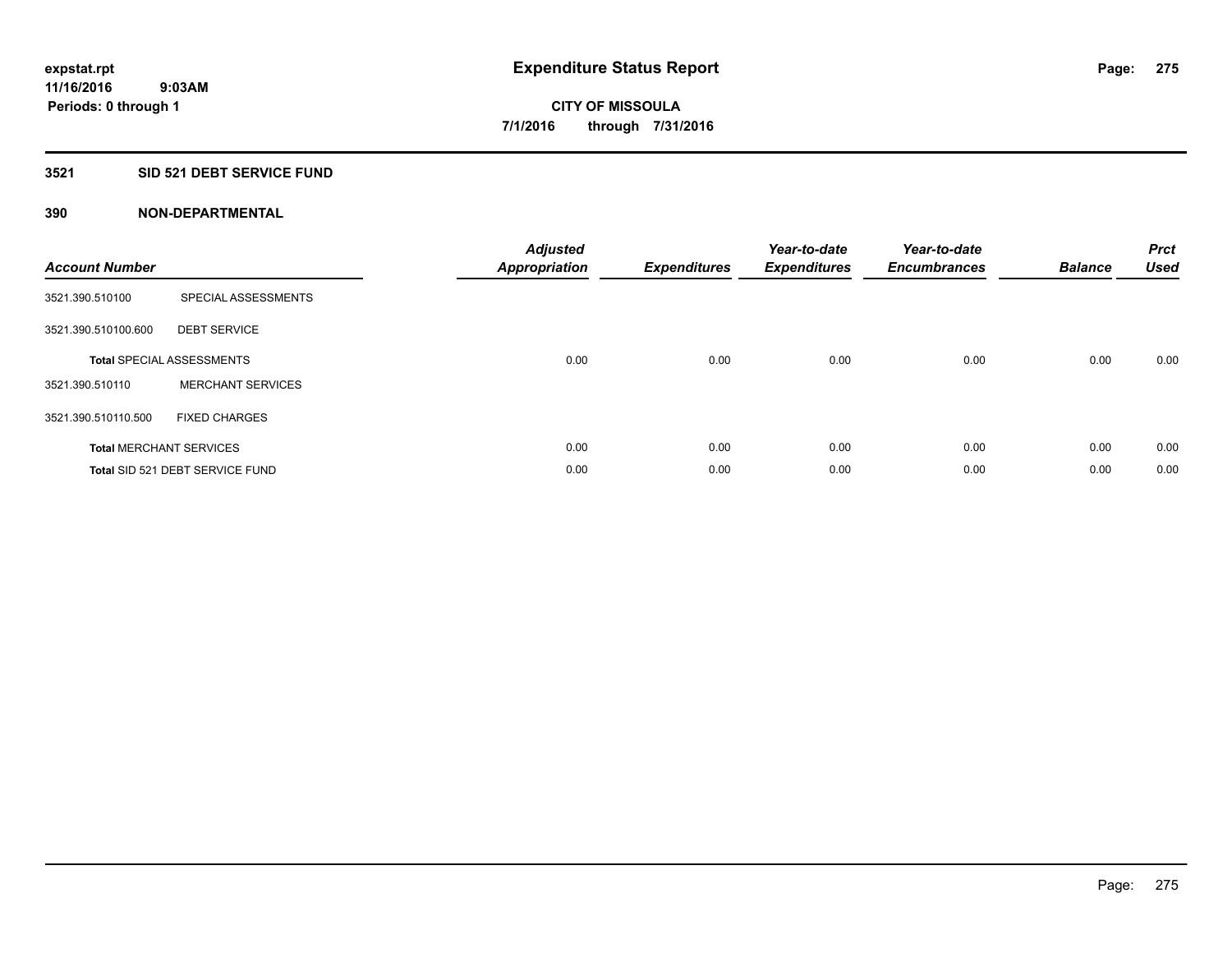## **3522 SID 522 DEBT SERVICE FUND**

| <b>Account Number</b> |                                  | <b>Adjusted</b><br><b>Appropriation</b> | <b>Expenditures</b> | Year-to-date<br><b>Expenditures</b> | Year-to-date<br><b>Encumbrances</b> | <b>Balance</b> | <b>Prct</b><br><b>Used</b> |
|-----------------------|----------------------------------|-----------------------------------------|---------------------|-------------------------------------|-------------------------------------|----------------|----------------------------|
| 3522.390.510100       | SPECIAL ASSESSMENTS              |                                         |                     |                                     |                                     |                |                            |
| 3522.390.510100.600   | <b>DEBT SERVICE</b>              |                                         |                     |                                     |                                     |                |                            |
|                       | <b>Total SPECIAL ASSESSMENTS</b> | 0.00                                    | 0.00                | 0.00                                | 0.00                                | 0.00           | 0.00                       |
| 3522.390.510110       | <b>MERCHANT SERVICES</b>         |                                         |                     |                                     |                                     |                |                            |
| 3522.390.510110.500   | <b>FIXED CHARGES</b>             |                                         |                     |                                     |                                     |                |                            |
|                       | <b>Total MERCHANT SERVICES</b>   | 0.00                                    | 0.00                | 0.00                                | 0.00                                | 0.00           | 0.00                       |
|                       | Total SID 522 DEBT SERVICE FUND  | 0.00                                    | 0.00                | 0.00                                | 0.00                                | 0.00           | 0.00                       |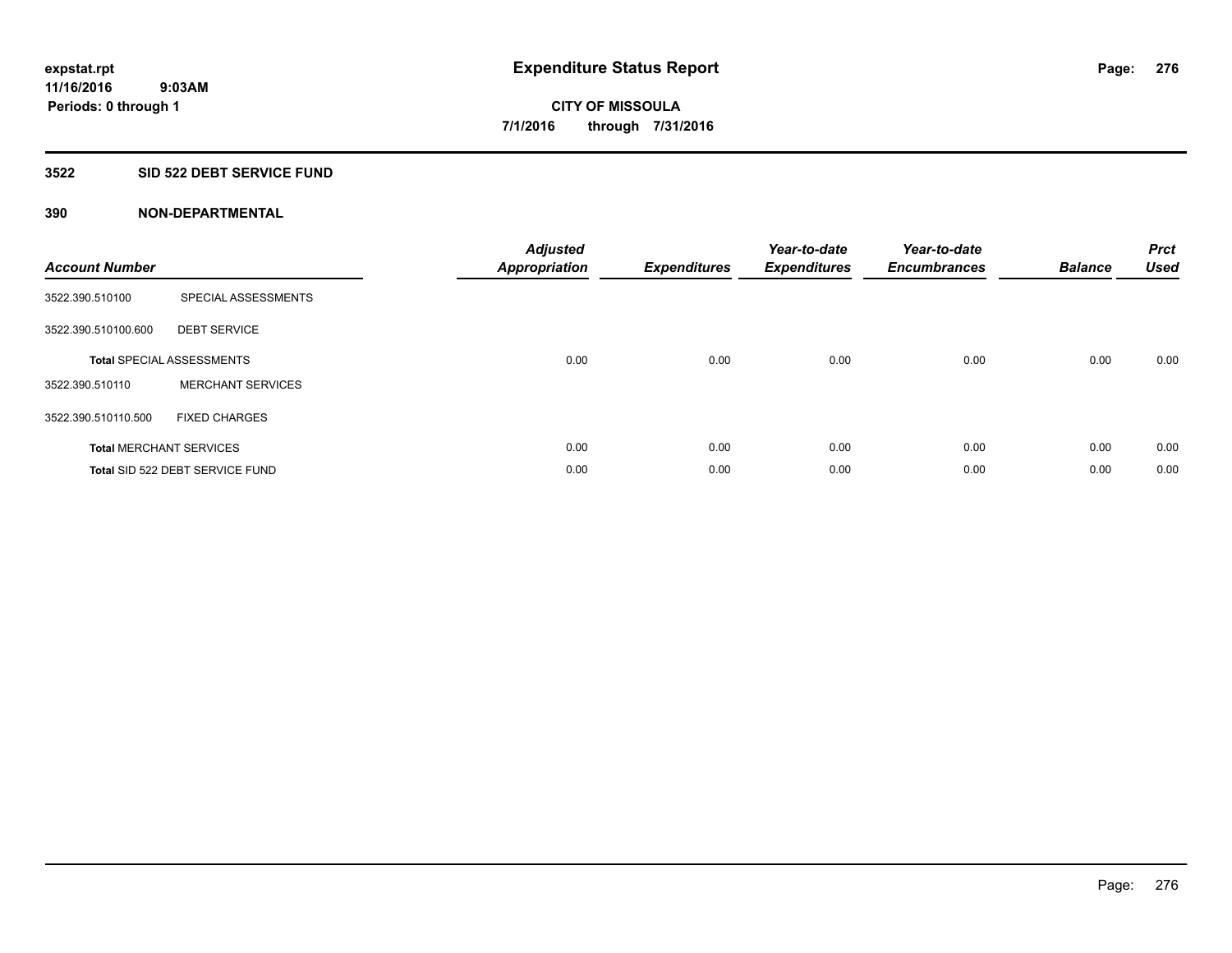## **3524 SID 524 DEBT SERVICE FUND**

| <b>Account Number</b> |                                  | <b>Adjusted</b><br><b>Appropriation</b> | <b>Expenditures</b> | Year-to-date<br><b>Expenditures</b> | Year-to-date<br><b>Encumbrances</b> | <b>Balance</b> | <b>Prct</b><br><b>Used</b> |
|-----------------------|----------------------------------|-----------------------------------------|---------------------|-------------------------------------|-------------------------------------|----------------|----------------------------|
| 3524.390.510100       | SPECIAL ASSESSMENTS              |                                         |                     |                                     |                                     |                |                            |
| 3524.390.510100.600   | <b>DEBT SERVICE</b>              |                                         |                     |                                     |                                     |                |                            |
|                       | <b>Total SPECIAL ASSESSMENTS</b> | 0.00                                    | 0.00                | 0.00                                | 0.00                                | 0.00           | 0.00                       |
| 3524.390.510110       | <b>MERCHANT SERVICES</b>         |                                         |                     |                                     |                                     |                |                            |
| 3524.390.510110.500   | <b>FIXED CHARGES</b>             |                                         |                     |                                     |                                     |                |                            |
|                       | <b>Total MERCHANT SERVICES</b>   | 0.00                                    | 0.00                | 0.00                                | 0.00                                | 0.00           | 0.00                       |
|                       | Total SID 524 DEBT SERVICE FUND  | 0.00                                    | 0.00                | 0.00                                | 0.00                                | 0.00           | 0.00                       |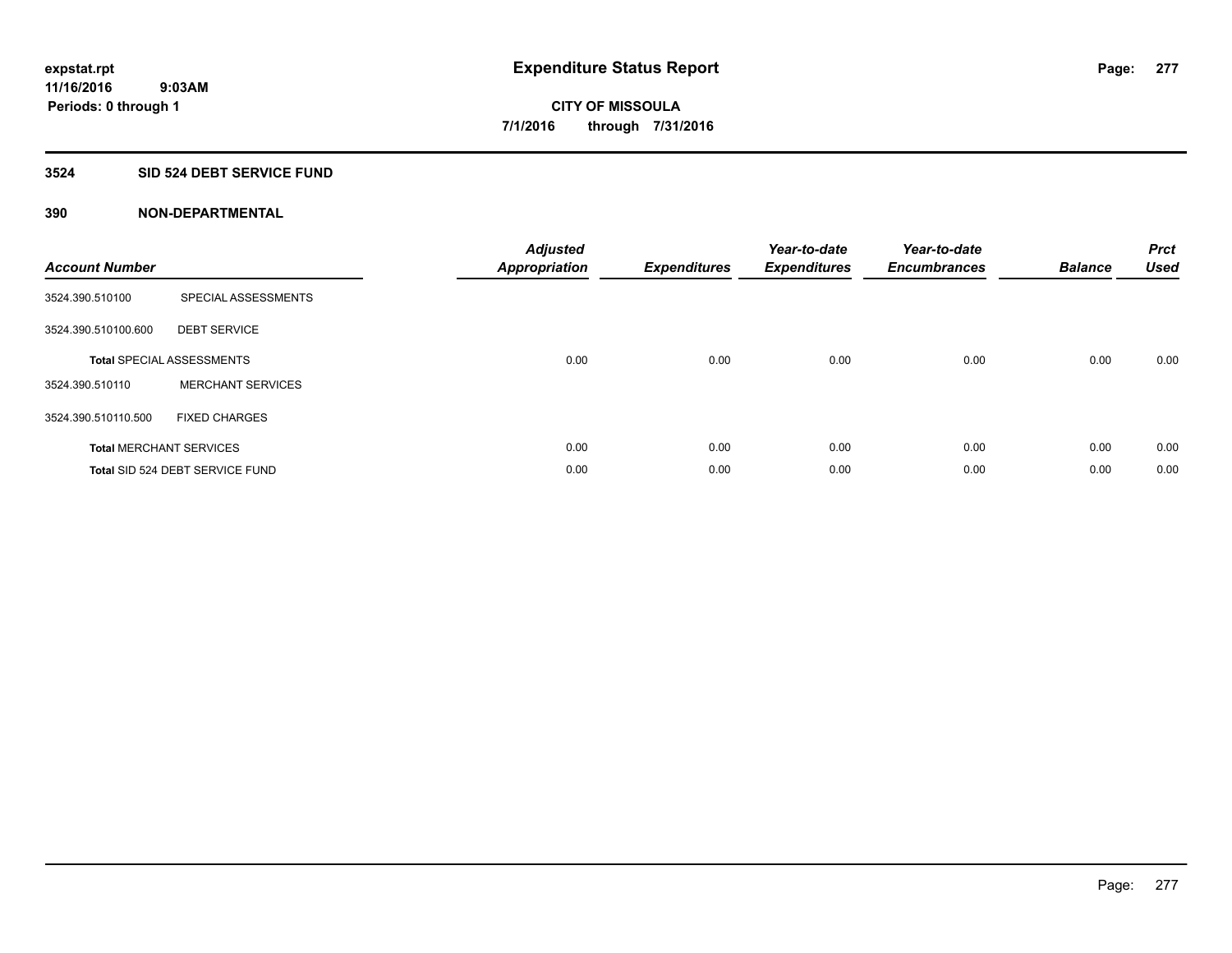## **3525 SID 525 DEBT SERVICE FUND**

| <b>Account Number</b> |                                  | <b>Adjusted</b><br>Appropriation | <b>Expenditures</b> | Year-to-date<br><b>Expenditures</b> | Year-to-date<br><b>Encumbrances</b> | <b>Balance</b> | <b>Prct</b><br><b>Used</b> |
|-----------------------|----------------------------------|----------------------------------|---------------------|-------------------------------------|-------------------------------------|----------------|----------------------------|
| 3525.390.510100       | SPECIAL ASSESSMENTS              |                                  |                     |                                     |                                     |                |                            |
| 3525.390.510100.600   | <b>DEBT SERVICE</b>              |                                  |                     |                                     |                                     |                |                            |
|                       | <b>Total SPECIAL ASSESSMENTS</b> | 0.00                             | 0.00                | 0.00                                | 0.00                                | 0.00           | 0.00                       |
| 3525.390.510110       | <b>MERCHANT SERVICES</b>         |                                  |                     |                                     |                                     |                |                            |
| 3525.390.510110.500   | <b>FIXED CHARGES</b>             |                                  |                     |                                     |                                     |                |                            |
|                       | <b>Total MERCHANT SERVICES</b>   | 0.00                             | 0.00                | 0.00                                | 0.00                                | 0.00           | 0.00                       |
|                       | Total SID 525 DEBT SERVICE FUND  | 0.00                             | 0.00                | 0.00                                | 0.00                                | 0.00           | 0.00                       |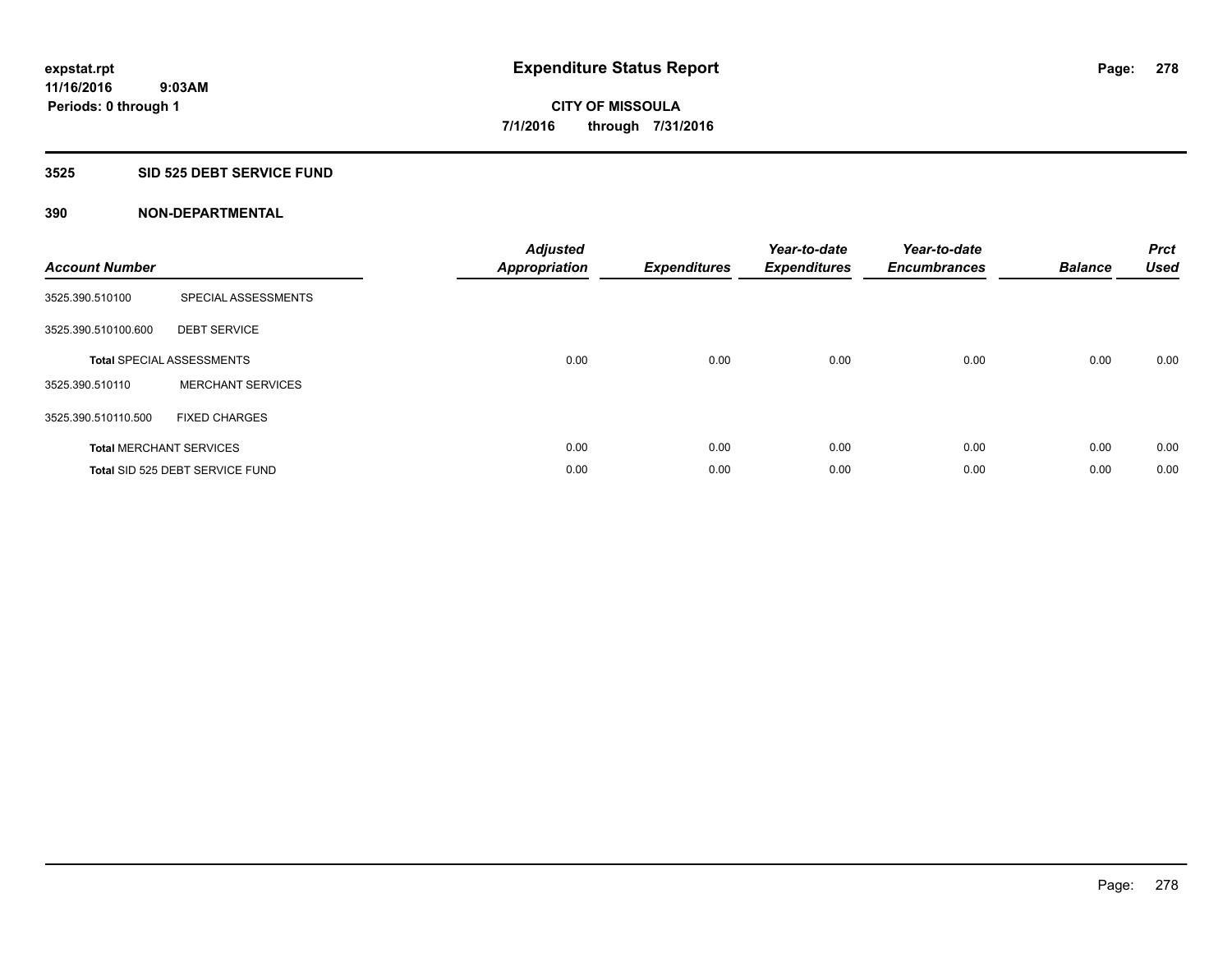#### **3526 SID 526 DEBT SERVICE FUND**

| <b>Account Number</b> |                                  | <b>Adjusted</b><br><b>Appropriation</b> | <b>Expenditures</b> | Year-to-date<br><b>Expenditures</b> | Year-to-date<br><b>Encumbrances</b> | <b>Balance</b> | <b>Prct</b><br><b>Used</b> |
|-----------------------|----------------------------------|-----------------------------------------|---------------------|-------------------------------------|-------------------------------------|----------------|----------------------------|
| 3526.390.510100       | SPECIAL ASSESSMENTS              |                                         |                     |                                     |                                     |                |                            |
| 3526.390.510100.600   | <b>DEBT SERVICE</b>              |                                         |                     |                                     |                                     |                |                            |
|                       | <b>Total SPECIAL ASSESSMENTS</b> | 0.00                                    | 0.00                | 0.00                                | 0.00                                | 0.00           | 0.00                       |
| 3526.390.510110       | <b>MERCHANT SERVICES</b>         |                                         |                     |                                     |                                     |                |                            |
| 3526.390.510110.500   | <b>FIXED CHARGES</b>             |                                         |                     |                                     |                                     |                |                            |
|                       | Total SID 526 DEBT SERVICE FUND  | 0.00                                    | 0.00                | 0.00                                | 0.00                                | 0.00           | 0.00                       |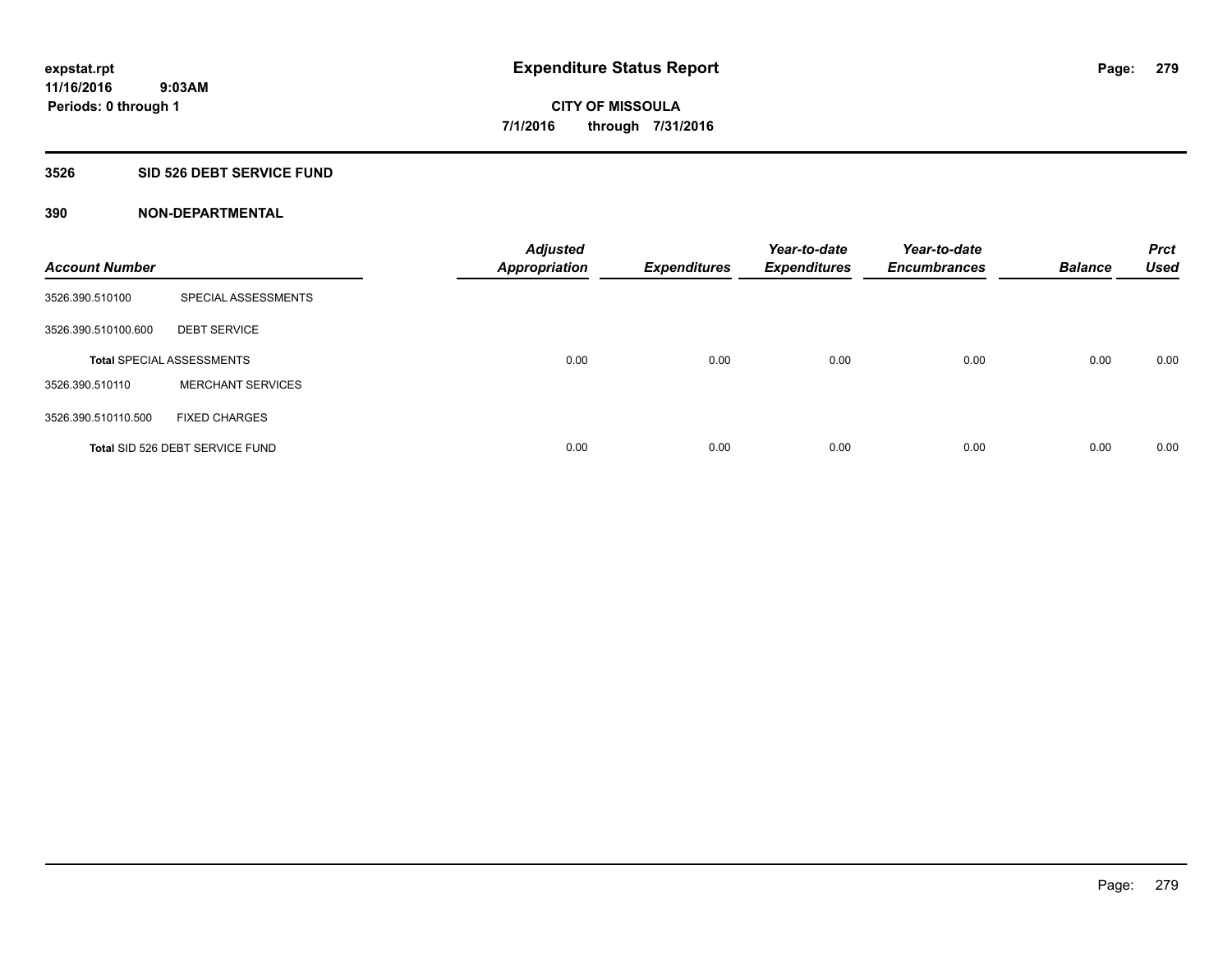#### **3527 SID 527 DEBT SERVICE FUND**

| <b>Account Number</b>                |                         | <b>Adjusted</b><br>Appropriation | <b>Expenditures</b> | Year-to-date<br><b>Expenditures</b> | Year-to-date<br><b>Encumbrances</b> | <b>Balance</b> | <b>Prct</b><br>Used |
|--------------------------------------|-------------------------|----------------------------------|---------------------|-------------------------------------|-------------------------------------|----------------|---------------------|
| 3527.000.520100                      | *** Title Not Found *** |                                  |                     |                                     |                                     |                |                     |
| 3527.000.520100.800                  | OTHER OBJECTS           |                                  |                     |                                     |                                     |                |                     |
| <b>Total *** Title Not Found ***</b> |                         |                                  | 0.00<br>0.00        | 0.00                                | 0.00                                | 0.00           | 0.00                |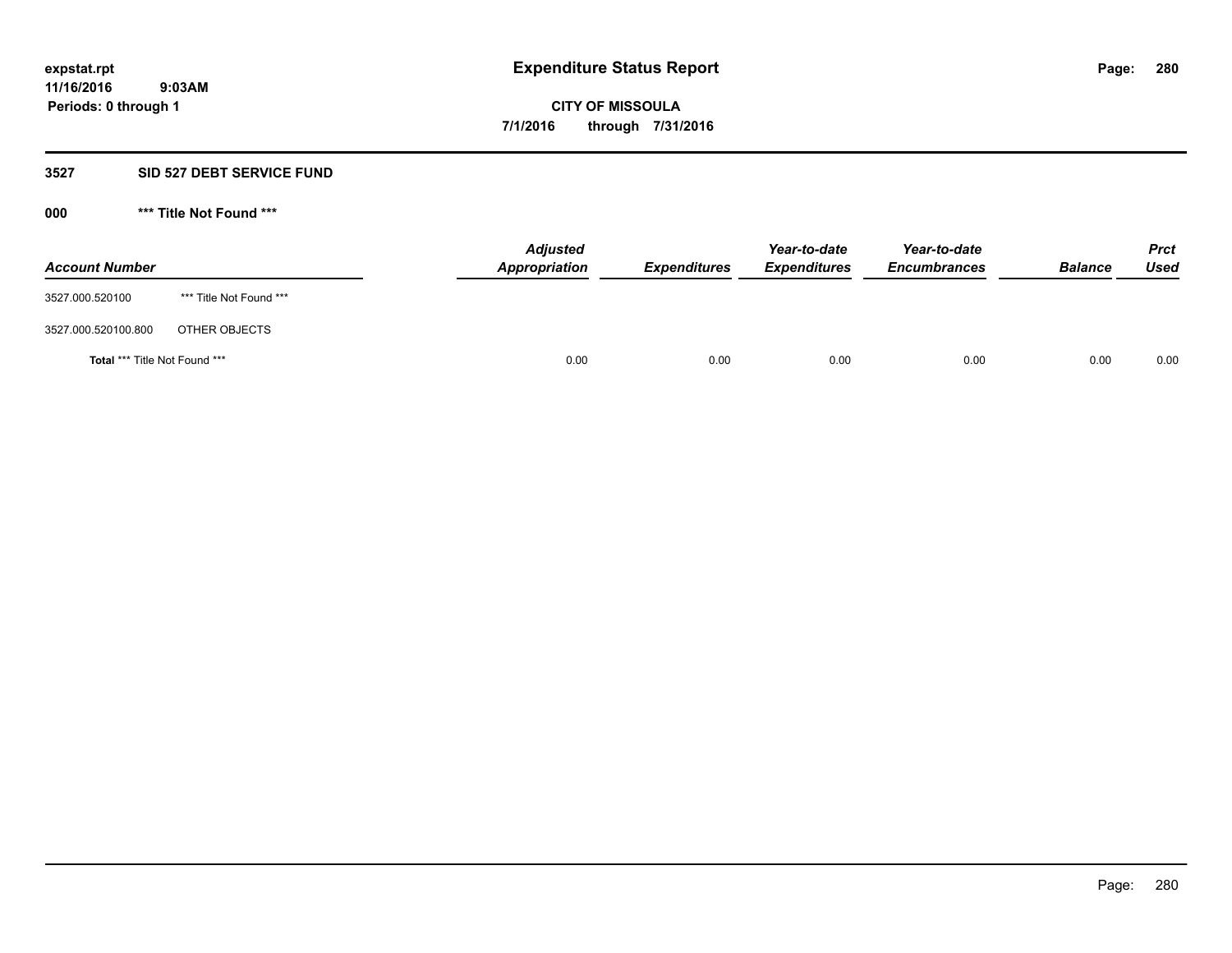## **3527 SID 527 DEBT SERVICE FUND**

| <b>Account Number</b> |                                  | <b>Adjusted</b><br><b>Appropriation</b> | <b>Expenditures</b> | Year-to-date<br><b>Expenditures</b> | Year-to-date<br><b>Encumbrances</b> | <b>Balance</b> | <b>Prct</b><br><b>Used</b> |
|-----------------------|----------------------------------|-----------------------------------------|---------------------|-------------------------------------|-------------------------------------|----------------|----------------------------|
| 3527.390.510100       | SPECIAL ASSESSMENTS              |                                         |                     |                                     |                                     |                |                            |
| 3527.390.510100.600   | <b>DEBT SERVICE</b>              |                                         |                     |                                     |                                     |                |                            |
|                       | <b>Total SPECIAL ASSESSMENTS</b> | 0.00                                    | 0.00                | 0.00                                | 0.00                                | 0.00           | 0.00                       |
| 3527.390.510110       | <b>MERCHANT SERVICES</b>         |                                         |                     |                                     |                                     |                |                            |
| 3527.390.510110.500   | <b>FIXED CHARGES</b>             |                                         |                     |                                     |                                     |                |                            |
|                       | <b>Total MERCHANT SERVICES</b>   | 0.00                                    | 0.00                | 0.00                                | 0.00                                | 0.00           | 0.00                       |
|                       | Total SID 527 DEBT SERVICE FUND  | 0.00                                    | 0.00                | 0.00                                | 0.00                                | 0.00           | 0.00                       |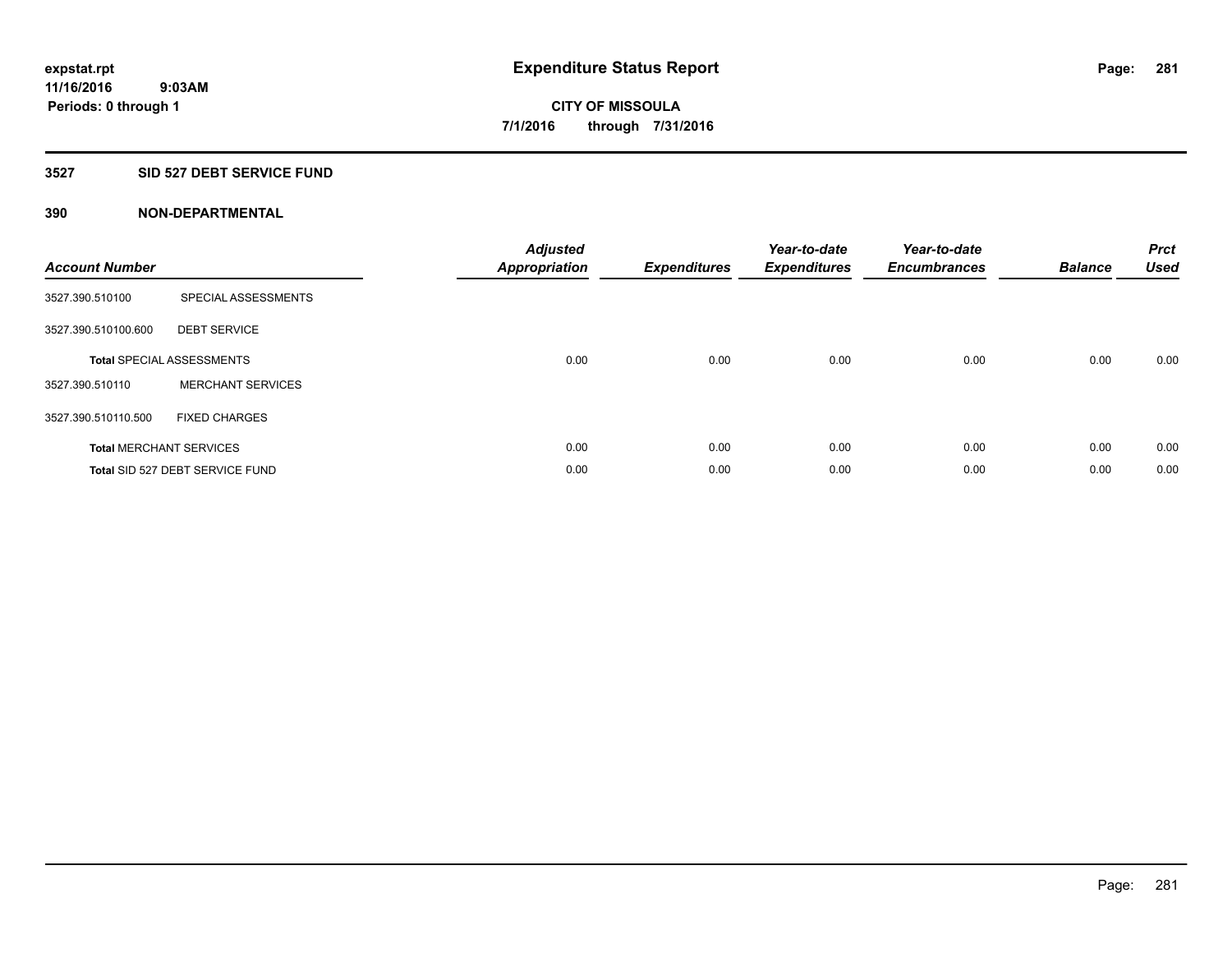### **3530 SID 530 DEBT SERVICE FUND**

| <b>Account Number</b> |                                            | <b>Adjusted</b><br><b>Appropriation</b> | <b>Expenditures</b> | Year-to-date<br><b>Expenditures</b> | Year-to-date<br><b>Encumbrances</b> | <b>Balance</b> | <b>Prct</b><br><b>Used</b> |
|-----------------------|--------------------------------------------|-----------------------------------------|---------------------|-------------------------------------|-------------------------------------|----------------|----------------------------|
| 3530.390.510100       | SPECIAL ASSESSMENTS                        |                                         |                     |                                     |                                     |                |                            |
| 3530.390.510100.600   | <b>DEBT SERVICE</b>                        |                                         |                     |                                     |                                     |                |                            |
|                       | <b>Total SPECIAL ASSESSMENTS</b>           | 0.00                                    | 0.00                | 0.00                                | 0.00                                | 0.00           | 0.00                       |
| 3530.390.510110       | <b>MERCHANT SERVICES</b>                   |                                         |                     |                                     |                                     |                |                            |
| 3530.390.510110.500   | <b>FIXED CHARGES</b>                       |                                         |                     |                                     |                                     |                |                            |
|                       | <b>Total MERCHANT SERVICES</b>             | 0.00                                    | 0.00                | 0.00                                | 0.00                                | 0.00           | 0.00                       |
| 3530.390.521000       | INTERFUND OPERATING TRANSFERS              |                                         |                     |                                     |                                     |                |                            |
| 3530.390.521000.800   | OTHER OBJECTS                              |                                         |                     |                                     |                                     |                |                            |
|                       | <b>Total INTERFUND OPERATING TRANSFERS</b> | 0.00                                    | 0.00                | 0.00                                | 0.00                                | 0.00           | 0.00                       |
|                       | Total SID 530 DEBT SERVICE FUND            | 0.00                                    | 0.00                | 0.00                                | 0.00                                | 0.00           | 0.00                       |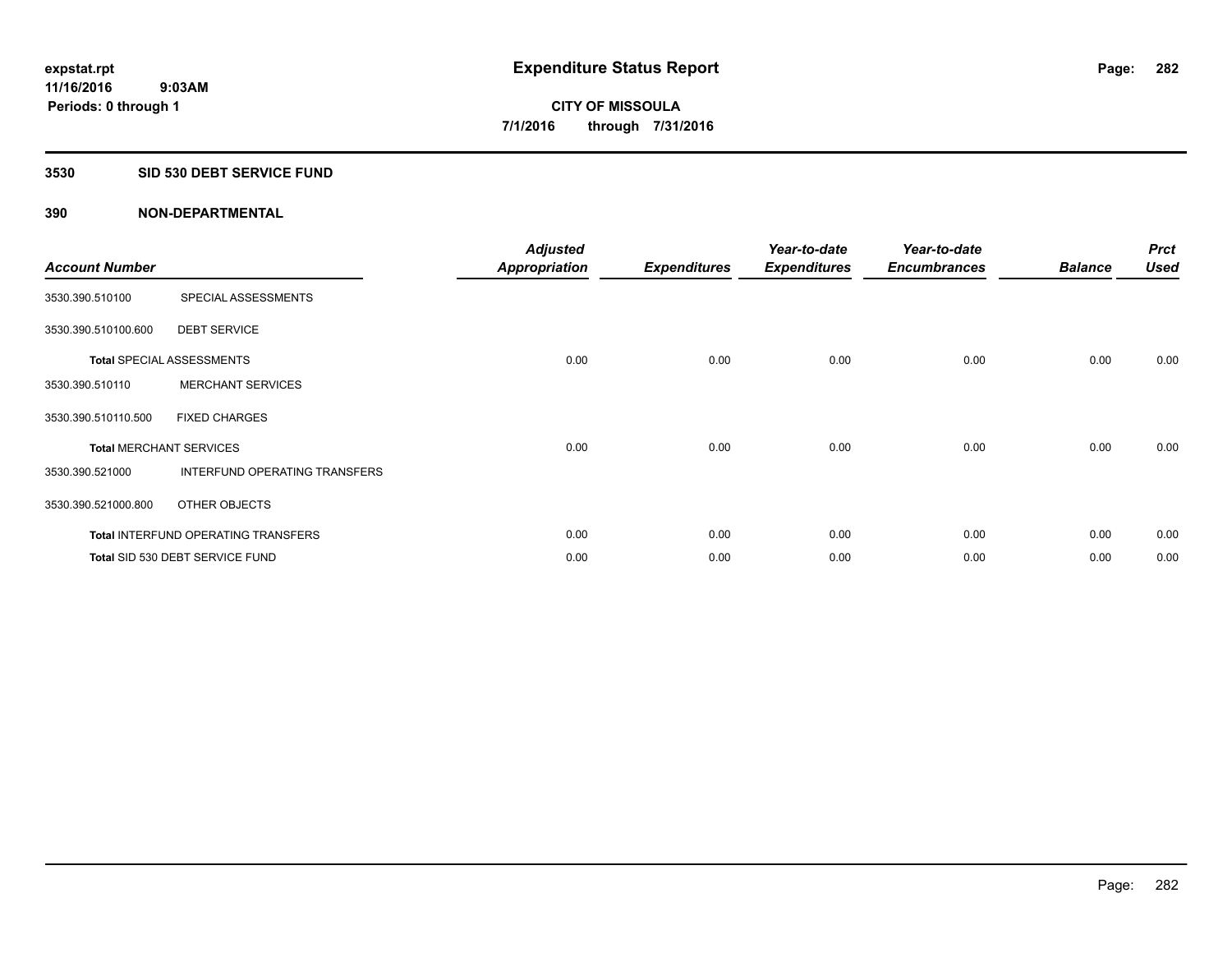# **3531 SID 531 HICKORY ST CALMING**

| <b>Account Number</b> |                                            | <b>Adjusted</b><br>Appropriation | <b>Expenditures</b> | Year-to-date<br><b>Expenditures</b> | Year-to-date<br><b>Encumbrances</b> | <b>Balance</b> | <b>Prct</b><br><b>Used</b> |
|-----------------------|--------------------------------------------|----------------------------------|---------------------|-------------------------------------|-------------------------------------|----------------|----------------------------|
| 3531.390.510110       | <b>MERCHANT SERVICES</b>                   |                                  |                     |                                     |                                     |                |                            |
| 3531.390.510110.500   | <b>FIXED CHARGES</b>                       |                                  |                     |                                     |                                     |                |                            |
|                       | <b>Total MERCHANT SERVICES</b>             | 0.00                             | 0.00                | 0.00                                | 0.00                                | 0.00           | 0.00                       |
| 3531.390.521000       | INTERFUND OPERATING TRANSFERS              |                                  |                     |                                     |                                     |                |                            |
| 3531.390.521000.800   | OTHER OBJECTS                              |                                  |                     |                                     |                                     |                |                            |
|                       | <b>Total INTERFUND OPERATING TRANSFERS</b> | 0.00                             | 0.00                | 0.00                                | 0.00                                | 0.00           | 0.00                       |
|                       | <b>Total SID 531 HICKORY ST CALMING</b>    | 0.00                             | 0.00                | 0.00                                | 0.00                                | 0.00           | 0.00                       |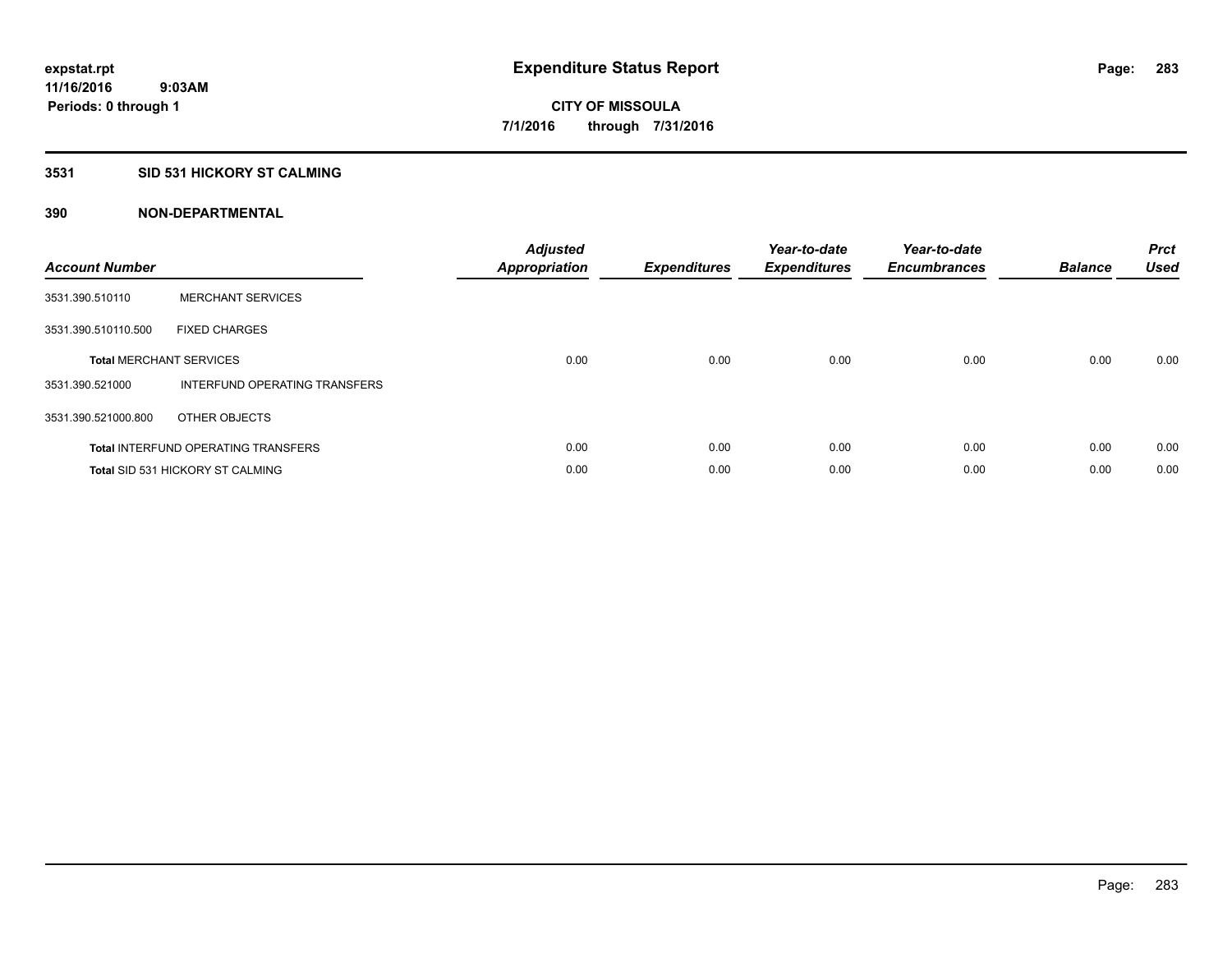## **3532 SID 532 DEBT SERVICE FUND**

| <b>Account Number</b>      |                                  | <b>Adjusted</b><br><b>Appropriation</b> | <b>Expenditures</b> | Year-to-date<br><b>Expenditures</b> | Year-to-date<br><b>Encumbrances</b> | <b>Balance</b> | <b>Prct</b><br><b>Used</b> |
|----------------------------|----------------------------------|-----------------------------------------|---------------------|-------------------------------------|-------------------------------------|----------------|----------------------------|
| 3532.390.510100            | SPECIAL ASSESSMENTS              |                                         |                     |                                     |                                     |                |                            |
| 3532.390.510100.600        | <b>DEBT SERVICE</b>              |                                         |                     |                                     |                                     |                |                            |
|                            | <b>Total SPECIAL ASSESSMENTS</b> | 0.00                                    | 0.00                | 0.00                                | 0.00                                | 0.00           | 0.00                       |
| 3532.390.510110            | <b>MERCHANT SERVICES</b>         |                                         |                     |                                     |                                     |                |                            |
| 3532.390.510110.500        | <b>FIXED CHARGES</b>             |                                         |                     |                                     |                                     |                |                            |
| <b>Total FIXED CHARGES</b> |                                  | 0.00                                    | 0.00                | 0.00                                | 0.00                                | 0.00           | 0.00                       |
|                            | Total SID 532 DEBT SERVICE FUND  | 0.00                                    | 0.00                | 0.00                                | 0.00                                | 0.00           | 0.00                       |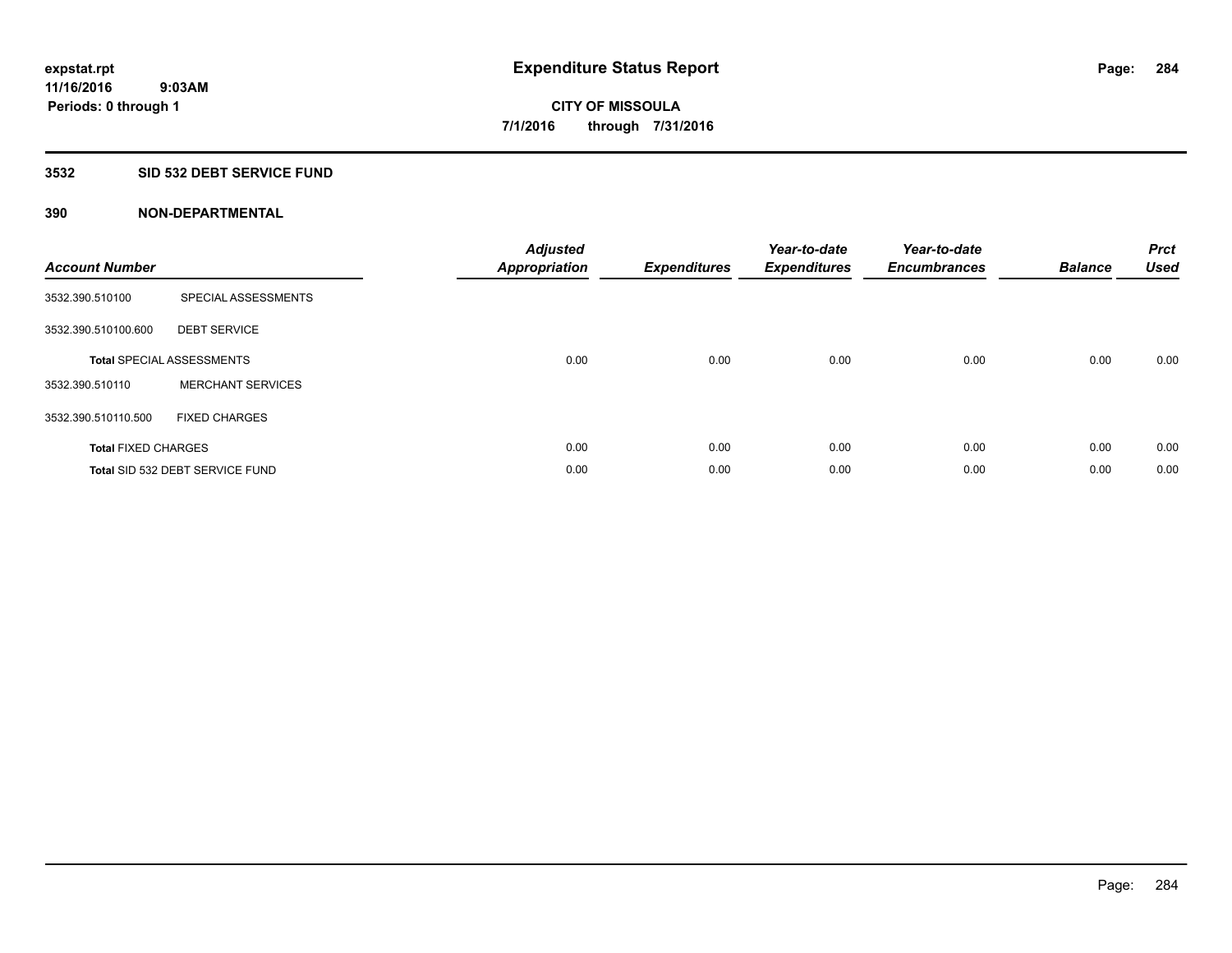**11/16/2016 9:03AM Periods: 0 through 1**

**CITY OF MISSOULA 7/1/2016 through 7/31/2016**

# **3533 GILBERT ST SEWER SID DEBT FUND**

## **330 WASTEWATER**

| <b>Account Number</b>   |                          | <b>Adjusted</b><br>Appropriation | <b>Expenditures</b> | Year-to-date<br><b>Expenditures</b> | Year-to-date<br><b>Encumbrances</b> | <b>Balance</b> | <b>Prct</b><br>Used |
|-------------------------|--------------------------|----------------------------------|---------------------|-------------------------------------|-------------------------------------|----------------|---------------------|
| 3533.330.510110         | <b>MERCHANT SERVICES</b> |                                  |                     |                                     |                                     |                |                     |
| 3533.330.510110.500     | <b>FIXED CHARGES</b>     |                                  |                     |                                     |                                     |                |                     |
| <b>Total WASTEWATER</b> |                          | 0.00                             | 0.00                | 0.00                                | 0.00                                | 0.00           | 0.00                |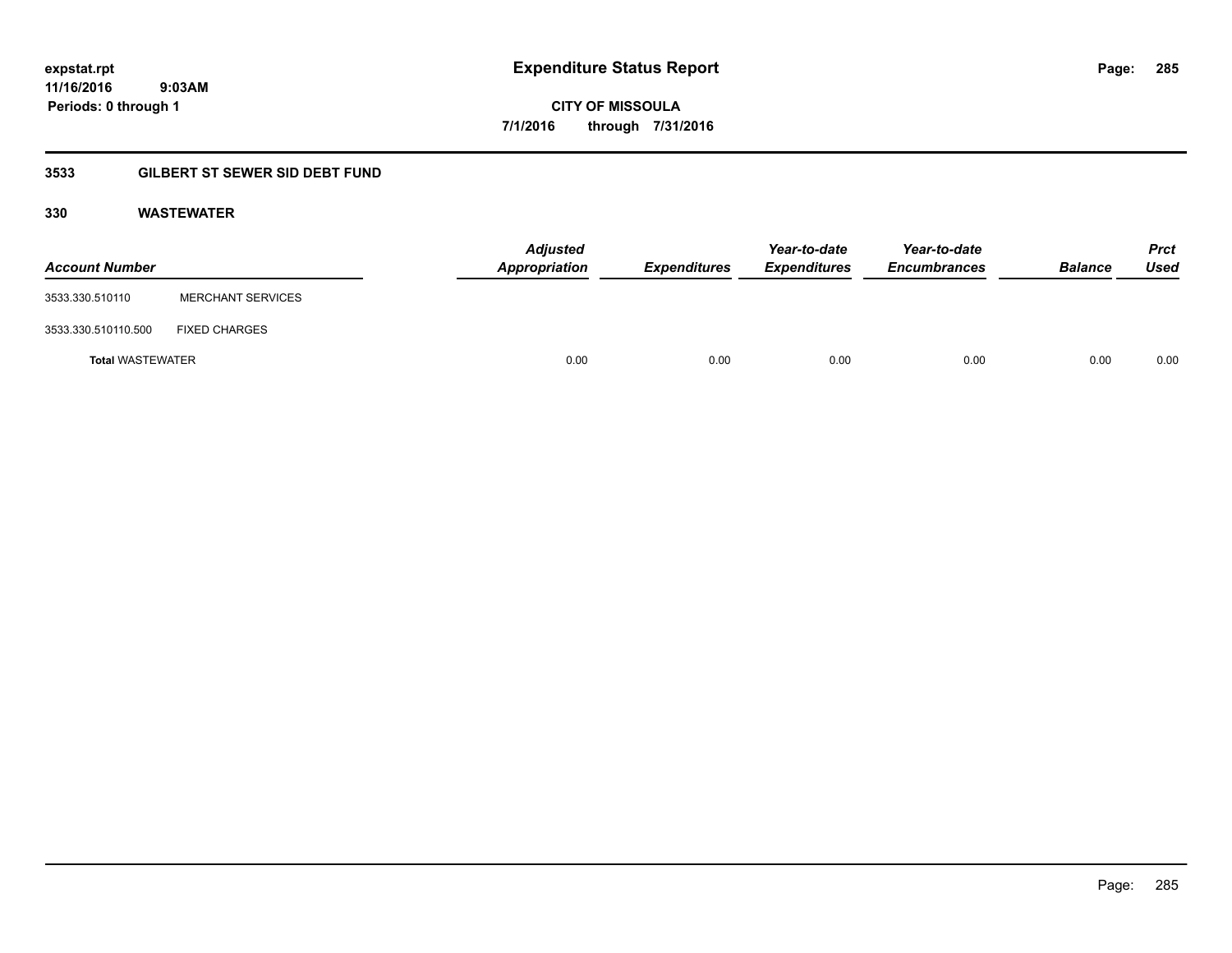# **3533 GILBERT ST SEWER SID DEBT FUND**

| <b>Account Number</b>      |                                      | <b>Adjusted</b><br>Appropriation | <b>Expenditures</b> | Year-to-date<br><b>Expenditures</b> | Year-to-date<br><b>Encumbrances</b> | <b>Balance</b> | <b>Prct</b><br><b>Used</b> |
|----------------------------|--------------------------------------|----------------------------------|---------------------|-------------------------------------|-------------------------------------|----------------|----------------------------|
| 3533.390.510100            | SPECIAL ASSESSMENTS                  |                                  |                     |                                     |                                     |                |                            |
| 3533.390.510100.500        | <b>FIXED CHARGES</b>                 |                                  |                     |                                     |                                     |                |                            |
| <b>Total FIXED CHARGES</b> |                                      | 0.00                             | 0.00                | 0.00                                | 0.00                                | 0.00           | 0.00                       |
| 3533.390.510100.600        | <b>DEBT SERVICE</b>                  |                                  |                     |                                     |                                     |                |                            |
|                            | <b>Total SPECIAL ASSESSMENTS</b>     | 0.00                             | 0.00                | 0.00                                | 0.00                                | 0.00           | 0.00                       |
| 3533.390.510110            | <b>MERCHANT SERVICES</b>             |                                  |                     |                                     |                                     |                |                            |
| 3533.390.510110.500        | <b>FIXED CHARGES</b>                 |                                  |                     |                                     |                                     |                |                            |
|                            | <b>Total MERCHANT SERVICES</b>       | 0.00                             | 0.00                | 0.00                                | 0.00                                | 0.00           | 0.00                       |
| 3533.390.521000            | INTERFUND OPERATING TRANSFERS        |                                  |                     |                                     |                                     |                |                            |
| 3533.390.521000.800        | OTHER OBJECTS                        |                                  |                     |                                     |                                     |                |                            |
|                            | Total INTERFUND OPERATING TRANSFERS  | 0.00                             | 0.00                | 0.00                                | 0.00                                | 0.00           | 0.00                       |
|                            | Total GILBERT ST SEWER SID DEBT FUND | 0.00                             | 0.00                | 0.00                                | 0.00                                | 0.00           | 0.00                       |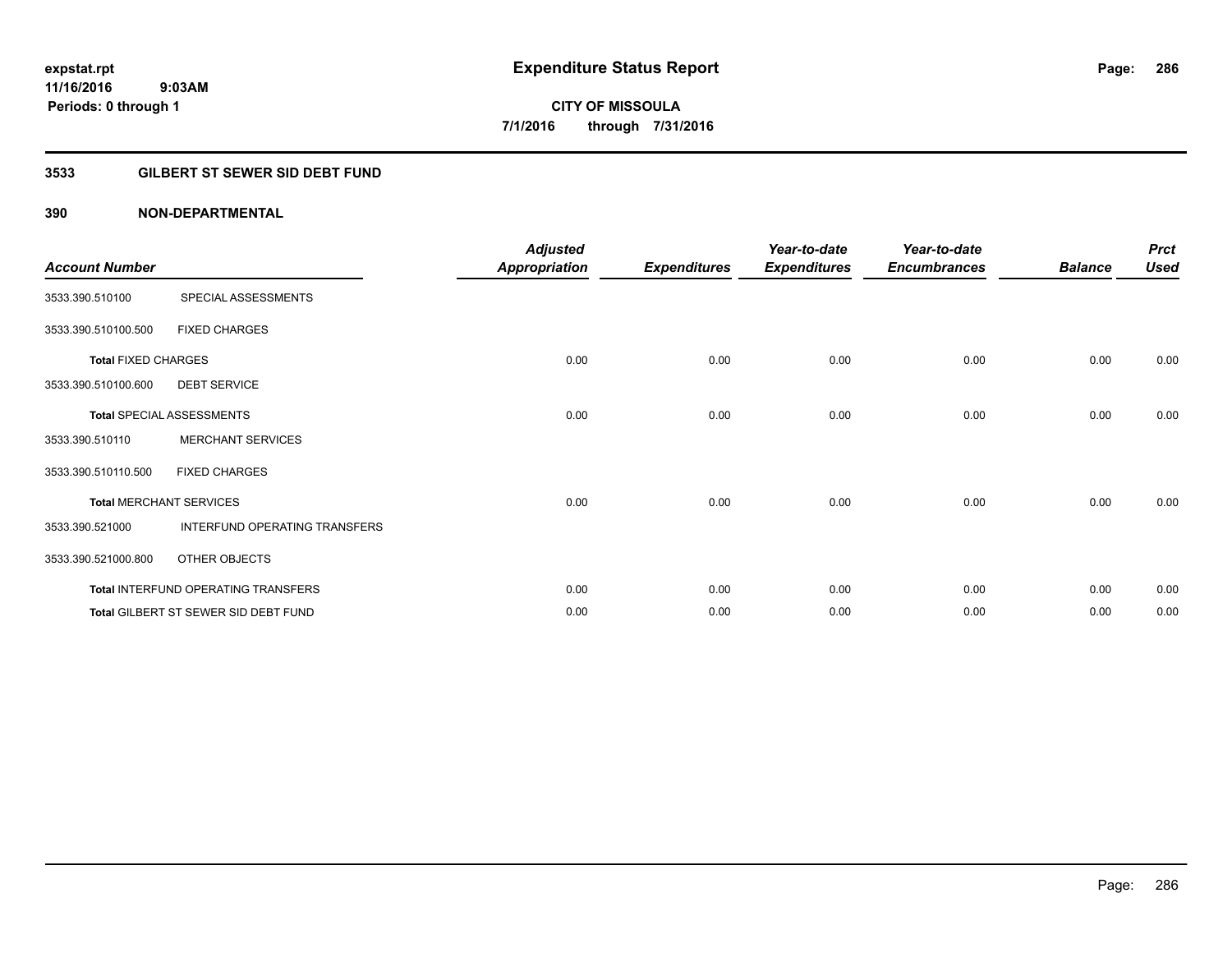# **3534 LINCOLNWOOD SEWER PHASE I**

| <b>Account Number</b>      |                                  | <b>Adjusted</b><br><b>Appropriation</b> | <b>Expenditures</b> | Year-to-date<br><b>Expenditures</b> | Year-to-date<br><b>Encumbrances</b> | <b>Balance</b> | <b>Prct</b><br><b>Used</b> |
|----------------------------|----------------------------------|-----------------------------------------|---------------------|-------------------------------------|-------------------------------------|----------------|----------------------------|
| 3534.390.510100            | SPECIAL ASSESSMENTS              |                                         |                     |                                     |                                     |                |                            |
| 3534.390.510100.600        | <b>DEBT SERVICE</b>              |                                         |                     |                                     |                                     |                |                            |
|                            | <b>Total SPECIAL ASSESSMENTS</b> | 0.00                                    | 0.00                | 0.00                                | 0.00                                | 0.00           | 0.00                       |
| 3534.390.510110            | <b>MERCHANT SERVICES</b>         |                                         |                     |                                     |                                     |                |                            |
| 3534.390.510110.500        | <b>FIXED CHARGES</b>             |                                         |                     |                                     |                                     |                |                            |
| <b>Total FIXED CHARGES</b> |                                  | 0.00                                    | 0.00                | 0.00                                | 0.00                                | 0.00           | 0.00                       |
|                            | <b>Total MERCHANT SERVICES</b>   | 0.00                                    | 0.00                | 0.00                                | 0.00                                | 0.00           | 0.00                       |
|                            | Total LINCOLNWOOD SEWER PHASE I  | 0.00                                    | 0.00                | 0.00                                | 0.00                                | 0.00           | 0.00                       |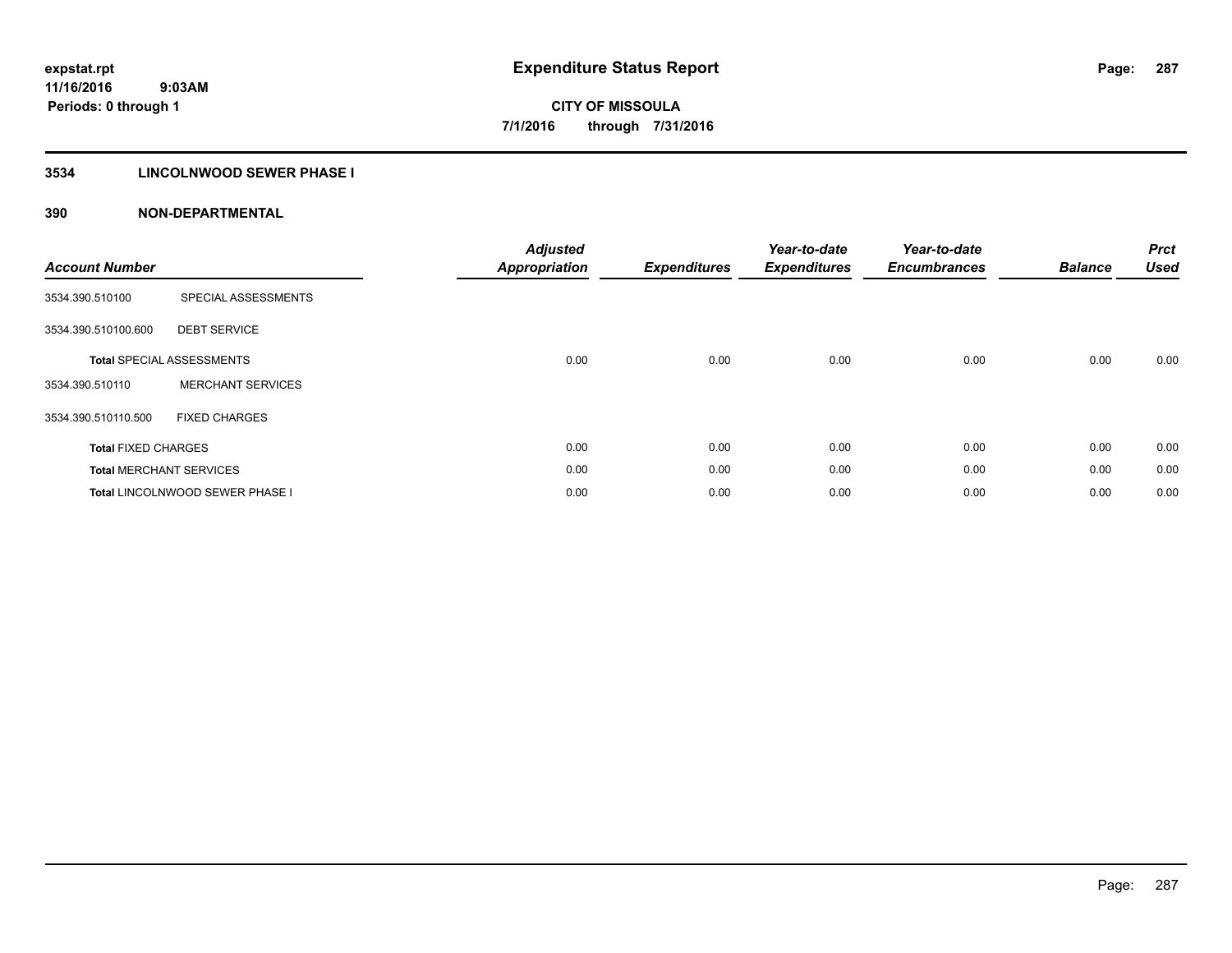### **3535 SLANT STREET TRAFFIC CALMING**

| <b>Account Number</b> |                                            | <b>Adjusted</b><br><b>Appropriation</b> | <b>Expenditures</b> | Year-to-date<br><b>Expenditures</b> | Year-to-date<br><b>Encumbrances</b> | <b>Balance</b> | <b>Prct</b><br>Used |
|-----------------------|--------------------------------------------|-----------------------------------------|---------------------|-------------------------------------|-------------------------------------|----------------|---------------------|
| 3535.390.510110       | <b>MERCHANT SERVICES</b>                   |                                         |                     |                                     |                                     |                |                     |
| 3535.390.510110.500   | <b>FIXED CHARGES</b>                       |                                         |                     |                                     |                                     |                |                     |
|                       | <b>Total MERCHANT SERVICES</b>             | 0.00                                    | 0.00                | 0.00                                | 0.00                                | 0.00           | 0.00                |
| 3535.390.521000       | INTERFUND OPERATING TRANSFERS              |                                         |                     |                                     |                                     |                |                     |
| 3535.390.521000.800   | OTHER OBJECTS                              |                                         |                     |                                     |                                     |                |                     |
|                       | <b>Total INTERFUND OPERATING TRANSFERS</b> | 0.00                                    | 0.00                | 0.00                                | 0.00                                | 0.00           | 0.00                |
|                       | <b>Total SLANT STREET TRAFFIC CALMING</b>  | 0.00                                    | 0.00                | 0.00                                | 0.00                                | 0.00           | 0.00                |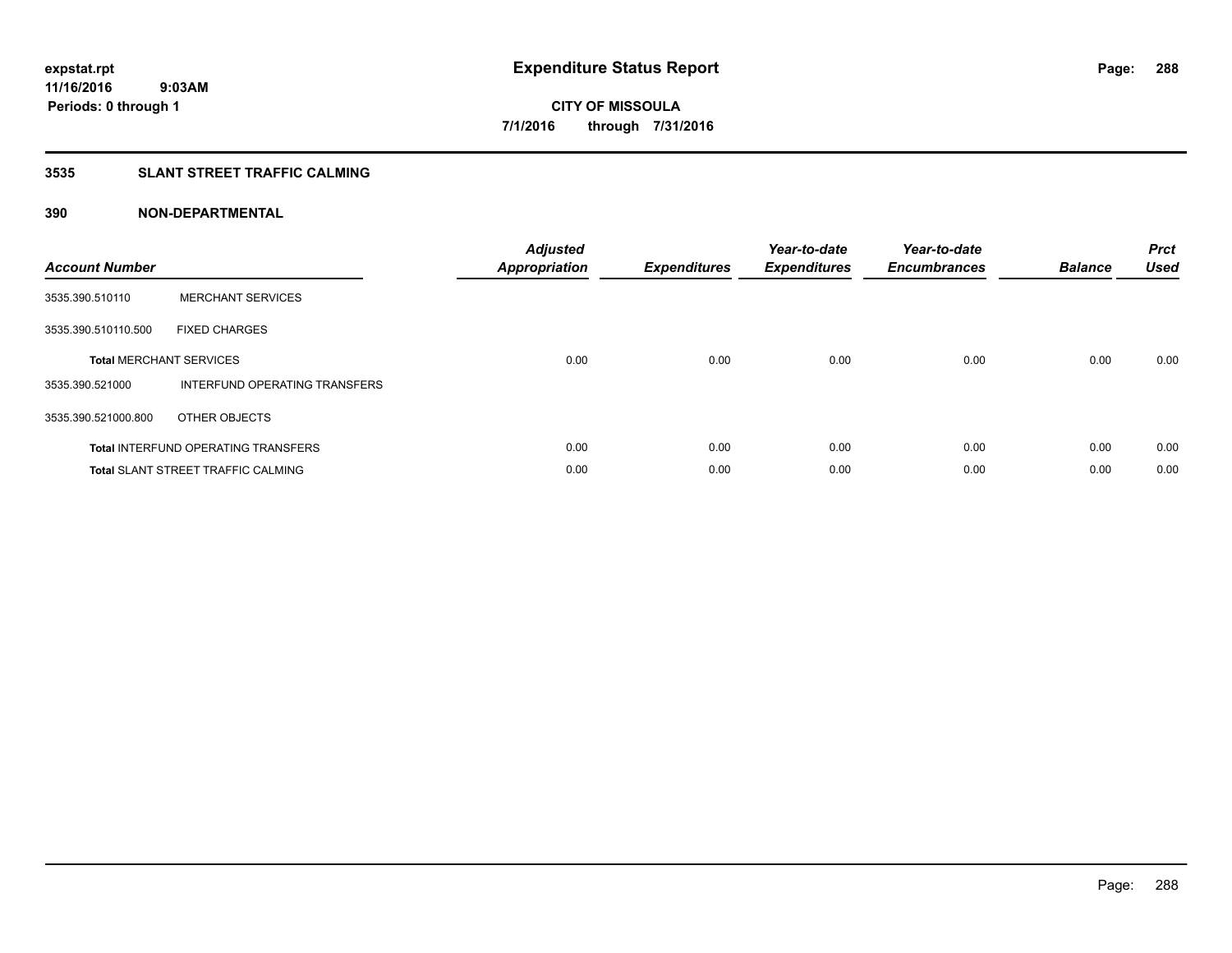# **3536 LINCOLNWOOD SEWER PHASE II**

| <b>Account Number</b>      |                                  | <b>Adjusted</b><br><b>Appropriation</b> | <b>Expenditures</b> | Year-to-date<br><b>Expenditures</b> | Year-to-date<br><b>Encumbrances</b> | <b>Balance</b> | <b>Prct</b><br><b>Used</b> |
|----------------------------|----------------------------------|-----------------------------------------|---------------------|-------------------------------------|-------------------------------------|----------------|----------------------------|
| 3536.390.510100            | SPECIAL ASSESSMENTS              |                                         |                     |                                     |                                     |                |                            |
| 3536.390.510100.600        | <b>DEBT SERVICE</b>              |                                         |                     |                                     |                                     |                |                            |
|                            | <b>Total SPECIAL ASSESSMENTS</b> | 0.00                                    | 0.00                | 0.00                                | 0.00                                | 0.00           | 0.00                       |
| 3536.390.510110            | <b>MERCHANT SERVICES</b>         |                                         |                     |                                     |                                     |                |                            |
| 3536.390.510110.500        | <b>FIXED CHARGES</b>             |                                         |                     |                                     |                                     |                |                            |
| <b>Total FIXED CHARGES</b> |                                  | 0.00                                    | 0.00                | 0.00                                | 0.00                                | 0.00           | 0.00                       |
|                            | <b>Total MERCHANT SERVICES</b>   | 0.00                                    | 0.00                | 0.00                                | 0.00                                | 0.00           | 0.00                       |
|                            | Total LINCOLNWOOD SEWER PHASE II | 0.00                                    | 0.00                | 0.00                                | 0.00                                | 0.00           | 0.00                       |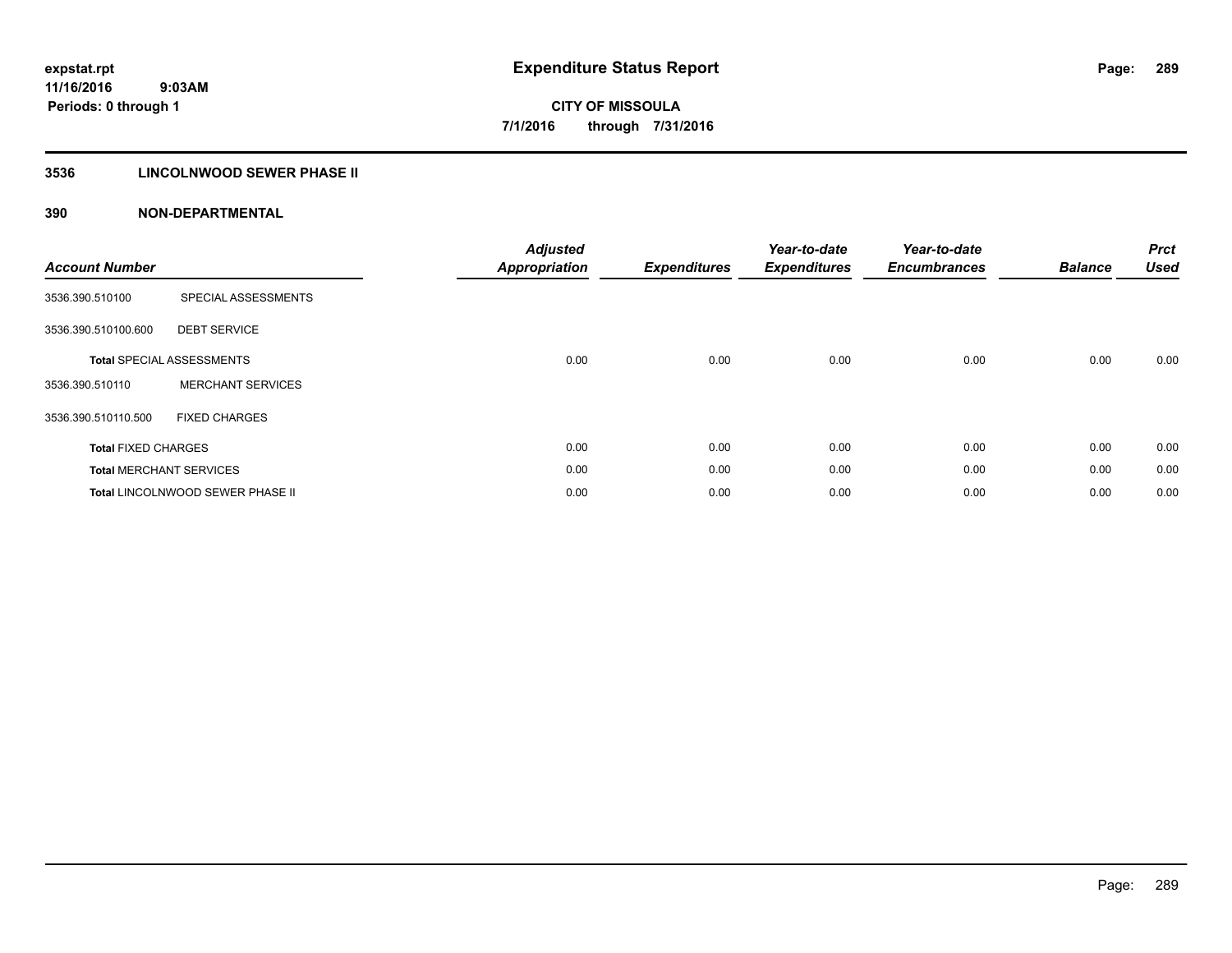# **3539 SOUTH 4TH STREET W TRAFFIC**

| <b>Account Number</b> |                                            | <b>Adjusted</b><br>Appropriation | <b>Expenditures</b> | Year-to-date<br><b>Expenditures</b> | Year-to-date<br><b>Encumbrances</b> | <b>Balance</b> | <b>Prct</b><br><b>Used</b> |
|-----------------------|--------------------------------------------|----------------------------------|---------------------|-------------------------------------|-------------------------------------|----------------|----------------------------|
| 3539.390.510110       | <b>MERCHANT SERVICES</b>                   |                                  |                     |                                     |                                     |                |                            |
| 3539.390.510110.500   | <b>FIXED CHARGES</b>                       |                                  |                     |                                     |                                     |                |                            |
|                       | <b>Total MERCHANT SERVICES</b>             | 0.00                             | 0.00                | 0.00                                | 0.00                                | 0.00           | 0.00                       |
| 3539.390.521000       | INTERFUND OPERATING TRANSFERS              |                                  |                     |                                     |                                     |                |                            |
| 3539.390.521000.800   | OTHER OBJECTS                              |                                  |                     |                                     |                                     |                |                            |
|                       | <b>Total INTERFUND OPERATING TRANSFERS</b> | 0.00                             | 0.00                | 0.00                                | 0.00                                | 0.00           | 0.00                       |
|                       | <b>Total SOUTH 4TH STREET W TRAFFIC</b>    | 0.00                             | 0.00                | 0.00                                | 0.00                                | 0.00           | 0.00                       |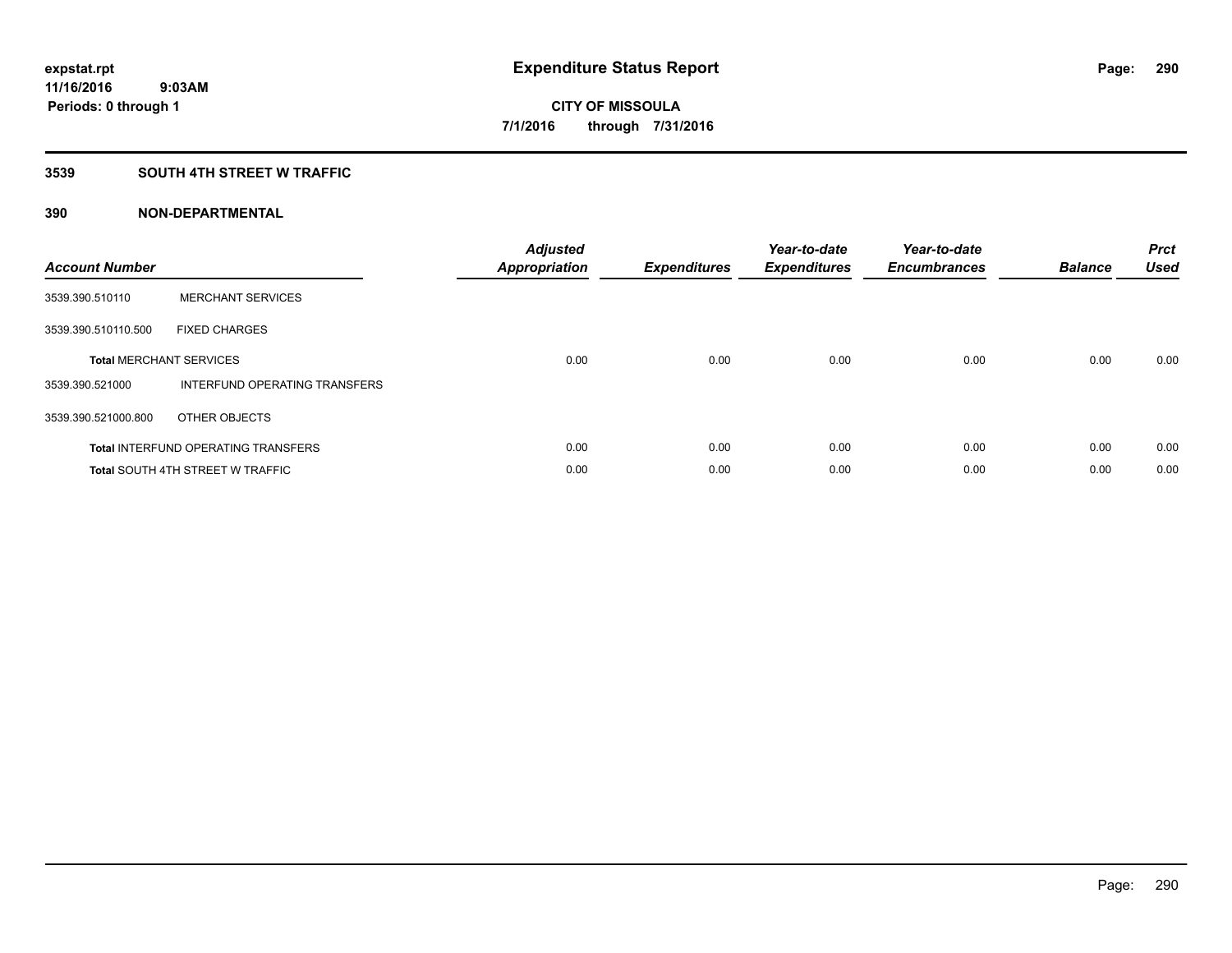# **3540 SID 540 DEBT SERVICE FUND**

| <b>Account Number</b> |                                  | <b>Adjusted</b><br><b>Appropriation</b> | <b>Expenditures</b> | Year-to-date<br><b>Expenditures</b> | Year-to-date<br><b>Encumbrances</b> | <b>Balance</b> | <b>Prct</b><br><b>Used</b> |
|-----------------------|----------------------------------|-----------------------------------------|---------------------|-------------------------------------|-------------------------------------|----------------|----------------------------|
| 3540.390.510100       | SPECIAL ASSESSMENTS              |                                         |                     |                                     |                                     |                |                            |
| 3540.390.510100.300   | PURCHASED SERVICES               |                                         |                     |                                     |                                     |                |                            |
|                       | <b>Total PURCHASED SERVICES</b>  | 0.00                                    | 0.00                | 0.00                                | 0.00                                | 0.00           | 0.00                       |
| 3540.390.510100.600   | <b>DEBT SERVICE</b>              |                                         |                     |                                     |                                     |                |                            |
|                       | <b>Total SPECIAL ASSESSMENTS</b> | 0.00                                    | 0.00                | 0.00                                | 0.00                                | 0.00           | 0.00                       |
| 3540.390.510110       | <b>MERCHANT SERVICES</b>         |                                         |                     |                                     |                                     |                |                            |
| 3540.390.510110.500   | <b>FIXED CHARGES</b>             |                                         |                     |                                     |                                     |                |                            |
|                       | <b>Total MERCHANT SERVICES</b>   | 0.00                                    | 0.00                | 0.00                                | 0.00                                | 0.00           | 0.00                       |
|                       | Total SID 540 DEBT SERVICE FUND  | 0.00                                    | 0.00                | 0.00                                | 0.00                                | 0.00           | 0.00                       |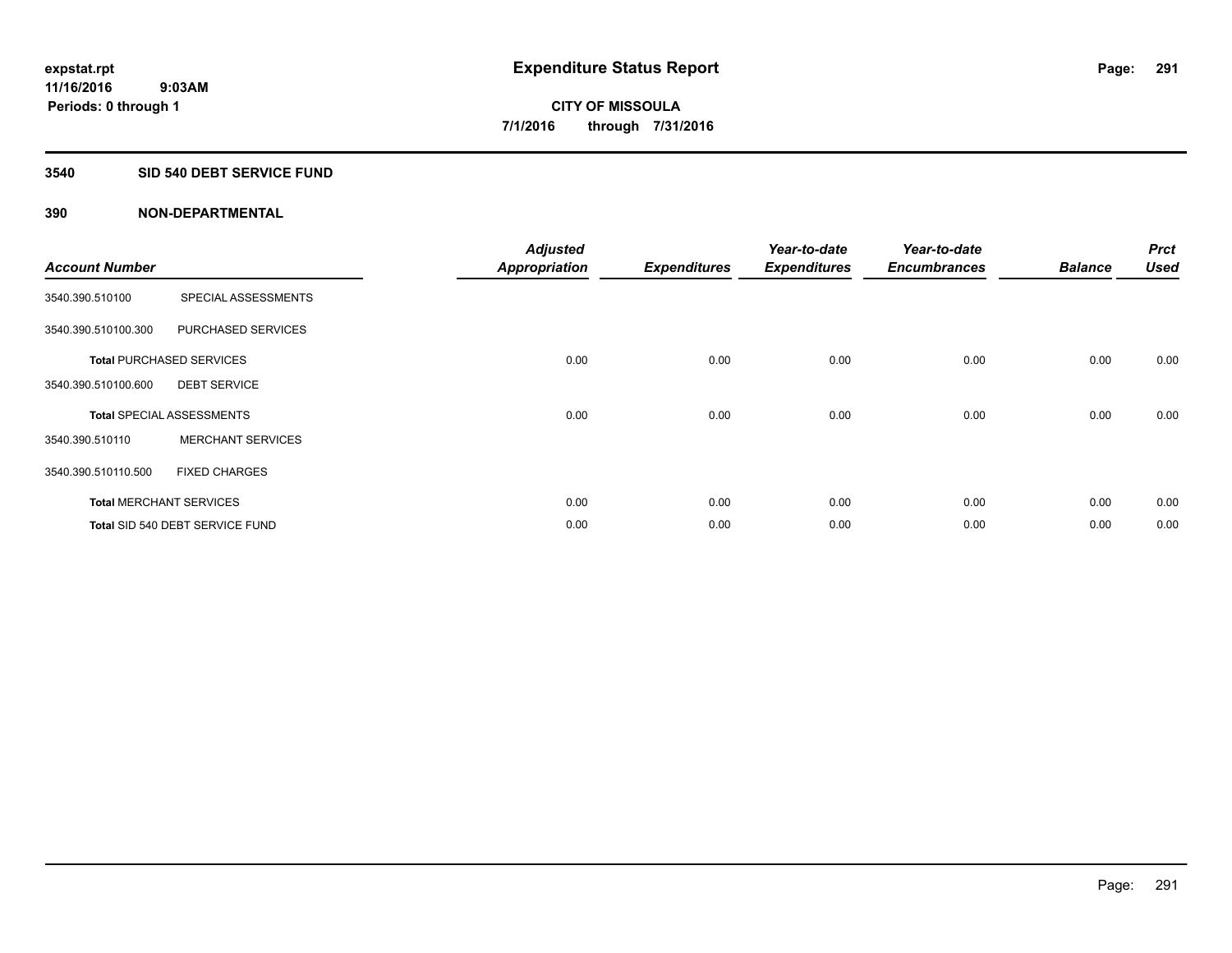## **3541 SID 541 DEBT SERVICE**

| <b>Account Number</b> |                                  | <b>Adjusted</b><br><b>Appropriation</b> | <b>Expenditures</b> | Year-to-date<br><b>Expenditures</b> | Year-to-date<br><b>Encumbrances</b> | <b>Balance</b> | <b>Prct</b><br><b>Used</b> |
|-----------------------|----------------------------------|-----------------------------------------|---------------------|-------------------------------------|-------------------------------------|----------------|----------------------------|
| 3541.390.510100       | SPECIAL ASSESSMENTS              |                                         |                     |                                     |                                     |                |                            |
| 3541.390.510100.600   | <b>DEBT SERVICE</b>              |                                         |                     |                                     |                                     |                |                            |
|                       | <b>Total SPECIAL ASSESSMENTS</b> | 0.00                                    | 0.00                | 0.00                                | 0.00                                | 0.00           | 0.00                       |
| 3541.390.510110       | <b>MERCHANT SERVICES</b>         |                                         |                     |                                     |                                     |                |                            |
| 3541.390.510110.500   | <b>FIXED CHARGES</b>             |                                         |                     |                                     |                                     |                |                            |
|                       | <b>Total MERCHANT SERVICES</b>   | 0.00                                    | 0.00                | 0.00                                | 0.00                                | 0.00           | 0.00                       |
|                       | Total SID 541 DEBT SERVICE       | 0.00                                    | 0.00                | 0.00                                | 0.00                                | 0.00           | 0.00                       |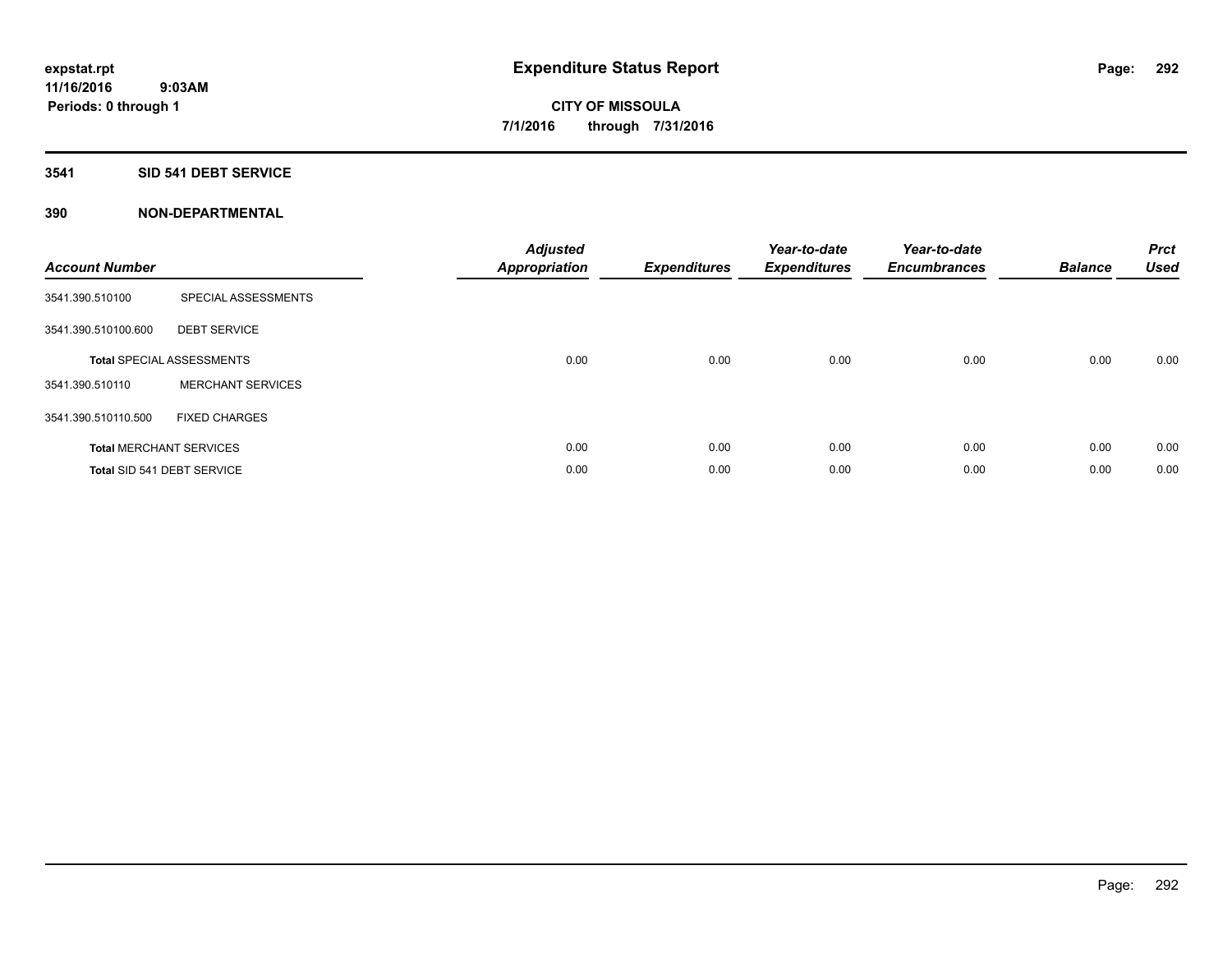#### **3543 SID 543 DEBT SERVICE**

| <b>Account Number</b>      |                                     | <b>Adjusted</b><br><b>Appropriation</b> | <b>Expenditures</b> | Year-to-date<br><b>Expenditures</b> | Year-to-date<br><b>Encumbrances</b> | <b>Balance</b> | <b>Prct</b><br><b>Used</b> |
|----------------------------|-------------------------------------|-----------------------------------------|---------------------|-------------------------------------|-------------------------------------|----------------|----------------------------|
| 3543.390.510000            | <b>MISCELLANEOUS</b>                |                                         |                     |                                     |                                     |                |                            |
| 3543.390.510000.800        | OTHER OBJECTS                       |                                         |                     |                                     |                                     |                |                            |
| <b>Total MISCELLANEOUS</b> |                                     | 0.00                                    | 0.00                | 0.00                                | 0.00                                | 0.00           | 0.00                       |
| 3543.390.510100            | SPECIAL ASSESSMENTS                 |                                         |                     |                                     |                                     |                |                            |
| 3543.390.510100.600        | <b>DEBT SERVICE</b>                 |                                         |                     |                                     |                                     |                |                            |
|                            | <b>Total SPECIAL ASSESSMENTS</b>    | 0.00                                    | 0.00                | 0.00                                | 0.00                                | 0.00           | 0.00                       |
| 3543.390.510110            | <b>MERCHANT SERVICES</b>            |                                         |                     |                                     |                                     |                |                            |
| 3543.390.510110.500        | <b>FIXED CHARGES</b>                |                                         |                     |                                     |                                     |                |                            |
|                            | <b>Total MERCHANT SERVICES</b>      | 0.00                                    | 0.00                | 0.00                                | 0.00                                | 0.00           | 0.00                       |
| 3543.390.521000            | INTERFUND OPERATING TRANSFERS       |                                         |                     |                                     |                                     |                |                            |
| 3543.390.521000.800        | OTHER OBJECTS                       |                                         |                     |                                     |                                     |                |                            |
|                            | Total INTERFUND OPERATING TRANSFERS | 0.00                                    | 0.00                | 0.00                                | 0.00                                | 0.00           | 0.00                       |
|                            | Total SID 543 DEBT SERVICE          | 0.00                                    | 0.00                | 0.00                                | 0.00                                | 0.00           | 0.00                       |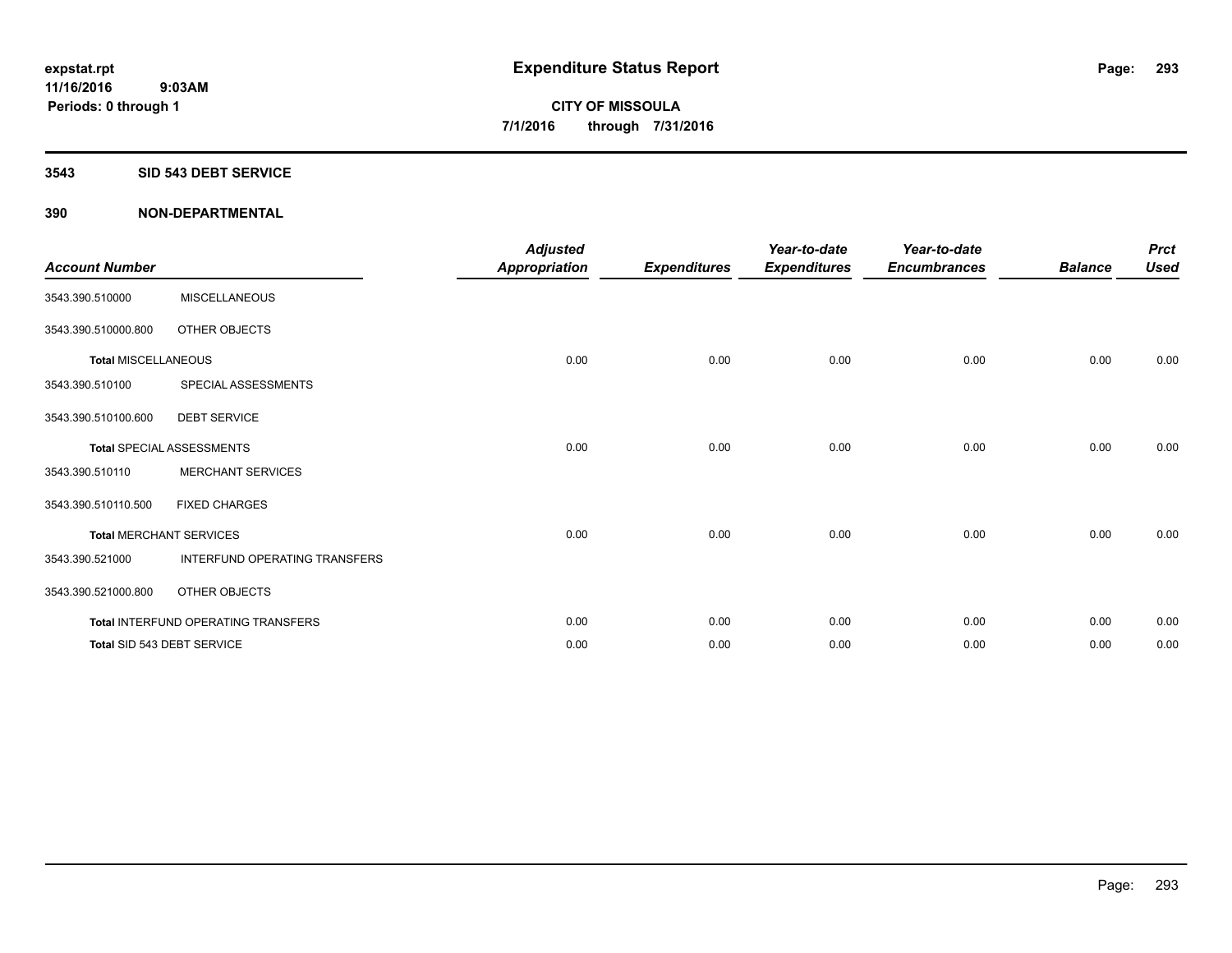# **3544 SID 544 RATTLESNAKE DEBT SERVICE**

| <b>Account Number</b>         |                     | <b>Adjusted</b><br><b>Appropriation</b> | <b>Expenditures</b> | Year-to-date<br><b>Expenditures</b> | Year-to-date<br><b>Encumbrances</b> | <b>Balance</b> | <b>Prct</b><br>Used |
|-------------------------------|---------------------|-----------------------------------------|---------------------|-------------------------------------|-------------------------------------|----------------|---------------------|
| 3544.390.510100               | SPECIAL ASSESSMENTS |                                         |                     |                                     |                                     |                |                     |
| 3544.390.510100.600           | <b>DEBT SERVICE</b> |                                         |                     |                                     |                                     |                |                     |
| <b>Total DEBT SERVICE</b>     |                     | 0.00                                    | 0.00                | 0.00                                | 0.00                                | 0.00           | 0.00                |
| <b>Total NON-DEPARTMENTAL</b> |                     | 0.00                                    | 0.00                | 0.00                                | 0.00                                | 0.00           | 0.00                |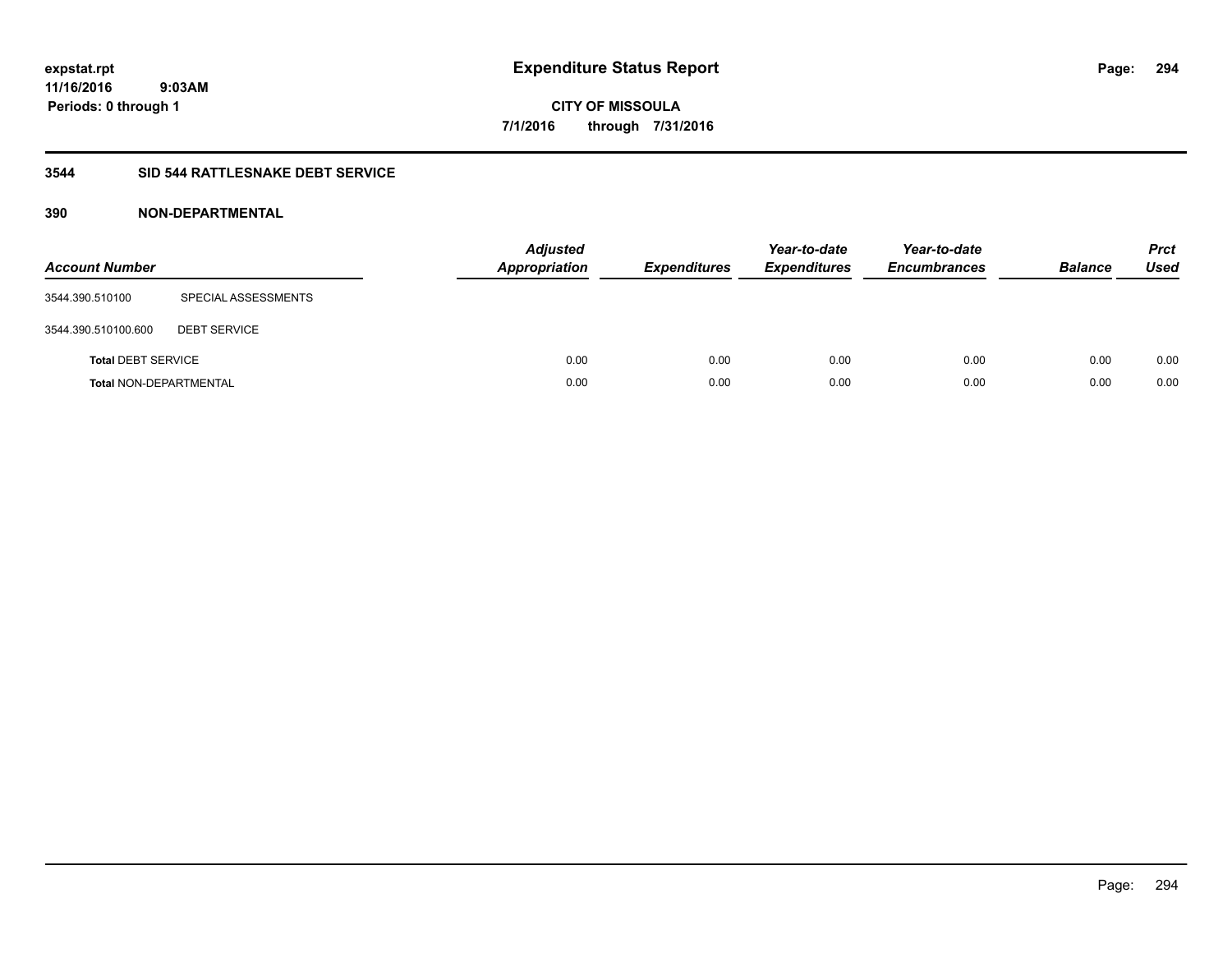**11/16/2016 9:03AM Periods: 0 through 1**

**CITY OF MISSOULA 7/1/2016 through 7/31/2016**

# **3544 SID 544 RATTLESNAKE DEBT SERVICE**

# **550 SID 544 PROJECT**

| <b>Account Number</b>        |                     | Adjusted<br>Appropriation | <b>Expenditures</b> | Year-to-date<br><b>Expenditures</b> | Year-to-date<br><b>Encumbrances</b> | <b>Balance</b> | <b>Prct</b><br>Used |
|------------------------------|---------------------|---------------------------|---------------------|-------------------------------------|-------------------------------------|----------------|---------------------|
| 3544.550.510100              | SPECIAL ASSESSMENTS |                           |                     |                                     |                                     |                |                     |
| 3544.550.510100.600          | <b>DEBT SERVICE</b> |                           |                     |                                     |                                     |                |                     |
| <b>Total DEBT SERVICE</b>    |                     | 0.00                      | 0.00                | 0.00                                | 0.00                                | 0.00           | 0.00                |
| <b>Total SID 544 PROJECT</b> |                     | 0.00                      | 0.00                | 0.00                                | 0.00                                | 0.00           | 0.00                |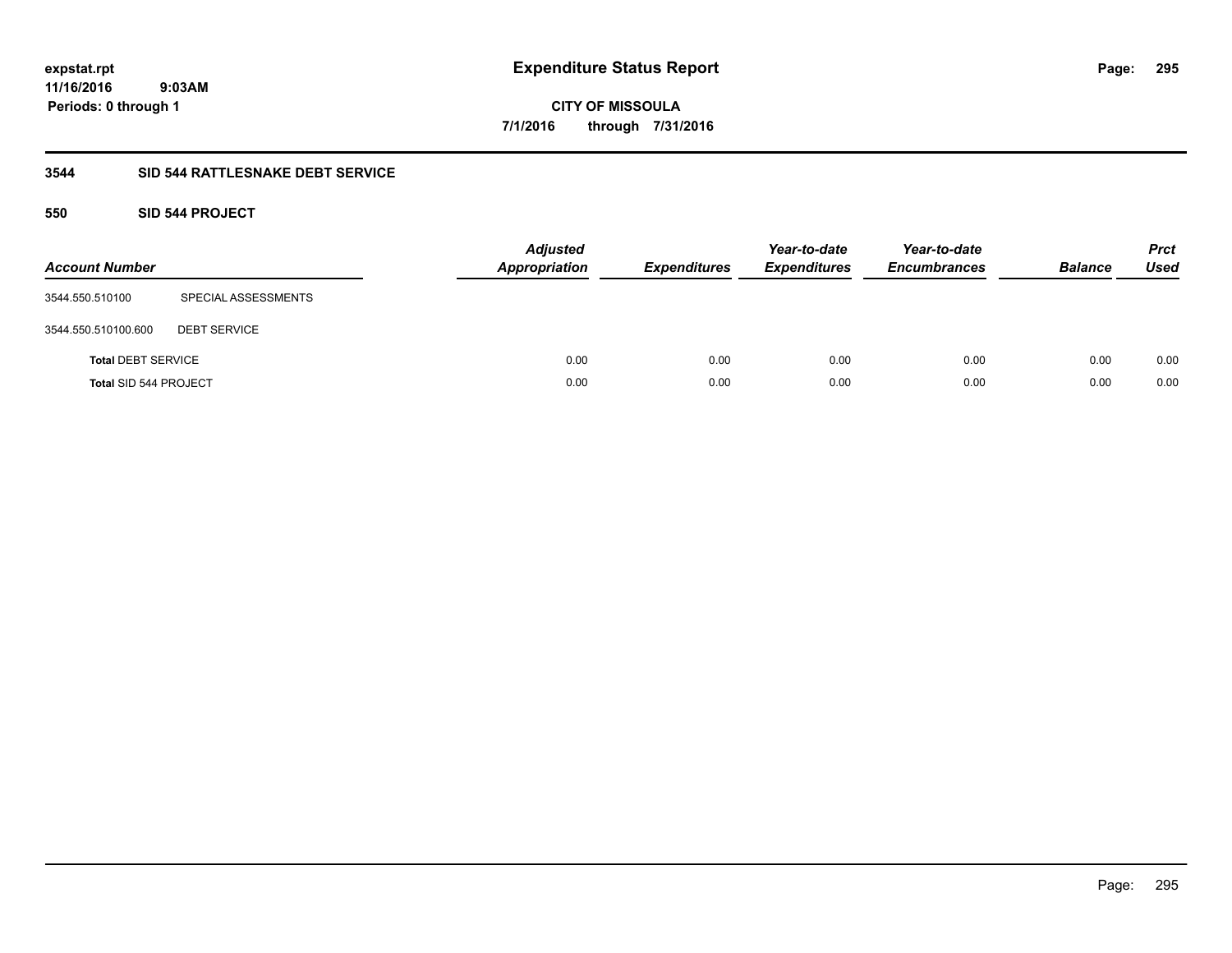# **3544 SID 544 RATTLESNAKE DEBT SERVICE**

# **555 LOLO STREET PROJECT**

| <b>Account Number</b> |                                               | <b>Adjusted</b><br><b>Appropriation</b> | <b>Expenditures</b> | Year-to-date<br><b>Expenditures</b> | Year-to-date<br><b>Encumbrances</b> | <b>Balance</b> | <b>Prct</b><br><b>Used</b> |
|-----------------------|-----------------------------------------------|-----------------------------------------|---------------------|-------------------------------------|-------------------------------------|----------------|----------------------------|
| 3544.555.510100       | SPECIAL ASSESSMENTS                           |                                         |                     |                                     |                                     |                |                            |
| 3544.555.510100.600   | <b>DEBT SERVICE</b>                           |                                         |                     |                                     |                                     |                |                            |
|                       | <b>Total SPECIAL ASSESSMENTS</b>              | 0.00                                    | 0.00                | 0.00                                | 0.00                                | 0.00           | 0.00                       |
| 3544.555.510110       | <b>MERCHANT SERVICES</b>                      |                                         |                     |                                     |                                     |                |                            |
| 3544.555.510110.500   | <b>FIXED CHARGES</b>                          |                                         |                     |                                     |                                     |                |                            |
|                       | <b>Total SID 544 RATTLESNAKE DEBT SERVICE</b> | 0.00                                    | 0.00                | 0.00                                | 0.00                                | 0.00           | 0.00                       |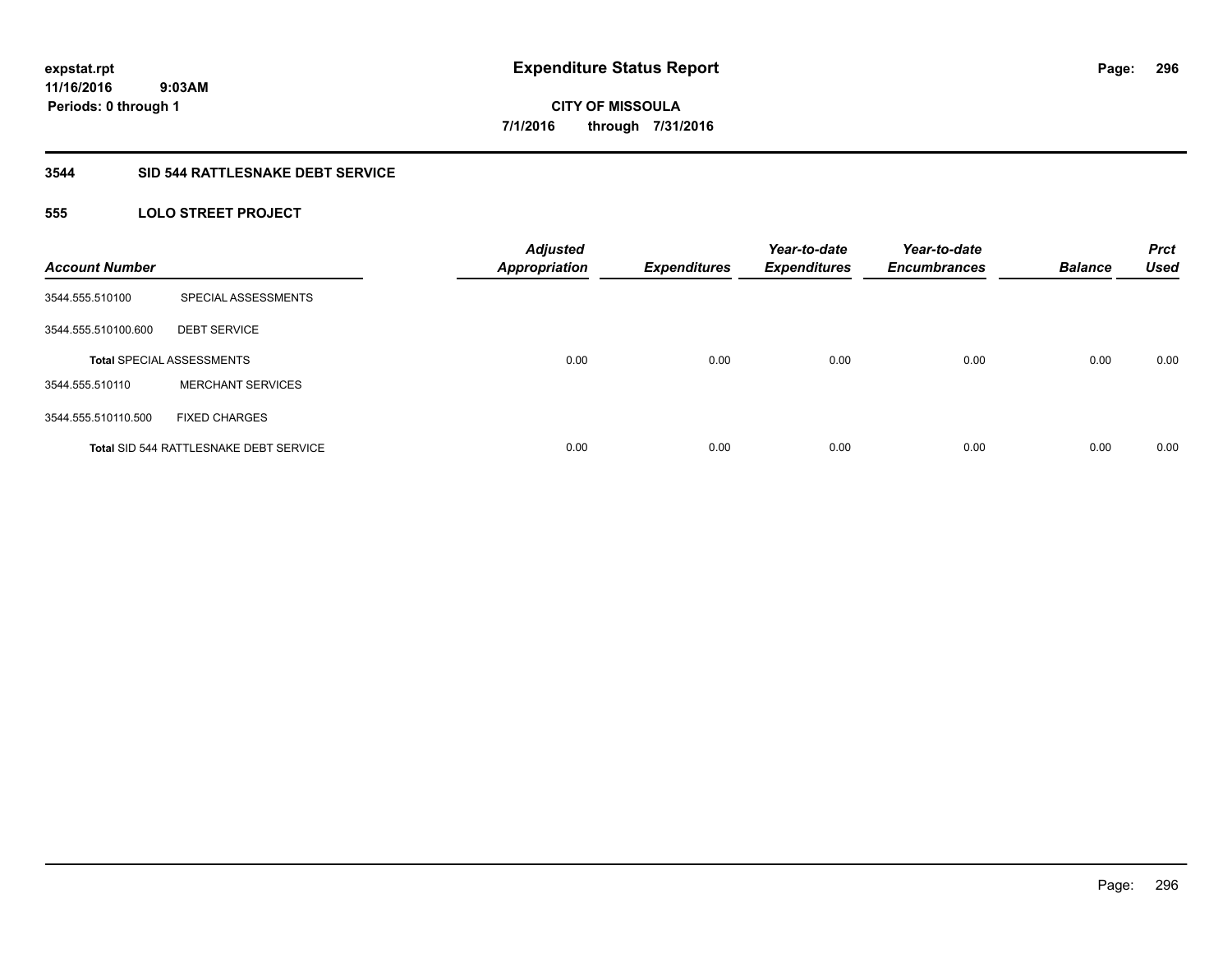### **3545 SID 545 DEBT SERVICE**

| <b>Account Number</b>          |                                     | <b>Adjusted</b><br>Appropriation | <b>Expenditures</b> | Year-to-date<br><b>Expenditures</b> | Year-to-date<br><b>Encumbrances</b> | <b>Balance</b> | <b>Prct</b><br><b>Used</b> |
|--------------------------------|-------------------------------------|----------------------------------|---------------------|-------------------------------------|-------------------------------------|----------------|----------------------------|
| 3545.390.510100                | SPECIAL ASSESSMENTS                 |                                  |                     |                                     |                                     |                |                            |
| 3545.390.510100.600            | <b>DEBT SERVICE</b>                 |                                  |                     |                                     |                                     |                |                            |
|                                | <b>Total SPECIAL ASSESSMENTS</b>    | 0.00                             | 0.00                | 0.00                                | 0.00                                | 0.00           | 0.00                       |
| 3545.390.510110                | <b>MERCHANT SERVICES</b>            |                                  |                     |                                     |                                     |                |                            |
| 3545.390.510110.500            | <b>FIXED CHARGES</b>                |                                  |                     |                                     |                                     |                |                            |
| <b>Total MERCHANT SERVICES</b> |                                     | 0.00                             | 0.00                | 0.00                                | 0.00                                | 0.00           | 0.00                       |
| 3545.390.521000                | INTERFUND OPERATING TRANSFERS       |                                  |                     |                                     |                                     |                |                            |
| 3545.390.521000.800            | OTHER OBJECTS                       |                                  |                     |                                     |                                     |                |                            |
|                                | Total INTERFUND OPERATING TRANSFERS | 0.00                             | 0.00                | 0.00                                | 0.00                                | 0.00           | 0.00                       |
|                                | Total SID 545 DEBT SERVICE          | 0.00                             | 0.00                | 0.00                                | 0.00                                | 0.00           | 0.00                       |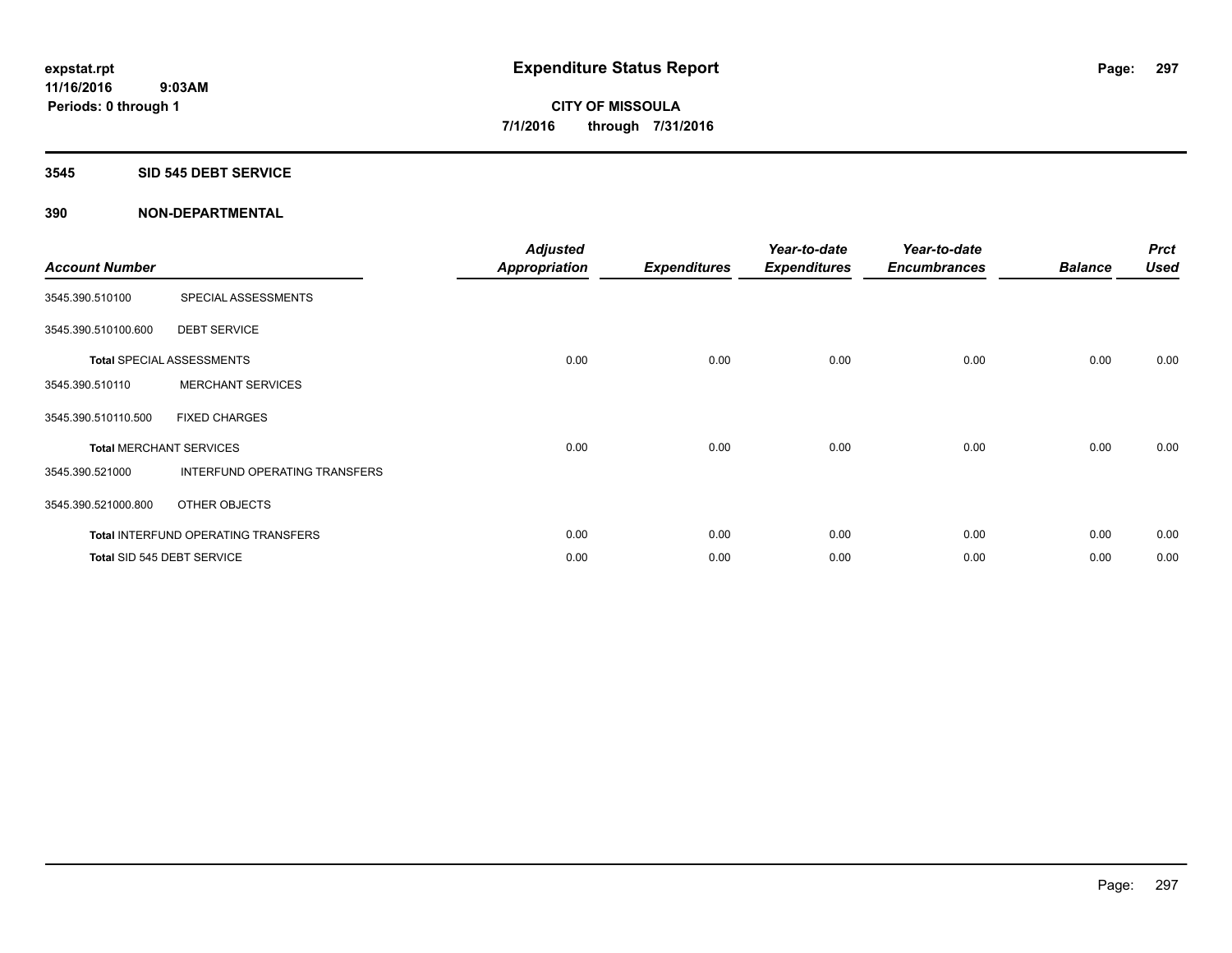### **3546 SID 546 DEBT SERVICE**

| <b>Account Number</b>          |                                     | <b>Adjusted</b><br>Appropriation | <b>Expenditures</b> | Year-to-date<br><b>Expenditures</b> | Year-to-date<br><b>Encumbrances</b> | <b>Balance</b> | <b>Prct</b><br><b>Used</b> |
|--------------------------------|-------------------------------------|----------------------------------|---------------------|-------------------------------------|-------------------------------------|----------------|----------------------------|
| 3546.390.510100                | SPECIAL ASSESSMENTS                 |                                  |                     |                                     |                                     |                |                            |
| 3546.390.510100.600            | <b>DEBT SERVICE</b>                 |                                  |                     |                                     |                                     |                |                            |
|                                | <b>Total SPECIAL ASSESSMENTS</b>    | 0.00                             | 0.00                | 0.00                                | 0.00                                | 0.00           | 0.00                       |
| 3546.390.510110                | <b>MERCHANT SERVICES</b>            |                                  |                     |                                     |                                     |                |                            |
| 3546.390.510110.500            | <b>FIXED CHARGES</b>                |                                  |                     |                                     |                                     |                |                            |
| <b>Total MERCHANT SERVICES</b> |                                     | 0.00                             | 0.00                | 0.00                                | 0.00                                | 0.00           | 0.00                       |
| 3546.390.521000                | INTERFUND OPERATING TRANSFERS       |                                  |                     |                                     |                                     |                |                            |
| 3546.390.521000.800            | OTHER OBJECTS                       |                                  |                     |                                     |                                     |                |                            |
|                                | Total INTERFUND OPERATING TRANSFERS | 0.00                             | 0.00                | 0.00                                | 0.00                                | 0.00           | 0.00                       |
|                                | Total SID 546 DEBT SERVICE          | 0.00                             | 0.00                | 0.00                                | 0.00                                | 0.00           | 0.00                       |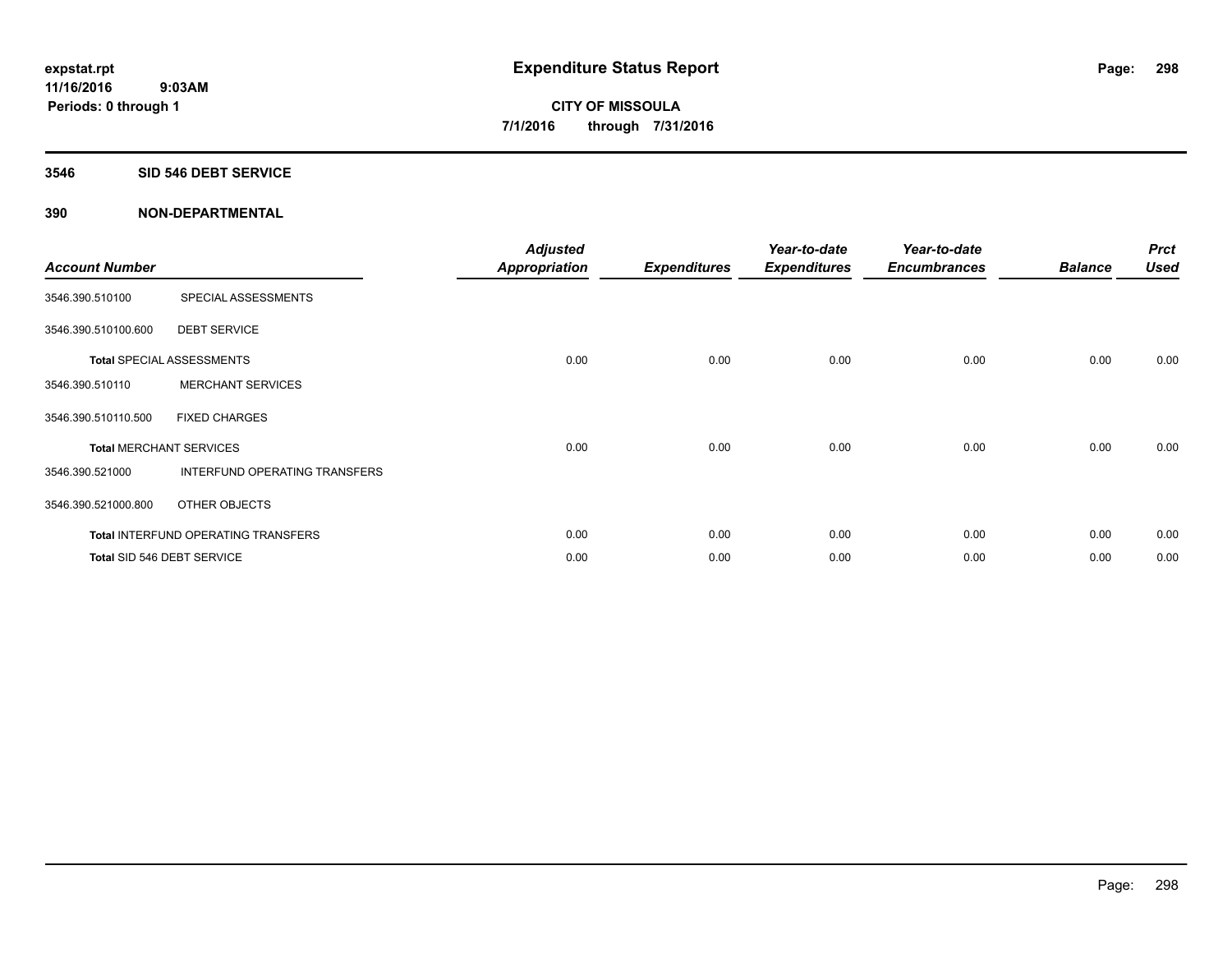# **3548 SID 548-5TH, 6TH & ARTHUR**

| <b>Account Number</b> |                                  | <b>Adjusted</b><br>Appropriation | <b>Expenditures</b> | Year-to-date<br><b>Expenditures</b> | Year-to-date<br><b>Encumbrances</b> | <b>Balance</b> | <b>Prct</b><br><b>Used</b> |
|-----------------------|----------------------------------|----------------------------------|---------------------|-------------------------------------|-------------------------------------|----------------|----------------------------|
| 3548.390.510100       | SPECIAL ASSESSMENTS              |                                  |                     |                                     |                                     |                |                            |
| 3548.390.510100.600   | <b>DEBT SERVICE</b>              |                                  |                     |                                     |                                     |                |                            |
|                       | <b>Total SPECIAL ASSESSMENTS</b> | 0.00                             | 0.00                | 0.00                                | 0.00                                | 0.00           | 0.00                       |
| 3548.390.510110       | <b>MERCHANT SERVICES</b>         |                                  |                     |                                     |                                     |                |                            |
| 3548.390.510110.500   | <b>FIXED CHARGES</b>             |                                  |                     |                                     |                                     |                |                            |
|                       | <b>Total MERCHANT SERVICES</b>   | 0.00                             | 0.00                | 0.00                                | 0.00                                | 0.00           | 0.00                       |
|                       | Total SID 548-5TH, 6TH & ARTHUR  | 0.00                             | 0.00                | 0.00                                | 0.00                                | 0.00           | 0.00                       |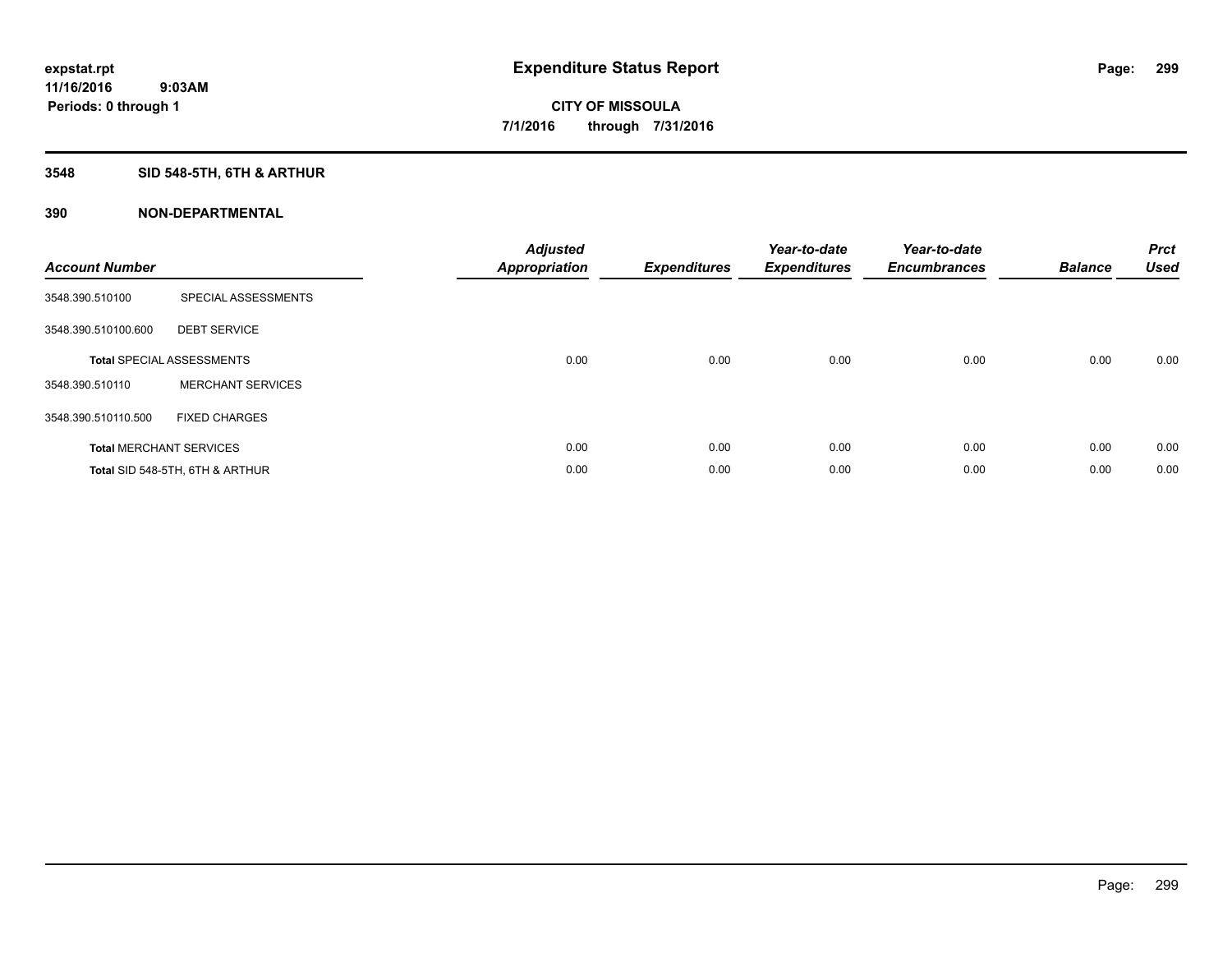# **3549 SID 549 HILLVIEW WAY**

| <b>Account Number</b> |                                  | <b>Adjusted</b><br>Appropriation | <b>Expenditures</b> | Year-to-date<br><b>Expenditures</b> | Year-to-date<br><b>Encumbrances</b> | <b>Balance</b> | <b>Prct</b><br><b>Used</b> |
|-----------------------|----------------------------------|----------------------------------|---------------------|-------------------------------------|-------------------------------------|----------------|----------------------------|
| 3549.390.510100       | SPECIAL ASSESSMENTS              |                                  |                     |                                     |                                     |                |                            |
| 3549.390.510100.600   | <b>DEBT SERVICE</b>              |                                  |                     |                                     |                                     |                |                            |
|                       | <b>Total SPECIAL ASSESSMENTS</b> | 0.00                             | 0.00                | 0.00                                | 0.00                                | 0.00           | 0.00                       |
|                       | Total SID 549 HILLVIEW WAY       | 0.00                             | 0.00                | 0.00                                | 0.00                                | 0.00           | 0.00                       |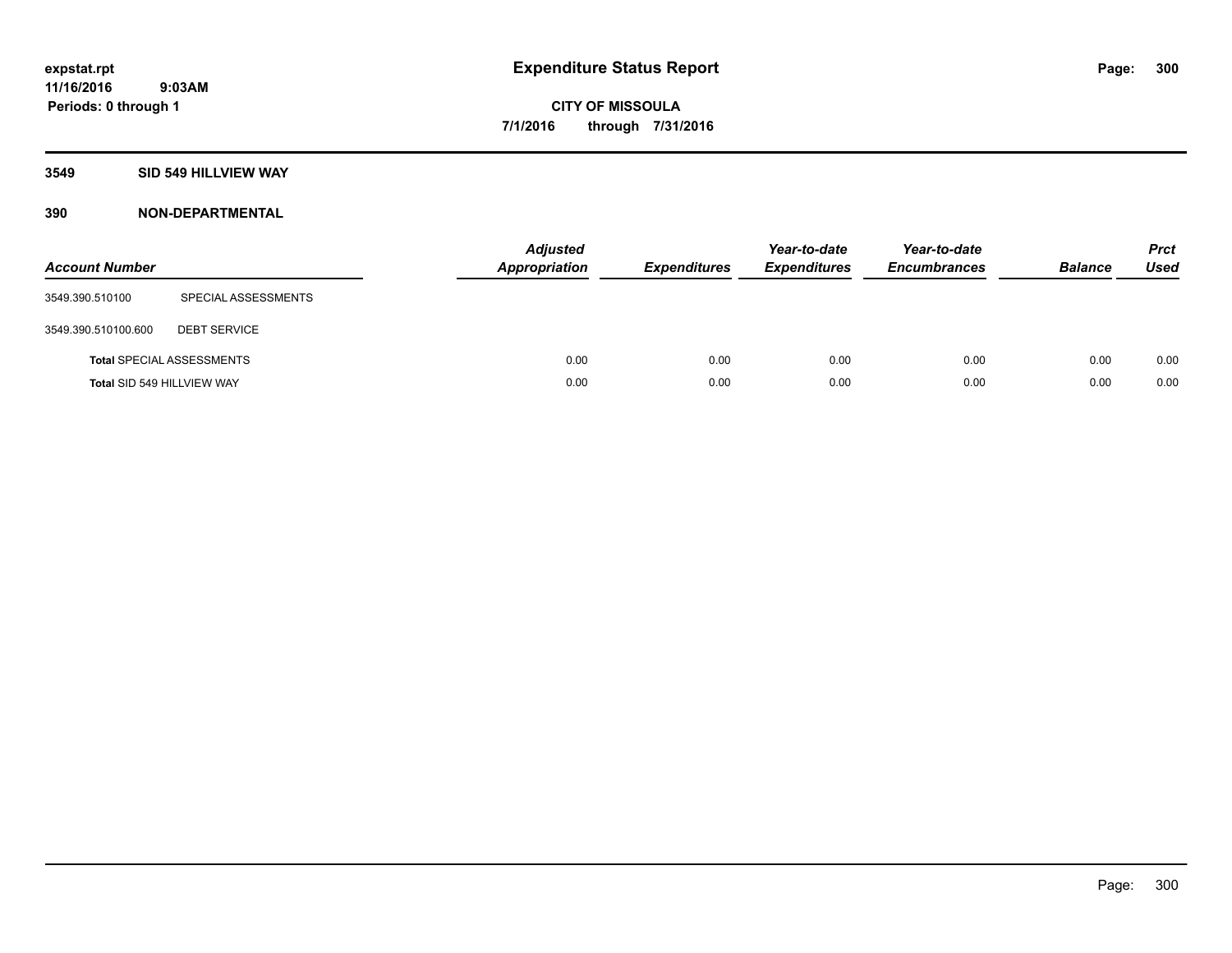**11/16/2016 9:03AM Periods: 0 through 1**

**CITY OF MISSOULA 7/1/2016 through 7/31/2016**

### **4060 CAPITAL IMPROVEMENT PROGRAM FUND**

| <b>Account Number</b>     |                                          | <b>Adjusted</b><br><b>Appropriation</b> | <b>Expenditures</b> | Year-to-date<br><b>Expenditures</b> | Year-to-date<br><b>Encumbrances</b> | <b>Balance</b> | <b>Prct</b><br><b>Used</b> |
|---------------------------|------------------------------------------|-----------------------------------------|---------------------|-------------------------------------|-------------------------------------|----------------|----------------------------|
| 4060.390.410000           | <b>GENERAL GOVERNMENT</b>                |                                         |                     |                                     |                                     |                |                            |
| 4060.390.410000.600       | <b>DEBT SERVICE</b>                      |                                         |                     |                                     |                                     |                |                            |
|                           | Total GENERAL GOVERNMENT                 | 0.00                                    | 0.00                | 0.00                                | 0.00                                | 0.00           | 0.00                       |
| 4060.390.410001           | SELF HOSTING ACCELA AUTOMATION           |                                         |                     |                                     |                                     |                |                            |
| 4060.390.410001.900       | CAPITAL OUTLAY                           |                                         |                     |                                     |                                     |                |                            |
|                           | Total SELF HOSTING ACCELA AUTOMATION     | 0.00                                    | 0.00                | 0.00                                | 0.00                                | 0.00           | 0.00                       |
| 4060.390.410211           | MAYORS NEIGHBORHOOD OFFICE REMODEL       |                                         |                     |                                     |                                     |                |                            |
| 4060.390.410211.900       | CAPITAL OUTLAY                           |                                         |                     |                                     |                                     |                |                            |
|                           | Total MAYORS NEIGHBORHOOD OFFICE REMODEL | 0.00                                    | 0.00                | 0.00                                | 0.00                                | 0.00           | 0.00                       |
| 4060.390.410360           | <b>CITY HALL EXPANSION</b>               |                                         |                     |                                     |                                     |                |                            |
| 4060.390.410360.800       | OTHER OBJECTS                            |                                         |                     |                                     |                                     |                |                            |
| Total CITY HALL EXPANSION |                                          | 0.00                                    | 0.00                | 0.00                                | 0.00                                | 0.00           | 0.00                       |
| 4060.390.410368           | MUNI COURT EXPANSION DEBT SERVICE        |                                         |                     |                                     |                                     |                |                            |
| 4060.390.410368.600       | <b>DEBT SERVICE</b>                      |                                         |                     |                                     |                                     |                |                            |
|                           | Total MUNI COURT EXPANSION DEBT SERVICE  | 0.00                                    | 0.00                | 0.00                                | 0.00                                | 0.00           | 0.00                       |
| 4060.390.410560           | COPIERS/COMPUTER EQUIP                   |                                         |                     |                                     |                                     |                |                            |
| 4060.390.410560.900       | CAPITAL OUTLAY                           |                                         |                     |                                     |                                     |                |                            |
|                           | Total COPIERS/COMPUTER EQUIP             | 0.00                                    | 0.00                | 0.00                                | 0.00                                | 0.00           | 0.00                       |
| 4060.390.410587           | <b>CUSTOMER SERVICE REQUEST MODULE</b>   |                                         |                     |                                     |                                     |                |                            |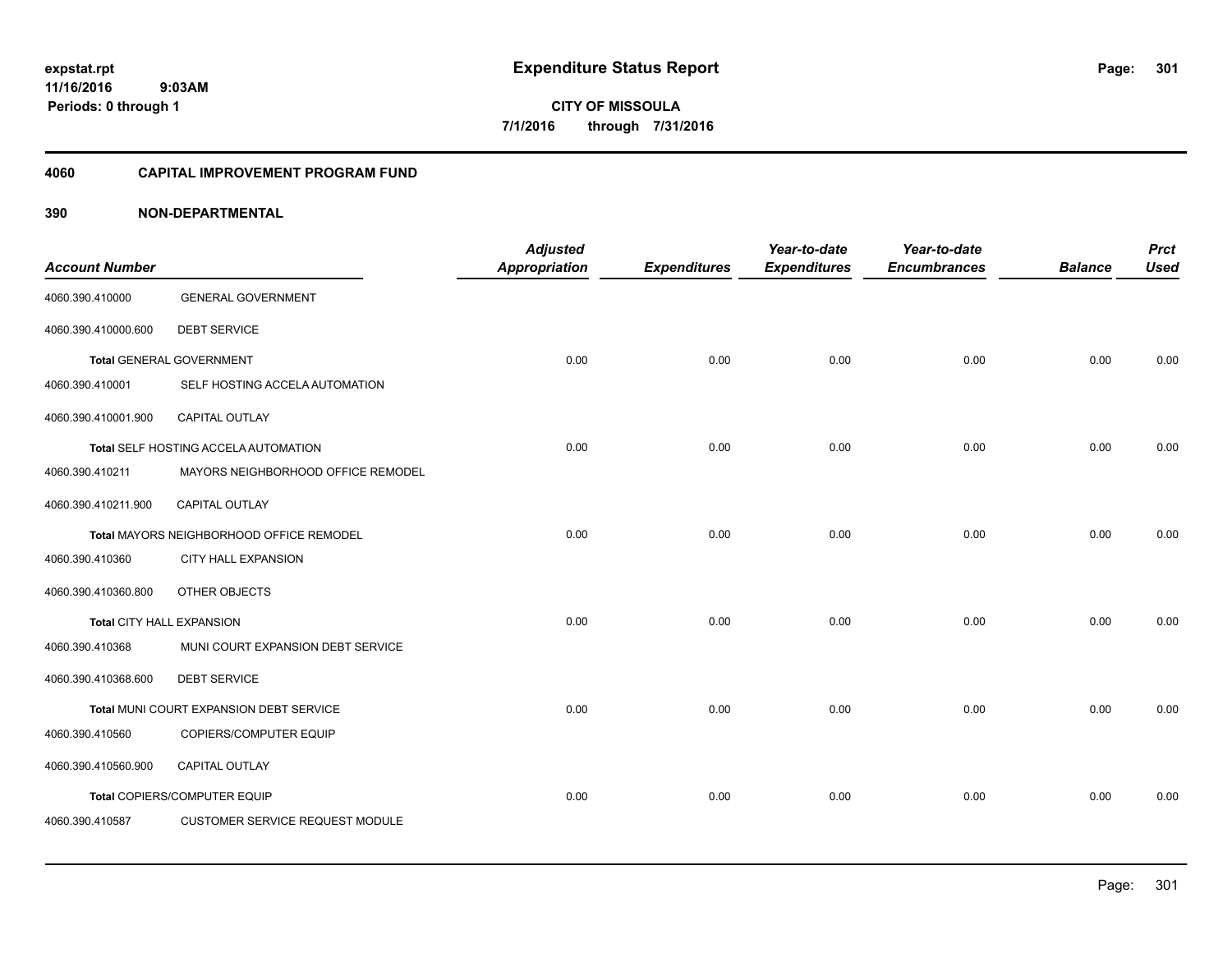**11/16/2016 9:03AM Periods: 0 through 1**

**CITY OF MISSOULA 7/1/2016 through 7/31/2016**

#### **4060 CAPITAL IMPROVEMENT PROGRAM FUND**

| <b>Account Number</b>     |                                          | <b>Adjusted</b><br><b>Appropriation</b> | <b>Expenditures</b> | Year-to-date<br><b>Expenditures</b> | Year-to-date<br><b>Encumbrances</b> | <b>Balance</b> | <b>Prct</b><br><b>Used</b> |
|---------------------------|------------------------------------------|-----------------------------------------|---------------------|-------------------------------------|-------------------------------------|----------------|----------------------------|
|                           |                                          |                                         |                     |                                     |                                     |                |                            |
| 4060.390.410587.900       | <b>CAPITAL OUTLAY</b>                    |                                         |                     |                                     |                                     |                |                            |
|                           | Total CUSTOMER SERVICE REQUEST MODULE    | 0.00                                    | 0.00                | 0.00                                | 0.00                                | 0.00           | 0.00                       |
| 4060.390.411011           | <b>CAFR BUILDER</b>                      |                                         |                     |                                     |                                     |                |                            |
| 4060.390.411011.900       | CAPITAL OUTLAY                           |                                         |                     |                                     |                                     |                |                            |
| <b>Total CAFR BUILDER</b> |                                          | 0.00                                    | 0.00                | 0.00                                | 0.00                                | 0.00           | 0.00                       |
| 4060.390.411241           | ENERGY CONSERVATION CLIMATE ACTION       |                                         |                     |                                     |                                     |                |                            |
| 4060.390.411241.900       | <b>CAPITAL OUTLAY</b>                    |                                         |                     |                                     |                                     |                |                            |
|                           | Total ENERGY CONSERVATION CLIMATE ACTION | 0.00                                    | 0.00                | 0.00                                | 0.00                                | 0.00           | 0.00                       |
| 4060.390.411242           | COUNCIL CHAMBERS HVAC                    |                                         |                     |                                     |                                     |                |                            |
| 4060.390.411242.900       | <b>CAPITAL OUTLAY</b>                    |                                         |                     |                                     |                                     |                |                            |
|                           | Total COUNCIL CHAMBERS HVAC              | 0.00                                    | 0.00                | 0.00                                | 0.00                                | 0.00           | 0.00                       |
| 4060.390.411300           | <b>INTERNAL FINANCED EQUIPMENT</b>       |                                         |                     |                                     |                                     |                |                            |
| 4060.390.411300.600       | <b>DEBT SERVICE</b>                      |                                         |                     |                                     |                                     |                |                            |
| <b>Total DEBT SERVICE</b> |                                          | 0.00                                    | 0.00                | 0.00                                | 0.00                                | 0.00           | 0.00                       |
| 4060.390.411300.900       | <b>CAPITAL OUTLAY</b>                    |                                         |                     |                                     |                                     |                |                            |
|                           | Total INTERNAL FINANCED EQUIPMENT        | 0.00                                    | 0.00                | 0.00                                | 0.00                                | 0.00           | 0.00                       |
| 4060.390.411302           | VOIP/DATA/GIS/STORAGE UPGRADE            |                                         |                     |                                     |                                     |                |                            |
| 4060.390.411302.900       | CAPITAL OUTLAY                           |                                         |                     |                                     |                                     |                |                            |
|                           | Total VOIP/DATA/GIS/STORAGE UPGRADE      | 0.00                                    | 0.00                | 0.00                                | 0.00                                | 0.00           | 0.00                       |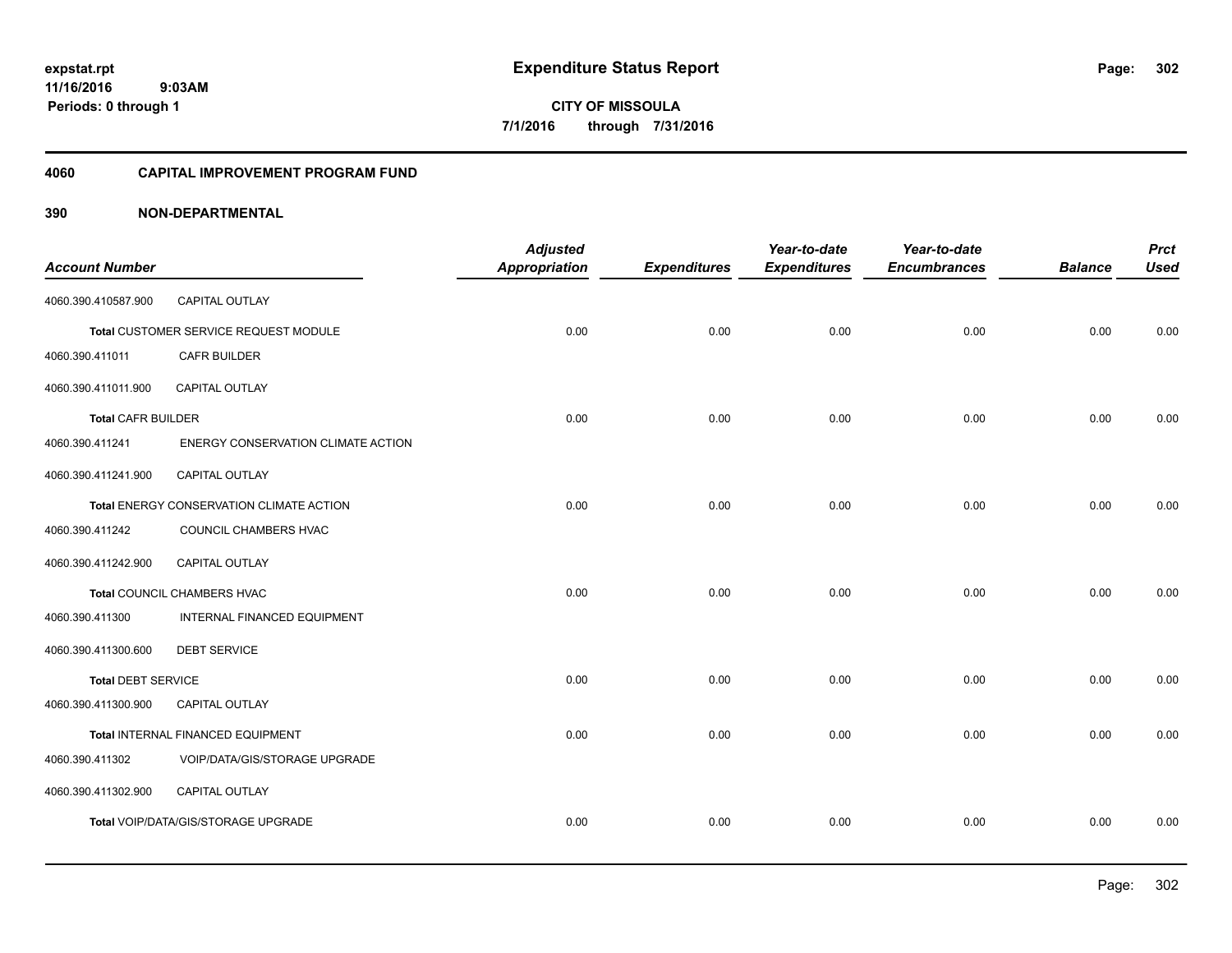**11/16/2016 9:03AM Periods: 0 through 1**

**CITY OF MISSOULA 7/1/2016 through 7/31/2016**

#### **4060 CAPITAL IMPROVEMENT PROGRAM FUND**

| <b>Account Number</b>     |                                                                                                          | <b>Adjusted</b><br><b>Appropriation</b> | <b>Expenditures</b> | Year-to-date<br><b>Expenditures</b> | Year-to-date<br><b>Encumbrances</b> | <b>Balance</b>         | <b>Prct</b><br><b>Used</b> |
|---------------------------|----------------------------------------------------------------------------------------------------------|-----------------------------------------|---------------------|-------------------------------------|-------------------------------------|------------------------|----------------------------|
| 4060.390.411400           | <b>CIP SOFTWARE</b>                                                                                      |                                         |                     |                                     |                                     |                        |                            |
| 4060.390.411400.900       | <b>CAPITAL OUTLAY</b>                                                                                    |                                         |                     |                                     |                                     |                        |                            |
| <b>Total CIP SOFTWARE</b> |                                                                                                          | 0.00                                    | 0.00                | 0.00                                | 0.00                                | 0.00                   | 0.00                       |
| 4060.390.420001           | PUBLIC SAFETY OPERATING/LIGHT VEHICLES                                                                   |                                         |                     |                                     |                                     |                        |                            |
| 4060.390.420001.900       | CAPITAL OUTLAY                                                                                           |                                         |                     |                                     |                                     |                        |                            |
|                           | 4060.390.420001.940.000 PS CORE OPERATING LIGHT VEHICLES<br>Total PUBLIC SAFETY OPERATING/LIGHT VEHICLES | 0.00<br>0.00                            | 505.21<br>505.21    | 505.21<br>505.21                    | 0.00<br>0.00                        | $-505.21$<br>$-505.21$ | 0.00<br>0.00               |
| 4060.390.420002           | PUBLIC SAFETY CORE HEAVY EQUIP                                                                           |                                         |                     |                                     |                                     |                        |                            |
| 4060.390.420002.900       | <b>CAPITAL OUTLAY</b>                                                                                    |                                         |                     |                                     |                                     |                        |                            |
|                           | Total PUBLIC SAFETY CORE HEAVY EQUIP                                                                     | 0.00                                    | 0.00                | 0.00                                | 0.00                                | 0.00                   | 0.00                       |
| 4060.390.420120           | <b>FACILITIES</b>                                                                                        |                                         |                     |                                     |                                     |                        |                            |
| 4060.390.420120.300       | PURCHASED SERVICES                                                                                       |                                         |                     |                                     |                                     |                        |                            |
|                           | <b>Total PURCHASED SERVICES</b>                                                                          | 0.00                                    | 0.00                | 0.00                                | 0.00                                | 0.00                   | 0.00                       |
| 4060.390.420120.900       | CAPITAL OUTLAY                                                                                           |                                         |                     |                                     |                                     |                        |                            |
| <b>Total FACILITIES</b>   |                                                                                                          | 0.00                                    | 0.00                | 0.00                                | 0.00                                | 0.00                   | 0.00                       |
| 4060.390.420421           | FIRE STATION IMPROVEMENTS                                                                                |                                         |                     |                                     |                                     |                        |                            |
| 4060.390.420421.900       | <b>CAPITAL OUTLAY</b>                                                                                    |                                         |                     |                                     |                                     |                        |                            |
|                           | <b>Total FIRE STATION IMPROVEMENTS</b>                                                                   | 0.00                                    | 0.00                | 0.00                                | 0.00                                | 0.00                   | 0.00                       |
| 4060.390.420470           | <b>SEARCH &amp; RESCUE</b>                                                                               |                                         |                     |                                     |                                     |                        |                            |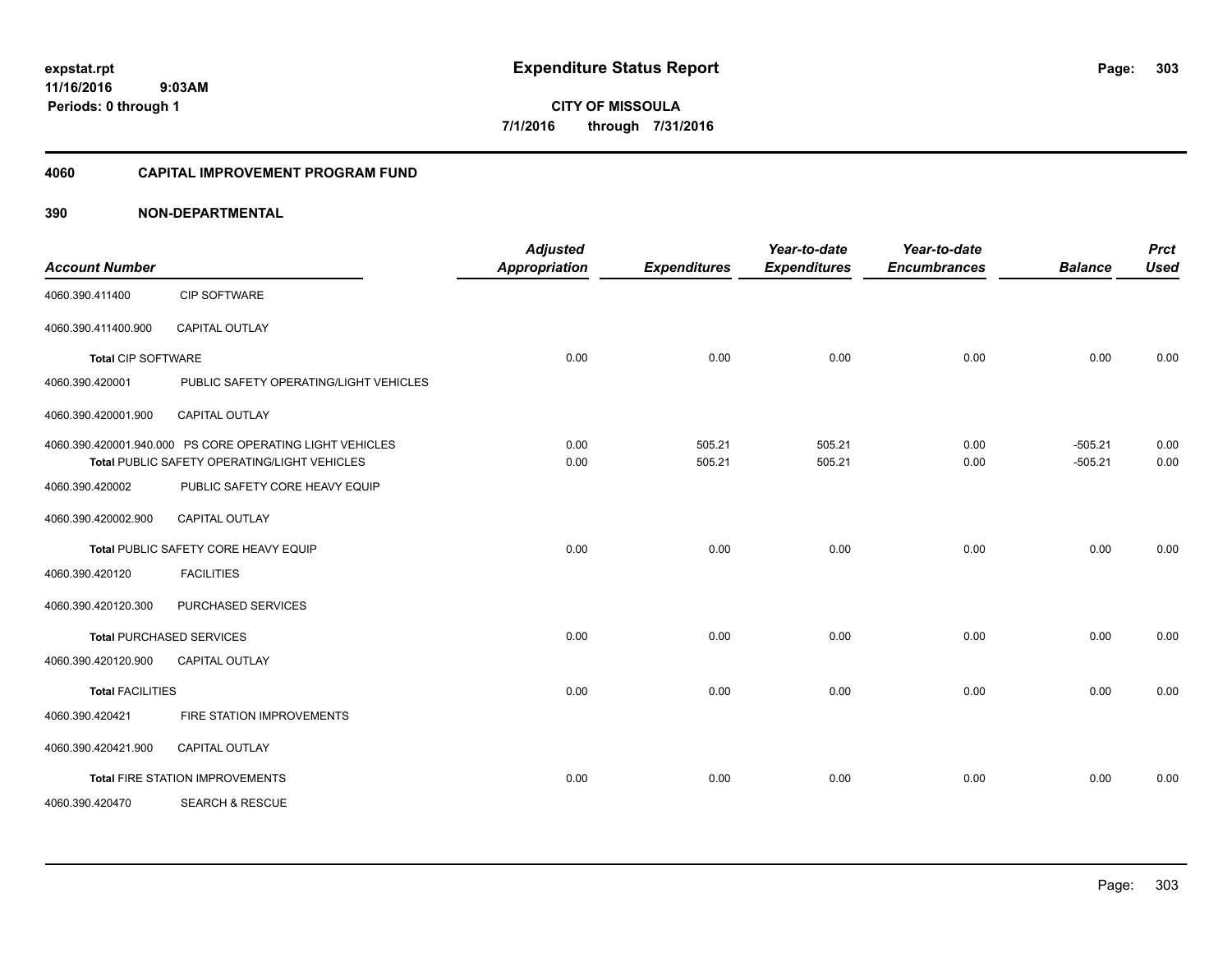**Periods: 0 through 1**

**CITY OF MISSOULA 7/1/2016 through 7/31/2016**

#### **4060 CAPITAL IMPROVEMENT PROGRAM FUND**

|                            |                                                 | <b>Adjusted</b>      |                     | Year-to-date        | Year-to-date        |                | <b>Prct</b> |
|----------------------------|-------------------------------------------------|----------------------|---------------------|---------------------|---------------------|----------------|-------------|
| <b>Account Number</b>      |                                                 | <b>Appropriation</b> | <b>Expenditures</b> | <b>Expenditures</b> | <b>Encumbrances</b> | <b>Balance</b> | <b>Used</b> |
| 4060.390.420470.900        | CAPITAL OUTLAY                                  |                      |                     |                     |                     |                |             |
| Total SEARCH & RESCUE      |                                                 | 0.00                 | 0.00                | 0.00                | 0.00                | 0.00           | 0.00        |
| 4060.390.420471            | <b>BOAT RAMP IMPROVEMENTS</b>                   |                      |                     |                     |                     |                |             |
| 4060.390.420471.300        | PURCHASED SERVICES                              |                      |                     |                     |                     |                |             |
|                            | <b>Total PURCHASED SERVICES</b>                 | 0.00                 | 0.00                | 0.00                | 0.00                | 0.00           | 0.00        |
| 4060.390.420471.900        | CAPITAL OUTLAY                                  |                      |                     |                     |                     |                |             |
|                            | <b>Total BOAT RAMP IMPROVEMENTS</b>             | 0.00                 | 0.00                | 0.00                | 0.00                | 0.00           | 0.00        |
| 4060.390.420640            | <b>SCBA EQUPMENT</b>                            |                      |                     |                     |                     |                |             |
| 4060.390.420640.900        | <b>CAPITAL OUTLAY</b>                           |                      |                     |                     |                     |                |             |
| <b>Total SCBA EQUPMENT</b> |                                                 | 0.00                 | 0.00                | 0.00                | 0.00                | 0.00           | 0.00        |
| 4060.390.430000            | <b>CITY HALL REMODELS</b>                       |                      |                     |                     |                     |                |             |
| 4060.390.430000.900        | CAPITAL OUTLAY                                  |                      |                     |                     |                     |                |             |
| Total CITY HALL REMODELS   |                                                 | 0.00                 | 0.00                | 0.00                | 0.00                | 0.00           | 0.00        |
| 4060.390.430001            | PW CORE OPERATING LIGHT VEHICLES                |                      |                     |                     |                     |                |             |
| 4060.390.430001.900        | CAPITAL OUTLAY                                  |                      |                     |                     |                     |                |             |
|                            | Total PW CORE OPERATING LIGHT VEHICLES          | 0.00                 | 0.00                | 0.00                | 0.00                | 0.00           | 0.00        |
| 4060.390.430002            | PW CORE HEAVY EQUIPMENT                         |                      |                     |                     |                     |                |             |
| 4060.390.430002.900        | <b>CAPITAL OUTLAY</b>                           |                      |                     |                     |                     |                |             |
|                            | 4060.390.430002.940.000 PW CORE HEAVY EQUIPMENT | 0.00                 | 46,877.00           | 46,877.00           | 0.00                | $-46,877.00$   | 0.00        |
|                            | Total PW CORE HEAVY EQUIPMENT                   | 0.00                 | 46,877.00           | 46,877.00           | 0.00                | $-46,877.00$   | 0.00        |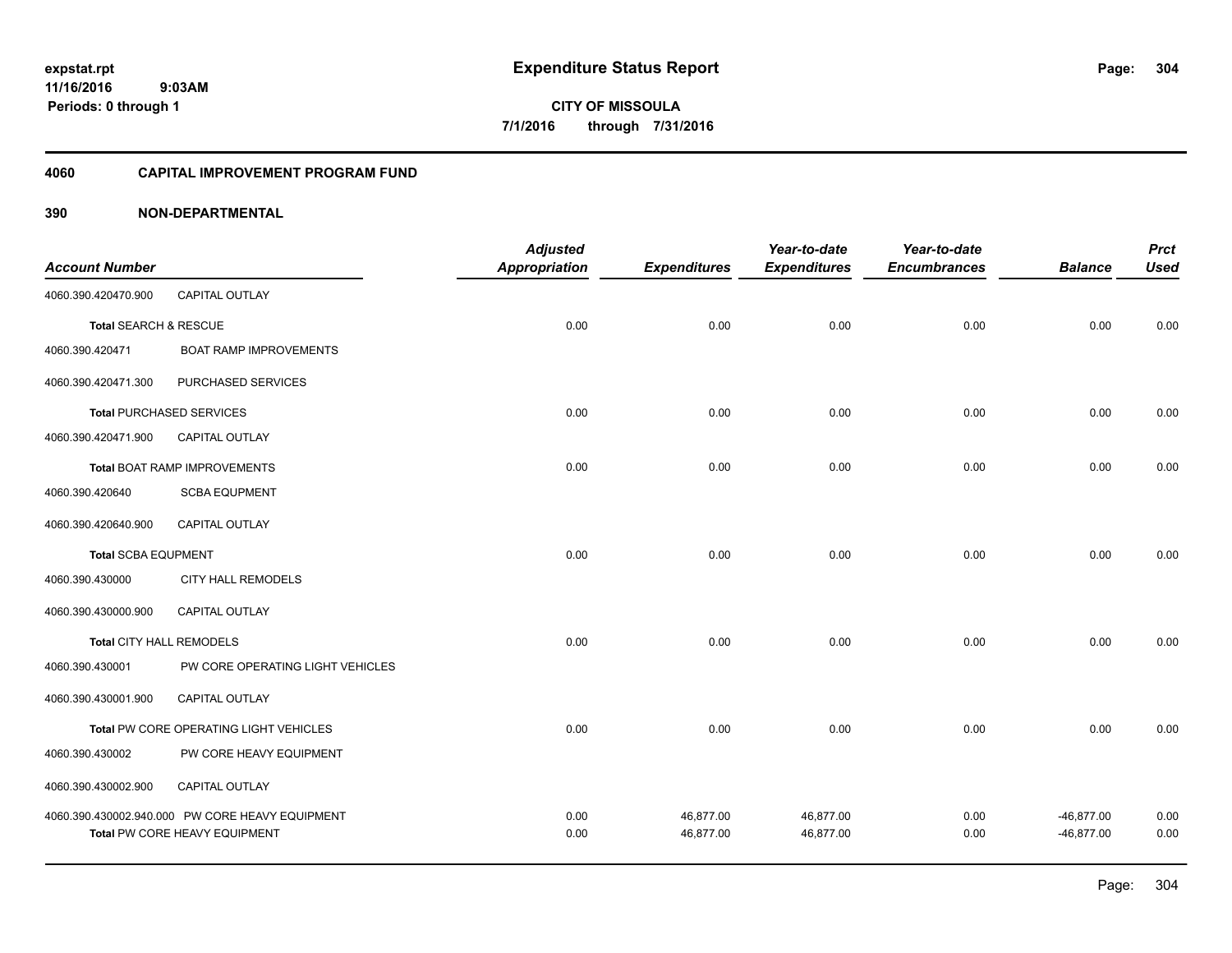**11/16/2016 9:03AM Periods: 0 through 1**

**CITY OF MISSOULA 7/1/2016 through 7/31/2016**

#### **4060 CAPITAL IMPROVEMENT PROGRAM FUND**

| <b>Account Number</b>        |                                        | <b>Adjusted</b><br>Appropriation | <b>Expenditures</b> | Year-to-date<br><b>Expenditures</b> | Year-to-date<br><b>Encumbrances</b> | <b>Balance</b> | <b>Prct</b><br><b>Used</b> |
|------------------------------|----------------------------------------|----------------------------------|---------------------|-------------------------------------|-------------------------------------|----------------|----------------------------|
| 4060.390.430004              | TRAFFIC SIGNAL LED CONVERSION          |                                  |                     |                                     |                                     |                |                            |
| 4060.390.430004.900          | CAPITAL OUTLAY                         |                                  |                     |                                     |                                     |                |                            |
|                              | Total TRAFFIC SIGNAL LED CONVERSION    | 0.00                             | 0.00                | 0.00                                | 0.00                                | 0.00           | 0.00                       |
| 4060.390.430013              | MAINTENANCE MANAGEMENT SYSTEM          |                                  |                     |                                     |                                     |                |                            |
| 4060.390.430013.900          | <b>CAPITAL OUTLAY</b>                  |                                  |                     |                                     |                                     |                |                            |
|                              | Total MAINTENANCE MANAGEMENT SYSTEM    | 0.00                             | 0.00                | 0.00                                | 0.00                                | 0.00           | 0.00                       |
| 4060.390.430221              | CENTRALIZED MAINT, TOOLS & FENCE       |                                  |                     |                                     |                                     |                |                            |
| 4060.390.430221.900          | <b>CAPITAL OUTLAY</b>                  |                                  |                     |                                     |                                     |                |                            |
|                              | Total CENTRALIZED MAINT, TOOLS & FENCE | 0.00                             | 0.00                | 0.00                                | 0.00                                | 0.00           | 0.00                       |
| 4060.390.430266              | <b>TRAFFIC CALMING</b>                 |                                  |                     |                                     |                                     |                |                            |
| 4060.390.430266.900          | CAPITAL OUTLAY                         |                                  |                     |                                     |                                     |                |                            |
| <b>Total TRAFFIC CALMING</b> |                                        | 0.00                             | 0.00                | 0.00                                | 0.00                                | 0.00           | 0.00                       |
| 4060.390.431401              | <b>GIS-AERIAL PHOTOGRAPHY</b>          |                                  |                     |                                     |                                     |                |                            |
| 4060.390.431401.300          | PURCHASED SERVICES                     |                                  |                     |                                     |                                     |                |                            |
|                              | Total GIS-AERIAL PHOTOGRAPHY           | 0.00                             | 0.00                | 0.00                                | 0.00                                | 0.00           | 0.00                       |
| 4060.390.440620              | ANIMAL CONTROL FACILITIES              |                                  |                     |                                     |                                     |                |                            |
| 4060.390.440620.900          | CAPITAL OUTLAY                         |                                  |                     |                                     |                                     |                |                            |
|                              | Total ANIMAL CONTROL FACILITIES        | 0.00                             | 0.00                | 0.00                                | 0.00                                | 0.00           | 0.00                       |
| 4060.390.460001              | PARKS CORE EQUIPMENT                   |                                  |                     |                                     |                                     |                |                            |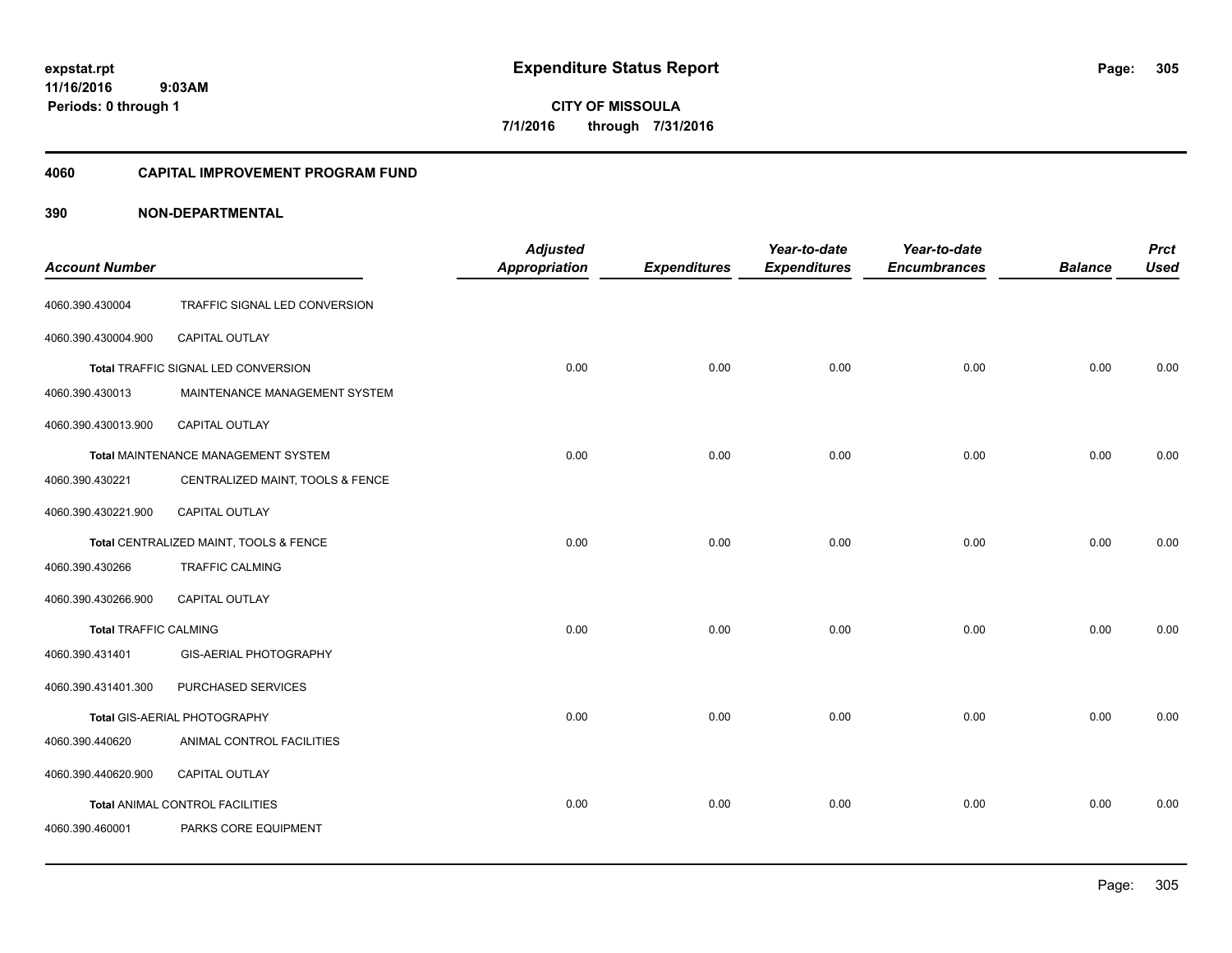**expstat.rpt Expenditure Status Report Page:**

**11/16/2016 9:03AM Periods: 0 through 1**

#### **4060 CAPITAL IMPROVEMENT PROGRAM FUND**

| <b>Account Number</b>          |                                                                                   | <b>Adjusted</b><br><b>Appropriation</b> | <b>Expenditures</b>    | Year-to-date<br><b>Expenditures</b> | Year-to-date<br><b>Encumbrances</b> | <b>Balance</b>               | <b>Prct</b><br><b>Used</b> |
|--------------------------------|-----------------------------------------------------------------------------------|-----------------------------------------|------------------------|-------------------------------------|-------------------------------------|------------------------------|----------------------------|
| 4060.390.460001.900            | CAPITAL OUTLAY                                                                    |                                         |                        |                                     |                                     |                              |                            |
|                                | 4060.390.460001.940.000 PARKS CORE EQUIPMENT<br><b>Total PARKS CORE EQUIPMENT</b> | 0.00<br>0.00                            | 34,090.00<br>34,090.00 | 34,090.00<br>34,090.00              | 0.00<br>0.00                        | $-34,090.00$<br>$-34,090.00$ | 0.00<br>0.00               |
| 4060.390.460400                | PARK MAINTENANCE & IMPROVEMENTS                                                   |                                         |                        |                                     |                                     |                              |                            |
| 4060.390.460400.100            | PERSONAL SERVICES                                                                 |                                         |                        |                                     |                                     |                              |                            |
| <b>Total PERSONAL SERVICES</b> |                                                                                   | 0.00                                    | 0.00                   | 0.00                                | 0.00                                | 0.00                         | 0.00                       |
| 4060.390.460400.900            | <b>CAPITAL OUTLAY</b>                                                             |                                         |                        |                                     |                                     |                              |                            |
|                                | Total PARK MAINTENANCE & IMPROVEMENTS                                             | 0.00                                    | 0.00                   | 0.00                                | 0.00                                | 0.00                         | 0.00                       |
| 4060.390.460439                | <b>EXISTING PARK EXPANSION</b>                                                    |                                         |                        |                                     |                                     |                              |                            |
| 4060.390.460439.900            | <b>CAPITAL OUTLAY</b>                                                             |                                         |                        |                                     |                                     |                              |                            |
|                                | <b>Total EXISTING PARK EXPANSION</b>                                              | 0.00                                    | 0.00                   | 0.00                                | 0.00                                | 0.00                         | 0.00                       |
| 4060.390.460452                | <b>ART MUSEUM</b>                                                                 |                                         |                        |                                     |                                     |                              |                            |
| 4060.390.460452.900            | CAPITAL OUTLAY                                                                    |                                         |                        |                                     |                                     |                              |                            |
| <b>Total ART MUSEUM</b>        |                                                                                   | 0.00                                    | 0.00                   | 0.00                                | 0.00                                | 0.00                         | 0.00                       |
| 4060.390.490100                | AQUATICS GEN FUND DEBT SERVICE                                                    |                                         |                        |                                     |                                     |                              |                            |
| 4060.390.490100.600            | <b>DEBT SERVICE</b>                                                               |                                         |                        |                                     |                                     |                              |                            |
|                                | Total AQUATICS GEN FUND DEBT SERVICE                                              | 0.00                                    | 0.00                   | 0.00                                | 0.00                                | 0.00                         | 0.00                       |
| 4060.390.490101                | 50 METER POOL DEBT SERVICE                                                        |                                         |                        |                                     |                                     |                              |                            |
| 4060.390.490101.600            | <b>DEBT SERVICE</b>                                                               |                                         |                        |                                     |                                     |                              |                            |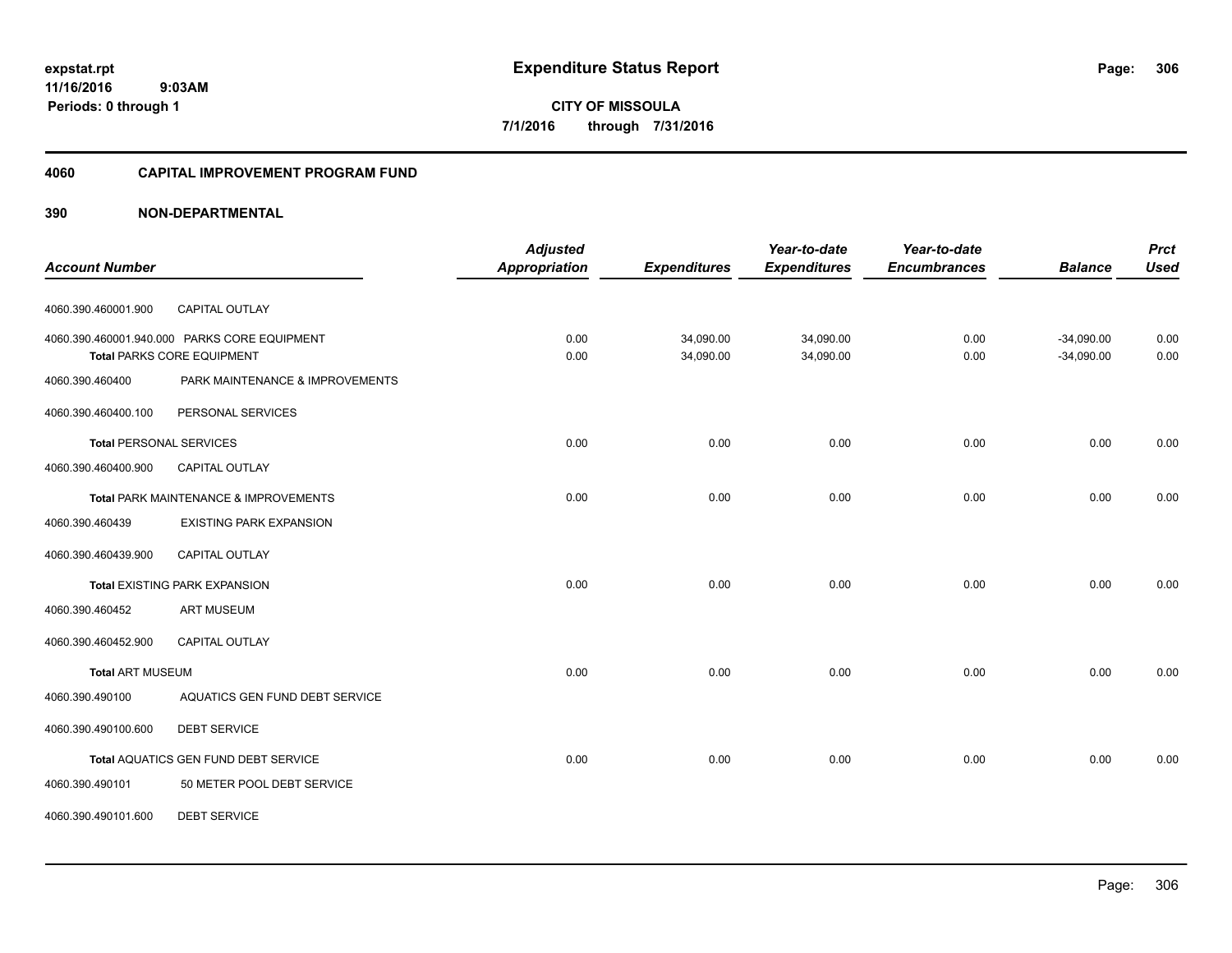**Periods: 0 through 1**

**CITY OF MISSOULA 7/1/2016 through 7/31/2016**

### **4060 CAPITAL IMPROVEMENT PROGRAM FUND**

# **390 NON-DEPARTMENTAL**

 **9:03AM**

| <b>Account Number</b> |                                                                                       | <b>Adjusted</b><br>Appropriation | <b>Expenditures</b> | Year-to-date<br><b>Expenditures</b> | Year-to-date<br><b>Encumbrances</b> | <b>Balance</b>         | <b>Prct</b><br><b>Used</b> |
|-----------------------|---------------------------------------------------------------------------------------|----------------------------------|---------------------|-------------------------------------|-------------------------------------|------------------------|----------------------------|
|                       | Total 50 METER POOL DEBT SERVICE                                                      | 0.00                             | 0.00                | 0.00                                | 0.00                                | 0.00                   | 0.00                       |
| 4060.390.490102       | 2010C ENERGY BONDS DEBT SERVICE                                                       |                                  |                     |                                     |                                     |                        |                            |
| 4060.390.490102.600   | <b>DEBT SERVICE</b>                                                                   |                                  |                     |                                     |                                     |                        |                            |
|                       | Total 2010C ENERGY BONDS DEBT SERVICE                                                 | 0.00                             | 0.00                | 0.00                                | 0.00                                | 0.00                   | 0.00                       |
| 4060.390.490103       | 2010A REFUNDING DEBT SERVICE                                                          |                                  |                     |                                     |                                     |                        |                            |
| 4060.390.490103.300   | PURCHASED SERVICES                                                                    |                                  |                     |                                     |                                     |                        |                            |
|                       | <b>Total PURCHASED SERVICES</b>                                                       | 0.00                             | 0.00                | 0.00                                | 0.00                                | 0.00                   | 0.00                       |
| 4060.390.490103.600   | <b>DEBT SERVICE</b>                                                                   |                                  |                     |                                     |                                     |                        |                            |
|                       | 4060.390.490103.620.000 INTEREST / SERVICE FEES<br>Total 2010A REFUNDING DEBT SERVICE | 0.00<br>0.00                     | 350.00<br>350.00    | 350.00<br>350.00                    | 0.00<br>0.00                        | $-350.00$<br>$-350.00$ | 0.00<br>0.00               |
| 4060.390.490104       | FY16A REFUNDING BOND DEBT SERVICE                                                     |                                  |                     |                                     |                                     |                        |                            |
| 4060.390.490104.300   | PURCHASED SERVICES                                                                    |                                  |                     |                                     |                                     |                        |                            |
|                       | <b>Total PURCHASED SERVICES</b>                                                       | 0.00                             | 0.00                | 0.00                                | 0.00                                | 0.00                   | 0.00                       |
| 4060.390.490104.600   | <b>DEBT SERVICE</b>                                                                   |                                  |                     |                                     |                                     |                        |                            |
|                       | Total FY16A REFUNDING BOND DEBT SERVICE                                               | 0.00                             | 0.00                | 0.00                                | 0.00                                | 0.00                   | 0.00                       |
| 4060.390.490429       | 07 FIRE BOND DEBT SVS \$680,000                                                       |                                  |                     |                                     |                                     |                        |                            |
| 4060.390.490429.300   | PURCHASED SERVICES                                                                    |                                  |                     |                                     |                                     |                        |                            |
|                       | <b>Total PURCHASED SERVICES</b>                                                       | 0.00                             | 0.00                | 0.00                                | 0.00                                | 0.00                   | 0.00                       |
| 4060.390.490429.600   | <b>DEBT SERVICE</b>                                                                   |                                  |                     |                                     |                                     |                        |                            |
|                       | 4060.390.490429.620.000 INTEREST / SERVICE FEES                                       | 0.00                             | 350.00              | 350.00                              | 0.00                                | $-350.00$              | 0.00                       |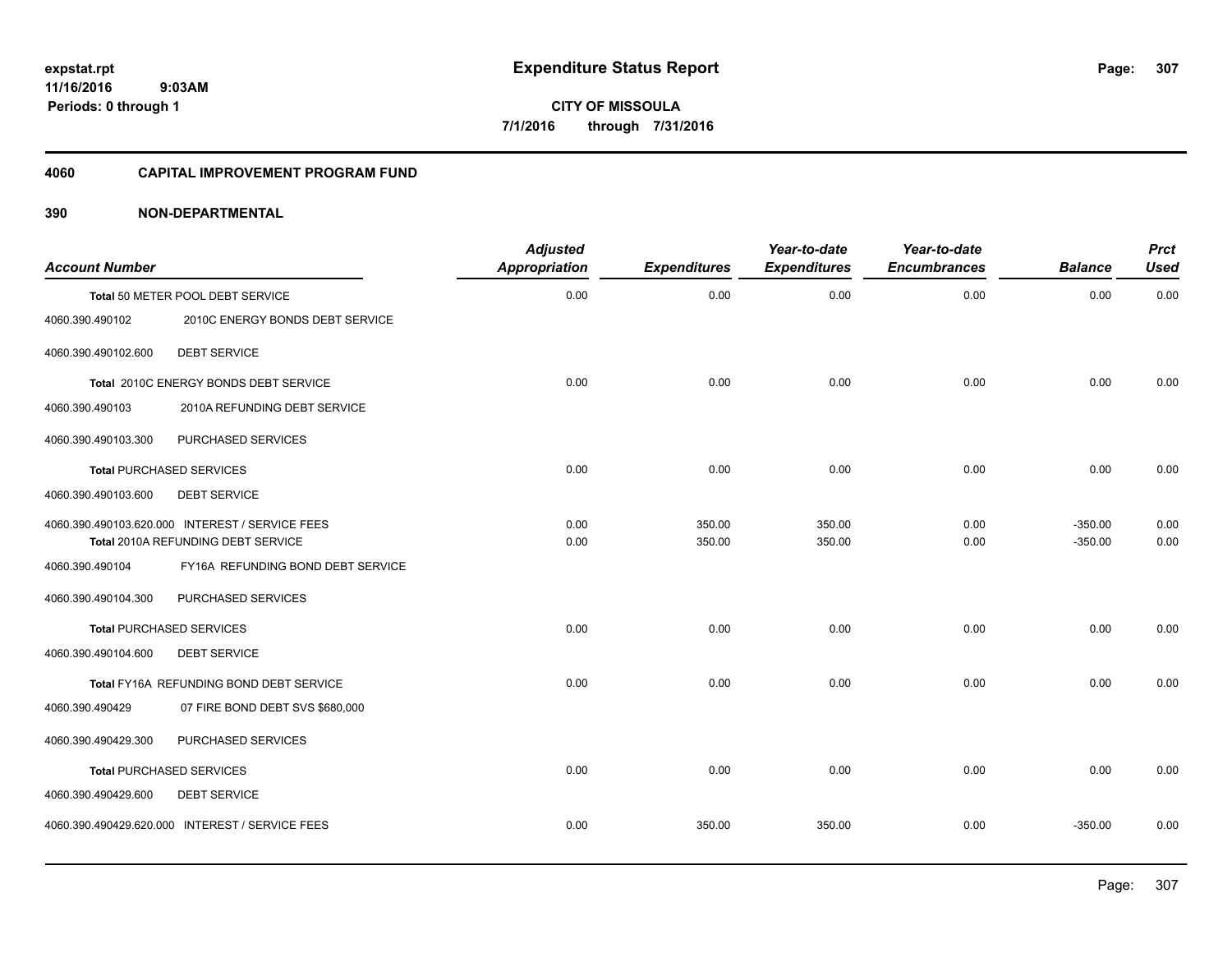### **4060 CAPITAL IMPROVEMENT PROGRAM FUND**

| <b>Account Number</b>        |                                               | <b>Adjusted</b><br><b>Appropriation</b> | <b>Expenditures</b> | Year-to-date<br><b>Expenditures</b> | Year-to-date<br><b>Encumbrances</b> | <b>Balance</b> | <b>Prct</b><br><b>Used</b> |
|------------------------------|-----------------------------------------------|-----------------------------------------|---------------------|-------------------------------------|-------------------------------------|----------------|----------------------------|
|                              | Total 07 FIRE BOND DEBT SVS \$680,000         | 0.00                                    | 350.00              | 350.00                              | 0.00                                | $-350.00$      | 0.00                       |
| 4060.390.490504              | FY09 FINANCED CORE EQUIPMENT                  |                                         |                     |                                     |                                     |                |                            |
| 4060.390.490504.600          | <b>DEBT SERVICE</b>                           |                                         |                     |                                     |                                     |                |                            |
|                              | Total FY09 FINANCED CORE EQUIPMENT            | 0.00                                    | 0.00                | 0.00                                | 0.00                                | 0.00           | 0.00                       |
| 4060.390.490506              | <b>CORE FINANCED EQUIPMENT</b>                |                                         |                     |                                     |                                     |                |                            |
| 4060.390.490506.600          | <b>DEBT SERVICE</b>                           |                                         |                     |                                     |                                     |                |                            |
|                              | Total CORE FINANCED EQUIPMENT                 | 0.00                                    | 0.00                | 0.00                                | 0.00                                | 0.00           | 0.00                       |
| 4060.390.510110              | <b>MERCHANT SERVICES</b>                      |                                         |                     |                                     |                                     |                |                            |
| 4060.390.510110.500          | <b>FIXED CHARGES</b>                          |                                         |                     |                                     |                                     |                |                            |
|                              | <b>Total MERCHANT SERVICES</b>                | 0.00                                    | 0.00                | 0.00                                | 0.00                                | 0.00           | 0.00                       |
| 4060.390.521001              | TRANSFER TO CIP                               |                                         |                     |                                     |                                     |                |                            |
| 4060.390.521001.800          | OTHER OBJECTS                                 |                                         |                     |                                     |                                     |                |                            |
| <b>Total TRANSFER TO CIP</b> |                                               | 0.00                                    | 0.00                | 0.00                                | 0.00                                | 0.00           | 0.00                       |
|                              | <b>Total CAPITAL IMPROVEMENT PROGRAM FUND</b> | 0.00                                    | 82,172.21           | 82,172.21                           | 0.00                                | $-82,172.21$   | 0.00                       |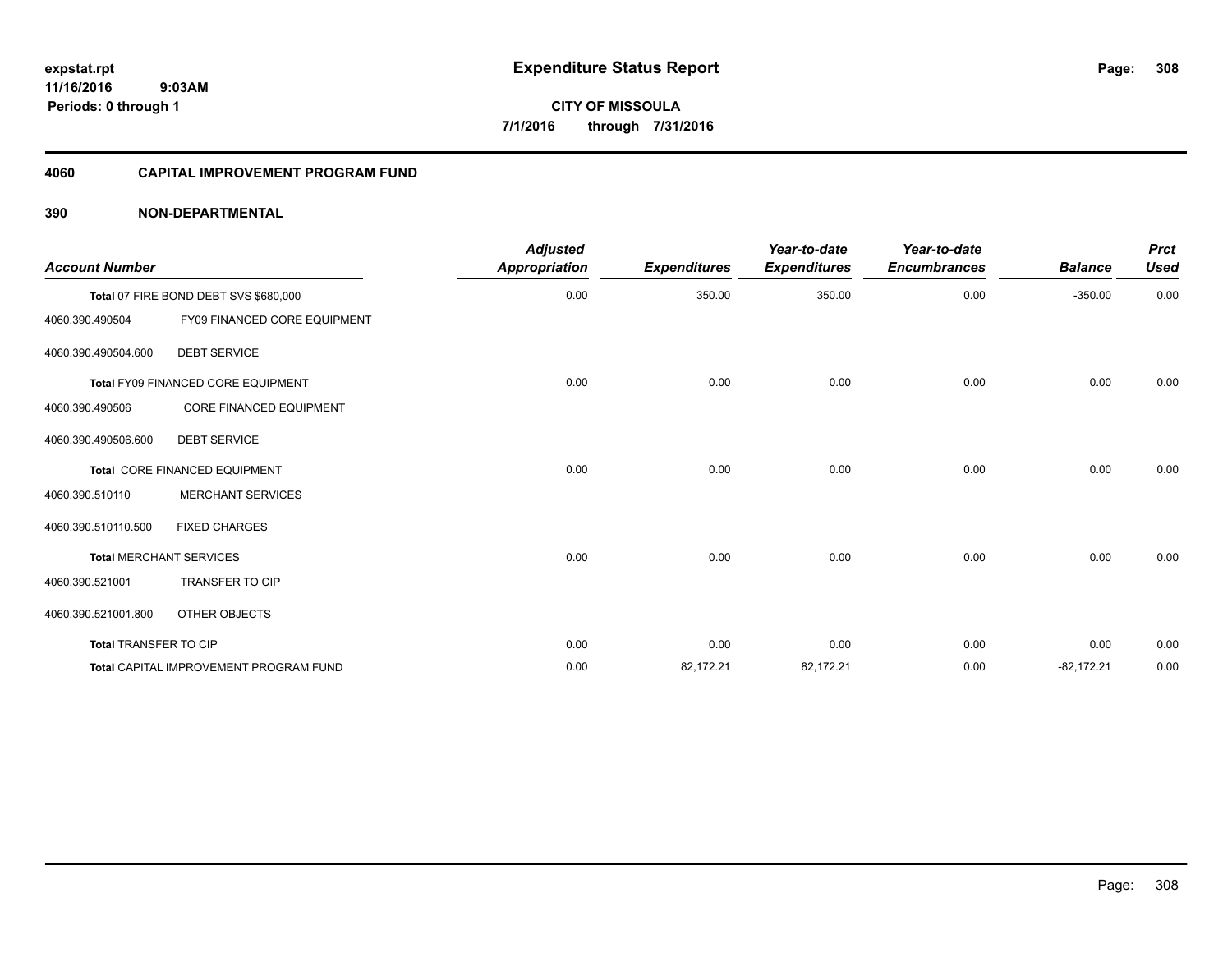**11/16/2016 9:03AM Periods: 0 through 1**

**CITY OF MISSOULA 7/1/2016 through 7/31/2016**

# **4130 1997 G O BOND OPEN SPACE PURCHASE FUND**

| <b>Account Number</b>      |                                              | <b>Adjusted</b><br><b>Appropriation</b> | <b>Expenditures</b> | Year-to-date<br><b>Expenditures</b> | Year-to-date<br><b>Encumbrances</b> | <b>Balance</b> | <b>Prct</b><br><b>Used</b> |
|----------------------------|----------------------------------------------|-----------------------------------------|---------------------|-------------------------------------|-------------------------------------|----------------|----------------------------|
| 4130.390.460480            | VANDALISM                                    |                                         |                     |                                     |                                     |                |                            |
| 4130.390.460480.800        | OTHER OBJECTS                                |                                         |                     |                                     |                                     |                |                            |
| <b>Total OTHER OBJECTS</b> |                                              | 0.00                                    | 0.00                | 0.00                                | 0.00                                | 0.00           | 0.00                       |
| 4130.390.460480.900        | <b>CAPITAL OUTLAY</b>                        |                                         |                     |                                     |                                     |                |                            |
| <b>Total VANDALISM</b>     |                                              | 0.00                                    | 0.00                | 0.00                                | 0.00                                | 0.00           | 0.00                       |
| 4130.390.510110            | <b>MERCHANT SERVICES</b>                     |                                         |                     |                                     |                                     |                |                            |
| 4130.390.510110.500        | <b>FIXED CHARGES</b>                         |                                         |                     |                                     |                                     |                |                            |
|                            | Total 1997 G O BOND OPEN SPACE PURCHASE FUND | 0.00                                    | 0.00                | 0.00                                | 0.00                                | 0.00           | 0.00                       |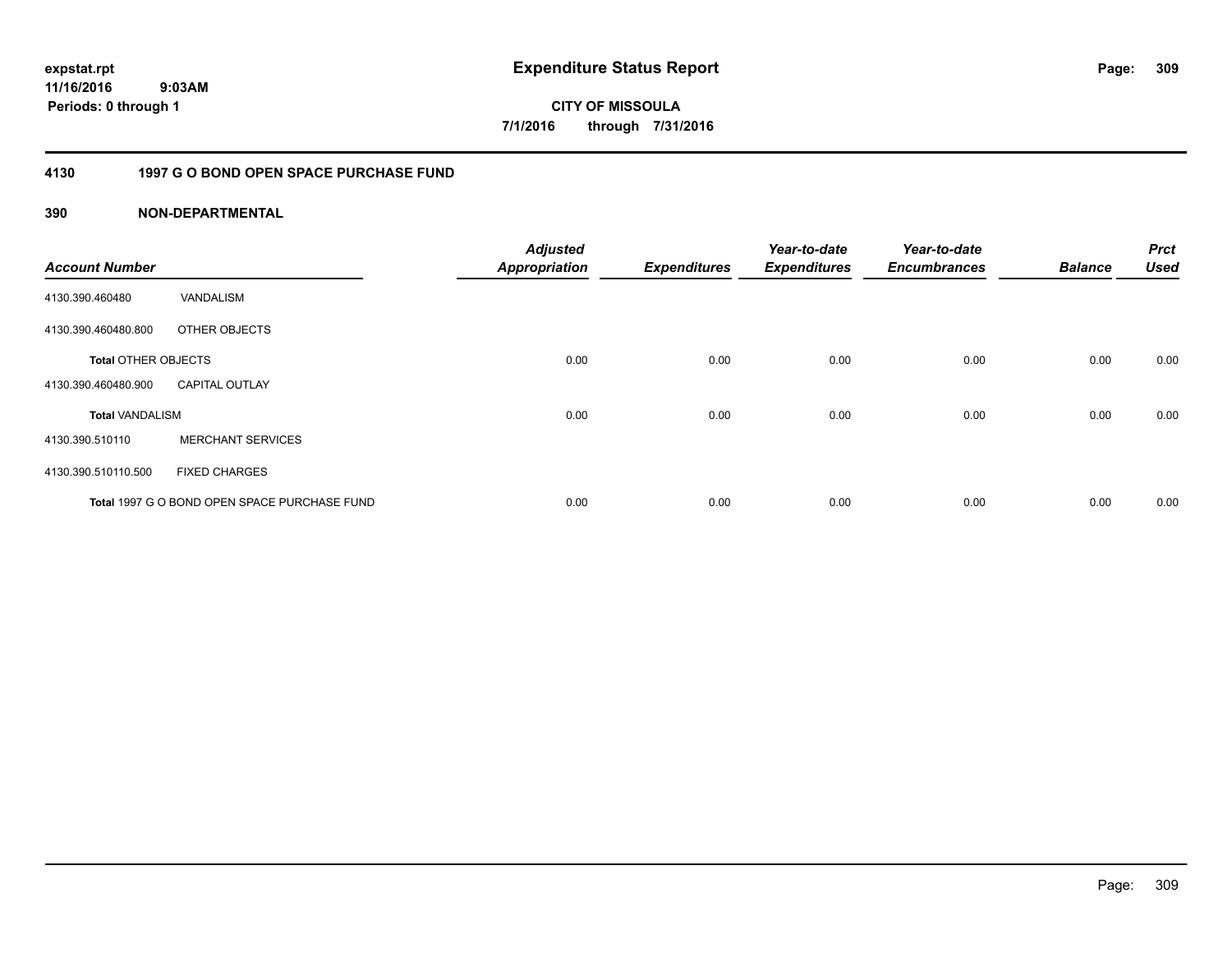# **4196 NEW FIRE STATION GO BOND**

# **300 FIRE**

| <b>Account Number</b>      |                                       | <b>Adjusted</b><br><b>Appropriation</b> | <b>Expenditures</b> | Year-to-date<br><b>Expenditures</b> | Year-to-date<br><b>Encumbrances</b> | <b>Balance</b> | <b>Prct</b><br><b>Used</b> |
|----------------------------|---------------------------------------|-----------------------------------------|---------------------|-------------------------------------|-------------------------------------|----------------|----------------------------|
| 4196.300.420420            | <b>FACILITY</b>                       |                                         |                     |                                     |                                     |                |                            |
| 4196.300.420420.800        | OTHER OBJECTS                         |                                         |                     |                                     |                                     |                |                            |
| <b>Total OTHER OBJECTS</b> |                                       | 0.00                                    | 0.00                | 0.00                                | 0.00                                | 0.00           | 0.00                       |
| 4196.300.420420.900        | <b>CAPITAL OUTLAY</b>                 |                                         |                     |                                     |                                     |                |                            |
| <b>Total FACILITY</b>      |                                       | 0.00                                    | 0.00                | 0.00                                | 0.00                                | 0.00           | 0.00                       |
| 4196.300.510110            | <b>MERCHANT SERVICES</b>              |                                         |                     |                                     |                                     |                |                            |
| 4196.300.510110.500        | <b>FIXED CHARGES</b>                  |                                         |                     |                                     |                                     |                |                            |
| <b>Total FIXED CHARGES</b> |                                       | 0.00                                    | 0.00                | 0.00                                | 0.00                                | 0.00           | 0.00                       |
|                            | <b>Total NEW FIRE STATION GO BOND</b> | 0.00                                    | 0.00                | 0.00                                | 0.00                                | 0.00           | 0.00                       |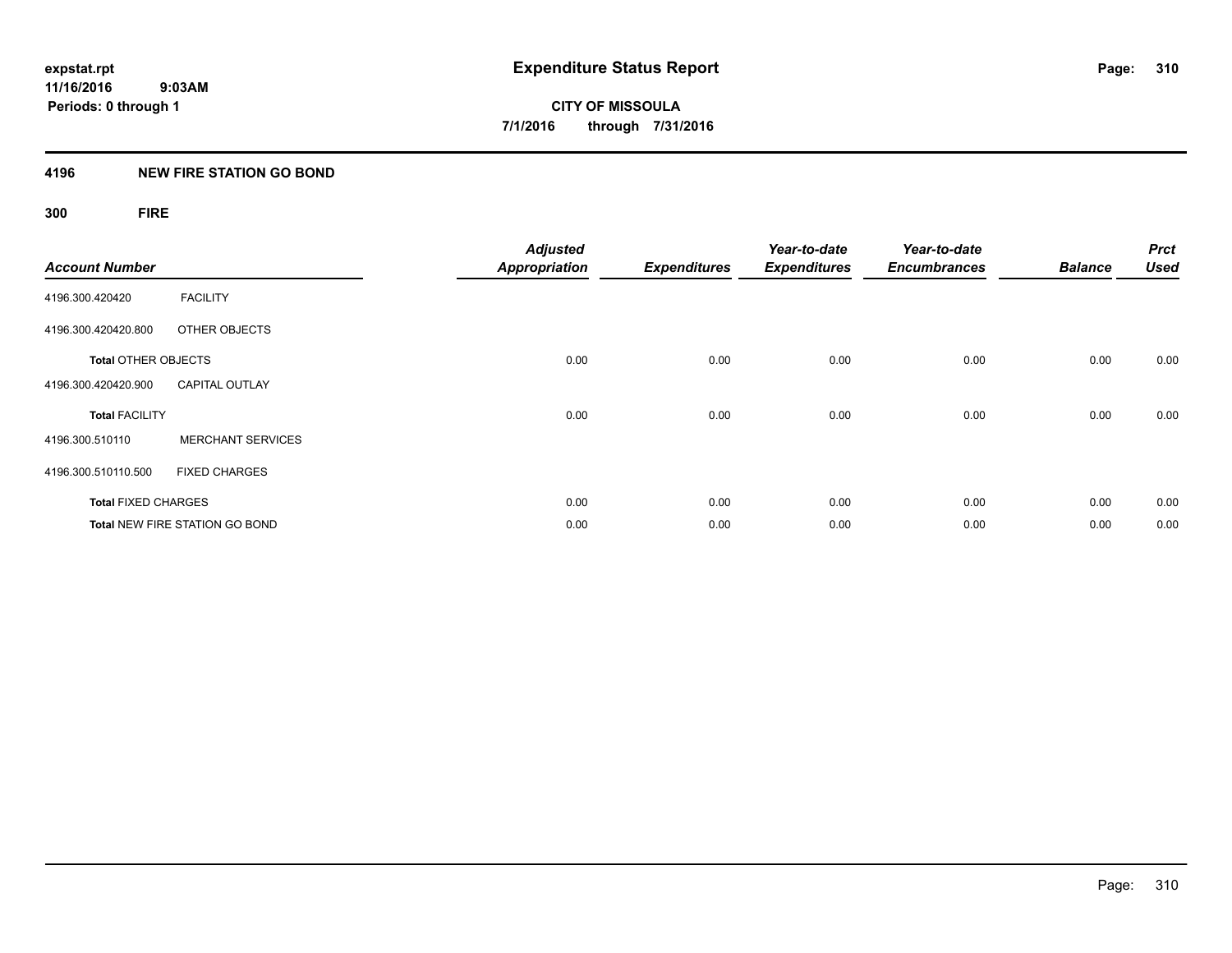**11/16/2016 9:03AM Periods: 0 through 1**

# **CITY OF MISSOULA 7/1/2016 through 7/31/2016**

# **4450 S/C CONSTRUCTION FUND FOR FY06**

| <b>Account Number</b> |                                             | <b>Adjusted</b><br>Appropriation | <b>Expenditures</b> | Year-to-date<br><b>Expenditures</b> | Year-to-date<br><b>Encumbrances</b> | <b>Balance</b> | <b>Prct</b><br><b>Used</b> |
|-----------------------|---------------------------------------------|----------------------------------|---------------------|-------------------------------------|-------------------------------------|----------------|----------------------------|
| 4450.280.510110       | <b>MERCHANT SERVICES</b>                    |                                  |                     |                                     |                                     |                |                            |
| 4450.280.510110.500   | <b>FIXED CHARGES</b>                        |                                  |                     |                                     |                                     |                |                            |
|                       | <b>Total MERCHANT SERVICES</b>              | 0.00                             | 0.00                | 0.00                                | 0.00                                | 0.00           | 0.00                       |
| 4450.280.521000       | INTERFUND OPERATING TRANSFERS               |                                  |                     |                                     |                                     |                |                            |
| 4450.280.521000.800   | OTHER OBJECTS                               |                                  |                     |                                     |                                     |                |                            |
|                       | <b>Total INTERFUND OPERATING TRANSFERS</b>  | 0.00                             | 0.00                | 0.00                                | 0.00                                | 0.00           | 0.00                       |
|                       | <b>Total S/C CONSTRUCTION FUND FOR FY06</b> | 0.00                             | 0.00                | 0.00                                | 0.00                                | 0.00           | 0.00                       |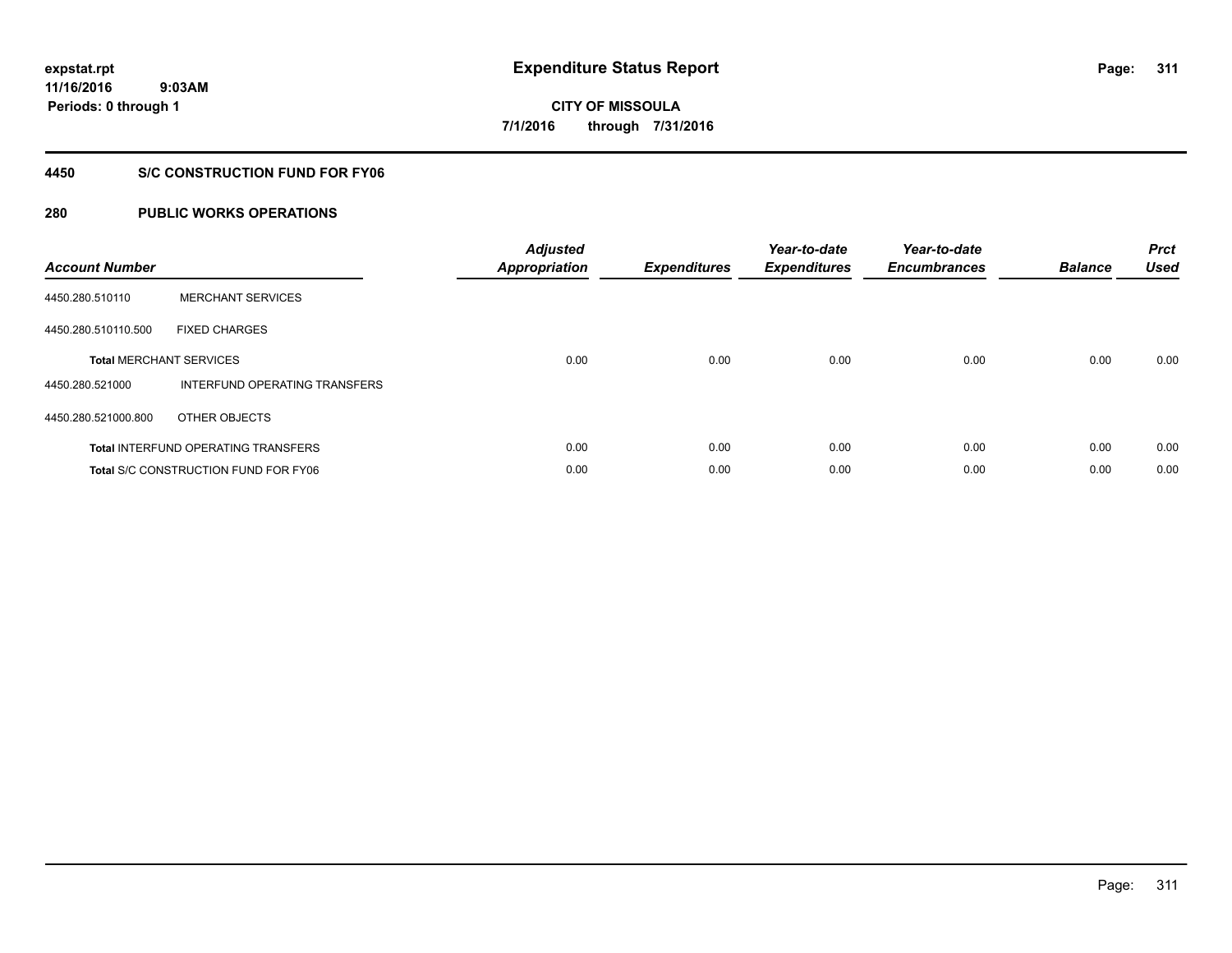## **4451 FY07 S/C BOND FUND**

| <b>Account Number</b>    |                                            | <b>Adjusted</b><br>Appropriation | <b>Expenditures</b> | Year-to-date<br><b>Expenditures</b> | Year-to-date<br><b>Encumbrances</b> | <b>Balance</b> | <b>Prct</b><br><b>Used</b> |
|--------------------------|--------------------------------------------|----------------------------------|---------------------|-------------------------------------|-------------------------------------|----------------|----------------------------|
| 4451.280.510110          | <b>MERCHANT SERVICES</b>                   |                                  |                     |                                     |                                     |                |                            |
| 4451.280.510110.500      | <b>FIXED CHARGES</b>                       |                                  |                     |                                     |                                     |                |                            |
|                          | <b>Total MERCHANT SERVICES</b>             | 0.00                             | 0.00                | 0.00                                | 0.00                                | 0.00           | 0.00                       |
| 4451.280.521000          | INTERFUND OPERATING TRANSFERS              |                                  |                     |                                     |                                     |                |                            |
| 4451.280.521000.800      | OTHER OBJECTS                              |                                  |                     |                                     |                                     |                |                            |
|                          | <b>Total INTERFUND OPERATING TRANSFERS</b> | 0.00                             | 0.00                | 0.00                                | 0.00                                | 0.00           | 0.00                       |
| Total FY07 S/C BOND FUND |                                            | 0.00                             | 0.00                | 0.00                                | 0.00                                | 0.00           | 0.00                       |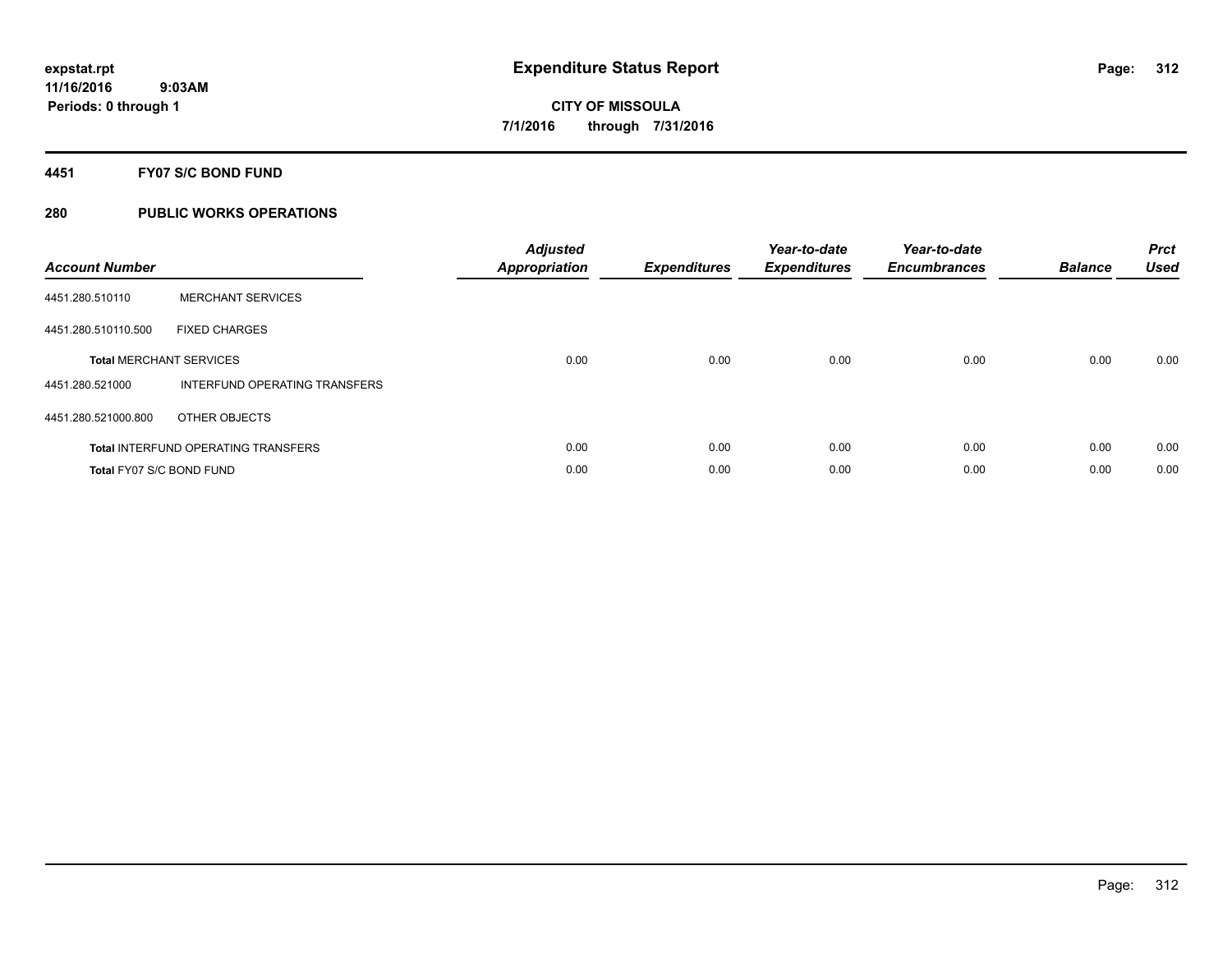**11/16/2016 9:03AM Periods: 0 through 1**

**CITY OF MISSOULA 7/1/2016 through 7/31/2016**

# **4452 S/C CONSTRUCTION FUND FOR FY 08 BOND SAL**

| <b>Account Number</b>  |                                                       | <b>Adjusted</b><br><b>Appropriation</b> | <b>Expenditures</b> | Year-to-date<br><b>Expenditures</b> | Year-to-date<br><b>Encumbrances</b> | <b>Balance</b> | <b>Prct</b><br><b>Used</b> |
|------------------------|-------------------------------------------------------|-----------------------------------------|---------------------|-------------------------------------|-------------------------------------|----------------|----------------------------|
| 4452.280.430262        | <b>SIDEWALKS</b>                                      |                                         |                     |                                     |                                     |                |                            |
| 4452.280.430262.900    | <b>CAPITAL OUTLAY</b>                                 |                                         |                     |                                     |                                     |                |                            |
| <b>Total SIDEWALKS</b> |                                                       | 0.00                                    | 0.00                | 0.00                                | 0.00                                | 0.00           | 0.00                       |
| 4452.280.510110        | <b>MERCHANT SERVICES</b>                              |                                         |                     |                                     |                                     |                |                            |
| 4452.280.510110.500    | <b>FIXED CHARGES</b>                                  |                                         |                     |                                     |                                     |                |                            |
|                        | <b>Total MERCHANT SERVICES</b>                        | 0.00                                    | 0.00                | 0.00                                | 0.00                                | 0.00           | 0.00                       |
|                        | <b>Total S/C CONSTRUCTION FUND FOR FY 08 BOND SAL</b> | 0.00                                    | 0.00                | 0.00                                | 0.00                                | 0.00           | 0.00                       |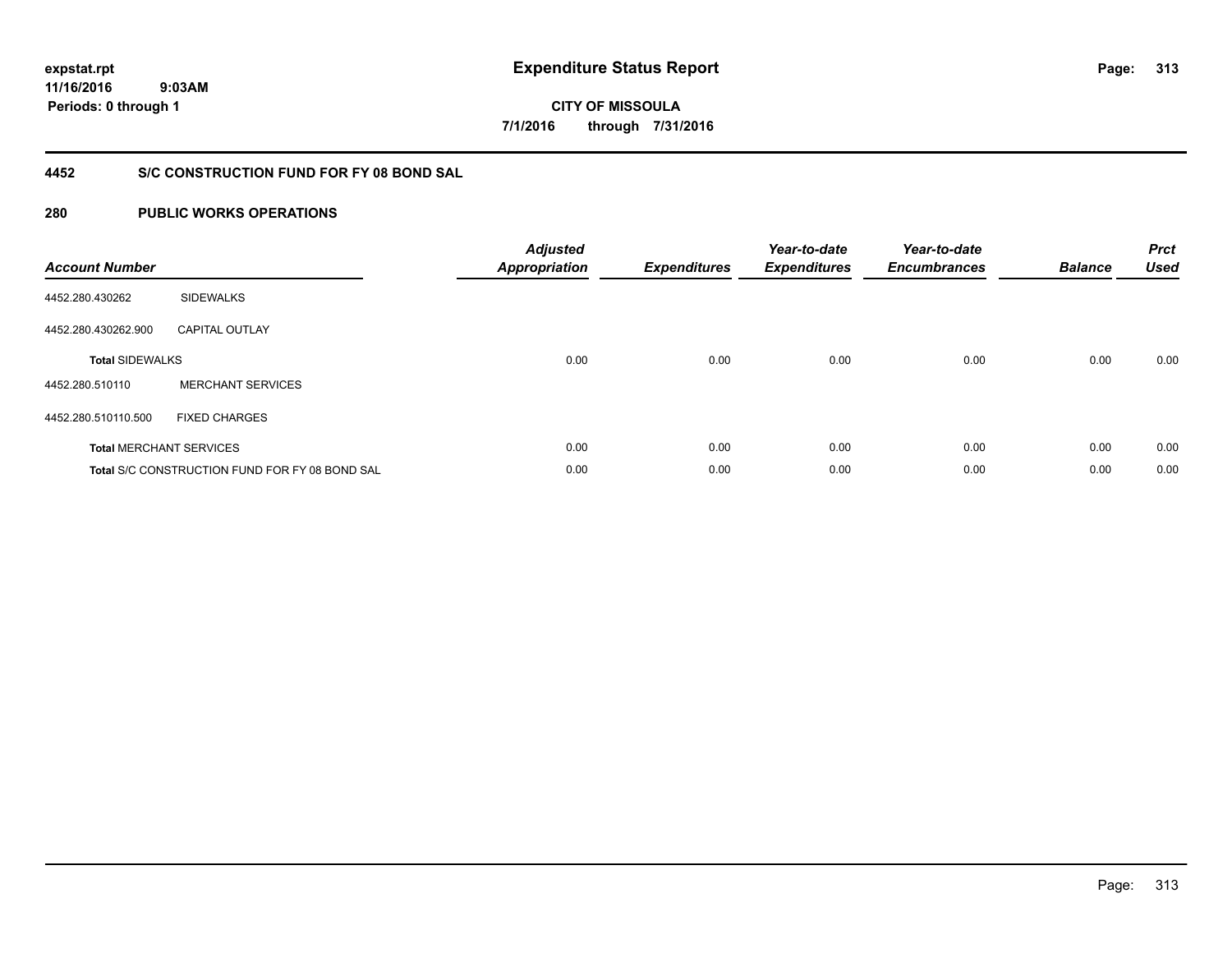**11/16/2016 9:03AM Periods: 0 through 1**

**CITY OF MISSOULA 7/1/2016 through 7/31/2016**

# **4453 S/C CONSTRUCTION FUND FY09 BOND**

| <b>Account Number</b>  |                                      | <b>Adjusted</b><br><b>Appropriation</b> | <b>Expenditures</b> | Year-to-date<br><b>Expenditures</b> | Year-to-date<br><b>Encumbrances</b> | <b>Balance</b> | <b>Prct</b><br><b>Used</b> |
|------------------------|--------------------------------------|-----------------------------------------|---------------------|-------------------------------------|-------------------------------------|----------------|----------------------------|
| 4453.280.430262        | <b>SIDEWALKS</b>                     |                                         |                     |                                     |                                     |                |                            |
| 4453.280.430262.900    | <b>CAPITAL OUTLAY</b>                |                                         |                     |                                     |                                     |                |                            |
| <b>Total SIDEWALKS</b> |                                      | 0.00                                    | 0.00                | 0.00                                | 0.00                                | 0.00           | 0.00                       |
| 4453.280.510110        | <b>MERCHANT SERVICES</b>             |                                         |                     |                                     |                                     |                |                            |
| 4453.280.510110.500    | <b>FIXED CHARGES</b>                 |                                         |                     |                                     |                                     |                |                            |
|                        | <b>Total MERCHANT SERVICES</b>       | 0.00                                    | 0.00                | 0.00                                | 0.00                                | 0.00           | 0.00                       |
| 4453.280.521000        | INTERFUND OPERATING TRANSFERS        |                                         |                     |                                     |                                     |                |                            |
| 4453.280.521000.800    | OTHER OBJECTS                        |                                         |                     |                                     |                                     |                |                            |
|                        | <b>Total PUBLIC WORKS OPERATIONS</b> | 0.00                                    | 0.00                | 0.00                                | 0.00                                | 0.00           | 0.00                       |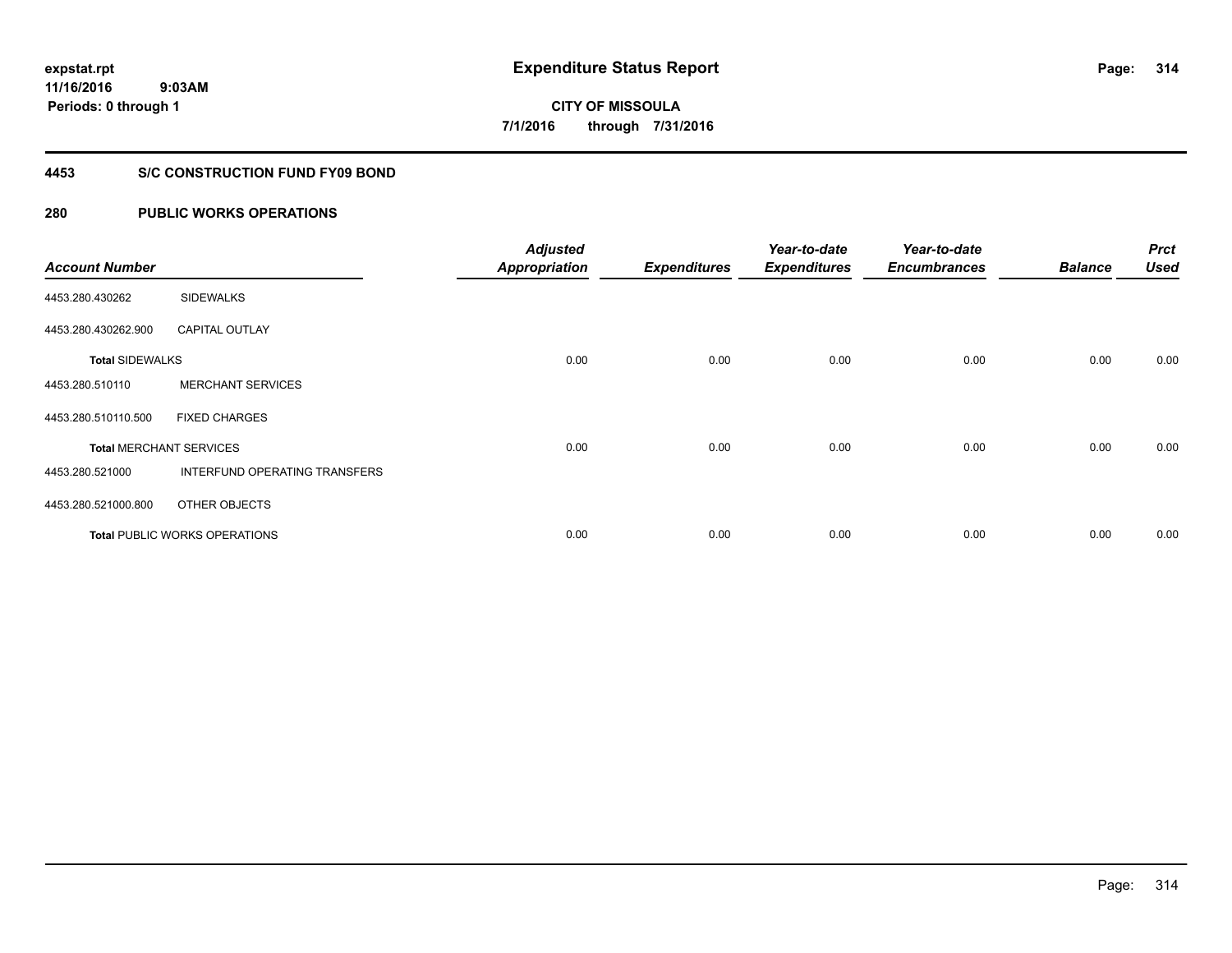# **4453 S/C CONSTRUCTION FUND FY09 BOND**

| <b>Account Number</b>         |                                              | <b>Adjusted</b><br><b>Appropriation</b> | <b>Expenditures</b> | Year-to-date<br><b>Expenditures</b> | Year-to-date<br><b>Encumbrances</b> | <b>Balance</b> | <b>Prct</b><br><b>Used</b> |
|-------------------------------|----------------------------------------------|-----------------------------------------|---------------------|-------------------------------------|-------------------------------------|----------------|----------------------------|
| 4453.390.410710               | *** Title Not Found ***                      |                                         |                     |                                     |                                     |                |                            |
| 4453.390.410710.500           | <b>FIXED CHARGES</b>                         |                                         |                     |                                     |                                     |                |                            |
| Total *** Title Not Found *** |                                              | 0.00                                    | 0.00                | 0.00                                | 0.00                                | 0.00           | 0.00                       |
| 4453.390.510110               | <b>MERCHANT SERVICES</b>                     |                                         |                     |                                     |                                     |                |                            |
| 4453.390.510110.500           | <b>FIXED CHARGES</b>                         |                                         |                     |                                     |                                     |                |                            |
|                               | <b>Total S/C CONSTRUCTION FUND FY09 BOND</b> | 0.00                                    | 0.00                | 0.00                                | 0.00                                | 0.00           | 0.00                       |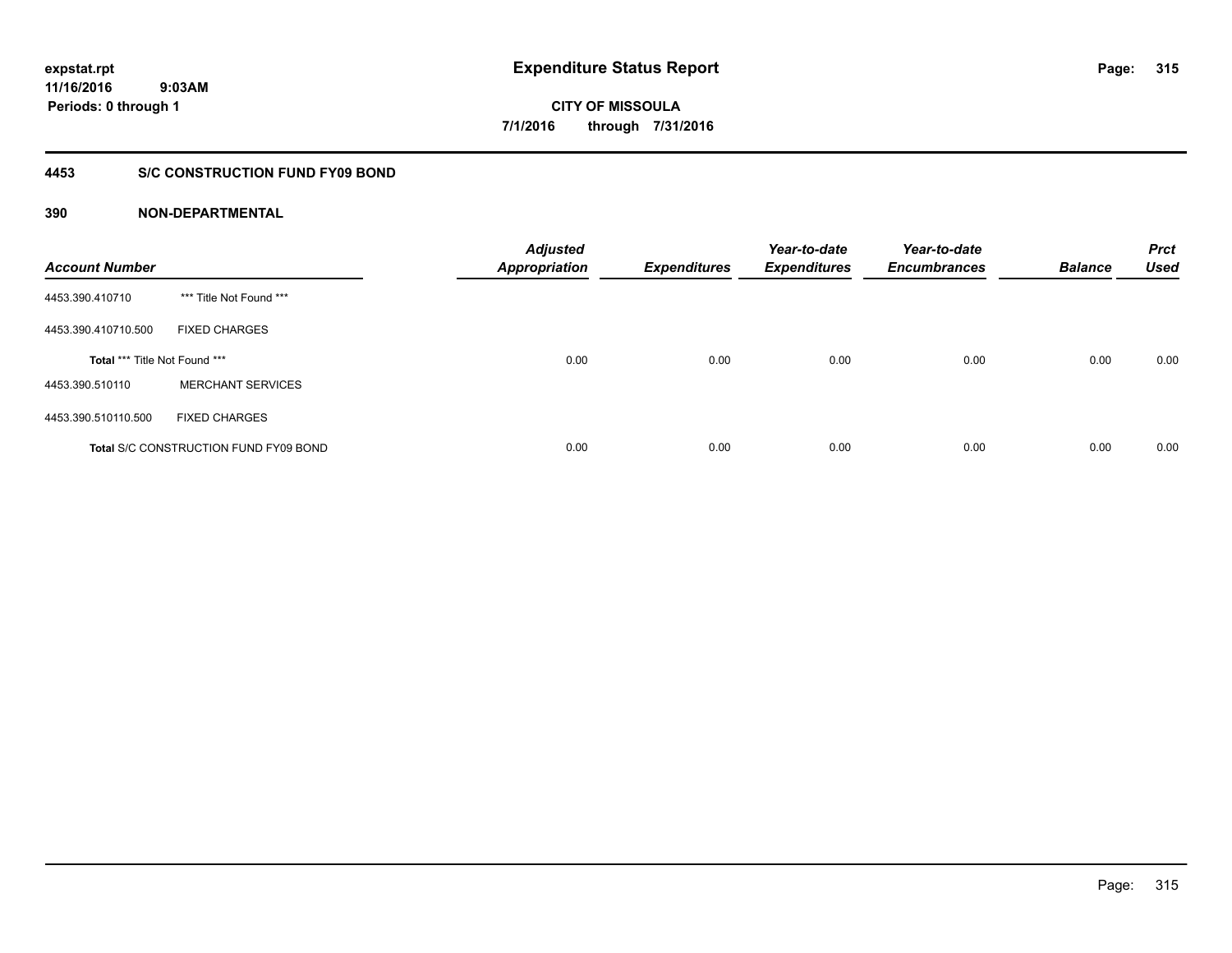**11/16/2016 9:03AM Periods: 0 through 1**

# **CITY OF MISSOULA 7/1/2016 through 7/31/2016**

# **4454 S/C CONSTRUCTION FUND FOR FY10**

| <b>Account Number</b>  |                                             | <b>Adjusted</b><br>Appropriation | <b>Expenditures</b> | Year-to-date<br><b>Expenditures</b> | Year-to-date<br><b>Encumbrances</b> | <b>Balance</b> | <b>Prct</b><br><b>Used</b> |
|------------------------|---------------------------------------------|----------------------------------|---------------------|-------------------------------------|-------------------------------------|----------------|----------------------------|
| 4454.280.430262        | <b>SIDEWALKS</b>                            |                                  |                     |                                     |                                     |                |                            |
| 4454.280.430262.900    | <b>CAPITAL OUTLAY</b>                       |                                  |                     |                                     |                                     |                |                            |
| <b>Total SIDEWALKS</b> |                                             | 0.00                             | 0.00                | 0.00                                | 0.00                                | 0.00           | 0.00                       |
| 4454.280.510110        | <b>MERCHANT SERVICES</b>                    |                                  |                     |                                     |                                     |                |                            |
| 4454.280.510110.500    | <b>FIXED CHARGES</b>                        |                                  |                     |                                     |                                     |                |                            |
|                        | <b>Total MERCHANT SERVICES</b>              | 0.00                             | 0.00                | 0.00                                | 0.00                                | 0.00           | 0.00                       |
|                        | <b>Total S/C CONSTRUCTION FUND FOR FY10</b> | 0.00                             | 0.00                | 0.00                                | 0.00                                | 0.00           | 0.00                       |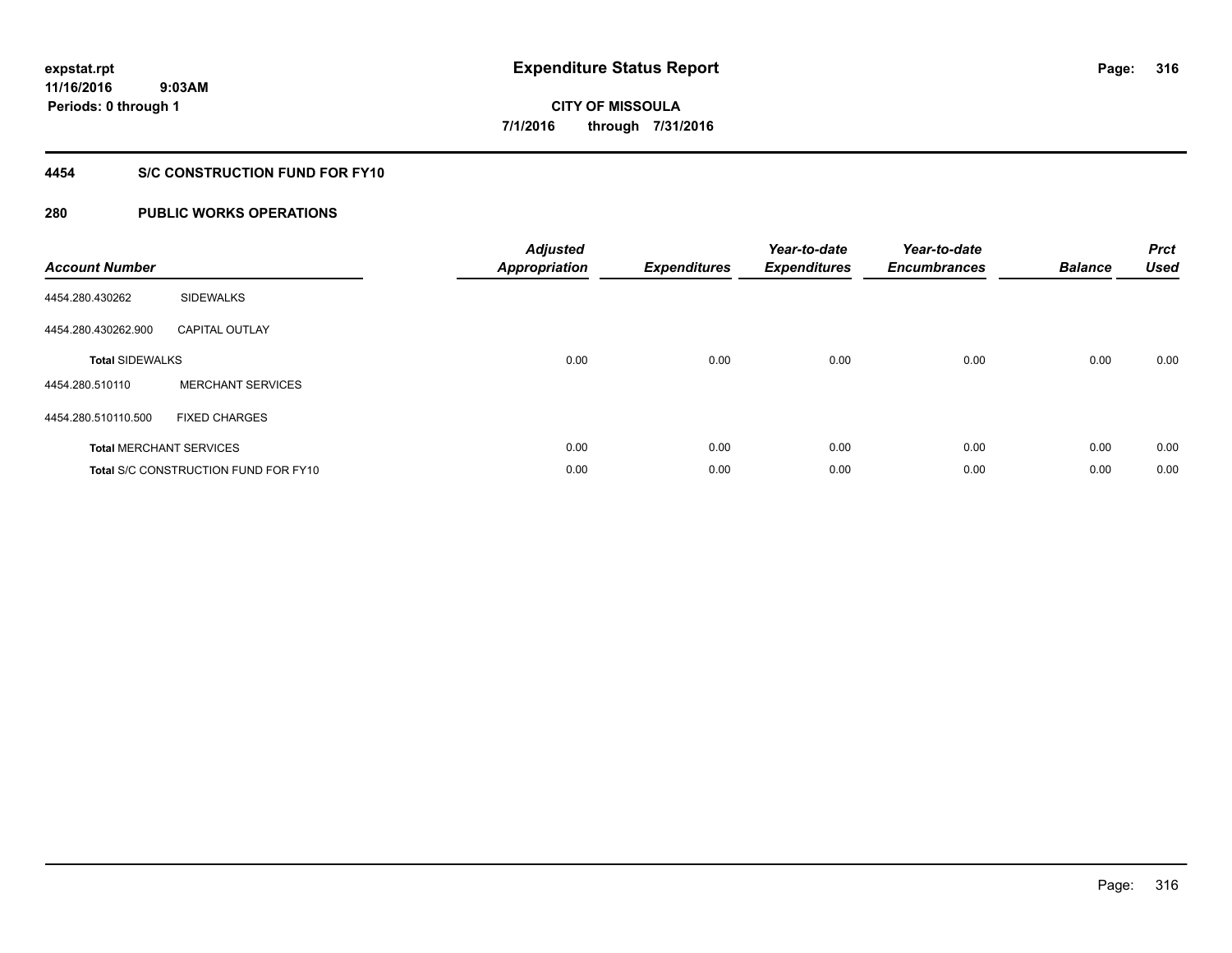# **4455 FY11 S/C CONSTRUCTION FUND**

| <b>Account Number</b>  |                                         | <b>Adjusted</b><br>Appropriation | <b>Expenditures</b> | Year-to-date<br><b>Expenditures</b> | Year-to-date<br><b>Encumbrances</b> | <b>Balance</b> | <b>Prct</b><br><b>Used</b> |
|------------------------|-----------------------------------------|----------------------------------|---------------------|-------------------------------------|-------------------------------------|----------------|----------------------------|
| 4455.280.430262        | <b>SIDEWALKS</b>                        |                                  |                     |                                     |                                     |                |                            |
| 4455.280.430262.900    | <b>CAPITAL OUTLAY</b>                   |                                  |                     |                                     |                                     |                |                            |
| <b>Total SIDEWALKS</b> |                                         | 0.00                             | 0.00                | 0.00                                | 0.00                                | 0.00           | 0.00                       |
| 4455.280.510110        | <b>MERCHANT SERVICES</b>                |                                  |                     |                                     |                                     |                |                            |
| 4455.280.510110.500    | <b>FIXED CHARGES</b>                    |                                  |                     |                                     |                                     |                |                            |
|                        | <b>Total MERCHANT SERVICES</b>          | 0.00                             | 0.00                | 0.00                                | 0.00                                | 0.00           | 0.00                       |
|                        | <b>Total FY11 S/C CONSTRUCTION FUND</b> | 0.00                             | 0.00                | 0.00                                | 0.00                                | 0.00           | 0.00                       |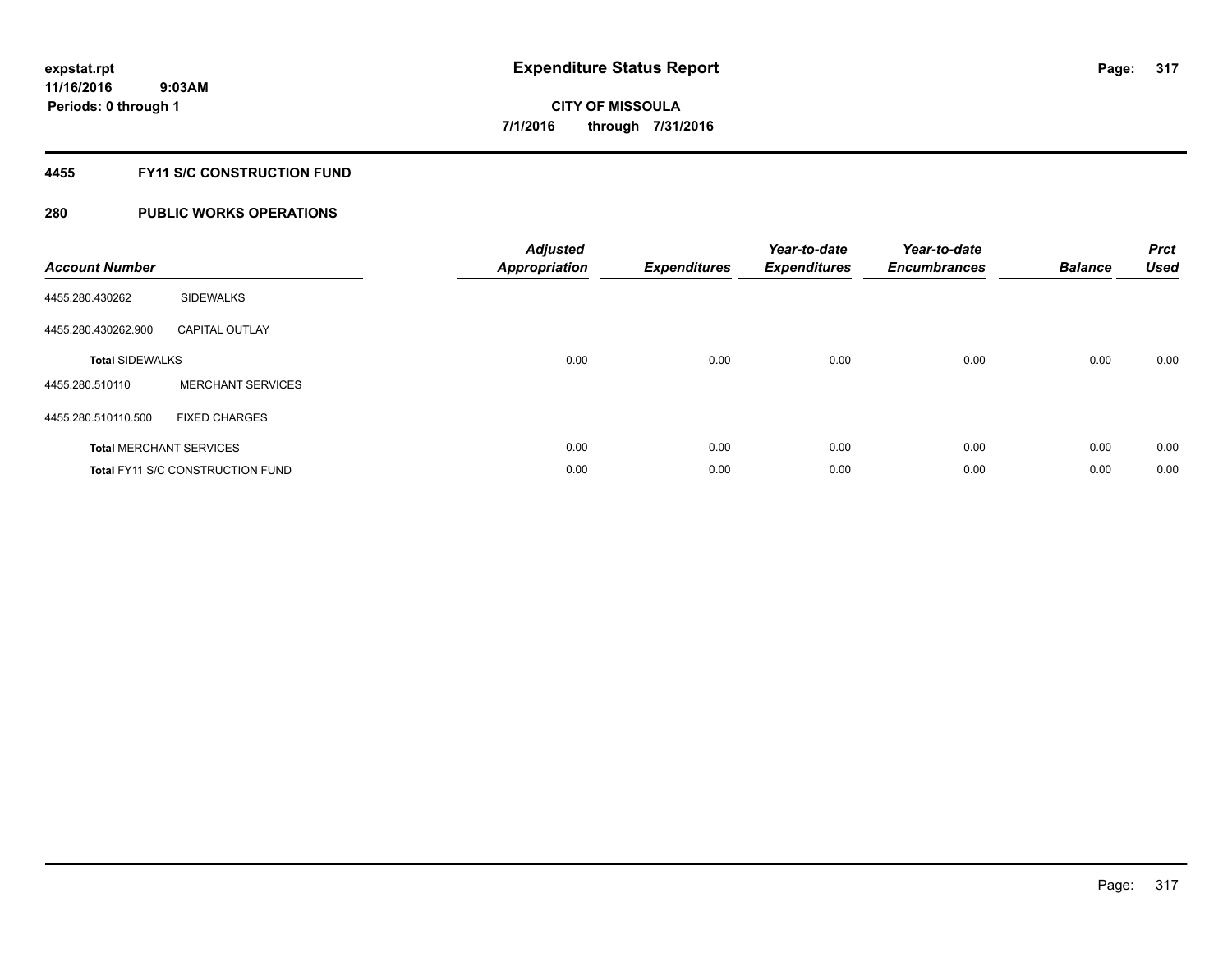# **4456 FY12 S/C CONSTRUCTION FUND**

| <b>Account Number</b>  |                                            | <b>Adjusted</b><br><b>Appropriation</b> | <b>Expenditures</b> | Year-to-date<br><b>Expenditures</b> | Year-to-date<br><b>Encumbrances</b> | <b>Balance</b> | <b>Prct</b><br><b>Used</b> |
|------------------------|--------------------------------------------|-----------------------------------------|---------------------|-------------------------------------|-------------------------------------|----------------|----------------------------|
| 4456.280.430262        | <b>SIDEWALKS</b>                           |                                         |                     |                                     |                                     |                |                            |
| 4456.280.430262.900    | <b>CAPITAL OUTLAY</b>                      |                                         |                     |                                     |                                     |                |                            |
| <b>Total SIDEWALKS</b> |                                            | 0.00                                    | 0.00                | 0.00                                | 0.00                                | 0.00           | 0.00                       |
| 4456.280.510110        | <b>MERCHANT SERVICES</b>                   |                                         |                     |                                     |                                     |                |                            |
| 4456.280.510110.500    | <b>FIXED CHARGES</b>                       |                                         |                     |                                     |                                     |                |                            |
|                        | <b>Total MERCHANT SERVICES</b>             | 0.00                                    | 0.00                | 0.00                                | 0.00                                | 0.00           | 0.00                       |
| 4456.280.521000        | INTERFUND OPERATING TRANSFERS              |                                         |                     |                                     |                                     |                |                            |
| 4456.280.521000.800    | OTHER OBJECTS                              |                                         |                     |                                     |                                     |                |                            |
|                        | <b>Total INTERFUND OPERATING TRANSFERS</b> | 0.00                                    | 0.00                | 0.00                                | 0.00                                | 0.00           | 0.00                       |
|                        | Total FY12 S/C CONSTRUCTION FUND           | 0.00                                    | 0.00                | 0.00                                | 0.00                                | 0.00           | 0.00                       |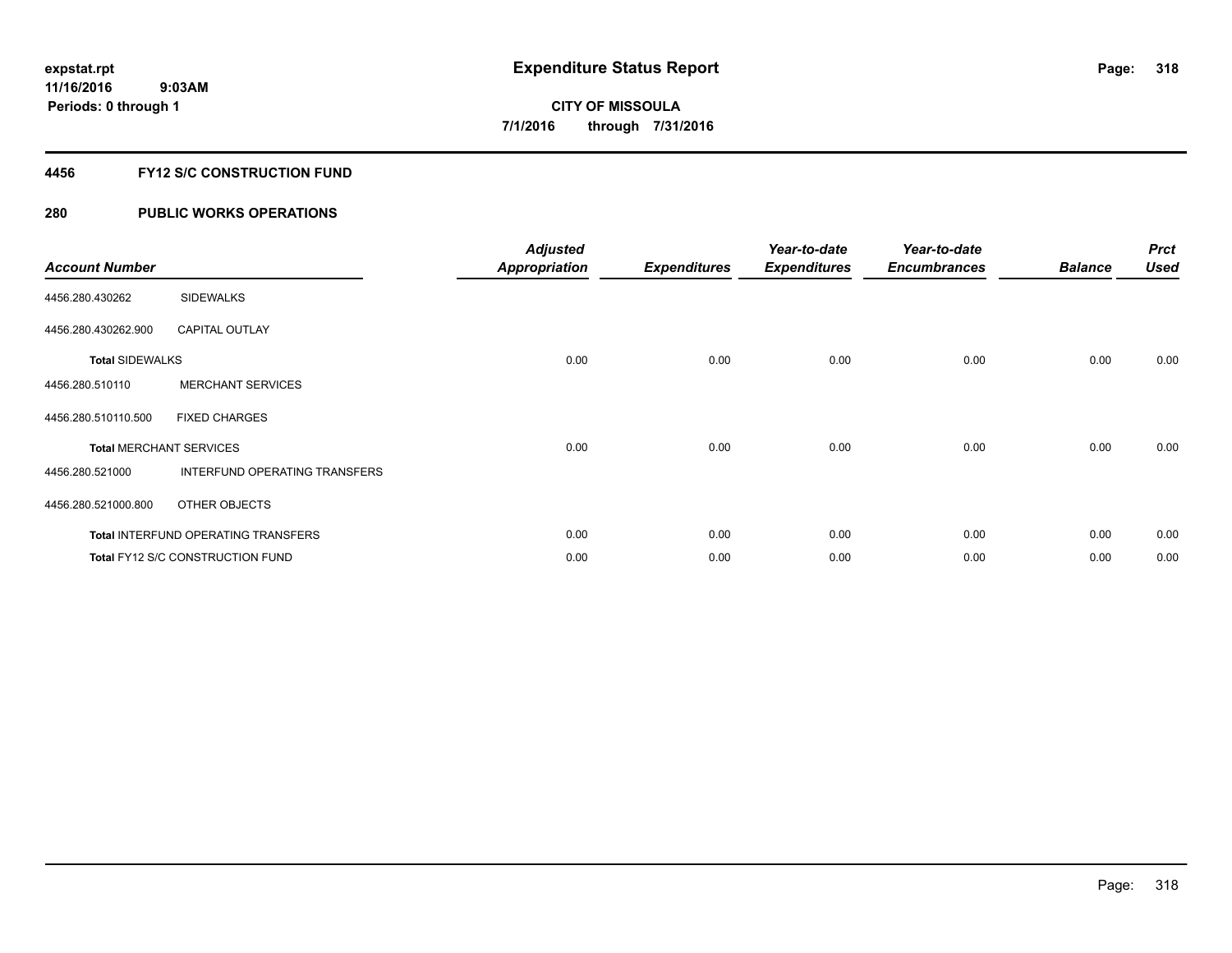### **4457 FY13 SIDEWALK/CURB CONSTRUCTION**

| <b>Account Number</b>  |                                              | <b>Adjusted</b><br><b>Appropriation</b> | <b>Expenditures</b> | Year-to-date<br><b>Expenditures</b> | Year-to-date<br><b>Encumbrances</b> | <b>Balance</b> | <b>Prct</b><br><b>Used</b> |
|------------------------|----------------------------------------------|-----------------------------------------|---------------------|-------------------------------------|-------------------------------------|----------------|----------------------------|
| 4457.280.430262        | <b>SIDEWALKS</b>                             |                                         |                     |                                     |                                     |                |                            |
| 4457.280.430262.300    | PURCHASED SERVICES                           |                                         |                     |                                     |                                     |                |                            |
|                        | <b>Total PURCHASED SERVICES</b>              | 0.00                                    | 0.00                | 0.00                                | 0.00                                | 0.00           | 0.00                       |
| 4457.280.430262.900    | <b>CAPITAL OUTLAY</b>                        |                                         |                     |                                     |                                     |                |                            |
| <b>Total SIDEWALKS</b> |                                              | 0.00                                    | 0.00                | 0.00                                | 0.00                                | 0.00           | 0.00                       |
| 4457.280.510110        | <b>MERCHANT SERVICES</b>                     |                                         |                     |                                     |                                     |                |                            |
| 4457.280.510110.500    | <b>FIXED CHARGES</b>                         |                                         |                     |                                     |                                     |                |                            |
|                        | <b>Total MERCHANT SERVICES</b>               | 0.00                                    | 0.00                | 0.00                                | 0.00                                | 0.00           | 0.00                       |
| 4457.280.521000        | INTERFUND OPERATING TRANSFERS                |                                         |                     |                                     |                                     |                |                            |
| 4457.280.521000.800    | OTHER OBJECTS                                |                                         |                     |                                     |                                     |                |                            |
|                        | Total INTERFUND OPERATING TRANSFERS          | 0.00                                    | 0.00                | 0.00                                | 0.00                                | 0.00           | 0.00                       |
|                        | <b>Total FY13 SIDEWALK/CURB CONSTRUCTION</b> | 0.00                                    | 0.00                | 0.00                                | 0.00                                | 0.00           | 0.00                       |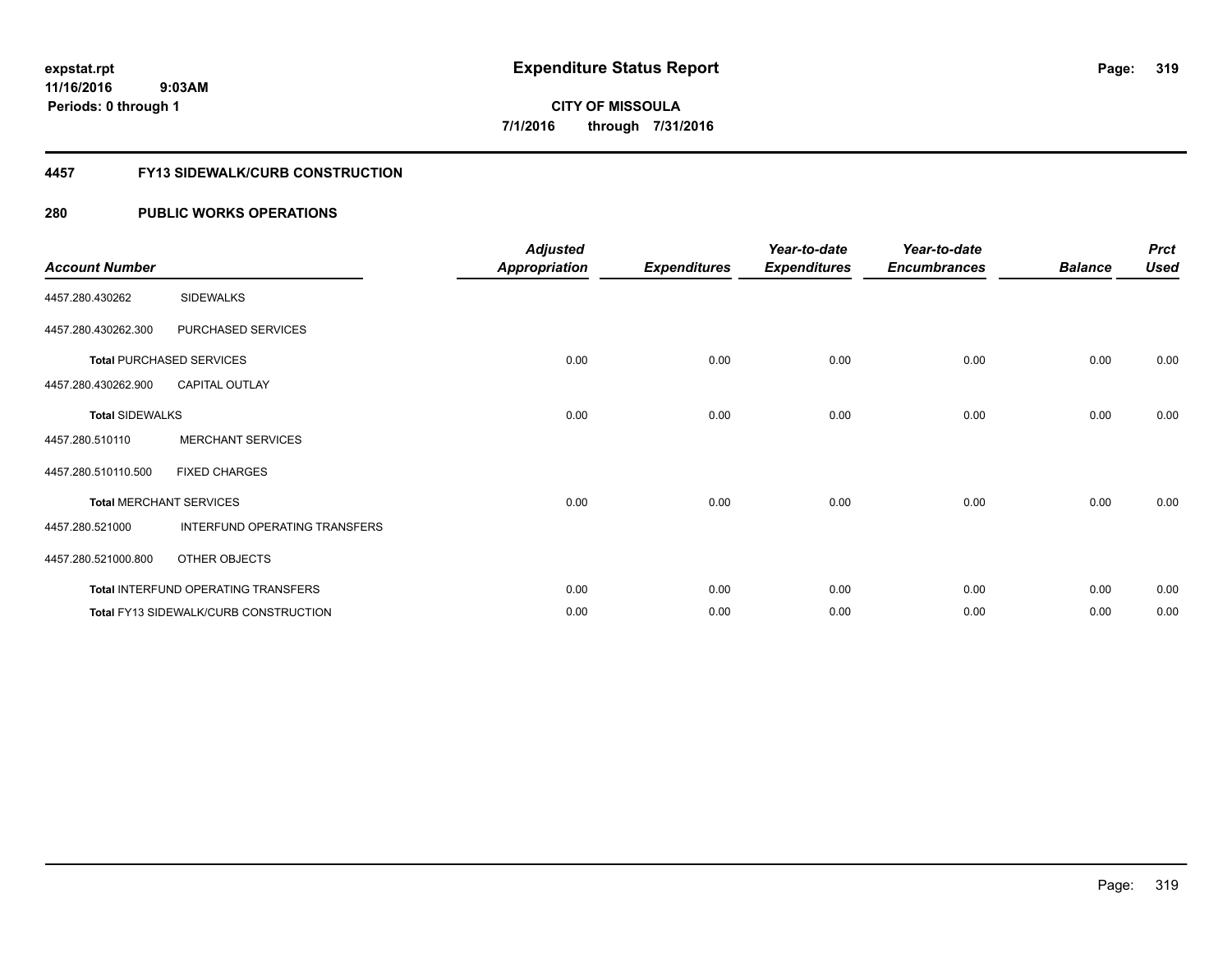**11/16/2016 9:03AM Periods: 0 through 1**

# **CITY OF MISSOULA 7/1/2016 through 7/31/2016**

# **4458 FY14 SIDEWALK & CURB CONSTRUCTION**

| <b>Account Number</b>  |                                                    | <b>Adjusted</b><br><b>Appropriation</b> | <b>Expenditures</b> | Year-to-date<br><b>Expenditures</b> | Year-to-date<br><b>Encumbrances</b> | <b>Balance</b> | <b>Prct</b><br><b>Used</b> |
|------------------------|----------------------------------------------------|-----------------------------------------|---------------------|-------------------------------------|-------------------------------------|----------------|----------------------------|
| 4458.280.430262        | <b>SIDEWALKS</b>                                   |                                         |                     |                                     |                                     |                |                            |
| 4458.280.430262.900    | <b>CAPITAL OUTLAY</b>                              |                                         |                     |                                     |                                     |                |                            |
| <b>Total SIDEWALKS</b> |                                                    | 0.00                                    | 0.00                | 0.00                                | 0.00                                | 0.00           | 0.00                       |
| 4458.280.510110        | <b>MERCHANT SERVICES</b>                           |                                         |                     |                                     |                                     |                |                            |
| 4458.280.510110.500    | <b>FIXED CHARGES</b>                               |                                         |                     |                                     |                                     |                |                            |
|                        | <b>Total MERCHANT SERVICES</b>                     | 0.00                                    | 0.00                | 0.00                                | 0.00                                | 0.00           | 0.00                       |
| 4458.280.521000        | INTERFUND OPERATING TRANSFERS                      |                                         |                     |                                     |                                     |                |                            |
| 4458.280.521000.800    | OTHER OBJECTS                                      |                                         |                     |                                     |                                     |                |                            |
|                        | <b>Total INTERFUND OPERATING TRANSFERS</b>         | 0.00                                    | 0.00                | 0.00                                | 0.00                                | 0.00           | 0.00                       |
|                        | <b>Total FY14 SIDEWALK &amp; CURB CONSTRUCTION</b> | 0.00                                    | 0.00                | 0.00                                | 0.00                                | 0.00           | 0.00                       |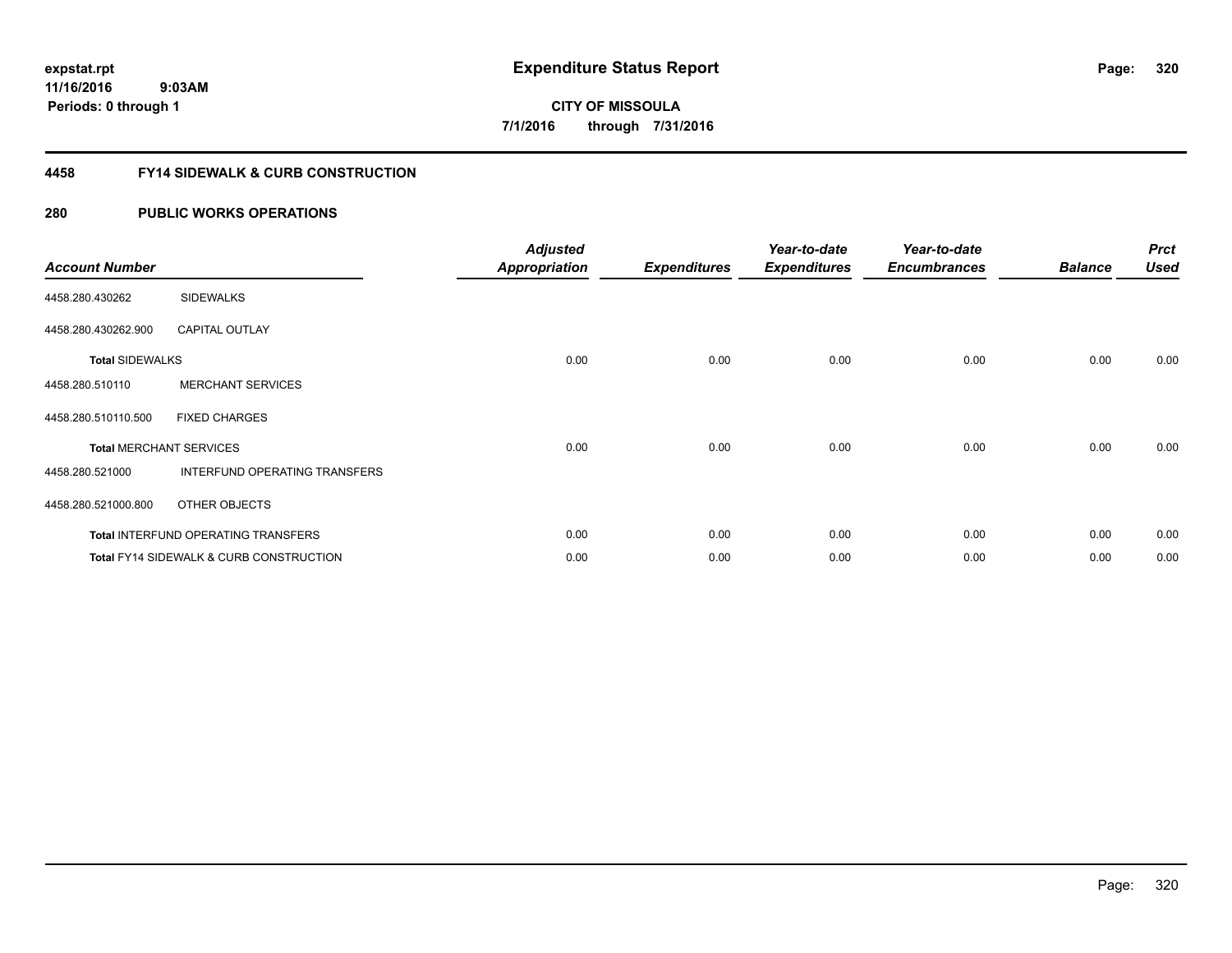# **4459 FY15 SIDEWALK/CURB CONSTRUCTION**

| <b>Account Number</b>      |                                              | <b>Adjusted</b><br><b>Appropriation</b> | <b>Expenditures</b> | Year-to-date<br><b>Expenditures</b> | Year-to-date<br><b>Encumbrances</b> | <b>Balance</b> | <b>Prct</b><br><b>Used</b> |
|----------------------------|----------------------------------------------|-----------------------------------------|---------------------|-------------------------------------|-------------------------------------|----------------|----------------------------|
| 4459.280.430262            | <b>SIDEWALKS</b>                             |                                         |                     |                                     |                                     |                |                            |
| 4459.280.430262.800        | OTHER OBJECTS                                |                                         |                     |                                     |                                     |                |                            |
| <b>Total OTHER OBJECTS</b> |                                              | 0.00                                    | 0.00                | 0.00                                | 0.00                                | 0.00           | 0.00                       |
| 4459.280.430262.900        | <b>CAPITAL OUTLAY</b>                        |                                         |                     |                                     |                                     |                |                            |
| <b>Total SIDEWALKS</b>     |                                              | 0.00                                    | 0.00                | 0.00                                | 0.00                                | 0.00           | 0.00                       |
| 4459.280.510110            | <b>MERCHANT SERVICES</b>                     |                                         |                     |                                     |                                     |                |                            |
| 4459.280.510110.500        | <b>FIXED CHARGES</b>                         |                                         |                     |                                     |                                     |                |                            |
|                            | <b>Total MERCHANT SERVICES</b>               | 0.00                                    | 0.00                | 0.00                                | 0.00                                | 0.00           | 0.00                       |
|                            | <b>Total FY15 SIDEWALK/CURB CONSTRUCTION</b> | 0.00                                    | 0.00                | 0.00                                | 0.00                                | 0.00           | 0.00                       |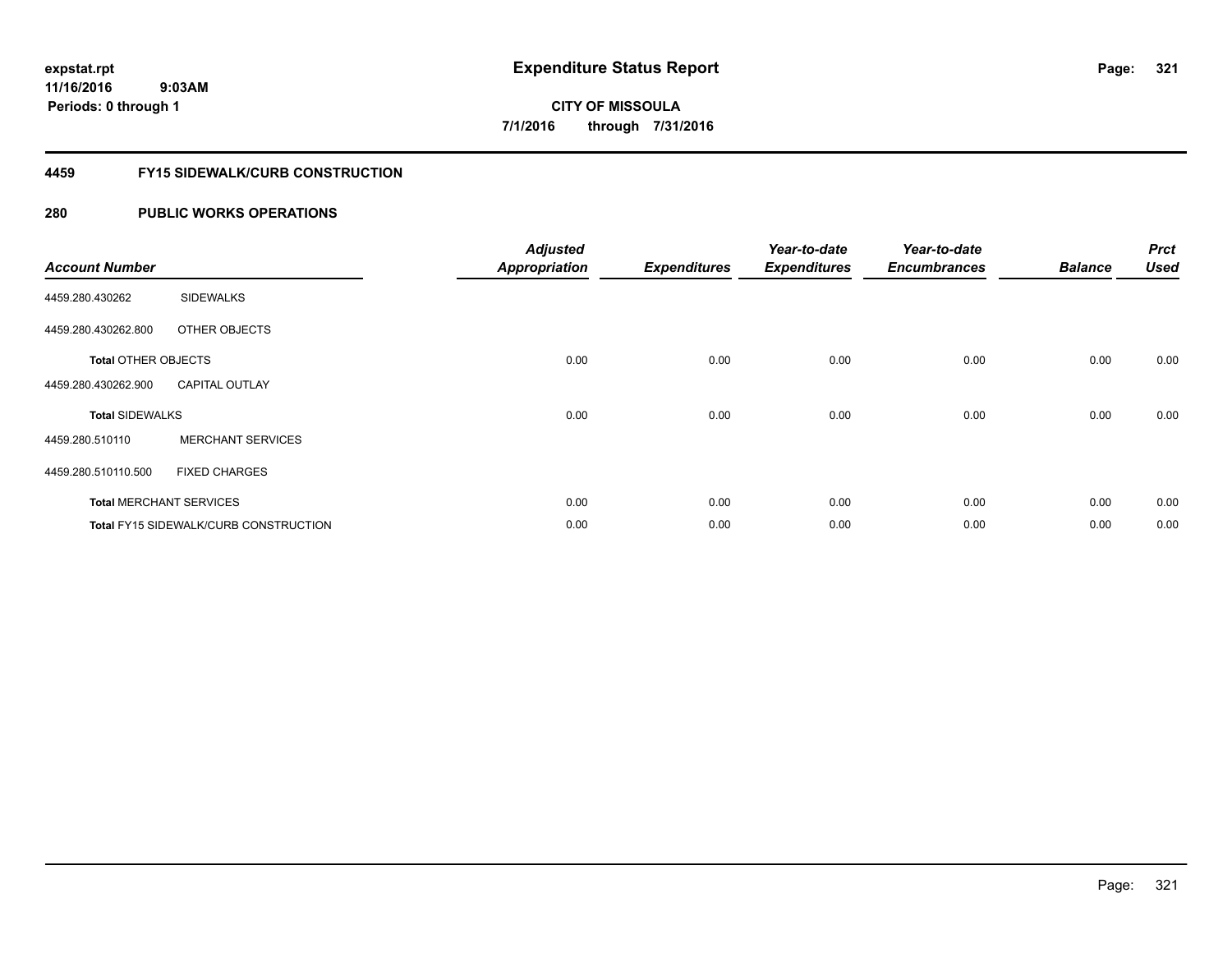## **4460 FY16 SIDEWALK/CURB CONSTRUCTION**

| <b>Account Number</b>      |                                       | <b>Adjusted</b><br><b>Appropriation</b> | <b>Expenditures</b> | Year-to-date<br><b>Expenditures</b> | Year-to-date<br><b>Encumbrances</b> | <b>Balance</b> | <b>Prct</b><br><b>Used</b> |
|----------------------------|---------------------------------------|-----------------------------------------|---------------------|-------------------------------------|-------------------------------------|----------------|----------------------------|
| 4460.280.430262            | <b>SIDEWALKS</b>                      |                                         |                     |                                     |                                     |                |                            |
| 4460.280.430262.800        | OTHER OBJECTS                         |                                         |                     |                                     |                                     |                |                            |
| <b>Total OTHER OBJECTS</b> |                                       | 0.00                                    | 0.00                | 0.00                                | 0.00                                | 0.00           | 0.00                       |
| 4460.280.430262.900        | <b>CAPITAL OUTLAY</b>                 |                                         |                     |                                     |                                     |                |                            |
| <b>Total SIDEWALKS</b>     |                                       | 0.00                                    | 0.00                | 0.00                                | 0.00                                | 0.00           | 0.00                       |
| 4460.280.510110            | <b>MERCHANT SERVICES</b>              |                                         |                     |                                     |                                     |                |                            |
| 4460.280.510110.500        | <b>FIXED CHARGES</b>                  |                                         |                     |                                     |                                     |                |                            |
|                            | <b>Total MERCHANT SERVICES</b>        | 0.00                                    | 0.00                | 0.00                                | 0.00                                | 0.00           | 0.00                       |
|                            | Total FY16 SIDEWALK/CURB CONSTRUCTION | 0.00                                    | 0.00                | 0.00                                | 0.00                                | 0.00           | 0.00                       |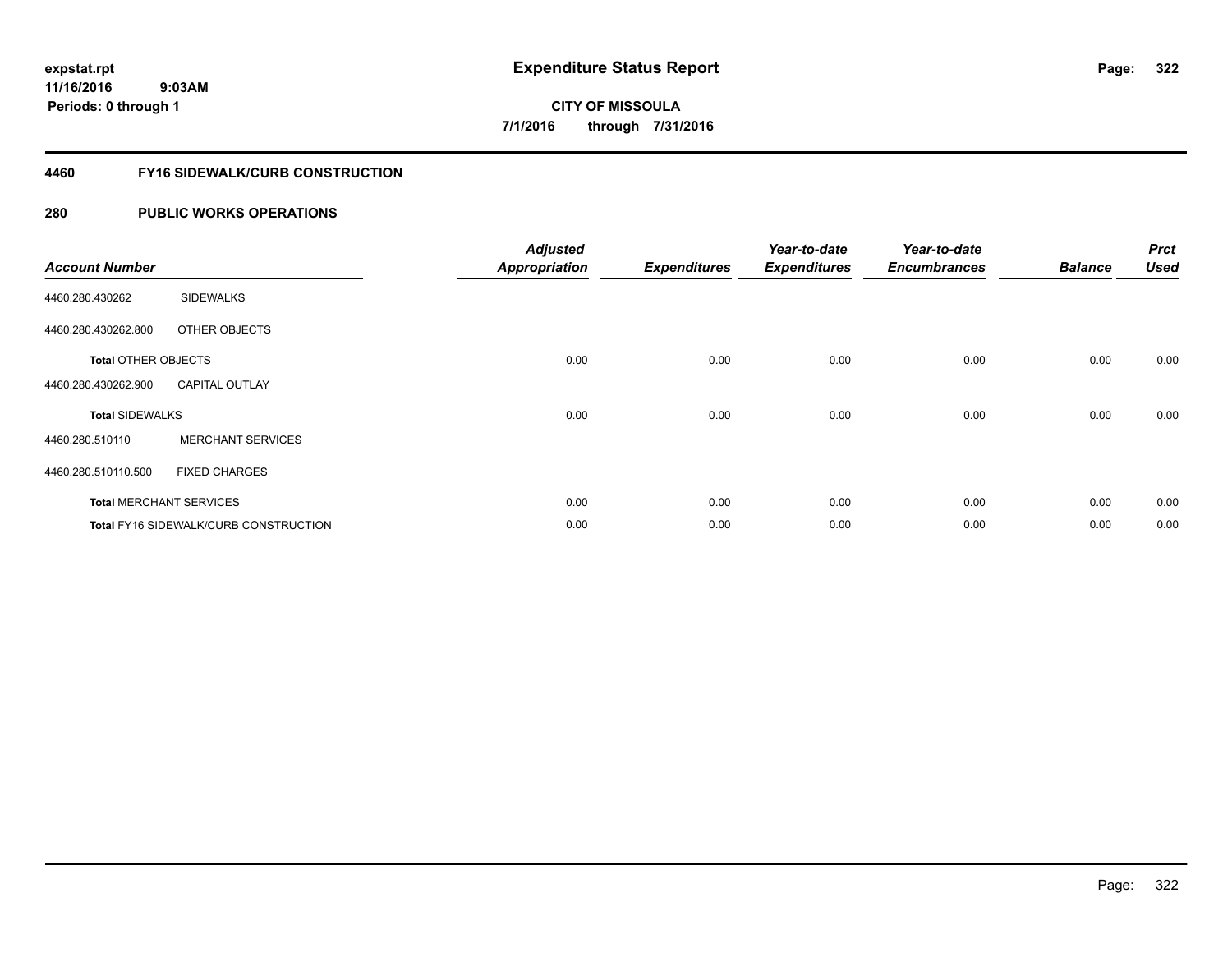**11/16/2016 9:03AM Periods: 0 through 1**

# **CITY OF MISSOULA 7/1/2016 through 7/31/2016**

### **4461 FY17 SIDEWALK/CURB CONSTRUCTION**

| <b>Account Number</b>  |                                              | <b>Adjusted</b><br><b>Appropriation</b> | <b>Expenditures</b> | Year-to-date<br><b>Expenditures</b> | Year-to-date<br><b>Encumbrances</b> | <b>Balance</b> | <b>Prct</b><br><b>Used</b> |
|------------------------|----------------------------------------------|-----------------------------------------|---------------------|-------------------------------------|-------------------------------------|----------------|----------------------------|
| 4461.280.430262        | <b>SIDEWALKS</b>                             |                                         |                     |                                     |                                     |                |                            |
| 4461.280.430262.900    | <b>CAPITAL OUTLAY</b>                        |                                         |                     |                                     |                                     |                |                            |
| <b>Total SIDEWALKS</b> |                                              | 0.00                                    | 0.00                | 0.00                                | 0.00                                | 0.00           | 0.00                       |
| 4461.280.510110        | <b>MERCHANT SERVICES</b>                     |                                         |                     |                                     |                                     |                |                            |
| 4461.280.510110.500    | <b>FIXED CHARGES</b>                         |                                         |                     |                                     |                                     |                |                            |
|                        | <b>Total FY17 SIDEWALK/CURB CONSTRUCTION</b> | 0.00                                    | 0.00                | 0.00                                | 0.00                                | 0.00           | 0.00                       |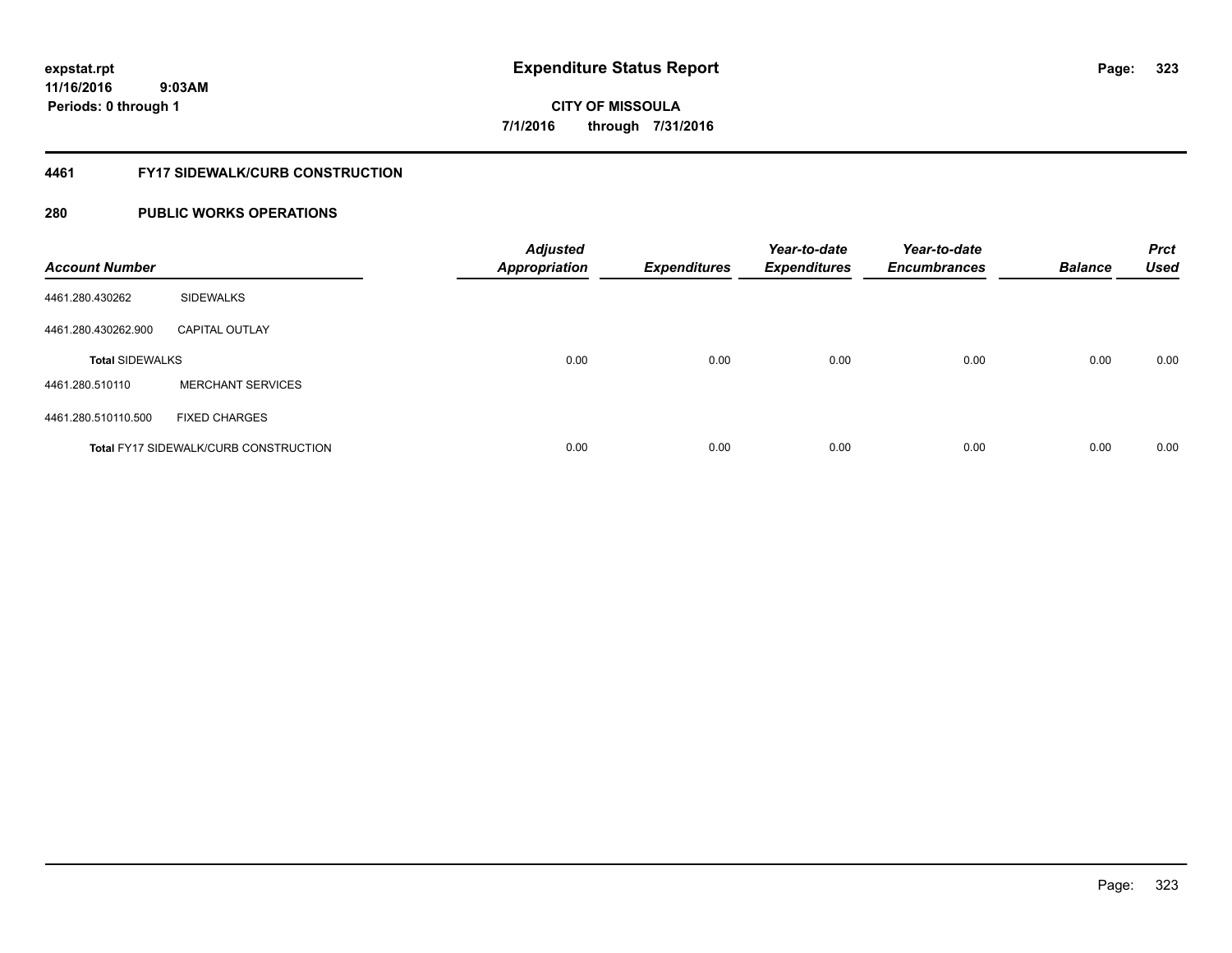# **4531 SID 531 TRAFFIC CALMING**

# **000 \*\*\* Title Not Found \*\*\***

| <b>Account Number</b>         |                                 | <b>Adjusted</b><br><b>Appropriation</b> | <b>Expenditures</b> | Year-to-date<br><b>Expenditures</b> | Year-to-date<br><b>Encumbrances</b> | <b>Balance</b> | <b>Prct</b><br><b>Used</b> |
|-------------------------------|---------------------------------|-----------------------------------------|---------------------|-------------------------------------|-------------------------------------|----------------|----------------------------|
| 4531.000.410000               | <b>GENERAL GOVERNMENT</b>       |                                         |                     |                                     |                                     |                |                            |
| 4531.000.410000.600           | <b>DEBT SERVICE</b>             |                                         |                     |                                     |                                     |                |                            |
|                               | <b>Total GENERAL GOVERNMENT</b> | 0.00                                    | 0.00                | 0.00                                | 0.00                                | 0.00           | 0.00                       |
| 4531.000.510110               | <b>MERCHANT SERVICES</b>        |                                         |                     |                                     |                                     |                |                            |
| 4531.000.510110.500           | <b>FIXED CHARGES</b>            |                                         |                     |                                     |                                     |                |                            |
| Total *** Title Not Found *** |                                 | 0.00                                    | 0.00                | 0.00                                | 0.00                                | 0.00           | 0.00                       |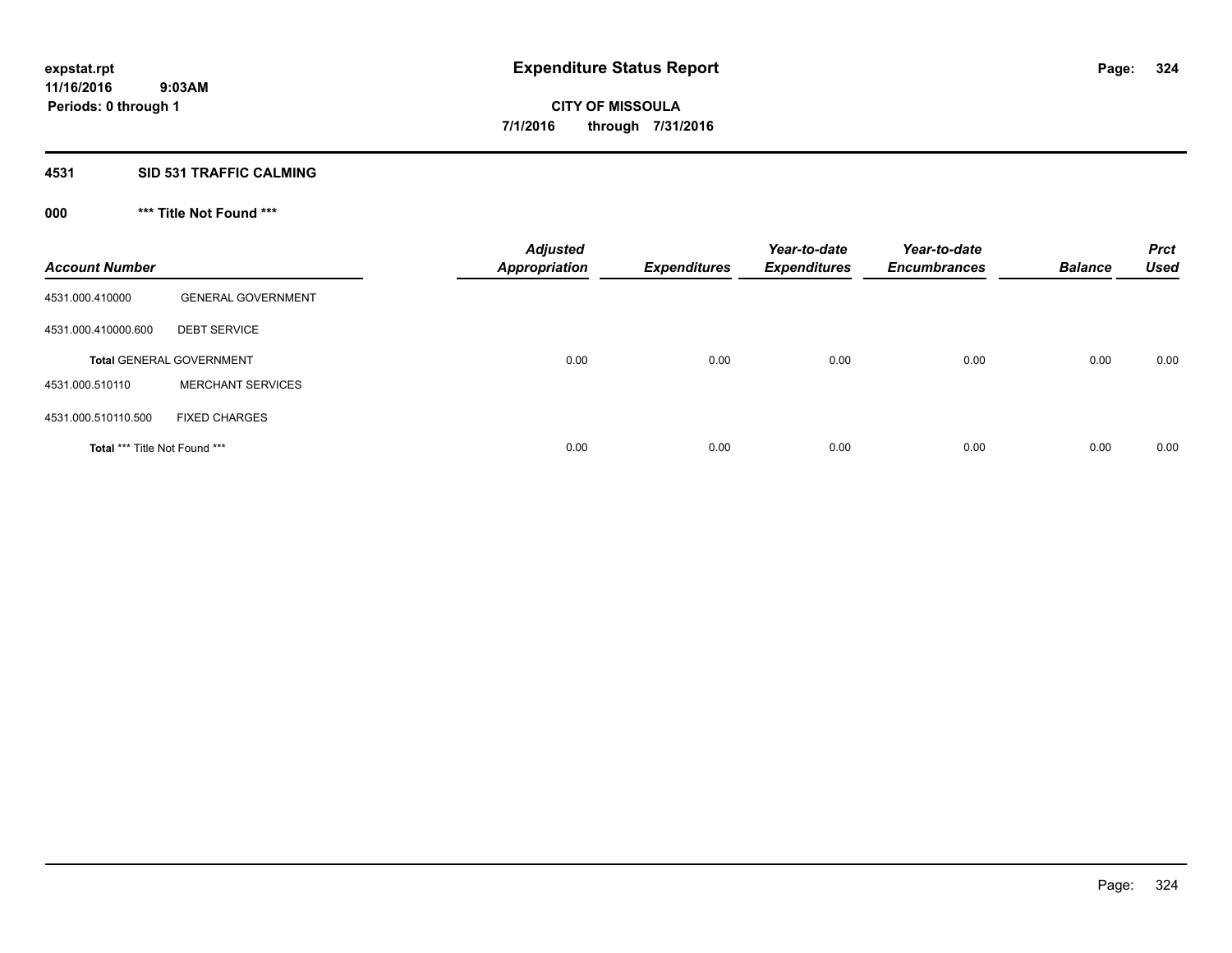#### **4531 SID 531 TRAFFIC CALMING**

| <b>Account Number</b> |                                      | <b>Adjusted</b><br>Appropriation | <b>Expenditures</b> | Year-to-date<br><b>Expenditures</b> | Year-to-date<br><b>Encumbrances</b> | <b>Balance</b> | <b>Prct</b><br><b>Used</b> |
|-----------------------|--------------------------------------|----------------------------------|---------------------|-------------------------------------|-------------------------------------|----------------|----------------------------|
| 4531.390.510100       | SPECIAL ASSESSMENTS                  |                                  |                     |                                     |                                     |                |                            |
| 4531.390.510100.900   | <b>CAPITAL OUTLAY</b>                |                                  |                     |                                     |                                     |                |                            |
|                       | <b>Total SPECIAL ASSESSMENTS</b>     | 0.00                             | 0.00                | 0.00                                | 0.00                                | 0.00           | 0.00                       |
| 4531.390.510110       | <b>MERCHANT SERVICES</b>             |                                  |                     |                                     |                                     |                |                            |
| 4531.390.510110.500   | <b>FIXED CHARGES</b>                 |                                  |                     |                                     |                                     |                |                            |
|                       | <b>Total MERCHANT SERVICES</b>       | 0.00                             | 0.00                | 0.00                                | 0.00                                | 0.00           | 0.00                       |
|                       | <b>Total SID 531 TRAFFIC CALMING</b> | 0.00                             | 0.00                | 0.00                                | 0.00                                | 0.00           | 0.00                       |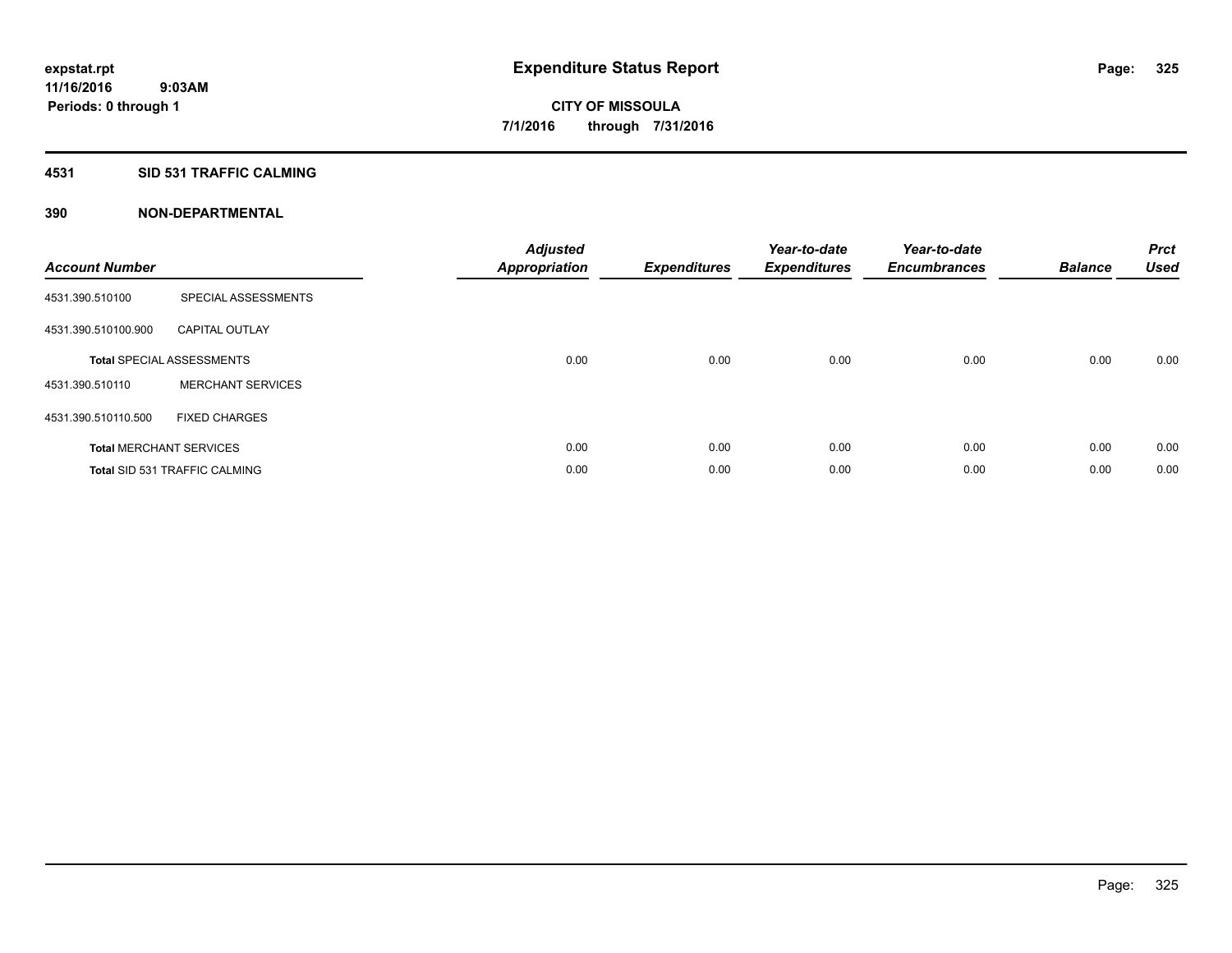### **4532 MALONEY RANCH SID**

| <b>Account Number</b>          |                                  | <b>Adjusted</b><br><b>Appropriation</b> | <b>Expenditures</b> | Year-to-date<br><b>Expenditures</b> | Year-to-date<br><b>Encumbrances</b> | <b>Balance</b> | <b>Prct</b><br><b>Used</b> |
|--------------------------------|----------------------------------|-----------------------------------------|---------------------|-------------------------------------|-------------------------------------|----------------|----------------------------|
| 4532.390.510100                | SPECIAL ASSESSMENTS              |                                         |                     |                                     |                                     |                |                            |
| 4532.390.510100.900            | <b>CAPITAL OUTLAY</b>            |                                         |                     |                                     |                                     |                |                            |
|                                | <b>Total SPECIAL ASSESSMENTS</b> | 0.00                                    | 0.00                | 0.00                                | 0.00                                | 0.00           | 0.00                       |
| 4532.390.510110                | <b>MERCHANT SERVICES</b>         |                                         |                     |                                     |                                     |                |                            |
| 4532.390.510110.500            | <b>FIXED CHARGES</b>             |                                         |                     |                                     |                                     |                |                            |
| <b>Total FIXED CHARGES</b>     |                                  | 0.00                                    | 0.00                | 0.00                                | 0.00                                | 0.00           | 0.00                       |
|                                | <b>Total MERCHANT SERVICES</b>   | 0.00                                    | 0.00                | 0.00                                | 0.00                                | 0.00           | 0.00                       |
| <b>Total MALONEY RANCH SID</b> |                                  | 0.00                                    | 0.00                | 0.00                                | 0.00                                | 0.00           | 0.00                       |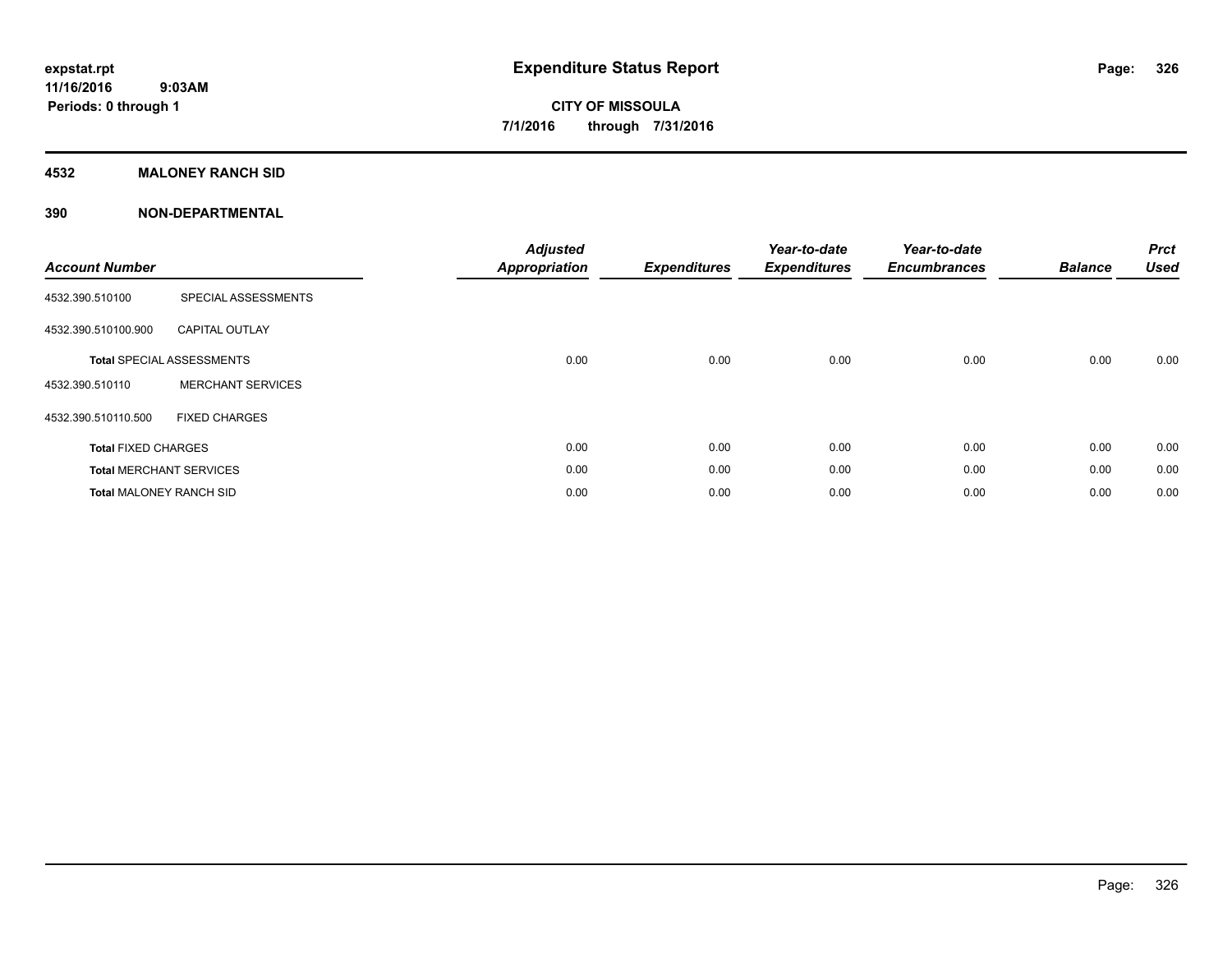### **4533 RATTLESNAKE SEWER SID**

| <b>Account Number</b>          |                                    | <b>Adjusted</b><br><b>Appropriation</b> | <b>Expenditures</b> | Year-to-date<br><b>Expenditures</b> | Year-to-date<br><b>Encumbrances</b> | <b>Balance</b> | <b>Prct</b><br>Used |
|--------------------------------|------------------------------------|-----------------------------------------|---------------------|-------------------------------------|-------------------------------------|----------------|---------------------|
| 4533.390.510110                | <b>MERCHANT SERVICES</b>           |                                         |                     |                                     |                                     |                |                     |
| 4533.390.510110.500            | <b>FIXED CHARGES</b>               |                                         |                     |                                     |                                     |                |                     |
| <b>Total FIXED CHARGES</b>     |                                    | 0.00                                    | 0.00                | 0.00                                | 0.00                                | 0.00           | 0.00                |
| <b>Total MERCHANT SERVICES</b> |                                    | 0.00                                    | 0.00                | 0.00                                | 0.00                                | 0.00           | 0.00                |
|                                | <b>Total RATTLESNAKE SEWER SID</b> | 0.00                                    | 0.00                | 0.00                                | 0.00                                | 0.00           | 0.00                |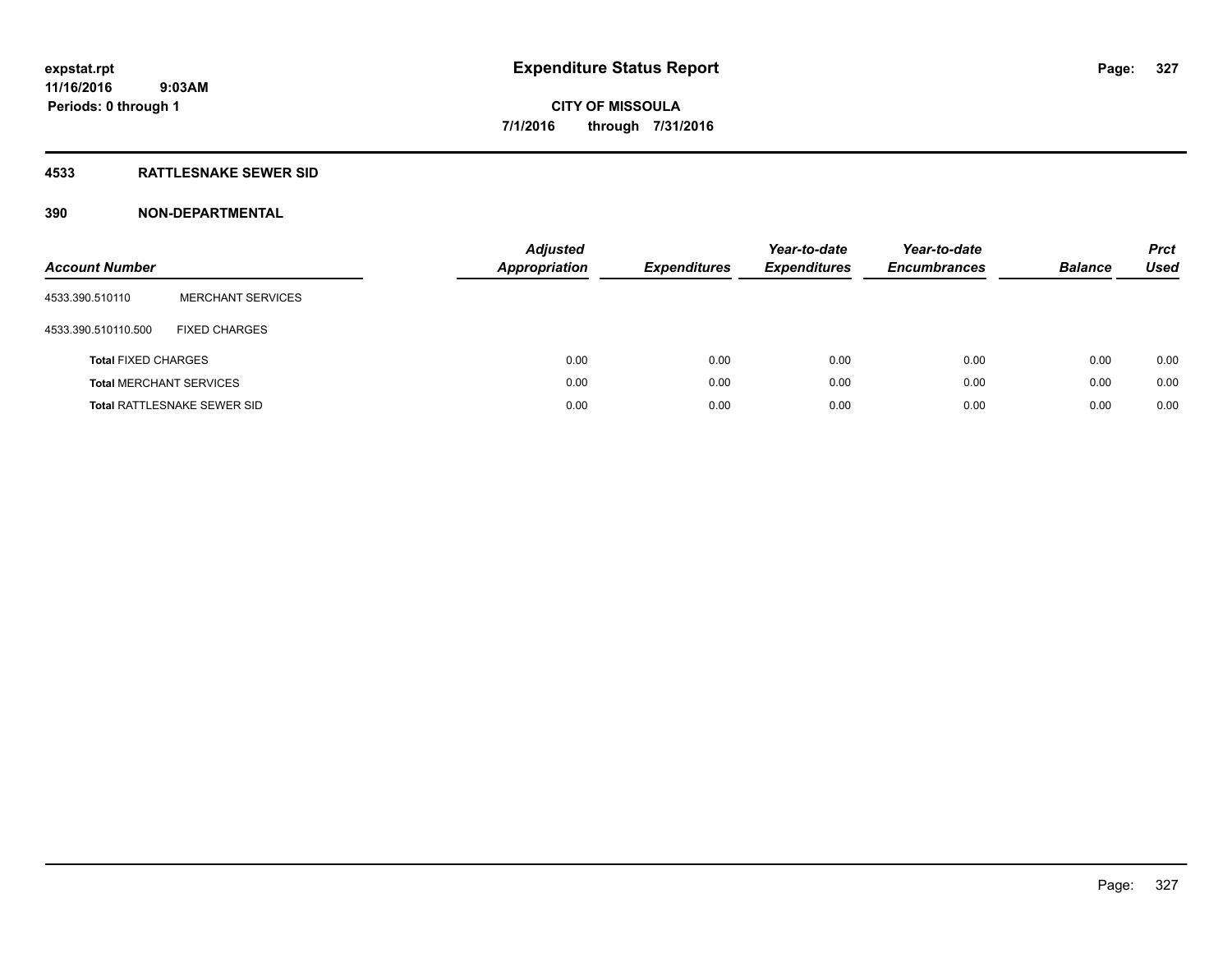#### **4534 SID 534 LINCOLNWOOD**

| <b>Account Number</b>            |                               | <b>Adjusted</b><br><b>Appropriation</b> | <b>Expenditures</b> | Year-to-date<br><b>Expenditures</b> | Year-to-date<br><b>Encumbrances</b> | <b>Balance</b> | <b>Prct</b><br><b>Used</b> |
|----------------------------------|-------------------------------|-----------------------------------------|---------------------|-------------------------------------|-------------------------------------|----------------|----------------------------|
| 4534.390.510110                  | <b>MERCHANT SERVICES</b>      |                                         |                     |                                     |                                     |                |                            |
| 4534.390.510110.500              | <b>FIXED CHARGES</b>          |                                         |                     |                                     |                                     |                |                            |
| <b>Total MERCHANT SERVICES</b>   |                               | 0.00                                    | 0.00                | 0.00                                | 0.00                                | 0.00           | 0.00                       |
| 4534.390.521000                  | INTERFUND OPERATING TRANSFERS |                                         |                     |                                     |                                     |                |                            |
| 4534.390.521000.800              | OTHER OBJECTS                 |                                         |                     |                                     |                                     |                |                            |
| <b>Total SID 534 LINCOLNWOOD</b> |                               | 0.00                                    | 0.00                | 0.00                                | 0.00                                | 0.00           | 0.00                       |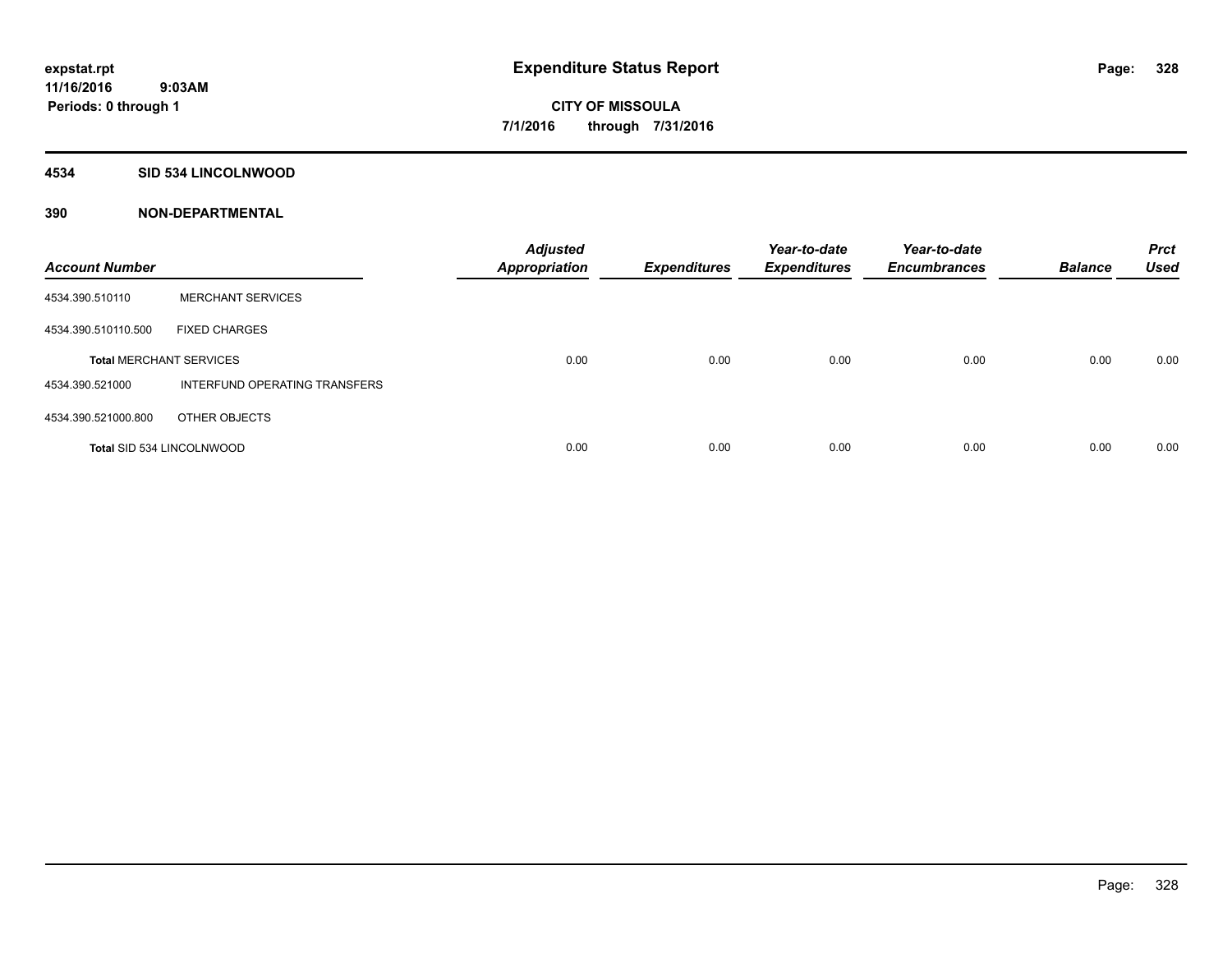#### **4535 SLANT STREET TRAFFIC CALMING**

## **000 \*\*\* Title Not Found \*\*\***

| <b>Account Number</b>      |                                           | <b>Adjusted</b><br>Appropriation | <b>Expenditures</b> | Year-to-date<br><b>Expenditures</b> | Year-to-date<br><b>Encumbrances</b> | <b>Balance</b> | <b>Prct</b><br><b>Used</b> |
|----------------------------|-------------------------------------------|----------------------------------|---------------------|-------------------------------------|-------------------------------------|----------------|----------------------------|
| 4535.000.410000            | <b>GENERAL GOVERNMENT</b>                 |                                  |                     |                                     |                                     |                |                            |
| 4535.000.410000.600        | <b>DEBT SERVICE</b>                       |                                  |                     |                                     |                                     |                |                            |
|                            | <b>Total GENERAL GOVERNMENT</b>           | 0.00                             | 0.00                | 0.00                                | 0.00                                | 0.00           | 0.00                       |
| 4535.000.510110            | <b>MERCHANT SERVICES</b>                  |                                  |                     |                                     |                                     |                |                            |
| 4535.000.510110.500        | <b>FIXED CHARGES</b>                      |                                  |                     |                                     |                                     |                |                            |
| <b>Total FIXED CHARGES</b> |                                           | 0.00                             | 0.00                | 0.00                                | 0.00                                | 0.00           | 0.00                       |
|                            | <b>Total SLANT STREET TRAFFIC CALMING</b> | 0.00                             | 0.00                | 0.00                                | 0.00                                | 0.00           | 0.00                       |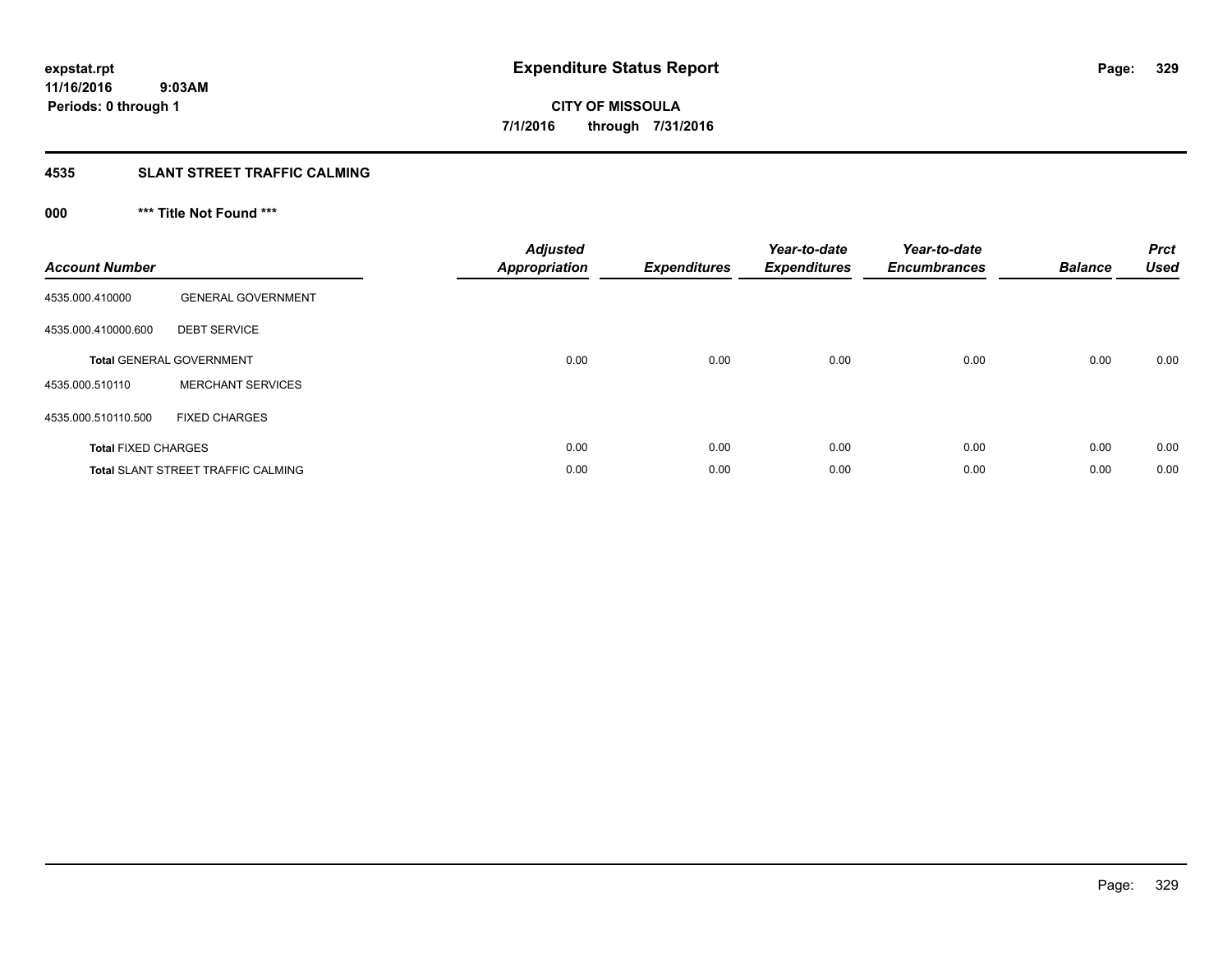### **4536 SID536 LINCOLNWOOD SWR PH2**

| <b>Account Number</b> |                                         | <b>Adjusted</b><br>Appropriation | <b>Expenditures</b> | Year-to-date<br><b>Expenditures</b> | Year-to-date<br><b>Encumbrances</b> | <b>Balance</b> | Prct<br><b>Used</b> |
|-----------------------|-----------------------------------------|----------------------------------|---------------------|-------------------------------------|-------------------------------------|----------------|---------------------|
| 4536.390.510110       | <b>MERCHANT SERVICES</b>                |                                  |                     |                                     |                                     |                |                     |
| 4536.390.510110.500   | <b>FIXED CHARGES</b>                    |                                  |                     |                                     |                                     |                |                     |
|                       | <b>Total SID536 LINCOLNWOOD SWR PH2</b> | 0.00                             | 0.00                | 0.00                                | 0.00                                | 0.00           | 0.00                |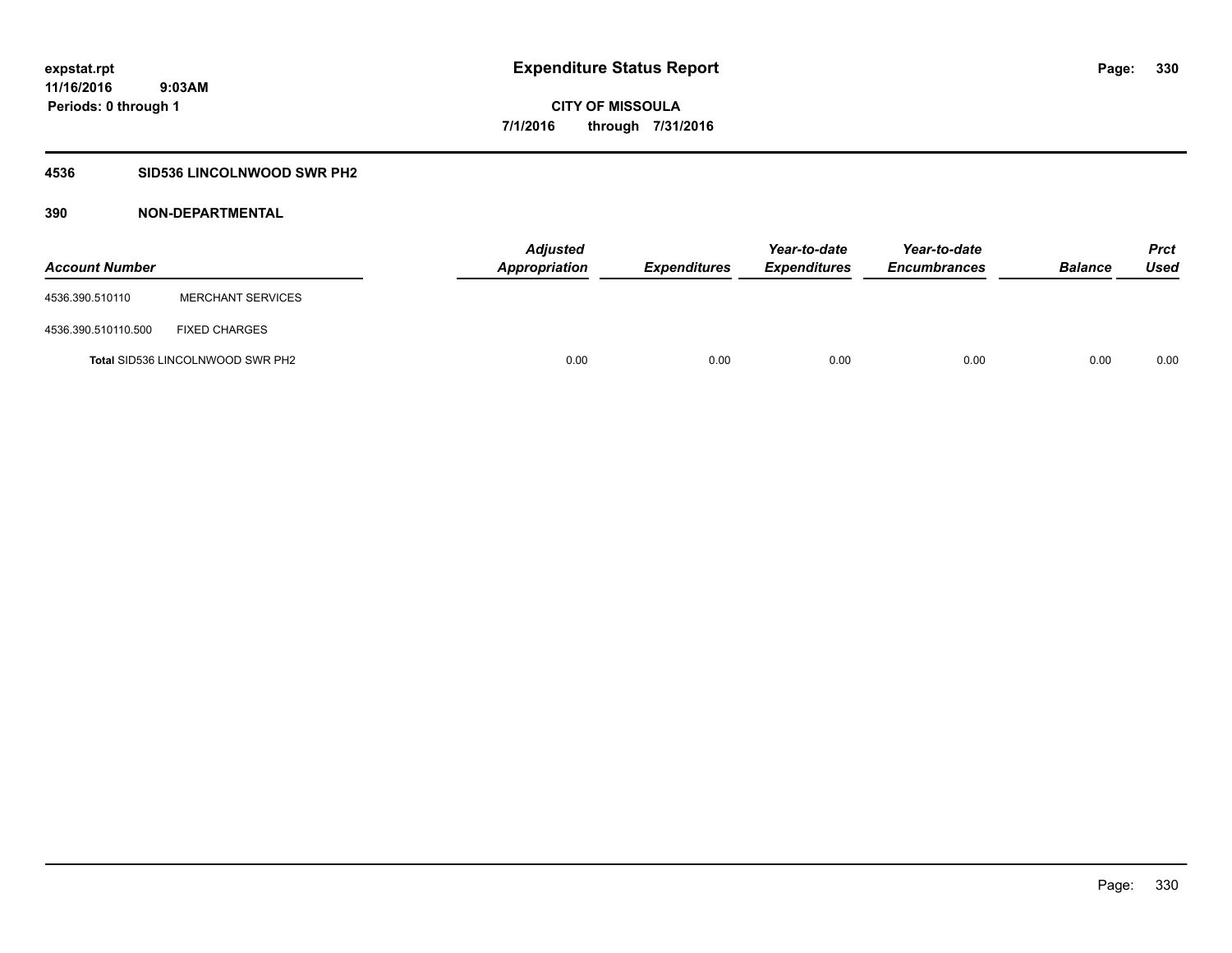**4539 SID 539 4th STREET**

**000 \*\*\* Title Not Found \*\*\***

| <b>Account Number</b>    |                                 | <b>Adjusted</b><br><b>Appropriation</b> | <b>Expenditures</b> | Year-to-date<br><b>Expenditures</b> | Year-to-date<br><b>Encumbrances</b> | <b>Balance</b> | <b>Prct</b><br><b>Used</b> |
|--------------------------|---------------------------------|-----------------------------------------|---------------------|-------------------------------------|-------------------------------------|----------------|----------------------------|
| 4539.000.410000          | <b>GENERAL GOVERNMENT</b>       |                                         |                     |                                     |                                     |                |                            |
| 4539.000.410000.600      | <b>DEBT SERVICE</b>             |                                         |                     |                                     |                                     |                |                            |
|                          | <b>Total GENERAL GOVERNMENT</b> | 0.00                                    | 0.00                | 0.00                                | 0.00                                | 0.00           | 0.00                       |
| 4539.000.510110          | <b>MERCHANT SERVICES</b>        |                                         |                     |                                     |                                     |                |                            |
| 4539.000.510110.500      | <b>FIXED CHARGES</b>            |                                         |                     |                                     |                                     |                |                            |
| Total SID 539 4th STREET |                                 | 0.00                                    | 0.00                | 0.00                                | 0.00                                | 0.00           | 0.00                       |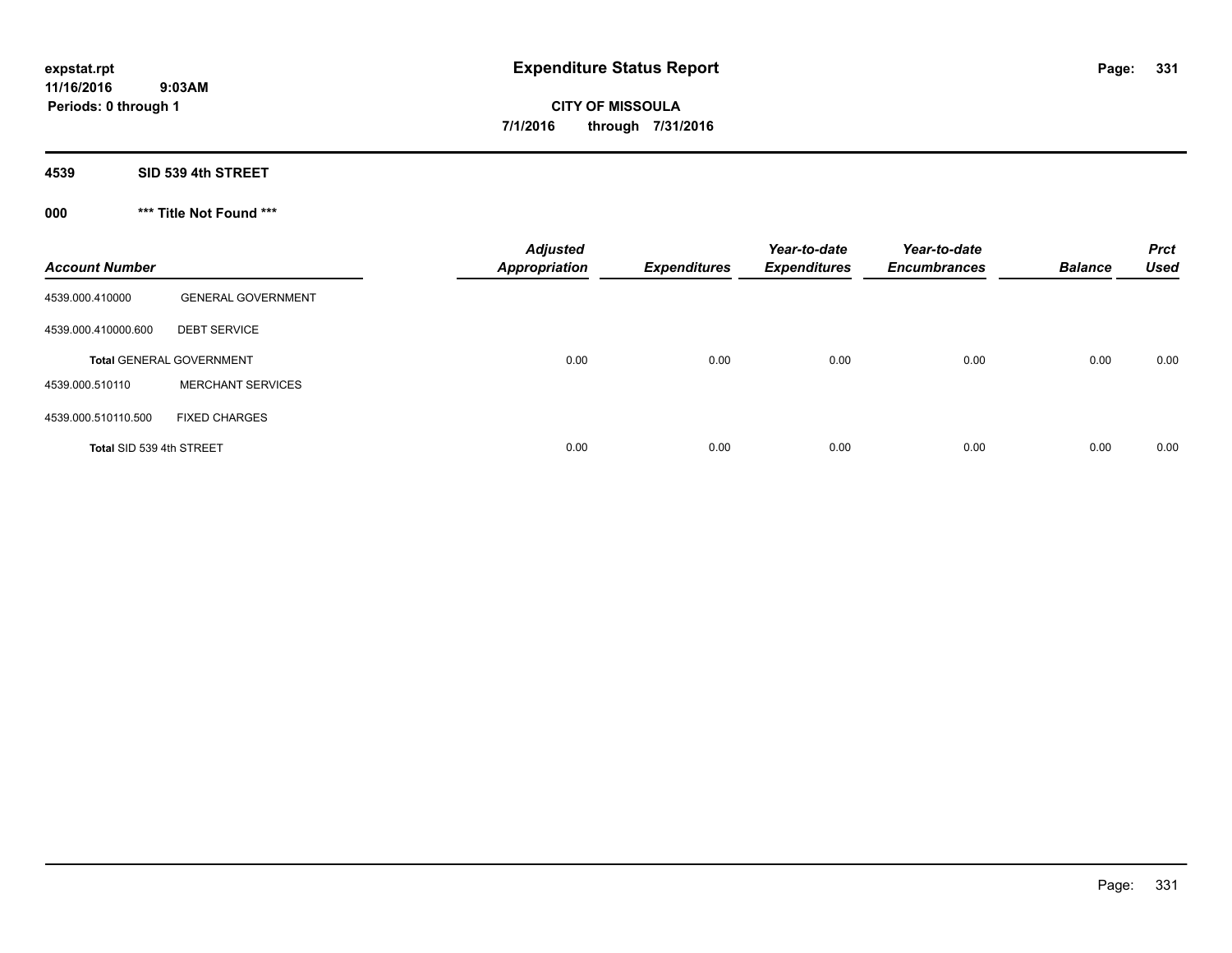#### **4540 SID 540 ENGLAND BLVD**

| <b>Account Number</b> |                                     | <b>Adjusted</b><br><b>Appropriation</b> | <b>Expenditures</b> | Year-to-date<br><b>Expenditures</b> | Year-to-date<br><b>Encumbrances</b> | <b>Balance</b> | <b>Prct</b><br><b>Used</b> |
|-----------------------|-------------------------------------|-----------------------------------------|---------------------|-------------------------------------|-------------------------------------|----------------|----------------------------|
| 4540.390.510100       | SPECIAL ASSESSMENTS                 |                                         |                     |                                     |                                     |                |                            |
| 4540.390.510100.300   | PURCHASED SERVICES                  |                                         |                     |                                     |                                     |                |                            |
|                       | <b>Total PURCHASED SERVICES</b>     | 0.00                                    | 0.00                | 0.00                                | 0.00                                | 0.00           | 0.00                       |
| 4540.390.510100.900   | <b>CAPITAL OUTLAY</b>               |                                         |                     |                                     |                                     |                |                            |
|                       | <b>Total SPECIAL ASSESSMENTS</b>    | 0.00                                    | 0.00                | 0.00                                | 0.00                                | 0.00           | 0.00                       |
| 4540.390.510110       | <b>MERCHANT SERVICES</b>            |                                         |                     |                                     |                                     |                |                            |
| 4540.390.510110.500   | <b>FIXED CHARGES</b>                |                                         |                     |                                     |                                     |                |                            |
|                       | <b>Total MERCHANT SERVICES</b>      | 0.00                                    | 0.00                | 0.00                                | 0.00                                | 0.00           | 0.00                       |
| 4540.390.521000       | INTERFUND OPERATING TRANSFERS       |                                         |                     |                                     |                                     |                |                            |
| 4540.390.521000.800   | OTHER OBJECTS                       |                                         |                     |                                     |                                     |                |                            |
|                       | Total INTERFUND OPERATING TRANSFERS | 0.00                                    | 0.00                | 0.00                                | 0.00                                | 0.00           | 0.00                       |
|                       | Total SID 540 ENGLAND BLVD          | 0.00                                    | 0.00                | 0.00                                | 0.00                                | 0.00           | 0.00                       |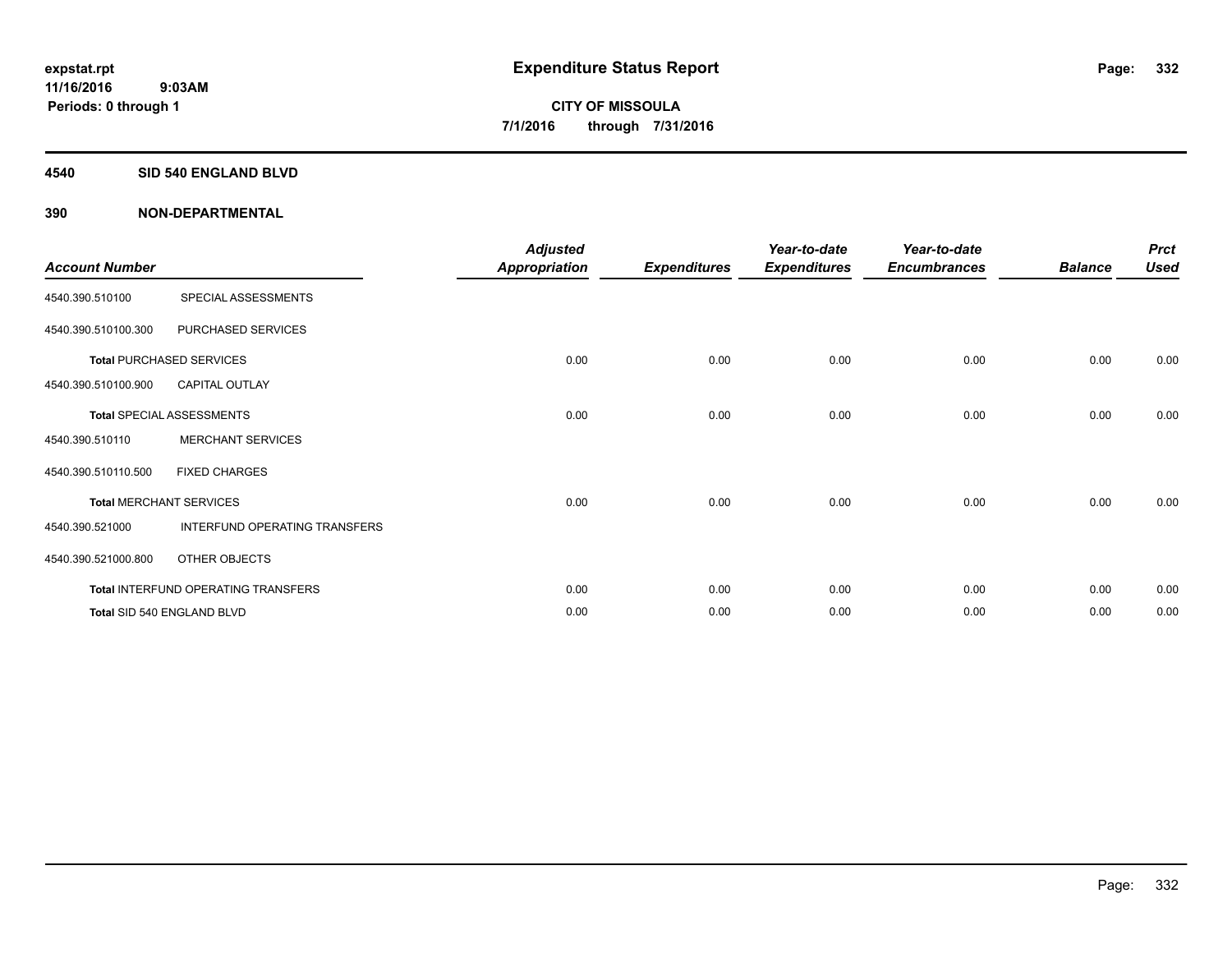#### **4541 SID 541 PINEVIEW PARK**

| <b>Account Number</b>         |                                  | <b>Adjusted</b><br><b>Appropriation</b> | <b>Expenditures</b> | Year-to-date<br><b>Expenditures</b> | Year-to-date<br><b>Encumbrances</b> | <b>Balance</b> | <b>Prct</b><br><b>Used</b> |
|-------------------------------|----------------------------------|-----------------------------------------|---------------------|-------------------------------------|-------------------------------------|----------------|----------------------------|
| 4541.390.410710               | *** Title Not Found ***          |                                         |                     |                                     |                                     |                |                            |
| 4541.390.410710.500           | <b>FIXED CHARGES</b>             |                                         |                     |                                     |                                     |                |                            |
| Total *** Title Not Found *** |                                  | 0.00                                    | 0.00                | 0.00                                | 0.00                                | 0.00           | 0.00                       |
| 4541.390.510100               | SPECIAL ASSESSMENTS              |                                         |                     |                                     |                                     |                |                            |
| 4541.390.510100.900           | <b>CAPITAL OUTLAY</b>            |                                         |                     |                                     |                                     |                |                            |
|                               | <b>Total SPECIAL ASSESSMENTS</b> | 0.00                                    | 0.00                | 0.00                                | 0.00                                | 0.00           | 0.00                       |
| 4541.390.510110               | <b>MERCHANT SERVICES</b>         |                                         |                     |                                     |                                     |                |                            |
| 4541.390.510110.500           | <b>FIXED CHARGES</b>             |                                         |                     |                                     |                                     |                |                            |
|                               | <b>Total MERCHANT SERVICES</b>   | 0.00                                    | 0.00                | 0.00                                | 0.00                                | 0.00           | 0.00                       |
|                               | Total SID 541 PINEVIEW PARK      | 0.00                                    | 0.00                | 0.00                                | 0.00                                | 0.00           | 0.00                       |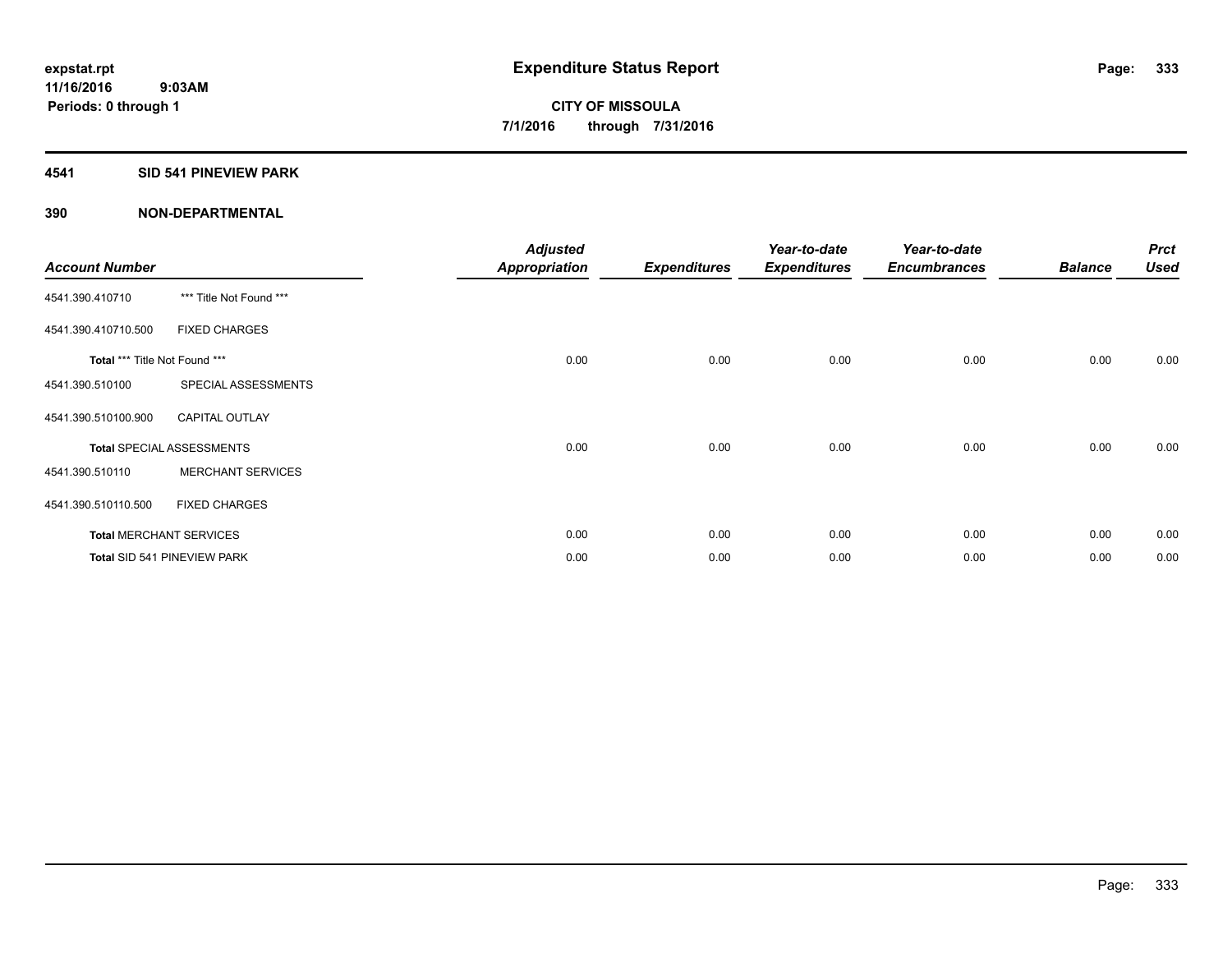#### **4542 SID 542 HILLVIEW WAY**

| <b>Account Number</b> |                                  | <b>Adjusted</b><br><b>Appropriation</b> | <b>Expenditures</b> | Year-to-date<br><b>Expenditures</b> | Year-to-date<br><b>Encumbrances</b> | <b>Balance</b> | <b>Prct</b><br><b>Used</b> |
|-----------------------|----------------------------------|-----------------------------------------|---------------------|-------------------------------------|-------------------------------------|----------------|----------------------------|
| 4542.390.510100       | SPECIAL ASSESSMENTS              |                                         |                     |                                     |                                     |                |                            |
| 4542.390.510100.300   | PURCHASED SERVICES               |                                         |                     |                                     |                                     |                |                            |
|                       | <b>Total SPECIAL ASSESSMENTS</b> | 0.00                                    | 0.00                | 0.00                                | 0.00                                | 0.00           | 0.00                       |
| 4542.390.510110       | <b>MERCHANT SERVICES</b>         |                                         |                     |                                     |                                     |                |                            |
| 4542.390.510110.500   | <b>FIXED CHARGES</b>             |                                         |                     |                                     |                                     |                |                            |
|                       | Total SID 542 HILLVIEW WAY       | 0.00                                    | 0.00                | 0.00                                | 0.00                                | 0.00           | 0.00                       |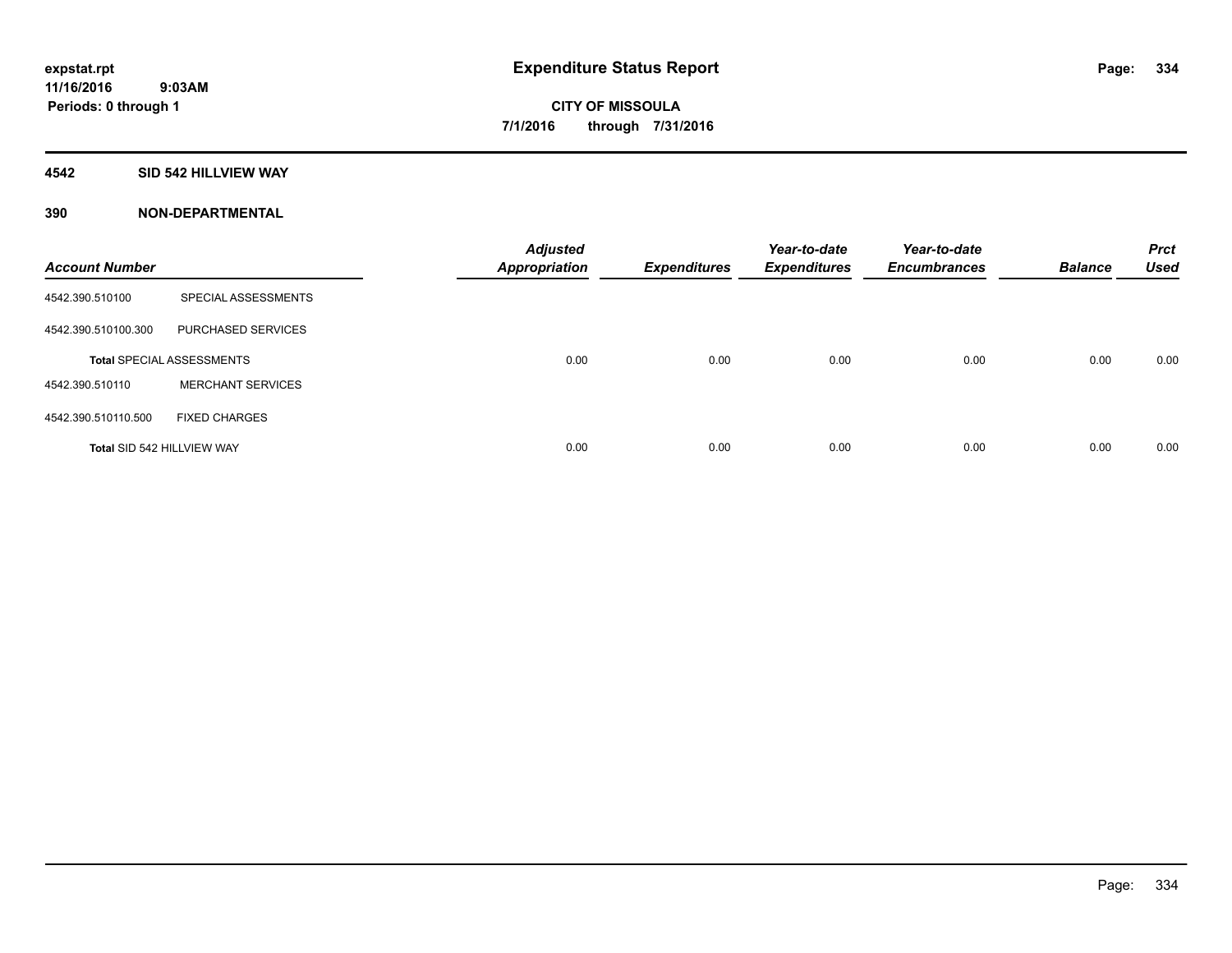#### **4543 SID 543 TRAFFIC CALMING**

## **000 \*\*\* Title Not Found \*\*\***

| <b>Account Number</b>         |                                 | <b>Adjusted</b><br><b>Appropriation</b> | <b>Expenditures</b> | Year-to-date<br><b>Expenditures</b> | Year-to-date<br><b>Encumbrances</b> | <b>Balance</b> | <b>Prct</b><br><b>Used</b> |
|-------------------------------|---------------------------------|-----------------------------------------|---------------------|-------------------------------------|-------------------------------------|----------------|----------------------------|
| 4543.000.410000               | <b>GENERAL GOVERNMENT</b>       |                                         |                     |                                     |                                     |                |                            |
| 4543.000.410000.600           | <b>DEBT SERVICE</b>             |                                         |                     |                                     |                                     |                |                            |
|                               | <b>Total GENERAL GOVERNMENT</b> | 0.00                                    | 0.00                | 0.00                                | 0.00                                | 0.00           | 0.00                       |
| 4543.000.510110               | <b>MERCHANT SERVICES</b>        |                                         |                     |                                     |                                     |                |                            |
| 4543.000.510110.500           | <b>FIXED CHARGES</b>            |                                         |                     |                                     |                                     |                |                            |
| Total *** Title Not Found *** |                                 | 0.00                                    | 0.00                | 0.00                                | 0.00                                | 0.00           | 0.00                       |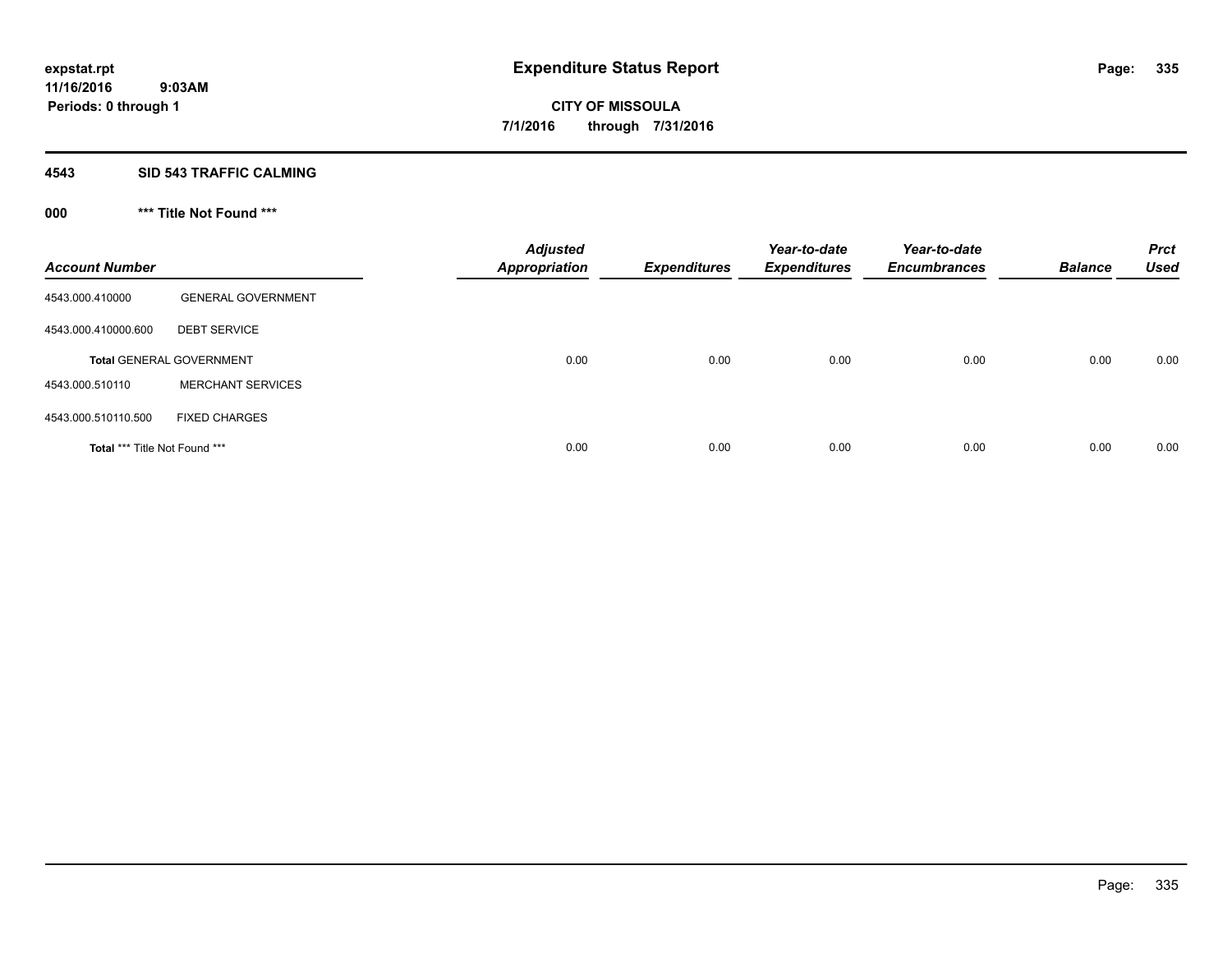#### **4543 SID 543 TRAFFIC CALMING**

| <b>Account Number</b> |                                      | <b>Adjusted</b><br><b>Appropriation</b> | <b>Expenditures</b> | Year-to-date<br><b>Expenditures</b> | Year-to-date<br><b>Encumbrances</b> | <b>Balance</b> | <b>Prct</b><br><b>Used</b> |
|-----------------------|--------------------------------------|-----------------------------------------|---------------------|-------------------------------------|-------------------------------------|----------------|----------------------------|
| 4543.390.510100       | SPECIAL ASSESSMENTS                  |                                         |                     |                                     |                                     |                |                            |
| 4543.390.510100.300   | PURCHASED SERVICES                   |                                         |                     |                                     |                                     |                |                            |
|                       | <b>Total PURCHASED SERVICES</b>      | 0.00                                    | 0.00                | 0.00                                | 0.00                                | 0.00           | 0.00                       |
| 4543.390.510100.900   | <b>CAPITAL OUTLAY</b>                |                                         |                     |                                     |                                     |                |                            |
|                       | <b>Total SPECIAL ASSESSMENTS</b>     | 0.00                                    | 0.00                | 0.00                                | 0.00                                | 0.00           | 0.00                       |
| 4543.390.510110       | <b>MERCHANT SERVICES</b>             |                                         |                     |                                     |                                     |                |                            |
| 4543.390.510110.500   | <b>FIXED CHARGES</b>                 |                                         |                     |                                     |                                     |                |                            |
|                       | <b>Total MERCHANT SERVICES</b>       | 0.00                                    | 0.00                | 0.00                                | 0.00                                | 0.00           | 0.00                       |
|                       | <b>Total SID 543 TRAFFIC CALMING</b> | 0.00                                    | 0.00                | 0.00                                | 0.00                                | 0.00           | 0.00                       |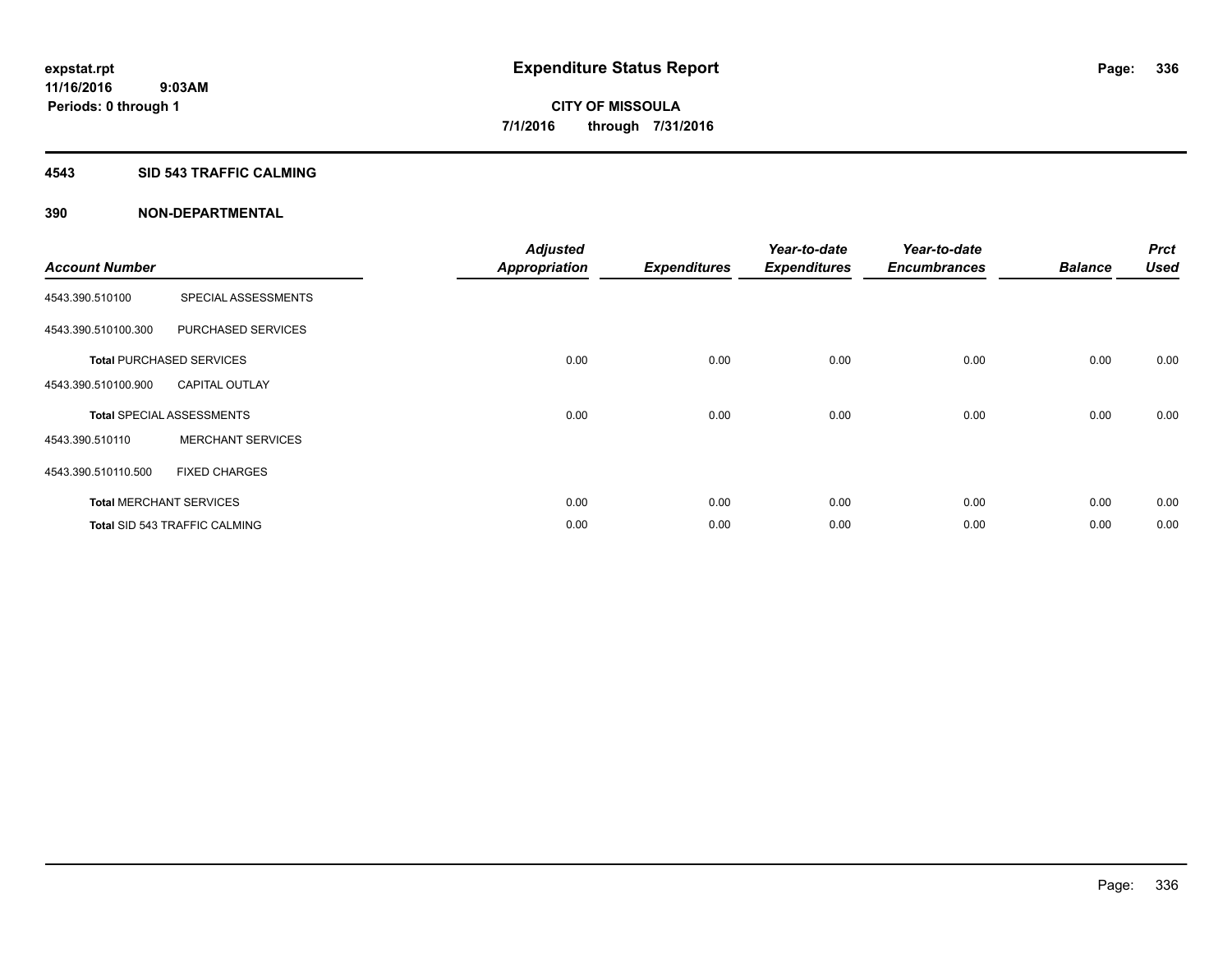### **4544 MILLER CREEK MITIGATION FUND**

| <b>Account Number</b> |                                           | <b>Adjusted</b><br><b>Appropriation</b> | <b>Expenditures</b> | Year-to-date<br><b>Expenditures</b> | Year-to-date<br><b>Encumbrances</b> | <b>Balance</b> | <b>Prct</b><br><b>Used</b> |
|-----------------------|-------------------------------------------|-----------------------------------------|---------------------|-------------------------------------|-------------------------------------|----------------|----------------------------|
| 4544.390.510100       | SPECIAL ASSESSMENTS                       |                                         |                     |                                     |                                     |                |                            |
| 4544.390.510100.900   | <b>CAPITAL OUTLAY</b>                     |                                         |                     |                                     |                                     |                |                            |
|                       | <b>Total SPECIAL ASSESSMENTS</b>          | 0.00                                    | 0.00                | 0.00                                | 0.00                                | 0.00           | 0.00                       |
| 4544.390.510110       | <b>MERCHANT SERVICES</b>                  |                                         |                     |                                     |                                     |                |                            |
| 4544.390.510110.500   | <b>FIXED CHARGES</b>                      |                                         |                     |                                     |                                     |                |                            |
|                       | <b>Total MERCHANT SERVICES</b>            | 0.00                                    | 0.00                | 0.00                                | 0.00                                | 0.00           | 0.00                       |
|                       | <b>Total MILLER CREEK MITIGATION FUND</b> | 0.00                                    | 0.00                | 0.00                                | 0.00                                | 0.00           | 0.00                       |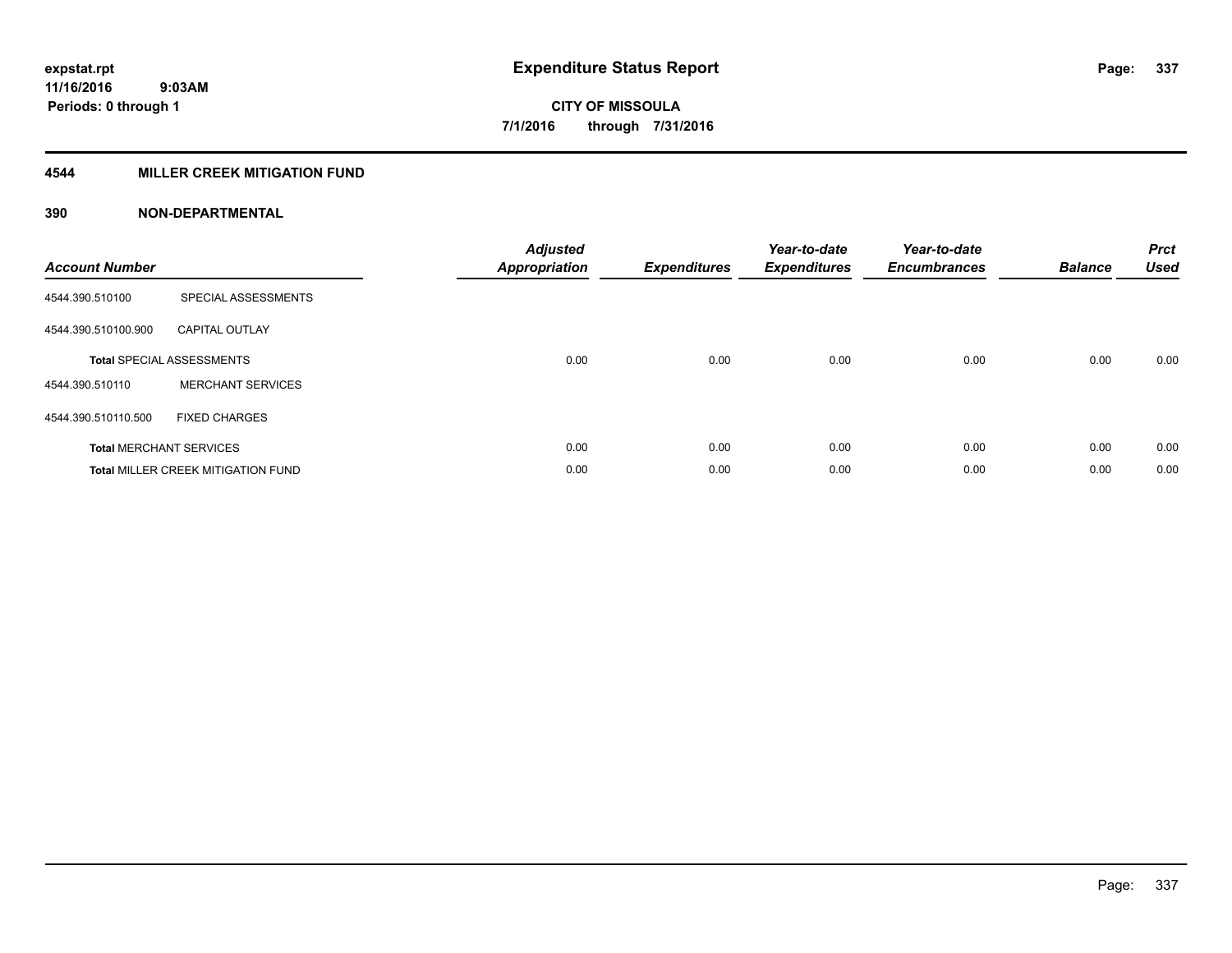#### **4545 MILLER CREEK TWITE CONSTRUCTION**

| <b>Account Number</b> |                                              | <b>Adjusted</b>      |                     | Year-to-date        | Year-to-date        |                | <b>Prct</b> |
|-----------------------|----------------------------------------------|----------------------|---------------------|---------------------|---------------------|----------------|-------------|
|                       |                                              | <b>Appropriation</b> | <b>Expenditures</b> | <b>Expenditures</b> | <b>Encumbrances</b> | <b>Balance</b> | <b>Used</b> |
| 4545.390.510100       | SPECIAL ASSESSMENTS                          |                      |                     |                     |                     |                |             |
| 4545.390.510100.300   | PURCHASED SERVICES                           |                      |                     |                     |                     |                |             |
|                       | <b>Total PURCHASED SERVICES</b>              | 0.00                 | 0.00                | 0.00                | 0.00                | 0.00           | 0.00        |
| 4545.390.510100.900   | <b>CAPITAL OUTLAY</b>                        |                      |                     |                     |                     |                |             |
|                       | <b>Total SPECIAL ASSESSMENTS</b>             | 0.00                 | 0.00                | 0.00                | 0.00                | 0.00           | 0.00        |
| 4545.390.510110       | <b>MERCHANT SERVICES</b>                     |                      |                     |                     |                     |                |             |
| 4545.390.510110.500   | <b>FIXED CHARGES</b>                         |                      |                     |                     |                     |                |             |
|                       | <b>Total MERCHANT SERVICES</b>               | 0.00                 | 0.00                | 0.00                | 0.00                | 0.00           | 0.00        |
|                       | <b>Total MILLER CREEK TWITE CONSTRUCTION</b> | 0.00                 | 0.00                | 0.00                | 0.00                | 0.00           | 0.00        |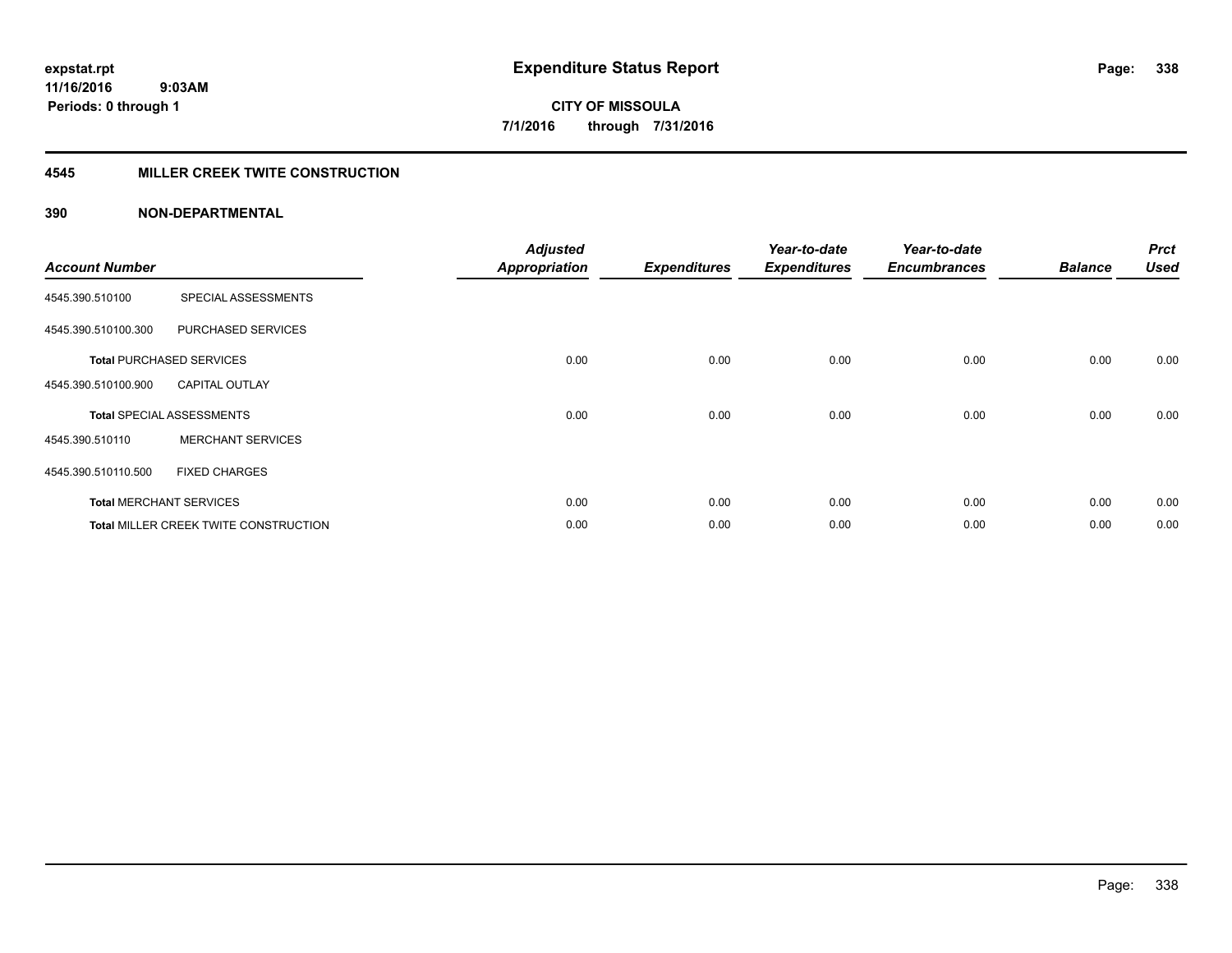**11/16/2016 9:03AM Periods: 0 through 1**

**339**

**CITY OF MISSOULA 7/1/2016 through 7/31/2016**

#### **4546 MILLER CREEK MALOHNEY CONSTRUCTION**

| <b>Account Number</b> |                                                 | <b>Adjusted</b><br><b>Appropriation</b> | <b>Expenditures</b> | Year-to-date<br><b>Expenditures</b> | Year-to-date<br><b>Encumbrances</b> | <b>Balance</b> | <b>Prct</b><br><b>Used</b> |
|-----------------------|-------------------------------------------------|-----------------------------------------|---------------------|-------------------------------------|-------------------------------------|----------------|----------------------------|
| 4546.390.510100       | SPECIAL ASSESSMENTS                             |                                         |                     |                                     |                                     |                |                            |
| 4546.390.510100.300   | <b>PURCHASED SERVICES</b>                       |                                         |                     |                                     |                                     |                |                            |
|                       | <b>Total PURCHASED SERVICES</b>                 | 0.00                                    | 0.00                | 0.00                                | 0.00                                | 0.00           | 0.00                       |
| 4546.390.510100.900   | <b>CAPITAL OUTLAY</b>                           |                                         |                     |                                     |                                     |                |                            |
|                       | <b>Total SPECIAL ASSESSMENTS</b>                | 0.00                                    | 0.00                | 0.00                                | 0.00                                | 0.00           | 0.00                       |
| 4546.390.510110       | <b>MERCHANT SERVICES</b>                        |                                         |                     |                                     |                                     |                |                            |
| 4546.390.510110.500   | <b>FIXED CHARGES</b>                            |                                         |                     |                                     |                                     |                |                            |
|                       | <b>Total MERCHANT SERVICES</b>                  | 0.00                                    | 0.00                | 0.00                                | 0.00                                | 0.00           | 0.00                       |
|                       | <b>Total MILLER CREEK MALOHNEY CONSTRUCTION</b> | 0.00                                    | 0.00                | 0.00                                | 0.00                                | 0.00           | 0.00                       |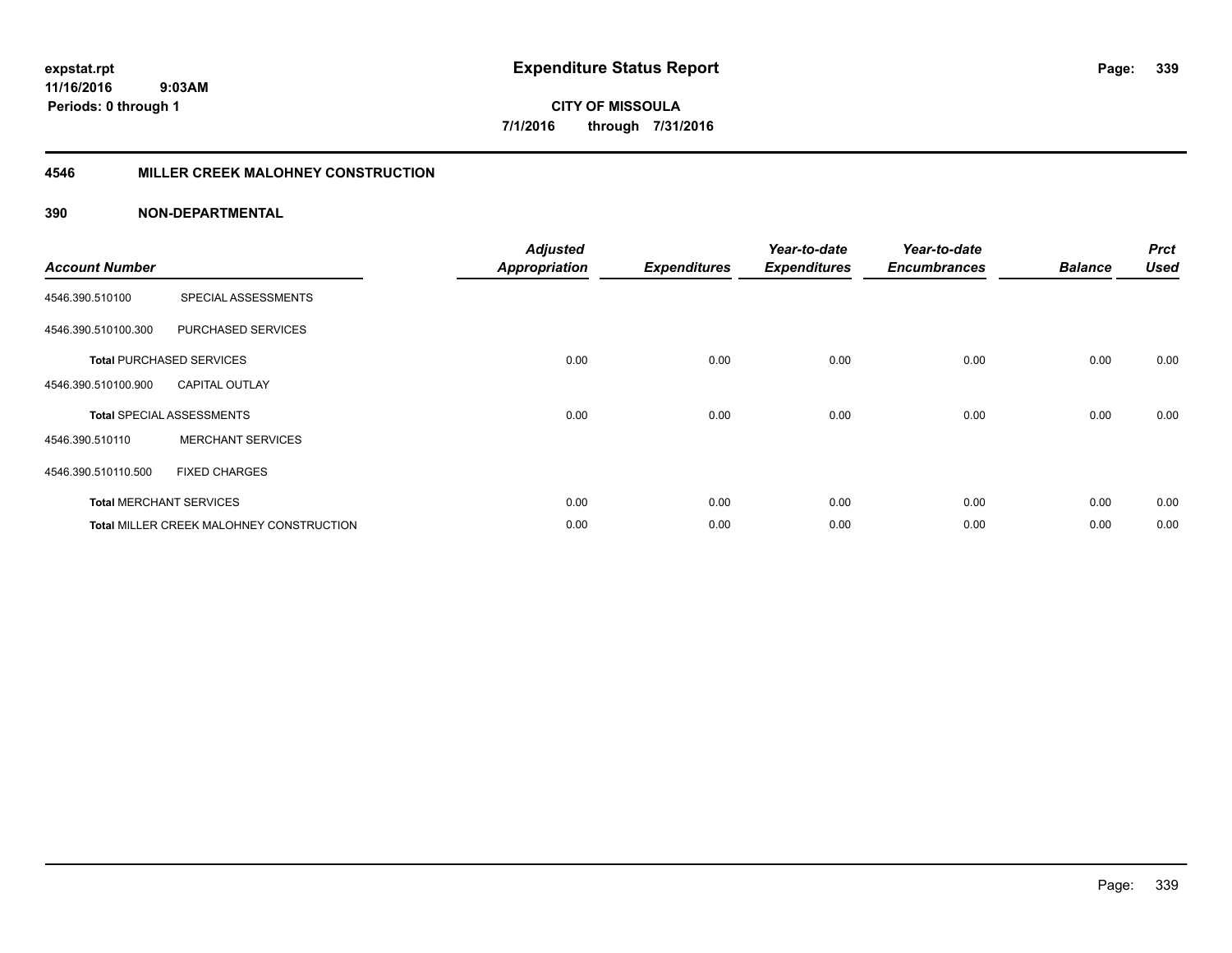#### **4547 MILLER CREEK MCCARTHY CONSTRUCTION**

| <b>Account Number</b> |                                                 | <b>Adjusted</b><br><b>Appropriation</b> | <b>Expenditures</b> | Year-to-date<br><b>Expenditures</b> | Year-to-date<br><b>Encumbrances</b> | <b>Balance</b> | <b>Prct</b><br><b>Used</b> |
|-----------------------|-------------------------------------------------|-----------------------------------------|---------------------|-------------------------------------|-------------------------------------|----------------|----------------------------|
| 4547.390.510100       | SPECIAL ASSESSMENTS                             |                                         |                     |                                     |                                     |                |                            |
| 4547.390.510100.300   | PURCHASED SERVICES                              |                                         |                     |                                     |                                     |                |                            |
|                       | <b>Total PURCHASED SERVICES</b>                 | 0.00                                    | 0.00                | 0.00                                | 0.00                                | 0.00           | 0.00                       |
| 4547.390.510100.900   | <b>CAPITAL OUTLAY</b>                           |                                         |                     |                                     |                                     |                |                            |
|                       | <b>Total SPECIAL ASSESSMENTS</b>                | 0.00                                    | 0.00                | 0.00                                | 0.00                                | 0.00           | 0.00                       |
| 4547.390.510110       | <b>MERCHANT SERVICES</b>                        |                                         |                     |                                     |                                     |                |                            |
| 4547.390.510110.500   | <b>FIXED CHARGES</b>                            |                                         |                     |                                     |                                     |                |                            |
|                       | <b>Total MERCHANT SERVICES</b>                  | 0.00                                    | 0.00                | 0.00                                | 0.00                                | 0.00           | 0.00                       |
|                       | <b>Total MILLER CREEK MCCARTHY CONSTRUCTION</b> | 0.00                                    | 0.00                | 0.00                                | 0.00                                | 0.00           | 0.00                       |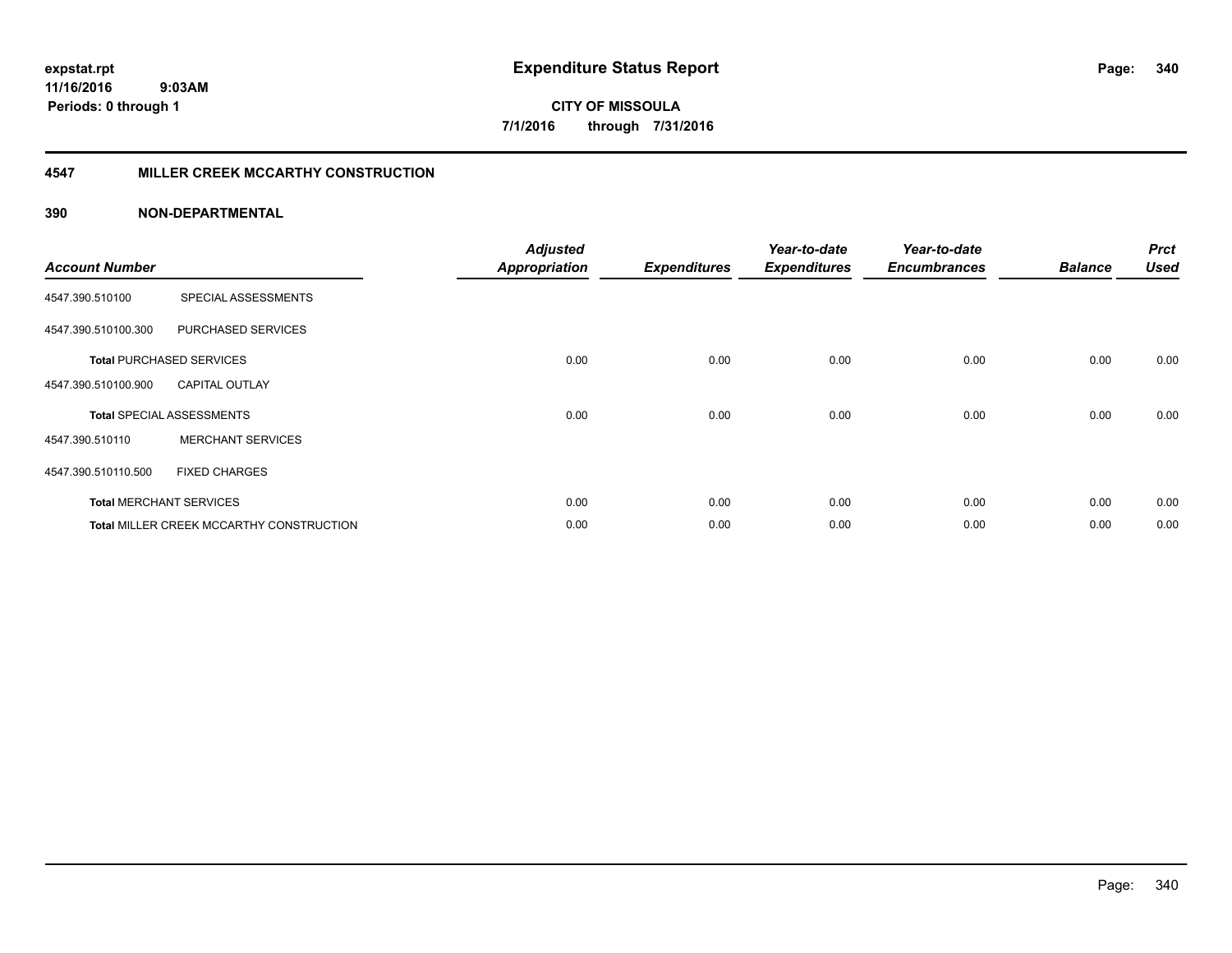## **4548 5TH,6TH & ARTHUR ROAD IMPROVEMENTS**

| <b>Account Number</b> |                                                     | <b>Adjusted</b><br><b>Appropriation</b> | <b>Expenditures</b> | Year-to-date<br><b>Expenditures</b> | Year-to-date<br><b>Encumbrances</b> | <b>Balance</b> | <b>Prct</b><br><b>Used</b> |
|-----------------------|-----------------------------------------------------|-----------------------------------------|---------------------|-------------------------------------|-------------------------------------|----------------|----------------------------|
| 4548.390.510100       | SPECIAL ASSESSMENTS                                 |                                         |                     |                                     |                                     |                |                            |
| 4548.390.510100.300   | PURCHASED SERVICES                                  |                                         |                     |                                     |                                     |                |                            |
|                       | <b>Total PURCHASED SERVICES</b>                     | 0.00                                    | 0.00                | 0.00                                | 0.00                                | 0.00           | 0.00                       |
| 4548.390.510100.900   | <b>CAPITAL OUTLAY</b>                               |                                         |                     |                                     |                                     |                |                            |
|                       | <b>Total SPECIAL ASSESSMENTS</b>                    | 0.00                                    | 0.00                | 0.00                                | 0.00                                | 0.00           | 0.00                       |
| 4548.390.510110       | <b>MERCHANT SERVICES</b>                            |                                         |                     |                                     |                                     |                |                            |
| 4548.390.510110.500   | <b>FIXED CHARGES</b>                                |                                         |                     |                                     |                                     |                |                            |
|                       | <b>Total MERCHANT SERVICES</b>                      | 0.00                                    | 0.00                | 0.00                                | 0.00                                | 0.00           | 0.00                       |
| 4548.390.521000       | INTERFUND OPERATING TRANSFERS                       |                                         |                     |                                     |                                     |                |                            |
| 4548.390.521000.800   | OTHER OBJECTS                                       |                                         |                     |                                     |                                     |                |                            |
|                       | Total INTERFUND OPERATING TRANSFERS                 | 0.00                                    | 0.00                | 0.00                                | 0.00                                | 0.00           | 0.00                       |
|                       | <b>Total 5TH.6TH &amp; ARTHUR ROAD IMPROVEMENTS</b> | 0.00                                    | 0.00                | 0.00                                | 0.00                                | 0.00           | 0.00                       |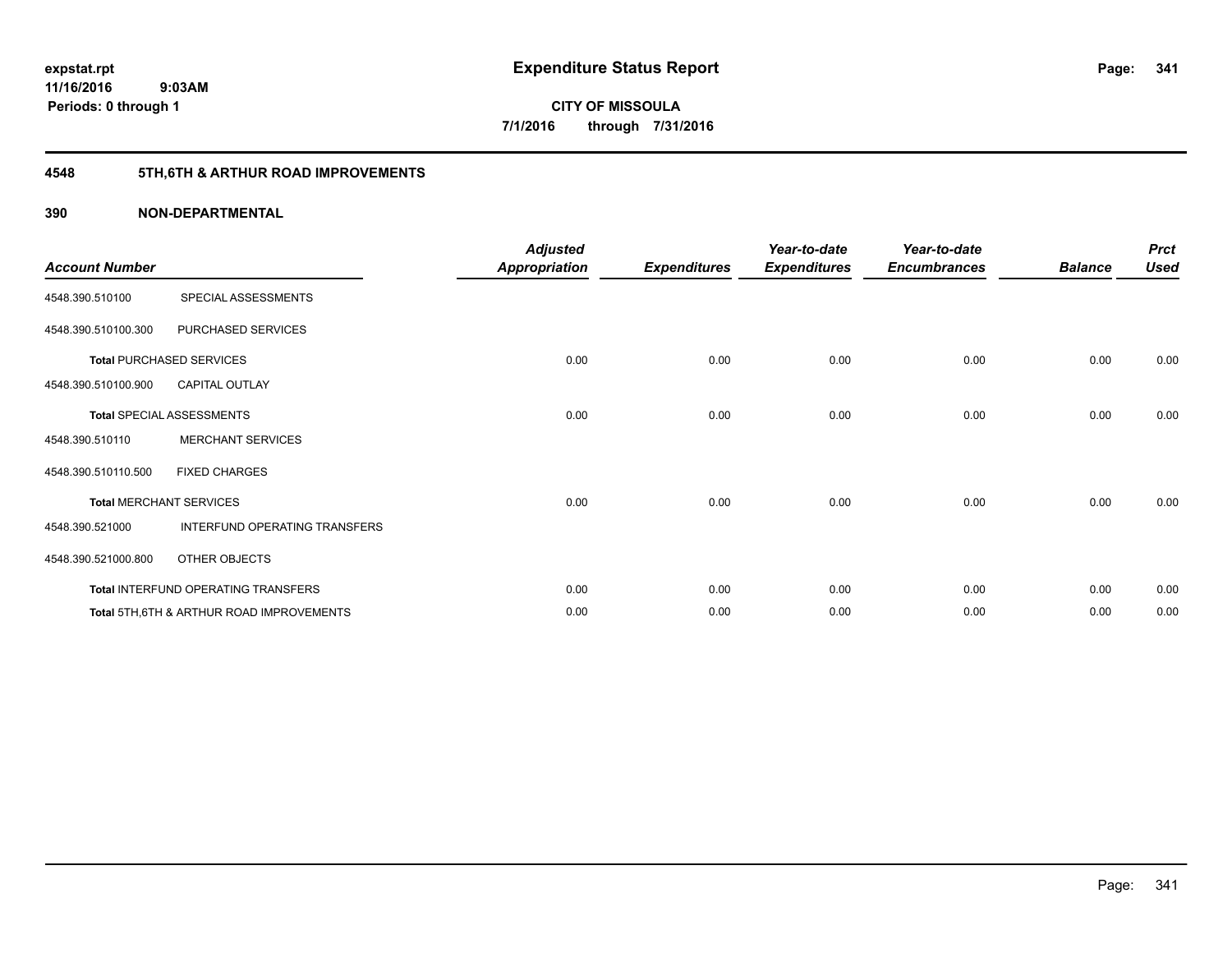#### **4549 SID 549 HILLVIEW WAY**

| <b>Account Number</b> |                                     | <b>Adjusted</b><br><b>Appropriation</b> | <b>Expenditures</b> | Year-to-date<br><b>Expenditures</b> | Year-to-date<br><b>Encumbrances</b> | <b>Balance</b> | <b>Prct</b><br><b>Used</b> |
|-----------------------|-------------------------------------|-----------------------------------------|---------------------|-------------------------------------|-------------------------------------|----------------|----------------------------|
| 4549.390.510100       | SPECIAL ASSESSMENTS                 |                                         |                     |                                     |                                     |                |                            |
| 4549.390.510100.300   | PURCHASED SERVICES                  |                                         |                     |                                     |                                     |                |                            |
|                       | <b>Total PURCHASED SERVICES</b>     | 0.00                                    | 0.00                | 0.00                                | 0.00                                | 0.00           | 0.00                       |
| 4549.390.510100.900   | <b>CAPITAL OUTLAY</b>               |                                         |                     |                                     |                                     |                |                            |
|                       | <b>Total SPECIAL ASSESSMENTS</b>    | 0.00                                    | 0.00                | 0.00                                | 0.00                                | 0.00           | 0.00                       |
| 4549.390.510110       | <b>MERCHANT SERVICES</b>            |                                         |                     |                                     |                                     |                |                            |
| 4549.390.510110.500   | <b>FIXED CHARGES</b>                |                                         |                     |                                     |                                     |                |                            |
|                       | <b>Total MERCHANT SERVICES</b>      | 0.00                                    | 0.00                | 0.00                                | 0.00                                | 0.00           | 0.00                       |
| 4549.390.521000       | INTERFUND OPERATING TRANSFERS       |                                         |                     |                                     |                                     |                |                            |
| 4549.390.521000.800   | OTHER OBJECTS                       |                                         |                     |                                     |                                     |                |                            |
|                       | Total INTERFUND OPERATING TRANSFERS | 0.00                                    | 0.00                | 0.00                                | 0.00                                | 0.00           | 0.00                       |
|                       | Total SID 549 HILLVIEW WAY          | 0.00                                    | 0.00                | 0.00                                | 0.00                                | 0.00           | 0.00                       |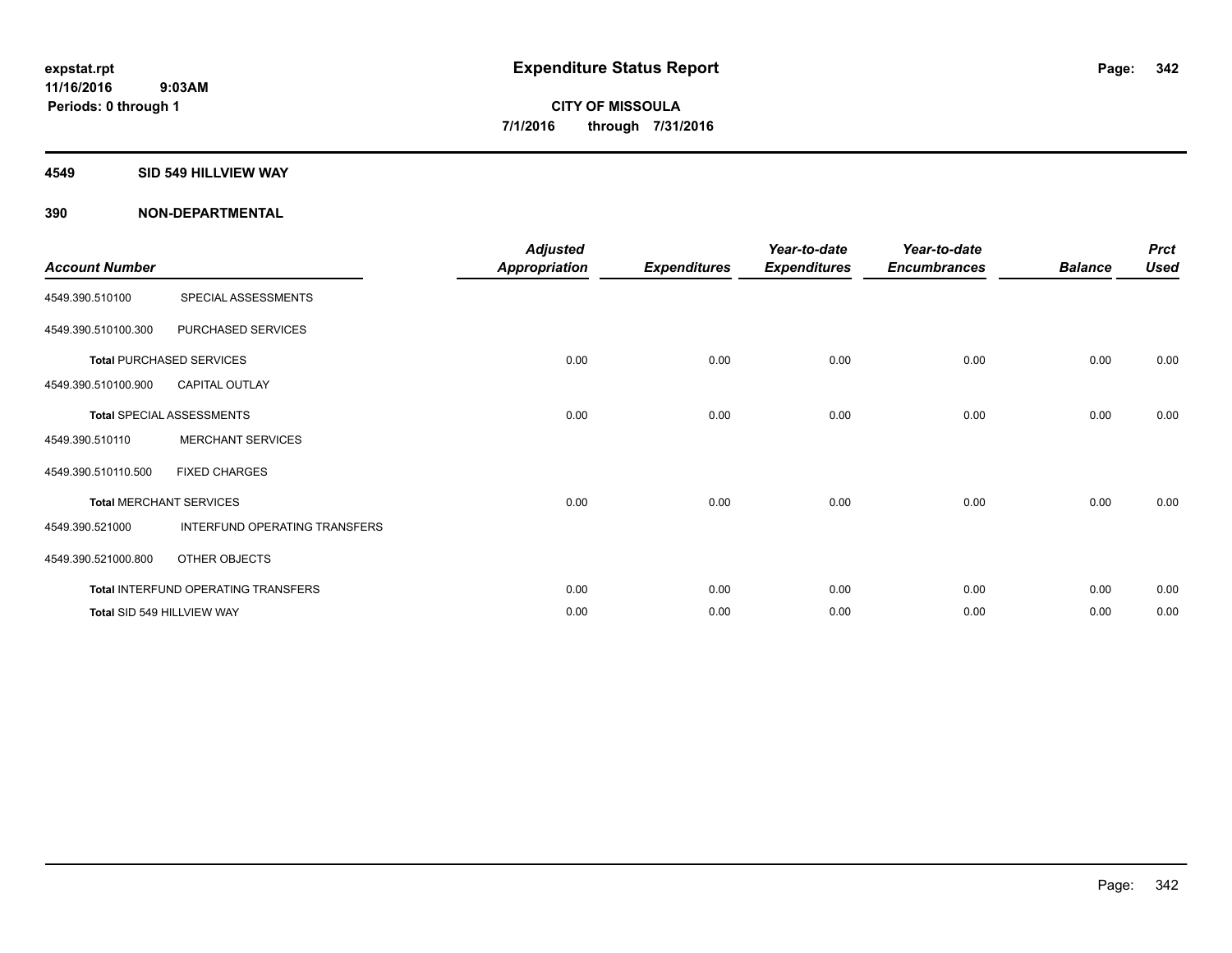**343**

**11/16/2016 9:03AM Periods: 0 through 1**

**CITY OF MISSOULA 7/1/2016 through 7/31/2016**

#### **4745 MALONEY/TWITE MILLER CR \$1.2M CONTRIB**

|                            |                                              | <b>Adjusted</b>      |                     | Year-to-date        | Year-to-date        |                | <b>Prct</b> |
|----------------------------|----------------------------------------------|----------------------|---------------------|---------------------|---------------------|----------------|-------------|
| <b>Account Number</b>      |                                              | <b>Appropriation</b> | <b>Expenditures</b> | <b>Expenditures</b> | <b>Encumbrances</b> | <b>Balance</b> | <b>Used</b> |
| 4745.390.510100            | SPECIAL ASSESSMENTS                          |                      |                     |                     |                     |                |             |
| 4745.390.510100.300        | PURCHASED SERVICES                           |                      |                     |                     |                     |                |             |
|                            | <b>Total PURCHASED SERVICES</b>              | 0.00                 | 0.00                | 0.00                | 0.00                | 0.00           | 0.00        |
| 4745.390.510100.800        | OTHER OBJECTS                                |                      |                     |                     |                     |                |             |
| <b>Total OTHER OBJECTS</b> |                                              | 0.00                 | 0.00                | 0.00                | 0.00                | 0.00           | 0.00        |
| 4745.390.510100.900        | <b>CAPITAL OUTLAY</b>                        |                      |                     |                     |                     |                |             |
|                            | <b>Total SPECIAL ASSESSMENTS</b>             | 0.00                 | 0.00                | 0.00                | 0.00                | 0.00           | 0.00        |
| 4745.390.510110            | <b>MERCHANT SERVICES</b>                     |                      |                     |                     |                     |                |             |
| 4745.390.510110.500        | <b>FIXED CHARGES</b>                         |                      |                     |                     |                     |                |             |
|                            | Total MALONEY/TWITE MILLER CR \$1.2M CONTRIB | 0.00                 | 0.00                | 0.00                | 0.00                | 0.00           | 0.00        |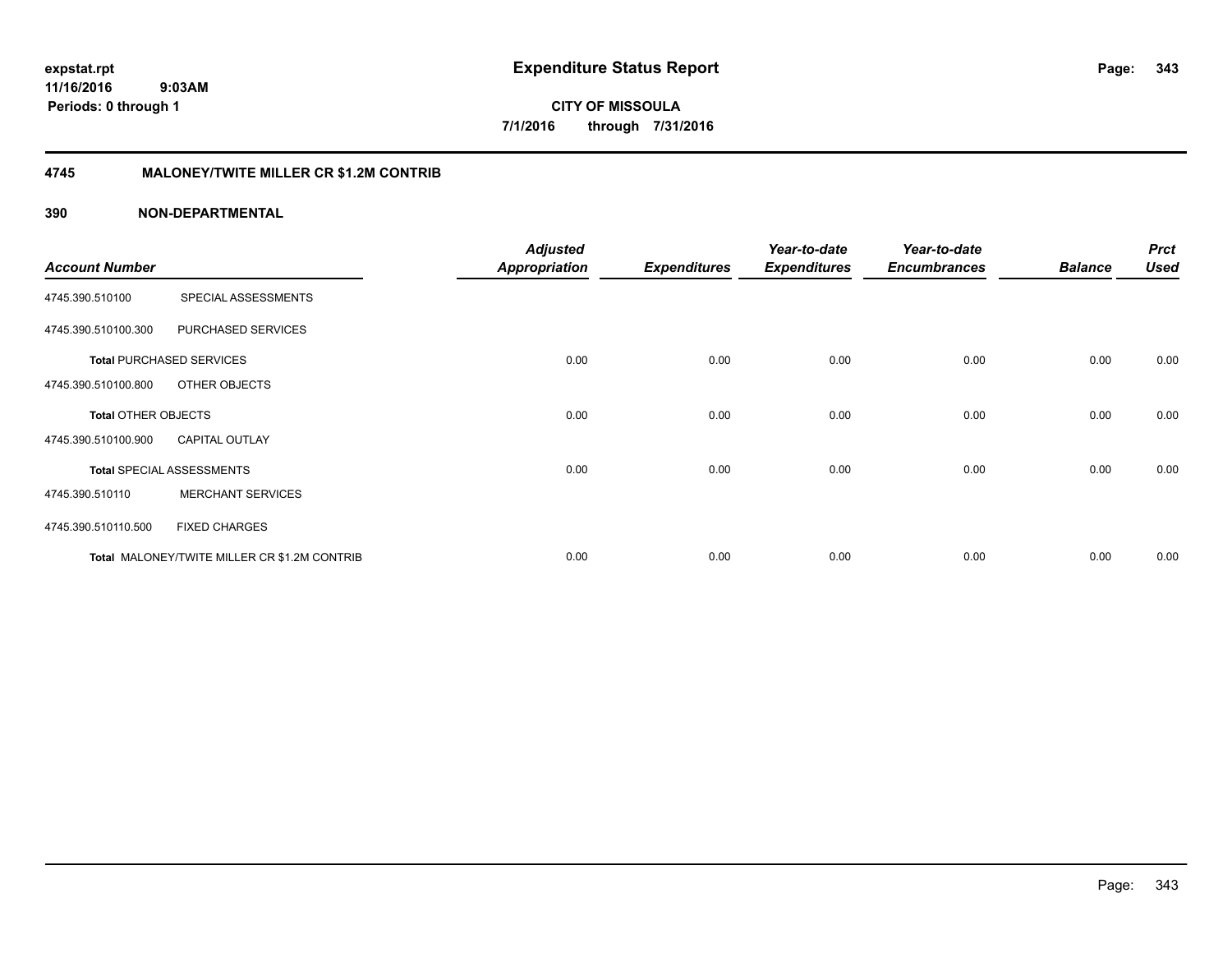#### **4941 HILLVIEW WAY CONSTRUCTION**

### **280 PUBLIC WORKS OPERATIONS**

| <b>Account Number</b>      |                                        | <b>Adjusted</b><br><b>Appropriation</b> | <b>Expenditures</b> | Year-to-date<br><b>Expenditures</b> | Year-to-date<br><b>Encumbrances</b> | <b>Balance</b> | <b>Prct</b><br><b>Used</b> |
|----------------------------|----------------------------------------|-----------------------------------------|---------------------|-------------------------------------|-------------------------------------|----------------|----------------------------|
| 4941.280.430034            | CONSTRUCTION                           |                                         |                     |                                     |                                     |                |                            |
| 4941.280.430034.200        | <b>SUPPLIES</b>                        |                                         |                     |                                     |                                     |                |                            |
| <b>Total SUPPLIES</b>      |                                        | 0.00                                    | 0.00                | 0.00                                | 0.00                                | 0.00           | 0.00                       |
| 4941.280.430034.300        | PURCHASED SERVICES                     |                                         |                     |                                     |                                     |                |                            |
|                            | <b>Total PURCHASED SERVICES</b>        | 0.00                                    | 0.00                | 0.00                                | 0.00                                | 0.00           | 0.00                       |
| 4941.280.430034.900        | CAPITAL OUTLAY                         |                                         |                     |                                     |                                     |                |                            |
| <b>Total CONSTRUCTION</b>  |                                        | 0.00                                    | 0.00                | 0.00                                | 0.00                                | 0.00           | 0.00                       |
| 4941.280.430262            | <b>SIDEWALKS</b>                       |                                         |                     |                                     |                                     |                |                            |
| 4941.280.430262.800        | OTHER OBJECTS                          |                                         |                     |                                     |                                     |                |                            |
| <b>Total SIDEWALKS</b>     |                                        | 0.00                                    | 0.00                | 0.00                                | 0.00                                | 0.00           | 0.00                       |
| 4941.280.510110            | <b>MERCHANT SERVICES</b>               |                                         |                     |                                     |                                     |                |                            |
| 4941.280.510110.500        | <b>FIXED CHARGES</b>                   |                                         |                     |                                     |                                     |                |                            |
| <b>Total FIXED CHARGES</b> |                                        | 0.00                                    | 0.00                | 0.00                                | 0.00                                | 0.00           | 0.00                       |
|                            | <b>Total HILLVIEW WAY CONSTRUCTION</b> | 0.00                                    | 0.00                | 0.00                                | 0.00                                | 0.00           | 0.00                       |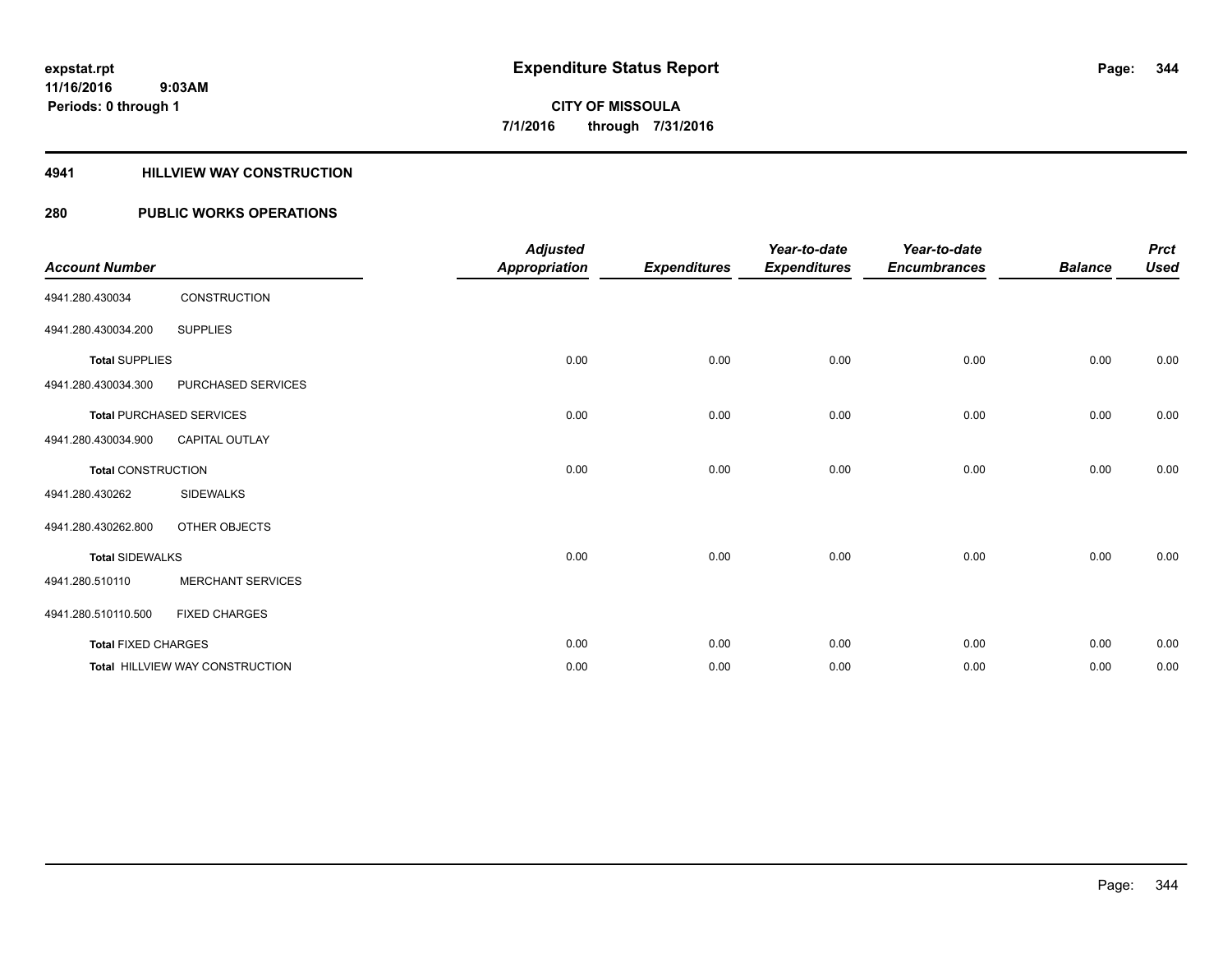**11/16/2016 9:03AM Periods: 0 through 1**

**CITY OF MISSOULA 7/1/2016 through 7/31/2016**

## **4944 RATTLESNAKE SEWER COLLECTION (544)**

**000 \*\*\* Title Not Found \*\*\***

| <b>Account Number</b>                |                          | <b>Adjusted</b><br>Appropriation | <b>Expenditures</b> | Year-to-date<br><b>Expenditures</b> | Year-to-date<br><b>Encumbrances</b> | <b>Balance</b> | <b>Prct</b><br><b>Used</b> |
|--------------------------------------|--------------------------|----------------------------------|---------------------|-------------------------------------|-------------------------------------|----------------|----------------------------|
| 4944.000.510110                      | <b>MERCHANT SERVICES</b> |                                  |                     |                                     |                                     |                |                            |
| 4944.000.510110.500                  | <b>FIXED CHARGES</b>     |                                  |                     |                                     |                                     |                |                            |
| <b>Total *** Title Not Found ***</b> |                          | 0.00                             | 0.00                | 0.00                                | 0.00                                | 0.00           | 0.00                       |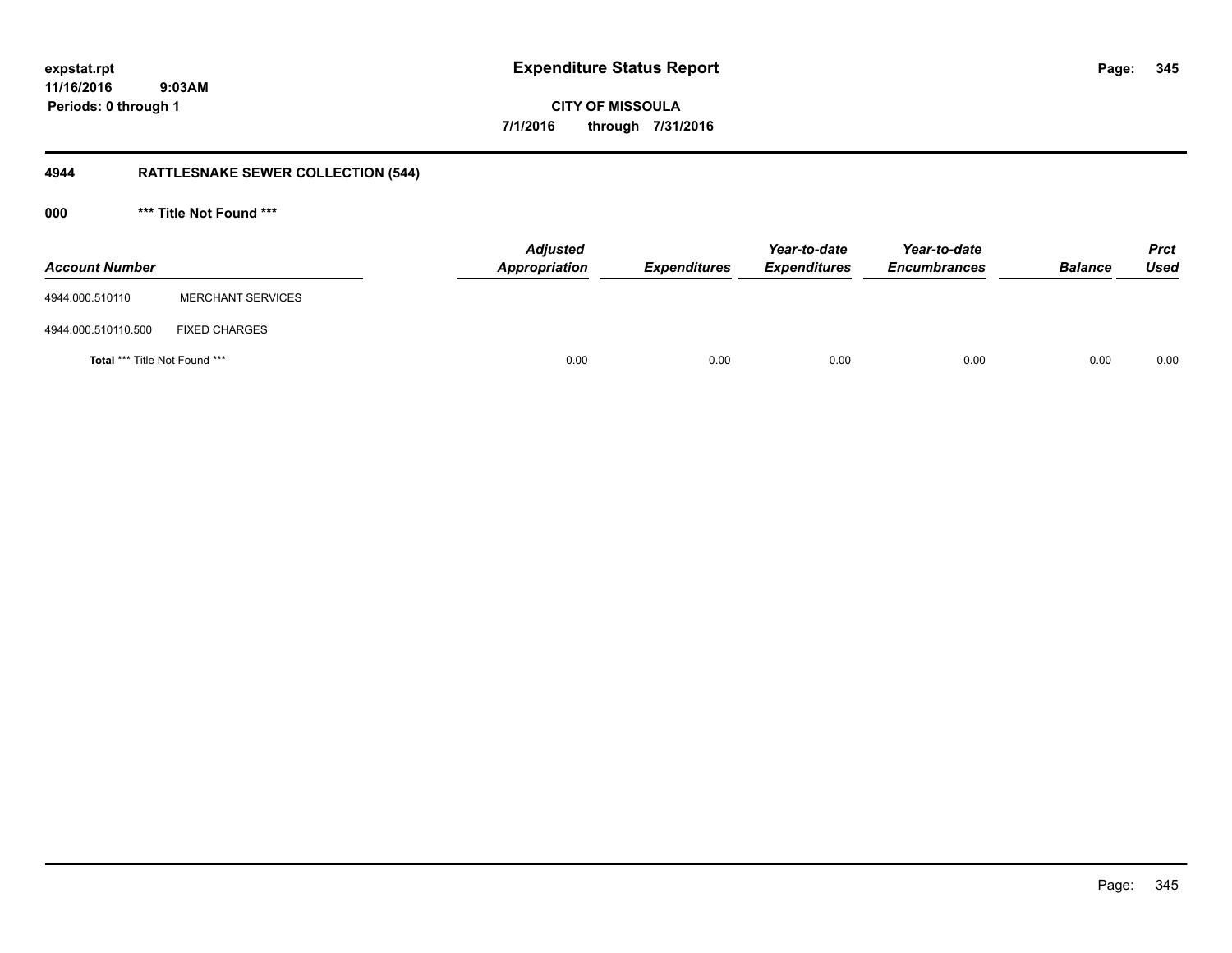## **4944 RATTLESNAKE SEWER COLLECTION (544)**

| <b>Account Number</b>         |                                  | <b>Adjusted</b><br>Appropriation | <b>Expenditures</b> | Year-to-date<br><b>Expenditures</b> | Year-to-date<br><b>Encumbrances</b> | <b>Balance</b> | <b>Prct</b><br><b>Used</b> |
|-------------------------------|----------------------------------|----------------------------------|---------------------|-------------------------------------|-------------------------------------|----------------|----------------------------|
| 4944.390.510100               | SPECIAL ASSESSMENTS              |                                  |                     |                                     |                                     |                |                            |
| 4944.390.510100.300           | PURCHASED SERVICES               |                                  |                     |                                     |                                     |                |                            |
|                               | <b>Total PURCHASED SERVICES</b>  | 0.00                             | 0.00                | 0.00                                | 0.00                                | 0.00           | 0.00                       |
| 4944.390.510100.600           | <b>DEBT SERVICE</b>              |                                  |                     |                                     |                                     |                |                            |
| <b>Total DEBT SERVICE</b>     |                                  | 0.00                             | 0.00                | 0.00                                | 0.00                                | 0.00           | 0.00                       |
| 4944.390.510100.900           | <b>CAPITAL OUTLAY</b>            |                                  |                     |                                     |                                     |                |                            |
|                               | <b>Total SPECIAL ASSESSMENTS</b> | 0.00                             | 0.00                | 0.00                                | 0.00                                | 0.00           | 0.00                       |
| 4944.390.510110               | <b>MERCHANT SERVICES</b>         |                                  |                     |                                     |                                     |                |                            |
| 4944.390.510110.500           | <b>FIXED CHARGES</b>             |                                  |                     |                                     |                                     |                |                            |
| <b>Total NON-DEPARTMENTAL</b> |                                  | 0.00                             | 0.00                | 0.00                                | 0.00                                | 0.00           | 0.00                       |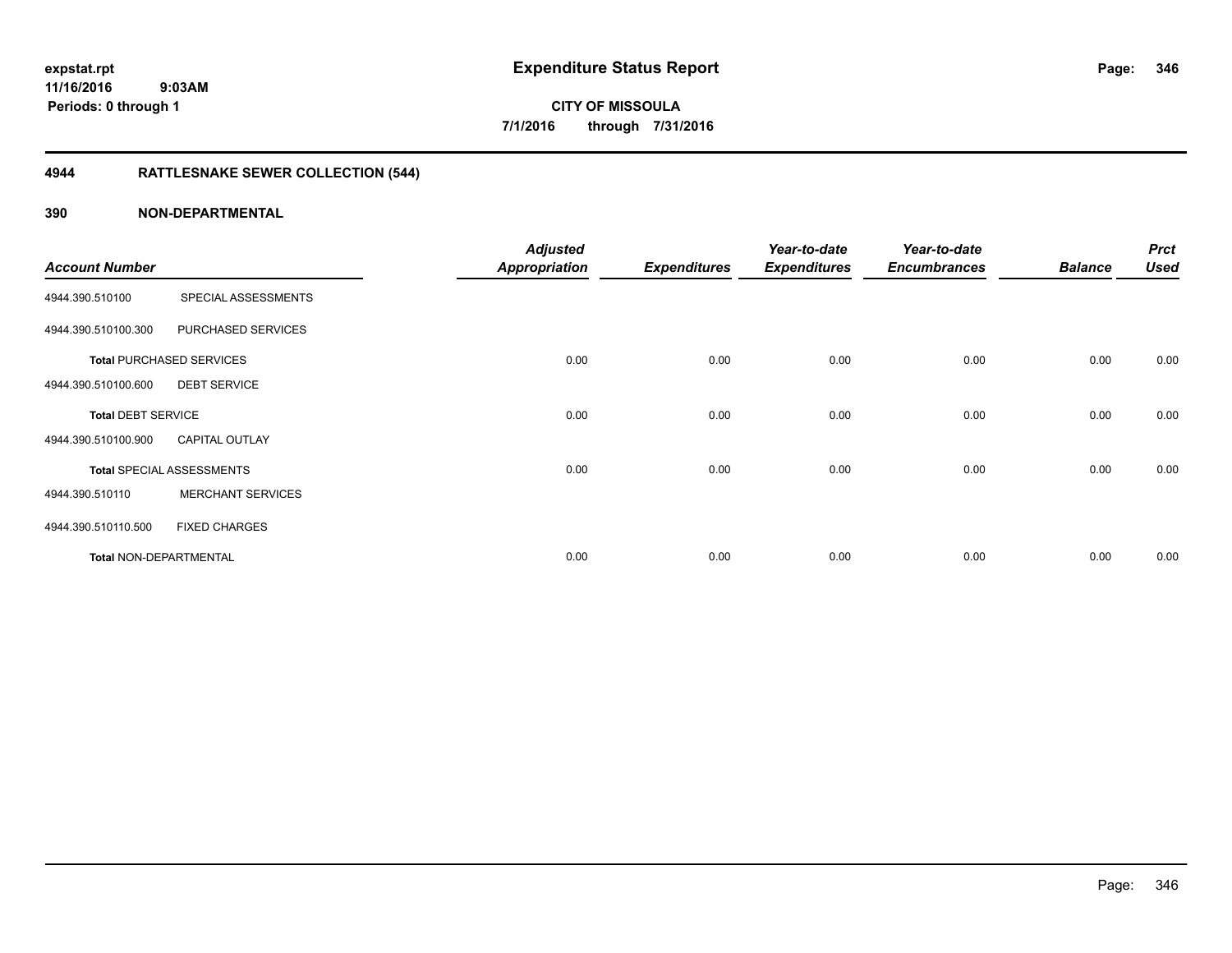**11/16/2016 9:03AM Periods: 0 through 1**

**CITY OF MISSOULA 7/1/2016 through 7/31/2016**

## **4944 RATTLESNAKE SEWER COLLECTION (544)**

**550 SID 544 PROJECT**

| <b>Account Number</b>     |                                 | <b>Adjusted</b><br><b>Appropriation</b> | <b>Expenditures</b> | Year-to-date<br><b>Expenditures</b> | Year-to-date<br><b>Encumbrances</b> | <b>Balance</b> | <b>Prct</b><br><b>Used</b> |
|---------------------------|---------------------------------|-----------------------------------------|---------------------|-------------------------------------|-------------------------------------|----------------|----------------------------|
| 4944.550.430680           | ARRA GRANT                      |                                         |                     |                                     |                                     |                |                            |
| 4944.550.430680.900       | CAPITAL OUTLAY                  |                                         |                     |                                     |                                     |                |                            |
| <b>Total ARRA GRANT</b>   |                                 | 0.00                                    | 0.00                | 0.00                                | 0.00                                | 0.00           | 0.00                       |
| 4944.550.430681           | ARRA LOAN                       |                                         |                     |                                     |                                     |                |                            |
| 4944.550.430681.900       | CAPITAL OUTLAY                  |                                         |                     |                                     |                                     |                |                            |
| <b>Total ARRA LOAN</b>    |                                 | 0.00                                    | 0.00                | 0.00                                | 0.00                                | 0.00           | 0.00                       |
| 4944.550.430682           | <b>TSEP GRANT</b>               |                                         |                     |                                     |                                     |                |                            |
| 4944.550.430682.900       | CAPITAL OUTLAY                  |                                         |                     |                                     |                                     |                |                            |
| <b>Total TSEP GRANT</b>   |                                 | 0.00                                    | 0.00                | 0.00                                | 0.00                                | 0.00           | 0.00                       |
| 4944.550.430685           | SRF SID                         |                                         |                     |                                     |                                     |                |                            |
| 4944.550.430685.900       | CAPITAL OUTLAY                  |                                         |                     |                                     |                                     |                |                            |
| <b>Total SRF SID</b>      |                                 | 0.00                                    | 0.00                | 0.00                                | 0.00                                | 0.00           | 0.00                       |
| 4944.550.430686           | SRF REV BOND                    |                                         |                     |                                     |                                     |                |                            |
| 4944.550.430686.300       | PURCHASED SERVICES              |                                         |                     |                                     |                                     |                |                            |
|                           | <b>Total PURCHASED SERVICES</b> | 0.00                                    | 0.00                | 0.00                                | 0.00                                | 0.00           | 0.00                       |
| 4944.550.430686.900       | CAPITAL OUTLAY                  |                                         |                     |                                     |                                     |                |                            |
| <b>Total SRF REV BOND</b> |                                 | 0.00                                    | 0.00                | 0.00                                | 0.00                                | 0.00           | 0.00                       |
| 4944.550.430687           | ARRA LOAN SID                   |                                         |                     |                                     |                                     |                |                            |
| 4944.550.430687.900       | CAPITAL OUTLAY                  |                                         |                     |                                     |                                     |                |                            |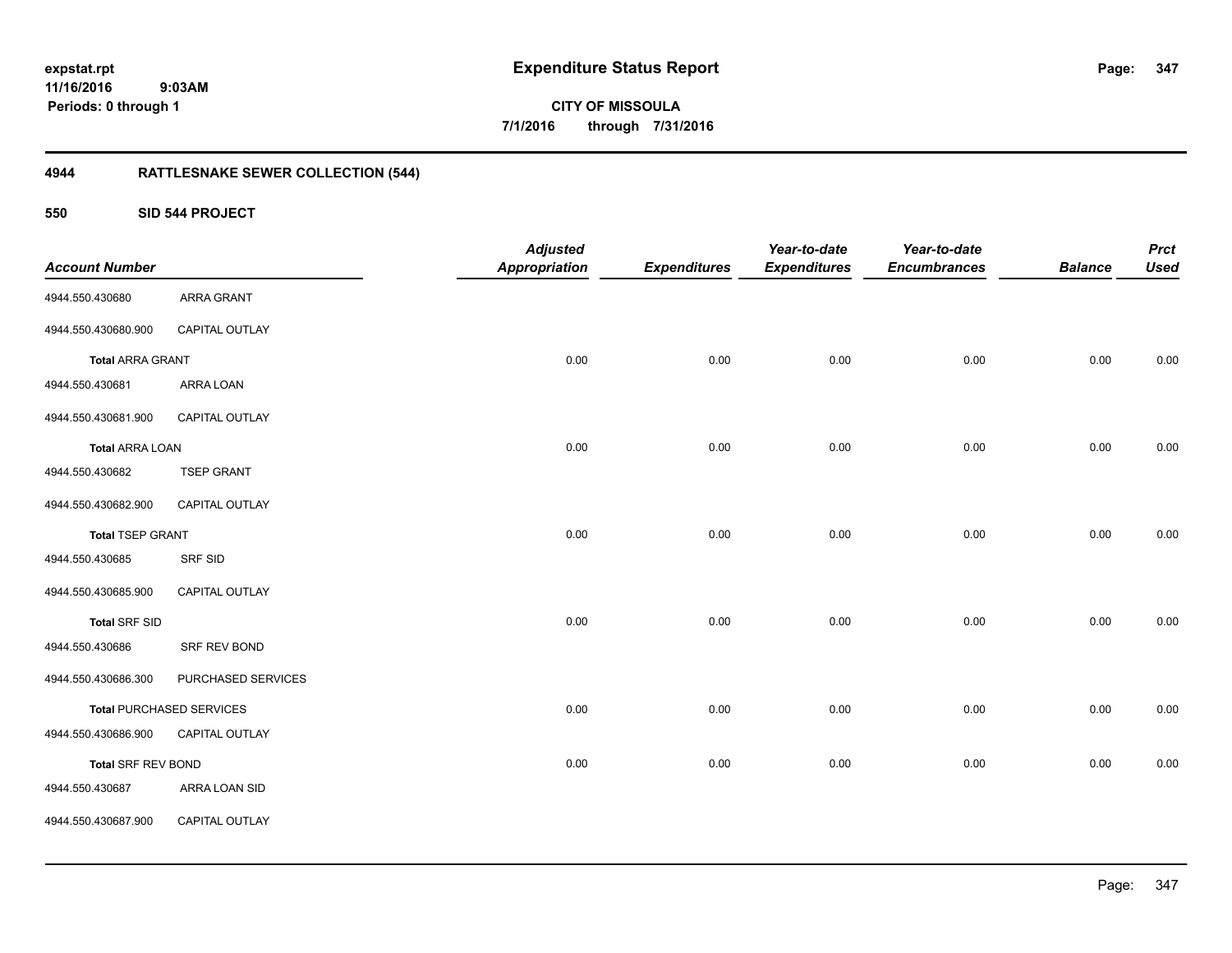**348**

**11/16/2016 9:03AM Periods: 0 through 1**

**CITY OF MISSOULA 7/1/2016 through 7/31/2016**

## **4944 RATTLESNAKE SEWER COLLECTION (544)**

**550 SID 544 PROJECT**

| <b>Account Number</b>      |                          | <b>Adjusted</b><br><b>Appropriation</b> | Expenditures | Year-to-date<br><b>Expenditures</b> | Year-to-date<br><b>Encumbrances</b> | <b>Balance</b> | <b>Prct</b><br>Used |
|----------------------------|--------------------------|-----------------------------------------|--------------|-------------------------------------|-------------------------------------|----------------|---------------------|
| <b>Total ARRA LOAN SID</b> |                          | 0.00                                    | 0.00         | 0.00                                | 0.00                                | 0.00           | 0.00                |
| 4944.550.510110            | <b>MERCHANT SERVICES</b> |                                         |              |                                     |                                     |                |                     |
| 4944.550.510110.500        | <b>FIXED CHARGES</b>     |                                         |              |                                     |                                     |                |                     |
| Total SID 544 PROJECT      |                          | 0.00                                    | 0.00         | 0.00                                | 0.00                                | 0.00           | 0.00                |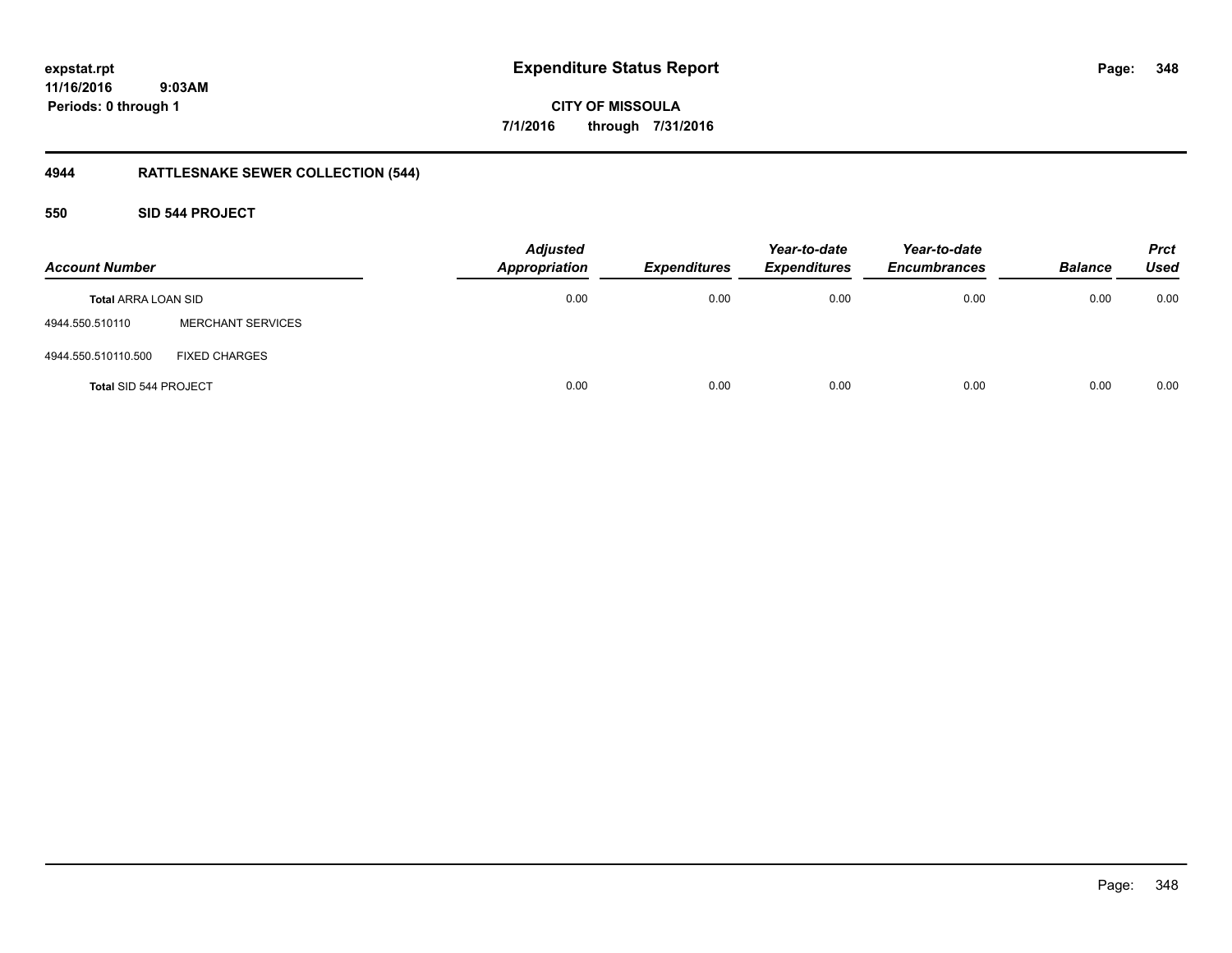**Periods: 0 through 1**

**CITY OF MISSOULA 7/1/2016 through 7/31/2016**

## **4944 RATTLESNAKE SEWER COLLECTION (544)**

### **555 LOLO STREET PROJECT**

| <b>Account Number</b>     |                                          | <b>Adjusted</b><br><b>Appropriation</b> | <b>Expenditures</b> | Year-to-date<br><b>Expenditures</b> | Year-to-date<br><b>Encumbrances</b> | <b>Balance</b> | <b>Prct</b><br><b>Used</b> |
|---------------------------|------------------------------------------|-----------------------------------------|---------------------|-------------------------------------|-------------------------------------|----------------|----------------------------|
| 4944.555.430680           | ARRA GRANT                               |                                         |                     |                                     |                                     |                |                            |
| 4944.555.430680.900       | <b>CAPITAL OUTLAY</b>                    |                                         |                     |                                     |                                     |                |                            |
| <b>Total ARRA GRANT</b>   |                                          | 0.00                                    | 0.00                | 0.00                                | 0.00                                | 0.00           | 0.00                       |
| 4944.555.430685           | SRF SID                                  |                                         |                     |                                     |                                     |                |                            |
| 4944.555.430685.900       | <b>CAPITAL OUTLAY</b>                    |                                         |                     |                                     |                                     |                |                            |
| <b>Total SRF SID</b>      |                                          | 0.00                                    | 0.00                | 0.00                                | 0.00                                | 0.00           | 0.00                       |
| 4944.555.430686           | SRF REV BOND                             |                                         |                     |                                     |                                     |                |                            |
| 4944.555.430686.900       | <b>CAPITAL OUTLAY</b>                    |                                         |                     |                                     |                                     |                |                            |
| <b>Total SRF REV BOND</b> |                                          | 0.00                                    | 0.00                | 0.00                                | 0.00                                | 0.00           | 0.00                       |
| 4944.555.510110           | <b>MERCHANT SERVICES</b>                 |                                         |                     |                                     |                                     |                |                            |
| 4944.555.510110.500       | <b>FIXED CHARGES</b>                     |                                         |                     |                                     |                                     |                |                            |
|                           | Total RATTLESNAKE SEWER COLLECTION (544) | 0.00                                    | 0.00                | 0.00                                | 0.00                                | 0.00           | 0.00                       |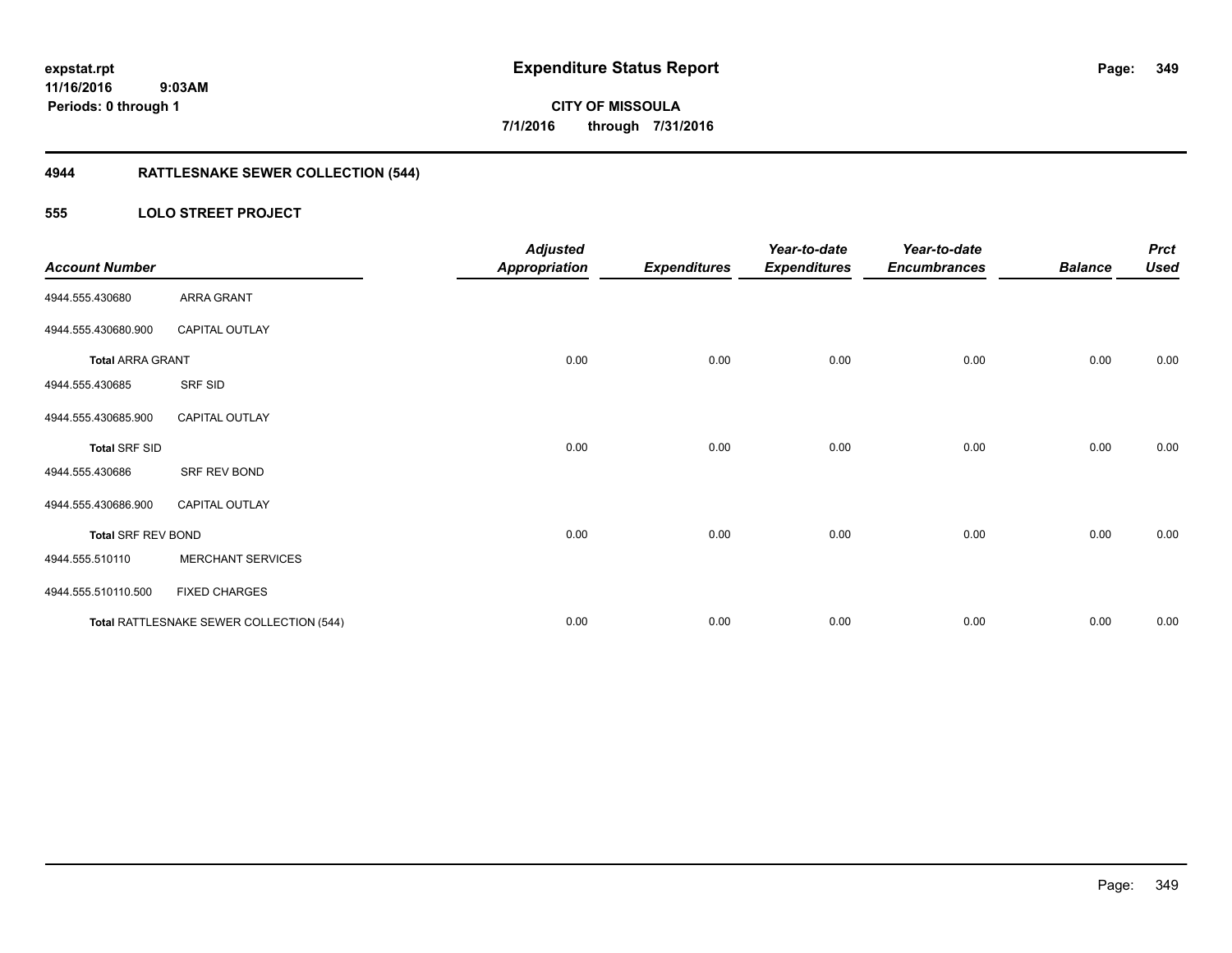#### **4945 PHILLIPS ST TRAFFIC CALMING**

## **000 \*\*\* Title Not Found \*\*\***

| <b>Account Number</b> |                                          | <b>Adjusted</b><br><b>Appropriation</b> | <b>Expenditures</b> | Year-to-date<br><b>Expenditures</b> | Year-to-date<br><b>Encumbrances</b> | <b>Balance</b> | <b>Prct</b><br><b>Used</b> |
|-----------------------|------------------------------------------|-----------------------------------------|---------------------|-------------------------------------|-------------------------------------|----------------|----------------------------|
| 4945.000.410000       | <b>GENERAL GOVERNMENT</b>                |                                         |                     |                                     |                                     |                |                            |
| 4945.000.410000.600   | <b>DEBT SERVICE</b>                      |                                         |                     |                                     |                                     |                |                            |
|                       | <b>Total GENERAL GOVERNMENT</b>          | 0.00                                    | 0.00                | 0.00                                | 0.00                                | 0.00           | 0.00                       |
| 4945.000.510110       | <b>MERCHANT SERVICES</b>                 |                                         |                     |                                     |                                     |                |                            |
| 4945.000.510110.500   | <b>FIXED CHARGES</b>                     |                                         |                     |                                     |                                     |                |                            |
|                       | <b>Total MERCHANT SERVICES</b>           | 0.00                                    | 0.00                | 0.00                                | 0.00                                | 0.00           | 0.00                       |
|                       | <b>Total PHILLIPS ST TRAFFIC CALMING</b> | 0.00                                    | 0.00                | 0.00                                | 0.00                                | 0.00           | 0.00                       |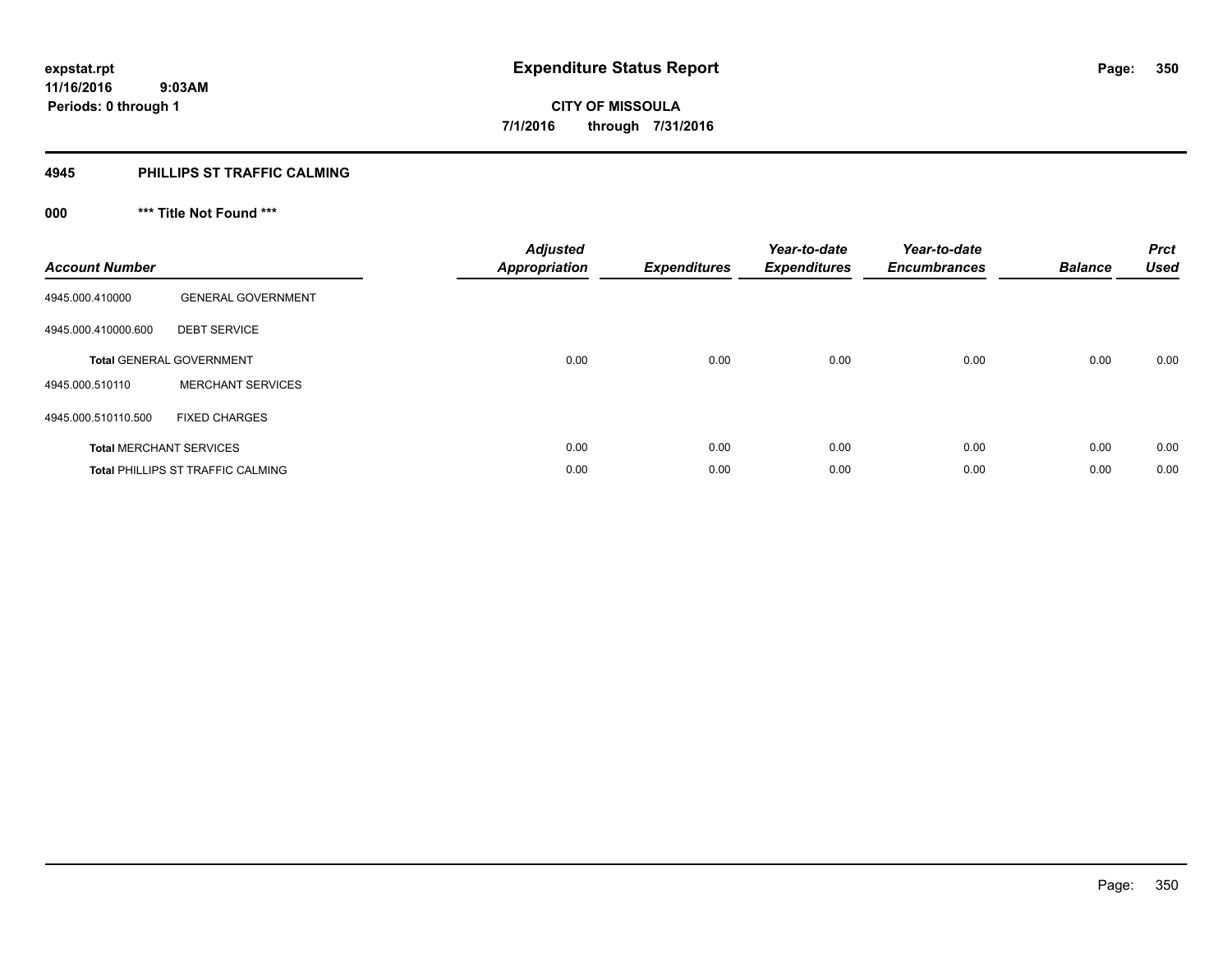**11/16/2016 9:03AM Periods: 0 through 1**

**351**

**CITY OF MISSOULA 7/1/2016 through 7/31/2016**

#### **4946 PATTEE CREEK DR. TRAFFIC CALMING**

**000 \*\*\* Title Not Found \*\*\***

| <b>Account Number</b>         |                                 | <b>Adjusted</b><br><b>Appropriation</b> | <b>Expenditures</b> | Year-to-date<br><b>Expenditures</b> | Year-to-date<br><b>Encumbrances</b> | <b>Balance</b> | <b>Prct</b><br><b>Used</b> |
|-------------------------------|---------------------------------|-----------------------------------------|---------------------|-------------------------------------|-------------------------------------|----------------|----------------------------|
| 4946.000.410000               | <b>GENERAL GOVERNMENT</b>       |                                         |                     |                                     |                                     |                |                            |
| 4946.000.410000.600           | <b>DEBT SERVICE</b>             |                                         |                     |                                     |                                     |                |                            |
|                               | <b>Total GENERAL GOVERNMENT</b> | 0.00                                    | 0.00                | 0.00                                | 0.00                                | 0.00           | 0.00                       |
| 4946.000.510110               | <b>MERCHANT SERVICES</b>        |                                         |                     |                                     |                                     |                |                            |
| 4946.000.510110.500           | <b>FIXED CHARGES</b>            |                                         |                     |                                     |                                     |                |                            |
| Total *** Title Not Found *** |                                 | 0.00                                    | 0.00                | 0.00                                | 0.00                                | 0.00           | 0.00                       |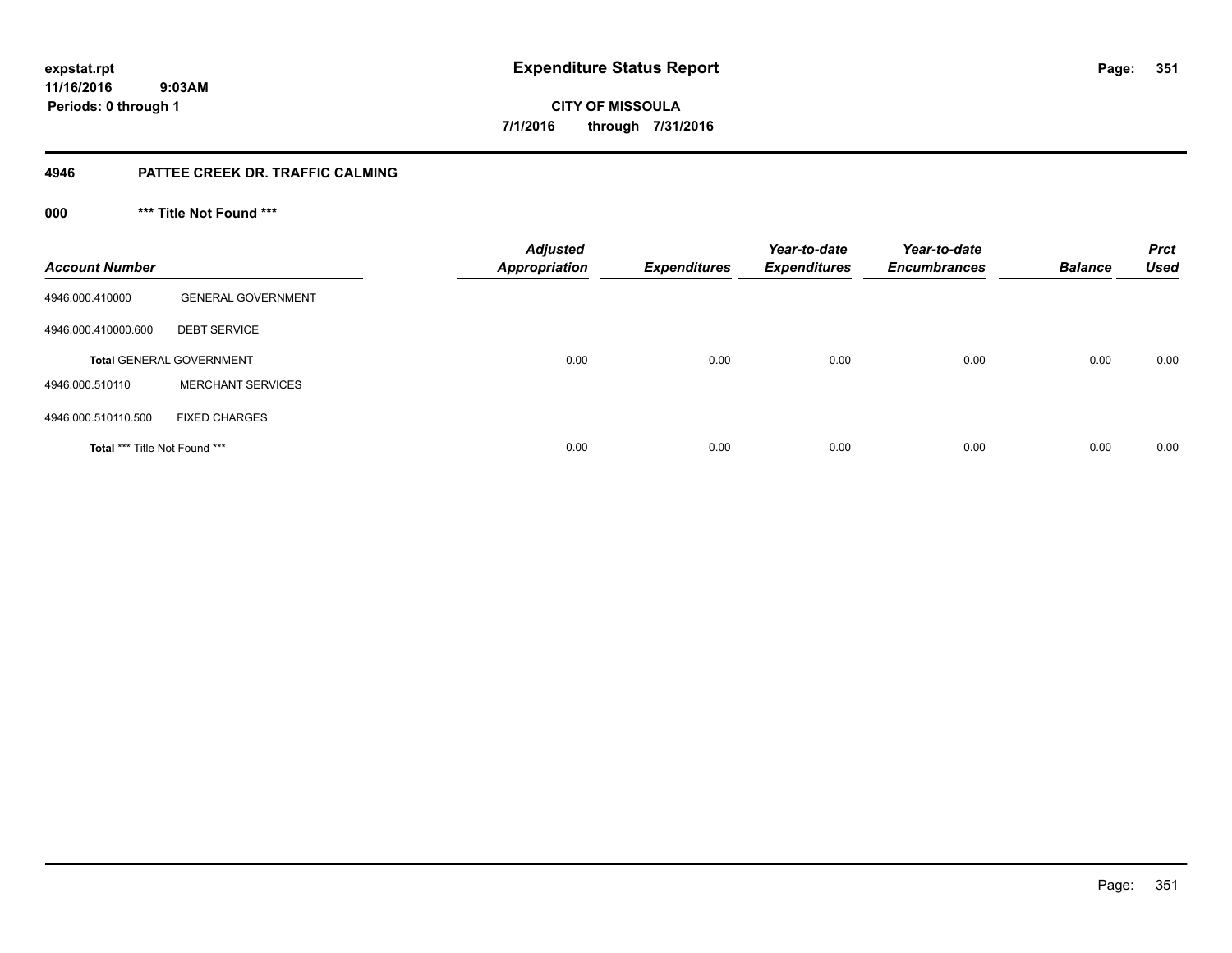#### **4946 PATTEE CREEK DR. TRAFFIC CALMING**

| <b>Account Number</b> |                                               | <b>Adjusted</b><br><b>Appropriation</b> | <b>Expenditures</b> | Year-to-date<br><b>Expenditures</b> | Year-to-date<br><b>Encumbrances</b> | <b>Balance</b> | <b>Prct</b><br><b>Used</b> |
|-----------------------|-----------------------------------------------|-----------------------------------------|---------------------|-------------------------------------|-------------------------------------|----------------|----------------------------|
| 4946.390.510100       | SPECIAL ASSESSMENTS                           |                                         |                     |                                     |                                     |                |                            |
| 4946.390.510100.300   | PURCHASED SERVICES                            |                                         |                     |                                     |                                     |                |                            |
|                       | <b>Total PURCHASED SERVICES</b>               | 0.00                                    | 0.00                | 0.00                                | 0.00                                | 0.00           | 0.00                       |
| 4946.390.510100.900   | <b>CAPITAL OUTLAY</b>                         |                                         |                     |                                     |                                     |                |                            |
|                       | <b>Total SPECIAL ASSESSMENTS</b>              | 0.00                                    | 0.00                | 0.00                                | 0.00                                | 0.00           | 0.00                       |
| 4946.390.510110       | <b>MERCHANT SERVICES</b>                      |                                         |                     |                                     |                                     |                |                            |
| 4946.390.510110.500   | <b>FIXED CHARGES</b>                          |                                         |                     |                                     |                                     |                |                            |
|                       | <b>Total MERCHANT SERVICES</b>                | 0.00                                    | 0.00                | 0.00                                | 0.00                                | 0.00           | 0.00                       |
|                       | <b>Total PATTEE CREEK DR. TRAFFIC CALMING</b> | 0.00                                    | 0.00                | 0.00                                | 0.00                                | 0.00           | 0.00                       |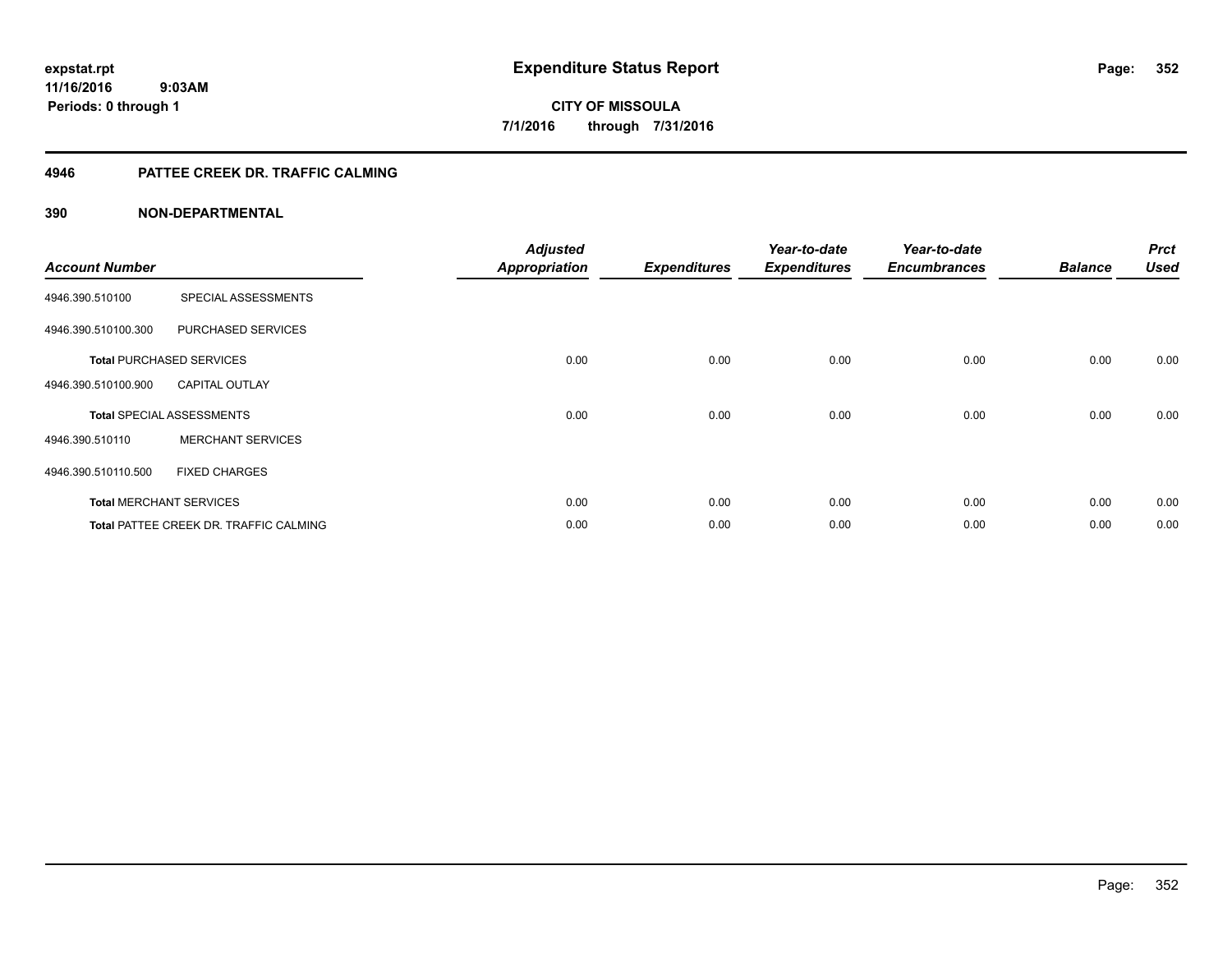#### **4948 STORMWATER OUTFALL RETROFITS**

| <b>Account Number</b> |                                                    | <b>Adjusted</b><br><b>Appropriation</b> | <b>Expenditures</b> | Year-to-date<br><b>Expenditures</b> | Year-to-date<br><b>Encumbrances</b> | <b>Balance</b> | <b>Prct</b><br><b>Used</b> |
|-----------------------|----------------------------------------------------|-----------------------------------------|---------------------|-------------------------------------|-------------------------------------|----------------|----------------------------|
| 4948.390.431210       | CARAS PARK STORM WATER RETROFITS                   |                                         |                     |                                     |                                     |                |                            |
| 4948.390.431210.300   | <b>PURCHASED SERVICES</b>                          |                                         |                     |                                     |                                     |                |                            |
|                       | <b>Total CARAS PARK STORM WATER RETROFITS</b>      | 0.00                                    | 0.00                | 0.00                                | 0.00                                | 0.00           | 0.00                       |
| 4948.390.431212       | <b>BUCKHOUSE BRIDGE STORM WATER RETROFIT</b>       |                                         |                     |                                     |                                     |                |                            |
| 4948.390.431212.300   | <b>PURCHASED SERVICES</b>                          |                                         |                     |                                     |                                     |                |                            |
|                       | <b>Total BUCKHOUSE BRIDGE STORM WATER RETROFIT</b> | 0.00                                    | 0.00                | 0.00                                | 0.00                                | 0.00           | 0.00                       |
| 4948.390.510110       | <b>MERCHANT SERVICES</b>                           |                                         |                     |                                     |                                     |                |                            |
| 4948.390.510110.500   | <b>FIXED CHARGES</b>                               |                                         |                     |                                     |                                     |                |                            |
|                       | <b>Total MERCHANT SERVICES</b>                     | 0.00                                    | 0.00                | 0.00                                | 0.00                                | 0.00           | 0.00                       |
|                       | Total STORMWATER OUTFALL RETROFITS                 | 0.00                                    | 0.00                | 0.00                                | 0.00                                | 0.00           | 0.00                       |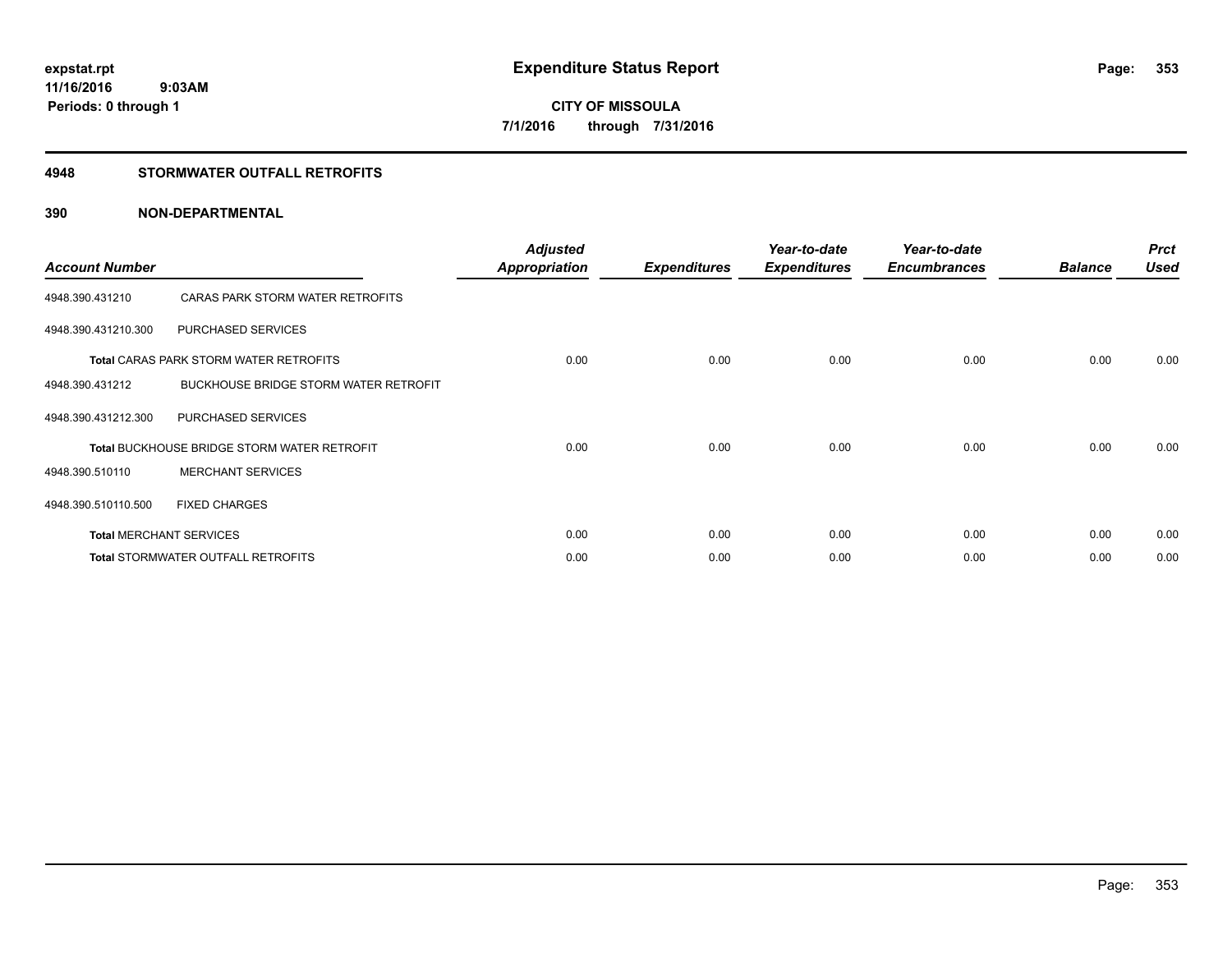#### **4949 WAYFINDING PROJECT**

|                                 |                                               | <b>Adjusted</b> |                     | Year-to-date        | Year-to-date        |                | <b>Prct</b> |
|---------------------------------|-----------------------------------------------|-----------------|---------------------|---------------------|---------------------|----------------|-------------|
| <b>Account Number</b>           |                                               | Appropriation   | <b>Expenditures</b> | <b>Expenditures</b> | <b>Encumbrances</b> | <b>Balance</b> | <b>Used</b> |
| 4949.390.430268                 | *** Title Not Found ***                       |                 |                     |                     |                     |                |             |
| 4949.390.430268.100             | PERSONAL SERVICES                             |                 |                     |                     |                     |                |             |
| <b>Total PERSONAL SERVICES</b>  |                                               | 0.00            | 0.00                | 0.00                | 0.00                | 0.00           | 0.00        |
| 4949.390.430268.200             | <b>SUPPLIES</b>                               |                 |                     |                     |                     |                |             |
| <b>Total SUPPLIES</b>           |                                               | 0.00            | 0.00                | 0.00                | 0.00                | 0.00           | 0.00        |
| 4949.390.430268.300             | PURCHASED SERVICES                            |                 |                     |                     |                     |                |             |
|                                 | 4949.390.430268.350.000 PROFESSIONAL SERVICES | 0.00            | 430.00              | 430.00              | 0.00                | $-430.00$      | 0.00        |
|                                 | <b>Total PURCHASED SERVICES</b>               | 0.00            | 430.00              | 430.00              | 0.00                | $-430.00$      | 0.00        |
| 4949.390.430268.900             | <b>CAPITAL OUTLAY</b>                         |                 |                     |                     |                     |                |             |
| <b>Total CAPITAL OUTLAY</b>     |                                               | 0.00            | 0.00                | 0.00                | 0.00                | 0.00           | 0.00        |
| Total *** Title Not Found ***   |                                               | 0.00            | 430.00              | 430.00              | 0.00                | $-430.00$      | 0.00        |
| 4949.390.510110                 | <b>MERCHANT SERVICES</b>                      |                 |                     |                     |                     |                |             |
| 4949.390.510110.500             | <b>FIXED CHARGES</b>                          |                 |                     |                     |                     |                |             |
| <b>Total MERCHANT SERVICES</b>  |                                               | 0.00            | 0.00                | 0.00                | 0.00                | 0.00           | 0.00        |
| <b>Total WAYFINDING PROJECT</b> |                                               | 0.00            | 430.00              | 430.00              | 0.00                | $-430.00$      | 0.00        |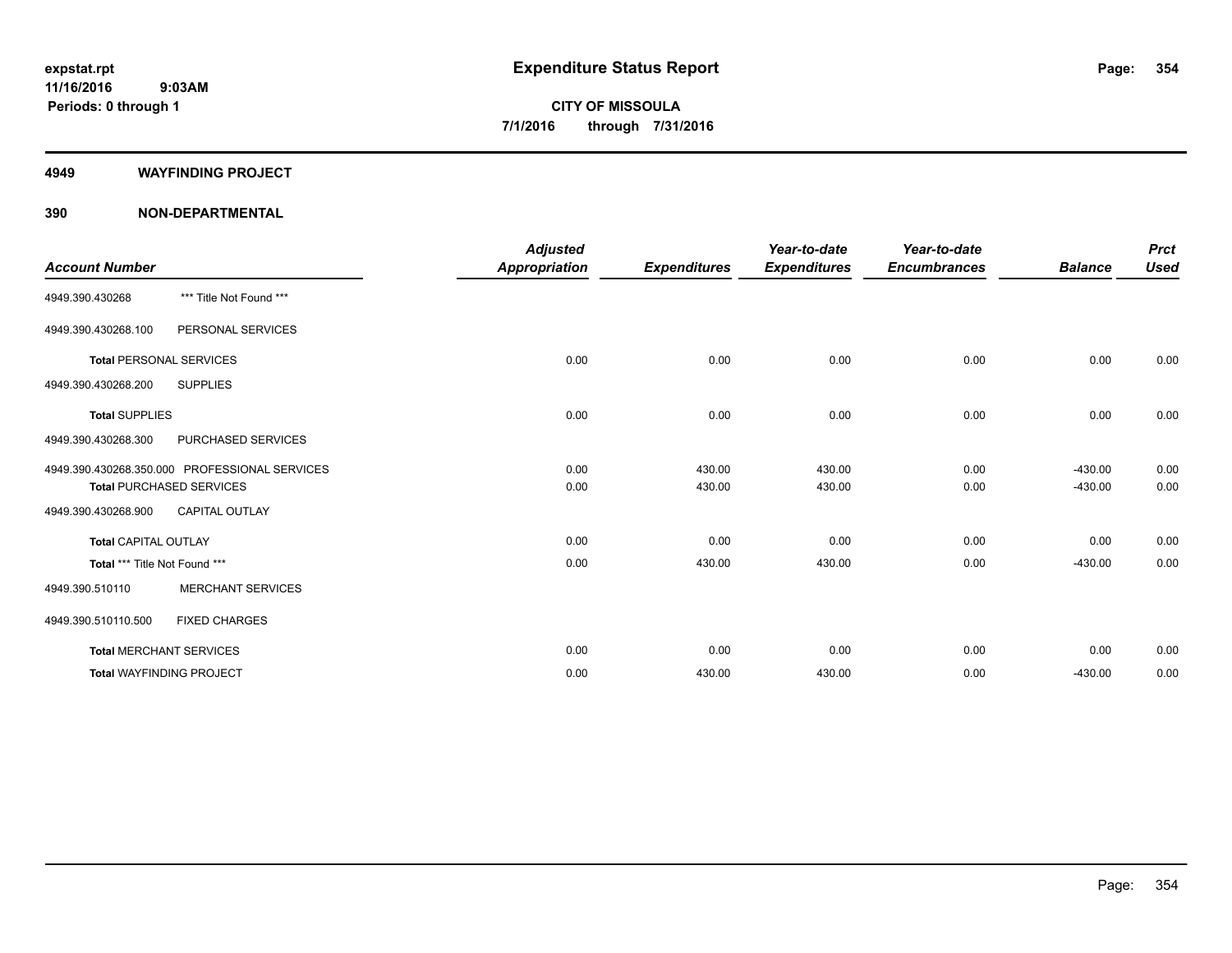#### **4990 ARRA ENHANCEMENTS**

#### **500 N HIGGINS STREETSCAPE**

| <b>Account Number</b> |                                         | <b>Adjusted</b><br><b>Appropriation</b> | <b>Expenditures</b> | Year-to-date<br><b>Expenditures</b> | Year-to-date<br><b>Encumbrances</b> | <b>Balance</b> | <b>Prct</b><br><b>Used</b> |
|-----------------------|-----------------------------------------|-----------------------------------------|---------------------|-------------------------------------|-------------------------------------|----------------|----------------------------|
| 4990.500.430030       | PRELIMINARY ENGINEERING                 |                                         |                     |                                     |                                     |                |                            |
| 4990.500.430030.900   | <b>CAPITAL OUTLAY</b>                   |                                         |                     |                                     |                                     |                |                            |
|                       | <b>Total PRELIMINARY ENGINEERING</b>    | 0.00                                    | 0.00                | 0.00                                | 0.00                                | 0.00           | 0.00                       |
| 4990.500.430031       | <b>CONTRUCTION ENGINEERING</b>          |                                         |                     |                                     |                                     |                |                            |
| 4990.500.430031.900   | <b>CAPITAL OUTLAY</b>                   |                                         |                     |                                     |                                     |                |                            |
|                       | <b>Total CONTRUCTION ENGINEERING</b>    | 0.00                                    | 0.00                | 0.00                                | 0.00                                | 0.00           | 0.00                       |
| 4990.500.430032       | CONTRACTOR PAYMENTS-CONTSTRUCTION       |                                         |                     |                                     |                                     |                |                            |
| 4990.500.430032.900   | <b>CAPITAL OUTLAY</b>                   |                                         |                     |                                     |                                     |                |                            |
|                       | Total CONTRACTOR PAYMENTS-CONTSTRUCTION | 0.00                                    | 0.00                | 0.00                                | 0.00                                | 0.00           | 0.00                       |
| 4990.500.510110       | <b>MERCHANT SERVICES</b>                |                                         |                     |                                     |                                     |                |                            |
| 4990.500.510110.500   | <b>FIXED CHARGES</b>                    |                                         |                     |                                     |                                     |                |                            |
|                       | Total N HIGGINS STREETSCAPE             | 0.00                                    | 0.00                | 0.00                                | 0.00                                | 0.00           | 0.00                       |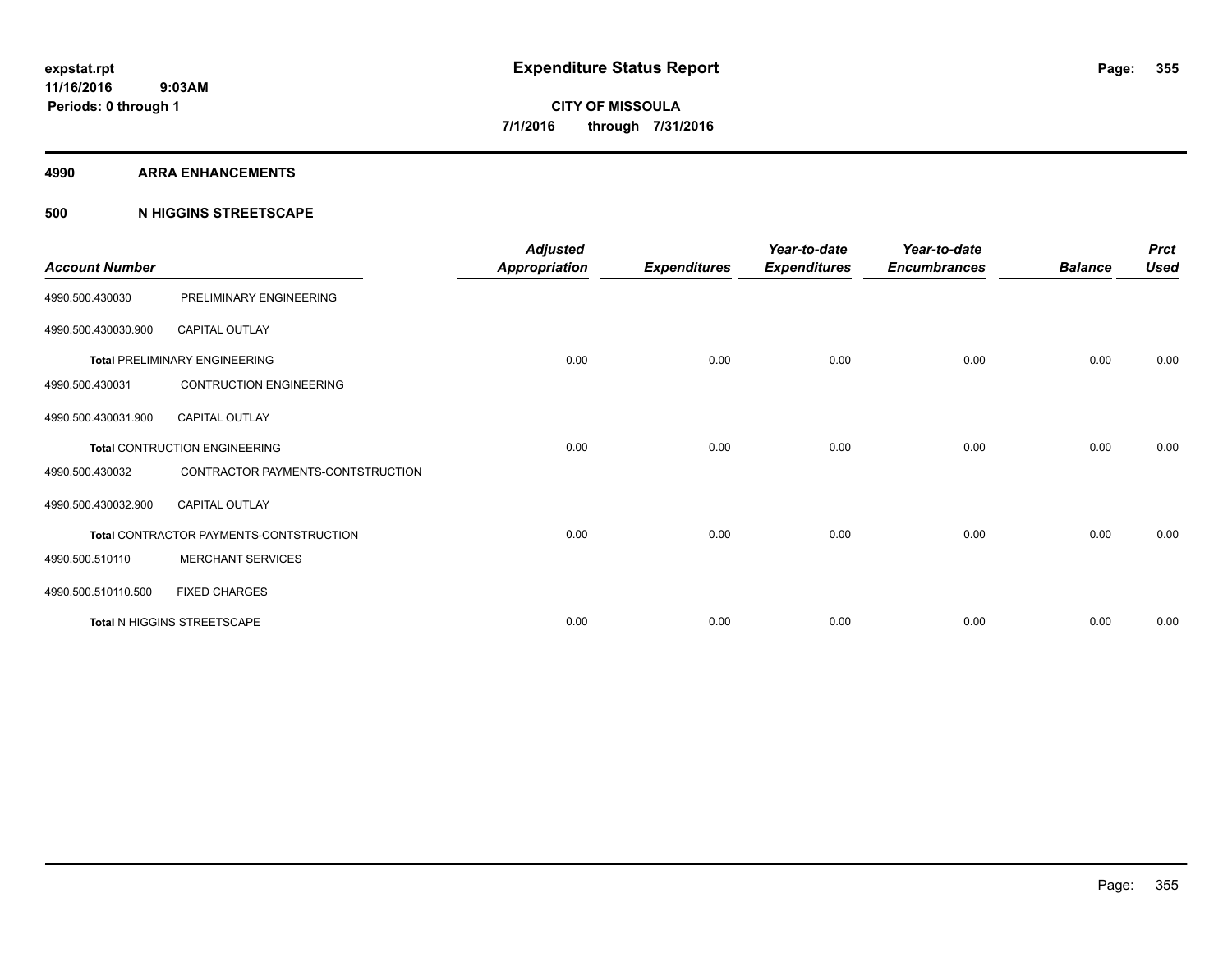**4990 ARRA ENHANCEMENTS**

**510 CURB RAMPS**

| <b>Account Number</b>   |                                                | <b>Adjusted</b><br><b>Appropriation</b> | <b>Expenditures</b> | Year-to-date<br><b>Expenditures</b> | Year-to-date<br><b>Encumbrances</b> | <b>Balance</b> | <b>Prct</b><br><b>Used</b> |
|-------------------------|------------------------------------------------|-----------------------------------------|---------------------|-------------------------------------|-------------------------------------|----------------|----------------------------|
| 4990.510.430032         | CONTRACTOR PAYMENTS-CONTSTRUCTION              |                                         |                     |                                     |                                     |                |                            |
| 4990.510.430032.900     | <b>CAPITAL OUTLAY</b>                          |                                         |                     |                                     |                                     |                |                            |
|                         | <b>Total CONTRACTOR PAYMENTS-CONTSTRUCTION</b> | 0.00                                    | 0.00                | 0.00                                | 0.00                                | 0.00           | 0.00                       |
| 4990.510.510110         | <b>MERCHANT SERVICES</b>                       |                                         |                     |                                     |                                     |                |                            |
| 4990.510.510110.500     | <b>FIXED CHARGES</b>                           |                                         |                     |                                     |                                     |                |                            |
| <b>Total CURB RAMPS</b> |                                                | 0.00                                    | 0.00                | 0.00                                | 0.00                                | 0.00           | 0.00                       |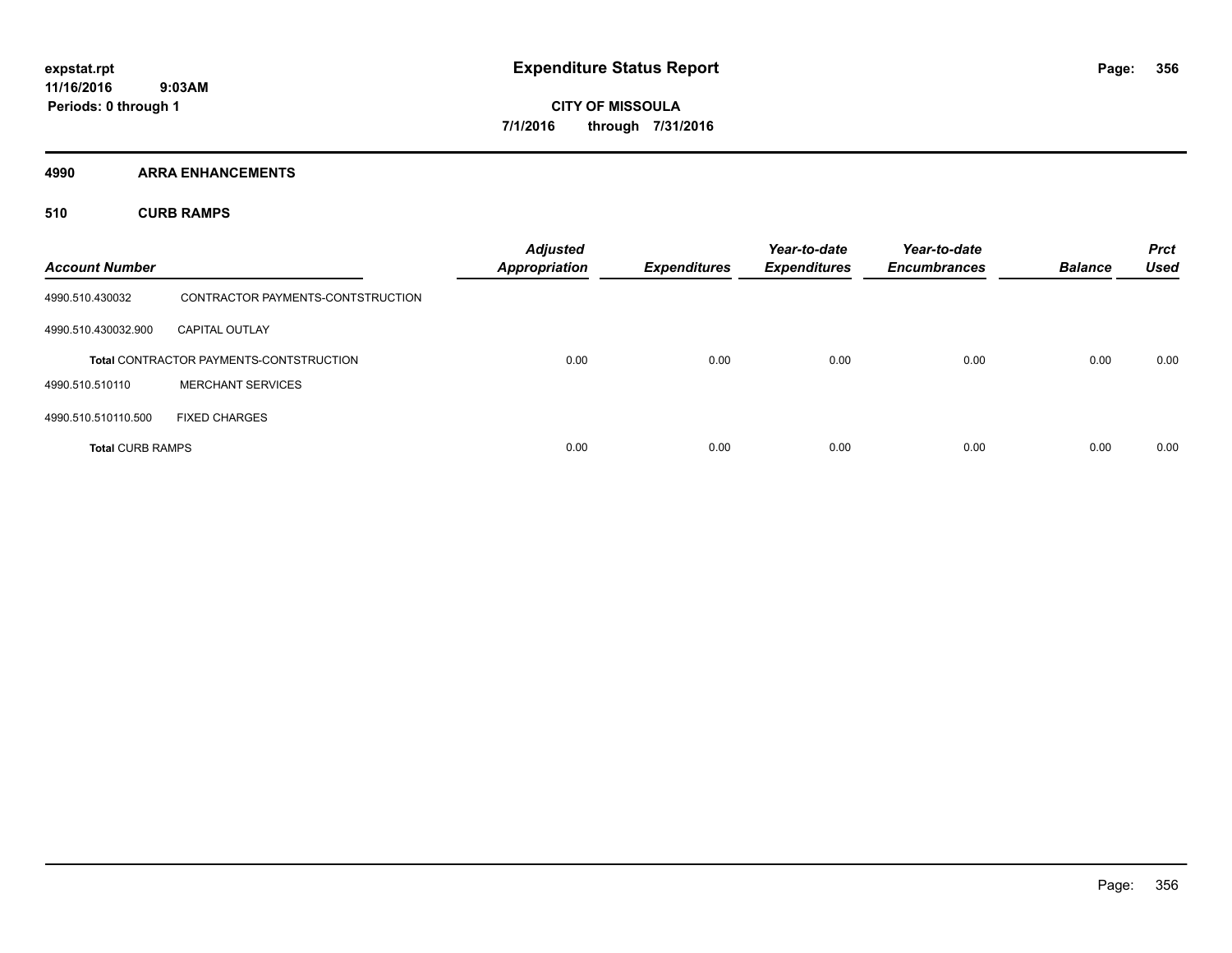**4990 ARRA ENHANCEMENTS**

### **515 RSNAKE GATEWAY GREENOUGH DRIVE**

| <b>Account Number</b> |                                         | <b>Adjusted</b><br><b>Appropriation</b> | <b>Expenditures</b> | Year-to-date<br><b>Expenditures</b> | Year-to-date<br><b>Encumbrances</b> | <b>Balance</b> | <b>Prct</b><br><b>Used</b> |
|-----------------------|-----------------------------------------|-----------------------------------------|---------------------|-------------------------------------|-------------------------------------|----------------|----------------------------|
| 4990.515.430030       | PRELIMINARY ENGINEERING                 |                                         |                     |                                     |                                     |                |                            |
| 4990.515.430030.900   | CAPITAL OUTLAY                          |                                         |                     |                                     |                                     |                |                            |
|                       | <b>Total PRELIMINARY ENGINEERING</b>    | 0.00                                    | 0.00                | 0.00                                | 0.00                                | 0.00           | 0.00                       |
| 4990.515.430031       | <b>CONTRUCTION ENGINEERING</b>          |                                         |                     |                                     |                                     |                |                            |
| 4990.515.430031.900   | <b>CAPITAL OUTLAY</b>                   |                                         |                     |                                     |                                     |                |                            |
|                       | <b>Total CONTRUCTION ENGINEERING</b>    | 0.00                                    | 0.00                | 0.00                                | 0.00                                | 0.00           | 0.00                       |
| 4990.515.430032       | CONTRACTOR PAYMENTS-CONTSTRUCTION       |                                         |                     |                                     |                                     |                |                            |
| 4990.515.430032.900   | <b>CAPITAL OUTLAY</b>                   |                                         |                     |                                     |                                     |                |                            |
|                       | Total CONTRACTOR PAYMENTS-CONTSTRUCTION | 0.00                                    | 0.00                | 0.00                                | 0.00                                | 0.00           | 0.00                       |
| 4990.515.510110       | <b>MERCHANT SERVICES</b>                |                                         |                     |                                     |                                     |                |                            |
| 4990.515.510110.500   | <b>FIXED CHARGES</b>                    |                                         |                     |                                     |                                     |                |                            |
|                       | <b>Total ARRA ENHANCEMENTS</b>          | 0.00                                    | 0.00                | 0.00                                | 0.00                                | 0.00           | 0.00                       |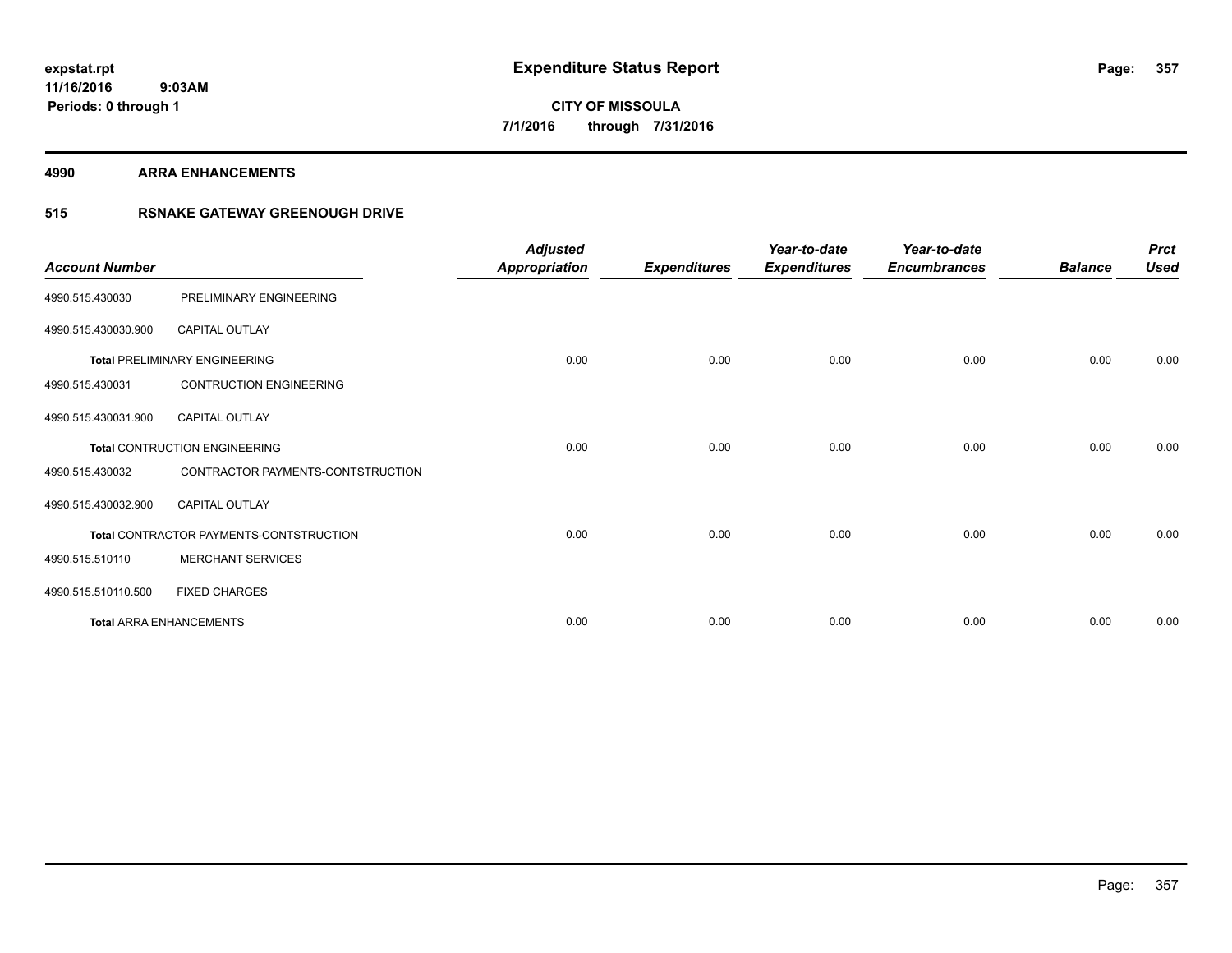**4991 ARRA HB645**

#### **500 N HIGGINS STREETSCAPE**

| <b>Account Number</b> |                                    | <b>Adjusted</b><br><b>Appropriation</b> | <b>Expenditures</b> | Year-to-date<br><b>Expenditures</b> | Year-to-date<br><b>Encumbrances</b> | <b>Balance</b> | <b>Prct</b><br><b>Used</b> |
|-----------------------|------------------------------------|-----------------------------------------|---------------------|-------------------------------------|-------------------------------------|----------------|----------------------------|
| 4991.500.430033       | N.HIGGINS/MTN WATER                |                                         |                     |                                     |                                     |                |                            |
| 4991.500.430033.900   | <b>CAPITAL OUTLAY</b>              |                                         |                     |                                     |                                     |                |                            |
|                       | <b>Total N.HIGGINS/MTN WATER</b>   | 0.00                                    | 0.00                | 0.00                                | 0.00                                | 0.00           | 0.00                       |
| 4991.500.510110       | <b>MERCHANT SERVICES</b>           |                                         |                     |                                     |                                     |                |                            |
| 4991.500.510110.500   | <b>FIXED CHARGES</b>               |                                         |                     |                                     |                                     |                |                            |
|                       | <b>Total N HIGGINS STREETSCAPE</b> | 0.00                                    | 0.00                | 0.00                                | 0.00                                | 0.00           | 0.00                       |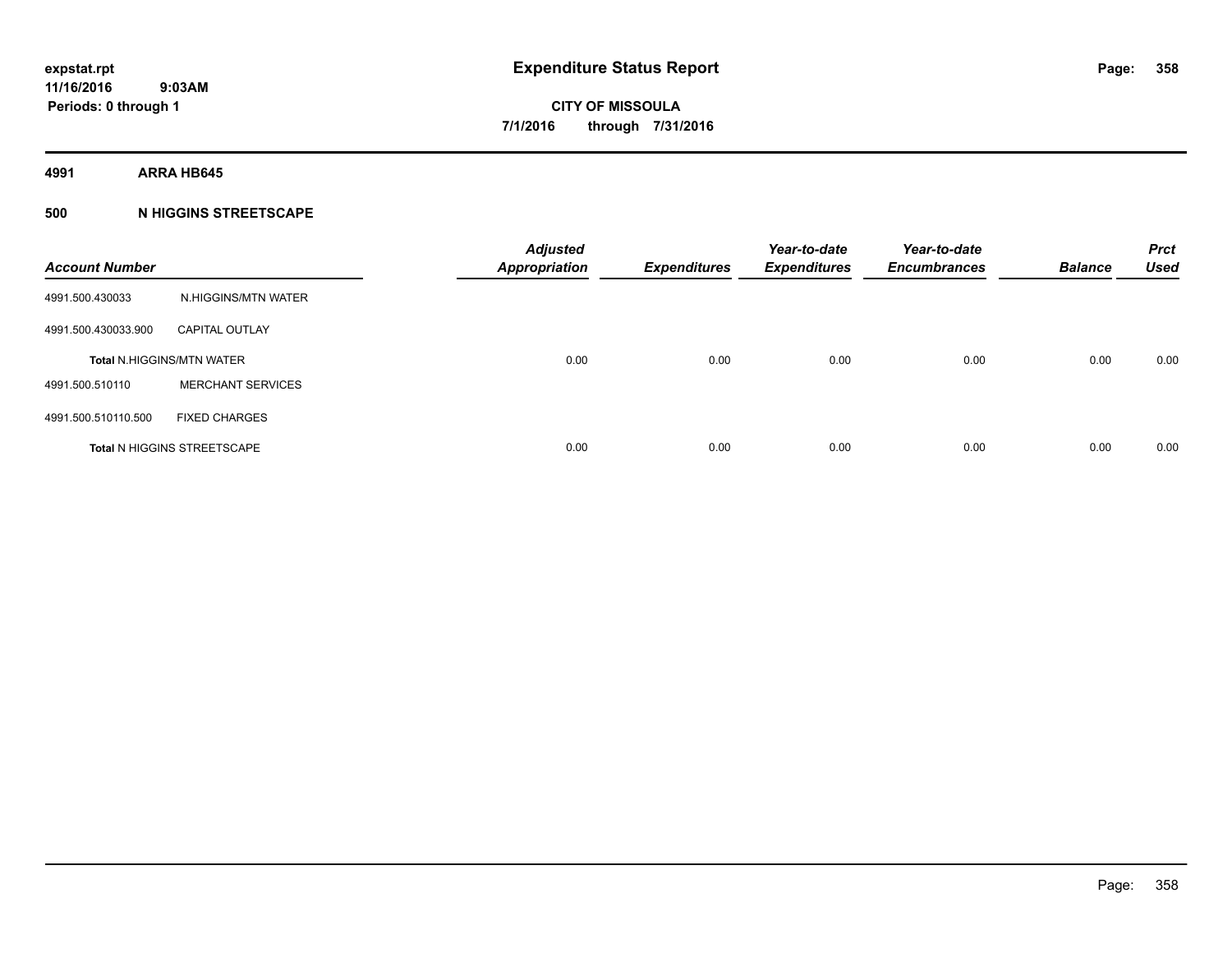**11/16/2016 9:03AM Periods: 0 through 1**

**CITY OF MISSOULA 7/1/2016 through 7/31/2016**

**4991 ARRA HB645**

#### **520 N HIGGINS PAVING**

| <b>Account Number</b>  |                                         | <b>Adjusted</b><br>Appropriation | <b>Expenditures</b> | Year-to-date<br><b>Expenditures</b> | Year-to-date<br><b>Encumbrances</b> | <b>Balance</b> | <b>Prct</b><br><b>Used</b> |
|------------------------|-----------------------------------------|----------------------------------|---------------------|-------------------------------------|-------------------------------------|----------------|----------------------------|
| 4991.520.430030        | PRELIMINARY ENGINEERING                 |                                  |                     |                                     |                                     |                |                            |
| 4991.520.430030.900    | <b>CAPITAL OUTLAY</b>                   |                                  |                     |                                     |                                     |                |                            |
|                        | <b>Total PRELIMINARY ENGINEERING</b>    | 0.00                             | 0.00                | 0.00                                | 0.00                                | 0.00           | 0.00                       |
| 4991.520.430031        | <b>CONTRUCTION ENGINEERING</b>          |                                  |                     |                                     |                                     |                |                            |
| 4991.520.430031.900    | <b>CAPITAL OUTLAY</b>                   |                                  |                     |                                     |                                     |                |                            |
|                        | <b>Total CONTRUCTION ENGINEERING</b>    | 0.00                             | 0.00                | 0.00                                | 0.00                                | 0.00           | 0.00                       |
| 4991.520.430032        | CONTRACTOR PAYMENTS-CONTSTRUCTION       |                                  |                     |                                     |                                     |                |                            |
| 4991.520.430032.900    | <b>CAPITAL OUTLAY</b>                   |                                  |                     |                                     |                                     |                |                            |
|                        | Total CONTRACTOR PAYMENTS-CONTSTRUCTION | 0.00                             | 0.00                | 0.00                                | 0.00                                | 0.00           | 0.00                       |
| 4991.520.510110        | <b>MERCHANT SERVICES</b>                |                                  |                     |                                     |                                     |                |                            |
| 4991.520.510110.500    | <b>FIXED CHARGES</b>                    |                                  |                     |                                     |                                     |                |                            |
| Total N HIGGINS PAVING |                                         | 0.00                             | 0.00                | 0.00                                | 0.00                                | 0.00           | 0.00                       |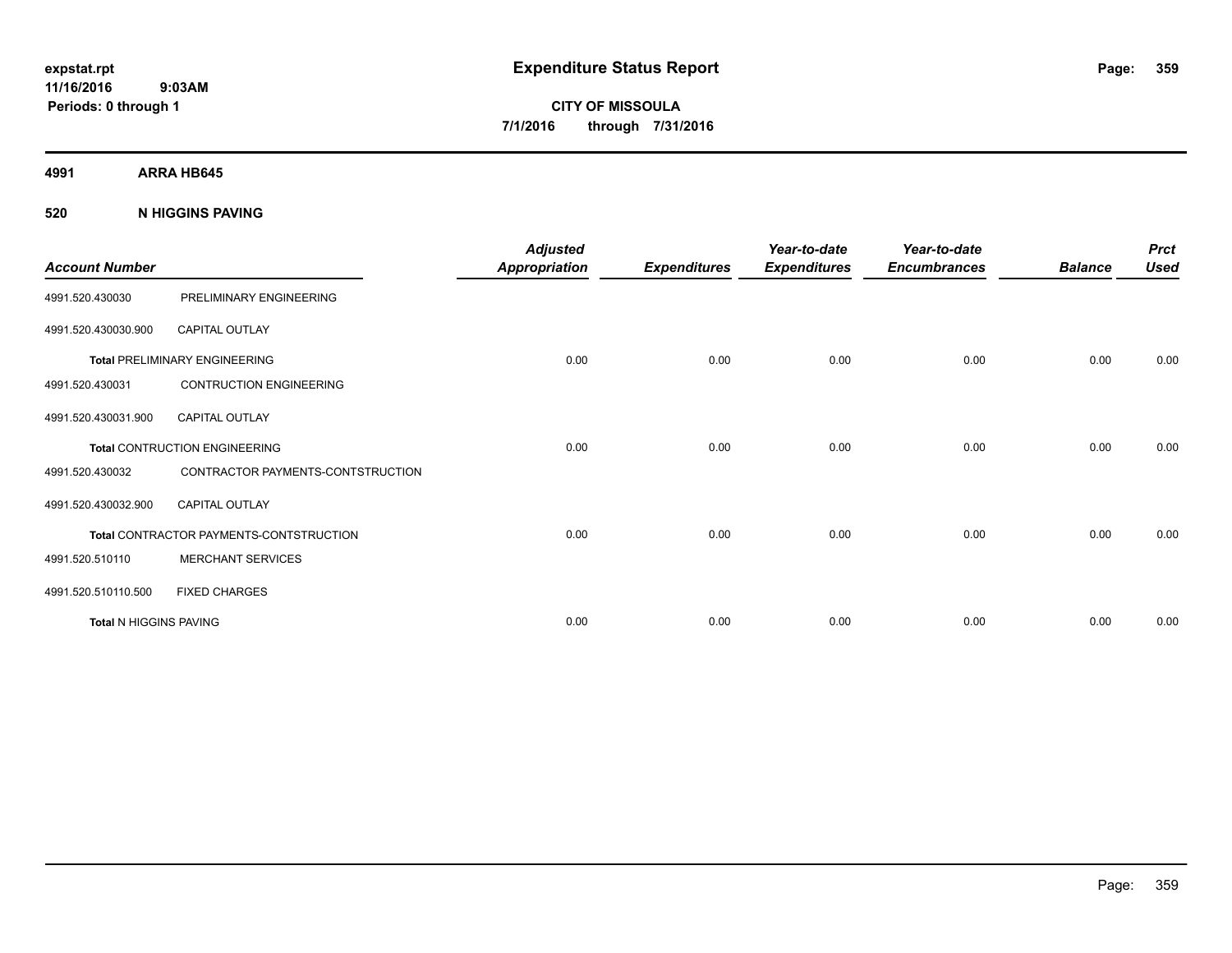**4991 ARRA HB645**

### **525 BROOKS ST CURB & SW IMPROVEMENTS**

| <b>Account Number</b> |                                         | <b>Adjusted</b><br><b>Appropriation</b> | <b>Expenditures</b> | Year-to-date<br><b>Expenditures</b> | Year-to-date<br><b>Encumbrances</b> | <b>Balance</b> | <b>Prct</b><br><b>Used</b> |
|-----------------------|-----------------------------------------|-----------------------------------------|---------------------|-------------------------------------|-------------------------------------|----------------|----------------------------|
| 4991.525.430030       | PRELIMINARY ENGINEERING                 |                                         |                     |                                     |                                     |                |                            |
| 4991.525.430030.900   | <b>CAPITAL OUTLAY</b>                   |                                         |                     |                                     |                                     |                |                            |
|                       | <b>Total PRELIMINARY ENGINEERING</b>    | 0.00                                    | 0.00                | 0.00                                | 0.00                                | 0.00           | 0.00                       |
| 4991.525.430031       | <b>CONTRUCTION ENGINEERING</b>          |                                         |                     |                                     |                                     |                |                            |
| 4991.525.430031.900   | <b>CAPITAL OUTLAY</b>                   |                                         |                     |                                     |                                     |                |                            |
|                       | <b>Total CONTRUCTION ENGINEERING</b>    | 0.00                                    | 0.00                | 0.00                                | 0.00                                | 0.00           | 0.00                       |
| 4991.525.430032       | CONTRACTOR PAYMENTS-CONTSTRUCTION       |                                         |                     |                                     |                                     |                |                            |
| 4991.525.430032.900   | <b>CAPITAL OUTLAY</b>                   |                                         |                     |                                     |                                     |                |                            |
|                       | Total CONTRACTOR PAYMENTS-CONTSTRUCTION | 0.00                                    | 0.00                | 0.00                                | 0.00                                | 0.00           | 0.00                       |
| 4991.525.510110       | <b>MERCHANT SERVICES</b>                |                                         |                     |                                     |                                     |                |                            |
| 4991.525.510110.500   | <b>FIXED CHARGES</b>                    |                                         |                     |                                     |                                     |                |                            |
|                       | Total BROOKS ST CURB & SW IMPROVEMENTS  | 0.00                                    | 0.00                | 0.00                                | 0.00                                | 0.00           | 0.00                       |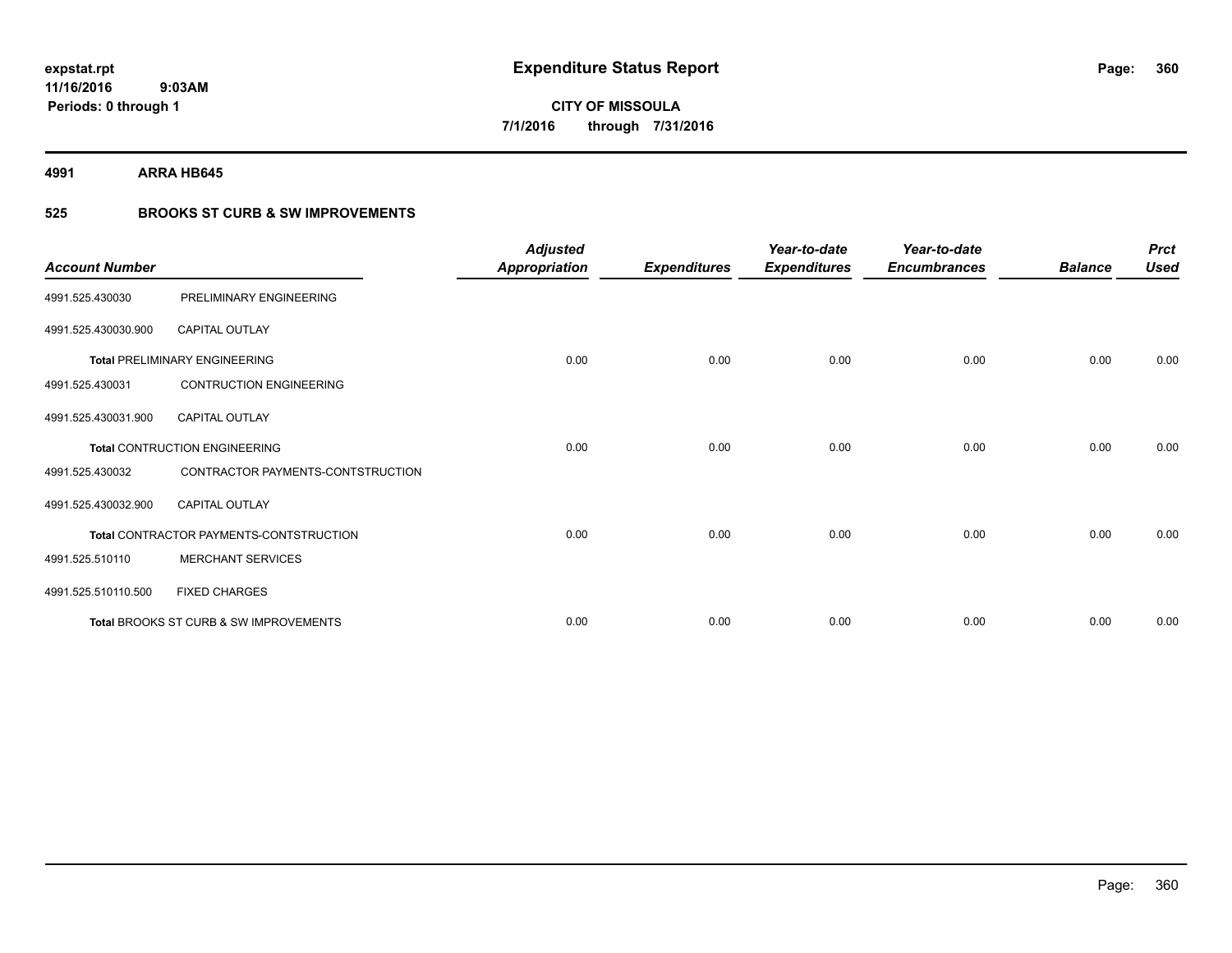**CITY OF MISSOULA 7/1/2016 through 7/31/2016**

**4991 ARRA HB645**

**530 CURB RAMPS**

| <b>Account Number</b>          |                                                | <b>Adjusted</b><br><b>Appropriation</b> | <b>Expenditures</b> | Year-to-date<br><b>Expenditures</b> | Year-to-date<br><b>Encumbrances</b> | <b>Balance</b> | <b>Prct</b><br><b>Used</b> |
|--------------------------------|------------------------------------------------|-----------------------------------------|---------------------|-------------------------------------|-------------------------------------|----------------|----------------------------|
| 4991.530.430030                | PRELIMINARY ENGINEERING                        |                                         |                     |                                     |                                     |                |                            |
| 4991.530.430030.100            | PERSONAL SERVICES                              |                                         |                     |                                     |                                     |                |                            |
| <b>Total PERSONAL SERVICES</b> |                                                | 0.00                                    | 0.00                | 0.00                                | 0.00                                | 0.00           | 0.00                       |
| 4991.530.430030.900            | <b>CAPITAL OUTLAY</b>                          |                                         |                     |                                     |                                     |                |                            |
|                                | <b>Total PRELIMINARY ENGINEERING</b>           | 0.00                                    | 0.00                | 0.00                                | 0.00                                | 0.00           | 0.00                       |
| 4991.530.430031                | <b>CONTRUCTION ENGINEERING</b>                 |                                         |                     |                                     |                                     |                |                            |
| 4991.530.430031.900            | <b>CAPITAL OUTLAY</b>                          |                                         |                     |                                     |                                     |                |                            |
|                                | <b>Total CONTRUCTION ENGINEERING</b>           | 0.00                                    | 0.00                | 0.00                                | 0.00                                | 0.00           | 0.00                       |
| 4991.530.430032                | CONTRACTOR PAYMENTS-CONTSTRUCTION              |                                         |                     |                                     |                                     |                |                            |
| 4991.530.430032.900            | <b>CAPITAL OUTLAY</b>                          |                                         |                     |                                     |                                     |                |                            |
|                                | <b>Total CONTRACTOR PAYMENTS-CONTSTRUCTION</b> | 0.00                                    | 0.00                | 0.00                                | 0.00                                | 0.00           | 0.00                       |
| 4991.530.510110                | <b>MERCHANT SERVICES</b>                       |                                         |                     |                                     |                                     |                |                            |
| 4991.530.510110.500            | <b>FIXED CHARGES</b>                           |                                         |                     |                                     |                                     |                |                            |
| <b>Total CURB RAMPS</b>        |                                                | 0.00                                    | 0.00                | 0.00                                | 0.00                                | 0.00           | 0.00                       |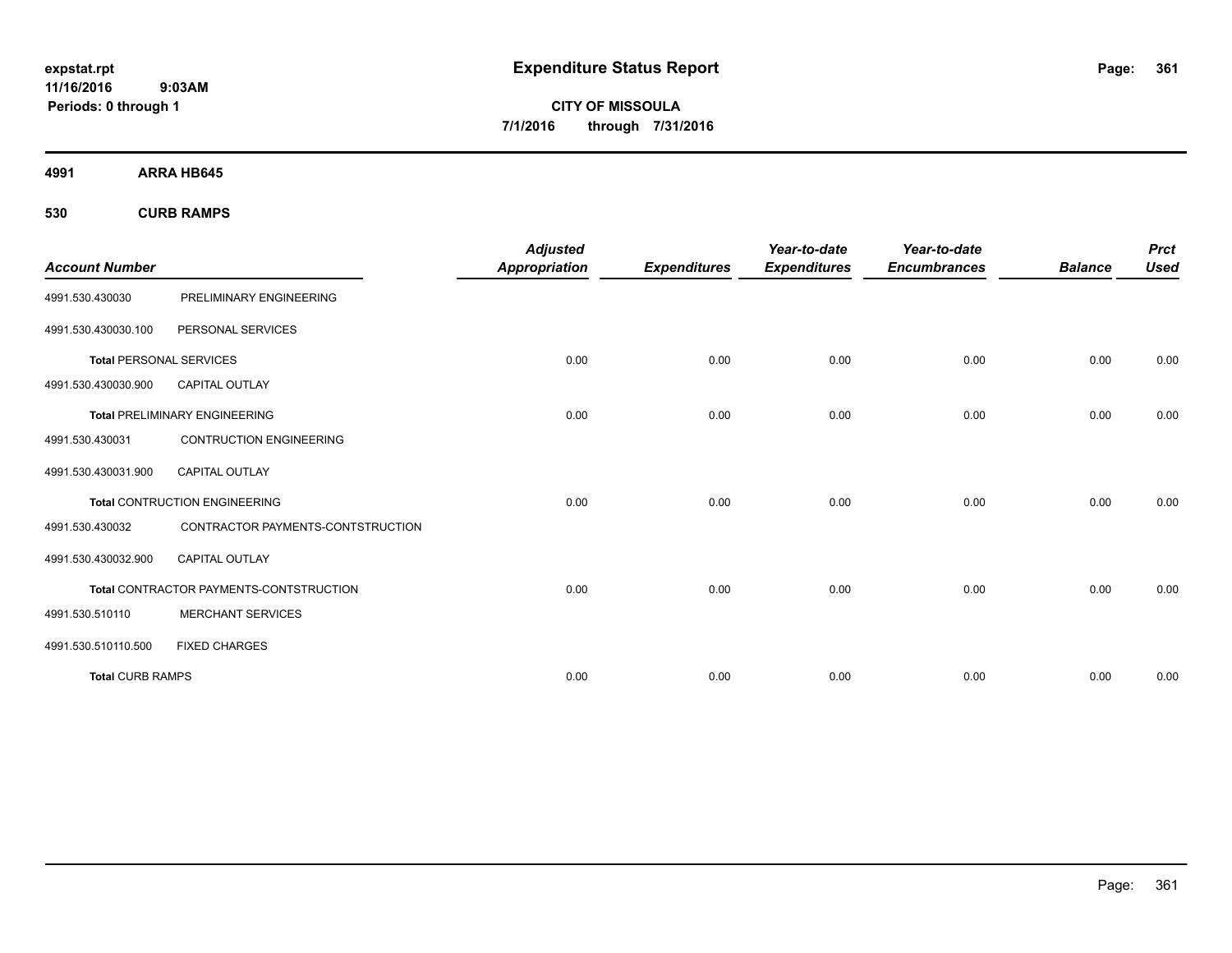**4991 ARRA HB645**

### **535 PARKS PLAYGROUND INSTALLS**

| <b>Account Number</b>          |                                         | <b>Adjusted</b><br><b>Appropriation</b> | <b>Expenditures</b> | Year-to-date<br><b>Expenditures</b> | Year-to-date<br><b>Encumbrances</b> | <b>Balance</b> | <b>Prct</b><br><b>Used</b> |
|--------------------------------|-----------------------------------------|-----------------------------------------|---------------------|-------------------------------------|-------------------------------------|----------------|----------------------------|
| 4991.535.430030                | PRELIMINARY ENGINEERING                 |                                         |                     |                                     |                                     |                |                            |
| 4991.535.430030.100            | PERSONAL SERVICES                       |                                         |                     |                                     |                                     |                |                            |
| <b>Total PERSONAL SERVICES</b> |                                         | 0.00                                    | 0.00                | 0.00                                | 0.00                                | 0.00           | 0.00                       |
| 4991.535.430030.900            | <b>CAPITAL OUTLAY</b>                   |                                         |                     |                                     |                                     |                |                            |
|                                | <b>Total PRELIMINARY ENGINEERING</b>    | 0.00                                    | 0.00                | 0.00                                | 0.00                                | 0.00           | 0.00                       |
| 4991.535.430031                | <b>CONTRUCTION ENGINEERING</b>          |                                         |                     |                                     |                                     |                |                            |
| 4991.535.430031.900            | CAPITAL OUTLAY                          |                                         |                     |                                     |                                     |                |                            |
|                                | <b>Total CONTRUCTION ENGINEERING</b>    | 0.00                                    | 0.00                | 0.00                                | 0.00                                | 0.00           | 0.00                       |
| 4991.535.430032                | CONTRACTOR PAYMENTS-CONTSTRUCTION       |                                         |                     |                                     |                                     |                |                            |
| 4991.535.430032.900            | <b>CAPITAL OUTLAY</b>                   |                                         |                     |                                     |                                     |                |                            |
|                                | Total CONTRACTOR PAYMENTS-CONTSTRUCTION | 0.00                                    | 0.00                | 0.00                                | 0.00                                | 0.00           | 0.00                       |
| 4991.535.510110                | <b>MERCHANT SERVICES</b>                |                                         |                     |                                     |                                     |                |                            |
| 4991.535.510110.500            | <b>FIXED CHARGES</b>                    |                                         |                     |                                     |                                     |                |                            |
|                                | <b>Total PARKS PLAYGROUND INSTALLS</b>  | 0.00                                    | 0.00                | 0.00                                | 0.00                                | 0.00           | 0.00                       |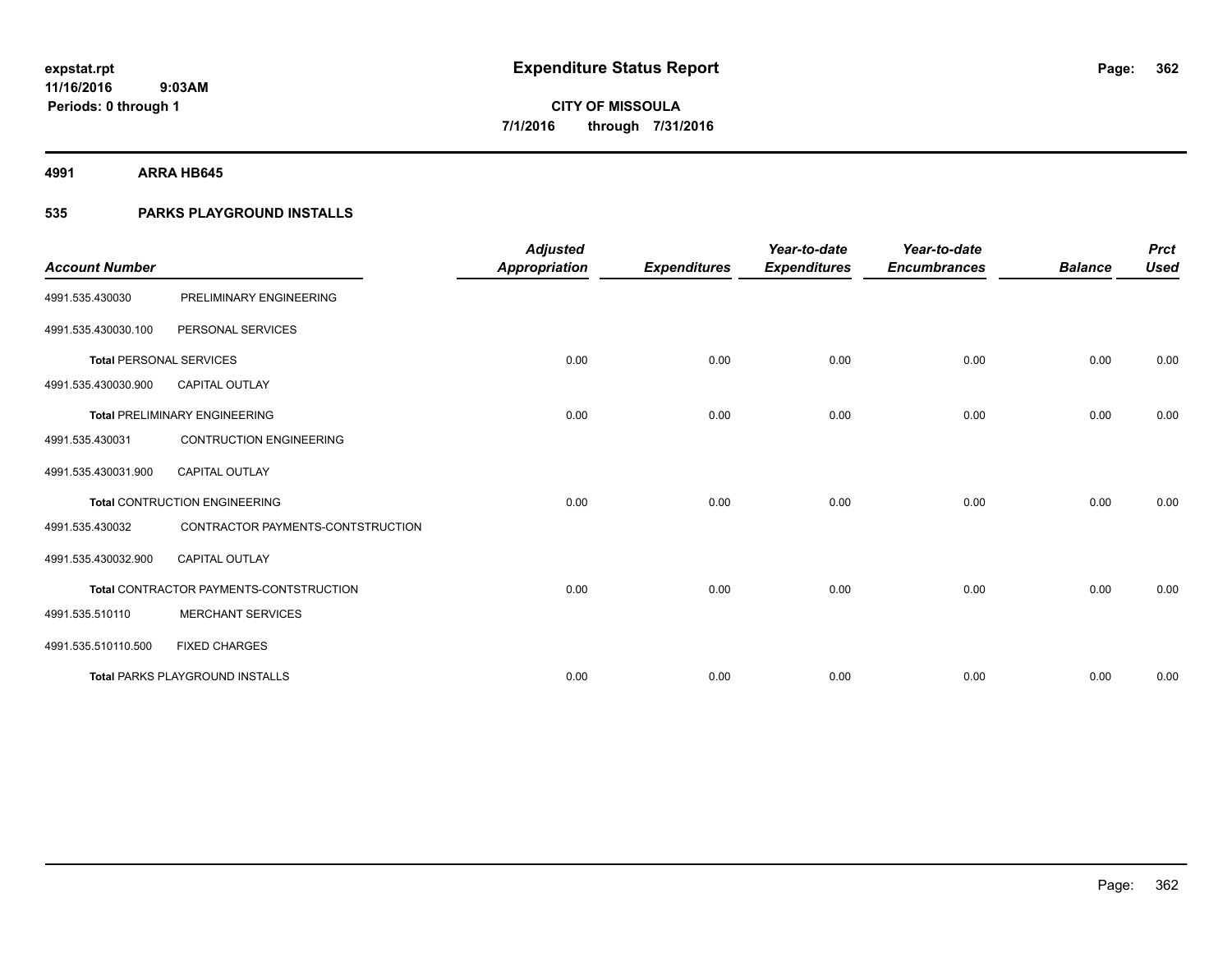**4991 ARRA HB645**

### **540 GREENOUGH PARK BRIDGE**

|                                |                                         | <b>Adjusted</b>      |                     | Year-to-date        | Year-to-date        |                | <b>Prct</b> |
|--------------------------------|-----------------------------------------|----------------------|---------------------|---------------------|---------------------|----------------|-------------|
| <b>Account Number</b>          |                                         | <b>Appropriation</b> | <b>Expenditures</b> | <b>Expenditures</b> | <b>Encumbrances</b> | <b>Balance</b> | <b>Used</b> |
| 4991.540.430030                | PRELIMINARY ENGINEERING                 |                      |                     |                     |                     |                |             |
| 4991.540.430030.900            | <b>CAPITAL OUTLAY</b>                   |                      |                     |                     |                     |                |             |
|                                | <b>Total PRELIMINARY ENGINEERING</b>    | 0.00                 | 0.00                | 0.00                | 0.00                | 0.00           | 0.00        |
| 4991.540.430031                | <b>CONTRUCTION ENGINEERING</b>          |                      |                     |                     |                     |                |             |
| 4991.540.430031.900            | <b>CAPITAL OUTLAY</b>                   |                      |                     |                     |                     |                |             |
|                                | <b>Total CONTRUCTION ENGINEERING</b>    | 0.00                 | 0.00                | 0.00                | 0.00                | 0.00           | 0.00        |
| 4991.540.430032                | CONTRACTOR PAYMENTS-CONTSTRUCTION       |                      |                     |                     |                     |                |             |
| 4991.540.430032.100            | PERSONAL SERVICES                       |                      |                     |                     |                     |                |             |
| <b>Total PERSONAL SERVICES</b> |                                         | 0.00                 | 0.00                | 0.00                | 0.00                | 0.00           | 0.00        |
| 4991.540.430032.900            | <b>CAPITAL OUTLAY</b>                   |                      |                     |                     |                     |                |             |
|                                | Total CONTRACTOR PAYMENTS-CONTSTRUCTION | 0.00                 | 0.00                | 0.00                | 0.00                | 0.00           | 0.00        |
| 4991.540.510110                | <b>MERCHANT SERVICES</b>                |                      |                     |                     |                     |                |             |
| 4991.540.510110.500            | <b>FIXED CHARGES</b>                    |                      |                     |                     |                     |                |             |
| Total ARRA HB645               |                                         | 0.00                 | 0.00                | 0.00                | 0.00                | 0.00           | 0.00        |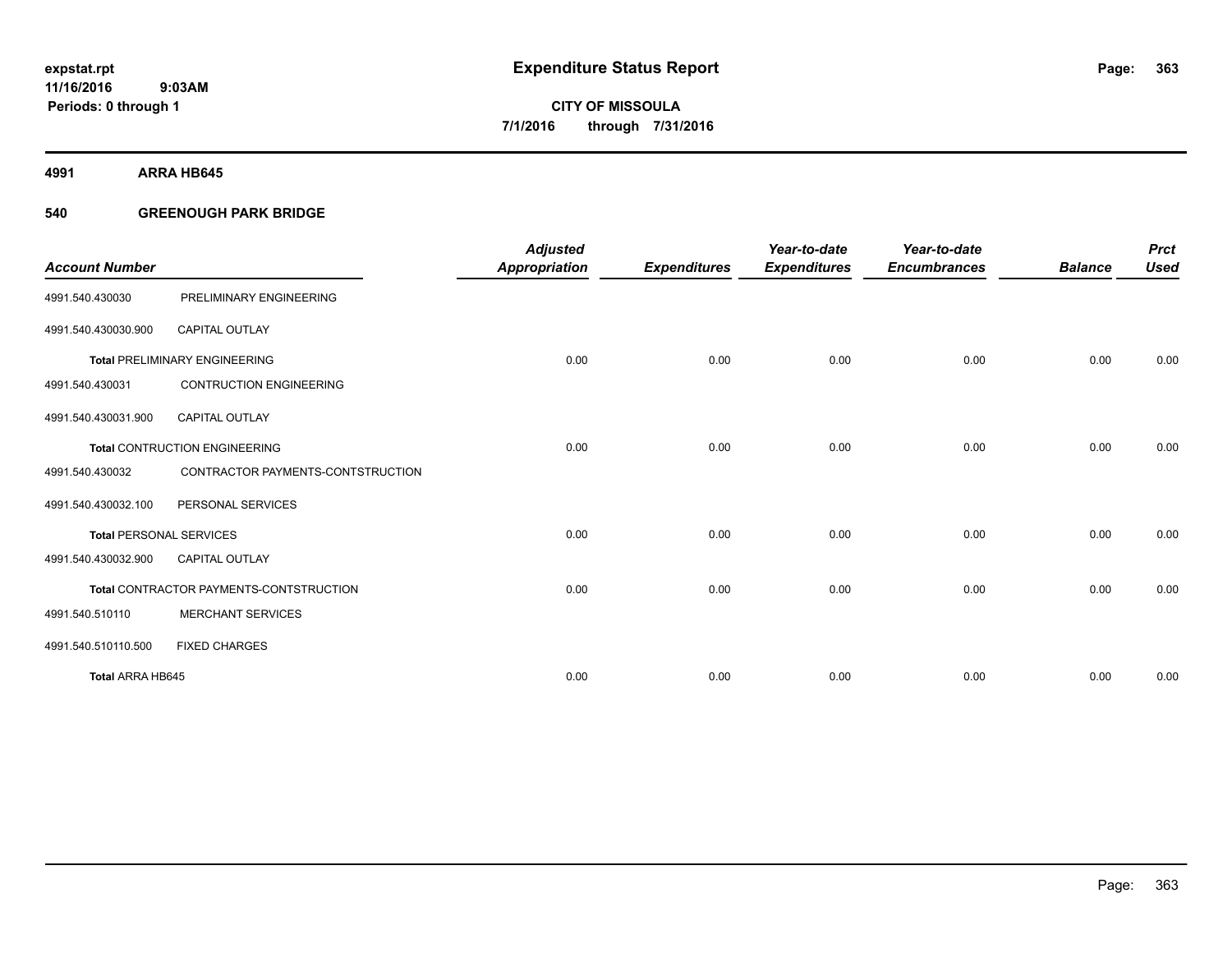### **4992 WFL MILLER CREEK ROAD**

### **390 NON-DEPARTMENTAL**

| <b>Account Number</b> |                                    | <b>Adjusted</b><br><b>Appropriation</b> | <b>Expenditures</b> | Year-to-date<br><b>Expenditures</b> | Year-to-date<br><b>Encumbrances</b> | <b>Balance</b> | <b>Prct</b><br><b>Used</b> |
|-----------------------|------------------------------------|-----------------------------------------|---------------------|-------------------------------------|-------------------------------------|----------------|----------------------------|
| 4992.390.430230       | <b>STREET RESTORATION</b>          |                                         |                     |                                     |                                     |                |                            |
| 4992.390.430230.900   | <b>CAPITAL OUTLAY</b>              |                                         |                     |                                     |                                     |                |                            |
|                       | <b>Total STREET RESTORATION</b>    | 0.00                                    | 0.00                | 0.00                                | 0.00                                | 0.00           | 0.00                       |
| 4992.390.510110       | <b>MERCHANT SERVICES</b>           |                                         |                     |                                     |                                     |                |                            |
| 4992.390.510110.500   | <b>FIXED CHARGES</b>               |                                         |                     |                                     |                                     |                |                            |
|                       | <b>Total WFL MILLER CREEK ROAD</b> | 0.00                                    | 0.00                | 0.00                                | 0.00                                | 0.00           | 0.00                       |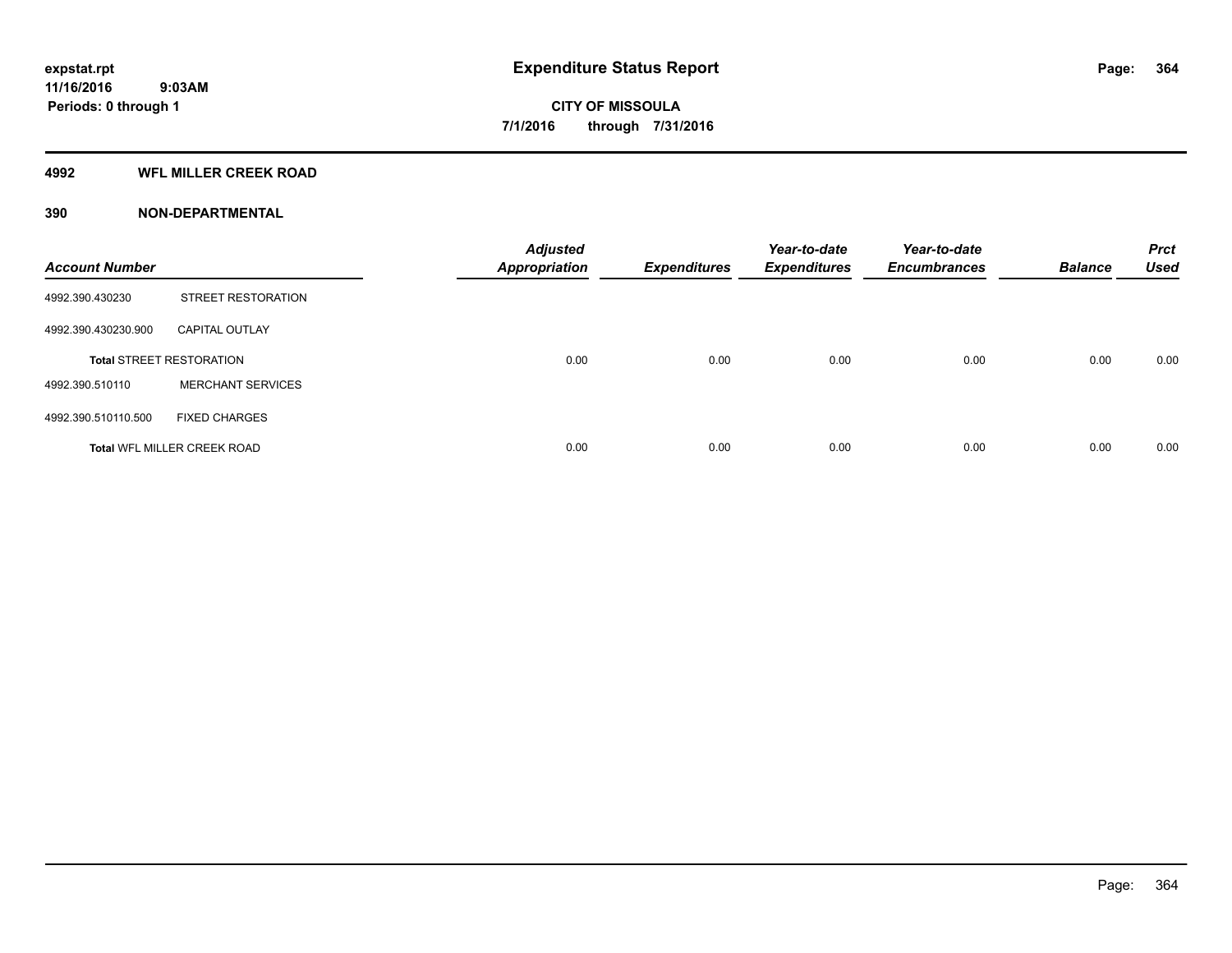### **4993 WESTERN FEDERAL LANDS**

### **280 PUBLIC WORKS OPERATIONS**

| <b>Account Number</b> |                                          | <b>Adjusted</b><br><b>Appropriation</b> | <b>Expenditures</b> | Year-to-date<br><b>Expenditures</b> | Year-to-date<br><b>Encumbrances</b> | <b>Balance</b> | <b>Prct</b><br><b>Used</b> |
|-----------------------|------------------------------------------|-----------------------------------------|---------------------|-------------------------------------|-------------------------------------|----------------|----------------------------|
| 4993.280.430022       | RATTLESNAKE UNIVERSITY CROSSING          |                                         |                     |                                     |                                     |                |                            |
| 4993.280.430022.300   | PURCHASED SERVICES                       |                                         |                     |                                     |                                     |                |                            |
|                       | <b>Total PURCHASED SERVICES</b>          | 0.00                                    | 0.00                | 0.00                                | 0.00                                | 0.00           | 0.00                       |
| 4993.280.430022.900   | <b>CAPITAL OUTLAY</b>                    |                                         |                     |                                     |                                     |                |                            |
|                       | Total RATTLESNAKE UNIVERSITY CROSSING    | 0.00                                    | 0.00                | 0.00                                | 0.00                                | 0.00           | 0.00                       |
| 4993.280.430024       | RUX PH 11/PROJ 2010-022(B)               |                                         |                     |                                     |                                     |                |                            |
| 4993.280.430024.100   | PERSONAL SERVICES                        |                                         |                     |                                     |                                     |                |                            |
|                       | <b>Total PERSONAL SERVICES</b>           | 0.00                                    | 0.00                | 0.00                                | 0.00                                | 0.00           | 0.00                       |
| 4993.280.430024.900   | <b>CAPITAL OUTLAY</b>                    |                                         |                     |                                     |                                     |                |                            |
|                       | Total RUX PH 11/PROJ 2010-022(B)         | 0.00                                    | 0.00                | 0.00                                | 0.00                                | 0.00           | 0.00                       |
| 4993.280.430223       | FACILITY MAINT ENERGY CONSERVATION       |                                         |                     |                                     |                                     |                |                            |
| 4993.280.430223.900   | <b>CAPITAL OUTLAY</b>                    |                                         |                     |                                     |                                     |                |                            |
|                       | Total FACILITY MAINT ENERGY CONSERVATION | 0.00                                    | 0.00                | 0.00                                | 0.00                                | 0.00           | 0.00                       |
| 4993.280.510110       | <b>MERCHANT SERVICES</b>                 |                                         |                     |                                     |                                     |                |                            |
| 4993.280.510110.500   | <b>FIXED CHARGES</b>                     |                                         |                     |                                     |                                     |                |                            |
|                       | <b>Total WESTERN FEDERAL LANDS</b>       | 0.00                                    | 0.00                | 0.00                                | 0.00                                | 0.00           | 0.00                       |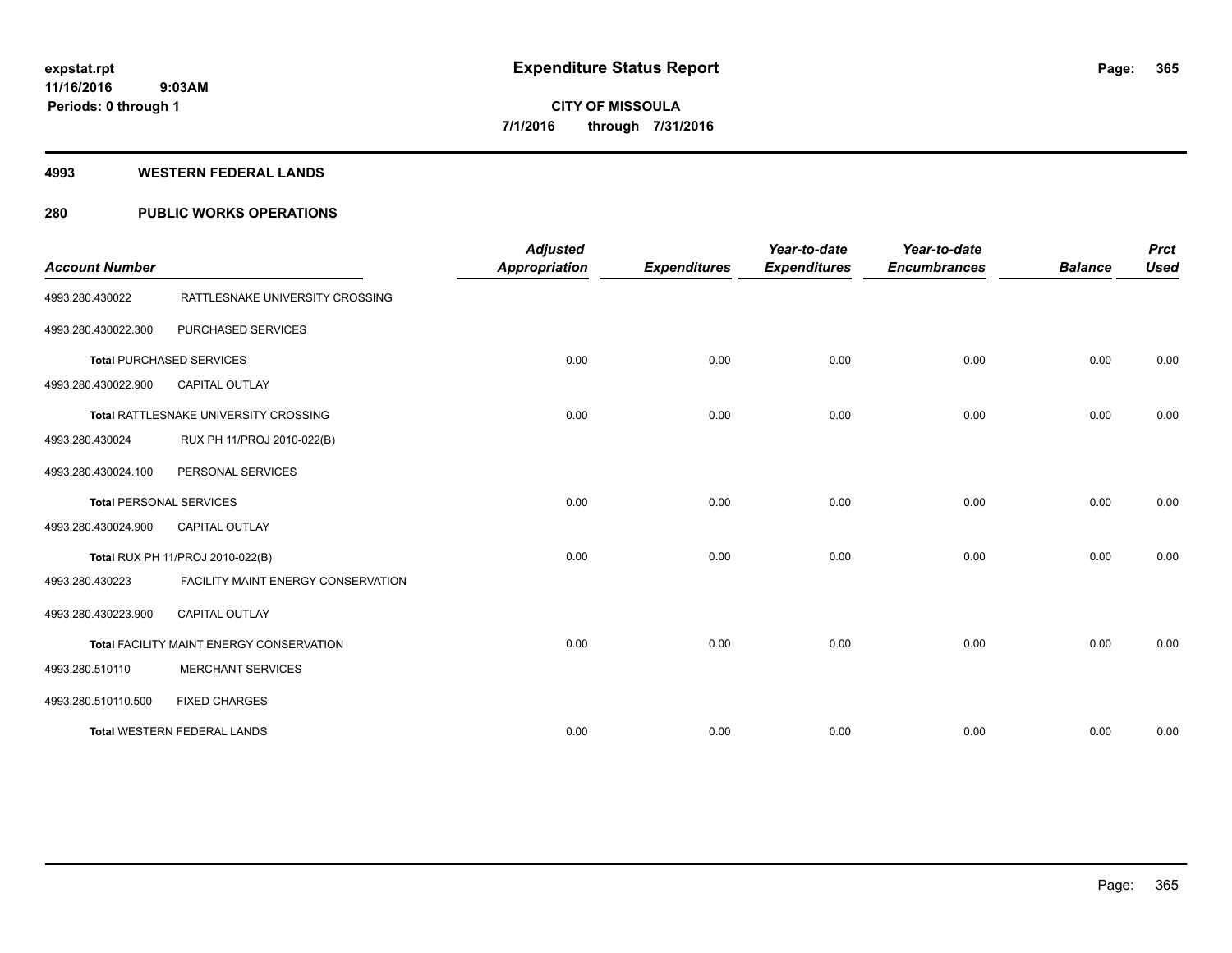**5020 CIVIC STADIUM**

### **395 PARKING COMMISSION**

| <b>Account Number</b>      |                                 | <b>Adjusted</b><br><b>Appropriation</b> | <b>Expenditures</b> | Year-to-date<br><b>Expenditures</b> | Year-to-date<br><b>Encumbrances</b> | <b>Balance</b> | <b>Prct</b><br><b>Used</b> |
|----------------------------|---------------------------------|-----------------------------------------|---------------------|-------------------------------------|-------------------------------------|----------------|----------------------------|
| 5020.395.460000            | <b>CULTURE &amp; RECREATION</b> |                                         |                     |                                     |                                     |                |                            |
| 5020.395.460000.500        | <b>FIXED CHARGES</b>            |                                         |                     |                                     |                                     |                |                            |
|                            | Total CULTURE & RECREATION      | 0.00                                    | 0.00                | 0.00                                | 0.00                                | 0.00           | 0.00                       |
| 5020.395.490200            | REVENUE BOND DEBT SERVICE       |                                         |                     |                                     |                                     |                |                            |
| 5020.395.490200.600        | <b>DEBT SERVICE</b>             |                                         |                     |                                     |                                     |                |                            |
|                            | Total REVENUE BOND DEBT SERVICE | 0.00                                    | 0.00                | 0.00                                | 0.00                                | 0.00           | 0.00                       |
| 5020.395.510000            | <b>MISCELLANEOUS</b>            |                                         |                     |                                     |                                     |                |                            |
| 5020.395.510000.800        | OTHER OBJECTS                   |                                         |                     |                                     |                                     |                |                            |
| <b>Total MISCELLANEOUS</b> |                                 | 0.00                                    | 0.00                | 0.00                                | 0.00                                | 0.00           | 0.00                       |
| 5020.395.510110            | <b>MERCHANT SERVICES</b>        |                                         |                     |                                     |                                     |                |                            |
| 5020.395.510110.500        | <b>FIXED CHARGES</b>            |                                         |                     |                                     |                                     |                |                            |
| <b>Total CIVIC STADIUM</b> |                                 | 0.00                                    | 0.00                | 0.00                                | 0.00                                | 0.00           | 0.00                       |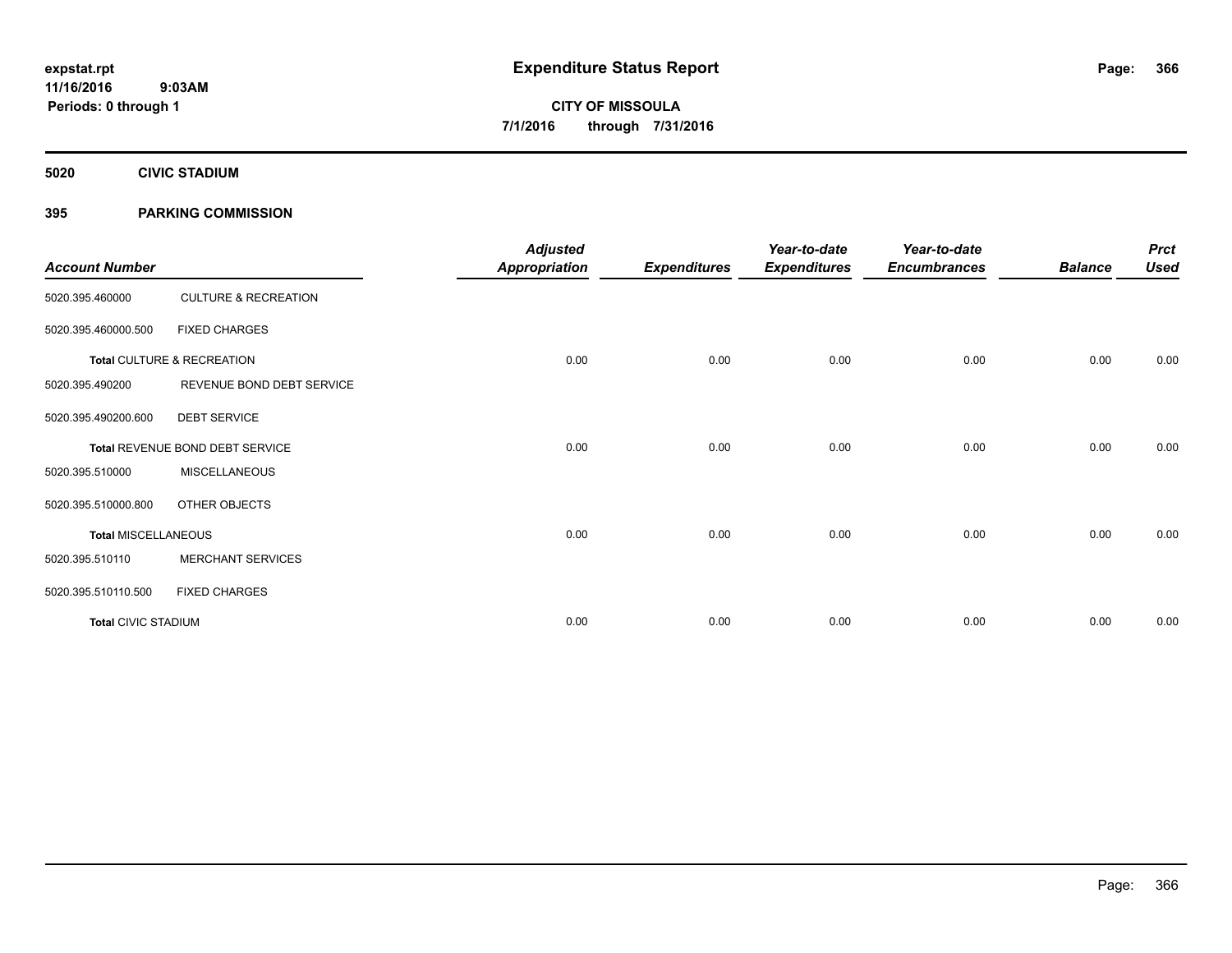# **CITY OF MISSOULA 7/1/2016 through 7/31/2016**

### **5210 WATER**

| <b>Account Number</b>         |                                                | <b>Adjusted</b><br><b>Appropriation</b> | <b>Expenditures</b> | Year-to-date<br><b>Expenditures</b> | Year-to-date<br><b>Encumbrances</b> | <b>Balance</b>        | <b>Prct</b><br><b>Used</b> |
|-------------------------------|------------------------------------------------|-----------------------------------------|---------------------|-------------------------------------|-------------------------------------|-----------------------|----------------------------|
| 5210.335.430210               | <b>ADMINISTRATION</b>                          |                                         |                     |                                     |                                     |                       |                            |
| 5210.335.430210.100           | PERSONAL SERVICES                              |                                         |                     |                                     |                                     |                       |                            |
|                               | 5210.335.430210.110.000 SALARIES AND WAGES     | 0.00                                    | 155.45              | 155.45                              | 0.00                                | $-155.45$             | 0.00                       |
| <b>Total ADMINISTRATION</b>   | 5210.335.430210.140.000 EMPLOYER CONTRIBUTIONS | 0.00<br>0.00                            | 26.48<br>181.93     | 26.48<br>181.93                     | 0.00<br>0.00                        | $-26.48$<br>$-181.93$ | 0.00<br>0.00               |
| 5210.335.430590               | OTHER ACTIVITIES                               |                                         |                     |                                     |                                     |                       |                            |
| 5210.335.430590.300           | PURCHASED SERVICES                             |                                         |                     |                                     |                                     |                       |                            |
|                               | <b>Total PURCHASED SERVICES</b>                | 0.00                                    | 0.00                | 0.00                                | 0.00                                | 0.00                  | 0.00                       |
| 5210.335.430590.900           | CAPITAL OUTLAY                                 |                                         |                     |                                     |                                     |                       |                            |
| <b>Total OTHER ACTIVITIES</b> |                                                | 0.00                                    | 0.00                | 0.00                                | 0.00                                | 0.00                  | 0.00                       |
| 5210.335.510110               | <b>MERCHANT SERVICES</b>                       |                                         |                     |                                     |                                     |                       |                            |
| 5210.335.510110.500           | <b>FIXED CHARGES</b>                           |                                         |                     |                                     |                                     |                       |                            |
| <b>Total FIXED CHARGES</b>    |                                                | 0.00                                    | 0.00                | 0.00                                | 0.00                                | 0.00                  | 0.00                       |
|                               | <b>Total MERCHANT SERVICES</b>                 | 0.00                                    | 0.00                | 0.00                                | 0.00                                | 0.00                  | 0.00                       |
| <b>Total WATER</b>            |                                                | 0.00                                    | 181.93              | 181.93                              | 0.00                                | $-181.93$             | 0.00                       |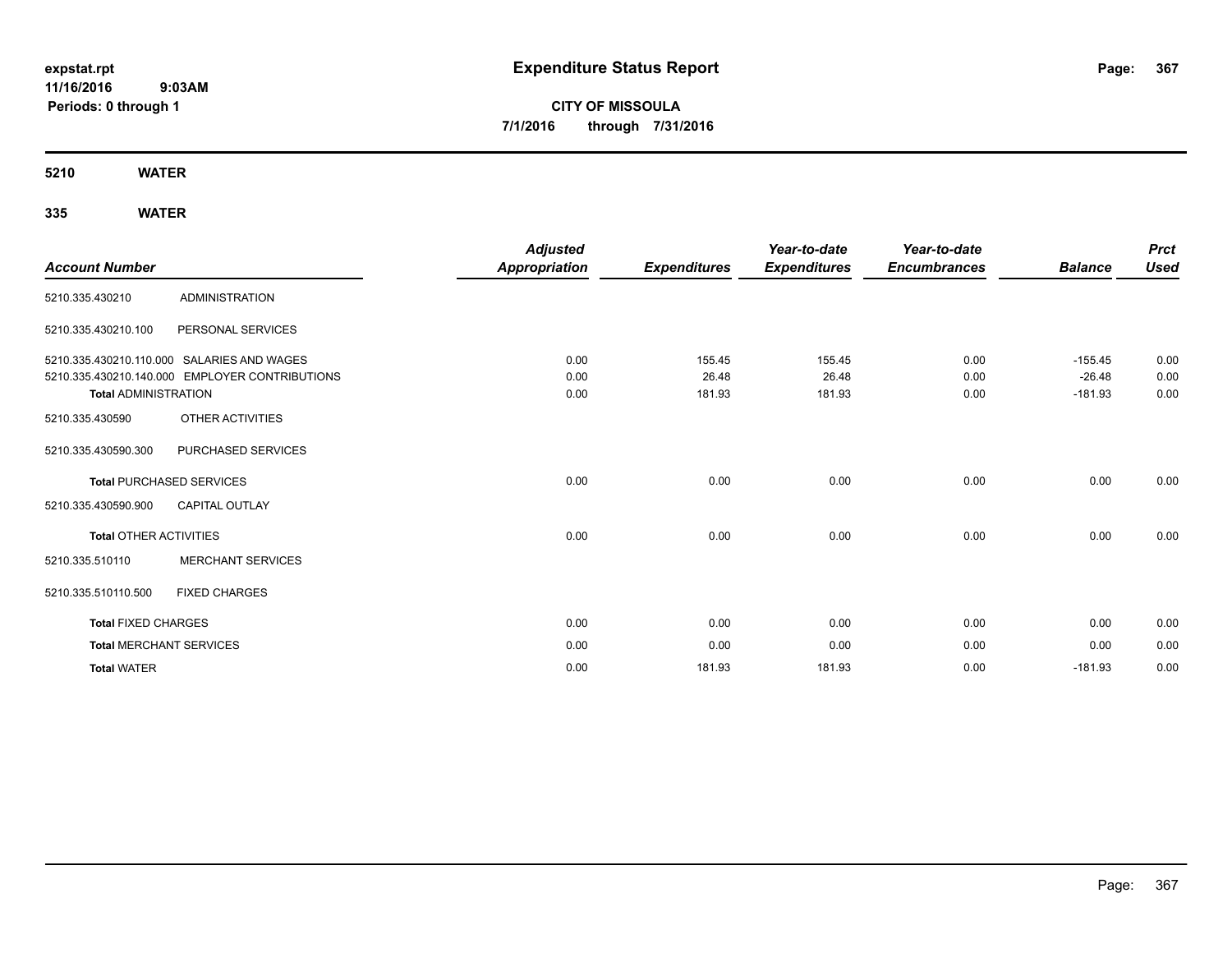**368**

**11/16/2016 9:03AM Periods: 0 through 1**

**CITY OF MISSOULA 7/1/2016 through 7/31/2016**

### **5211 WATER REVENUE COLLECTION & CLEARING**

| <b>Account Number</b>      |                                                      | <b>Adjusted</b><br><b>Appropriation</b> | <b>Expenditures</b> | Year-to-date<br><b>Expenditures</b> | Year-to-date<br><b>Encumbrances</b> | <b>Balance</b> | <b>Prct</b><br><b>Used</b> |
|----------------------------|------------------------------------------------------|-----------------------------------------|---------------------|-------------------------------------|-------------------------------------|----------------|----------------------------|
| 5211.335.510110            | <b>MERCHANT SERVICES</b>                             |                                         |                     |                                     |                                     |                |                            |
| 5211.335.510110.500        | <b>FIXED CHARGES</b>                                 |                                         |                     |                                     |                                     |                |                            |
|                            | <b>Total MERCHANT SERVICES</b>                       | 0.00                                    | 0.00                | 0.00                                | 0.00                                | 0.00           | 0.00                       |
| 5211.335.521000            | INTERFUND OPERATING TRANSFERS                        |                                         |                     |                                     |                                     |                |                            |
| 5211.335.521000.500        | <b>FIXED CHARGES</b>                                 |                                         |                     |                                     |                                     |                |                            |
| <b>Total FIXED CHARGES</b> |                                                      | 0.00                                    | 0.00                | 0.00                                | 0.00                                | 0.00           | 0.00                       |
| 5211.335.521000.800        | OTHER OBJECTS                                        |                                         |                     |                                     |                                     |                |                            |
|                            | Total INTERFUND OPERATING TRANSFERS                  | 0.00                                    | 0.00                | 0.00                                | 0.00                                | 0.00           | 0.00                       |
|                            | <b>Total WATER REVENUE COLLECTION &amp; CLEARING</b> | 0.00                                    | 0.00                | 0.00                                | 0.00                                | 0.00           | 0.00                       |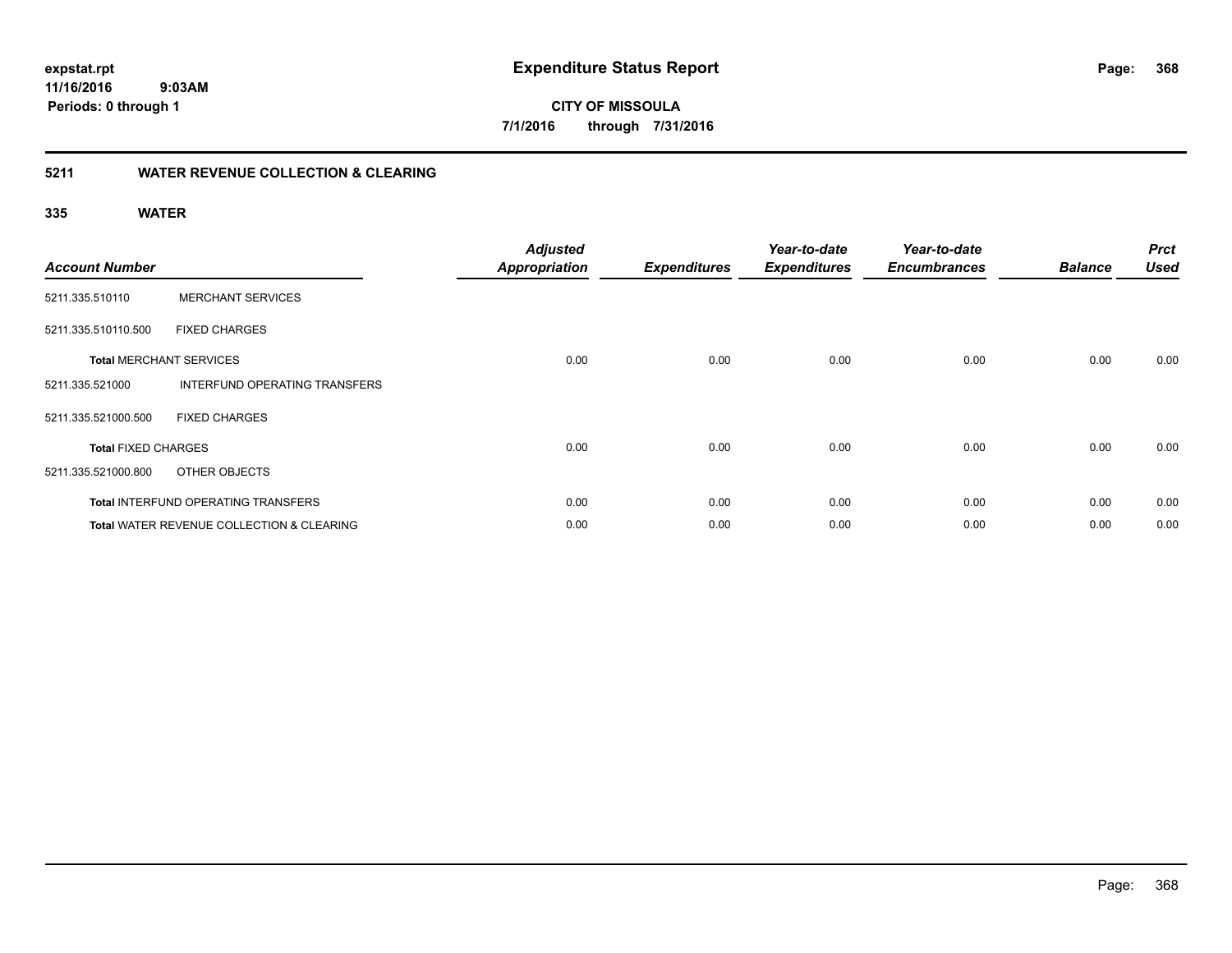### **5215 WATER LOAN FUND**

| <b>Account Number</b>        |                                            | <b>Adjusted</b><br>Appropriation | <b>Expenditures</b> | Year-to-date<br><b>Expenditures</b> | Year-to-date<br><b>Encumbrances</b> | <b>Balance</b> | <b>Prct</b><br><b>Used</b> |
|------------------------------|--------------------------------------------|----------------------------------|---------------------|-------------------------------------|-------------------------------------|----------------|----------------------------|
| 5215.335.510110              | <b>MERCHANT SERVICES</b>                   |                                  |                     |                                     |                                     |                |                            |
| 5215.335.510110.500          | <b>FIXED CHARGES</b>                       |                                  |                     |                                     |                                     |                |                            |
|                              | <b>Total MERCHANT SERVICES</b>             | 0.00                             | 0.00                | 0.00                                | 0.00                                | 0.00           | 0.00                       |
| 5215.335.521000              | INTERFUND OPERATING TRANSFERS              |                                  |                     |                                     |                                     |                |                            |
| 5215.335.521000.800          | OTHER OBJECTS                              |                                  |                     |                                     |                                     |                |                            |
|                              | <b>Total INTERFUND OPERATING TRANSFERS</b> | 0.00                             | 0.00                | 0.00                                | 0.00                                | 0.00           | 0.00                       |
| <b>Total WATER LOAN FUND</b> |                                            | 0.00                             | 0.00                | 0.00                                | 0.00                                | 0.00           | 0.00                       |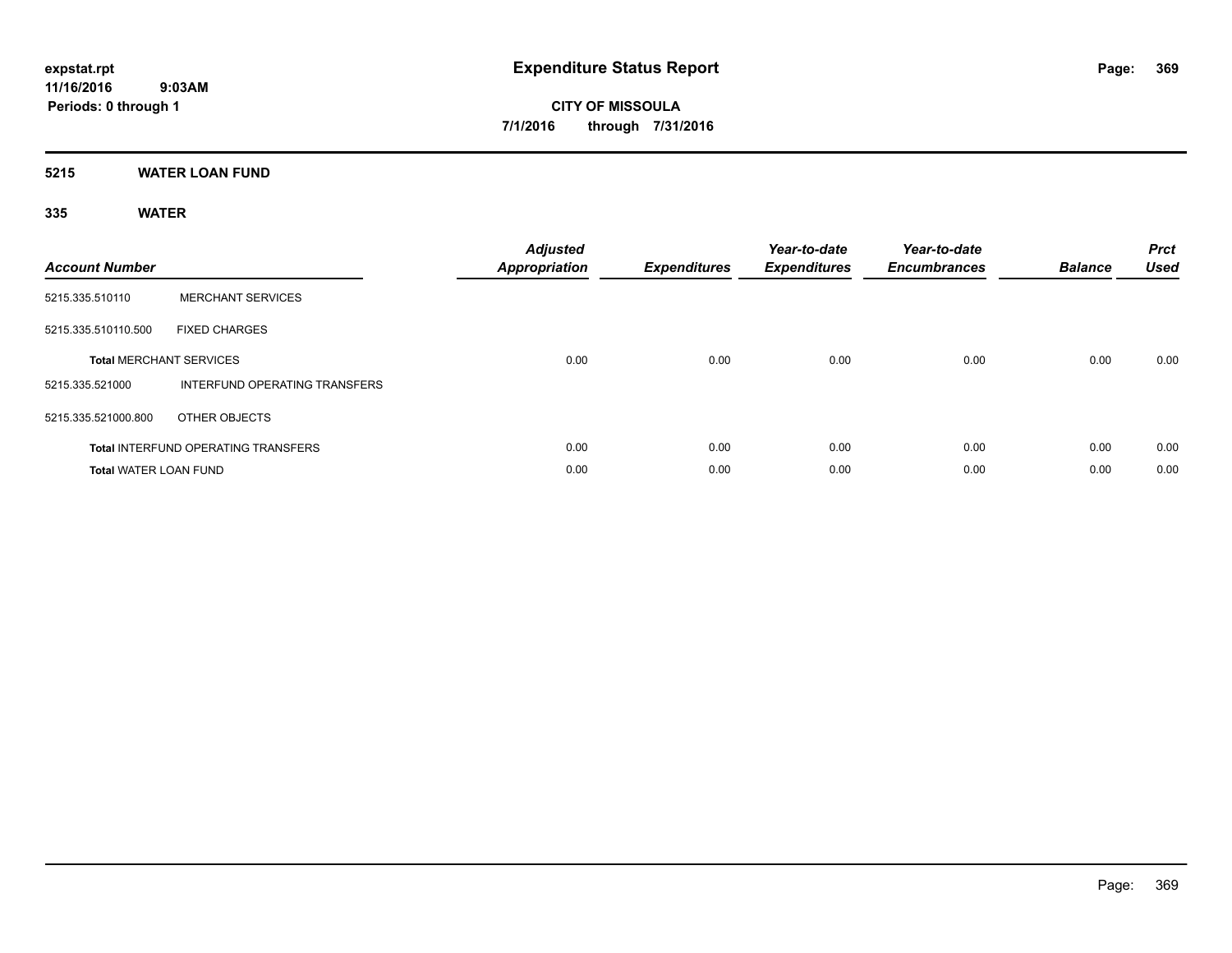**CITY OF MISSOULA 7/1/2016 through 7/31/2016**

**5220 WATER R&D FUND**

| <b>Account Number</b>           |                                     | <b>Adjusted</b><br><b>Appropriation</b> | <b>Expenditures</b> | Year-to-date<br><b>Expenditures</b> | Year-to-date<br><b>Encumbrances</b> | <b>Balance</b> | <b>Prct</b><br><b>Used</b> |
|---------------------------------|-------------------------------------|-----------------------------------------|---------------------|-------------------------------------|-------------------------------------|----------------|----------------------------|
| 5220.335.430510                 | *** Title Not Found ***             |                                         |                     |                                     |                                     |                |                            |
| 5220.335.430510.200             | <b>SUPPLIES</b>                     |                                         |                     |                                     |                                     |                |                            |
| Total *** Title Not Found ***   |                                     | 0.00                                    | 0.00                | 0.00                                | 0.00                                | 0.00           | 0.00                       |
| 5220.335.490220                 | *** Title Not Found ***             |                                         |                     |                                     |                                     |                |                            |
| 5220.335.490220.600             | <b>DEBT SERVICE</b>                 |                                         |                     |                                     |                                     |                |                            |
| Total *** Title Not Found ***   |                                     | 0.00                                    | 0.00                | 0.00                                | 0.00                                | 0.00           | 0.00                       |
| 5220.335.490506                 | <b>CORE FINANCED EQUIPMENT</b>      |                                         |                     |                                     |                                     |                |                            |
| 5220.335.490506.600             | <b>DEBT SERVICE</b>                 |                                         |                     |                                     |                                     |                |                            |
|                                 | Total CORE FINANCED EQUIPMENT       | 0.00                                    | 0.00                | 0.00                                | 0.00                                | 0.00           | 0.00                       |
| 5220.335.510110                 | <b>MERCHANT SERVICES</b>            |                                         |                     |                                     |                                     |                |                            |
| 5220.335.510110.500             | <b>FIXED CHARGES</b>                |                                         |                     |                                     |                                     |                |                            |
|                                 | <b>Total MERCHANT SERVICES</b>      | 0.00                                    | 0.00                | 0.00                                | 0.00                                | 0.00           | 0.00                       |
| 5220.335.521000                 | INTERFUND OPERATING TRANSFERS       |                                         |                     |                                     |                                     |                |                            |
| 5220.335.521000.800             | OTHER OBJECTS                       |                                         |                     |                                     |                                     |                |                            |
|                                 | Total INTERFUND OPERATING TRANSFERS | 0.00                                    | 0.00                | 0.00                                | 0.00                                | 0.00           | 0.00                       |
| <b>Total WATER R&amp;D FUND</b> |                                     | 0.00                                    | 0.00                | 0.00                                | 0.00                                | 0.00           | 0.00                       |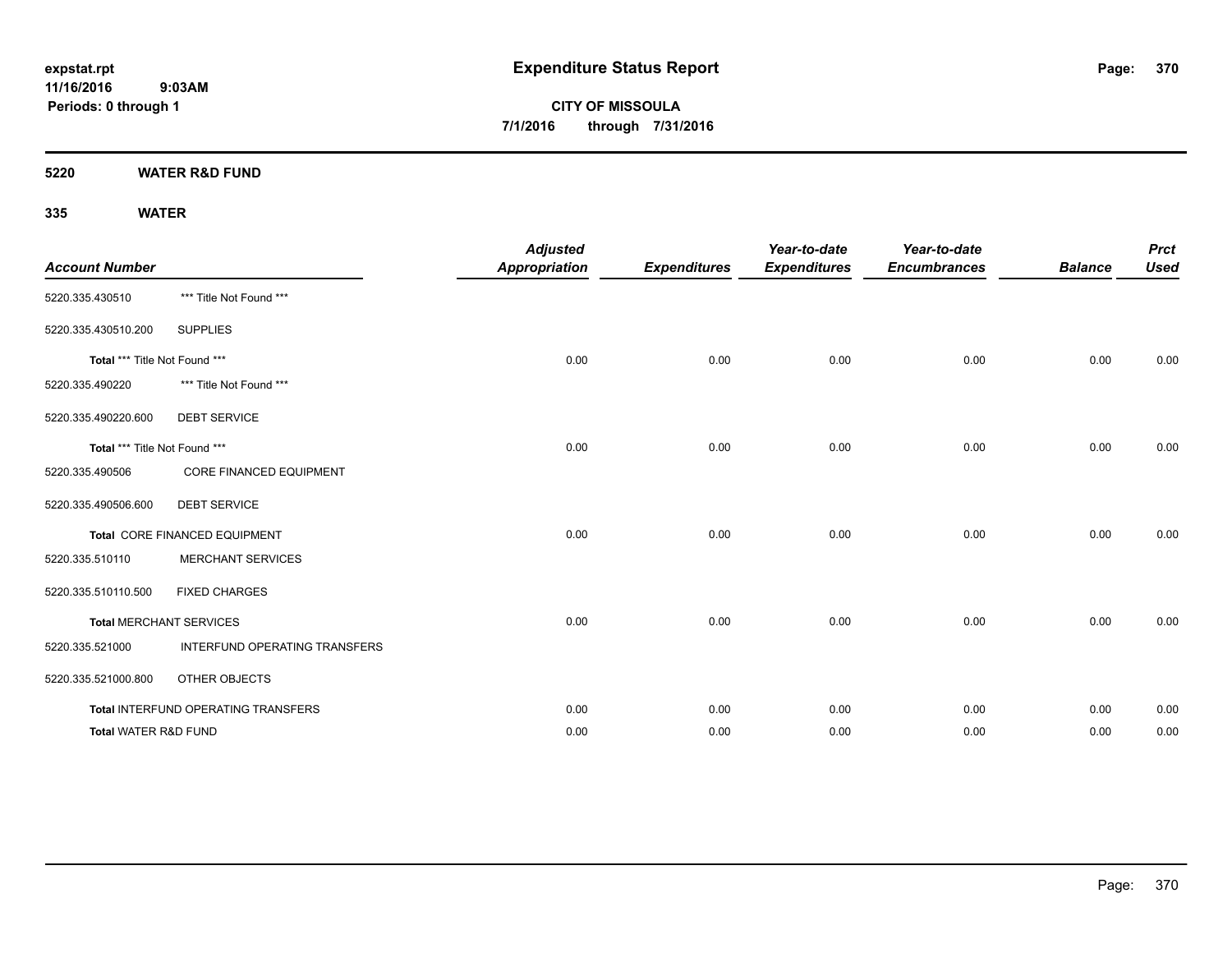### **5240 WATER CONSTRUCTION FUND**

| <b>Account Number</b> |                                      | <b>Adjusted</b><br><b>Appropriation</b> | <b>Expenditures</b> | Year-to-date<br><b>Expenditures</b> | Year-to-date<br><b>Encumbrances</b> | <b>Balance</b> | <b>Prct</b><br><b>Used</b> |
|-----------------------|--------------------------------------|-----------------------------------------|---------------------|-------------------------------------|-------------------------------------|----------------|----------------------------|
| 5240.335.510110       | <b>MERCHANT SERVICES</b>             |                                         |                     |                                     |                                     |                |                            |
| 5240.335.510110.500   | <b>FIXED CHARGES</b>                 |                                         |                     |                                     |                                     |                |                            |
|                       | <b>Total WATER CONSTRUCTION FUND</b> | 0.00                                    | 0.00                | 0.00                                | 0.00                                | 0.00           | 0.00                       |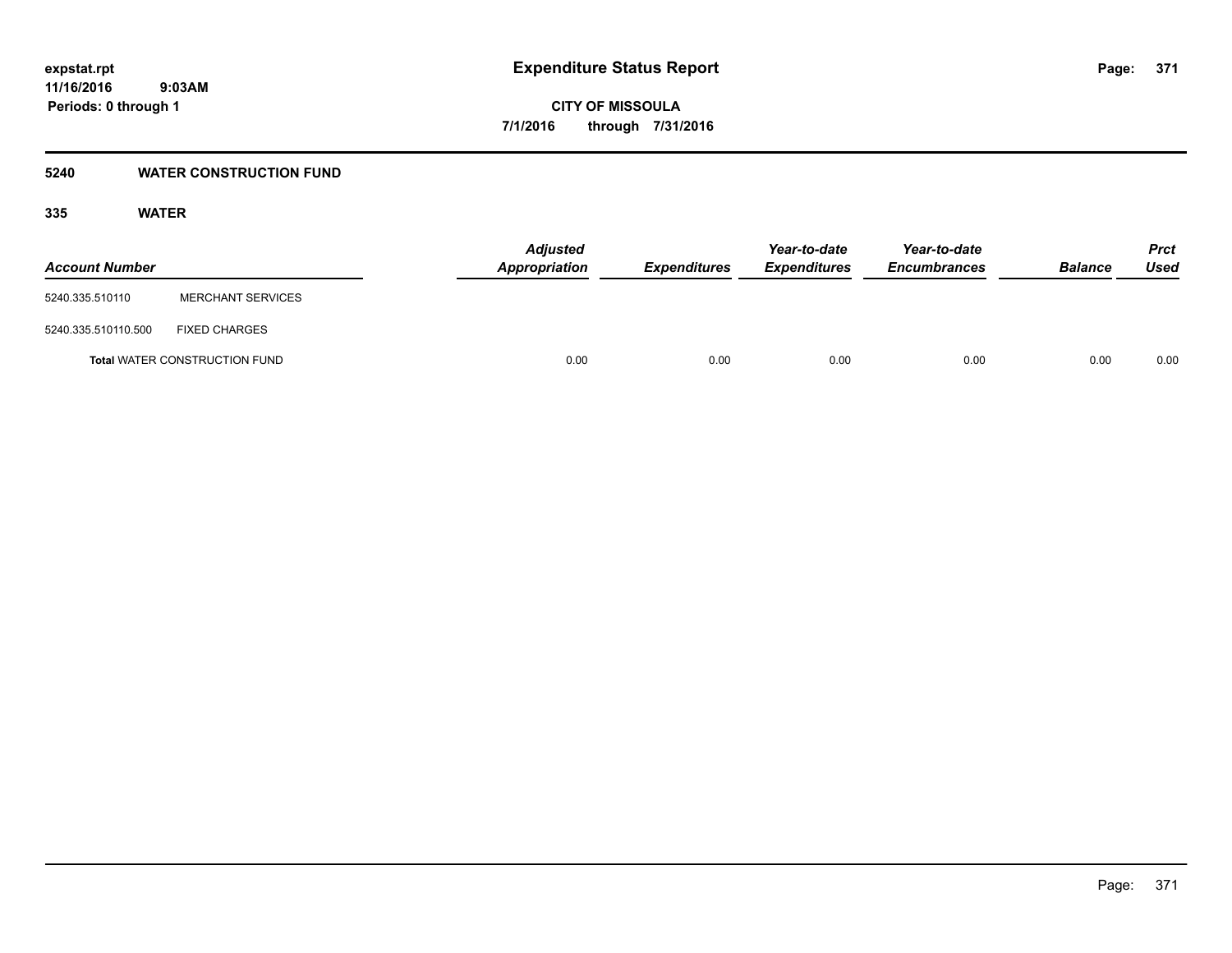### **5250 WATER PURCHASE LOAN**

| <b>Account Number</b> |                                  | <b>Adjusted</b><br><b>Appropriation</b> | <b>Expenditures</b> | Year-to-date<br><b>Expenditures</b> | Year-to-date<br><b>Encumbrances</b> | <b>Balance</b> | <b>Prct</b><br><b>Used</b> |
|-----------------------|----------------------------------|-----------------------------------------|---------------------|-------------------------------------|-------------------------------------|----------------|----------------------------|
| 5250.330.490200       | REVENUE BOND DEBT SERVICE        |                                         |                     |                                     |                                     |                |                            |
| 5250.330.490200.600   | <b>DEBT SERVICE</b>              |                                         |                     |                                     |                                     |                |                            |
|                       | Total REVENUE BOND DEBT SERVICE  | 0.00                                    | 0.00                | 0.00                                | 0.00                                | 0.00           | 0.00                       |
| 5250.330.510110       | <b>MERCHANT SERVICES</b>         |                                         |                     |                                     |                                     |                |                            |
| 5250.330.510110.500   | <b>FIXED CHARGES</b>             |                                         |                     |                                     |                                     |                |                            |
|                       | <b>Total MERCHANT SERVICES</b>   | 0.00                                    | 0.00                | 0.00                                | 0.00                                | 0.00           | 0.00                       |
|                       | <b>Total WATER PURCHASE LOAN</b> | 0.00                                    | 0.00                | 0.00                                | 0.00                                | 0.00           | 0.00                       |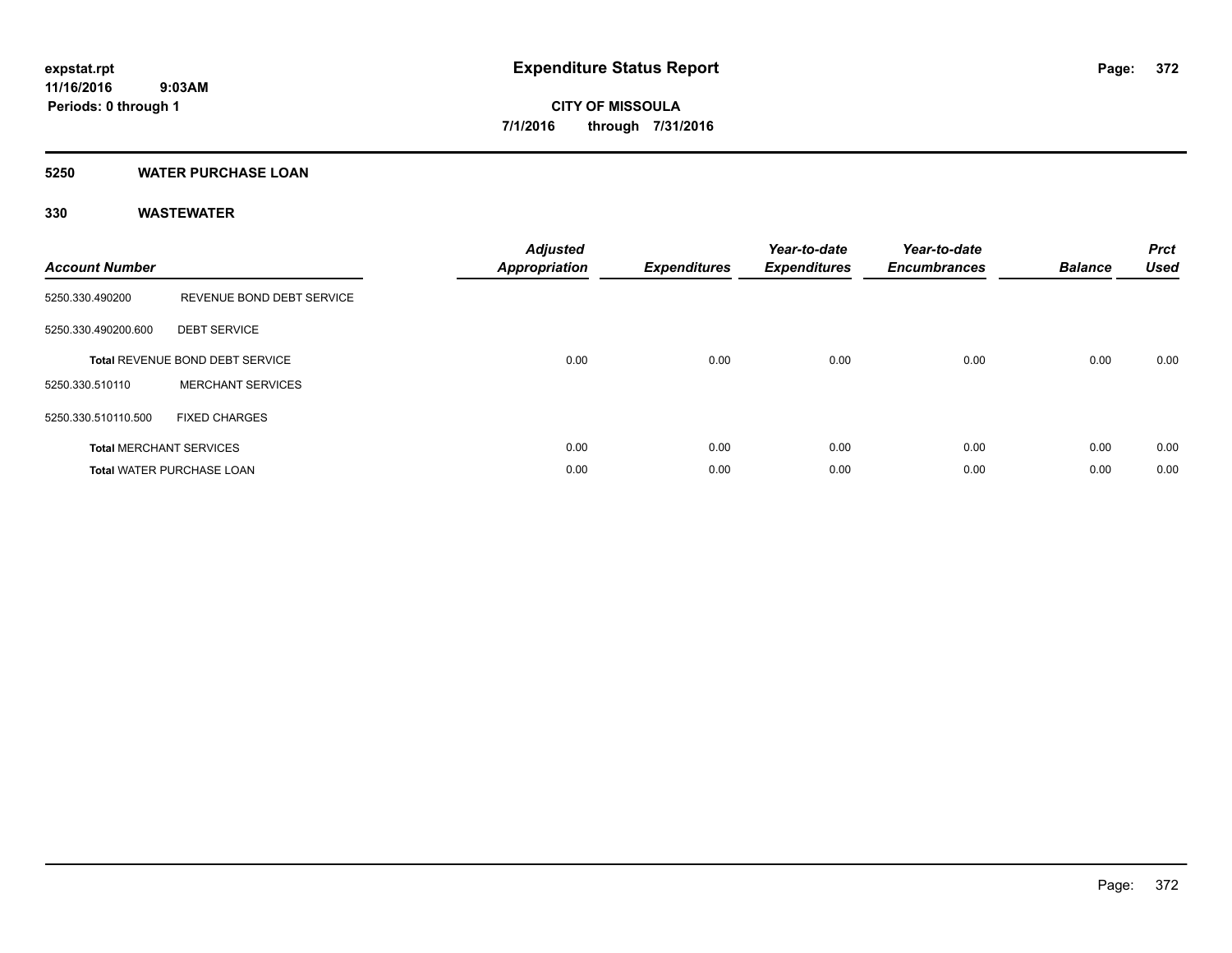### **5310 SEWER OPERATING BUDGET FUND**

### **330 WASTEWATER**

| <b>Account Number</b>                   |                                                         | <b>Adjusted</b><br><b>Appropriation</b> | <b>Expenditures</b> | Year-to-date<br><b>Expenditures</b> | Year-to-date<br><b>Encumbrances</b> | <b>Balance</b> | <b>Prct</b><br><b>Used</b> |
|-----------------------------------------|---------------------------------------------------------|-----------------------------------------|---------------------|-------------------------------------|-------------------------------------|----------------|----------------------------|
|                                         |                                                         |                                         |                     |                                     |                                     |                |                            |
| 5310.330.410400                         | <b>DEPRECIATION</b>                                     |                                         |                     |                                     |                                     |                |                            |
| 5310.330.410400.800                     | OTHER OBJECTS                                           |                                         |                     |                                     |                                     |                |                            |
| <b>Total DEPRECIATION</b>               |                                                         | 0.00                                    | 0.00                | 0.00                                | 0.00                                | 0.00           | 0.00                       |
| 5310.330.430610                         | <b>ADMINISTRATION</b>                                   |                                         |                     |                                     |                                     |                |                            |
| 5310.330.430610.100                     | PERSONAL SERVICES                                       |                                         |                     |                                     |                                     |                |                            |
|                                         | 5310.330.430610.110.000 SALARIES AND WAGES              | 189,560.00                              | 10,751.69           | 10,751.69                           | 0.00                                | 178.808.31     | 5.67                       |
|                                         | 5310.330.430610.140.000 EMPLOYER CONTRIBUTIONS          | 69,941.00                               | 4,834.25            | 4,834.25                            | 0.00                                | 65,106.75      | 6.91                       |
| <b>Total PERSONAL SERVICES</b>          |                                                         | 259,501.00                              | 15,585.94           | 15,585.94                           | 0.00                                | 243,915.06     | 6.01                       |
| 5310.330.430610.200                     | <b>SUPPLIES</b>                                         |                                         |                     |                                     |                                     |                |                            |
| 5310.330.430610.210.000 OFFICE SUPPLIES |                                                         | 0.00                                    | 134.55              | 134.55                              | 0.00                                | $-134.55$      | 0.00                       |
|                                         | 5310.330.430610.220.000 OPERATING SUPPLIES              | 3,400.00                                | 0.00                | 0.00                                | 0.00                                | 3,400.00       | 0.00                       |
|                                         | 5310.330.430610.230.000 REPAIR/MAINTENANCE              | 1,000.00                                | 0.00                | 0.00                                | 0.00                                | 1,000.00       | 0.00                       |
| 5310.330.430610.231.000 GASOLINE        |                                                         | 60,000.00                               | 0.00                | 0.00                                | 0.00                                | 60,000.00      | 0.00                       |
| <b>Total SUPPLIES</b>                   |                                                         | 64,400.00                               | 134.55              | 134.55                              | 0.00                                | 64.265.45      | 0.21                       |
| 5310.330.430610.300                     | PURCHASED SERVICES                                      |                                         |                     |                                     |                                     |                |                            |
| 5310.330.430610.310.000 COMMUNICATIONS  |                                                         | 86.00                                   | 4.38                | 4.38                                | 0.00                                | 81.62          | 5.09                       |
|                                         | 5310.330.430610.320.000 PRINTING & DUPLICATING          | 3,000.00                                | 0.00                | 0.00                                | 0.00                                | 3,000.00       | 0.00                       |
|                                         | 5310.330.430610.330.000 PUBLICITY, SUBSCRIPTIONS & DUES | 3,000.00                                | 194.00              | 194.00                              | 0.00                                | 2,806.00       | 6.47                       |
|                                         | 5310.330.430610.344.000 TELEPHONE SERVICE               | 16,337.00                               | 642.00              | 642.00                              | 0.00                                | 15,695.00      | 3.93                       |
|                                         | 5310.330.430610.350.000 PROFESSIONAL SERVICES           | 38,000.00                               | 0.00                | 0.00                                | 0.00                                | 38,000.00      | 0.00                       |
|                                         | 5310.330.430610.360.000 REPAIR & MAINTENANCE            | 5,794.00                                | 348.55              | 348.55                              | 0.00                                | 5,445.45       | 6.02                       |
| 5310.330.430610.370.000 TRAVEL          |                                                         | 1,500.00                                | 0.00                | 0.00                                | 0.00                                | 1,500.00       | 0.00                       |
| 5310.330.430610.380.000 TRAINING        |                                                         | 1,100.00                                | 0.00                | 0.00                                | 0.00                                | 1,100.00       | 0.00                       |
| <b>Total PURCHASED SERVICES</b>         |                                                         | 68,817.00                               | 1,188.93            | 1,188.93                            | 0.00                                | 67,628.07      | 1.73                       |

5310.330.430610.500 FIXED CHARGES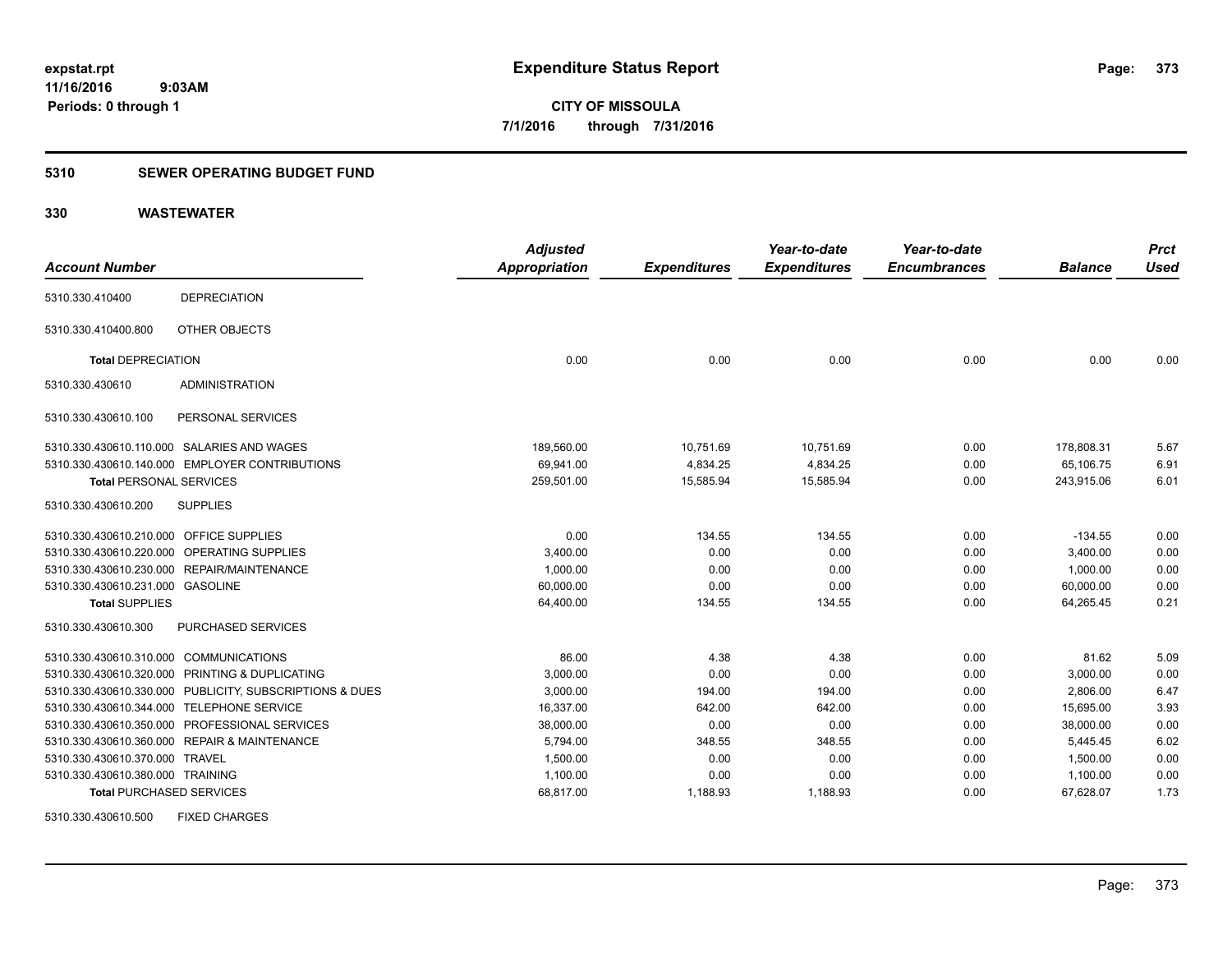### **5310 SEWER OPERATING BUDGET FUND**

| <b>Account Number</b>                  |                                                | <b>Adjusted</b><br>Appropriation | <b>Expenditures</b> | Year-to-date<br><b>Expenditures</b> | Year-to-date<br><b>Encumbrances</b> | <b>Balance</b> | <b>Prct</b><br><b>Used</b> |
|----------------------------------------|------------------------------------------------|----------------------------------|---------------------|-------------------------------------|-------------------------------------|----------------|----------------------------|
| 5310.330.430610.500.000 FIXED CHARGES  |                                                | 1,350,838.00                     | 200.00              | 200.00                              | 0.00                                | 1,350,638.00   | 0.01                       |
| <b>Total FIXED CHARGES</b>             |                                                | 1,350,838.00                     | 200.00              | 200.00                              | 0.00                                | 1,350,638.00   | 0.01                       |
| 5310.330.430610.700                    | <b>GRANTS &amp; CONTRIBUTIONS</b>              |                                  |                     |                                     |                                     |                |                            |
|                                        | 5310.330.430610.700.000 GRANTS & CONTRIBUTIONS | 1,500.00                         | 0.00                | 0.00                                | 0.00                                | 1,500.00       | 0.00                       |
|                                        | <b>Total GRANTS &amp; CONTRIBUTIONS</b>        | 1,500.00                         | 0.00                | 0.00                                | 0.00                                | 1,500.00       | 0.00                       |
| 5310.330.430610.800                    | OTHER OBJECTS                                  |                                  |                     |                                     |                                     |                |                            |
| <b>Total OTHER OBJECTS</b>             |                                                | 0.00                             | 0.00                | 0.00                                | 0.00                                | 0.00           | 0.00                       |
| 5310.330.430610.900                    | <b>CAPITAL OUTLAY</b>                          |                                  |                     |                                     |                                     |                |                            |
| <b>Total CAPITAL OUTLAY</b>            |                                                | 0.00                             | 0.00                | 0.00                                | 0.00                                | 0.00           | 0.00                       |
| <b>Total ADMINISTRATION</b>            |                                                | 1,745,056.00                     | 17,109.42           | 17,109.42                           | 0.00                                | 1,727,946.58   | 0.98                       |
| 5310.330.430630                        | <b>COLLECTIONS &amp; TRANSMISSIONS</b>         |                                  |                     |                                     |                                     |                |                            |
| 5310.330.430630.100                    | PERSONAL SERVICES                              |                                  |                     |                                     |                                     |                |                            |
|                                        | 5310.330.430630.110.000 SALARIES AND WAGES     | 459,648.00                       | 28,755.75           | 28,755.75                           | 0.00                                | 430,892.25     | 6.26                       |
|                                        | 5310.330.430630.120.000 OVERTIME/TERMINATION   | 12,000.00                        | 519.77              | 519.77                              | 0.00                                | 11,480.23      | 4.33                       |
| 5310.330.430630.130.000 OTHER          |                                                | 19,224.00                        | 0.00                | 0.00                                | 0.00                                | 19,224.00      | 0.00                       |
|                                        | 5310.330.430630.140.000 EMPLOYER CONTRIBUTIONS | 224,432.00                       | 22,526.40           | 22,526.40                           | 0.00                                | 201,905.60     | 10.04                      |
| <b>Total PERSONAL SERVICES</b>         |                                                | 715,304.00                       | 51,801.92           | 51,801.92                           | 0.00                                | 663,502.08     | 7.24                       |
| 5310.330.430630.200                    | <b>SUPPLIES</b>                                |                                  |                     |                                     |                                     |                |                            |
|                                        | 5310.330.430630.220.000 OPERATING SUPPLIES     | 20,000.00                        | 19.99               | 19.99                               | 0.00                                | 19,980.01      | 0.10                       |
|                                        | 5310.330.430630.230.000 REPAIR/MAINTENANCE     | 77,050.00                        | 2,085.15            | 2.085.15                            | 0.00                                | 74,964.85      | 2.71                       |
| 5310.330.430630.240.000 OTHER SUPPLIES |                                                | 2,000.00                         | 54.37               | 54.37                               | 0.00                                | 1,945.63       | 2.72                       |
| <b>Total SUPPLIES</b>                  |                                                | 99,050.00                        | 2,159.51            | 2,159.51                            | 0.00                                | 96,890.49      | 2.18                       |
| 5310.330.430630.300                    | PURCHASED SERVICES                             |                                  |                     |                                     |                                     |                |                            |
| 5310.330.430630.310.000 COMMUNICATIONS |                                                | 984.00                           | 0.00                | 0.00                                | 0.00                                | 984.00         | 0.00                       |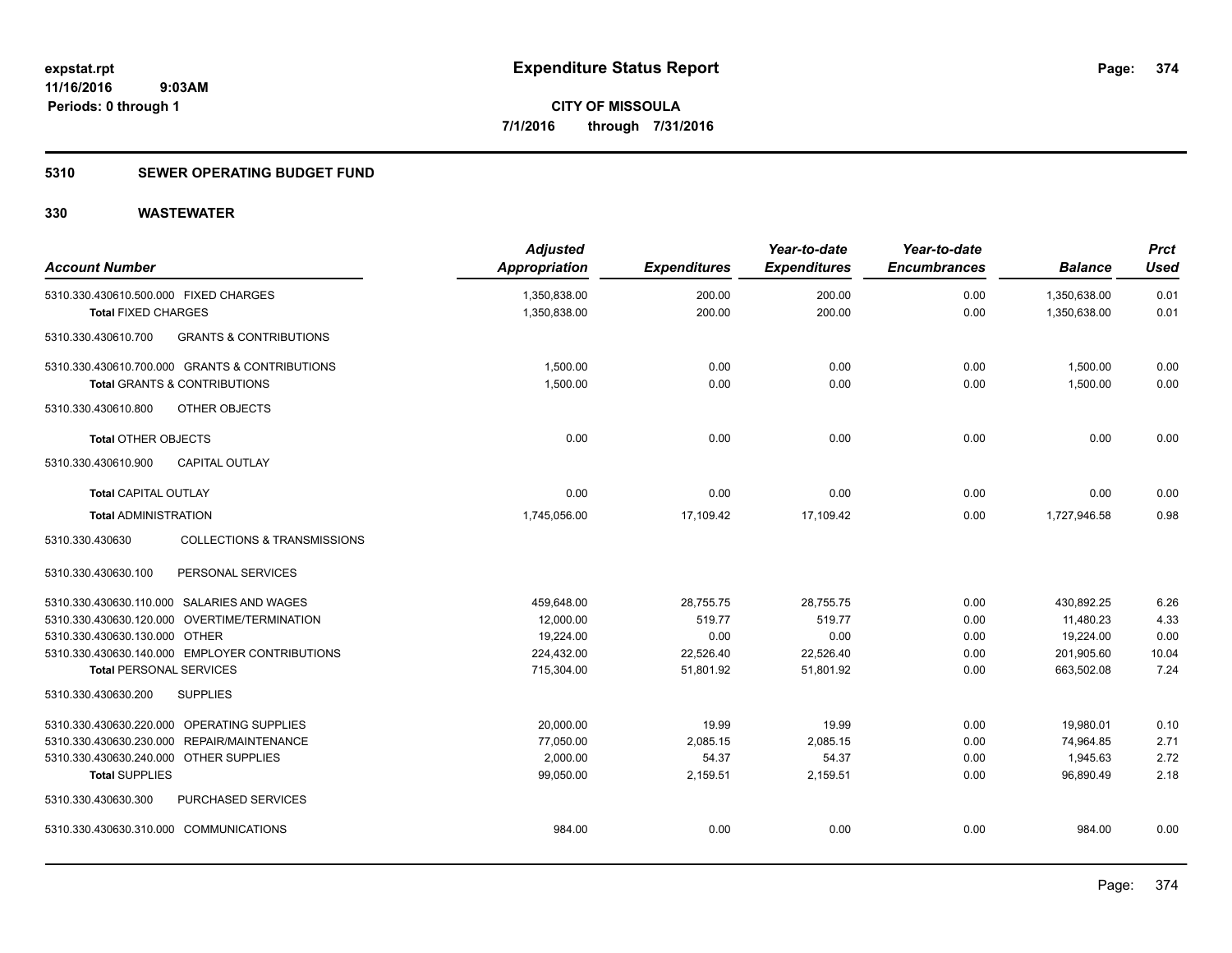### **5310 SEWER OPERATING BUDGET FUND**

| <b>Account Number</b>                             |                               | <b>Adjusted</b><br>Appropriation | <b>Expenditures</b> | Year-to-date<br><b>Expenditures</b> | Year-to-date<br><b>Encumbrances</b> | <b>Balance</b> | Prct<br><b>Used</b> |
|---------------------------------------------------|-------------------------------|----------------------------------|---------------------|-------------------------------------|-------------------------------------|----------------|---------------------|
| 5310.330.430630.341.000 ELECTRICITY & NATURAL GAS |                               | 78,216.00                        | 0.00                | 0.00                                | 0.00                                | 78,216.00      | 0.00                |
| 5310.330.430630.343.000 WATER CHARGES             |                               | 6,468.00                         | 0.00                | 0.00                                | 0.00                                | 6,468.00       | 0.00                |
| 5310.330.430630.350.000 PROFESSIONAL SERVICES     |                               | 2,000.00                         | 0.00                | 0.00                                | 0.00                                | 2,000.00       | 0.00                |
| 5310.330.430630.360.000 REPAIR & MAINTENANCE      |                               | 104,360.00                       | 418.67              | 418.67                              | 0.00                                | 103,941.33     | 0.40                |
| 5310.330.430630.370.000 TRAVEL                    |                               | 3,000.00                         | 0.00                | 0.00                                | 0.00                                | 3.000.00       | 0.00                |
| 5310.330.430630.380.000 TRAINING                  |                               | 2,500.00                         | 0.00                | 0.00                                | 0.00                                | 2,500.00       | 0.00                |
| <b>Total PURCHASED SERVICES</b>                   |                               | 197,528.00                       | 418.67              | 418.67                              | 0.00                                | 197,109.33     | 0.21                |
| 5310.330.430630.500<br><b>FIXED CHARGES</b>       |                               |                                  |                     |                                     |                                     |                |                     |
| 5310.330.430630.500.000 FIXED CHARGES             |                               | 60,000.00                        | 0.00                | 0.00                                | 0.00                                | 60,000.00      | 0.00                |
| <b>Total FIXED CHARGES</b>                        |                               | 60,000.00                        | 0.00                | 0.00                                | 0.00                                | 60,000.00      | 0.00                |
| 5310.330.430630.900<br><b>CAPITAL OUTLAY</b>      |                               |                                  |                     |                                     |                                     |                |                     |
| <b>Total CAPITAL OUTLAY</b>                       |                               | 0.00                             | 0.00                | 0.00                                | 0.00                                | 0.00           | 0.00                |
| Total COLLECTIONS & TRANSMISSIONS                 |                               | 1,071,882.00                     | 54,380.10           | 54,380.10                           | 0.00                                | 1,017,501.90   | 5.07                |
| 5310.330.430640                                   | <b>TREATMENT AND DISPOSAL</b> |                                  |                     |                                     |                                     |                |                     |
| 5310.330.430640.100                               | PERSONAL SERVICES             |                                  |                     |                                     |                                     |                |                     |
| 5310.330.430640.110.000 SALARIES AND WAGES        |                               | 429,292.00                       | 27,704.61           | 27,704.61                           | 0.00                                | 401,587.39     | 6.45                |
| 5310.330.430640.120.000 OVERTIME/TERMINATION      |                               | 7,000.00                         | 775.16              | 775.16                              | 0.00                                | 6,224.84       | 11.07               |
| 5310.330.430640.130.000 OTHER                     |                               | 32,733.00                        | 0.00                | 0.00                                | 0.00                                | 32,733.00      | 0.00                |
| 5310.330.430640.140.000 EMPLOYER CONTRIBUTIONS    |                               | 195,899.00                       | 18,588.57           | 18,588.57                           | 0.00                                | 177,310.43     | 9.49                |
| <b>Total PERSONAL SERVICES</b>                    |                               | 664,924.00                       | 47,068.34           | 47,068.34                           | 0.00                                | 617,855.66     | 7.08                |
| 5310.330.430640.200<br><b>SUPPLIES</b>            |                               |                                  |                     |                                     |                                     |                |                     |
| 5310.330.430640.210.000 OFFICE SUPPLIES           |                               | 170,170.00                       | 0.00                | 0.00                                | 0.00                                | 170,170.00     | 0.00                |
| 5310.330.430640.220.000                           | OPERATING SUPPLIES            | 100,000.00                       | 381.56              | 381.56                              | 0.00                                | 99,618.44      | 0.38                |
| 5310.330.430640.230.000 REPAIR/MAINTENANCE        |                               | 0.00                             | 563.78              | 563.78                              | 0.00                                | $-563.78$      | 0.00                |
| 5310.330.430640.240.000 OTHER SUPPLIES            |                               | 2,000.00                         | 0.00                | 0.00                                | 0.00                                | 2,000.00       | 0.00                |
| <b>Total SUPPLIES</b>                             |                               | 272,170.00                       | 945.34              | 945.34                              | 0.00                                | 271,224.66     | 0.35                |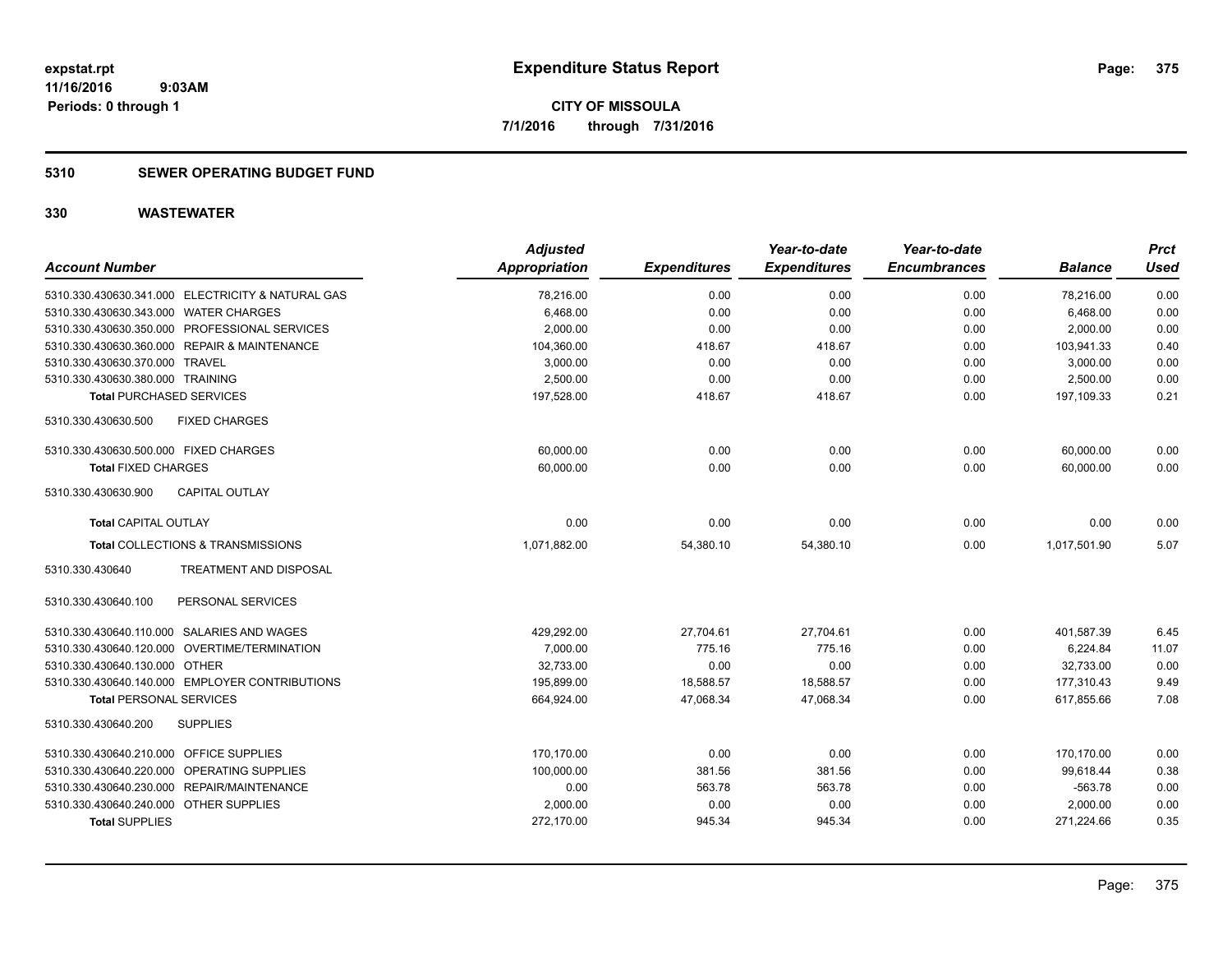**Periods: 0 through 1**

**CITY OF MISSOULA 7/1/2016 through 7/31/2016**

### **5310 SEWER OPERATING BUDGET FUND**

| <b>Account Number</b>                             | <b>Adjusted</b><br><b>Appropriation</b> | <b>Expenditures</b> | Year-to-date<br><b>Expenditures</b> | Year-to-date<br><b>Encumbrances</b> | <b>Balance</b> | <b>Prct</b><br><b>Used</b> |
|---------------------------------------------------|-----------------------------------------|---------------------|-------------------------------------|-------------------------------------|----------------|----------------------------|
|                                                   |                                         |                     |                                     |                                     |                |                            |
| PURCHASED SERVICES<br>5310.330.430640.300         |                                         |                     |                                     |                                     |                |                            |
| 5310.330.430640.310.000 COMMUNICATIONS            | 1.500.00                                | 0.00                | 0.00                                | 0.00                                | 1,500.00       | 0.00                       |
| 5310.330.430640.341.000 ELECTRICITY & NATURAL GAS | 539,563.00                              | 0.00                | 0.00                                | 0.00                                | 539,563.00     | 0.00                       |
| 5310.330.430640.343.000 WATER CHARGES             | 3,780.00                                | 0.00                | 0.00                                | 0.00                                | 3,780.00       | 0.00                       |
| 5310.330.430640.345.000 GARBAGE                   | 21,636.00                               | 2,180.20            | 2,180.20                            | 0.00                                | 19,455.80      | 10.08                      |
| 5310.330.430640.350.000 PROFESSIONAL SERVICES     | 1,000.00                                | 0.00                | 0.00                                | 0.00                                | 1,000.00       | 0.00                       |
| 5310.330.430640.360.000 REPAIR & MAINTENANCE      | 225,000.00                              | 1,060.00            | 1,060.00                            | 0.00                                | 223,940.00     | 0.47                       |
| 5310.330.430640.370.000 TRAVEL                    | 6,000.00                                | 0.00                | 0.00                                | 0.00                                | 6,000.00       | 0.00                       |
| 5310.330.430640.380.000 TRAINING                  | 3,000.00                                | 0.00                | 0.00                                | 0.00                                | 3,000.00       | 0.00                       |
| 5310.330.430640.390.000 OTHER PURCHASED SERVICES  | 432,900.00                              | 0.00                | 0.00                                | 0.00                                | 432,900.00     | 0.00                       |
| <b>Total PURCHASED SERVICES</b>                   | 1,234,379.00                            | 3,240.20            | 3,240.20                            | 0.00                                | 1,231,138.80   | 0.26                       |
| 5310.330.430640.900<br><b>CAPITAL OUTLAY</b>      |                                         |                     |                                     |                                     |                |                            |
| Total CAPITAL OUTLAY                              | 0.00                                    | 0.00                | 0.00                                | 0.00                                | 0.00           | 0.00                       |
| <b>Total TREATMENT AND DISPOSAL</b>               | 2,171,473.00                            | 51,253.88           | 51,253.88                           | 0.00                                | 2,120,219.12   | 2.36                       |
| <b>LAB &amp; TESTING</b><br>5310.330.430650       |                                         |                     |                                     |                                     |                |                            |
| PERSONAL SERVICES<br>5310.330.430650.100          |                                         |                     |                                     |                                     |                |                            |
| 5310.330.430650.110.000 SALARIES AND WAGES        | 175,949.00                              | 15,213.42           | 15,213.42                           | 0.00                                | 160,735.58     | 8.65                       |
| 5310.330.430650.140.000 EMPLOYER CONTRIBUTIONS    | 73,034.00                               | 8,003.44            | 8,003.44                            | 0.00                                | 65,030.56      | 10.96                      |
| <b>Total PERSONAL SERVICES</b>                    | 248,983.00                              | 23,216.86           | 23,216.86                           | 0.00                                | 225,766.14     | 9.32                       |
| 5310.330.430650.200<br><b>SUPPLIES</b>            |                                         |                     |                                     |                                     |                |                            |
| 5310.330.430650.220.000 OPERATING SUPPLIES        | 23,000.00                               | 315.13              | 315.13                              | 0.00                                | 22,684.87      | 1.37                       |
| 5310.330.430650.230.000 REPAIR/MAINTENANCE        | 3,000.00                                | 19.18               | 19.18                               | 0.00                                | 2,980.82       | 0.64                       |
| <b>Total SUPPLIES</b>                             | 26,000.00                               | 334.31              | 334.31                              | 0.00                                | 25,665.69      | 1.29                       |
| 5310.330.430650.300<br>PURCHASED SERVICES         |                                         |                     |                                     |                                     |                |                            |
| 5310.330.430650.310.000 COMMUNICATIONS            | 1.000.00                                | 0.00                | 0.00                                | 0.00                                | 1.000.00       | 0.00                       |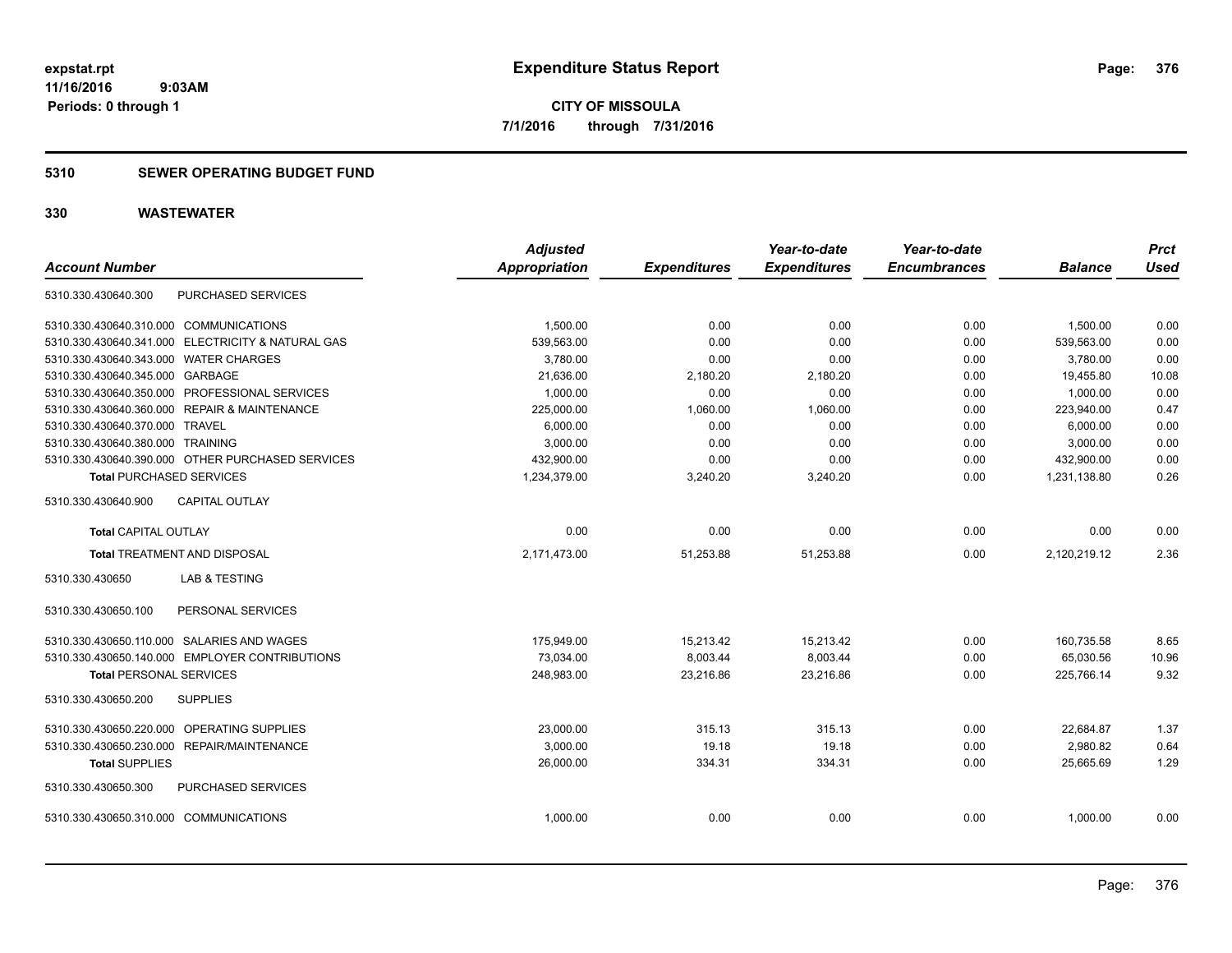### **5310 SEWER OPERATING BUDGET FUND**

| <b>Account Number</b>            |                                               | <b>Adjusted</b><br><b>Appropriation</b> | <b>Expenditures</b> | Year-to-date<br><b>Expenditures</b> | Year-to-date<br><b>Encumbrances</b> | <b>Balance</b> | <b>Prct</b><br><b>Used</b> |
|----------------------------------|-----------------------------------------------|-----------------------------------------|---------------------|-------------------------------------|-------------------------------------|----------------|----------------------------|
|                                  | 5310.330.430650.350.000 PROFESSIONAL SERVICES | 29,000.00                               | 5,023.00            | 5,023.00                            | 0.00                                | 23,977.00      | 17.32                      |
|                                  | 5310.330.430650.360.000 REPAIR & MAINTENANCE  | 4,000.00                                | 0.00                | 0.00                                | 0.00                                | 4,000.00       | 0.00                       |
| 5310.330.430650.370.000 TRAVEL   |                                               | 2,000.00                                | 0.00                | 0.00                                | 0.00                                | 2,000.00       | 0.00                       |
| 5310.330.430650.380.000 TRAINING |                                               | 1,000.00                                | 0.00                | 0.00                                | 0.00                                | 1,000.00       | 0.00                       |
|                                  | <b>Total PURCHASED SERVICES</b>               | 37,000.00                               | 5,023.00            | 5,023.00                            | 0.00                                | 31,977.00      | 13.58                      |
| 5310.330.430650.900              | <b>CAPITAL OUTLAY</b>                         |                                         |                     |                                     |                                     |                |                            |
| <b>Total CAPITAL OUTLAY</b>      |                                               | 0.00                                    | 0.00                | 0.00                                | 0.00                                | 0.00           | 0.00                       |
| <b>Total LAB &amp; TESTING</b>   |                                               | 311,983.00                              | 28,574.17           | 28,574.17                           | 0.00                                | 283,408.83     | 9.16                       |
| 5310.330.430660                  | <b>ENGINEEERING</b>                           |                                         |                     |                                     |                                     |                |                            |
| 5310.330.430660.100              | PERSONAL SERVICES                             |                                         |                     |                                     |                                     |                |                            |
| <b>Total ENGINEEERING</b>        |                                               | 0.00                                    | 0.00                | 0.00                                | 0.00                                | 0.00           | 0.00                       |
| 5310.330.490504                  | <b>DEBT SERVICE</b>                           |                                         |                     |                                     |                                     |                |                            |
| 5310.330.490504.600              | <b>DEBT SERVICE</b>                           |                                         |                     |                                     |                                     |                |                            |
| <b>Total DEBT SERVICE</b>        |                                               | 0.00                                    | 0.00                | 0.00                                | 0.00                                | 0.00           | 0.00                       |
| 5310.330.499999                  | <b>NEW REQUESTS</b>                           |                                         |                     |                                     |                                     |                |                            |
| 5310.330.499999.100              | PERSONAL SERVICES                             |                                         |                     |                                     |                                     |                |                            |
|                                  | <b>Total PERSONAL SERVICES</b>                | 0.00                                    | 0.00                | 0.00                                | 0.00                                | 0.00           | 0.00                       |
| 5310.330.499999.900              | <b>CAPITAL OUTLAY</b>                         |                                         |                     |                                     |                                     |                |                            |
| <b>Total NEW REQUESTS</b>        |                                               | 0.00                                    | 0.00                | 0.00                                | 0.00                                | 0.00           | 0.00                       |
| 5310.330.510110                  | <b>MERCHANT SERVICES</b>                      |                                         |                     |                                     |                                     |                |                            |
| 5310.330.510110.500              | <b>FIXED CHARGES</b>                          |                                         |                     |                                     |                                     |                |                            |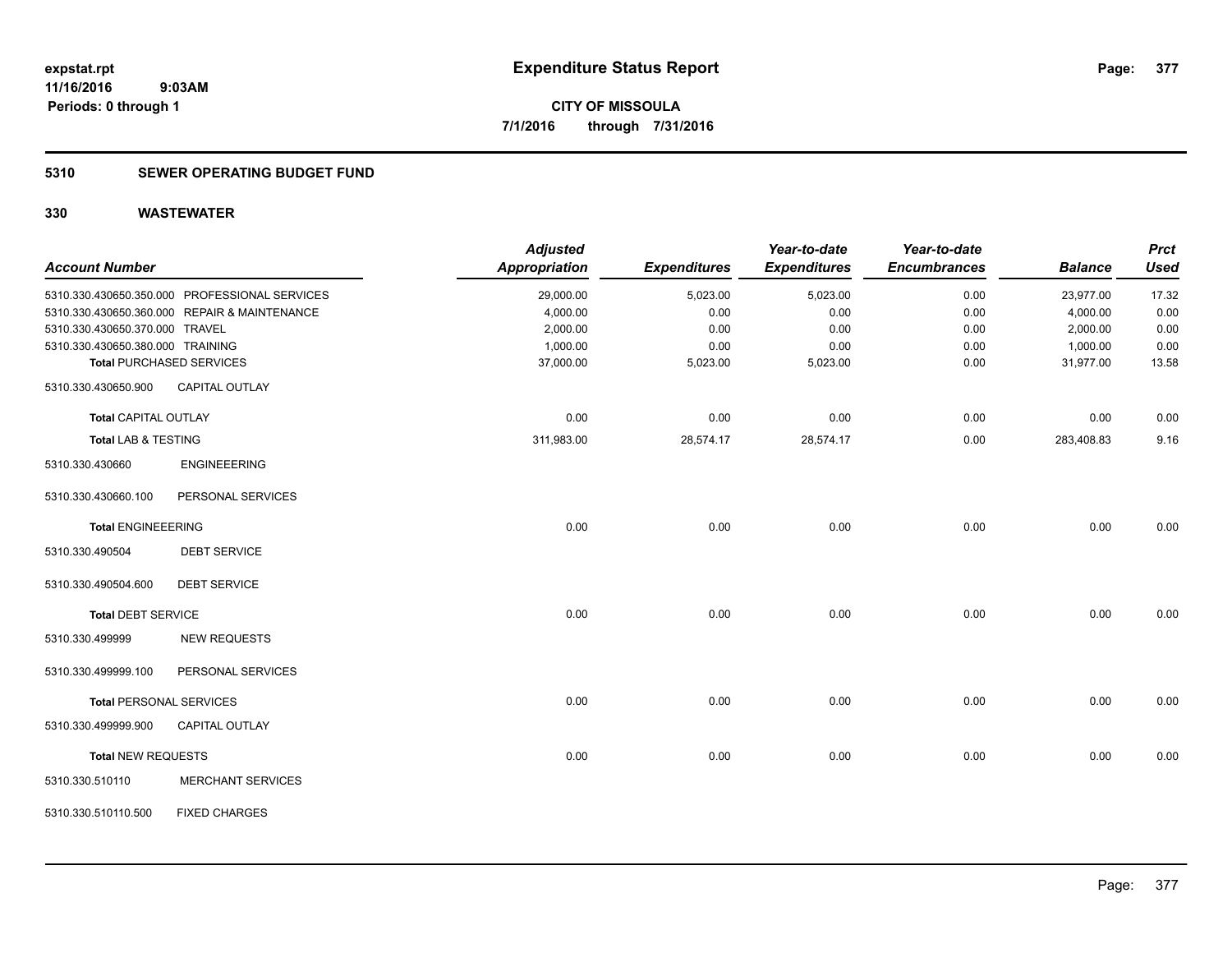### **5310 SEWER OPERATING BUDGET FUND**

| <b>Account Number</b>          |                                                              | <b>Adjusted</b><br>Appropriation | <b>Expenditures</b> | Year-to-date<br><b>Expenditures</b> | Year-to-date<br><b>Encumbrances</b> | <b>Balance</b> | <b>Prct</b><br>Used |
|--------------------------------|--------------------------------------------------------------|----------------------------------|---------------------|-------------------------------------|-------------------------------------|----------------|---------------------|
|                                | 5310.330.510110.500.000 MERCHANT SERVICE FEES/FIIXED CHARGES | 45,000.00                        | 0.00                | 0.00                                | 0.00                                | 45,000.00      | 0.00                |
| <b>Total MERCHANT SERVICES</b> |                                                              | 45,000.00                        | 0.00                | 0.00                                | 0.00                                | 45,000.00      | 0.00                |
| 5310.330.521000                | INTERFUND OPERATING TRANSFERS                                |                                  |                     |                                     |                                     |                |                     |
| 5310.330.521000.800            | OTHER OBJECTS                                                |                                  |                     |                                     |                                     |                |                     |
|                                | <b>Total INTERFUND OPERATING TRANSFERS</b>                   | 0.00                             | 0.00                | 0.00                                | 0.00                                | 0.00           | 0.00                |
|                                | <b>Total SEWER OPERATING BUDGET FUND</b>                     | 5.345.394.00                     | 151.317.57          | 151.317.57                          | 0.00                                | 5.194.076.43   | 2.83                |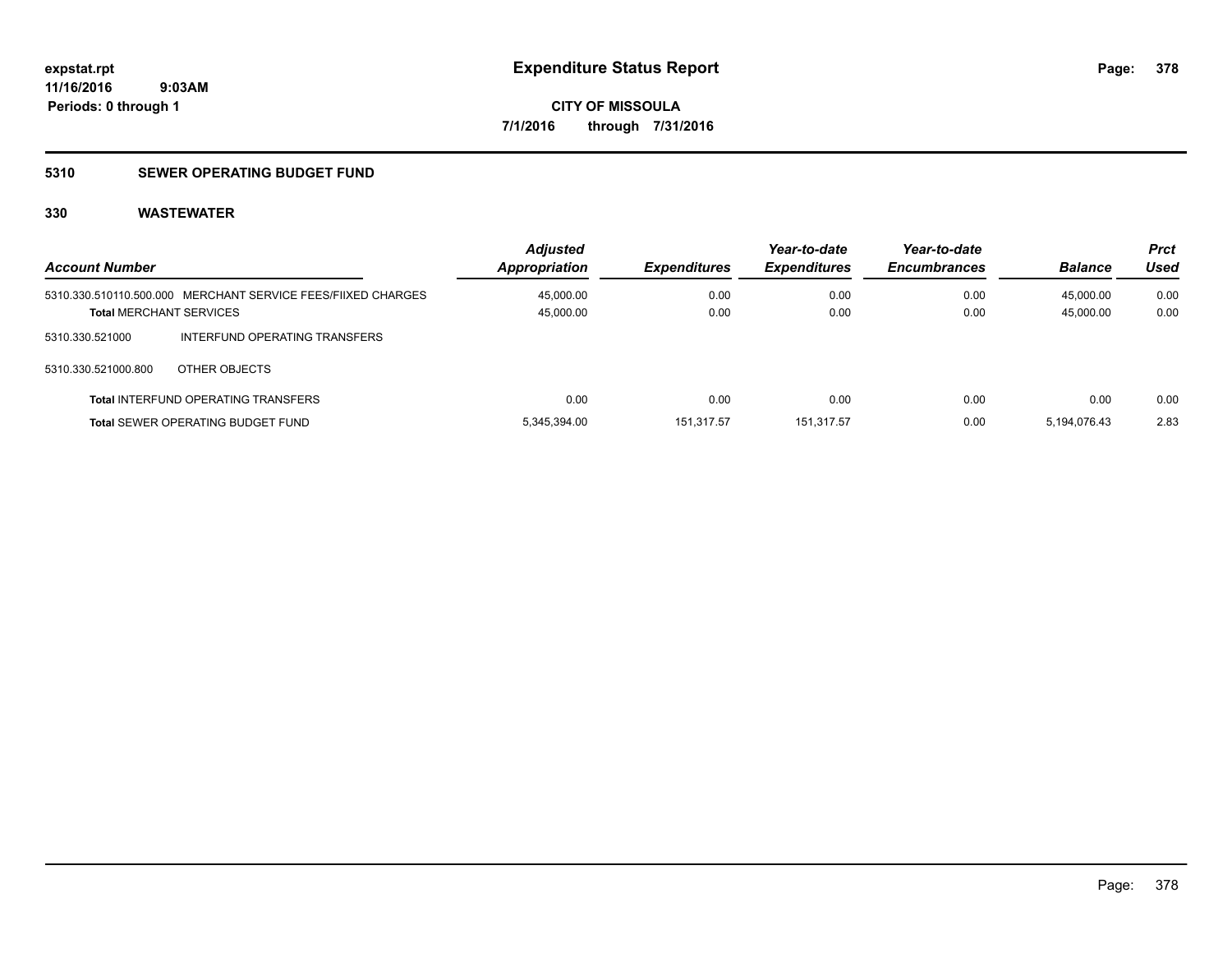**CITY OF MISSOULA 7/1/2016 through 7/31/2016**

### **5311 SEWER REVENUE COLLECTION & CLEARING FUND**

| <b>Account Number</b>      |                                                           | <b>Adjusted</b><br><b>Appropriation</b> | <b>Expenditures</b> | Year-to-date<br><b>Expenditures</b> | Year-to-date<br><b>Encumbrances</b> | <b>Balance</b> | <b>Prct</b><br><b>Used</b> |
|----------------------------|-----------------------------------------------------------|-----------------------------------------|---------------------|-------------------------------------|-------------------------------------|----------------|----------------------------|
| 5311.330.430670            | CUSTOMER ACCOUNTING & COLLECTION                          |                                         |                     |                                     |                                     |                |                            |
| 5311.330.430670.800        | OTHER OBJECTS                                             |                                         |                     |                                     |                                     |                |                            |
|                            | Total CUSTOMER ACCOUNTING & COLLECTION                    | 0.00                                    | 0.00                | 0.00                                | 0.00                                | 0.00           | 0.00                       |
| 5311.330.510000            | <b>MISCELLANEOUS</b>                                      |                                         |                     |                                     |                                     |                |                            |
| 5311.330.510000.800        | OTHER OBJECTS                                             |                                         |                     |                                     |                                     |                |                            |
| <b>Total MISCELLANEOUS</b> |                                                           | 0.00                                    | 0.00                | 0.00                                | 0.00                                | 0.00           | 0.00                       |
| 5311.330.510110            | <b>MERCHANT SERVICES</b>                                  |                                         |                     |                                     |                                     |                |                            |
| 5311.330.510110.500        | <b>FIXED CHARGES</b>                                      |                                         |                     |                                     |                                     |                |                            |
|                            | <b>Total MERCHANT SERVICES</b>                            | 0.00                                    | 0.00                | 0.00                                | 0.00                                | 0.00           | 0.00                       |
| 5311.330.521000            | SEWER REVENUE CLEARING                                    |                                         |                     |                                     |                                     |                |                            |
| 5311.330.521000.500        | <b>FIXED CHARGES</b>                                      |                                         |                     |                                     |                                     |                |                            |
| <b>Total FIXED CHARGES</b> |                                                           | 0.00                                    | 0.00                | 0.00                                | 0.00                                | 0.00           | 0.00                       |
| 5311.330.521000.800        | OTHER OBJECTS                                             |                                         |                     |                                     |                                     |                |                            |
|                            | Total SEWER REVENUE CLEARING                              | 0.00                                    | 0.00                | 0.00                                | 0.00                                | 0.00           | 0.00                       |
|                            | <b>Total SEWER REVENUE COLLECTION &amp; CLEARING FUND</b> | 0.00                                    | 0.00                | 0.00                                | 0.00                                | 0.00           | 0.00                       |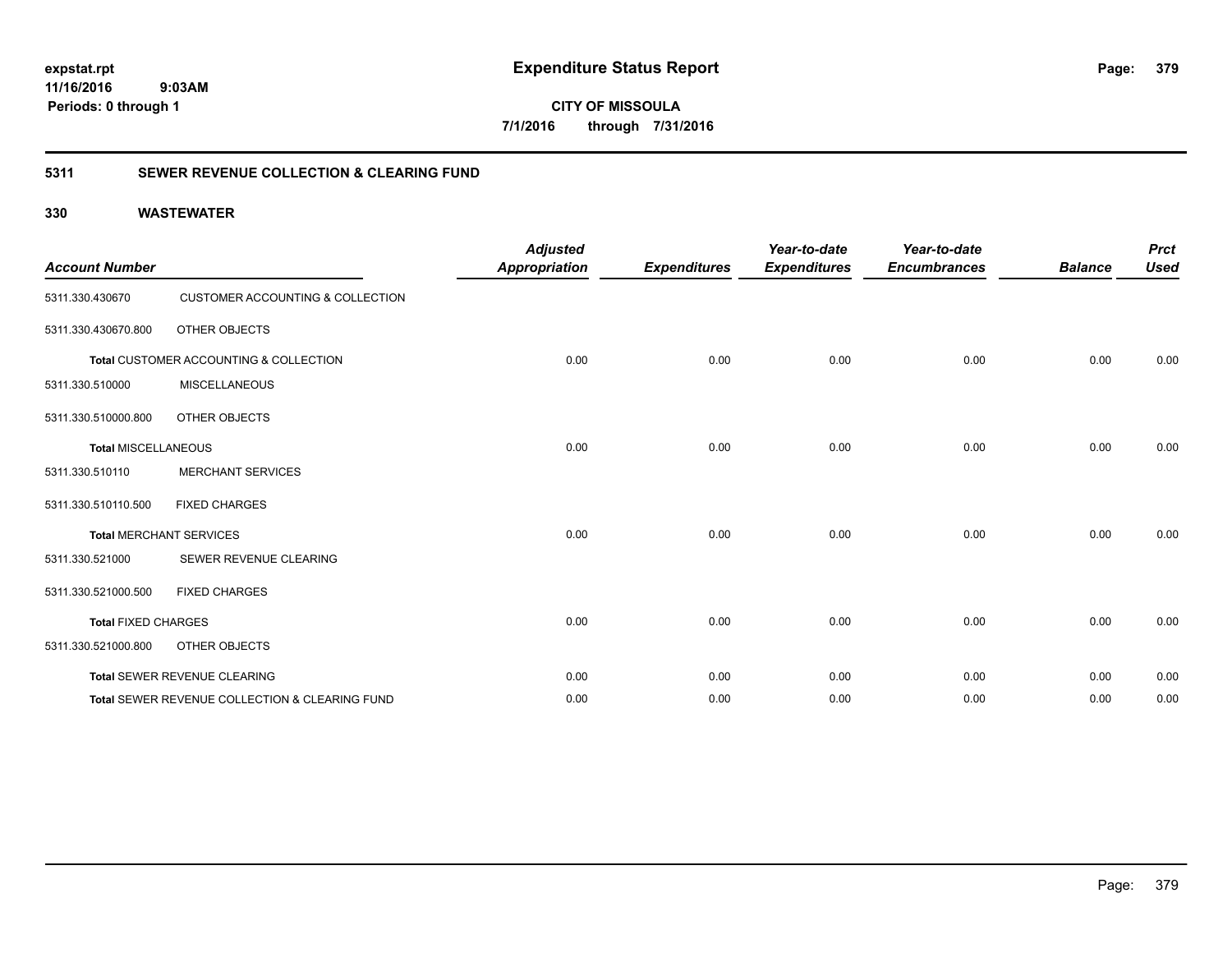### **5315 SEWER LOAN FUND**

| <b>Account Number</b>         |                                                   | <b>Adjusted</b><br><b>Appropriation</b> | <b>Expenditures</b> | Year-to-date<br><b>Expenditures</b> | Year-to-date<br><b>Encumbrances</b> | <b>Balance</b> | <b>Prct</b><br><b>Used</b> |
|-------------------------------|---------------------------------------------------|-----------------------------------------|---------------------|-------------------------------------|-------------------------------------|----------------|----------------------------|
| 5315.330.430607               | *** Title Not Found ***                           |                                         |                     |                                     |                                     |                |                            |
| 5315.330.430607.300           | PURCHASED SERVICES                                |                                         |                     |                                     |                                     |                |                            |
| Total *** Title Not Found *** |                                                   | 0.00                                    | 0.00                | 0.00                                | 0.00                                | 0.00           | 0.00                       |
| 5315.330.430670               | CUSTOMER ACCOUNTING & COLLECTION                  |                                         |                     |                                     |                                     |                |                            |
| 5315.330.430670.300           | PURCHASED SERVICES                                |                                         |                     |                                     |                                     |                |                            |
|                               | <b>Total PURCHASED SERVICES</b>                   | 0.00                                    | 0.00                | 0.00                                | 0.00                                | 0.00           | 0.00                       |
| 5315.330.430670.800           | OTHER OBJECTS                                     |                                         |                     |                                     |                                     |                |                            |
|                               | <b>Total CUSTOMER ACCOUNTING &amp; COLLECTION</b> | 0.00                                    | 0.00                | 0.00                                | 0.00                                | 0.00           | 0.00                       |
| <b>Total SEWER LOAN FUND</b>  |                                                   | 0.00                                    | 0.00                | 0.00                                | 0.00                                | 0.00           | 0.00                       |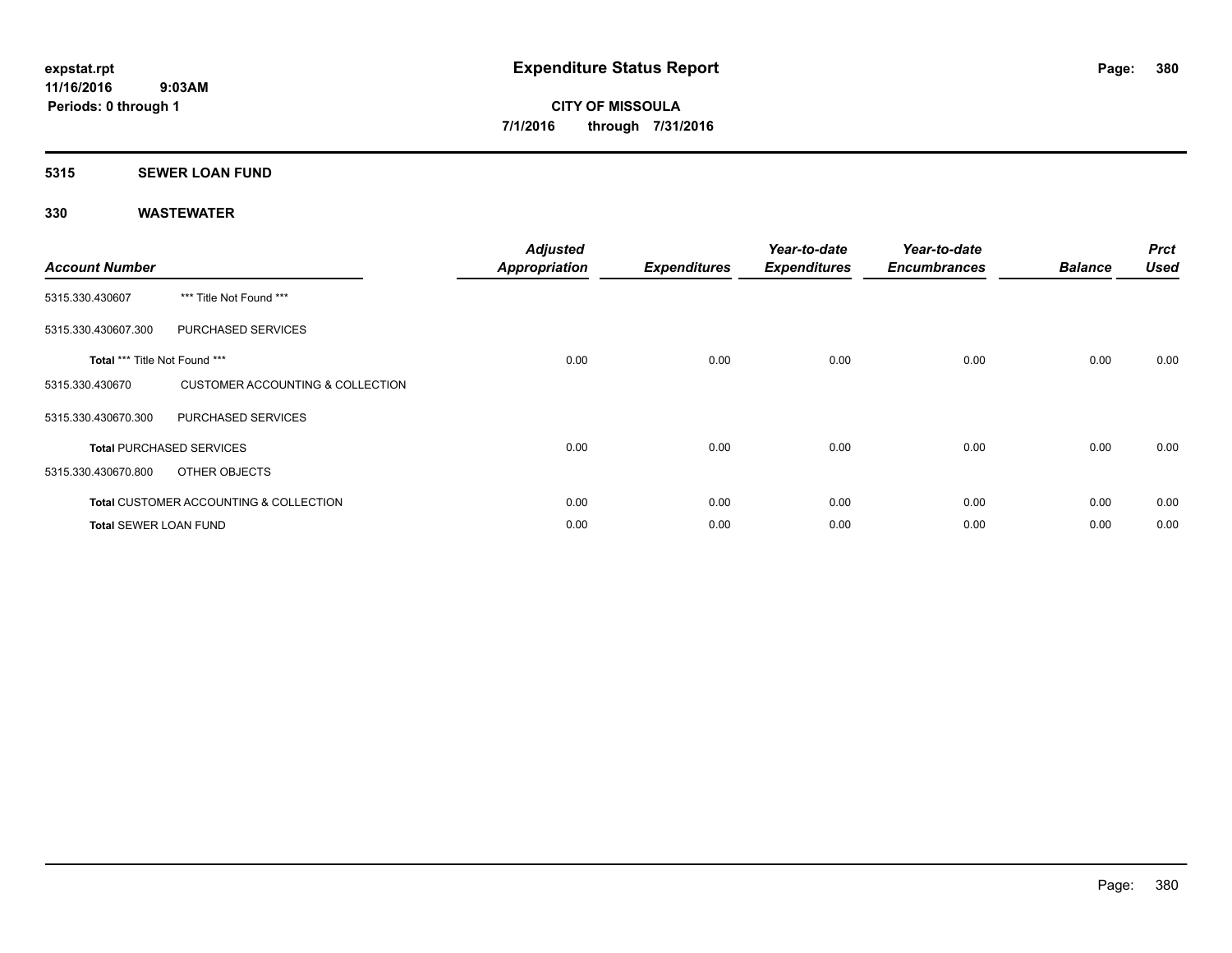**381**

**CITY OF MISSOULA 7/1/2016 through 7/31/2016**

### **5320 SEWER REPLACEMENT & DEPRECIATION FUND**

|                                 |                                        | <b>Adjusted</b>      |                     | Year-to-date        | Year-to-date        |                | <b>Prct</b> |
|---------------------------------|----------------------------------------|----------------------|---------------------|---------------------|---------------------|----------------|-------------|
| <b>Account Number</b>           |                                        | <b>Appropriation</b> | <b>Expenditures</b> | <b>Expenditures</b> | <b>Encumbrances</b> | <b>Balance</b> | <b>Used</b> |
| 5320.330.410400                 | <b>DEPRECIATION</b>                    |                      |                     |                     |                     |                |             |
| 5320.330.410400.800             | OTHER OBJECTS                          |                      |                     |                     |                     |                |             |
| <b>Total DEPRECIATION</b>       |                                        | 0.00                 | 0.00                | 0.00                | 0.00                | 0.00           | 0.00        |
| 5320.330.410551                 | <b>FINANCIAL SOFTWARE</b>              |                      |                     |                     |                     |                |             |
| 5320.330.410551.800             | OTHER OBJECTS                          |                      |                     |                     |                     |                |             |
| <b>Total FINANCIAL SOFTWARE</b> |                                        | 0.00                 | 0.00                | 0.00                | 0.00                | 0.00           | 0.00        |
| 5320.330.430613                 | <b>EQUIPMENT-TRUCKS</b>                |                      |                     |                     |                     |                |             |
| 5320.330.430613.900             | <b>CAPITAL OUTLAY</b>                  |                      |                     |                     |                     |                |             |
| <b>Total EQUIPMENT-TRUCKS</b>   |                                        | 0.00                 | 0.00                | 0.00                | 0.00                | 0.00           | 0.00        |
| 5320.330.430614                 | WW DEVELOPMENT FEE RECALCULATION       |                      |                     |                     |                     |                |             |
| 5320.330.430614.300             | PURCHASED SERVICES                     |                      |                     |                     |                     |                |             |
|                                 | Total WW DEVELOPMENT FEE RECALCULATION | 0.00                 | 0.00                | 0.00                | 0.00                | 0.00           | 0.00        |
| 5320.330.430615                 | WWTP OPTIMIZATION STUDY                |                      |                     |                     |                     |                |             |
| 5320.330.430615.300             | PURCHASED SERVICES                     |                      |                     |                     |                     |                |             |
|                                 | Total WWTP OPTIMIZATION STUDY          | 0.00                 | 0.00                | 0.00                | 0.00                | 0.00           | 0.00        |
| 5320.330.430622                 | TREATMENT PLANT SOFTWARE UPGRADE       |                      |                     |                     |                     |                |             |
| 5320.330.430622.900             | <b>CAPITAL OUTLAY</b>                  |                      |                     |                     |                     |                |             |
|                                 | Total TREATMENT PLANT SOFTWARE UPGRADE | 0.00                 | 0.00                | 0.00                | 0.00                | 0.00           | 0.00        |
| 5320.330.430623                 | LATERAL SWR MAIN EXT                   |                      |                     |                     |                     |                |             |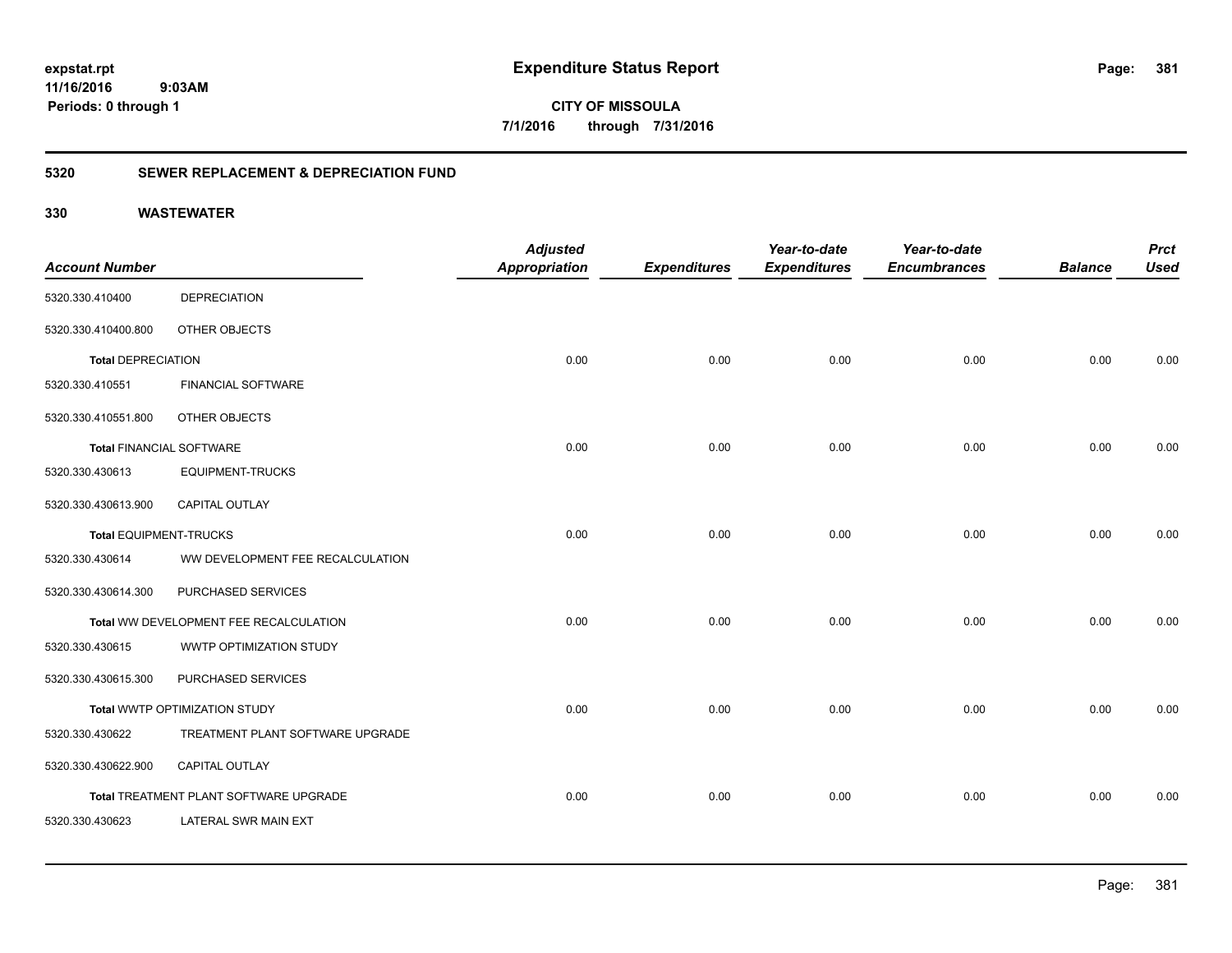**382**

**CITY OF MISSOULA 7/1/2016 through 7/31/2016**

### **5320 SEWER REPLACEMENT & DEPRECIATION FUND**

|                               |                                              | <b>Adjusted</b>      |                     | Year-to-date        | Year-to-date        |                | <b>Prct</b> |
|-------------------------------|----------------------------------------------|----------------------|---------------------|---------------------|---------------------|----------------|-------------|
| <b>Account Number</b>         |                                              | <b>Appropriation</b> | <b>Expenditures</b> | <b>Expenditures</b> | <b>Encumbrances</b> | <b>Balance</b> | <b>Used</b> |
| 5320.330.430623.300           | PURCHASED SERVICES                           |                      |                     |                     |                     |                |             |
|                               | <b>Total PURCHASED SERVICES</b>              | 0.00                 | 0.00                | 0.00                | 0.00                | 0.00           | 0.00        |
| 5320.330.430623.900           | <b>CAPITAL OUTLAY</b>                        |                      |                     |                     |                     |                |             |
|                               | Total LATERAL SWR MAIN EXT                   | 0.00                 | 0.00                | 0.00                | 0.00                | 0.00           | 0.00        |
| 5320.330.430624               | <b>SEWER LINE REHAB</b>                      |                      |                     |                     |                     |                |             |
| 5320.330.430624.300           | PURCHASED SERVICES                           |                      |                     |                     |                     |                |             |
| <b>Total SEWER LINE REHAB</b> |                                              | 0.00                 | 0.00                | 0.00                | 0.00                | 0.00           | 0.00        |
| 5320.330.430625               | SWR MAIN MASTER PLANS                        |                      |                     |                     |                     |                |             |
| 5320.330.430625.300           | PURCHASED SERVICES                           |                      |                     |                     |                     |                |             |
|                               | <b>Total SWR MAIN MASTER PLANS</b>           | 0.00                 | 0.00                | 0.00                | 0.00                | 0.00           | 0.00        |
| 5320.330.430630               | <b>MISC PLANT REPAIRS</b>                    |                      |                     |                     |                     |                |             |
| 5320.330.430630.300           | PURCHASED SERVICES                           |                      |                     |                     |                     |                |             |
|                               | 5320.330.430630.360.000 REPAIR & MAINTENANCE | 0.00                 | 312.50              | 312.50              | 0.00                | $-312.50$      | 0.00        |
|                               | <b>Total PURCHASED SERVICES</b>              | 0.00                 | 312.50              | 312.50              | 0.00                | $-312.50$      | 0.00        |
| 5320.330.430630.900           | CAPITAL OUTLAY                               |                      |                     |                     |                     |                |             |
| <b>Total CAPITAL OUTLAY</b>   |                                              | 0.00                 | 0.00                | 0.00                | 0.00                | 0.00           | 0.00        |
| Total MISC PLANT REPAIRS      |                                              | 0.00                 | 312.50              | 312.50              | 0.00                | $-312.50$      | 0.00        |
| 5320.330.430631               | MISC SWR MAIN REPAIRS                        |                      |                     |                     |                     |                |             |
| 5320.330.430631.300           | PURCHASED SERVICES                           |                      |                     |                     |                     |                |             |
|                               | <b>Total MISC SWR MAIN REPAIRS</b>           | 0.00                 | 0.00                | 0.00                | 0.00                | 0.00           | 0.00        |
|                               |                                              |                      |                     |                     |                     |                |             |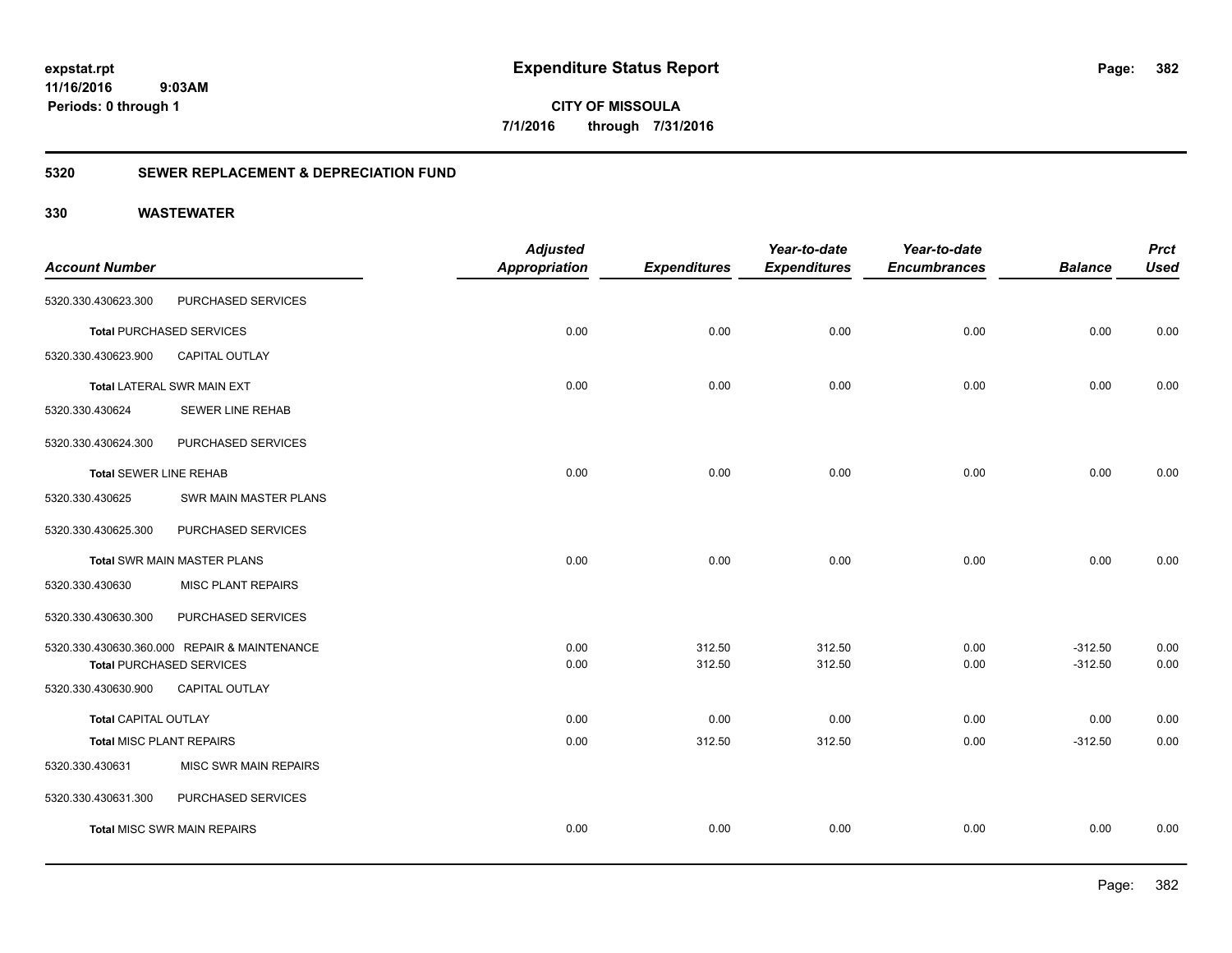**CITY OF MISSOULA 7/1/2016 through 7/31/2016**

### **5320 SEWER REPLACEMENT & DEPRECIATION FUND**

|                            |                                         | <b>Adjusted</b>      |                     | Year-to-date        | Year-to-date        |                | <b>Prct</b> |
|----------------------------|-----------------------------------------|----------------------|---------------------|---------------------|---------------------|----------------|-------------|
| <b>Account Number</b>      |                                         | <b>Appropriation</b> | <b>Expenditures</b> | <b>Expenditures</b> | <b>Encumbrances</b> | <b>Balance</b> | <b>Used</b> |
| 5320.330.430632            | DEWATERING SCREW PRESS                  |                      |                     |                     |                     |                |             |
| 5320.330.430632.800        | OTHER OBJECTS                           |                      |                     |                     |                     |                |             |
| <b>Total OTHER OBJECTS</b> |                                         | 0.00                 | 0.00                | 0.00                | 0.00                | 0.00           | 0.00        |
| 5320.330.430632.900        | <b>CAPITAL OUTLAY</b>                   |                      |                     |                     |                     |                |             |
|                            | <b>Total DEWATERING SCREW PRESS</b>     | 0.00                 | 0.00                | 0.00                | 0.00                | 0.00           | 0.00        |
| 5320.330.430635            | CARAS PARK FORCE MAIN RELOCATION        |                      |                     |                     |                     |                |             |
| 5320.330.430635.300        | PURCHASED SERVICES                      |                      |                     |                     |                     |                |             |
|                            | <b>Total PURCHASED SERVICES</b>         | 0.00                 | 0.00                | 0.00                | 0.00                | 0.00           | 0.00        |
| 5320.330.430635.900        | <b>CAPITAL OUTLAY</b>                   |                      |                     |                     |                     |                |             |
|                            | Total CARAS PARK FORCE MAIN RELOCATION  | 0.00                 | 0.00                | 0.00                | 0.00                | 0.00           | 0.00        |
| 5320.330.430637            | SEWAGE LIFT STATION UPGRADE/REHAB       |                      |                     |                     |                     |                |             |
| 5320.330.430637.300        | PURCHASED SERVICES                      |                      |                     |                     |                     |                |             |
|                            | Total SEWAGE LIFT STATION UPGRADE/REHAB | 0.00                 | 0.00                | 0.00                | 0.00                | 0.00           | 0.00        |
| 5320.330.430643            | WWTP TELEMETRY UPGRADE PROJECT          |                      |                     |                     |                     |                |             |
| 5320.330.430643.300        | PURCHASED SERVICES                      |                      |                     |                     |                     |                |             |
|                            | <b>Total PURCHASED SERVICES</b>         | 0.00                 | 0.00                | 0.00                | 0.00                | 0.00           | 0.00        |
| 5320.330.430643.900        | <b>CAPITAL OUTLAY</b>                   |                      |                     |                     |                     |                |             |
|                            | Total WWTP TELEMETRY UPGRADE PROJECT    | 0.00                 | 0.00                | 0.00                | 0.00                | 0.00           | 0.00        |
| 5320.330.430650            | <b>LAB &amp; TESTING</b>                |                      |                     |                     |                     |                |             |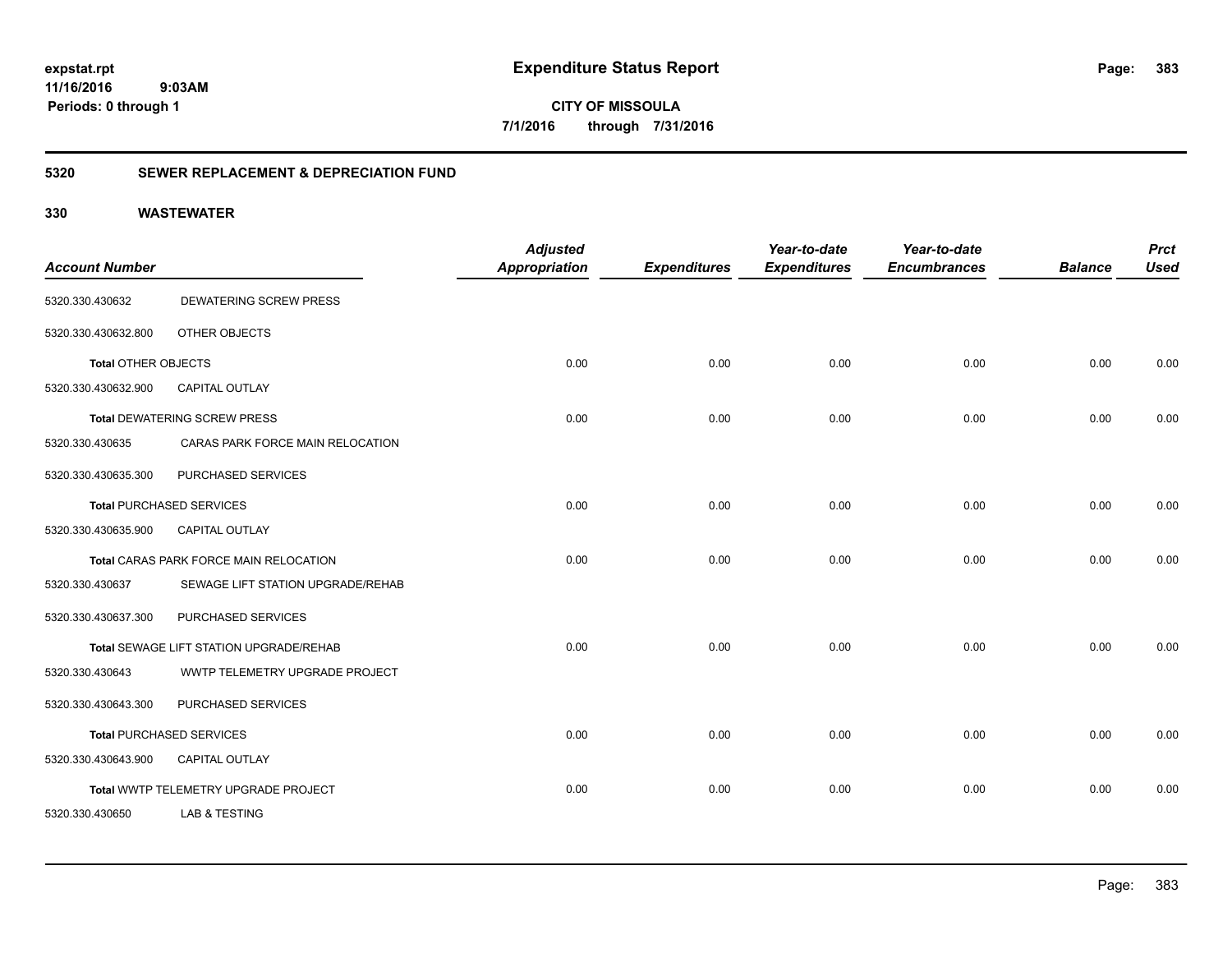**CITY OF MISSOULA 7/1/2016 through 7/31/2016**

### **5320 SEWER REPLACEMENT & DEPRECIATION FUND**

| <b>Account Number</b>          |                                            | <b>Adjusted</b><br><b>Appropriation</b> | <b>Expenditures</b> | Year-to-date<br><b>Expenditures</b> | Year-to-date<br><b>Encumbrances</b> | <b>Balance</b> | <b>Prct</b><br><b>Used</b> |
|--------------------------------|--------------------------------------------|-----------------------------------------|---------------------|-------------------------------------|-------------------------------------|----------------|----------------------------|
| 5320.330.430650.300            | PURCHASED SERVICES                         |                                         |                     |                                     |                                     |                |                            |
|                                | <b>Total PURCHASED SERVICES</b>            | 0.00                                    | 0.00                | 0.00                                | 0.00                                | 0.00           | 0.00                       |
| 5320.330.430650.900            | <b>CAPITAL OUTLAY</b>                      |                                         |                     |                                     |                                     |                |                            |
| <b>Total LAB &amp; TESTING</b> |                                            | 0.00                                    | 0.00                | 0.00                                | 0.00                                | 0.00           | 0.00                       |
| 5320.330.430651                | TRANSFER TO SEWER LOAN                     |                                         |                     |                                     |                                     |                |                            |
| 5320.330.430651.800            | OTHER OBJECTS                              |                                         |                     |                                     |                                     |                |                            |
|                                | Total TRANSFER TO SEWER LOAN               | 0.00                                    | 0.00                | 0.00                                | 0.00                                | 0.00           | 0.00                       |
| 5320.330.430660                | <b>ENGINEEERING</b>                        |                                         |                     |                                     |                                     |                |                            |
| 5320.330.430660.900            | <b>CAPITAL OUTLAY</b>                      |                                         |                     |                                     |                                     |                |                            |
| <b>Total ENGINEEERING</b>      |                                            | 0.00                                    | 0.00                | 0.00                                | 0.00                                | 0.00           | 0.00                       |
| 5320.330.430684                | MILLER CREEK SEWER INTERCEPTOR             |                                         |                     |                                     |                                     |                |                            |
| 5320.330.430684.300            | PURCHASED SERVICES                         |                                         |                     |                                     |                                     |                |                            |
|                                | <b>Total PURCHASED SERVICES</b>            | 0.00                                    | 0.00                | 0.00                                | 0.00                                | 0.00           | 0.00                       |
| 5320.330.430684.800            | OTHER OBJECTS                              |                                         |                     |                                     |                                     |                |                            |
|                                | Total MILLER CREEK SEWER INTERCEPTOR       | 0.00                                    | 0.00                | 0.00                                | 0.00                                | 0.00           | 0.00                       |
| 5320.330.430689                | FY11 \$1.29M Sewer Bond Construction       |                                         |                     |                                     |                                     |                |                            |
| 5320.330.430689.800            | OTHER OBJECTS                              |                                         |                     |                                     |                                     |                |                            |
|                                | Total FY11 \$1.29M Sewer Bond Construction | 0.00                                    | 0.00                | 0.00                                | 0.00                                | 0.00           | 0.00                       |
| 5320.330.430691                | HYBRID POPLAR SEWER PROJECT                |                                         |                     |                                     |                                     |                |                            |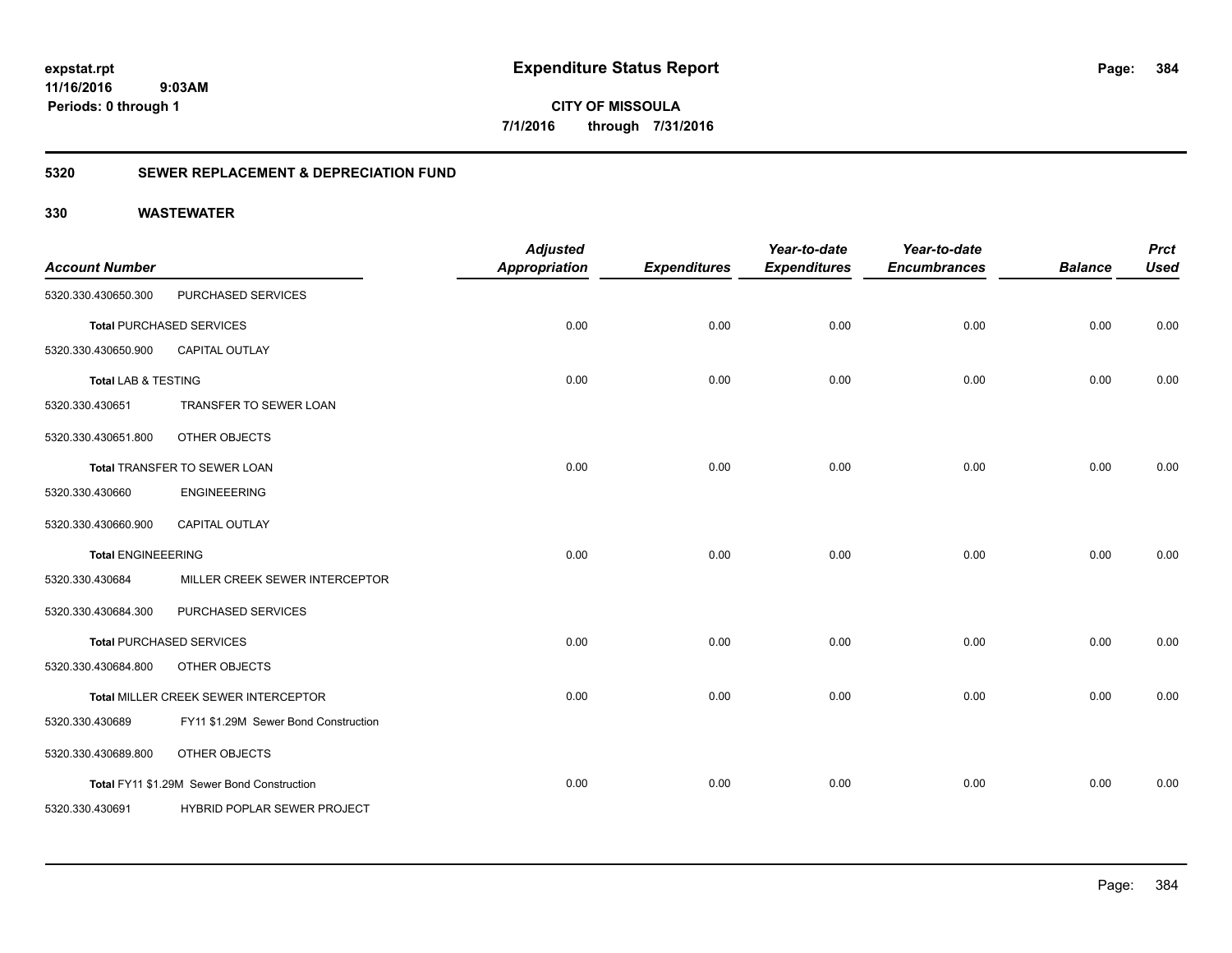**CITY OF MISSOULA 7/1/2016 through 7/31/2016**

### **5320 SEWER REPLACEMENT & DEPRECIATION FUND**

| <b>Account Number</b> |                                     | <b>Adjusted</b><br><b>Appropriation</b> | <b>Expenditures</b> | Year-to-date<br><b>Expenditures</b> | Year-to-date<br><b>Encumbrances</b> | <b>Balance</b> | <b>Prct</b><br><b>Used</b> |
|-----------------------|-------------------------------------|-----------------------------------------|---------------------|-------------------------------------|-------------------------------------|----------------|----------------------------|
| 5320.330.430691.900   | CAPITAL OUTLAY                      |                                         |                     |                                     |                                     |                |                            |
|                       | Total HYBRID POPLAR SEWER PROJECT   | 0.00                                    | 0.00                | 0.00                                | 0.00                                | 0.00           | 0.00                       |
| 5320.330.430702       | COUNTY RSID WYE SEWER PROJECT       |                                         |                     |                                     |                                     |                |                            |
| 5320.330.430702.300   | PURCHASED SERVICES                  |                                         |                     |                                     |                                     |                |                            |
|                       | Total COUNTY RSID WYE SEWER PROJECT | 0.00                                    | 0.00                | 0.00                                | 0.00                                | 0.00           | 0.00                       |
| 5320.330.430706       | <b>RUSSELL ST INTERCEPTOR</b>       |                                         |                     |                                     |                                     |                |                            |
| 5320.330.430706.300   | PURCHASED SERVICES                  |                                         |                     |                                     |                                     |                |                            |
|                       | Total RUSSELL ST INTERCEPTOR        | 0.00                                    | 0.00                | 0.00                                | 0.00                                | 0.00           | 0.00                       |
| 5320.330.490505       | ACCELA LOAN DEBT SERVICE            |                                         |                     |                                     |                                     |                |                            |
| 5320.330.490505.800   | OTHER OBJECTS                       |                                         |                     |                                     |                                     |                |                            |
|                       | Total ACCELA LOAN DEBT SERVICE      | 0.00                                    | 0.00                | 0.00                                | 0.00                                | 0.00           | 0.00                       |
| 5320.330.490506       | <b>CORE FINANCED EQUIPMENT</b>      |                                         |                     |                                     |                                     |                |                            |
| 5320.330.490506.600   | <b>DEBT SERVICE</b>                 |                                         |                     |                                     |                                     |                |                            |
|                       | Total CORE FINANCED EQUIPMENT       | 0.00                                    | 0.00                | 0.00                                | 0.00                                | 0.00           | 0.00                       |
| 5320.330.490508       | EKO COMPOST PURCHASE                |                                         |                     |                                     |                                     |                |                            |
| 5320.330.490508.600   | <b>DEBT SERVICE</b>                 |                                         |                     |                                     |                                     |                |                            |
|                       | Total EKO COMPOST PURCHASE          | 0.00                                    | 0.00                | 0.00                                | 0.00                                | 0.00           | 0.00                       |
| 5320.330.521000       | INTERFUND OPERATING TRANSFERS       |                                         |                     |                                     |                                     |                |                            |
| 5320.330.521000.800   | OTHER OBJECTS                       |                                         |                     |                                     |                                     |                |                            |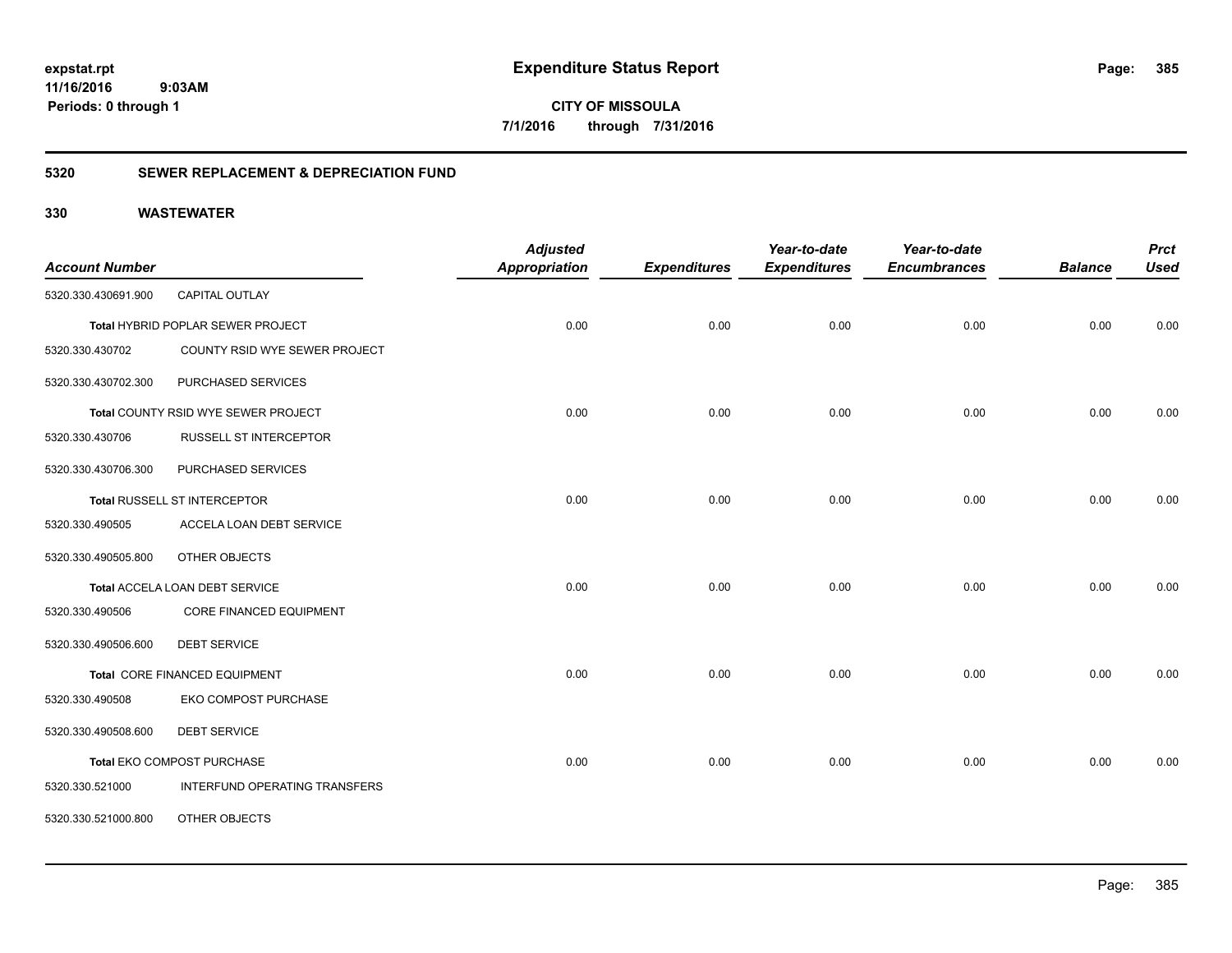**CITY OF MISSOULA 7/1/2016 through 7/31/2016**

### **5320 SEWER REPLACEMENT & DEPRECIATION FUND**

| <b>Account Number</b>                                  | <b>Adiusted</b><br>Appropriation | <i><b>Expenditures</b></i> | Year-to-date<br><i><b>Expenditures</b></i> | Year-to-date<br><b>Encumbrances</b> | <b>Balance</b> | Prct<br>Used |
|--------------------------------------------------------|----------------------------------|----------------------------|--------------------------------------------|-------------------------------------|----------------|--------------|
| <b>Total INTERFUND OPERATING TRANSFERS</b>             | 0.00                             | 0.00                       | 0.00                                       | 0.00                                | 0.00           | 0.00         |
| <b>Total SEWER REPLACEMENT &amp; DEPRECIATION FUND</b> | 0.00                             | 312.50                     | 312.50                                     | 0.00                                | $-312.50$      | 0.00         |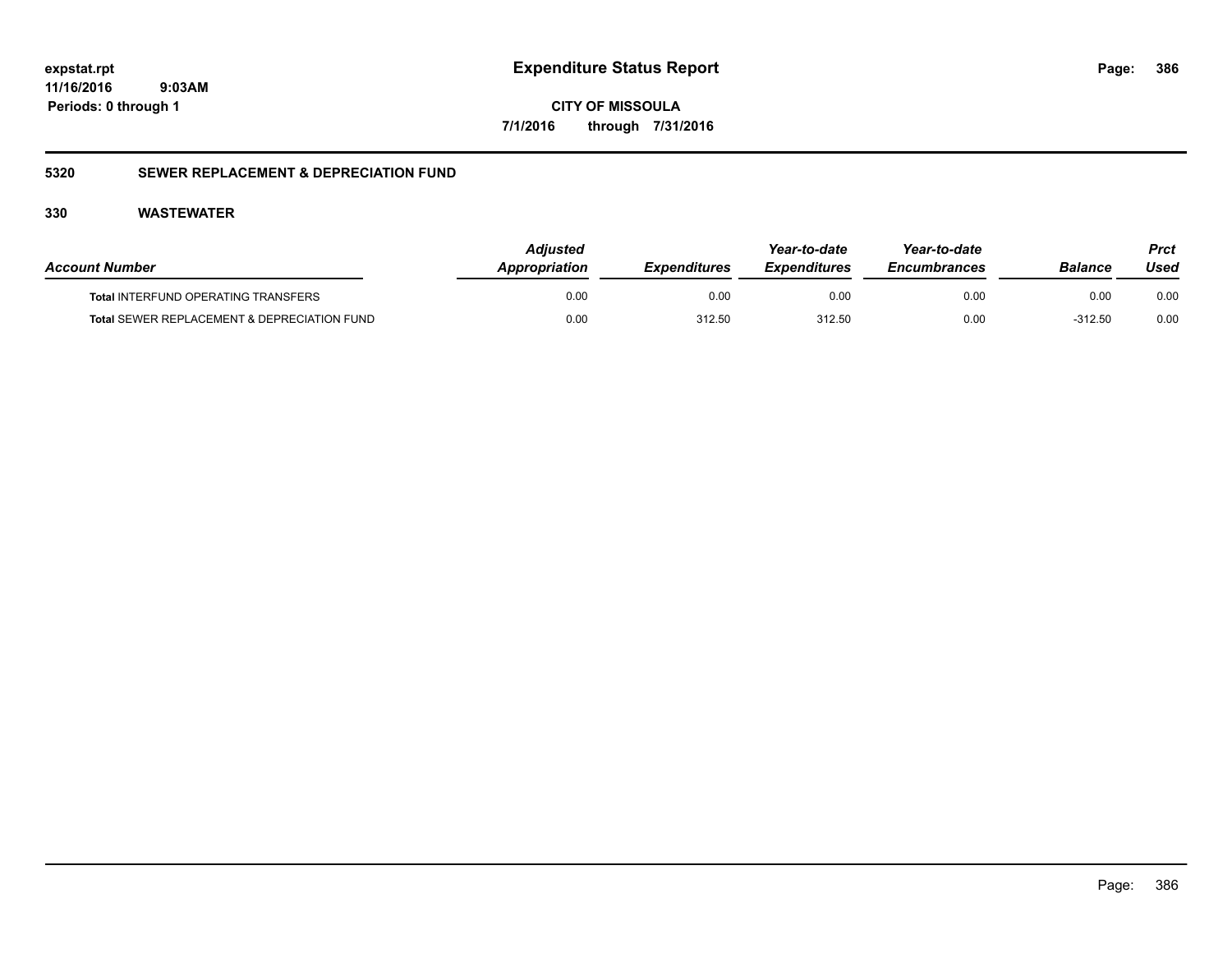### **5325 SEWER DEVELOPMENT FEE FUND**

| <b>Account Number</b>     |                                         | <b>Adjusted</b><br><b>Appropriation</b> | <b>Expenditures</b> | Year-to-date<br><b>Expenditures</b> | Year-to-date<br><b>Encumbrances</b> | <b>Balance</b> | <b>Prct</b><br><b>Used</b> |
|---------------------------|-----------------------------------------|-----------------------------------------|---------------------|-------------------------------------|-------------------------------------|----------------|----------------------------|
| 5325.330.430630           | COLLECTIONS & TRANSMISSIONS             |                                         |                     |                                     |                                     |                |                            |
| 5325.330.430630.900       | CAPITAL OUTLAY                          |                                         |                     |                                     |                                     |                |                            |
|                           | Total COLLECTIONS & TRANSMISSIONS       | 0.00                                    | 0.00                | 0.00                                | 0.00                                | 0.00           | 0.00                       |
| 5325.330.430632           | <b>DEWATERING SCREW PRESS</b>           |                                         |                     |                                     |                                     |                |                            |
| 5325.330.430632.300       | PURCHASED SERVICES                      |                                         |                     |                                     |                                     |                |                            |
|                           | <b>Total PURCHASED SERVICES</b>         | 0.00                                    | 0.00                | 0.00                                | 0.00                                | 0.00           | 0.00                       |
| 5325.330.430632.900       | <b>CAPITAL OUTLAY</b>                   |                                         |                     |                                     |                                     |                |                            |
|                           | <b>Total DEWATERING SCREW PRESS</b>     | 0.00                                    | 0.00                | 0.00                                | 0.00                                | 0.00           | 0.00                       |
| 5325.330.430636           | OVERSIZING ASSISTANCE                   |                                         |                     |                                     |                                     |                |                            |
| 5325.330.430636.900       | <b>CAPITAL OUTLAY</b>                   |                                         |                     |                                     |                                     |                |                            |
|                           | <b>Total OVERSIZING ASSISTANCE</b>      | 0.00                                    | 0.00                | 0.00                                | 0.00                                | 0.00           | 0.00                       |
| 5325.330.430637           | SEWAGE LIFT STATION UPGRADE/REHAB       |                                         |                     |                                     |                                     |                |                            |
| 5325.330.430637.300       | PURCHASED SERVICES                      |                                         |                     |                                     |                                     |                |                            |
|                           | Total SEWAGE LIFT STATION UPGRADE/REHAB | 0.00                                    | 0.00                | 0.00                                | 0.00                                | 0.00           | 0.00                       |
| 5325.330.430660           | <b>ENGINEEERING</b>                     |                                         |                     |                                     |                                     |                |                            |
| 5325.330.430660.300       | PURCHASED SERVICES                      |                                         |                     |                                     |                                     |                |                            |
| <b>Total ENGINEEERING</b> |                                         | 0.00                                    | 0.00                | 0.00                                | 0.00                                | 0.00           | 0.00                       |
| 5325.330.430663           | AIRPORT INTECEPTOR                      |                                         |                     |                                     |                                     |                |                            |
| 5325.330.430663.300       | PURCHASED SERVICES                      |                                         |                     |                                     |                                     |                |                            |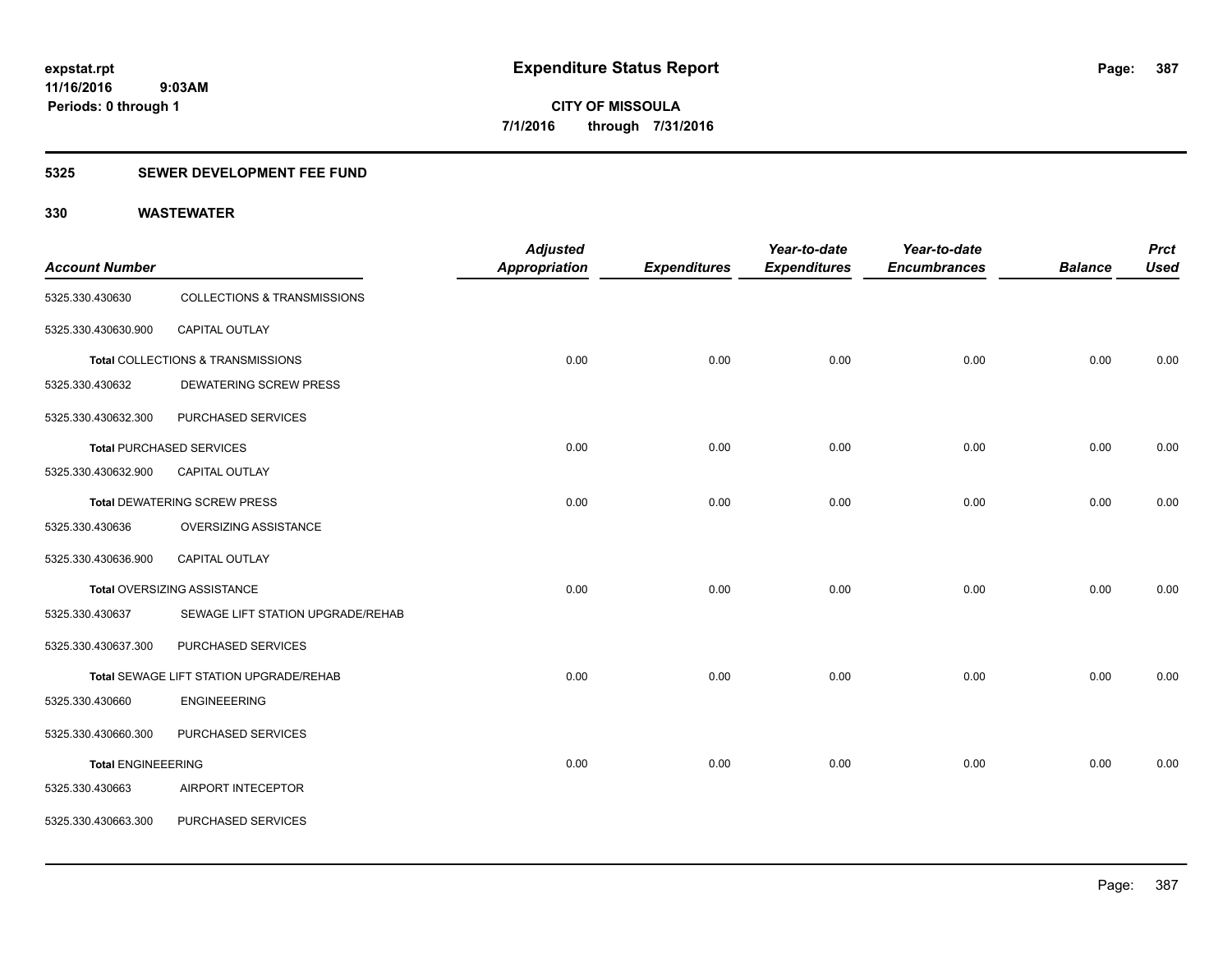### **5325 SEWER DEVELOPMENT FEE FUND**

| <b>Account Number</b>      |                                 | <b>Adjusted</b><br><b>Appropriation</b> | <b>Expenditures</b> | Year-to-date<br><b>Expenditures</b> | Year-to-date<br><b>Encumbrances</b> | <b>Balance</b> | <b>Prct</b><br><b>Used</b> |
|----------------------------|---------------------------------|-----------------------------------------|---------------------|-------------------------------------|-------------------------------------|----------------|----------------------------|
|                            | <b>Total PURCHASED SERVICES</b> | 0.00                                    | 0.00                | 0.00                                | 0.00                                | 0.00           | 0.00                       |
| 5325.330.430663.900        | <b>CAPITAL OUTLAY</b>           |                                         |                     |                                     |                                     |                |                            |
|                            | <b>Total AIRPORT INTECEPTOR</b> | 0.00                                    | 0.00                | 0.00                                | 0.00                                | 0.00           | 0.00                       |
| 5325.330.430683            | <b>TWITE PUMP STATION</b>       |                                         |                     |                                     |                                     |                |                            |
| 5325.330.430683.300        | PURCHASED SERVICES              |                                         |                     |                                     |                                     |                |                            |
|                            | <b>Total PURCHASED SERVICES</b> | 0.00                                    | 0.00                | 0.00                                | 0.00                                | 0.00           | 0.00                       |
| 5325.330.430683.900        | CAPITAL OUTLAY                  |                                         |                     |                                     |                                     |                |                            |
|                            | <b>Total TWITE PUMP STATION</b> | 0.00                                    | 0.00                | 0.00                                | 0.00                                | 0.00           | 0.00                       |
| 5325.330.430684            | MILLER CREEK INTERCEPTOR        |                                         |                     |                                     |                                     |                |                            |
| 5325.330.430684.900        | CAPITAL OUTLAY                  |                                         |                     |                                     |                                     |                |                            |
|                            | Total MILLER CREEK INTERCEPTOR  | 0.00                                    | 0.00                | 0.00                                | 0.00                                | 0.00           | 0.00                       |
| 5325.330.430690            | <b>EKO COMPOST</b>              |                                         |                     |                                     |                                     |                |                            |
| 5325.330.430690.300        | PURCHASED SERVICES              |                                         |                     |                                     |                                     |                |                            |
|                            | <b>Total PURCHASED SERVICES</b> | 0.00                                    | 0.00                | 0.00                                | 0.00                                | 0.00           | 0.00                       |
| 5325.330.430690.800        | OTHER OBJECTS                   |                                         |                     |                                     |                                     |                |                            |
| <b>Total OTHER OBJECTS</b> |                                 | 0.00                                    | 0.00                | 0.00                                | 0.00                                | 0.00           | 0.00                       |
| 5325.330.430690.900        | CAPITAL OUTLAY                  |                                         |                     |                                     |                                     |                |                            |
| <b>Total EKO COMPOST</b>   |                                 | 0.00                                    | 0.00                | 0.00                                | 0.00                                | 0.00           | 0.00                       |
| 5325.330.430697            | <b>BROADWAY INTERCEPTOR</b>     |                                         |                     |                                     |                                     |                |                            |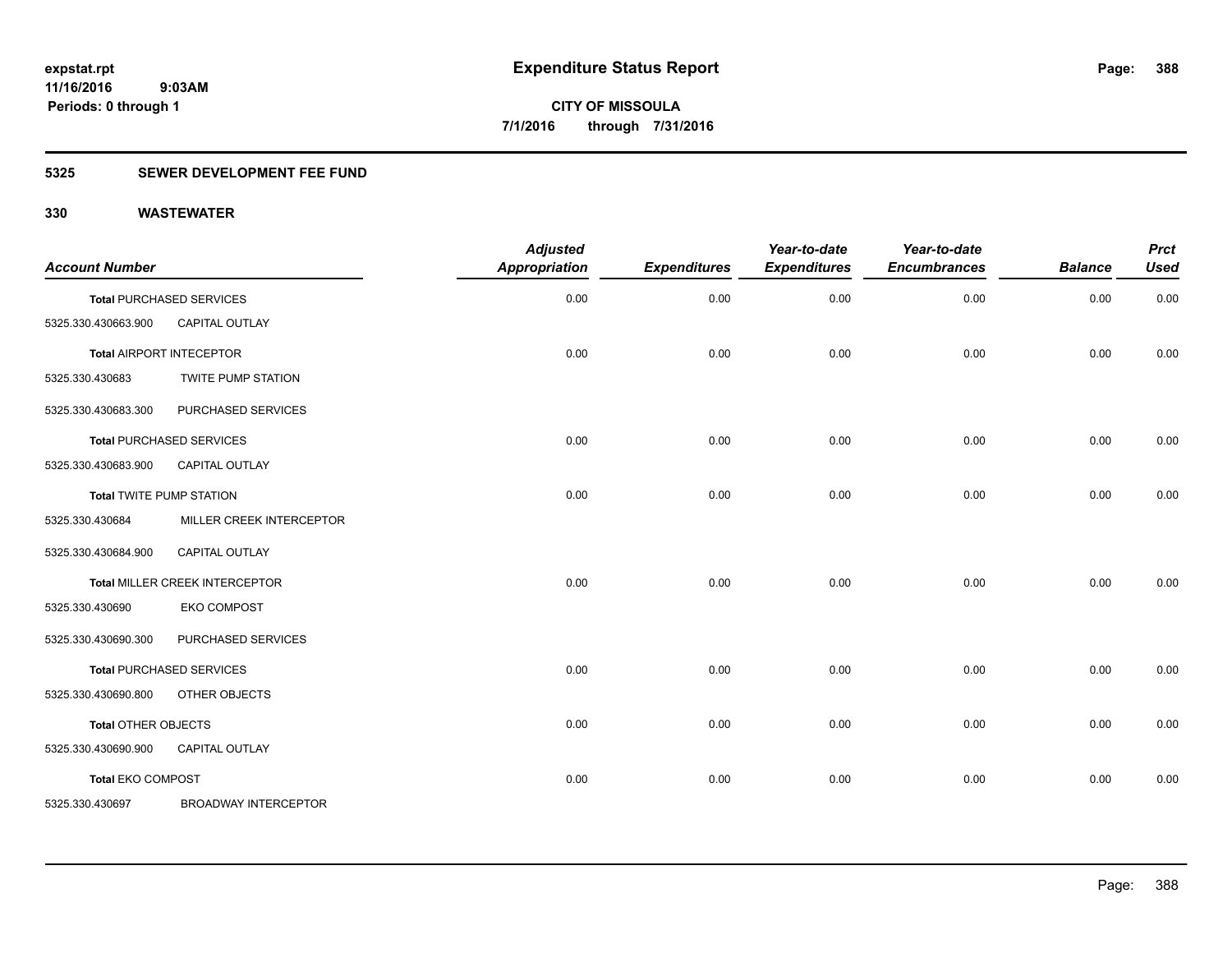### **5325 SEWER DEVELOPMENT FEE FUND**

| <b>Account Number</b>         |                                   | <b>Adjusted</b><br>Appropriation | <b>Expenditures</b> | Year-to-date<br><b>Expenditures</b> | Year-to-date<br><b>Encumbrances</b> | <b>Balance</b> | <b>Prct</b><br><b>Used</b> |
|-------------------------------|-----------------------------------|----------------------------------|---------------------|-------------------------------------|-------------------------------------|----------------|----------------------------|
| 5325.330.430697.900           | CAPITAL OUTLAY                    |                                  |                     |                                     |                                     |                |                            |
|                               | <b>Total BROADWAY INTERCEPTOR</b> | 0.00                             | 0.00                | 0.00                                | 0.00                                | 0.00           | 0.00                       |
| 5325.330.430706               | RUSSELL ST INTERCEPTOR            |                                  |                     |                                     |                                     |                |                            |
| 5325.330.430706.300           | PURCHASED SERVICES                |                                  |                     |                                     |                                     |                |                            |
|                               | Total RUSSELL ST INTERCEPTOR      | 0.00                             | 0.00                | 0.00                                | 0.00                                | 0.00           | 0.00                       |
| 5325.330.430711               | *** Title Not Found ***           |                                  |                     |                                     |                                     |                |                            |
| 5325.330.430711.900           | <b>CAPITAL OUTLAY</b>             |                                  |                     |                                     |                                     |                |                            |
| Total *** Title Not Found *** |                                   | 0.00                             | 0.00                | 0.00                                | 0.00                                | 0.00           | 0.00                       |
| 5325.330.490508               | EKO COMPOST PURCHASE              |                                  |                     |                                     |                                     |                |                            |
| 5325.330.490508.300           | PURCHASED SERVICES                |                                  |                     |                                     |                                     |                |                            |
|                               | <b>Total PURCHASED SERVICES</b>   | 0.00                             | 0.00                | 0.00                                | 0.00                                | 0.00           | 0.00                       |
| 5325.330.490508.600           | <b>DEBT SERVICE</b>               |                                  |                     |                                     |                                     |                |                            |
| <b>Total DEBT SERVICE</b>     |                                   | 0.00                             | 0.00                | 0.00                                | 0.00                                | 0.00           | 0.00                       |
| 5325.330.490508.900           | <b>CAPITAL OUTLAY</b>             |                                  |                     |                                     |                                     |                |                            |
|                               | Total EKO COMPOST PURCHASE        | 0.00                             | 0.00                | 0.00                                | 0.00                                | 0.00           | 0.00                       |
| 5325.330.499999               | <b>NEW REQUESTS</b>               |                                  |                     |                                     |                                     |                |                            |
| 5325.330.499999.900           | <b>CAPITAL OUTLAY</b>             |                                  |                     |                                     |                                     |                |                            |
| <b>Total NEW REQUESTS</b>     |                                   | 0.00                             | 0.00                | 0.00                                | 0.00                                | 0.00           | 0.00                       |
| 5325.330.510110               | <b>MERCHANT SERVICES</b>          |                                  |                     |                                     |                                     |                |                            |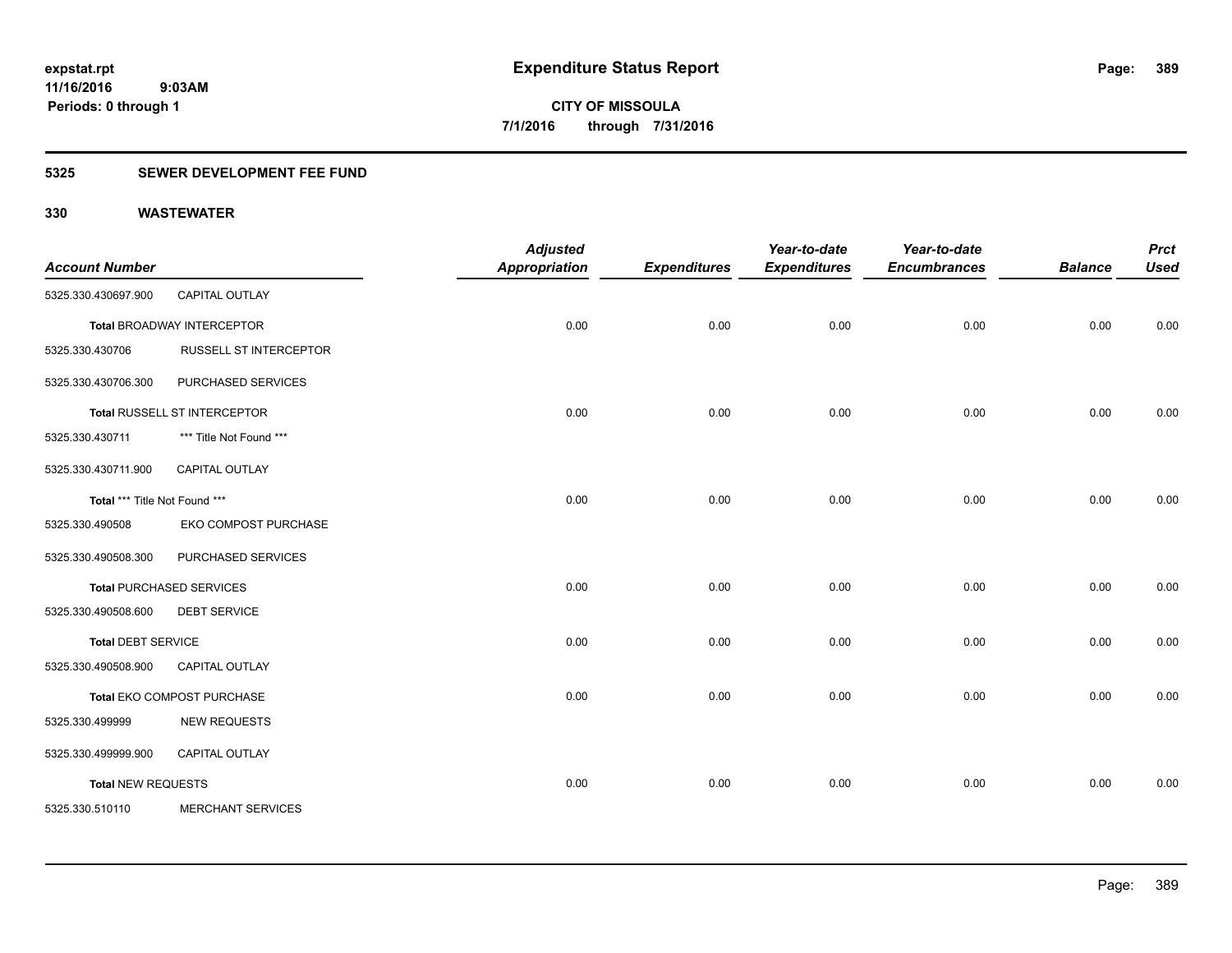### **5325 SEWER DEVELOPMENT FEE FUND**

| <b>Account Number</b>                       | <b>Adjusted</b><br>Appropriation | <b>Expenditures</b> | Year-to-date<br><b>Expenditures</b> | Year-to-date<br><b>Encumbrances</b> | <b>Balance</b> | <b>Prct</b><br>Used |
|---------------------------------------------|----------------------------------|---------------------|-------------------------------------|-------------------------------------|----------------|---------------------|
| <b>FIXED CHARGES</b><br>5325.330.510110.500 |                                  |                     |                                     |                                     |                |                     |
| <b>Total MERCHANT SERVICES</b>              | 0.00                             | 0.00                | 0.00                                | 0.00                                | 0.00           | 0.00                |
| Total SEWER DEVELOPMENT FEE FUND            | 0.00                             | 0.00                | 0.00                                | 0.00                                | 0.00           | 0.00                |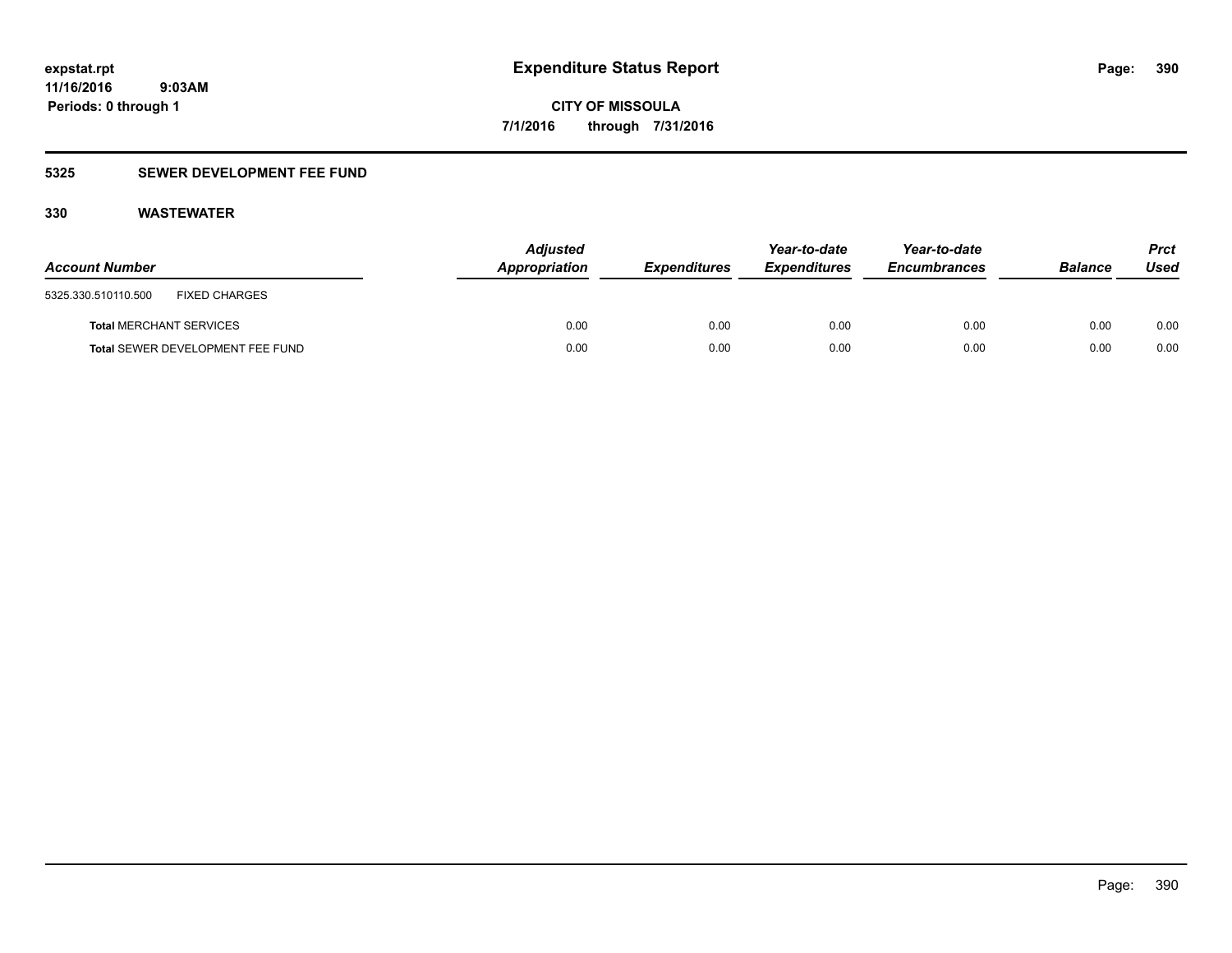### **5340 SEWER CONSTRUCTION FUND**

|                            |                                     | <b>Adjusted</b> |                     | Year-to-date        | Year-to-date        |                | <b>Prct</b> |
|----------------------------|-------------------------------------|-----------------|---------------------|---------------------|---------------------|----------------|-------------|
| <b>Account Number</b>      |                                     | Appropriation   | <b>Expenditures</b> | <b>Expenditures</b> | <b>Encumbrances</b> | <b>Balance</b> | <b>Used</b> |
| 5340.330.430620            | <b>FACILITIES</b>                   |                 |                     |                     |                     |                |             |
| 5340.330.430620.900        | CAPITAL OUTLAY                      |                 |                     |                     |                     |                |             |
| <b>Total FACILITIES</b>    |                                     | 0.00            | 0.00                | 0.00                | 0.00                | 0.00           | 0.00        |
| 5340.330.430631            | UV DISINFECTION                     |                 |                     |                     |                     |                |             |
| 5340.330.430631.300        | PURCHASED SERVICES                  |                 |                     |                     |                     |                |             |
| Total UV DISINFECTION      |                                     | 0.00            | 0.00                | 0.00                | 0.00                | 0.00           | 0.00        |
| 5340.330.430632            | <b>DEWATERING SCREW PRESS</b>       |                 |                     |                     |                     |                |             |
| 5340.330.430632.800        | OTHER OBJECTS                       |                 |                     |                     |                     |                |             |
| <b>Total OTHER OBJECTS</b> |                                     | 0.00            | 0.00                | 0.00                | 0.00                | 0.00           | 0.00        |
| 5340.330.430632.900        | CAPITAL OUTLAY                      |                 |                     |                     |                     |                |             |
|                            | <b>Total DEWATERING SCREW PRESS</b> | 0.00            | 0.00                | 0.00                | 0.00                | 0.00           | 0.00        |
| 5340.330.430682            | RESERVE ST LIFT STATION             |                 |                     |                     |                     |                |             |
| 5340.330.430682.900        | CAPITAL OUTLAY                      |                 |                     |                     |                     |                |             |
|                            | Total RESERVE ST LIFT STATION       | 0.00            | 0.00                | 0.00                | 0.00                | 0.00           | 0.00        |
| 5340.330.430697            | <b>BROADWAY INTERCEPTOR</b>         |                 |                     |                     |                     |                |             |
| 5340.330.430697.300        | PURCHASED SERVICES                  |                 |                     |                     |                     |                |             |
|                            | Total BROADWAY INTERCEPTOR          | 0.00            | 0.00                | 0.00                | 0.00                | 0.00           | 0.00        |
| 5340.330.430700            | LINDA VISTA BLVD                    |                 |                     |                     |                     |                |             |
| 5340.330.430700.900        | CAPITAL OUTLAY                      |                 |                     |                     |                     |                |             |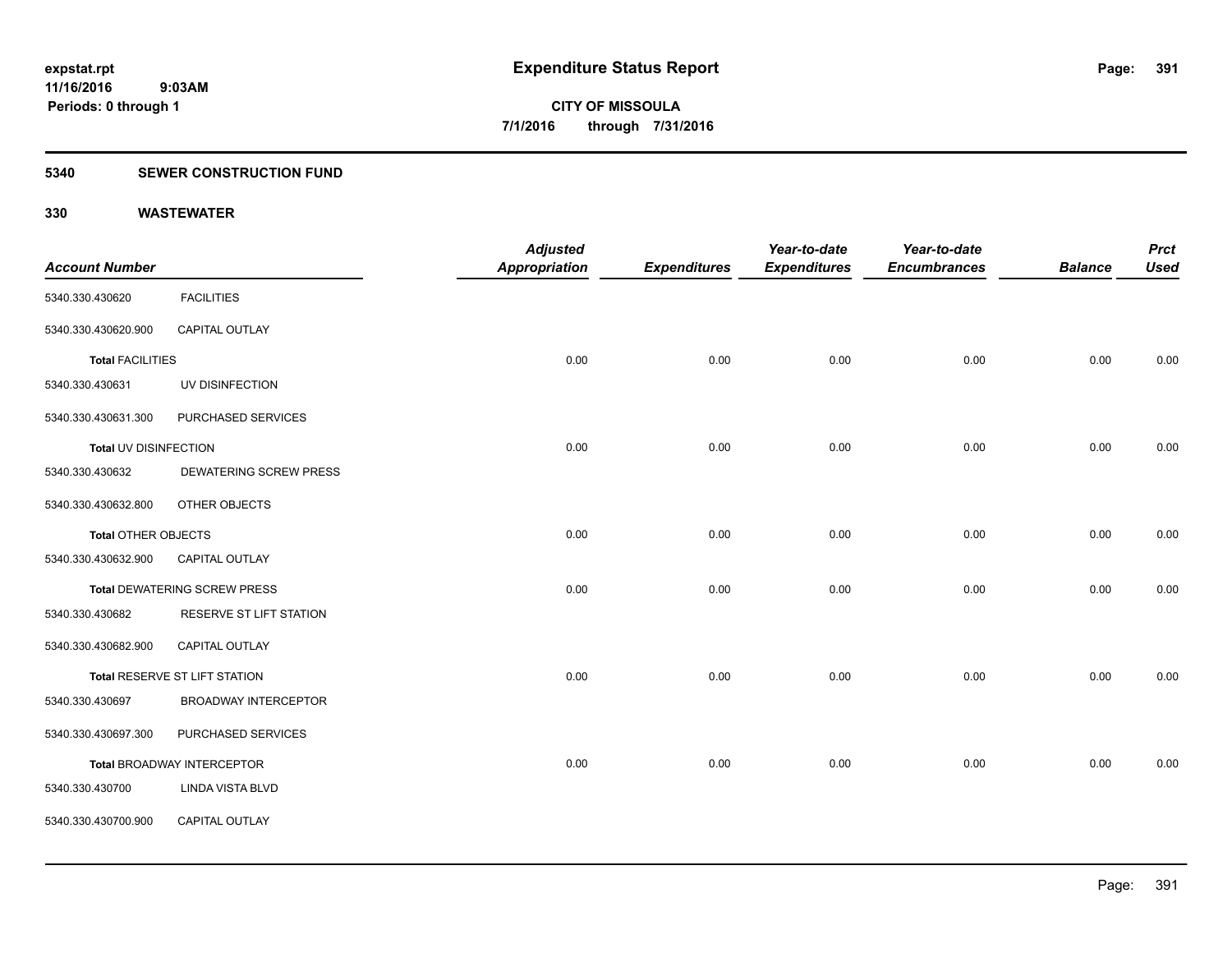### **5340 SEWER CONSTRUCTION FUND**

| <b>Account Number</b>         |                              | <b>Adjusted</b><br><b>Appropriation</b> | <b>Expenditures</b> | Year-to-date<br><b>Expenditures</b> | Year-to-date<br><b>Encumbrances</b> | <b>Balance</b> | <b>Prct</b><br><b>Used</b> |
|-------------------------------|------------------------------|-----------------------------------------|---------------------|-------------------------------------|-------------------------------------|----------------|----------------------------|
| <b>Total LINDA VISTA BLVD</b> |                              | 0.00                                    | 0.00                | 0.00                                | 0.00                                | 0.00           | 0.00                       |
| 5340.330.430701               | E RESERVE ST COLLECTOR       |                                         |                     |                                     |                                     |                |                            |
| 5340.330.430701.800           | OTHER OBJECTS                |                                         |                     |                                     |                                     |                |                            |
| <b>Total OTHER OBJECTS</b>    |                              | 0.00                                    | 0.00                | 0.00                                | 0.00                                | 0.00           | 0.00                       |
| 5340.330.430701.900           | <b>CAPITAL OUTLAY</b>        |                                         |                     |                                     |                                     |                |                            |
|                               | Total E RESERVE ST COLLECTOR | 0.00                                    | 0.00                | 0.00                                | 0.00                                | 0.00           | 0.00                       |
| 5340.330.510110               | <b>MERCHANT SERVICES</b>     |                                         |                     |                                     |                                     |                |                            |
| 5340.330.510110.500           | <b>FIXED CHARGES</b>         |                                         |                     |                                     |                                     |                |                            |
| <b>Total WASTEWATER</b>       |                              | 0.00                                    | 0.00                | 0.00                                | 0.00                                | 0.00           | 0.00                       |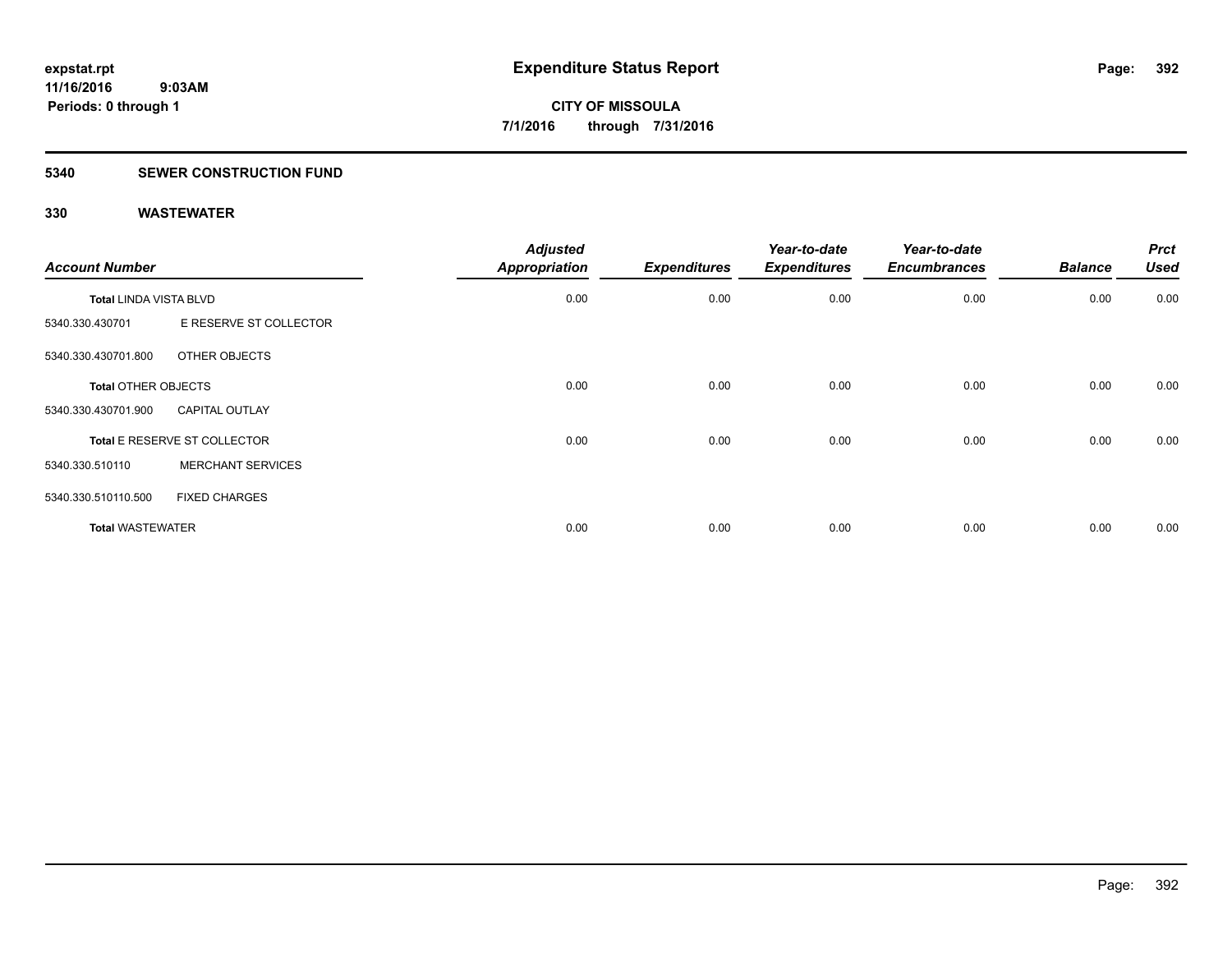### **5340 SEWER CONSTRUCTION FUND**

### **334 STORM WATER**

| <b>Account Number</b>          |                    | <b>Adjusted</b><br><b>Appropriation</b> | <b>Expenditures</b> | Year-to-date<br><b>Expenditures</b> | Year-to-date<br><b>Encumbrances</b> | <b>Balance</b> | <b>Prct</b><br><b>Used</b> |
|--------------------------------|--------------------|-----------------------------------------|---------------------|-------------------------------------|-------------------------------------|----------------|----------------------------|
| 5340.334.430210                | ADMINISTRATION     |                                         |                     |                                     |                                     |                |                            |
| 5340.334.430210.100            | PERSONAL SERVICES  |                                         |                     |                                     |                                     |                |                            |
| <b>Total PERSONAL SERVICES</b> |                    | 0.00                                    | 0.00                | 0.00                                | 0.00                                | 0.00           | 0.00                       |
| 5340.334.430210.200            | <b>SUPPLIES</b>    |                                         |                     |                                     |                                     |                |                            |
| <b>Total SUPPLIES</b>          |                    | 0.00                                    | 0.00                | 0.00                                | 0.00                                | 0.00           | 0.00                       |
| 5340.334.430210.300            | PURCHASED SERVICES |                                         |                     |                                     |                                     |                |                            |
| <b>Total STORM WATER</b>       |                    | 0.00                                    | 0.00                | 0.00                                | 0.00                                | 0.00           | 0.00                       |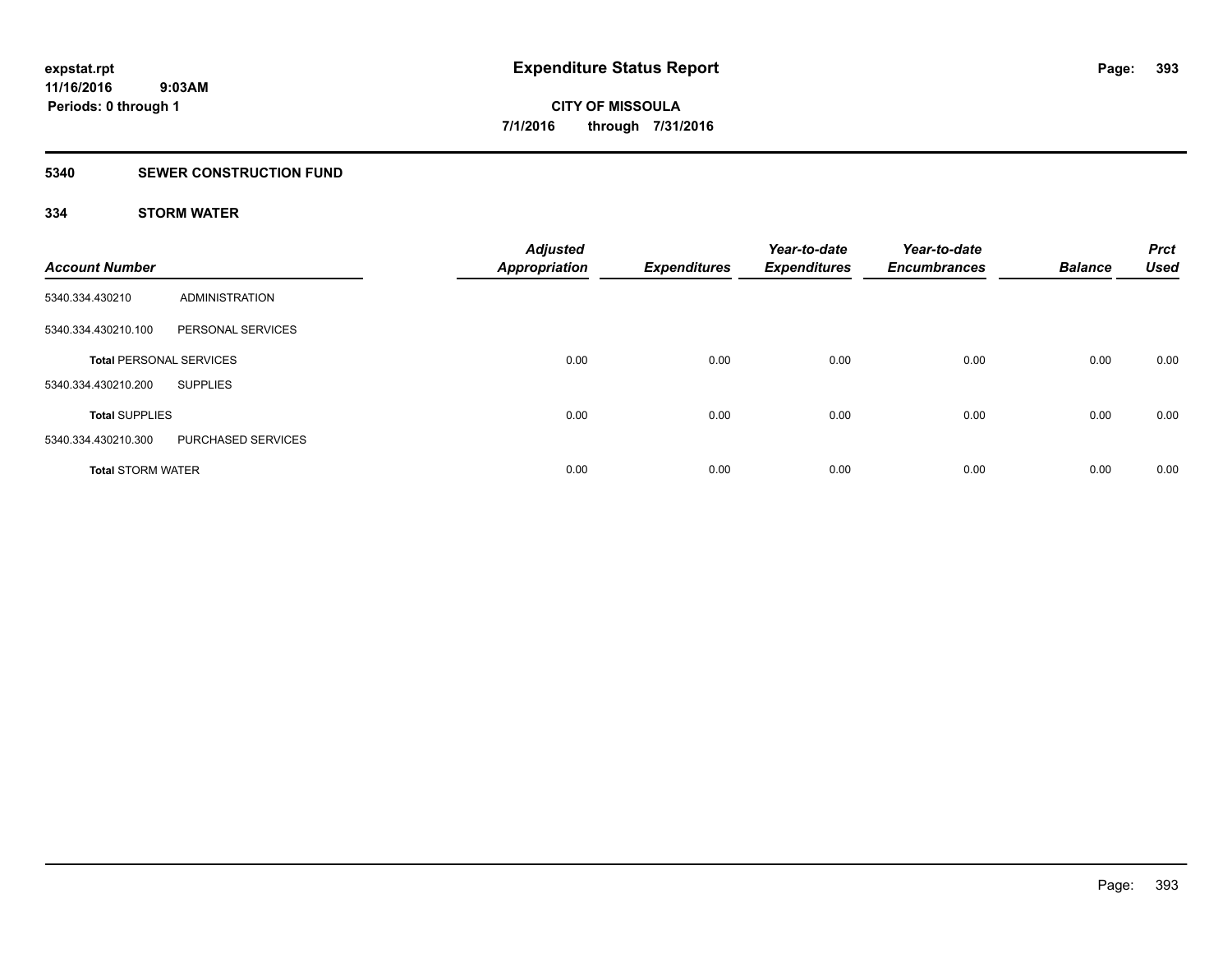### **5340 SEWER CONSTRUCTION FUND**

### **390 NON-DEPARTMENTAL**

| <b>Account Number</b> |                                      | <b>Adjusted</b><br>Appropriation | <i><b>Expenditures</b></i> | Year-to-date<br><i><b>Expenditures</b></i> | Year-to-date<br><b>Encumbrances</b> | <b>Balance</b> | <b>Prct</b><br>Used |
|-----------------------|--------------------------------------|----------------------------------|----------------------------|--------------------------------------------|-------------------------------------|----------------|---------------------|
| 5340.390.430963       | <b>BIOGAS ELECTRICAL GENERATION</b>  |                                  |                            |                                            |                                     |                |                     |
| 5340.390.430963.900   | <b>CAPITAL OUTLAY</b>                |                                  |                            |                                            |                                     |                |                     |
|                       | <b>Total SEWER CONSTRUCTION FUND</b> | 0.00                             | 0.00                       | 0.00                                       | 0.00                                | 0.00           | 0.00                |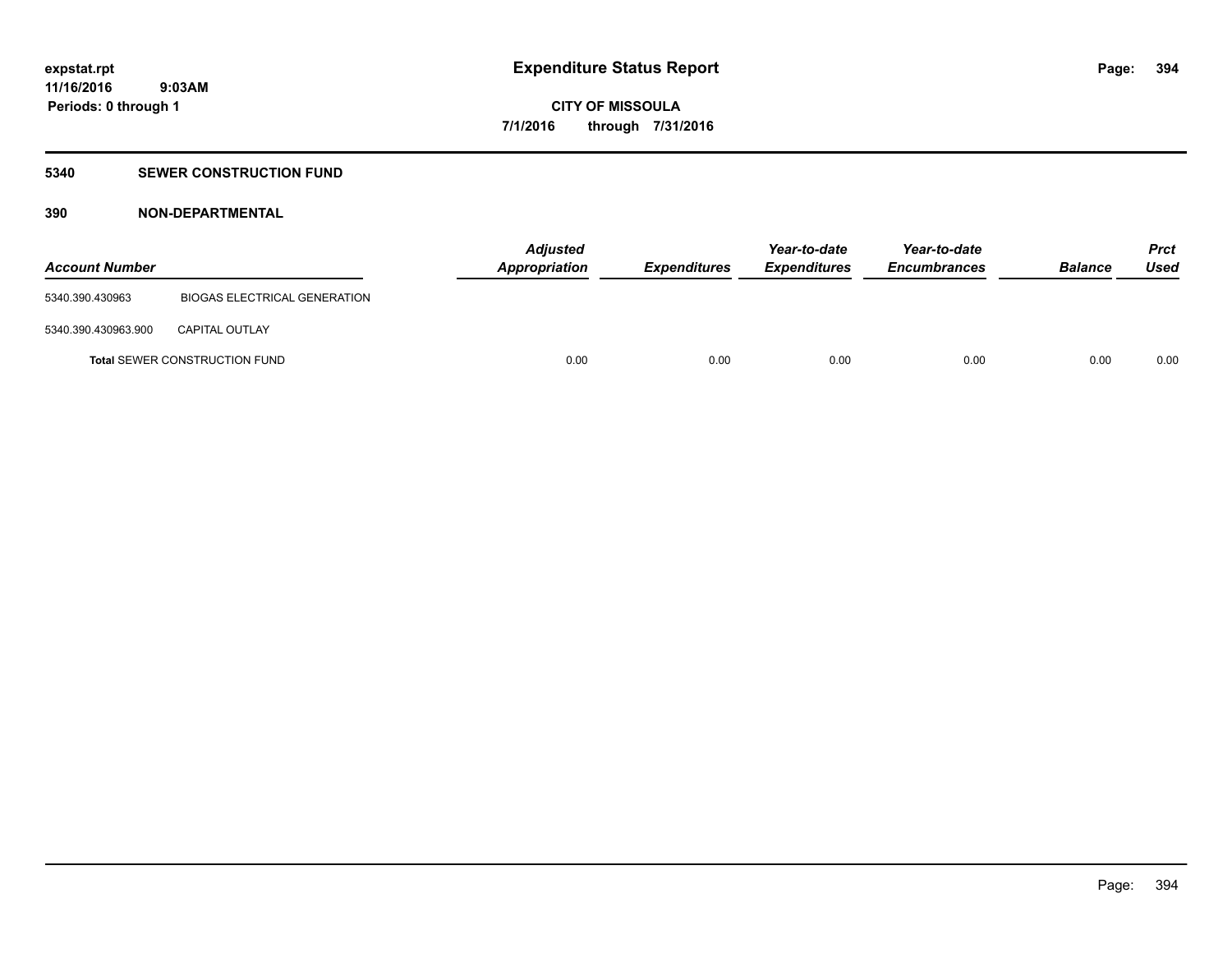**CITY OF MISSOULA 7/1/2016 through 7/31/2016**

### **5361 2001 SEWER REVENUE BONDS-DEBT SERVICE**

| <b>Account Number</b> |                                                    | <b>Adjusted</b><br>Appropriation | <b>Expenditures</b> | Year-to-date<br><b>Expenditures</b> | Year-to-date<br><b>Encumbrances</b> | <b>Balance</b> | <b>Prct</b><br><b>Used</b> |
|-----------------------|----------------------------------------------------|----------------------------------|---------------------|-------------------------------------|-------------------------------------|----------------|----------------------------|
| 5361.330.490200       | REVENUE BOND DEBT SERVICE                          |                                  |                     |                                     |                                     |                |                            |
| 5361.330.490200.600   | <b>DEBT SERVICE</b>                                |                                  |                     |                                     |                                     |                |                            |
|                       | <b>Total REVENUE BOND DEBT SERVICE</b>             | 0.00                             | 0.00                | 0.00                                | 0.00                                | 0.00           | 0.00                       |
| 5361.330.510110       | <b>MERCHANT SERVICES</b>                           |                                  |                     |                                     |                                     |                |                            |
| 5361.330.510110.500   | <b>FIXED CHARGES</b>                               |                                  |                     |                                     |                                     |                |                            |
|                       | <b>Total MERCHANT SERVICES</b>                     | 0.00                             | 0.00                | 0.00                                | 0.00                                | 0.00           | 0.00                       |
|                       | <b>Total 2001 SEWER REVENUE BONDS-DEBT SERVICE</b> | 0.00                             | 0.00                | 0.00                                | 0.00                                | 0.00           | 0.00                       |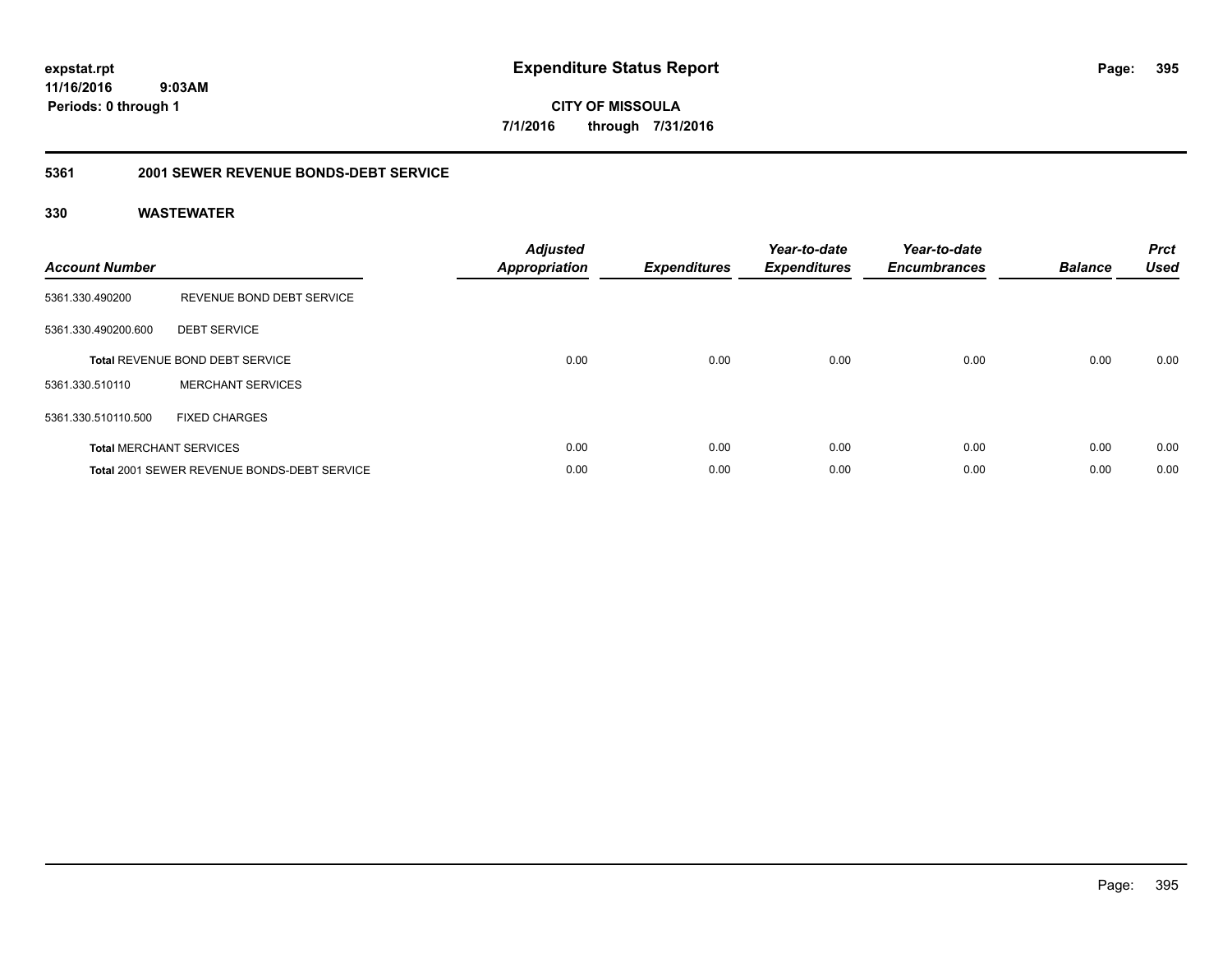**expstat.rpt Expenditure Status Report Page:**

**11/16/2016 9:03AM Periods: 0 through 1**

**CITY OF MISSOULA 7/1/2016 through 7/31/2016**

### **5362 00 SEWER REVENUE BOND - SERIES B DEBT SE**

| <b>Account Number</b>     |                                                | <b>Adjusted</b><br><b>Appropriation</b> | <b>Expenditures</b> | Year-to-date<br><b>Expenditures</b> | Year-to-date<br><b>Encumbrances</b> | <b>Balance</b> | <b>Prct</b><br><b>Used</b> |
|---------------------------|------------------------------------------------|-----------------------------------------|---------------------|-------------------------------------|-------------------------------------|----------------|----------------------------|
| 5362.330.490200           | REVENUE BOND DEBT SERVICE                      |                                         |                     |                                     |                                     |                |                            |
| 5362.330.490200.600       | <b>DEBT SERVICE</b>                            |                                         |                     |                                     |                                     |                |                            |
| <b>Total DEBT SERVICE</b> |                                                | 0.00                                    | 0.00                | 0.00                                | 0.00                                | 0.00           | 0.00                       |
| 5362.330.490200.800       | OTHER OBJECTS                                  |                                         |                     |                                     |                                     |                |                            |
|                           | <b>Total REVENUE BOND DEBT SERVICE</b>         | 0.00                                    | 0.00                | 0.00                                | 0.00                                | 0.00           | 0.00                       |
| 5362.330.510110           | <b>MERCHANT SERVICES</b>                       |                                         |                     |                                     |                                     |                |                            |
| 5362.330.510110.500       | <b>FIXED CHARGES</b>                           |                                         |                     |                                     |                                     |                |                            |
|                           | <b>Total MERCHANT SERVICES</b>                 | 0.00                                    | 0.00                | 0.00                                | 0.00                                | 0.00           | 0.00                       |
|                           | Total 00 SEWER REVENUE BOND - SERIES B DEBT SE | 0.00                                    | 0.00                | 0.00                                | 0.00                                | 0.00           | 0.00                       |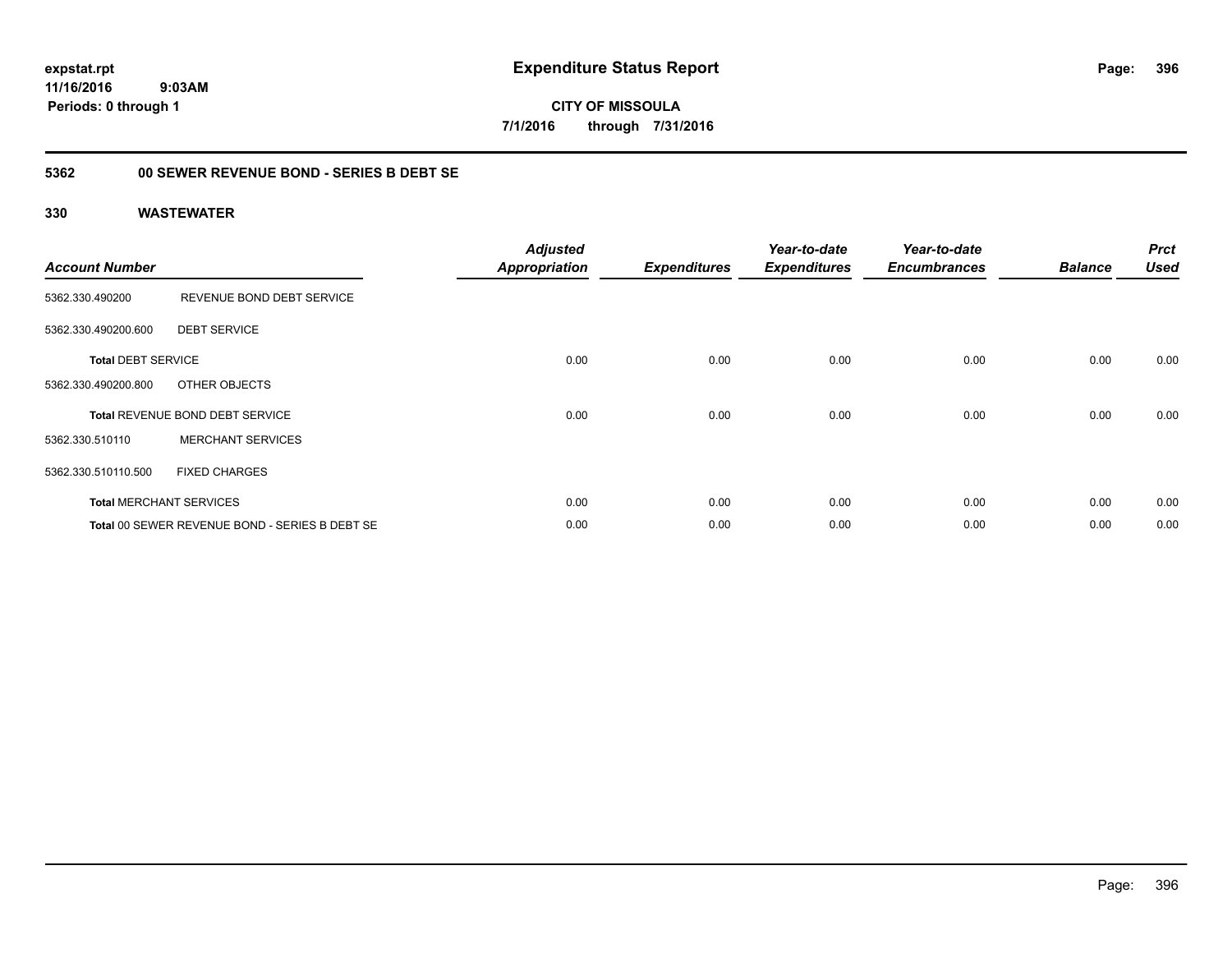**CITY OF MISSOULA 7/1/2016 through 7/31/2016**

## **5363 92 SEWER REVENUE BOND SERIES A DEBT SERV**

| <b>Account Number</b> |                                                       | <b>Adjusted</b><br><b>Appropriation</b> | <b>Expenditures</b> | Year-to-date<br><b>Expenditures</b> | Year-to-date<br><b>Encumbrances</b> | <b>Balance</b> | <b>Prct</b><br><b>Used</b> |
|-----------------------|-------------------------------------------------------|-----------------------------------------|---------------------|-------------------------------------|-------------------------------------|----------------|----------------------------|
| 5363.330.490200       | REVENUE BOND DEBT SERVICE                             |                                         |                     |                                     |                                     |                |                            |
| 5363.330.490200.600   | <b>DEBT SERVICE</b>                                   |                                         |                     |                                     |                                     |                |                            |
|                       | <b>Total REVENUE BOND DEBT SERVICE</b>                | 0.00                                    | 0.00                | 0.00                                | 0.00                                | 0.00           | 0.00                       |
| 5363.330.510110       | <b>MERCHANT SERVICES</b>                              |                                         |                     |                                     |                                     |                |                            |
| 5363.330.510110.500   | <b>FIXED CHARGES</b>                                  |                                         |                     |                                     |                                     |                |                            |
|                       | <b>Total MERCHANT SERVICES</b>                        | 0.00                                    | 0.00                | 0.00                                | 0.00                                | 0.00           | 0.00                       |
|                       | <b>Total 92 SEWER REVENUE BOND SERIES A DEBT SERV</b> | 0.00                                    | 0.00                | 0.00                                | 0.00                                | 0.00           | 0.00                       |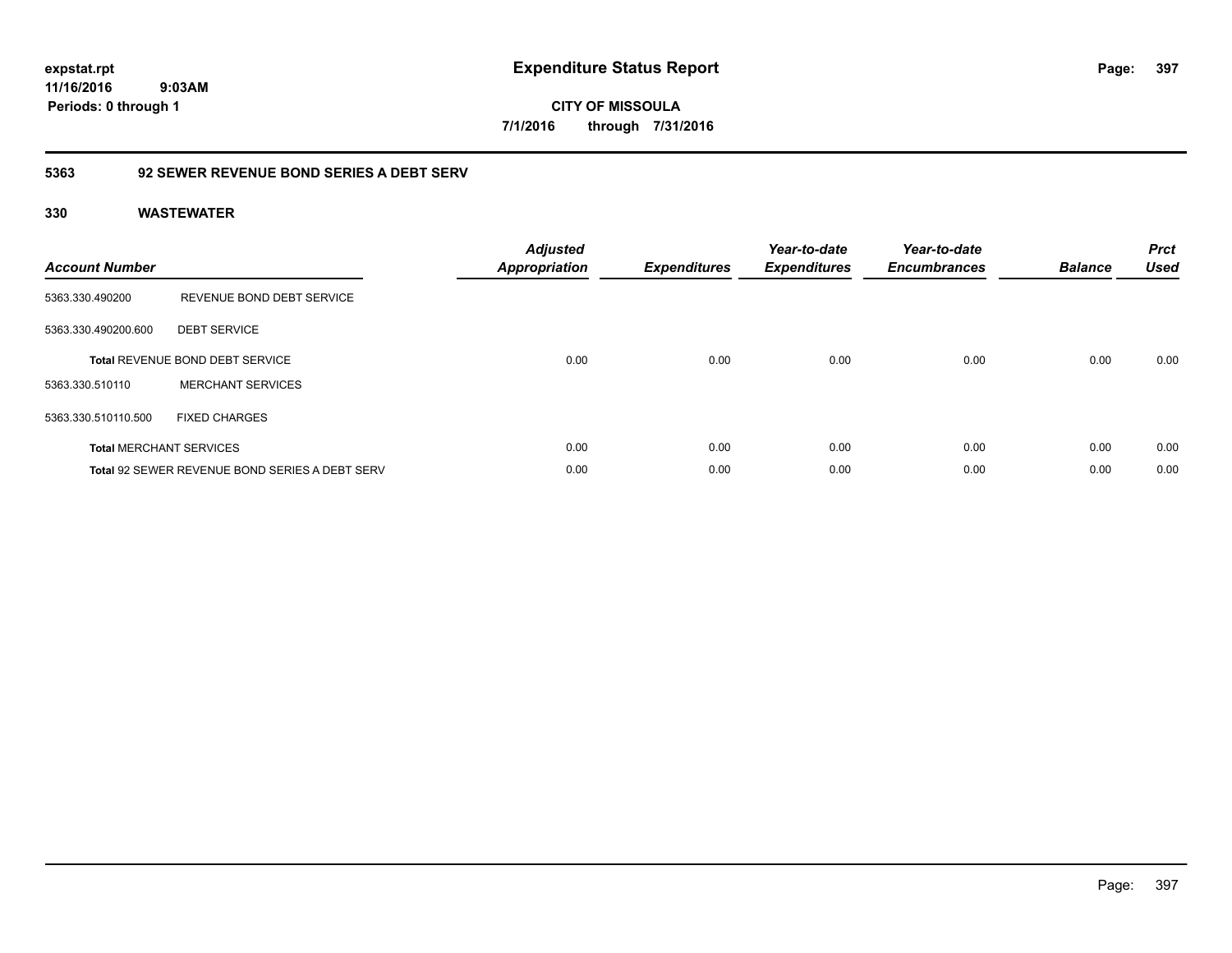**CITY OF MISSOULA 7/1/2016 through 7/31/2016**

## **5364 92 SEWER REVENUE BOND - SERIES B DEBT S**

| <b>Account Number</b> |                                               | <b>Adjusted</b><br>Appropriation | <b>Expenditures</b> | Year-to-date<br><b>Expenditures</b> | Year-to-date<br><b>Encumbrances</b> | <b>Balance</b> | <b>Prct</b><br><b>Used</b> |
|-----------------------|-----------------------------------------------|----------------------------------|---------------------|-------------------------------------|-------------------------------------|----------------|----------------------------|
| 5364.330.490200       | REVENUE BOND DEBT SERVICE                     |                                  |                     |                                     |                                     |                |                            |
| 5364.330.490200.600   | <b>DEBT SERVICE</b>                           |                                  |                     |                                     |                                     |                |                            |
|                       | <b>Total REVENUE BOND DEBT SERVICE</b>        | 0.00                             | 0.00                | 0.00                                | 0.00                                | 0.00           | 0.00                       |
| 5364.330.510110       | <b>MERCHANT SERVICES</b>                      |                                  |                     |                                     |                                     |                |                            |
| 5364.330.510110.500   | <b>FIXED CHARGES</b>                          |                                  |                     |                                     |                                     |                |                            |
|                       | <b>Total MERCHANT SERVICES</b>                | 0.00                             | 0.00                | 0.00                                | 0.00                                | 0.00           | 0.00                       |
|                       | Total 92 SEWER REVENUE BOND - SERIES B DEBT S | 0.00                             | 0.00                | 0.00                                | 0.00                                | 0.00           | 0.00                       |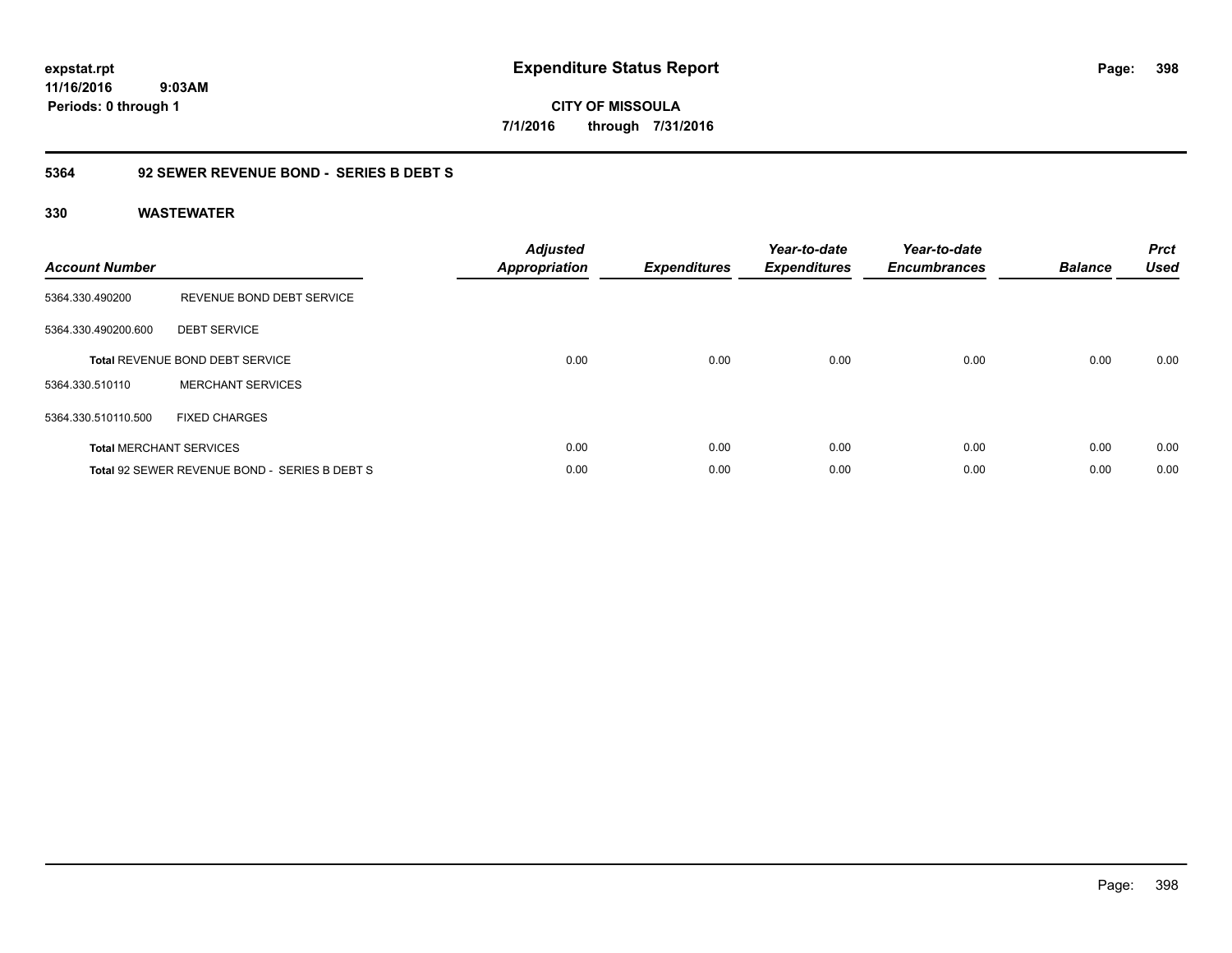**CITY OF MISSOULA 7/1/2016 through 7/31/2016**

## **5365 99 SEWER REVENUE BONDS DEBT SERVICE FUND**

| <b>Account Number</b> |                                                       | <b>Adjusted</b><br><b>Appropriation</b> | <b>Expenditures</b> | Year-to-date<br><b>Expenditures</b> | Year-to-date<br><b>Encumbrances</b> | <b>Balance</b> | <b>Prct</b><br><b>Used</b> |
|-----------------------|-------------------------------------------------------|-----------------------------------------|---------------------|-------------------------------------|-------------------------------------|----------------|----------------------------|
| 5365.330.490200       | REVENUE BOND DEBT SERVICE                             |                                         |                     |                                     |                                     |                |                            |
| 5365.330.490200.600   | <b>DEBT SERVICE</b>                                   |                                         |                     |                                     |                                     |                |                            |
|                       | <b>Total REVENUE BOND DEBT SERVICE</b>                | 0.00                                    | 0.00                | 0.00                                | 0.00                                | 0.00           | 0.00                       |
| 5365.330.510110       | <b>MERCHANT SERVICES</b>                              |                                         |                     |                                     |                                     |                |                            |
| 5365.330.510110.500   | <b>FIXED CHARGES</b>                                  |                                         |                     |                                     |                                     |                |                            |
|                       | <b>Total MERCHANT SERVICES</b>                        | 0.00                                    | 0.00                | 0.00                                | 0.00                                | 0.00           | 0.00                       |
|                       | <b>Total 99 SEWER REVENUE BONDS DEBT SERVICE FUND</b> | 0.00                                    | 0.00                | 0.00                                | 0.00                                | 0.00           | 0.00                       |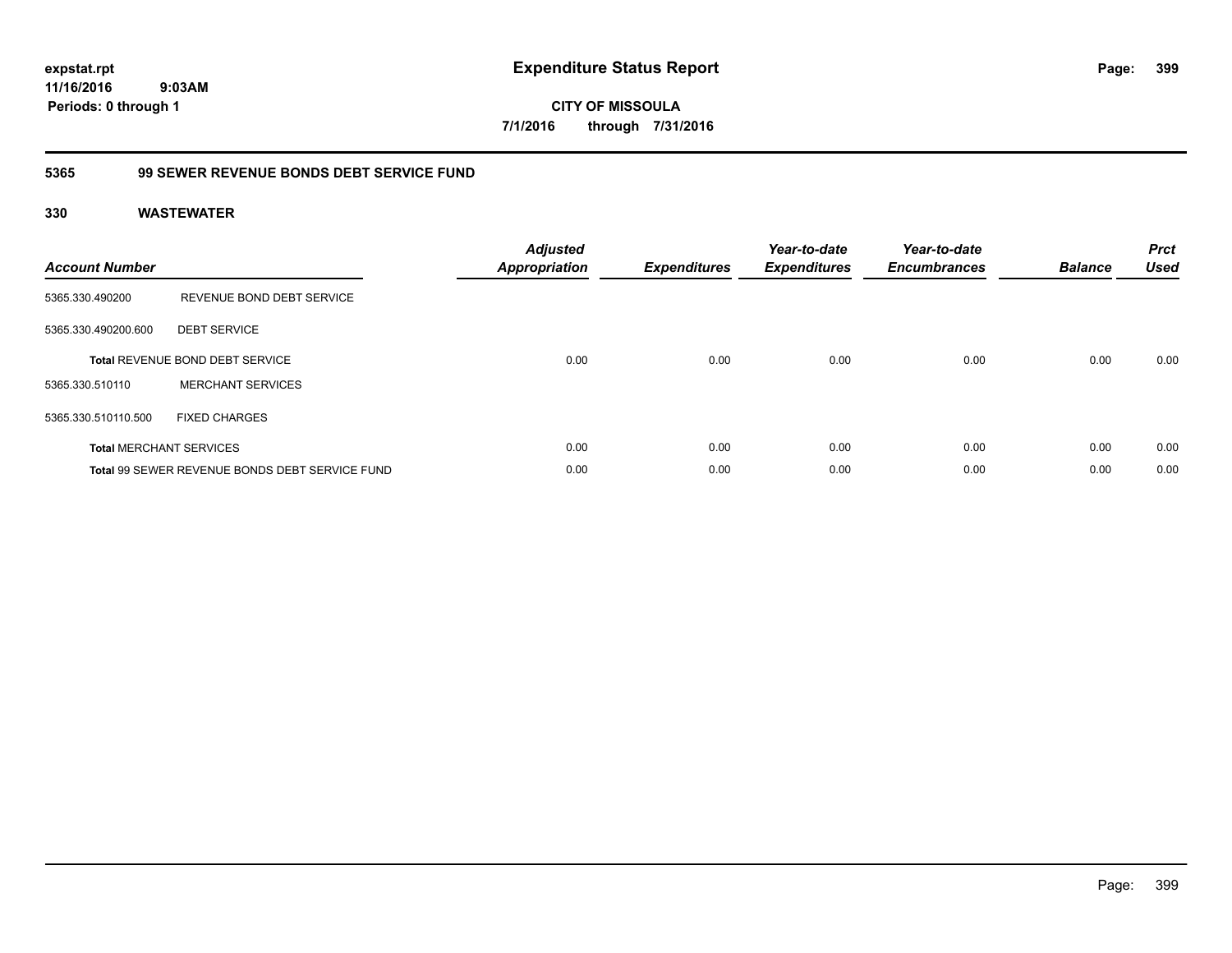**CITY OF MISSOULA 7/1/2016 through 7/31/2016**

## **5366 92 SEWER REVENUE BOND - SERIES A BOND RE**

| <b>Account Number</b>       |                                                | <b>Adjusted</b><br><b>Appropriation</b> | <b>Expenditures</b> | Year-to-date<br><b>Expenditures</b> | Year-to-date<br><b>Encumbrances</b> | <b>Balance</b> | <b>Prct</b><br><b>Used</b> |
|-----------------------------|------------------------------------------------|-----------------------------------------|---------------------|-------------------------------------|-------------------------------------|----------------|----------------------------|
| 5366.330.430610             | ADMINISTRATION                                 |                                         |                     |                                     |                                     |                |                            |
| 5366.330.430610.800         | OTHER OBJECTS                                  |                                         |                     |                                     |                                     |                |                            |
| <b>Total ADMINISTRATION</b> |                                                | 0.00                                    | 0.00                | 0.00                                | 0.00                                | 0.00           | 0.00                       |
| 5366.330.510110             | <b>MERCHANT SERVICES</b>                       |                                         |                     |                                     |                                     |                |                            |
| 5366.330.510110.500         | <b>FIXED CHARGES</b>                           |                                         |                     |                                     |                                     |                |                            |
|                             | <b>Total MERCHANT SERVICES</b>                 | 0.00                                    | 0.00                | 0.00                                | 0.00                                | 0.00           | 0.00                       |
|                             | Total 92 SEWER REVENUE BOND - SERIES A BOND RE | 0.00                                    | 0.00                | 0.00                                | 0.00                                | 0.00           | 0.00                       |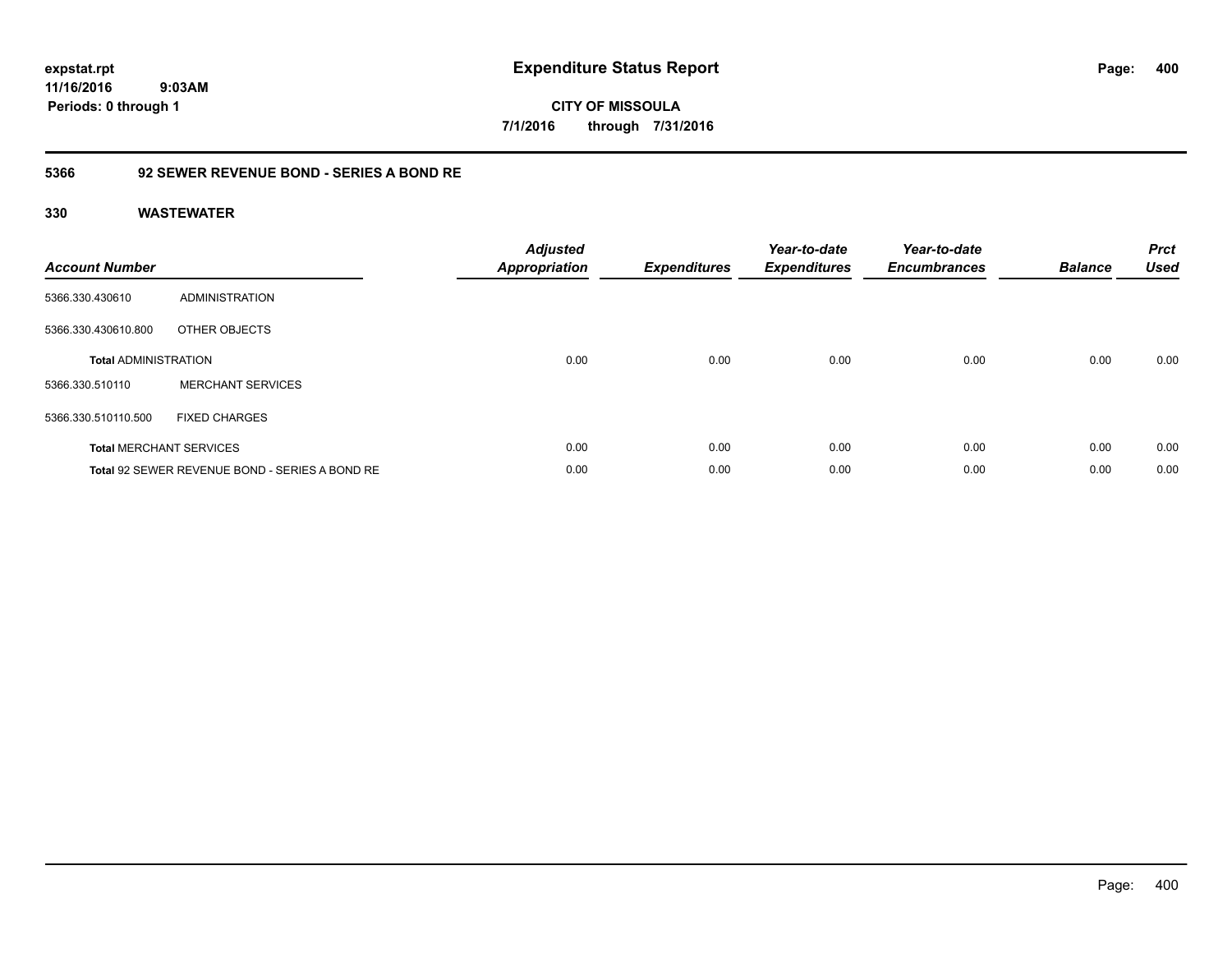**expstat.rpt Expenditure Status Report** 

**11/16/2016 9:03AM Periods: 0 through 1**

**CITY OF MISSOULA 7/1/2016 through 7/31/2016**

## **5367 92 SEWER REVENUE BOND - SERIES B BOND RE**

| <b>Account Number</b>       |                                                | <b>Adjusted</b><br><b>Appropriation</b> | <b>Expenditures</b> | Year-to-date<br><b>Expenditures</b> | Year-to-date<br><b>Encumbrances</b> | <b>Balance</b> | <b>Prct</b><br><b>Used</b> |
|-----------------------------|------------------------------------------------|-----------------------------------------|---------------------|-------------------------------------|-------------------------------------|----------------|----------------------------|
| 5367.330.430610             | ADMINISTRATION                                 |                                         |                     |                                     |                                     |                |                            |
| 5367.330.430610.800         | OTHER OBJECTS                                  |                                         |                     |                                     |                                     |                |                            |
| <b>Total ADMINISTRATION</b> |                                                | 0.00                                    | 0.00                | 0.00                                | 0.00                                | 0.00           | 0.00                       |
| 5367.330.510110             | <b>MERCHANT SERVICES</b>                       |                                         |                     |                                     |                                     |                |                            |
| 5367.330.510110.500         | <b>FIXED CHARGES</b>                           |                                         |                     |                                     |                                     |                |                            |
|                             | <b>Total MERCHANT SERVICES</b>                 | 0.00                                    | 0.00                | 0.00                                | 0.00                                | 0.00           | 0.00                       |
|                             | Total 92 SEWER REVENUE BOND - SERIES B BOND RE | 0.00                                    | 0.00                | 0.00                                | 0.00                                | 0.00           | 0.00                       |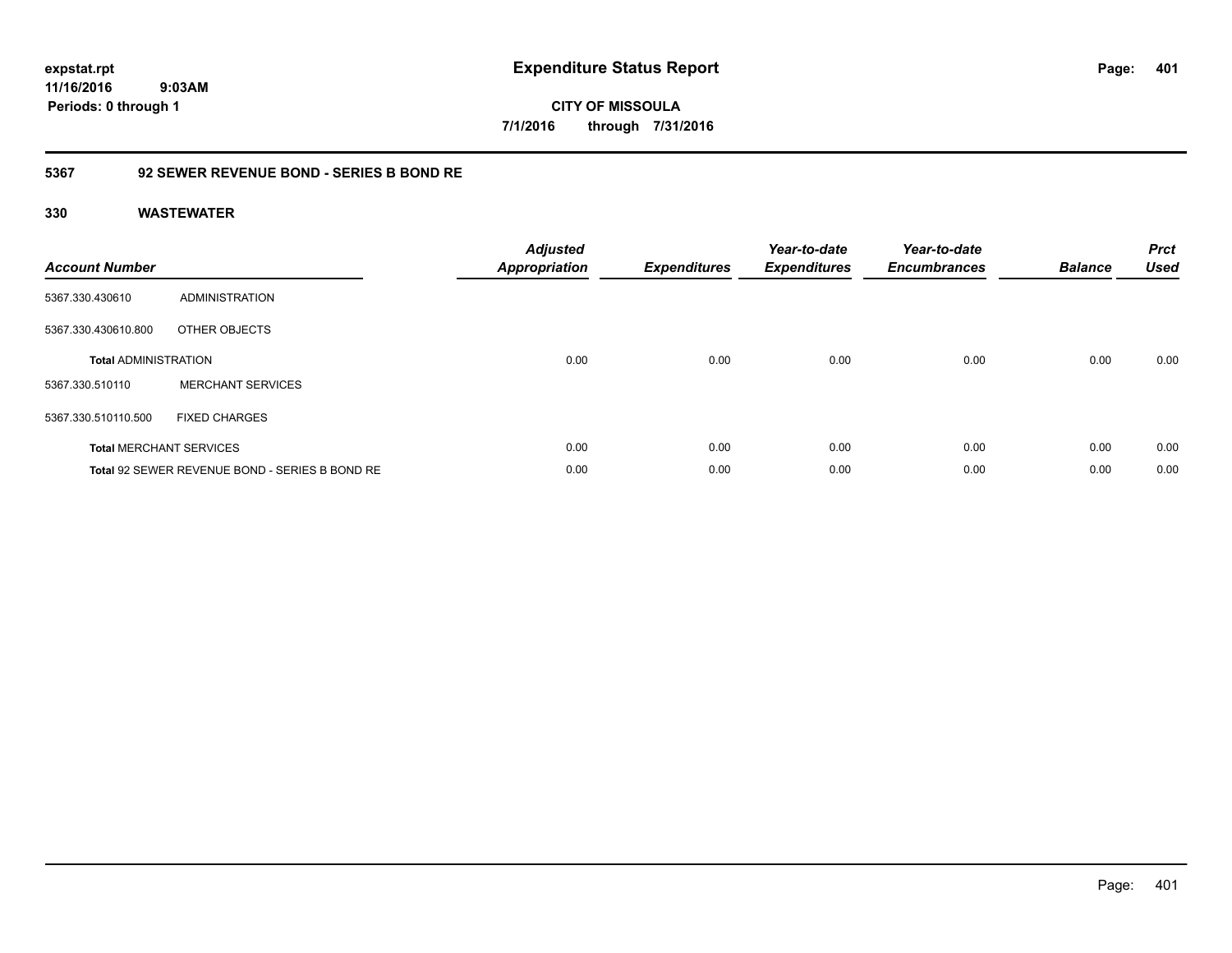**CITY OF MISSOULA 7/1/2016 through 7/31/2016**

### **5368 00 SEWER REVENUE BOND RESERVE FUND**

| <b>Account Number</b>       |                                          | <b>Adjusted</b><br><b>Appropriation</b> | <b>Expenditures</b> | Year-to-date<br><b>Expenditures</b> | Year-to-date<br><b>Encumbrances</b> | <b>Balance</b> | <b>Prct</b><br><b>Used</b> |
|-----------------------------|------------------------------------------|-----------------------------------------|---------------------|-------------------------------------|-------------------------------------|----------------|----------------------------|
| 5368.330.430610             | ADMINISTRATION                           |                                         |                     |                                     |                                     |                |                            |
| 5368.330.430610.800         | OTHER OBJECTS                            |                                         |                     |                                     |                                     |                |                            |
| <b>Total ADMINISTRATION</b> |                                          | 0.00                                    | 0.00                | 0.00                                | 0.00                                | 0.00           | 0.00                       |
| 5368.330.510110             | <b>MERCHANT SERVICES</b>                 |                                         |                     |                                     |                                     |                |                            |
| 5368.330.510110.500         | <b>FIXED CHARGES</b>                     |                                         |                     |                                     |                                     |                |                            |
|                             | <b>Total MERCHANT SERVICES</b>           | 0.00                                    | 0.00                | 0.00                                | 0.00                                | 0.00           | 0.00                       |
|                             | Total 00 SEWER REVENUE BOND RESERVE FUND | 0.00                                    | 0.00                | 0.00                                | 0.00                                | 0.00           | 0.00                       |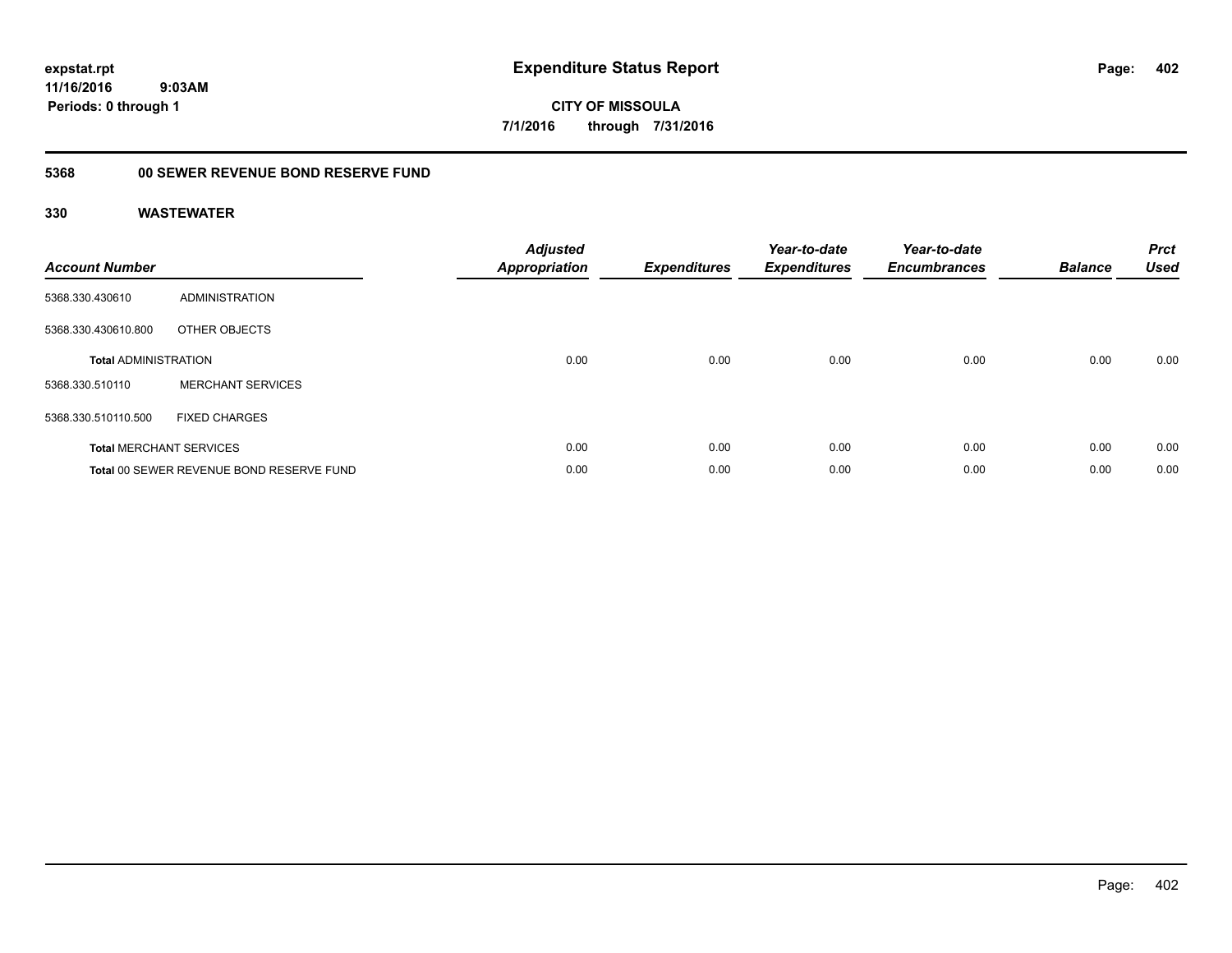## **5369 2001 SEWER REVENUE BOND**

| <b>Account Number</b>       |                                | <b>Adjusted</b><br><b>Appropriation</b> | <b>Expenditures</b> | Year-to-date<br><b>Expenditures</b> | Year-to-date<br><b>Encumbrances</b> | <b>Balance</b> | <b>Prct</b><br><b>Used</b> |
|-----------------------------|--------------------------------|-----------------------------------------|---------------------|-------------------------------------|-------------------------------------|----------------|----------------------------|
| 5369.330.430610             | ADMINISTRATION                 |                                         |                     |                                     |                                     |                |                            |
| 5369.330.430610.800         | OTHER OBJECTS                  |                                         |                     |                                     |                                     |                |                            |
| <b>Total ADMINISTRATION</b> |                                | 0.00                                    | 0.00                | 0.00                                | 0.00                                | 0.00           | 0.00                       |
| 5369.330.510110             | <b>MERCHANT SERVICES</b>       |                                         |                     |                                     |                                     |                |                            |
| 5369.330.510110.500         | <b>FIXED CHARGES</b>           |                                         |                     |                                     |                                     |                |                            |
|                             | <b>Total MERCHANT SERVICES</b> | 0.00                                    | 0.00                | 0.00                                | 0.00                                | 0.00           | 0.00                       |
|                             | Total 2001 SEWER REVENUE BOND  | 0.00                                    | 0.00                | 0.00                                | 0.00                                | 0.00           | 0.00                       |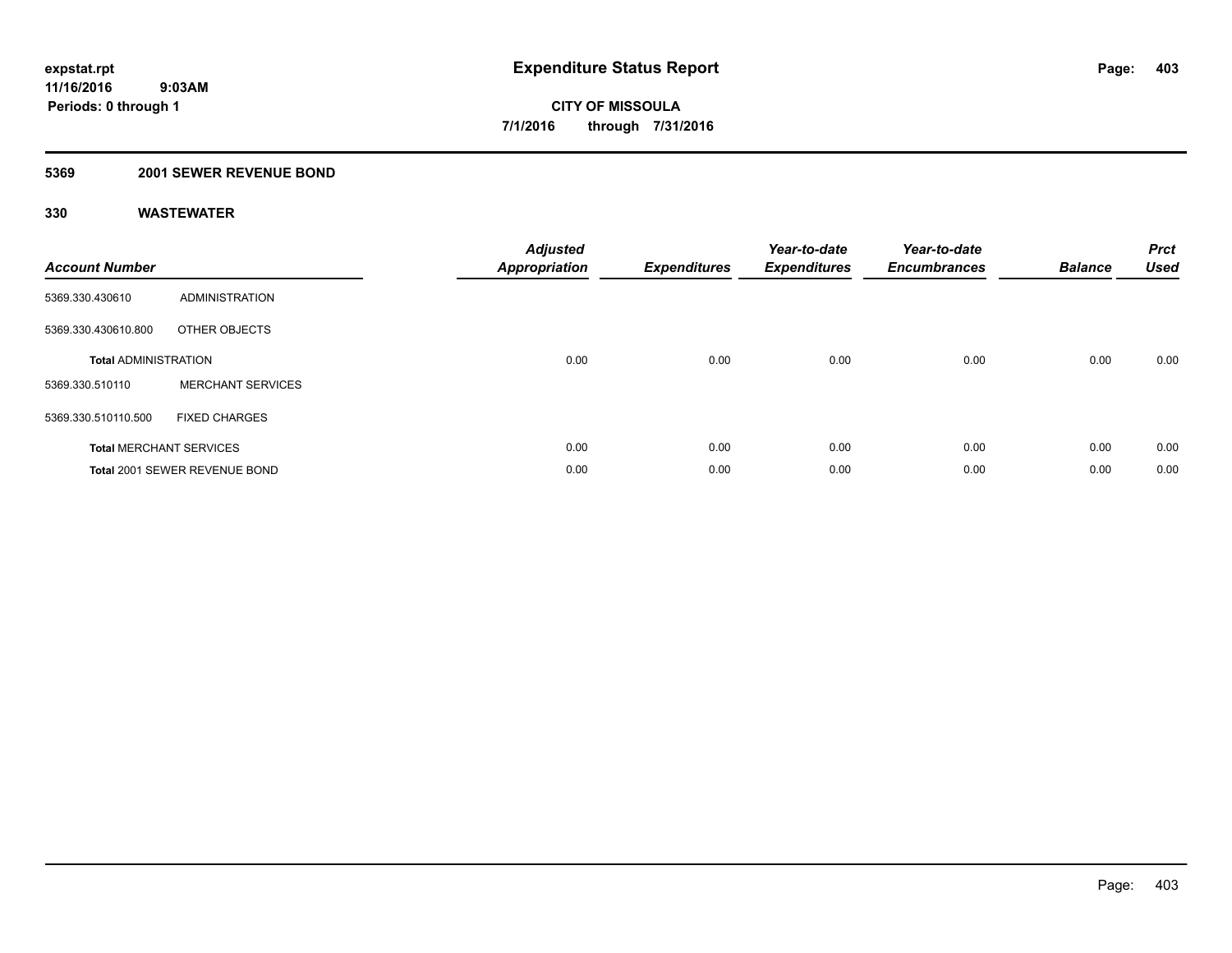**CITY OF MISSOULA 7/1/2016 through 7/31/2016**

## **5370 99 SEWER REVENUE BOND RESERVE FUND**

| <b>Account Number</b>       |                                          | <b>Adjusted</b><br>Appropriation | <b>Expenditures</b> | Year-to-date<br><b>Expenditures</b> | Year-to-date<br><b>Encumbrances</b> | <b>Balance</b> | <b>Prct</b><br><b>Used</b> |
|-----------------------------|------------------------------------------|----------------------------------|---------------------|-------------------------------------|-------------------------------------|----------------|----------------------------|
| 5370.330.430610             | ADMINISTRATION                           |                                  |                     |                                     |                                     |                |                            |
| 5370.330.430610.800         | OTHER OBJECTS                            |                                  |                     |                                     |                                     |                |                            |
| <b>Total ADMINISTRATION</b> |                                          | 0.00                             | 0.00                | 0.00                                | 0.00                                | 0.00           | 0.00                       |
| 5370.330.510110             | <b>MERCHANT SERVICES</b>                 |                                  |                     |                                     |                                     |                |                            |
| 5370.330.510110.500         | <b>FIXED CHARGES</b>                     |                                  |                     |                                     |                                     |                |                            |
|                             | <b>Total MERCHANT SERVICES</b>           | 0.00                             | 0.00                | 0.00                                | 0.00                                | 0.00           | 0.00                       |
|                             | Total 99 SEWER REVENUE BOND RESERVE FUND | 0.00                             | 0.00                | 0.00                                | 0.00                                | 0.00           | 0.00                       |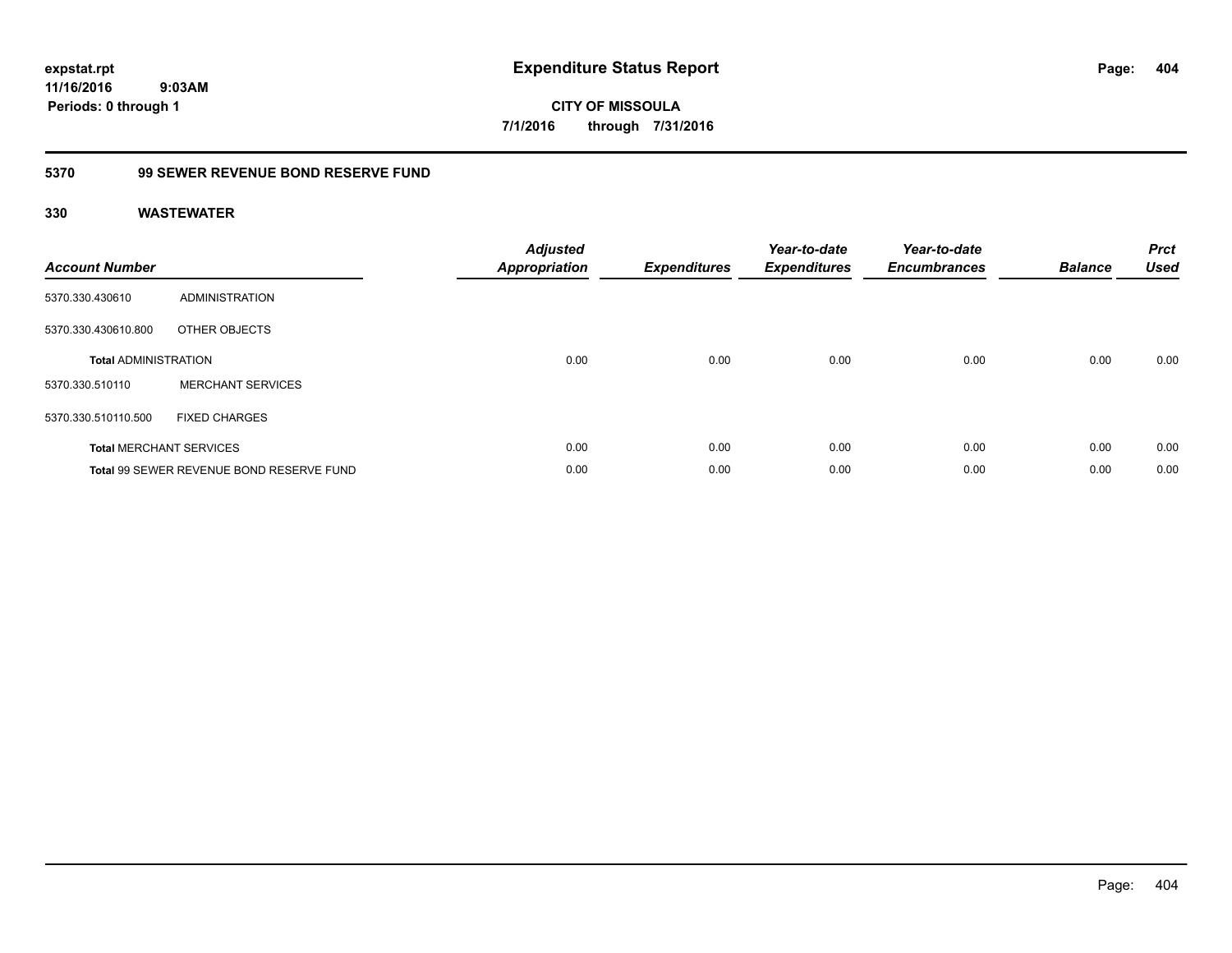### **5371 2002 SEWER BONDS**

| <b>Account Number</b>  |                                 | <b>Adjusted</b><br><b>Appropriation</b> | <b>Expenditures</b> | Year-to-date<br><b>Expenditures</b> | Year-to-date<br><b>Encumbrances</b> | <b>Balance</b> | <b>Prct</b><br><b>Used</b> |
|------------------------|---------------------------------|-----------------------------------------|---------------------|-------------------------------------|-------------------------------------|----------------|----------------------------|
| 5371.330.490200        | REVENUE BOND DEBT SERVICE       |                                         |                     |                                     |                                     |                |                            |
| 5371.330.490200.600    | <b>DEBT SERVICE</b>             |                                         |                     |                                     |                                     |                |                            |
|                        | Total REVENUE BOND DEBT SERVICE | 0.00                                    | 0.00                | 0.00                                | 0.00                                | 0.00           | 0.00                       |
| 5371.330.510110        | <b>MERCHANT SERVICES</b>        |                                         |                     |                                     |                                     |                |                            |
| 5371.330.510110.500    | <b>FIXED CHARGES</b>            |                                         |                     |                                     |                                     |                |                            |
|                        | <b>Total MERCHANT SERVICES</b>  | 0.00                                    | 0.00                | 0.00                                | 0.00                                | 0.00           | 0.00                       |
| Total 2002 SEWER BONDS |                                 | 0.00                                    | 0.00                | 0.00                                | 0.00                                | 0.00           | 0.00                       |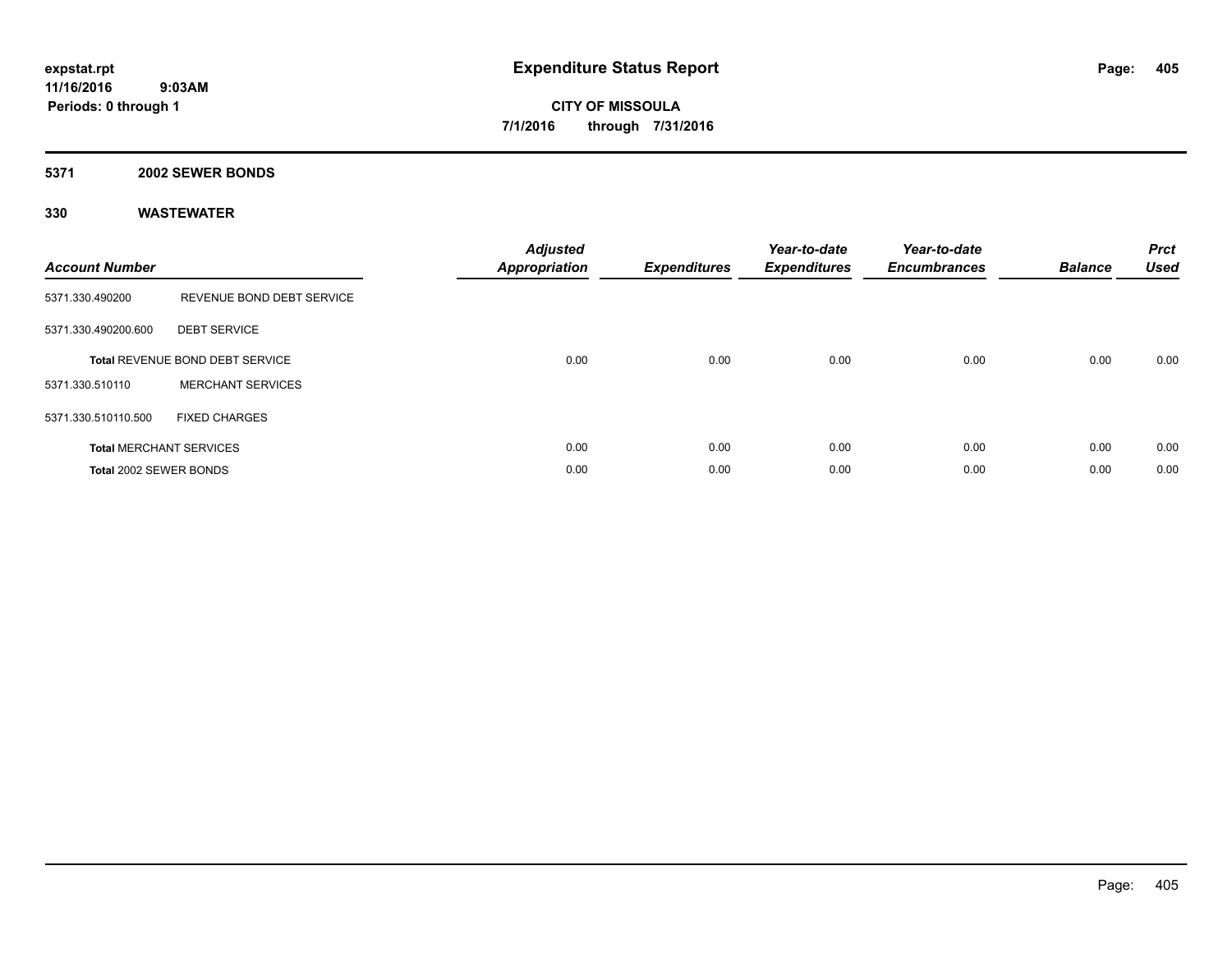## **5372 2002 SEWER REVENUE BOND**

| <b>Account Number</b>       |                                | <b>Adjusted</b><br><b>Appropriation</b> | <b>Expenditures</b> | Year-to-date<br><b>Expenditures</b> | Year-to-date<br><b>Encumbrances</b> | <b>Balance</b> | <b>Prct</b><br><b>Used</b> |
|-----------------------------|--------------------------------|-----------------------------------------|---------------------|-------------------------------------|-------------------------------------|----------------|----------------------------|
| 5372.330.430610             | ADMINISTRATION                 |                                         |                     |                                     |                                     |                |                            |
| 5372.330.430610.800         | OTHER OBJECTS                  |                                         |                     |                                     |                                     |                |                            |
| <b>Total ADMINISTRATION</b> |                                | 0.00                                    | 0.00                | 0.00                                | 0.00                                | 0.00           | 0.00                       |
| 5372.330.510110             | <b>MERCHANT SERVICES</b>       |                                         |                     |                                     |                                     |                |                            |
| 5372.330.510110.500         | <b>FIXED CHARGES</b>           |                                         |                     |                                     |                                     |                |                            |
|                             | <b>Total MERCHANT SERVICES</b> | 0.00                                    | 0.00                | 0.00                                | 0.00                                | 0.00           | 0.00                       |
|                             | Total 2002 SEWER REVENUE BOND  | 0.00                                    | 0.00                | 0.00                                | 0.00                                | 0.00           | 0.00                       |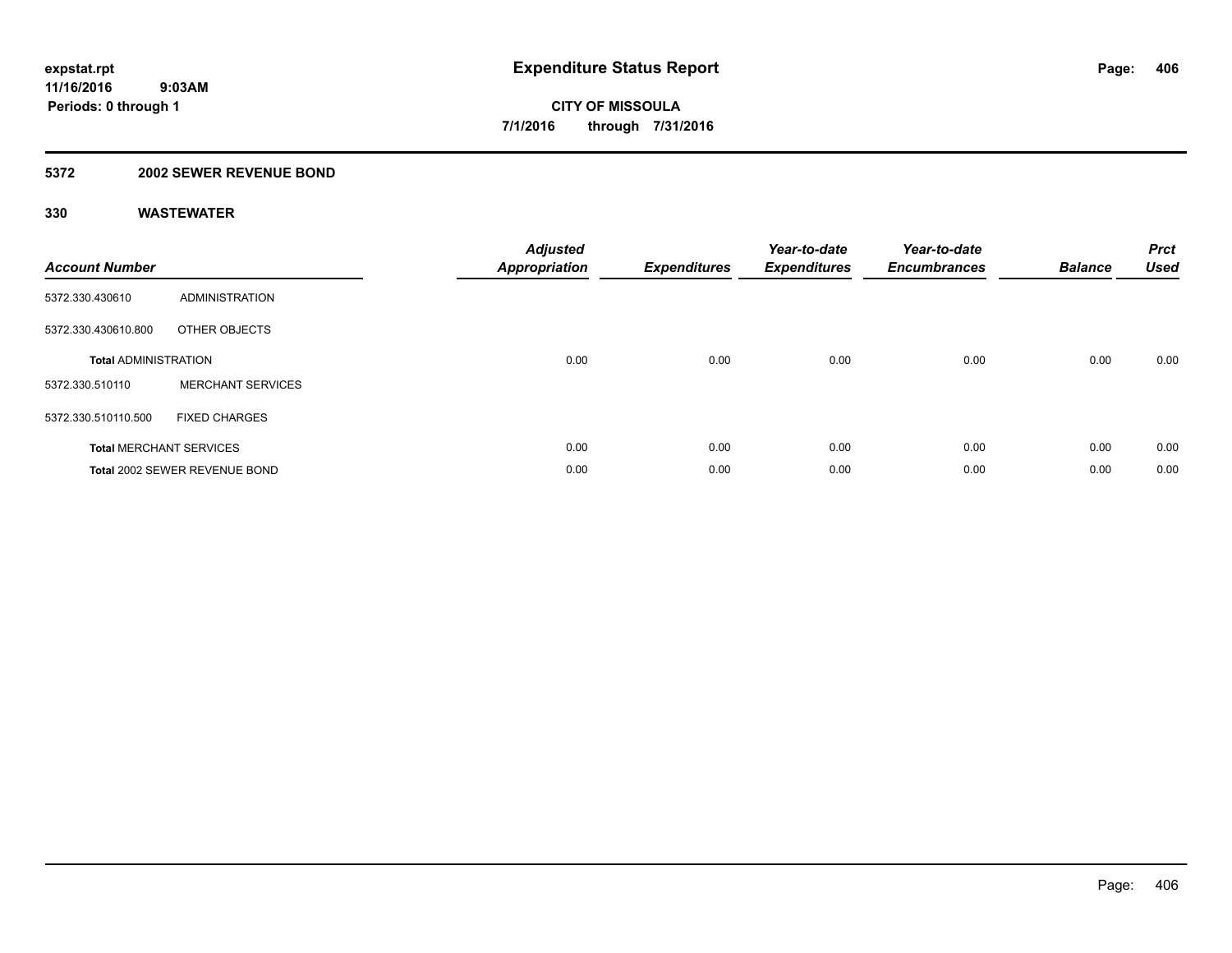**CITY OF MISSOULA 7/1/2016 through 7/31/2016**

## **5373 2002 WWTP UPGRADE REVENUE BOND**

| <b>Account Number</b> |                                        | <b>Adjusted</b><br>Appropriation | <b>Expenditures</b> | Year-to-date<br><b>Expenditures</b> | Year-to-date<br><b>Encumbrances</b> | <b>Balance</b> | <b>Prct</b><br><b>Used</b> |
|-----------------------|----------------------------------------|----------------------------------|---------------------|-------------------------------------|-------------------------------------|----------------|----------------------------|
| 5373.330.490200       | REVENUE BOND DEBT SERVICE              |                                  |                     |                                     |                                     |                |                            |
| 5373.330.490200.600   | <b>DEBT SERVICE</b>                    |                                  |                     |                                     |                                     |                |                            |
|                       | <b>Total REVENUE BOND DEBT SERVICE</b> | 0.00                             | 0.00                | 0.00                                | 0.00                                | 0.00           | 0.00                       |
| 5373.330.510110       | <b>MERCHANT SERVICES</b>               |                                  |                     |                                     |                                     |                |                            |
| 5373.330.510110.500   | <b>FIXED CHARGES</b>                   |                                  |                     |                                     |                                     |                |                            |
|                       | <b>Total MERCHANT SERVICES</b>         | 0.00                             | 0.00                | 0.00                                | 0.00                                | 0.00           | 0.00                       |
|                       | Total 2002 WWTP UPGRADE REVENUE BOND   | 0.00                             | 0.00                | 0.00                                | 0.00                                | 0.00           | 0.00                       |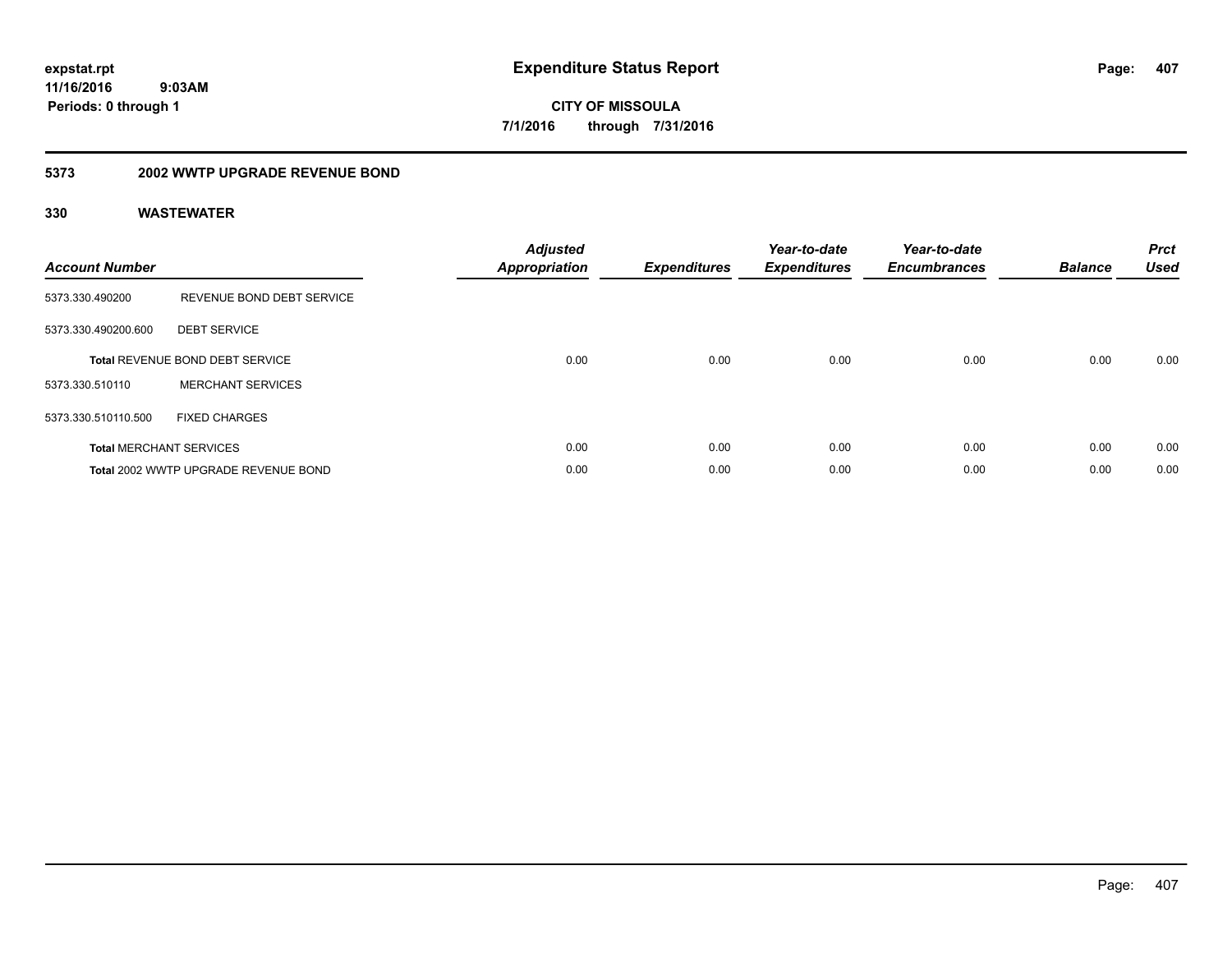## **5374 2002 WWTP UPGRADE RESERVE**

| <b>Account Number</b>       |                                 | <b>Adjusted</b><br><b>Appropriation</b> | <b>Expenditures</b> | Year-to-date<br><b>Expenditures</b> | Year-to-date<br><b>Encumbrances</b> | <b>Balance</b> | <b>Prct</b><br><b>Used</b> |
|-----------------------------|---------------------------------|-----------------------------------------|---------------------|-------------------------------------|-------------------------------------|----------------|----------------------------|
| 5374.330.430610             | <b>ADMINISTRATION</b>           |                                         |                     |                                     |                                     |                |                            |
| 5374.330.430610.800         | OTHER OBJECTS                   |                                         |                     |                                     |                                     |                |                            |
| <b>Total ADMINISTRATION</b> |                                 | 0.00                                    | 0.00                | 0.00                                | 0.00                                | 0.00           | 0.00                       |
| 5374.330.490200             | REVENUE BOND DEBT SERVICE       |                                         |                     |                                     |                                     |                |                            |
| 5374.330.490200.600         | <b>DEBT SERVICE</b>             |                                         |                     |                                     |                                     |                |                            |
|                             | Total REVENUE BOND DEBT SERVICE | 0.00                                    | 0.00                | 0.00                                | 0.00                                | 0.00           | 0.00                       |
| 5374.330.510110             | <b>MERCHANT SERVICES</b>        |                                         |                     |                                     |                                     |                |                            |
| 5374.330.510110.500         | <b>FIXED CHARGES</b>            |                                         |                     |                                     |                                     |                |                            |
|                             | <b>Total MERCHANT SERVICES</b>  | 0.00                                    | 0.00                | 0.00                                | 0.00                                | 0.00           | 0.00                       |
|                             | Total 2002 WWTP UPGRADE RESERVE | 0.00                                    | 0.00                | 0.00                                | 0.00                                | 0.00           | 0.00                       |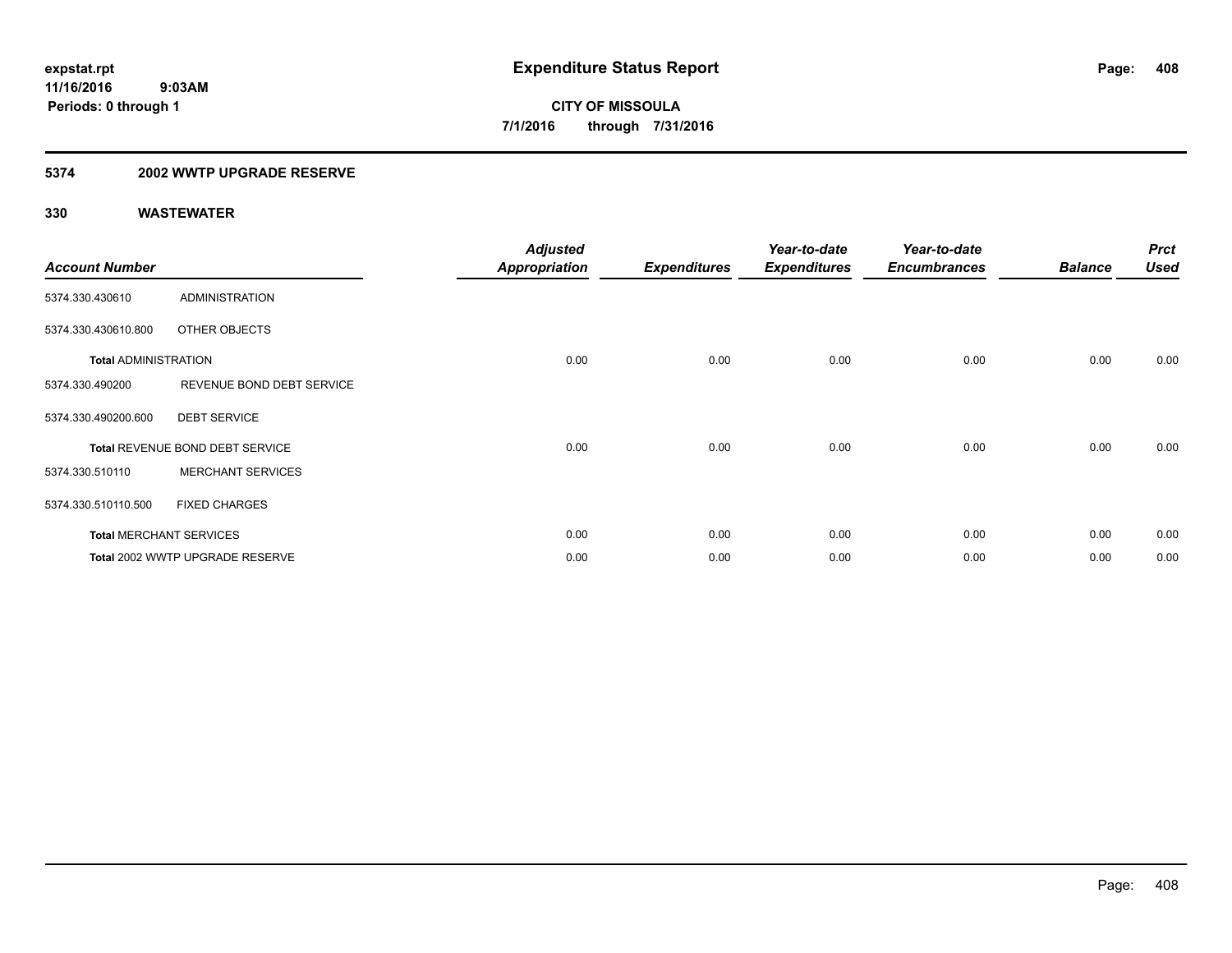## **5375 2003 WWTP SRF \$3.8M EPA DEBT**

| <b>Account Number</b> |                                        | <b>Adjusted</b><br>Appropriation | <b>Expenditures</b> | Year-to-date<br><b>Expenditures</b> | Year-to-date<br><b>Encumbrances</b> | <b>Balance</b> | <b>Prct</b><br><b>Used</b> |
|-----------------------|----------------------------------------|----------------------------------|---------------------|-------------------------------------|-------------------------------------|----------------|----------------------------|
| 5375.330.490200       | REVENUE BOND DEBT SERVICE              |                                  |                     |                                     |                                     |                |                            |
| 5375.330.490200.600   | <b>DEBT SERVICE</b>                    |                                  |                     |                                     |                                     |                |                            |
|                       | <b>Total REVENUE BOND DEBT SERVICE</b> | 0.00                             | 0.00                | 0.00                                | 0.00                                | 0.00           | 0.00                       |
| 5375.330.510110       | <b>MERCHANT SERVICES</b>               |                                  |                     |                                     |                                     |                |                            |
| 5375.330.510110.500   | <b>FIXED CHARGES</b>                   |                                  |                     |                                     |                                     |                |                            |
|                       | <b>Total MERCHANT SERVICES</b>         | 0.00                             | 0.00                | 0.00                                | 0.00                                | 0.00           | 0.00                       |
|                       | Total 2003 WWTP SRF \$3.8M EPA DEBT    | 0.00                             | 0.00                | 0.00                                | 0.00                                | 0.00           | 0.00                       |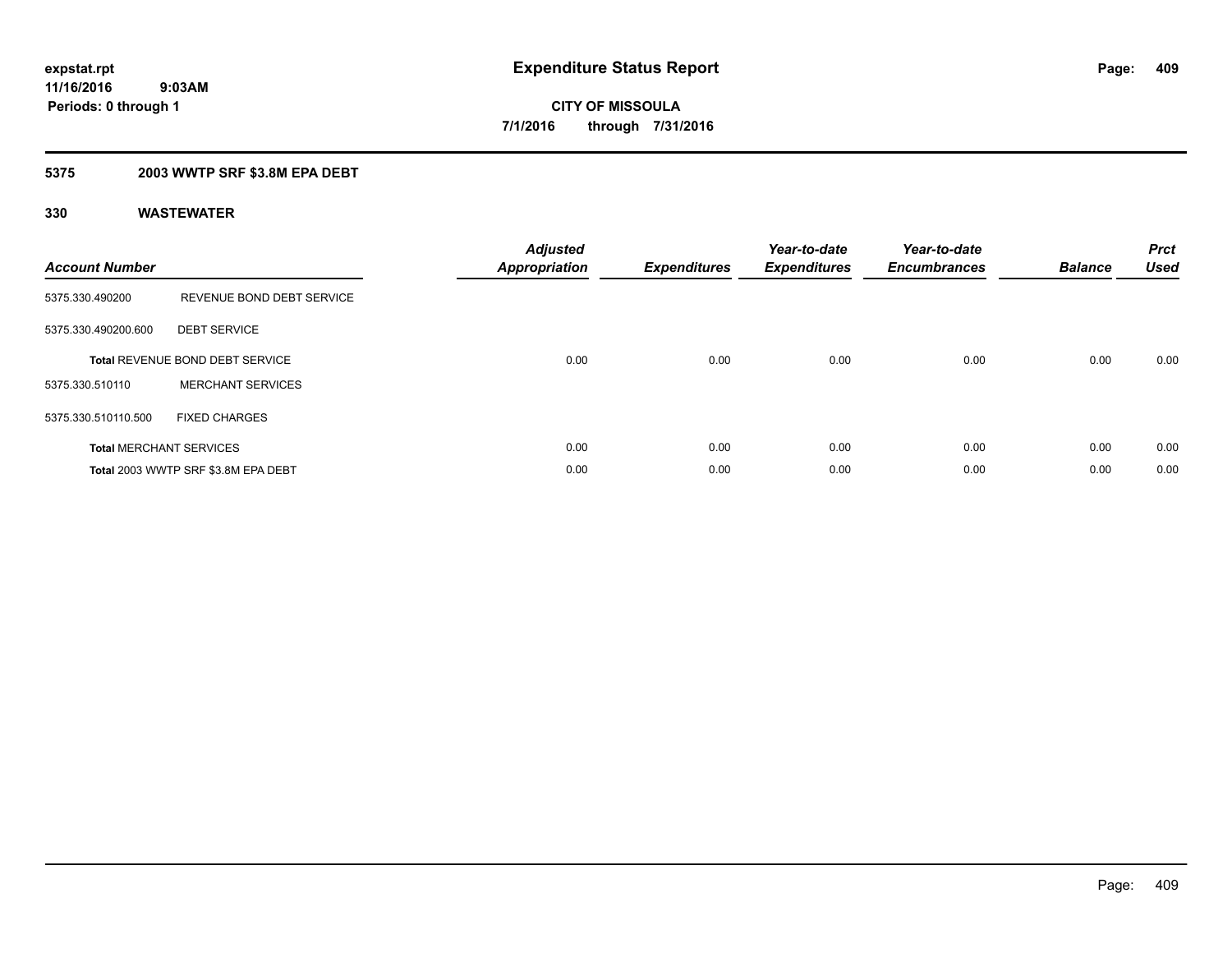**Periods: 0 through 1**

**CITY OF MISSOULA 7/1/2016 through 7/31/2016**

## **5376 2003 WWTP SRF \$3.8M EPA RESERVE**

 **9:03AM**

| <b>Account Number</b>       |                                        | <b>Adjusted</b><br><b>Appropriation</b> | <b>Expenditures</b> | Year-to-date<br><b>Expenditures</b> | Year-to-date<br><b>Encumbrances</b> | <b>Balance</b> | <b>Prct</b><br><b>Used</b> |
|-----------------------------|----------------------------------------|-----------------------------------------|---------------------|-------------------------------------|-------------------------------------|----------------|----------------------------|
| 5376.330.430610             | ADMINISTRATION                         |                                         |                     |                                     |                                     |                |                            |
| 5376.330.430610.800         | OTHER OBJECTS                          |                                         |                     |                                     |                                     |                |                            |
| <b>Total ADMINISTRATION</b> |                                        | 0.00                                    | 0.00                | 0.00                                | 0.00                                | 0.00           | 0.00                       |
| 5376.330.510110             | <b>MERCHANT SERVICES</b>               |                                         |                     |                                     |                                     |                |                            |
| 5376.330.510110.500         | <b>FIXED CHARGES</b>                   |                                         |                     |                                     |                                     |                |                            |
|                             | <b>Total MERCHANT SERVICES</b>         | 0.00                                    | 0.00                | 0.00                                | 0.00                                | 0.00           | 0.00                       |
|                             | Total 2003 WWTP SRF \$3.8M EPA RESERVE | 0.00                                    | 0.00                | 0.00                                | 0.00                                | 0.00           | 0.00                       |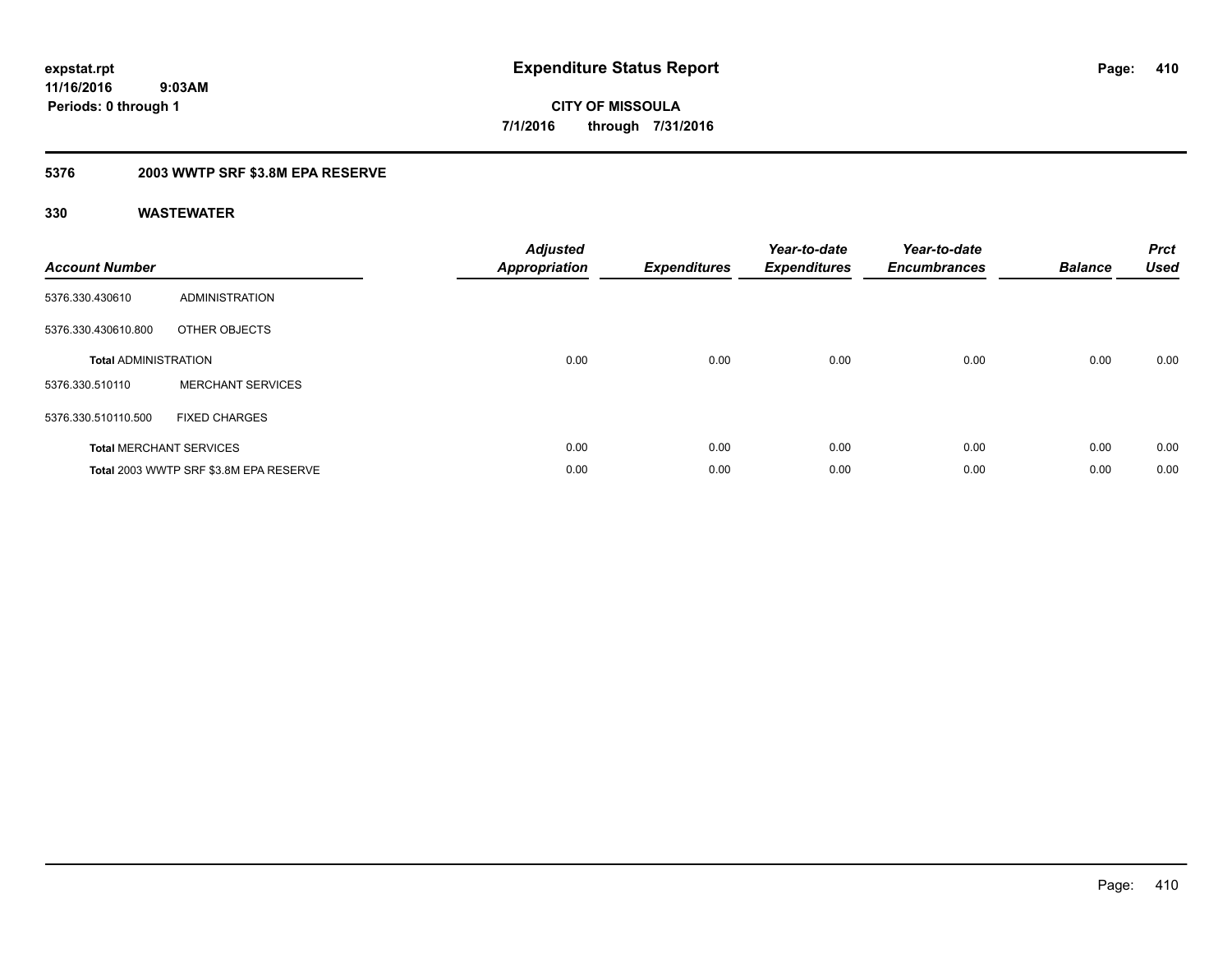**CITY OF MISSOULA 7/1/2016 through 7/31/2016**

## **5377 2004 WWTP \$3.023 LOAN DEBT SERVICE**

| <b>Account Number</b> |                                           | <b>Adjusted</b><br>Appropriation | <b>Expenditures</b> | Year-to-date<br><b>Expenditures</b> | Year-to-date<br><b>Encumbrances</b> | <b>Balance</b> | <b>Prct</b><br><b>Used</b> |
|-----------------------|-------------------------------------------|----------------------------------|---------------------|-------------------------------------|-------------------------------------|----------------|----------------------------|
| 5377.330.490200       | REVENUE BOND DEBT SERVICE                 |                                  |                     |                                     |                                     |                |                            |
| 5377.330.490200.600   | <b>DEBT SERVICE</b>                       |                                  |                     |                                     |                                     |                |                            |
|                       | <b>Total REVENUE BOND DEBT SERVICE</b>    | 0.00                             | 0.00                | 0.00                                | 0.00                                | 0.00           | 0.00                       |
| 5377.330.510110       | <b>MERCHANT SERVICES</b>                  |                                  |                     |                                     |                                     |                |                            |
| 5377.330.510110.500   | <b>FIXED CHARGES</b>                      |                                  |                     |                                     |                                     |                |                            |
|                       | <b>Total MERCHANT SERVICES</b>            | 0.00                             | 0.00                | 0.00                                | 0.00                                | 0.00           | 0.00                       |
|                       | Total 2004 WWTP \$3.023 LOAN DEBT SERVICE | 0.00                             | 0.00                | 0.00                                | 0.00                                | 0.00           | 0.00                       |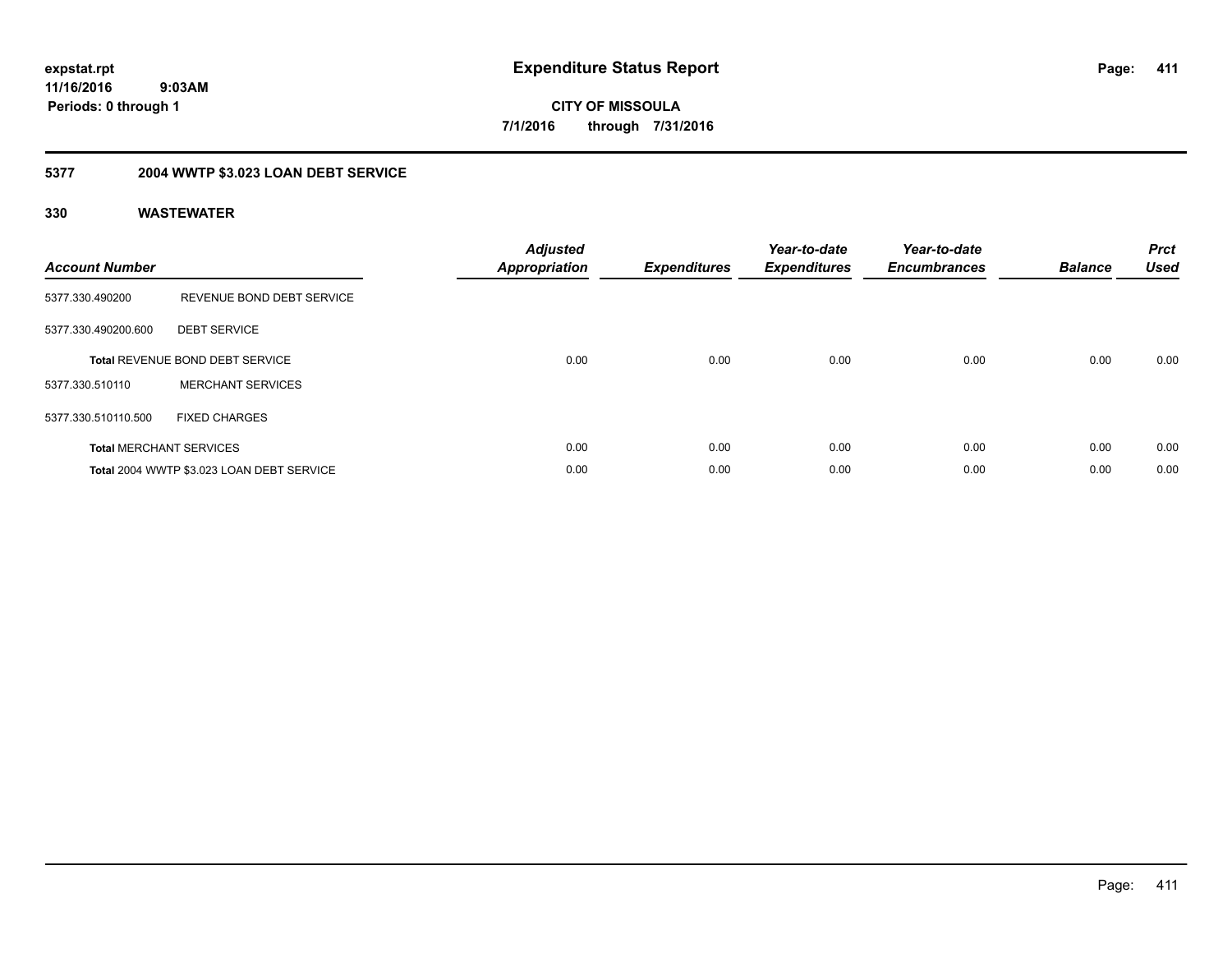## **5378 2004 WWTP \$3.023 LOAN RESERVE**

| <b>Account Number</b>       |                                      | <b>Adjusted</b><br><b>Appropriation</b> | <b>Expenditures</b> | Year-to-date<br><b>Expenditures</b> | Year-to-date<br><b>Encumbrances</b> | <b>Balance</b> | <b>Prct</b><br><b>Used</b> |
|-----------------------------|--------------------------------------|-----------------------------------------|---------------------|-------------------------------------|-------------------------------------|----------------|----------------------------|
| 5378.330.430610             | <b>ADMINISTRATION</b>                |                                         |                     |                                     |                                     |                |                            |
| 5378.330.430610.800         | OTHER OBJECTS                        |                                         |                     |                                     |                                     |                |                            |
| <b>Total ADMINISTRATION</b> |                                      | 0.00                                    | 0.00                | 0.00                                | 0.00                                | 0.00           | 0.00                       |
| 5378.330.510110             | <b>MERCHANT SERVICES</b>             |                                         |                     |                                     |                                     |                |                            |
| 5378.330.510110.500         | <b>FIXED CHARGES</b>                 |                                         |                     |                                     |                                     |                |                            |
|                             | <b>Total MERCHANT SERVICES</b>       | 0.00                                    | 0.00                | 0.00                                | 0.00                                | 0.00           | 0.00                       |
|                             | Total 2004 WWTP \$3.023 LOAN RESERVE | 0.00                                    | 0.00                | 0.00                                | 0.00                                | 0.00           | 0.00                       |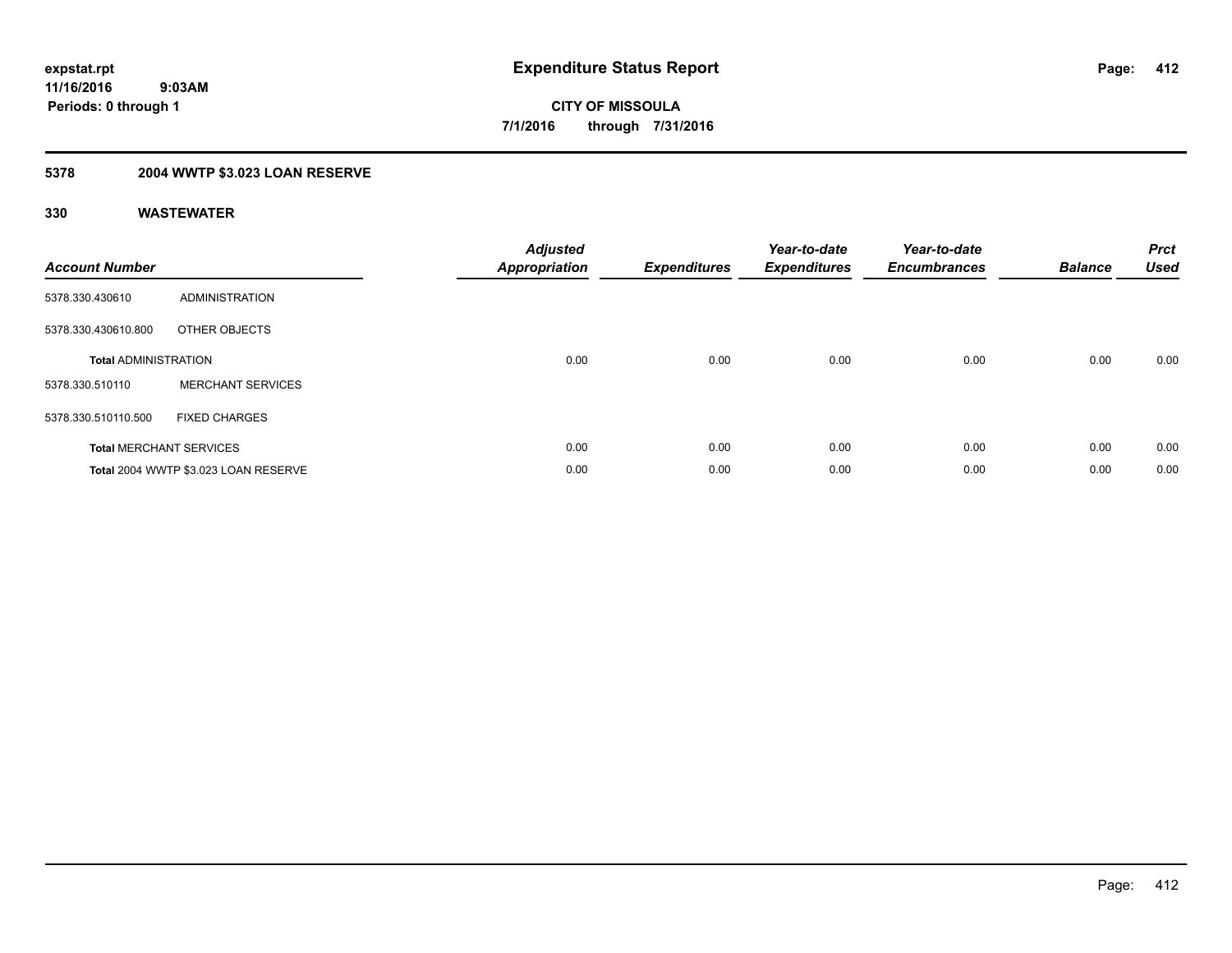**CITY OF MISSOULA 7/1/2016 through 7/31/2016**

## **5379 2005 BRICH/BRDY/LIN/GIL SRF DEBT**

| <b>Account Number</b>       |                                        | <b>Adjusted</b><br><b>Appropriation</b> | <b>Expenditures</b> | Year-to-date<br><b>Expenditures</b> | Year-to-date<br><b>Encumbrances</b> | <b>Balance</b> | <b>Prct</b><br><b>Used</b> |
|-----------------------------|----------------------------------------|-----------------------------------------|---------------------|-------------------------------------|-------------------------------------|----------------|----------------------------|
| 5379.330.430610             | ADMINISTRATION                         |                                         |                     |                                     |                                     |                |                            |
| 5379.330.430610.800         | OTHER OBJECTS                          |                                         |                     |                                     |                                     |                |                            |
| <b>Total ADMINISTRATION</b> |                                        | 0.00                                    | 0.00                | 0.00                                | 0.00                                | 0.00           | 0.00                       |
| 5379.330.490200             | REVENUE BOND DEBT SERVICE              |                                         |                     |                                     |                                     |                |                            |
| 5379.330.490200.600         | <b>DEBT SERVICE</b>                    |                                         |                     |                                     |                                     |                |                            |
|                             | Total REVENUE BOND DEBT SERVICE        | 0.00                                    | 0.00                | 0.00                                | 0.00                                | 0.00           | 0.00                       |
| 5379.330.510110             | <b>MERCHANT SERVICES</b>               |                                         |                     |                                     |                                     |                |                            |
| 5379.330.510110.500         | <b>FIXED CHARGES</b>                   |                                         |                     |                                     |                                     |                |                            |
|                             | <b>Total MERCHANT SERVICES</b>         | 0.00                                    | 0.00                | 0.00                                | 0.00                                | 0.00           | 0.00                       |
|                             | Total 2005 BRICH/BRDY/LIN/GIL SRF DEBT | 0.00                                    | 0.00                | 0.00                                | 0.00                                | 0.00           | 0.00                       |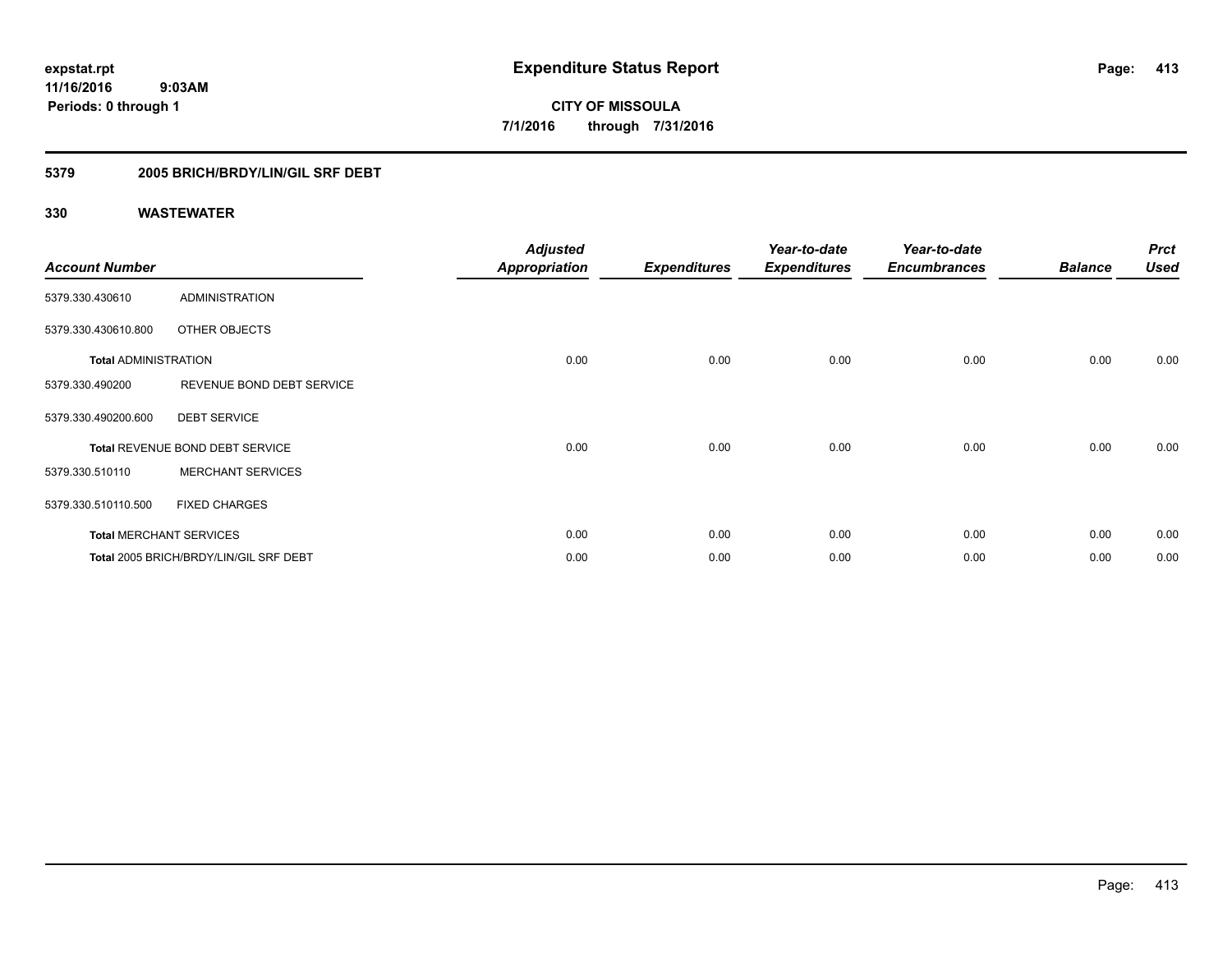**CITY OF MISSOULA 7/1/2016 through 7/31/2016**

## **5380 BRDWY/BIRCH/GILBERT/LINCOLNWOOD**

| <b>Account Number</b>       |                                       | <b>Adjusted</b><br><b>Appropriation</b> | <b>Expenditures</b> | Year-to-date<br><b>Expenditures</b> | Year-to-date<br><b>Encumbrances</b> | <b>Balance</b> | <b>Prct</b><br><b>Used</b> |
|-----------------------------|---------------------------------------|-----------------------------------------|---------------------|-------------------------------------|-------------------------------------|----------------|----------------------------|
| 5380.330.430610             | <b>ADMINISTRATION</b>                 |                                         |                     |                                     |                                     |                |                            |
| 5380.330.430610.800         | OTHER OBJECTS                         |                                         |                     |                                     |                                     |                |                            |
| <b>Total ADMINISTRATION</b> |                                       | 0.00                                    | 0.00                | 0.00                                | 0.00                                | 0.00           | 0.00                       |
| 5380.330.490200             | REVENUE BOND DEBT SERVICE             |                                         |                     |                                     |                                     |                |                            |
| 5380.330.490200.600         | <b>DEBT SERVICE</b>                   |                                         |                     |                                     |                                     |                |                            |
|                             | Total REVENUE BOND DEBT SERVICE       | 0.00                                    | 0.00                | 0.00                                | 0.00                                | 0.00           | 0.00                       |
| 5380.330.510110             | <b>MERCHANT SERVICES</b>              |                                         |                     |                                     |                                     |                |                            |
| 5380.330.510110.500         | <b>FIXED CHARGES</b>                  |                                         |                     |                                     |                                     |                |                            |
|                             | <b>Total MERCHANT SERVICES</b>        | 0.00                                    | 0.00                | 0.00                                | 0.00                                | 0.00           | 0.00                       |
|                             | Total BRDWY/BIRCH/GILBERT/LINCOLNWOOD | 0.00                                    | 0.00                | 0.00                                | 0.00                                | 0.00           | 0.00                       |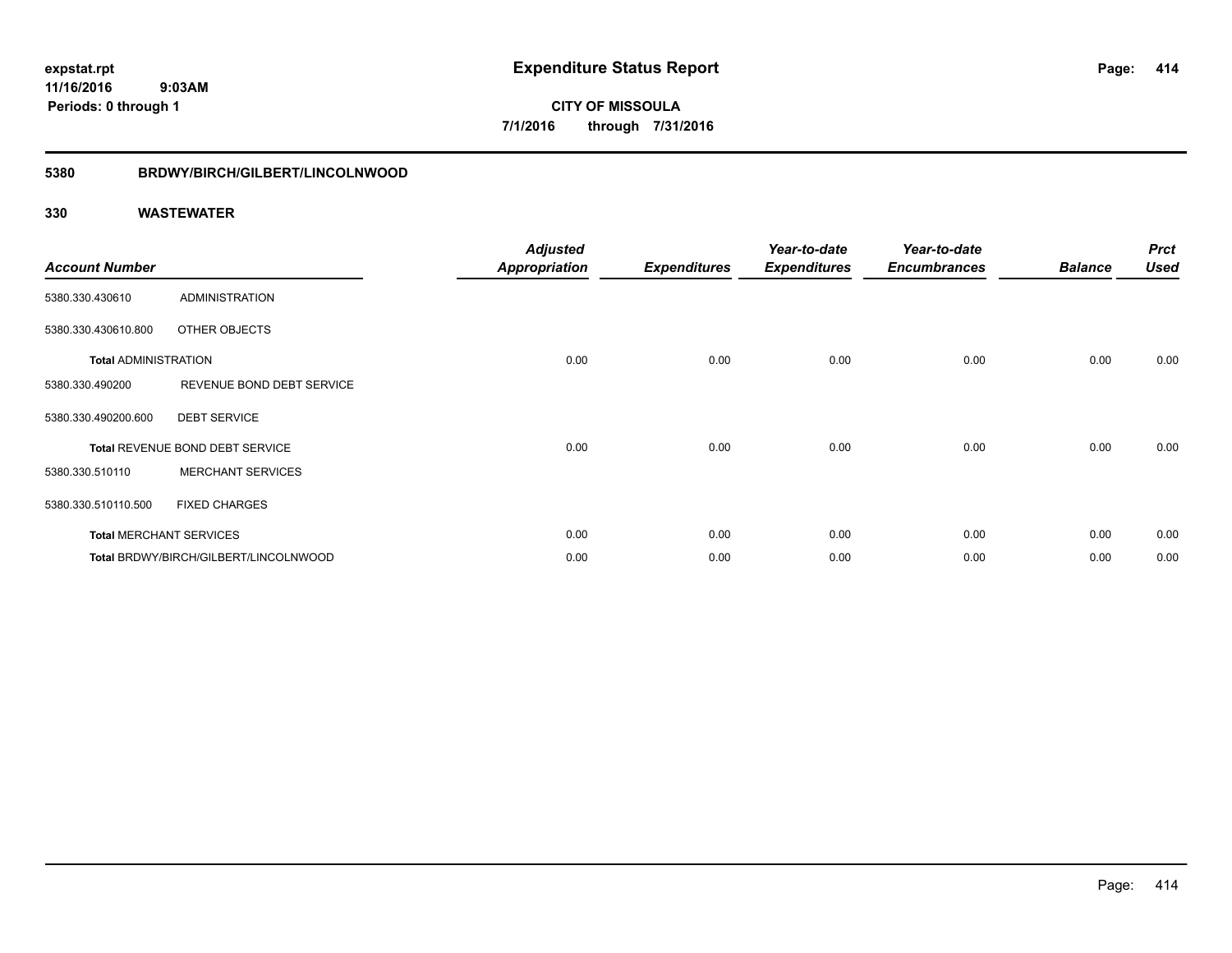## **5381 LINCOLNWOOD PH2 DEBT SERVICE**

| <b>Account Number</b>       |                                    | <b>Adjusted</b><br><b>Appropriation</b> | <b>Expenditures</b> | Year-to-date<br><b>Expenditures</b> | Year-to-date<br><b>Encumbrances</b> | <b>Balance</b> | <b>Prct</b><br><b>Used</b> |
|-----------------------------|------------------------------------|-----------------------------------------|---------------------|-------------------------------------|-------------------------------------|----------------|----------------------------|
| 5381.330.430610             | ADMINISTRATION                     |                                         |                     |                                     |                                     |                |                            |
| 5381.330.430610.800         | OTHER OBJECTS                      |                                         |                     |                                     |                                     |                |                            |
| <b>Total ADMINISTRATION</b> |                                    | 0.00                                    | 0.00                | 0.00                                | 0.00                                | 0.00           | 0.00                       |
| 5381.330.490200             | REVENUE BOND DEBT SERVICE          |                                         |                     |                                     |                                     |                |                            |
| 5381.330.490200.600         | <b>DEBT SERVICE</b>                |                                         |                     |                                     |                                     |                |                            |
|                             | Total REVENUE BOND DEBT SERVICE    | 0.00                                    | 0.00                | 0.00                                | 0.00                                | 0.00           | 0.00                       |
| 5381.330.510110             | <b>MERCHANT SERVICES</b>           |                                         |                     |                                     |                                     |                |                            |
| 5381.330.510110.500         | <b>FIXED CHARGES</b>               |                                         |                     |                                     |                                     |                |                            |
|                             | <b>Total MERCHANT SERVICES</b>     | 0.00                                    | 0.00                | 0.00                                | 0.00                                | 0.00           | 0.00                       |
|                             | Total LINCOLNWOOD PH2 DEBT SERVICE | 0.00                                    | 0.00                | 0.00                                | 0.00                                | 0.00           | 0.00                       |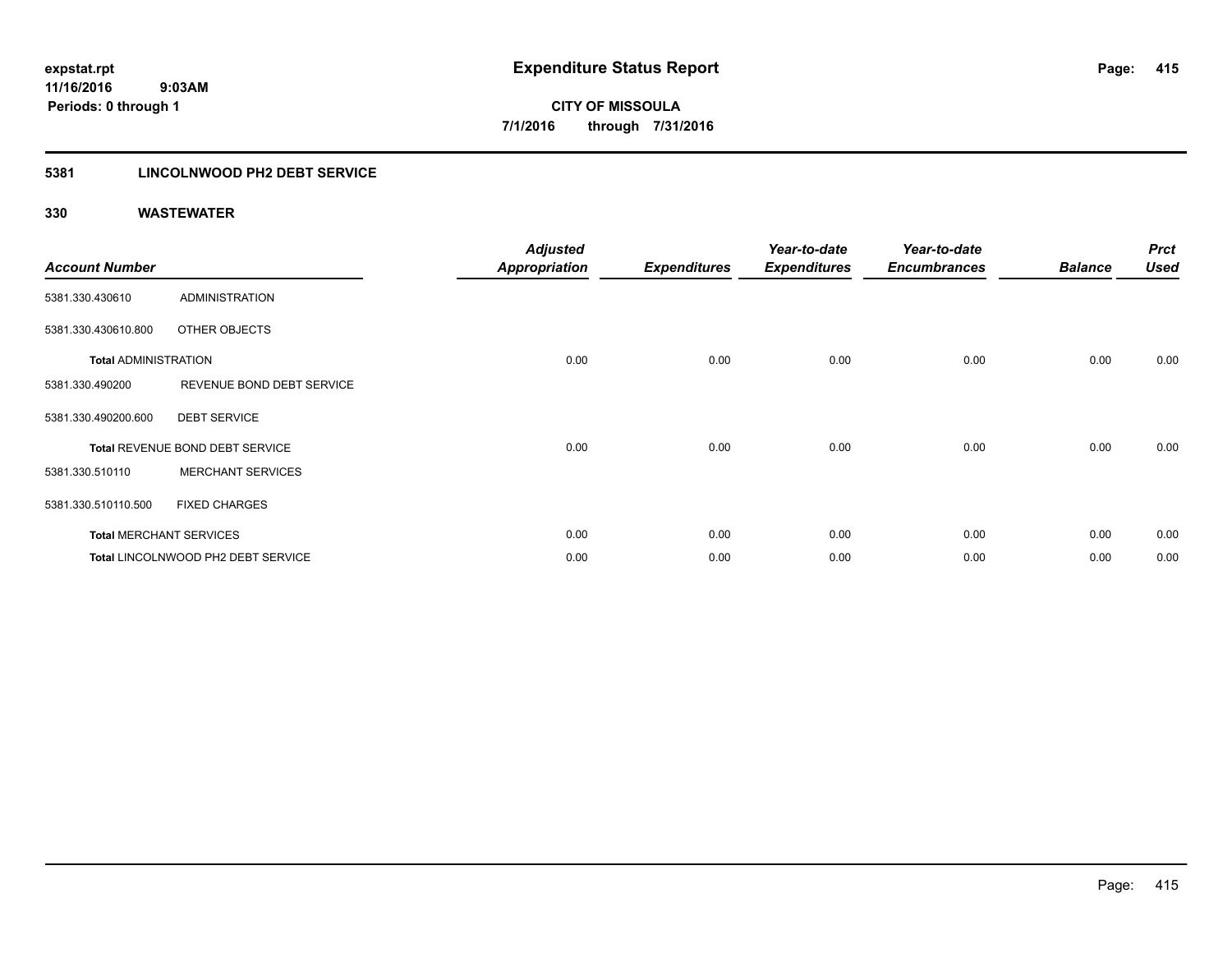**416**

**11/16/2016 9:03AM Periods: 0 through 1**

**CITY OF MISSOULA 7/1/2016 through 7/31/2016**

## **5382 LINCOLNWOOD PH2 RESERVE FUND**

| <b>Account Number</b>       |                                    | <b>Adjusted</b><br><b>Appropriation</b> | <b>Expenditures</b> | Year-to-date<br><b>Expenditures</b> | Year-to-date<br><b>Encumbrances</b> | <b>Balance</b> | <b>Prct</b><br><b>Used</b> |
|-----------------------------|------------------------------------|-----------------------------------------|---------------------|-------------------------------------|-------------------------------------|----------------|----------------------------|
| 5382.330.430610             | <b>ADMINISTRATION</b>              |                                         |                     |                                     |                                     |                |                            |
| 5382.330.430610.800         | OTHER OBJECTS                      |                                         |                     |                                     |                                     |                |                            |
| <b>Total ADMINISTRATION</b> |                                    | 0.00                                    | 0.00                | 0.00                                | 0.00                                | 0.00           | 0.00                       |
| 5382.330.490200             | REVENUE BOND DEBT SERVICE          |                                         |                     |                                     |                                     |                |                            |
| 5382.330.490200.600         | <b>DEBT SERVICE</b>                |                                         |                     |                                     |                                     |                |                            |
|                             | Total REVENUE BOND DEBT SERVICE    | 0.00                                    | 0.00                | 0.00                                | 0.00                                | 0.00           | 0.00                       |
| 5382.330.510110             | <b>MERCHANT SERVICES</b>           |                                         |                     |                                     |                                     |                |                            |
| 5382.330.510110.500         | <b>FIXED CHARGES</b>               |                                         |                     |                                     |                                     |                |                            |
|                             | <b>Total MERCHANT SERVICES</b>     | 0.00                                    | 0.00                | 0.00                                | 0.00                                | 0.00           | 0.00                       |
|                             | Total LINCOLNWOOD PH2 RESERVE FUND | 0.00                                    | 0.00                | 0.00                                | 0.00                                | 0.00           | 0.00                       |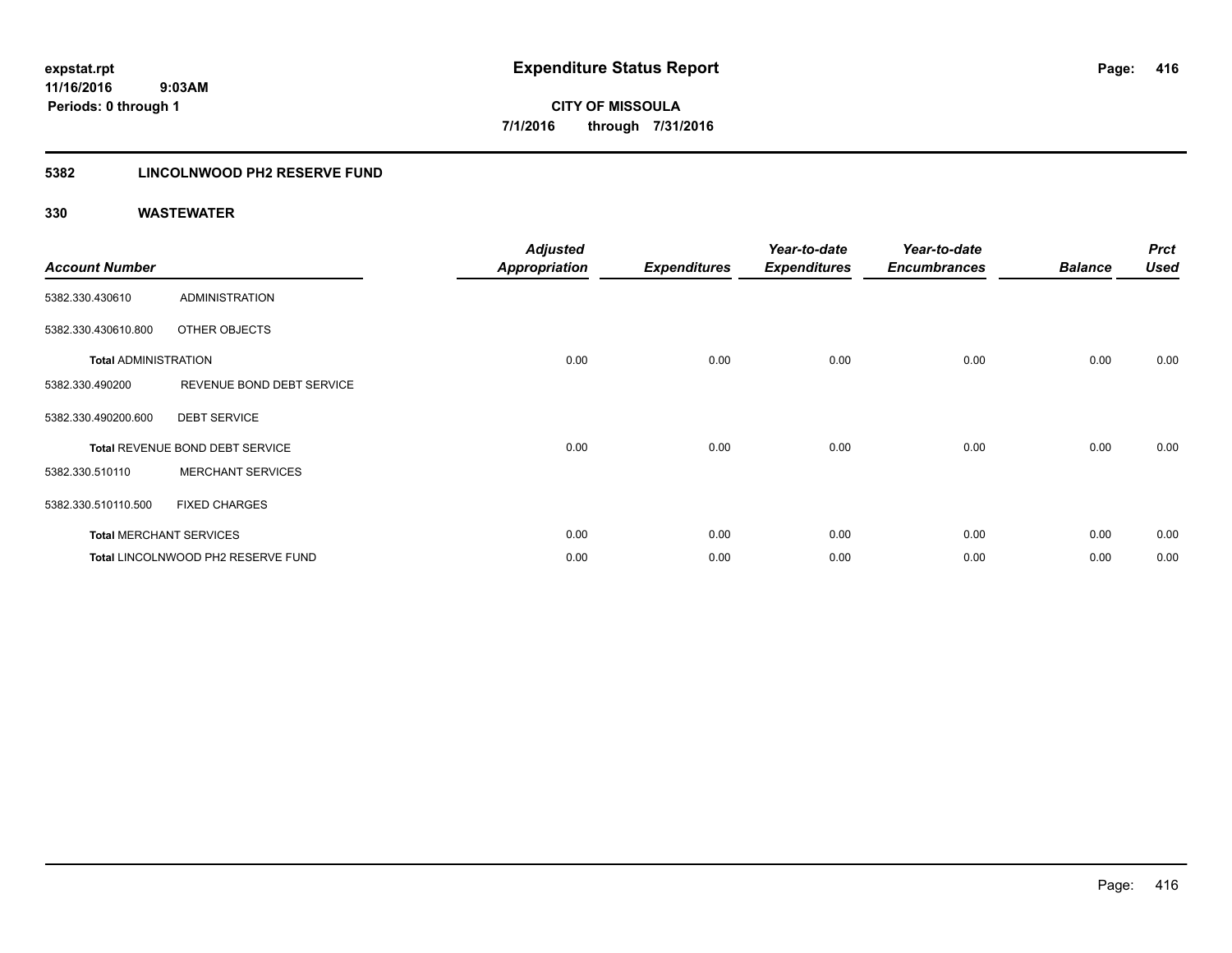**CITY OF MISSOULA 7/1/2016 through 7/31/2016**

## **5383 FY09 RATTLESNAKE SEWER DEBT SVS**

| <b>Account Number</b>       |                                 | <b>Adjusted</b><br><b>Appropriation</b> | <b>Expenditures</b> | Year-to-date<br><b>Expenditures</b> | Year-to-date<br><b>Encumbrances</b> | <b>Balance</b> | <b>Prct</b><br><b>Used</b> |
|-----------------------------|---------------------------------|-----------------------------------------|---------------------|-------------------------------------|-------------------------------------|----------------|----------------------------|
| 5383.330.430610             | <b>ADMINISTRATION</b>           |                                         |                     |                                     |                                     |                |                            |
| 5383.330.430610.800         | OTHER OBJECTS                   |                                         |                     |                                     |                                     |                |                            |
| <b>Total ADMINISTRATION</b> |                                 | 0.00                                    | 0.00                | 0.00                                | 0.00                                | 0.00           | 0.00                       |
| 5383.330.490200             | REVENUE BOND DEBT SERVICE       |                                         |                     |                                     |                                     |                |                            |
| 5383.330.490200.600         | <b>DEBT SERVICE</b>             |                                         |                     |                                     |                                     |                |                            |
|                             | Total REVENUE BOND DEBT SERVICE | 0.00                                    | 0.00                | 0.00                                | 0.00                                | 0.00           | 0.00                       |
| 5383.330.510110             | <b>MERCHANT SERVICES</b>        |                                         |                     |                                     |                                     |                |                            |
| 5383.330.510110.500         | <b>FIXED CHARGES</b>            |                                         |                     |                                     |                                     |                |                            |
| <b>Total WASTEWATER</b>     |                                 | 0.00                                    | 0.00                | 0.00                                | 0.00                                | 0.00           | 0.00                       |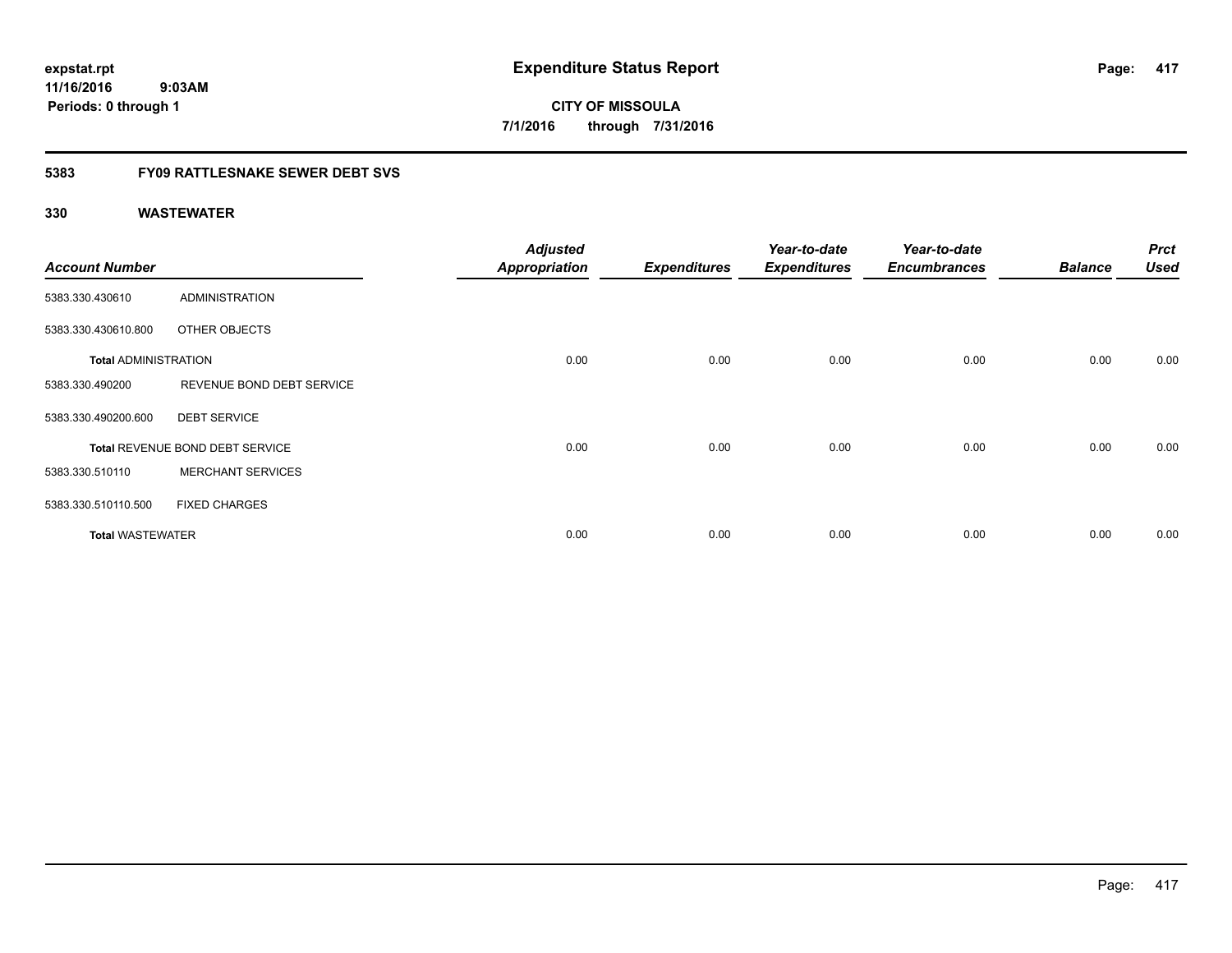**expstat.rpt Expenditure Status Report** 

**11/16/2016 9:03AM Periods: 0 through 1**

**CITY OF MISSOULA 7/1/2016 through 7/31/2016**

## **5383 FY09 RATTLESNAKE SEWER DEBT SVS**

## **550 SID 544 PROJECT**

| <b>Account Number</b> |                                              | <b>Adjusted</b><br><b>Appropriation</b> | <b>Expenditures</b> | Year-to-date<br><b>Expenditures</b> | Year-to-date<br><b>Encumbrances</b> | <b>Balance</b> | <b>Prct</b><br><b>Used</b> |
|-----------------------|----------------------------------------------|-----------------------------------------|---------------------|-------------------------------------|-------------------------------------|----------------|----------------------------|
| 5383.550.490200       | REVENUE BOND DEBT SERVICE                    |                                         |                     |                                     |                                     |                |                            |
| 5383.550.490200.600   | <b>DEBT SERVICE</b>                          |                                         |                     |                                     |                                     |                |                            |
|                       | <b>Total REVENUE BOND DEBT SERVICE</b>       | 0.00                                    | 0.00                | 0.00                                | 0.00                                | 0.00           | 0.00                       |
| 5383.550.510110       | <b>MERCHANT SERVICES</b>                     |                                         |                     |                                     |                                     |                |                            |
| 5383.550.510110.500   | <b>FIXED CHARGES</b>                         |                                         |                     |                                     |                                     |                |                            |
|                       | <b>Total FY09 RATTLESNAKE SEWER DEBT SVS</b> | 0.00                                    | 0.00                | 0.00                                | 0.00                                | 0.00           | 0.00                       |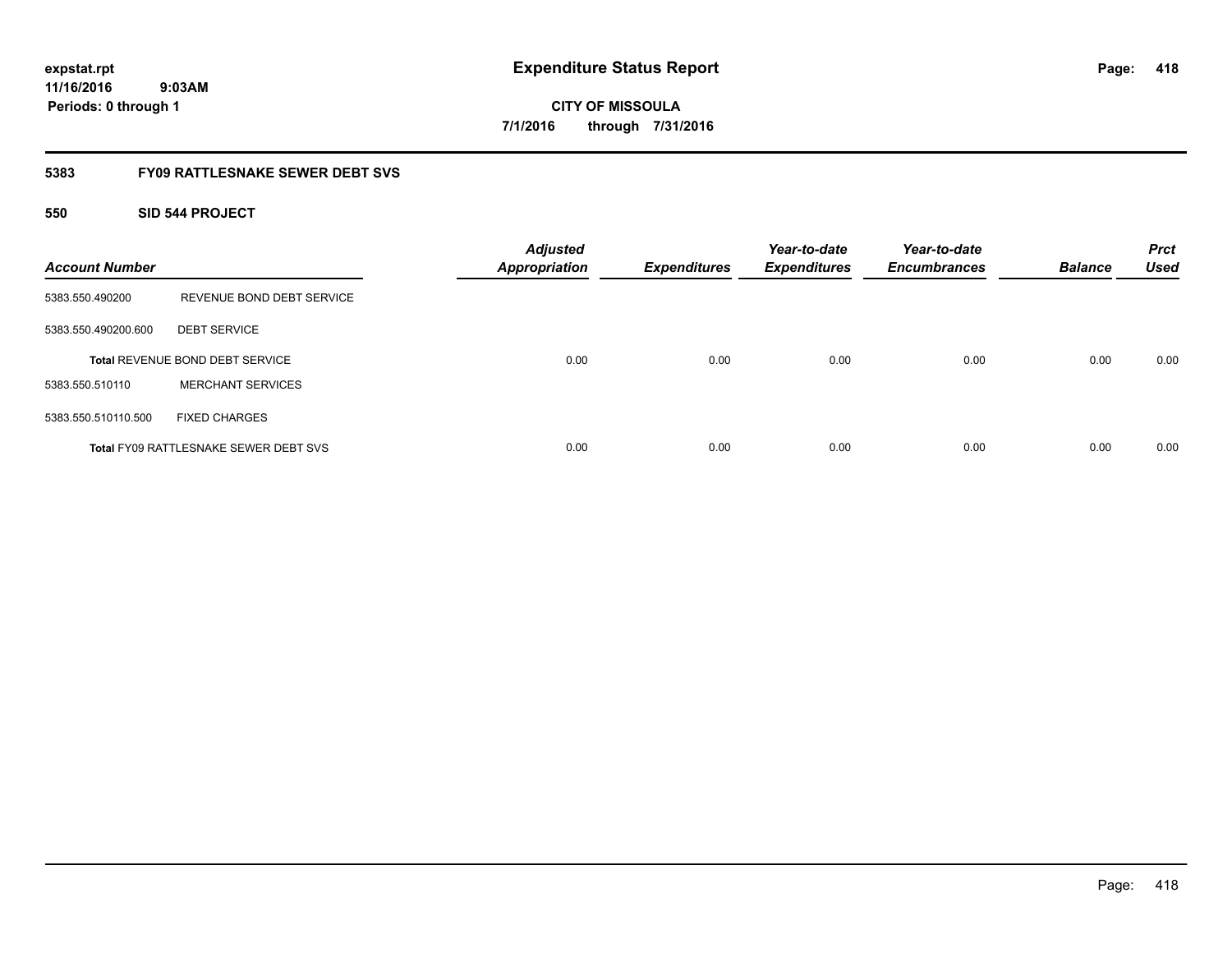## **5384 09 LOLO BOND RESERVE**

| <b>Account Number</b> |                                 | <b>Adjusted</b><br>Appropriation | <b>Expenditures</b> | Year-to-date<br><b>Expenditures</b> | Year-to-date<br><b>Encumbrances</b> | <b>Balance</b> | <b>Prct</b><br><b>Used</b> |
|-----------------------|---------------------------------|----------------------------------|---------------------|-------------------------------------|-------------------------------------|----------------|----------------------------|
| 5384.330.490200       | REVENUE BOND DEBT SERVICE       |                                  |                     |                                     |                                     |                |                            |
| 5384.330.490200.800   | OTHER OBJECTS                   |                                  |                     |                                     |                                     |                |                            |
|                       | Total REVENUE BOND DEBT SERVICE | 0.00                             | 0.00                | 0.00                                | 0.00                                | 0.00           | 0.00                       |
| 5384.330.510110       | <b>MERCHANT SERVICES</b>        |                                  |                     |                                     |                                     |                |                            |
| 5384.330.510110.500   | <b>FIXED CHARGES</b>            |                                  |                     |                                     |                                     |                |                            |
|                       | <b>Total MERCHANT SERVICES</b>  | 0.00                             | 0.00                | 0.00                                | 0.00                                | 0.00           | 0.00                       |
|                       | Total 09 LOLO BOND RESERVE      | 0.00                             | 0.00                | 0.00                                | 0.00                                | 0.00           | 0.00                       |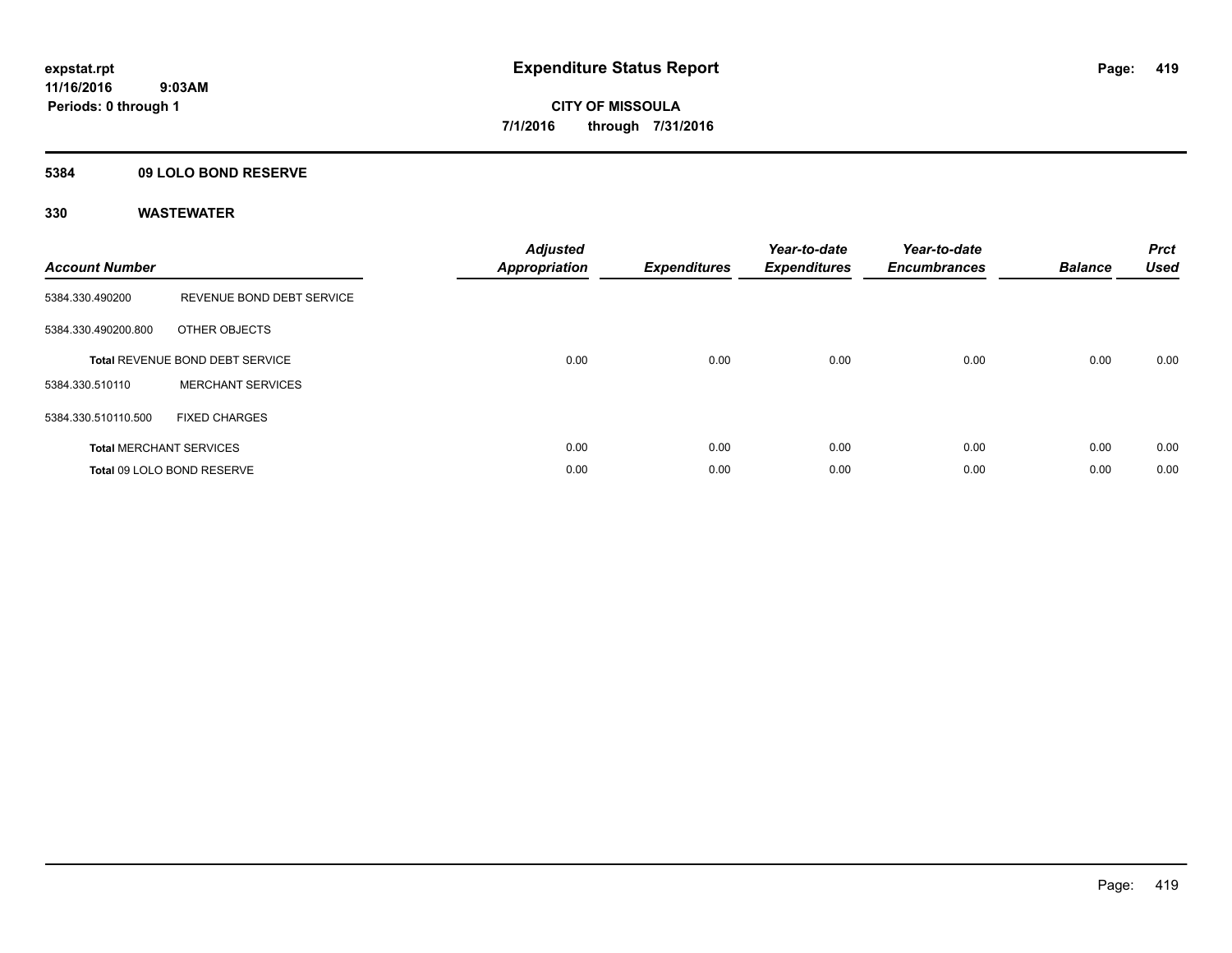**CITY OF MISSOULA 7/1/2016 through 7/31/2016**

## **5385 HEADWORKS 2010 BOND RESERVE**

| <b>Account Number</b>       |                                   | <b>Adjusted</b><br><b>Appropriation</b> | <b>Expenditures</b> | Year-to-date<br><b>Expenditures</b> | Year-to-date<br><b>Encumbrances</b> | <b>Balance</b> | <b>Prct</b><br>Used |
|-----------------------------|-----------------------------------|-----------------------------------------|---------------------|-------------------------------------|-------------------------------------|----------------|---------------------|
| 5385.330.430610             | ADMINISTRATION                    |                                         |                     |                                     |                                     |                |                     |
| 5385.330.430610.800         | OTHER OBJECTS                     |                                         |                     |                                     |                                     |                |                     |
| <b>Total ADMINISTRATION</b> |                                   | 0.00                                    | 0.00                | 0.00                                | 0.00                                | 0.00           | 0.00                |
|                             | Total HEADWORKS 2010 BOND RESERVE | 0.00                                    | 0.00                | 0.00                                | 0.00                                | 0.00           | 0.00                |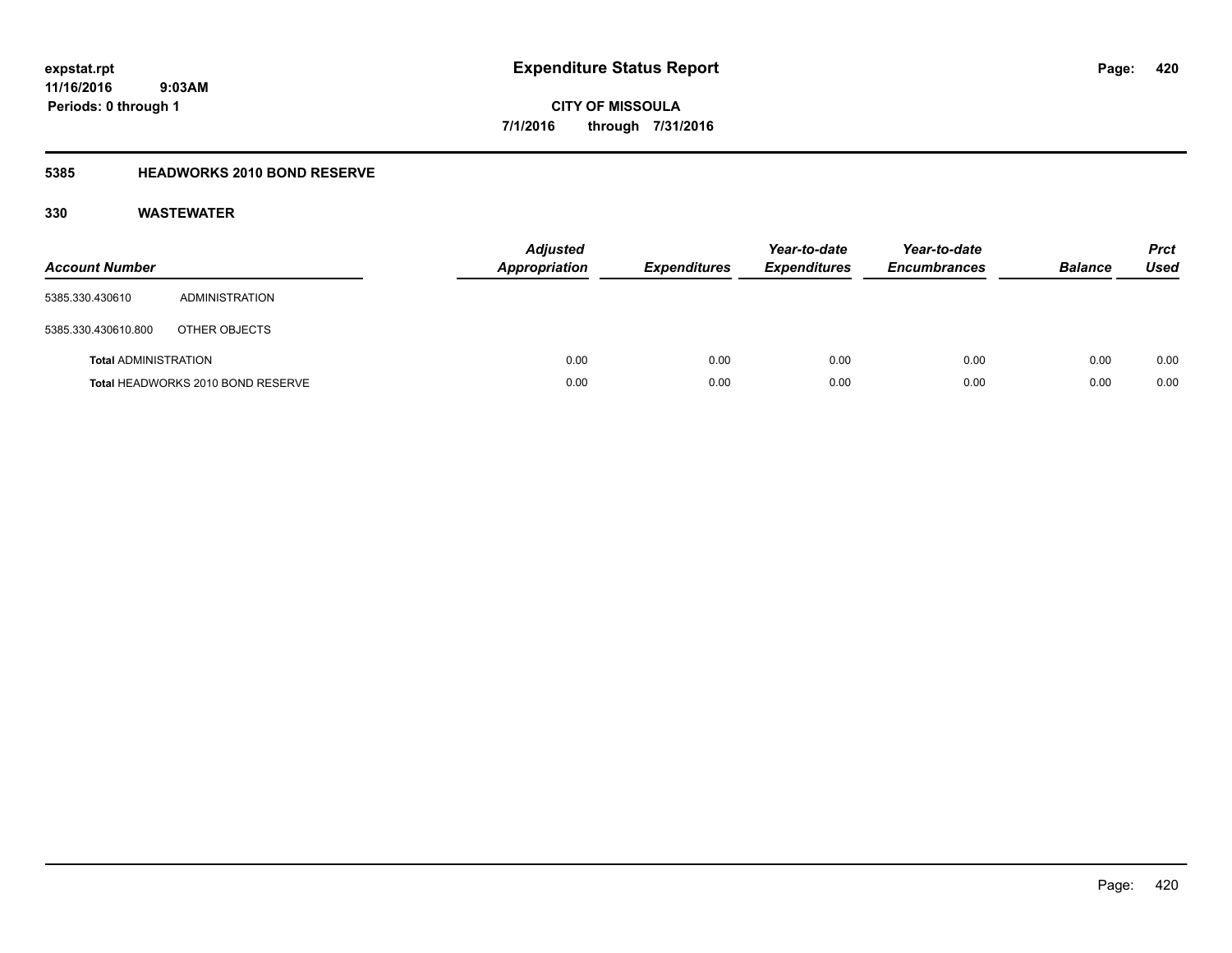## **5386 FY10 HEADWORKS DEBT SERVICE**

| <b>Account Number</b> |                                   | <b>Adjusted</b><br>Appropriation | <b>Expenditures</b> | Year-to-date<br><b>Expenditures</b> | Year-to-date<br><b>Encumbrances</b> | <b>Balance</b> | <b>Prct</b><br><b>Used</b> |
|-----------------------|-----------------------------------|----------------------------------|---------------------|-------------------------------------|-------------------------------------|----------------|----------------------------|
| 5386.330.490200       | REVENUE BOND DEBT SERVICE         |                                  |                     |                                     |                                     |                |                            |
| 5386.330.490200.600   | <b>DEBT SERVICE</b>               |                                  |                     |                                     |                                     |                |                            |
|                       | Total REVENUE BOND DEBT SERVICE   | 0.00                             | 0.00                | 0.00                                | 0.00                                | 0.00           | 0.00                       |
| 5386.330.510110       | <b>MERCHANT SERVICES</b>          |                                  |                     |                                     |                                     |                |                            |
| 5386.330.510110.500   | <b>FIXED CHARGES</b>              |                                  |                     |                                     |                                     |                |                            |
|                       | <b>Total MERCHANT SERVICES</b>    | 0.00                             | 0.00                | 0.00                                | 0.00                                | 0.00           | 0.00                       |
|                       | Total FY10 HEADWORKS DEBT SERVICE | 0.00                             | 0.00                | 0.00                                | 0.00                                | 0.00           | 0.00                       |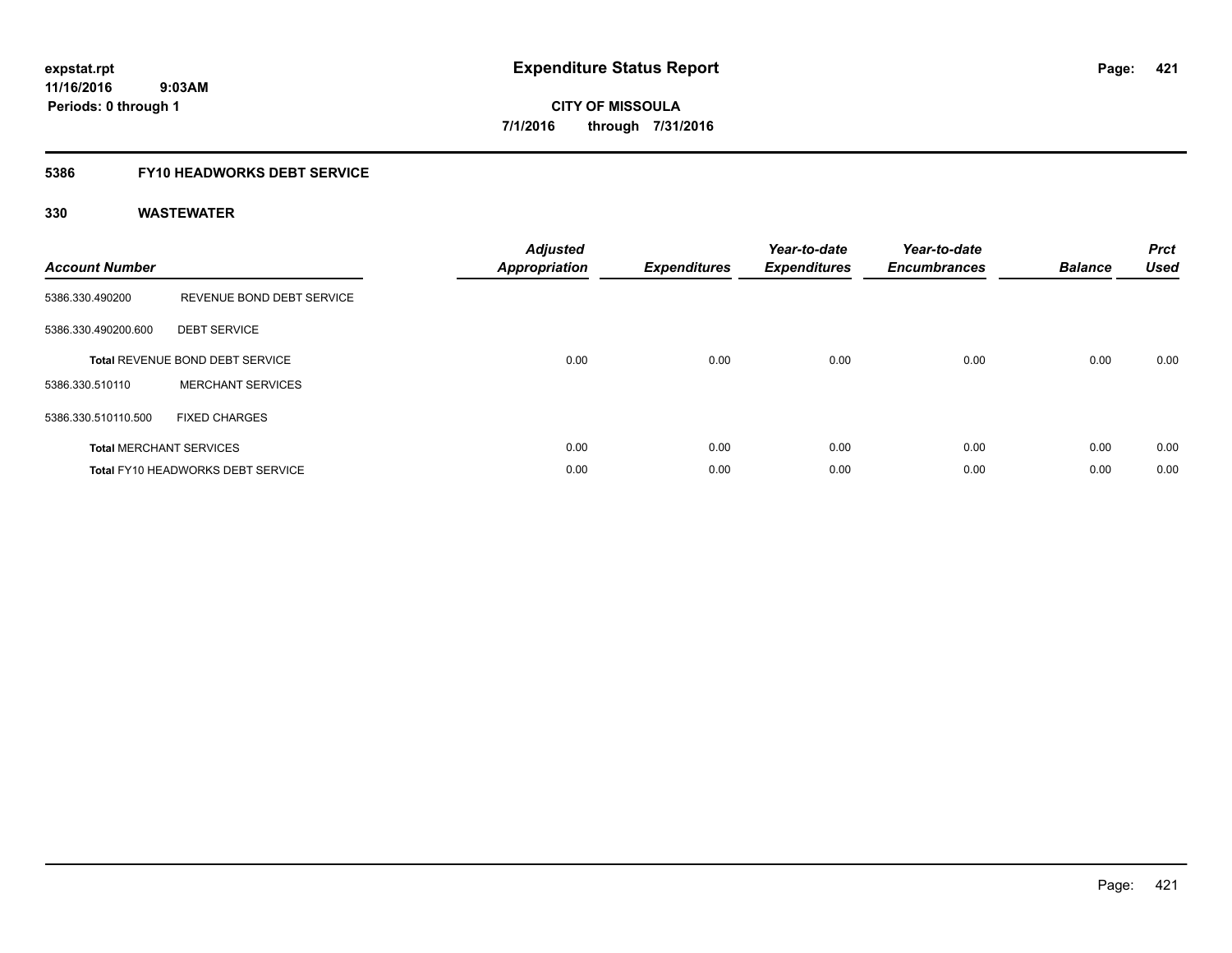**CITY OF MISSOULA 7/1/2016 through 7/31/2016**

## **5387 FY11 SEWER \$1.29M BOND DEBT SERVICE**

| <b>Account Number</b> |                                            | <b>Adjusted</b><br>Appropriation | <b>Expenditures</b> | Year-to-date<br><b>Expenditures</b> | Year-to-date<br><b>Encumbrances</b> | <b>Balance</b> | <b>Prct</b><br><b>Used</b> |
|-----------------------|--------------------------------------------|----------------------------------|---------------------|-------------------------------------|-------------------------------------|----------------|----------------------------|
| 5387.330.490200       | REVENUE BOND DEBT SERVICE                  |                                  |                     |                                     |                                     |                |                            |
| 5387.330.490200.600   | <b>DEBT SERVICE</b>                        |                                  |                     |                                     |                                     |                |                            |
|                       | <b>Total REVENUE BOND DEBT SERVICE</b>     | 0.00                             | 0.00                | 0.00                                | 0.00                                | 0.00           | 0.00                       |
| 5387.330.510110       | <b>MERCHANT SERVICES</b>                   |                                  |                     |                                     |                                     |                |                            |
| 5387.330.510110.500   | <b>FIXED CHARGES</b>                       |                                  |                     |                                     |                                     |                |                            |
|                       | <b>Total MERCHANT SERVICES</b>             | 0.00                             | 0.00                | 0.00                                | 0.00                                | 0.00           | 0.00                       |
|                       | Total FY11 SEWER \$1.29M BOND DEBT SERVICE | 0.00                             | 0.00                | 0.00                                | 0.00                                | 0.00           | 0.00                       |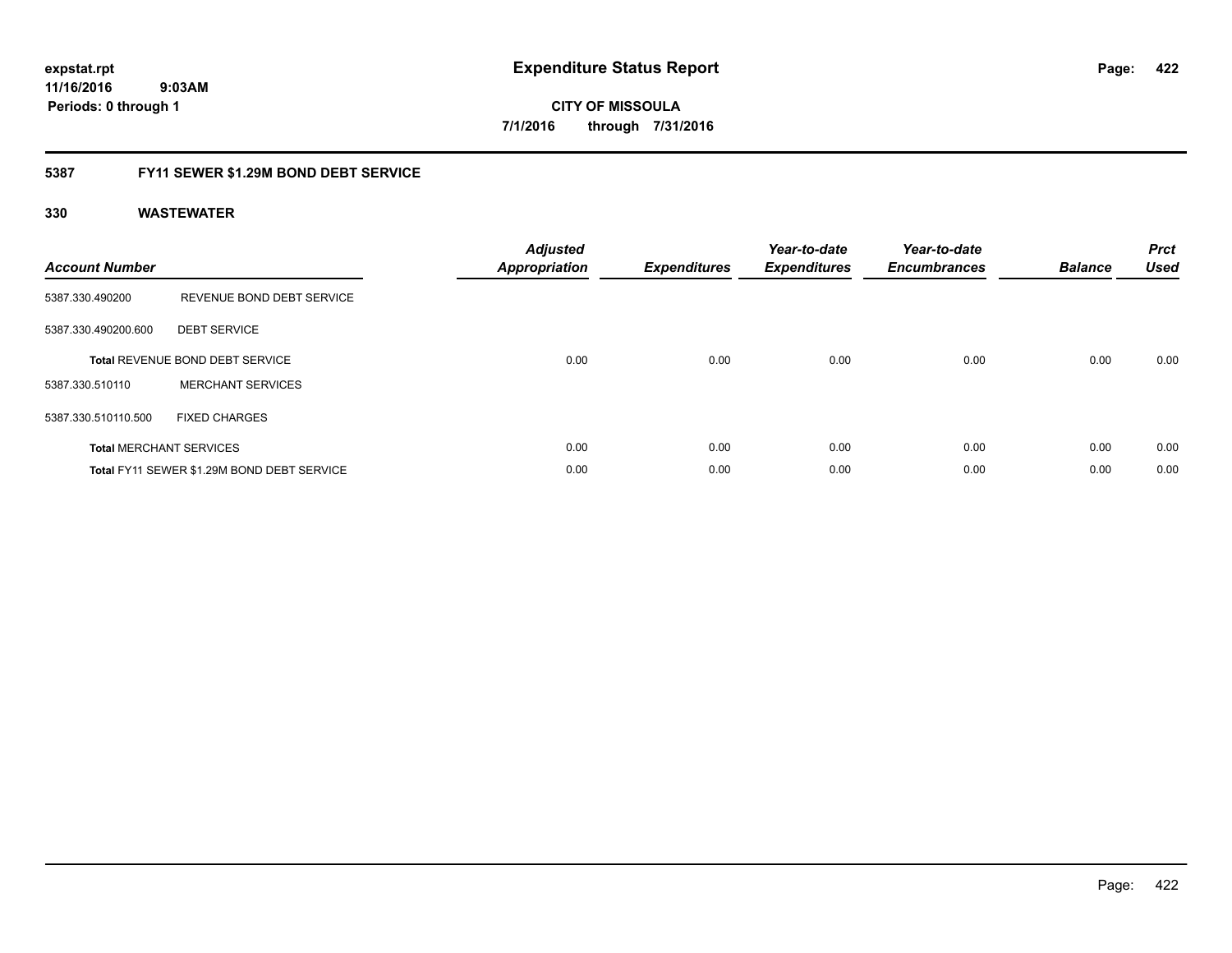## **5388 FY11 \$1.29M SEWER BOND RESERVE**

| <b>Account Number</b>       |                                       | <b>Adjusted</b><br>Appropriation | <b>Expenditures</b> | Year-to-date<br><b>Expenditures</b> | Year-to-date<br><b>Encumbrances</b> | <b>Balance</b> | <b>Prct</b><br><b>Used</b> |
|-----------------------------|---------------------------------------|----------------------------------|---------------------|-------------------------------------|-------------------------------------|----------------|----------------------------|
| 5388.330.430610             | ADMINISTRATION                        |                                  |                     |                                     |                                     |                |                            |
| 5388.330.430610.800         | OTHER OBJECTS                         |                                  |                     |                                     |                                     |                |                            |
| <b>Total ADMINISTRATION</b> |                                       | 0.00                             | 0.00                | 0.00                                | 0.00                                | 0.00           | 0.00                       |
| 5388.330.510110             | <b>MERCHANT SERVICES</b>              |                                  |                     |                                     |                                     |                |                            |
| 5388.330.510110.500         | <b>FIXED CHARGES</b>                  |                                  |                     |                                     |                                     |                |                            |
|                             | <b>Total MERCHANT SERVICES</b>        | 0.00                             | 0.00                | 0.00                                | 0.00                                | 0.00           | 0.00                       |
|                             | Total FY11 \$1.29M SEWER BOND RESERVE | 0.00                             | 0.00                | 0.00                                | 0.00                                | 0.00           | 0.00                       |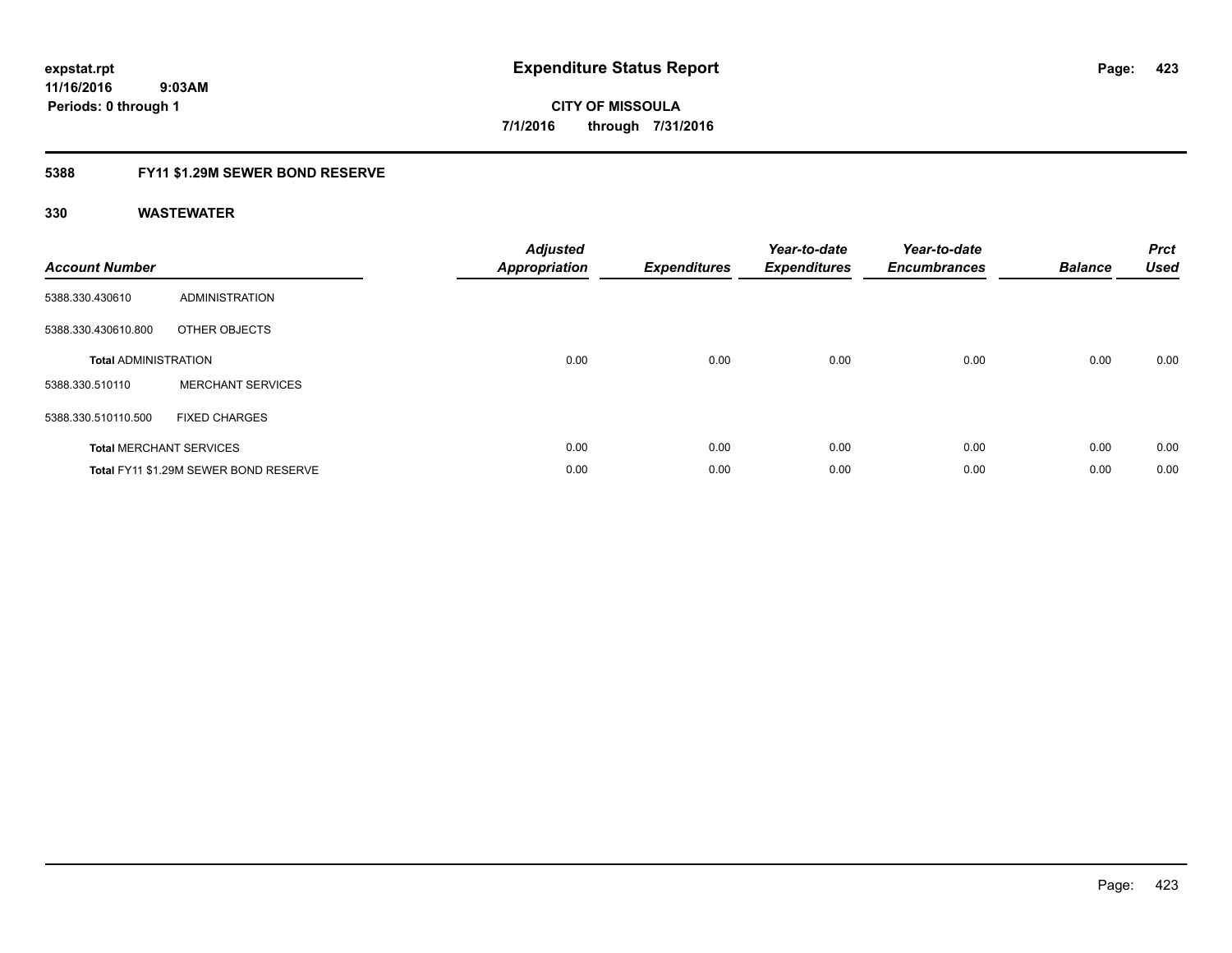**CITY OF MISSOULA 7/1/2016 through 7/31/2016**

## **5389 FY15 SEWER REVENUE BOND DEBT SERVICE**

| <b>Account Number</b> |                                                   | <b>Adjusted</b><br>Appropriation | <b>Expenditures</b> | Year-to-date<br><b>Expenditures</b> | Year-to-date<br><b>Encumbrances</b> | <b>Balance</b> | <b>Prct</b><br><b>Used</b> |
|-----------------------|---------------------------------------------------|----------------------------------|---------------------|-------------------------------------|-------------------------------------|----------------|----------------------------|
| 5389.330.490200       | REVENUE BOND DEBT SERVICE                         |                                  |                     |                                     |                                     |                |                            |
| 5389.330.490200.600   | <b>DEBT SERVICE</b>                               |                                  |                     |                                     |                                     |                |                            |
|                       | <b>Total REVENUE BOND DEBT SERVICE</b>            | 0.00                             | 0.00                | 0.00                                | 0.00                                | 0.00           | 0.00                       |
| 5389.330.510110       | <b>MERCHANT SERVICES</b>                          |                                  |                     |                                     |                                     |                |                            |
| 5389.330.510110.500   | <b>FIXED CHARGES</b>                              |                                  |                     |                                     |                                     |                |                            |
|                       | <b>Total MERCHANT SERVICES</b>                    | 0.00                             | 0.00                | 0.00                                | 0.00                                | 0.00           | 0.00                       |
|                       | <b>Total FY15 SEWER REVENUE BOND DEBT SERVICE</b> | 0.00                             | 0.00                | 0.00                                | 0.00                                | 0.00           | 0.00                       |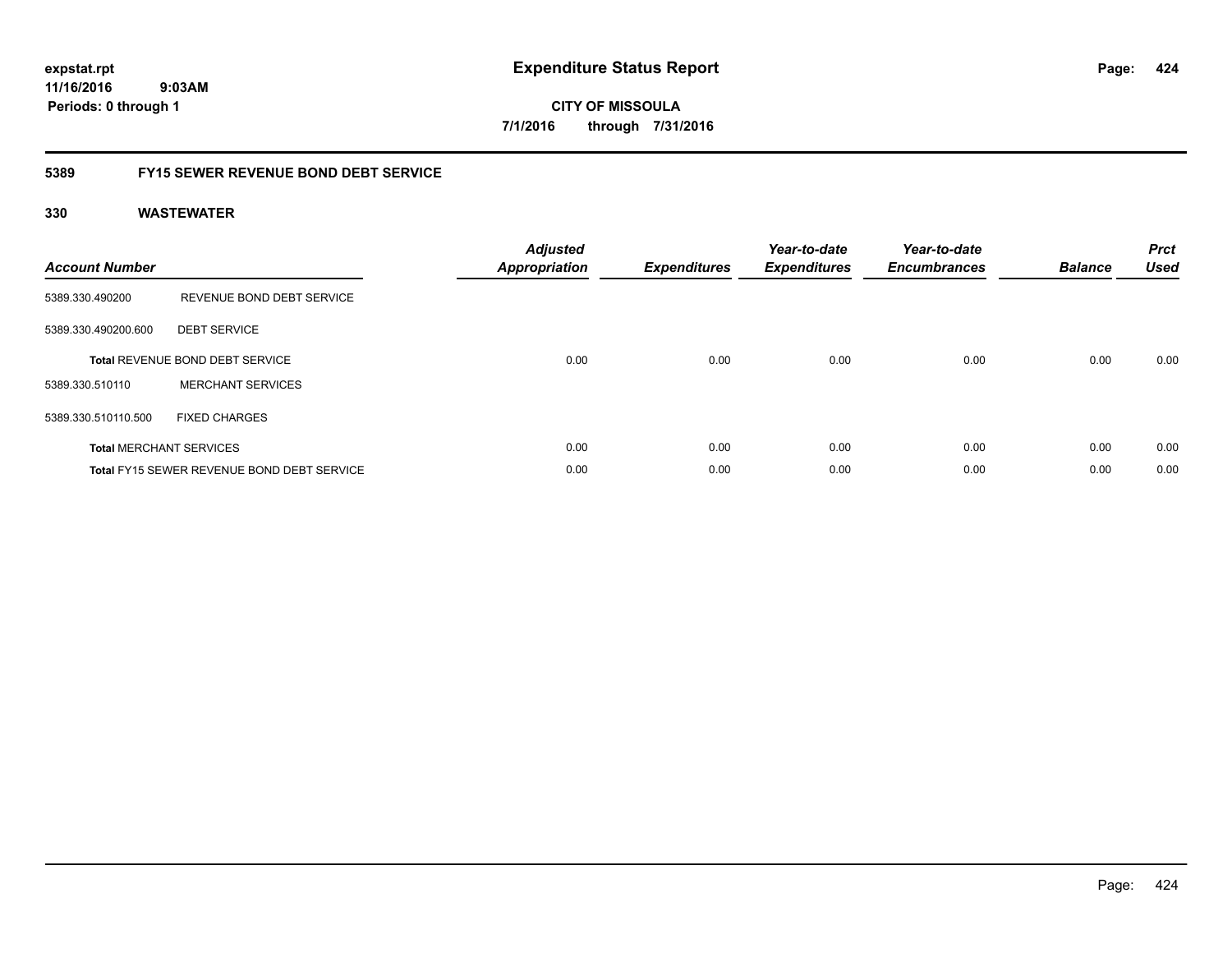## **5390 FY15 SEWER BOND DEBT RESERVE**

| <b>Account Number</b>       |                                           | <b>Adjusted</b><br><b>Appropriation</b> | <b>Expenditures</b> | Year-to-date<br><b>Expenditures</b> | Year-to-date<br><b>Encumbrances</b> | <b>Balance</b> | <b>Prct</b><br><b>Used</b> |
|-----------------------------|-------------------------------------------|-----------------------------------------|---------------------|-------------------------------------|-------------------------------------|----------------|----------------------------|
| 5390.330.430610             | ADMINISTRATION                            |                                         |                     |                                     |                                     |                |                            |
| 5390.330.430610.800         | OTHER OBJECTS                             |                                         |                     |                                     |                                     |                |                            |
| <b>Total ADMINISTRATION</b> |                                           | 0.00                                    | 0.00                | 0.00                                | 0.00                                | 0.00           | 0.00                       |
| 5390.330.510110             | <b>MERCHANT SERVICES</b>                  |                                         |                     |                                     |                                     |                |                            |
| 5390.330.510110.500         | <b>FIXED CHARGES</b>                      |                                         |                     |                                     |                                     |                |                            |
|                             | <b>Total FY15 SEWER BOND DEBT RESERVE</b> | 0.00                                    | 0.00                | 0.00                                | 0.00                                | 0.00           | 0.00                       |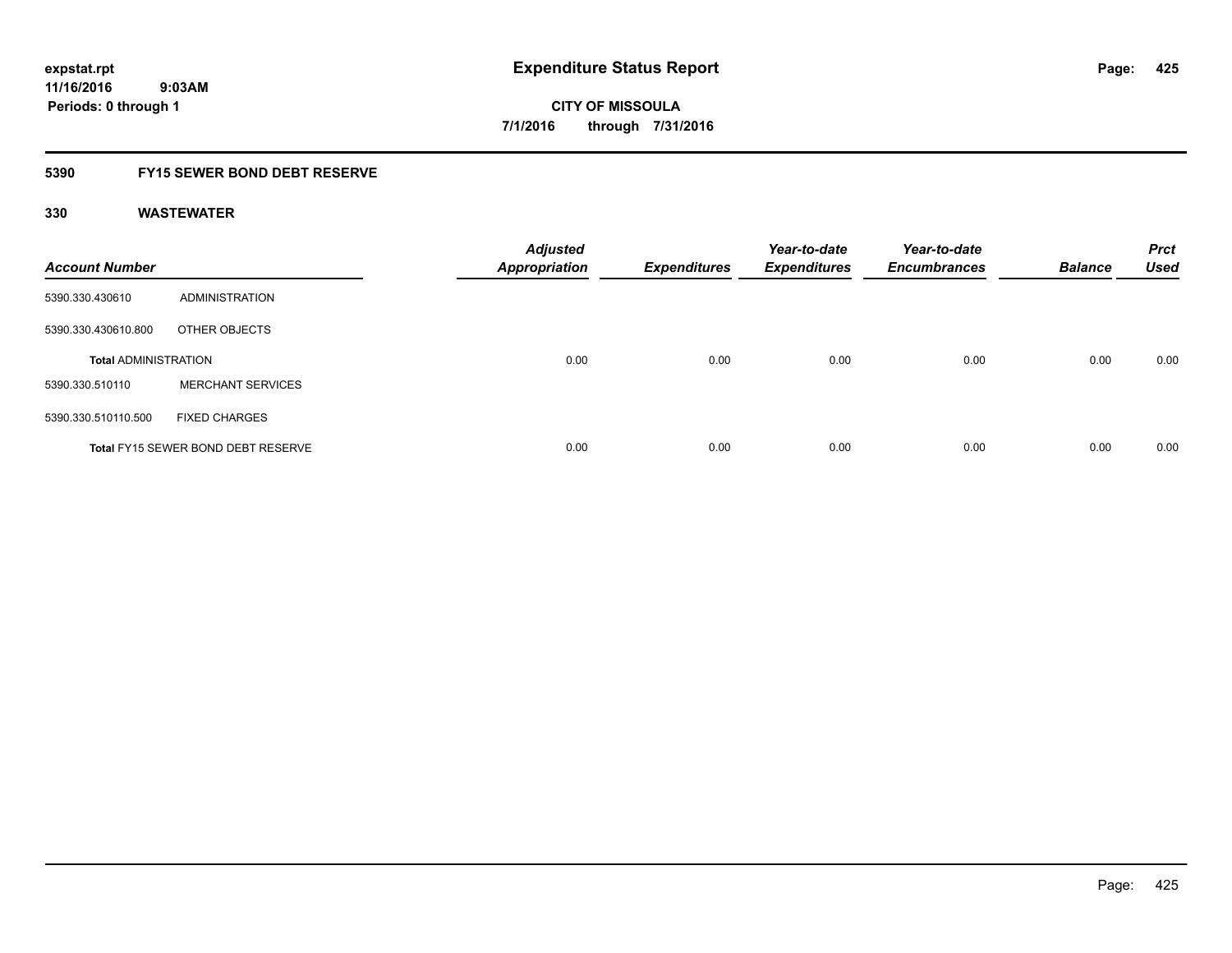## **5450 STORMWATER UTILITIY**

## **334 STORM WATER**

| <b>Account Number</b>          |                                  | <b>Adjusted</b><br><b>Appropriation</b> | <b>Expenditures</b> | Year-to-date<br><b>Expenditures</b> | Year-to-date<br><b>Encumbrances</b> | <b>Balance</b> | <b>Prct</b><br><b>Used</b> |
|--------------------------------|----------------------------------|-----------------------------------------|---------------------|-------------------------------------|-------------------------------------|----------------|----------------------------|
| 5450.334.430210                | <b>ADMINISTRATION</b>            |                                         |                     |                                     |                                     |                |                            |
| 5450.334.430210.100            | PERSONAL SERVICES                |                                         |                     |                                     |                                     |                |                            |
| <b>Total PERSONAL SERVICES</b> |                                  | 0.00                                    | 0.00                | 0.00                                | 0.00                                | 0.00           | 0.00                       |
| 5450.334.430210.200            | <b>SUPPLIES</b>                  |                                         |                     |                                     |                                     |                |                            |
| <b>Total SUPPLIES</b>          |                                  | 0.00                                    | 0.00                | 0.00                                | 0.00                                | 0.00           | 0.00                       |
| 5450.334.430210.600            | <b>DEBT SERVICE</b>              |                                         |                     |                                     |                                     |                |                            |
| <b>Total ADMINISTRATION</b>    |                                  | 0.00                                    | 0.00                | 0.00                                | 0.00                                | 0.00           | 0.00                       |
| 5450.334.430610                | <b>ADMINISTRATION</b>            |                                         |                     |                                     |                                     |                |                            |
| 5450.334.430610.300            | PURCHASED SERVICES               |                                         |                     |                                     |                                     |                |                            |
|                                | <b>Total STORMWATER UTILITIY</b> | 0.00                                    | 0.00                | 0.00                                | 0.00                                | 0.00           | 0.00                       |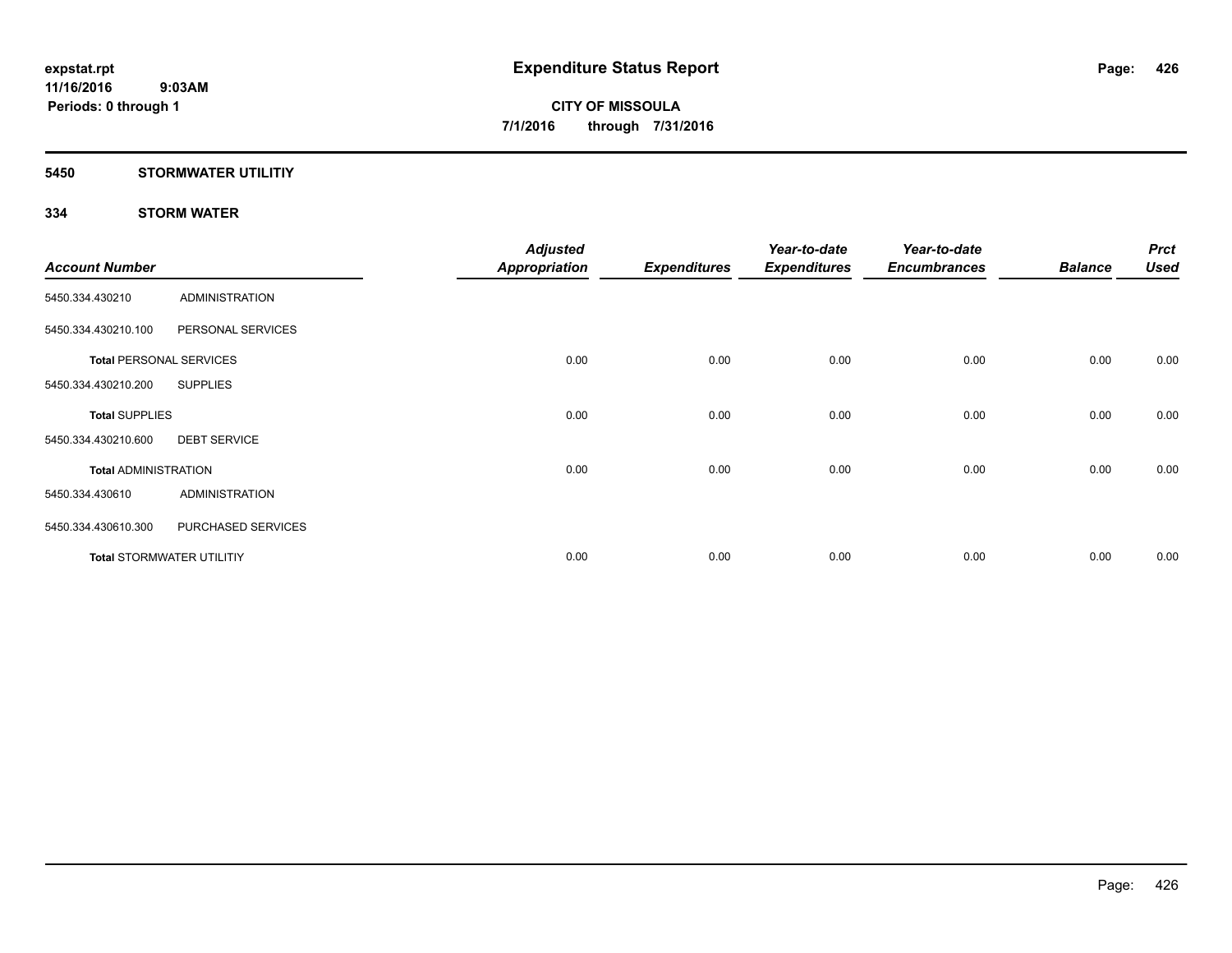**5711 AQUATICS**

| <b>Account Number</b>          |                                                      | <b>Adjusted</b><br><b>Appropriation</b> | <b>Expenditures</b> | Year-to-date<br><b>Expenditures</b> | Year-to-date<br><b>Encumbrances</b> | <b>Balance</b>           | <b>Prct</b><br><b>Used</b> |
|--------------------------------|------------------------------------------------------|-----------------------------------------|---------------------|-------------------------------------|-------------------------------------|--------------------------|----------------------------|
| 5711.370.460000                | <b>CULTURE &amp; RECREATION</b>                      |                                         |                     |                                     |                                     |                          |                            |
| 5711.370.460000.100            | PERSONAL SERVICES                                    |                                         |                     |                                     |                                     |                          |                            |
|                                | Total CULTURE & RECREATION                           | 0.00                                    | 0.00                | 0.00                                | 0.00                                | 0.00                     | 0.00                       |
| 5711.370.460449                | <b>GRILL VAN</b>                                     |                                         |                     |                                     |                                     |                          |                            |
| 5711.370.460449.100            | PERSONAL SERVICES                                    |                                         |                     |                                     |                                     |                          |                            |
| <b>Total PERSONAL SERVICES</b> |                                                      | 0.00                                    | 0.00                | 0.00                                | 0.00                                | 0.00                     | 0.00                       |
| 5711.370.460449.200            | <b>SUPPLIES</b>                                      |                                         |                     |                                     |                                     |                          |                            |
| <b>Total SUPPLIES</b>          |                                                      | 0.00                                    | 0.00                | 0.00                                | 0.00                                | 0.00                     | 0.00                       |
| 5711.370.460449.300            | PURCHASED SERVICES                                   |                                         |                     |                                     |                                     |                          |                            |
| <b>Total GRILL VAN</b>         |                                                      | 0.00                                    | 0.00                | 0.00                                | 0.00                                | 0.00                     | 0.00                       |
| 5711.370.460477                | <b>GRILL VAN</b>                                     |                                         |                     |                                     |                                     |                          |                            |
| 5711.370.460477.100            | PERSONAL SERVICES                                    |                                         |                     |                                     |                                     |                          |                            |
|                                | 5711.370.460477.110.000 GRILL VAN/SALARIES AND WAGES | 0.00                                    | 1,141.54            | 1,141.54                            | 0.00                                | $-1,141.54$              | 0.00                       |
| <b>Total PERSONAL SERVICES</b> | 5711.370.460477.140.000 EMPLOYER CONTRIBUTIONS       | 0.00<br>0.00                            | 160.88<br>1,302.42  | 160.88<br>1,302.42                  | 0.00<br>0.00                        | $-160.88$<br>$-1,302.42$ | 0.00<br>0.00               |
| 5711.370.460477.200            | <b>SUPPLIES</b>                                      |                                         |                     |                                     |                                     |                          |                            |
|                                | 5711.370.460477.240.000 GRILL VAN/OTHER SUPPLIES     | 0.00                                    | 1,443.59            | 1,443.59                            | 0.00                                | $-1,443.59$              | 0.00                       |
| <b>Total SUPPLIES</b>          |                                                      | 0.00                                    | 1,443.59            | 1,443.59                            | 0.00                                | $-1,443.59$              | 0.00                       |
| 5711.370.460477.300            | PURCHASED SERVICES                                   |                                         |                     |                                     |                                     |                          |                            |
|                                | <b>Total PURCHASED SERVICES</b>                      | 0.00                                    | 0.00                | 0.00                                | 0.00                                | 0.00                     | 0.00                       |
| 5711.370.460477.900            | <b>CAPITAL OUTLAY</b>                                |                                         |                     |                                     |                                     |                          |                            |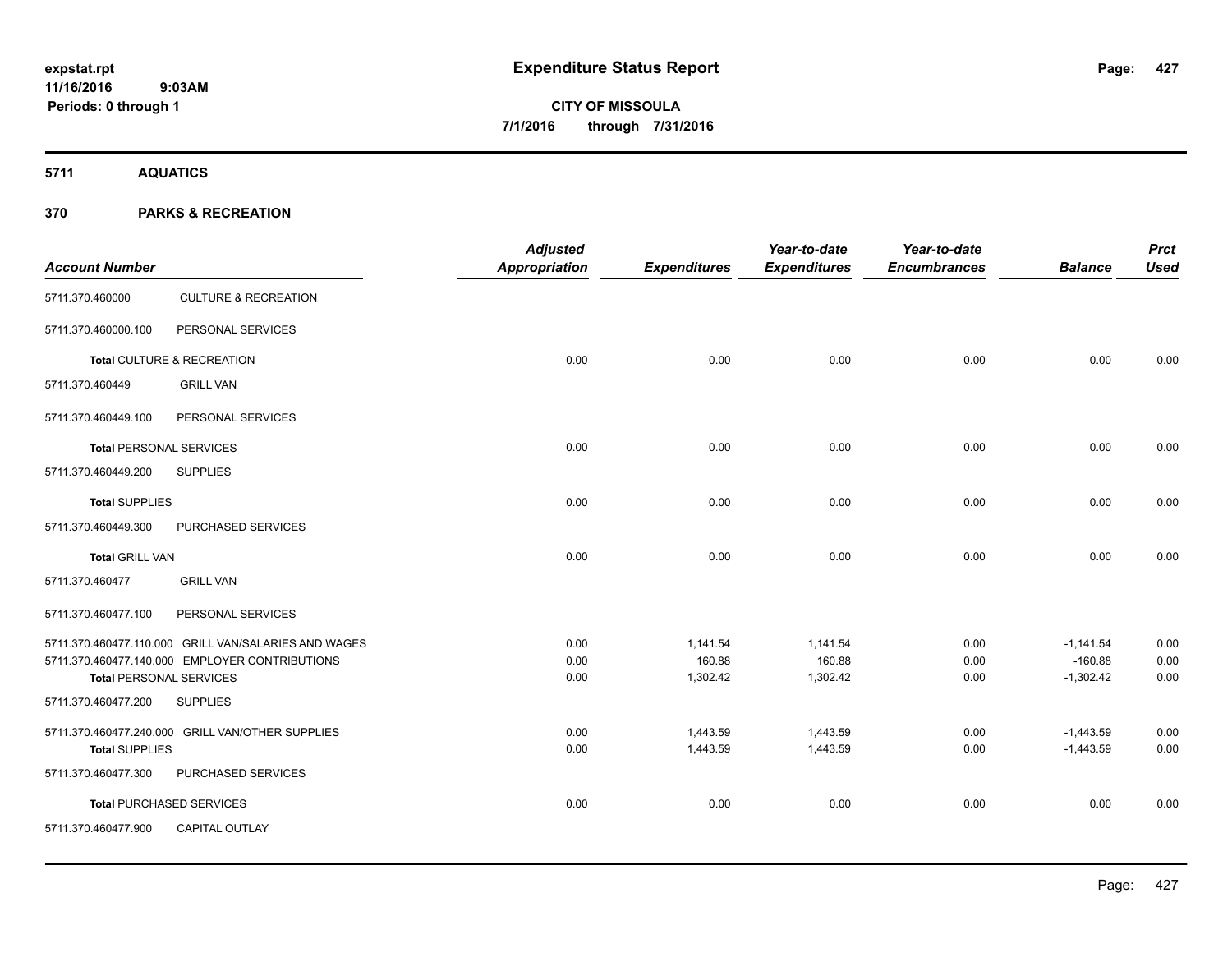## **5711 AQUATICS**

| <b>Account Number</b>                                   | <b>Adjusted</b><br>Appropriation | <b>Expenditures</b> | Year-to-date<br><b>Expenditures</b> | Year-to-date<br><b>Encumbrances</b> | <b>Balance</b> | <b>Prct</b><br><b>Used</b> |
|---------------------------------------------------------|----------------------------------|---------------------|-------------------------------------|-------------------------------------|----------------|----------------------------|
|                                                         |                                  |                     |                                     |                                     |                |                            |
| <b>Total CAPITAL OUTLAY</b>                             | 0.00                             | 0.00                | 0.00                                | 0.00                                | 0.00           | 0.00                       |
| <b>Total GRILL VAN</b>                                  | 0.00                             | 2,746.01            | 2,746.01                            | 0.00                                | $-2,746.01$    | 0.00                       |
| <b>CURRENTS POOL EXPENSES</b><br>5711.370.460490        |                                  |                     |                                     |                                     |                |                            |
| 5711.370.460490.100<br>PERSONAL SERVICES                |                                  |                     |                                     |                                     |                |                            |
| 5711.370.460490.110.000 SALARIES AND WAGES              | 0.00                             | 37,818.42           | 37,818.42                           | 0.00                                | $-37,818.42$   | 0.00                       |
| 5711.370.460490.120.000 OVERTIME/TERMINATION            | 0.00                             | 61.04               | 61.04                               | 0.00                                | $-61.04$       | 0.00                       |
| 5711.370.460490.140.000 EMPLOYER CONTRIBUTIONS          | 0.00                             | 12,249.04           | 12,249.04                           | 0.00                                | $-12,249.04$   | 0.00                       |
| <b>Total PERSONAL SERVICES</b>                          | 0.00                             | 50,128.50           | 50,128.50                           | 0.00                                | $-50,128.50$   | 0.00                       |
| <b>SUPPLIES</b><br>5711.370.460490.200                  |                                  |                     |                                     |                                     |                |                            |
| 5711.370.460490.220.000 OPERATING SUPPLIES              | 0.00                             | 4.98                | 4.98                                | 0.00                                | $-4.98$        | 0.00                       |
| 5711.370.460490.230.171 REPAIR/MAINTENANCE              | 0.00                             | 1,120.00            | 1,120.00                            | 0.00                                | $-1,120.00$    | 0.00                       |
| 5711.370.460490.230.178 REPAIR/MAINTENANCE              | 0.00                             | 2,309.82            | 2,309.82                            | 0.00                                | $-2,309.82$    | 0.00                       |
| 5711.370.460490.240.175 OTHER SUPPLIES                  | 0.00                             | 3.78                | 3.78                                | 0.00                                | $-3.78$        | 0.00                       |
| <b>Total SUPPLIES</b>                                   | 0.00                             | 3,438.58            | 3,438.58                            | 0.00                                | $-3.438.58$    | 0.00                       |
| PURCHASED SERVICES<br>5711.370.460490.300               |                                  |                     |                                     |                                     |                |                            |
| 5711.370.460490.330.000 PUBLICITY, SUBSCRIPTIONS & DUES | 0.00                             | 99.00               | 99.00                               | 0.00                                | $-99.00$       | 0.00                       |
| 5711.370.460490.340.000 SEWER                           | 0.00                             | 2,984.16            | 2.984.16                            | 0.00                                | $-2.984.16$    | 0.00                       |
| 5711.370.460490.344.000 TELEPHONE SERVICE               | 0.00                             | 114.10              | 114.10                              | 0.00                                | $-114.10$      | 0.00                       |
| 5711.370.460490.345.000 GARBAGE                         | 0.00                             | 311.57              | 311.57                              | 0.00                                | $-311.57$      | 0.00                       |
| 5711.370.460490.350.000 PROFESSIONAL SERVICES           | 0.00                             | 4,486.00            | 4,486.00                            | 0.00                                | $-4,486.00$    | 0.00                       |
| <b>Total PURCHASED SERVICES</b>                         | 0.00                             | 7,994.83            | 7,994.83                            | 0.00                                | $-7,994.83$    | 0.00                       |
| 5711.370.460490.500<br><b>FIXED CHARGES</b>             |                                  |                     |                                     |                                     |                |                            |
| <b>Total FIXED CHARGES</b>                              | 0.00                             | 0.00                | 0.00                                | 0.00                                | 0.00           | 0.00                       |
| <b>OTHER OBJECTS</b><br>5711.370.460490.800             |                                  |                     |                                     |                                     |                |                            |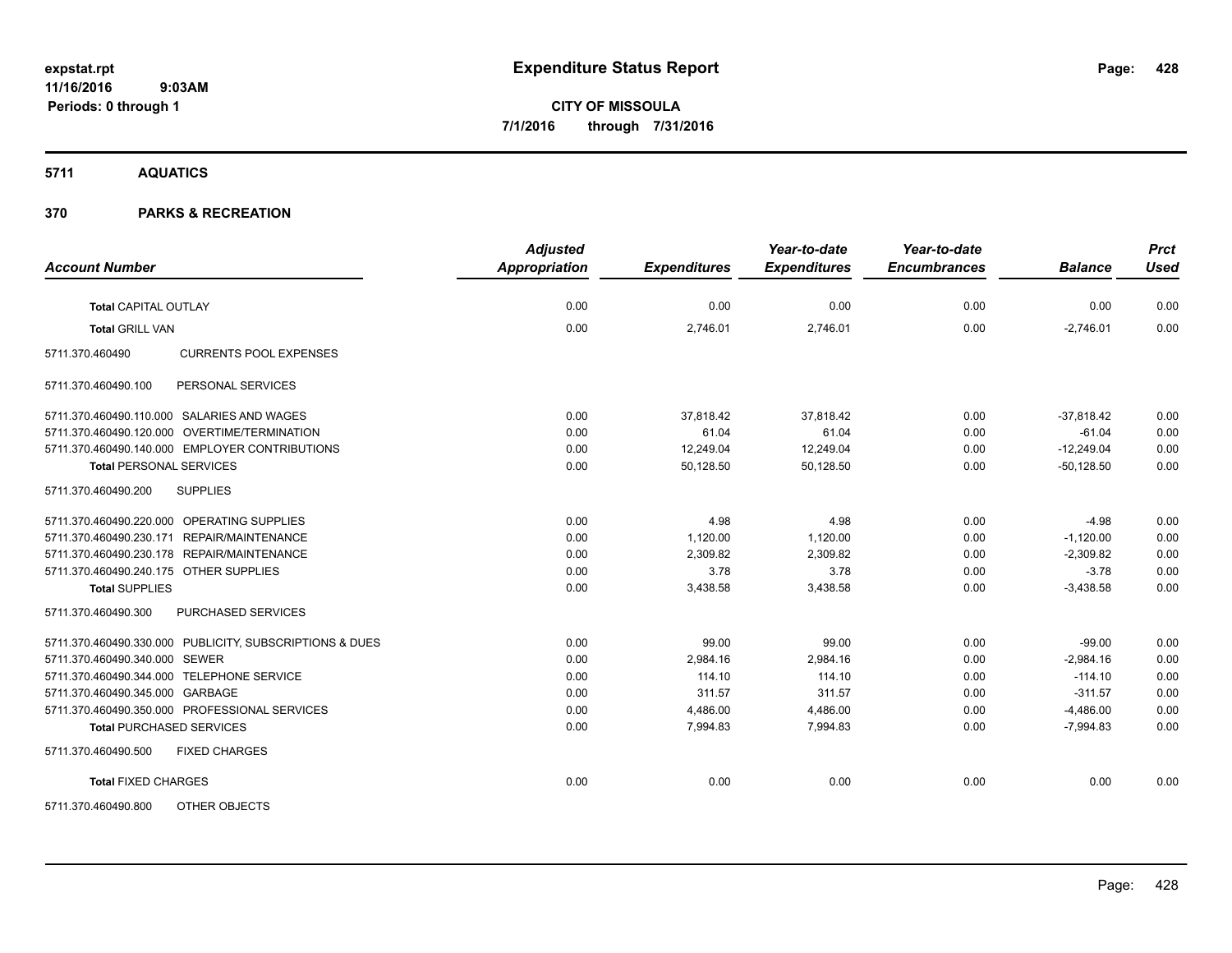## **5711 AQUATICS**

| <b>Account Number</b>                                            | <b>Adjusted</b><br>Appropriation | <b>Expenditures</b> | Year-to-date<br><b>Expenditures</b> | Year-to-date<br><b>Encumbrances</b> | <b>Balance</b> | <b>Prct</b><br><b>Used</b> |
|------------------------------------------------------------------|----------------------------------|---------------------|-------------------------------------|-------------------------------------|----------------|----------------------------|
| <b>Total OTHER OBJECTS</b>                                       | 0.00                             | 0.00                | 0.00                                | 0.00                                | 0.00           | 0.00                       |
| CAPITAL OUTLAY<br>5711.370.460490.900                            |                                  |                     |                                     |                                     |                |                            |
| <b>Total CAPITAL OUTLAY</b>                                      | 0.00                             | 0.00                | 0.00                                | 0.00                                | 0.00           | 0.00                       |
| Total CURRENTS POOL EXPENSES                                     | 0.00                             | 61,561.91           | 61,561.91                           | 0.00                                | $-61,561.91$   | 0.00                       |
| 5711.370.460491<br>SPLASH POOLS EXPENSES                         |                                  |                     |                                     |                                     |                |                            |
| PERSONAL SERVICES<br>5711.370.460491.100                         |                                  |                     |                                     |                                     |                |                            |
| 5711.370.460491.110.000 SALARIES AND WAGES                       | 0.00                             | 35,579.13           | 35,579.13                           | 0.00                                | $-35.579.13$   | 0.00                       |
| 5711.370.460491.120.000 OVERTIME/TERMINATION                     | 0.00                             | 45.62               | 45.62                               | 0.00                                | $-45.62$       | 0.00                       |
| 5711.370.460491.140.000 EMPLOYER CONTRIBUTIONS                   | 0.00                             | 5,957.89            | 5,957.89                            | 0.00                                | $-5,957.89$    | 0.00                       |
| <b>Total PERSONAL SERVICES</b>                                   | 0.00                             | 41,582.64           | 41,582.64                           | 0.00                                | $-41,582.64$   | 0.00                       |
| 5711.370.460491.200<br><b>SUPPLIES</b>                           |                                  |                     |                                     |                                     |                |                            |
| 5711.370.460491.220.000 OPERATING SUPPLIES                       | 0.00                             | 33.93               | 33.93                               | 0.00                                | $-33.93$       | 0.00                       |
| 5711.370.460491.220.174 OPERATING SUPPLIES                       | 0.00                             | 53.15               | 53.15                               | 0.00                                | $-53.15$       | 0.00                       |
| 5711.370.460491.230.000 REPAIR/MAINTENANCE                       | 0.00                             | 29.97               | 29.97                               | 0.00                                | $-29.97$       | 0.00                       |
| 5711.370.460491.230.171 REPAIR/MAINTENANCE                       | 0.00                             | 3,359.15            | 3,359.15                            | 0.00                                | $-3,359.15$    | 0.00                       |
| 5711.370.460491.230.178 REPAIR/MAINTENANCE                       | 0.00                             | 2,261.59            | 2,261.59                            | 0.00                                | $-2,261.59$    | 0.00                       |
| 5711.370.460491.240.174 OTHER SUPPLIES                           | 0.00                             | 5,304.13            | 5,304.13                            | 0.00                                | $-5,304.13$    | 0.00                       |
| 5711.370.460491.240.175 OTHER SUPPLIES                           | 0.00                             | 38.72               | 38.72                               | 0.00                                | $-38.72$       | 0.00                       |
| 5711.370.460491.240.180 OTHER SUPPLIES-MERCHANDISE SALES FRNTDSK | 0.00                             | 583.92              | 583.92                              | 0.00                                | $-583.92$      | 0.00                       |
| <b>Total SUPPLIES</b>                                            | 0.00                             | 11,664.56           | 11,664.56                           | 0.00                                | $-11.664.56$   | 0.00                       |
| PURCHASED SERVICES<br>5711.370.460491.300                        |                                  |                     |                                     |                                     |                |                            |
| 5711.370.460491.320.174 PRINTING & DUPLICATING                   | 0.00                             | 32.00               | 32.00                               | 0.00                                | $-32.00$       | 0.00                       |
| 5711.370.460491.340.000 SEWER                                    | 0.00                             | 72.03               | 72.03                               | 0.00                                | $-72.03$       | 0.00                       |
| 5711.370.460491.344.000 TELEPHONE SERVICE                        | 0.00                             | 295.24              | 295.24                              | 0.00                                | $-295.24$      | 0.00                       |
| 5711.370.460491.350.000 PROFESSIONAL SERVICES                    | 0.00                             | 400.00              | 400.00                              | 0.00                                | $-400.00$      | 0.00                       |
| <b>Total PURCHASED SERVICES</b>                                  | 0.00                             | 799.27              | 799.27                              | 0.00                                | $-799.27$      | 0.00                       |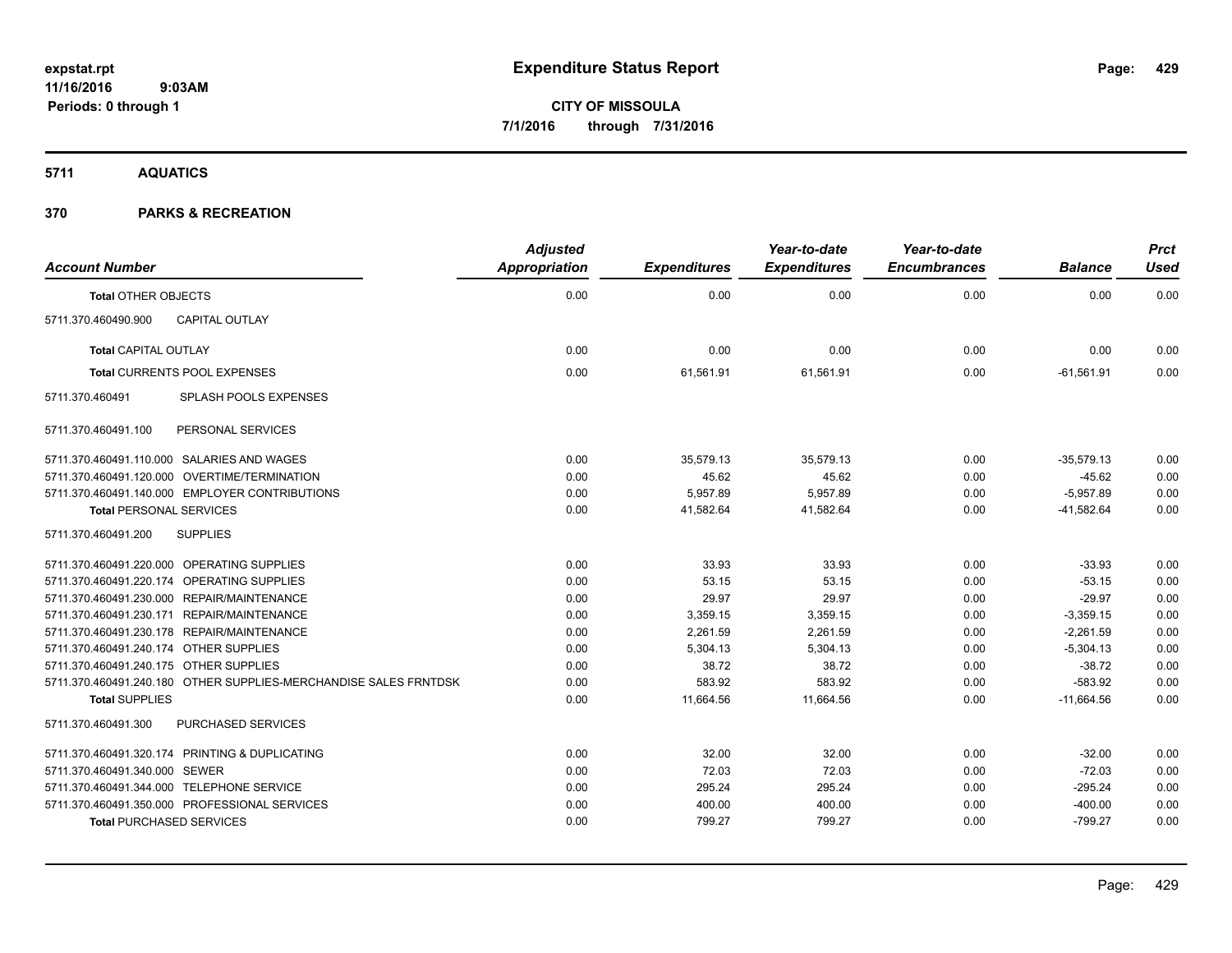**5711 AQUATICS**

|                                   | <b>Adjusted</b> |               | Year-to-date        | Year-to-date        |                     | <b>Prct</b>    |
|-----------------------------------|-----------------|---------------|---------------------|---------------------|---------------------|----------------|
|                                   |                 |               |                     |                     |                     | <b>Used</b>    |
| OTHER OBJECTS                     |                 |               |                     |                     |                     |                |
| <b>Total OTHER OBJECTS</b>        | 0.00            | 0.00          | 0.00                | 0.00                | 0.00                | 0.00           |
| CAPITAL OUTLAY                    |                 |               |                     |                     |                     |                |
| <b>Total CAPITAL OUTLAY</b>       | 0.00            | 0.00          | 0.00                | 0.00                | 0.00                | 0.00           |
| Total SPLASH POOLS EXPENSES       | 0.00            | 54,046.47     | 54,046.47           | 0.00                | $-54,046.47$        | 0.00           |
| <b>AQUATICS MAINTENANCE</b>       |                 |               |                     |                     |                     |                |
| PURCHASED SERVICES                |                 |               |                     |                     |                     |                |
| <b>Total PURCHASED SERVICES</b>   | 0.00            | 0.00          | 0.00                | 0.00                | 0.00                | 0.00           |
| <b>FIXED CHARGES</b>              |                 |               |                     |                     |                     |                |
| <b>Total FIXED CHARGES</b>        | 0.00            | 0.00          | 0.00                | 0.00                | 0.00                | 0.00           |
| CAPITAL OUTLAY                    |                 |               |                     |                     |                     |                |
| <b>Total AQUATICS MAINTENANCE</b> | 0.00            | 0.00          | 0.00                | 0.00                | 0.00                | 0.00           |
| PARK MEMORIALS                    |                 |               |                     |                     |                     |                |
| <b>SUPPLIES</b>                   |                 |               |                     |                     |                     |                |
| <b>Total SUPPLIES</b>             | 0.00            | 0.00          | 0.00                | 0.00                | 0.00                | 0.00           |
| PURCHASED SERVICES                |                 |               |                     |                     |                     |                |
| <b>Total PURCHASED SERVICES</b>   | 0.00            | 0.00          | 0.00                | 0.00                | 0.00                | 0.00           |
| CAPITAL OUTLAY                    |                 |               |                     |                     |                     |                |
| <b>Total PARK MEMORIALS</b>       | 0.00            | 0.00          | 0.00                | 0.00                | 0.00                | 0.00           |
| <b>AQUATICS CAPITAL</b>           |                 |               |                     |                     |                     |                |
|                                   |                 | Appropriation | <b>Expenditures</b> | <b>Expenditures</b> | <b>Encumbrances</b> | <b>Balance</b> |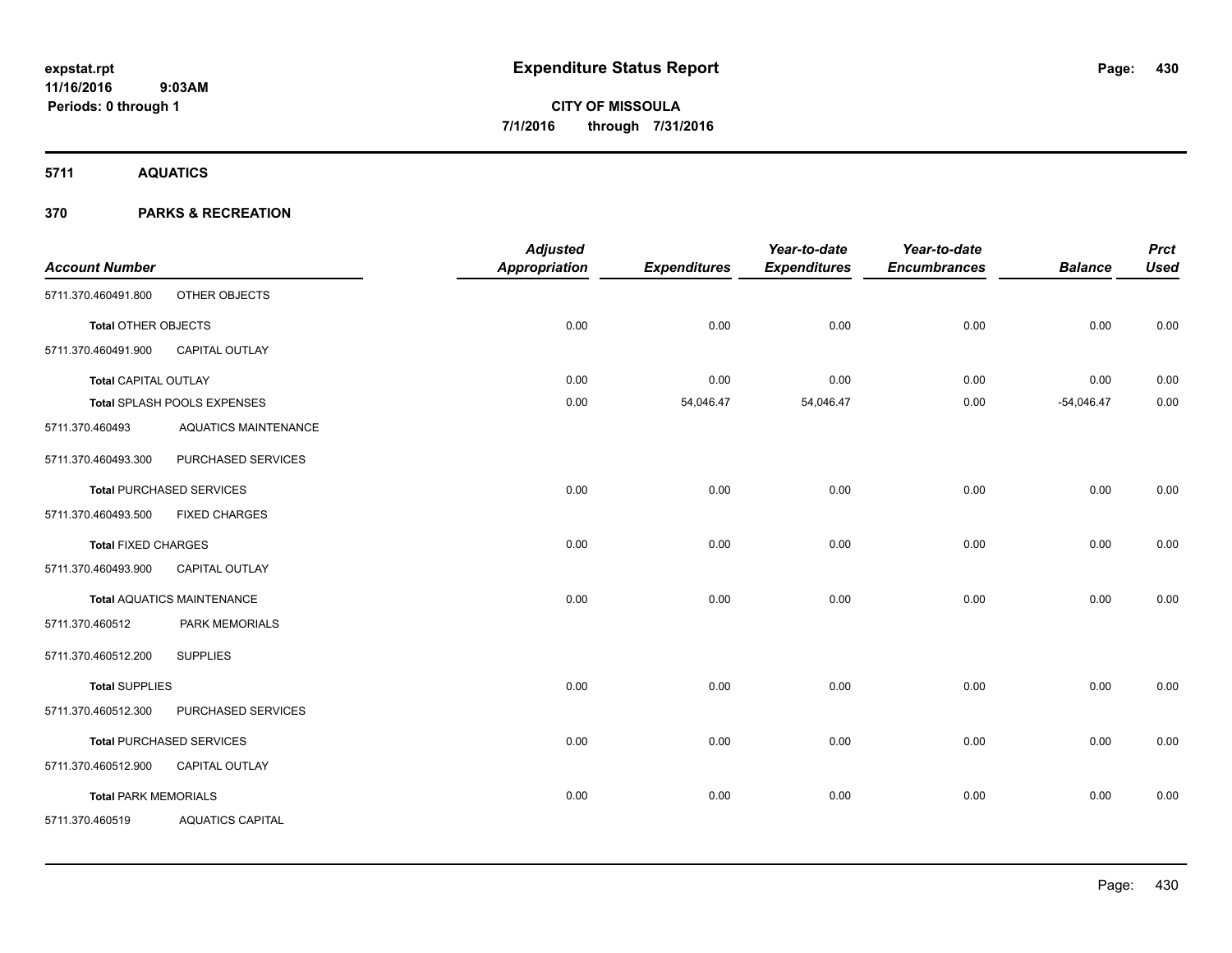**5711 AQUATICS**

| <b>Account Number</b>         |                                     | <b>Adjusted</b><br><b>Appropriation</b> | <b>Expenditures</b> | Year-to-date<br><b>Expenditures</b> | Year-to-date<br><b>Encumbrances</b> | <b>Balance</b> | <b>Prct</b><br><b>Used</b> |
|-------------------------------|-------------------------------------|-----------------------------------------|---------------------|-------------------------------------|-------------------------------------|----------------|----------------------------|
| 5711.370.460519.900           | <b>CAPITAL OUTLAY</b>               |                                         |                     |                                     |                                     |                |                            |
| <b>Total AQUATICS CAPITAL</b> |                                     | 0.00                                    | 0.00                | 0.00                                | 0.00                                | 0.00           | 0.00                       |
| 5711.370.490506               | <b>CORE FINANCED EQUIPMENT</b>      |                                         |                     |                                     |                                     |                |                            |
| 5711.370.490506.600           | <b>DEBT SERVICE</b>                 |                                         |                     |                                     |                                     |                |                            |
|                               | Total CORE FINANCED EQUIPMENT       | 0.00                                    | 0.00                | 0.00                                | 0.00                                | 0.00           | 0.00                       |
| 5711.370.510110               | <b>MERCHANT SERVICES</b>            |                                         |                     |                                     |                                     |                |                            |
| 5711.370.510110.500           | <b>FIXED CHARGES</b>                |                                         |                     |                                     |                                     |                |                            |
|                               | <b>Total MERCHANT SERVICES</b>      | 0.00                                    | 0.00                | 0.00                                | 0.00                                | 0.00           | 0.00                       |
|                               | <b>Total PARKS &amp; RECREATION</b> | 0.00                                    | 118,354.39          | 118,354.39                          | 0.00                                | $-118,354.39$  | 0.00                       |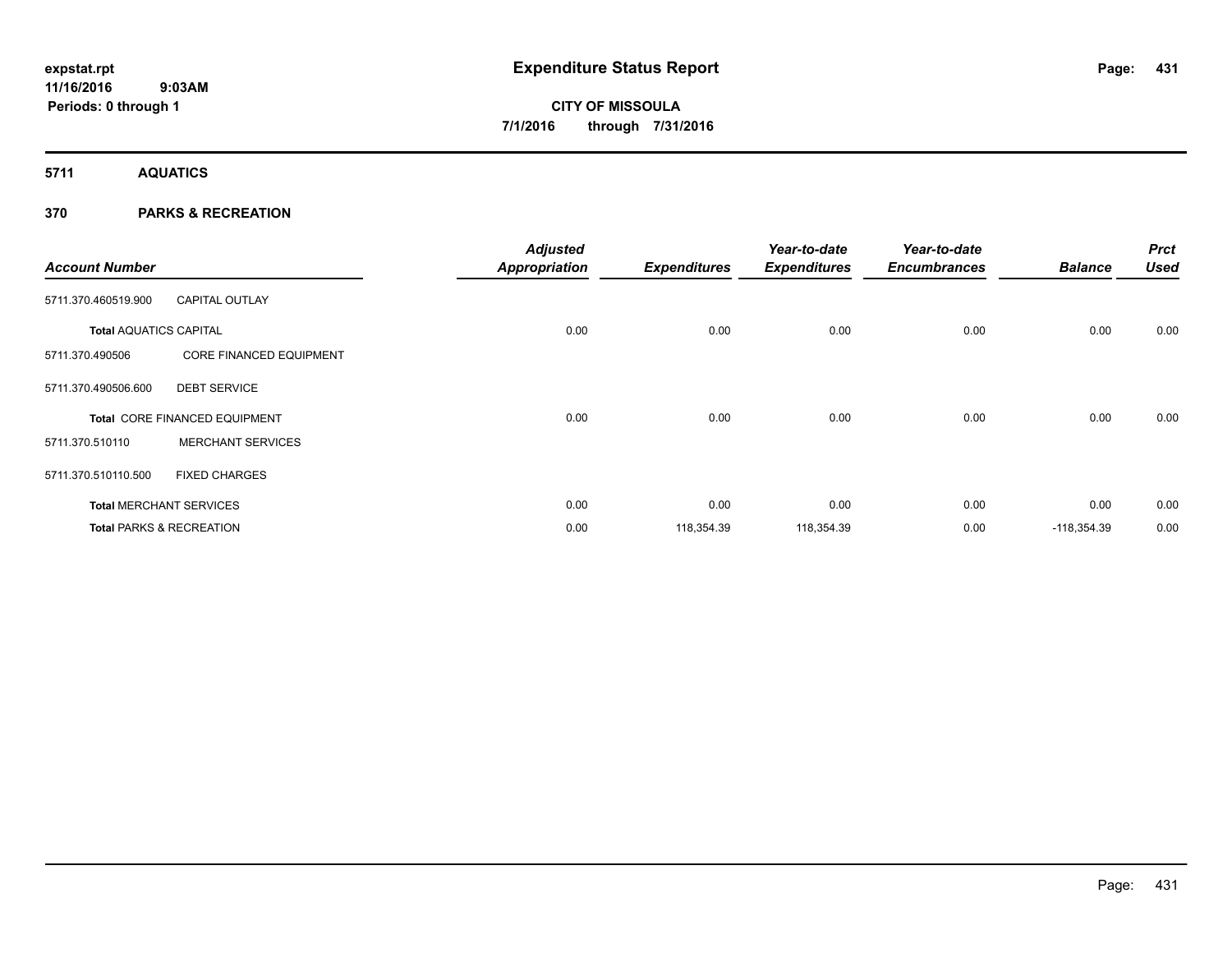**5711 AQUATICS**

## **371 AQUATICS SALARIES**

| <b>Account Number</b>          |                                 | <b>Adjusted</b><br><b>Appropriation</b> | <b>Expenditures</b> | Year-to-date<br><b>Expenditures</b> | Year-to-date<br><b>Encumbrances</b> | <b>Balance</b> | <b>Prct</b><br><b>Used</b> |
|--------------------------------|---------------------------------|-----------------------------------------|---------------------|-------------------------------------|-------------------------------------|----------------|----------------------------|
| 5711.371.460000                | <b>CULTURE &amp; RECREATION</b> |                                         |                     |                                     |                                     |                |                            |
| 5711.371.460000.100            | PERSONAL SERVICES               |                                         |                     |                                     |                                     |                |                            |
|                                | Total CULTURE & RECREATION      | 0.00                                    | 0.00                | 0.00                                | 0.00                                | 0.00           | 0.00                       |
| 5711.371.460477                | <b>GRILL VAN</b>                |                                         |                     |                                     |                                     |                |                            |
| 5711.371.460477.100            | PERSONAL SERVICES               |                                         |                     |                                     |                                     |                |                            |
| <b>Total GRILL VAN</b>         |                                 | 0.00                                    | 0.00                | 0.00                                | 0.00                                | 0.00           | 0.00                       |
| 5711.371.460490                | <b>CURRENTS POOL EXPENSES</b>   |                                         |                     |                                     |                                     |                |                            |
| 5711.371.460490.100            | PERSONAL SERVICES               |                                         |                     |                                     |                                     |                |                            |
|                                | Total CURRENTS POOL EXPENSES    | 0.00                                    | 0.00                | 0.00                                | 0.00                                | 0.00           | 0.00                       |
| 5711.371.460491                | SPLASH POOLS EXPENSES           |                                         |                     |                                     |                                     |                |                            |
| 5711.371.460491.100            | PERSONAL SERVICES               |                                         |                     |                                     |                                     |                |                            |
| <b>Total AQUATICS SALARIES</b> |                                 | 0.00                                    | 0.00                | 0.00                                | 0.00                                | 0.00           | 0.00                       |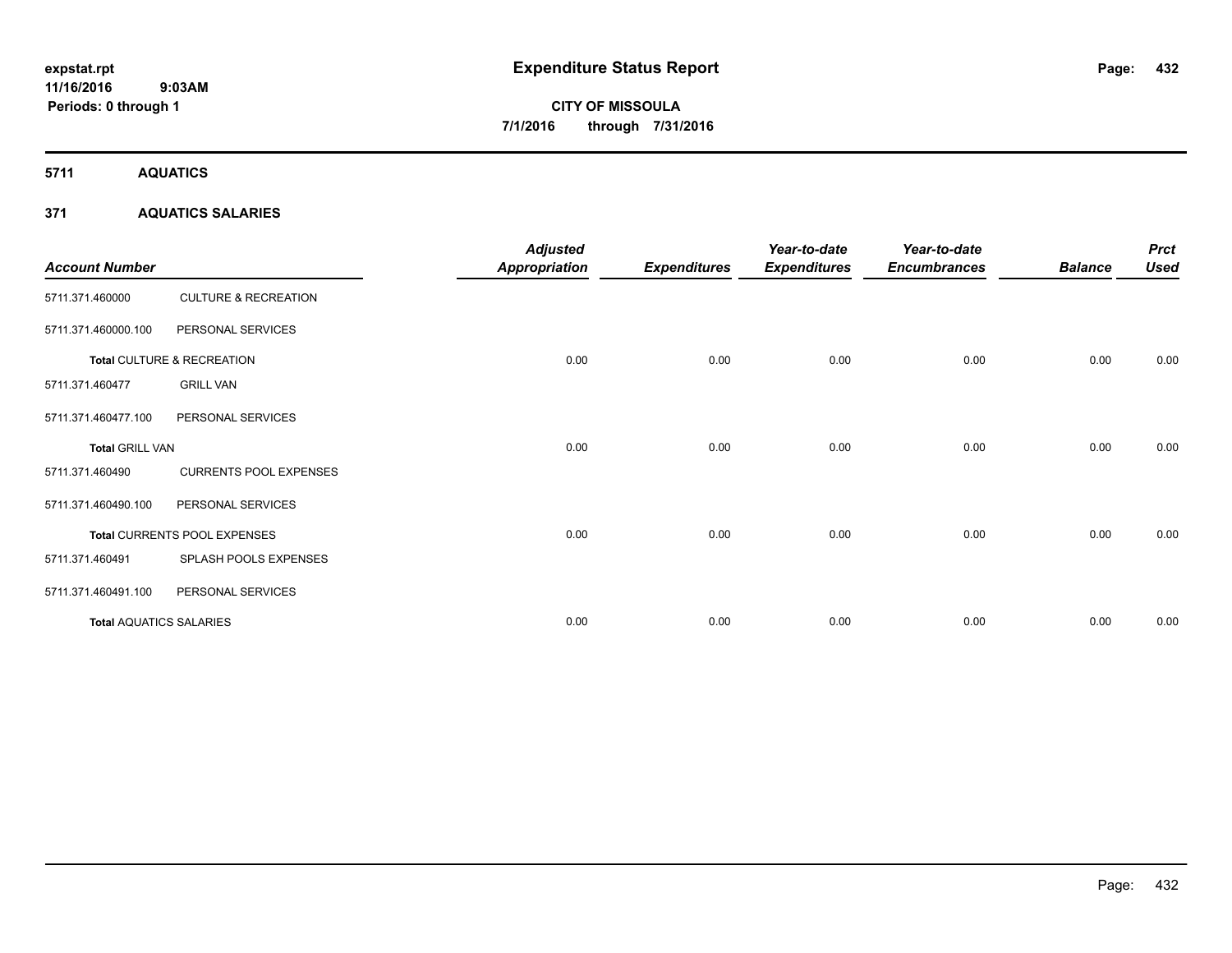**5711 AQUATICS**

**Periods: 0 through 1**

### **390 NON-DEPARTMENTAL**

 **9:03AM**

| <b>Account Number</b>         |                       | <b>Adjusted</b><br>Appropriation | <b>Expenditures</b> | Year-to-date<br><b>Expenditures</b> | Year-to-date<br><b>Encumbrances</b> | <b>Balance</b> | <b>Prct</b><br><b>Used</b> |
|-------------------------------|-----------------------|----------------------------------|---------------------|-------------------------------------|-------------------------------------|----------------|----------------------------|
| 5711.390.510000               | <b>MISCELLANEOUS</b>  |                                  |                     |                                     |                                     |                |                            |
| 5711.390.510000.800           | OTHER OBJECTS         |                                  |                     |                                     |                                     |                |                            |
| <b>Total OTHER OBJECTS</b>    |                       | 0.00                             | 0.00                | 0.00                                | 0.00                                | 0.00           | 0.00                       |
| 5711.390.510000.900           | <b>CAPITAL OUTLAY</b> |                                  |                     |                                     |                                     |                |                            |
| <b>Total MISCELLANEOUS</b>    |                       | 0.00                             | 0.00                | 0.00                                | 0.00                                | 0.00           | 0.00                       |
| <b>Total NON-DEPARTMENTAL</b> |                       | 0.00                             | 0.00                | 0.00                                | 0.00                                | 0.00           | 0.00                       |
| <b>Total AQUATICS</b>         |                       | 0.00                             | 118,354.39          | 118,354.39                          | 0.00                                | $-118,354.39$  | 0.00                       |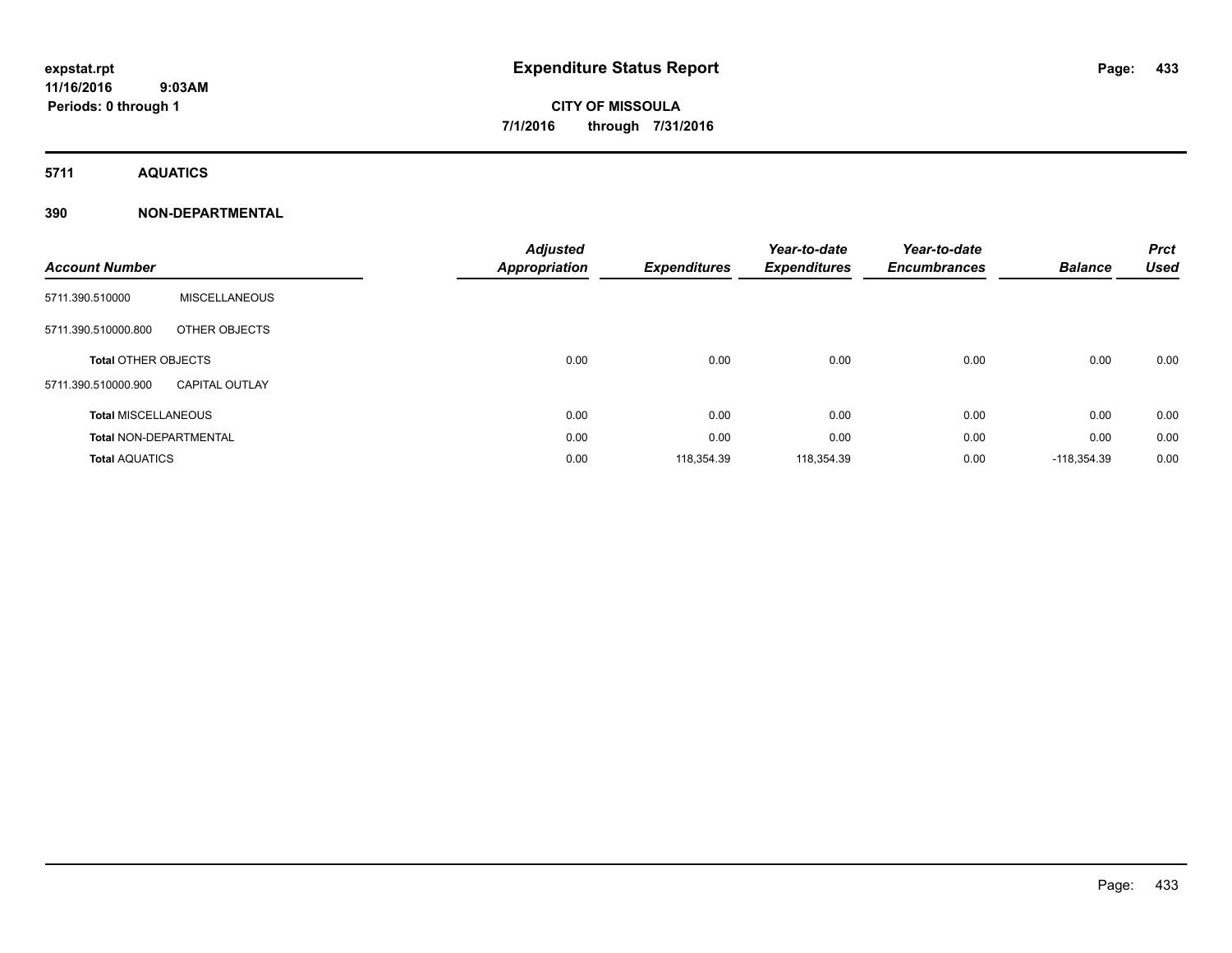### **6050 EMPLOYEE BENEFIT PLAN FUND**

| <b>Account Number</b>          |                                                     | Adjusted<br><b>Appropriation</b> | <b>Expenditures</b> | Year-to-date<br><b>Expenditures</b> | Year-to-date<br><b>Encumbrances</b> | <b>Balance</b> | <b>Prct</b><br><b>Used</b> |
|--------------------------------|-----------------------------------------------------|----------------------------------|---------------------|-------------------------------------|-------------------------------------|----------------|----------------------------|
| 6050.390.510110                | <b>MERCHANT SERVICES</b>                            |                                  |                     |                                     |                                     |                |                            |
| 6050.390.510110.500            | <b>FIXED CHARGES</b>                                |                                  |                     |                                     |                                     |                |                            |
| <b>Total MERCHANT SERVICES</b> |                                                     | 0.00                             | 0.00                | 0.00                                | 0.00                                | 0.00           | 0.00                       |
| 6050.390.520800                | <b>EMPLOYEE BENEFITS</b>                            |                                  |                     |                                     |                                     |                |                            |
| 6050.390.520800.300            | PURCHASED SERVICES                                  |                                  |                     |                                     |                                     |                |                            |
|                                | 6050.390.520800.351.000 INSURANCE CLAIMS            | 0.00                             | 300,984.21          | 300,984.21                          | 0.00                                | $-300,984.21$  | 0.00                       |
|                                | 6050.390.520800.353.000 ADMINISTRATION EXPENDITURES | 0.00                             | 57,545.10           | 57,545.10                           | 0.00                                | $-57,545.10$   | 0.00                       |
|                                | <b>Total PURCHASED SERVICES</b>                     | 0.00                             | 358,529.31          | 358,529.31                          | 0.00                                | $-358,529.31$  | 0.00                       |
| 6050.390.520800.700            | <b>GRANTS &amp; CONTRIBUTIONS</b>                   |                                  |                     |                                     |                                     |                |                            |
|                                | <b>Total GRANTS &amp; CONTRIBUTIONS</b>             | 0.00                             | 0.00                | 0.00                                | 0.00                                | 0.00           | 0.00                       |
| 6050.390.520800.800            | OTHER OBJECTS                                       |                                  |                     |                                     |                                     |                |                            |
| <b>Total OTHER OBJECTS</b>     |                                                     | 0.00                             | 0.00                | 0.00                                | 0.00                                | 0.00           | 0.00                       |
|                                | Total EMPLOYEE BENEFIT PLAN FUND                    | 0.00                             | 358,529.31          | 358,529.31                          | 0.00                                | $-358,529.31$  | 0.00                       |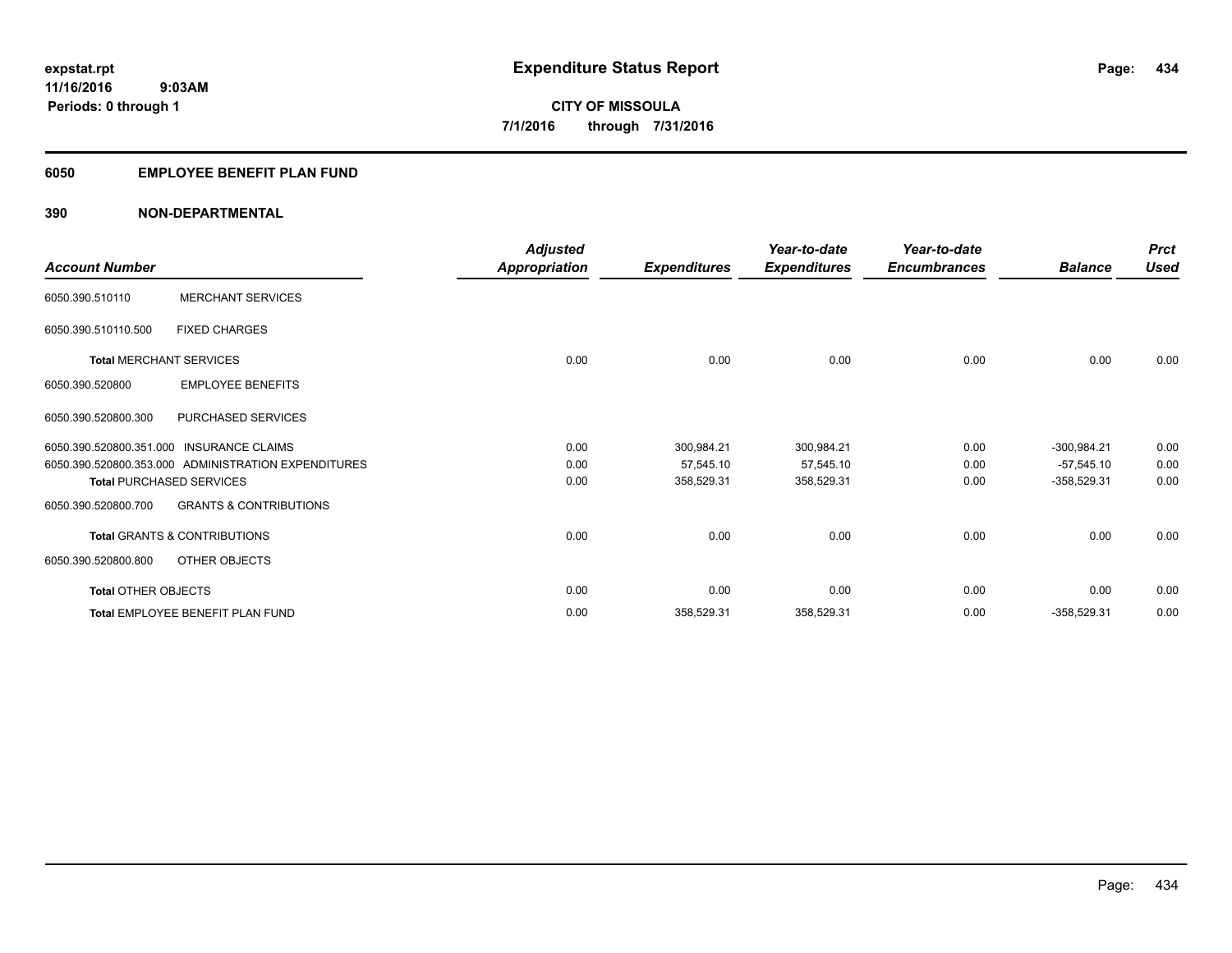### **7370 PARKING COMMISSION FUND**

|                                                         | <b>Adjusted</b>      |                     | Year-to-date        | Year-to-date        |                | <b>Prct</b> |
|---------------------------------------------------------|----------------------|---------------------|---------------------|---------------------|----------------|-------------|
| <b>Account Number</b>                                   | <b>Appropriation</b> | <b>Expenditures</b> | <b>Expenditures</b> | <b>Encumbrances</b> | <b>Balance</b> | <b>Used</b> |
| PARKING DIVISION<br>7370.395.430266                     |                      |                     |                     |                     |                |             |
| 7370.395.430266.100<br>PERSONAL SERVICES                |                      |                     |                     |                     |                |             |
| 7370.395.430266.110.000 SALARIES AND WAGES              | 455.965.00           | 25,984.56           | 25,984.56           | 0.00                | 429,980.44     | 5.70        |
| 7370.395.430266.120.000 OVERTIME/TERMINATION            | 7.234.00             | 27.40               | 27.40               | 0.00                | 7.206.60       | 0.38        |
| 7370.395.430266.140.000 EMPLOYER CONTRIBUTIONS          | 202,678.00           | 20,095.45           | 20,095.45           | 0.00                | 182,582.55     | 9.91        |
| <b>Total PERSONAL SERVICES</b>                          | 665,877.00           | 46,107.41           | 46,107.41           | 0.00                | 619.769.59     | 6.92        |
| 7370.395.430266.200<br><b>SUPPLIES</b>                  |                      |                     |                     |                     |                |             |
| 7370.395.430266.210.000 OFFICE SUPPLIES                 | 5,700.00             | 155.10              | 155.10              | 0.00                | 5,544.90       | 2.72        |
| 7370.395.430266.220.000 OPERATING SUPPLIES              | 14,700.00            | 104.88              | 104.88              | 0.00                | 14,595.12      | 0.71        |
| 7370.395.430266.220.311 CLOTHING SUPPLIES               | 0.00                 | 44.99               | 44.99               | 0.00                | $-44.99$       | 0.00        |
| 7370.395.430266.230.000 REPAIR/MAINTENANCE              | 18,000.00            | 118.55              | 118.55              | 0.00                | 17,881.45      | 0.66        |
| 7370.395.430266.231.000 GASOLINE                        | 7,200.00             | 0.00                | 0.00                | 0.00                | 7,200.00       | 0.00        |
| <b>Total SUPPLIES</b>                                   | 45,600.00            | 423.52              | 423.52              | 0.00                | 45,176.48      | 0.93        |
| 7370.395.430266.300<br><b>PURCHASED SERVICES</b>        |                      |                     |                     |                     |                |             |
| 7370.395.430266.310.000 COMMUNICATIONS                  | 17,338.00            | 5,946.61            | 5,946.61            | 0.00                | 11,391.39      | 34.30       |
| 7370.395.430266.320.000 PRINTING & DUPLICATING          | 10,000.00            | 0.00                | 0.00                | 0.00                | 10,000.00      | 0.00        |
| 7370.395.430266.330.000 PUBLICITY, SUBSCRIPTIONS & DUES | 5,000.00             | 290.00              | 290.00              | 0.00                | 4,710.00       | 5.80        |
| 7370.395.430266.340.000 SEWER                           | 141.00               | 72.03               | 72.03               | 0.00                | 68.97          | 51.09       |
| 7370.395.430266.341.000 ELECTRICITY & NATURAL GAS       | 37,898.00            | 0.00                | 0.00                | 0.00                | 37,898.00      | 0.00        |
| 7370.395.430266.343.000 WATER CHARGES                   | 4,000.00             | 0.00                | 0.00                | 0.00                | 4,000.00       | 0.00        |
| 7370.395.430266.344.000 TELEPHONE SERVICE               | 6,300.00             | 0.00                | 0.00                | 0.00                | 6,300.00       | 0.00        |
| 7370.395.430266.345.000 GARBAGE                         | 3,744.00             | 285.18              | 285.18              | 0.00                | 3,458.82       | 7.62        |
| 7370.395.430266.345.717 GARBAGE                         | 0.00                 | 136.30              | 136.30              | 0.00                | $-136.30$      | 0.00        |
| 7370.395.430266.350.000 PROFESSIONAL SERVICES           | 61,250.00            | 0.00                | 0.00                | 0.00                | 61,250.00      | 0.00        |
| 7370.395.430266.360.000 REPAIR & MAINTENANCE            | 64,800.00            | 0.00                | 0.00                | 0.00                | 64,800.00      | 0.00        |
| 7370.395.430266.360.712 REPAIR & MAINTENANCE            | 0.00                 | 68.89               | 68.89               | 0.00                | $-68.89$       | 0.00        |
| 7370.395.430266.360.713 REPAIR & MAINTENANCE            | 0.00                 | 181.97              | 181.97              | 0.00                | $-181.97$      | 0.00        |
| 7370.395.430266.360.714 BANK ST/REPAIR & MAINTENANCE    | 0.00                 | 78.75               | 78.75               | 0.00                | $-78.75$       | 0.00        |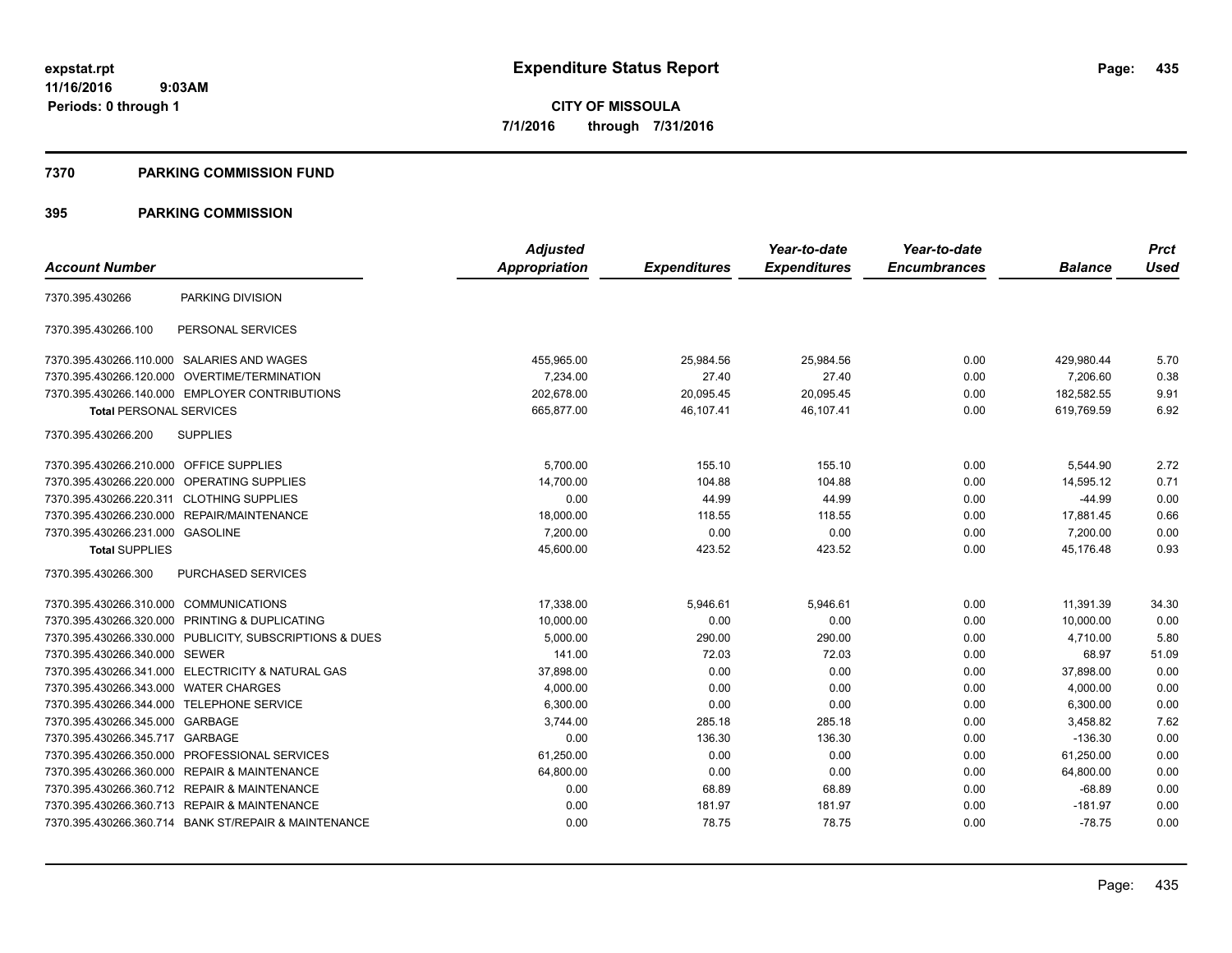### **7370 PARKING COMMISSION FUND**

|                                                          | <b>Adjusted</b>      |                     | Year-to-date        | Year-to-date        |                | <b>Prct</b> |
|----------------------------------------------------------|----------------------|---------------------|---------------------|---------------------|----------------|-------------|
| <b>Account Number</b>                                    | <b>Appropriation</b> | <b>Expenditures</b> | <b>Expenditures</b> | <b>Encumbrances</b> | <b>Balance</b> | <b>Used</b> |
| 7370.395.430266.370.000 TRAVEL                           | 6,000.00             | 252.75              | 252.75              | 0.00                | 5,747.25       | 4.21        |
| 7370.395.430266.380.000 TRAINING                         | 3,500.00             | 350.00              | 350.00              | 0.00                | 3,150.00       | 10.00       |
| 7370.395.430266.390.000 OTHER PURCHASED SERVICES         | 198,357.00           | 0.00                | 0.00                | 0.00                | 198,357.00     | 0.00        |
| 7370.395.430266.390.044 JANITORIAL                       | 0.00                 | 650.85              | 650.85              | 0.00                | $-650.85$      | 0.00        |
| <b>Total PURCHASED SERVICES</b>                          | 418,328.00           | 8,313.33            | 8,313.33            | 0.00                | 410,014.67     | 1.99        |
| 7370.395.430266.400<br><b>BUILDING MATERIALS</b>         |                      |                     |                     |                     |                |             |
| <b>Total BUILDING MATERIALS</b>                          | 0.00                 | 0.00                | 0.00                | 0.00                | 0.00           | 0.00        |
| 7370.395.430266.500<br><b>FIXED CHARGES</b>              |                      |                     |                     |                     |                |             |
| 7370.395.430266.500.000 FIXED CHARGES                    | 168,621.00           | 0.00                | 0.00                | 0.00                | 168,621.00     | 0.00        |
| 7370.395.430266.500.733 FIXED CHARGES                    | 0.00                 | 1,650.00            | 1,650.00            | 0.00                | $-1,650.00$    | 0.00        |
| <b>Total FIXED CHARGES</b>                               | 168,621.00           | 1,650.00            | 1.650.00            | 0.00                | 166.971.00     | 0.98        |
| 7370.395.430266.600<br><b>DEBT SERVICE</b>               |                      |                     |                     |                     |                |             |
| 7370.395.430266.610.000 LEASE/PRINCIPAL                  | 181,400.00           | 90,200.00           | 90,200.00           | 0.00                | 91,200.00      | 49.72       |
| 7370.395.430266.620.000 LEASE INTEREST                   | 29,583.00            | 15,298.88           | 15,298.88           | 0.00                | 14,284.12      | 51.72       |
| <b>Total DEBT SERVICE</b>                                | 210,983.00           | 105,498.88          | 105,498.88          | 0.00                | 105,484.12     | 50.00       |
| <b>GRANTS &amp; CONTRIBUTIONS</b><br>7370.395.430266.700 |                      |                     |                     |                     |                |             |
| 7370.395.430266.700.000 GRANTS & CONTRIBUTIONS           | 74,000.00            | 2,500.00            | 2,500.00            | 0.00                | 71,500.00      | 3.38        |
| <b>Total GRANTS &amp; CONTRIBUTIONS</b>                  | 74,000.00            | 2,500.00            | 2,500.00            | 0.00                | 71,500.00      | 3.38        |
| OTHER OBJECTS<br>7370.395.430266.800                     |                      |                     |                     |                     |                |             |
| 7370.395.430266.820.000 TRANSFERS TO OTHER FUNDS         | 309,510.00           | 26,036.25           | 26,036.25           | 0.00                | 283,473.75     | 8.41        |
| 7370.395.430266.845.000 CONTINGENCY                      | 48,965.00            | 0.00                | 0.00                | 0.00                | 48,965.00      | 0.00        |
| <b>Total OTHER OBJECTS</b>                               | 358,475.00           | 26,036.25           | 26,036.25           | 0.00                | 332,438.75     | 7.26        |
| 7370.395.430266.900<br><b>CAPITAL OUTLAY</b>             |                      |                     |                     |                     |                |             |
| <b>Total CAPITAL OUTLAY</b>                              | 0.00                 | 0.00                | 0.00                | 0.00                | 0.00           | 0.00        |
| <b>Total PARKING DIVISION</b>                            | 1,941,884.00         | 190,529.39          | 190,529.39          | 0.00                | 1.751.354.61   | 9.81        |
|                                                          |                      |                     |                     |                     |                |             |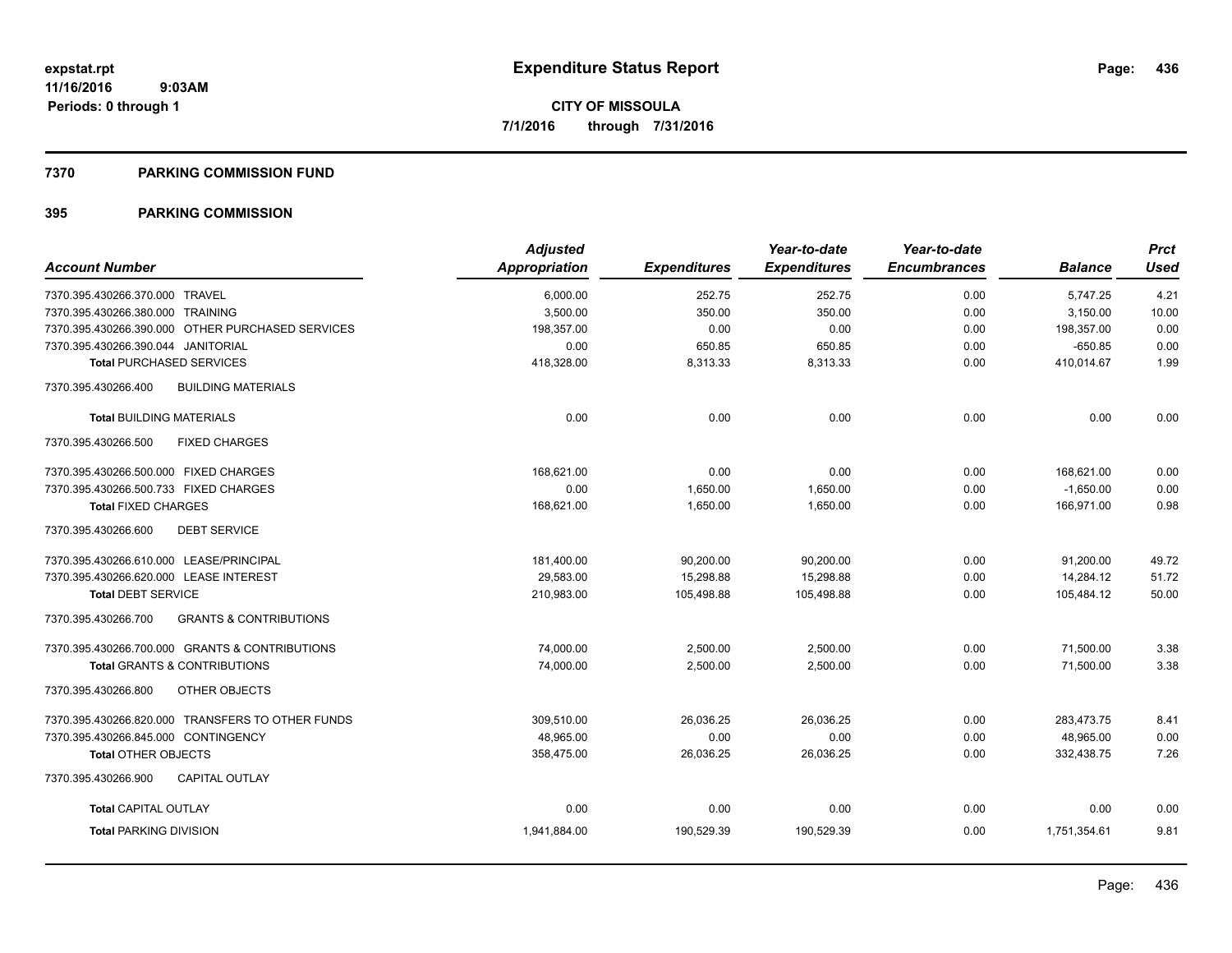### **7370 PARKING COMMISSION FUND**

| <b>Account Number</b>        |                                                                                        | <b>Adjusted</b><br><b>Appropriation</b> | <b>Expenditures</b>  | Year-to-date<br><b>Expenditures</b> | Year-to-date<br><b>Encumbrances</b> | <b>Balance</b>             | <b>Prct</b><br><b>Used</b> |
|------------------------------|----------------------------------------------------------------------------------------|-----------------------------------------|----------------------|-------------------------------------|-------------------------------------|----------------------------|----------------------------|
| 7370.395.430267              | FY16 METER INSTALL PROJECT                                                             |                                         |                      |                                     |                                     |                            |                            |
| 7370.395.430267.900          | <b>CAPITAL OUTLAY</b>                                                                  |                                         |                      |                                     |                                     |                            |                            |
|                              | 7370.395.430267.940.000 FY16 METER INSTALL PROJECT<br>Total FY16 METER INSTALL PROJECT | 0.00<br>0.00                            | 7,120.00<br>7,120.00 | 7,120.00<br>7,120.00                | 0.00<br>0.00                        | $-7,120.00$<br>$-7,120.00$ | 0.00<br>0.00               |
| 7370.395.430271              | <b>TICKET DIVISION</b>                                                                 |                                         |                      |                                     |                                     |                            |                            |
| 7370.395.430271.100          | PERSONAL SERVICES                                                                      |                                         |                      |                                     |                                     |                            |                            |
| <b>Total TICKET DIVISION</b> |                                                                                        | 0.00                                    | 0.00                 | 0.00                                | 0.00                                | 0.00                       | 0.00                       |
| 7370.395.430622              | REVISED STEP SEWER DESIGN                                                              |                                         |                      |                                     |                                     |                            |                            |
| 7370.395.430622.200          | <b>SUPPLIES</b>                                                                        |                                         |                      |                                     |                                     |                            |                            |
|                              | Total REVISED STEP SEWER DESIGN                                                        | 0.00                                    | 0.00                 | 0.00                                | 0.00                                | 0.00                       | 0.00                       |
| 7370.395.499999              | <b>NEW REQUESTS</b>                                                                    |                                         |                      |                                     |                                     |                            |                            |
| 7370.395.499999.100          | PERSONAL SERVICES                                                                      |                                         |                      |                                     |                                     |                            |                            |
| <b>Total NEW REQUESTS</b>    |                                                                                        | 0.00                                    | 0.00                 | 0.00                                | 0.00                                | 0.00                       | 0.00                       |
| 7370.395.510110              | <b>MERCHANT SERVICES</b>                                                               |                                         |                      |                                     |                                     |                            |                            |
| 7370.395.510110.500          | <b>FIXED CHARGES</b>                                                                   |                                         |                      |                                     |                                     |                            |                            |
|                              | 7370.395.510110.550.000 MERCHANT SERVICE FEES                                          | 21,500.00                               | 0.00                 | 0.00                                | 0.00                                | 21,500.00                  | 0.00                       |
|                              | <b>Total MERCHANT SERVICES</b>                                                         | 21,500.00                               | 0.00                 | 0.00                                | 0.00                                | 21,500.00                  | 0.00                       |
|                              | <b>Total PARKING COMMISSION</b>                                                        | 1,963,384.00                            | 197,649.39           | 197,649.39                          | 0.00                                | 1,765,734.61               | 10.07                      |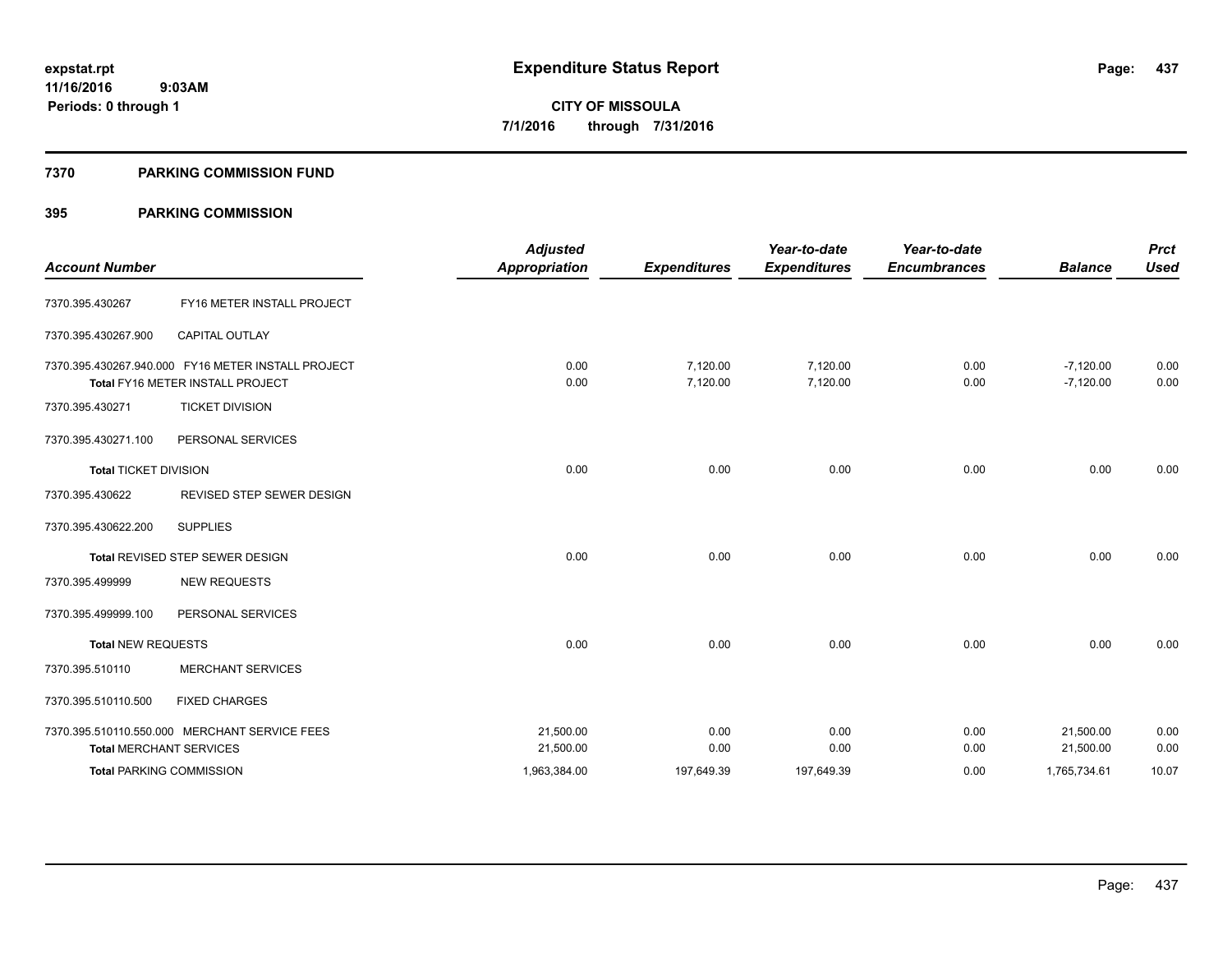### **7370 PARKING COMMISSION FUND**

### **900 DEPRECIATION**

| <b>Account Number</b>      |                                      | <b>Adjusted</b><br><b>Appropriation</b> | <b>Expenditures</b> | Year-to-date<br><b>Expenditures</b> | Year-to-date<br><b>Encumbrances</b> | <b>Balance</b> | <b>Prct</b><br><b>Used</b> |
|----------------------------|--------------------------------------|-----------------------------------------|---------------------|-------------------------------------|-------------------------------------|----------------|----------------------------|
|                            |                                      |                                         |                     |                                     |                                     |                |                            |
| 7370.900.510000            | <b>MISCELLANEOUS</b>                 |                                         |                     |                                     |                                     |                |                            |
| 7370.900.510000.800        | OTHER OBJECTS                        |                                         |                     |                                     |                                     |                |                            |
| <b>Total OTHER OBJECTS</b> |                                      | 0.00                                    | 0.00                | 0.00                                | 0.00                                | 0.00           | 0.00                       |
| 7370.900.510000.900        | <b>CAPITAL OUTLAY</b>                |                                         |                     |                                     |                                     |                |                            |
| <b>Total DEPRECIATION</b>  |                                      | 0.00                                    | 0.00                | 0.00                                | 0.00                                | 0.00           | 0.00                       |
|                            | <b>Total PARKING COMMISSION FUND</b> | 1,963,384.00                            | 197.649.39          | 197.649.39                          | 0.00                                | 1,765,734.61   | 10.07                      |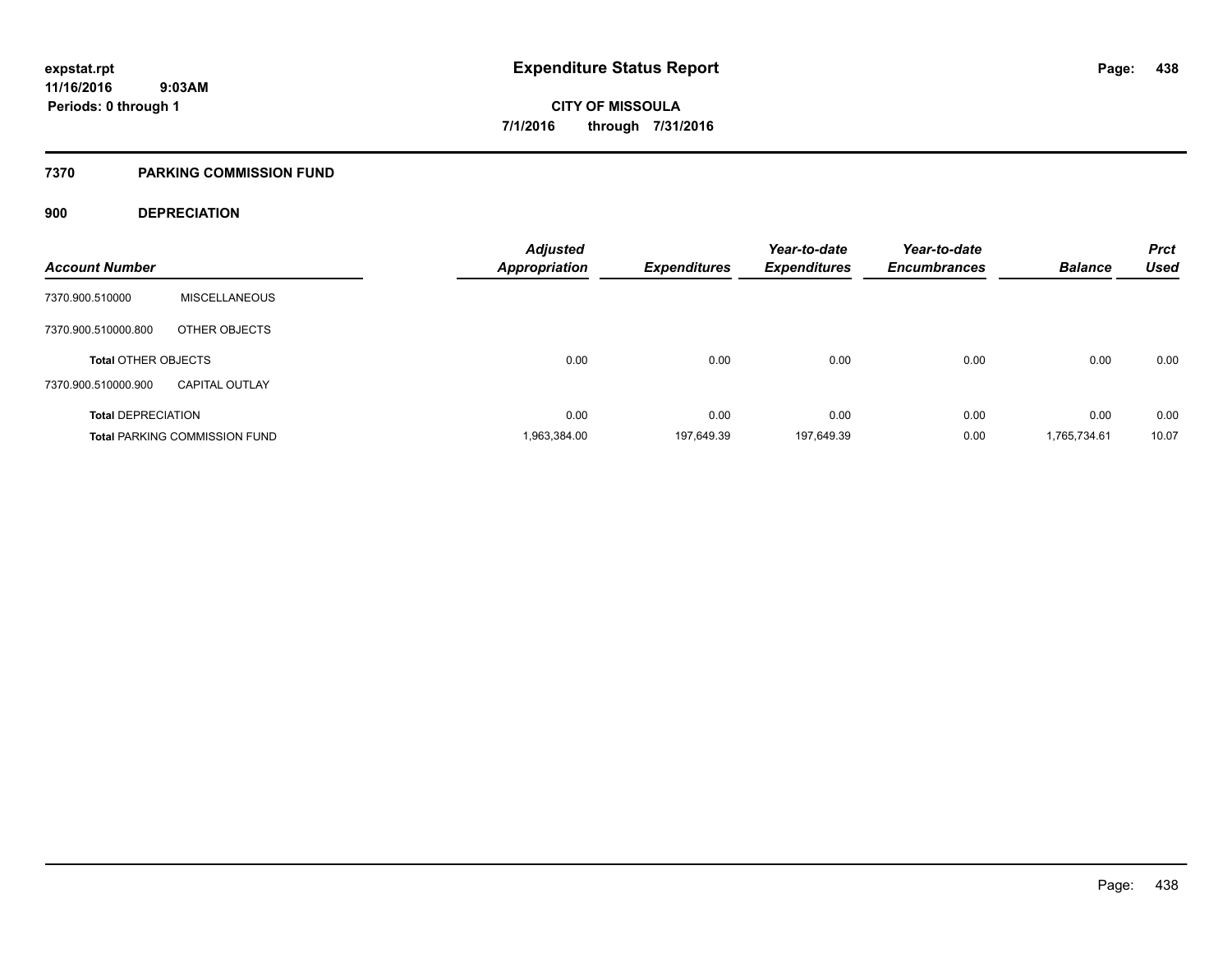### **7371 FRONT STREET PARKING BONDS**

| <b>Account Number</b>         |                                         | <b>Adjusted</b><br><b>Appropriation</b> | <b>Expenditures</b> | Year-to-date<br><b>Expenditures</b> | Year-to-date<br><b>Encumbrances</b> | <b>Balance</b> | <b>Prct</b><br><b>Used</b> |
|-------------------------------|-----------------------------------------|-----------------------------------------|---------------------|-------------------------------------|-------------------------------------|----------------|----------------------------|
| 7371.395.430266               | PARKING DIVISION                        |                                         |                     |                                     |                                     |                |                            |
| 7371.395.430266.800           | OTHER OBJECTS                           |                                         |                     |                                     |                                     |                |                            |
| <b>Total PARKING DIVISION</b> |                                         | 0.00                                    | 0.00                | 0.00                                | 0.00                                | 0.00           | 0.00                       |
| 7371.395.490200               | REVENUE BOND DEBT SERVICE               |                                         |                     |                                     |                                     |                |                            |
| 7371.395.490200.600           | <b>DEBT SERVICE</b>                     |                                         |                     |                                     |                                     |                |                            |
|                               | Total REVENUE BOND DEBT SERVICE         | 0.00                                    | 0.00                | 0.00                                | 0.00                                | 0.00           | 0.00                       |
| 7371.395.490201               | SERIES 2014 MPC DEBT                    |                                         |                     |                                     |                                     |                |                            |
| 7371.395.490201.600           | <b>DEBT SERVICE</b>                     |                                         |                     |                                     |                                     |                |                            |
|                               | Total SERIES 2014 MPC DEBT              | 0.00                                    | 0.00                | 0.00                                | 0.00                                | 0.00           | 0.00                       |
| 7371.395.510110               | <b>MERCHANT SERVICES</b>                |                                         |                     |                                     |                                     |                |                            |
| 7371.395.510110.500           | <b>FIXED CHARGES</b>                    |                                         |                     |                                     |                                     |                |                            |
|                               | <b>Total MERCHANT SERVICES</b>          | 0.00                                    | 0.00                | 0.00                                | 0.00                                | 0.00           | 0.00                       |
|                               | <b>Total FRONT STREET PARKING BONDS</b> | 0.00                                    | 0.00                | 0.00                                | 0.00                                | 0.00           | 0.00                       |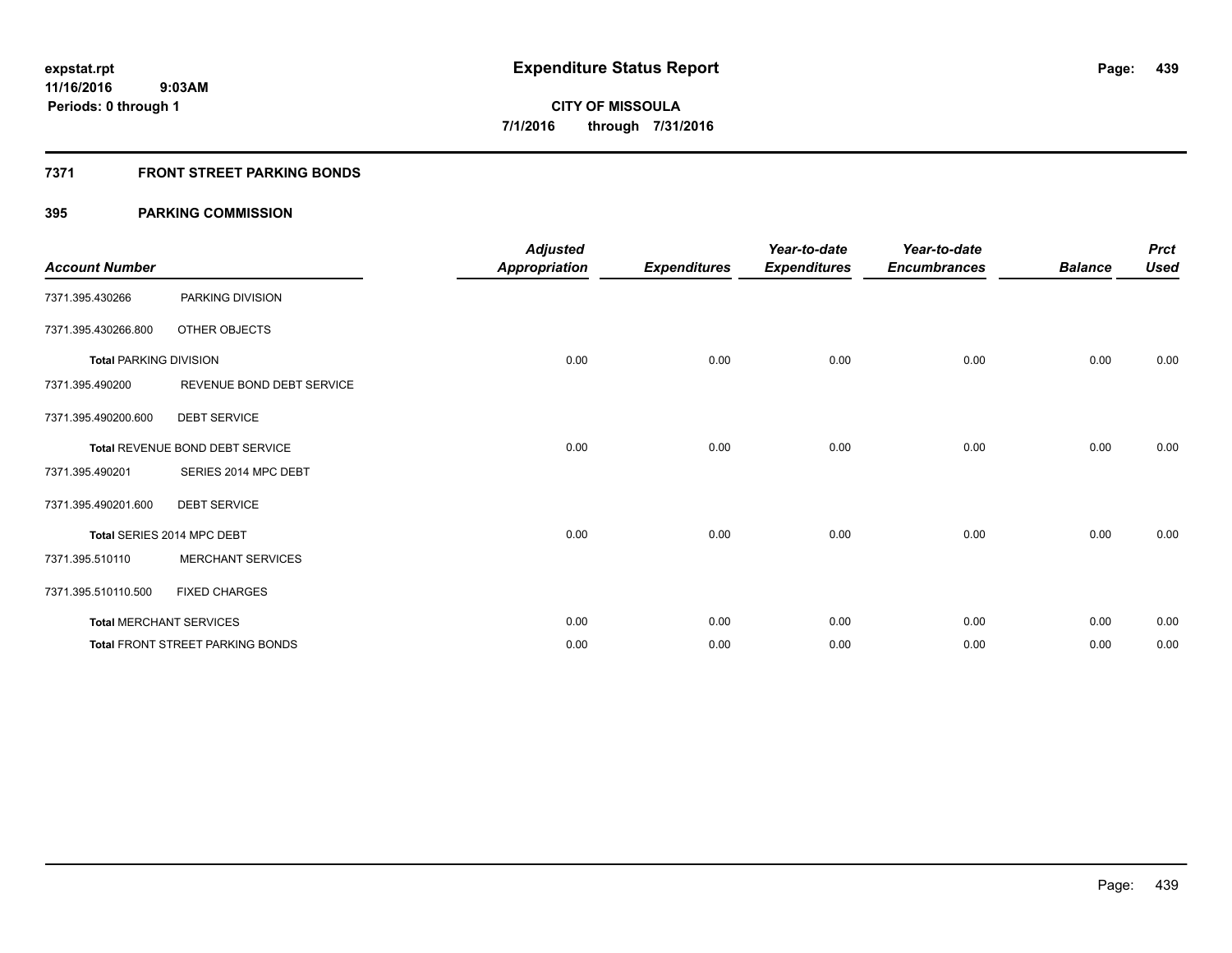**CITY OF MISSOULA 7/1/2016 through 7/31/2016**

### **7372 SINKING FUND/FRONT ST PARKING BONDS**

| <b>Account Number</b>         |                                                  | <b>Adjusted</b><br><b>Appropriation</b> | <b>Expenditures</b> | Year-to-date<br><b>Expenditures</b> | Year-to-date<br><b>Encumbrances</b> | <b>Balance</b> | <b>Prct</b><br><b>Used</b> |
|-------------------------------|--------------------------------------------------|-----------------------------------------|---------------------|-------------------------------------|-------------------------------------|----------------|----------------------------|
| 7372.395.430266               | PARKING DIVISION                                 |                                         |                     |                                     |                                     |                |                            |
| 7372.395.430266.800           | OTHER OBJECTS                                    |                                         |                     |                                     |                                     |                |                            |
| <b>Total PARKING DIVISION</b> |                                                  | 0.00                                    | 0.00                | 0.00                                | 0.00                                | 0.00           | 0.00                       |
| 7372.395.490200               | REVENUE BOND DEBT SERVICE                        |                                         |                     |                                     |                                     |                |                            |
| 7372.395.490200.600           | <b>DEBT SERVICE</b>                              |                                         |                     |                                     |                                     |                |                            |
|                               | <b>Total REVENUE BOND DEBT SERVICE</b>           | 0.00                                    | 0.00                | 0.00                                | 0.00                                | 0.00           | 0.00                       |
| 7372.395.490201               | SERIES 2014 MPC DEBT                             |                                         |                     |                                     |                                     |                |                            |
| 7372.395.490201.600           | <b>DEBT SERVICE</b>                              |                                         |                     |                                     |                                     |                |                            |
|                               | Total SERIES 2014 MPC DEBT                       | 0.00                                    | 0.00                | 0.00                                | 0.00                                | 0.00           | 0.00                       |
| 7372.395.510110               | <b>MERCHANT SERVICES</b>                         |                                         |                     |                                     |                                     |                |                            |
| 7372.395.510110.500           | <b>FIXED CHARGES</b>                             |                                         |                     |                                     |                                     |                |                            |
|                               | <b>Total MERCHANT SERVICES</b>                   | 0.00                                    | 0.00                | 0.00                                | 0.00                                | 0.00           | 0.00                       |
|                               | <b>Total SINKING FUND/FRONT ST PARKING BONDS</b> | 0.00                                    | 0.00                | 0.00                                | 0.00                                | 0.00           | 0.00                       |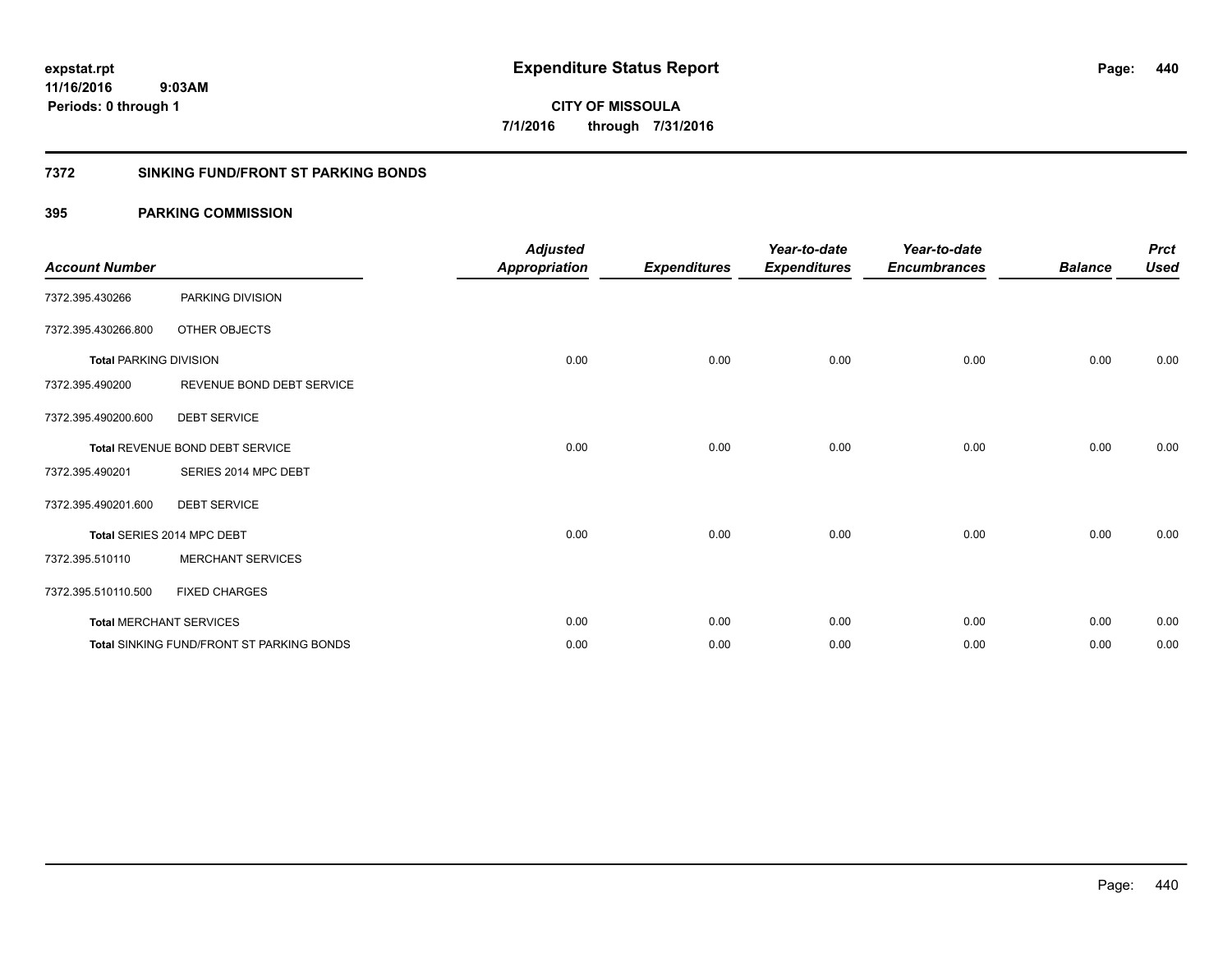### **7373 MPC SERIES 2010B CONSTRUCTION**

|                               |                                 | <b>Adjusted</b>      |                     | Year-to-date        | Year-to-date        |                | <b>Prct</b> |
|-------------------------------|---------------------------------|----------------------|---------------------|---------------------|---------------------|----------------|-------------|
| <b>Account Number</b>         |                                 | <b>Appropriation</b> | <b>Expenditures</b> | <b>Expenditures</b> | <b>Encumbrances</b> | <b>Balance</b> | <b>Used</b> |
| 7373.395.430266               | PARKING DIVISION                |                      |                     |                     |                     |                |             |
| 7373.395.430266.600           | <b>DEBT SERVICE</b>             |                      |                     |                     |                     |                |             |
| <b>Total DEBT SERVICE</b>     |                                 | 0.00                 | 0.00                | 0.00                | 0.00                | 0.00           | 0.00        |
| 7373.395.430266.800           | OTHER OBJECTS                   |                      |                     |                     |                     |                |             |
| <b>Total PARKING DIVISION</b> |                                 | 0.00                 | 0.00                | 0.00                | 0.00                | 0.00           | 0.00        |
| 7373.395.430273               | PARKING STRUCTURES              |                      |                     |                     |                     |                |             |
| 7373.395.430273.300           | PURCHASED SERVICES              |                      |                     |                     |                     |                |             |
|                               | <b>Total PURCHASED SERVICES</b> | 0.00                 | 0.00                | 0.00                | 0.00                | 0.00           | 0.00        |
| 7373.395.430273.900           | <b>CAPITAL OUTLAY</b>           |                      |                     |                     |                     |                |             |
|                               | <b>Total PARKING STRUCTURES</b> | 0.00                 | 0.00                | 0.00                | 0.00                | 0.00           | 0.00        |
| 7373.395.490200               | REVENUE BOND DEBT SERVICE       |                      |                     |                     |                     |                |             |
| 7373.395.490200.300           | PURCHASED SERVICES              |                      |                     |                     |                     |                |             |
|                               | <b>Total PURCHASED SERVICES</b> | 0.00                 | 0.00                | 0.00                | 0.00                | 0.00           | 0.00        |
| 7373.395.490200.600           | <b>DEBT SERVICE</b>             |                      |                     |                     |                     |                |             |
|                               | Total REVENUE BOND DEBT SERVICE | 0.00                 | 0.00                | 0.00                | 0.00                | 0.00           | 0.00        |
| 7373.395.499999               | <b>NEW REQUESTS</b>             |                      |                     |                     |                     |                |             |
| 7373.395.499999.900           | <b>CAPITAL OUTLAY</b>           |                      |                     |                     |                     |                |             |
| <b>Total NEW REQUESTS</b>     |                                 | 0.00                 | 0.00                | 0.00                | 0.00                | 0.00           | 0.00        |
| 7373.395.510110               | <b>MERCHANT SERVICES</b>        |                      |                     |                     |                     |                |             |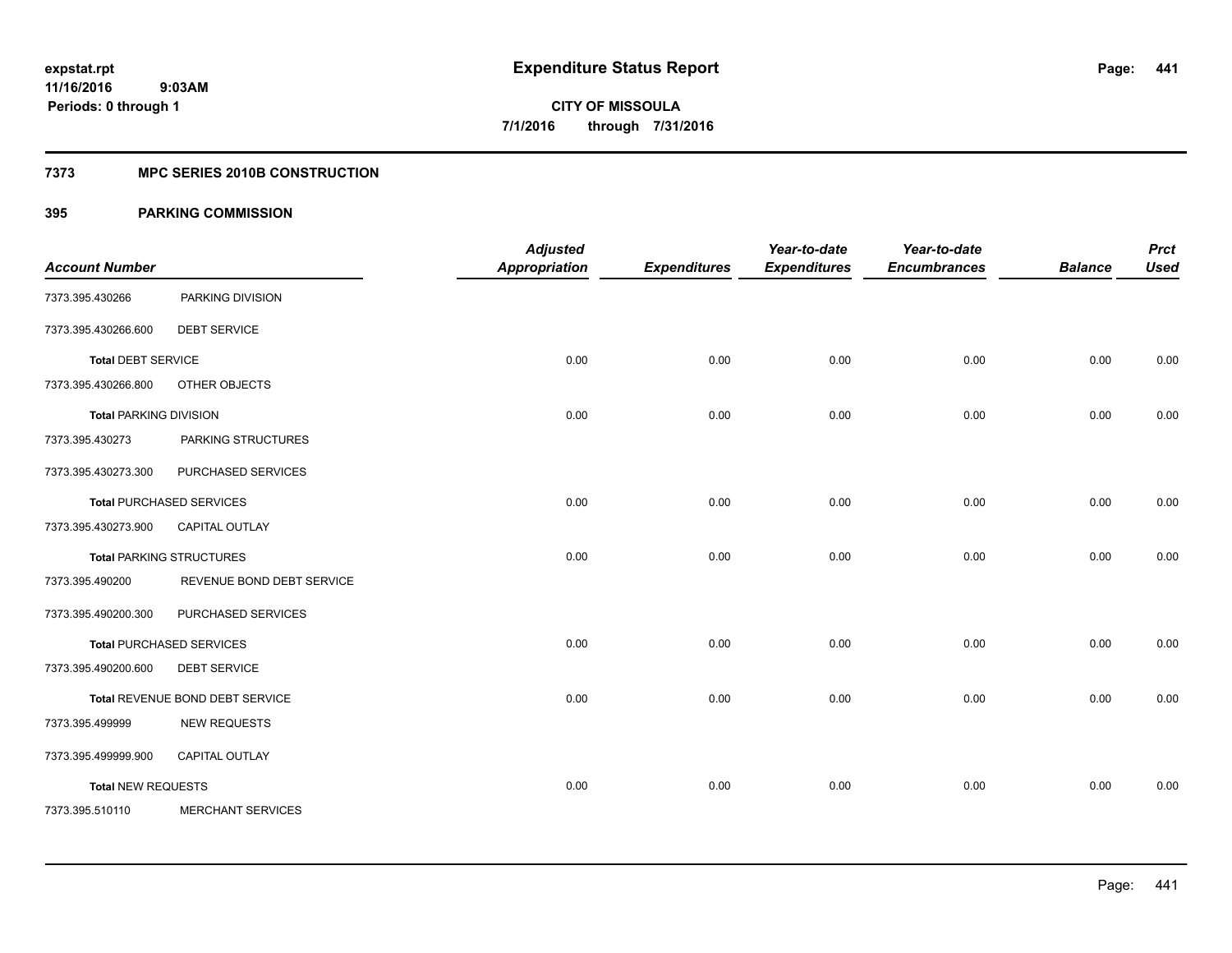### **7373 MPC SERIES 2010B CONSTRUCTION**

| <b>Account Number</b>           |                      | <b>Adjusted</b><br><b>Appropriation</b> | <b>Expenditures</b> | Year-to-date<br><b>Expenditures</b> | Year-to-date<br><b>Encumbrances</b> | <b>Balance</b> | <b>Prct</b><br><b>Used</b> |
|---------------------------------|----------------------|-----------------------------------------|---------------------|-------------------------------------|-------------------------------------|----------------|----------------------------|
| 7373.395.510110.500             | <b>FIXED CHARGES</b> |                                         |                     |                                     |                                     |                |                            |
| <b>Total MERCHANT SERVICES</b>  |                      | 0.00                                    | 0.00                | 0.00                                | 0.00                                | 0.00           | 0.00                       |
| 7373.395.520000                 | OTHER FINANCING USES |                                         |                     |                                     |                                     |                |                            |
| 7373.395.520000.600             | <b>DEBT SERVICE</b>  |                                         |                     |                                     |                                     |                |                            |
| <b>Total PARKING COMMISSION</b> |                      | 0.00                                    | 0.00                | 0.00                                | 0.00                                | 0.00           | 0.00                       |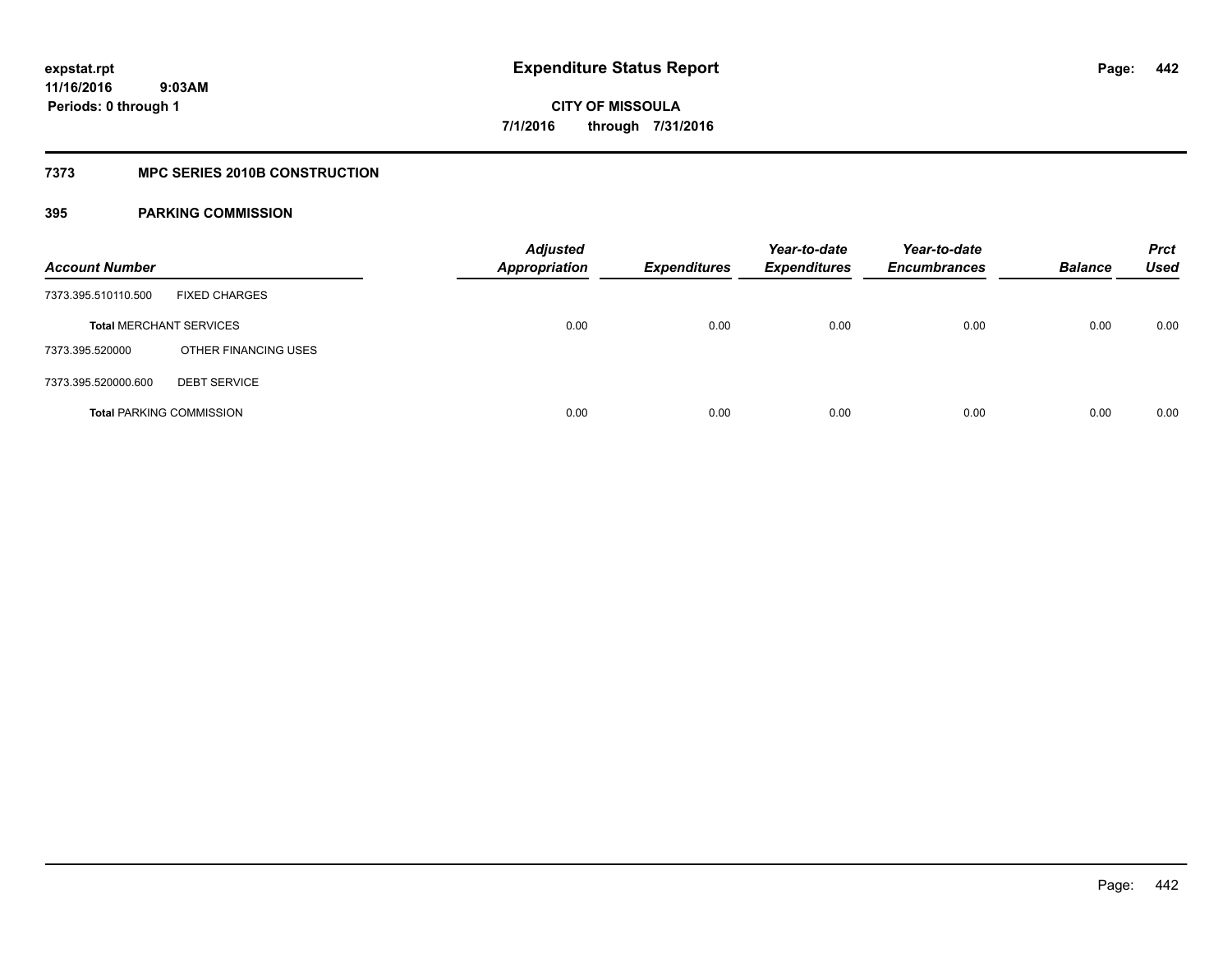**443**

**CITY OF MISSOULA 7/1/2016 through 7/31/2016**

### **7373 MPC SERIES 2010B CONSTRUCTION**

### **900 DEPRECIATION**

| <b>Account Number</b>      |                                     | <b>Adjusted</b><br><b>Appropriation</b> | <b>Expenditures</b> | Year-to-date<br><b>Expenditures</b> | Year-to-date<br><b>Encumbrances</b> | <b>Balance</b> | <b>Prct</b><br><b>Used</b> |
|----------------------------|-------------------------------------|-----------------------------------------|---------------------|-------------------------------------|-------------------------------------|----------------|----------------------------|
| 7373.900.510000            | <b>MISCELLANEOUS</b>                |                                         |                     |                                     |                                     |                |                            |
| 7373.900.510000.800        | OTHER OBJECTS                       |                                         |                     |                                     |                                     |                |                            |
| <b>Total MISCELLANEOUS</b> |                                     | 0.00                                    | 0.00                | 0.00                                | 0.00                                | 0.00           | 0.00                       |
| 7373.900.510110            | <b>MERCHANT SERVICES</b>            |                                         |                     |                                     |                                     |                |                            |
| 7373.900.510110.500        | <b>FIXED CHARGES</b>                |                                         |                     |                                     |                                     |                |                            |
|                            | Total MPC SERIES 2010B CONSTRUCTION | 0.00                                    | 0.00                | 0.00                                | 0.00                                | 0.00           | 0.00                       |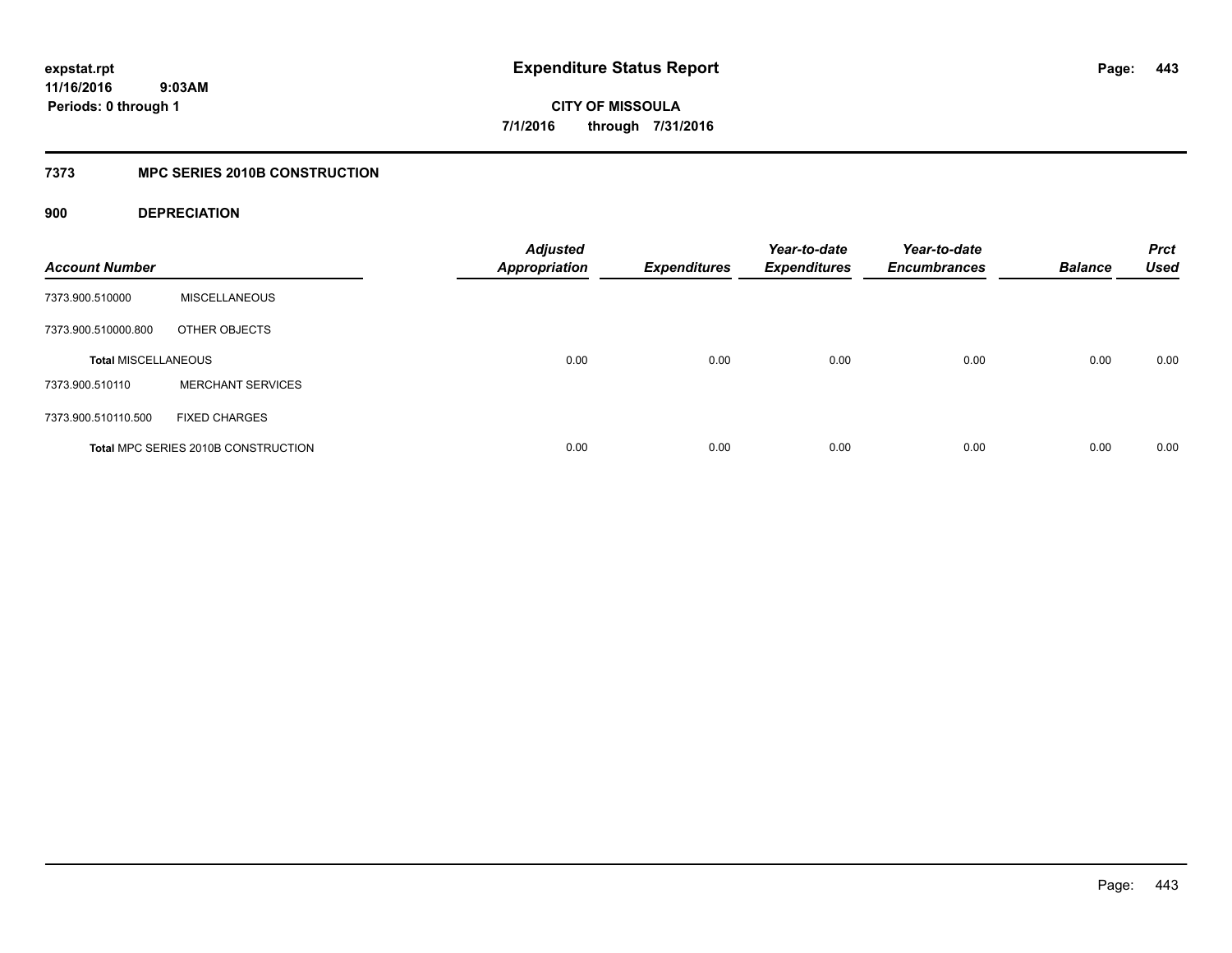### **7374 RESERVE FUND-PARKING BONDS**

| <b>Account Number</b> |                                         | <b>Adjusted</b><br><b>Appropriation</b> | <b>Expenditures</b> | Year-to-date<br><b>Expenditures</b> | Year-to-date<br><b>Encumbrances</b> | <b>Balance</b> | <b>Prct</b><br><b>Used</b> |
|-----------------------|-----------------------------------------|-----------------------------------------|---------------------|-------------------------------------|-------------------------------------|----------------|----------------------------|
| 7374.395.430273       | PARKING STRUCTURES                      |                                         |                     |                                     |                                     |                |                            |
| 7374.395.430273.900   | <b>CAPITAL OUTLAY</b>                   |                                         |                     |                                     |                                     |                |                            |
|                       | <b>Total PARKING STRUCTURES</b>         | 0.00                                    | 0.00                | 0.00                                | 0.00                                | 0.00           | 0.00                       |
| 7374.395.510110       | <b>MERCHANT SERVICES</b>                |                                         |                     |                                     |                                     |                |                            |
| 7374.395.510110.500   | <b>FIXED CHARGES</b>                    |                                         |                     |                                     |                                     |                |                            |
|                       | <b>Total MERCHANT SERVICES</b>          | 0.00                                    | 0.00                | 0.00                                | 0.00                                | 0.00           | 0.00                       |
|                       | <b>Total RESERVE FUND-PARKING BONDS</b> | 0.00                                    | 0.00                | 0.00                                | 0.00                                | 0.00           | 0.00                       |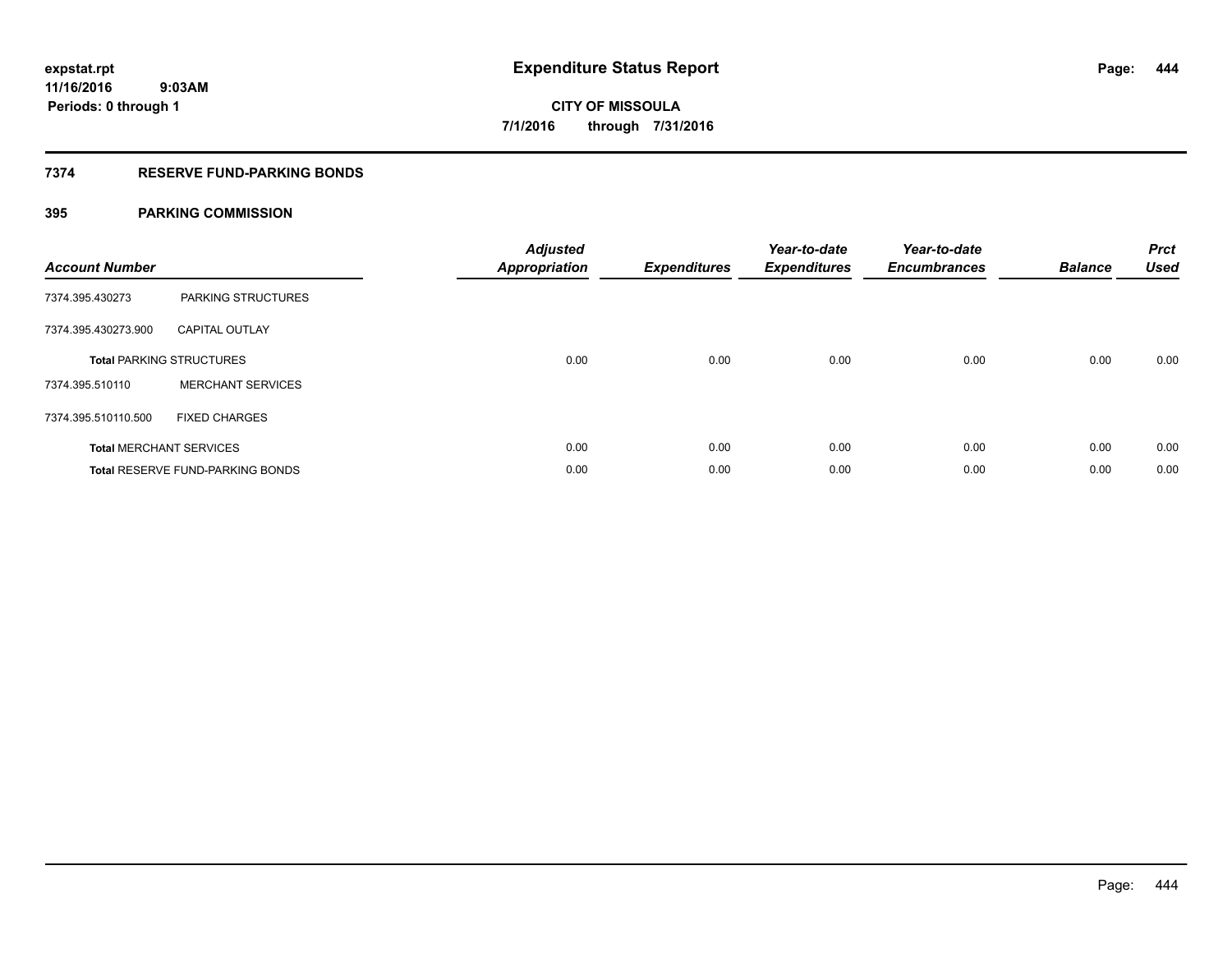**445**

**11/16/2016 9:03AM Periods: 0 through 1**

# **CITY OF MISSOULA 7/1/2016 through 7/31/2016**

### **7375 PLEDGED TAX INCREMENT-2010B BOND**

| <b>Account Number</b>         |                                        | <b>Adjusted</b><br><b>Appropriation</b> | <b>Expenditures</b> | Year-to-date<br><b>Expenditures</b> | Year-to-date<br><b>Encumbrances</b> | <b>Balance</b> | <b>Prct</b><br><b>Used</b> |
|-------------------------------|----------------------------------------|-----------------------------------------|---------------------|-------------------------------------|-------------------------------------|----------------|----------------------------|
| 7375.395.430266               | PARKING DIVISION                       |                                         |                     |                                     |                                     |                |                            |
| 7375.395.430266.800           | OTHER OBJECTS                          |                                         |                     |                                     |                                     |                |                            |
| <b>Total PARKING DIVISION</b> |                                        | 0.00                                    | 0.00                | 0.00                                | 0.00                                | 0.00           | 0.00                       |
| 7375.395.490200               | REVENUE BOND DEBT SERVICE              |                                         |                     |                                     |                                     |                |                            |
| 7375.395.490200.300           | PURCHASED SERVICES                     |                                         |                     |                                     |                                     |                |                            |
|                               | Total REVENUE BOND DEBT SERVICE        | 0.00                                    | 0.00                | 0.00                                | 0.00                                | 0.00           | 0.00                       |
| 7375.395.510110               | <b>MERCHANT SERVICES</b>               |                                         |                     |                                     |                                     |                |                            |
| 7375.395.510110.500           | <b>FIXED CHARGES</b>                   |                                         |                     |                                     |                                     |                |                            |
|                               | <b>Total MERCHANT SERVICES</b>         | 0.00                                    | 0.00                | 0.00                                | 0.00                                | 0.00           | 0.00                       |
|                               | Total PLEDGED TAX INCREMENT-2010B BOND | 0.00                                    | 0.00                | 0.00                                | 0.00                                | 0.00           | 0.00                       |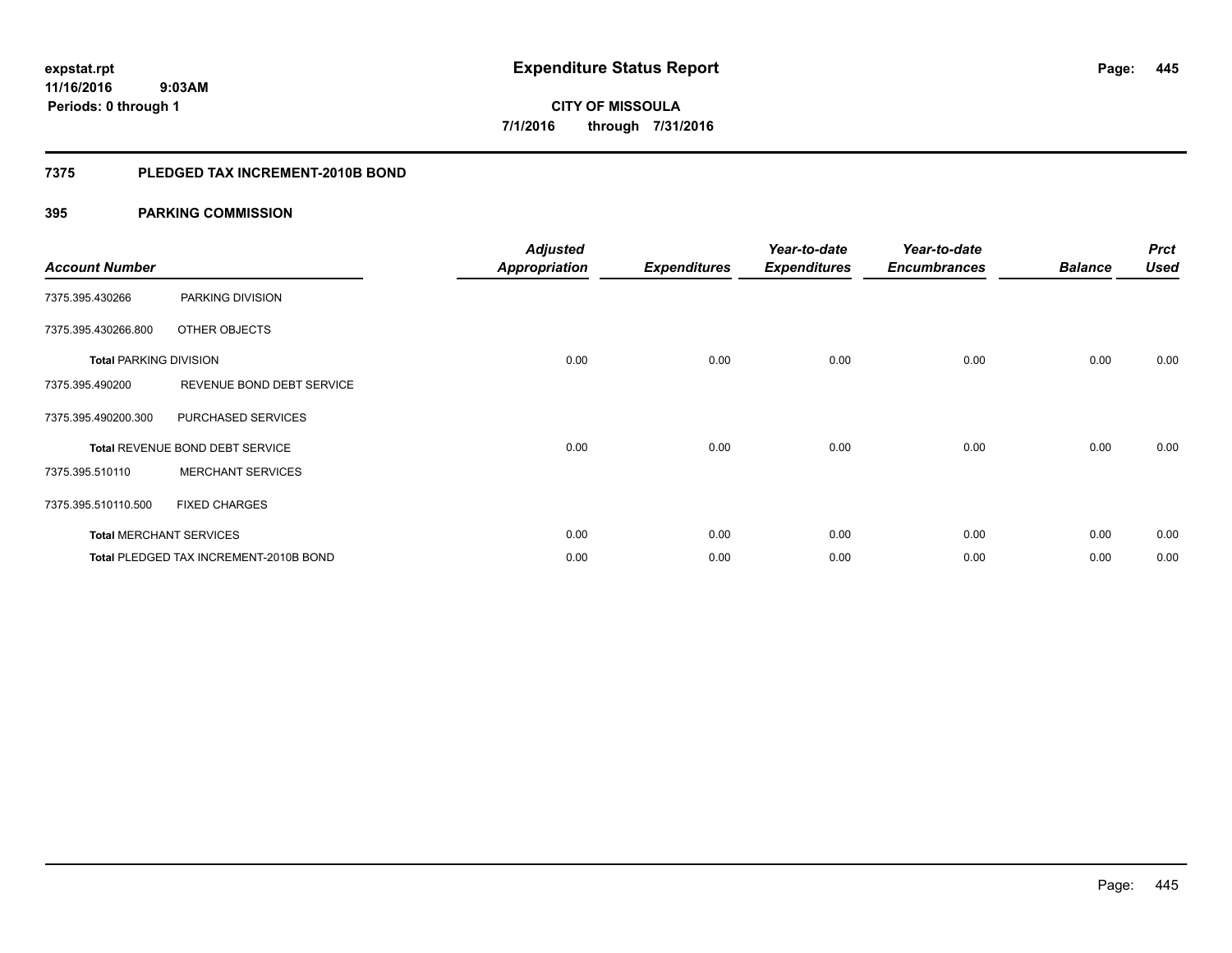### **7376 MPC 2010A BONDS DEBT INTEREST**

| <b>Account Number</b>         |                                     | <b>Adjusted</b><br><b>Appropriation</b> | <b>Expenditures</b> | Year-to-date<br><b>Expenditures</b> | Year-to-date<br><b>Encumbrances</b> | <b>Balance</b> | <b>Prct</b><br><b>Used</b> |
|-------------------------------|-------------------------------------|-----------------------------------------|---------------------|-------------------------------------|-------------------------------------|----------------|----------------------------|
| 7376.395.430266               | PARKING DIVISION                    |                                         |                     |                                     |                                     |                |                            |
| 7376.395.430266.800           | OTHER OBJECTS                       |                                         |                     |                                     |                                     |                |                            |
| <b>Total PARKING DIVISION</b> |                                     | 0.00                                    | 0.00                | 0.00                                | 0.00                                | 0.00           | 0.00                       |
| 7376.395.490200               | REVENUE BOND DEBT SERVICE           |                                         |                     |                                     |                                     |                |                            |
| 7376.395.490200.600           | <b>DEBT SERVICE</b>                 |                                         |                     |                                     |                                     |                |                            |
|                               | Total REVENUE BOND DEBT SERVICE     | 0.00                                    | 0.00                | 0.00                                | 0.00                                | 0.00           | 0.00                       |
| 7376.395.510110               | <b>MERCHANT SERVICES</b>            |                                         |                     |                                     |                                     |                |                            |
| 7376.395.510110.500           | <b>FIXED CHARGES</b>                |                                         |                     |                                     |                                     |                |                            |
|                               | <b>Total MERCHANT SERVICES</b>      | 0.00                                    | 0.00                | 0.00                                | 0.00                                | 0.00           | 0.00                       |
|                               | Total MPC 2010A BONDS DEBT INTEREST | 0.00                                    | 0.00                | 0.00                                | 0.00                                | 0.00           | 0.00                       |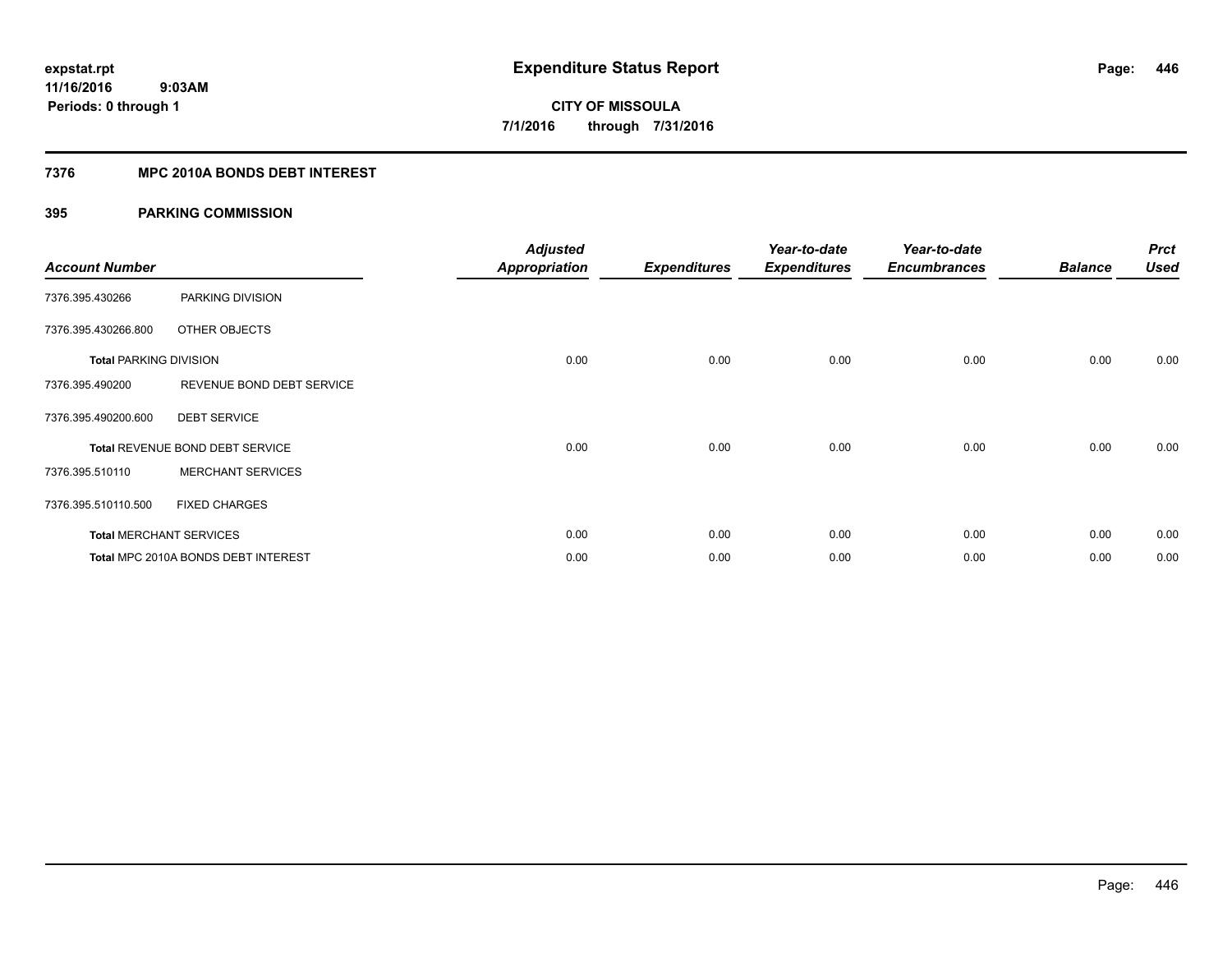### **7377 MPC 2010A BONDS SINKING FUND**

| <b>Account Number</b>         |                                    | <b>Adjusted</b><br><b>Appropriation</b> | <b>Expenditures</b> | Year-to-date<br><b>Expenditures</b> | Year-to-date<br><b>Encumbrances</b> | <b>Balance</b> | <b>Prct</b><br><b>Used</b> |
|-------------------------------|------------------------------------|-----------------------------------------|---------------------|-------------------------------------|-------------------------------------|----------------|----------------------------|
| 7377.395.430266               | PARKING DIVISION                   |                                         |                     |                                     |                                     |                |                            |
| 7377.395.430266.800           | OTHER OBJECTS                      |                                         |                     |                                     |                                     |                |                            |
| <b>Total PARKING DIVISION</b> |                                    | 0.00                                    | 0.00                | 0.00                                | 0.00                                | 0.00           | 0.00                       |
| 7377.395.490200               | REVENUE BOND DEBT SERVICE          |                                         |                     |                                     |                                     |                |                            |
| 7377.395.490200.600           | <b>DEBT SERVICE</b>                |                                         |                     |                                     |                                     |                |                            |
|                               | Total REVENUE BOND DEBT SERVICE    | 0.00                                    | 0.00                | 0.00                                | 0.00                                | 0.00           | 0.00                       |
| 7377.395.510110               | <b>MERCHANT SERVICES</b>           |                                         |                     |                                     |                                     |                |                            |
| 7377.395.510110.500           | <b>FIXED CHARGES</b>               |                                         |                     |                                     |                                     |                |                            |
|                               | <b>Total MERCHANT SERVICES</b>     | 0.00                                    | 0.00                | 0.00                                | 0.00                                | 0.00           | 0.00                       |
|                               | Total MPC 2010A BONDS SINKING FUND | 0.00                                    | 0.00                | 0.00                                | 0.00                                | 0.00           | 0.00                       |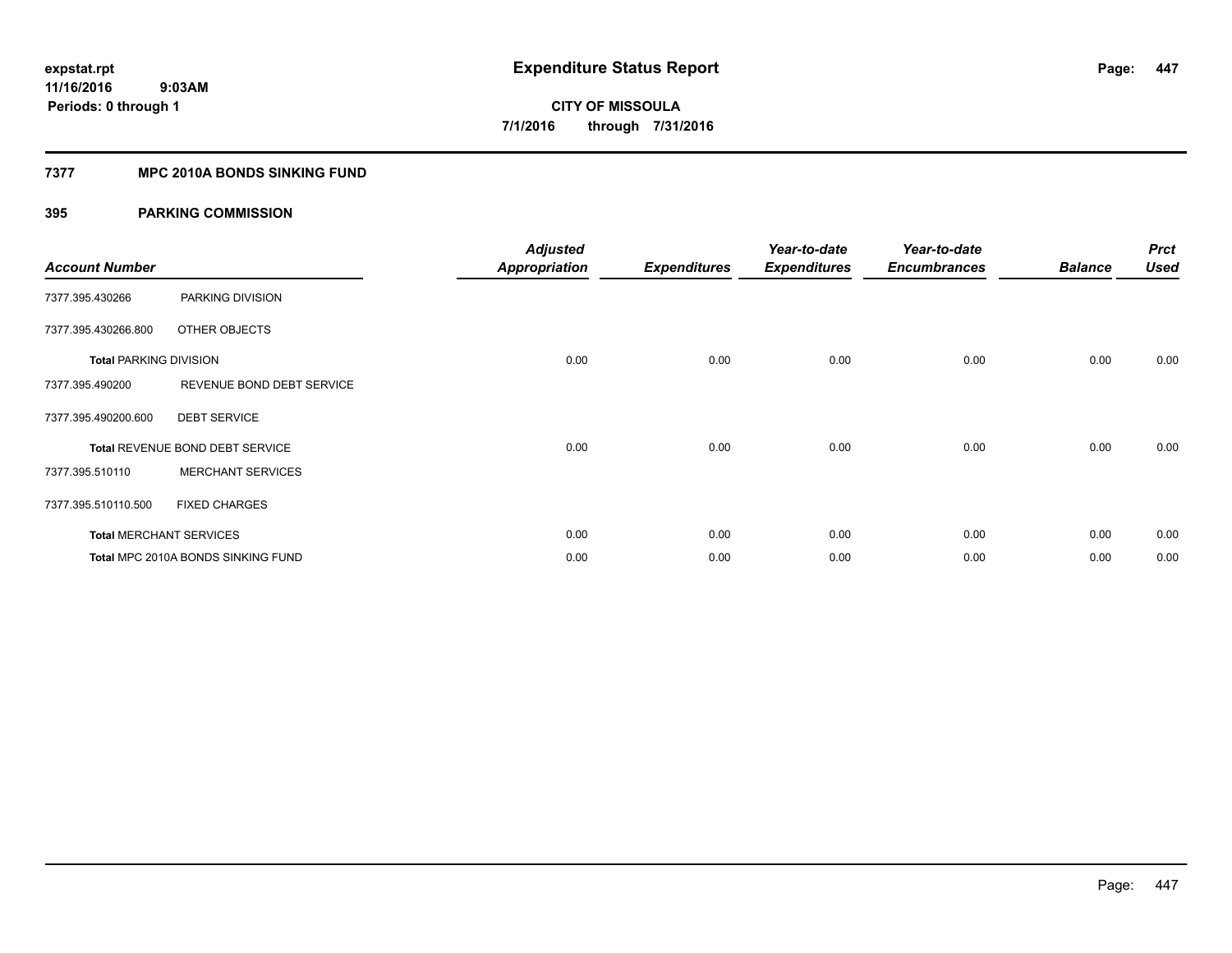### **7378 MPC 2010A BOND RESERVE**

| <b>Account Number</b>         |                                 | <b>Adjusted</b><br><b>Appropriation</b> | <b>Expenditures</b> | Year-to-date<br><b>Expenditures</b> | Year-to-date<br><b>Encumbrances</b> | <b>Balance</b> | <b>Prct</b><br><b>Used</b> |
|-------------------------------|---------------------------------|-----------------------------------------|---------------------|-------------------------------------|-------------------------------------|----------------|----------------------------|
| 7378.395.430266               | PARKING DIVISION                |                                         |                     |                                     |                                     |                |                            |
| 7378.395.430266.800           | OTHER OBJECTS                   |                                         |                     |                                     |                                     |                |                            |
| <b>Total PARKING DIVISION</b> |                                 | 0.00                                    | 0.00                | 0.00                                | 0.00                                | 0.00           | 0.00                       |
| 7378.395.430273               | PARKING STRUCTURES              |                                         |                     |                                     |                                     |                |                            |
| 7378.395.430273.900           | <b>CAPITAL OUTLAY</b>           |                                         |                     |                                     |                                     |                |                            |
|                               | <b>Total PARKING STRUCTURES</b> | 0.00                                    | 0.00                | 0.00                                | 0.00                                | 0.00           | 0.00                       |
| 7378.395.510110               | <b>MERCHANT SERVICES</b>        |                                         |                     |                                     |                                     |                |                            |
| 7378.395.510110.500           | <b>FIXED CHARGES</b>            |                                         |                     |                                     |                                     |                |                            |
|                               | Total MPC 2010A BOND RESERVE    | 0.00                                    | 0.00                | 0.00                                | 0.00                                | 0.00           | 0.00                       |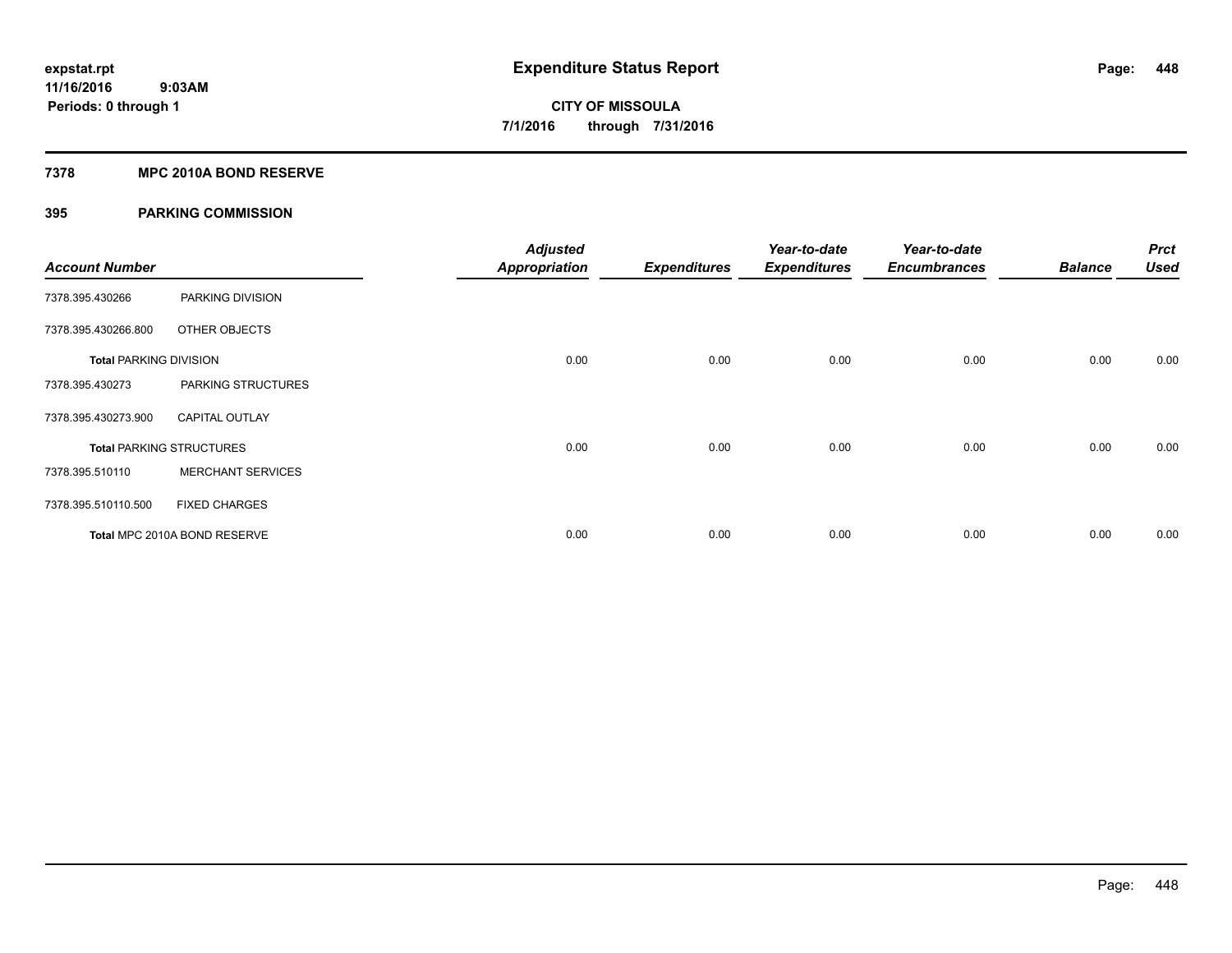**Periods: 0 through 1**

**449**

## **CITY OF MISSOULA 7/1/2016 through 7/31/2016**

### **7380 BUSINESS IMPROVEMENT DISTRICT**

 **9:03AM**

### **375 BUSINESS IMPROVEMENT DISTRICT**

| <b>Account Number</b>          |                                                            | <b>Adjusted</b><br><b>Appropriation</b> | <b>Expenditures</b>    | Year-to-date<br><b>Expenditures</b> | Year-to-date<br><b>Encumbrances</b> | <b>Balance</b>               | <b>Prct</b><br><b>Used</b> |
|--------------------------------|------------------------------------------------------------|-----------------------------------------|------------------------|-------------------------------------|-------------------------------------|------------------------------|----------------------------|
| 7380.375.471210                | <b>BUSINESS IMPROVEMENT DISTRICT</b>                       |                                         |                        |                                     |                                     |                              |                            |
| 7380.375.471210.300            | PURCHASED SERVICES                                         |                                         |                        |                                     |                                     |                              |                            |
|                                | <b>Total PURCHASED SERVICES</b>                            | 0.00                                    | 0.00                   | 0.00                                | 0.00                                | 0.00                         | 0.00                       |
| 7380.375.471210.800            | OTHER OBJECTS                                              |                                         |                        |                                     |                                     |                              |                            |
|                                | Total BUSINESS IMPROVEMENT DISTRICT                        | 0.00                                    | 0.00                   | 0.00                                | 0.00                                | 0.00                         | 0.00                       |
| 7380.375.471220                | <b>BID MARKETING</b>                                       |                                         |                        |                                     |                                     |                              |                            |
| 7380.375.471220.300            | PURCHASED SERVICES                                         |                                         |                        |                                     |                                     |                              |                            |
| <b>Total BID MARKETING</b>     |                                                            | 0.00                                    | 0.00                   | 0.00                                | 0.00                                | 0.00                         | 0.00                       |
| 7380.375.471230                | STREETSCAPE MAINTENANCE-BID                                |                                         |                        |                                     |                                     |                              |                            |
| 7380.375.471230.300            | PURCHASED SERVICES                                         |                                         |                        |                                     |                                     |                              |                            |
|                                | Total STREETSCAPE MAINTENANCE-BID                          | 0.00                                    | 0.00                   | 0.00                                | 0.00                                | 0.00                         | 0.00                       |
| 7380.375.471240                | SAFETY-BID                                                 |                                         |                        |                                     |                                     |                              |                            |
| 7380.375.471240.300            | PURCHASED SERVICES                                         |                                         |                        |                                     |                                     |                              |                            |
| <b>Total SAFETY-BID</b>        | 7380.375.471240.350.000 PROFESSIONAL SERVICES - BID SAFETY | 0.00<br>0.00                            | 50,000.00<br>50,000.00 | 50,000.00<br>50,000.00              | 0.00<br>0.00                        | $-50,000.00$<br>$-50,000.00$ | 0.00<br>0.00               |
| 7380.375.510110                | <b>MERCHANT SERVICES</b>                                   |                                         |                        |                                     |                                     |                              |                            |
| 7380.375.510110.500            | <b>FIXED CHARGES</b>                                       |                                         |                        |                                     |                                     |                              |                            |
| <b>Total MERCHANT SERVICES</b> |                                                            | 0.00                                    | 0.00                   | 0.00                                | 0.00                                | 0.00                         | 0.00                       |
|                                | Total BUSINESS IMPROVEMENT DISTRICT                        | 0.00                                    | 50,000.00              | 50,000.00                           | 0.00                                | $-50,000.00$                 | 0.00                       |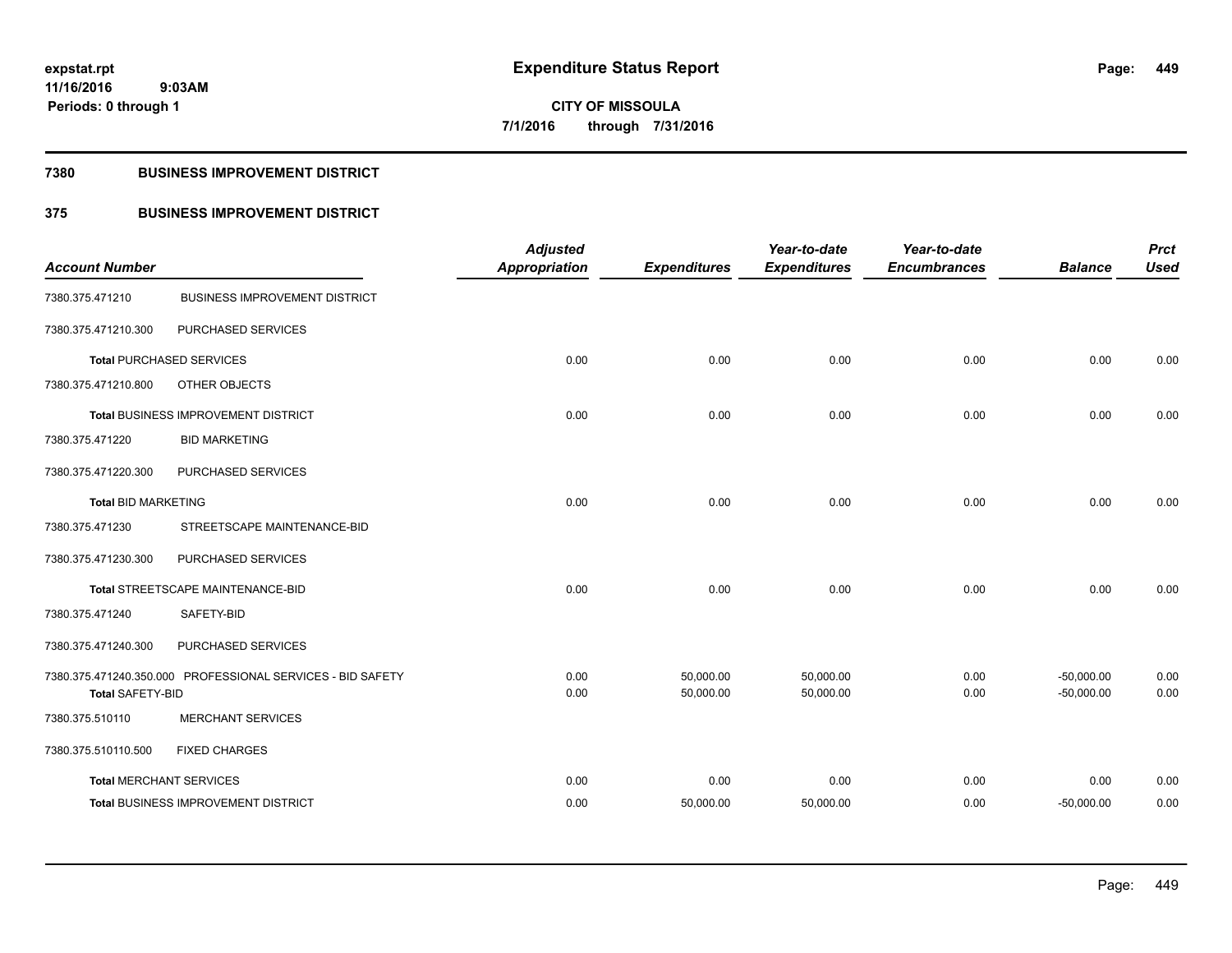**CITY OF MISSOULA 7/1/2016 through 7/31/2016**

### **7381 TOURISM BUSINESS IMPROVEMENT DISTRICT**

### **375 BUSINESS IMPROVEMENT DISTRICT**

| <b>Account Number</b> |                                                    | <b>Adjusted</b><br>Appropriation | <b>Expenditures</b> | Year-to-date<br><b>Expenditures</b> | Year-to-date<br><b>Encumbrances</b> | <b>Balance</b> | <b>Prct</b><br><b>Used</b> |
|-----------------------|----------------------------------------------------|----------------------------------|---------------------|-------------------------------------|-------------------------------------|----------------|----------------------------|
| 7381.375.471210       | <b>BUSINESS IMPROVEMENT DISTRICT</b>               |                                  |                     |                                     |                                     |                |                            |
| 7381.375.471210.300   | PURCHASED SERVICES                                 |                                  |                     |                                     |                                     |                |                            |
|                       | <b>Total BUSINESS IMPROVEMENT DISTRICT</b>         | 0.00                             | 0.00                | 0.00                                | 0.00                                | 0.00           | 0.00                       |
| 7381.375.510110       | <b>MERCHANT SERVICES</b>                           |                                  |                     |                                     |                                     |                |                            |
| 7381.375.510110.500   | <b>FIXED CHARGES</b>                               |                                  |                     |                                     |                                     |                |                            |
|                       | <b>Total TOURISM BUSINESS IMPROVEMENT DISTRICT</b> | 0.00                             | 0.00                | 0.00                                | 0.00                                | 0.00           | 0.00                       |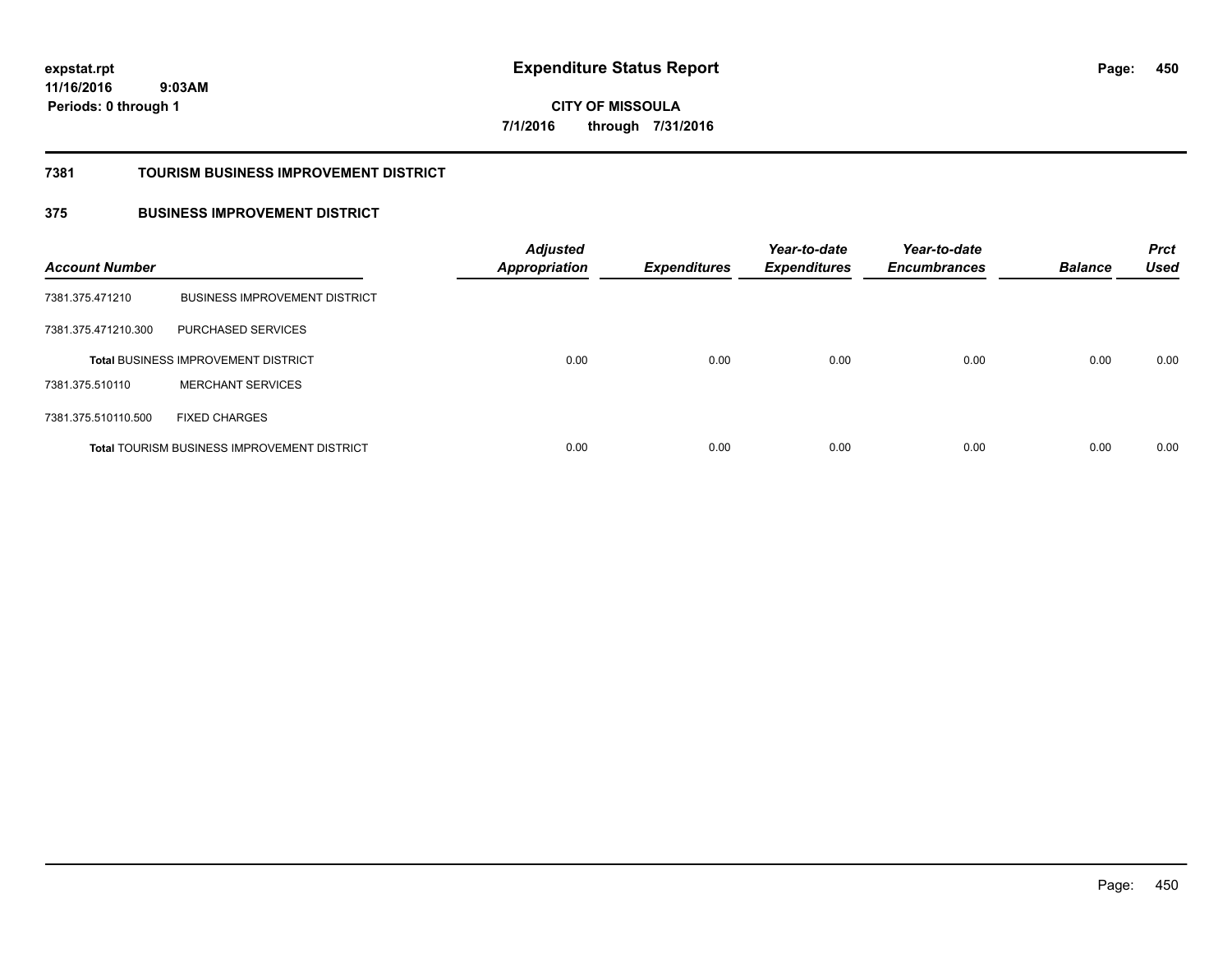### **7382 5.75M TIF RESERVE**

| <b>Account Number</b>   |                                | <b>Adjusted</b><br>Appropriation | <b>Expenditures</b> | Year-to-date<br><b>Expenditures</b> | Year-to-date<br><b>Encumbrances</b> | <b>Balance</b> | <b>Prct</b><br><b>Used</b> |
|-------------------------|--------------------------------|----------------------------------|---------------------|-------------------------------------|-------------------------------------|----------------|----------------------------|
| 7382.390.490607         | <b>TRANSFERS TO BROWNFIELD</b> |                                  |                     |                                     |                                     |                |                            |
| 7382.390.490607.800     | OTHER OBJECTS                  |                                  |                     |                                     |                                     |                |                            |
| Total 5.75M TIF RESERVE |                                | 0.00                             | 0.00                | 0.00                                | 0.00                                | 0.00           | 0.00                       |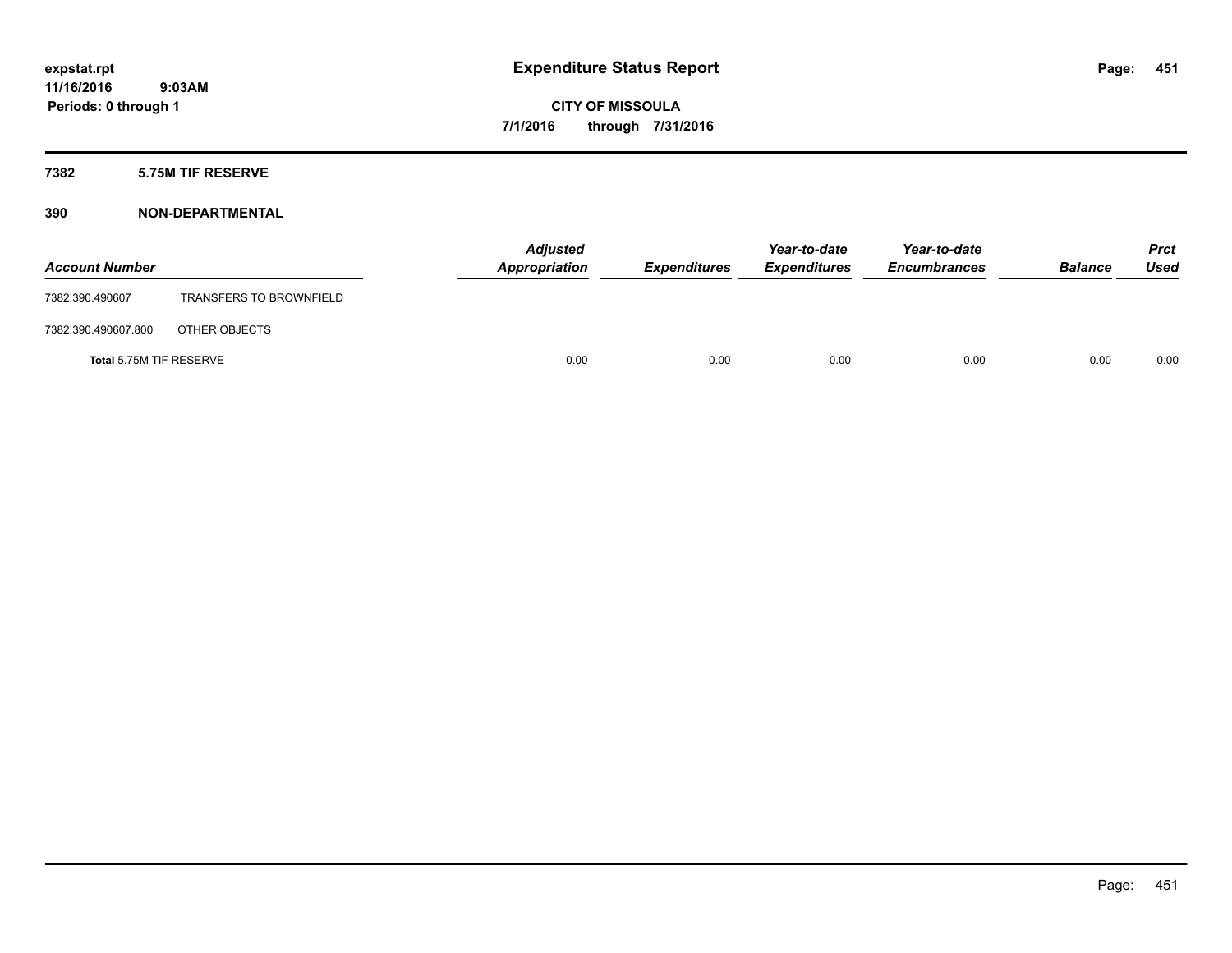### **7383 RIVERFRONT TRIANGLE URD**

|                                   | <b>Adjusted</b>                                                                                                                                                                                                                                                                                                |                                   | Year-to-date        | Year-to-date                |                             | <b>Prct</b><br><b>Used</b>  |
|-----------------------------------|----------------------------------------------------------------------------------------------------------------------------------------------------------------------------------------------------------------------------------------------------------------------------------------------------------------|-----------------------------------|---------------------|-----------------------------|-----------------------------|-----------------------------|
|                                   |                                                                                                                                                                                                                                                                                                                |                                   |                     |                             |                             |                             |
| <b>ADMINISTRATION</b>             |                                                                                                                                                                                                                                                                                                                |                                   |                     |                             |                             |                             |
| OTHER OBJECTS                     |                                                                                                                                                                                                                                                                                                                |                                   |                     |                             |                             |                             |
|                                   | 0.00                                                                                                                                                                                                                                                                                                           | 0.00                              | 0.00                | 0.00                        | 0.00                        | 0.00                        |
| PW FACILITY                       |                                                                                                                                                                                                                                                                                                                |                                   |                     |                             |                             |                             |
| <b>GRANTS &amp; CONTRIBUTIONS</b> |                                                                                                                                                                                                                                                                                                                |                                   |                     |                             |                             |                             |
|                                   | 0.00                                                                                                                                                                                                                                                                                                           | 0.00                              | 0.00                | 0.00                        | 0.00                        | 0.00                        |
| OTHER OBJECTS                     |                                                                                                                                                                                                                                                                                                                |                                   |                     |                             |                             |                             |
|                                   | 26,962.00                                                                                                                                                                                                                                                                                                      | 0.00                              | 0.00                | 0.00                        | 26,962.00                   | 0.00                        |
|                                   |                                                                                                                                                                                                                                                                                                                | 0.00                              |                     |                             |                             | 0.00                        |
| <b>PLANNING &amp; MGMT</b>        |                                                                                                                                                                                                                                                                                                                |                                   |                     |                             |                             |                             |
| PURCHASED SERVICES                |                                                                                                                                                                                                                                                                                                                |                                   |                     |                             |                             |                             |
|                                   | 0.00                                                                                                                                                                                                                                                                                                           | 0.00                              | 0.00                | 0.00                        | 0.00                        | 0.00                        |
| <b>GRANTS &amp; CONTRIBUTIONS</b> |                                                                                                                                                                                                                                                                                                                |                                   |                     |                             |                             |                             |
|                                   | 0.00                                                                                                                                                                                                                                                                                                           | 0.00                              | 0.00                | 0.00                        | 0.00                        | 0.00                        |
| OTHER OBJECTS                     |                                                                                                                                                                                                                                                                                                                |                                   |                     |                             |                             |                             |
|                                   | 10,000.00                                                                                                                                                                                                                                                                                                      | 0.00                              | 0.00                | 0.00                        | 10,000.00                   | 0.00                        |
|                                   | 10,000.00                                                                                                                                                                                                                                                                                                      | 0.00                              | 0.00                | 0.00                        | 10,000.00                   | 0.00                        |
| <b>MERCHANT SERVICES</b>          |                                                                                                                                                                                                                                                                                                                |                                   |                     |                             |                             |                             |
| <b>FIXED CHARGES</b>              |                                                                                                                                                                                                                                                                                                                |                                   |                     |                             |                             |                             |
|                                   | 0.00                                                                                                                                                                                                                                                                                                           | 0.00                              | 0.00                | 0.00                        | 0.00                        | 0.00                        |
|                                   | <b>Total ADMINISTRATION</b><br>Total GRANTS & CONTRIBUTIONS<br>7383.385.470230.845.000 CONTINGENCY<br><b>Total PW FACILITY</b><br><b>Total PURCHASED SERVICES</b><br><b>Total GRANTS &amp; CONTRIBUTIONS</b><br>7383.385.470260.845.000 CONTINGENCY<br>Total PLANNING & MGMT<br><b>Total MERCHANT SERVICES</b> | <b>Appropriation</b><br>26,962.00 | <b>Expenditures</b> | <b>Expenditures</b><br>0.00 | <b>Encumbrances</b><br>0.00 | <b>Balance</b><br>26,962.00 |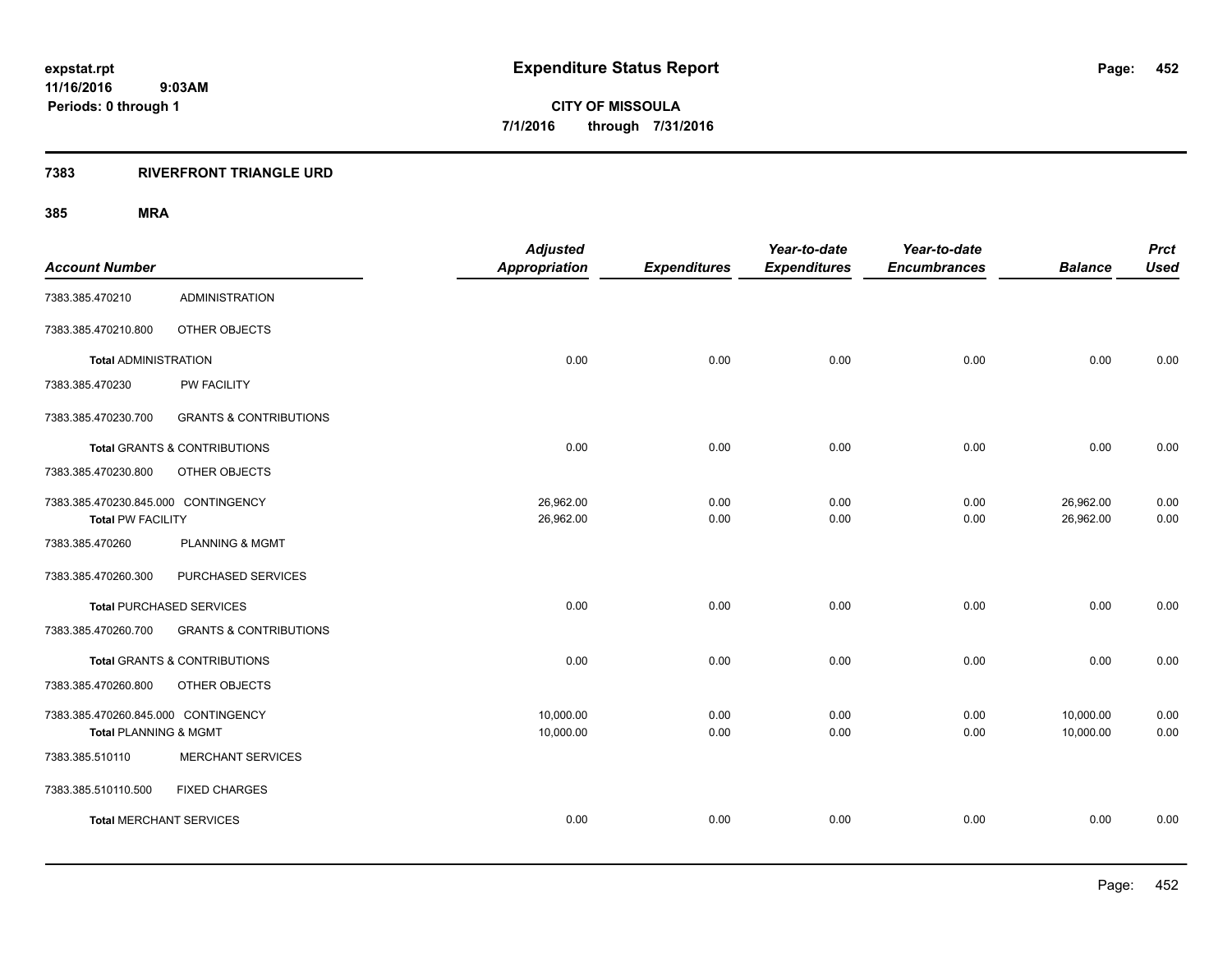| expstat.rpt<br>11/16/2016<br>9:03AM       |           | <b>Expenditure Status Report</b><br><b>CITY OF MISSOULA</b><br>7/1/2016<br>through 7/31/2016 |      |      |           |      |
|-------------------------------------------|-----------|----------------------------------------------------------------------------------------------|------|------|-----------|------|
| Periods: 0 through 1                      |           |                                                                                              |      |      |           |      |
| <b>Total RIVERFRONT TRIANGLE URD</b>      | 36,962.00 | 0.00                                                                                         | 0.00 | 0.00 | 36,962.00 | 0.00 |
| 7384<br><b>NRSS DEBT SERVICE CLEARING</b> |           |                                                                                              |      |      |           |      |

| <b>Account Number</b>         |                                                                                            | <b>Adjusted</b><br>Appropriation | <b>Expenditures</b> | Year-to-date<br><b>Expenditures</b> | Year-to-date<br><b>Encumbrances</b> | <b>Balance</b>         | <b>Prct</b><br><b>Used</b> |
|-------------------------------|--------------------------------------------------------------------------------------------|----------------------------------|---------------------|-------------------------------------|-------------------------------------|------------------------|----------------------------|
| 7384.385.521000               | INTERFUND OPERATING TRANSFERS                                                              |                                  |                     |                                     |                                     |                        |                            |
| 7384.385.521000.800           | OTHER OBJECTS                                                                              |                                  |                     |                                     |                                     |                        |                            |
|                               | Total INTERFUND OPERATING TRANSFERS                                                        | 0.00                             | 0.00                | 0.00                                | 0.00                                | 0.00                   | 0.00                       |
| 7384.385.521009               | TRANFERS TO DEBT SERVICE                                                                   |                                  |                     |                                     |                                     |                        |                            |
| 7384.385.521009.800           | OTHER OBJECTS                                                                              |                                  |                     |                                     |                                     |                        |                            |
|                               | 7384.385.521009.820.000 TRANSFERS TO DEBT SERVICE<br><b>Total TRANFERS TO DEBT SERVICE</b> | 31,690.00<br>31,690.00           | 0.00<br>0.00        | 0.00<br>0.00                        | 0.00<br>0.00                        | 31,690.00<br>31,690.00 | 0.00<br>0.00               |
| 7384.385.521010               | <b>TRANSFERS TO MRA</b>                                                                    |                                  |                     |                                     |                                     |                        |                            |
| 7384.385.521010.800           | OTHER OBJECTS                                                                              |                                  |                     |                                     |                                     |                        |                            |
|                               | 7384.385.521010.820.000 TRANSFERS TO MRA (NRSS)                                            | 27,762.00                        | 0.00                | 0.00                                | 0.00                                | 27,762.00              | 0.00                       |
| <b>Total TRANSFERS TO MRA</b> |                                                                                            | 27,762.00                        | 0.00                | 0.00                                | 0.00                                | 27,762.00              | 0.00                       |
|                               | Total NRSS DEBT SERVICE CLEARING                                                           | 59,452.00                        | 0.00                | 0.00                                | 0.00                                | 59,452.00              | 0.00                       |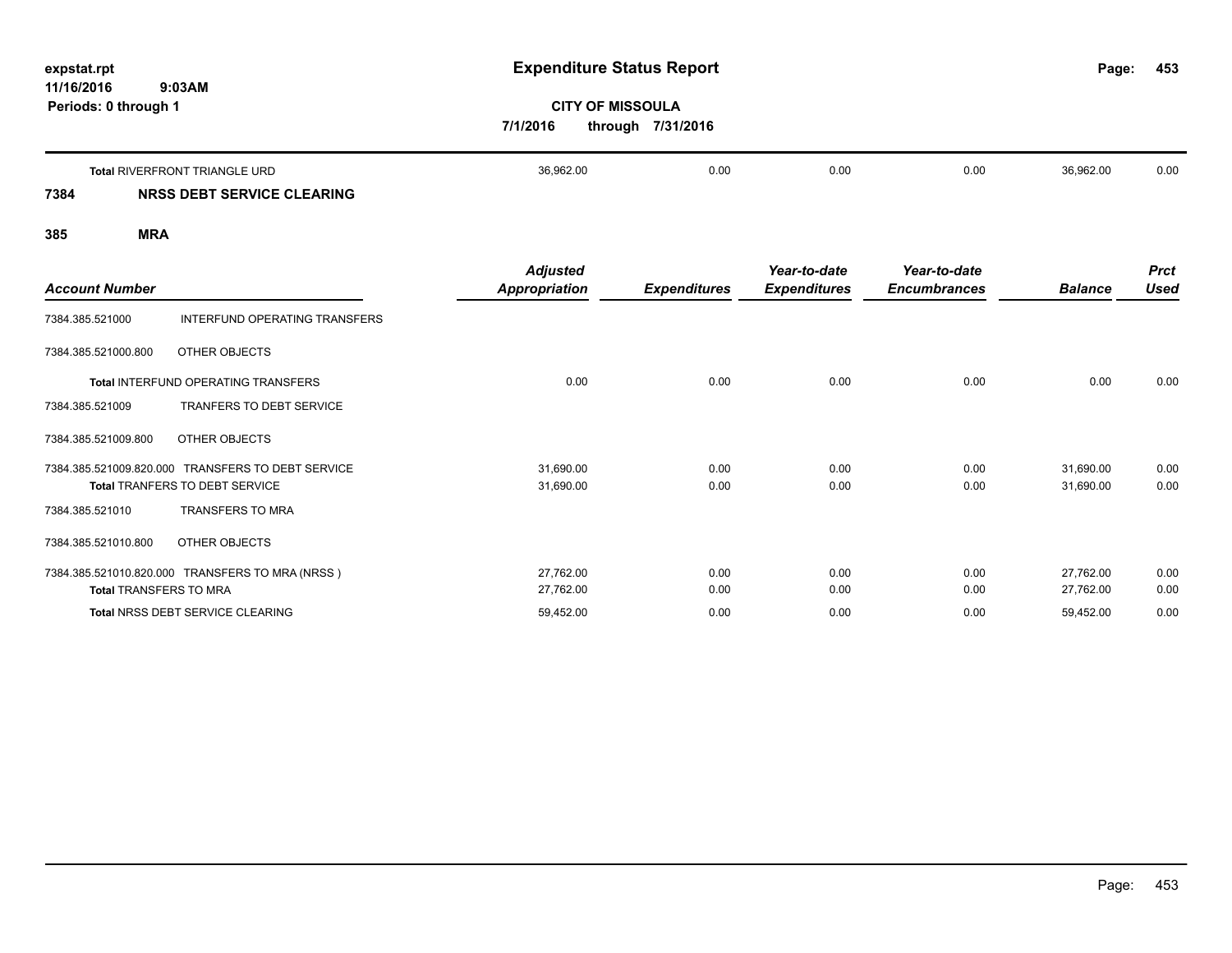**CITY OF MISSOULA 7/1/2016 through 7/31/2016**

### **7385 FRONT STREET URD**

|                                      |                                                                | <b>Adjusted</b>      |                     | Year-to-date        | Year-to-date        |                | <b>Prct</b> |
|--------------------------------------|----------------------------------------------------------------|----------------------|---------------------|---------------------|---------------------|----------------|-------------|
| <b>Account Number</b>                |                                                                | <b>Appropriation</b> | <b>Expenditures</b> | <b>Expenditures</b> | <b>Encumbrances</b> | <b>Balance</b> | <b>Used</b> |
| 7385.385.460436                      | <b>TENNIS COURT REBUILD</b>                                    |                      |                     |                     |                     |                |             |
| 7385.385.460436.300                  | PURCHASED SERVICES                                             |                      |                     |                     |                     |                |             |
|                                      | <b>Total TENNIS COURT REBUILD</b>                              | 0.00                 | 0.00                | 0.00                | 0.00                | 0.00           | 0.00        |
| 7385.385.470230                      | PW FACILITY                                                    |                      |                     |                     |                     |                |             |
| 7385.385.470230.300                  | PURCHASED SERVICES                                             |                      |                     |                     |                     |                |             |
|                                      | <b>Total PURCHASED SERVICES</b>                                | 0.00                 | 0.00                | 0.00                | 0.00                | 0.00           | 0.00        |
| 7385.385.470230.700                  | <b>GRANTS &amp; CONTRIBUTIONS</b>                              |                      |                     |                     |                     |                |             |
|                                      | 7385.385.470230.700.000 PROJECT EXPENSE-PUBLIC WORKS           | 25,000.00            | 25,000.00           | 25,000.00           | 0.00                | 0.00           | 100.00      |
|                                      | <b>Total GRANTS &amp; CONTRIBUTIONS</b>                        | 25,000.00            | 25,000.00           | 25,000.00           | 0.00                | 0.00           | 100.00      |
| 7385.385.470230.800                  | OTHER OBJECTS                                                  |                      |                     |                     |                     |                |             |
| 7385.385.470230.845.000 CONTINGENCY  |                                                                | 419,034.00           | 0.00                | 0.00                | 0.00                | 419,034.00     | 0.00        |
| <b>Total OTHER OBJECTS</b>           |                                                                | 419,034.00           | 0.00                | 0.00                | 0.00                | 419,034.00     | 0.00        |
| 7385.385.470230.900                  | <b>CAPITAL OUTLAY</b>                                          |                      |                     |                     |                     |                |             |
| 7385.385.470230.930.000 IMPROVEMENTS |                                                                | 25,000.00            | 0.00                | 0.00                | 0.00                | 25,000.00      | 0.00        |
| <b>Total CAPITAL OUTLAY</b>          |                                                                | 25,000.00            | 0.00                | 0.00                | 0.00                | 25,000.00      | 0.00        |
| <b>Total PW FACILITY</b>             |                                                                | 469,034.00           | 25,000.00           | 25,000.00           | 0.00                | 444,034.00     | 5.33        |
| 7385.385.470260                      | <b>PLANNING &amp; MGMT</b>                                     |                      |                     |                     |                     |                |             |
| 7385.385.470260.300                  | PURCHASED SERVICES                                             |                      |                     |                     |                     |                |             |
|                                      | <b>Total PURCHASED SERVICES</b>                                | 0.00                 | 0.00                | 0.00                | 0.00                | 0.00           | 0.00        |
| 7385.385.470260.700                  | <b>GRANTS &amp; CONTRIBUTIONS</b>                              |                      |                     |                     |                     |                |             |
|                                      | 7385.385.470260.700.000 PLANNING & MGMT/GRANTS & CONTRIBUTIONS | 10,000.00            | 0.00                | 0.00                | 0.00                | 10,000.00      | 0.00        |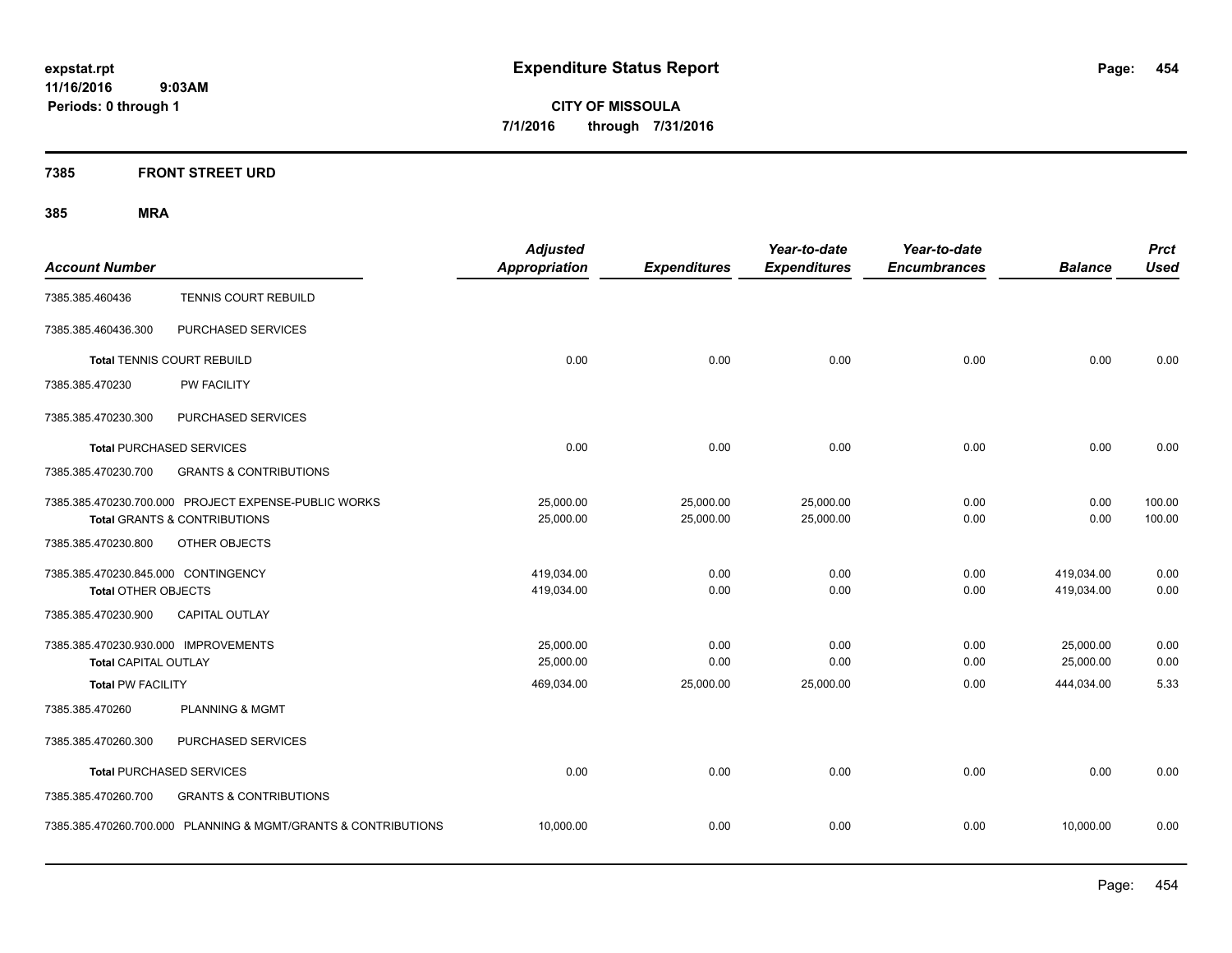**7385 FRONT STREET URD**

| <b>Account Number</b>               |                                         | <b>Adjusted</b><br><b>Appropriation</b> | <b>Expenditures</b> | Year-to-date<br><b>Expenditures</b> | Year-to-date<br><b>Encumbrances</b> | <b>Balance</b> | <b>Prct</b><br><b>Used</b> |
|-------------------------------------|-----------------------------------------|-----------------------------------------|---------------------|-------------------------------------|-------------------------------------|----------------|----------------------------|
|                                     | <b>Total GRANTS &amp; CONTRIBUTIONS</b> | 10,000.00                               | 0.00                | 0.00                                | 0.00                                | 10,000.00      | 0.00                       |
| 7385.385.470260.800                 | OTHER OBJECTS                           |                                         |                     |                                     |                                     |                |                            |
| 7385.385.470260.845.000 CONTINGENCY |                                         | 50,000.00                               | 0.00                | 0.00                                | 0.00                                | 50,000.00      | 0.00                       |
| <b>Total OTHER OBJECTS</b>          |                                         | 50,000.00                               | 0.00                | 0.00                                | 0.00                                | 50,000.00      | 0.00                       |
| <b>Total PLANNING &amp; MGMT</b>    |                                         | 60,000.00                               | 0.00                | 0.00                                | 0.00                                | 60,000.00      | 0.00                       |
| 7385.385.470270                     | <b>CLEARING &amp; DEMO</b>              |                                         |                     |                                     |                                     |                |                            |
| 7385.385.470270.700                 | <b>GRANTS &amp; CONTRIBUTIONS</b>       |                                         |                     |                                     |                                     |                |                            |
|                                     | <b>Total GRANTS &amp; CONTRIBUTIONS</b> | 0.00                                    | 0.00                | 0.00                                | 0.00                                | 0.00           | 0.00                       |
| 7385.385.470270.800                 | OTHER OBJECTS                           |                                         |                     |                                     |                                     |                |                            |
| 7385.385.470270.845.000 CONTINGENCY |                                         | 100,000.00                              | 0.00                | 0.00                                | 0.00                                | 100,000.00     | 0.00                       |
| Total CLEARING & DEMO               |                                         | 100,000.00                              | 0.00                | 0.00                                | 0.00                                | 100,000.00     | 0.00                       |
| 7385.385.470281                     | FRONT STREET PARKING STRUCTURE          |                                         |                     |                                     |                                     |                |                            |
| 7385.385.470281.900                 | <b>CAPITAL OUTLAY</b>                   |                                         |                     |                                     |                                     |                |                            |
|                                     | Total FRONT STREET PARKING STRUCTURE    | 0.00                                    | 0.00                | 0.00                                | 0.00                                | 0.00           | 0.00                       |
| 7385.385.510110                     | <b>MERCHANT SERVICES</b>                |                                         |                     |                                     |                                     |                |                            |
| 7385.385.510110.500                 | <b>FIXED CHARGES</b>                    |                                         |                     |                                     |                                     |                |                            |
| <b>Total MERCHANT SERVICES</b>      |                                         | 0.00                                    | 0.00                | 0.00                                | 0.00                                | 0.00           | 0.00                       |
| <b>Total FRONT STREET URD</b>       |                                         | 629,034.00                              | 25,000.00           | 25,000.00                           | 0.00                                | 604,034.00     | 3.97                       |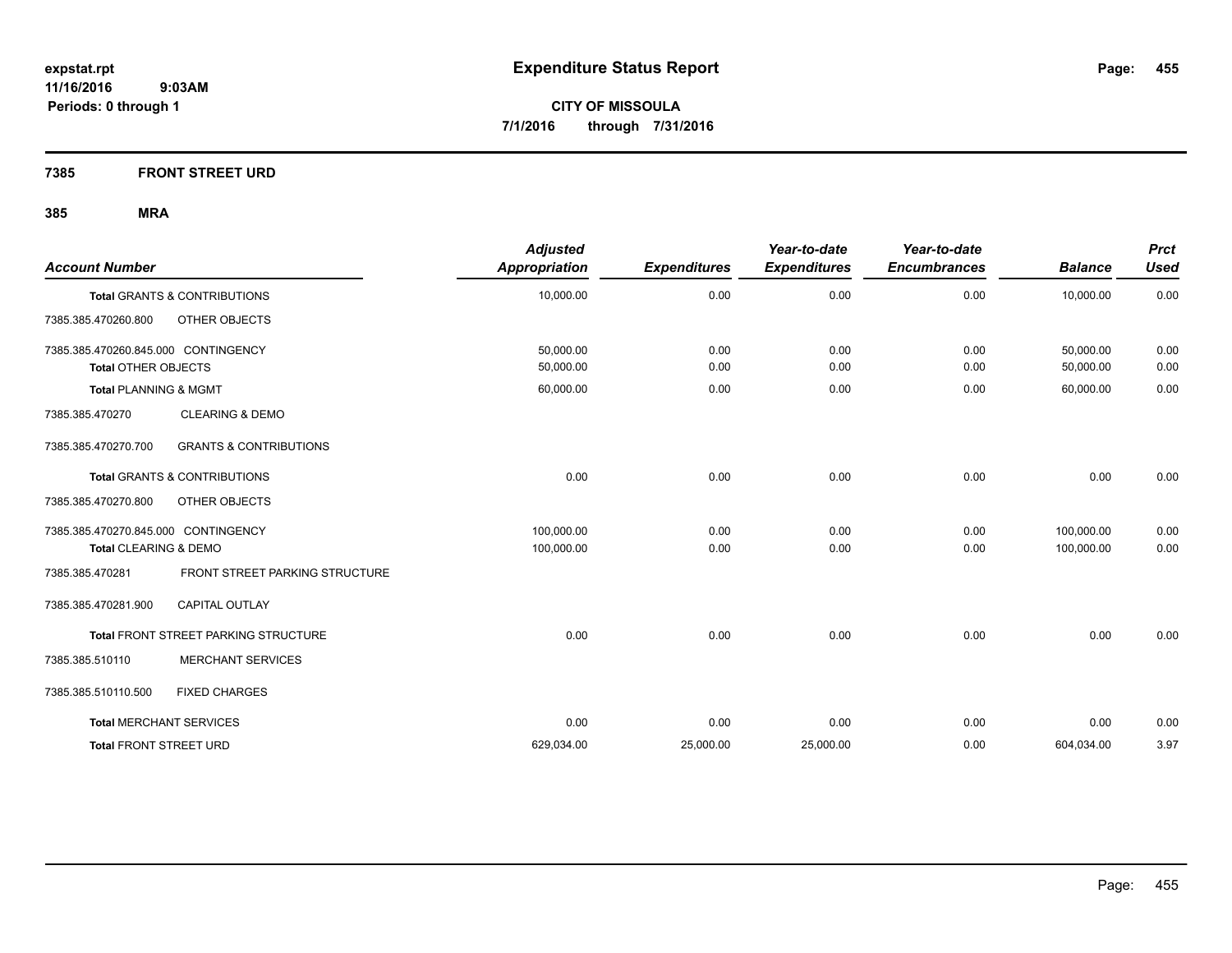**CITY OF MISSOULA 7/1/2016 through 7/31/2016**

### **7386 DEBT SERVICE-SAFEWAY/ST PAT 1.5M**

| <b>Account Number</b> |                                   | <b>Adjusted</b><br><b>Appropriation</b> | <b>Expenditures</b> | Year-to-date<br><b>Expenditures</b> | Year-to-date<br><b>Encumbrances</b> | <b>Balance</b> | <b>Prct</b><br><b>Used</b> |
|-----------------------|-----------------------------------|-----------------------------------------|---------------------|-------------------------------------|-------------------------------------|----------------|----------------------------|
| 7386.385.470220       | PROPERTY ACQUISITION              |                                         |                     |                                     |                                     |                |                            |
| 7386.385.470220.900   | <b>CAPITAL OUTLAY</b>             |                                         |                     |                                     |                                     |                |                            |
|                       | <b>Total PROPERTY ACQUISITION</b> | 0.00                                    | 0.00                | 0.00                                | 0.00                                | 0.00           | 0.00                       |
| 7386.385.510110       | <b>MERCHANT SERVICES</b>          |                                         |                     |                                     |                                     |                |                            |
| 7386.385.510110.500   | <b>FIXED CHARGES</b>              |                                         |                     |                                     |                                     |                |                            |
| <b>Total MRA</b>      |                                   | 0.00                                    | 0.00                | 0.00                                | 0.00                                | 0.00           | 0.00                       |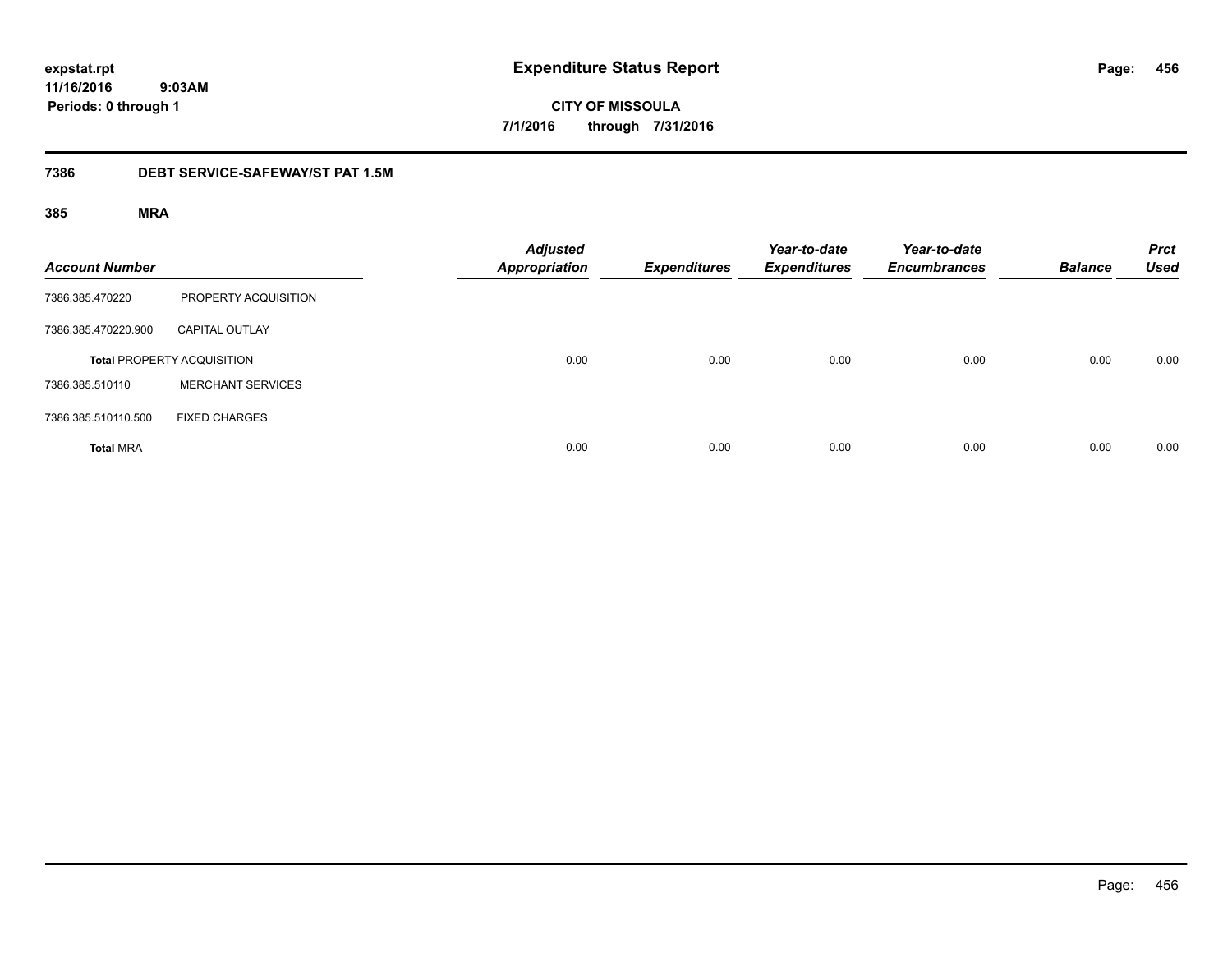**CITY OF MISSOULA 7/1/2016 through 7/31/2016**

### **7386 DEBT SERVICE-SAFEWAY/ST PAT 1.5M**

|                                |                                        | <b>Adjusted</b>      |                     | Year-to-date        | Year-to-date        |                | <b>Prct</b> |
|--------------------------------|----------------------------------------|----------------------|---------------------|---------------------|---------------------|----------------|-------------|
| <b>Account Number</b>          |                                        | <b>Appropriation</b> | <b>Expenditures</b> | <b>Expenditures</b> | <b>Encumbrances</b> | <b>Balance</b> | <b>Used</b> |
| 7386.390.490200                | DEBT SERVICE-SAFEWAY/ST PAT 1.5M       |                      |                     |                     |                     |                |             |
| 7386.390.490200.600            | <b>DEBT SERVICE</b>                    |                      |                     |                     |                     |                |             |
| 7386.390.490200.610.000        | <b>PRINCIPAL</b>                       | 38,539.00            | 18,297.25           | 18,297.25           | 0.00                | 20,241.75      | 47.48       |
| 7386.390.490200.620.000        | INTEREST / SERVICE FEES                | 88,473.00            | 45,208.75           | 45,208.75           | 0.00                | 43,264.25      | 51.10       |
|                                | Total DEBT SERVICE-SAFEWAY/ST PAT 1.5M | 127,012.00           | 63,506.00           | 63,506.00           | 0.00                | 63,506.00      | 50.00       |
| 7386.390.490510                | DS PAYMENTS TO GUARANTOR               |                      |                     |                     |                     |                |             |
| 7386.390.490510.600            | <b>DEBT SERVICE</b>                    |                      |                     |                     |                     |                |             |
|                                | <b>Total DS PAYMENTS TO GUARANTOR</b>  | 0.00                 | 0.00                | 0.00                | 0.00                | 0.00           | 0.00        |
| 7386.390.510110                | <b>MERCHANT SERVICES</b>               |                      |                     |                     |                     |                |             |
| 7386.390.510110.500            | <b>FIXED CHARGES</b>                   |                      |                     |                     |                     |                |             |
| <b>Total MERCHANT SERVICES</b> |                                        | 0.00                 | 0.00                | 0.00                | 0.00                | 0.00           | 0.00        |
|                                | Total DEBT SERVICE-SAFEWAY/ST PAT 1.5M | 127,012.00           | 63,506.00           | 63,506.00           | 0.00                | 63,506.00      | 50.00       |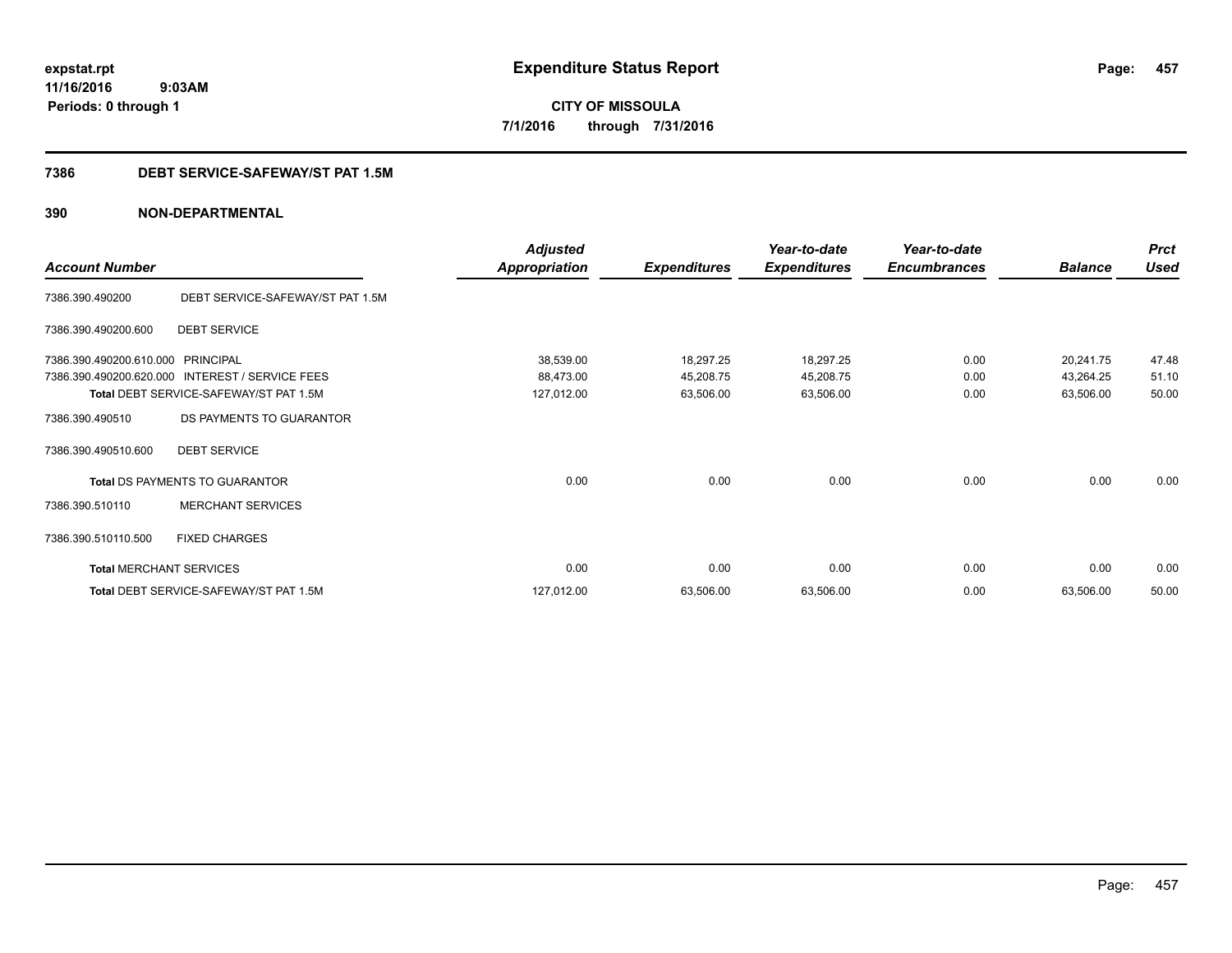**CITY OF MISSOULA 7/1/2016 through 7/31/2016**

### **7387 DEBT SERVICE-BROWNFIELD RLF 1.125M**

|                                   |                                                 | <b>Adjusted</b>      |                     | Year-to-date        | Year-to-date        |                | <b>Prct</b> |
|-----------------------------------|-------------------------------------------------|----------------------|---------------------|---------------------|---------------------|----------------|-------------|
| <b>Account Number</b>             |                                                 | <b>Appropriation</b> | <b>Expenditures</b> | <b>Expenditures</b> | <b>Encumbrances</b> | <b>Balance</b> | <b>Used</b> |
| 7387.390.490200                   | DEBT SERVICE-BROWNFIELD RLF 1.125M              |                      |                     |                     |                     |                |             |
| 7387.390.490200.600               | <b>DEBT SERVICE</b>                             |                      |                     |                     |                     |                |             |
| 7387.390.490200.610.000 PRINCIPAL |                                                 | 29,830.00            | 0.00                | 0.00                | 0.00                | 29,830.00      | 0.00        |
|                                   | 7387.390.490200.620.000 INTEREST / SERVICE FEES | 24,886.00            | 0.00                | 0.00                | 0.00                | 24,886.00      | 0.00        |
|                                   | Total DEBT SERVICE-BROWNFIELD RLF 1.125M        | 54,716.00            | 0.00                | 0.00                | 0.00                | 54,716.00      | 0.00        |
| 7387.390.510110                   | <b>MERCHANT SERVICES</b>                        |                      |                     |                     |                     |                |             |
| 7387.390.510110.500               | <b>FIXED CHARGES</b>                            |                      |                     |                     |                     |                |             |
| <b>Total MERCHANT SERVICES</b>    |                                                 | 0.00                 | 0.00                | 0.00                | 0.00                | 0.00           | 0.00        |
|                                   | <b>Total DEBT SERVICE-BROWNFIELD RLF 1.125M</b> | 54,716.00            | 0.00                | 0.00                | 0.00                | 54,716.00      | 0.00        |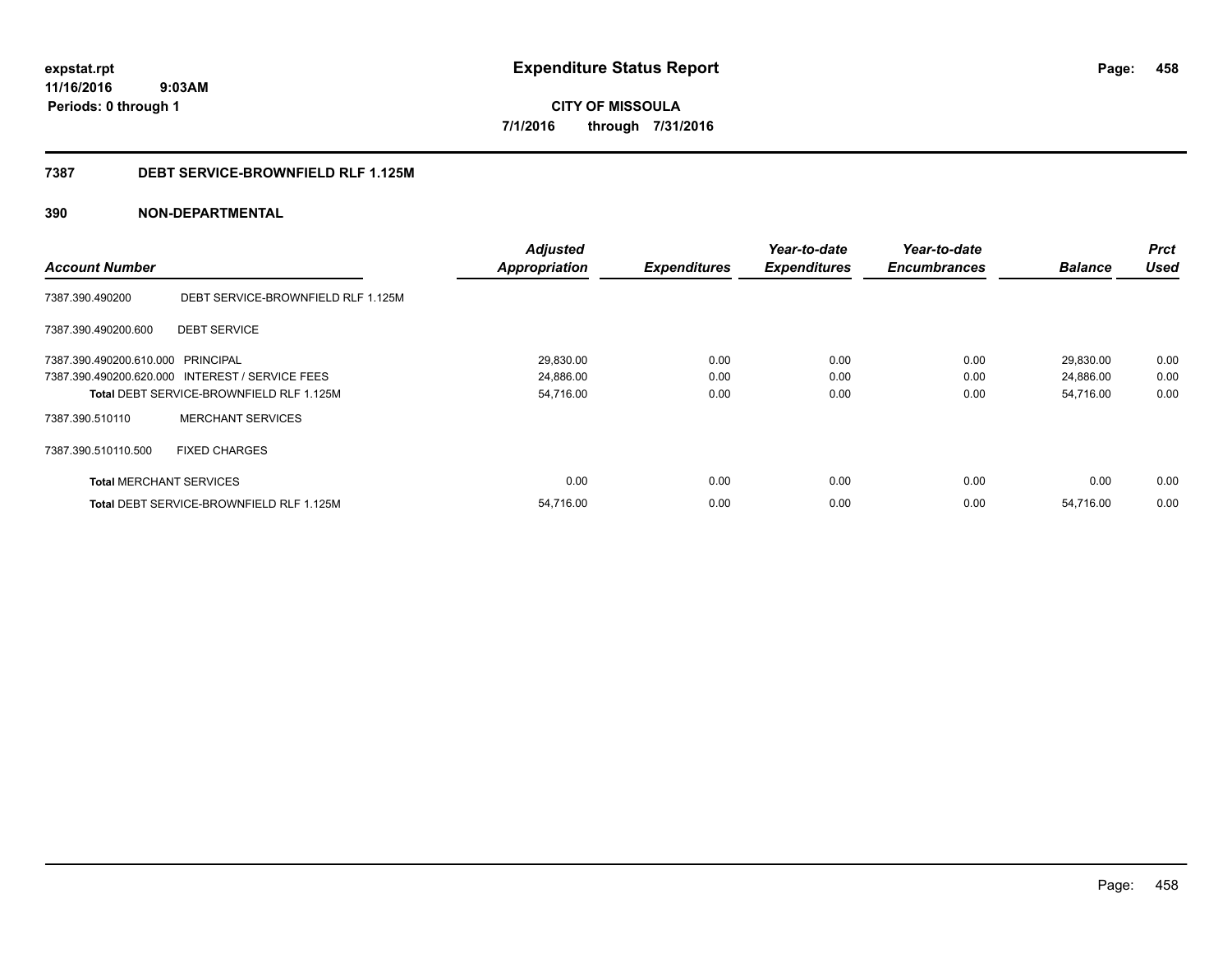**7388 RESERVE-3.6m TIF**

| <b>Account Number</b>  |                                      | <b>Adjusted</b><br><b>Appropriation</b> | <b>Expenditures</b> | Year-to-date<br><b>Expenditures</b> | Year-to-date<br><b>Encumbrances</b> | <b>Balance</b> | <b>Prct</b><br><b>Used</b> |
|------------------------|--------------------------------------|-----------------------------------------|---------------------|-------------------------------------|-------------------------------------|----------------|----------------------------|
| 7388.390.490607        | <b>TRANSFERS TO BROWNFIELD</b>       |                                         |                     |                                     |                                     |                |                            |
| 7388.390.490607.800    | OTHER OBJECTS                        |                                         |                     |                                     |                                     |                |                            |
|                        | <b>Total TRANSFERS TO BROWNFIELD</b> | 0.00                                    | 0.00                | 0.00                                | 0.00                                | 0.00           | 0.00                       |
| 7388.390.510110        | <b>MERCHANT SERVICES</b>             |                                         |                     |                                     |                                     |                |                            |
| 7388.390.510110.500    | <b>FIXED CHARGES</b>                 |                                         |                     |                                     |                                     |                |                            |
| Total RESERVE-3.6m TIF |                                      | 0.00                                    | 0.00                | 0.00                                | 0.00                                | 0.00           | 0.00                       |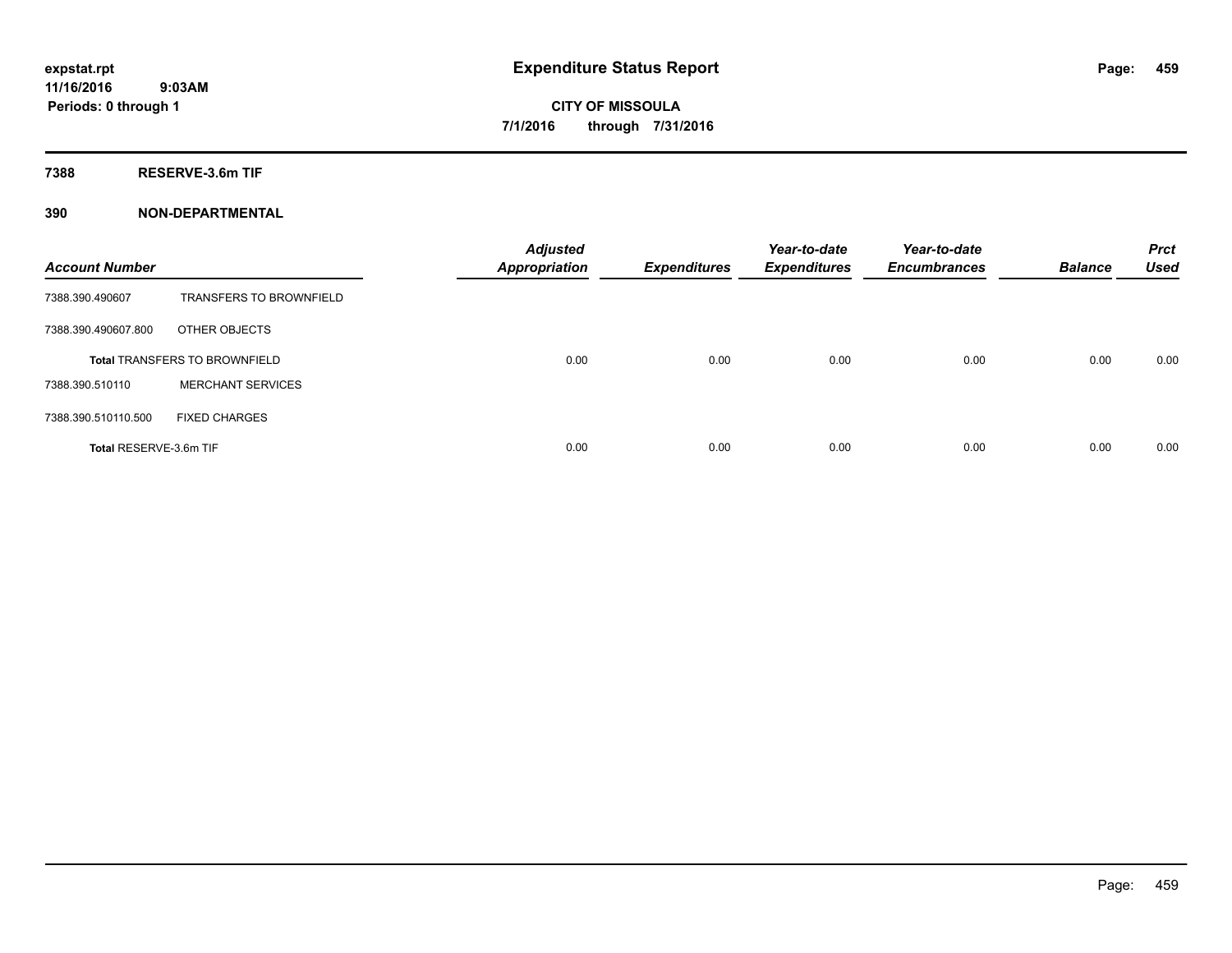### **7389 DEBT SERVICE - 3.6M/5.75M**

| <b>Account Number</b> |                                   | <b>Adjusted</b><br><b>Appropriation</b> | <b>Expenditures</b> | Year-to-date<br><b>Expenditures</b> | Year-to-date<br><b>Encumbrances</b> | <b>Balance</b> | <b>Prct</b><br><b>Used</b> |
|-----------------------|-----------------------------------|-----------------------------------------|---------------------|-------------------------------------|-------------------------------------|----------------|----------------------------|
| 7389.385.470220       | PROPERTY ACQUISITION              |                                         |                     |                                     |                                     |                |                            |
| 7389.385.470220.600   | <b>DEBT SERVICE</b>               |                                         |                     |                                     |                                     |                |                            |
|                       | <b>Total PROPERTY ACQUISITION</b> | 0.00                                    | 0.00                | 0.00                                | 0.00                                | 0.00           | 0.00                       |
| 7389.385.470250       | <b>RELOCATION PAYMENTS</b>        |                                         |                     |                                     |                                     |                |                            |
| 7389.385.470250.700   | <b>GRANTS &amp; CONTRIBUTIONS</b> |                                         |                     |                                     |                                     |                |                            |
|                       | <b>Total RELOCATION PAYMENTS</b>  | 0.00                                    | 0.00                | 0.00                                | 0.00                                | 0.00           | 0.00                       |
| 7389.385.510110       | <b>MERCHANT SERVICES</b>          |                                         |                     |                                     |                                     |                |                            |
| 7389.385.510110.500   | <b>FIXED CHARGES</b>              |                                         |                     |                                     |                                     |                |                            |
| <b>Total MRA</b>      |                                   | 0.00                                    | 0.00                | 0.00                                | 0.00                                | 0.00           | 0.00                       |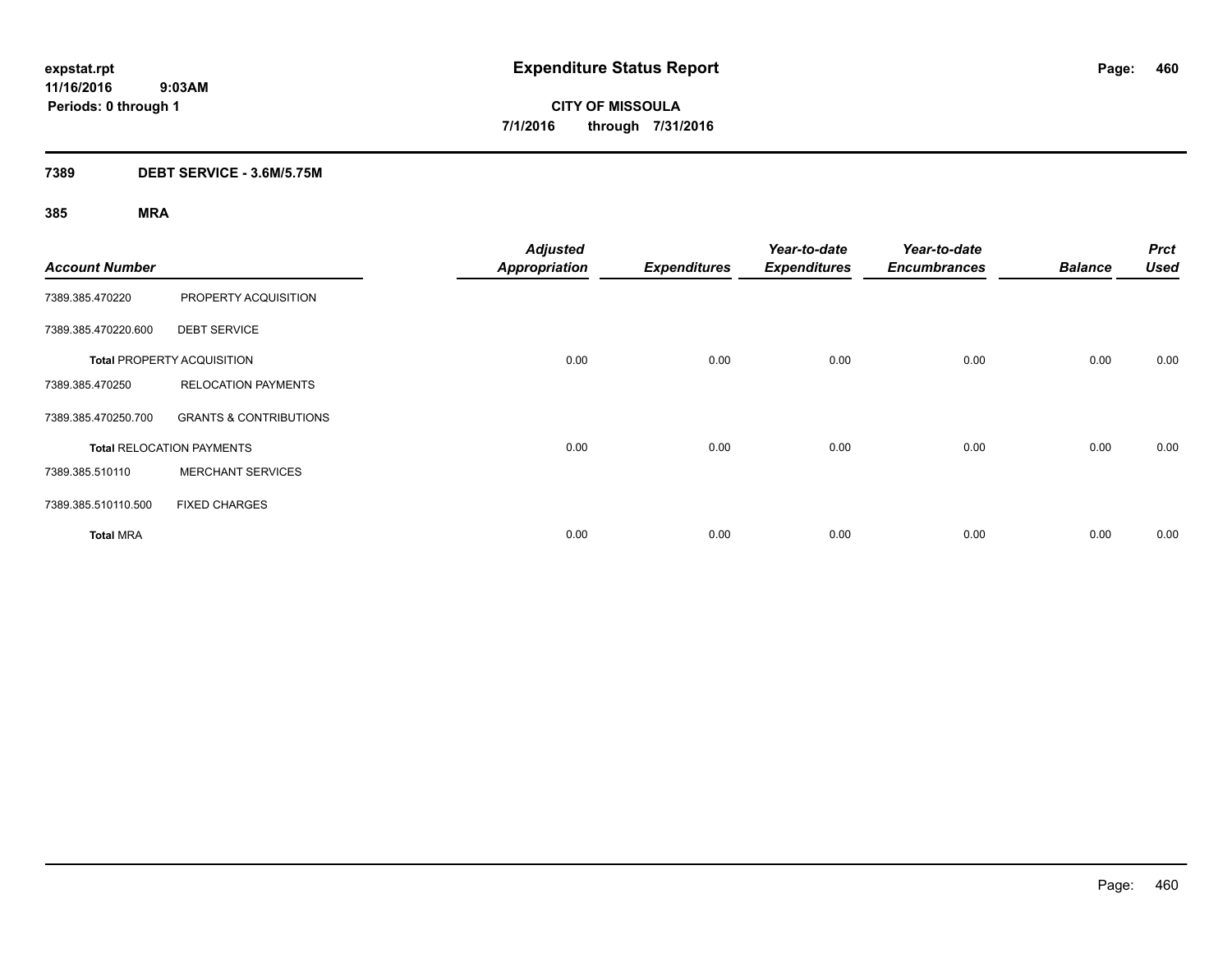### **7389 DEBT SERVICE - 3.6M/5.75M**

| <b>Account Number</b>          |                                                       | Adjusted<br>Appropriation | <b>Expenditures</b> | Year-to-date<br><b>Expenditures</b> | Year-to-date<br><b>Encumbrances</b> | <b>Balance</b> | <b>Prct</b><br><b>Used</b> |
|--------------------------------|-------------------------------------------------------|---------------------------|---------------------|-------------------------------------|-------------------------------------|----------------|----------------------------|
| 7389.390.490200                | REVENUE BOND DEBT SERVICE                             |                           |                     |                                     |                                     |                |                            |
| 7389.390.490200.600            | <b>DEBT SERVICE</b>                                   |                           |                     |                                     |                                     |                |                            |
| 7389.390.490200.610.000        | PRINCIPAL                                             | 125,000.00                | 0.00                | 0.00                                | 0.00                                | 125,000.00     | 0.00                       |
| 7389.390.490200.620.000        | <b>INTEREST / SERVICE FEES</b>                        | 125,500.00                | 0.00                | 0.00                                | 0.00                                | 125,500.00     | 0.00                       |
|                                | Total REVENUE BOND DEBT SERVICE                       | 250,500.00                | 0.00                | 0.00                                | 0.00                                | 250,500.00     | 0.00                       |
| 7389.390.490210                | FY13 \$5.75M DEBT SERVICE                             |                           |                     |                                     |                                     |                |                            |
| 7389.390.490210.600            | <b>DEBT SERVICE</b>                                   |                           |                     |                                     |                                     |                |                            |
|                                | 7389.390.490210.610.000 FY13 5.75M DEBT SVS/PRINCIPAL | 268,000.00                | 0.00                | 0.00                                | 0.00                                | 268,000.00     | 0.00                       |
|                                | 7389.390.490210.620.000 INTEREST / SERVICE FEES       | 157,812.00                | 0.00                | 0.00                                | 0.00                                | 157,812.00     | 0.00                       |
|                                | Total FY13 \$5.75M DEBT SERVICE                       | 425,812.00                | 0.00                | 0.00                                | 0.00                                | 425,812.00     | 0.00                       |
| 7389.390.510110                | <b>MERCHANT SERVICES</b>                              |                           |                     |                                     |                                     |                |                            |
| 7389.390.510110.500            | <b>FIXED CHARGES</b>                                  |                           |                     |                                     |                                     |                |                            |
| <b>Total MERCHANT SERVICES</b> |                                                       | 0.00                      | 0.00                | 0.00                                | 0.00                                | 0.00           | 0.00                       |
|                                | Total DEBT SERVICE - 3.6M/5.75M                       | 676,312.00                | 0.00                | 0.00                                | 0.00                                | 676.312.00     | 0.00                       |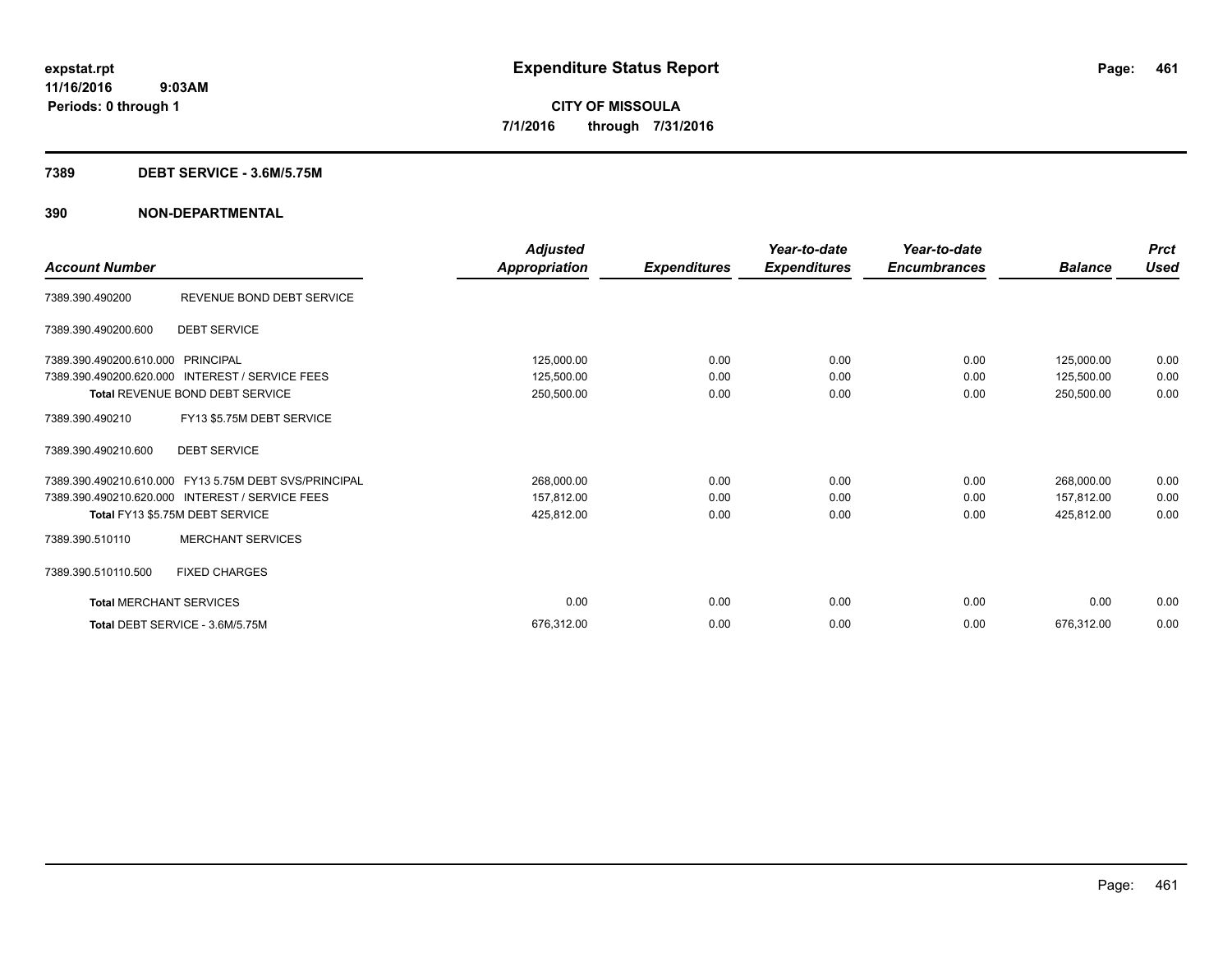**CITY OF MISSOULA 7/1/2016 through 7/31/2016**

### **7390 URDII CLEARING - 3.6M TIF**

| <b>Account Number</b> |                                      | <b>Adjusted</b><br><b>Appropriation</b> | <b>Expenditures</b> | Year-to-date<br><b>Expenditures</b> | Year-to-date<br><b>Encumbrances</b> | <b>Balance</b> | <b>Prct</b><br><b>Used</b> |
|-----------------------|--------------------------------------|-----------------------------------------|---------------------|-------------------------------------|-------------------------------------|----------------|----------------------------|
| 7390.385.490607       | <b>TRANSFERS TO BROWNFIELD</b>       |                                         |                     |                                     |                                     |                |                            |
| 7390.385.490607.800   | OTHER OBJECTS                        |                                         |                     |                                     |                                     |                |                            |
|                       | <b>Total TRANSFERS TO BROWNFIELD</b> | 0.00                                    | 0.00                | 0.00                                | 0.00                                | 0.00           | 0.00                       |
| 7390.385.510110       | <b>MERCHANT SERVICES</b>             |                                         |                     |                                     |                                     |                |                            |
| 7390.385.510110.500   | <b>FIXED CHARGES</b>                 |                                         |                     |                                     |                                     |                |                            |
| <b>Total MRA</b>      |                                      | 0.00                                    | 0.00                | 0.00                                | 0.00                                | 0.00           | 0.00                       |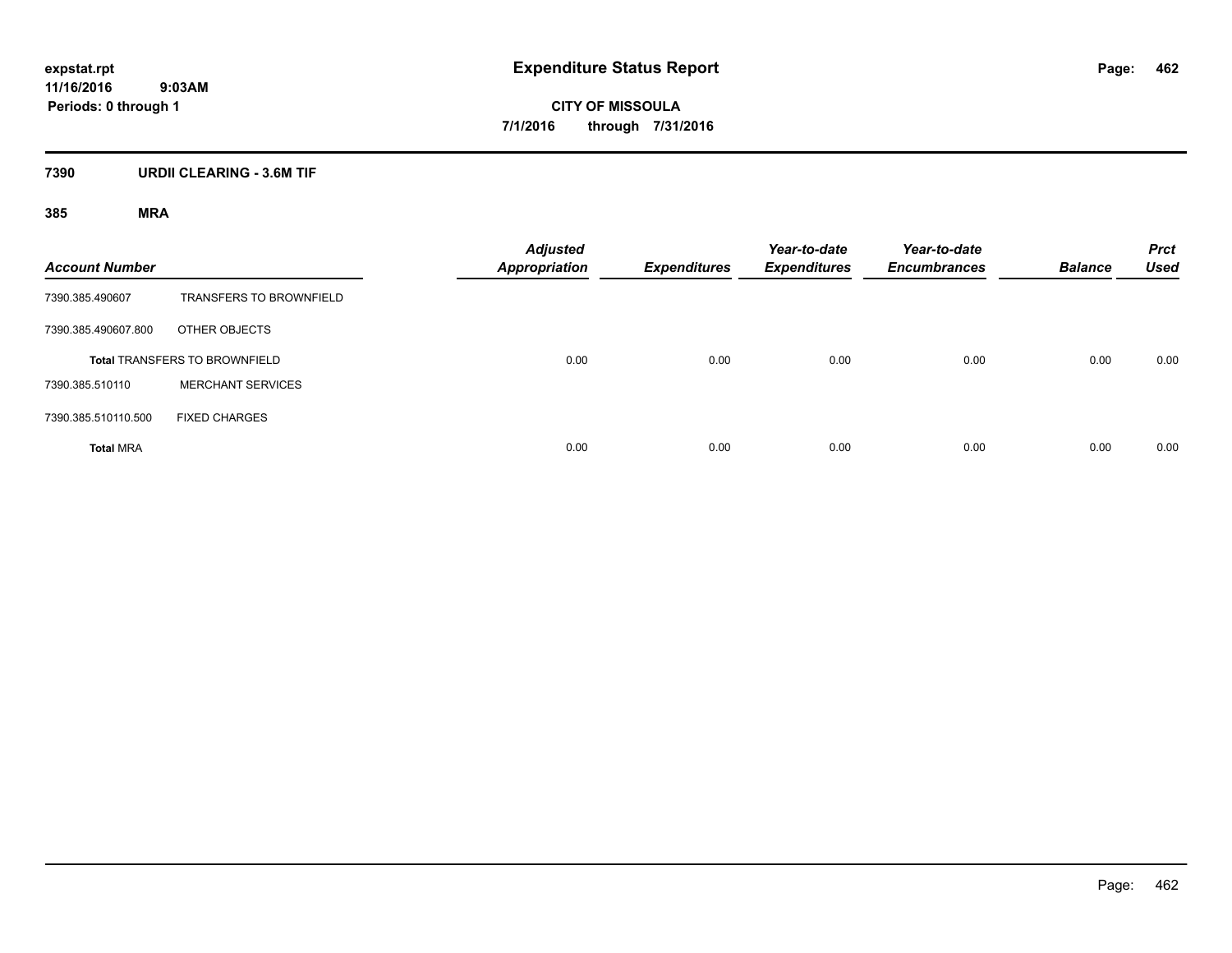### **7390 URDII CLEARING - 3.6M TIF**

| <b>Account Number</b>  |                                                                                               | <b>Adjusted</b><br><b>Appropriation</b> | <b>Expenditures</b> | Year-to-date<br><b>Expenditures</b> | Year-to-date<br><b>Encumbrances</b> | <b>Balance</b>               | <b>Prct</b><br><b>Used</b> |
|------------------------|-----------------------------------------------------------------------------------------------|-----------------------------------------|---------------------|-------------------------------------|-------------------------------------|------------------------------|----------------------------|
| 7390.390.490601        | TI BOND CLEARING                                                                              |                                         |                     |                                     |                                     |                              |                            |
| 7390.390.490601.800    | OTHER OBJECTS                                                                                 |                                         |                     |                                     |                                     |                              |                            |
| Total TI BOND CLEARING |                                                                                               | 0.00                                    | 0.00                | 0.00                                | 0.00                                | 0.00                         | 0.00                       |
| 7390.390.490604        | TI BOND RESERVE                                                                               |                                         |                     |                                     |                                     |                              |                            |
| 7390.390.490604.800    | OTHER OBJECTS                                                                                 |                                         |                     |                                     |                                     |                              |                            |
| Total TI BOND RESERVE  | 7390.390.490604.820.000 TRANSFER TO INTERMOUNTAIN BOND DS 7399                                | 145,937.00<br>145,937.00                | 0.00<br>0.00        | 0.00<br>0.00                        | 0.00<br>0.00                        | 145,937.00<br>145.937.00     | 0.00<br>0.00               |
| 7390.390.490605        | TRANSFER TO DEBT SERVICE 7389                                                                 |                                         |                     |                                     |                                     |                              |                            |
| 7390.390.490605.800    | OTHER OBJECTS                                                                                 |                                         |                     |                                     |                                     |                              |                            |
|                        | 7390.390.490605.820.000 TRANSFERS TO DEBT SERVICE<br>Total TRANSFER TO DEBT SERVICE 7389      | 676,312.00<br>676.312.00                | 0.00<br>0.00        | 0.00<br>0.00                        | 0.00<br>0.00                        | 676,312.00<br>676.312.00     | 0.00<br>0.00               |
| 7390.390.490606        | <b>DEVELOPMENT TRANSFERS</b>                                                                  |                                         |                     |                                     |                                     |                              |                            |
| 7390.390.490606.800    | OTHER OBJECTS                                                                                 |                                         |                     |                                     |                                     |                              |                            |
|                        | 7390.390.490606.820.000 TRANSFERS TO URD II DEVELOPMENT<br><b>Total DEVELOPMENT TRANSFERS</b> | 1.121.177.00<br>1,121,177.00            | 0.00<br>0.00        | 0.00<br>0.00                        | 0.00<br>0.00                        | 1,121,177.00<br>1,121,177.00 | 0.00<br>0.00               |
| 7390.390.490607        | <b>TRANSFERS TO BROWNFIELD</b>                                                                |                                         |                     |                                     |                                     |                              |                            |
| 7390.390.490607.800    | OTHER OBJECTS                                                                                 |                                         |                     |                                     |                                     |                              |                            |
|                        | 7390.390.490607.820.000 TRANSFERS TO OTHER FUNDS<br><b>Total TRANSFERS TO BROWNFIELD</b>      | 54,716.00<br>54,716.00                  | 0.00<br>0.00        | 0.00<br>0.00                        | 0.00<br>0.00                        | 54,716.00<br>54,716.00       | 0.00<br>0.00               |
| 7390.390.490608        | TRANSFERS TO SAFEWA/ST PAT                                                                    |                                         |                     |                                     |                                     |                              |                            |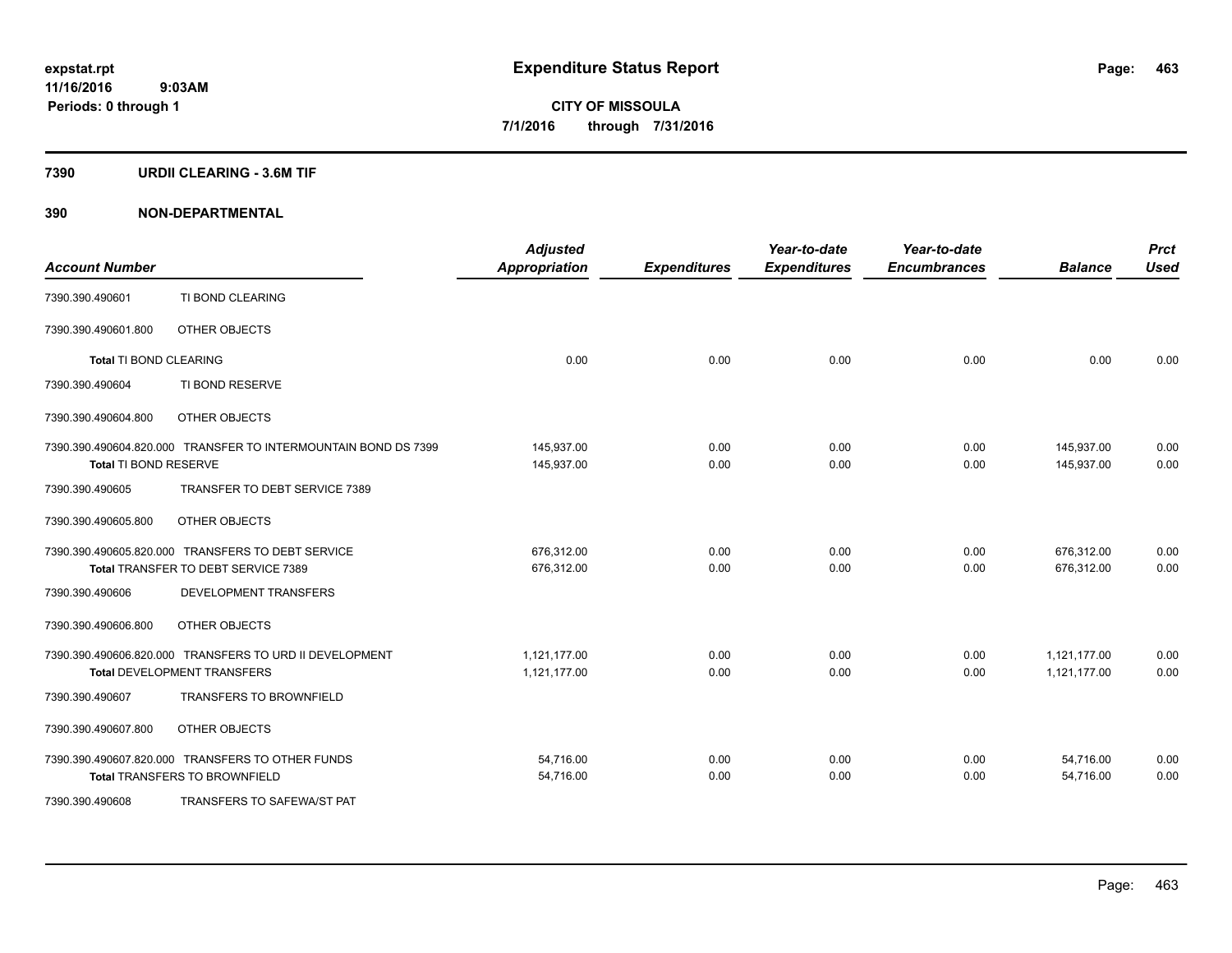### **7390 URDII CLEARING - 3.6M TIF**

|                                                                  | <b>Adjusted</b>      |                     | Year-to-date        | Year-to-date        |                | <b>Prct</b> |
|------------------------------------------------------------------|----------------------|---------------------|---------------------|---------------------|----------------|-------------|
| <b>Account Number</b>                                            | <b>Appropriation</b> | <b>Expenditures</b> | <b>Expenditures</b> | <b>Encumbrances</b> | <b>Balance</b> | Used        |
| OTHER OBJECTS<br>7390.390.490608.800                             |                      |                     |                     |                     |                |             |
| 7390.390.490608.820.000 TRANSFERS TO OTHER FUNDS-SAFEWAY/ST PATS | 127.012.00           | 0.00                | 0.00                | 0.00                | 127.012.00     | 0.00        |
| <b>Total TRANSFERS TO SAFEWA/ST PAT</b>                          | 127,012.00           | 0.00                | 0.00                | 0.00                | 127.012.00     | 0.00        |
| <b>MERCHANT SERVICES</b><br>7390.390.510110                      |                      |                     |                     |                     |                |             |
| 7390.390.510110.500<br><b>FIXED CHARGES</b>                      |                      |                     |                     |                     |                |             |
| <b>Total FIXED CHARGES</b>                                       | 0.00                 | 0.00                | 0.00                | 0.00                | 0.00           | 0.00        |
| <b>Total MERCHANT SERVICES</b>                                   | 0.00                 | 0.00                | 0.00                | 0.00                | 0.00           | 0.00        |
| <b>Total URDII CLEARING - 3.6M TIF</b>                           | 2,125,154.00         | 0.00                | 0.00                | 0.00                | 2.125.154.00   | 0.00        |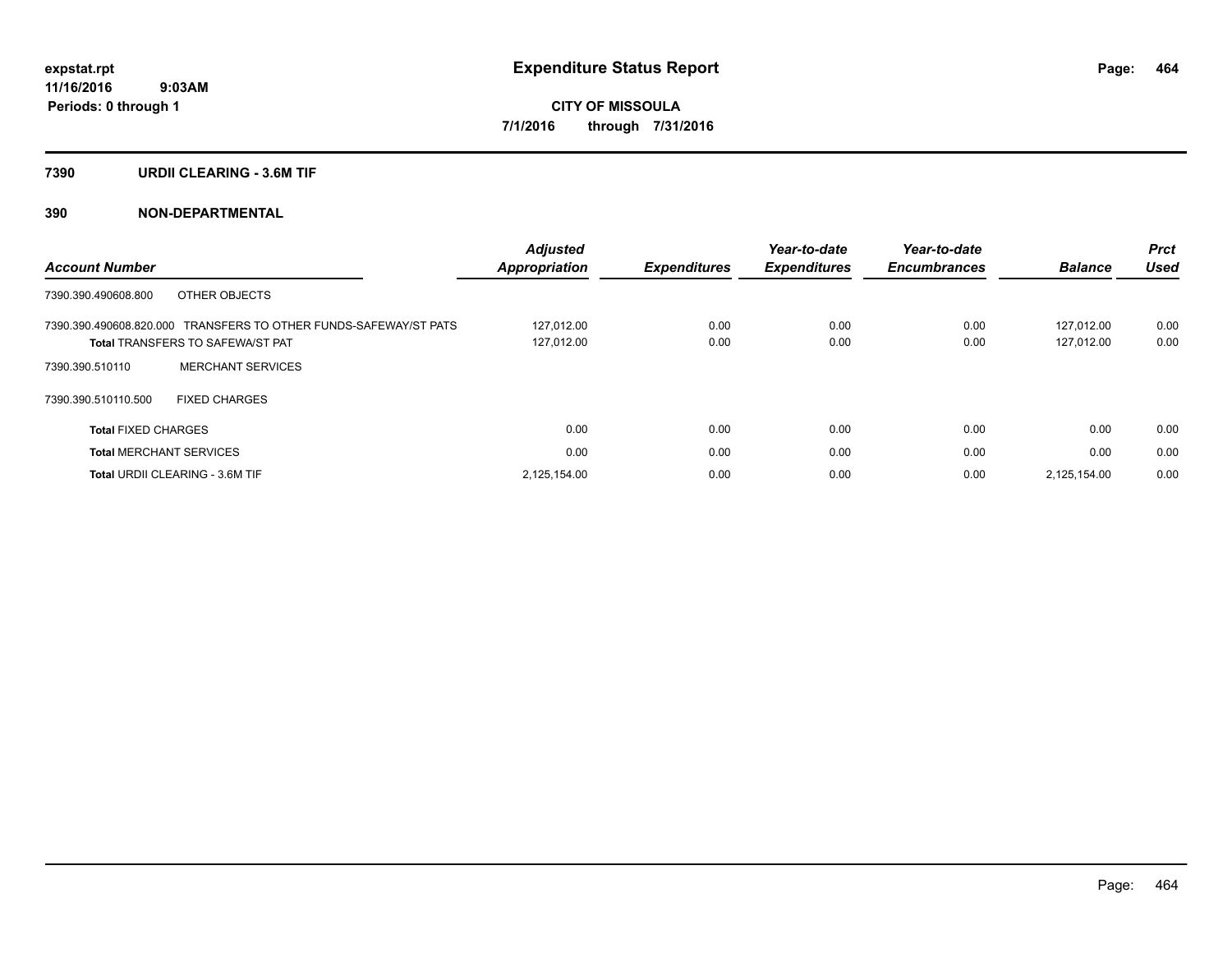**CITY OF MISSOULA 7/1/2016 through 7/31/2016**

**7391 MRA - URD I FUND**

| <b>Account Number</b>      |                          | <b>Adjusted</b><br><b>Appropriation</b> | <b>Expenditures</b> | Year-to-date<br><b>Expenditures</b> | Year-to-date<br><b>Encumbrances</b> | <b>Balance</b> | <b>Prct</b><br>Used |
|----------------------------|--------------------------|-----------------------------------------|---------------------|-------------------------------------|-------------------------------------|----------------|---------------------|
| 7391.385.510110            | <b>MERCHANT SERVICES</b> |                                         |                     |                                     |                                     |                |                     |
| 7391.385.510110.500        | <b>FIXED CHARGES</b>     |                                         |                     |                                     |                                     |                |                     |
| <b>Total FIXED CHARGES</b> |                          | 0.00                                    | 0.00                | 0.00                                | 0.00                                | 0.00           | 0.00                |
| <b>Total MRA</b>           |                          | 0.00                                    | 0.00                | 0.00                                | 0.00                                | 0.00           | 0.00                |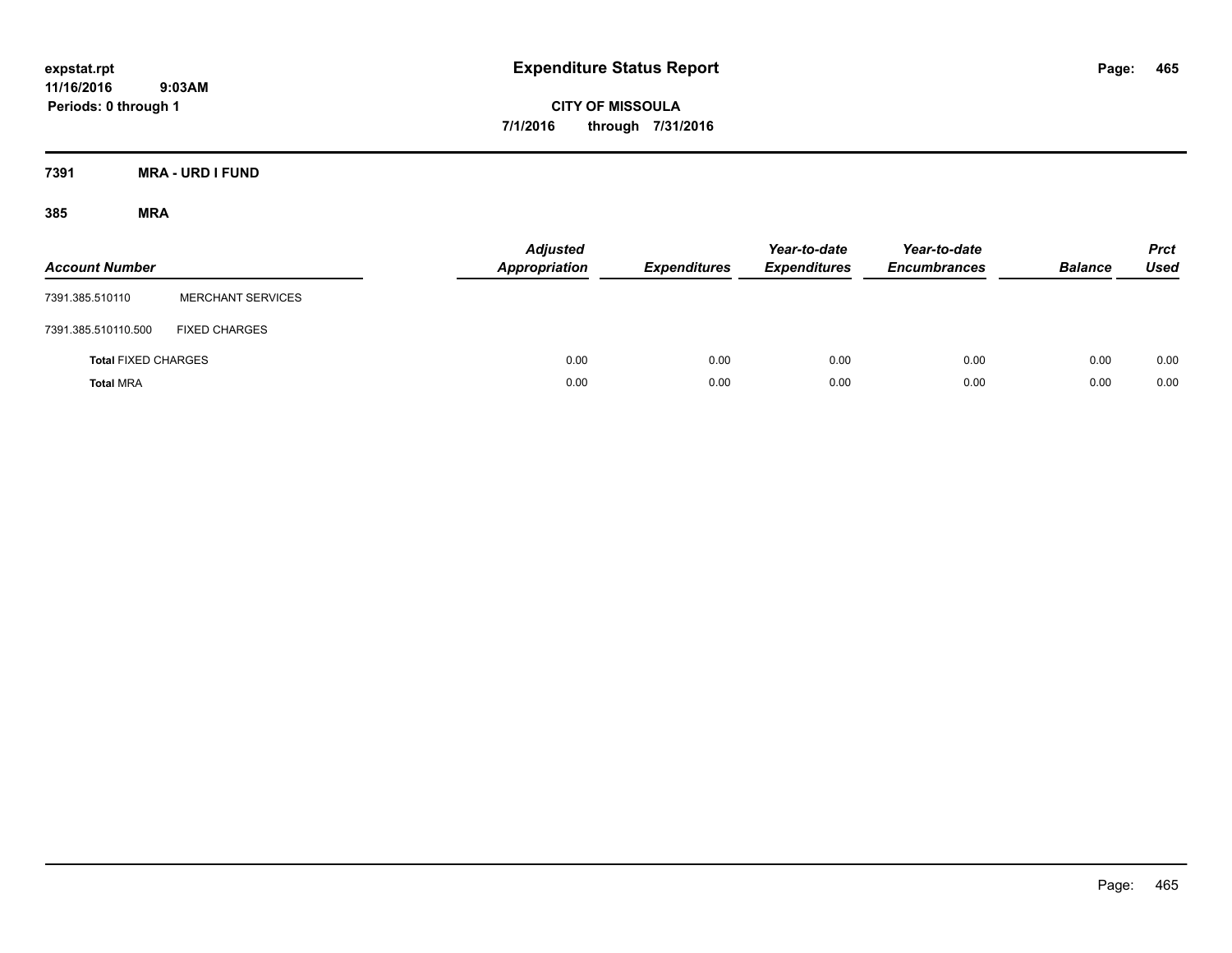**CITY OF MISSOULA 7/1/2016 through 7/31/2016**

**7391 MRA - URD I FUND**

**900 DEPRECIATION**

| <b>Account Number</b>  |                          | Adjusted<br>Appropriation | <b>Expenditures</b> | Year-to-date<br><b>Expenditures</b> | Year-to-date<br><b>Encumbrances</b> | <b>Balance</b> | Prct<br><b>Used</b> |
|------------------------|--------------------------|---------------------------|---------------------|-------------------------------------|-------------------------------------|----------------|---------------------|
| 7391.900.510110        | <b>MERCHANT SERVICES</b> |                           |                     |                                     |                                     |                |                     |
| 7391.900.510110.500    | <b>FIXED CHARGES</b>     |                           |                     |                                     |                                     |                |                     |
| Total MRA - URD I FUND |                          | 0.00                      | 0.00                | 0.00                                | 0.00                                | 0.00           | 0.00                |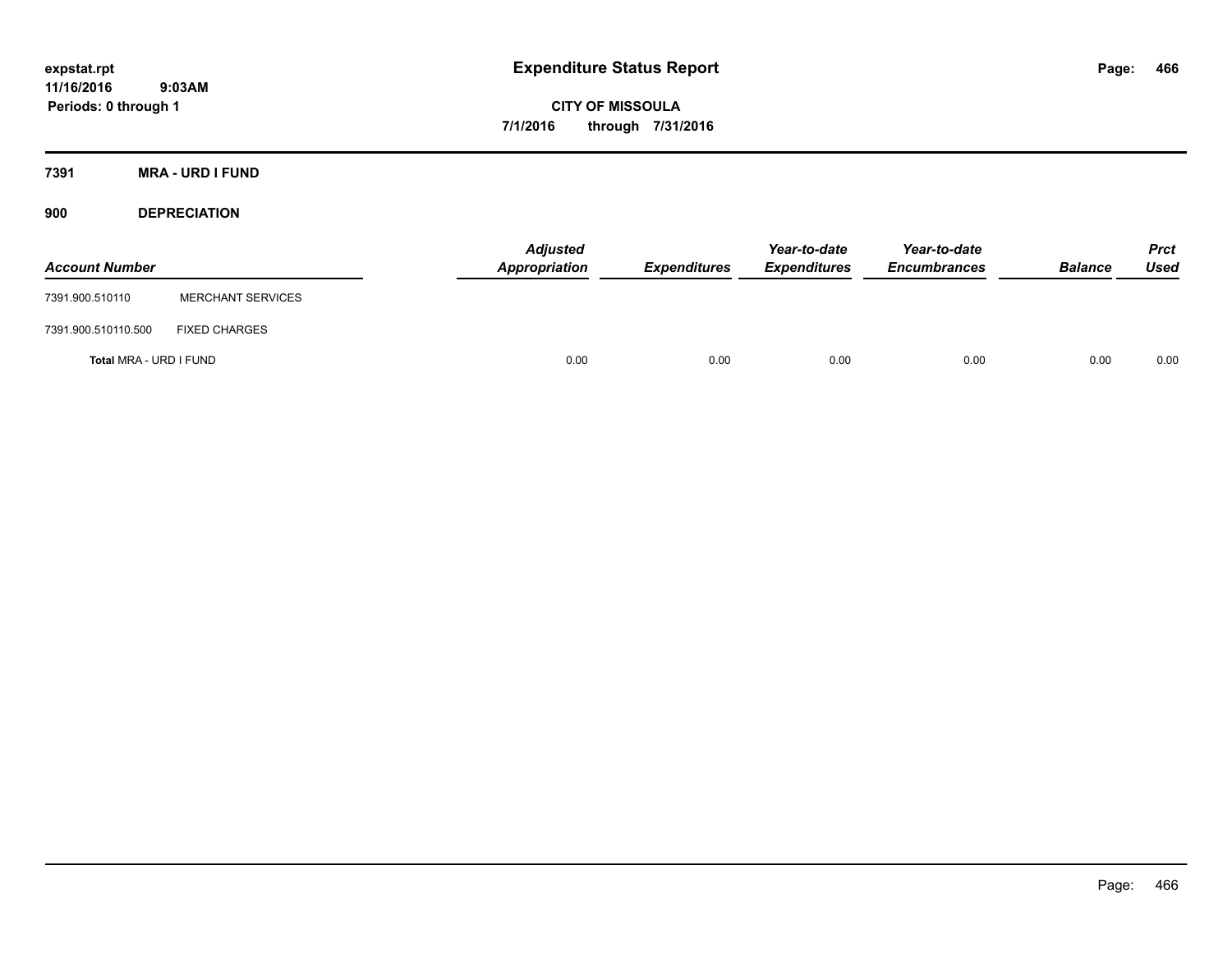**CITY OF MISSOULA 7/1/2016 through 7/31/2016**

**7392 MRA - URD II FUND**

| <b>Account Number</b>                                             |                                                  | <b>Adjusted</b><br>Appropriation | <b>Expenditures</b> | Year-to-date<br><b>Expenditures</b> | Year-to-date<br><b>Encumbrances</b> | <b>Balance</b>           | <b>Prct</b><br><b>Used</b> |
|-------------------------------------------------------------------|--------------------------------------------------|----------------------------------|---------------------|-------------------------------------|-------------------------------------|--------------------------|----------------------------|
| 7392.385.460436                                                   | <b>MRA CTEP/CMAQ</b>                             |                                  |                     |                                     |                                     |                          |                            |
| 7392.385.460436.300                                               | PURCHASED SERVICES                               |                                  |                     |                                     |                                     |                          |                            |
|                                                                   | <b>Total PURCHASED SERVICES</b>                  | 0.00                             | 0.00                | 0.00                                | 0.00                                | 0.00                     | 0.00                       |
| 7392.385.460436.900                                               | <b>CAPITAL OUTLAY</b>                            |                                  |                     |                                     |                                     |                          |                            |
| <b>Total MRA CTEP/CMAQ</b>                                        |                                                  | 0.00                             | 0.00                | 0.00                                | 0.00                                | 0.00                     | 0.00                       |
| 7392.385.470210                                                   | <b>ADMINISTRATION</b>                            |                                  |                     |                                     |                                     |                          |                            |
| 7392.385.470210.300                                               | PURCHASED SERVICES                               |                                  |                     |                                     |                                     |                          |                            |
|                                                                   | <b>Total PURCHASED SERVICES</b>                  | 0.00                             | 0.00                | 0.00                                | 0.00                                | 0.00                     | 0.00                       |
| 7392.385.470210.800                                               | OTHER OBJECTS                                    |                                  |                     |                                     |                                     |                          |                            |
| <b>Total ADMINISTRATION</b>                                       | 7392.385.470210.820.000 TRANSFERS TO OTHER FUNDS | 250,000.00<br>250,000.00         | 0.00<br>0.00        | 0.00<br>0.00                        | 0.00<br>0.00                        | 250,000.00<br>250,000.00 | 0.00<br>0.00               |
| 7392.385.470220                                                   | PROPERTY ACQUISITION                             |                                  |                     |                                     |                                     |                          |                            |
| 7392.385.470220.800                                               | OTHER OBJECTS                                    |                                  |                     |                                     |                                     |                          |                            |
| 7392.385.470220.845.000 CONTINGENCY<br><b>Total OTHER OBJECTS</b> |                                                  | 50,000.00<br>50,000.00           | 0.00<br>0.00        | 0.00<br>0.00                        | 0.00<br>0.00                        | 50,000.00<br>50,000.00   | 0.00<br>0.00               |
| 7392.385.470220.900                                               | <b>CAPITAL OUTLAY</b>                            |                                  |                     |                                     |                                     |                          |                            |
| <b>Total CAPITAL OUTLAY</b>                                       |                                                  | 0.00                             | 0.00                | 0.00                                | 0.00                                | 0.00                     | 0.00                       |
|                                                                   | <b>Total PROPERTY ACQUISITION</b>                | 50,000.00                        | 0.00                | 0.00                                | 0.00                                | 50,000.00                | 0.00                       |
| 7392.385.470230                                                   | PW FACILITY                                      |                                  |                     |                                     |                                     |                          |                            |
| 7392.385.470230.300                                               | PURCHASED SERVICES                               |                                  |                     |                                     |                                     |                          |                            |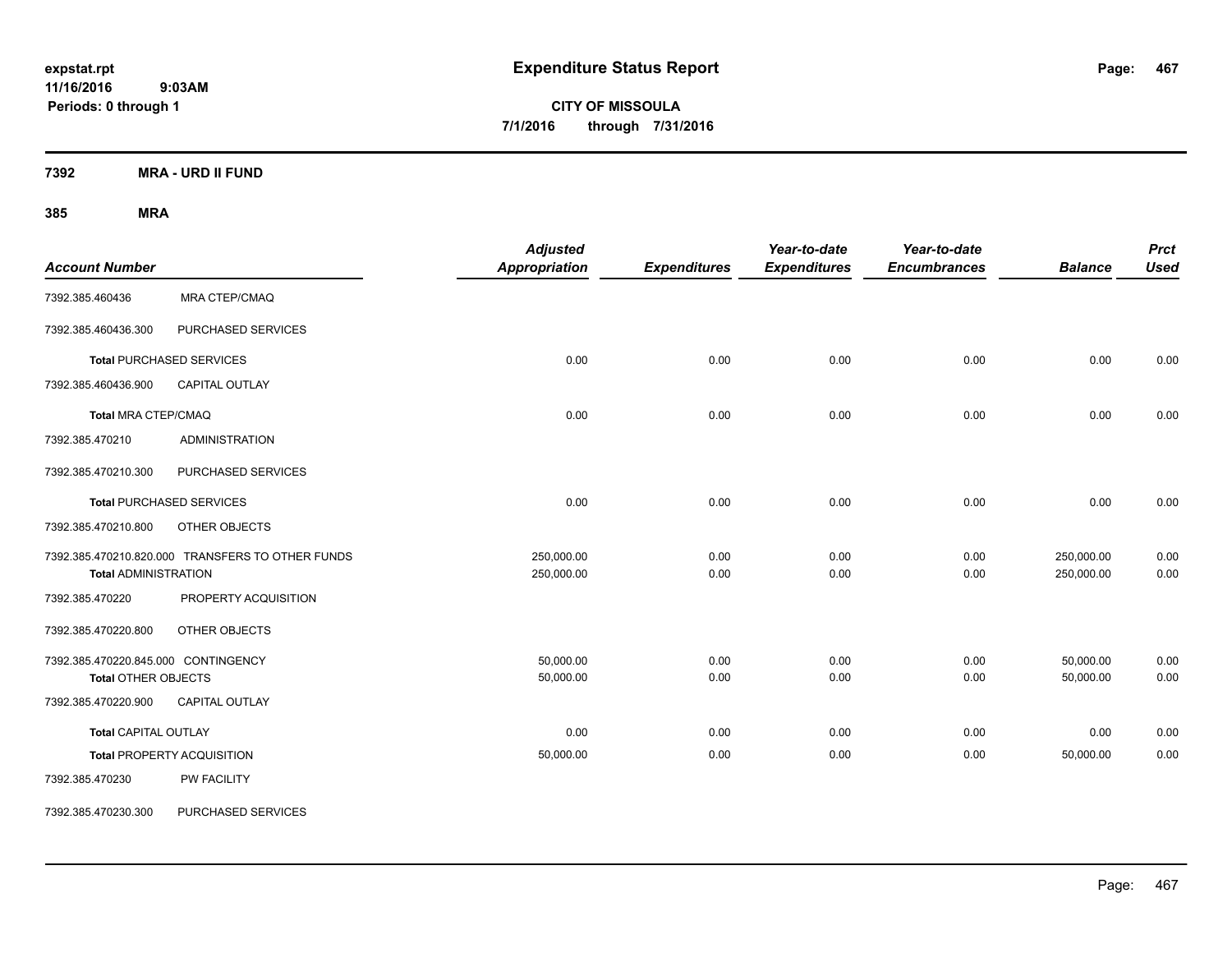**Periods: 0 through 1**

**CITY OF MISSOULA 7/1/2016 through 7/31/2016**

**7392 MRA - URD II FUND**

| <b>Account Number</b>                          |                                                | <b>Adjusted</b><br>Appropriation | <b>Expenditures</b> | Year-to-date<br><b>Expenditures</b> | Year-to-date<br><b>Encumbrances</b> | <b>Balance</b> | <b>Prct</b><br><b>Used</b> |
|------------------------------------------------|------------------------------------------------|----------------------------------|---------------------|-------------------------------------|-------------------------------------|----------------|----------------------------|
| 7392.385.470230.350.000 PROFESSIONAL SERVICES  |                                                | 22,551.00                        | 0.00                | 0.00                                | 0.00                                | 22,551.00      | 0.00                       |
| <b>Total PURCHASED SERVICES</b>                |                                                | 22,551.00                        | 0.00                | 0.00                                | 0.00                                | 22,551.00      | 0.00                       |
| 7392.385.470230.700                            | <b>GRANTS &amp; CONTRIBUTIONS</b>              |                                  |                     |                                     |                                     |                |                            |
| 7392.385.470230.700.000 GRANTS & CONTRIBUTIONS |                                                | 102,885.00                       | 0.00                | 0.00                                | 0.00                                | 102,885.00     | 0.00                       |
| <b>Total GRANTS &amp; CONTRIBUTIONS</b>        |                                                | 102,885.00                       | 0.00                | 0.00                                | 0.00                                | 102,885.00     | 0.00                       |
| 7392.385.470230.800                            | OTHER OBJECTS                                  |                                  |                     |                                     |                                     |                |                            |
| 7392.385.470230.845.000 CONTINGENCY            |                                                | 1,286,500.00                     | 0.00                | 0.00                                | 0.00                                | 1,286,500.00   | 0.00                       |
| <b>Total OTHER OBJECTS</b>                     |                                                | 1,286,500.00                     | 0.00                | 0.00                                | 0.00                                | 1,286,500.00   | 0.00                       |
| 7392.385.470230.900                            | <b>CAPITAL OUTLAY</b>                          |                                  |                     |                                     |                                     |                |                            |
| 7392.385.470230.930.000 IMPROVEMENTS           |                                                | 110,000.00                       | 0.00                | 0.00                                | 0.00                                | 110,000.00     | 0.00                       |
| <b>Total CAPITAL OUTLAY</b>                    |                                                | 110,000.00                       | 0.00                | 0.00                                | 0.00                                | 110,000.00     | 0.00                       |
| <b>Total PW FACILITY</b>                       |                                                | 1,521,936.00                     | 0.00                | 0.00                                | 0.00                                | 1,521,936.00   | 0.00                       |
| 7392.385.470240                                | <b>REHAB LOANS</b>                             |                                  |                     |                                     |                                     |                |                            |
| 7392.385.470240.700                            | <b>GRANTS &amp; CONTRIBUTIONS</b>              |                                  |                     |                                     |                                     |                |                            |
|                                                | 7392.385.470240.700.000 GRANTS & CONTRIBUTIONS | 444,830.00                       | 0.00                | 0.00                                | 0.00                                | 444,830.00     | 0.00                       |
| <b>Total REHAB LOANS</b>                       |                                                | 444,830.00                       | 0.00                | 0.00                                | 0.00                                | 444,830.00     | 0.00                       |
| 7392.385.470241                                | *** Title Not Found ***                        |                                  |                     |                                     |                                     |                |                            |
| 7392.385.470241.300                            | PURCHASED SERVICES                             |                                  |                     |                                     |                                     |                |                            |
| <b>Total PURCHASED SERVICES</b>                |                                                | 0.00                             | 0.00                | 0.00                                | 0.00                                | 0.00           | 0.00                       |
| 7392.385.470241.700                            | <b>GRANTS &amp; CONTRIBUTIONS</b>              |                                  |                     |                                     |                                     |                |                            |
| <b>Total GRANTS &amp; CONTRIBUTIONS</b>        |                                                | 0.00                             | 0.00                | 0.00                                | 0.00                                | 0.00           | 0.00                       |
| 7392.385.470241.800                            | OTHER OBJECTS                                  |                                  |                     |                                     |                                     |                |                            |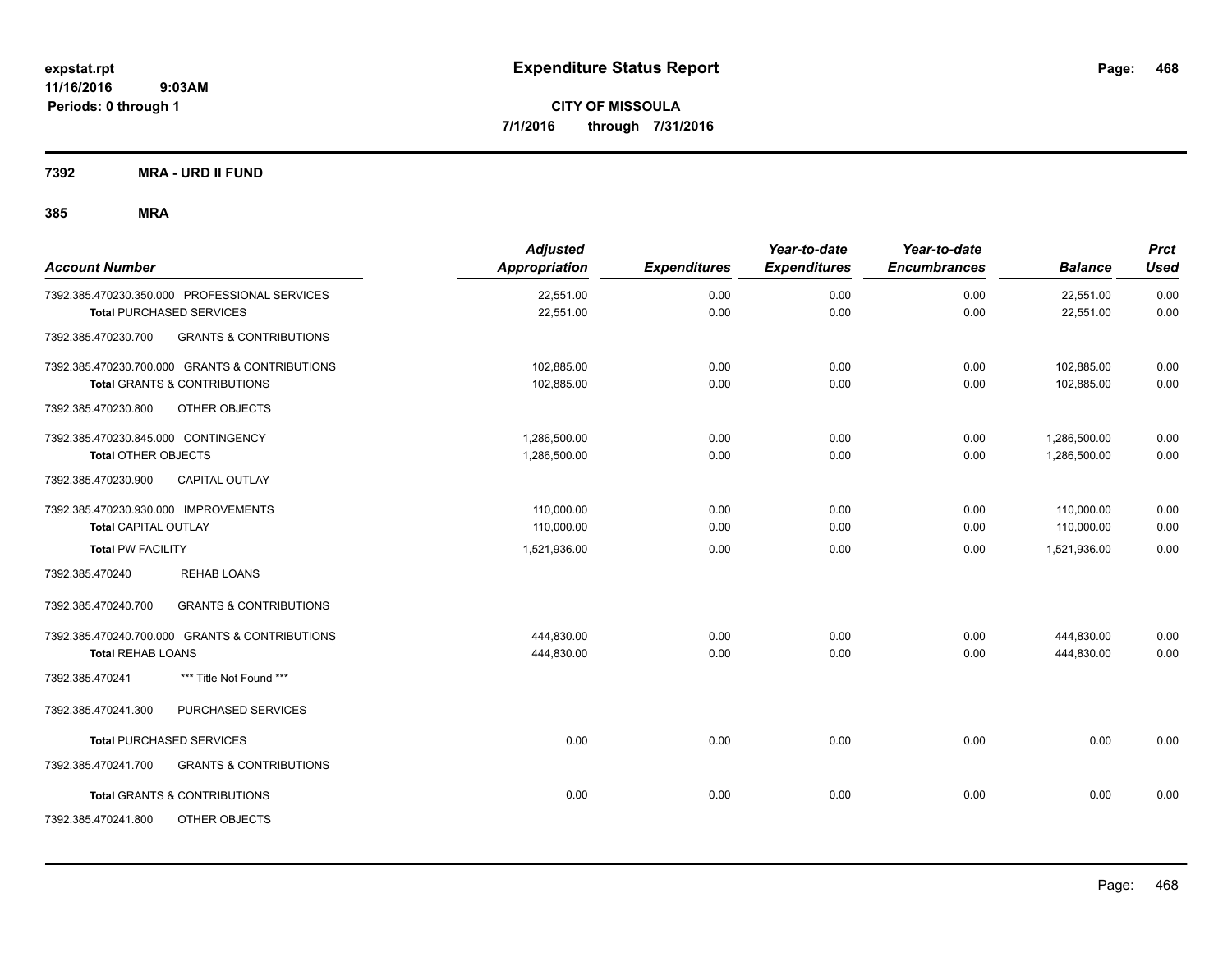**CITY OF MISSOULA 7/1/2016 through 7/31/2016**

**7392 MRA - URD II FUND**

**385 MRA**

| <b>Account Number</b>               |                                               | <b>Adjusted</b><br>Appropriation | <b>Expenditures</b> | Year-to-date<br><b>Expenditures</b> | Year-to-date<br><b>Encumbrances</b> | <b>Balance</b> | <b>Prct</b><br><b>Used</b> |
|-------------------------------------|-----------------------------------------------|----------------------------------|---------------------|-------------------------------------|-------------------------------------|----------------|----------------------------|
| <b>Total OTHER OBJECTS</b>          |                                               | 0.00                             | 0.00                | 0.00                                | 0.00                                | 0.00           | 0.00                       |
| 7392.385.470241.900                 | CAPITAL OUTLAY                                |                                  |                     |                                     |                                     |                |                            |
| Total *** Title Not Found ***       |                                               | 0.00                             | 0.00                | 0.00                                | 0.00                                | 0.00           | 0.00                       |
| 7392.385.470250                     | <b>RELOCATION PAYMENTS</b>                    |                                  |                     |                                     |                                     |                |                            |
| 7392.385.470250.700                 | <b>GRANTS &amp; CONTRIBUTIONS</b>             |                                  |                     |                                     |                                     |                |                            |
|                                     | <b>Total GRANTS &amp; CONTRIBUTIONS</b>       | 0.00                             | 0.00                | 0.00                                | 0.00                                | 0.00           | 0.00                       |
| 7392.385.470250.800                 | OTHER OBJECTS                                 |                                  |                     |                                     |                                     |                |                            |
|                                     | <b>Total RELOCATION PAYMENTS</b>              | 0.00                             | 0.00                | 0.00                                | 0.00                                | 0.00           | 0.00                       |
| 7392.385.470260                     | <b>PLANNING &amp; MGMT</b>                    |                                  |                     |                                     |                                     |                |                            |
| 7392.385.470260.300                 | <b>PURCHASED SERVICES</b>                     |                                  |                     |                                     |                                     |                |                            |
|                                     | 7392.385.470260.350.000 PROFESSIONAL SERVICES | 10,000.00                        | 0.00                | 0.00                                | 0.00                                | 10,000.00      | 0.00                       |
|                                     | <b>Total PURCHASED SERVICES</b>               | 10,000.00                        | 0.00                | 0.00                                | 0.00                                | 10,000.00      | 0.00                       |
| 7392.385.470260.700                 | <b>GRANTS &amp; CONTRIBUTIONS</b>             |                                  |                     |                                     |                                     |                |                            |
|                                     | <b>Total GRANTS &amp; CONTRIBUTIONS</b>       | 0.00                             | 0.00                | 0.00                                | 0.00                                | 0.00           | 0.00                       |
| 7392.385.470260.800                 | OTHER OBJECTS                                 |                                  |                     |                                     |                                     |                |                            |
| 7392.385.470260.845.000 CONTINGENCY |                                               | 50,000.00                        | 0.00                | 0.00                                | 0.00                                | 50,000.00      | 0.00                       |
| <b>Total OTHER OBJECTS</b>          |                                               | 50,000.00                        | 0.00                | 0.00                                | 0.00                                | 50,000.00      | 0.00                       |
| <b>Total PLANNING &amp; MGMT</b>    |                                               | 60,000.00                        | 0.00                | 0.00                                | 0.00                                | 60,000.00      | 0.00                       |
| 7392.385.470270                     | <b>CLEARING &amp; DEMO</b>                    |                                  |                     |                                     |                                     |                |                            |

7392.385.470270.700 GRANTS & CONTRIBUTIONS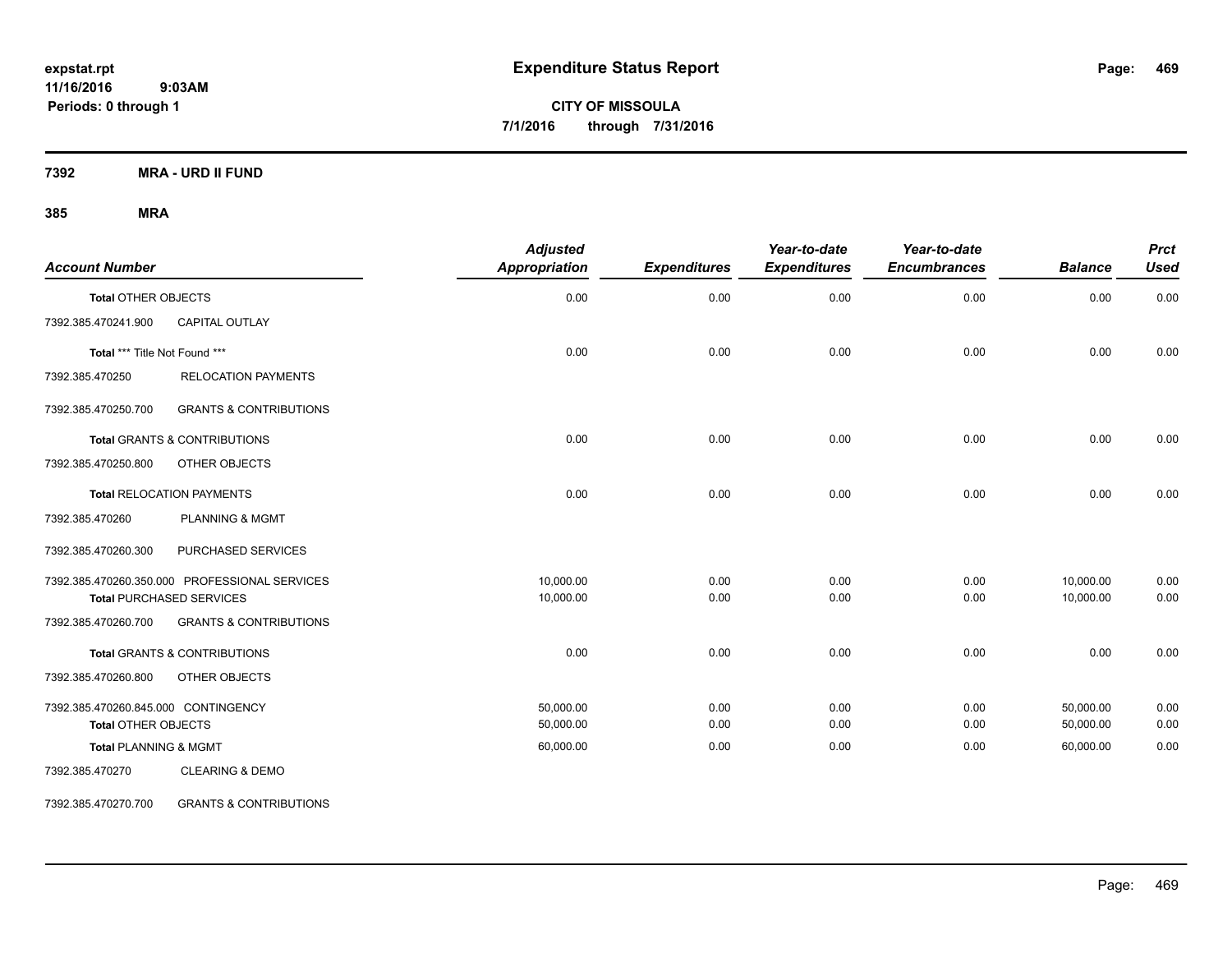**7392 MRA - URD II FUND**

| <b>Account Number</b>               |                                                | <b>Adjusted</b><br>Appropriation | <b>Expenditures</b> | Year-to-date<br><b>Expenditures</b> | Year-to-date<br><b>Encumbrances</b> | <b>Balance</b> | <b>Prct</b><br><b>Used</b> |
|-------------------------------------|------------------------------------------------|----------------------------------|---------------------|-------------------------------------|-------------------------------------|----------------|----------------------------|
|                                     | 7392.385.470270.700.000 GRANTS & CONTRIBUTIONS | 35,000.00                        | 0.00                | 0.00                                | 0.00                                | 35,000.00      | 0.00                       |
|                                     | <b>Total GRANTS &amp; CONTRIBUTIONS</b>        | 35,000.00                        | 0.00                | 0.00                                | 0.00                                | 35,000.00      | 0.00                       |
| 7392.385.470270.800                 | OTHER OBJECTS                                  |                                  |                     |                                     |                                     |                |                            |
| 7392.385.470270.845.000 CONTINGENCY |                                                | 100,000.00                       | 0.00                | 0.00                                | 0.00                                | 100,000.00     | 0.00                       |
| <b>Total OTHER OBJECTS</b>          |                                                | 100,000.00                       | 0.00                | 0.00                                | 0.00                                | 100,000.00     | 0.00                       |
| 7392.385.470270.900                 | <b>CAPITAL OUTLAY</b>                          |                                  |                     |                                     |                                     |                |                            |
| <b>Total CAPITAL OUTLAY</b>         |                                                | 0.00                             | 0.00                | 0.00                                | 0.00                                | 0.00           | 0.00                       |
| Total CLEARING & DEMO               |                                                | 135,000.00                       | 0.00                | 0.00                                | 0.00                                | 135,000.00     | 0.00                       |
| 7392.385.470280                     | 5M SOUTH RESERVE CROSSING                      |                                  |                     |                                     |                                     |                |                            |
| 7392.385.470280.900                 | <b>CAPITAL OUTLAY</b>                          |                                  |                     |                                     |                                     |                |                            |
|                                     | Total 5M SOUTH RESERVE CROSSING                | 0.00                             | 0.00                | 0.00                                | 0.00                                | 0.00           | 0.00                       |
| 7392.385.470290                     | BROWNFIELD RLF 1.125M                          |                                  |                     |                                     |                                     |                |                            |
| 7392.385.470290.700                 | <b>GRANTS &amp; CONTRIBUTIONS</b>              |                                  |                     |                                     |                                     |                |                            |
|                                     | Total GRANTS & CONTRIBUTIONS                   | 0.00                             | 0.00                | 0.00                                | 0.00                                | 0.00           | 0.00                       |
| 7392.385.470290.900                 | <b>CAPITAL OUTLAY</b>                          |                                  |                     |                                     |                                     |                |                            |
|                                     | Total BROWNFIELD RLF 1.125M                    | 0.00                             | 0.00                | 0.00                                | 0.00                                | 0.00           | 0.00                       |
| 7392.385.470300                     | SAFEWAY/ST PAT 1.5M                            |                                  |                     |                                     |                                     |                |                            |
| 7392.385.470300.900                 | <b>CAPITAL OUTLAY</b>                          |                                  |                     |                                     |                                     |                |                            |
| Total SAFEWAY/ST PAT 1.5M           |                                                | 0.00                             | 0.00                | 0.00                                | 0.00                                | 0.00           | 0.00                       |
| 7392.385.470301                     | 5.75M SILVER PARK/WYOMIN/MRL                   |                                  |                     |                                     |                                     |                |                            |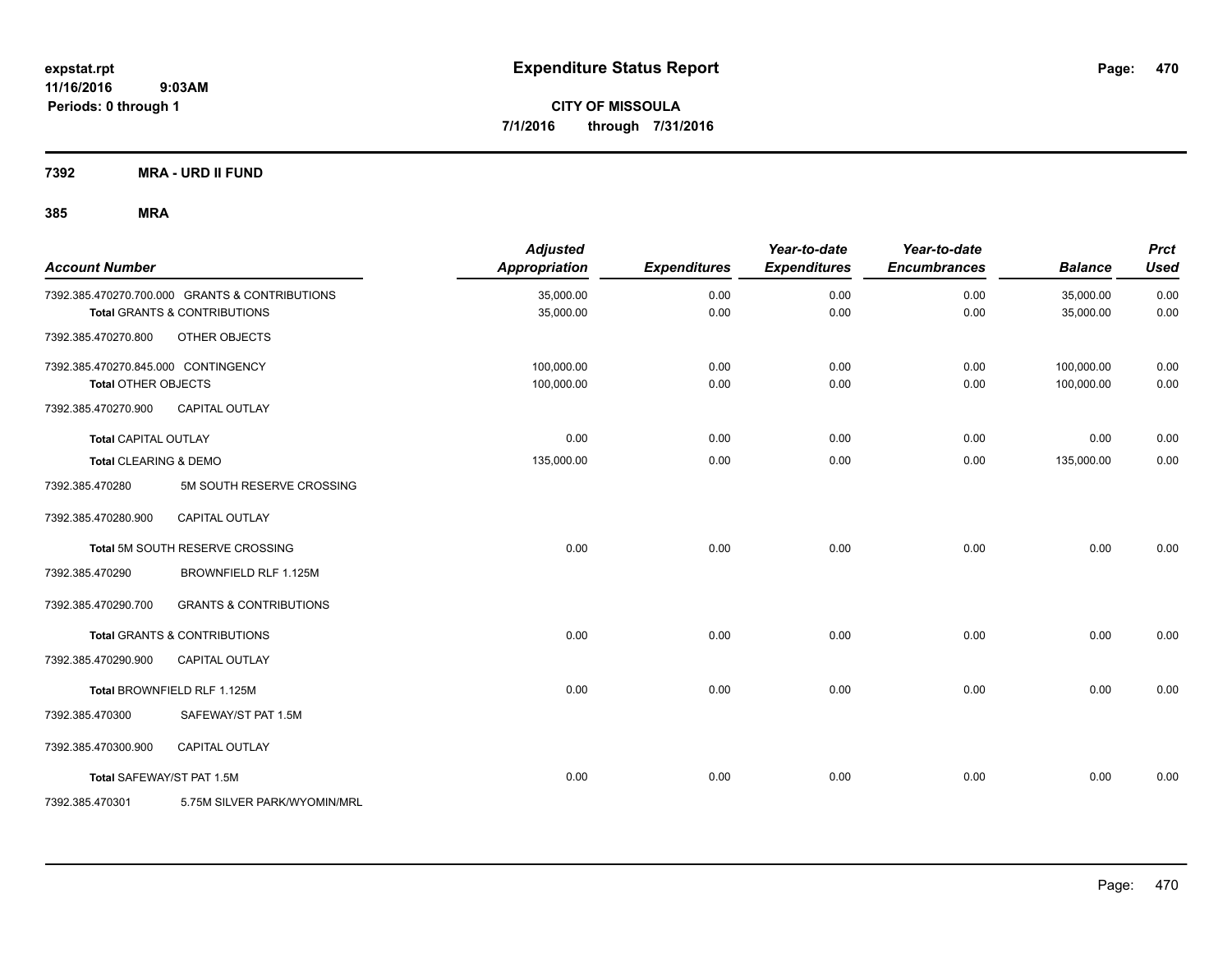**CITY OF MISSOULA 7/1/2016 through 7/31/2016**

**7392 MRA - URD II FUND**

|                         |                                    | <b>Adjusted</b>      |                     | Year-to-date        | Year-to-date        |                | <b>Prct</b> |
|-------------------------|------------------------------------|----------------------|---------------------|---------------------|---------------------|----------------|-------------|
| <b>Account Number</b>   |                                    | <b>Appropriation</b> | <b>Expenditures</b> | <b>Expenditures</b> | <b>Encumbrances</b> | <b>Balance</b> | <b>Used</b> |
| 7392.385.470301.300     | PURCHASED SERVICES                 |                      |                     |                     |                     |                |             |
|                         | <b>Total PURCHASED SERVICES</b>    | 0.00                 | 0.00                | 0.00                | 0.00                | 0.00           | 0.00        |
| 7392.385.470301.700     | <b>GRANTS &amp; CONTRIBUTIONS</b>  |                      |                     |                     |                     |                |             |
|                         | Total GRANTS & CONTRIBUTIONS       | 0.00                 | 0.00                | 0.00                | 0.00                | 0.00           | 0.00        |
| 7392.385.470301.800     | OTHER OBJECTS                      |                      |                     |                     |                     |                |             |
| Total OTHER OBJECTS     |                                    | 0.00                 | 0.00                | 0.00                | 0.00                | 0.00           | 0.00        |
| 7392.385.470301.900     | <b>CAPITAL OUTLAY</b>              |                      |                     |                     |                     |                |             |
|                         | Total 5.75M SILVER PARK/WYOMIN/MRL | 0.00                 | 0.00                | 0.00                | 0.00                | 0.00           | 0.00        |
| 7392.385.510110         | <b>MERCHANT SERVICES</b>           |                      |                     |                     |                     |                |             |
| 7392.385.510110.500     | <b>FIXED CHARGES</b>               |                      |                     |                     |                     |                |             |
|                         | <b>Total MERCHANT SERVICES</b>     | 0.00                 | 0.00                | 0.00                | 0.00                | 0.00           | 0.00        |
| Total MRA - URD II FUND |                                    | 2,461,766.00         | 0.00                | 0.00                | 0.00                | 2,461,766.00   | 0.00        |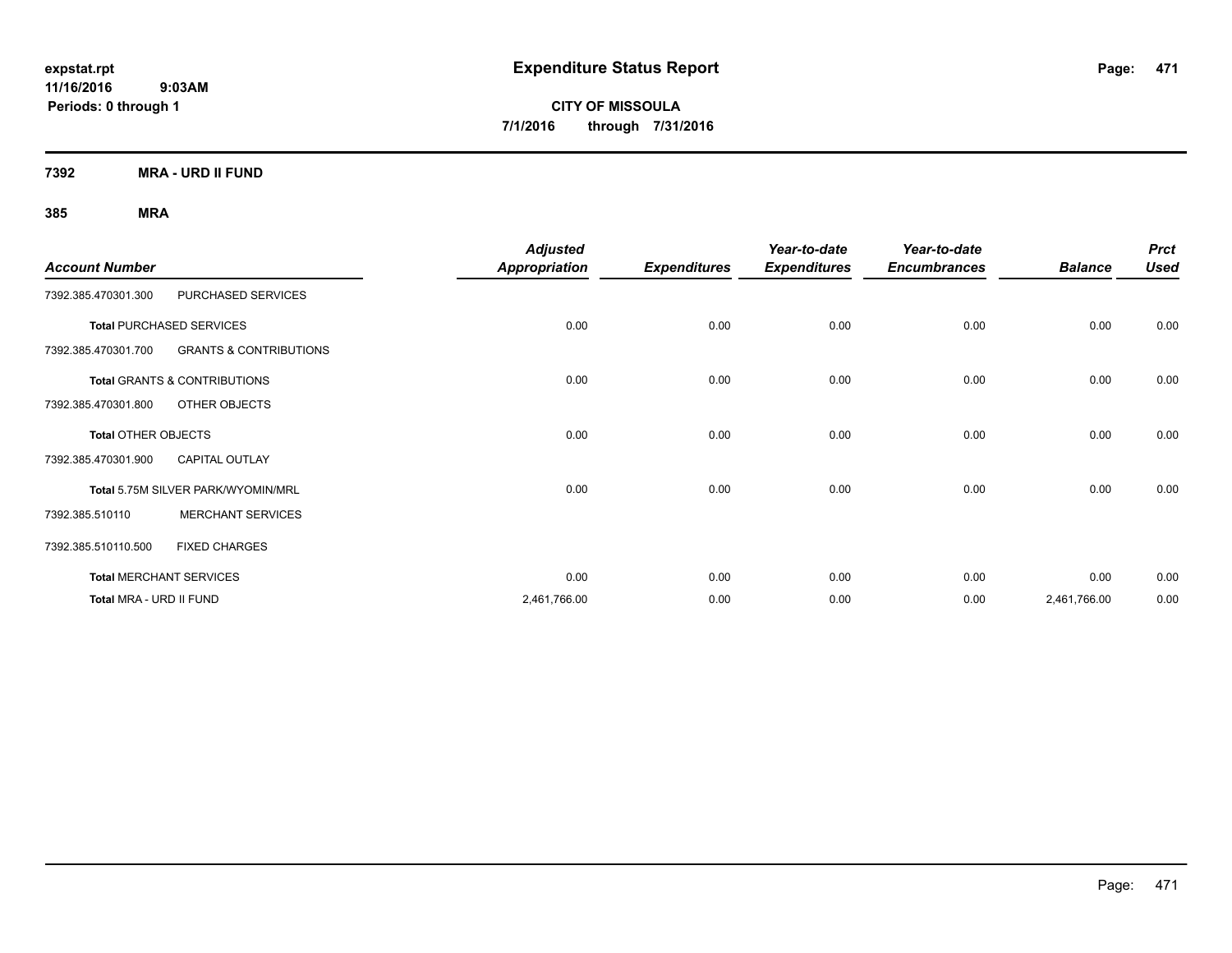**CITY OF MISSOULA 7/1/2016 through 7/31/2016**

**7393 MRA - URD III FUND**

| <b>Account Number</b>                   |                                                         | <b>Adjusted</b><br>Appropriation | <b>Expenditures</b> | Year-to-date<br><b>Expenditures</b> | Year-to-date<br><b>Encumbrances</b> | <b>Balance</b> | <b>Prct</b><br><b>Used</b> |
|-----------------------------------------|---------------------------------------------------------|----------------------------------|---------------------|-------------------------------------|-------------------------------------|----------------|----------------------------|
| 7393.385.470210                         | <b>ADMINISTRATION</b>                                   |                                  |                     |                                     |                                     |                |                            |
| 7393.385.470210.100                     | PERSONAL SERVICES                                       |                                  |                     |                                     |                                     |                |                            |
|                                         | 7393.385.470210.110.000 SALARIES AND WAGES              | 405,647.00                       | 24,304.53           | 24,304.53                           | 0.00                                | 381,342.47     | 5.99                       |
|                                         | 7393.385.470210.120.000 OVERTIME/TERMINATION            | 5,000.00                         | 0.00                | 0.00                                | 0.00                                | 5,000.00       | 0.00                       |
|                                         | 7393.385.470210.140.000 EMPLOYER CONTRIBUTIONS          | 129,626.00                       | 13,480.43           | 13,480.43                           | 0.00                                | 116, 145.57    | 10.40                      |
| <b>Total PERSONAL SERVICES</b>          |                                                         | 540,273.00                       | 37,784.96           | 37,784.96                           | 0.00                                | 502,488.04     | 6.99                       |
| 7393.385.470210.200                     | <b>SUPPLIES</b>                                         |                                  |                     |                                     |                                     |                |                            |
| 7393.385.470210.210.000 OFFICE SUPPLIES |                                                         | 4.000.00                         | 0.00                | 0.00                                | 0.00                                | 4,000.00       | 0.00                       |
|                                         | 7393.385.470210.220.000 OPERATING SUPPLIES              | 500.00                           | 0.00                | 0.00                                | 0.00                                | 500.00         | 0.00                       |
|                                         | 7393.385.470210.230.000 REPAIR/MAINTENANCE              | 828.00                           | 0.00                | 0.00                                | 0.00                                | 828.00         | 0.00                       |
| 7393.385.470210.231.000                 | <b>GASOLINE</b>                                         | 400.00                           | 0.00                | 0.00                                | 0.00                                | 400.00         | 0.00                       |
| 7393.385.470210.240.000 OTHER SUPPLIES  |                                                         | 3,398.00                         | 0.00                | 0.00                                | 0.00                                | 3,398.00       | 0.00                       |
| <b>Total SUPPLIES</b>                   |                                                         | 9,126.00                         | 0.00                | 0.00                                | 0.00                                | 9,126.00       | 0.00                       |
| 7393.385.470210.300                     | PURCHASED SERVICES                                      |                                  |                     |                                     |                                     |                |                            |
| 7393.385.470210.310.000 COMMUNICATIONS  |                                                         | 800.00                           | 5.83                | 5.83                                | 0.00                                | 794.17         | 0.73                       |
|                                         | 7393.385.470210.320.000 PRINTING & DUPLICATING          | 3,000.00                         | 0.00                | 0.00                                | 0.00                                | 3,000.00       | 0.00                       |
|                                         | 7393.385.470210.330.000 PUBLICITY, SUBSCRIPTIONS & DUES | 3,000.00                         | 150.00              | 150.00                              | 0.00                                | 2,850.00       | 5.00                       |
|                                         | 7393.385.470210.344.000 TELEPHONE SERVICE               | 1,300.00                         | 0.00                | 0.00                                | 0.00                                | 1,300.00       | 0.00                       |
| 7393.385.470210.345.000 GARBAGE         |                                                         | 565.00                           | 0.00                | 0.00                                | 0.00                                | 565.00         | 0.00                       |
|                                         | 7393.385.470210.350.000 PROFESSIONAL SERVICES           | 148,635.00                       | 0.00                | 0.00                                | 0.00                                | 148,635.00     | 0.00                       |
|                                         | 7393.385.470210.360.000 REPAIR & MAINTENANCE            | 6,990.00                         | 0.00                | 0.00                                | 0.00                                | 6,990.00       | 0.00                       |
| 7393.385.470210.370.000 TRAVEL          |                                                         | 3.500.00                         | 0.00                | 0.00                                | 0.00                                | 3.500.00       | 0.00                       |
| 7393.385.470210.380.000 TRAINING        |                                                         | 4,500.00                         | 0.00                | 0.00                                | 0.00                                | 4,500.00       | 0.00                       |
|                                         | 7393.385.470210.390.000 OTHER PURCHASED SERVICES        | 500.00                           | 0.00                | 0.00                                | 0.00                                | 500.00         | 0.00                       |
| <b>Total PURCHASED SERVICES</b>         |                                                         | 172,790.00                       | 155.83              | 155.83                              | 0.00                                | 172,634.17     | 0.09                       |
| 7393.385.470210.700                     | <b>GRANTS &amp; CONTRIBUTIONS</b>                       |                                  |                     |                                     |                                     |                |                            |
|                                         | <b>Total GRANTS &amp; CONTRIBUTIONS</b>                 | 0.00                             | 0.00                | 0.00                                | 0.00                                | 0.00           | 0.00                       |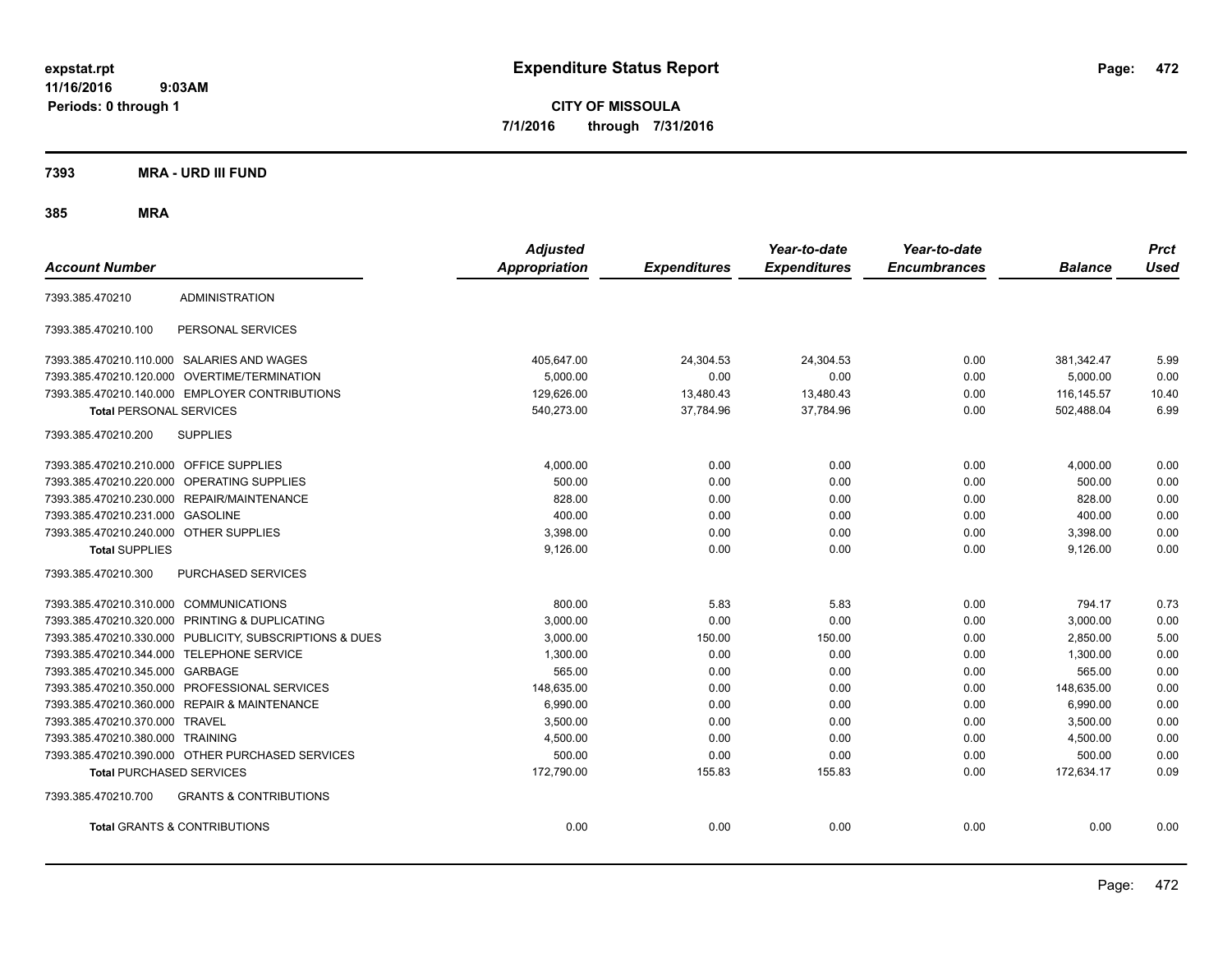**CITY OF MISSOULA 7/1/2016 through 7/31/2016**

**7393 MRA - URD III FUND**

| <b>Account Number</b>                |                                                | <b>Adjusted</b><br><b>Appropriation</b> | <b>Expenditures</b> | Year-to-date<br><b>Expenditures</b> | Year-to-date<br><b>Encumbrances</b> | <b>Balance</b> | <b>Prct</b><br><b>Used</b> |
|--------------------------------------|------------------------------------------------|-----------------------------------------|---------------------|-------------------------------------|-------------------------------------|----------------|----------------------------|
| 7393.385.470210.800                  | OTHER OBJECTS                                  |                                         |                     |                                     |                                     |                |                            |
| <b>Total OTHER OBJECTS</b>           |                                                | 0.00                                    | 0.00                | 0.00                                | 0.00                                | 0.00           | 0.00                       |
| 7393.385.470210.900                  | <b>CAPITAL OUTLAY</b>                          |                                         |                     |                                     |                                     |                |                            |
|                                      | 7393.385.470210.940.000 MACHINERY & EQUIPMENT  | 5,000.00                                | 0.00                | 0.00                                | 0.00                                | 5,000.00       | 0.00                       |
| <b>Total CAPITAL OUTLAY</b>          |                                                | 5,000.00                                | 0.00                | 0.00                                | 0.00                                | 5,000.00       | 0.00                       |
| <b>Total ADMINISTRATION</b>          |                                                | 727,189.00                              | 37,940.79           | 37,940.79                           | 0.00                                | 689,248.21     | 5.22                       |
| 7393.385.470220                      | PROPERTY ACQUISITION                           |                                         |                     |                                     |                                     |                |                            |
| 7393.385.470220.800                  | OTHER OBJECTS                                  |                                         |                     |                                     |                                     |                |                            |
|                                      | Total PROPERTY ACQUISITION                     | 0.00                                    | 0.00                | 0.00                                | 0.00                                | 0.00           | 0.00                       |
| 7393.385.470230                      | <b>PW FACILITY</b>                             |                                         |                     |                                     |                                     |                |                            |
| 7393.385.470230.300                  | PURCHASED SERVICES                             |                                         |                     |                                     |                                     |                |                            |
|                                      | 7393.385.470230.350.000 PROFESSIONAL SERVICES  | 197,617.00                              | 0.00                | 0.00                                | 0.00                                | 197,617.00     | 0.00                       |
|                                      | <b>Total PURCHASED SERVICES</b>                | 197,617.00                              | 0.00                | 0.00                                | 0.00                                | 197,617.00     | 0.00                       |
| 7393.385.470230.700                  | <b>GRANTS &amp; CONTRIBUTIONS</b>              |                                         |                     |                                     |                                     |                |                            |
|                                      | 7393.385.470230.700.000 GRANTS & CONTRIBUTIONS | 235,215.00                              | 0.00                | 0.00                                | 0.00                                | 235,215.00     | 0.00                       |
|                                      | <b>Total GRANTS &amp; CONTRIBUTIONS</b>        | 235,215.00                              | 0.00                | 0.00                                | 0.00                                | 235,215.00     | 0.00                       |
| 7393.385.470230.800                  | OTHER OBJECTS                                  |                                         |                     |                                     |                                     |                |                            |
| 7393.385.470230.845.000 CONTINGENCY  |                                                | 867,682.00                              | 0.00                | 0.00                                | 0.00                                | 867,682.00     | 0.00                       |
| <b>Total OTHER OBJECTS</b>           |                                                | 867,682.00                              | 0.00                | 0.00                                | 0.00                                | 867,682.00     | 0.00                       |
| 7393.385.470230.900                  | <b>CAPITAL OUTLAY</b>                          |                                         |                     |                                     |                                     |                |                            |
| 7393.385.470230.930.000 IMPROVEMENTS |                                                | 825,759.00                              | 0.00                | 0.00                                | 0.00                                | 825,759.00     | 0.00                       |
| <b>Total CAPITAL OUTLAY</b>          |                                                | 825,759.00                              | 0.00                | 0.00                                | 0.00                                | 825,759.00     | 0.00                       |
|                                      |                                                |                                         |                     |                                     |                                     |                |                            |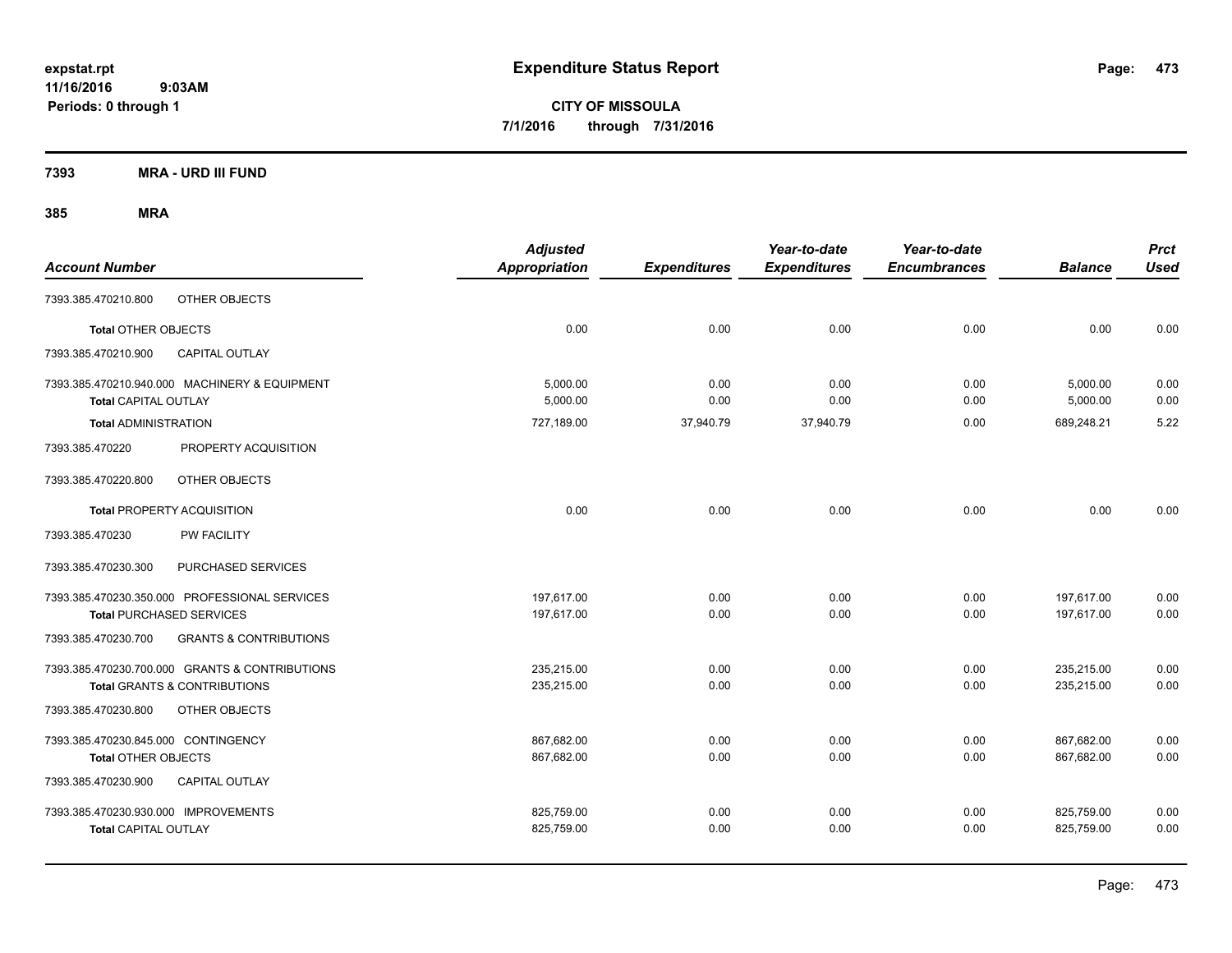**CITY OF MISSOULA 7/1/2016 through 7/31/2016**

**7393 MRA - URD III FUND**

| <b>Account Number</b>                                             |                                                                                  | <b>Adjusted</b><br><b>Appropriation</b> | <b>Expenditures</b> | Year-to-date<br><b>Expenditures</b> | Year-to-date<br><b>Encumbrances</b> | <b>Balance</b>           | <b>Prct</b><br><b>Used</b> |
|-------------------------------------------------------------------|----------------------------------------------------------------------------------|-----------------------------------------|---------------------|-------------------------------------|-------------------------------------|--------------------------|----------------------------|
| <b>Total PW FACILITY</b>                                          |                                                                                  | 2,126,273.00                            | 0.00                | 0.00                                | 0.00                                | 2,126,273.00             | 0.00                       |
| 7393.385.470240                                                   | REHAB LOANS                                                                      |                                         |                     |                                     |                                     |                          |                            |
| 7393.385.470240.700                                               | <b>GRANTS &amp; CONTRIBUTIONS</b>                                                |                                         |                     |                                     |                                     |                          |                            |
| <b>Total REHAB LOANS</b>                                          | 7393.385.470240.700.000 GRANTS & CONTRIBUTIONS                                   | 350,000.00<br>350,000.00                | 0.00<br>0.00        | 0.00<br>0.00                        | 0.00<br>0.00                        | 350,000.00<br>350,000.00 | 0.00<br>0.00               |
| 7393.385.470250                                                   | <b>RELOCATION PAYMENTS</b>                                                       |                                         |                     |                                     |                                     |                          |                            |
| 7393.385.470250.800                                               | OTHER OBJECTS                                                                    |                                         |                     |                                     |                                     |                          |                            |
|                                                                   | <b>Total RELOCATION PAYMENTS</b>                                                 | 0.00                                    | 0.00                | 0.00                                | 0.00                                | 0.00                     | 0.00                       |
| 7393.385.470260                                                   | PLANNING & MGMT                                                                  |                                         |                     |                                     |                                     |                          |                            |
| 7393.385.470260.300                                               | PURCHASED SERVICES                                                               |                                         |                     |                                     |                                     |                          |                            |
|                                                                   | 7393.385.470260.350.000 PROFESSIONAL SERVICES<br><b>Total PURCHASED SERVICES</b> | 256,159.00<br>256,159.00                | 0.00<br>0.00        | 0.00<br>0.00                        | 0.00<br>0.00                        | 256,159.00<br>256,159.00 | 0.00<br>0.00               |
| 7393.385.470260.700                                               | <b>GRANTS &amp; CONTRIBUTIONS</b>                                                |                                         |                     |                                     |                                     |                          |                            |
|                                                                   | Total GRANTS & CONTRIBUTIONS                                                     | 0.00                                    | 0.00                | 0.00                                | 0.00                                | 0.00                     | 0.00                       |
| 7393.385.470260.800                                               | OTHER OBJECTS                                                                    |                                         |                     |                                     |                                     |                          |                            |
| 7393.385.470260.845.000 CONTINGENCY<br><b>Total OTHER OBJECTS</b> |                                                                                  | 100,000.00<br>100,000.00                | 0.00<br>0.00        | 0.00<br>0.00                        | 0.00<br>0.00                        | 100,000.00<br>100,000.00 | 0.00<br>0.00               |
| <b>Total PLANNING &amp; MGMT</b>                                  |                                                                                  | 356,159.00                              | 0.00                | 0.00                                | 0.00                                | 356,159.00               | 0.00                       |
| 7393.385.470270                                                   | <b>CLEARING &amp; DEMO</b>                                                       |                                         |                     |                                     |                                     |                          |                            |
| 7393.385.470270.300                                               | PURCHASED SERVICES                                                               |                                         |                     |                                     |                                     |                          |                            |
|                                                                   | <b>Total PURCHASED SERVICES</b>                                                  | 0.00                                    | 0.00                | 0.00                                | 0.00                                | 0.00                     | 0.00                       |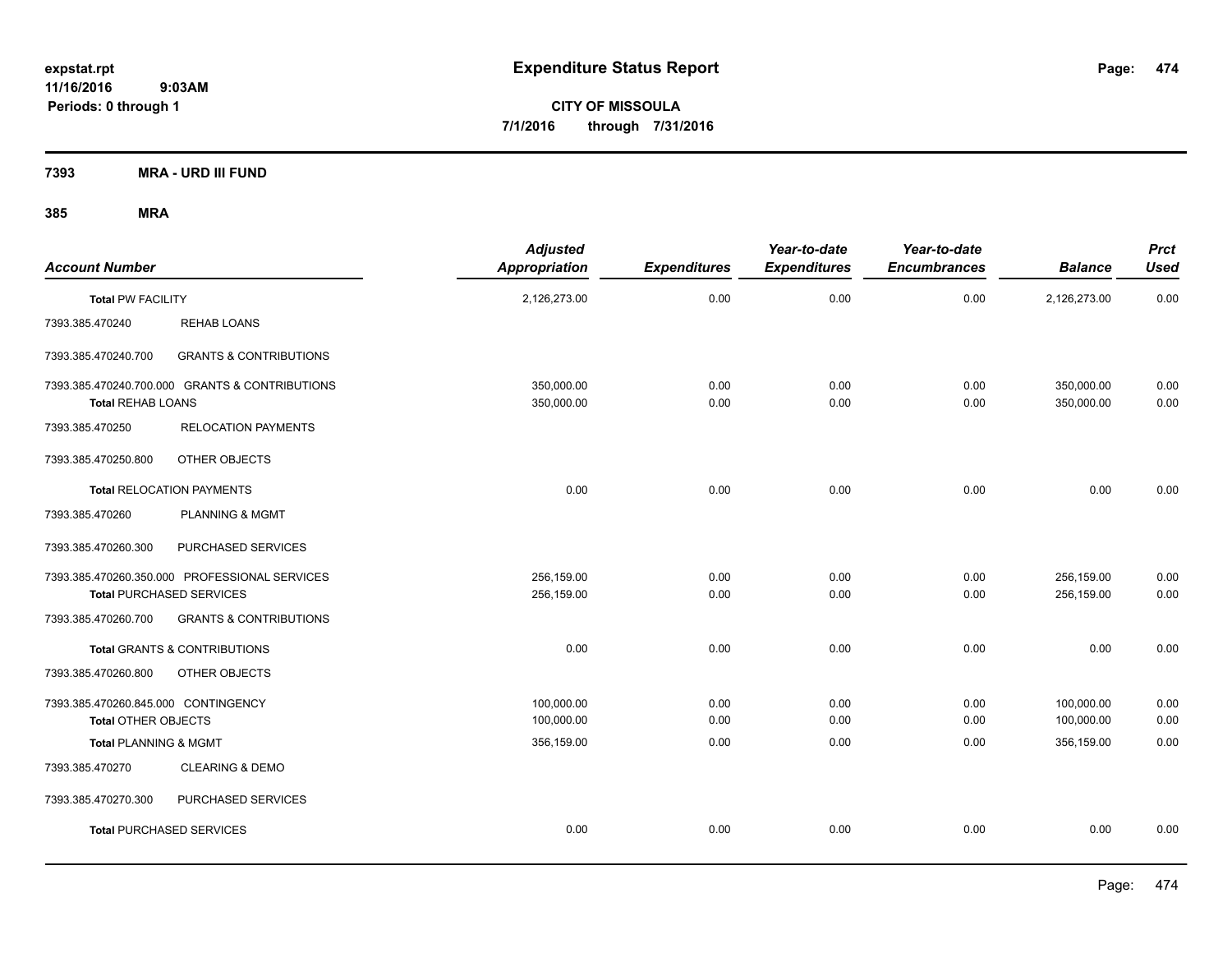**CITY OF MISSOULA 7/1/2016 through 7/31/2016**

**7393 MRA - URD III FUND**

| <b>Account Number</b>                                                                     | <b>Adjusted</b><br><b>Appropriation</b> | <b>Expenditures</b> | Year-to-date<br><b>Expenditures</b> | Year-to-date<br><b>Encumbrances</b> | <b>Balance</b>               | <b>Prct</b><br><b>Used</b> |
|-------------------------------------------------------------------------------------------|-----------------------------------------|---------------------|-------------------------------------|-------------------------------------|------------------------------|----------------------------|
| <b>GRANTS &amp; CONTRIBUTIONS</b><br>7393.385.470270.700                                  |                                         |                     |                                     |                                     |                              |                            |
| 7393.385.470270.700.000 GRANTS & CONTRIBUTIONS<br><b>Total GRANTS &amp; CONTRIBUTIONS</b> | 259,722.00<br>259,722.00                | 0.00<br>0.00        | 0.00<br>0.00                        | 0.00<br>0.00                        | 259,722.00<br>259,722.00     | 0.00<br>0.00               |
| 7393.385.470270.800<br>OTHER OBJECTS                                                      |                                         |                     |                                     |                                     |                              |                            |
| 7393.385.470270.845.000 CONTINGENCY<br><b>Total OTHER OBJECTS</b>                         | 100,000.00<br>100,000.00                | 0.00<br>0.00        | 0.00<br>0.00                        | 0.00<br>0.00                        | 100,000.00<br>100,000.00     | 0.00<br>0.00               |
| Total CLEARING & DEMO<br>MARY AVE PROJECT<br>7393.385.470275                              | 359,722.00                              | 0.00                | 0.00                                | 0.00                                | 359,722.00                   | 0.00                       |
| 7393.385.470275.300<br>PURCHASED SERVICES                                                 |                                         |                     |                                     |                                     |                              |                            |
| <b>Total PURCHASED SERVICES</b>                                                           | 0.00                                    | 0.00                | 0.00                                | 0.00                                | 0.00                         | 0.00                       |
| <b>GRANTS &amp; CONTRIBUTIONS</b><br>7393.385.470275.700                                  |                                         |                     |                                     |                                     |                              |                            |
| 7393.385.470275.700.000 GRANTS & CONTRIBUTIONS<br><b>Total GRANTS &amp; CONTRIBUTIONS</b> | 7,100,000.00<br>7,100,000.00            | 0.00<br>0.00        | 0.00<br>0.00                        | 0.00<br>0.00                        | 7,100,000.00<br>7,100,000.00 | 0.00<br>0.00               |
| 7393.385.470275.800<br>OTHER OBJECTS                                                      |                                         |                     |                                     |                                     |                              |                            |
| <b>Total OTHER OBJECTS</b>                                                                | 0.00                                    | 0.00                | 0.00                                | 0.00                                | 0.00                         | 0.00                       |
| 7393.385.470275.900<br><b>CAPITAL OUTLAY</b>                                              |                                         |                     |                                     |                                     |                              |                            |
| <b>Total CAPITAL OUTLAY</b>                                                               | 0.00                                    | 0.00                | 0.00                                | 0.00                                | 0.00                         | 0.00                       |
| <b>Total MARY AVE PROJECT</b>                                                             | 7,100,000.00                            | 0.00                | 0.00                                | 0.00                                | 7,100,000.00                 | 0.00                       |
| 5M SOUTH RESERVE CROSSING<br>7393.385.470280                                              |                                         |                     |                                     |                                     |                              |                            |
| 7393.385.470280.300<br>PURCHASED SERVICES                                                 |                                         |                     |                                     |                                     |                              |                            |
| 7393.385.470280.350.000 5M SOUTH RESERVE TRAIL CROSSING                                   | 328,777.00                              | 0.00                | 0.00                                | 0.00                                | 328,777.00                   | 0.00                       |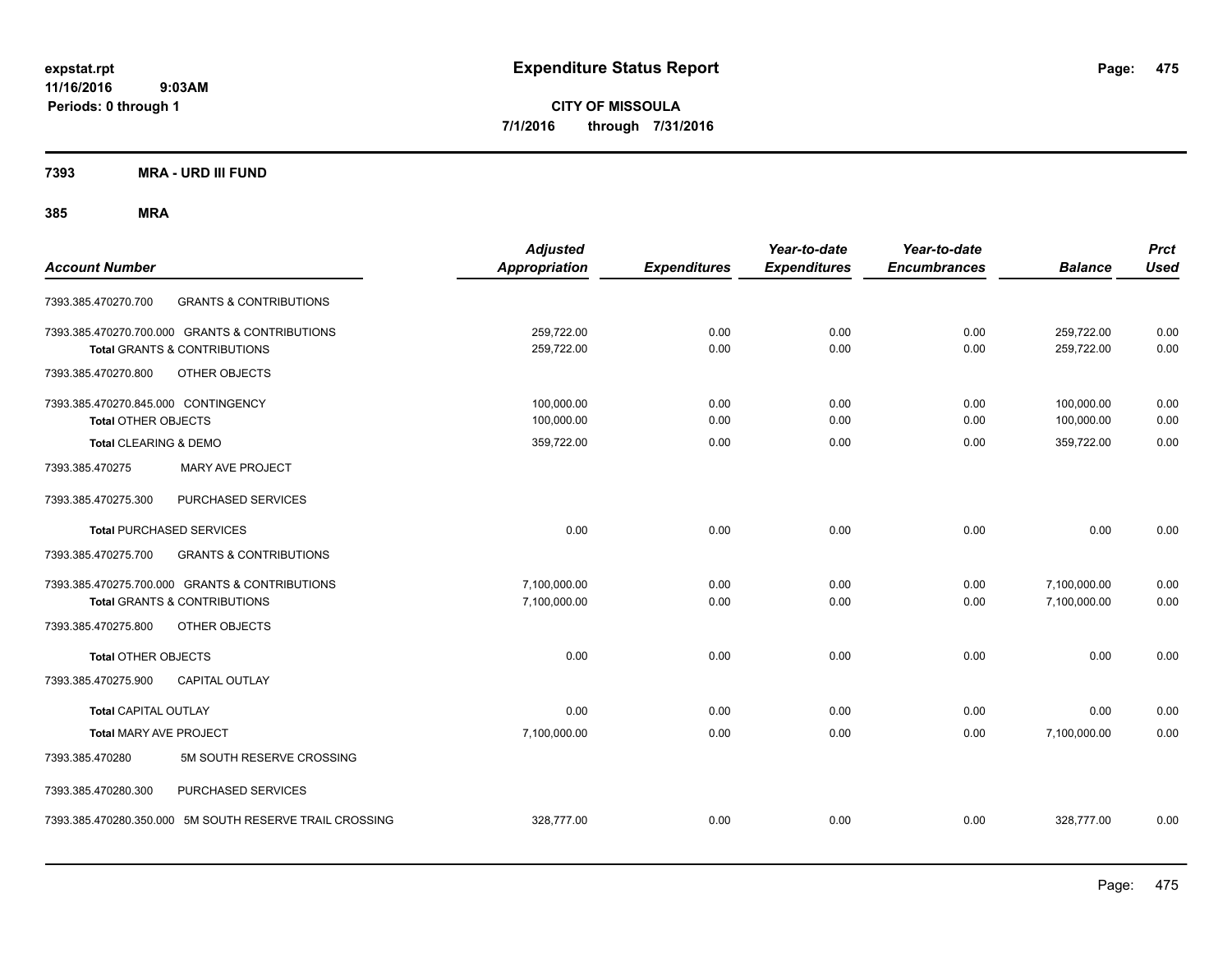**CITY OF MISSOULA 7/1/2016 through 7/31/2016**

**7393 MRA - URD III FUND**

| <b>Account Number</b>                        | <b>Adjusted</b><br><b>Appropriation</b> | <b>Expenditures</b> | Year-to-date<br><b>Expenditures</b> | Year-to-date<br><b>Encumbrances</b> | <b>Balance</b> | <b>Prct</b><br><b>Used</b> |
|----------------------------------------------|-----------------------------------------|---------------------|-------------------------------------|-------------------------------------|----------------|----------------------------|
| <b>Total PURCHASED SERVICES</b>              | 328,777.00                              | 0.00                | 0.00                                | 0.00                                | 328,777.00     | 0.00                       |
| OTHER OBJECTS<br>7393.385.470280.800         |                                         |                     |                                     |                                     |                |                            |
| <b>Total OTHER OBJECTS</b>                   | 0.00                                    | 0.00                | 0.00                                | 0.00                                | 0.00           | 0.00                       |
| 7393.385.470280.900<br><b>CAPITAL OUTLAY</b> |                                         |                     |                                     |                                     |                |                            |
| 7393.385.470280.930.000 IMPROVEMENTS         | 4,442,335.00                            | 0.00                | 0.00                                | 0.00                                | 4,442,335.00   | 0.00                       |
| <b>Total CAPITAL OUTLAY</b>                  | 4,442,335.00                            | 0.00                | 0.00                                | 0.00                                | 4,442,335.00   | 0.00                       |
| <b>Total 5M SOUTH RESERVE CROSSING</b>       | 4,771,112.00                            | 0.00                | 0.00                                | 0.00                                | 4,771,112.00   | 0.00                       |
| <b>MERCHANT SERVICES</b><br>7393.385.510110  |                                         |                     |                                     |                                     |                |                            |
| <b>FIXED CHARGES</b><br>7393.385.510110.500  |                                         |                     |                                     |                                     |                |                            |
| <b>Total MERCHANT SERVICES</b>               | 0.00                                    | 0.00                | 0.00                                | 0.00                                | 0.00           | 0.00                       |
| <b>Total MRA</b>                             | 15,790,455.00                           | 37,940.79           | 37,940.79                           | 0.00                                | 15,752,514.21  | 0.24                       |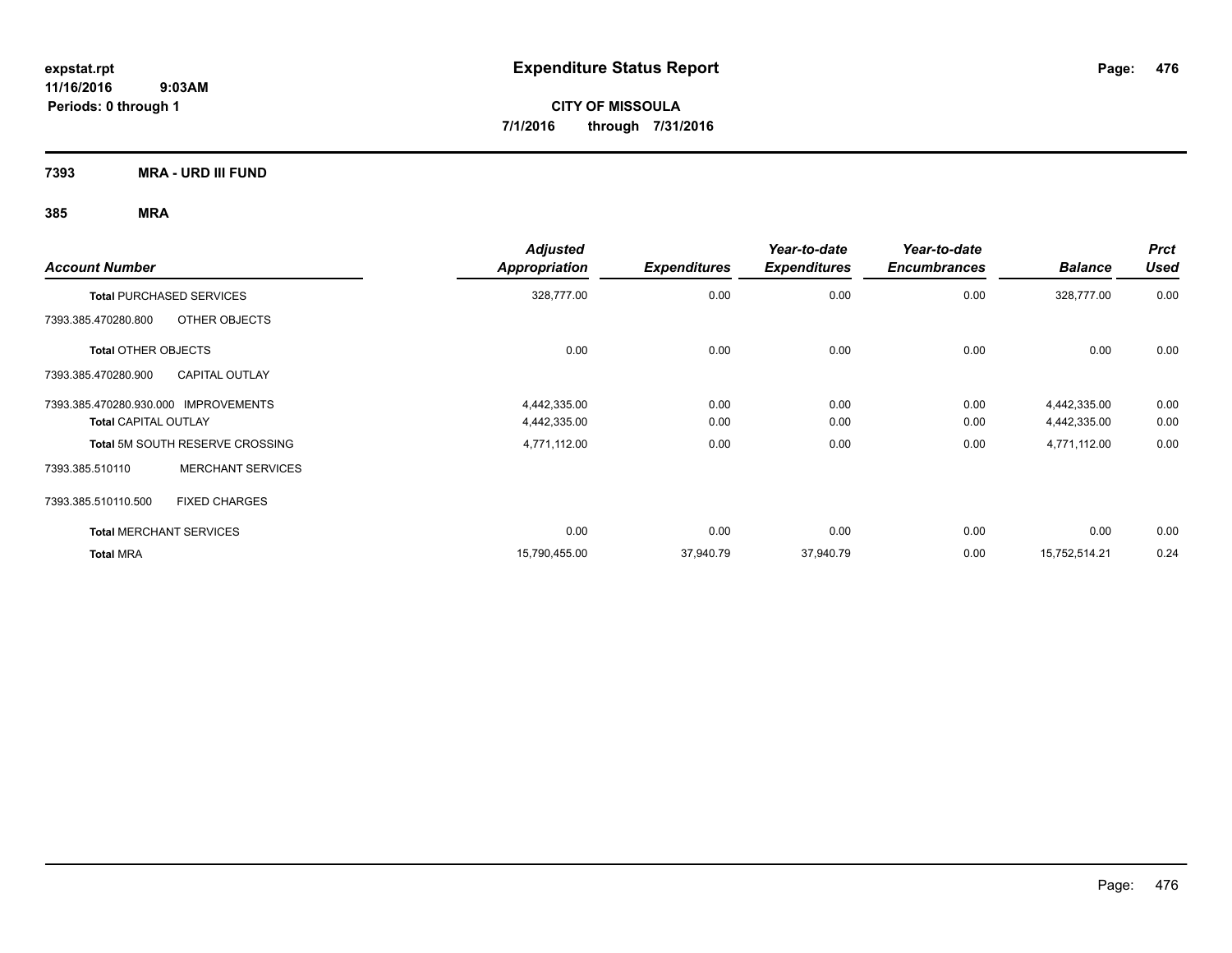**CITY OF MISSOULA 7/1/2016 through 7/31/2016**

**7393 MRA - URD III FUND**

**900 DEPRECIATION**

| <b>Account Number</b>      |                          | <b>Adjusted</b><br><b>Appropriation</b> | <b>Expenditures</b> | Year-to-date<br><b>Expenditures</b> | Year-to-date<br><b>Encumbrances</b> | <b>Balance</b> | <b>Prct</b><br><b>Used</b> |
|----------------------------|--------------------------|-----------------------------------------|---------------------|-------------------------------------|-------------------------------------|----------------|----------------------------|
| 7393.900.510000            | <b>MISCELLANEOUS</b>     |                                         |                     |                                     |                                     |                |                            |
| 7393.900.510000.800        | OTHER OBJECTS            |                                         |                     |                                     |                                     |                |                            |
| <b>Total MISCELLANEOUS</b> |                          | 0.00                                    | 0.00                | 0.00                                | 0.00                                | 0.00           | 0.00                       |
| 7393.900.510110            | <b>MERCHANT SERVICES</b> |                                         |                     |                                     |                                     |                |                            |
| 7393.900.510110.500        | <b>FIXED CHARGES</b>     |                                         |                     |                                     |                                     |                |                            |
| <b>Total DEPRECIATION</b>  |                          | 0.00                                    | 0.00                | 0.00                                | 0.00                                | 0.00           | 0.00                       |
| Total MRA - URD III FUND   |                          | 15,790,455.00                           | 37,940.79           | 37,940.79                           | 0.00                                | 15,752,514.21  | 0.24                       |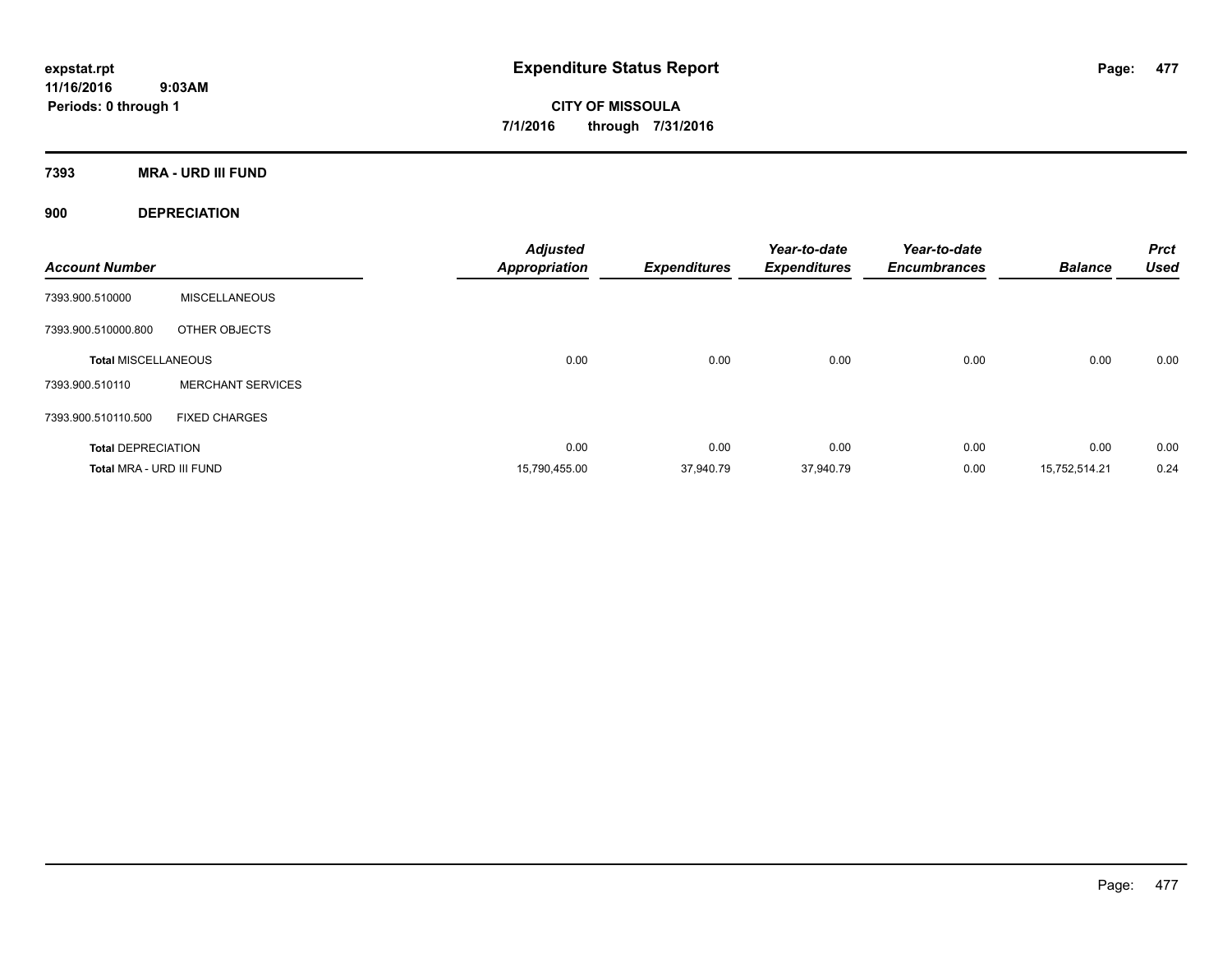**CITY OF MISSOULA 7/1/2016 through 7/31/2016**

#### **7394 MRA URD III TI DEBT CLEARING FUND**

|                               |                                                  | <b>Adjusted</b>      |                     | Year-to-date        | Year-to-date        |                | <b>Prct</b> |
|-------------------------------|--------------------------------------------------|----------------------|---------------------|---------------------|---------------------|----------------|-------------|
| <b>Account Number</b>         |                                                  | <b>Appropriation</b> | <b>Expenditures</b> | <b>Expenditures</b> | <b>Encumbrances</b> | <b>Balance</b> | <b>Used</b> |
| 7394.385.470280               | 5M SOUTH RESERVE CROSSING                        |                      |                     |                     |                     |                |             |
| 7394.385.470280.800           | OTHER OBJECTS                                    |                      |                     |                     |                     |                |             |
|                               | <b>Total 5M SOUTH RESERVE CROSSING</b>           | 0.00                 | 0.00                | 0.00                | 0.00                | 0.00           | 0.00        |
| 7394.385.521000               | <b>INTERFUND OPERATING TRANSFERS</b>             |                      |                     |                     |                     |                |             |
| 7394.385.521000.800           | OTHER OBJECTS                                    |                      |                     |                     |                     |                |             |
|                               | <b>Total INTERFUND OPERATING TRANSFERS</b>       | 0.00                 | 0.00                | 0.00                | 0.00                | 0.00           | 0.00        |
| 7394.385.521009               | <b>TRANFERS TO DEBT SERVICE</b>                  |                      |                     |                     |                     |                |             |
| 7394.385.521009.800           | OTHER OBJECTS                                    |                      |                     |                     |                     |                |             |
|                               | 7394.385.521009.820.000 TRANSFERS TO OTHER FUNDS | 343,200.00           | 0.00                | 0.00                | 0.00                | 343,200.00     | 0.00        |
|                               | Total TRANFERS TO DEBT SERVICE                   | 343,200.00           | 0.00                | 0.00                | 0.00                | 343,200.00     | 0.00        |
| 7394.385.521010               | <b>TRANSFERS TO MRA</b>                          |                      |                     |                     |                     |                |             |
| 7394.385.521010.800           | OTHER OBJECTS                                    |                      |                     |                     |                     |                |             |
|                               | 7394.385.521010.820.000 TRANSFERS TO MRA         | 1,401,738.00         | 0.00                | 0.00                | 0.00                | 1,401,738.00   | 0.00        |
| <b>Total TRANSFERS TO MRA</b> |                                                  | 1,401,738.00         | 0.00                | 0.00                | 0.00                | 1,401,738.00   | 0.00        |
|                               | Total MRA URD III TI DEBT CLEARING FUND          | 1,744,938.00         | 0.00                | 0.00                | 0.00                | 1,744,938.00   | 0.00        |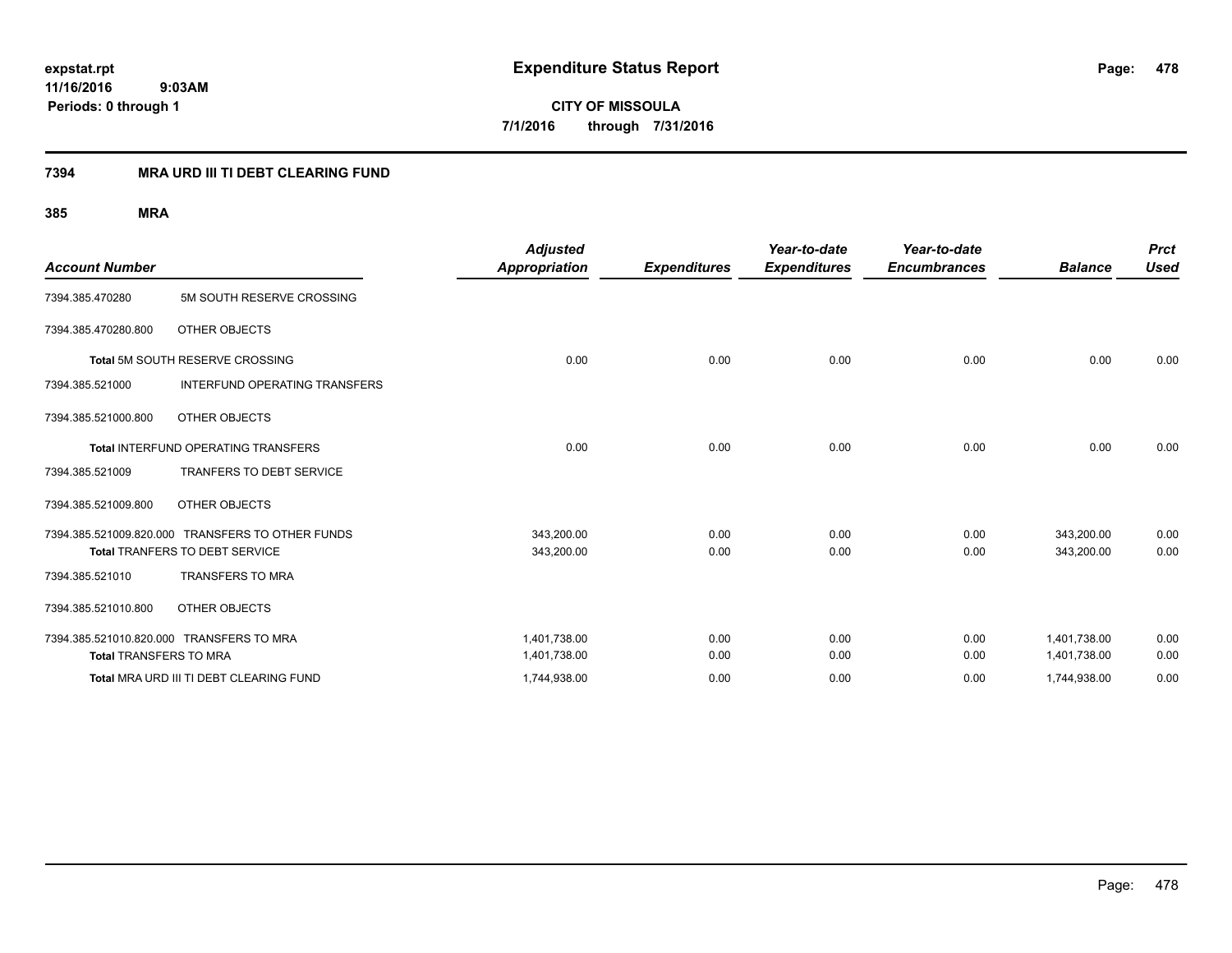**CITY OF MISSOULA 7/1/2016 through 7/31/2016**

#### **7395 MRA TAX INCREMENT DEBT SERVICE**

| <b>Account Number</b>         |                                                                | <b>Adjusted</b><br>Appropriation | <b>Expenditures</b> | Year-to-date<br><b>Expenditures</b> | Year-to-date<br><b>Encumbrances</b> | <b>Balance</b> | <b>Prct</b><br><b>Used</b> |
|-------------------------------|----------------------------------------------------------------|----------------------------------|---------------------|-------------------------------------|-------------------------------------|----------------|----------------------------|
| 7395.385.490200               | REVENUE BOND DEBT SERVICE                                      |                                  |                     |                                     |                                     |                |                            |
| 7395.385.490200.600           | <b>DEBT SERVICE</b>                                            |                                  |                     |                                     |                                     |                |                            |
|                               | 7395.385.490200.610.000 5M SO RESERVE TRAIL CROSSING-PRINCIPAL | 125,000.00                       | 0.00                | 0.00                                | 0.00                                | 125,000.00     | 0.00                       |
|                               | 7395.385.490200.620.000 5M SO RESERVE TRAIL CROSSING-INT/FEES  | 218,200.00                       | 0.00                | 0.00                                | 0.00                                | 218,200.00     | 0.00                       |
|                               | Total REVENUE BOND DEBT SERVICE                                | 343,200.00                       | 0.00                | 0.00                                | 0.00                                | 343,200.00     | 0.00                       |
| 7395.385.490202               | MARY AVENUE DEBT SERVICE                                       |                                  |                     |                                     |                                     |                |                            |
| 7395.385.490202.600           | <b>DEBT SERVICE</b>                                            |                                  |                     |                                     |                                     |                |                            |
|                               | <b>Total MARY AVENUE DEBT SERVICE</b>                          | 0.00                             | 0.00                | 0.00                                | 0.00                                | 0.00           | 0.00                       |
| 7395.385.490206               | *** Title Not Found ***                                        |                                  |                     |                                     |                                     |                |                            |
| 7395.385.490206.600           | <b>DEBT SERVICE</b>                                            |                                  |                     |                                     |                                     |                |                            |
| Total *** Title Not Found *** |                                                                | 0.00                             | 0.00                | 0.00                                | 0.00                                | 0.00           | 0.00                       |
|                               | <b>Total MRA TAX INCREMENT DEBT SERVICE</b>                    | 343,200.00                       | 0.00                | 0.00                                | 0.00                                | 343,200.00     | 0.00                       |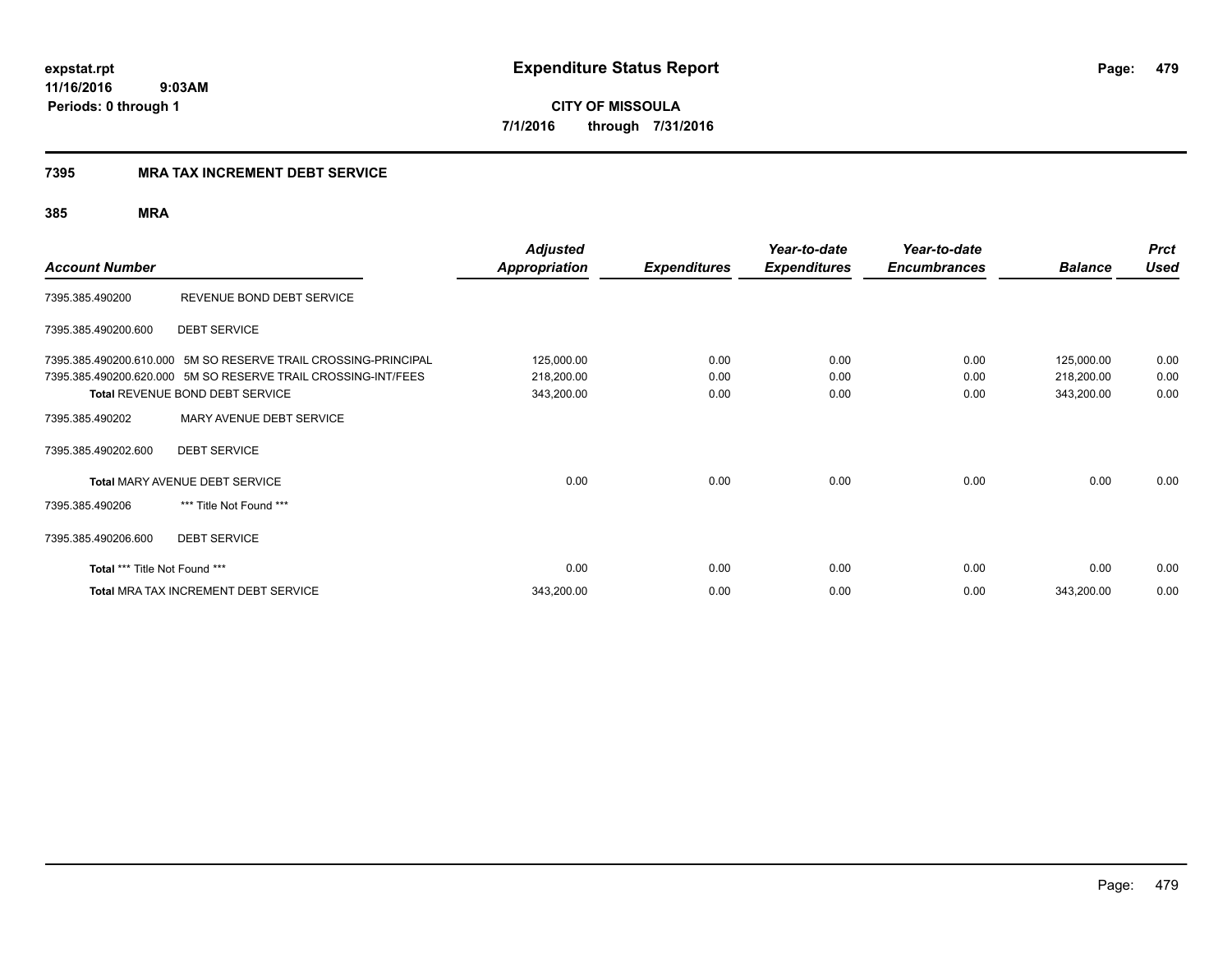**expstat.rpt Expenditure Status Report** 

**11/16/2016 9:03AM Periods: 0 through 1**

## **7396 NRSS DEBT SERVICE SINKING FUND**

| <b>Account Number</b>                                                        | <b>Adjusted</b><br><b>Appropriation</b> | <b>Expenditures</b> | Year-to-date<br><b>Expenditures</b> | Year-to-date<br><b>Encumbrances</b> | <b>Balance</b>         | <b>Prct</b><br><b>Used</b> |
|------------------------------------------------------------------------------|-----------------------------------------|---------------------|-------------------------------------|-------------------------------------|------------------------|----------------------------|
| TI BOND SINKING<br>7396.385.490603                                           |                                         |                     |                                     |                                     |                        |                            |
| <b>DEBT SERVICE</b><br>7396.385.490603.600                                   |                                         |                     |                                     |                                     |                        |                            |
| 7396.385.490603.620.000 INTEREST / SERVICE FEES<br><b>Total DEBT SERVICE</b> | 31,690.00<br>31,690.00                  | 0.00<br>0.00        | 0.00<br>0.00                        | 0.00<br>0.00                        | 31.690.00<br>31,690.00 | 0.00<br>0.00               |
| OTHER OBJECTS<br>7396.385.490603.800                                         |                                         |                     |                                     |                                     |                        |                            |
| <b>Total OTHER OBJECTS</b>                                                   | 0.00                                    | 0.00                | 0.00                                | 0.00                                | 0.00                   | 0.00                       |
| <b>Total MRA</b>                                                             | 31,690.00                               | 0.00                | 0.00                                | 0.00                                | 31.690.00              | 0.00                       |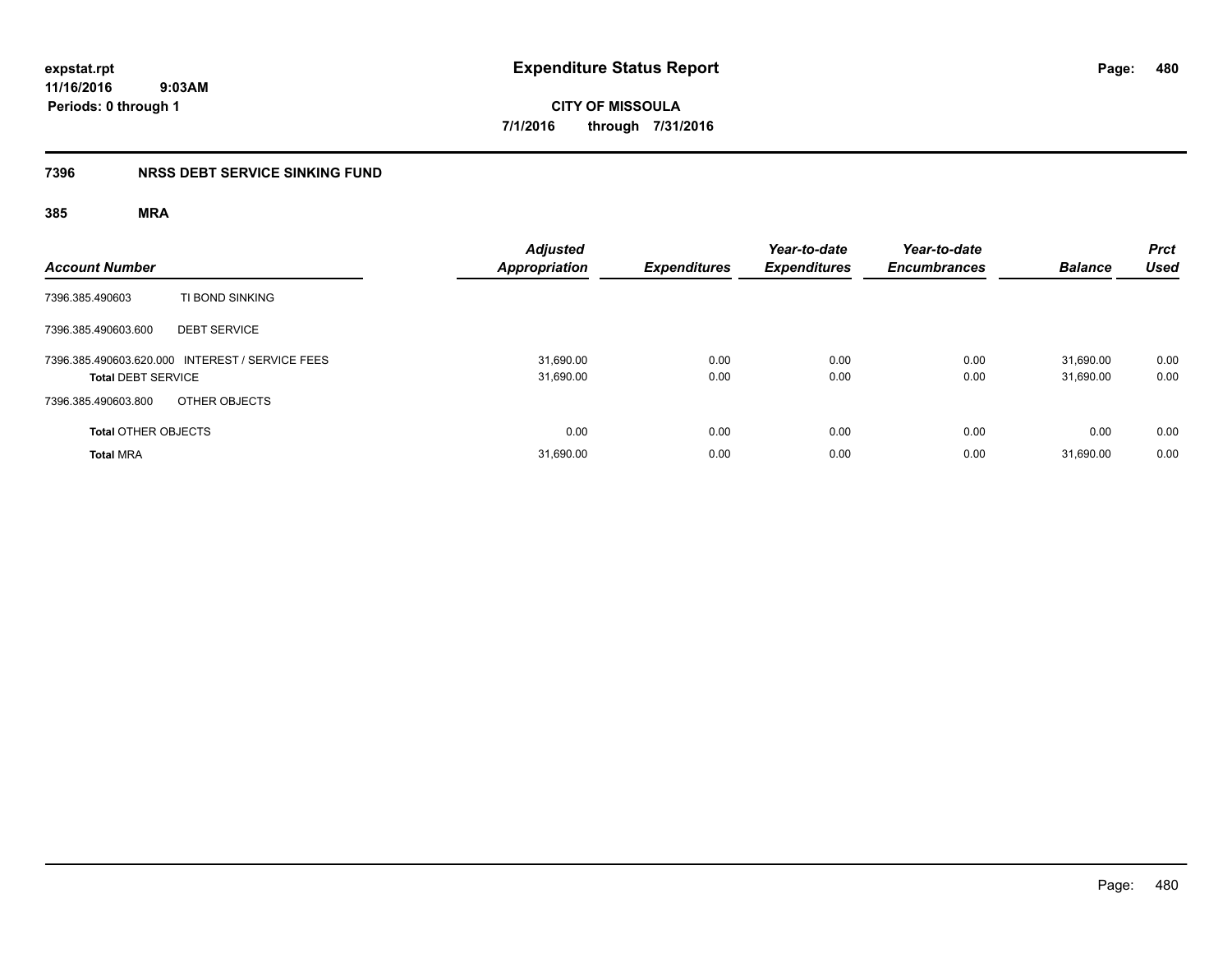### **7396 NRSS DEBT SERVICE SINKING FUND**

### **390 NON-DEPARTMENTAL**

| <b>Account Number</b>         |                                             | <b>Adjusted</b><br><b>Appropriation</b> | <b>Expenditures</b> | Year-to-date<br><b>Expenditures</b> | Year-to-date<br><b>Encumbrances</b> | <b>Balance</b> | <b>Prct</b><br>Used |
|-------------------------------|---------------------------------------------|-----------------------------------------|---------------------|-------------------------------------|-------------------------------------|----------------|---------------------|
| 7396.390.490200               | REVENUE BOND DEBT SERVICE                   |                                         |                     |                                     |                                     |                |                     |
| 7396.390.490200.600           | <b>DEBT SERVICE</b>                         |                                         |                     |                                     |                                     |                |                     |
| <b>Total NON-DEPARTMENTAL</b> |                                             | 0.00                                    | 0.00                | 0.00                                | 0.00                                | 0.00           | 0.00                |
|                               | <b>Total NRSS DEBT SERVICE SINKING FUND</b> | 31,690.00                               | 0.00                | 0.00                                | 0.00                                | 31.690.00      | 0.00                |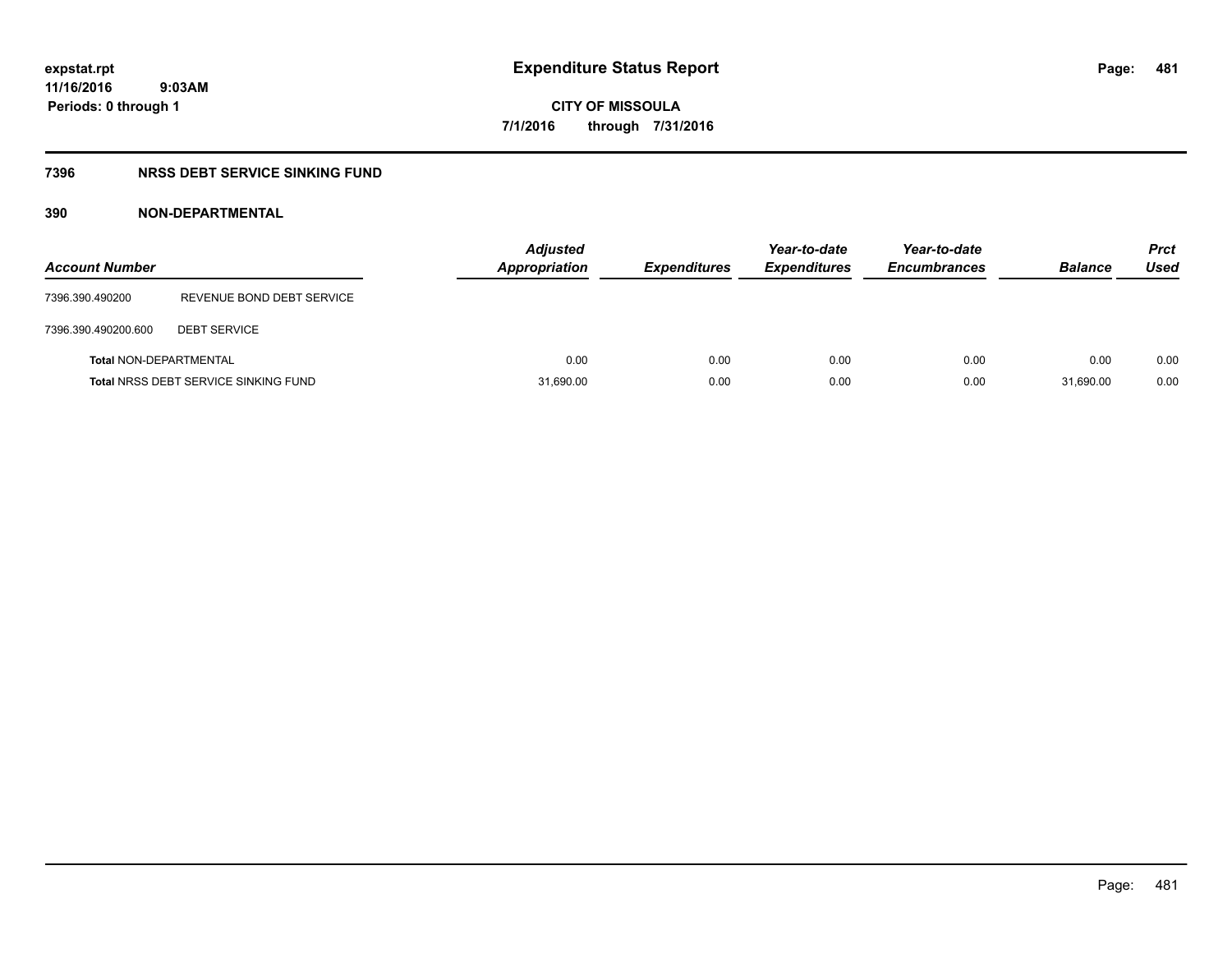**482**

**11/16/2016 9:03AM Periods: 0 through 1**

**CITY OF MISSOULA 7/1/2016 through 7/31/2016**

### **7397 NORTH RESERVE/SCOTT ST URD**

|                                     |                                         | <b>Adjusted</b>      |                     | Year-to-date        | Year-to-date        |                | <b>Prct</b> |
|-------------------------------------|-----------------------------------------|----------------------|---------------------|---------------------|---------------------|----------------|-------------|
| <b>Account Number</b>               |                                         | <b>Appropriation</b> | <b>Expenditures</b> | <b>Expenditures</b> | <b>Encumbrances</b> | <b>Balance</b> | <b>Used</b> |
| 7397.385.470210                     | <b>ADMINISTRATION</b>                   |                      |                     |                     |                     |                |             |
| 7397.385.470210.100                 | PERSONAL SERVICES                       |                      |                     |                     |                     |                |             |
| <b>Total PERSONAL SERVICES</b>      |                                         | 0.00                 | 0.00                | 0.00                | 0.00                | 0.00           | 0.00        |
| 7397.385.470210.200                 | <b>SUPPLIES</b>                         |                      |                     |                     |                     |                |             |
| <b>Total SUPPLIES</b>               |                                         | 0.00                 | 0.00                | 0.00                | 0.00                | 0.00           | 0.00        |
| 7397.385.470210.300                 | PURCHASED SERVICES                      |                      |                     |                     |                     |                |             |
| <b>Total PURCHASED SERVICES</b>     |                                         | 0.00                 | 0.00                | 0.00                | 0.00                | 0.00           | 0.00        |
| 7397.385.470210.700                 | <b>GRANTS &amp; CONTRIBUTIONS</b>       |                      |                     |                     |                     |                |             |
| <b>Total ADMINISTRATION</b>         |                                         | 0.00                 | 0.00                | 0.00                | 0.00                | 0.00           | 0.00        |
| 7397.385.470230                     | PW FACILITY                             |                      |                     |                     |                     |                |             |
| 7397.385.470230.300                 | PURCHASED SERVICES                      |                      |                     |                     |                     |                |             |
| <b>Total PURCHASED SERVICES</b>     |                                         | 0.00                 | 0.00                | 0.00                | 0.00                | 0.00           | 0.00        |
| 7397.385.470230.700                 | <b>GRANTS &amp; CONTRIBUTIONS</b>       |                      |                     |                     |                     |                |             |
|                                     | <b>Total GRANTS &amp; CONTRIBUTIONS</b> | 0.00                 | 0.00                | 0.00                | 0.00                | 0.00           | 0.00        |
| 7397.385.470230.800                 | OTHER OBJECTS                           |                      |                     |                     |                     |                |             |
| 7397.385.470230.845.000 CONTINGENCY |                                         | 20,212.00            | 0.00                | 0.00                | 0.00                | 20,212.00      | 0.00        |
| <b>Total PW FACILITY</b>            |                                         | 20,212.00            | 0.00                | 0.00                | 0.00                | 20,212.00      | 0.00        |
| 7397.385.470231                     | BRETZ RV & MARINE IMPROVEMENTS          |                      |                     |                     |                     |                |             |
| 7397.385.470231.300                 | PURCHASED SERVICES                      |                      |                     |                     |                     |                |             |
| <b>Total PURCHASED SERVICES</b>     |                                         | 0.00                 | 0.00                | 0.00                | 0.00                | 0.00           | 0.00        |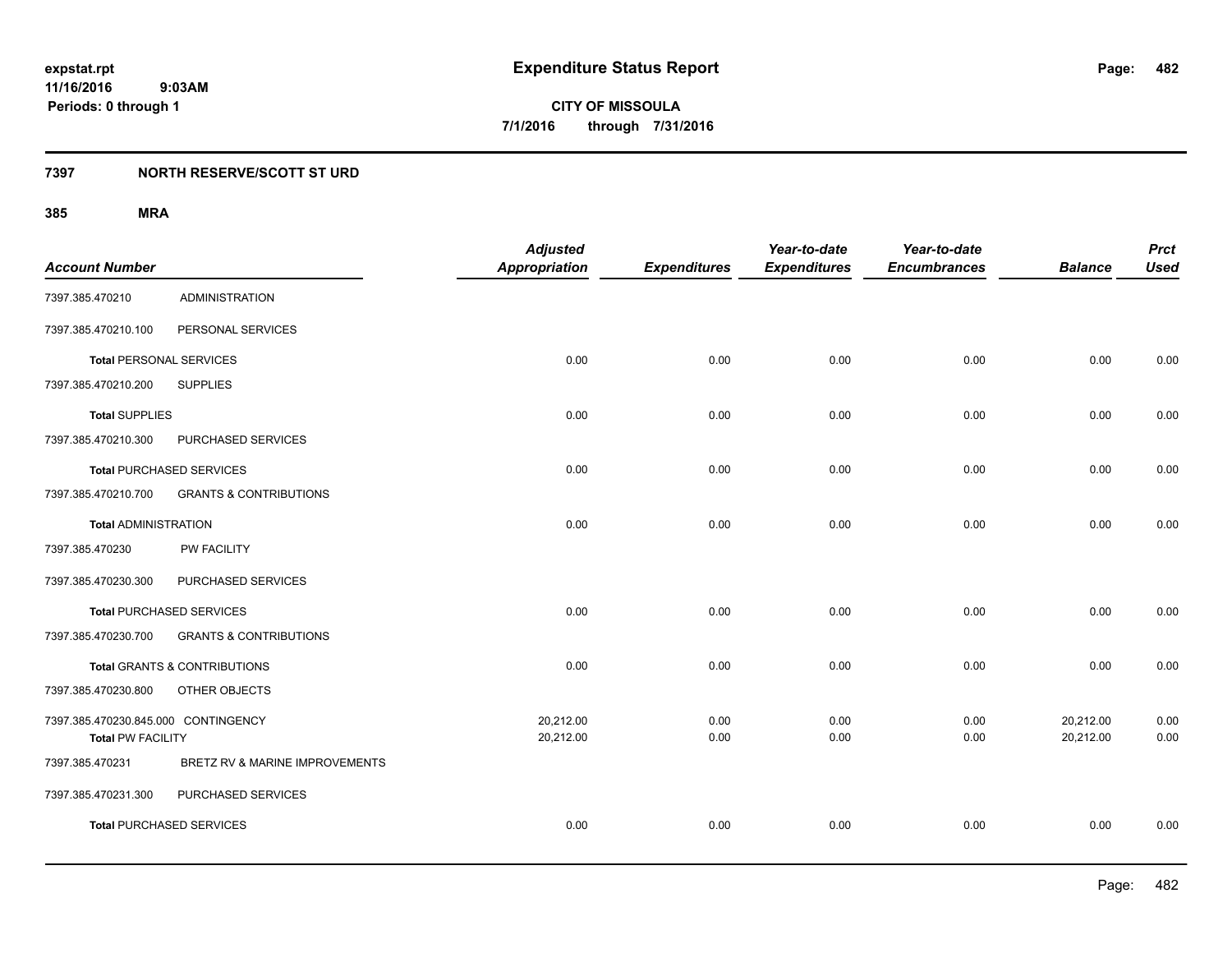### **7397 NORTH RESERVE/SCOTT ST URD**

| <b>Account Number</b>    |                                         | <b>Adjusted</b><br><b>Appropriation</b> | <b>Expenditures</b> | Year-to-date<br><b>Expenditures</b> | Year-to-date<br><b>Encumbrances</b> | <b>Balance</b> | <b>Prct</b><br><b>Used</b> |
|--------------------------|-----------------------------------------|-----------------------------------------|---------------------|-------------------------------------|-------------------------------------|----------------|----------------------------|
| 7397.385.470231.700      | <b>GRANTS &amp; CONTRIBUTIONS</b>       |                                         |                     |                                     |                                     |                |                            |
|                          | <b>Total GRANTS &amp; CONTRIBUTIONS</b> | 0.00                                    | 0.00                | 0.00                                | 0.00                                | 0.00           | 0.00                       |
| 7397.385.470231.800      | OTHER OBJECTS                           |                                         |                     |                                     |                                     |                |                            |
|                          | Total BRETZ RV & MARINE IMPROVEMENTS    | 0.00                                    | 0.00                | 0.00                                | 0.00                                | 0.00           | 0.00                       |
| 7397.385.470232          | CONSUMER DIRECT IMPROVEMENTS            |                                         |                     |                                     |                                     |                |                            |
| 7397.385.470232.300      | PURCHASED SERVICES                      |                                         |                     |                                     |                                     |                |                            |
|                          | <b>Total PURCHASED SERVICES</b>         | 0.00                                    | 0.00                | 0.00                                | 0.00                                | 0.00           | 0.00                       |
| 7397.385.470232.800      | OTHER OBJECTS                           |                                         |                     |                                     |                                     |                |                            |
|                          | Total CONSUMER DIRECT IMPROVEMENTS      | 0.00                                    | 0.00                | 0.00                                | 0.00                                | 0.00           | 0.00                       |
| 7397.385.470233          | SCOTT ST VILLAGE IMPROVEMENTS           |                                         |                     |                                     |                                     |                |                            |
| 7397.385.470233.300      | PURCHASED SERVICES                      |                                         |                     |                                     |                                     |                |                            |
|                          | <b>Total PURCHASED SERVICES</b>         | 0.00                                    | 0.00                | 0.00                                | 0.00                                | 0.00           | 0.00                       |
| 7397.385.470233.800      | OTHER OBJECTS                           |                                         |                     |                                     |                                     |                |                            |
|                          | Total SCOTT ST VILLAGE IMPROVEMENTS     | 0.00                                    | 0.00                | 0.00                                | 0.00                                | 0.00           | 0.00                       |
| 7397.385.470240          | REHAB LOANS                             |                                         |                     |                                     |                                     |                |                            |
| 7397.385.470240.700      | <b>GRANTS &amp; CONTRIBUTIONS</b>       |                                         |                     |                                     |                                     |                |                            |
| <b>Total REHAB LOANS</b> |                                         | 0.00                                    | 0.00                | 0.00                                | 0.00                                | 0.00           | 0.00                       |
| 7397.385.470250          | <b>RELOCATION PAYMENTS</b>              |                                         |                     |                                     |                                     |                |                            |
| 7397.385.470250.800      | OTHER OBJECTS                           |                                         |                     |                                     |                                     |                |                            |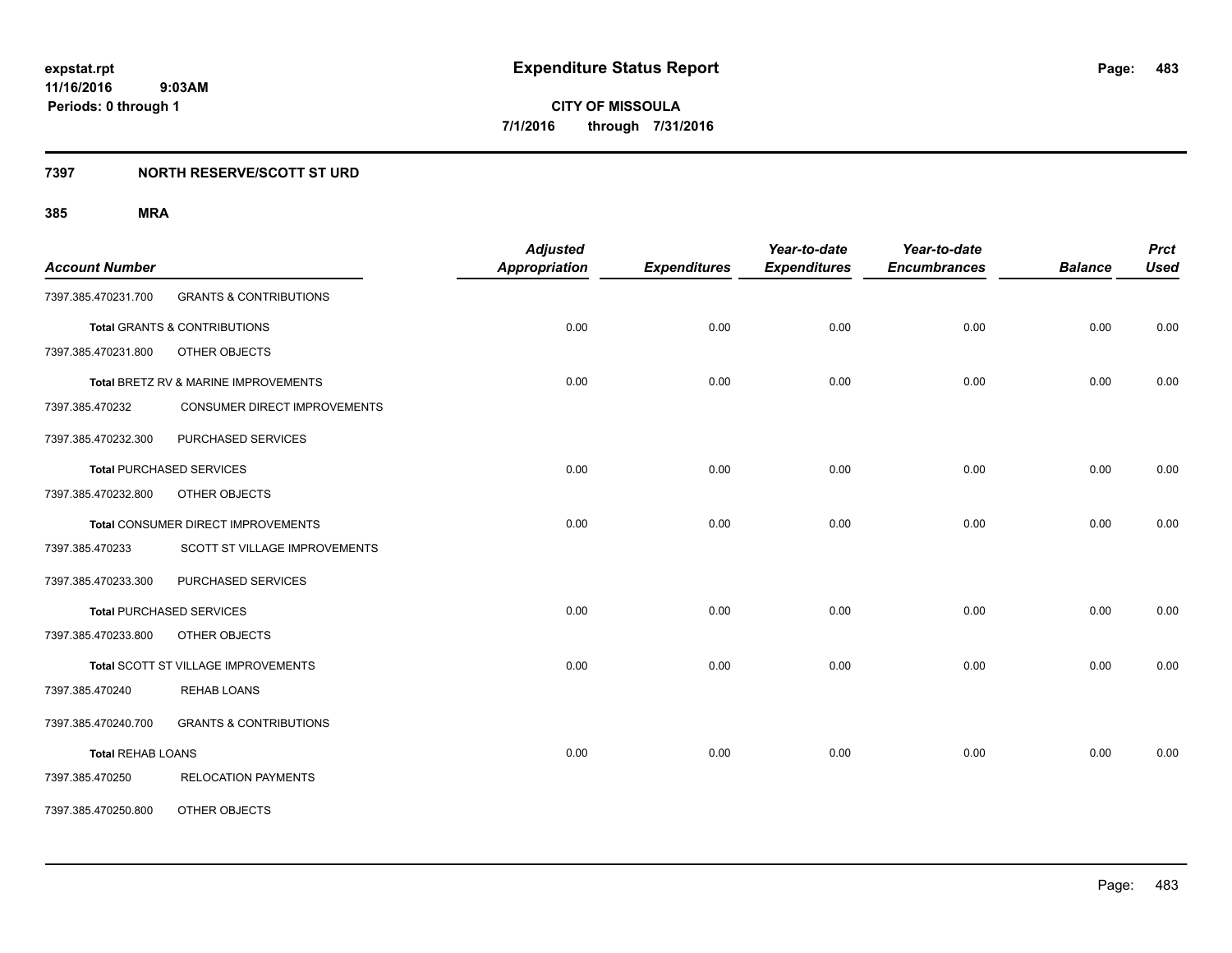### **7397 NORTH RESERVE/SCOTT ST URD**

| <b>Account Number</b>            |                                               | <b>Adjusted</b><br><b>Appropriation</b> | <b>Expenditures</b> | Year-to-date<br><b>Expenditures</b> | Year-to-date<br><b>Encumbrances</b> | <b>Balance</b> | <b>Prct</b><br><b>Used</b> |
|----------------------------------|-----------------------------------------------|-----------------------------------------|---------------------|-------------------------------------|-------------------------------------|----------------|----------------------------|
|                                  | <b>Total RELOCATION PAYMENTS</b>              | 0.00                                    | 0.00                | 0.00                                | 0.00                                | 0.00           | 0.00                       |
| 7397.385.470260                  | <b>PLANNING &amp; MGMT</b>                    |                                         |                     |                                     |                                     |                |                            |
| 7397.385.470260.300              | PURCHASED SERVICES                            |                                         |                     |                                     |                                     |                |                            |
|                                  | 7397.385.470260.350.000 PROFESSIONAL SERVICES | 7,550.00                                | 0.00                | 0.00                                | 0.00                                | 7,550.00       | 0.00                       |
|                                  | <b>Total PURCHASED SERVICES</b>               | 7,550.00                                | 0.00                | 0.00                                | 0.00                                | 7,550.00       | 0.00                       |
| 7397.385.470260.800              | OTHER OBJECTS                                 |                                         |                     |                                     |                                     |                |                            |
| <b>Total OTHER OBJECTS</b>       |                                               | 0.00                                    | 0.00                | 0.00                                | 0.00                                | 0.00           | 0.00                       |
| <b>Total PLANNING &amp; MGMT</b> |                                               | 7,550.00                                | 0.00                | 0.00                                | 0.00                                | 7,550.00       | 0.00                       |
| 7397.385.470270                  | <b>CLEARING &amp; DEMO</b>                    |                                         |                     |                                     |                                     |                |                            |
| 7397.385.470270.700              | <b>GRANTS &amp; CONTRIBUTIONS</b>             |                                         |                     |                                     |                                     |                |                            |
|                                  | <b>Total GRANTS &amp; CONTRIBUTIONS</b>       | 0.00                                    | 0.00                | 0.00                                | 0.00                                | 0.00           | 0.00                       |
| 7397.385.470270.800              | OTHER OBJECTS                                 |                                         |                     |                                     |                                     |                |                            |
| Total CLEARING & DEMO            |                                               | 0.00                                    | 0.00                | 0.00                                | 0.00                                | 0.00           | 0.00                       |
| 7397.385.510110                  | <b>MERCHANT SERVICES</b>                      |                                         |                     |                                     |                                     |                |                            |
| 7397.385.510110.500              | <b>FIXED CHARGES</b>                          |                                         |                     |                                     |                                     |                |                            |
|                                  | <b>Total MERCHANT SERVICES</b>                | 0.00                                    | 0.00                | 0.00                                | 0.00                                | 0.00           | 0.00                       |
|                                  | Total NORTH RESERVE/SCOTT ST URD              | 27,762.00                               | 0.00                | 0.00                                | 0.00                                | 27,762.00      | 0.00                       |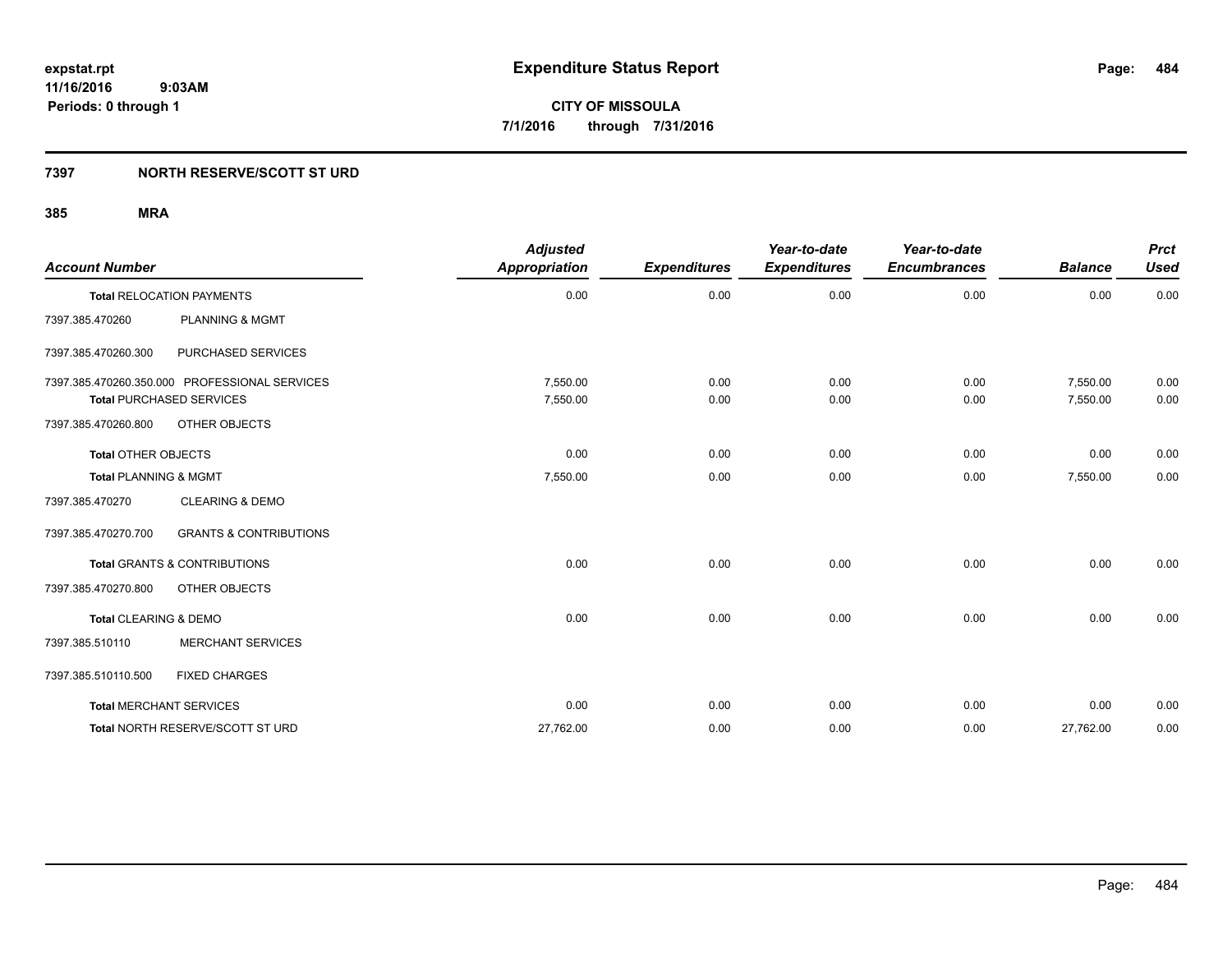**CITY OF MISSOULA 7/1/2016 through 7/31/2016**

**7398 HELLGATE URD**

| <b>Account Number</b>      |                                         | <b>Adjusted</b><br><b>Appropriation</b> | <b>Expenditures</b> | Year-to-date<br><b>Expenditures</b> | Year-to-date<br><b>Encumbrances</b> | <b>Balance</b> | <b>Prct</b><br><b>Used</b> |
|----------------------------|-----------------------------------------|-----------------------------------------|---------------------|-------------------------------------|-------------------------------------|----------------|----------------------------|
| 7398.385.470220            | PROPERTY ACQUISITION                    |                                         |                     |                                     |                                     |                |                            |
| 7398.385.470220.900        | <b>CAPITAL OUTLAY</b>                   |                                         |                     |                                     |                                     |                |                            |
|                            | <b>Total PROPERTY ACQUISITION</b>       | 0.00                                    | 0.00                | 0.00                                | 0.00                                | 0.00           | 0.00                       |
| 7398.385.470230            | PW FACILITY                             |                                         |                     |                                     |                                     |                |                            |
| 7398.385.470230.300        | PURCHASED SERVICES                      |                                         |                     |                                     |                                     |                |                            |
|                            | <b>Total PURCHASED SERVICES</b>         | 0.00                                    | 0.00                | 0.00                                | 0.00                                | 0.00           | 0.00                       |
| 7398.385.470230.700        | <b>GRANTS &amp; CONTRIBUTIONS</b>       |                                         |                     |                                     |                                     |                |                            |
|                            | Total GRANTS & CONTRIBUTIONS            | 0.00                                    | 0.00                | 0.00                                | 0.00                                | 0.00           | 0.00                       |
| 7398.385.470230.800        | OTHER OBJECTS                           |                                         |                     |                                     |                                     |                |                            |
| <b>Total OTHER OBJECTS</b> |                                         | 0.00                                    | 0.00                | 0.00                                | 0.00                                | 0.00           | 0.00                       |
| 7398.385.470230.900        | <b>CAPITAL OUTLAY</b>                   |                                         |                     |                                     |                                     |                |                            |
| <b>Total PW FACILITY</b>   |                                         | 0.00                                    | 0.00                | 0.00                                | 0.00                                | 0.00           | 0.00                       |
| 7398.385.470240            | <b>REHAB LOANS</b>                      |                                         |                     |                                     |                                     |                |                            |
| 7398.385.470240.700        | <b>GRANTS &amp; CONTRIBUTIONS</b>       |                                         |                     |                                     |                                     |                |                            |
|                            | <b>Total GRANTS &amp; CONTRIBUTIONS</b> | 0.00                                    | 0.00                | 0.00                                | 0.00                                | 0.00           | 0.00                       |
| 7398.385.470240.800        | OTHER OBJECTS                           |                                         |                     |                                     |                                     |                |                            |
| <b>Total REHAB LOANS</b>   |                                         | 0.00                                    | 0.00                | 0.00                                | 0.00                                | 0.00           | 0.00                       |
| 7398.385.470250            | <b>RELOCATION PAYMENTS</b>              |                                         |                     |                                     |                                     |                |                            |
| 7398.385.470250.700        | <b>GRANTS &amp; CONTRIBUTIONS</b>       |                                         |                     |                                     |                                     |                |                            |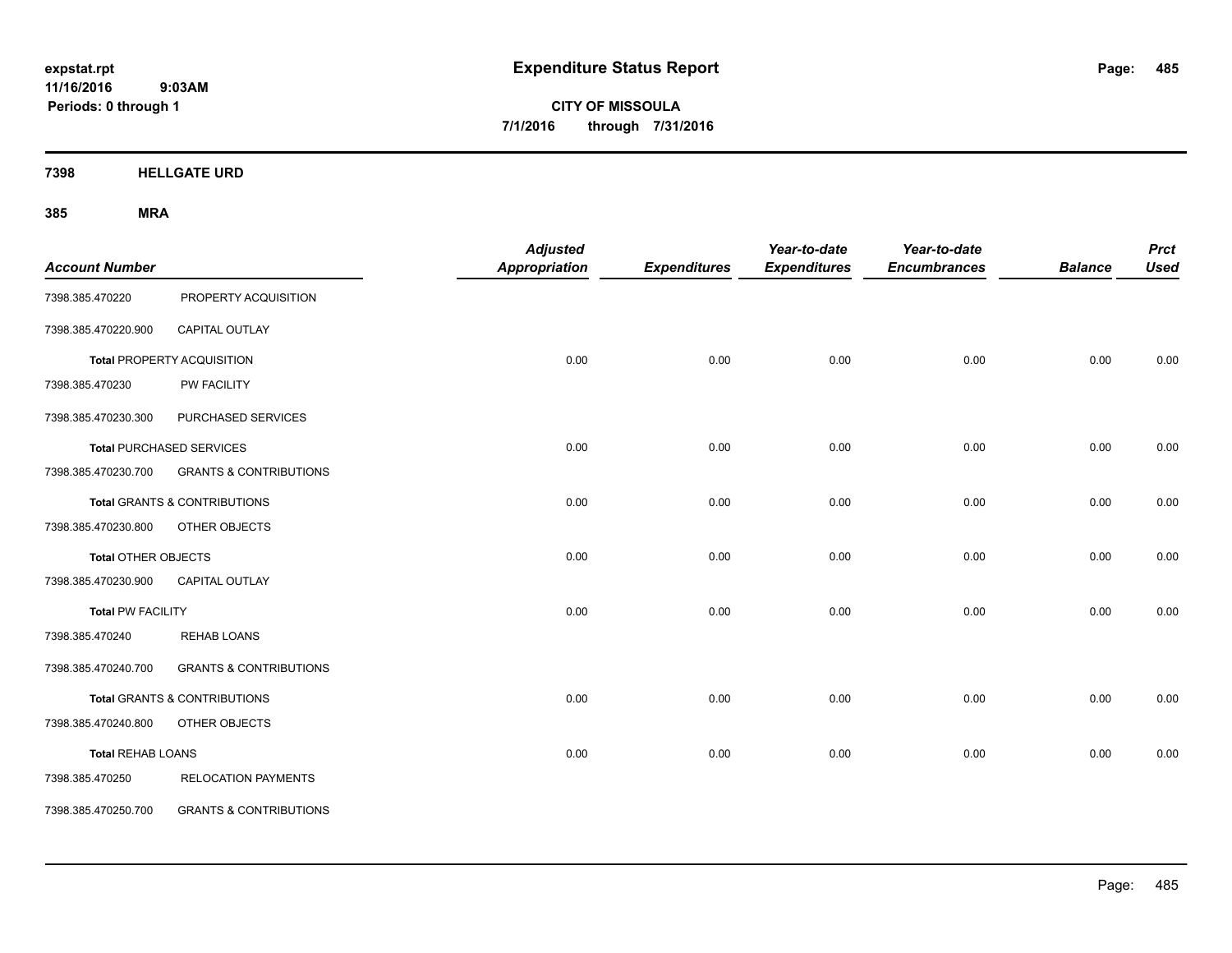**CITY OF MISSOULA 7/1/2016 through 7/31/2016**

**7398 HELLGATE URD**

| <b>Account Number</b>            |                                         | <b>Adjusted</b><br><b>Appropriation</b> | <b>Expenditures</b> | Year-to-date<br><b>Expenditures</b> | Year-to-date<br><b>Encumbrances</b> | <b>Balance</b> | <b>Prct</b><br><b>Used</b> |
|----------------------------------|-----------------------------------------|-----------------------------------------|---------------------|-------------------------------------|-------------------------------------|----------------|----------------------------|
|                                  | Total GRANTS & CONTRIBUTIONS            | 0.00                                    | 0.00                | 0.00                                | 0.00                                | 0.00           | 0.00                       |
| 7398.385.470250.800              | OTHER OBJECTS                           |                                         |                     |                                     |                                     |                |                            |
|                                  | <b>Total RELOCATION PAYMENTS</b>        | 0.00                                    | 0.00                | 0.00                                | 0.00                                | 0.00           | 0.00                       |
| 7398.385.470260                  | <b>PLANNING &amp; MGMT</b>              |                                         |                     |                                     |                                     |                |                            |
| 7398.385.470260.300              | PURCHASED SERVICES                      |                                         |                     |                                     |                                     |                |                            |
|                                  | <b>Total PURCHASED SERVICES</b>         | 0.00                                    | 0.00                | 0.00                                | 0.00                                | 0.00           | 0.00                       |
| 7398.385.470260.700              | <b>GRANTS &amp; CONTRIBUTIONS</b>       |                                         |                     |                                     |                                     |                |                            |
|                                  | <b>Total GRANTS &amp; CONTRIBUTIONS</b> | 0.00                                    | 0.00                | 0.00                                | 0.00                                | 0.00           | 0.00                       |
| 7398.385.470260.800              | OTHER OBJECTS                           |                                         |                     |                                     |                                     |                |                            |
| <b>Total PLANNING &amp; MGMT</b> |                                         | 0.00                                    | 0.00                | 0.00                                | 0.00                                | 0.00           | 0.00                       |
| 7398.385.470270                  | <b>CLEARING &amp; DEMO</b>              |                                         |                     |                                     |                                     |                |                            |
| 7398.385.470270.300              | PURCHASED SERVICES                      |                                         |                     |                                     |                                     |                |                            |
|                                  | <b>Total PURCHASED SERVICES</b>         | 0.00                                    | 0.00                | 0.00                                | 0.00                                | 0.00           | 0.00                       |
| 7398.385.470270.700              | <b>GRANTS &amp; CONTRIBUTIONS</b>       |                                         |                     |                                     |                                     |                |                            |
|                                  | <b>Total GRANTS &amp; CONTRIBUTIONS</b> | 0.00                                    | 0.00                | 0.00                                | 0.00                                | 0.00           | 0.00                       |
| 7398.385.470270.800              | OTHER OBJECTS                           |                                         |                     |                                     |                                     |                |                            |
| Total OTHER OBJECTS              |                                         | 0.00                                    | 0.00                | 0.00                                | 0.00                                | 0.00           | 0.00                       |
| 7398.385.470270.900              | CAPITAL OUTLAY                          |                                         |                     |                                     |                                     |                |                            |
| <b>Total CLEARING &amp; DEMO</b> |                                         | 0.00                                    | 0.00                | 0.00                                | 0.00                                | 0.00           | 0.00                       |
| <b>Total HELLGATE URD</b>        |                                         | 0.00                                    | 0.00                | 0.00                                | 0.00                                | 0.00           | 0.00                       |
|                                  |                                         |                                         |                     |                                     |                                     |                |                            |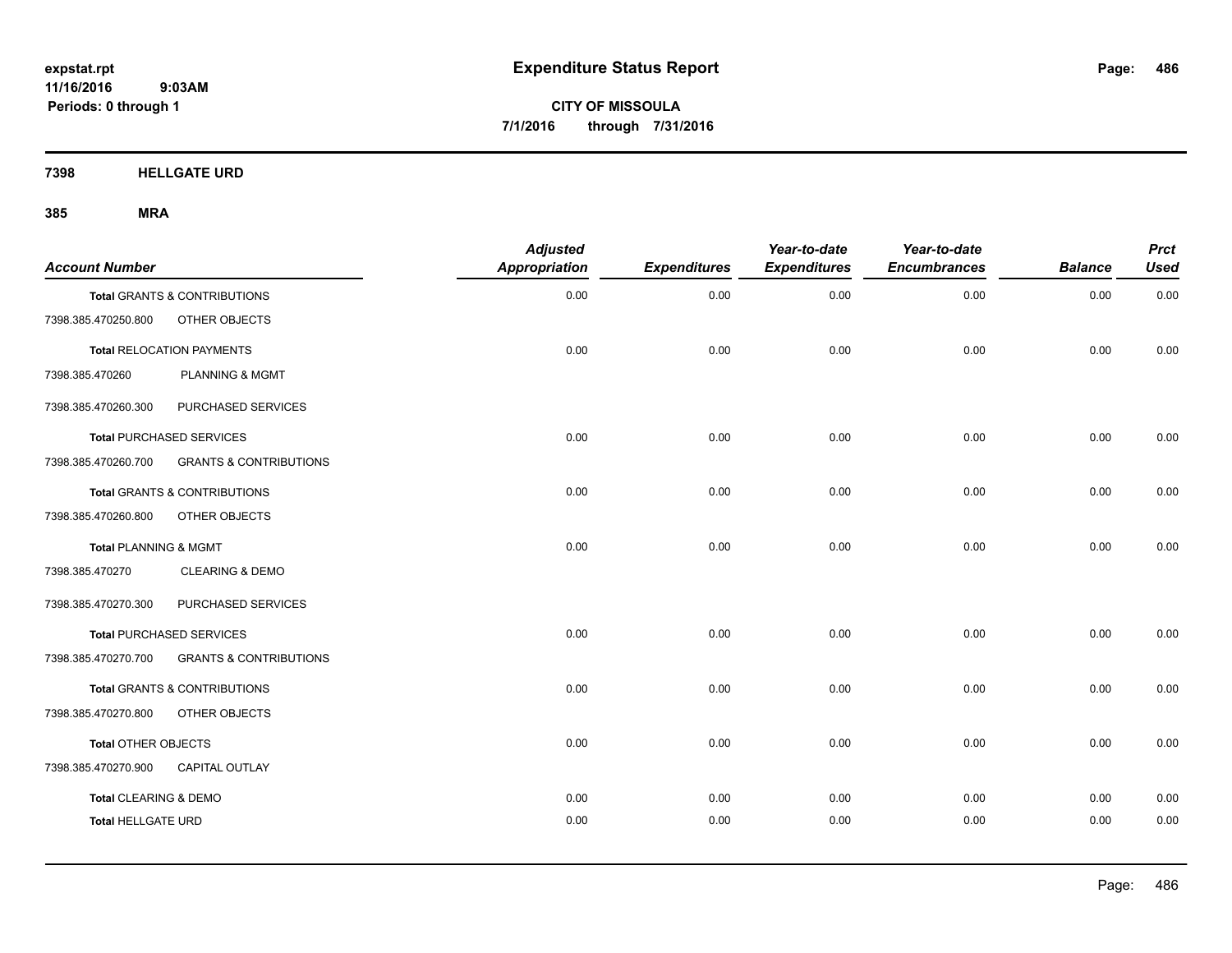**CITY OF MISSOULA 7/1/2016 through 7/31/2016**

#### **7399 INTERMOUNTAIN BOND DEBT SERVICE**

| <b>Account Number</b>             |                                        | <b>Adjusted</b><br><b>Appropriation</b> | <b>Expenditures</b> | Year-to-date<br><b>Expenditures</b> | Year-to-date<br><b>Encumbrances</b> | <b>Balance</b> | <b>Prct</b><br><b>Used</b> |
|-----------------------------------|----------------------------------------|-----------------------------------------|---------------------|-------------------------------------|-------------------------------------|----------------|----------------------------|
| 7399.385.490200                   | REVENUE BOND DEBT SERVICE              |                                         |                     |                                     |                                     |                |                            |
| 7399.385.490200.600               | <b>DEBT SERVICE</b>                    |                                         |                     |                                     |                                     |                |                            |
| 7399.385.490200.610.000 PRINCIPAL |                                        | 78,500.00                               | 0.00                | 0.00                                | 0.00                                | 78,500.00      | 0.00                       |
| 7399.385.490200.620.000 INTEREST  |                                        | 67,437.00                               | 600.00              | 600.00                              | 0.00                                | 66,837.00      | 0.89                       |
|                                   | <b>Total REVENUE BOND DEBT SERVICE</b> | 145,937.00                              | 600.00              | 600.00                              | 0.00                                | 145,337.00     | 0.41                       |
| 7399.385.510110                   | <b>MERCHANT SERVICES</b>               |                                         |                     |                                     |                                     |                |                            |
| 7399.385.510110.500               | <b>FIXED CHARGES</b>                   |                                         |                     |                                     |                                     |                |                            |
| <b>Total MERCHANT SERVICES</b>    |                                        |                                         | 0.00<br>0.00        | 0.00                                | 0.00                                | 0.00           | 0.00                       |
| <b>Total MRA</b>                  |                                        | 145,937.00                              | 600.00              | 600.00                              | 0.00                                | 145.337.00     | 0.41                       |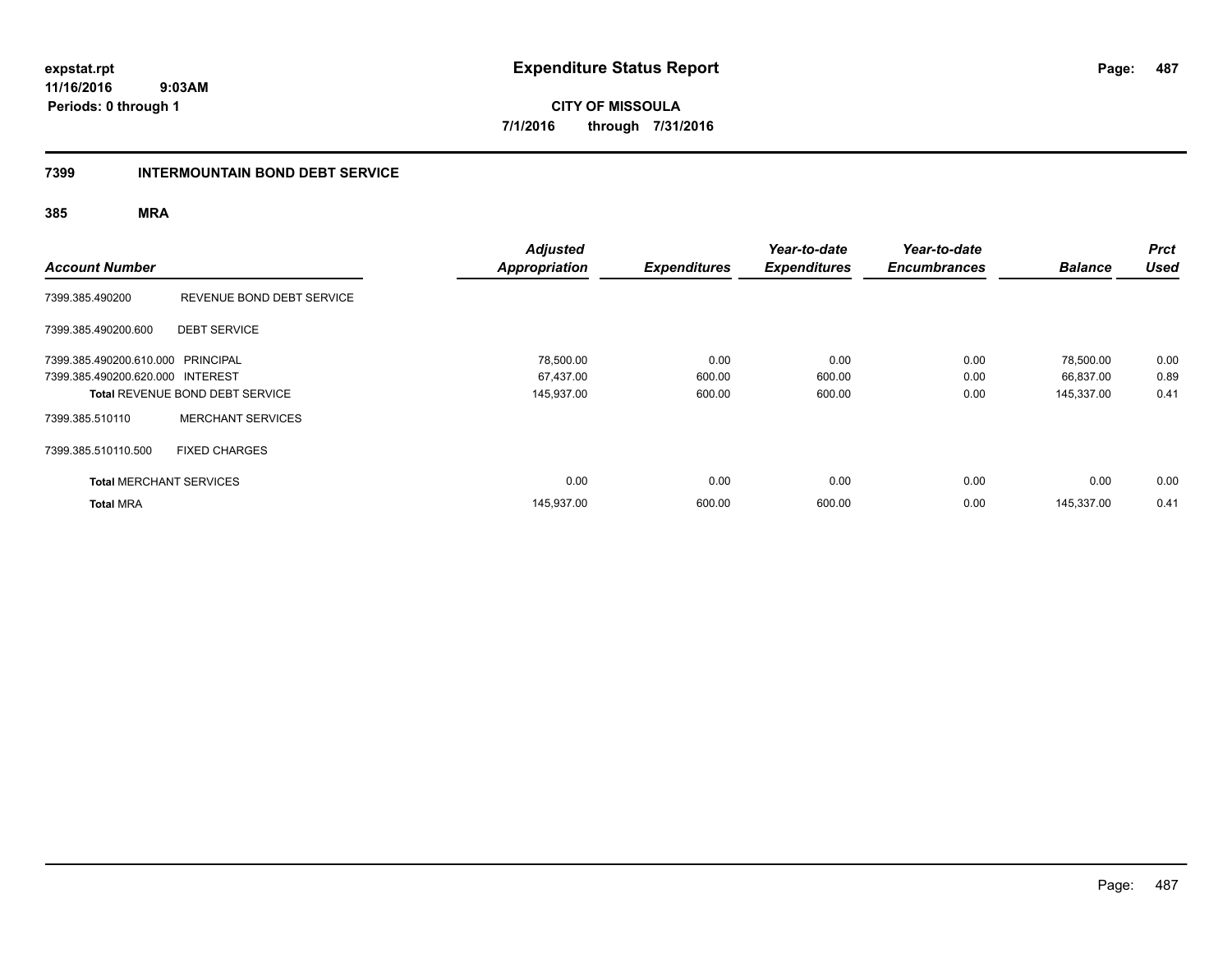**CITY OF MISSOULA 7/1/2016 through 7/31/2016**

#### **7399 INTERMOUNTAIN BOND DEBT SERVICE**

#### **390 NON-DEPARTMENTAL**

| <b>Account Number</b>         |                                              | <b>Adjusted</b><br><b>Appropriation</b> | <b>Expenditures</b> | Year-to-date<br><b>Expenditures</b> | Year-to-date<br><b>Encumbrances</b> | <b>Balance</b> | <b>Prct</b><br>Used |
|-------------------------------|----------------------------------------------|-----------------------------------------|---------------------|-------------------------------------|-------------------------------------|----------------|---------------------|
| 7399.390.490604               | TI BOND RESERVE                              |                                         |                     |                                     |                                     |                |                     |
| 7399.390.490604.800           | OTHER OBJECTS                                |                                         |                     |                                     |                                     |                |                     |
| <b>Total NON-DEPARTMENTAL</b> |                                              | 0.00                                    | 0.00                | 0.00                                | 0.00                                | 0.00           | 0.00                |
|                               | <b>Total INTERMOUNTAIN BOND DEBT SERVICE</b> | 145,937.00                              | 600.00              | 600.00                              | 0.00                                | 145,337.00     | 0.41                |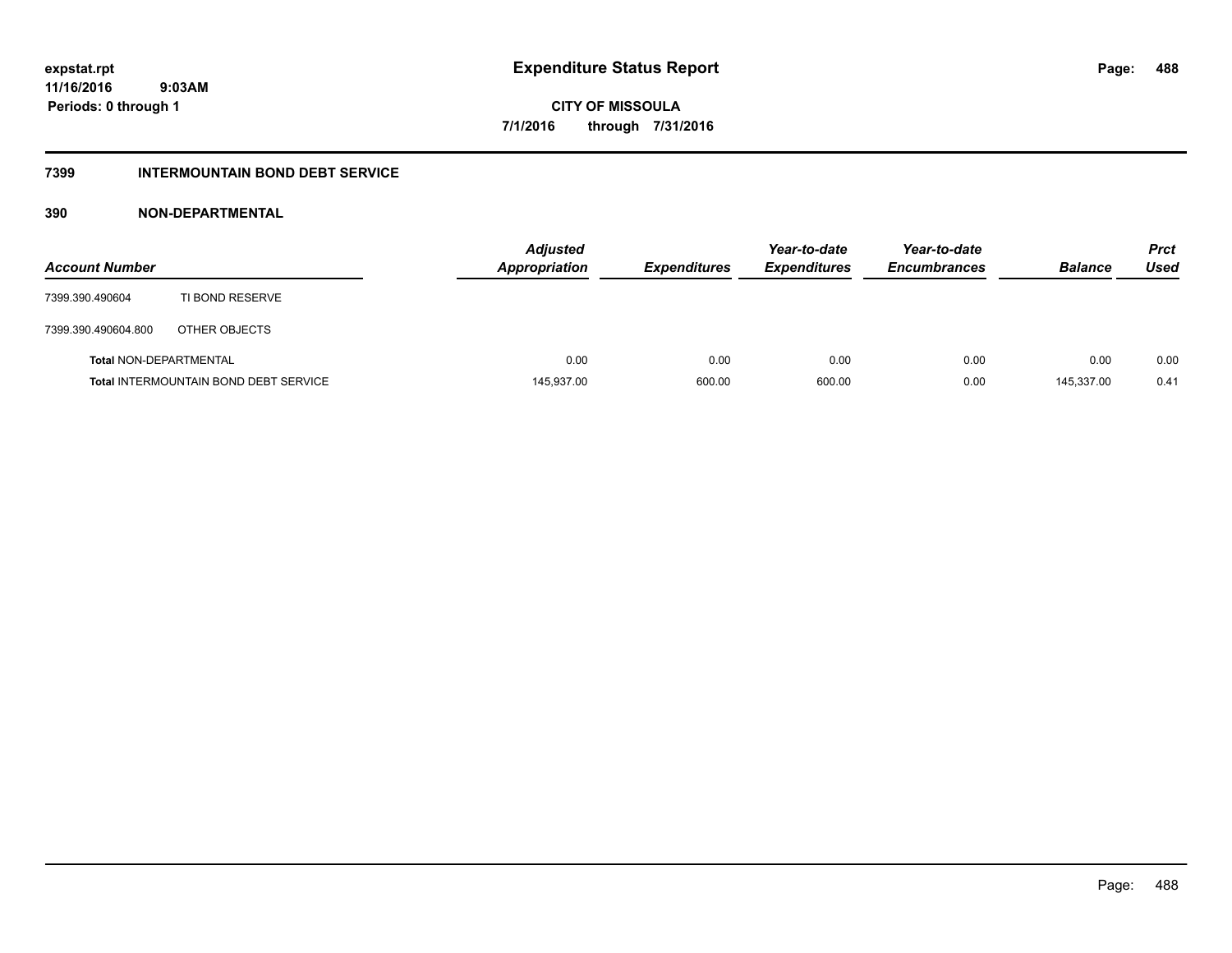**CITY OF MISSOULA 7/1/2016 through 7/31/2016**

#### **7400 FRONT ST BOND CLEARING**

| <b>Account Number</b>            |                                   | <b>Adjusted</b><br><b>Appropriation</b> | <b>Expenditures</b> | Year-to-date<br><b>Expenditures</b> | Year-to-date<br><b>Encumbrances</b> | <b>Balance</b> | <b>Prct</b><br><b>Used</b> |
|----------------------------------|-----------------------------------|-----------------------------------------|---------------------|-------------------------------------|-------------------------------------|----------------|----------------------------|
| 7400.385.470210                  | <b>ADMINISTRATION</b>             |                                         |                     |                                     |                                     |                |                            |
| 7400.385.470210.800              | OTHER OBJECTS                     |                                         |                     |                                     |                                     |                |                            |
| 7400.385.470210.820.600          | <b>TRANSFERS TO OTHER FUNDS</b>   | 208,660.00                              | 0.00                | 0.00                                | 0.00                                | 208,660.00     | 0.00                       |
| 7400.385.470210.820.603          | <b>TRANSFERS TO OTHER FUNDS</b>   | 208,290.00                              | 0.00                | 0.00                                | 0.00                                | 208,290.00     | 0.00                       |
| 7400.385.470210.820.604          | <b>TRANSFERS TO OTHER FUNDS</b>   | 131,207.00                              | 0.00                | 0.00                                | 0.00                                | 131,207.00     | 0.00                       |
| 7400.385.470210.820.605          | <b>TRANSFERS TO OTHER FUNDS</b>   | 68,286.00                               | 0.00                | 0.00                                | 0.00                                | 68,286.00      | 0.00                       |
| <b>Total ADMINISTRATION</b>      |                                   | 616,443.00                              | 0.00                | 0.00                                | 0.00                                | 616,443.00     | 0.00                       |
| 7400.385.470260                  | <b>PLANNING &amp; MGMT</b>        |                                         |                     |                                     |                                     |                |                            |
| 7400.385.470260.700              | <b>GRANTS &amp; CONTRIBUTIONS</b> |                                         |                     |                                     |                                     |                |                            |
| <b>Total PLANNING &amp; MGMT</b> |                                   | 0.00                                    | 0.00                | 0.00                                | 0.00                                | 0.00           | 0.00                       |
| 7400.385.510110                  | <b>MERCHANT SERVICES</b>          |                                         |                     |                                     |                                     |                |                            |
| 7400.385.510110.500              | <b>FIXED CHARGES</b>              |                                         |                     |                                     |                                     |                |                            |
| <b>Total MERCHANT SERVICES</b>   |                                   | 0.00                                    | 0.00                | 0.00                                | 0.00                                | 0.00           | 0.00                       |
|                                  | Total FRONT ST BOND CLEARING      | 616,443.00                              | 0.00                | 0.00                                | 0.00                                | 616,443.00     | 0.00                       |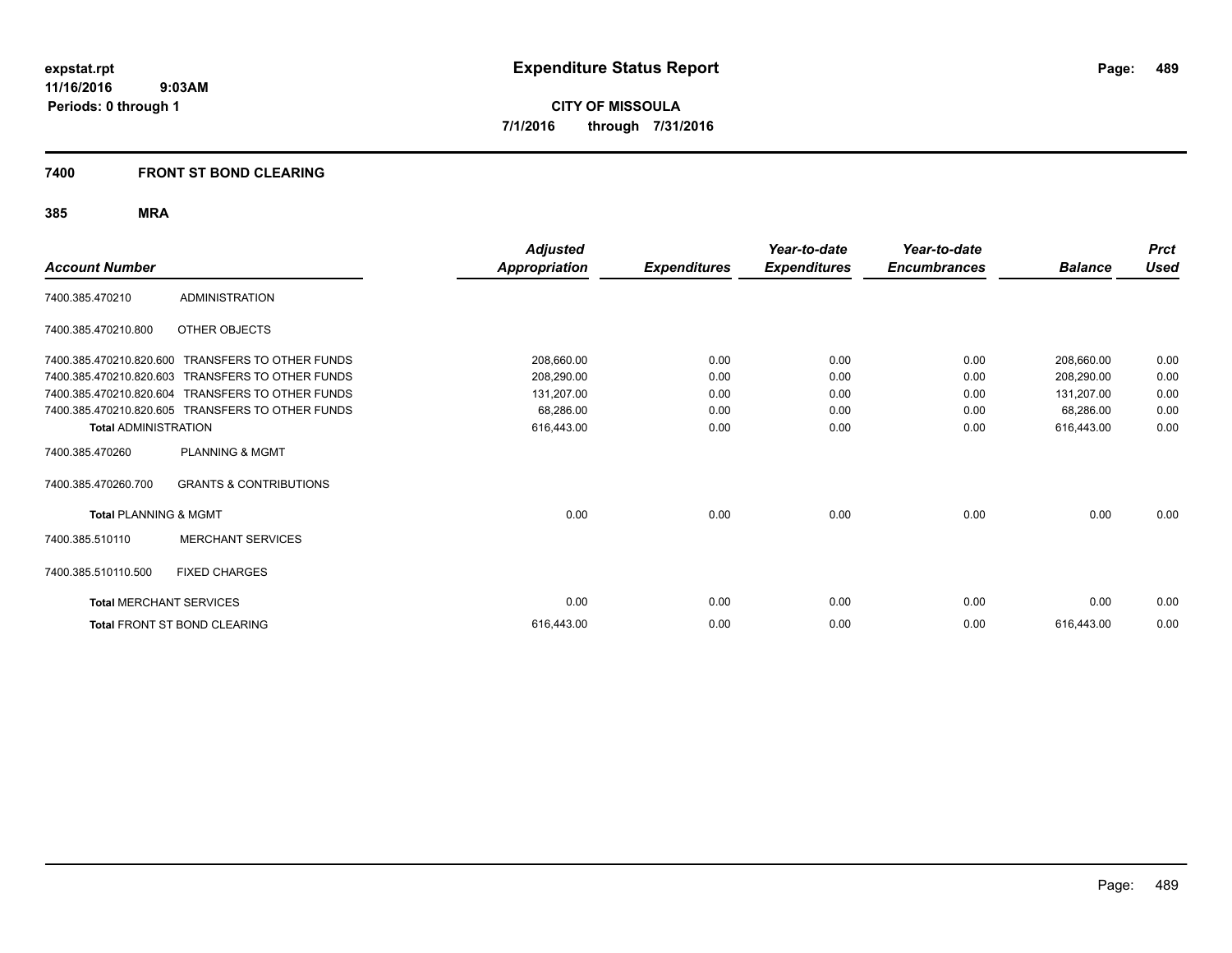### **7401 FRONT ST PARKING STRUCTURE**

| <b>Account Number</b>             |                                                 | <b>Adjusted</b><br><b>Appropriation</b> | <b>Expenditures</b> | Year-to-date<br><b>Expenditures</b> | Year-to-date<br><b>Encumbrances</b> | <b>Balance</b> | <b>Prct</b><br><b>Used</b> |
|-----------------------------------|-------------------------------------------------|-----------------------------------------|---------------------|-------------------------------------|-------------------------------------|----------------|----------------------------|
| 7401.385.470210                   | <b>ADMINISTRATION</b>                           |                                         |                     |                                     |                                     |                |                            |
| 7401.385.470210.800               | OTHER OBJECTS                                   |                                         |                     |                                     |                                     |                |                            |
| <b>Total ADMINISTRATION</b>       |                                                 | 0.00                                    | 0.00                | 0.00                                | 0.00                                | 0.00           | 0.00                       |
| 7401.385.490000                   | <b>DEBT SERVICE</b>                             |                                         |                     |                                     |                                     |                |                            |
| 7401.385.490000.600               | <b>DEBT SERVICE</b>                             |                                         |                     |                                     |                                     |                |                            |
| 7401.385.490000.610.000 PRINCIPAL |                                                 | 74,000.00                               | 0.00                | 0.00                                | 0.00                                | 74,000.00      | 0.00                       |
|                                   | 7401.385.490000.620.000 INTEREST / SERVICE FEES | 132,340.00                              | 0.00                | 0.00                                | 0.00                                | 132,340.00     | 0.00                       |
| <b>Total DEBT SERVICE</b>         |                                                 | 206,340.00                              | 0.00                | 0.00                                | 0.00                                | 206,340.00     | 0.00                       |
| 7401.385.510110                   | <b>MERCHANT SERVICES</b>                        |                                         |                     |                                     |                                     |                |                            |
| 7401.385.510110.500               | <b>FIXED CHARGES</b>                            |                                         |                     |                                     |                                     |                |                            |
| <b>Total MERCHANT SERVICES</b>    |                                                 | 0.00                                    | 0.00                | 0.00                                | 0.00                                | 0.00           | 0.00                       |
| 7401.385.522000                   | PTI PAYMENT TO MPC                              |                                         |                     |                                     |                                     |                |                            |
| 7401.385.522000.300               | PURCHASED SERVICES                              |                                         |                     |                                     |                                     |                |                            |
| Total PTI PAYMENT TO MPC          |                                                 | 0.00                                    | 0.00                | 0.00                                | 0.00                                | 0.00           | 0.00                       |
|                                   | <b>Total FRONT ST PARKING STRUCTURE</b>         | 206,340.00                              | 0.00                | 0.00                                | 0.00                                | 206,340.00     | 0.00                       |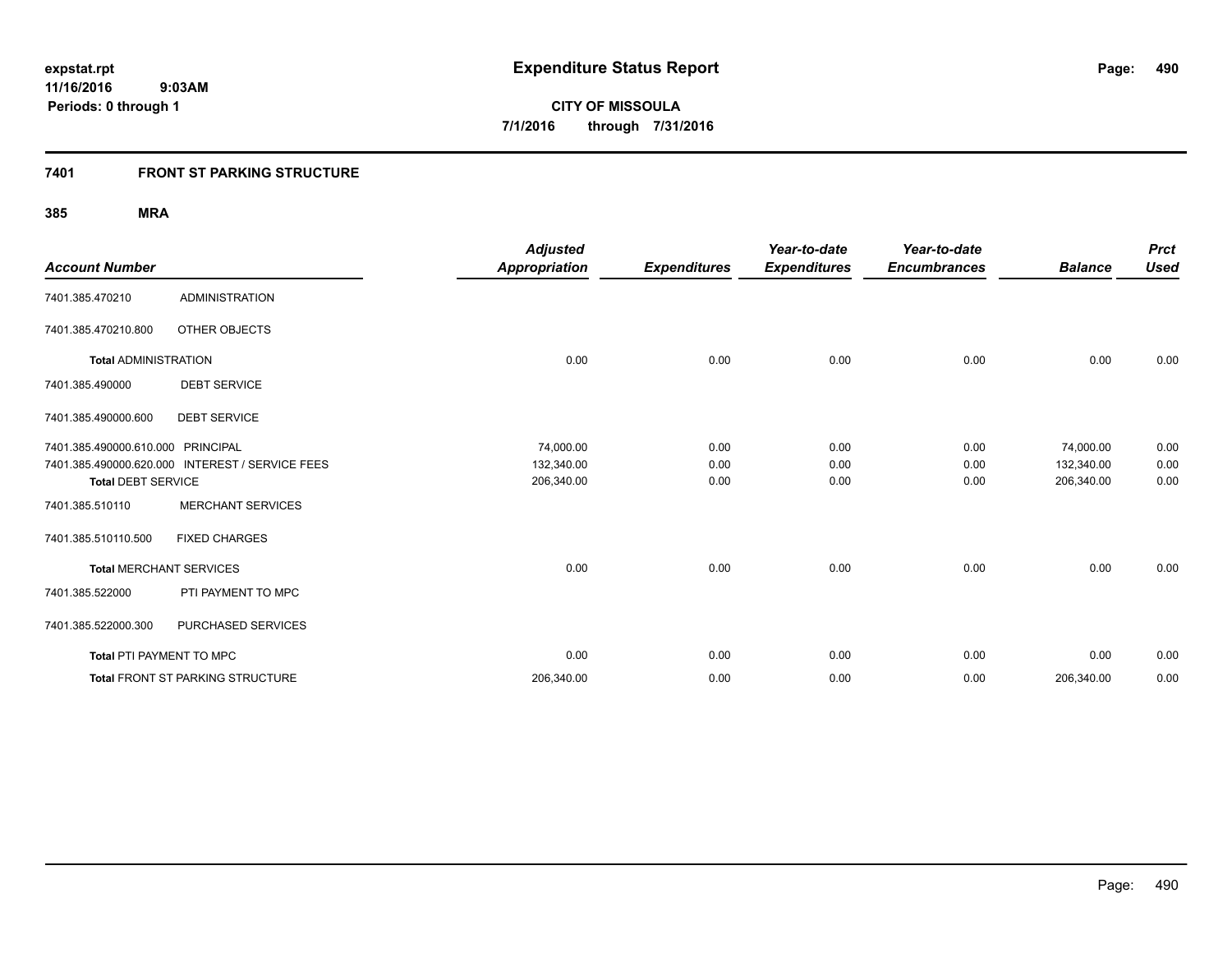**491**

**11/16/2016 9:03AM Periods: 0 through 1**

**CITY OF MISSOULA 7/1/2016 through 7/31/2016**

### **7402 FRONT ST SUBORDINATE LIEN NOTE**

| <b>Account Number</b>       |                                                                                                                | <b>Adjusted</b><br>Appropriation | <b>Expenditures</b> | Year-to-date<br><b>Expenditures</b> | Year-to-date<br><b>Encumbrances</b> | <b>Balance</b>          | <b>Prct</b><br><b>Used</b> |
|-----------------------------|----------------------------------------------------------------------------------------------------------------|----------------------------------|---------------------|-------------------------------------|-------------------------------------|-------------------------|----------------------------|
| 7402.385.470210             | <b>ADMINISTRATION</b>                                                                                          |                                  |                     |                                     |                                     |                         |                            |
| 7402.385.470210.800         | OTHER OBJECTS                                                                                                  |                                  |                     |                                     |                                     |                         |                            |
| <b>Total ADMINISTRATION</b> |                                                                                                                | 0.00                             | 0.00                | 0.00                                | 0.00                                | 0.00                    | 0.00                       |
| 7402.385.470333             | THE WILMA NOTE                                                                                                 |                                  |                     |                                     |                                     |                         |                            |
| 7402.385.470333.600         | <b>DEBT SERVICE</b>                                                                                            |                                  |                     |                                     |                                     |                         |                            |
| <b>Total DEBT SERVICE</b>   |                                                                                                                | 0.00                             | 0.00                | 0.00                                | 0.00                                | 0.00                    | 0.00                       |
| 7402.385.470333.700         | <b>GRANTS &amp; CONTRIBUTIONS</b>                                                                              |                                  |                     |                                     |                                     |                         |                            |
| Total THE WILMA NOTE        |                                                                                                                | 0.00                             | 0.00                | 0.00                                | 0.00                                | 0.00                    | 0.00                       |
| 7402.385.470334             | <b>CARAS PARK OBLIGATION</b>                                                                                   |                                  |                     |                                     |                                     |                         |                            |
| 7402.385.470334.700         | <b>GRANTS &amp; CONTRIBUTIONS</b>                                                                              |                                  |                     |                                     |                                     |                         |                            |
|                             | <b>Total CARAS PARK OBLIGATION</b>                                                                             | 0.00                             | 0.00                | 0.00                                | 0.00                                | 0.00                    | 0.00                       |
| 7402.385.490507             | FIB SUBORDINATE LIEN NOTE PARKING STRUCT                                                                       |                                  |                     |                                     |                                     |                         |                            |
| 7402.385.490507.600         | <b>DEBT SERVICE</b>                                                                                            |                                  |                     |                                     |                                     |                         |                            |
|                             | 7402.385.490507.610.000 FIB SUB LIEN NOTE-PRINCIPAL                                                            | 34,930.00                        | 0.00                | 0.00                                | 0.00                                | 34,930.00               | 0.00                       |
|                             | 7402.385.490507.620.000 FIB SUB LIEN NOTE-INTEREST/ SVS FEES<br>Total FIB SUBORDINATE LIEN NOTE PARKING STRUCT | 96,231.00<br>131,161.00          | 0.00<br>0.00        | 0.00<br>0.00                        | 0.00<br>0.00                        | 96,231.00<br>131,161.00 | 0.00<br>0.00               |
| 7402.385.490509             | WILMA NOTE DEBT SERVICE                                                                                        |                                  |                     |                                     |                                     |                         |                            |
| 7402.385.490509.600         | <b>DEBT SERVICE</b>                                                                                            |                                  |                     |                                     |                                     |                         |                            |
|                             | Total WILMA NOTE DEBT SERVICE                                                                                  | 0.00                             | 0.00                | 0.00                                | 0.00                                | 0.00                    | 0.00                       |
| 7402.385.510110             | <b>MERCHANT SERVICES</b>                                                                                       |                                  |                     |                                     |                                     |                         |                            |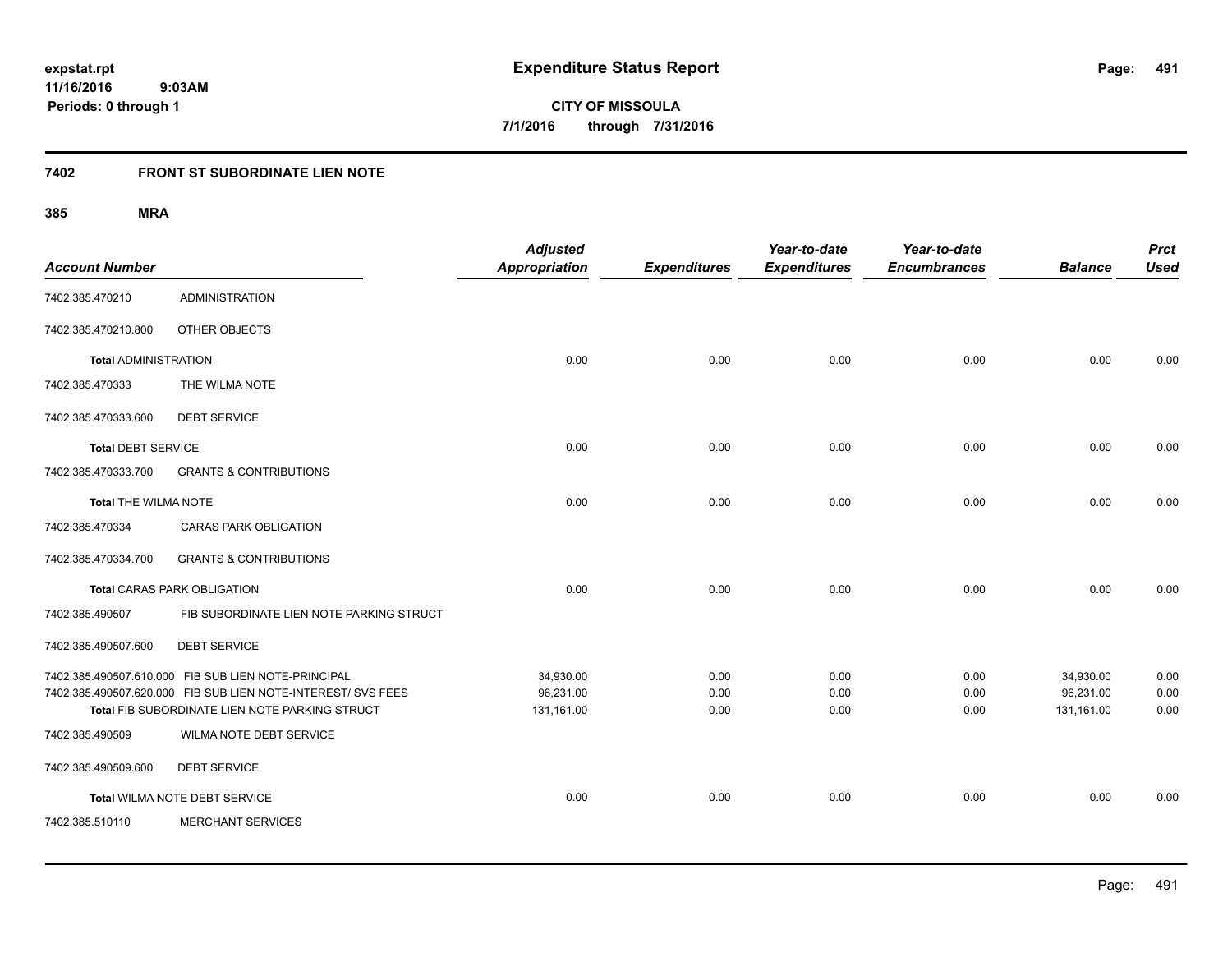**492**

**11/16/2016 9:03AM Periods: 0 through 1**

**CITY OF MISSOULA 7/1/2016 through 7/31/2016**

### **7402 FRONT ST SUBORDINATE LIEN NOTE**

| <b>Account Number</b>                       | <b>Adjusted</b><br>Appropriation | <b>Expenditures</b> | Year-to-date<br><b>Expenditures</b> | Year-to-date<br><b>Encumbrances</b> | <b>Balance</b> | <b>Prct</b><br>Used |
|---------------------------------------------|----------------------------------|---------------------|-------------------------------------|-------------------------------------|----------------|---------------------|
| <b>FIXED CHARGES</b><br>7402.385.510110.500 |                                  |                     |                                     |                                     |                |                     |
| <b>Total MERCHANT SERVICES</b>              | 0.00                             | 0.00                | 0.00                                | 0.00                                | 0.00           | 0.00                |
| <b>Total FRONT ST SUBORDINATE LIEN NOTE</b> | 131,161.00                       | 0.00                | 0.00                                | 0.00                                | 131.161.00     | 0.00                |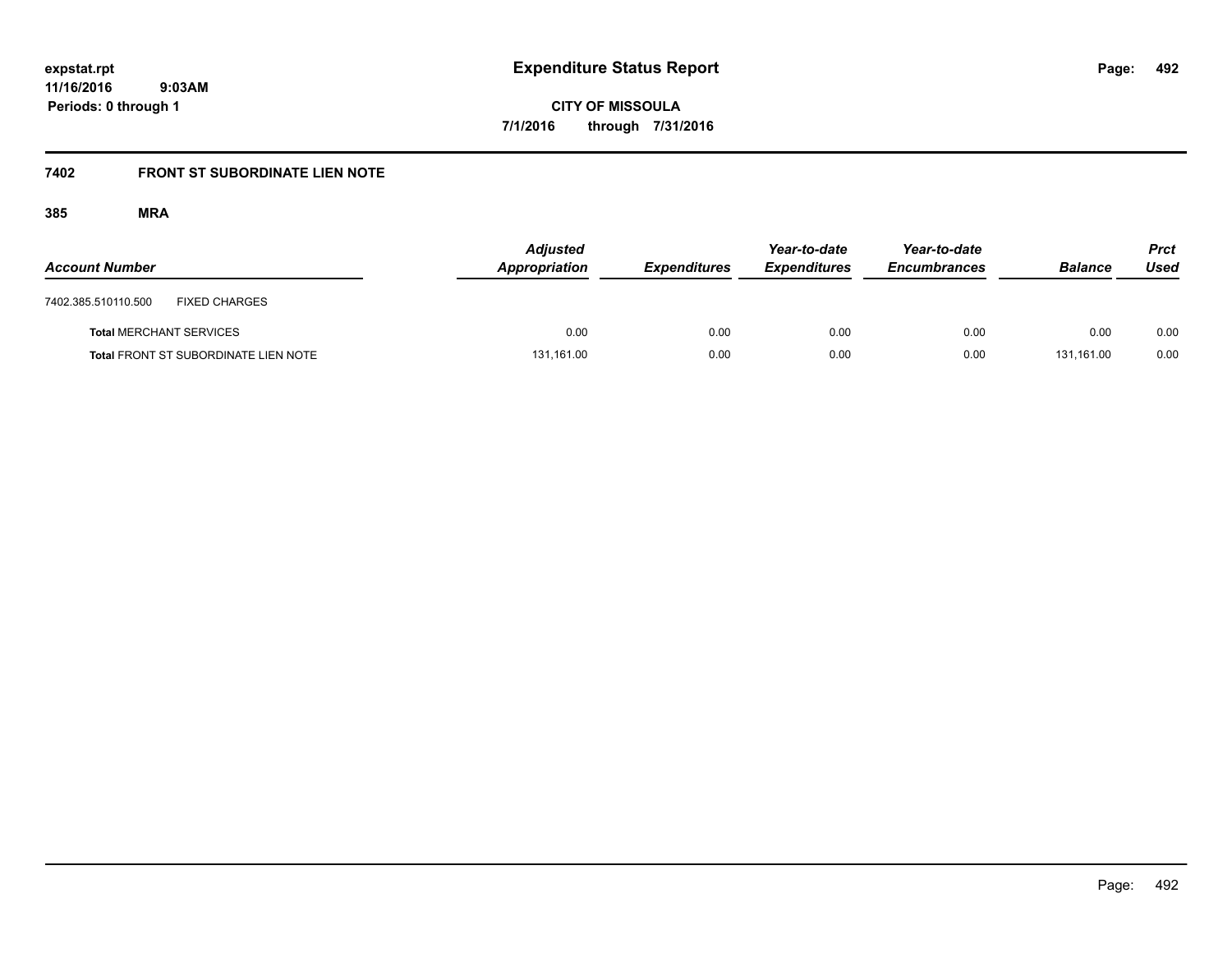**493**

**CITY OF MISSOULA 7/1/2016 through 7/31/2016**

#### **7447 COURT COLLECTED PARKING FINES**

#### **230 MUNICIPAL COURT**

| <b>Account Number</b> |                                            | <b>Adjusted</b><br><b>Appropriation</b> | <b>Expenditures</b> | Year-to-date<br><b>Expenditures</b> | Year-to-date<br><b>Encumbrances</b> | <b>Balance</b> | <b>Prct</b><br><b>Used</b> |
|-----------------------|--------------------------------------------|-----------------------------------------|---------------------|-------------------------------------|-------------------------------------|----------------|----------------------------|
| 7447.230.410360       | CITY/MUNICIPAL COURT                       |                                         |                     |                                     |                                     |                |                            |
| 7447.230.410360.500   | <b>FIXED CHARGES</b>                       |                                         |                     |                                     |                                     |                |                            |
|                       | <b>Total CITY/MUNICIPAL COURT</b>          | 0.00                                    | 0.00                | 0.00                                | 0.00                                | 0.00           | 0.00                       |
| 7447.230.510110       | <b>MERCHANT SERVICES</b>                   |                                         |                     |                                     |                                     |                |                            |
| 7447.230.510110.500   | <b>FIXED CHARGES</b>                       |                                         |                     |                                     |                                     |                |                            |
|                       | <b>Total MERCHANT SERVICES</b>             | 0.00                                    | 0.00                | 0.00                                | 0.00                                | 0.00           | 0.00                       |
|                       | <b>Total COURT COLLECTED PARKING FINES</b> | 0.00                                    | 0.00                | 0.00                                | 0.00                                | 0.00           | 0.00                       |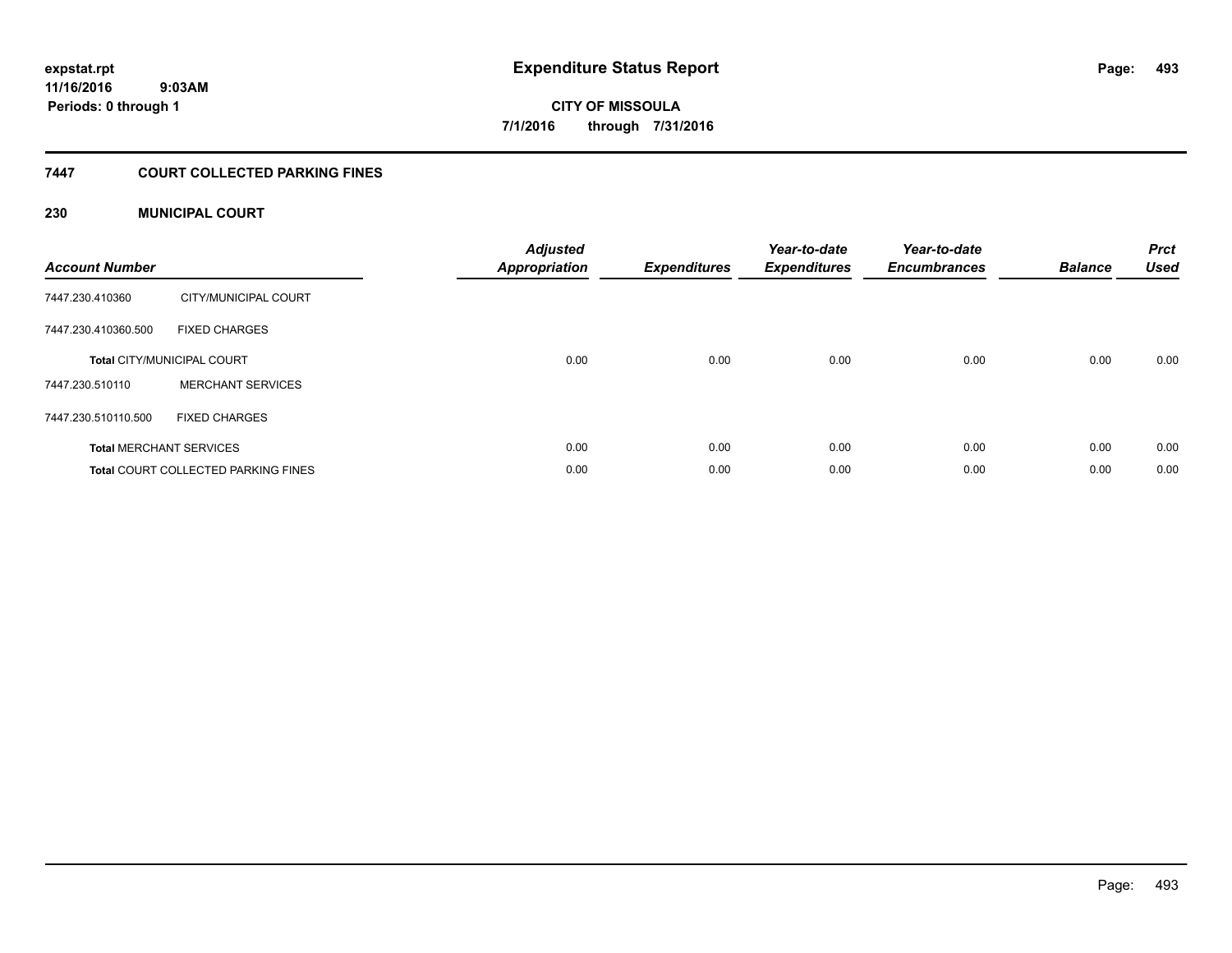### **7458 COURT SURCHARGE**

#### **230 MUNICIPAL COURT**

| <b>Account Number</b>        |                                   | <b>Adjusted</b><br><b>Appropriation</b> | <b>Expenditures</b> | Year-to-date<br><b>Expenditures</b> | Year-to-date<br><b>Encumbrances</b> | <b>Balance</b> | <b>Prct</b><br><b>Used</b> |
|------------------------------|-----------------------------------|-----------------------------------------|---------------------|-------------------------------------|-------------------------------------|----------------|----------------------------|
| 7458.230.410360              | CITY/MUNICIPAL COURT              |                                         |                     |                                     |                                     |                |                            |
| 7458.230.410360.500          | <b>FIXED CHARGES</b>              |                                         |                     |                                     |                                     |                |                            |
|                              | <b>Total CITY/MUNICIPAL COURT</b> | 0.00                                    | 0.00                | 0.00                                | 0.00                                | 0.00           | 0.00                       |
| 7458.230.510110              | <b>MERCHANT SERVICES</b>          |                                         |                     |                                     |                                     |                |                            |
| 7458.230.510110.500          | <b>FIXED CHARGES</b>              |                                         |                     |                                     |                                     |                |                            |
|                              | <b>Total MERCHANT SERVICES</b>    | 0.00                                    | 0.00                | 0.00                                | 0.00                                | 0.00           | 0.00                       |
| <b>Total COURT SURCHARGE</b> |                                   | 0.00                                    | 0.00                | 0.00                                | 0.00                                | 0.00           | 0.00                       |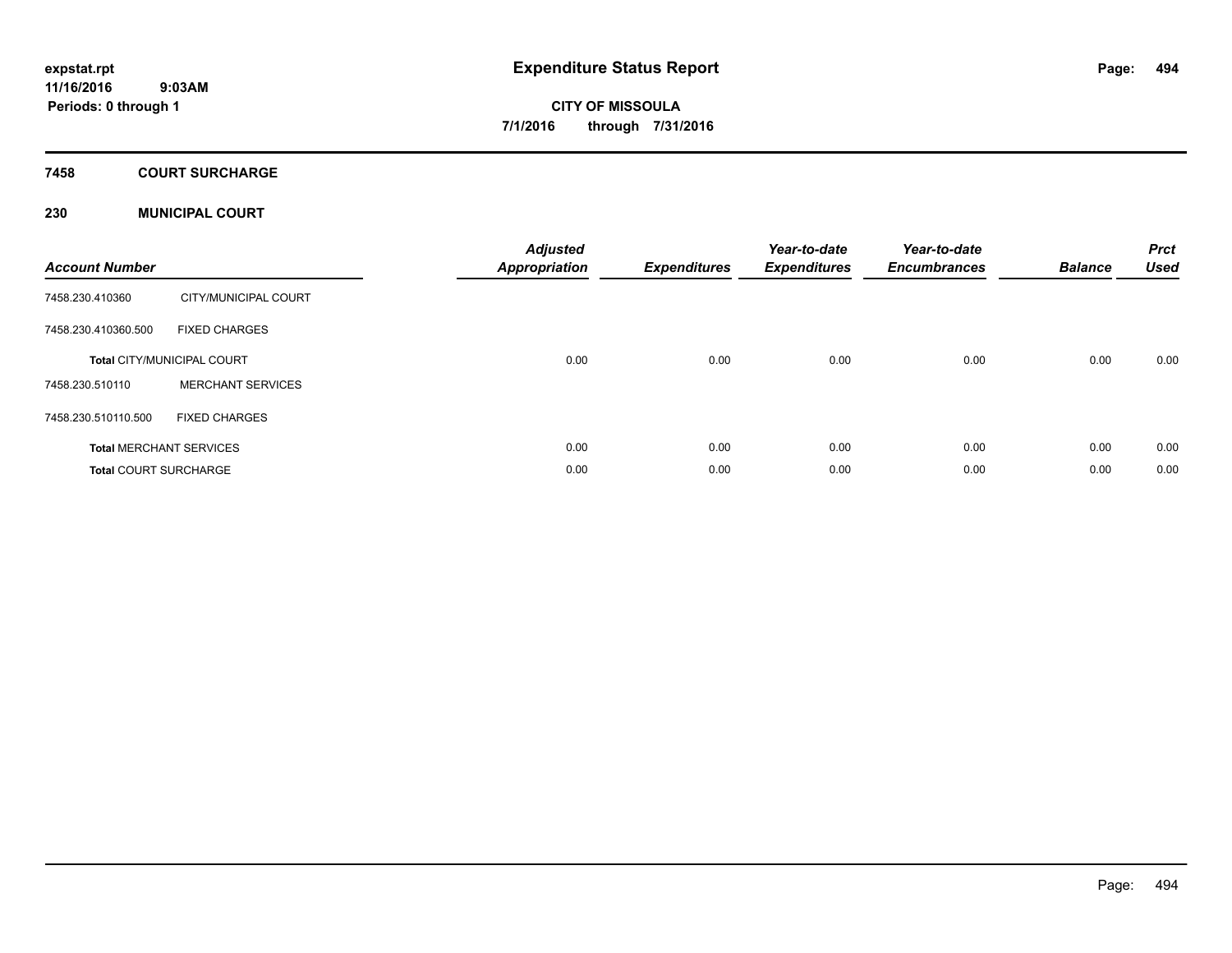#### **7469 PUBLIC DEFENDER FEES**

#### **230 MUNICIPAL COURT**

| <b>Account Number</b> |                                   | <b>Adjusted</b><br><b>Appropriation</b> | <b>Expenditures</b> | Year-to-date<br><b>Expenditures</b> | Year-to-date<br><b>Encumbrances</b> | <b>Balance</b> | <b>Prct</b><br><b>Used</b> |
|-----------------------|-----------------------------------|-----------------------------------------|---------------------|-------------------------------------|-------------------------------------|----------------|----------------------------|
| 7469.230.410360       | CITY/MUNICIPAL COURT              |                                         |                     |                                     |                                     |                |                            |
| 7469.230.410360.500   | <b>FIXED CHARGES</b>              |                                         |                     |                                     |                                     |                |                            |
|                       | <b>Total CITY/MUNICIPAL COURT</b> | 0.00                                    | 0.00                | 0.00                                | 0.00                                | 0.00           | 0.00                       |
| 7469.230.510110       | <b>MERCHANT SERVICES</b>          |                                         |                     |                                     |                                     |                |                            |
| 7469.230.510110.500   | <b>FIXED CHARGES</b>              |                                         |                     |                                     |                                     |                |                            |
|                       | <b>Total PUBLIC DEFENDER FEES</b> | 0.00                                    | 0.00                | 0.00                                | 0.00                                | 0.00           | 0.00                       |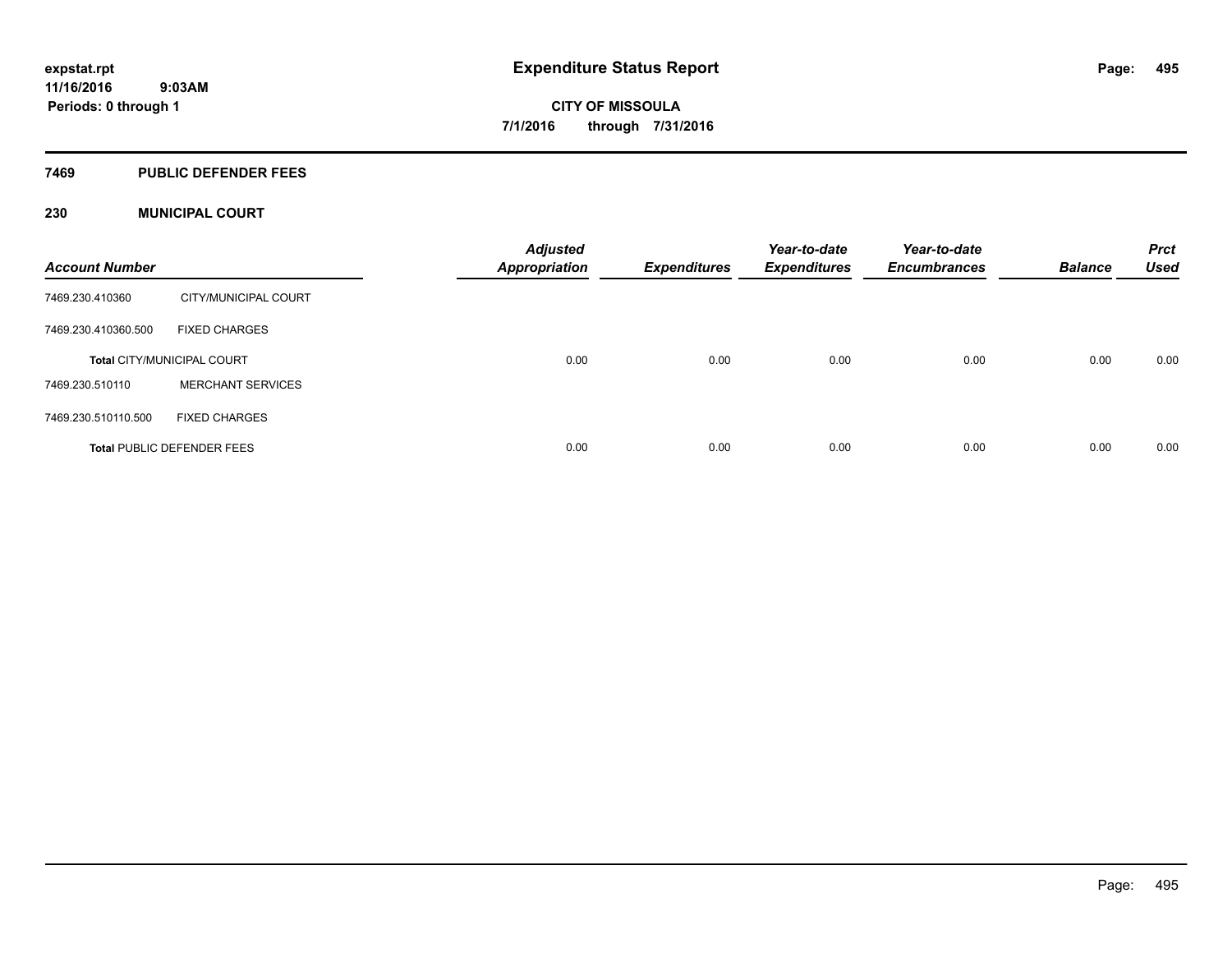### **7903 COUNTY CLEARING**

### **390 NON-DEPARTMENTAL**

| <b>Account Number</b>        |                                      | <b>Adjusted</b><br><b>Appropriation</b> | <b>Expenditures</b> | Year-to-date<br><b>Expenditures</b> | Year-to-date<br><b>Encumbrances</b> | <b>Balance</b> | <b>Prct</b><br><b>Used</b> |
|------------------------------|--------------------------------------|-----------------------------------------|---------------------|-------------------------------------|-------------------------------------|----------------|----------------------------|
| 7903.390.440600              | ANIMAL CONTROL SERVICES              |                                         |                     |                                     |                                     |                |                            |
| 7903.390.440600.800          | OTHER OBJECTS                        |                                         |                     |                                     |                                     |                |                            |
|                              | <b>Total ANIMAL CONTROL SERVICES</b> | 0.00                                    | 0.00                | 0.00                                | 0.00                                | 0.00           | 0.00                       |
| 7903.390.510110              | <b>MERCHANT SERVICES</b>             |                                         |                     |                                     |                                     |                |                            |
| 7903.390.510110.500          | <b>FIXED CHARGES</b>                 |                                         |                     |                                     |                                     |                |                            |
| <b>Total COUNTY CLEARING</b> |                                      | 0.00                                    | 0.00                | 0.00                                | 0.00                                | 0.00           | 0.00                       |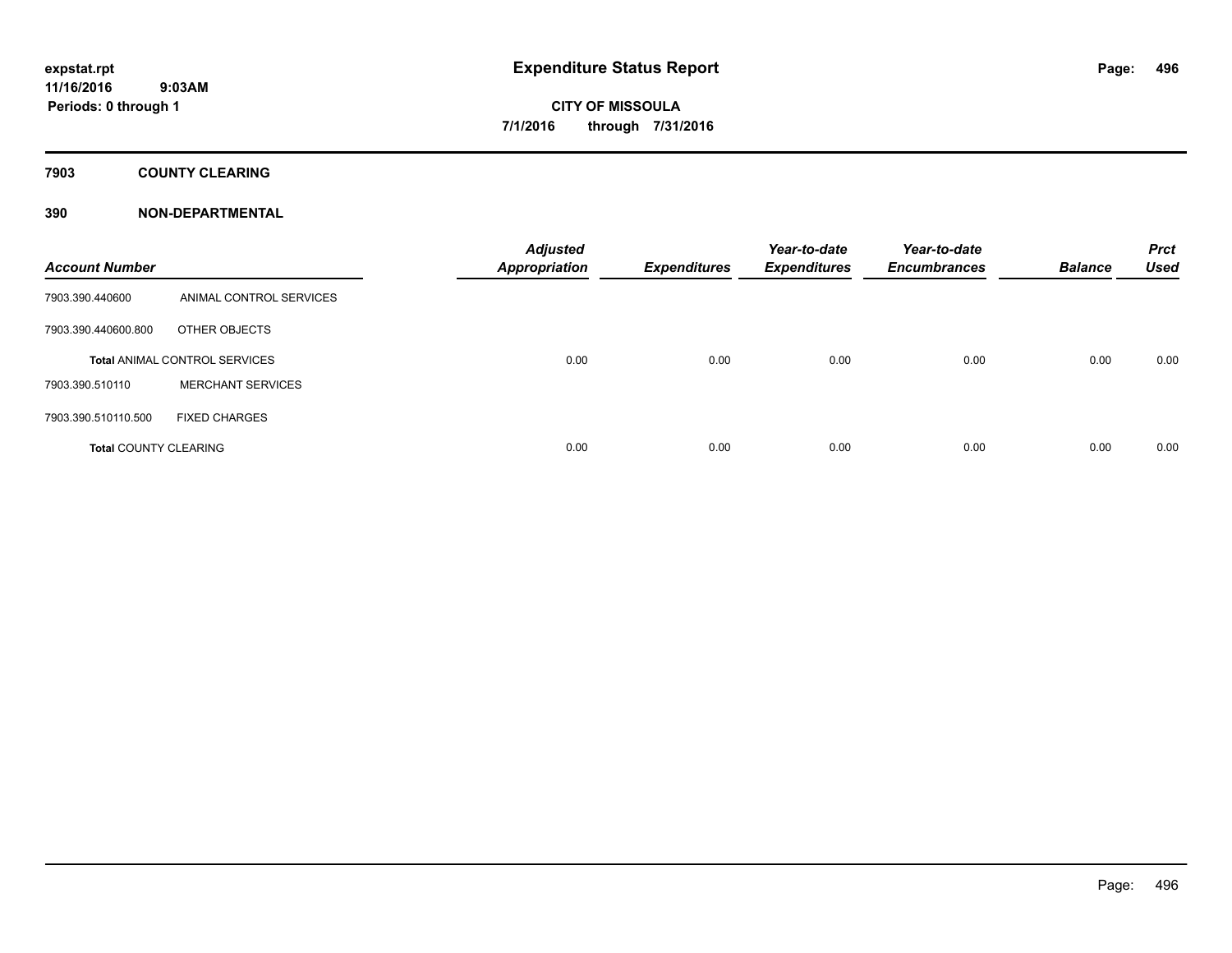#### **7904 SEWER REBATE**

#### **280 PUBLIC WORKS OPERATIONS**

| <b>Account Number</b>        |                                | <b>Adjusted</b><br><b>Appropriation</b> | <b>Expenditures</b> | Year-to-date<br><b>Expenditures</b> | Year-to-date<br><b>Encumbrances</b> | <b>Balance</b> | <b>Prct</b><br><b>Used</b> |
|------------------------------|--------------------------------|-----------------------------------------|---------------------|-------------------------------------|-------------------------------------|----------------|----------------------------|
| 7904.280.430600              | <b>SEWER UTILITIES</b>         |                                         |                     |                                     |                                     |                |                            |
| 7904.280.430600.500          | <b>FIXED CHARGES</b>           |                                         |                     |                                     |                                     |                |                            |
| <b>Total FIXED CHARGES</b>   |                                | 0.00                                    | 0.00                | 0.00                                | 0.00                                | 0.00           | 0.00                       |
| 7904.280.430600.800          | OTHER OBJECTS                  |                                         |                     |                                     |                                     |                |                            |
| <b>Total SEWER UTILITIES</b> |                                | 0.00                                    | 0.00                | 0.00                                | 0.00                                | 0.00           | 0.00                       |
| 7904.280.510110              | <b>MERCHANT SERVICES</b>       |                                         |                     |                                     |                                     |                |                            |
| 7904.280.510110.500          | <b>FIXED CHARGES</b>           |                                         |                     |                                     |                                     |                |                            |
|                              | <b>Total MERCHANT SERVICES</b> | 0.00                                    | 0.00                | 0.00                                | 0.00                                | 0.00           | 0.00                       |
| <b>Total SEWER REBATE</b>    |                                | 0.00                                    | 0.00                | 0.00                                | 0.00                                | 0.00           | 0.00                       |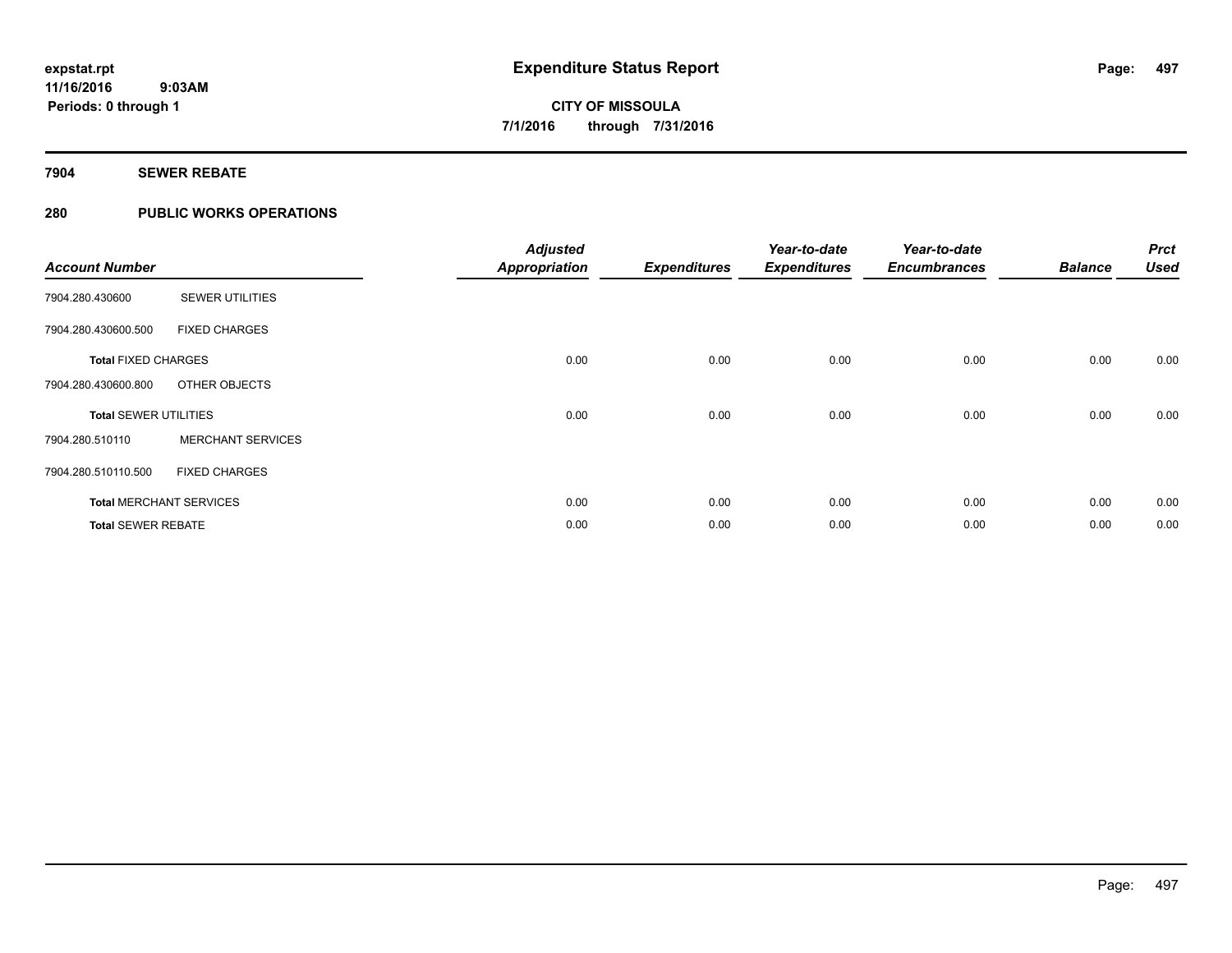#### **7905 WYE SEWER RSID 8489**

### **280 PUBLIC WORKS OPERATIONS**

| <b>Account Number</b>        |                                  | <b>Adjusted</b><br><b>Appropriation</b> | <b>Expenditures</b> | Year-to-date<br><b>Expenditures</b> | Year-to-date<br><b>Encumbrances</b> | <b>Balance</b> | <b>Prct</b><br><b>Used</b> |
|------------------------------|----------------------------------|-----------------------------------------|---------------------|-------------------------------------|-------------------------------------|----------------|----------------------------|
| 7905.280.430600              | <b>SEWER UTILITIES</b>           |                                         |                     |                                     |                                     |                |                            |
| 7905.280.430600.500          | <b>FIXED CHARGES</b>             |                                         |                     |                                     |                                     |                |                            |
| <b>Total SEWER UTILITIES</b> |                                  | 0.00                                    | 0.00                | 0.00                                | 0.00                                | 0.00           | 0.00                       |
| 7905.280.510110              | <b>MERCHANT SERVICES</b>         |                                         |                     |                                     |                                     |                |                            |
| 7905.280.510110.500          | <b>FIXED CHARGES</b>             |                                         |                     |                                     |                                     |                |                            |
|                              | <b>Total WYE SEWER RSID 8489</b> | 0.00                                    | 0.00                | 0.00                                | 0.00                                | 0.00           | 0.00                       |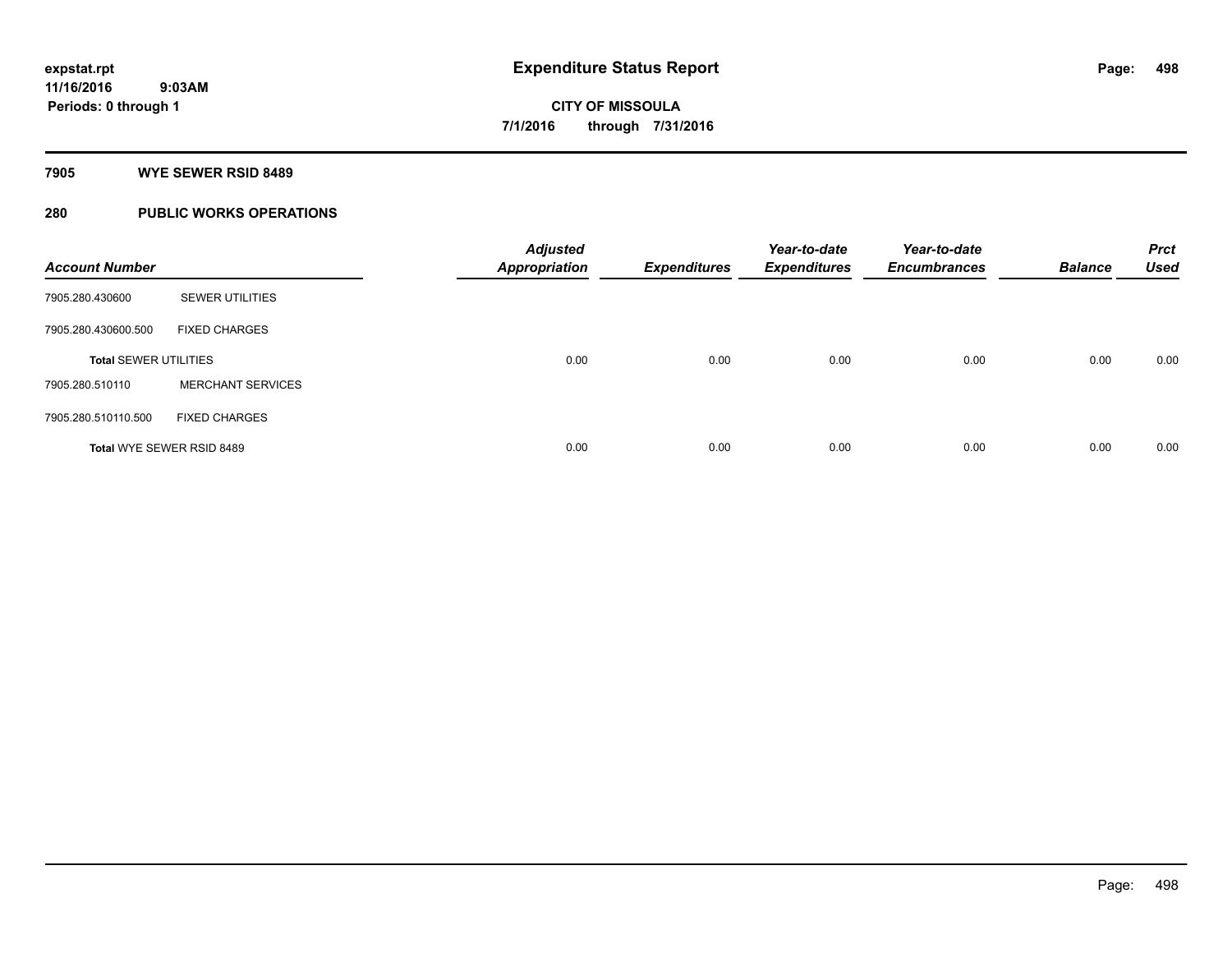#### **7911 RESIDENTIAL INSPECTION FUND**

#### **310 BUILDING INSPECTION**

| <b>Account Number</b>         |                                              | <b>Adjusted</b><br><b>Appropriation</b> | <b>Expenditures</b> | Year-to-date<br><b>Expenditures</b> | Year-to-date<br><b>Encumbrances</b> | <b>Balance</b> | <b>Prct</b><br><b>Used</b> |
|-------------------------------|----------------------------------------------|-----------------------------------------|---------------------|-------------------------------------|-------------------------------------|----------------|----------------------------|
| 7911.310.420501               | CONTRACTUAL SERVICE AGRMNTS - BUILDING       |                                         |                     |                                     |                                     |                |                            |
| 7911.310.420501.200           | <b>SUPPLIES</b>                              |                                         |                     |                                     |                                     |                |                            |
| <b>Total SUPPLIES</b>         |                                              | 0.00                                    | 0.00                | 0.00                                | 0.00                                | 0.00           | 0.00                       |
| 7911.310.420501.300           | PURCHASED SERVICES                           |                                         |                     |                                     |                                     |                |                            |
|                               | Total CONTRACTUAL SERVICE AGRMNTS - BUILDING | 0.00                                    | 0.00                | 0.00                                | 0.00                                | 0.00           | 0.00                       |
| 7911.310.420502               | *** Title Not Found ***                      |                                         |                     |                                     |                                     |                |                            |
| 7911.310.420502.200           | <b>SUPPLIES</b>                              |                                         |                     |                                     |                                     |                |                            |
| Total *** Title Not Found *** |                                              | 0.00                                    | 0.00                | 0.00                                | 0.00                                | 0.00           | 0.00                       |
| 7911.310.510110               | <b>MERCHANT SERVICES</b>                     |                                         |                     |                                     |                                     |                |                            |
| 7911.310.510110.500           | <b>FIXED CHARGES</b>                         |                                         |                     |                                     |                                     |                |                            |
|                               | Total RESIDENTIAL INSPECTION FUND            | 0.00                                    | 0.00                | 0.00                                | 0.00                                | 0.00           | 0.00                       |